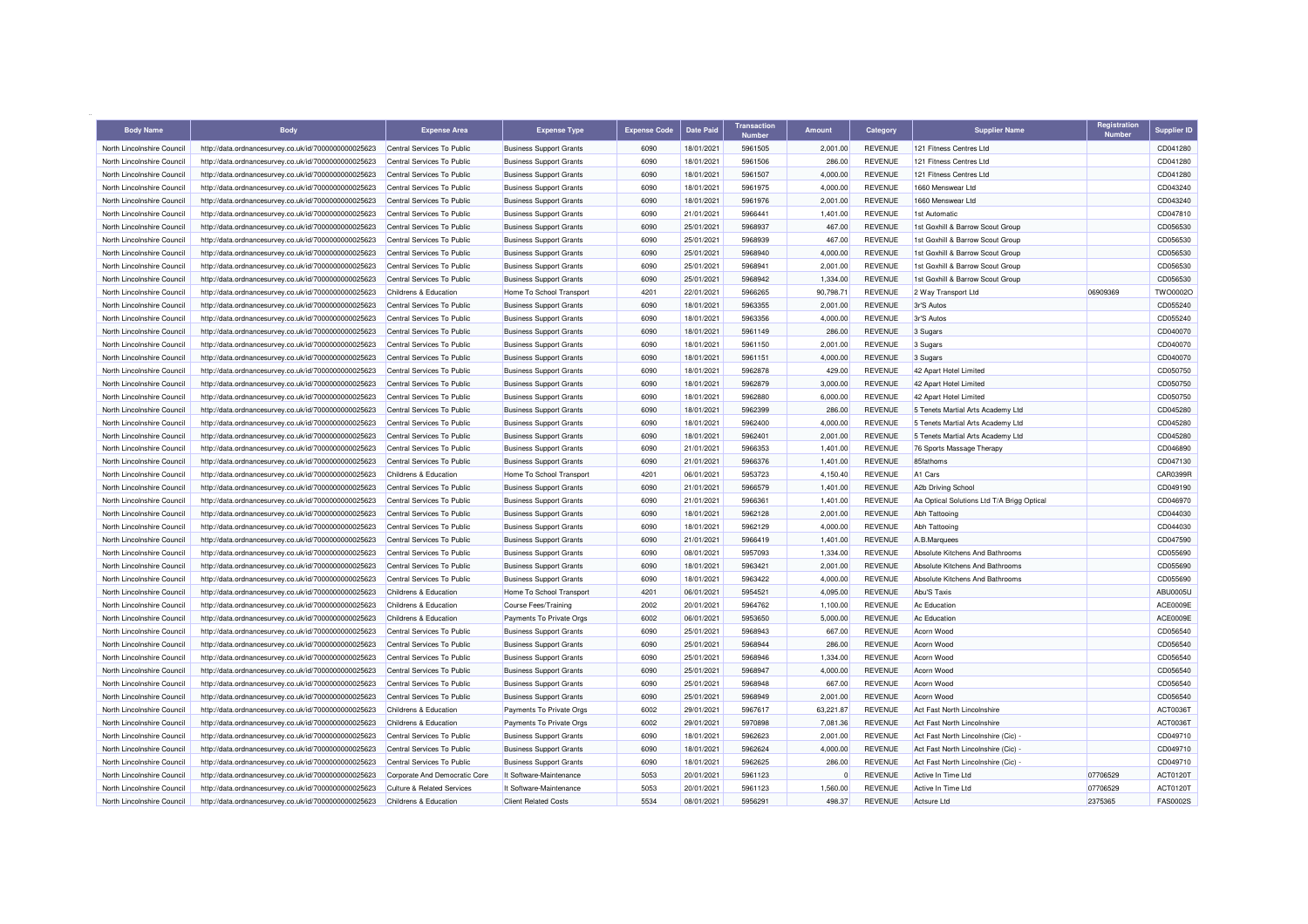| North Lincolnshire Council | http://data.ordnancesurvey.co.uk/id/7000000000025623 | Childrens & Education                 | <b>Client Transport Costs</b>  | 6092         | 06/01/2021 | 5953739            | 536.80             | <b>REVENUE</b> | Actsure Ltd                 | 2375365  | <b>FAS0002S</b>      |
|----------------------------|------------------------------------------------------|---------------------------------------|--------------------------------|--------------|------------|--------------------|--------------------|----------------|-----------------------------|----------|----------------------|
| North Lincolnshire Council | http://data.ordnancesurvey.co.uk/id/7000000000025623 | Childrens & Education                 | <b>Client Transport Costs</b>  | 6092         | 06/01/2021 | 5953740            | 240.00             | <b>REVENUE</b> | Actsure Ltd                 | 2375365  | <b>FAS0002S</b>      |
| North Lincolnshire Council | http://data.ordnancesurvey.co.uk/id/7000000000025623 | Childrens & Education                 | <b>Client Transport Costs</b>  | 6092         | 06/01/2021 | 5953741            | 1,638.00           | <b>REVENUE</b> | <b>Actsure Ltd</b>          | 2375365  | <b>FAS0002S</b>      |
| North Lincolnshire Council | http://data.ordnancesurvey.co.uk/id/7000000000025623 | Childrens & Education                 | <b>Client Transport Costs</b>  | 6092         | 06/01/2021 | 5953743            | 665.00             | <b>REVENUE</b> | Actsure Ltd                 | 2375365  | <b>FAS0002S</b>      |
| North Lincolnshire Council | http://data.ordnancesurvey.co.uk/id/7000000000025623 | Childrens & Education                 | Home To School Transport       | 4201         | 06/01/2021 | 5953699            | 980.00             | <b>REVENUE</b> | Actsure Ltd                 | 2375365  | <b>FAS0002S</b>      |
| North Lincolnshire Council | http://data.ordnancesurvey.co.uk/id/7000000000025623 | Childrens & Education                 | Home To School Transport       | 4201         | 06/01/2021 | 5953700            | 229.60             | <b>REVENUE</b> | Actsure Ltd                 | 2375365  | <b>FAS0002S</b>      |
| North Lincolnshire Council | http://data.ordnancesurvey.co.uk/id/7000000000025623 | Childrens & Education                 | Home To School Transport       | 4201         | 06/01/2021 | 5953703            | 420.00             | <b>REVENUE</b> | Actsure Ltd                 | 2375365  | <b>FAS0002S</b>      |
| North Lincolnshire Council | http://data.ordnancesurvey.co.uk/id/7000000000025623 | Childrens & Education                 | Home To School Transport       | 4201         | 06/01/2021 | 5953709            | 945.00             | <b>REVENUE</b> | Actsure Ltd                 | 2375365  | <b>FAS0002S</b>      |
| North Lincolnshire Council | http://data.ordnancesurvey.co.uk/id/7000000000025623 | Childrens & Education                 | Home To School Transport       | 4201         | 06/01/2021 | 5953711            | 262.40             | <b>REVENUE</b> | Actsure Ltd                 | 2375365  | <b>FAS0002S</b>      |
| North Lincolnshire Council | http://data.ordnancesurvey.co.uk/id/7000000000025623 | Childrens & Education                 | Home To School Transport       | 4201         | 06/01/2021 | 5953715            | 308.00             | <b>REVENUE</b> | Actsure Ltd                 | 2375365  | <b>FAS0002S</b>      |
| North Lincolnshire Council | http://data.ordnancesurvey.co.uk/id/7000000000025623 | Childrens & Education                 | Home To School Transport       | 4201         | 06/01/2021 | 5953716            | 294.00             | <b>REVENUE</b> | Actsure Ltd                 | 2375365  | <b>FAS0002S</b>      |
| North Lincolnshire Council | http://data.ordnancesurvey.co.uk/id/7000000000025623 | Childrens & Education                 | Home To School Transport       | 4201         | 06/01/2021 | 5953718            | 476.00             | <b>REVENUE</b> | Actsure Ltd                 | 2375365  | <b>FAS0002S</b>      |
| North Lincolnshire Council | http://data.ordnancesurvey.co.uk/id/7000000000025623 | Childrens & Education                 | Home To School Transport       | 4201         | 06/01/2021 | 5953720            | 321.50             | <b>REVENUE</b> | Actsure Ltd                 | 2375365  | <b>FAS0002S</b>      |
| North Lincolnshire Council | http://data.ordnancesurvey.co.uk/id/7000000000025623 | Central Services To Public            | <b>Business Support Grants</b> | 6090         | 18/01/2021 | 5963535            | 2,001.00           | REVENUE        | Actsure Ltd T/A Fastcabs    |          | CD056130             |
| North Lincolnshire Council | http://data.ordnancesurvey.co.uk/id/7000000000025623 | Central Services To Public            | <b>Business Support Grants</b> | 6090         | 18/01/2021 | 5963536            | 1,334.00           | <b>REVENUE</b> | Actsure Ltd T/A Fastcabs    |          | CD056130             |
| North Lincolnshire Council | http://data.ordnancesurvey.co.uk/id/7000000000025623 | Central Services To Public            | <b>Business Support Grants</b> | 6090         | 18/01/2021 | 5963537            | 4,000.00           | <b>REVENUE</b> | Actsure Ltd. T/A Fastcabs   |          | CD056130             |
| North Lincolnshire Council | http://data.ordnancesurvey.co.uk/id/7000000000025623 | <b>Adult Social Care</b>              | Repair & Maintenance Costs     | 3000         | 15/01/2021 | 5959752            | 740.00             | <b>REVENUE</b> | <b>Acumen Solutions Ltd</b> | 03320506 | ACU0004U             |
| North Lincolnshire Council | http://data.ordnancesurvey.co.uk/id/7000000000025623 | <b>Adult Social Care</b>              | Repair & Maintenance Costs     | 3000         | 15/01/2021 | 5959753            | 120.00             | <b>REVENUE</b> | Acumen Solutions Ltd        | 03320506 | ACU0004U             |
|                            |                                                      |                                       |                                |              |            |                    |                    |                |                             |          |                      |
| North Lincolnshire Council | http://data.ordnancesurvey.co.uk/id/7000000000025623 | <b>Adult Social Care</b>              | Repair & Maintenance Costs     | 3000<br>3000 | 20/01/2021 | 5960371<br>5959753 | 752.40<br>$\Omega$ | <b>REVENUE</b> | Acumen Solutions Ltd        | 03320506 | ACU0004U<br>ACU0004U |
| North Lincolnshire Council | http://data.ordnancesurvey.co.uk/id/7000000000025623 | Central Services To Public            | Repair & Maintenance Costs     |              | 15/01/2021 |                    |                    | <b>REVENUE</b> | Acumen Solutions Ltd        | 03320506 |                      |
| North Lincolnshire Council | http://data.ordnancesurvey.co.uk/id/7000000000025623 | Central Services To Public            | Repair & Maintenance Costs     | 3000         | 20/01/2021 | 5960370            | $\mathbf 0$        | <b>REVENUE</b> | Acumen Solutions Ltd        | 03320506 | ACU0004U             |
| North Lincolnshire Council | http://data.ordnancesurvey.co.uk/id/7000000000025623 | Central Services To Public            | Repair & Maintenance Costs     | 3000         | 20/01/2021 | 5960371            | $\mathbf 0$        | <b>REVENUE</b> | Acumen Solutions Ltd        | 03320506 | ACU0004U             |
| North Lincolnshire Council | http://data.ordnancesurvey.co.uk/id/7000000000025623 | Central Services To Public            | Repair & Maintenance Costs     | 3000         | 20/01/2021 | 5960372            | $\Omega$           | <b>REVENUE</b> | <b>Acumen Solutions Ltd</b> | 03320506 | ACU0004U             |
| North Lincolnshire Council | http://data.ordnancesurvey.co.uk/id/7000000000025623 | Central Services To Public            | Repair & Maintenance Costs     | 3000         | 20/01/2021 | 5960376            | $\Omega$           | <b>REVENUE</b> | <b>Acumen Solutions Ltd</b> | 03320506 | ACU0004U             |
| North Lincolnshire Council | http://data.ordnancesurvey.co.uk/id/7000000000025623 | Central Services To Public            | Repair & Maintenance Costs     | 3000         | 20/01/2021 | 5960377            | $\Omega$           | <b>REVENUE</b> | Acumen Solutions Ltd        | 03320506 | <b>ACU0004U</b>      |
| North Lincolnshire Council | http://data.ordnancesurvey.co.uk/id/7000000000025623 | Central Services To Public            | Repair & Maintenance Costs     | 3000         | 27/01/2021 | 5968011            | $\Omega$           | <b>REVENUE</b> | <b>Acumen Solutions Ltd</b> | 03320506 | ACU0004U             |
| North Lincolnshire Council | http://data.ordnancesurvey.co.uk/id/7000000000025623 | Central Services To Public            | Repair & Maintenance Costs     | 3000         | 29/01/2021 | 5970914            | $\Omega$           | <b>REVENUE</b> | Acumen Solutions Ltd        | 03320506 | ACU0004U             |
| North Lincolnshire Council | http://data.ordnancesurvey.co.uk/id/7000000000025623 | Childrens & Education                 | Repair & Maintenance Costs     | 3000         | 15/01/2021 | 5959753            | 1,140.00           | <b>REVENUE</b> | Acumen Solutions Ltd        | 03320506 | ACU0004U             |
| North Lincolnshire Council | http://data.ordnancesurvey.co.uk/id/7000000000025623 | Childrens & Education                 | Repair & Maintenance Costs     | 3000         | 20/01/2021 | 5959666            | 602.01             | <b>REVENUE</b> | Acumen Solutions Ltd        | 03320506 | ACU0004U             |
| North Lincolnshire Council | http://data.ordnancesurvey.co.uk/id/7000000000025623 | Childrens & Education                 | Repair & Maintenance Costs     | 3000         | 20/01/2021 | 5959666            | 619.80             | REVENUE        | Acumen Solutions Ltd        | 03320506 | <b>ACU0004U</b>      |
| North Lincolnshire Council | http://data.ordnancesurvey.co.uk/id/7000000000025623 | Childrens & Education                 | Repair & Maintenance Costs     | 3000         | 27/01/2021 | 5968011            | 227.51             | <b>REVENUE</b> | <b>Acumen Solutions Ltd</b> | 03320506 | ACU0004U             |
| North Lincolnshire Council | http://data.ordnancesurvey.co.uk/id/7000000000025623 | Corporate And Democratic Core         | Repair & Maintenance Costs     | 3000         | 15/01/2021 | 5959753            | 120.00             | <b>REVENUE</b> | <b>Acumen Solutions Ltd</b> | 03320506 | ACU0004U             |
| North Lincolnshire Council | http://data.ordnancesurvey.co.uk/id/7000000000025623 | Corporate And Democratic Core         | Repair & Maintenance Costs     | 3000         | 15/01/2021 | 5959754            | $\mathbf 0$        | <b>REVENUE</b> | Acumen Solutions Ltd        | 03320506 | ACU0004U             |
| North Lincolnshire Council | http://data.ordnancesurvey.co.uk/id/7000000000025623 | Corporate And Democratic Core         | Repair & Maintenance Costs     | 3000         | 15/01/2021 | 5959755            | $\Omega$           | <b>REVENUE</b> | Acumen Solutions Ltd        | 03320506 | ACU0004U             |
| North Lincolnshire Council | http://data.ordnancesurvey.co.uk/id/7000000000025623 | Corporate And Democratic Core         | Repair & Maintenance Costs     | 3000         | 27/01/2021 | 5968007            | $\mathbf 0$        | <b>REVENUE</b> | Acumen Solutions Ltd        | 03320506 | ACU0004U             |
| North Lincolnshire Council | http://data.ordnancesurvey.co.uk/id/7000000000025623 | Corporate And Democratic Core         | Repair & Maintenance Costs     | 3000         | 27/01/2021 | 5968008            | $\mathbf 0$        | <b>REVENUE</b> | Acumen Solutions Ltd        | 03320506 | ACU0004U             |
| North Lincolnshire Council | http://data.ordnancesurvey.co.uk/id/7000000000025623 | Corporate And Democratic Core         | Repair & Maintenance Costs     | 3000         | 27/01/2021 | 5968009            | $\Omega$           | <b>REVENUE</b> | Acumen Solutions Ltd        | 03320506 | ACU0004U             |
| North Lincolnshire Council | http://data.ordnancesurvey.co.uk/id/7000000000025623 | Corporate And Democratic Core         | Repair & Maintenance Costs     | 3000         | 27/01/2021 | 5968010            | $\mathbf 0$        | <b>REVENUE</b> | <b>Acumen Solutions Ltd</b> | 03320506 | ACU0004U             |
| North Lincolnshire Council | http://data.ordnancesurvey.co.uk/id/7000000000025623 | Corporate And Democratic Core         | Repair & Maintenance Costs     | 3000         | 29/01/2021 | 5970913            | $\Omega$           | <b>REVENUE</b> | Acumen Solutions Ltd        | 03320506 | ACU0004U             |
| North Lincolnshire Council | http://data.ordnancesurvey.co.uk/id/7000000000025623 | <b>Culture &amp; Related Services</b> | Repair & Maintenance Costs     | 3000         | 15/01/2021 | 5959746            | 772.44             | <b>REVENUE</b> | Acumen Solutions Ltd        | 03320506 | ACU0004U             |
| North Lincolnshire Council | http://data.ordnancesurvey.co.uk/id/7000000000025623 | <b>Culture &amp; Related Services</b> | Repair & Maintenance Costs     | 3000         | 15/01/2021 | 5959748            | 740.00             | <b>REVENUE</b> | Acumen Solutions Ltd        | 03320506 | ACU0004U             |
| North Lincolnshire Council | http://data.ordnancesurvey.co.uk/id/7000000000025623 | <b>Culture &amp; Related Services</b> | Repair & Maintenance Costs     | 3000         | 15/01/2021 | 5959753            | 720.00             | <b>REVENUE</b> | Acumen Solutions Ltd        | 03320506 | ACU0004U             |
| North Lincolnshire Council | http://data.ordnancesurvey.co.uk/id/7000000000025623 | <b>Culture &amp; Related Services</b> | Repair & Maintenance Costs     | 3000         | 15/01/2021 | 5959754            | 660.00             | <b>REVENUE</b> | Acumen Solutions Ltd        | 03320506 | ACU0004U             |
| North Lincolnshire Council | http://data.ordnancesurvey.co.uk/id/7000000000025623 | <b>Culture &amp; Related Services</b> | Repair & Maintenance Costs     | 3000         | 20/01/2021 | 5959666            | 2,869.89           | <b>REVENUE</b> | Acumen Solutions Ltd        | 03320506 | ACU0004U             |
| North Lincolnshire Council | http://data.ordnancesurvey.co.uk/id/7000000000025623 | <b>Culture &amp; Related Services</b> | Repair & Maintenance Costs     | 3000         | 20/01/2021 | 5960370            | 990.00             | <b>REVENUE</b> | Acumen Solutions Ltd        | 03320506 | ACU0004U             |
| North Lincolnshire Council | http://data.ordnancesurvey.co.uk/id/7000000000025623 | <b>Culture &amp; Related Services</b> | Repair & Maintenance Costs     | 3000         | 20/01/2021 | 5960372            | 275.00             | <b>REVENUE</b> | Acumen Solutions Ltd        | 03320506 | ACU0004U             |
| North Lincolnshire Council | http://data.ordnancesurvey.co.uk/id/7000000000025623 | <b>Culture &amp; Related Services</b> | Repair & Maintenance Costs     | 3000         | 20/01/2021 | 5960377            | 752.40             | <b>REVENUE</b> | Acumen Solutions Ltd        | 03320506 | ACU0004U             |
| North Lincolnshire Council | http://data.ordnancesurvey.co.uk/id/7000000000025623 | <b>Culture &amp; Related Services</b> | Repair & Maintenance Costs     | 3000         | 27/01/2021 | 5968010            | 377.70             | <b>REVENUE</b> | Acumen Solutions Ltd        | 03320506 | ACU0004U             |
| North Lincolnshire Council | http://data.ordnancesurvey.co.uk/id/7000000000025623 | <b>Culture &amp; Related Services</b> | Repair & Maintenance Costs     | 3000         | 29/01/2021 | 5970914            | 220.06             | <b>REVENUE</b> | Acumen Solutions Ltd        | 03320506 | ACU0004U             |
| North Lincolnshire Council | http://data.ordnancesurvey.co.uk/id/7000000000025623 | Environmental & Regulatory Svs        | Repair & Maintenance Costs     | 3000         | 15/01/2021 | 5959753            | 180.00             | <b>REVENUE</b> | Acumen Solutions Ltd        | 03320506 | ACU0004U             |
| North Lincolnshire Council | http://data.ordnancesurvey.co.uk/id/7000000000025623 | Fin&Inv I&E                           | Equipment Maint.& Repair       | 5003         | 15/01/2021 | 5959753            | 60.00              | <b>REVENUE</b> | Acumen Solutions Ltd        | 03320506 | ACU0004U             |
| North Lincolnshire Council | http://data.ordnancesurvey.co.uk/id/7000000000025623 | Fin&Inv I&E                           | Repair & Maintenance Costs     | 3000         | 15/01/2021 | 5959747            | 225.00             | <b>REVENUE</b> | <b>Acumen Solutions Ltd</b> | 03320506 | ACU0004U             |
| North Lincolnshire Council | http://data.ordnancesurvey.co.uk/id/7000000000025623 | <b>Highways &amp; Transport</b>       | Repair & Maintenance Costs     | 3000         | 15/01/2021 | 5959753            | 120.00             | <b>REVENUE</b> | Acumen Solutions Ltd        | 03320506 | ACU0004U             |
|                            |                                                      |                                       |                                |              |            |                    |                    |                |                             |          |                      |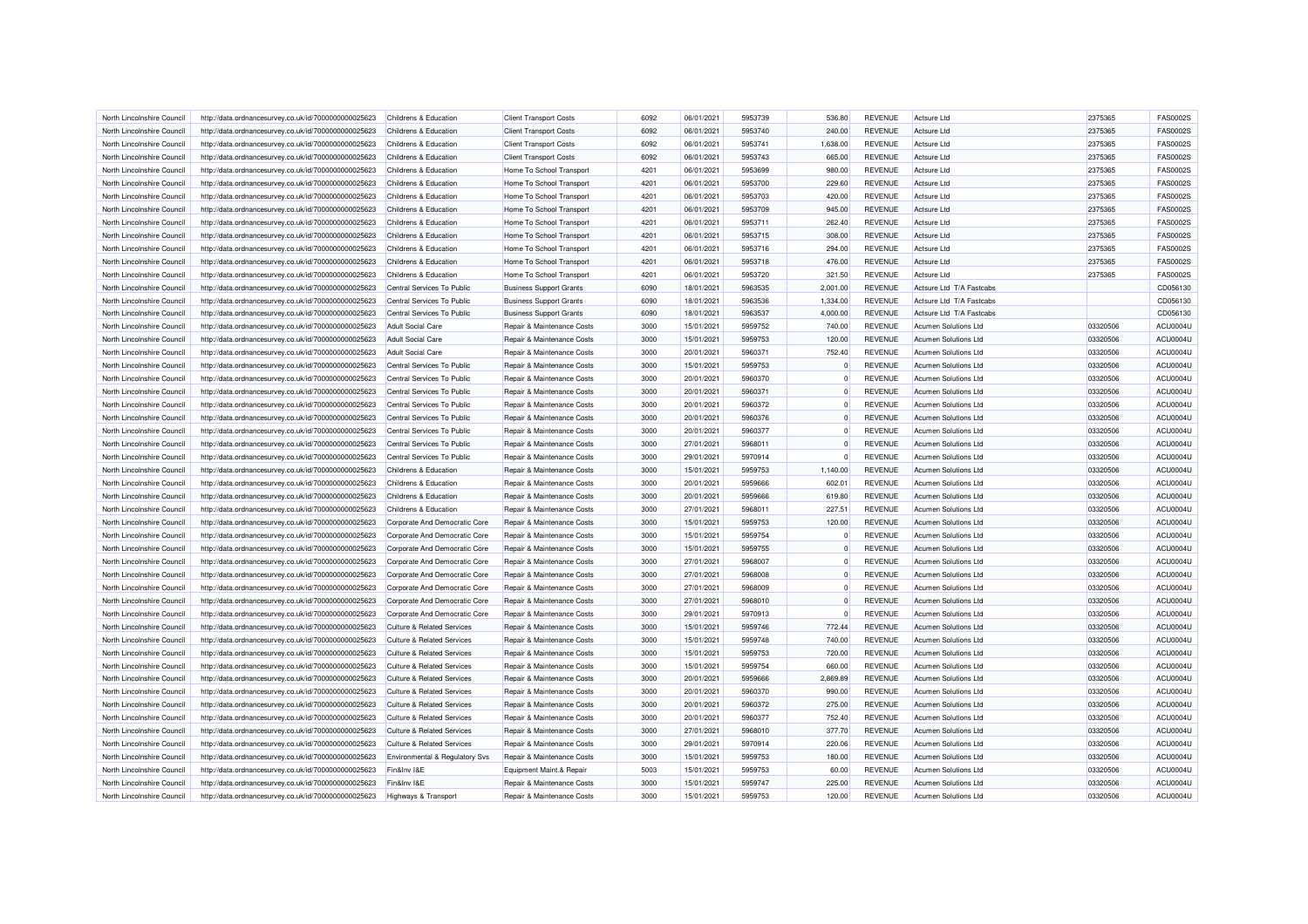| North Lincolnshire Council | http://data.ordnancesurvey.co.uk/id/7000000000025623 | Highways & Transport             | Repair & Maintenance Costs     | 3000 | 20/01/2021 | 5960376 | 531.60    | <b>REVENUE</b> | <b>Acumen Solutions Ltd</b>                | 03320506 | ACU0004U        |
|----------------------------|------------------------------------------------------|----------------------------------|--------------------------------|------|------------|---------|-----------|----------------|--------------------------------------------|----------|-----------------|
| North Lincolnshire Council | http://data.ordnancesurvey.co.uk/id/7000000000025623 | Non Distributed Costs            | Equipment Maint.& Repair       | 5003 | 20/01/2021 | 5960374 | 546.00    | <b>REVENUE</b> | <b>Acumen Solutions Ltd</b>                | 03320506 | ACU0004U        |
| North Lincolnshire Council | http://data.ordnancesurvey.co.uk/id/7000000000025623 | Non Distributed Costs            | Repair & Maintenance Costs     | 3000 | 15/01/2021 | 5959753 | 60.00     | <b>REVENUE</b> | Acumen Solutions Ltd                       | 03320506 | <b>ACU0004U</b> |
| North Lincolnshire Council | http://data.ordnancesurvey.co.uk/id/7000000000025623 | Non Distributed Costs            | Repair & Maintenance Costs     | 3000 | 27/01/2021 | 5968003 | 508.54    | <b>REVENUE</b> | <b>Acumen Solutions Ltd</b>                | 03320506 | ACU0004U        |
| North Lincolnshire Council | http://data.ordnancesurvey.co.uk/id/7000000000025623 | Central Services To Public       | <b>Business Support Grants</b> | 6090 | 21/01/2021 | 5966402 | 1,401.00  | <b>REVENUE</b> | Aden Priest Photography                    |          | CD047420        |
| North Lincolnshire Council | http://data.ordnancesurvey.co.uk/id/7000000000025623 | Central Services To Public       | <b>Business Support Grants</b> | 6090 | 21/01/2021 | 5966517 | 1,401.00  | <b>REVENUE</b> | Adrian Patch Trading As Adrian Patch       |          | CD048580        |
| North Lincolnshire Council | http://data.ordnancesurvey.co.uk/id/7000000000025623 | Central Services To Public       | <b>Business Support Grants</b> | 6090 | 18/01/2021 | 5962957 | 2,001.00  | <b>REVENUE</b> | A F Carpets                                |          | CD051080        |
| North Lincolnshire Council | http://data.ordnancesurvey.co.uk/id/7000000000025623 | Central Services To Public       | <b>Business Support Grants</b> | 6090 | 18/01/2021 | 5962958 | 4,000.00  | <b>REVENUE</b> | A F Carpets                                |          | CD051080        |
| North Lincolnshire Council | http://data.ordnancesurvey.co.uk/id/7000000000025623 | Central Services To Public       | <b>Business Support Grants</b> | 6090 | 18/01/2021 | 5962994 | 4,000.00  | <b>REVENUE</b> | A F Carpets                                |          | CD051260        |
| North Lincolnshire Council | http://data.ordnancesurvey.co.uk/id/7000000000025623 | Central Services To Public       | <b>Business Support Grants</b> | 6090 | 18/01/2021 | 5962995 | 2,001.00  | <b>REVENUE</b> | A F Carpets                                |          | CD051260        |
| North Lincolnshire Council | http://data.ordnancesurvey.co.uk/id/7000000000025623 | Central Services To Public       | <b>Business Support Grants</b> | 6090 | 25/01/2021 | 5969045 | 2,001.00  | <b>REVENUE</b> | A F Carpets                                |          | CD056760        |
| North Lincolnshire Council | http://data.ordnancesurvey.co.uk/id/7000000000025623 | Central Services To Public       | <b>Business Support Grants</b> | 6090 | 25/01/2021 | 5969046 | 4,000.00  | <b>REVENUE</b> | A F Carpets                                |          | CD056760        |
| North Lincolnshire Council | http://data.ordnancesurvey.co.uk/id/7000000000025623 | Central Services To Public       | <b>Business Support Grants</b> | 6090 | 25/01/2021 | 5969047 | 1,334.00  | <b>REVENUE</b> | A F Carpets                                |          | CD056760        |
| North Lincolnshire Council | http://data.ordnancesurvey.co.uk/id/7000000000025623 | Central Services To Public       | <b>Business Support Grants</b> | 6090 | 18/01/2021 | 5961749 | 4,000.00  | <b>REVENUE</b> | Afterglow Tanning Salon                    |          | CD042140        |
| North Lincolnshire Council | http://data.ordnancesurvey.co.uk/id/7000000000025623 | Central Services To Public       | <b>Business Support Grants</b> | 6090 | 18/01/2021 | 5961750 | 2,001.00  | <b>REVENUE</b> | Afterglow Tanning Salon                    |          | CD042140        |
| North Lincolnshire Council | http://data.ordnancesurvey.co.uk/id/7000000000025623 | Public Health                    | Payments To Health Providers   | 6019 | 15/01/2021 | 5958078 | 14,474.42 | <b>REVENUE</b> | Agencia Consulting Ltd                     | 3448042  | AGE0032E        |
| North Lincolnshire Council | http://data.ordnancesurvey.co.uk/id/7000000000025623 | Central Services To Public       | <b>Business Support Grants</b> | 6090 | 18/01/2021 | 5963153 | 2,001.00  | <b>REVENUE</b> | Age Uk Lindsey                             |          | CD053750        |
| North Lincolnshire Council | http://data.ordnancesurvey.co.uk/id/7000000000025623 | Central Services To Public       | <b>Business Support Grants</b> | 6090 | 18/01/2021 | 5963154 | 4,000.00  | <b>REVENUE</b> | Age Uk Lindsey                             |          | CD053750        |
| North Lincolnshire Council |                                                      | Central Services To Public       | <b>Business Support Grants</b> | 6090 | 21/01/2021 | 5966464 | 980.00    | <b>REVENUE</b> | Agnieszka Weiss Cleaning Service           |          | CD048040        |
| North Lincolnshire Council | http://data.ordnancesurvey.co.uk/id/7000000000025623 |                                  | Consultants                    | A087 | 20/01/2021 | 5964635 | 850.00    | CAPITAL        |                                            |          | AED0001D        |
|                            | http://data.ordnancesurvey.co.uk/id/7000000000025623 | Culture, Env, Reg & Planning Cap |                                |      |            |         |           |                | Ahr Building Consultancy Ltd               |          | AED0001D        |
| North Lincolnshire Council | http://data.ordnancesurvey.co.uk/id/7000000000025623 | Culture, Env, Reg & Planning Cap | Consultants                    | A087 | 27/01/2021 | 5968784 | 61,810.03 | CAPITAL        | Ahr Building Consultancy Ltd               |          |                 |
| North Lincolnshire Council | http://data.ordnancesurvey.co.uk/id/7000000000025623 | <b>Public Health</b>             | Materials                      | 5004 | 08/01/2021 | 5956284 | 825.00    | <b>REVENUE</b> | Aidapt Bathrooms Ltd                       |          | AID0003D        |
| North Lincolnshire Council | http://data.ordnancesurvey.co.uk/id/7000000000025623 | Central Services To Public       | <b>Business Support Grants</b> | 6090 | 21/01/2021 | 5966339 | 1.401.00  | <b>REVENUE</b> | A J Miller Limited                         |          | CD046750        |
| North Lincolnshire Council | http://data.ordnancesurvey.co.uk/id/7000000000025623 | Central Services To Public       | <b>Business Support Grants</b> | 6090 | 18/01/2021 | 5962091 | 4,000.00  | <b>REVENUE</b> | A J.Woolliams T/A Yasmine                  |          | CD043830        |
| North Lincolnshire Council | http://data.ordnancesurvey.co.uk/id/7000000000025623 | Central Services To Public       | <b>Business Support Grants</b> | 6090 | 18/01/2021 | 5962092 | 2,001.00  | <b>REVENUE</b> | A J.Woolliams T/A Yasmine                  |          | CD043830        |
| North Lincolnshire Council | http://data.ordnancesurvey.co.uk/id/7000000000025623 | Central Services To Public       | <b>Business Support Grants</b> | 6090 | 18/01/2021 | 5963253 | 3,000.00  | <b>REVENUE</b> | A K Leisure Group Ltd                      |          | CD054560        |
| North Lincolnshire Council | http://data.ordnancesurvey.co.uk/id/7000000000025623 | Central Services To Public       | <b>Business Support Grants</b> | 6090 | 18/01/2021 | 5963254 | 429.00    | <b>REVENUE</b> | A K Leisure Group Ltd                      |          | CD054560        |
| North Lincolnshire Council | http://data.ordnancesurvey.co.uk/id/7000000000025623 | Central Services To Public       | <b>Business Support Grants</b> | 6090 | 18/01/2021 | 5963255 | 6,000.00  | <b>REVENUE</b> | A K Leisure Group Ltd                      |          | CD054560        |
| North Lincolnshire Council | http://data.ordnancesurvey.co.uk/id/7000000000025623 | Central Services To Public       | <b>Business Support Grants</b> | 6090 | 21/01/2021 | 5966839 | 1,401.00  | <b>REVENUE</b> | Akphotography                              |          | CD054960        |
| North Lincolnshire Council | http://data.ordnancesurvey.co.uk/id/7000000000025623 | Central Services To Public       | <b>Business Support Grants</b> | 6090 | 21/01/2021 | 5966685 | 1,401.00  | <b>REVENUE</b> | Alaineâ ¿¿S Dinners And Doâ ¿¿S            |          | CD052060        |
| North Lincolnshire Council | http://data.ordnancesurvey.co.uk/id/7000000000025623 | Central Services To Public       | <b>Business Support Grants</b> | 6090 | 18/01/2021 | 5963114 | 2,001.00  | <b>REVENUE</b> | Alanâ¿¿S Watches                           |          | CD053560        |
| North Lincolnshire Council | http://data.ordnancesurvey.co.uk/id/7000000000025623 | Central Services To Public       | <b>Business Support Grants</b> | 6090 | 18/01/2021 | 5963115 | 4,000.00  | <b>REVENUE</b> | Alanâ¿¿S Watches                           |          | CD053560        |
| North Lincolnshire Council | http://data.ordnancesurvey.co.uk/id/7000000000025623 | Central Services To Public       | Payments To Voluntary Orgs     | 6001 | 15/01/2021 | 5959698 | 10,000.00 | <b>REVENUE</b> | Aldi Stores Limited                        |          | ALD0056D        |
| North Lincolnshire Council | http://data.ordnancesurvey.co.uk/id/7000000000025623 | Central Services To Public       | <b>Business Support Grants</b> | 6090 | 18/01/2021 | 5962934 | 4,000.00  | <b>REVENUE</b> | Aletaâ ¿¿S Hair Design Ltd                 |          | CD050970        |
| North Lincolnshire Council | http://data.ordnancesurvey.co.uk/id/7000000000025623 | Central Services To Public       | <b>Business Support Grants</b> | 6090 | 18/01/2021 | 5962935 | 2,001.00  | <b>REVENUE</b> | Aleta $a_{\lambda}$ ¿S Hair Design Ltd     |          | CD050970        |
| North Lincolnshire Council | http://data.ordnancesurvey.co.uk/id/7000000000025623 | Central Services To Public       | <b>Business Support Grants</b> | 6090 | 18/01/2021 | 5963295 | 4,000.00  | <b>REVENUE</b> | Alexandra Gifts Of Ashby                   |          | CD054740        |
| North Lincolnshire Council | http://data.ordnancesurvey.co.uk/id/7000000000025623 | Central Services To Public       | <b>Business Support Grants</b> | 6090 | 18/01/2021 | 5963296 | 2,001.00  | <b>REVENUE</b> | Alexandra Gifts Of Ashby                   |          | CD054740        |
| North Lincolnshire Council | http://data.ordnancesurvey.co.uk/id/7000000000025623 | Central Services To Public       | <b>Business Support Grants</b> | 6090 | 21/01/2021 | 5966345 | 1,401.00  | <b>REVENUE</b> | Alexandria                                 |          | CD046810        |
| North Lincolnshire Council | http://data.ordnancesurvey.co.uk/id/7000000000025623 | Central Services To Public       | <b>Business Support Grants</b> | 6090 | 18/01/2021 | 5962176 | 4,000.00  | <b>REVENUE</b> | Ali Aziz T/A Aroz Barbers                  |          | CD044270        |
| North Lincolnshire Council | http://data.ordnancesurvey.co.uk/id/7000000000025623 | Central Services To Public       | <b>Business Support Grants</b> | 6090 | 18/01/2021 | 5962177 | 2,001.00  | <b>REVENUE</b> | Ali Aziz T/A Aroz Barbers                  |          | CD044270        |
| North Lincolnshire Council | http://data.ordnancesurvey.co.uk/id/7000000000025623 | Central Services To Public       | <b>Business Support Grants</b> | 6090 | 21/01/2021 | 5966590 | 1,401.00  | <b>REVENUE</b> | Alicja Luczak                              |          | CD049300        |
| North Lincolnshire Council | http://data.ordnancesurvey.co.uk/id/7000000000025623 | Central Services To Public       | <b>Business Support Grants</b> | 6090 | 21/01/2021 | 5966529 | 1,401.00  | <b>REVENUE</b> | Alis Food Hut                              |          | CD048690        |
| North Lincolnshire Council | http://data.ordnancesurvey.co.uk/id/7000000000025623 | Central Services To Public       | <b>Business Support Grants</b> | 6090 | 18/01/2021 | 5962727 | 2,001.00  | <b>REVENUE</b> | Alkborough Coronation Club & Inst Ltd      |          | CD050070        |
| North Lincolnshire Council | http://data.ordnancesurvey.co.uk/id/7000000000025623 | Central Services To Public       | <b>Business Support Grants</b> | 6090 | 18/01/2021 | 5962728 | 4,000.00  | <b>REVENUE</b> | Alkborough Coronation Club & Inst Ltd      |          | CD050070        |
| North Lincolnshire Council | http://data.ordnancesurvey.co.uk/id/7000000000025623 | Central Services To Public       | <b>Business Support Grants</b> | 6090 | 18/01/2021 | 5962729 | 286.00    | <b>REVENUE</b> | Alkborough Coronation Club & Inst Ltd      |          | CD050070        |
| North Lincolnshire Council | http://data.ordnancesurvey.co.uk/id/7000000000025623 | Central Services To Public       | <b>Business Support Grants</b> | 6090 | 18/01/2021 | 5961293 | 6,000.00  | <b>REVENUE</b> | Allegro Gymnastic Academy                  |          | CD040560        |
| North Lincolnshire Council | http://data.ordnancesurvey.co.uk/id/7000000000025623 | Central Services To Public       | <b>Business Support Grants</b> | 6090 | 18/01/2021 | 5961294 | 429.00    | <b>REVENUE</b> | Allegro Gymnastic Academy                  |          | CD040560        |
| North Lincolnshire Council | http://data.ordnancesurvey.co.uk/id/7000000000025623 | Central Services To Public       | <b>Business Support Grants</b> | 6090 | 18/01/2021 | 5961295 | 3,000.00  | <b>REVENUE</b> | Allegro Gymnastic Academy                  |          | CD040560        |
| North Lincolnshire Council | http://data.ordnancesurvey.co.uk/id/7000000000025623 | Central Services To Public       | <b>Business Support Grants</b> | 6090 | 18/01/2021 | 5963046 | 3,000.00  | <b>REVENUE</b> | Allegro Gymnastic Academy                  |          | CD053300        |
| North Lincolnshire Council | http://data.ordnancesurvey.co.uk/id/7000000000025623 | Central Services To Public       | <b>Business Support Grants</b> | 6090 | 18/01/2021 | 5963047 | 429.00    | <b>REVENUE</b> | Allegro Gymnastic Academy                  |          | CD053300        |
| North Lincolnshire Council | http://data.ordnancesurvey.co.uk/id/7000000000025623 | Central Services To Public       | <b>Business Support Grants</b> | 6090 | 18/01/2021 | 5963048 | 6,000.00  | <b>REVENUE</b> | Allegro Gymnastic Academy                  |          | CD053300        |
| North Lincolnshire Council | http://data.ordnancesurvey.co.uk/id/7000000000025623 | <b>Adult Social Care</b>         | Gen Office Exp (Incl Postage)  | 5603 | 29/01/2021 | 5964842 | 729.79    | <b>REVENUE</b> | Allied Publicity Services (Manchester) Ltd | 681528   | APS0013S        |
| North Lincolnshire Council | http://data.ordnancesurvey.co.uk/id/7000000000025623 | Central Services To Public       | <b>Business Support Grants</b> | 6090 | 21/01/2021 | 5966755 | 1,401.00  | <b>REVENUE</b> | All Saints Church                          |          | CD052770        |
|                            |                                                      |                                  |                                |      |            |         |           |                |                                            |          |                 |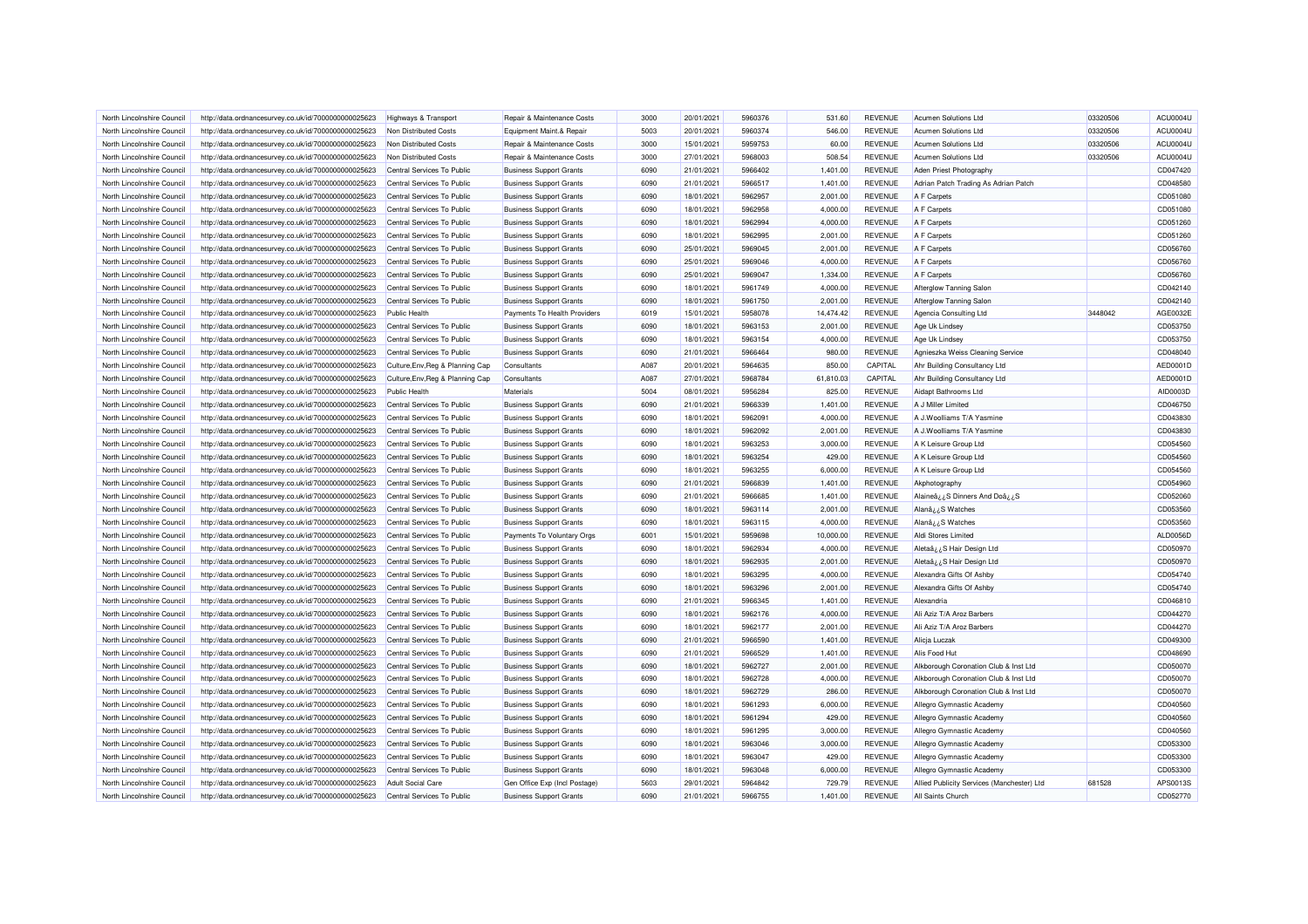| North Lincolnshire Council                               |                                                      |                                       |                                | 6090 | 21/01/2021 | 5966296            |           | <b>REVENUE</b>                   | All Saints' Church, Winterton         |          | CD046300             |
|----------------------------------------------------------|------------------------------------------------------|---------------------------------------|--------------------------------|------|------------|--------------------|-----------|----------------------------------|---------------------------------------|----------|----------------------|
|                                                          | http://data.ordnancesurvey.co.uk/id/7000000000025623 | Central Services To Public            | <b>Business Support Grants</b> |      |            |                    | 1,401.00  |                                  |                                       |          |                      |
| North Lincolnshire Council                               | http://data.ordnancesurvey.co.uk/id/7000000000025623 | Central Services To Public            | <b>Business Support Grants</b> | 6090 | 18/01/2021 | 5962041            | 2,001.00  | <b>REVENUE</b>                   | Allwoods Limited                      |          | CD043580             |
| North Lincolnshire Council                               | http://data.ordnancesurvey.co.uk/id/7000000000025623 | Central Services To Public            | <b>Business Support Grants</b> | 6090 | 18/01/2021 | 5962042            | 4,000.00  | <b>REVENUE</b>                   | Allwoods Limited                      |          | CD043580             |
| North Lincolnshire Council                               | http://data.ordnancesurvey.co.uk/id/7000000000025623 | Central Services To Public            | <b>Business Support Grants</b> | 6090 | 21/01/2021 | 5966605            | 980.00    | <b>REVENUE</b>                   | Alpha Marketing Solutions Ltd         |          | CD049450             |
| North Lincolnshire Council                               | http://data.ordnancesurvey.co.uk/id/7000000000025623 | Central Services To Public            | <b>Business Support Grants</b> | 6090 | 18/01/2021 | 5962196            | 2,001.00  | <b>REVENUE</b>                   | Altered Image                         |          | CD044380             |
| North Lincolnshire Council                               | http://data.ordnancesurvey.co.uk/id/7000000000025623 | Central Services To Public            | <b>Business Support Grants</b> | 6090 | 18/01/2021 | 5962197            | 4,000.00  | <b>REVENUE</b>                   | Altered Image                         |          | CD044380             |
| North Lincolnshire Council                               | http://data.ordnancesurvey.co.uk/id/7000000000025623 | Central Services To Public            | <b>Business Support Grants</b> | 6090 | 18/01/2021 | 5962081            | 2,001.00  | <b>REVENUE</b>                   | Althams Travel Services Ltd           |          | CD043780             |
| North Lincolnshire Council                               | http://data.ordnancesurvey.co.uk/id/7000000000025623 | Central Services To Public            | <b>Business Support Grants</b> | 6090 | 18/01/2021 | 5962082            | 4.000.00  | <b>REVENUE</b>                   | Althams Travel Services Ltd           |          | CD043780             |
| North Lincolnshire Council                               | http://data.ordnancesurvey.co.uk/id/7000000000025623 | Central Services To Public            | <b>Business Support Grants</b> | 6090 | 18/01/2021 | 5962083            | 2,001.00  | <b>REVENUE</b>                   | Althams Travel Services Ltd           |          | CD043790             |
| North Lincolnshire Council                               | http://data.ordnancesurvey.co.uk/id/7000000000025623 | Central Services To Public            | <b>Business Support Grants</b> | 6090 | 18/01/2021 | 5962084            | 4,000.00  | <b>REVENUE</b>                   | Althams Travel Services Ltd           |          | CD043790             |
| North Lincolnshire Council                               | http://data.ordnancesurvey.co.uk/id/7000000000025623 | Central Services To Public            | <b>Business Support Grants</b> | 6090 | 18/01/2021 | 5962085            | 3,000.00  | <b>REVENUE</b>                   | Althams Travel Services Ltd           |          | CD043800             |
| North Lincolnshire Council                               | http://data.ordnancesurvey.co.uk/id/7000000000025623 | Central Services To Public            | <b>Business Support Grants</b> | 6090 | 18/01/2021 | 5962086            | 6,000.00  | <b>REVENUE</b>                   | Althams Travel Services Ltd           |          | CD043800             |
| North Lincolnshire Council                               | http://data.ordnancesurvey.co.uk/id/7000000000025623 | Central Services To Public            | <b>Business Support Grants</b> | 6090 | 18/01/2021 | 5962168            | 3,000.00  | <b>REVENUE</b>                   | <b>Altiorvita Trading Limited</b>     |          | CD044230             |
| North Lincolnshire Council                               | http://data.ordnancesurvey.co.uk/id/7000000000025623 | Central Services To Public            | <b>Business Support Grants</b> | 6090 | 18/01/2021 | 5962169            | 6.000.00  | <b>REVENUE</b>                   | <b>Altiorvita Trading Limited</b>     |          | CD044230             |
| North Lincolnshire Council                               | http://data.ordnancesurvey.co.uk/id/7000000000025623 | Central Services To Public            | <b>Business Support Grants</b> | 6090 | 18/01/2021 | 5962026            | 2,001.00  | <b>REVENUE</b>                   | Alvin'S. All Kinds Of Everything      |          | CD043500             |
| North Lincolnshire Council                               | http://data.ordnancesurvey.co.uk/id/7000000000025623 | Central Services To Public            | <b>Business Support Grants</b> | 6090 | 18/01/2021 | 5962027            | 4,000.00  | <b>REVENUE</b>                   | Alvin'S. All Kinds Of Everything      |          | CD043500             |
| North Lincolnshire Council                               | http://data.ordnancesurvey.co.uk/id/7000000000025623 | Central Services To Public            | <b>Business Support Grants</b> | 6090 | 21/01/2021 | 5966651            | 1,401.00  | <b>REVENUE</b>                   | Amanda Lattimore                      |          | CD051710             |
| North Lincolnshire Council                               | http://data.ordnancesurvey.co.uk/id/7000000000025623 | Central Services To Public            | <b>Business Support Grants</b> | 6090 | 18/01/2021 | 5962348            | 2,001.00  | <b>REVENUE</b>                   | Amanda Louise Academy Of Dance        |          | CD045110             |
| North Lincolnshire Council                               | http://data.ordnancesurvey.co.uk/id/7000000000025623 | Central Services To Public            | <b>Business Support Grants</b> | 6090 | 18/01/2021 | 5962349            | 4,000.00  | <b>REVENUE</b>                   | Amanda Louise Academy Of Dance        |          | CD045110             |
| North Lincolnshire Council                               | http://data.ordnancesurvey.co.uk/id/7000000000025623 | Central Services To Public            | <b>Business Support Grants</b> | 6090 | 18/01/2021 | 5962350            | 286.00    | <b>REVENUE</b>                   | Amanda Louise Academy Of Dance        |          | CD045110             |
| North Lincolnshire Council                               | http://data.ordnancesurvey.co.uk/id/7000000000025623 | <b>Adult Social Care</b>              | Payments To Private Orgs       | 6002 | 15/01/2021 | 5959073            | 2,324.94  | <b>REVENUE</b>                   | Amara Care                            | 4459044  | AMA0002A             |
| North Lincolnshire Council                               |                                                      | <b>Adult Social Care</b>              |                                | 6002 | 15/01/2021 | 5959073            | 39,697.08 | <b>REVENUE</b>                   | Amara Care                            | 4459044  | AMA0002A             |
|                                                          | http://data.ordnancesurvey.co.uk/id/7000000000025623 |                                       | Payments To Private Orgs       |      |            |                    |           |                                  |                                       | 4459044  |                      |
| North Lincolnshire Council                               | http://data.ordnancesurvey.co.uk/id/7000000000025623 | <b>Adult Social Care</b>              | Payments To Private Orgs       | 6002 | 29/01/2021 | 5971138            | 6,048.00  | <b>REVENUE</b>                   | Amara Care                            |          | AMA0002A             |
| North Lincolnshire Council                               | http://data.ordnancesurvey.co.uk/id/7000000000025623 | Central Services To Public            | <b>Business Support Grants</b> | 6090 | 21/01/2021 | 5966369            | 1,401.00  | <b>REVENUE</b>                   | Amazing Music Machine And Glyn Morgan |          | CD047060             |
| North Lincolnshire Council                               | http://data.ordnancesurvey.co.uk/id/7000000000025623 | <b>Adult Social Care Capital</b>      | Other Costs                    | A085 | 13/01/2021 | 5956566            | 309.10    | CAPITAL                          | Ambre-Stone Ltd                       | 11108770 | <b>AMB0080B</b>      |
| North Lincolnshire Council                               | http://data.ordnancesurvey.co.uk/id/7000000000025623 | <b>Adult Social Care Capital</b>      | Other Costs                    | A085 | 13/01/2021 | 5956567            | 1,995.00  | CAPITAL                          | Ambre-Stone Ltd                       | 11108770 | <b>AMB0080B</b>      |
| North Lincolnshire Council                               | http://data.ordnancesurvey.co.uk/id/7000000000025623 | Central Services To Public            | <b>Business Support Grants</b> | 6090 | 18/01/2021 | 5961846            | 4,000.00  | <b>REVENUE</b>                   | American Top Nail                     |          | CD042590             |
| North Lincolnshire Council                               | http://data.ordnancesurvey.co.uk/id/7000000000025623 | Central Services To Public            | <b>Business Support Grants</b> | 6090 | 18/01/2021 | 5961847            | 2,001.00  | <b>REVENUE</b>                   | American Top Nail                     |          | CD042590             |
| North Lincolnshire Council                               | http://data.ordnancesurvey.co.uk/id/7000000000025623 | Childrens & Education                 | <b>Heating Fuels</b>           | 3104 | 15/01/2021 | 5959758            | 759.58    | <b>REVENUE</b>                   | Amp Biomass Fuels Ltd                 | 5735950  | <b>AMP0041P</b>      |
| North Lincolnshire Council                               | http://data.ordnancesurvey.co.uk/id/7000000000025623 | <b>Culture &amp; Related Services</b> | <b>Heating Fuels</b>           | 3104 | 15/01/2021 | 5959756            | 3,476.34  | <b>REVENUE</b>                   | Amp Biomass Fuels Ltd                 | 5735950  | AMP0041P             |
| North Lincolnshire Council                               | http://data.ordnancesurvey.co.uk/id/7000000000025623 | <b>Culture &amp; Related Services</b> | <b>Heating Fuels</b>           | 3104 | 15/01/2021 | 5959757            | 2,022.72  | <b>REVENUE</b>                   | Amp Biomass Fuels Ltd                 | 5735950  | AMP0041P             |
| North Lincolnshire Council                               | http://data.ordnancesurvey.co.uk/id/7000000000025623 | <b>Culture &amp; Related Services</b> | <b>Heating Fuels</b>           | 3104 | 20/01/2021 | 5964625            | 2,020.48  | <b>REVENUE</b>                   | Amp Biomass Fuels Ltd                 | 5735950  | AMP0041P             |
| North Lincolnshire Council                               | http://data.ordnancesurvey.co.uk/id/7000000000025623 | <b>Adult Social Care</b>              | Payments To Private Orgs       | 6002 | 15/01/2021 | 5959075            | $-529.92$ | <b>REVENUE</b>                   | Amphion Home Care Services Ltd        | 03480829 | <b>AMP0002P</b>      |
| North Lincolnshire Council                               | http://data.ordnancesurvey.co.uk/id/7000000000025623 | <b>Adult Social Care</b>              | Payments To Private Orgs       | 6002 | 15/01/2021 | 5959076            | $-326.77$ | <b>REVENUE</b>                   | Amphion Home Care Services Ltd        | 03480829 | <b>AMP0002P</b>      |
| North Lincolnshire Council                               | http://data.ordnancesurvey.co.uk/id/7000000000025623 | <b>Adult Social Care</b>              | Payments To Private Orgs       | 6002 | 15/01/2021 | 5959077            | 97,341.47 | <b>REVENUE</b>                   | Amphion Home Care Services Ltd        | 03480829 | AMP0002F             |
| North Lincolnshire Council                               | http://data.ordnancesurvey.co.uk/id/7000000000025623 | <b>Adult Social Care</b>              | Payments To Private Orgs       | 6002 | 15/01/2021 | 5959077            | 1,084.92  | <b>REVENUE</b>                   | Amphion Home Care Services Ltd        | 03480829 | AMP0002F             |
| North Lincolnshire Council                               | http://data.ordnancesurvey.co.uk/id/7000000000025623 | <b>Adult Social Care</b>              | Payments To Private Orgs       | 6002 | 29/01/2021 | 5971143            | 24,696.00 | <b>REVENUE</b>                   | Amphion Home Care Services Ltd        | 03480829 | AMP0002F             |
| North Lincolnshire Council                               | http://data.ordnancesurvey.co.uk/id/7000000000025623 | Central Services To Public            | <b>Business Support Grants</b> | 6090 | 21/01/2021 | 5966805            | 1,401.00  | <b>REVENUE</b>                   | <b>A&amp;M Printing</b>               |          | CD053980             |
| North Lincolnshire Council                               | http://data.ordnancesurvey.co.uk/id/7000000000025623 | Childrens & Education                 | Home To School Transport       | 4201 | 06/01/2021 | 5953923            | 13,464.00 | <b>REVENUE</b>                   | Amvale Medical Transport Ltd          |          | AMV0003\             |
| North Lincolnshire Council                               | http://data.ordnancesurvey.co.uk/id/7000000000025623 | Childrens & Education                 | Home To School Transport       | 4201 | 15/01/2021 | 5959258            | 15,587.00 | <b>REVENUE</b>                   | Amvale Medical Transport Ltd          |          | AMV0003\             |
| North Lincolnshire Council                               | http://data.ordnancesurvey.co.uk/id/7000000000025623 | Central Services To Public            | <b>Business Support Grants</b> | 6090 | 18/01/2021 | 5963155            | 2,001.00  | <b>REVENUE</b>                   | Amys Home Hair Limited                |          | CD053760             |
| North Lincolnshire Council                               | http://data.ordnancesurvey.co.uk/id/7000000000025623 | Central Services To Public            | <b>Business Support Grants</b> | 6090 | 18/01/2021 | 5963156            | 4.000.00  | <b>REVENUE</b>                   | Amys Home Hair Limited                |          | CD053760             |
| North Lincolnshire Council                               | http://data.ordnancesurvey.co.uk/id/7000000000025623 | Central Services To Public            | <b>Business Support Grants</b> | 6090 | 18/01/2021 | 5961753            | 4,000.00  | <b>REVENUE</b>                   | Ancholme Valley Heritage Trust Ltd    |          | CD042160             |
| North Lincolnshire Council                               | http://data.ordnancesurvey.co.uk/id/7000000000025623 | Central Services To Public            | <b>Business Support Grants</b> | 6090 | 18/01/2021 | 5961754            | 286.00    | <b>REVENUE</b>                   | Ancholme Valley Heritage Trust Ltd    |          | CD042160             |
| North Lincolnshire Council                               | http://data.ordnancesurvey.co.uk/id/7000000000025623 | Central Services To Public            | <b>Business Support Grants</b> | 6090 | 18/01/2021 | 5961755            | 2,001.00  | <b>REVENUE</b>                   | Ancholme Valley Heritage Trust Ltd    |          | CD042160             |
| North Lincolnshire Council                               | http://data.ordnancesurvey.co.uk/id/7000000000025623 | Central Services To Public            | <b>Business Support Grants</b> | 6090 | 18/01/2021 | 5961756            | 2,001.00  | <b>REVENUE</b>                   | Ancholme Valley Heritage Trust Ltd    |          | CD042170             |
| North Lincolnshire Council                               | http://data.ordnancesurvey.co.uk/id/7000000000025623 | Central Services To Public            | <b>Business Support Grants</b> | 6090 | 18/01/2021 | 5961758            | 4,000.00  | <b>REVENUE</b>                   | Ancholme Valley Heritage Trust Ltd    |          | CD042170             |
| North Lincolnshire Council                               | http://data.ordnancesurvey.co.uk/id/7000000000025623 | Central Services To Public            | <b>Business Support Grants</b> | 6090 | 28/01/2021 | 5970837            | 1,334.00  | <b>REVENUE</b>                   | A N Commercial                        |          | CD056980             |
|                                                          |                                                      |                                       |                                | 6090 |            |                    |           |                                  |                                       |          |                      |
| North Lincolnshire Council<br>North Lincolnshire Council | http://data.ordnancesurvey.co.uk/id/7000000000025623 | Central Services To Public            | <b>Business Support Grants</b> | 6090 | 28/01/2021 | 5970838<br>5970839 | 4,000.00  | <b>REVENUE</b><br><b>REVENUE</b> | A N Commercial<br>A N Commercial      |          | CD056980<br>CD056980 |
|                                                          | http://data.ordnancesurvey.co.uk/id/7000000000025623 | Central Services To Public            | <b>Business Support Grants</b> |      | 28/01/2021 |                    | 2,001.00  |                                  |                                       |          |                      |
| North Lincolnshire Council                               | http://data.ordnancesurvey.co.uk/id/7000000000025623 | <b>Adult Social Care</b>              | Payments To Health Providers   | 6019 | 13/01/2021 | 5958094            | 578.80    | <b>REVENUE</b>                   | Ancora Medical Practice               |          | <b>KEN0064N</b>      |
| North Lincolnshire Council                               | http://data.ordnancesurvey.co.uk/id/7000000000025623 | <b>Public Health</b>                  | Payments To Health Providers   | 6019 | 13/01/2021 | 5958075            | 940.00    | <b>REVENUE</b>                   | <b>Ancora Medical Practice</b>        |          | <b>KEN0064N</b>      |
| North Lincolnshire Council                               | http://data.ordnancesurvey.co.uk/id/7000000000025623 | Central Services To Public            | <b>Business Support Grants</b> | 6090 | 18/01/2021 | 5962872            | 2,001.00  | <b>REVENUE</b>                   | Andreaâ¿¿S Hilltop Cafe               |          | CD050730             |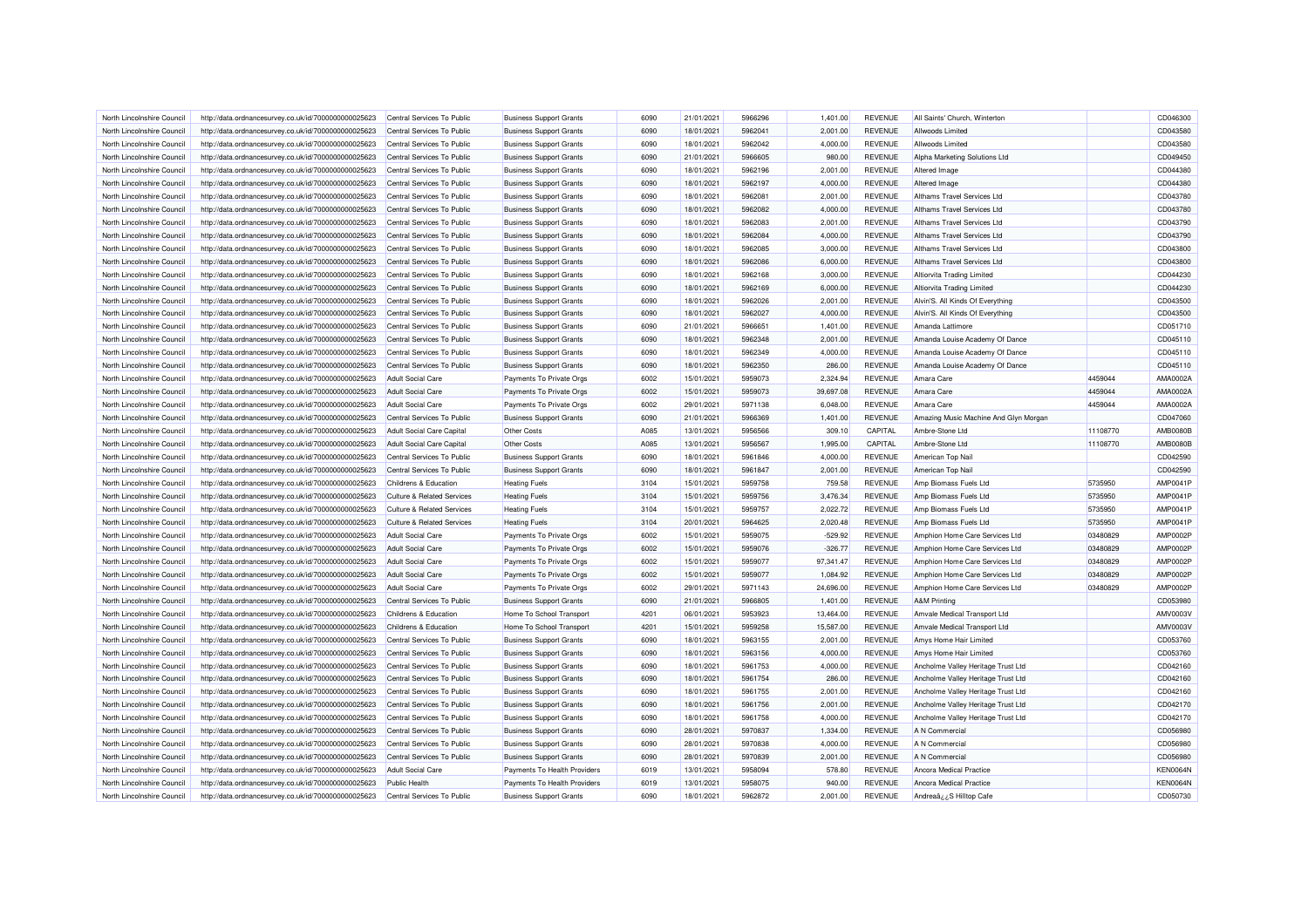| North Lincolnshire Council | http://data.ordnancesurvey.co.uk/id/7000000000025623 | Central Services To Public | <b>Business Support Grants</b> | 6090 | 18/01/2021               | 5962873            | 286.00               | <b>REVENUE</b>                   | Andrea $a_{\lambda}$ ¿S Hilltop Cafe    | CD050730 |
|----------------------------|------------------------------------------------------|----------------------------|--------------------------------|------|--------------------------|--------------------|----------------------|----------------------------------|-----------------------------------------|----------|
| North Lincolnshire Council | http://data.ordnancesurvey.co.uk/id/7000000000025623 | Central Services To Public | <b>Business Support Grants</b> | 6090 | 18/01/2021               | 5962874            | 4,000.00             | <b>REVENUE</b>                   | Andreaâ, ¿S Hilltop Cafe                | CD050730 |
| North Lincolnshire Council | http://data.ordnancesurvey.co.uk/id/7000000000025623 | Central Services To Public | <b>Business Support Grants</b> | 6090 | 21/01/2021               | 5966537            | 1,401.00             | <b>REVENUE</b>                   | Anglo American Industries Ltd           | CD048770 |
| North Lincolnshire Council | http://data.ordnancesurvey.co.uk/id/7000000000025623 | Central Services To Public | <b>Business Support Grants</b> | 6090 | 18/01/2021               | 5962045            | 4,000.00             | <b>REVENUE</b>                   | Annaâzz S Nails Limited                 | CD043600 |
| North Lincolnshire Council | http://data.ordnancesurvey.co.uk/id/7000000000025623 | Central Services To Public | <b>Business Support Grants</b> | 6090 | 18/01/2021               | 5962046            | 2,001.00             | <b>REVENUE</b>                   | Annaâ¿¿S Nails Limited                  | CD043600 |
| North Lincolnshire Council | http://data.ordnancesurvey.co.uk/id/7000000000025623 | Central Services To Public | <b>Business Support Grants</b> | 6090 | 18/01/2021               | 5961812            | 2,001.00             | <b>REVENUE</b>                   | Anna Belle Designs                      | CD042430 |
| North Lincolnshire Council | http://data.ordnancesurvey.co.uk/id/7000000000025623 | Central Services To Public | <b>Business Support Grants</b> | 6090 | 18/01/2021               | 5961813            | 4,000.00             | <b>REVENUE</b>                   | Anna Belle Designs                      | CD042430 |
| North Lincolnshire Council | http://data.ordnancesurvey.co.uk/id/7000000000025623 | Central Services To Public | <b>Business Support Grants</b> | 6090 | 21/01/2021               | 5966648            | 1,401.00             | <b>REVENUE</b>                   | Anna Gawlowska                          | CD051680 |
| North Lincolnshire Council | http://data.ordnancesurvey.co.uk/id/7000000000025623 | Central Services To Public | <b>Business Support Grants</b> | 6090 | 21/01/2021               | 5966302            | 980.00               | <b>REVENUE</b>                   | Anna Nicol Travel Counsellors           | CD046360 |
| North Lincolnshire Council | http://data.ordnancesurvey.co.uk/id/7000000000025623 | Central Services To Public | <b>Business Support Grants</b> | 6090 | 21/01/2021               | 5966473            | 1,401.00             | <b>REVENUE</b>                   | Anna Tokarz                             | CD048130 |
| North Lincolnshire Counci  | http://data.ordnancesurvey.co.uk/id/7000000000025623 | Central Services To Public | <b>Business Support Grants</b> | 6090 | 18/01/2021               | 5961865            | 4,000.00             | <b>REVENUE</b>                   | Ann Williams T/As Bramble Cottage       | CD042680 |
| North Lincolnshire Council | http://data.ordnancesurvey.co.uk/id/7000000000025623 | Central Services To Public | <b>Business Support Grants</b> | 6090 | 18/01/2021               | 5961866            | 2,001.00             | <b>REVENUE</b>                   | Ann Williams T/As Bramble Cottage       | CD042680 |
| North Lincolnshire Council | http://data.ordnancesurvey.co.uk/id/7000000000025623 | Central Services To Public | <b>Business Support Grants</b> | 6090 | 18/01/2021               | 5962833            | 4,000.00             | <b>REVENUE</b>                   | <b>Anson Components</b>                 | CD050590 |
| North Lincolnshire Council | http://data.ordnancesurvey.co.uk/id/7000000000025623 | Central Services To Public | <b>Business Support Grants</b> | 6090 | 18/01/2021               | 5962834            | 2,001.00             | <b>REVENUE</b>                   | Anson Components                        | CD050590 |
| North Lincolnshire Council | http://data.ordnancesurvey.co.uk/id/7000000000025623 | Central Services To Public | <b>Business Support Grants</b> | 6090 | 21/01/2021               | 5966695            | 980.00               | <b>REVENUE</b>                   | Anthony A Taylor                        | CD052160 |
| North Lincolnshire Council | http://data.ordnancesurvey.co.uk/id/7000000000025623 | Central Services To Public | <b>Business Support Grants</b> | 6090 | 18/01/2021               | 5962005            | 4,000.00             | <b>REVENUE</b>                   | Anthony Toner Hair Salon                | CD043400 |
| North Lincolnshire Council |                                                      | Central Services To Public |                                | 6090 | 18/01/2021               | 5962006            | 2,001.00             | <b>REVENUE</b>                   | Anthony Toner Hair Salon                | CD043400 |
|                            | http://data.ordnancesurvey.co.uk/id/7000000000025623 |                            | <b>Business Support Grants</b> |      |                          |                    |                      |                                  |                                         |          |
| North Lincolnshire Council | http://data.ordnancesurvey.co.uk/id/7000000000025623 | Central Services To Public | <b>Business Support Grants</b> | 6090 | 18/01/2021               | 5962479            | 2,001.00             | <b>REVENUE</b>                   | <b>Ant Music</b>                        | CD045570 |
| North Lincolnshire Council | http://data.ordnancesurvey.co.uk/id/7000000000025623 | Central Services To Public | <b>Business Support Grants</b> | 6090 | 18/01/2021               | 5962480            | 4,000.00             | <b>REVENUE</b>                   | <b>Ant Music</b>                        | CD045570 |
| North Lincolnshire Council | http://data.ordnancesurvey.co.uk/id/7000000000025623 | Central Services To Public | <b>Business Support Grants</b> | 6090 | 18/01/2021               | 5962483            | 4,000.00             | <b>REVENUE</b>                   | <b>Ant Music</b>                        | CD045590 |
| North Lincolnshire Council | http://data.ordnancesurvey.co.uk/id/7000000000025623 | Central Services To Public | <b>Business Support Grants</b> | 6090 | 18/01/2021               | 5962484            | 2,001.00             | <b>REVENUE</b>                   | <b>Ant Music</b>                        | CD045590 |
| North Lincolnshire Council | http://data.ordnancesurvey.co.uk/id/7000000000025623 | Central Services To Public | <b>Business Support Grants</b> | 6090 | 18/01/2021               | 5962570            | 4,000.00             | <b>REVENUE</b>                   | Ap2 Ltd Trading As Guys & Dolls         | CD046000 |
| North Lincolnshire Council | http://data.ordnancesurvey.co.uk/id/7000000000025623 | Central Services To Public | <b>Business Support Grants</b> | 6090 | 18/01/2021               | 5962571            | 2.001.00             | <b>REVENUE</b>                   | Ap2 Ltd Trading As Guys & Dolls         | CD046000 |
| North Lincolnshire Council | http://data.ordnancesurvey.co.uk/id/7000000000025623 | Central Services To Public | <b>Business Support Grants</b> | 6090 | 21/01/2021               | 5966837            | 1,401.00             | <b>REVENUE</b>                   | Apicius Catering                        | CD054930 |
| North Lincolnshire Council | http://data.ordnancesurvey.co.uk/id/7000000000025623 | Central Services To Public | <b>Business Support Grants</b> | 6090 | 21/01/2021               | 5966377            | 1,401.00             | <b>REVENUE</b>                   | Appleby Frodingham Railway              | CD047140 |
| North Lincolnshire Council | http://data.ordnancesurvey.co.uk/id/7000000000025623 | Central Services To Public | <b>Business Support Grants</b> | 6090 | 13/01/2021               | 5959120            | 1,000.00             | <b>REVENUE</b>                   | Appleby Frodingham Sports & Social Club | CD053410 |
| North Lincolnshire Council | http://data.ordnancesurvey.co.uk/id/7000000000025623 | Central Services To Public | <b>Business Support Grants</b> | 6090 | 13/01/2021               | 5959121            | 500.00               | <b>REVENUE</b>                   | Appleby Frodingham Sports & Social Club | CD053410 |
| North Lincolnshire Council | http://data.ordnancesurvey.co.uk/id/7000000000025623 | Central Services To Public | <b>Business Support Grants</b> | 6090 | 13/01/2021               | 5959132            | 500.00               | <b>REVENUE</b>                   | Appleby Frodingham Sports & Social Club | CD053410 |
| North Lincolnshire Council | http://data.ordnancesurvey.co.uk/id/7000000000025623 | Central Services To Public | <b>Business Support Grants</b> | 6090 | 18/01/2021               | 5963078            | 4,500.00             | <b>REVENUE</b>                   | Appleby Frodingham Sports & Social Club | CD053410 |
| North Lincolnshire Council | http://data.ordnancesurvey.co.uk/id/7000000000025623 | Central Services To Public | <b>Business Support Grants</b> | 6090 | 18/01/2021               | 5963079            | 643.00               | <b>REVENUE</b>                   | Appleby Frodingham Sports & Social Club | CD053410 |
| North Lincolnshire Council | http://data.ordnancesurvey.co.uk/id/7000000000025623 | Central Services To Public | <b>Business Support Grants</b> | 6090 | 18/01/2021               | 5963080            | 9,000.00             | <b>REVENUE</b>                   | Appleby Frodingham Sports & Social Club | CD053410 |
| North Lincolnshire Council | http://data.ordnancesurvey.co.uk/id/7000000000025623 | Central Services To Public | <b>Business Support Grants</b> | 6090 | 18/01/2021               | 5962454            | 429.00               | <b>REVENUE</b>                   | Appleby Frodingham Sports & Social Club | CD045460 |
| North Lincolnshire Counci  | http://data.ordnancesurvey.co.uk/id/7000000000025623 | Central Services To Public | <b>Business Support Grants</b> | 6090 | 18/01/2021               | 5962455            | 3,000.00             | <b>REVENUE</b>                   | Appleby Frodingham Sports & Social Club | CD045460 |
| North Lincolnshire Council | http://data.ordnancesurvey.co.uk/id/7000000000025623 | Central Services To Public | <b>Business Support Grants</b> | 6090 | 18/01/2021               | 5962456            | 6,000.00             | <b>REVENUE</b>                   | Appleby Frodingham Sports & Social Club | CD045460 |
| North Lincolnshire Council | http://data.ordnancesurvey.co.uk/id/7000000000025623 | Central Services To Public | <b>Business Support Grants</b> | 6090 | 18/01/2021               | 5961822            | 2,001.00             | <b>REVENUE</b>                   | Appleby Village Hall                    | CD042480 |
| North Lincolnshire Council | http://data.ordnancesurvey.co.uk/id/7000000000025623 | Central Services To Public | <b>Business Support Grants</b> | 6090 | 18/01/2021               | 5961824            | 4,000.00             | <b>REVENUE</b>                   | Appleby Village Hall                    | CD042480 |
| North Lincolnshire Council | http://data.ordnancesurvey.co.uk/id/7000000000025623 | Childrens & Education      | Payments To Private Orgs       | 6002 | 06/01/2021               | 5954466            | 20,902.9             | <b>REVENUE</b>                   | Apple Tree Day Nursery Ltd              | APP0007F |
| North Lincolnshire Council | http://data.ordnancesurvey.co.uk/id/7000000000025623 | Childrens & Education      | Payments To Private Orgs       | 6002 | 06/01/2021               | 5954467            | 34,702.43            | <b>REVENUE</b>                   | Apple Tree Day Nursery Ltd              | APP0024P |
| North Lincolnshire Council | http://data.ordnancesurvey.co.uk/id/7000000000025623 | Central Services To Public | <b>Business Support Grants</b> | 6090 | 18/01/2021               | 5962212            | 2,001.00             | <b>REVENUE</b>                   | Applewhite Blinds                       | CD044460 |
| North Lincolnshire Council | http://data.ordnancesurvey.co.uk/id/7000000000025623 | Central Services To Public | <b>Business Support Grants</b> | 6090 | 18/01/2021               | 5962213            | 4,000.00             | <b>REVENUE</b>                   | Applewhite Blinds                       | CD044460 |
| North Lincolnshire Council | http://data.ordnancesurvey.co.uk/id/7000000000025623 | Central Services To Public | <b>Business Support Grants</b> | 6090 | 18/01/2021               | 5961716            | 4,000.00             | <b>REVENUE</b>                   | Applewood Country Cattery               | CD042000 |
| North Lincolnshire Council | http://data.ordnancesurvey.co.uk/id/7000000000025623 | Central Services To Public | <b>Business Support Grants</b> | 6090 | 18/01/2021               | 5961717            | 286.00               | <b>REVENUE</b>                   | Applewood Country Cattery               | CD042000 |
| North Lincolnshire Council | http://data.ordnancesurvey.co.uk/id/7000000000025623 | Central Services To Public | <b>Business Support Grants</b> | 6090 | 18/01/2021               | 5961718            | 2,001.00             | <b>REVENUE</b>                   | Applewood Country Cattery               | CD042000 |
| North Lincolnshire Council | http://data.ordnancesurvey.co.uk/id/7000000000025623 | Central Services To Public | <b>Business Support Grants</b> | 6090 | 21/01/2021               | 5966279            | 1,401.00             | <b>REVENUE</b>                   | Aquanauts Swimming Academy Ltd          | CD046130 |
| North Lincolnshire Council | http://data.ordnancesurvey.co.uk/id/7000000000025623 | Central Services To Public | <b>Business Support Grants</b> | 6090 | 18/01/2021               | 5961414            | 300.00               | <b>REVENUE</b>                   | Aquanauts Swimming Ltd                  | CD040970 |
| North Lincolnshire Council | http://data.ordnancesurvey.co.uk/id/7000000000025623 | Central Services To Public | <b>Business Support Grants</b> | 6090 | 18/01/2021               | 5961415            | 6,000.00             | <b>REVENUE</b>                   | Aquanauts Swimming Ltd                  | CD040970 |
| North Lincolnshire Council | http://data.ordnancesurvey.co.uk/id/7000000000025623 | Central Services To Public | <b>Business Support Grants</b> | 6090 | 18/01/2021               | 5961416            | 3,000.00             | <b>REVENUE</b>                   | Aquanauts Swimming Ltd                  | CD040970 |
| North Lincolnshire Council | http://data.ordnancesurvey.co.uk/id/7000000000025623 | Central Services To Public | <b>Business Support Grants</b> | 6090 | 21/01/2021               | 5966580            | 1,401.00             | <b>REVENUE</b>                   | Aquarius Launderette & Dry Cleaners     | CD049200 |
| North Lincolnshire Council | http://data.ordnancesurvey.co.uk/id/7000000000025623 | Central Services To Public | <b>Business Support Grants</b> | 6090 | 21/01/2021               | 5966524            | 980.00               | <b>REVENUE</b>                   | Arc Childminding                        | CD048650 |
| North Lincolnshire Council | http://data.ordnancesurvey.co.uk/id/7000000000025623 | Central Services To Public | <b>Business Support Grants</b> | 6090 | 18/01/2021               | 5961692            | 286.00               | <b>REVENUE</b>                   | Arialtrail Ltd                          | CD041920 |
|                            |                                                      |                            | <b>Business Support Grants</b> | 6090 |                          |                    |                      |                                  | Arialtrail Ltd                          | CD041920 |
| North Lincolnshire Council | http://data.ordnancesurvey.co.uk/id/7000000000025623 | Central Services To Public |                                | 6090 | 18/01/2021<br>18/01/2021 | 5961693<br>5961694 | 2,001.00<br>4,000.00 | <b>REVENUE</b><br><b>REVENUE</b> |                                         | CD041920 |
| North Lincolnshire Council | http://data.ordnancesurvey.co.uk/id/7000000000025623 | Central Services To Public | <b>Business Support Grants</b> | 6090 | 21/01/2021               | 5966364            | 1,401.00             | <b>REVENUE</b>                   | Arialtrail Ltd                          | CD047000 |
| North Lincolnshire Council | http://data.ordnancesurvey.co.uk/id/7000000000025623 | Central Services To Public | <b>Business Support Grants</b> |      |                          |                    |                      |                                  | Arka Hair Extensions                    |          |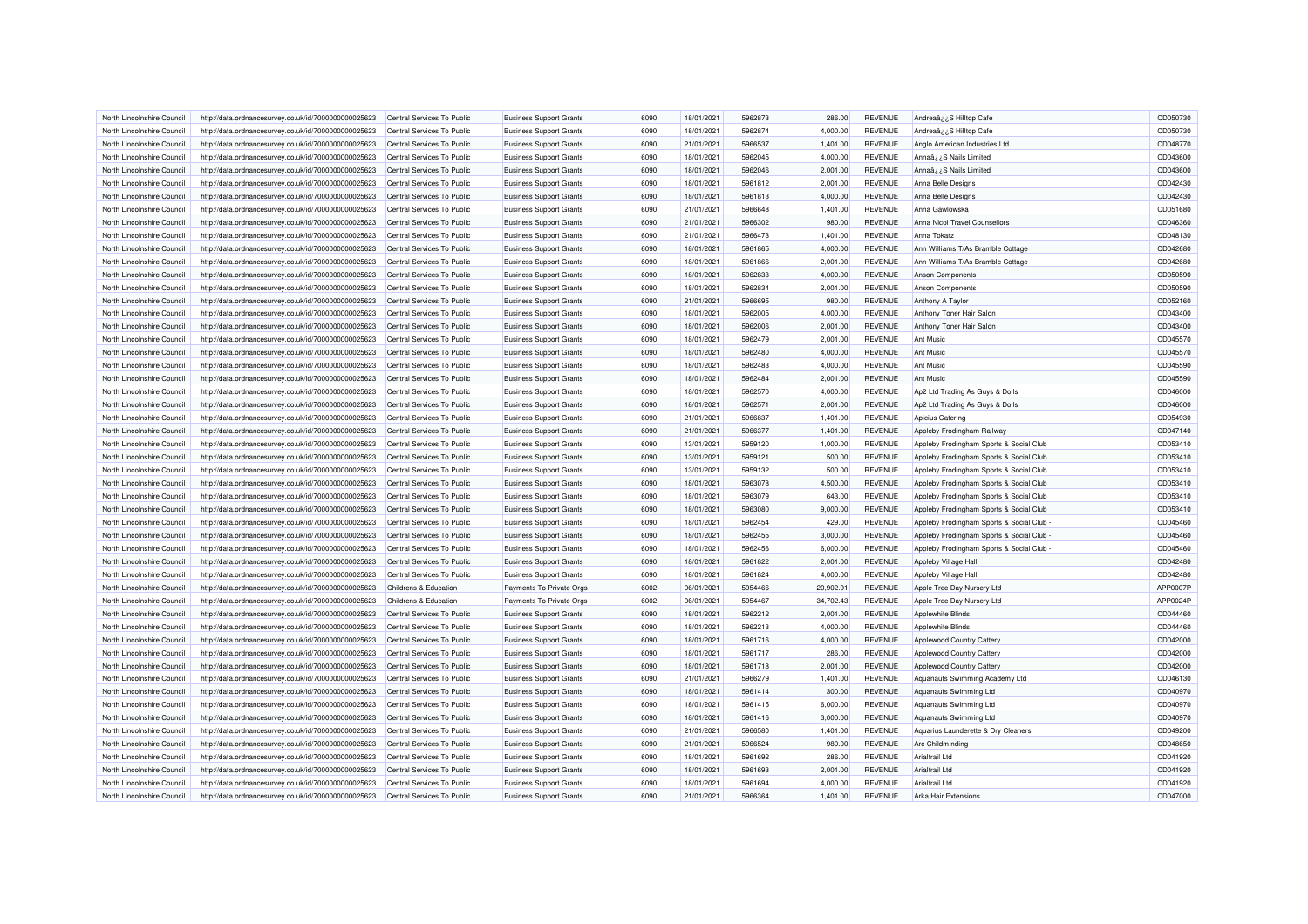| North Lincolnshire Council | http://data.ordnancesurvey.co.uk/id/7000000000025623 | Central Services To Public                | <b>Business Support Grants</b> | 6090         | 18/01/2021 | 5961550            | 286.00    | <b>REVENUE</b> | Arman Restaurant Ltd T/A Mumbai Lounge             |          | CD041430 |
|----------------------------|------------------------------------------------------|-------------------------------------------|--------------------------------|--------------|------------|--------------------|-----------|----------------|----------------------------------------------------|----------|----------|
| North Lincolnshire Council | http://data.ordnancesurvey.co.uk/id/7000000000025623 | Central Services To Public                | <b>Business Support Grants</b> | 6090         | 18/01/2021 | 5961551            | 4,000.00  | <b>REVENUE</b> | Arman Restaurant Ltd T/A Mumbai Lounge             |          | CD041430 |
| North Lincolnshire Council | http://data.ordnancesurvey.co.uk/id/7000000000025623 | Central Services To Public                | <b>Business Support Grants</b> | 6090         | 18/01/2021 | 5961552            | 2,001.00  | <b>REVENUE</b> | Arman Restaurant Ltd T/A Mumbai Lounge             |          | CD041430 |
| North Lincolnshire Council | http://data.ordnancesurvey.co.uk/id/7000000000025623 | Central Services To Public                | <b>Business Support Grants</b> | 6090         | 21/01/2021 | 5966355            | 1,401.00  | <b>REVENUE</b> | Arpoedio Therapeutic Massage                       |          | CD046910 |
| North Lincolnshire Council | http://data.ordnancesurvey.co.uk/id/7000000000025623 | <b>Housing Services</b>                   | Other Supplies & Services      | 5799         | 06/01/2021 | 5954839            | 1,600.20  | <b>REVENUE</b> | <b>Arties Mill</b>                                 |          | ART00281 |
| North Lincolnshire Council | http://data.ordnancesurvey.co.uk/id/7000000000025623 | <b>Housing Services</b>                   | Other Supplies & Services      | 5799         | 06/01/2021 | 5955039            | 1,257.30  | <b>REVENUE</b> | <b>Arties Mill</b>                                 |          | ART0028T |
| North Lincolnshire Council | http://data.ordnancesurvey.co.uk/id/7000000000025623 | <b>Housing Services</b>                   | Other Supplies & Services      | 5799         | 06/01/2021 | 5955040            | 1,600.20  | <b>REVENUE</b> | <b>Arties Mill</b>                                 |          | ART00281 |
| North Lincolnshire Council | http://data.ordnancesurvey.co.uk/id/7000000000025623 | <b>Housing Services</b>                   | Other Supplies & Services      | 5799         | 13/01/2021 | 5958027            | 1,676.40  | <b>REVENUE</b> | <b>Arties Mill</b>                                 |          | ART0028T |
| North Lincolnshire Council | http://data.ordnancesurvey.co.uk/id/7000000000025623 | <b>Housing Services</b>                   | Other Supplies & Services      | 5799         | 15/01/2021 | 5959841            | 3,810.00  | <b>REVENUE</b> | <b>Arties Mill</b>                                 |          | ART0028T |
| North Lincolnshire Council | http://data.ordnancesurvey.co.uk/id/7000000000025623 | <b>Housing Services</b>                   | Other Supplies & Services      | 5799         | 27/01/2021 | 5968730            | 3,238.50  | <b>REVENUE</b> | <b>Arties Mill</b>                                 |          | ART00281 |
| North Lincolnshire Council | http://data.ordnancesurvey.co.uk/id/7000000000025623 | Central Services To Public                | <b>Business Support Grants</b> | 6090         | 21/01/2021 | 5966496            | 1,401.00  | <b>REVENUE</b> | <b>Arts Contact Ltd</b>                            |          | CD048360 |
| North Lincolnshire Council | http://data.ordnancesurvey.co.uk/id/7000000000025623 | Central Services To Public                | Payments To Voluntary Orgs     | 6001         | 15/01/2021 | 5959700            | 9,600.00  | <b>REVENUE</b> | Asda Stores Ltd                                    |          | ASD0003D |
| North Lincolnshire Council | http://data.ordnancesurvey.co.uk/id/7000000000025623 | Central Services To Public                | <b>Business Support Grants</b> | 6090         | 18/01/2021 | 5961313            | 2,001.00  | <b>REVENUE</b> | Ash Bey Ltd                                        |          | CD040630 |
| North Lincolnshire Council | http://data.ordnancesurvey.co.uk/id/7000000000025623 | Central Services To Public                | <b>Business Support Grants</b> | 6090         | 18/01/2021 | 5961314            | 4,000.00  | <b>REVENUE</b> | Ash Bey Ltd                                        |          | CD040630 |
| North Lincolnshire Council | http://data.ordnancesurvey.co.uk/id/7000000000025623 | Central Services To Public                | <b>Business Support Grants</b> | 6090         | 18/01/2021 | 5961315            | 286.00    | <b>REVENUE</b> | Ash Bey Ltd                                        |          | CD040630 |
| North Lincolnshire Council | http://data.ordnancesurvey.co.uk/id/7000000000025623 | Central Services To Public                | <b>Business Support Grants</b> | 6090         | 18/01/2021 | 5963447            | 3,000.00  | <b>REVENUE</b> | Ashbourne Hotel Limited                            |          | CD055970 |
| North Lincolnshire Council | http://data.ordnancesurvey.co.uk/id/7000000000025623 | Central Services To Public                | <b>Business Support Grants</b> | 6090         | 18/01/2021 | 5963448            | 1,500.00  | REVENUE        | Ashbourne Hotel Limited                            |          | CD055970 |
| North Lincolnshire Council | http://data.ordnancesurvey.co.uk/id/7000000000025623 | Central Services To Public                | <b>Business Support Grants</b> | 6090         | 18/01/2021 | 5963449            | 1,500.00  | <b>REVENUE</b> | Ashbourne Hotel Limited                            |          | CD055970 |
|                            |                                                      |                                           |                                |              |            |                    |           |                |                                                    |          |          |
| North Lincolnshire Council | http://data.ordnancesurvey.co.uk/id/7000000000025623 | Central Services To Public                | <b>Business Support Grants</b> | 6090<br>6090 | 18/01/2021 | 5963450<br>5963451 | 643.00    | <b>REVENUE</b> | Ashbourne Hotel Limited<br>Ashbourne Hotel Limited |          | CD055970 |
| North Lincolnshire Council | http://data.ordnancesurvey.co.uk/id/7000000000025623 | Central Services To Public                | <b>Business Support Grants</b> |              | 18/01/2021 |                    | 375.00    | <b>REVENUE</b> |                                                    |          | CD055970 |
| North Lincolnshire Council | http://data.ordnancesurvey.co.uk/id/7000000000025623 | Central Services To Public                | <b>Business Support Grants</b> | 6090         | 18/01/2021 | 5963452            | 4,500.00  | <b>REVENUE</b> | Ashbourne Hotel Limited                            |          | CD055970 |
| North Lincolnshire Council | http://data.ordnancesurvey.co.uk/id/7000000000025623 | Central Services To Public                | <b>Business Support Grants</b> | 6090         | 18/01/2021 | 5963453            | 9,000.00  | <b>REVENUE</b> | Ashbourne Hotel Limited                            |          | CD055970 |
| North Lincolnshire Council | http://data.ordnancesurvey.co.uk/id/7000000000025623 | Central Services To Public                | <b>Business Support Grants</b> | 6090         | 18/01/2021 | 5962219            | 4.000.00  | <b>REVENUE</b> | <b>Ashby Baby Centre</b>                           |          | CD044490 |
| North Lincolnshire Council | http://data.ordnancesurvey.co.uk/id/7000000000025623 | Central Services To Public                | <b>Business Support Grants</b> | 6090         | 18/01/2021 | 5962220            | 2,001.00  | <b>REVENUE</b> | Ashby Baby Centre                                  |          | CD044490 |
| North Lincolnshire Council | http://data.ordnancesurvey.co.uk/id/7000000000025623 | Central Services To Public                | <b>Business Support Grants</b> | 6090         | 18/01/2021 | 5962022            | 2,001.00  | <b>REVENUE</b> | <b>Ashby Barbers</b>                               |          | CD043480 |
| North Lincolnshire Council | http://data.ordnancesurvey.co.uk/id/7000000000025623 | Central Services To Public                | <b>Business Support Grants</b> | 6090         | 18/01/2021 | 5962023            | 4,000.00  | <b>REVENUE</b> | <b>Ashby Barbers</b>                               |          | CD043480 |
| North Lincolnshire Council | http://data.ordnancesurvey.co.uk/id/7000000000025623 | Central Services To Public                | <b>Business Support Grants</b> | 6090         | 18/01/2021 | 5962248            | 2,001.00  | <b>REVENUE</b> | Ashby Bookshop                                     |          | CD044650 |
| North Lincolnshire Council | http://data.ordnancesurvey.co.uk/id/7000000000025623 | Central Services To Public                | <b>Business Support Grants</b> | 6090         | 18/01/2021 | 5962249            | 4,000.00  | <b>REVENUE</b> | Ashby Bookshop                                     |          | CD044650 |
| North Lincolnshire Council | http://data.ordnancesurvey.co.uk/id/7000000000025623 | Central Services To Public                | <b>Business Support Grants</b> | 6090         | 18/01/2021 | 5962932            | 4,000.00  | <b>REVENUE</b> | Ashby Carpets And Vinyls                           |          | CD050960 |
| North Lincolnshire Council | http://data.ordnancesurvey.co.uk/id/7000000000025623 | Central Services To Public                | <b>Business Support Grants</b> | 6090         | 18/01/2021 | 5962933            | 2,001.00  | <b>REVENUE</b> | Ashby Carpets And Vinyls                           |          | CD050960 |
| North Lincolnshire Council | http://data.ordnancesurvey.co.uk/id/7000000000025623 | Childrens & Education                     | Home To School Transport       | 4201         | 06/01/2021 | 5953697            | 24,033.00 | <b>REVENUE</b> | <b>Ashby Cars Ltd</b>                              |          | ROQ0001Q |
| North Lincolnshire Council | http://data.ordnancesurvey.co.uk/id/7000000000025623 | Central Services To Public                | <b>Business Support Grants</b> | 6090         | 18/01/2021 | 5963136            | 2,001.00  | <b>REVENUE</b> | Ashby Community Association                        |          | CD053670 |
| North Lincolnshire Council | http://data.ordnancesurvey.co.uk/id/7000000000025623 | Central Services To Public                | <b>Business Support Grants</b> | 6090         | 18/01/2021 | 5963138            | 4,000.00  | <b>REVENUE</b> | Ashby Community Association                        |          | CD053670 |
| North Lincolnshire Council | http://data.ordnancesurvey.co.uk/id/7000000000025623 | Central Services To Public                | <b>Business Support Grants</b> | 6090         | 18/01/2021 | 5961402            | 3,000.00  | <b>REVENUE</b> | Ashby Decoy Golf Club                              |          | CD040930 |
| North Lincolnshire Council | http://data.ordnancesurvey.co.uk/id/7000000000025623 | Central Services To Public                | <b>Business Support Grants</b> | 6090         | 18/01/2021 | 5961403            | 300.00    | <b>REVENUE</b> | Ashby Decoy Golf Club                              |          | CD040930 |
| North Lincolnshire Council | http://data.ordnancesurvey.co.uk/id/7000000000025623 | Central Services To Public                | <b>Business Support Grants</b> | 6090         | 18/01/2021 | 5961404            | 6,000.00  | <b>REVENUE</b> | Ashby Decoy Golf Club                              |          | CD040930 |
| North Lincolnshire Council | http://data.ordnancesurvey.co.uk/id/7000000000025623 | Central Services To Public                | <b>Business Support Grants</b> | 6090         | 18/01/2021 | 5962144            | 2,001.00  | <b>REVENUE</b> | Ashby Ink Limited                                  |          | CD044110 |
| North Lincolnshire Council | http://data.ordnancesurvey.co.uk/id/7000000000025623 | Central Services To Public                | <b>Business Support Grants</b> | 6090         | 18/01/2021 | 5962145            | 4,000.00  | <b>REVENUE</b> | Ashby Ink Limited                                  |          | CD044110 |
| North Lincolnshire Council | http://data.ordnancesurvey.co.uk/id/7000000000025623 | Central Services To Public                | <b>Business Support Grants</b> | 6090         | 18/01/2021 | 5961689            | 3,000.00  | <b>REVENUE</b> | Ashby Mill Road Club                               |          | CD041910 |
| North Lincolnshire Council | http://data.ordnancesurvey.co.uk/id/7000000000025623 | Central Services To Public                | <b>Business Support Grants</b> | 6090         | 18/01/2021 | 5961690            | 429.00    | <b>REVENUE</b> | Ashby Mill Road Club                               |          | CD041910 |
| North Lincolnshire Council | http://data.ordnancesurvey.co.uk/id/7000000000025623 | Central Services To Public                | <b>Business Support Grants</b> | 6090         | 18/01/2021 | 5961691            | 6,000.00  | <b>REVENUE</b> | Ashby Mill Road Club                               |          | CD041910 |
| North Lincolnshire Council | http://data.ordnancesurvey.co.uk/id/7000000000025623 | <b>Adult Social Care</b>                  | Payments To Health Providers   | 6019         | 13/01/2021 | 5958095            | 121.01    | <b>REVENUE</b> | Ashby Turn Primary Care Partners                   |          | ASH0208H |
| North Lincolnshire Council | http://data.ordnancesurvey.co.uk/id/7000000000025623 | <b>Public Health</b>                      | Payments To Health Providers   | 6019         | 13/01/2021 | 5958095            | 1,940.00  | <b>REVENUE</b> | Ashby Turn Primary Care Partners                   |          | ASH0208H |
| North Lincolnshire Council | http://data.ordnancesurvey.co.uk/id/7000000000025623 | Central Services To Public                | <b>Business Support Grants</b> | 6090         | 18/01/2021 | 5962966            | 2,001.00  | <b>REVENUE</b> | A&S Home Furnishings                               |          | CD051120 |
| North Lincolnshire Council | http://data.ordnancesurvey.co.uk/id/7000000000025623 | Central Services To Public                | <b>Business Support Grants</b> | 6090         | 18/01/2021 | 5962967            | 4,000.00  | <b>REVENUE</b> | A&S Home Furnishings                               |          | CD051120 |
| North Lincolnshire Council | http://data.ordnancesurvey.co.uk/id/7000000000025623 | <b>Childrens &amp; Education</b>          | Home To School Transport       | 4201         | 06/01/2021 | 5953542            | 13,652.00 | <b>REVENUE</b> | Ash Taxis                                          |          | ASH0070H |
| North Lincolnshire Council | http://data.ordnancesurvey.co.uk/id/7000000000025623 | Central Services To Public                | <b>Business Support Grants</b> | 6090         | 21/01/2021 | 5966705            | 980.00    | <b>REVENUE</b> | Ash Taxis Limited                                  |          | CD052280 |
| North Lincolnshire Council | http://data.ordnancesurvey.co.uk/id/7000000000025623 | Central Services To Public                | <b>Business Support Grants</b> | 6090         | 21/01/2021 | 5966606            | 980.00    | <b>REVENUE</b> | Asigns (Scunthorpe) Ltd                            |          | CD049460 |
| North Lincolnshire Council | http://data.ordnancesurvey.co.uk/id/7000000000025623 | Environmental & Regulatory Svs            | Other Professional Fees        | 5829         | 20/01/2021 | 5964639            | 510.20    | <b>REVENUE</b> | Asigns (Scunthorpe) Ltd                            |          | ASI00021 |
| North Lincolnshire Council | http://data.ordnancesurvey.co.uk/id/7000000000025623 | Environmental & Regulatory Svs            | Other Professional Fees        | 5829         | 20/01/2021 | 5964640            | 295.75    | <b>REVENUE</b> | Asigns (Scunthorpe) Ltd                            |          | ASI00021 |
| North Lincolnshire Council | http://data.ordnancesurvey.co.uk/id/7000000000025623 | <b>Environmental &amp; Regulatory Svs</b> | Other Professional Fees        | 5829         | 20/01/2021 | 5964641            | 215.95    | <b>REVENUE</b> | Asigns (Scunthorpe) Ltd                            |          | ASI00021 |
| North Lincolnshire Council | http://data.ordnancesurvey.co.uk/id/7000000000025623 | Fin&Inv I&E                               | Telephone Rent/Calls           | 5403         | 15/01/2021 | 5959830            | 2,017.50  | <b>REVENUE</b> | Ask4 Business Ltd                                  | 03614661 | ASK0163K |
| North Lincolnshire Council | http://data.ordnancesurvey.co.uk/id/7000000000025623 | Central Services To Public                | <b>Business Support Grants</b> | 6090         | 21/01/2021 | 5966706            | 980.00    | <b>REVENUE</b> | Asrar Hussain                                      |          | CD052290 |
|                            |                                                      |                                           |                                |              |            |                    |           |                |                                                    |          |          |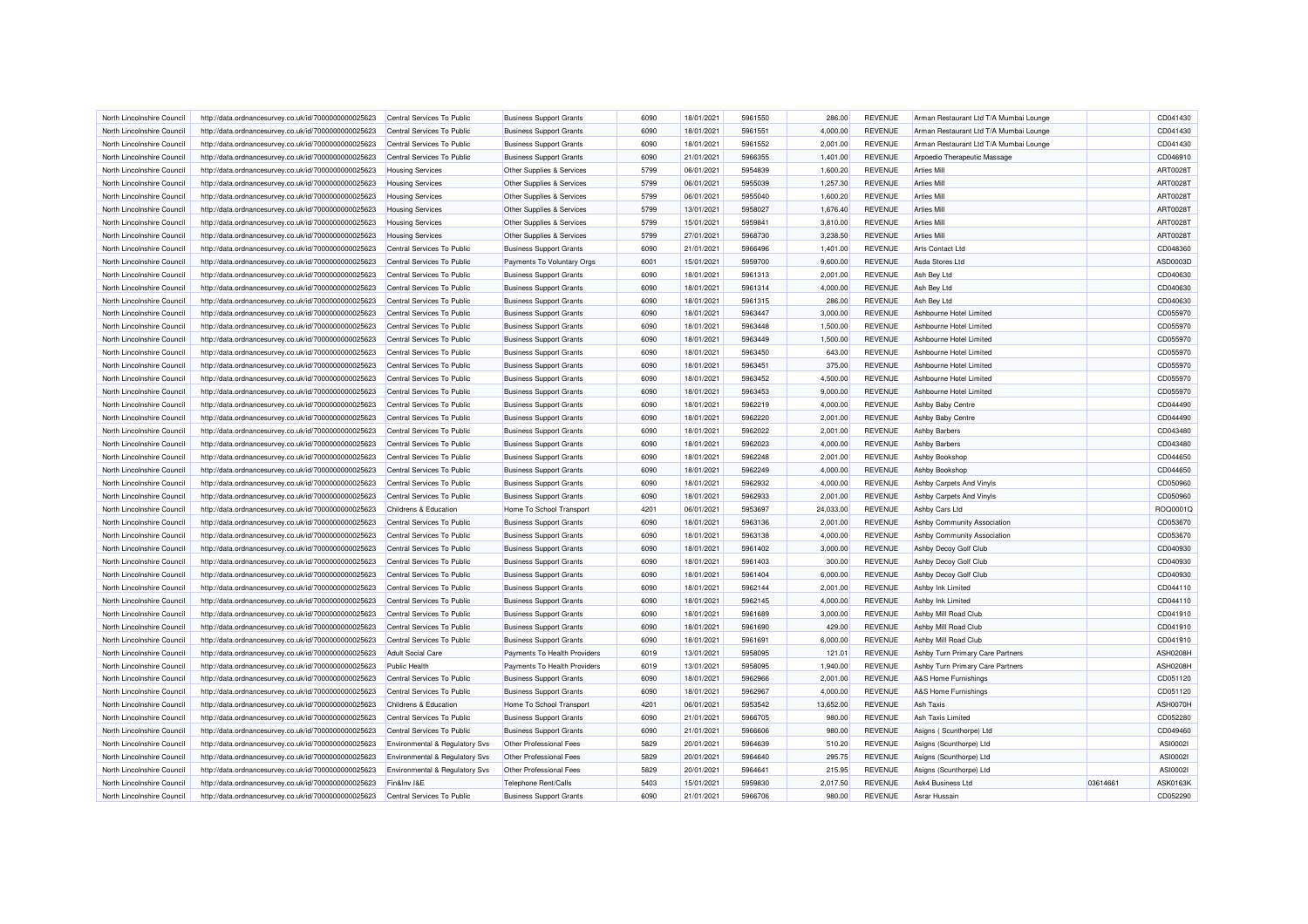| North Lincolnshire Council | http://data.ordnancesurvey.co.uk/id/7000000000025623 | Adult Social Care                         | Payments To Private Orgs       | 6002 | 15/01/2021 | 5959079 | 13.023.12   | <b>REVENUE</b> | A.T.C.S. Ltd                   | 05057212 | ATC0006C        |
|----------------------------|------------------------------------------------------|-------------------------------------------|--------------------------------|------|------------|---------|-------------|----------------|--------------------------------|----------|-----------------|
| North Lincolnshire Council | http://data.ordnancesurvey.co.uk/id/7000000000025623 | <b>Adult Social Care</b>                  | Payments To Private Orgs       | 6002 | 15/01/2021 | 5959079 | 47,945.02   | <b>REVENUE</b> | A.T.C.S. Ltd                   | 05057212 | ATC0006C        |
| North Lincolnshire Council | http://data.ordnancesurvey.co.uk/id/7000000000025623 | <b>Adult Social Care</b>                  | Payments To Private Orgs       | 6002 | 29/01/2021 | 5971145 | 7,896.00    | <b>REVENUE</b> | A.T.C.S. Ltd                   | 05057212 | ATC0006C        |
| North Lincolnshire Council | http://data.ordnancesurvey.co.uk/id/7000000000025623 | Central Services To Public                | <b>Business Support Grants</b> | 6090 | 21/01/2021 | 5966371 | 1,401.00    | <b>REVENUE</b> | Athena Holdings Ltd            |          | CD047080        |
| North Lincolnshire Council | http://data.ordnancesurvey.co.uk/id/7000000000025623 | Central Services To Public                | <b>Business Support Grants</b> | 6090 | 18/01/2021 | 5963468 | 1,000.00    | <b>REVENUE</b> | A&T Hospitality Ltd.           |          | CD056000        |
| North Lincolnshire Council | http://data.ordnancesurvey.co.uk/id/7000000000025623 | Central Services To Public                | <b>Business Support Grants</b> | 6090 | 18/01/2021 | 5963469 | 250.00      | <b>REVENUE</b> | A&T Hospitality Ltd.           |          | CD056000        |
| North Lincolnshire Council | http://data.ordnancesurvey.co.uk/id/7000000000025623 | Central Services To Public                | <b>Business Support Grants</b> | 6090 | 18/01/2021 | 5963470 | 1,000.00    | <b>REVENUE</b> | A&T Hospitality Ltd.           |          | CD056000        |
| North Lincolnshire Council | http://data.ordnancesurvey.co.uk/id/7000000000025623 | Central Services To Public                | <b>Business Support Grants</b> | 6090 | 18/01/2021 | 5963471 | 429.00      | <b>REVENUE</b> | A&T Hospitality Ltd.           |          | CD056000        |
| North Lincolnshire Council | http://data.ordnancesurvey.co.uk/id/7000000000025623 | Central Services To Public                | <b>Business Support Grants</b> | 6090 | 18/01/2021 | 5963472 | 3,000.00    | <b>REVENUE</b> | A&T Hospitality Ltd.           |          | CD056000        |
| North Lincolnshire Council | http://data.ordnancesurvey.co.uk/id/7000000000025623 | Central Services To Public                | <b>Business Support Grants</b> | 6090 | 18/01/2021 | 5963473 | 2,000.00    | <b>REVENUE</b> | A&T Hospitality Ltd.           |          | CD056000        |
| North Lincolnshire Council | http://data.ordnancesurvey.co.uk/id/7000000000025623 | Central Services To Public                | <b>Business Support Grants</b> | 6090 | 18/01/2021 | 5963474 | 1,000.00    | <b>REVENUE</b> | A&T Hospitality Ltd.           |          | CD056000        |
| North Lincolnshire Council | http://data.ordnancesurvey.co.uk/id/7000000000025623 | Central Services To Public                | <b>Business Support Grants</b> | 6090 | 18/01/2021 | 5963475 | 6,000.00    | <b>REVENUE</b> | A&T Hospitality Ltd.           |          | CD056000        |
| North Lincolnshire Council | http://data.ordnancesurvey.co.uk/id/7000000000025623 | Central Services To Public                | <b>Business Support Grants</b> | 6090 | 21/01/2021 | 5966317 | 1,401.00    | <b>REVENUE</b> | A&T Hospitality Ltd.           |          | CD046500        |
| North Lincolnshire Council | http://data.ordnancesurvey.co.uk/id/7000000000025623 | Central Services To Public                | <b>Business Support Grants</b> | 6090 | 21/01/2021 | 5966716 | 1,401.00    | <b>REVENUE</b> | A Touch Of Beauty By Sarah     |          | CD052390        |
| North Lincolnshire Council | http://data.ordnancesurvey.co.uk/id/7000000000025623 | <b>Adult Social Care</b>                  | Payments To Private Orgs       | 6002 | 15/01/2021 | 5959081 | 4,353.72    | <b>REVENUE</b> | Autism Plus Accounts           |          | AUT00041        |
| North Lincolnshire Council | http://data.ordnancesurvey.co.uk/id/7000000000025623 | Central Services To Public                | <b>Business Support Grants</b> | 6090 | 08/01/2021 | 5957081 | 1,334.00    | <b>REVENUE</b> | Avitech (Mr.M.A.Ellis)         |          | CD055570        |
| North Lincolnshire Council | http://data.ordnancesurvey.co.uk/id/7000000000025623 | Central Services To Public                | <b>Business Support Grants</b> | 6090 | 18/01/2021 | 5963403 | 4,000.00    | <b>REVENUE</b> | Avitech (Mr.M.A.Ellis)         |          | CD055570        |
| North Lincolnshire Council | http://data.ordnancesurvey.co.uk/id/7000000000025623 | Central Services To Public                | <b>Business Support Grants</b> | 6090 | 18/01/2021 | 5963404 | 2,001.00    | <b>REVENUE</b> | Avitech (Mr.M.A.Ellis)         |          | CD055570        |
| North Lincolnshire Council |                                                      | Central Services To Public                |                                | 6090 | 18/01/2021 | 5962829 | 2,001.00    | <b>REVENUE</b> | Axholme Car Exchange Ltd       |          | CD050570        |
|                            | http://data.ordnancesurvey.co.uk/id/7000000000025623 | Central Services To Public                | <b>Business Support Grants</b> | 6090 | 18/01/2021 | 5962830 | 4,000.00    | <b>REVENUE</b> |                                |          | CD050570        |
| North Lincolnshire Council | http://data.ordnancesurvey.co.uk/id/7000000000025623 |                                           | <b>Business Support Grants</b> |      |            |         |             |                | Axholme Car Exchange Ltd       |          | CD054240        |
| North Lincolnshire Council | http://data.ordnancesurvey.co.uk/id/7000000000025623 | Central Services To Public                | <b>Business Support Grants</b> | 6090 | 21/01/2021 | 5966830 | 1,401.00    | <b>REVENUE</b> | Axholme Physiotherapy          |          |                 |
| North Lincolnshire Council | http://data.ordnancesurvey.co.uk/id/7000000000025623 | Childrens & Education                     | Home To School Transport       | 4201 | 06/01/2021 | 5954518 | 455.00      | <b>REVENUE</b> | <b>Axholme Taxis</b>           |          | GLE0073E        |
| North Lincolnshire Council | http://data.ordnancesurvey.co.uk/id/7000000000025623 | <b>Childrens &amp; Education</b>          | Home To School Transport       | 4201 | 06/01/2021 | 5954523 | 428.40      | <b>REVENUE</b> | Axholme Taxis                  |          | GLE0073E        |
| North Lincolnshire Council | http://data.ordnancesurvey.co.uk/id/7000000000025623 | Childrens & Education                     | Home To School Transport       | 4201 | 06/01/2021 | 5954524 | 390.00      | <b>REVENUE</b> | <b>Axholme Taxis</b>           |          | GLE0073E        |
| North Lincolnshire Council | http://data.ordnancesurvey.co.uk/id/7000000000025623 | Childrens & Education                     | Home To School Transport       | 4201 | 06/01/2021 | 5954525 | 650.00      | <b>REVENUE</b> | <b>Axholme Taxis</b>           |          | <b>GLE0073E</b> |
| North Lincolnshire Council | http://data.ordnancesurvey.co.uk/id/7000000000025623 | Central Services To Public                | <b>Business Support Grants</b> | 6090 | 21/01/2021 | 5966843 | 980.00      | <b>REVENUE</b> | Ayan Cars                      |          | CD055000        |
| North Lincolnshire Council | http://data.ordnancesurvey.co.uk/id/7000000000025623 | Central Services To Public                | <b>Business Support Grants</b> | 6090 | 21/01/2021 | 5966635 | 980.00      | <b>REVENUE</b> | A - Z Embroidery               |          | CD051550        |
| North Lincolnshire Council | http://data.ordnancesurvey.co.uk/id/7000000000025623 | Central Services To Public                | <b>Business Support Grants</b> | 6090 | 21/01/2021 | 5966614 | 1,401.00    | <b>REVENUE</b> | Baangelcleaningservices        |          | CD049540        |
| North Lincolnshire Council | http://data.ordnancesurvey.co.uk/id/7000000000025623 | Environmental & Regulatory Svs            | <b>Other Vehicle Costs</b>     | 4005 | 08/01/2021 | 5956317 | 418.48      | <b>REVENUE</b> | B A Bush & Sons Ltd            |          | <b>BUS0283S</b> |
| North Lincolnshire Council | http://data.ordnancesurvey.co.uk/id/7000000000025623 | Environmental & Regulatory Svs            | Other Vehicle Costs            | 4005 | 20/01/2021 | 5960212 | 426.00      | <b>REVENUE</b> | B A Bush & Sons Ltd            |          | <b>BUS0283S</b> |
| North Lincolnshire Council | http://data.ordnancesurvey.co.uk/id/7000000000025623 | <b>Environmental &amp; Regulatory Svs</b> | Other Vehicle Costs            | 4005 | 20/01/2021 | 5960215 | 426.00      | <b>REVENUE</b> | B A Bush & Sons Ltd            |          | <b>BUS0283S</b> |
| North Lincolnshire Council | http://data.ordnancesurvey.co.uk/id/7000000000025623 | Environmental & Regulatory Svs            | Other Vehicle Costs            | 4005 | 20/01/2021 | 5960220 | 634.86      | <b>REVENUE</b> | B A Bush & Sons Ltd            |          | <b>BUS0283S</b> |
| North Lincolnshire Council | http://data.ordnancesurvey.co.uk/id/7000000000025623 | Central Services To Public                | <b>Business Support Grants</b> | 6090 | 21/01/2021 | 5966742 | 1,401.00    | <b>REVENUE</b> | <b>Baby Dinosaurs</b>          |          | CD052640        |
| North Lincolnshire Council | http://data.ordnancesurvey.co.uk/id/7000000000025623 | <b>Culture &amp; Related Services</b>     | <b>Course Fees/Training</b>    | 2002 | 29/01/2021 | 5970309 | 1,250.00    | <b>REVENUE</b> | <b>Bacpr Education</b>         |          | <b>BAC0130C</b> |
| North Lincolnshire Council | http://data.ordnancesurvey.co.uk/id/7000000000025623 | Central Services To Public                | <b>Business Support Grants</b> | 6090 | 18/01/2021 | 5963304 | 2,001.00    | <b>REVENUE</b> | <b>Balloons Galore</b>         |          | CD054780        |
| North Lincolnshire Council | http://data.ordnancesurvey.co.uk/id/7000000000025623 | Central Services To Public                | <b>Business Support Grants</b> | 6090 | 18/01/2021 | 5963305 | 4,000.00    | <b>REVENUE</b> | <b>Balloons Galore</b>         |          | CD054780        |
| North Lincolnshire Council | http://data.ordnancesurvey.co.uk/id/7000000000025623 | Central Services To Public                | <b>Business Support Grants</b> | 6090 | 21/01/2021 | 5966445 | 1,401.00    | <b>REVENUE</b> | <b>Ballpool Heaven</b>         |          | CD047850        |
| North Lincolnshire Council | http://data.ordnancesurvey.co.uk/id/7000000000025623 | Central Services To Public                | <b>Business Support Grants</b> | 6090 | 18/01/2021 | 5961284 | 286.00      | <b>REVENUE</b> | <b>Bardney Hall Ltd</b>        |          | CD040530        |
| North Lincolnshire Council | http://data.ordnancesurvey.co.uk/id/7000000000025623 | Central Services To Public                | <b>Business Support Grants</b> | 6090 | 18/01/2021 | 5961285 | 2,001.00    | <b>REVENUE</b> | <b>Bardney Hall Ltd</b>        |          | CD040530        |
| North Lincolnshire Council | http://data.ordnancesurvey.co.uk/id/7000000000025623 | Central Services To Public                | <b>Business Support Grants</b> | 6090 | 18/01/2021 | 5961286 | 4,000.00    | <b>REVENUE</b> | <b>Bardney Hall Ltd</b>        |          | CD040530        |
| North Lincolnshire Council | http://data.ordnancesurvey.co.uk/id/7000000000025623 | Central Services To Public                | <b>Business Support Grants</b> | 6090 | 18/01/2021 | 5961924 | 4,000.00    | <b>REVENUE</b> | Barnes Vape Lounge Ltd         |          | CD042990        |
| North Lincolnshire Council | http://data.ordnancesurvey.co.uk/id/7000000000025623 | Central Services To Public                | <b>Business Support Grants</b> | 6090 | 18/01/2021 | 5961925 | 2,001.00    | <b>REVENUE</b> | Barnes Vape Lounge Ltd         |          | CD042990        |
| North Lincolnshire Council | http://data.ordnancesurvey.co.uk/id/7000000000025623 | Childrens & Education                     | Payments To Private Orgs       | 6002 | 06/01/2021 | 5953844 | 1,260.00    | <b>REVENUE</b> | Barnetby C E Primary Sch Fund  |          | <b>BAR0249R</b> |
| North Lincolnshire Council | http://data.ordnancesurvey.co.uk/id/7000000000025623 | Childrens & Education                     | Payments To Private Orgs       | 6002 | 20/01/2021 | 5964723 | 1,569.60    | <b>REVENUE</b> | Barnetby Under Fives Playgroup |          | <b>BAR0021F</b> |
| North Lincolnshire Council | http://data.ordnancesurvey.co.uk/id/7000000000025623 | Central Services To Public                | Repair & Maintenance Costs     | 3000 | 06/01/2021 | 5954554 | $\mathbf 0$ | <b>REVENUE</b> | <b>Barrier Security</b>        |          | <b>BAR0421R</b> |
| North Lincolnshire Council | http://data.ordnancesurvey.co.uk/id/7000000000025623 | Central Services To Public                | Repair & Maintenance Costs     | 3000 | 06/01/2021 | 5954560 | $\Omega$    | <b>REVENUE</b> | <b>Barrier Security</b>        |          | <b>BAR0421R</b> |
| North Lincolnshire Council | http://data.ordnancesurvey.co.uk/id/7000000000025623 | Central Services To Public                | Repair & Maintenance Costs     | 3000 | 15/01/2021 | 5959761 | $\Omega$    | <b>REVENUE</b> | <b>Barrier Security</b>        |          | <b>BAR0421F</b> |
| North Lincolnshire Council | http://data.ordnancesurvey.co.uk/id/7000000000025623 | Central Services To Public                | Repair & Maintenance Costs     | 3000 | 29/01/2021 | 5970915 | $\Omega$    | REVENUE        | <b>Barrier Security</b>        |          | <b>BAR0421R</b> |
| North Lincolnshire Council | http://data.ordnancesurvey.co.uk/id/7000000000025623 | Central Services To Public                | Repair & Maintenance Costs     | 3000 | 29/01/2021 | 5970916 | $\Omega$    | <b>REVENUE</b> | <b>Barrier Security</b>        |          | <b>BAR0421R</b> |
| North Lincolnshire Council | http://data.ordnancesurvey.co.uk/id/7000000000025623 | Childrens & Education                     | Repair & Maintenance Costs     | 3000 | 29/01/2021 | 5970915 | 659.49      | <b>REVENUE</b> | <b>Barrier Security</b>        |          | <b>BAR0421R</b> |
| North Lincolnshire Council | http://data.ordnancesurvey.co.uk/id/7000000000025623 | Corporate And Democratic Core             | Repair & Maintenance Costs     | 3000 | 06/01/2021 | 5954548 | $\Omega$    | <b>REVENUE</b> | <b>Barrier Security</b>        |          | <b>BAR0421F</b> |
| North Lincolnshire Council | http://data.ordnancesurvey.co.uk/id/7000000000025623 | <b>Culture &amp; Related Services</b>     | Repair & Maintenance Costs     | 3000 | 06/01/2021 | 5954554 | 210.95      | <b>REVENUE</b> | <b>Barrier Security</b>        |          | <b>BAR0421F</b> |
| North Lincolnshire Council | http://data.ordnancesurvey.co.uk/id/7000000000025623 | <b>Culture &amp; Related Services</b>     | Repair & Maintenance Costs     | 3000 | 06/01/2021 | 5954557 | 1,074.00    | <b>REVENUE</b> | <b>Barrier Security</b>        |          | <b>BAR0421R</b> |
|                            |                                                      |                                           |                                |      |            |         |             |                |                                |          |                 |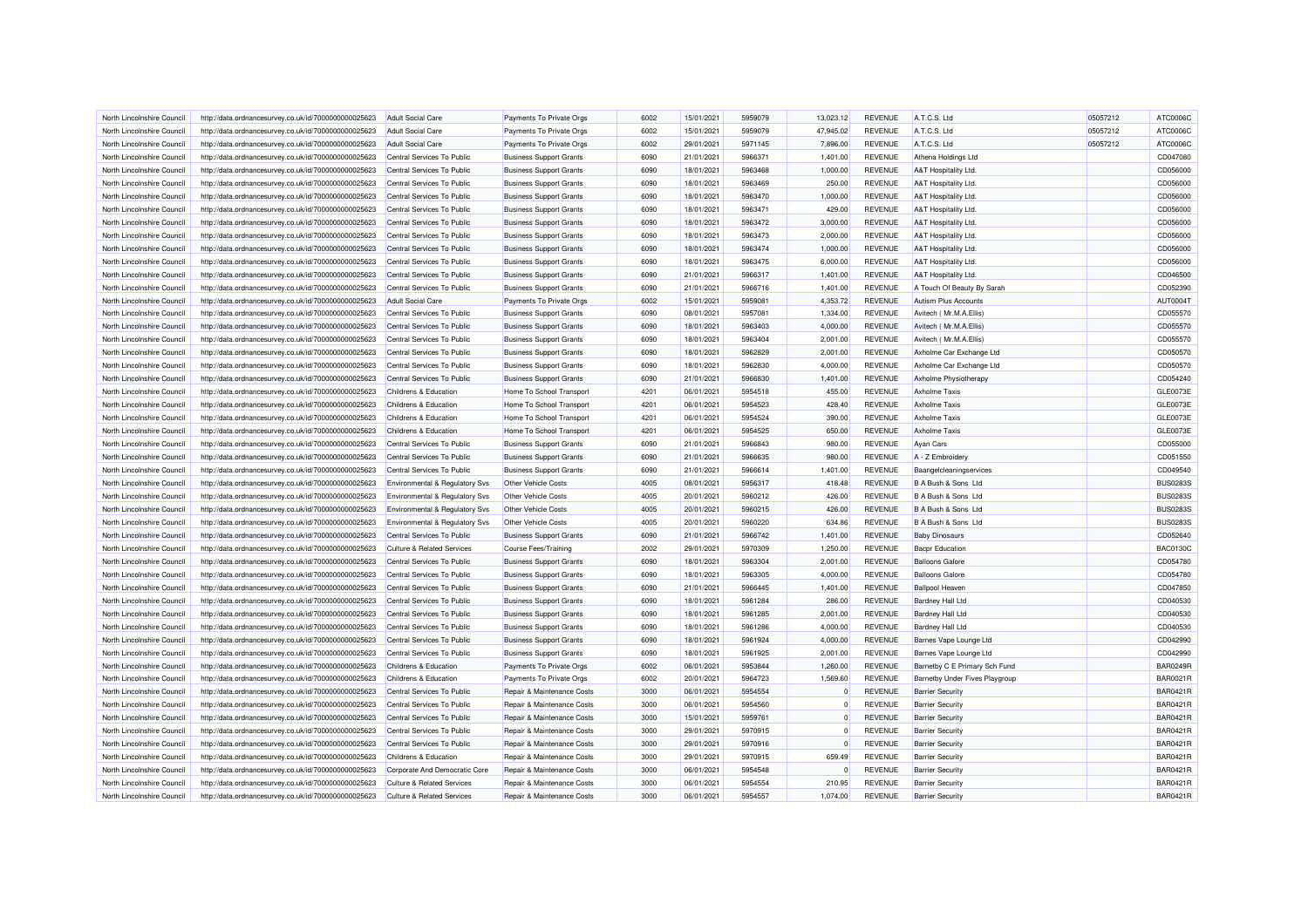| North Lincolnshire Council                               | http://data.ordnancesurvey.co.uk/id/7000000000025623 | Culture & Related Services                | Repair & Maintenance Costs     | 3000         | 06/01/2021 | 5954560 | 391.50   | <b>REVENUE</b> | <b>Barrier Security</b>                  |          | <b>BAR0421R</b> |
|----------------------------------------------------------|------------------------------------------------------|-------------------------------------------|--------------------------------|--------------|------------|---------|----------|----------------|------------------------------------------|----------|-----------------|
| North Lincolnshire Council                               | http://data.ordnancesurvey.co.uk/id/7000000000025623 | <b>Environmental &amp; Regulatory Svs</b> | Repair & Maintenance Costs     | 3000         | 15/01/2021 | 5959761 | 380.75   | <b>REVENUE</b> | <b>Barrier Security</b>                  |          | <b>BAR0421R</b> |
| North Lincolnshire Council                               | http://data.ordnancesurvey.co.uk/id/7000000000025623 | Environmental & Regulatory Svs            | Repair & Maintenance Costs     | 3000         | 29/01/2021 | 5970916 | 272.11   | <b>REVENUE</b> | <b>Barrier Security</b>                  |          | <b>BAR0421R</b> |
| North Lincolnshire Council                               | http://data.ordnancesurvey.co.uk/id/7000000000025623 | Fin&Inv I&E                               | Repair & Maintenance Costs     | 3000         | 06/01/2021 | 5954544 | 253.90   | <b>REVENUE</b> | <b>Barrier Security</b>                  |          | <b>BAR0421R</b> |
| North Lincolnshire Council                               | http://data.ordnancesurvey.co.uk/id/7000000000025623 | Fin&Inv I&E                               | Repair & Maintenance Costs     | 3000         | 22/01/2021 | 5964712 | 2,245.00 | <b>REVENUE</b> | <b>Barrier Security</b>                  |          | <b>BAR0421R</b> |
| North Lincolnshire Council                               | http://data.ordnancesurvey.co.uk/id/7000000000025623 | Central Services To Public                | <b>Business Support Grants</b> | 6090         | 18/01/2021 | 5961176 | 4,000.00 | <b>REVENUE</b> | Barrow Squash Club                       |          | CD040160        |
| North Lincolnshire Council                               | http://data.ordnancesurvey.co.uk/id/7000000000025623 | Central Services To Public                | <b>Business Support Grants</b> | 6090         | 18/01/2021 | 5961177 | 286.00   | <b>REVENUE</b> | <b>Barrow Squash Club</b>                |          | CD040160        |
| North Lincolnshire Council                               | http://data.ordnancesurvey.co.uk/id/7000000000025623 | Central Services To Public                | <b>Business Support Grants</b> | 6090         | 18/01/2021 | 5961178 | 2,001.00 | <b>REVENUE</b> | <b>Barrow Squash Club</b>                |          | CD040160        |
| North Lincolnshire Council                               | http://data.ordnancesurvey.co.uk/id/7000000000025623 | Central Services To Public                | <b>Business Support Grants</b> | 6090         | 18/01/2021 | 5963316 | 4,000.00 | <b>REVENUE</b> | Barton Car Wash Limited                  |          | CD054840        |
| North Lincolnshire Council                               | http://data.ordnancesurvey.co.uk/id/7000000000025623 | Central Services To Public                | <b>Business Support Grants</b> | 6090         | 18/01/2021 | 5963317 | 2,001.00 | <b>REVENUE</b> | Barton Car Wash Limited                  |          | CD054840        |
| North Lincolnshire Council                               | http://data.ordnancesurvey.co.uk/id/7000000000025623 | Central Services To Public                | <b>Business Support Grants</b> | 6090         | 18/01/2021 | 5961251 | 2,001.00 | <b>REVENUE</b> | Barton Constitutional Club I td          |          | CD040420        |
| North Lincolnshire Council                               | http://data.ordnancesurvey.co.uk/id/7000000000025623 | Central Services To Public                | <b>Business Support Grants</b> | 6090         | 18/01/2021 | 5961252 | 4,000.00 | <b>REVENUE</b> | <b>Barton Constitutional Club Ltd</b>    |          | CD040420        |
| North Lincolnshire Council                               | http://data.ordnancesurvey.co.uk/id/7000000000025623 | Central Services To Public                | <b>Business Support Grants</b> | 6090         | 18/01/2021 | 5961253 | 286.00   | <b>REVENUE</b> | <b>Barton Constitutional Club Ltd</b>    |          | CD040420        |
| North Lincolnshire Council                               | http://data.ordnancesurvey.co.uk/id/7000000000025623 | Central Services To Public                | <b>Business Support Grants</b> | 6090         | 21/01/2021 | 5966583 | 1,401.00 | <b>REVENUE</b> | <b>Barton Guest House</b>                |          | CD049230        |
| North Lincolnshire Council                               | http://data.ordnancesurvey.co.uk/id/7000000000025623 | Central Services To Public                | <b>Business Support Grants</b> | 6090         | 18/01/2021 | 5962043 | 2,001.00 | <b>REVENUE</b> | <b>Barton Imaging Centre</b>             |          | CD043590        |
| North Lincolnshire Council                               | http://data.ordnancesurvey.co.uk/id/7000000000025623 | Central Services To Public                | <b>Business Support Grants</b> | 6090         | 18/01/2021 | 5962044 | 4,000.00 | <b>REVENUE</b> | <b>Barton Imaging Centre</b>             |          | CD043590        |
| North Lincolnshire Council                               | http://data.ordnancesurvey.co.uk/id/7000000000025623 | Central Services To Public                | <b>Business Support Grants</b> | 6090         | 18/01/2021 | 5961480 | 4,000.00 | <b>REVENUE</b> | Barton Junior Football Club              |          | CD041190        |
| North Lincolnshire Council                               |                                                      |                                           | <b>Business Support Grants</b> | 6090         | 18/01/2021 | 5961481 | 2,001.00 | <b>REVENUE</b> | Barton Junior Football Club              |          | CD041190        |
|                                                          | http://data.ordnancesurvey.co.uk/id/7000000000025623 | Central Services To Public                |                                |              |            |         |          |                |                                          |          |                 |
| North Lincolnshire Council                               | http://data.ordnancesurvey.co.uk/id/7000000000025623 | Central Services To Public                | <b>Business Support Grants</b> | 6090         | 18/01/2021 | 5961885 | 4,000.00 | <b>REVENUE</b> | <b>Barton Laser Centre</b>               |          | CD042790        |
| North Lincolnshire Council                               | http://data.ordnancesurvey.co.uk/id/7000000000025623 | Central Services To Public                | <b>Business Support Grants</b> | 6090         | 18/01/2021 | 5961886 | 2,001.00 | <b>REVENUE</b> | <b>Barton Laser Centre</b>               |          | CD042790        |
| North Lincolnshire Council                               | http://data.ordnancesurvey.co.uk/id/7000000000025623 | Central Services To Public                | <b>Business Support Grants</b> | 6090         | 18/01/2021 | 5962140 | 4,000.00 | <b>REVENUE</b> | <b>Barton Pure Vape</b>                  |          | CD044090        |
| North Lincolnshire Council                               | http://data.ordnancesurvey.co.uk/id/7000000000025623 | Central Services To Public                | <b>Business Support Grants</b> | 6090         | 18/01/2021 | 5962141 | 2,001.00 | <b>REVENUE</b> | <b>Barton Pure Vape</b>                  |          | CD044090        |
| North Lincolnshire Council                               | http://data.ordnancesurvey.co.uk/id/7000000000025623 | Central Services To Public                | <b>Business Support Grants</b> | 6090         | 25/01/2021 | 5969063 | 2.001.00 | <b>REVENUE</b> | Barton Shoe Surgery                      |          | CD056820        |
| North Lincolnshire Council                               | http://data.ordnancesurvey.co.uk/id/7000000000025623 | Central Services To Public                | <b>Business Support Grants</b> | 6090         | 25/01/2021 | 5969064 | 4,000.00 | <b>REVENUE</b> | <b>Barton Shoe Surger</b>                |          | CD056820        |
| North Lincolnshire Council                               | http://data.ordnancesurvey.co.uk/id/7000000000025623 | Central Services To Public                | <b>Business Support Grants</b> | 6090         | 25/01/2021 | 5969065 | 1,334.00 | <b>REVENUE</b> | Barton Shoe Surgery                      |          | CD056820        |
| North Lincolnshire Council                               | http://data.ordnancesurvey.co.uk/id/7000000000025623 | Central Services To Public                | <b>Business Support Grants</b> | 6090         | 18/01/2021 | 5961945 | 6,000.00 | <b>REVENUE</b> | <b>Barton Shopping Centre</b>            |          | CD043090        |
| North Lincolnshire Council                               | http://data.ordnancesurvey.co.uk/id/7000000000025623 | Central Services To Public                | <b>Business Support Grants</b> | 6090         | 18/01/2021 | 5961946 | 3,000.00 | <b>REVENUE</b> | <b>Barton Shopping Centre</b>            |          | CD043090        |
| North Lincolnshire Council                               | http://data.ordnancesurvey.co.uk/id/7000000000025623 | Central Services To Public                | <b>Business Support Grants</b> | 6090         | 18/01/2021 | 5963037 | 286.00   | <b>REVENUE</b> | <b>Barton Town Afc</b>                   |          | CD053270        |
| North Lincolnshire Council                               | http://data.ordnancesurvey.co.uk/id/7000000000025623 | Central Services To Public                | <b>Business Support Grants</b> | 6090         | 18/01/2021 | 5963038 | 4,000.00 | <b>REVENUE</b> | <b>Barton Town Afc</b>                   |          | CD053270        |
| North Lincolnshire Council                               | http://data.ordnancesurvey.co.uk/id/7000000000025623 | Central Services To Public                | <b>Business Support Grants</b> | 6090         | 18/01/2021 | 5963039 | 2,001.00 | <b>REVENUE</b> | <b>Barton Town Afc</b>                   |          | CD053270        |
| North Lincolnshire Council                               | http://data.ordnancesurvey.co.uk/id/7000000000025623 | Central Services To Public                | <b>Business Support Grants</b> | 6090         | 18/01/2021 | 5963055 | 4,000.00 | <b>REVENUE</b> | Barton Town Cricket Club                 |          | CD053330        |
| North Lincolnshire Council                               | http://data.ordnancesurvey.co.uk/id/7000000000025623 | Central Services To Public                | <b>Business Support Grants</b> | 6090         | 18/01/2021 | 5963057 | 2,001.00 | <b>REVENUE</b> | Barton Town Cricket Club                 |          | CD053330        |
| North Lincolnshire Council                               | http://data.ordnancesurvey.co.uk/id/7000000000025623 | Childrens & Education                     | <b>Client Transport Costs</b>  | 6092         | 27/01/2021 | 5968750 | 5,957.80 | <b>REVENUE</b> | Barton Tt Taxis Ltd                      | 07405760 | <b>BAR0888R</b> |
| North Lincolnshire Council                               | http://data.ordnancesurvey.co.uk/id/7000000000025623 | Childrens & Education                     | Home To School Transport       | 4201         | 15/01/2021 | 5959255 | 910.00   | <b>REVENUE</b> | Barton Tt Taxis Ltd                      | 07405760 | <b>BAR0888R</b> |
| North Lincolnshire Council                               | http://data.ordnancesurvey.co.uk/id/7000000000025623 | Childrens & Education                     | Home To School Transport       | 4201         | 15/01/2021 | 5959257 | 1,560.00 | <b>REVENUE</b> | <b>Barton Tt Taxis Ltd</b>               | 07405760 | <b>BAR0888R</b> |
| North Lincolnshire Council                               | http://data.ordnancesurvey.co.uk/id/7000000000025623 | Childrens & Education                     | Payments To Private Orgs       | 6002         | 06/01/2021 | 5953809 | 3,150.00 | <b>REVENUE</b> | Baysgarth School Fund                    |          | BAY0021Y        |
| North Lincolnshire Council                               | http://data.ordnancesurvey.co.uk/id/7000000000025623 | Childrens & Education                     | Payments To Private Orgs       | 6002         | 06/01/2021 | 5953810 | 3,150.00 | <b>REVENUE</b> | Baysgarth School Fund                    |          | BAY0021Y        |
| North Lincolnshire Council                               | http://data.ordnancesurvey.co.uk/id/7000000000025623 | Central Services To Public                | <b>Business Support Grants</b> | 6090         | 18/01/2021 | 5961559 | 429.00   | <b>REVENUE</b> | Bdk Leisure Ltd T/A Warners Lanes        |          | CD041470        |
| North Lincolnshire Council                               | http://data.ordnancesurvey.co.uk/id/7000000000025623 | Central Services To Public                | <b>Business Support Grants</b> | 6090         | 18/01/2021 | 5961560 | 6,000.00 | <b>REVENUE</b> | Bdk Leisure Ltd T/A Warners Lanes        |          | CD041470        |
| North Lincolnshire Council                               | http://data.ordnancesurvey.co.uk/id/7000000000025623 | Central Services To Public                | <b>Business Support Grants</b> | 6090         | 18/01/2021 | 5961561 | 3,000.00 | <b>REVENUE</b> | Bdk Leisure Ltd T/A Warners Lanes        |          | CD041470        |
| North Lincolnshire Council                               | http://data.ordnancesurvey.co.uk/id/7000000000025623 | Central Services To Public                | <b>Business Support Grants</b> | 6090         | 21/01/2021 | 5966533 | 1,401.00 | <b>REVENUE</b> | Bean Pampered                            |          | CD048730        |
| North Lincolnshire Council                               | http://data.ordnancesurvey.co.uk/id/7000000000025623 | Central Services To Public                | <b>Business Support Grants</b> | 6090         | 21/01/2021 | 5966482 | 980.00   | <b>REVENUE</b> | Beata Bak-Leszczynska                    |          | CD048220        |
| North Lincolnshire Council                               | http://data.ordnancesurvey.co.uk/id/7000000000025623 | Central Services To Public                | <b>Business Support Grants</b> | 6090         | 21/01/2021 | 5966682 | 1,401.00 | <b>REVENUE</b> | <b>Beautiful Grace Beauty</b>            |          | CD052030        |
| North Lincolnshire Council                               | http://data.ordnancesurvey.co.uk/id/7000000000025623 | Central Services To Public                | <b>Business Support Grants</b> | 6090         | 18/01/2021 | 5962003 | 2,001.00 | <b>REVENUE</b> | <b>Beautiful You</b>                     |          | CD043390        |
| North Lincolnshire Council                               | http://data.ordnancesurvey.co.uk/id/7000000000025623 | Central Services To Public                | <b>Business Support Grants</b> | 6090         | 18/01/2021 | 5962004 | 4,000.00 | <b>REVENUE</b> | <b>Beautiful You</b>                     |          | CD043390        |
| North Lincolnshire Council                               | http://data.ordnancesurvey.co.uk/id/7000000000025623 | Central Services To Public                | <b>Business Support Grants</b> | 6090         | 21/01/2021 | 5966404 | 1,401.00 | <b>REVENUE</b> | Beautiful You By Sarah                   |          | CD047440        |
| North Lincolnshire Council                               | http://data.ordnancesurvey.co.uk/id/7000000000025623 | Central Services To Public                | <b>Business Support Grants</b> | 6090         | 18/01/2021 | 5962039 | 2,001.00 | <b>REVENUE</b> | Beautilicious Tanning And Fitness        |          | CD043570        |
| North Lincolnshire Council                               | http://data.ordnancesurvey.co.uk/id/7000000000025623 | Central Services To Public                | <b>Business Support Grants</b> | 6090         | 18/01/2021 | 5962040 | 4,000.00 | <b>REVENUE</b> | <b>Beautilicious Tanning And Fitness</b> |          | CD043570        |
|                                                          |                                                      |                                           |                                |              |            |         |          | <b>REVENUE</b> | <b>Beautique Hair Extensions</b>         |          | CD051980        |
| North Lincolnshire Council<br>North Lincolnshire Council | http://data.ordnancesurvey.co.uk/id/7000000000025623 | Central Services To Public                | <b>Business Support Grants</b> | 6090<br>6090 | 21/01/2021 | 5966677 | 1,401.00 |                |                                          |          |                 |
|                                                          | http://data.ordnancesurvey.co.uk/id/7000000000025623 | Central Services To Public                | <b>Business Support Grants</b> |              | 18/01/2021 | 5963171 | 2,001.00 | <b>REVENUE</b> | Beauty And Beyond                        |          | CD053840        |
| North Lincolnshire Council                               | http://data.ordnancesurvey.co.uk/id/7000000000025623 | Central Services To Public                | <b>Business Support Grants</b> | 6090         | 18/01/2021 | 5963172 | 4,000.00 | <b>REVENUE</b> | <b>Beauty And Beyond</b>                 |          | CD053840        |
| North Lincolnshire Council                               | http://data.ordnancesurvey.co.uk/id/7000000000025623 | Central Services To Public                | <b>Business Support Grants</b> | 6090         | 18/01/2021 | 5962748 | 4,000.00 | <b>REVENUE</b> | <b>Beauty Attraction</b>                 |          | CD050160        |
| North Lincolnshire Council                               | http://data.ordnancesurvey.co.uk/id/7000000000025623 | Central Services To Public                | <b>Business Support Grants</b> | 6090         | 18/01/2021 | 5962749 | 2,001.00 | <b>REVENUE</b> | <b>Beauty Attraction</b>                 |          | CD050160        |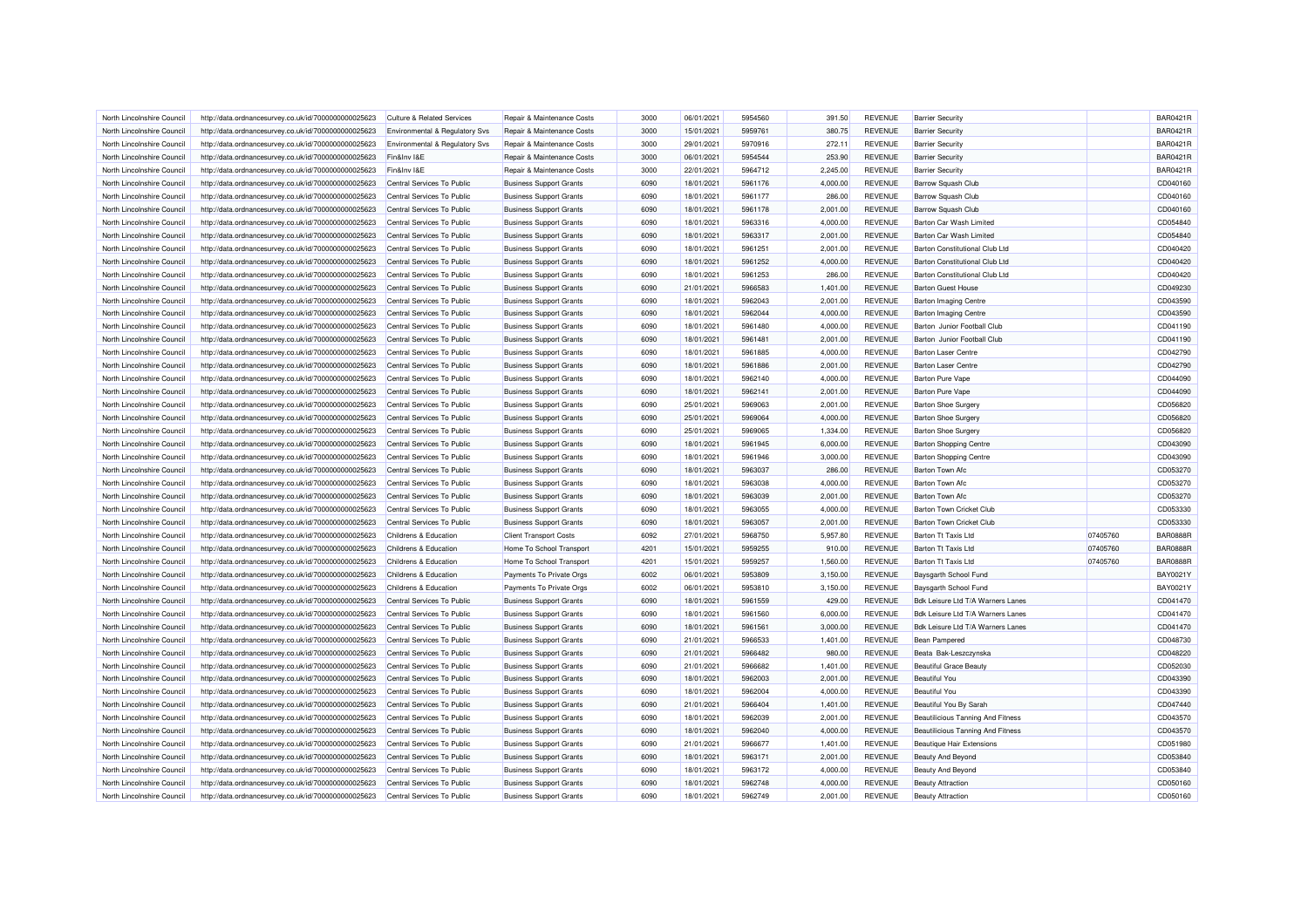| North Lincolnshire Council | http://data.ordnancesurvey.co.uk/id/7000000000025623 | Central Services To Public      | <b>Business Support Grants</b> | 6090 | 21/01/2021 | 5966656 | 1,401.00    | <b>REVENUE</b> | Beauty By Christina                   |          | CD051770        |
|----------------------------|------------------------------------------------------|---------------------------------|--------------------------------|------|------------|---------|-------------|----------------|---------------------------------------|----------|-----------------|
| North Lincolnshire Council | http://data.ordnancesurvey.co.uk/id/7000000000025623 | Central Services To Public      | <b>Business Support Grants</b> | 6090 | 21/01/2021 | 5966374 | 1,401.00    | <b>REVENUE</b> | Beauty By Emma                        |          | CD047110        |
| North Lincolnshire Council | http://data.ordnancesurvey.co.uk/id/7000000000025623 | Central Services To Public      | <b>Business Support Grants</b> | 6090 | 18/01/2021 | 5963104 | 2,001.00    | <b>REVENUE</b> | Beauty By Galina                      |          | CD053510        |
| North Lincolnshire Council | http://data.ordnancesurvey.co.uk/id/7000000000025623 | Central Services To Public      | <b>Business Support Grants</b> | 6090 | 18/01/2021 | 5963105 | 4,000.00    | <b>REVENUE</b> | Beauty By Galina                      |          | CD053510        |
| North Lincolnshire Council | http://data.ordnancesurvey.co.uk/id/7000000000025623 | Central Services To Public      | <b>Business Support Grants</b> | 6090 | 21/01/2021 | 5966388 | 1,401.00    | REVENUE        | Beauty By Jo                          |          | CD047260        |
| North Lincolnshire Council | http://data.ordnancesurvey.co.uk/id/7000000000025623 | Central Services To Public      | <b>Business Support Grants</b> | 6090 | 21/01/2021 | 5966287 | 1,401.00    | <b>REVENUE</b> | Beauty By Lucy                        |          | CD046210        |
| North Lincolnshire Council | http://data.ordnancesurvey.co.uk/id/7000000000025623 | Central Services To Public      | <b>Business Support Grants</b> | 6090 | 21/01/2021 | 5966522 | 1,401.00    | <b>REVENUE</b> | Beauty By Lucy                        |          | CD048630        |
| North Lincolnshire Council | http://data.ordnancesurvey.co.uk/id/7000000000025623 | Central Services To Public      | <b>Business Support Grants</b> | 6090 | 21/01/2021 | 5966625 | 1,401.00    | <b>REVENUE</b> | <b>Beauty By Mollie</b>               |          | CD051450        |
| North Lincolnshire Council | http://data.ordnancesurvey.co.uk/id/7000000000025623 | Central Services To Public      | <b>Business Support Grants</b> | 6090 | 21/01/2021 | 5966540 | 1,401.00    | <b>REVENUE</b> | Be Beau                               |          | CD048800        |
| North Lincolnshire Council | http://data.ordnancesurvey.co.uk/id/7000000000025623 | Central Services To Public      | <b>Business Support Grants</b> | 6090 | 21/01/2021 | 5966717 | 980.00      | <b>REVENUE</b> | BeckyâzzS Bespoke Buns                |          | CD052400        |
| North Lincolnshire Council | http://data.ordnancesurvey.co.uk/id/7000000000025623 | Central Services To Public      | <b>Business Support Grants</b> | 6090 | 21/01/2021 | 5966513 | 1,401.00    | <b>REVENUE</b> | Becky Moulds Sports Massage Therapist |          | CD048530        |
| North Lincolnshire Council | http://data.ordnancesurvey.co.uk/id/7000000000025623 | Central Services To Public      | <b>Business Support Grants</b> | 6090 | 21/01/2021 | 5966347 | 980.00      | <b>REVENUE</b> | Be-Dazzled                            |          | CD046830        |
| North Lincolnshire Council | http://data.ordnancesurvey.co.uk/id/7000000000025623 | Central Services To Public      | <b>Business Support Grants</b> | 6090 | 21/01/2021 | 5966846 | 1,401.00    | <b>REVENUE</b> | Beer Express Ltd T/A Drinks Express   |          | CD055040        |
| North Lincolnshire Council | http://data.ordnancesurvey.co.uk/id/7000000000025623 | Central Services To Public      | <b>Business Support Grants</b> | 6090 | 18/01/2021 | 5961829 | 2,001.00    | <b>REVENUE</b> | Bela Moda Boutique                    |          | CD042510        |
| North Lincolnshire Council | http://data.ordnancesurvey.co.uk/id/7000000000025623 | Central Services To Public      | <b>Business Support Grants</b> | 6090 | 18/01/2021 | 5961830 | 4,000.00    | <b>REVENUE</b> | Bela Moda Boutique                    |          | CD042510        |
|                            |                                                      |                                 |                                |      |            |         |             |                | Beldenn Inns I to                     |          |                 |
| North Lincolnshire Council | http://data.ordnancesurvey.co.uk/id/7000000000025623 | Central Services To Public      | <b>Business Support Grants</b> | 6090 | 18/01/2021 | 5963265 | 286.00      | <b>REVENUE</b> |                                       |          | CD054600        |
| North Lincolnshire Council | http://data.ordnancesurvey.co.uk/id/7000000000025623 | Central Services To Public      | <b>Business Support Grants</b> | 6090 | 18/01/2021 | 5963266 | 4,000.00    | <b>REVENUE</b> | Beldenn Inns Ltd                      |          | CD054600        |
| North Lincolnshire Council | http://data.ordnancesurvey.co.uk/id/7000000000025623 | Central Services To Public      | <b>Business Support Grants</b> | 6090 | 18/01/2021 | 5963267 | 2,001.00    | <b>REVENUE</b> | Beldenn Inns Ltd                      |          | CD054600        |
| North Lincolnshire Council | http://data.ordnancesurvey.co.uk/id/7000000000025623 | Central Services To Public      | <b>Business Support Grants</b> | 6090 | 18/01/2021 | 5962845 | 4,000.00    | <b>REVENUE</b> | <b>Beldon House Hotel</b>             |          | CD050640        |
| North Lincolnshire Council | http://data.ordnancesurvey.co.uk/id/7000000000025623 | Central Services To Public      | <b>Business Support Grants</b> | 6090 | 18/01/2021 | 5962846 | 286.00      | <b>REVENUE</b> | <b>Beldon House Hotel</b>             |          | CD050640        |
| North Lincolnshire Council | http://data.ordnancesurvey.co.uk/id/7000000000025623 | Central Services To Public      | <b>Business Support Grants</b> | 6090 | 18/01/2021 | 5962847 | 2,001.00    | <b>REVENUE</b> | <b>Beldon House Hotel</b>             |          | CD050640        |
| North Lincolnshire Council | http://data.ordnancesurvey.co.uk/id/7000000000025623 | Central Services To Public      | <b>Business Support Grants</b> | 6090 | 18/01/2021 | 5961790 | 2,001.00    | <b>REVENUE</b> | Belgrave Lighting & Gifts Ltd         |          | CD042320        |
| North Lincolnshire Council | http://data.ordnancesurvey.co.uk/id/7000000000025623 | Central Services To Public      | <b>Business Support Grants</b> | 6090 | 18/01/2021 | 5961791 | 4,000.00    | <b>REVENUE</b> | Belgrave Lighting & Gifts Ltd         |          | CD042320        |
| North Lincolnshire Council | http://data.ordnancesurvey.co.uk/id/7000000000025623 | Central Services To Public      | <b>Business Support Grants</b> | 6090 | 21/01/2021 | 5966433 | 1,401.00    | <b>REVENUE</b> | <b>Bella Bella</b>                    |          | CD047730        |
| North Lincolnshire Council | http://data.ordnancesurvey.co.uk/id/7000000000025623 | <b>Housing Services</b>         | Fees & Charges Income          | 9002 | 08/01/2021 | 5954834 | $-1,224.01$ | <b>REVENUE</b> | <b>Belton Construction</b>            | 08003557 | <b>BEL0219L</b> |
| North Lincolnshire Council | http://data.ordnancesurvey.co.uk/id/7000000000025623 | Central Services To Public      | <b>Business Support Grants</b> | 6090 | 18/01/2021 | 5961146 | 286.00      | <b>REVENUE</b> | <b>Belton Kitchen</b>                 |          | CD040060        |
| North Lincolnshire Council | http://data.ordnancesurvey.co.uk/id/7000000000025623 | Central Services To Public      | <b>Business Support Grants</b> | 6090 | 18/01/2021 | 5961147 | 2,001.00    | <b>REVENUE</b> | <b>Belton Kitchen</b>                 |          | CD040060        |
| North Lincolnshire Council | http://data.ordnancesurvey.co.uk/id/7000000000025623 | Central Services To Public      | <b>Business Support Grants</b> | 6090 | 18/01/2021 | 5961148 | 4.000.00    | <b>REVENUE</b> | <b>Belton Kitchen</b>                 |          | CD040060        |
| North Lincolnshire Council | http://data.ordnancesurvey.co.uk/id/7000000000025623 | Central Services To Public      | <b>Business Support Grants</b> | 6090 | 21/01/2021 | 5966428 | 980.00      | <b>REVENUE</b> | <b>Belwood Playgroup</b>              |          | CD047680        |
| North Lincolnshire Council | http://data.ordnancesurvey.co.uk/id/7000000000025623 | <b>Highways &amp; Transport</b> | Equipment Purchase             | 5001 | 06/01/2021 | 5953514 | 1,275.00    | REVENUE        | Bemrose Booth Ltd                     |          | <b>HEN0031N</b> |
| North Lincolnshire Council | http://data.ordnancesurvey.co.uk/id/7000000000025623 | <b>Highways &amp; Transport</b> | <b>Equipment Purchase</b>      | 5001 | 06/01/2021 | 5953515 | 1,115.40    | <b>REVENUE</b> | Bemrose Booth Ltd                     |          | <b>HEN0031N</b> |
| North Lincolnshire Council | http://data.ordnancesurvey.co.uk/id/7000000000025623 | Central Services To Public      | <b>Business Support Grants</b> | 6090 | 18/01/2021 | 5961435 | 2,001.00    | <b>REVENUE</b> | Bengal Spice Brigg Limited            |          | CD041040        |
| North Lincolnshire Council | http://data.ordnancesurvey.co.uk/id/7000000000025623 | Central Services To Public      | <b>Business Support Grants</b> | 6090 | 18/01/2021 | 5961436 | 4,000.00    | <b>REVENUE</b> | Bengal Spice Brigg Limited            |          | CD041040        |
| North Lincolnshire Council | http://data.ordnancesurvey.co.uk/id/7000000000025623 | Central Services To Public      | <b>Business Support Grants</b> | 6090 | 18/01/2021 | 5961437 | 286.00      | <b>REVENUE</b> | Bengal Spice Brigg Limited            |          | CD041040        |
| North Lincolnshire Council | http://data.ordnancesurvey.co.uk/id/7000000000025623 | Central Services To Public      | <b>Business Support Grants</b> | 6090 | 18/01/2021 | 5961622 | 286.00      | <b>REVENUE</b> | Bengal Village Restaurant Ltd         |          | CD041680        |
| North Lincolnshire Council | http://data.ordnancesurvey.co.uk/id/7000000000025623 | Central Services To Public      | <b>Business Support Grants</b> | 6090 | 18/01/2021 | 5961623 | 4,000.00    | <b>REVENUE</b> | Bengal Village Restaurant Ltd         |          | CD041680        |
| North Lincolnshire Council | http://data.ordnancesurvey.co.uk/id/7000000000025623 | Central Services To Public      | <b>Business Support Grants</b> | 6090 | 18/01/2021 | 5961624 | 2,001.00    | <b>REVENUE</b> | Bengal Village Restaurant Ltd         |          | CD041680        |
| North Lincolnshire Council | http://data.ordnancesurvey.co.uk/id/7000000000025623 | Childrens & Education           | Other Professional Fees        | 5829 | 27/01/2021 | 5967856 | 508.44      | REVENUE        | Benjamin Nunn                         |          | <b>NUN0018N</b> |
| North Lincolnshire Council | http://data.ordnancesurvey.co.uk/id/7000000000025623 | Central Services To Public      | <b>Business Support Grants</b> | 6090 | 08/01/2021 | 5957094 | 1,334.00    | <b>REVENUE</b> | <b>Ben Russell Tattoos</b>            |          | CD055700        |
| North Lincolnshire Council | http://data.ordnancesurvey.co.uk/id/7000000000025623 | Central Services To Public      | <b>Business Support Grants</b> | 6090 | 18/01/2021 | 5963423 | 4,000.00    | <b>REVENUE</b> | <b>Ben Russell Tattoos</b>            |          | CD055700        |
| North Lincolnshire Council | http://data.ordnancesurvey.co.uk/id/7000000000025623 | Central Services To Public      | <b>Business Support Grants</b> | 6090 | 18/01/2021 | 5963424 | 2,001.00    | <b>REVENUE</b> | <b>Ben Russell Tattoos</b>            |          | CD055700        |
| North Lincolnshire Council | http://data.ordnancesurvey.co.uk/id/7000000000025623 | Central Services To Public      | <b>Business Support Grants</b> | 6090 | 21/01/2021 | 5966554 | 1.401.00    | <b>REVENUE</b> | <b>Ben Russell Tattoos</b>            |          | CD048940        |
| North Lincolnshire Council | http://data.ordnancesurvey.co.uk/id/7000000000025623 | Central Services To Public      | <b>Business Support Grants</b> | 6090 | 18/01/2021 | 5961761 | 4,000.00    | <b>REVENUE</b> | <b>Berkeley Barber</b>                |          | CD042190        |
| North Lincolnshire Council |                                                      | Central Services To Public      |                                | 6090 | 18/01/2021 | 5961762 | 2,001.00    | <b>REVENUE</b> |                                       |          | CD042190        |
|                            | http://data.ordnancesurvey.co.uk/id/7000000000025623 |                                 | <b>Business Support Grants</b> | 6002 | 12/01/2021 | 5953811 | 1,260.00    | <b>REVENUE</b> | <b>Berkeley Barber</b>                |          | <b>BER0003R</b> |
| North Lincolnshire Council | http://data.ordnancesurvey.co.uk/id/7000000000025623 | Childrens & Education           | Payments To Private Orgs       |      |            |         |             |                | Berkeley Infant School Fund           |          |                 |
| North Lincolnshire Council | http://data.ordnancesurvey.co.uk/id/7000000000025623 | Childrens & Education           | Payments To Private Orgs       | 6002 | 12/01/2021 | 5958568 | $-1,260.00$ | <b>REVENUE</b> | Berkeley Infant School Fund           |          | <b>BER0003R</b> |
| North Lincolnshire Council | http://data.ordnancesurvey.co.uk/id/7000000000025623 | Central Services To Public      | <b>Business Support Grants</b> | 6090 | 18/01/2021 | 5961875 | 4,000.00    | <b>REVENUE</b> | Bespoke Blinds (Lincolnshire) Ltd     |          | CD042730        |
| North Lincolnshire Council | http://data.ordnancesurvey.co.uk/id/7000000000025623 | Central Services To Public      | <b>Business Support Grants</b> | 6090 | 18/01/2021 | 5961876 | 2,001.00    | <b>REVENUE</b> | Bespoke Blinds (Lincolnshire) Ltd     |          | CD042730        |
| North Lincolnshire Council | http://data.ordnancesurvey.co.uk/id/7000000000025623 | Central Services To Public      | <b>Business Support Grants</b> | 6090 | 18/01/2021 | 5961863 | 2,001.00    | <b>REVENUE</b> | <b>Bespoke Design Services</b>        |          | CD042670        |
| North Lincolnshire Council | http://data.ordnancesurvey.co.uk/id/7000000000025623 | Central Services To Public      | <b>Business Support Grants</b> | 6090 | 18/01/2021 | 5961864 | 4,000.00    | <b>REVENUE</b> | <b>Bespoke Design Services</b>        |          | CD042670        |
| North Lincolnshire Council | http://data.ordnancesurvey.co.uk/id/7000000000025623 | Central Services To Public      | <b>Business Support Grants</b> | 6090 | 18/01/2021 | 5963287 | 2,001.00    | <b>REVENUE</b> | <b>Best Cut Barbers</b>               |          | CD054700        |
| North Lincolnshire Council | http://data.ordnancesurvey.co.uk/id/7000000000025623 | Central Services To Public      | <b>Business Support Grants</b> | 6090 | 18/01/2021 | 5963288 | 4,000.00    | <b>REVENUE</b> | <b>Best Cut Barbers</b>               |          | CD054700        |
| North Lincolnshire Council | http://data.ordnancesurvey.co.uk/id/7000000000025623 | Central Services To Public      | <b>Business Support Grants</b> | 6090 | 18/01/2021 | 5963293 | 4,000.00    | <b>REVENUE</b> | Best Wishes Of Barton                 |          | CD054730        |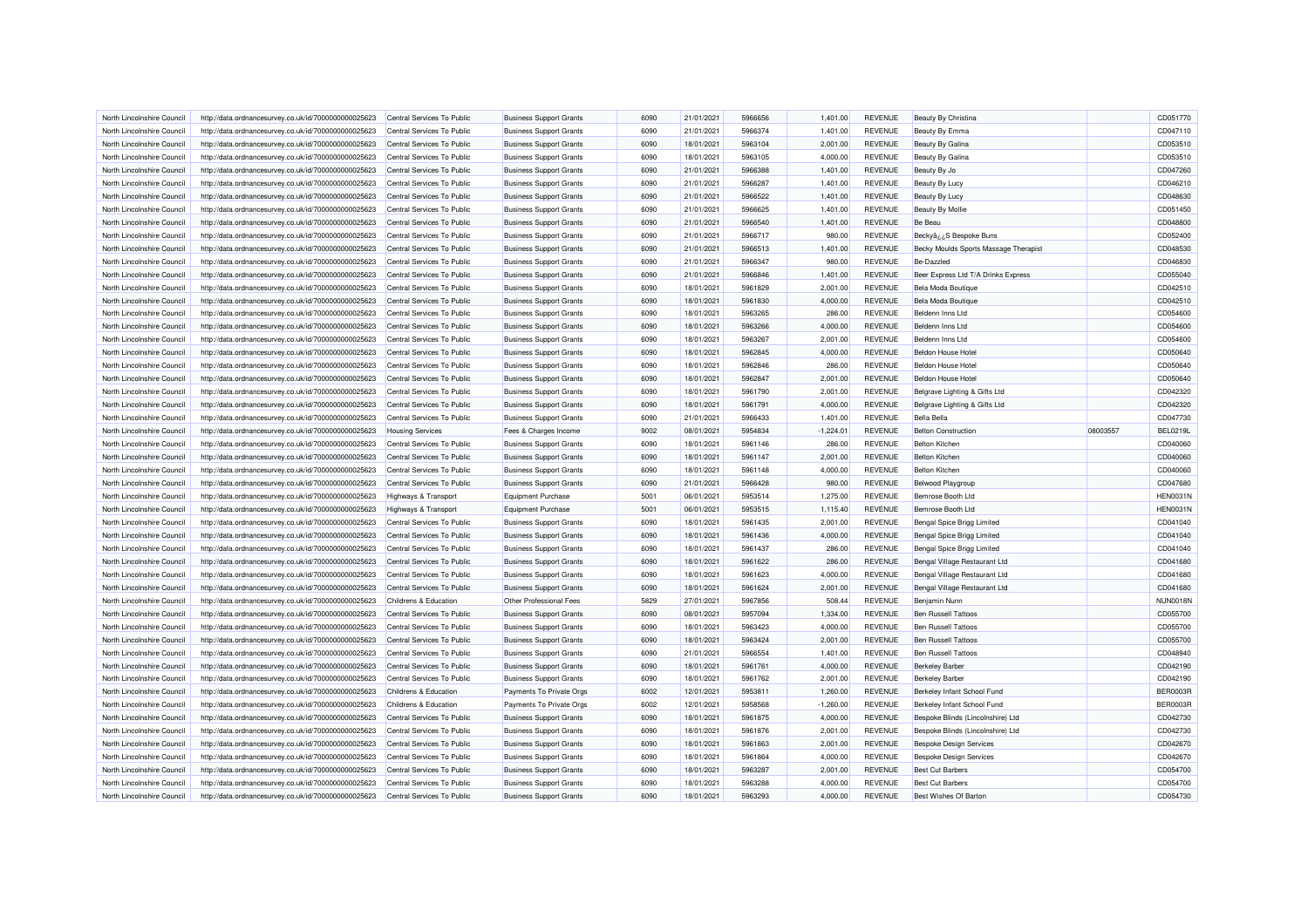| North Lincolnshire Council                               | http://data.ordnancesurvey.co.uk/id/7000000000025623                                                         | Central Services To Public                               | <b>Business Support Grants</b> | 6090 | 18/01/2021 | 5963294            | 2,001.00  | <b>REVENUE</b>                   | Best Wishes Of Barton                      |          | CD054730        |
|----------------------------------------------------------|--------------------------------------------------------------------------------------------------------------|----------------------------------------------------------|--------------------------------|------|------------|--------------------|-----------|----------------------------------|--------------------------------------------|----------|-----------------|
| North Lincolnshire Council                               | http://data.ordnancesurvey.co.uk/id/7000000000025623                                                         | Central Services To Public                               | <b>Business Support Grants</b> | 6090 | 21/01/2021 | 5966831            | 1,401.00  | <b>REVENUE</b>                   | Bethan Victoria Beauty Aesthetics          |          | CD054250        |
| North Lincolnshire Council                               | http://data.ordnancesurvey.co.uk/id/7000000000025623                                                         | Central Services To Public                               | <b>Business Support Grants</b> | 6090 | 18/01/2021 | 5961751            | 2,001.00  | <b>REVENUE</b>                   | Bethany Hughes Nail & Beauty Artists Ltd   |          | CD042150        |
| North Lincolnshire Council                               | http://data.ordnancesurvey.co.uk/id/7000000000025623                                                         | Central Services To Public                               | <b>Business Support Grants</b> | 6090 | 18/01/2021 | 5961752            | 4,000.00  | <b>REVENUE</b>                   | Bethany Hughes Nail & Beauty Artists Ltd   |          | CD042150        |
| North Lincolnshire Council                               | http://data.ordnancesurvey.co.uk/id/7000000000025623                                                         | Central Services To Public                               | <b>Business Support Grants</b> | 6090 | 21/01/2021 | 5966710            | 1,401.00  | REVENUE                          | <b>Beyoutiful Nails</b>                    |          | CD052330        |
| North Lincolnshire Council                               | http://data.ordnancesurvey.co.uk/id/7000000000025623                                                         | Central Services To Public                               | <b>Business Support Grants</b> | 6090 | 18/01/2021 | 5963544            | 1,334.00  | <b>REVENUE</b>                   | <b>Biergate Canine</b>                     |          | CD056160        |
| North Lincolnshire Council                               | http://data.ordnancesurvey.co.uk/id/7000000000025623                                                         | Central Services To Public                               | <b>Business Support Grants</b> | 6090 | 18/01/2021 | 5963545            | 2,001.00  | <b>REVENUE</b>                   | <b>Biergate Canine</b>                     |          | CD056160        |
| North Lincolnshire Council                               | http://data.ordnancesurvey.co.uk/id/7000000000025623                                                         | Central Services To Public                               | <b>Business Support Grants</b> | 6090 | 18/01/2021 | 5963546            | 4,000.00  | <b>REVENUE</b>                   | <b>Biergate Canine</b>                     |          | CD056160        |
| North Lincolnshire Council                               | http://data.ordnancesurvey.co.uk/id/7000000000025623                                                         | Central Services To Public                               | <b>Business Support Grants</b> | 6090 | 18/01/2021 | 5962180            | 2,001.00  | <b>REVENUE</b>                   | <b>Big Bird Crafts</b>                     |          | CD044310        |
| North Lincolnshire Council                               | http://data.ordnancesurvey.co.uk/id/7000000000025623                                                         | Central Services To Public                               | <b>Business Support Grants</b> | 6090 | 18/01/2021 | 5962181            | 4,000.00  | <b>REVENUE</b>                   | <b>Big Bird Crafts</b>                     |          | CD044310        |
| North Lincolnshire Council                               | http://data.ordnancesurvey.co.uk/id/7000000000025623                                                         | Central Services To Public                               | <b>Business Support Grants</b> | 6090 | 08/01/2021 | 5957095            | 2,000.00  | <b>REVENUE</b>                   | Bigclothing4u Limited                      |          | CD055710        |
| North Lincolnshire Council                               | http://data.ordnancesurvey.co.uk/id/7000000000025623                                                         | Central Services To Public                               | <b>Business Support Grants</b> | 6090 | 18/01/2021 | 5963425            | 6,000.00  | <b>REVENUE</b>                   | Bigclothing4u Limited                      |          | CD055710        |
| North Lincolnshire Council                               | http://data.ordnancesurvey.co.uk/id/7000000000025623                                                         | Central Services To Public                               | <b>Business Support Grants</b> | 6090 | 18/01/2021 | 5963426            | 3,000.00  | <b>REVENUE</b>                   | Bigclothing4u Limited                      |          | CD055710        |
| North Lincolnshire Council                               | http://data.ordnancesurvey.co.uk/id/7000000000025623                                                         | Central Services To Public                               | <b>Business Support Grants</b> | 6090 | 18/01/2021 | 5961634            | 2,001.00  | <b>REVENUE</b>                   | Big Dog Gym                                |          | CD041720        |
| North Lincolnshire Council                               | http://data.ordnancesurvey.co.uk/id/7000000000025623                                                         | Central Services To Public                               | <b>Business Support Grants</b> | 6090 | 18/01/2021 | 5961636            | 4,000.00  | <b>REVENUE</b>                   | Big Dog Gym                                |          | CD041720        |
| North Lincolnshire Council                               | http://data.ordnancesurvey.co.uk/id/7000000000025623                                                         | Environmental & Regulatory Svs                           | Other Professional Fees        | 5829 | 20/01/2021 | 5959703            | 9,866.95  | <b>REVENUE</b>                   | <b>Biowise Ltd</b>                         | 04305295 | <b>BIO0014O</b> |
| North Lincolnshire Council                               | http://data.ordnancesurvey.co.uk/id/7000000000025623                                                         | Environmental & Regulatory Svs                           | Payments To Private Orgs       | 6002 | 13/01/2021 | 5956305            | 11,428.58 | <b>REVENUE</b>                   | <b>Biowise Ltd</b>                         | 04305295 | <b>BIO0014O</b> |
| North Lincolnshire Council                               | http://data.ordnancesurvey.co.uk/id/7000000000025623                                                         | Environmental & Regulatory Svs                           | Payments To Private Orgs       | 6002 | 20/01/2021 | 5959703            | 7,561.06  | <b>REVENUE</b>                   | <b>Biowise Ltd</b>                         | 04305295 | <b>BIO0014O</b> |
| North Lincolnshire Council                               | http://data.ordnancesurvey.co.uk/id/7000000000025623                                                         | Environmental & Regulatory Svs                           | Payments To Private Orgs       | 6002 | 20/01/2021 | 5964820            | 5,003.39  | <b>REVENUE</b>                   | <b>Biowise Ltd</b>                         | 04305295 | BIO0014O        |
| North Lincolnshire Council                               | http://data.ordnancesurvey.co.uk/id/7000000000025623                                                         | Central Services To Public                               | <b>Business Support Grants</b> | 6090 | 21/01/2021 | 5966782            | 3,150.00  | <b>REVENUE</b>                   | Birkdale Manufacturing Group Ltd           |          | CD053030        |
| North Lincolnshire Council                               | http://data.ordnancesurvey.co.uk/id/7000000000025623                                                         | Central Services To Public                               | <b>Business Support Grants</b> | 6090 | 08/01/2021 | 5957116            | 1,000.00  | <b>REVENUE</b>                   | <b>Black Bull Inn</b>                      |          | CD055920        |
| North Lincolnshire Council                               |                                                                                                              | Central Services To Public                               |                                | 6090 |            | 5962857            |           | REVENUE                          | <b>Black Bull Inn</b>                      |          | CD050680        |
|                                                          | http://data.ordnancesurvey.co.uk/id/7000000000025623                                                         |                                                          | <b>Business Support Grants</b> |      | 18/01/2021 |                    | 2,001.00  |                                  |                                            |          |                 |
| North Lincolnshire Council                               | http://data.ordnancesurvey.co.uk/id/7000000000025623                                                         | Central Services To Public                               | <b>Business Support Grants</b> | 6090 | 18/01/2021 | 5962858            | 286.00    | <b>REVENUE</b>                   | <b>Black Bull Inn</b>                      |          | CD050680        |
| North Lincolnshire Council                               | http://data.ordnancesurvey.co.uk/id/7000000000025623                                                         | Central Services To Public                               | <b>Business Support Grants</b> | 6090 | 18/01/2021 | 5962859            | 4,000.00  | <b>REVENUE</b>                   | <b>Black Bull Inn</b>                      |          | CD050680        |
| North Lincolnshire Council                               | http://data.ordnancesurvey.co.uk/id/7000000000025623                                                         | Childrens & Education                                    | Home To School Transport       | 4201 | 15/01/2021 | 5959247            | 2,154.46  | <b>REVENUE</b>                   | <b>Black &amp; White Coaches</b>           |          | <b>BLA0209A</b> |
| North Lincolnshire Council                               | http://data.ordnancesurvey.co.uk/id/7000000000025623                                                         | Childrens & Education                                    | Home To School Transport       | 4201 | 15/01/2021 | 5959248            | 2,100.00  | <b>REVENUE</b>                   | <b>Black &amp; White Coaches</b>           |          | <b>BLA0209A</b> |
| North Lincolnshire Council                               | http://data.ordnancesurvey.co.uk/id/7000000000025623                                                         | Childrens & Education                                    | Home To School Transport       | 4201 | 15/01/2021 | 5959249            | 2,860.00  | <b>REVENUE</b>                   | <b>Black &amp; White Coaches</b>           |          | <b>BLA0209A</b> |
| North Lincolnshire Council                               | http://data.ordnancesurvey.co.uk/id/7000000000025623                                                         | Childrens & Education                                    | Home To School Transport       | 4201 | 15/01/2021 | 5959251            | 2.086.00  | <b>REVENUE</b>                   | <b>Black &amp; White Coaches</b>           |          | <b>BLA0209A</b> |
| North Lincolnshire Council                               | http://data.ordnancesurvey.co.uk/id/7000000000025623                                                         | Childrens & Education                                    | Home To School Transport       | 4201 | 15/01/2021 | 5959253            | 2,080.00  | <b>REVENUE</b>                   | <b>Black &amp; White Coaches</b>           |          | <b>BLA0209A</b> |
| North Lincolnshire Council                               | http://data.ordnancesurvey.co.uk/id/7000000000025623                                                         | Childrens & Education                                    | Home To School Transport       | 4201 | 15/01/2021 | 5959458            | 2,549.83  | <b>REVENUE</b>                   | <b>Black &amp; White Coaches</b>           |          | <b>BLA0209A</b> |
| North Lincolnshire Council                               | http://data.ordnancesurvey.co.uk/id/7000000000025623                                                         | Childrens & Education                                    | Home To School Transport       | 4201 | 15/01/2021 | 5959460            | 3,740.00  | <b>REVENUE</b>                   | <b>Black &amp; White Coaches</b>           |          | <b>BLA0209A</b> |
| North Lincolnshire Council                               | http://data.ordnancesurvey.co.uk/id/7000000000025623                                                         | Childrens & Education                                    | Home To School Transport       | 4201 | 15/01/2021 | 5959461            | 2,616.13  | <b>REVENUE</b>                   | <b>Black &amp; White Coaches</b>           |          | <b>BLA0209A</b> |
| North Lincolnshire Council                               | http://data.ordnancesurvey.co.uk/id/7000000000025623                                                         | Central Services To Public                               | <b>Business Support Grants</b> | 6090 | 18/01/2021 | 5962266            | 4,000.00  | <b>REVENUE</b>                   | <b>Blink Beauty Bar</b>                    |          | CD044740        |
| North Lincolnshire Council                               | http://data.ordnancesurvey.co.uk/id/7000000000025623                                                         | Central Services To Public                               | <b>Business Support Grants</b> | 6090 | 18/01/2021 | 5962267            | 2.001.00  | <b>REVENUE</b>                   | <b>Blink Beauty Bar</b>                    |          | CD044740        |
| North Lincolnshire Council                               | http://data.ordnancesurvey.co.uk/id/7000000000025623                                                         | Central Services To Public                               | <b>Business Support Grants</b> | 6090 | 18/01/2021 | 5961221            | 2,001.00  | <b>REVENUE</b>                   | Blink Bonny B & B                          |          | CD040320        |
| North Lincolnshire Council                               | http://data.ordnancesurvey.co.uk/id/7000000000025623                                                         | Central Services To Public                               | <b>Business Support Grants</b> | 6090 | 18/01/2021 | 5961222            | 286.00    | <b>REVENUE</b>                   | Blink Bonny B & B                          |          | CD040320        |
| North Lincolnshire Council                               | http://data.ordnancesurvey.co.uk/id/7000000000025623                                                         | Central Services To Public                               | <b>Business Support Grants</b> | 6090 | 18/01/2021 | 5961223            | 4,000.00  | <b>REVENUE</b>                   | Blink Bonny B & B                          |          | CD040320        |
| North Lincolnshire Council                               | http://data.ordnancesurvey.co.uk/id/7000000000025623                                                         | Central Services To Public                               | <b>Business Support Grants</b> | 6090 | 21/01/2021 | 5966325            | 980.00    | <b>REVENUE</b>                   | <b>Blink Bonny Car Park</b>                |          | CD046590        |
| North Lincolnshire Council                               | http://data.ordnancesurvey.co.uk/id/7000000000025623                                                         | Central Services To Public                               | <b>Business Support Grants</b> | 6090 | 18/01/2021 | 5962108            | 4,000.00  | <b>REVENUE</b>                   | <b>Bliss</b>                               |          | CD043920        |
| North Lincolnshire Council                               | http://data.ordnancesurvey.co.uk/id/7000000000025623                                                         | Central Services To Public                               | <b>Business Support Grants</b> | 6090 | 18/01/2021 | 5962109            | 2,001.00  | <b>REVENUE</b>                   | <b>Bliss</b>                               |          | CD043920        |
| North Lincolnshire Council                               | http://data.ordnancesurvey.co.uk/id/7000000000025623                                                         | Central Services To Public                               | <b>Business Support Grants</b> | 6090 | 18/01/2021 | 5961869            | 4,000.00  | <b>REVENUE</b>                   | <b>Bliss Hair And Beauty Salon</b>         |          | CD042700        |
| North Lincolnshire Council                               | http://data.ordnancesurvey.co.uk/id/7000000000025623                                                         | Central Services To Public                               | <b>Business Support Grants</b> | 6090 | 18/01/2021 | 5961870            | 2.001.00  | <b>REVENUE</b>                   | <b>Bliss Hair And Beauty Salon</b>         |          | CD042700        |
| North Lincolnshire Council                               | http://data.ordnancesurvey.co.uk/id/7000000000025623                                                         | Central Services To Public                               | <b>Business Support Grants</b> | 6090 | 18/01/2021 | 5961444            | 2,001.00  | <b>REVENUE</b>                   | Blood Sweat And Muscle Limited             |          | CD041070        |
| North Lincolnshire Council                               | http://data.ordnancesurvey.co.uk/id/7000000000025623                                                         | Central Services To Public                               | <b>Business Support Grants</b> | 6090 | 18/01/2021 | 5961445            | 4,000.00  | <b>REVENUE</b>                   | <b>Blood Sweat And Muscle Limited</b>      |          | CD041070        |
| North Lincolnshire Council                               | http://data.ordnancesurvey.co.uk/id/7000000000025623                                                         | Central Services To Public                               | <b>Business Support Grants</b> | 6090 | 21/01/2021 | 5966406            | 1,401.00  | <b>REVENUE</b>                   | <b>Blossom Beauty</b>                      |          | CD047460        |
| North Lincolnshire Council                               | http://data.ordnancesurvey.co.uk/id/7000000000025623                                                         | Central Services To Public                               | <b>Business Support Grants</b> | 6090 | 21/01/2021 | 5966719            | 1,401.00  | <b>REVENUE</b>                   | <b>Blossom Tree Beauty</b>                 |          | CD052420        |
| North Lincolnshire Council                               |                                                                                                              | <b>Public Health</b>                                     | Payments To Private Orgs       | 6002 | 20/01/2021 | 5964604            | 20,133.33 | <b>REVENUE</b>                   | Blue Door Support Service Cic              | 12409042 | <b>BLU0033L</b> |
| North Lincolnshire Council                               | http://data.ordnancesurvey.co.uk/id/7000000000025623<br>http://data.ordnancesurvey.co.uk/id/7000000000025623 | Central Services To Public                               | <b>Business Support Grants</b> | 6090 | 21/01/2021 | 5966745            | 1,401.00  | <b>REVENUE</b>                   | <b>Blue Teapot Media</b>                   |          | CD052670        |
|                                                          |                                                                                                              |                                                          |                                | 6090 |            |                    |           |                                  |                                            |          |                 |
| North Lincolnshire Council<br>North Lincolnshire Council | http://data.ordnancesurvey.co.uk/id/7000000000025623                                                         | Central Services To Public<br>Central Services To Public | <b>Business Support Grants</b> | 6090 | 18/01/2021 | 5962270<br>5962271 | 4,000.00  | <b>REVENUE</b><br><b>REVENUE</b> | <b>Blush Avenue</b><br><b>Blush Avenue</b> |          | CD044760        |
|                                                          | http://data.ordnancesurvey.co.uk/id/7000000000025623                                                         |                                                          | <b>Business Support Grants</b> |      | 18/01/2021 |                    | 2,001.00  |                                  |                                            |          | CD044760        |
| North Lincolnshire Council                               | http://data.ordnancesurvey.co.uk/id/7000000000025623                                                         | Central Services To Public                               | <b>Business Support Grants</b> | 6090 | 18/01/2021 | 5961771            | 4,000.00  | REVENUE                          | Blush-Beautã                               |          | CD042230        |
| North Lincolnshire Council                               | http://data.ordnancesurvey.co.uk/id/7000000000025623                                                         | Central Services To Public                               | <b>Business Support Grants</b> | 6090 | 18/01/2021 | 5961772            | 2,001.00  | <b>REVENUE</b>                   | Blush-Beautaz                              |          | CD042230        |
| North Lincolnshire Council                               | http://data.ordnancesurvey.co.uk/id/7000000000025623                                                         | Central Services To Public                               | <b>Business Support Grants</b> | 6090 | 18/01/2021 | 5962714            | 286.00    | <b>REVENUE</b>                   | Blyton Ice Cream ( Brigg) Limited          |          | CD050020        |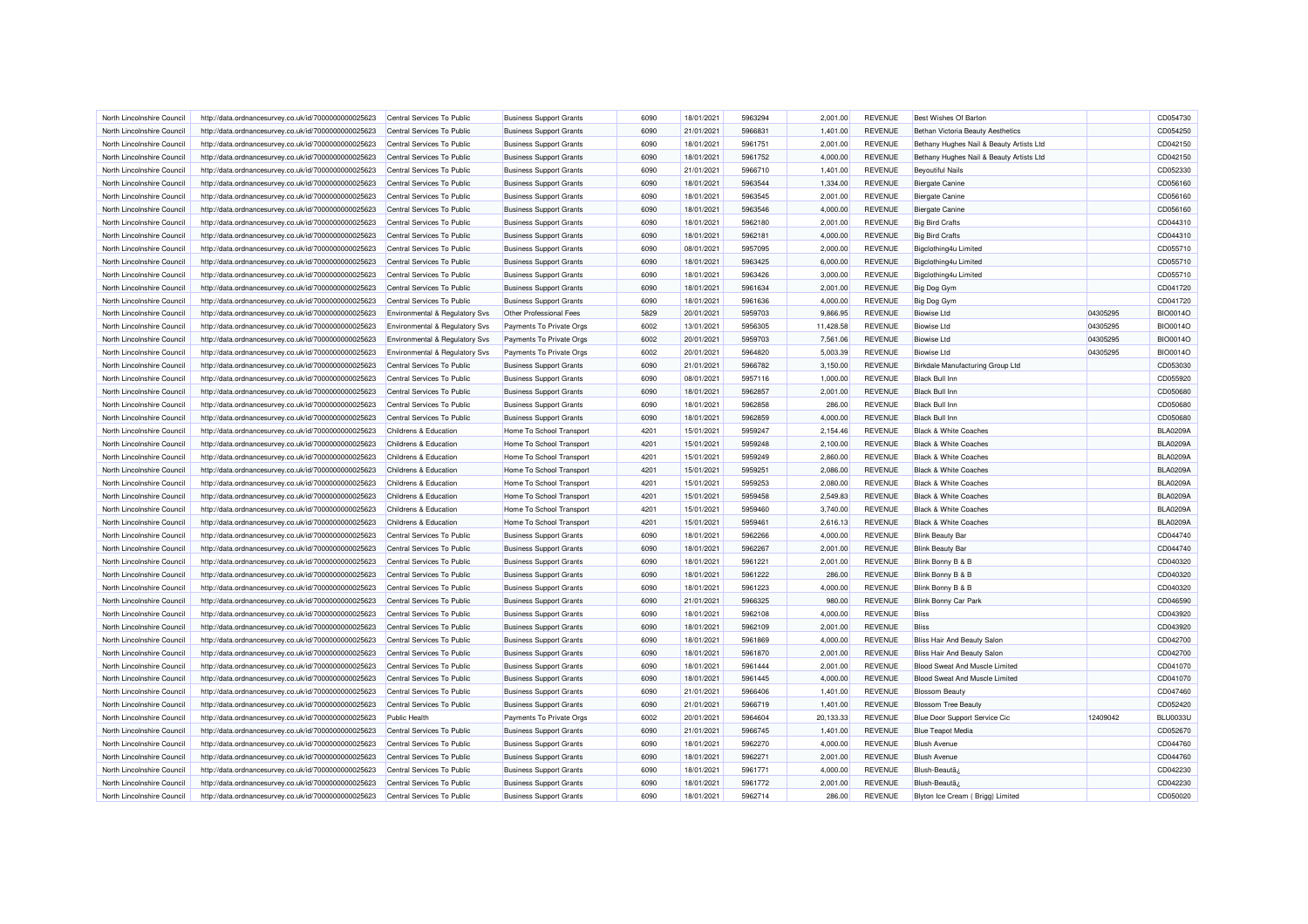| North Lincolnshire Council                               | http://data.ordnancesurvey.co.uk/id/7000000000025623 | Central Services To Public                                     | <b>Business Support Grants</b> | 6090 | 18/01/2021 | 5962715            | 2,001.00   | <b>REVENUE</b> | Blyton Ice Cream (Brigg) Limited          |          | CD050020        |
|----------------------------------------------------------|------------------------------------------------------|----------------------------------------------------------------|--------------------------------|------|------------|--------------------|------------|----------------|-------------------------------------------|----------|-----------------|
|                                                          |                                                      |                                                                |                                |      |            |                    |            |                |                                           |          | CD050020        |
| North Lincolnshire Council                               | http://data.ordnancesurvey.co.uk/id/7000000000025623 | Central Services To Public                                     | <b>Business Support Grants</b> | 6090 | 18/01/2021 | 5962716            | 4,000.00   | <b>REVENUE</b> | Blyton Ice Cream ( Brigg) Limited         |          |                 |
| North Lincolnshire Council                               | http://data.ordnancesurvey.co.uk/id/7000000000025623 | Central Services To Public                                     | <b>Business Support Grants</b> | 6090 | 18/01/2021 | 5962820            | 4,000.00   | <b>REVENUE</b> | Blyton Ice Cream ( Brumby Corner) Limtied |          | CD050530        |
| North Lincolnshire Council                               | http://data.ordnancesurvey.co.uk/id/7000000000025623 | Central Services To Public                                     | <b>Business Support Grants</b> | 6090 | 18/01/2021 | 5962821            | 286.00     | <b>REVENUE</b> | Blyton Ice Cream ( Brumby Corner) Limtied |          | CD050530        |
| North Lincolnshire Council                               | http://data.ordnancesurvey.co.uk/id/7000000000025623 | Central Services To Public                                     | <b>Business Support Grants</b> | 6090 | 18/01/2021 | 5962822            | 2,001.00   | <b>REVENUE</b> | Blyton Ice Cream ( Brumby Corner) Limtied |          | CD050530        |
| North Lincolnshire Council                               | http://data.ordnancesurvey.co.uk/id/7000000000025623 | Central Services To Public                                     | <b>Business Support Grants</b> | 6090 | 21/01/2021 | 5966488            | 1,401.00   | <b>REVENUE</b> | Bob-A-Job (Lincolnshire) Limited          |          | CD048280        |
| North Lincolnshire Council                               | http://data.ordnancesurvey.co.uk/id/7000000000025623 | <b>Environmental &amp; Regulatory Svs</b>                      | Telephone Rent/Calls           | 5403 | 22/01/2021 | 5966024            | 1,785.00   | <b>REVENUE</b> | <b>Bold Communications Ltd</b>            |          | <b>BOL0037I</b> |
| North Lincolnshire Council                               | http://data.ordnancesurvey.co.uk/id/7000000000025623 | Environmental & Regulatory Svs                                 | Telephone Rent/Calls           | 5403 | 19/02/2021 | 5966032            | 1,545.00   | <b>REVENUE</b> | <b>Bold Communications Ltd</b>            |          | <b>BOL0037I</b> |
| North Lincolnshire Council                               | http://data.ordnancesurvey.co.uk/id/7000000000025623 | <b>Culture &amp; Related Services</b>                          | Books (Libraries+Schools Only) | 5005 | 20/01/2021 | 5956073            | 800.00     | <b>REVENUE</b> | Bolinda Uk Ltd                            | 05086231 | <b>BOL01301</b> |
| North Lincolnshire Council                               | http://data.ordnancesurvey.co.uk/id/7000000000025623 | <b>Culture &amp; Related Services</b>                          | Books (Libraries+Schools Only) | 5005 | 24/02/2021 | 5968814            | 400.00     | <b>REVENUE</b> | <b>Bolinda Uk Ltd</b>                     | 05086231 | <b>BOL01301</b> |
| North Lincolnshire Council                               | http://data.ordnancesurvey.co.uk/id/7000000000025623 | <b>Culture &amp; Related Services</b>                          | Books (Libraries+Schools Only) | 5005 | 24/02/2021 | 5968815            | 700.00     | <b>REVENUE</b> | Bolinda Uk Ltd                            | 05086231 | <b>BOL0130L</b> |
| North Lincolnshire Council                               | http://data.ordnancesurvey.co.uk/id/7000000000025623 | Highways & Transport                                           | Stock Purchases & Adjustments  | 5030 | 20/01/2021 | 5958036            | 398.00     | <b>REVENUE</b> | <b>Bonus Electrical Ltd</b>               |          | BON0006N        |
| North Lincolnshire Council                               | http://data.ordnancesurvey.co.uk/id/7000000000025623 | Central Services To Public                                     | Repair & Maintenance Costs     | 3000 | 22/01/2021 | 5965954            | $\Omega$   | <b>REVENUE</b> | Boon Edam Limited                         | 01877418 | BOO0035C        |
| North Lincolnshire Council                               | http://data.ordnancesurvey.co.uk/id/7000000000025623 | <b>Culture &amp; Related Services</b>                          | Repair & Maintenance Costs     | 3000 | 22/01/2021 | 5965954            | 598.00     | <b>REVENUE</b> | Boon Edam Limited                         | 01877418 | BOO0035C        |
| North Lincolnshire Council                               | http://data.ordnancesurvey.co.uk/id/7000000000025623 | Central Services To Public                                     | <b>Business Support Grants</b> | 6090 | 21/01/2021 | 5966326            | 1,401.00   | <b>REVENUE</b> | <b>Bosom Family Support</b>               |          | CD046600        |
| North Lincolnshire Council                               | http://data.ordnancesurvey.co.uk/id/7000000000025623 | Central Services To Public                                     | <b>Business Support Grants</b> | 6090 | 18/01/2021 | 5962620            | 2,001.00   | <b>REVENUE</b> | Bottesford And Yaddlethorpe Education     |          | CD049700        |
| North Lincolnshire Council                               | http://data.ordnancesurvey.co.uk/id/7000000000025623 | Central Services To Public                                     | <b>Business Support Grants</b> | 6090 | 18/01/2021 | 5962621            | 286.00     | <b>REVENUE</b> | Bottesford And Yaddlethorpe Education     |          | CD049700        |
| North Lincolnshire Council                               | http://data.ordnancesurvey.co.uk/id/7000000000025623 | Central Services To Public                                     | <b>Business Support Grants</b> | 6090 | 18/01/2021 | 5962622            | 4,000.00   | <b>REVENUE</b> | Bottesford And Yaddlethorpe Education     |          | CD049700        |
| North Lincolnshire Council                               | http://data.ordnancesurvey.co.uk/id/7000000000025623 | Central Services To Public                                     | <b>Business Support Grants</b> | 6090 | 18/01/2021 | 5962807            | 2,001.00   | <b>REVENUE</b> | Bottesford And Yaddlethorpe Village Hall  |          | CD050460        |
| North Lincolnshire Council                               | http://data.ordnancesurvey.co.uk/id/7000000000025623 | Central Services To Public                                     | <b>Business Support Grants</b> | 6090 | 18/01/2021 | 5962808            | 4,000.00   | <b>REVENUE</b> | Bottesford And Yaddlethorpe Village Hall  |          | CD050460        |
| North Lincolnshire Council                               | http://data.ordnancesurvey.co.uk/id/7000000000025623 | Childrens & Education                                          | Payments To Private Orgs       | 6002 | 20/01/2021 | 5964735            | 470.88     | <b>REVENUE</b> | <b>Bottesford Bunnies Ltd</b>             |          | BOT0004T        |
| North Lincolnshire Council                               | http://data.ordnancesurvey.co.uk/id/7000000000025623 | Childrens & Education                                          | Payments To Private Orgs       | 6002 | 06/01/2021 | 5953812            | 630.00     | <b>REVENUE</b> | Bottesford Junior School                  |          | BOT0178T        |
| North Lincolnshire Council                               | http://data.ordnancesurvey.co.uk/id/7000000000025623 | Central Services To Public                                     | <b>Business Support Grants</b> | 6090 | 18/01/2021 | 5962717            | 4,000.00   | <b>REVENUE</b> | <b>Bottesford Town Council</b>            |          | CD050030        |
|                                                          |                                                      |                                                                |                                |      |            | 5962718            |            |                |                                           |          |                 |
| North Lincolnshire Council                               | http://data.ordnancesurvey.co.uk/id/7000000000025623 | Central Services To Public                                     | <b>Business Support Grants</b> | 6090 | 18/01/2021 |                    | 2,001.00   | <b>REVENUE</b> | <b>Bottesford Town Counci</b>             |          | CD050030        |
| North Lincolnshire Council                               | http://data.ordnancesurvey.co.uk/id/7000000000025623 | Central Services To Public                                     | <b>Business Support Grants</b> | 6090 | 18/01/2021 | 5961651            | 643.00     | <b>REVENUE</b> | Bottesford Town Football Club             |          | CD041780        |
| North Lincolnshire Council                               | http://data.ordnancesurvey.co.uk/id/7000000000025623 | Central Services To Public                                     | <b>Business Support Grants</b> | 6090 | 18/01/2021 | 5961652            | 9,000.00   | <b>REVENUE</b> | Bottesford Town Football Club             |          | CD041780        |
| North Lincolnshire Council                               | http://data.ordnancesurvey.co.uk/id/7000000000025623 | Central Services To Public                                     | <b>Business Support Grants</b> | 6090 | 18/01/2021 | 5961653            | 4,500.00   | <b>REVENUE</b> | Bottesford Town Football Club             |          | CD041780        |
| North Lincolnshire Council                               | http://data.ordnancesurvey.co.uk/id/7000000000025623 | Central Services To Public                                     | <b>Business Support Grants</b> | 6090 | 18/01/2021 | 5961654            | 2,001.00   | <b>REVENUE</b> | Bottesford Town Football Club (Juniors)   |          | CD041790        |
| North Lincolnshire Council                               | http://data.ordnancesurvey.co.uk/id/7000000000025623 | Central Services To Public                                     | <b>Business Support Grants</b> | 6090 | 18/01/2021 | 5961656            | 4,000.00   | <b>REVENUE</b> | Bottesford Town Football Club (Juniors)   |          | CD041790        |
| North Lincolnshire Council                               | http://data.ordnancesurvey.co.uk/id/7000000000025623 | Central Services To Public                                     | <b>Business Support Grants</b> | 6090 | 21/01/2021 | 5966412            | 1,401.00   | <b>REVENUE</b> | <b>Bouncy Land</b>                        |          | CD047520        |
| North Lincolnshire Council                               | http://data.ordnancesurvey.co.uk/id/7000000000025623 | Central Services To Public                                     | <b>Business Support Grants</b> | 6090 | 21/01/2021 | 5966670            | 1,401.00   | <b>REVENUE</b> | <b>Boutique Beauty</b>                    |          | CD051910        |
| North Lincolnshire Council                               | http://data.ordnancesurvey.co.uk/id/7000000000025623 | Childrens & Education                                          | Payments To Private Orgs       | 6002 | 06/01/2021 | 5953813            | 2,520.00   | <b>REVENUE</b> | Bowmandale Primary School                 |          | <b>BOW0027W</b> |
| North Lincolnshire Council                               | http://data.ordnancesurvey.co.uk/id/7000000000025623 | Central Services To Public                                     | <b>Business Support Grants</b> | 6090 | 21/01/2021 | 5966477            | 980.00     | <b>REVENUE</b> | Bozena Morawska                           |          | CD048170        |
| North Lincolnshire Council                               | http://data.ordnancesurvey.co.uk/id/7000000000025623 | Central Services To Public                                     | <b>Business Support Grants</b> | 6090 | 21/01/2021 | 5966691            | 1,401.00   | <b>REVENUE</b> | Bp Sports Massage Therapy                 |          | CD052120        |
| North Lincolnshire Council                               | http://data.ordnancesurvey.co.uk/id/7000000000025623 | Central Services To Public                                     | <b>Business Support Grants</b> | 6090 | 21/01/2021 | 5966869            | 1,401.00   | <b>REVENUE</b> | <b>Brad'S</b>                             |          | CD056460        |
| North Lincolnshire Council                               | http://data.ordnancesurvey.co.uk/id/7000000000025623 | Central Services To Public                                     | <b>Business Support Grants</b> | 6090 | 21/01/2021 | 5966870            | 934.00     | <b>REVENUE</b> | <b>Brad'S</b>                             |          | CD056460        |
| North Lincolnshire Council                               | http://data.ordnancesurvey.co.uk/id/7000000000025623 | Central Services To Public                                     | <b>Business Support Grants</b> | 6090 | 21/01/2021 | 5966573            | 1,401.00   | <b>REVENUE</b> | <b>Breffney Ltd</b>                       |          | CD049130        |
| North Lincolnshire Council                               | http://data.ordnancesurvey.co.uk/id/7000000000025623 | Environmental & Regulatory Svs                                 | Repair & Maintenance Costs     | 3000 | 06/01/2021 | 5954568            | 917.50     | <b>REVENUE</b> | <b>Brendeck Ltd</b>                       |          | <b>BRE0027E</b> |
| North Lincolnshire Council                               | http://data.ordnancesurvey.co.uk/id/7000000000025623 | Environmental & Regulatory Svs                                 | Repair & Maintenance Costs     | 3000 | 29/01/2021 | 5970922            | 301.00     | <b>REVENUE</b> | <b>Brendeck Ltd</b>                       |          | <b>BRE0027E</b> |
| North Lincolnshire Council                               | http://data.ordnancesurvey.co.uk/id/7000000000025623 | Environmental & Regulatory Svs                                 | Repair & Maintenance Costs     | 3000 | 29/01/2021 | 5970923            | 347.50     | <b>REVENUE</b> | <b>Brendeck Ltd</b>                       |          | <b>BRE0027E</b> |
| North Lincolnshire Council                               | http://data.ordnancesurvey.co.uk/id/7000000000025623 | Central Services To Public                                     | <b>Business Support Grants</b> | 6090 | 21/01/2021 | 5966595            | 980.00     | <b>REVENUE</b> | <b>Brian Dunlop</b>                       |          | CD049350        |
| North Lincolnshire Council                               | http://data.ordnancesurvey.co.uk/id/7000000000025623 | Central Services To Public                                     | <b>Business Support Grants</b> | 6090 | 18/01/2021 | 5962305            | 2.001.00   | <b>REVENUE</b> | <b>Bride Beautiful Limited</b>            |          | CD044920        |
| North Lincolnshire Council                               | http://data.ordnancesurvey.co.uk/id/7000000000025623 | Central Services To Public                                     | <b>Business Support Grants</b> | 6090 | 18/01/2021 | 5962306            | 4,000.00   | <b>REVENUE</b> | <b>Bride Beautiful Limited</b>            |          | CD044920        |
| North Lincolnshire Council                               | http://data.ordnancesurvey.co.uk/id/7000000000025623 | Central Services To Public                                     | <b>Business Support Grants</b> | 6090 | 18/01/2021 | 5961933            | 4,000.00   | <b>REVENUE</b> | <b>Bride Outlet</b>                       |          | CD043030        |
| North Lincolnshire Council                               | http://data.ordnancesurvey.co.uk/id/7000000000025623 | Central Services To Public                                     | <b>Business Support Grants</b> | 6090 | 18/01/2021 | 5961934            | 2,001.00   | <b>REVENUE</b> | <b>Bride Outlet</b>                       |          | CD043030        |
| North Lincolnshire Council                               | http://data.ordnancesurvey.co.uk/id/7000000000025623 | Central Services To Public                                     | <b>Business Support Grants</b> | 6090 | 18/01/2021 | 5961331            | 4,000.00   | <b>REVENUE</b> | Bridge House Hotel (Scunthorpe) Ltd       |          | CD040690        |
| North Lincolnshire Council                               | http://data.ordnancesurvey.co.uk/id/7000000000025623 | Central Services To Public                                     | <b>Business Support Grants</b> | 6090 | 18/01/2021 | 5961332            | 286.00     | <b>REVENUE</b> | Bridge House Hotel (Scunthorpe) Ltd       |          | CD040690        |
| North Lincolnshire Council                               | http://data.ordnancesurvey.co.uk/id/7000000000025623 | Central Services To Public                                     | <b>Business Support Grants</b> | 6090 | 18/01/2021 | 5961333            | 2,001.00   | <b>REVENUE</b> | Bridge House Hotel (Scunthorpe) Ltd       |          | CD040690        |
|                                                          |                                                      |                                                                |                                | A080 |            |                    |            |                |                                           |          | <b>MCF0001F</b> |
| North Lincolnshire Council<br>North Lincolnshire Council | http://data.ordnancesurvey.co.uk/id/7000000000025623 | Culture, Env, Reg & Planning Cap<br>Central Services To Public | <b>Acquisition Of Asset</b>    | 6090 | 25/01/2021 | 5968781<br>5962126 | 400,000.00 | CAPITAL        | <b>Bridge Mcfarland</b>                   |          |                 |
|                                                          | http://data.ordnancesurvey.co.uk/id/7000000000025623 |                                                                | <b>Business Support Grants</b> |      | 18/01/2021 |                    | 2,001.00   | <b>REVENUE</b> | <b>Brigg Beds</b>                         |          | CD044010        |
| North Lincolnshire Council                               | http://data.ordnancesurvey.co.uk/id/7000000000025623 | Central Services To Public                                     | <b>Business Support Grants</b> | 6090 | 18/01/2021 | 5962127            | 4,000.00   | <b>REVENUE</b> | <b>Brigg Beds</b>                         |          | CD044010        |
| North Lincolnshire Council                               | http://data.ordnancesurvey.co.uk/id/7000000000025623 | Childrens & Education                                          | <b>Client Related Costs</b>    | 5534 | 20/01/2021 | 5964708            | 433.33     | REVENUE        | <b>Brigg Beds</b>                         |          | <b>BRI05691</b> |
| North Lincolnshire Council                               | http://data.ordnancesurvey.co.uk/id/7000000000025623 | Central Services To Public                                     | <b>Business Support Grants</b> | 6090 | 18/01/2021 | 5962708            | 2,001.00   | <b>REVENUE</b> | Brigg & District Servicemens Club         |          | CD050000        |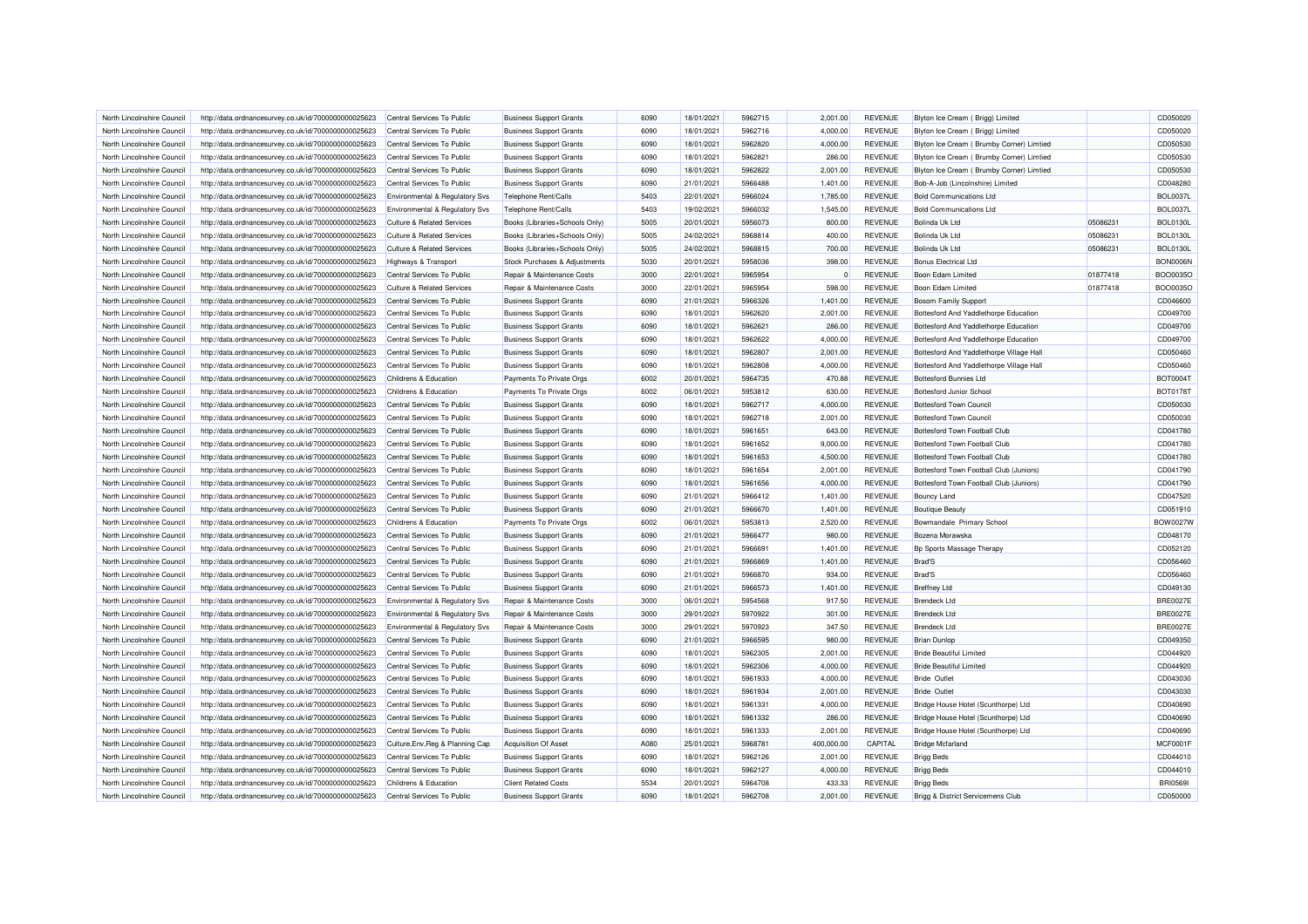| North Lincolnshire Council | http://data.ordnancesurvey.co.uk/id/7000000000025623 | Central Services To Public     | <b>Business Support Grants</b> | 6090 | 18/01/2021 | 5962709 | 4,000.00 | <b>REVENUE</b> | Brigg & District Servicemens Club     |         | CD050000        |
|----------------------------|------------------------------------------------------|--------------------------------|--------------------------------|------|------------|---------|----------|----------------|---------------------------------------|---------|-----------------|
| North Lincolnshire Council | http://data.ordnancesurvey.co.uk/id/7000000000025623 | Central Services To Public     | <b>Business Support Grants</b> | 6090 | 18/01/2021 | 5962710 | 286.00   | <b>REVENUE</b> | Brigg & District Servicemens Club     |         | CD050000        |
| North Lincolnshire Council | http://data.ordnancesurvey.co.uk/id/7000000000025623 | Central Services To Public     | <b>Business Support Grants</b> | 6090 | 21/01/2021 | 5966422 | 1,401.00 | <b>REVENUE</b> | <b>Brigg Kickboxing</b>               |         | CD047620        |
| North Lincolnshire Council | http://data.ordnancesurvey.co.uk/id/7000000000025623 | Central Services To Public     | <b>Business Support Grants</b> | 6090 | 25/01/2021 | 5968922 | 4,000.00 | <b>REVENUE</b> | <b>Briggkickboxing And Fitness</b>    |         | CD056510        |
| North Lincolnshire Council | http://data.ordnancesurvey.co.uk/id/7000000000025623 | Central Services To Public     | <b>Business Support Grants</b> | 6090 | 25/01/2021 | 5968924 | 467.00   | <b>REVENUE</b> | <b>Briggkickboxing And Fitness</b>    |         | CD056510        |
| North Lincolnshire Council | http://data.ordnancesurvey.co.uk/id/7000000000025623 | Central Services To Public     | <b>Business Support Grants</b> | 6090 | 25/01/2021 | 5968925 | 2,001.00 | <b>REVENUE</b> | <b>Briggkickboxing And Fitness</b>    |         | CD056510        |
|                            |                                                      |                                |                                | 6090 |            | 5968926 | 467.00   | <b>REVENUE</b> |                                       |         | CD056510        |
| North Lincolnshire Council | http://data.ordnancesurvey.co.uk/id/7000000000025623 | Central Services To Public     | <b>Business Support Grants</b> |      | 25/01/2021 |         |          |                | <b>Briggkickboxing And Fitness</b>    |         |                 |
| North Lincolnshire Council | http://data.ordnancesurvey.co.uk/id/7000000000025623 | Central Services To Public     | <b>Business Support Grants</b> | 6090 | 25/01/2021 | 5968927 | 1,334.00 | <b>REVENUE</b> | <b>Briggkickboxing And Fitness</b>    |         | CD056510        |
| North Lincolnshire Council | http://data.ordnancesurvey.co.uk/id/7000000000025623 | Central Services To Public     | <b>Business Support Grants</b> | 6090 | 18/01/2021 | 5963016 | 429.00   | <b>REVENUE</b> | <b>Brigg Lodges Lp</b>                |         | CD053200        |
| North Lincolnshire Council | http://data.ordnancesurvey.co.uk/id/7000000000025623 | Central Services To Public     | <b>Business Support Grants</b> | 6090 | 18/01/2021 | 5963017 | 6,000.00 | <b>REVENUE</b> | Brigg Lodges Lp                       |         | CD053200        |
| North Lincolnshire Council | http://data.ordnancesurvey.co.uk/id/7000000000025623 | Central Services To Public     | <b>Business Support Grants</b> | 6090 | 18/01/2021 | 5963018 | 3,000.00 | <b>REVENUE</b> | Brigg Lodges Lp                       |         | CD053200        |
| North Lincolnshire Council | http://data.ordnancesurvey.co.uk/id/7000000000025623 | Central Services To Public     | <b>Business Support Grants</b> | 6090 | 18/01/2021 | 5963238 | 286.00   | <b>REVENUE</b> | Brigg Marina Ltd                      |         | CD054510        |
| North Lincolnshire Council | http://data.ordnancesurvey.co.uk/id/7000000000025623 | Central Services To Public     | <b>Business Support Grants</b> | 6090 | 18/01/2021 | 5963239 | 2,001.00 | <b>REVENUE</b> | Brigg Marina Ltd                      |         | CD054510        |
| North Lincolnshire Council | http://data.ordnancesurvey.co.uk/id/7000000000025623 | Central Services To Public     | <b>Business Support Grants</b> | 6090 | 18/01/2021 | 5963240 | 4,000.00 | <b>REVENUE</b> | Brigg Marina Ltd                      |         | CD054510        |
| North Lincolnshire Council | http://data.ordnancesurvey.co.uk/id/7000000000025623 | Central Services To Public     | <b>Business Support Grants</b> | 6090 | 25/01/2021 | 5969024 | 4,000.00 | <b>REVENUE</b> | <b>Brigg Office Supplies</b>          |         | CD056690        |
| North Lincolnshire Council | http://data.ordnancesurvey.co.uk/id/7000000000025623 | Central Services To Public     | <b>Business Support Grants</b> | 6090 | 25/01/2021 | 5969025 | 1,334.00 | <b>REVENUE</b> | <b>Brigg Office Supplies</b>          |         | CD056690        |
| North Lincolnshire Council | http://data.ordnancesurvey.co.uk/id/7000000000025623 | Central Services To Public     | <b>Business Support Grants</b> | 6090 | 25/01/2021 | 5969026 | 2,001.00 | <b>REVENUE</b> | <b>Brigg Office Supplies</b>          |         | CD056690        |
| North Lincolnshire Council | http://data.ordnancesurvey.co.uk/id/7000000000025623 | Central Services To Public     | <b>Business Support Grants</b> | 6090 | 18/01/2021 | 5962899 | 4,000.00 | <b>REVENUE</b> | <b>Briggs Spice Limited</b>           |         | CD050820        |
| North Lincolnshire Council | http://data.ordnancesurvey.co.uk/id/7000000000025623 | Central Services To Public     | <b>Business Support Grants</b> | 6090 | 18/01/2021 | 5962900 | 286.00   | <b>REVENUE</b> | <b>Briggs Spice Limited</b>           |         | CD050820        |
| North Lincolnshire Council | http://data.ordnancesurvey.co.uk/id/7000000000025623 | Central Services To Public     | <b>Business Support Grants</b> | 6090 | 18/01/2021 | 5962901 | 2,001.00 | <b>REVENUE</b> | <b>Briggs Spice Limited</b>           |         | CD050820        |
| North Lincolnshire Council | http://data.ordnancesurvey.co.uk/id/7000000000025623 | Central Services To Public     | <b>Business Support Grants</b> | 6090 | 28/01/2021 | 5970841 | 4,000.00 | <b>REVENUE</b> | Brigg Town Fc Cic                     |         | CD056990        |
| North Lincolnshire Council | http://data.ordnancesurvey.co.uk/id/7000000000025623 | Central Services To Public     | <b>Business Support Grants</b> | 6090 | 28/01/2021 | 5970842 | 286.00   | <b>REVENUE</b> | Brigg Town Fc Cic                     |         | CD056990        |
| North Lincolnshire Council | http://data.ordnancesurvey.co.uk/id/7000000000025623 | Central Services To Public     | <b>Business Support Grants</b> | 6090 | 28/01/2021 | 5970843 | 2,001.00 | <b>REVENUE</b> | Brigg Town Fc Cic                     |         | CD056990        |
| North Lincolnshire Council | http://data.ordnancesurvey.co.uk/id/7000000000025623 | Central Services To Public     | <b>Business Support Grants</b> | 6090 | 28/01/2021 | 5970844 | 667.00   | <b>REVENUE</b> | <b>Brigg Town Fc Cic</b>              |         | CD056990        |
| North Lincolnshire Council | http://data.ordnancesurvey.co.uk/id/7000000000025623 | Central Services To Public     | <b>Business Support Grants</b> | 6090 | 28/01/2021 | 5970845 | 1,334.00 | <b>REVENUE</b> | Brigg Town Fc Cic                     |         | CD056990        |
|                            |                                                      |                                |                                |      |            |         |          |                |                                       |         |                 |
| North Lincolnshire Council | http://data.ordnancesurvey.co.uk/id/7000000000025623 | Central Services To Public     | <b>Business Support Grants</b> | 6090 | 28/01/2021 | 5970846 | 667.00   | <b>REVENUE</b> | <b>Brigg Town Fc Cic</b>              |         | CD056990        |
| North Lincolnshire Council | http://data.ordnancesurvey.co.uk/id/7000000000025623 | Central Services To Public     | <b>Business Support Grants</b> | 6090 | 18/01/2021 | 5962887 | 2,001.00 | REVENUE        | Brigg Wado Ryu Karate Academy         |         | CD050780        |
| North Lincolnshire Council | http://data.ordnancesurvey.co.uk/id/7000000000025623 | Central Services To Public     | <b>Business Support Grants</b> | 6090 | 18/01/2021 | 5962888 | 286.00   | <b>REVENUE</b> | Brigg Wado Ryu Karate Academy         |         | CD050780        |
| North Lincolnshire Council | http://data.ordnancesurvey.co.uk/id/7000000000025623 | Central Services To Public     | <b>Business Support Grants</b> | 6090 | 18/01/2021 | 5962889 | 4,000.00 | <b>REVENUE</b> | Brigg Wado Ryu Karate Academy         |         | CD050780        |
| North Lincolnshire Council | http://data.ordnancesurvey.co.uk/id/7000000000025623 | Central Services To Public     | <b>Business Support Grants</b> | 6090 | 18/01/2021 | 5961794 | 2,001.00 | <b>REVENUE</b> | <b>Brigg Wool Shop</b>                |         | CD042340        |
| North Lincolnshire Council | http://data.ordnancesurvey.co.uk/id/7000000000025623 | Central Services To Public     | <b>Business Support Grants</b> | 6090 | 18/01/2021 | 5961795 | 4,000.00 | <b>REVENUE</b> | <b>Brigg Wool Shop</b>                |         | CD042340        |
| North Lincolnshire Council | http://data.ordnancesurvey.co.uk/id/7000000000025623 | <b>Planning Services</b>       | Payments To Private Orgs       | 6002 | 08/01/2021 | 5956747 | 936.25   | <b>REVENUE</b> | Britcon (Scunthorpe) Ltd              |         | <b>BRI00321</b> |
| North Lincolnshire Council | http://data.ordnancesurvey.co.uk/id/7000000000025623 | Childrens & Education          | Telephone Rent/Calls           | 5403 | 27/01/2021 | 5967910 | 228.67   | <b>REVENUE</b> | <b>British Telecom Plc</b>            | 1800000 | <b>BRI00201</b> |
| North Lincolnshire Council | http://data.ordnancesurvey.co.uk/id/7000000000025623 | Corporate And Democratic Core  | Telephone Rent/Calls           | 5403 | 20/01/2021 | 5965001 | 350.45   | <b>REVENUE</b> | <b>British Telecom Plc</b>            | 1800000 | <b>BRI00201</b> |
| North Lincolnshire Council | http://data.ordnancesurvey.co.uk/id/7000000000025623 | Environmental & Regulatory Svs | Telephone Rent/Calls           | 5403 | 15/01/2021 | 5959630 | 326.40   | <b>REVENUE</b> | <b>British Telecom Plc</b>            | 1800000 | <b>BRI00201</b> |
| North Lincolnshire Council | http://data.ordnancesurvey.co.uk/id/7000000000025623 | Central Services To Public     | <b>Business Support Grants</b> | 6090 | 18/01/2021 | 5963043 | 286.00   | <b>REVENUE</b> | <b>British Trolleybus Society</b>     |         | CD053290        |
| North Lincolnshire Council | http://data.ordnancesurvey.co.uk/id/7000000000025623 | Central Services To Public     | <b>Business Support Grants</b> | 6090 | 18/01/2021 | 5963044 | 2,001.00 | <b>REVENUE</b> | <b>British Trolleybus Society</b>     |         | CD053290        |
| North Lincolnshire Council | http://data.ordnancesurvey.co.uk/id/7000000000025623 | Central Services To Public     | <b>Business Support Grants</b> | 6090 | 18/01/2021 | 5963045 | 4,000.00 | <b>REVENUE</b> | <b>British Trolleybus Society</b>     |         | CD053290        |
| North Lincolnshire Council | http://data.ordnancesurvey.co.uk/id/7000000000025623 | Childrens & Education          | Other Supplies & Services      | 5799 | 20/01/2021 | 5964952 | 565.00   | <b>REVENUE</b> | <b>British Youth Council</b>          |         | BRI0611         |
| North Lincolnshire Council | http://data.ordnancesurvey.co.uk/id/7000000000025623 | Central Services To Public     | <b>Business Support Grants</b> | 6090 | 18/01/2021 | 5962814 | 2,001.00 | <b>REVENUE</b> | <b>Brm Select Cars Ltd</b>            |         | CD050500        |
| North Lincolnshire Council | http://data.ordnancesurvey.co.uk/id/7000000000025623 | Central Services To Public     | <b>Business Support Grants</b> | 6090 | 18/01/2021 | 5962815 | 4,000.00 | <b>REVENUE</b> | <b>Brm Select Cars Ltd</b>            |         | CD050500        |
| North Lincolnshire Council | http://data.ordnancesurvey.co.uk/id/7000000000025623 | Central Services To Public     | <b>Business Support Grants</b> | 6090 | 18/01/2021 | 5962298 | 2.001.00 | <b>REVENUE</b> | Broad'S And Beard'S                   |         | CD044890        |
| North Lincolnshire Council | http://data.ordnancesurvey.co.uk/id/7000000000025623 | Central Services To Public     | <b>Business Support Grants</b> | 6090 | 18/01/2021 | 5962299 | 4,000.00 | <b>REVENUE</b> | Broad'S And Beard'S                   |         | CD044890        |
| North Lincolnshire Council | http://data.ordnancesurvey.co.uk/id/7000000000025623 | Central Services To Public     | <b>Business Support Grants</b> | 6090 | 18/01/2021 | 5961420 | 286.00   | <b>REVENUE</b> | <b>Broadway Cafe Services Limited</b> |         | CD040990        |
| North Lincolnshire Council | http://data.ordnancesurvey.co.uk/id/7000000000025623 | Central Services To Public     | <b>Business Support Grants</b> | 6090 | 18/01/2021 | 5961421 | 2,001.00 | <b>REVENUE</b> | <b>Broadway Cafe Services Limited</b> |         | CD040990        |
|                            |                                                      |                                |                                |      |            |         |          |                |                                       |         |                 |
| North Lincolnshire Council | http://data.ordnancesurvey.co.uk/id/7000000000025623 | Central Services To Public     | <b>Business Support Grants</b> | 6090 | 18/01/2021 | 5961422 | 4,000.00 | <b>REVENUE</b> | Broadway Cafe Services Limited        |         | CD040990        |
| North Lincolnshire Council | http://data.ordnancesurvey.co.uk/id/7000000000025623 | Central Services To Public     | <b>Business Support Grants</b> | 6090 | 18/01/2021 | 5962303 | 2,001.00 | <b>REVENUE</b> | <b>Bronzed Ltd</b>                    |         | CD044910        |
| North Lincolnshire Council | http://data.ordnancesurvey.co.uk/id/7000000000025623 | Central Services To Public     | <b>Business Support Grants</b> | 6090 | 18/01/2021 | 5962304 | 4,000.00 | <b>REVENUE</b> | <b>Bronzed Ltd</b>                    |         | CD044910        |
| North Lincolnshire Council | http://data.ordnancesurvey.co.uk/id/7000000000025623 | Central Services To Public     | <b>Business Support Grants</b> | 6090 | 18/01/2021 | 5961185 | 286.00   | <b>REVENUE</b> | <b>Brook Lodge Country Cottage</b>    |         | CD040190        |
| North Lincolnshire Council | http://data.ordnancesurvey.co.uk/id/7000000000025623 | Central Services To Public     | <b>Business Support Grants</b> | 6090 | 18/01/2021 | 5961186 | 4,000.00 | <b>REVENUE</b> | <b>Brook Lodge Country Cottage</b>    |         | CD040190        |
| North Lincolnshire Council | http://data.ordnancesurvey.co.uk/id/7000000000025623 | Central Services To Public     | <b>Business Support Grants</b> | 6090 | 18/01/2021 | 5961187 | 2,001.00 | <b>REVENUE</b> | <b>Brook Lodge Country Cottage</b>    |         | CD040190        |
| North Lincolnshire Council | http://data.ordnancesurvey.co.uk/id/7000000000025623 | Central Services To Public     | <b>Business Support Grants</b> | 6090 | 18/01/2021 | 5962659 | 2,001.00 | <b>REVENUE</b> | <b>Brookside Country Park</b>         |         | CD049830        |
| North Lincolnshire Council | http://data.ordnancesurvey.co.uk/id/7000000000025623 | Central Services To Public     | <b>Business Support Grants</b> | 6090 | 18/01/2021 | 5962660 | 286.00   | <b>REVENUE</b> | <b>Brookside Country Park</b>         |         | CD049830        |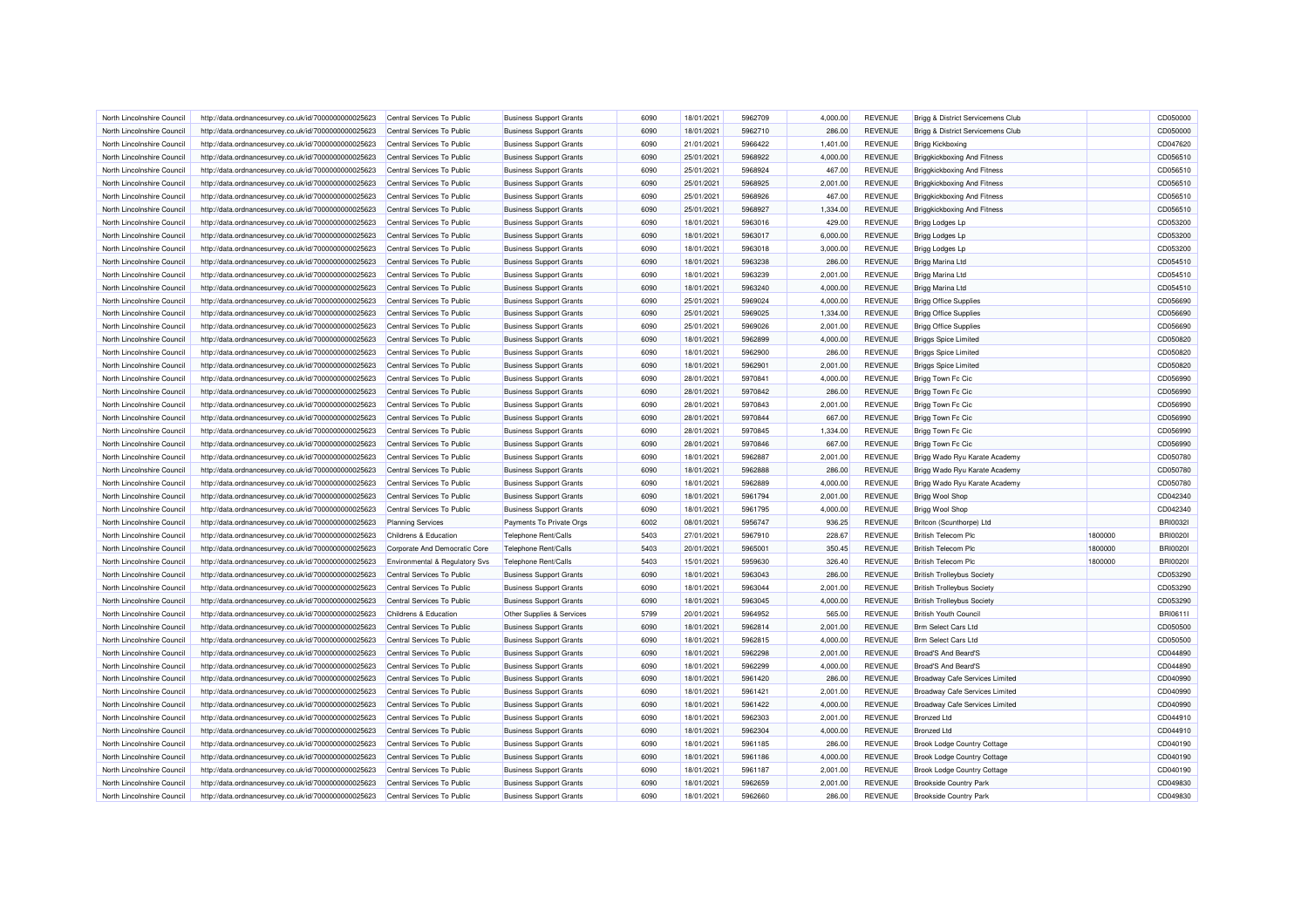| North Lincolnshire Council | http://data.ordnancesurvey.co.uk/id/7000000000025623 | Central Services To Public                | <b>Business Support Grants</b>     | 6090 | 18/01/2021 | 5962661 | 4,000.00  | <b>REVENUE</b> | <b>Brookside Country Park</b>            |         | CD049830        |
|----------------------------|------------------------------------------------------|-------------------------------------------|------------------------------------|------|------------|---------|-----------|----------------|------------------------------------------|---------|-----------------|
| North Lincolnshire Council | http://data.ordnancesurvey.co.uk/id/7000000000025623 | Central Services To Public                | <b>Business Support Grants</b>     | 6090 | 18/01/2021 | 5961736 | 3,000.00  | <b>REVENUE</b> | <b>Broughton Town Council</b>            |         | CD042080        |
| North Lincolnshire Council | http://data.ordnancesurvey.co.uk/id/7000000000025623 | Central Services To Public                | <b>Business Support Grants</b>     | 6090 | 18/01/2021 | 5961737 | 300.00    | <b>REVENUE</b> | <b>Broughton Town Council</b>            |         | CD042080        |
| North Lincolnshire Council | http://data.ordnancesurvey.co.uk/id/7000000000025623 | Central Services To Public                | <b>Business Support Grants</b>     | 6090 | 18/01/2021 | 5961738 | 6,000.00  | <b>REVENUE</b> | <b>Broughton Town Council</b>            |         | CD042080        |
| North Lincolnshire Council | http://data.ordnancesurvey.co.uk/id/7000000000025623 | Central Services To Public                | <b>Business Support Grants</b>     | 6090 | 18/01/2021 | 5963484 | 2,001.00  | <b>REVENUE</b> | Broughton Working Men'S Club             |         | CD056020        |
| North Lincolnshire Council | http://data.ordnancesurvey.co.uk/id/7000000000025623 | Central Services To Public                | <b>Business Support Grants</b>     | 6090 | 18/01/2021 | 5963485 | 4.000.00  | <b>REVENUE</b> | Broughton Working Men'S Club             |         | CD056020        |
| North Lincolnshire Council | http://data.ordnancesurvey.co.uk/id/7000000000025623 | Central Services To Public                | <b>Business Support Grants</b>     | 6090 | 18/01/2021 | 5963486 | 286.00    | <b>REVENUE</b> | Broughton Working Men'S Club             |         | CD056020        |
| North Lincolnshire Council | http://data.ordnancesurvey.co.uk/id/7000000000025623 | Central Services To Public                | <b>Business Support Grants</b>     | 6090 | 18/01/2021 | 5963487 | 1,334.00  | <b>REVENUE</b> | Broughton Working Men'S Club             |         | CD056020        |
| North Lincolnshire Council | http://data.ordnancesurvey.co.uk/id/7000000000025623 | Central Services To Public                | <b>Business Support Grants</b>     | 6090 | 18/01/2021 | 5963488 | 667.00    | <b>REVENUE</b> | Broughton Working Men'S Club             |         | CD056020        |
| North Lincolnshire Council | http://data.ordnancesurvey.co.uk/id/7000000000025623 | Central Services To Public                | <b>Business Support Grants</b>     | 6090 | 18/01/2021 | 5963489 | 667.00    | <b>REVENUE</b> | Broughton Working Men'S Club             |         | CD056020        |
| North Lincolnshire Council | http://data.ordnancesurvey.co.uk/id/7000000000025623 | Central Services To Public                | <b>Business Support Grants</b>     | 6090 | 21/01/2021 | 5966649 | 1,401.00  | <b>REVENUE</b> | <b>Brumby Community Cente</b>            |         | CD051690        |
| North Lincolnshire Council | http://data.ordnancesurvey.co.uk/id/7000000000025623 | Central Services To Public                | <b>Business Support Grants</b>     | 6090 | 21/01/2021 | 5966814 | 1.401.00  | <b>REVENUE</b> | <b>Brumby Hall Events</b>                |         | CD054070        |
| North Lincolnshire Council | http://data.ordnancesurvey.co.uk/id/7000000000025623 | Central Services To Public                | <b>Business Support Grants</b>     | 6090 | 21/01/2021 | 5966425 | 980.00    | <b>REVENUE</b> | <b>Bsn Agri Services</b>                 |         | CD047650        |
| North Lincolnshire Council | http://data.ordnancesurvey.co.uk/id/7000000000025623 | Environmental & Regulatory Svs            | Telephone Rent/Calls               | 5403 | 22/01/2021 | 5966015 | 5,882.79  | <b>REVENUE</b> | Bt Redcare-Remote Vision                 | 1800000 | <b>BTR0004R</b> |
| North Lincolnshire Council | http://data.ordnancesurvey.co.uk/id/7000000000025623 | <b>Environmental &amp; Regulatory Svs</b> | Telephone Rent/Calls               | 5403 | 22/01/2021 | 5966046 | 2,194.04  | <b>REVENUE</b> | <b>Bt Redcare-Remote Vision</b>          | 1800000 | <b>BTR0004F</b> |
| North Lincolnshire Council | http://data.ordnancesurvey.co.uk/id/7000000000025623 | Highways & Transport                      | <b>Advertising &amp; Publicity</b> | 5610 | 06/01/2021 | 5953746 | 4,201.00  | <b>REVENUE</b> | <b>Buckinghamshire County Council</b>    |         | <b>BUC0027C</b> |
| North Lincolnshire Council | http://data.ordnancesurvey.co.uk/id/7000000000025623 | Central Services To Public                | <b>Business Support Grants</b>     | 6090 | 18/01/2021 | 5961141 | 2,001.00  | <b>REVENUE</b> | <b>Budleigh House B&amp;B</b>            |         | CD040040        |
| North Lincolnshire Council | http://data.ordnancesurvey.co.uk/id/7000000000025623 | Central Services To Public                | <b>Business Support Grants</b>     | 6090 | 18/01/2021 | 5961142 | 4,000.00  | <b>REVENUE</b> | <b>Budleigh House B&amp;B</b>            |         | CD040040        |
| North Lincolnshire Council | http://data.ordnancesurvey.co.uk/id/7000000000025623 | Central Services To Public                | <b>Business Support Grants</b>     | 6090 | 18/01/2021 | 5961143 | 286.00    | <b>REVENUE</b> | <b>Budleigh House B&amp;B</b>            |         | CD040040        |
| North Lincolnshire Council | http://data.ordnancesurvey.co.uk/id/7000000000025623 | <b>Culture &amp; Related Services</b>     | Equipment Hire/Rent                | 5002 | 19/02/2021 | 5969316 | 550.00    | <b>REVENUE</b> | <b>Burdens Group Ltd</b>                 |         | <b>BUR0253R</b> |
| North Lincolnshire Council |                                                      | Childrens & Education                     |                                    | 6002 | 20/01/2021 | 5964731 | 889.44    | <b>REVENUE</b> | <b>Burton Play</b>                       |         | <b>BUR0352R</b> |
|                            | http://data.ordnancesurvey.co.uk/id/7000000000025623 |                                           | Payments To Private Orgs           |      |            |         |           |                |                                          |         |                 |
| North Lincolnshire Council | http://data.ordnancesurvey.co.uk/id/7000000000025623 | Central Services To Public                | <b>Business Support Grants</b>     | 6090 | 18/01/2021 | 5961926 | 2,001.00  | <b>REVENUE</b> | <b>Burton Stather Village Hall</b>       |         | CD043000        |
| North Lincolnshire Council | http://data.ordnancesurvey.co.uk/id/7000000000025623 | Central Services To Public                | <b>Business Support Grants</b>     | 6090 | 18/01/2021 | 5961927 | 4,000.00  | <b>REVENUE</b> | <b>Burton Stather Village Hall</b>       |         | CD043000        |
| North Lincolnshire Council | http://data.ordnancesurvey.co.uk/id/7000000000025623 | Central Services To Public                | <b>Business Support Grants</b>     | 6090 | 21/01/2021 | 5966499 | 1,401.00  | <b>REVENUE</b> | Burton Upon Stather Parish Council       |         | CD048390        |
| North Lincolnshire Council | http://data.ordnancesurvey.co.uk/id/7000000000025623 | Childrens & Education                     | Payments To Private Orgs           | 6002 | 06/01/2021 | 5953816 | 1,260.00  | <b>REVENUE</b> | <b>Bushfield Road Infant School Fund</b> |         | ROA0005A        |
| North Lincolnshire Council | http://data.ordnancesurvey.co.uk/id/7000000000025623 | Central Services To Public                | <b>Business Support Grants</b>     | 6090 | 28/01/2021 | 5970847 | 2,001.00  | <b>REVENUE</b> | <b>Busy Bee</b>                          |         | CD057000        |
| North Lincolnshire Council | http://data.ordnancesurvey.co.uk/id/7000000000025623 | Central Services To Public                | <b>Business Support Grants</b>     | 6090 | 28/01/2021 | 5970848 | 4,000.00  | <b>REVENUE</b> | <b>Busy Bee</b>                          |         | CD057000        |
| North Lincolnshire Council | http://data.ordnancesurvey.co.uk/id/7000000000025623 | Central Services To Public                | <b>Business Support Grants</b>     | 6090 | 28/01/2021 | 5970849 | 1,334.00  | <b>REVENUE</b> | <b>Busy Bee</b>                          |         | CD057000        |
| North Lincolnshire Council | http://data.ordnancesurvey.co.uk/id/7000000000025623 | Central Services To Public                | <b>Business Support Grants</b>     | 6090 | 18/01/2021 | 5963241 | 2,001.00  | <b>REVENUE</b> | <b>Butchers Arms</b>                     |         | CD054520        |
| North Lincolnshire Council | http://data.ordnancesurvey.co.uk/id/7000000000025623 | Central Services To Public                | <b>Business Support Grants</b>     | 6090 | 18/01/2021 | 5963242 | 286.00    | <b>REVENUE</b> | <b>Butchers Arms</b>                     |         | CD054520        |
| North Lincolnshire Council | http://data.ordnancesurvey.co.uk/id/7000000000025623 | Central Services To Public                | <b>Business Support Grants</b>     | 6090 | 18/01/2021 | 5963243 | 4,000.00  | <b>REVENUE</b> | <b>Butchers Arms</b>                     |         | CD054520        |
| North Lincolnshire Council | http://data.ordnancesurvey.co.uk/id/7000000000025623 | Central Services To Public                | <b>Business Support Grants</b>     | 6090 | 28/01/2021 | 5970836 | 1,000.00  | <b>REVENUE</b> | <b>Butchers Arms</b>                     |         | CD054520        |
| North Lincolnshire Council | http://data.ordnancesurvey.co.uk/id/7000000000025623 | Central Services To Public                | <b>Business Support Grants</b>     | 6090 | 21/01/2021 | 5966585 | 1,401.00  | <b>REVENUE</b> | <b>Butlers Caterers</b>                  |         | CD049250        |
| North Lincolnshire Council | http://data.ordnancesurvey.co.uk/id/7000000000025623 | Central Services To Public                | <b>Business Support Grants</b>     | 6090 | 18/01/2021 | 5962596 | 2,001.00  | <b>REVENUE</b> | <b>Butlers Club</b>                      |         | CD049620        |
| North Lincolnshire Council | http://data.ordnancesurvey.co.uk/id/7000000000025623 | Central Services To Public                | <b>Business Support Grants</b>     | 6090 | 18/01/2021 | 5962597 | 286.00    | <b>REVENUE</b> | <b>Butlers Club</b>                      |         | CD049620        |
| North Lincolnshire Council | http://data.ordnancesurvey.co.uk/id/7000000000025623 | Central Services To Public                | <b>Business Support Grants</b>     | 6090 | 18/01/2021 | 5962598 | 4,000.00  | <b>REVENUE</b> | <b>Butlers Club</b>                      |         | CD049620        |
| North Lincolnshire Council | http://data.ordnancesurvey.co.uk/id/7000000000025623 | Central Services To Public                | <b>Business Support Grants</b>     | 6090 | 21/01/2021 | 5966386 | 980.00    | <b>REVENUE</b> | <b>Butterfly Creations</b>               |         | CD047240        |
| North Lincolnshire Council | http://data.ordnancesurvey.co.uk/id/7000000000025623 | Central Services To Public                | <b>Business Support Grants</b>     | 6090 | 21/01/2021 | 5966501 | 980.00    | <b>REVENUE</b> | <b>Butterfly Creations</b>               |         | CD048410        |
| North Lincolnshire Council | http://data.ordnancesurvey.co.uk/id/7000000000025623 | Central Services To Public                | <b>Business Support Grants</b>     | 6090 | 21/01/2021 | 5966863 | 1,401.00  | <b>REVENUE</b> | <b>Butterswood Lodge</b>                 |         | CD056430        |
| North Lincolnshire Council | http://data.ordnancesurvey.co.uk/id/7000000000025623 | Central Services To Public                | <b>Business Support Grants</b>     | 6090 | 21/01/2021 | 5966864 | 934.00    | <b>REVENUE</b> | <b>Butterswood Lodge</b>                 |         | CD056430        |
| North Lincolnshire Council | http://data.ordnancesurvey.co.uk/id/7000000000025623 | Central Services To Public                | <b>Business Support Grants</b>     | 6090 | 08/01/2021 | 5957070 | 467.00    | <b>REVENUE</b> | <b>Bygone Bikes</b>                      |         | CD055460        |
| North Lincolnshire Council | http://data.ordnancesurvey.co.uk/id/7000000000025623 | Central Services To Public                | <b>Business Support Grants</b>     | 6090 | 08/01/2021 | 5957078 | 1,334.00  | <b>REVENUE</b> | <b>Bygone Bikes</b>                      |         | CD055540        |
| North Lincolnshire Council | http://data.ordnancesurvey.co.uk/id/7000000000025623 | Central Services To Public                | <b>Business Support Grants</b>     | 6090 | 27/01/2021 | 5969166 | $-467.00$ | <b>REVENUE</b> | <b>Bygone Bikes</b>                      |         | CD055460        |
| North Lincolnshire Council | http://data.ordnancesurvey.co.uk/id/7000000000025623 | Central Services To Public                | <b>Business Support Grants</b>     | 6090 | 27/01/2021 | 5969167 | 2,001.00  | <b>REVENUE</b> | <b>Bygone Bikes</b>                      |         | CD055460        |
| North Lincolnshire Council | http://data.ordnancesurvey.co.uk/id/7000000000025623 | Central Services To Public                | <b>Business Support Grants</b>     | 6090 | 27/01/2021 | 5969168 | 4,000.00  | <b>REVENUE</b> | <b>Bygone Bikes</b>                      |         | CD055460        |
| North Lincolnshire Council | http://data.ordnancesurvey.co.uk/id/7000000000025623 | Central Services To Public                | <b>Business Support Grants</b>     | 6090 | 21/01/2021 | 5966417 | 1,401.00  | <b>REVENUE</b> | Cabella                                  |         | CD047570        |
| North Lincolnshire Council | http://data.ordnancesurvey.co.uk/id/7000000000025623 | Central Services To Public                | <b>Business Support Grants</b>     | 6090 | 18/01/2021 | 5963193 | 2,001.00  | <b>REVENUE</b> | Cafã¿ 20                                 |         | CD054350        |
| North Lincolnshire Council | http://data.ordnancesurvey.co.uk/id/7000000000025623 | Central Services To Public                | <b>Business Support Grants</b>     | 6090 | 18/01/2021 | 5963194 | 286.00    | <b>REVENUE</b> | Cafã¿ 20                                 |         | CD054350        |
| North Lincolnshire Council | http://data.ordnancesurvey.co.uk/id/7000000000025623 | Central Services To Public                | <b>Business Support Grants</b>     | 6090 | 18/01/2021 | 5963195 | 4,000.00  | <b>REVENUE</b> | Cafã; 20                                 |         | CD054350        |
| North Lincolnshire Council | http://data.ordnancesurvey.co.uk/id/7000000000025623 | Central Services To Public                | <b>Business Support Grants</b>     | 6090 | 18/01/2021 | 5961529 | 2,001.00  | <b>REVENUE</b> | Cafe 1906 Ltd                            |         | CD041360        |
| North Lincolnshire Council | http://data.ordnancesurvey.co.uk/id/7000000000025623 | Central Services To Public                | <b>Business Support Grants</b>     | 6090 | 18/01/2021 | 5961530 | 286.00    | <b>REVENUE</b> | Cafe 1906 Ltd                            |         | CD041360        |
| North Lincolnshire Council | http://data.ordnancesurvey.co.uk/id/7000000000025623 | Central Services To Public                | <b>Business Support Grants</b>     | 6090 | 18/01/2021 | 5961531 | 4,000.00  | <b>REVENUE</b> | Cafe 1906 Ltd                            |         | CD041360        |
| North Lincolnshire Council | http://data.ordnancesurvey.co.uk/id/7000000000025623 | Central Services To Public                | <b>Business Support Grants</b>     | 6090 | 18/01/2021 | 5961387 | 3,000.00  | <b>REVENUE</b> | Cafe Indiependent Ltd                    |         | CD040880        |
|                            |                                                      |                                           |                                    |      |            |         |           |                |                                          |         |                 |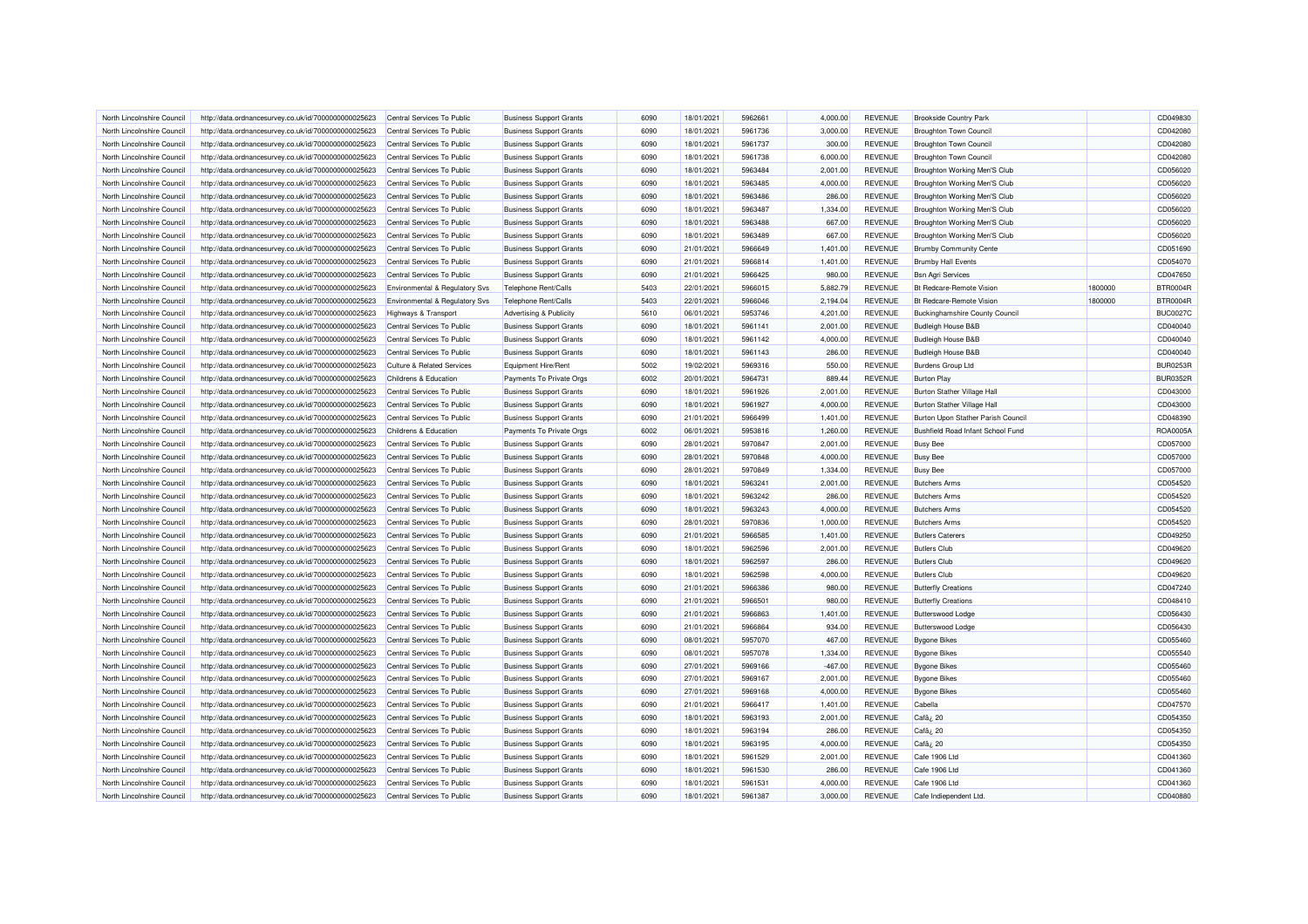| North Lincolnshire Council | http://data.ordnancesurvey.co.uk/id/7000000000025623 | Central Services To Public                               | <b>Business Support Grants</b> | 6090         | 18/01/2021 | 5961388 | 6.000.00    | <b>REVENUE</b> | Cafe Indiependent Ltd                    |          | CD040880        |
|----------------------------|------------------------------------------------------|----------------------------------------------------------|--------------------------------|--------------|------------|---------|-------------|----------------|------------------------------------------|----------|-----------------|
| North Lincolnshire Council | http://data.ordnancesurvey.co.uk/id/7000000000025623 | Central Services To Public                               | <b>Business Support Grants</b> | 6090         | 18/01/2021 | 5961389 | 429.00      | <b>REVENUE</b> | Cafe Indiependent Ltd                    |          | CD040880        |
| North Lincolnshire Council | http://data.ordnancesurvey.co.uk/id/7000000000025623 | Central Services To Public                               | <b>Business Support Grants</b> | 6090         | 18/01/2021 | 5961188 | 3,000.00    | <b>REVENUE</b> | Cafe Jazz                                |          | CD040200        |
| North Lincolnshire Council | http://data.ordnancesurvey.co.uk/id/7000000000025623 | Central Services To Public                               | <b>Business Support Grants</b> | 6090         | 18/01/2021 | 5961189 | 429.00      | <b>REVENUE</b> | Cafe Jazz                                |          | CD040200        |
| North Lincolnshire Council | http://data.ordnancesurvey.co.uk/id/7000000000025623 | Central Services To Public                               | <b>Business Support Grants</b> | 6090         | 18/01/2021 | 5961190 | 6,000.00    | <b>REVENUE</b> | Cafe Jazz                                |          | CD040200        |
| North Lincolnshire Council | http://data.ordnancesurvey.co.uk/id/7000000000025623 | Central Services To Public                               | <b>Business Support Grants</b> | 6090         | 18/01/2021 | 5961179 | 286.00      | <b>REVENUE</b> | Cafe Mews Ltd                            |          | CD040170        |
| North Lincolnshire Council | http://data.ordnancesurvey.co.uk/id/7000000000025623 | Central Services To Public                               | <b>Business Support Grants</b> | 6090         | 18/01/2021 | 5961180 | 2,001.00    | <b>REVENUE</b> | Cafe Mews Ltd                            |          | CD040170        |
| North Lincolnshire Council | http://data.ordnancesurvey.co.uk/id/7000000000025623 | Central Services To Public                               | <b>Business Support Grants</b> | 6090         | 18/01/2021 | 5961181 | 4,000.00    | <b>REVENUE</b> | Cafe Mews Ltd                            |          | CD040170        |
| North Lincolnshire Council | http://data.ordnancesurvey.co.uk/id/7000000000025623 | Central Services To Public                               | <b>Business Support Grants</b> | 6090         | 18/01/2021 | 5962384 | 2,001.00    | <b>REVENUE</b> | Cafe X Ravendale Ltd                     |          | CD045230        |
| North Lincolnshire Council | http://data.ordnancesurvey.co.uk/id/7000000000025623 | Central Services To Public                               | <b>Business Support Grants</b> | 6090         | 18/01/2021 | 5962385 | 4,000.00    | <b>REVENUE</b> | Cafe X Ravendale Ltd                     |          | CD045230        |
| North Lincolnshire Council | http://data.ordnancesurvey.co.uk/id/7000000000025623 | Central Services To Public                               | <b>Business Support Grants</b> | 6090         | 18/01/2021 | 5962386 | 286.00      | <b>REVENUE</b> | Cafe X Ravendale Ltd                     |          | CD045230        |
| North Lincolnshire Council | http://data.ordnancesurvey.co.uk/id/7000000000025623 | <b>Adult Social Care</b>                                 | Repair & Maintenance Costs     | 3000         | 20/01/2021 | 5960379 | 230.00      | <b>REVENUE</b> | Calandine Lifts Ltd                      | 5541807  | <b>CAL0008L</b> |
| North Lincolnshire Council | http://data.ordnancesurvey.co.uk/id/7000000000025623 | Central Services To Public                               | Repair & Maintenance Costs     | 3000         | 20/01/2021 | 5960379 | $\mathbf 0$ | <b>REVENUE</b> | Calandine Lifts Ltd                      | 5541807  | <b>CAL0008L</b> |
| North Lincolnshire Council | http://data.ordnancesurvey.co.uk/id/7000000000025623 | Central Services To Public                               | <b>Business Support Grants</b> | 6090         | 21/01/2021 | 5966303 | 1,401.00    | <b>REVENUE</b> | <b>Calming Soles Reflexology</b>         |          | CD046370        |
| North Lincolnshire Council | http://data.ordnancesurvey.co.uk/id/7000000000025623 | <b>Culture &amp; Related Services</b>                    | Gas                            | 3101         | 20/01/2021 | 5964669 | 1,337.24    | <b>REVENUE</b> | Calor Gas Ltd                            | 303703   | CAL0063L        |
| North Lincolnshire Council | http://data.ordnancesurvey.co.uk/id/7000000000025623 | <b>Culture &amp; Related Services</b>                    | Gas                            | 3101         | 20/01/2021 | 5964675 | 1,247.86    | <b>REVENUE</b> | Calor Gas Ltd                            | 303703   | CAL0063L        |
| North Lincolnshire Council | http://data.ordnancesurvey.co.uk/id/7000000000025623 | <b>Adult Social Care</b>                                 | Payments To Health Providers   | 6019         | 13/01/2021 | 5958086 | 2,045.92    | <b>REVENUE</b> | Cambridge Avenue Medical Centre          |          | <b>CAM0007M</b> |
| North Lincolnshire Council | http://data.ordnancesurvey.co.uk/id/7000000000025623 | <b>Public Health</b>                                     | Payments To Health Providers   | 6019         | 13/01/2021 | 5958077 | 1,010.00    | <b>REVENUE</b> | Cambridge Avenue Medical Centre          |          | CAM0007M        |
|                            |                                                      |                                                          |                                |              |            | 5961417 |             | <b>REVENUE</b> |                                          |          | CD040980        |
| North Lincolnshire Council | http://data.ordnancesurvey.co.uk/id/7000000000025623 | Central Services To Public<br>Central Services To Public | <b>Business Support Grants</b> | 6090<br>6090 | 18/01/2021 | 5961418 | 4,000.00    |                | Camp Sparta Ltd                          |          |                 |
| North Lincolnshire Council | http://data.ordnancesurvey.co.uk/id/7000000000025623 |                                                          | <b>Business Support Grants</b> |              | 18/01/2021 |         | 286.00      | <b>REVENUE</b> | Camp Sparta Ltd                          |          | CD040980        |
| North Lincolnshire Council | http://data.ordnancesurvey.co.uk/id/7000000000025623 | Central Services To Public                               | <b>Business Support Grants</b> | 6090         | 18/01/2021 | 5961419 | 2,001.00    | <b>REVENUE</b> | Camp Sparta Ltd                          |          | CD040980        |
| North Lincolnshire Council | http://data.ordnancesurvey.co.uk/id/7000000000025623 | Corporate And Democratic Core                            | Recruitment Costs And Dbs      | 2004         | 22/01/2021 | 5965889 | 478.50      | <b>REVENUE</b> | Cantium Business Solutions Ltd           | 11242115 | CAN0085N        |
| North Lincolnshire Council | http://data.ordnancesurvey.co.uk/id/7000000000025623 | Corporate And Democratic Core                            | Gen Office Exp (Incl Postage)  | 5603         | 13/01/2021 | 5958536 | 1.481.59    | <b>REVENUE</b> | Capita Business Services Ltd             | 2299747  | CAP0021P        |
| North Lincolnshire Council | http://data.ordnancesurvey.co.uk/id/7000000000025623 | <b>Planning Services</b>                                 | Pay - Agency                   | 0131         | 29/01/2021 | 5970265 | 7,883.20    | <b>REVENUE</b> | Capita Business Services Ltd             | 2299747  | CAP0021P        |
| North Lincolnshire Council | http://data.ordnancesurvey.co.uk/id/7000000000025623 | Central Services To Public                               | <b>Business Support Grants</b> | 6090         | 18/01/2021 | 5961726 | 4,000.00    | <b>REVENUE</b> | Capital Physio Limited                   |          | CD042040        |
| North Lincolnshire Council | http://data.ordnancesurvey.co.uk/id/7000000000025623 | Central Services To Public                               | <b>Business Support Grants</b> | 6090         | 18/01/2021 | 5961727 | 2,001.00    | <b>REVENUE</b> | Capital Physio Limited                   |          | CD042040        |
| North Lincolnshire Council | http://data.ordnancesurvey.co.uk/id/7000000000025623 | <b>Planning Services</b>                                 | Pay - Agency                   | 0131         | 27/01/2021 | 5969552 | 1,221.80    | <b>REVENUE</b> | Capita Symonds Ltd                       |          | SYM0008M        |
| North Lincolnshire Council | http://data.ordnancesurvey.co.uk/id/7000000000025623 | Childrens & Education                                    | Home To School Transport       | 4201         | 15/01/2021 | 5959243 | 488.50      | <b>REVENUE</b> | C A Pope                                 |          | POP0130F        |
| North Lincolnshire Council | http://data.ordnancesurvey.co.uk/id/7000000000025623 | Central Services To Public                               | <b>Business Support Grants</b> | 6090         | 18/01/2021 | 5963583 | 2,001.00    | <b>REVENUE</b> | Carandcaravancobrigg Ltd                 |          | CD056290        |
| North Lincolnshire Council | http://data.ordnancesurvey.co.uk/id/7000000000025623 | Central Services To Public                               | <b>Business Support Grants</b> | 6090         | 18/01/2021 | 5963584 | 4,000.00    | <b>REVENUE</b> | Carandcaravancobrigg Ltd                 |          | CD056290        |
| North Lincolnshire Council | http://data.ordnancesurvey.co.uk/id/7000000000025623 | Central Services To Public                               | <b>Business Support Grants</b> | 6090         | 18/01/2021 | 5963585 | 1,334.00    | <b>REVENUE</b> | Carandcaravancobrigg Ltd                 |          | CD056290        |
| North Lincolnshire Council | http://data.ordnancesurvey.co.uk/id/7000000000025623 | Adult Social Care                                        | Payments To Private Orgs       | 6002         | 15/01/2021 | 5959083 | 1,607.96    | <b>REVENUE</b> | Care Plus Care Ltd                       |          | CAR0337R        |
| North Lincolnshire Council | http://data.ordnancesurvey.co.uk/id/7000000000025623 | <b>Adult Social Care</b>                                 | Payments To Private Orgs       | 6002         | 29/01/2021 | 5971159 | 8,568.00    | <b>REVENUE</b> | Care Plus Care I td                      |          | CAR0337R        |
| North Lincolnshire Council | http://data.ordnancesurvey.co.uk/id/7000000000025623 | <b>Adult Social Care</b>                                 | Payments To Private Orgs       | 6002         | 15/01/2021 | 5959084 | 2,730.00    | <b>REVENUE</b> | Care Plus Care (Uk) Ltd (Isle)           |          | CAR0542R        |
| North Lincolnshire Council | http://data.ordnancesurvey.co.uk/id/7000000000025623 | <b>Adult Social Care</b>                                 | Payments To Private Orgs       | 6002         | 29/01/2021 | 5971160 | 6,384.00    | <b>REVENUE</b> | Care Plus Care (Uk) Ltd (Isle)           |          | CAR0542R        |
| North Lincolnshire Council | http://data.ordnancesurvey.co.uk/id/7000000000025623 | Central Services To Public                               | <b>Business Support Grants</b> | 6090         | 21/01/2021 | 5966442 | 3,150.00    | <b>REVENUE</b> | <b>Carers Support Centre</b>             |          | CD047820        |
| North Lincolnshire Council | http://data.ordnancesurvey.co.uk/id/7000000000025623 | <b>Adult Social Care</b>                                 | Payments To Private Orgs       | 6002         | 13/01/2021 | 5959101 | 532.00      | <b>REVENUE</b> | Carers' Support Centre                   |          | ISF0003F        |
| North Lincolnshire Council | http://data.ordnancesurvey.co.uk/id/7000000000025623 | <b>Adult Social Care</b>                                 | Payments To Private Orgs       | 6002         | 15/01/2021 | 5959082 | 570.00      | <b>REVENUE</b> | Carers' Support Centre                   |          | CAR0131R        |
| North Lincolnshire Council | http://data.ordnancesurvey.co.uk/id/7000000000025623 | Adult Social Care                                        | Payments To Private Orgs       | 6002         | 29/01/2021 | 5971158 | 12,432.00   | <b>REVENUE</b> | Carers' Support Centre                   |          | CAR0131R        |
| North Lincolnshire Council | http://data.ordnancesurvey.co.uk/id/7000000000025623 | Central Services To Public                               | <b>Business Support Grants</b> | 6090         | 21/01/2021 | 5966689 | 980.00      | <b>REVENUE</b> | Carl Richard Dearman                     |          | CD052100        |
| North Lincolnshire Council | http://data.ordnancesurvey.co.uk/id/7000000000025623 | Central Services To Public                               | <b>Business Support Grants</b> | 6090         | 18/01/2021 | 5961349 | 4,000.00    | <b>REVENUE</b> | Carlton Financial Strategies Ltd         |          | CD040750        |
| North Lincolnshire Council | http://data.ordnancesurvey.co.uk/id/7000000000025623 | Central Services To Public                               | <b>Business Support Grants</b> | 6090         | 18/01/2021 | 5961350 | 2,001.00    | <b>REVENUE</b> | Carlton Financial Strategies Ltd         |          | CD040750        |
| North Lincolnshire Council | http://data.ordnancesurvey.co.uk/id/7000000000025623 | Central Services To Public                               | <b>Business Support Grants</b> | 6090         | 18/01/2021 | 5961351 | 286.00      | <b>REVENUE</b> | Carlton Financial Strategies Ltd         |          | CD040750        |
| North Lincolnshire Council | http://data.ordnancesurvey.co.uk/id/7000000000025623 | Central Services To Public                               | <b>Business Support Grants</b> | 6090         | 21/01/2021 | 5966384 | 980.00      | <b>REVENUE</b> | Carole Vienna Forrester T/A Redhead Arts |          | CD047210        |
| North Lincolnshire Council | http://data.ordnancesurvey.co.uk/id/7000000000025623 | Central Services To Public                               | <b>Business Support Grants</b> | 6090         | 18/01/2021 | 5963359 | 4,000.00    | <b>REVENUE</b> | Car Park Valeting                        |          | CD055260        |
| North Lincolnshire Council | http://data.ordnancesurvey.co.uk/id/7000000000025623 | Central Services To Public                               | <b>Business Support Grants</b> | 6090         | 18/01/2021 | 5963360 | 2,001.00    | <b>REVENUE</b> | Car Park Valeting                        |          | CD055260        |
| North Lincolnshire Council | http://data.ordnancesurvey.co.uk/id/7000000000025623 | Central Services To Public                               | <b>Business Support Grants</b> | 6090         | 18/01/2021 | 5962274 | 2,001.00    | <b>REVENUE</b> | Carries                                  |          | CD044780        |
| North Lincolnshire Council | http://data.ordnancesurvey.co.uk/id/7000000000025623 | Central Services To Public                               | <b>Business Support Grants</b> | 6090         | 18/01/2021 | 5962275 | 4,000.00    | <b>REVENUE</b> | Carries                                  |          | CD044780        |
| North Lincolnshire Council | http://data.ordnancesurvey.co.uk/id/7000000000025623 | Central Services To Public                               | <b>Business Support Grants</b> | 6090         | 18/01/2021 | 5963190 | 286.00      | <b>REVENUE</b> | Carver'S Fish & Chips Restaurant         |          | CD054340        |
| North Lincolnshire Council | http://data.ordnancesurvey.co.uk/id/7000000000025623 | Central Services To Public                               | <b>Business Support Grants</b> | 6090         | 18/01/2021 | 5963191 | 4,000.00    | <b>REVENUE</b> | Carver'S Fish & Chips Restaurant         |          | CD054340        |
| North Lincolnshire Council | http://data.ordnancesurvey.co.uk/id/7000000000025623 | Central Services To Public                               | <b>Business Support Grants</b> | 6090         | 18/01/2021 | 5963192 | 2,001.00    | <b>REVENUE</b> | Carver'S Fish & Chips Restaurant         |          | CD054340        |
| North Lincolnshire Council | http://data.ordnancesurvey.co.uk/id/7000000000025623 | Central Services To Public                               | <b>Business Support Grants</b> | 6090         | 18/01/2021 | 5963300 | 2,001.00    | <b>REVENUE</b> | Cash 4 Gold                              |          | CD054760        |
| North Lincolnshire Council | http://data.ordnancesurvey.co.uk/id/7000000000025623 | Central Services To Public                               | <b>Business Support Grants</b> | 6090         | 18/01/2021 | 5963301 | 4,000.00    | <b>REVENUE</b> | Cash 4 Gold                              |          | CD054760        |
|                            |                                                      |                                                          |                                |              |            |         |             |                |                                          |          |                 |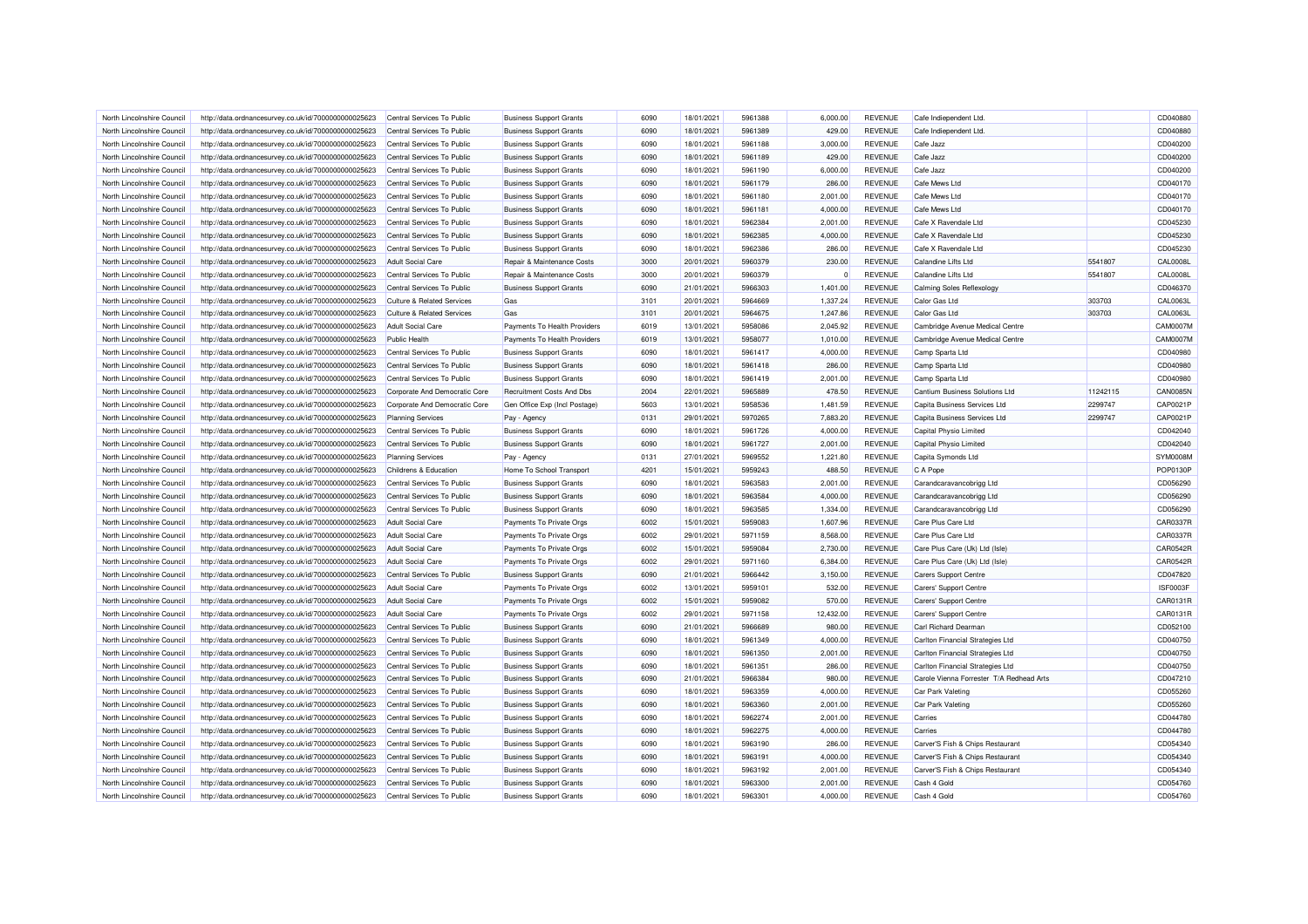| North Lincolnshire Council | http://data.ordnancesurvey.co.uk/id/7000000000025623 | Central Services To Public            | <b>Business Support Grants</b>   | 6090 | 18/01/2021 | 5962510 | 2,001.00  | <b>REVENUE</b> | Cashxchanges & Acco'S Ltd               |          | CD045720        |
|----------------------------|------------------------------------------------------|---------------------------------------|----------------------------------|------|------------|---------|-----------|----------------|-----------------------------------------|----------|-----------------|
| North Lincolnshire Council | http://data.ordnancesurvey.co.uk/id/7000000000025623 | Central Services To Public            | <b>Business Support Grants</b>   | 6090 | 18/01/2021 | 5962511 | 4,000.00  | <b>REVENUE</b> | Cashxchanges & Acco'S Ltd               |          | CD045720        |
| North Lincolnshire Council | http://data.ordnancesurvey.co.uk/id/7000000000025623 | Childrens & Education                 | Payments To Private Orgs         | 6002 | 06/01/2021 | 5953817 | 630.00    | <b>REVENUE</b> | Castledyke Primary School - School Fund |          | <b>BAR0039R</b> |
|                            |                                                      |                                       |                                  |      |            |         |           |                |                                         |          |                 |
| North Lincolnshire Council | http://data.ordnancesurvey.co.uk/id/7000000000025623 | <b>Childrens &amp; Education</b>      | Payments To Private Orgs         | 6002 | 06/01/2021 | 5953670 | 4,050.00  | <b>REVENUE</b> | <b>Castles Education Llp</b>            | OC415116 | CAS0042S        |
| North Lincolnshire Council | http://data.ordnancesurvey.co.uk/id/7000000000025623 | <b>Adult Social Care</b>              | Payments To Private Orgs         | 6002 | 15/01/2021 | 5959800 | 20.00     | <b>REVENUE</b> | Cat Csh Card Imprest                    |          | NOR0754F        |
| North Lincolnshire Council | http://data.ordnancesurvey.co.uk/id/7000000000025623 | Central Services To Public            | Equipment Purchase               | 5001 | 15/01/2021 | 5959800 | 333.33    | <b>REVENUE</b> | Cat Csh Card Imprest                    |          | NOR0754F        |
| North Lincolnshire Council | http://data.ordnancesurvey.co.uk/id/7000000000025623 | <b>Childrens &amp; Education</b>      | <b>Client Related Costs</b>      | 5534 | 15/01/2021 | 5959800 | 10.00     | <b>REVENUE</b> | Cat Csh Card Imprest                    |          | NOR0754F        |
| North Lincolnshire Council | http://data.ordnancesurvey.co.uk/id/7000000000025623 | Childrens & Education                 | <b>Client Related Costs</b>      | 5534 | 15/01/2021 | 5959800 | 6,497.73  | <b>REVENUE</b> | Cat Csh Card Imprest                    |          | NOR0754F        |
| North Lincolnshire Council | http://data.ordnancesurvey.co.uk/id/7000000000025623 | Childrens & Education                 | Course Fees/Training             | 2002 | 15/01/2021 | 5959800 | 33.29     | <b>REVENUE</b> | Cat Csh Card Imprest                    |          | <b>NOR0754R</b> |
| North Lincolnshire Council | http://data.ordnancesurvey.co.uk/id/7000000000025623 | Childrens & Education                 | Equipment Purchase               | 5001 | 15/01/2021 | 5959800 | 230.38    | <b>REVENUE</b> | Cat Csh Card Imprest                    |          | NOR0754F        |
| North Lincolnshire Council | http://data.ordnancesurvey.co.uk/id/7000000000025623 | Childrens & Education                 | Home To School Transport         | 4201 | 15/01/2021 | 5959800 | 432.00    | <b>REVENUE</b> | Cat Csh Card Imprest                    |          | <b>NOR0754R</b> |
| North Lincolnshire Council | http://data.ordnancesurvey.co.uk/id/7000000000025623 | Childrens & Education                 | Payments To Private Orgs         | 6002 | 15/01/2021 | 5959800 | 203.40    | <b>REVENUE</b> | Cat Csh Card Imprest                    |          | NOR0754F        |
| North Lincolnshire Council | http://data.ordnancesurvey.co.uk/id/7000000000025623 | Corporate And Democratic Core         | <b>Equipment Purchase</b>        | 5001 | 15/01/2021 | 5959800 | 104.97    | <b>REVENUE</b> | Cat Csh Card Imprest                    |          | NOR0754F        |
| North Lincolnshire Council | http://data.ordnancesurvey.co.uk/id/7000000000025623 | Corporate And Democratic Core         | It Software-Purchase             | 5051 | 15/01/2021 | 5959800 | 103.68    | <b>REVENUE</b> | Cat Csh Card Imprest                    |          | NOR0754F        |
| North Lincolnshire Council | http://data.ordnancesurvey.co.uk/id/7000000000025623 | Corporate And Democratic Core         | Other Supplies & Services        | 5799 | 15/01/2021 | 5959800 | 136.30    | <b>REVENUE</b> | Cat Csh Card Imprest                    |          | NOR0754F        |
| North Lincolnshire Council | http://data.ordnancesurvey.co.uk/id/7000000000025623 | Corporate And Democratic Core         | Telephone Rent/Calls             | 5403 | 15/01/2021 | 5959800 | 441.00    | <b>REVENUE</b> | Cat Csh Card Imprest                    |          | <b>NOR0754R</b> |
| North Lincolnshire Council | http://data.ordnancesurvey.co.uk/id/7000000000025623 | <b>Housing Services</b>               | <b>Client Related Costs</b>      | 5534 | 15/01/2021 | 5959800 | 183.94    | <b>REVENUE</b> | Cat Csh Card Imprest                    |          | <b>NOR0754R</b> |
| North Lincolnshire Council | http://data.ordnancesurvey.co.uk/id/7000000000025623 | Non Distributed Costs                 | Other Supplies & Services        | 5799 | 15/01/2021 | 5959800 | 88.65     | <b>REVENUE</b> | Cat Csh Card Imprest                    |          | NOR0754F        |
| North Lincolnshire Council | http://data.ordnancesurvey.co.uk/id/7000000000025623 | <b>Planning Services</b>              | Other Supplies & Services        | 5799 | 15/01/2021 | 5959800 | 33.00     | <b>REVENUE</b> | Cat Csh Card Imprest                    |          | NOR0754F        |
| North Lincolnshire Council | http://data.ordnancesurvey.co.uk/id/7000000000025623 | Fin&Inv I&E                           | <b>Cleaning Costs/ Materials</b> | 3301 | 20/01/2021 | 5965094 | 578.89    | <b>REVENUE</b> | Cater-Kwik Ltd                          | 4432906  | CAT0013T        |
| North Lincolnshire Council | http://data.ordnancesurvey.co.uk/id/7000000000025623 | Central Services To Public            | <b>Business Support Grants</b>   | 6090 | 21/01/2021 | 5966414 | 1,401.00  | <b>REVENUE</b> | <b>Cater Me Tasty</b>                   |          | CD047540        |
| North Lincolnshire Council | http://data.ordnancesurvey.co.uk/id/7000000000025623 | Highways & Transport                  | Repair & Maintenance Costs       | 3000 | 15/01/2021 | 5959447 | 1,507.92  | <b>REVENUE</b> | Cathedral Leasing Ltd                   |          | CAT0020T        |
| North Lincolnshire Council | http://data.ordnancesurvey.co.uk/id/7000000000025623 | <b>Planning Services</b>              | Payments To Voluntary Orgs       | 6001 | 22/01/2021 | 5967523 | 13,333.10 | <b>REVENUE</b> | Catzero Ltd                             | 6777504  | CAT0026T        |
| North Lincolnshire Council | http://data.ordnancesurvey.co.uk/id/7000000000025623 | Central Services To Public            | <b>Business Support Grants</b>   | 6090 | 21/01/2021 | 5966383 | 1,401.00  | <b>REVENUE</b> | Cazandra                                |          | CD047200        |
| North Lincolnshire Council | http://data.ordnancesurvey.co.uk/id/7000000000025623 | Corporate And Democratic Core         | Gen Office Exp (Incl Postage)    | 5603 | 27/01/2021 | 5969110 | 526.50    | <b>REVENUE</b> | Ccm Supplies (Nottingham) Ltd           | 3441824  | CCM0050M        |
|                            |                                                      |                                       |                                  |      |            |         |           |                |                                         |          |                 |
| North Lincolnshire Council | http://data.ordnancesurvey.co.uk/id/7000000000025623 | Central Services To Public            | <b>Business Support Grants</b>   | 6090 | 21/01/2021 | 5966856 | 1,401.00  | <b>REVENUE</b> | Ce Global Group Ltd                     |          | CD055140        |
| North Lincolnshire Council | http://data.ordnancesurvey.co.uk/id/7000000000025623 | Central Services To Public            | <b>Business Support Grants</b>   | 6090 | 18/01/2021 | 5962322 | 2,001.00  | <b>REVENUE</b> | Celeste                                 |          | CD045000        |
| North Lincolnshire Council | http://data.ordnancesurvey.co.uk/id/7000000000025623 | Central Services To Public            | <b>Business Support Grants</b>   | 6090 | 18/01/2021 | 5962323 | 4.000.00  | <b>REVENUE</b> | Celeste                                 |          | CD045000        |
| North Lincolnshire Council | http://data.ordnancesurvey.co.uk/id/7000000000025623 | Central Services To Public            | <b>Business Support Grants</b>   | 6090 | 18/01/2021 | 5962193 | 6,000.00  | <b>REVENUE</b> | <b>Central Community Centre</b>         |          | CD044370        |
| North Lincolnshire Council | http://data.ordnancesurvey.co.uk/id/7000000000025623 | Central Services To Public            | <b>Business Support Grants</b>   | 6090 | 18/01/2021 | 5962194 | 300.00    | <b>REVENUE</b> | <b>Central Community Centre</b>         |          | CD044370        |
| North Lincolnshire Council | http://data.ordnancesurvey.co.uk/id/7000000000025623 | Central Services To Public            | <b>Business Support Grants</b>   | 6090 | 18/01/2021 | 5962195 | 3,000.00  | <b>REVENUE</b> | Central Community Centre                |          | CD044370        |
| North Lincolnshire Council | http://data.ordnancesurvey.co.uk/id/7000000000025623 | <b>Adult Social Care</b>              | Course Fees/Training             | 2002 | 06/01/2021 | 5953726 | 425.00    | <b>REVENUE</b> | Central Conference Consultants Ltd      | 2933380  | <b>CEN0006M</b> |
| North Lincolnshire Council | http://data.ordnancesurvey.co.uk/id/7000000000025623 | <b>Adult Social Care</b>              | Clothing, Uniforms & Laundry     | 5301 | 06/01/2021 | 5954654 | 392.90    | <b>REVENUE</b> | Central Laundry Ltd                     | 06765045 | <b>CEN0085N</b> |
| North Lincolnshire Council | http://data.ordnancesurvey.co.uk/id/7000000000025623 | Adult Social Care                     | Payments To Health Providers     | 6019 | 13/01/2021 | 5958098 | 691.59    | <b>REVENUE</b> | Central Surgery                         |          | <b>DIC0005C</b> |
| North Lincolnshire Council | http://data.ordnancesurvey.co.uk/id/7000000000025623 | Central Services To Public            | <b>Business Support Grants</b>   | 6090 | 18/01/2021 | 5962073 | 2,001.00  | <b>REVENUE</b> | Ceranos                                 |          | CD043740        |
| North Lincolnshire Council | http://data.ordnancesurvey.co.uk/id/7000000000025623 | Central Services To Public            | <b>Business Support Grants</b>   | 6090 | 18/01/2021 | 5962074 | 4,000.00  | <b>REVENUE</b> | Ceranos                                 |          | CD043740        |
| North Lincolnshire Council | http://data.ordnancesurvey.co.uk/id/7000000000025623 | <b>Culture &amp; Related Services</b> | Fuel                             | 4001 | 20/01/2021 | 5956453 | 349.66    | <b>REVENUE</b> | <b>Certas Energy</b>                    | 04168225 | <b>CAR0127R</b> |
| North Lincolnshire Council | http://data.ordnancesurvey.co.uk/id/7000000000025623 | <b>Culture &amp; Related Services</b> | <b>Heating Fuels</b>             | 3104 | 08/01/2021 | 5956366 | 1,844.90  | <b>REVENUE</b> | Certas Energy                           | 04168225 | <b>CAR0127R</b> |
| North Lincolnshire Council | http://data.ordnancesurvey.co.uk/id/7000000000025623 | Culture & Related Services            | <b>Heating Fuels</b>             | 3104 | 08/01/2021 | 5956388 | 336.56    | <b>REVENUE</b> | Certas Energy                           | 04168225 | CAR0127R        |
| North Lincolnshire Council | http://data.ordnancesurvey.co.uk/id/7000000000025623 | <b>Culture &amp; Related Services</b> | <b>Heating Fuels</b>             | 3104 | 08/01/2021 | 5956389 | 812.60    | <b>REVENUE</b> | Certas Energy                           | 04168225 | <b>CAR0127R</b> |
| North Lincolnshire Council | http://data.ordnancesurvey.co.uk/id/7000000000025623 | <b>Culture &amp; Related Services</b> | <b>Heating Fuels</b>             | 3104 | 08/01/2021 | 5956558 | 398.86    | <b>REVENUE</b> | Certas Energy                           | 04168225 | <b>CAR0127R</b> |
| North Lincolnshire Council | http://data.ordnancesurvey.co.uk/id/7000000000025623 | Environmental & Regulatory Svs        | Fuel                             | 4001 | 29/01/2021 | 5967620 | 1.595.19  | <b>REVENUE</b> | <b>Certas Energy</b>                    | 04168225 | <b>CAR0127R</b> |
| North Lincolnshire Council | http://data.ordnancesurvey.co.uk/id/7000000000025623 | <b>Highways &amp; Transport</b>       | Fuel                             | 4001 | 08/01/2021 | 5956318 | 31,188.56 | <b>REVENUE</b> | Certas Energy                           | 04168225 | <b>CAR0127R</b> |
| North Lincolnshire Council | http://data.ordnancesurvey.co.uk/id/7000000000025623 | Highways & Transport                  | Fuel                             | 4001 | 20/01/2021 | 5960225 | 31,640.90 | <b>REVENUE</b> | <b>Certas Energy</b>                    | 04168225 | <b>CAR0127R</b> |
| North Lincolnshire Council | http://data.ordnancesurvey.co.uk/id/7000000000025623 | Central Services To Public            | <b>Business Support Grants</b>   | 6090 | 18/01/2021 | 5962959 | 4,000.00  | <b>REVENUE</b> | Cert Ltd                                |          | CD051090        |
| North Lincolnshire Council | http://data.ordnancesurvey.co.uk/id/7000000000025623 | Central Services To Public            | <b>Business Support Grants</b>   | 6090 | 18/01/2021 | 5962960 | 2,001.00  | <b>REVENUE</b> | Cert Ltd                                |          | CD051090        |
| North Lincolnshire Council | http://data.ordnancesurvey.co.uk/id/7000000000025623 | Central Services To Public            | <b>Business Support Grants</b>   | 6090 | 18/01/2021 | 5962961 | 286.00    | <b>REVENUE</b> | Cert Ltd                                |          | CD051090        |
| North Lincolnshire Council | http://data.ordnancesurvey.co.uk/id/7000000000025623 | Central Services To Public            | <b>Business Support Grants</b>   | 6090 | 21/01/2021 | 5966676 | 980.00    | <b>REVENUE</b> | Ceslava Vilbik                          |          | CD051970        |
| North Lincolnshire Council | http://data.ordnancesurvey.co.uk/id/7000000000025623 | Central Services To Public            | <b>Business Support Grants</b>   | 6090 | 21/01/2021 | 5966650 | 1,401.00  | <b>REVENUE</b> | <b>Cete Aesthetics</b>                  |          | CD051700        |
| North Lincolnshire Council | http://data.ordnancesurvey.co.uk/id/7000000000025623 | Central Services To Public            | <b>Business Support Grants</b>   | 6090 | 18/01/2021 | 5961877 | 4,000.00  | <b>REVENUE</b> | Chameleon Hair And Beauty               |          | CD042740        |
|                            |                                                      |                                       |                                  | 6090 |            |         |           |                |                                         |          |                 |
| North Lincolnshire Council | http://data.ordnancesurvey.co.uk/id/7000000000025623 | Central Services To Public            | <b>Business Support Grants</b>   |      | 18/01/2021 | 5961878 | 2,001.00  | <b>REVENUE</b> | Chameleon Hair And Beauty               |          | CD042740        |
| North Lincolnshire Council | http://data.ordnancesurvey.co.uk/id/7000000000025623 | Central Services To Public            | <b>Business Support Grants</b>   | 6090 | 18/01/2021 | 5963247 | 286.00    | <b>REVENUE</b> | Chao Baan Ltd                           |          | CD054540        |
| North Lincolnshire Council | http://data.ordnancesurvey.co.uk/id/7000000000025623 | Central Services To Public            | <b>Business Support Grants</b>   | 6090 | 18/01/2021 | 5963248 | 4,000.00  | <b>REVENUE</b> | Chao Baan I td                          |          | CD054540        |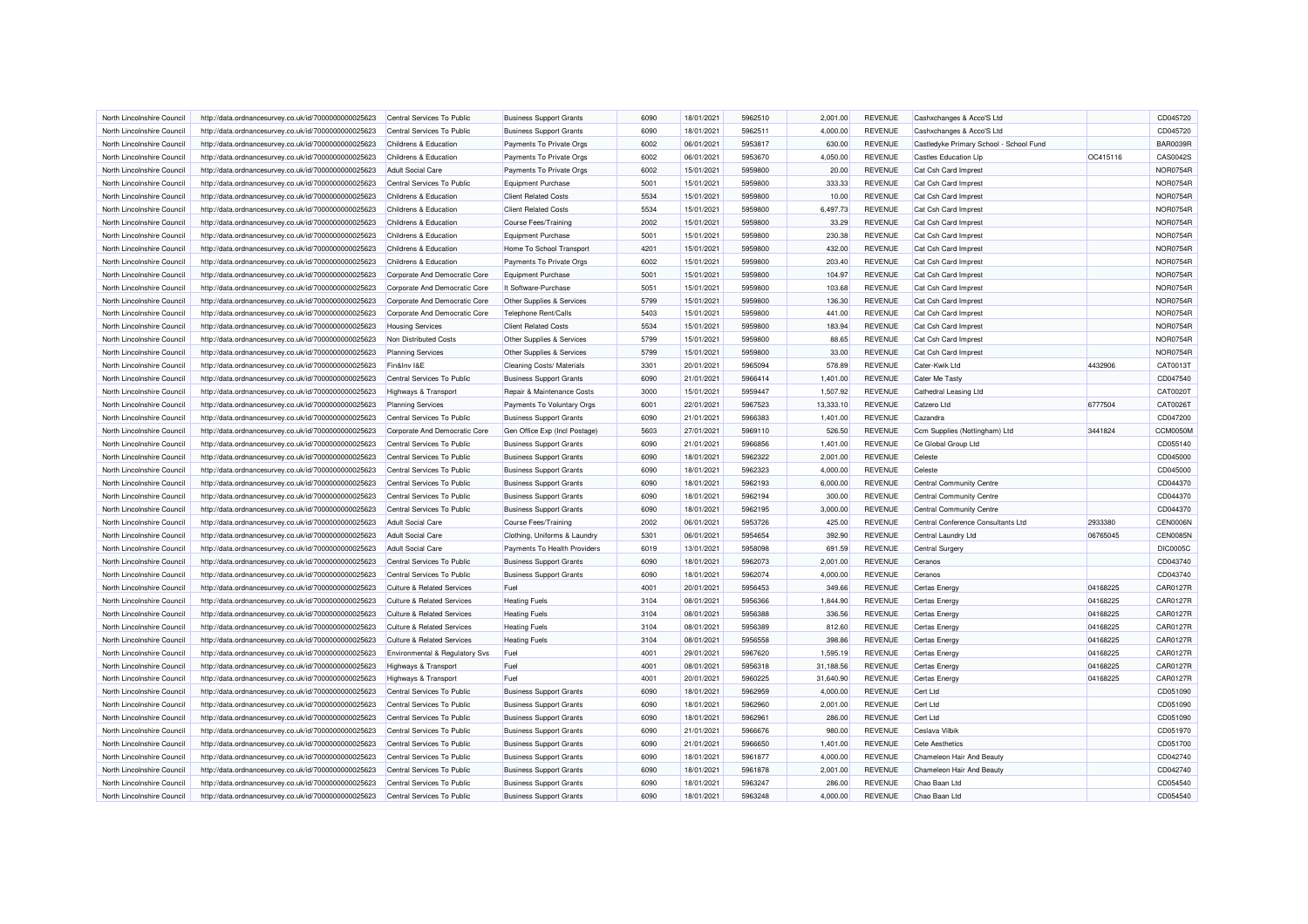| North Lincolnshire Council | http://data.ordnancesurvey.co.uk/id/7000000000025623                                                         | Central Services To Public                | <b>Business Support Grants</b>                                   | 6090 | 18/01/2021               | 5963249 | 2,001.00         | <b>REVENUE</b> | Chao Baan Ltd                                         |          | CD054540        |
|----------------------------|--------------------------------------------------------------------------------------------------------------|-------------------------------------------|------------------------------------------------------------------|------|--------------------------|---------|------------------|----------------|-------------------------------------------------------|----------|-----------------|
| North Lincolnshire Council | http://data.ordnancesurvey.co.uk/id/7000000000025623                                                         | Central Services To Public                | <b>Business Support Grants</b>                                   | 6090 | 18/01/2021               | 5961879 | 4,000.00         | <b>REVENUE</b> | <b>Chaplins Barbers</b>                               |          | CD042750        |
| North Lincolnshire Council | http://data.ordnancesurvey.co.uk/id/7000000000025623                                                         | Central Services To Public                | <b>Business Support Grants</b>                                   | 6090 | 18/01/2021               | 5961880 | 2,001.00         | <b>REVENUE</b> | <b>Chaplins Barbers</b>                               |          | CD042750        |
| North Lincolnshire Council | http://data.ordnancesurvey.co.uk/id/7000000000025623                                                         | Central Services To Public                | <b>Business Support Grants</b>                                   | 6090 | 18/01/2021               | 5961881 | 4,000.00         | <b>REVENUE</b> | <b>Chaplins Barbers</b>                               |          | CD042760        |
| North Lincolnshire Council | http://data.ordnancesurvey.co.uk/id/7000000000025623                                                         | Central Services To Public                | <b>Business Support Grants</b>                                   | 6090 | 18/01/2021               | 5961882 | 2,001.00         | <b>REVENUE</b> | <b>Chaplins Barbers</b>                               |          | CD042760        |
| North Lincolnshire Council | http://data.ordnancesurvey.co.uk/id/7000000000025623                                                         | Central Services To Public                | <b>Business Support Grants</b>                                   | 6090 | 18/01/2021               | 5961981 | 2,001.00         | <b>REVENUE</b> | <b>Charles Richard Menswear</b>                       |          | CD043280        |
| North Lincolnshire Council | http://data.ordnancesurvey.co.uk/id/7000000000025623                                                         | Central Services To Public                | <b>Business Support Grants</b>                                   | 6090 | 18/01/2021               | 5961982 | 4,000.00         | <b>REVENUE</b> | <b>Charles Richard Menswear</b>                       |          | CD043280        |
| North Lincolnshire Council | http://data.ordnancesurvey.co.uk/id/7000000000025623                                                         | Central Services To Public                | <b>Business Support Grants</b>                                   | 6090 | 18/01/2021               | 5962741 | 2,001.00         | <b>REVENUE</b> | <b>Charlie Everitt Hairdressing</b>                   |          | CD050130        |
| North Lincolnshire Council | http://data.ordnancesurvey.co.uk/id/7000000000025623                                                         | Central Services To Public                | <b>Business Support Grants</b>                                   | 6090 | 18/01/2021               | 5962742 | 4,000.00         | <b>REVENUE</b> | Charlie Everitt Hairdressing                          |          | CD050130        |
| North Lincolnshire Council | http://data.ordnancesurvey.co.uk/id/7000000000025623                                                         | Central Services To Public                | <b>Business Support Grants</b>                                   | 6090 | 18/01/2021               | 5962287 | 2,001.00         | <b>REVENUE</b> | Charlie-Luâ ¿¿S Interiors And Gifts                   |          | CD044840        |
| North Lincolnshire Council | http://data.ordnancesurvey.co.uk/id/7000000000025623                                                         | Central Services To Public                | <b>Business Support Grants</b>                                   | 6090 | 18/01/2021               | 5962288 | 4,000.00         | <b>REVENUE</b> | Charlie-Luâ ¿¿S Interiors And Gifts                   |          | CD044840        |
| North Lincolnshire Council | http://data.ordnancesurvey.co.uk/id/7000000000025623                                                         | Central Services To Public                | <b>Business Support Grants</b>                                   | 6090 | 18/01/2021               | 5962851 | 2,001.00         | <b>REVENUE</b> | Charlies Pearl Llp T/A Charlies Bar                   |          | CD050660        |
| North Lincolnshire Council | http://data.ordnancesurvey.co.uk/id/7000000000025623                                                         | Central Services To Public                | <b>Business Support Grants</b>                                   | 6090 | 18/01/2021               | 5962852 | 286.00           | <b>REVENUE</b> | Charlies Pearl Llp T/A Charlies Bar                   |          | CD050660        |
| North Lincolnshire Council | http://data.ordnancesurvey.co.uk/id/7000000000025623                                                         | Central Services To Public                | <b>Business Support Grants</b>                                   | 6090 | 18/01/2021               | 5962853 | 4,000.00         | <b>REVENUE</b> | Charlies Pearl Llp T/A Charlies Bar                   |          | CD050660        |
| North Lincolnshire Council | http://data.ordnancesurvey.co.uk/id/7000000000025623                                                         | Central Services To Public                | <b>Business Support Grants</b>                                   | 6090 | 21/01/2021               | 5966299 | 1,401.00         | <b>REVENUE</b> | C.H.Crawfords                                         |          | CD046330        |
| North Lincolnshire Council | http://data.ordnancesurvey.co.uk/id/7000000000025623                                                         | Central Services To Public                | <b>Business Support Grants</b>                                   | 6090 | 21/01/2021               | 5966655 | 1,401.00         | <b>REVENUE</b> | Ched53 Photography                                    |          | CD051760        |
| North Lincolnshire Council | http://data.ordnancesurvey.co.uk/id/7000000000025623                                                         | Central Services To Public                | <b>Business Support Grants</b>                                   | 6090 | 18/01/2021               | 5961482 | 429.00           | <b>REVENUE</b> | Cheeky Chimps Scunthorpe Ltd                          |          | CD041200        |
| North Lincolnshire Council | http://data.ordnancesurvey.co.uk/id/7000000000025623                                                         | Central Services To Public                | <b>Business Support Grants</b>                                   | 6090 | 18/01/2021               | 5961483 | 3,000.00         | <b>REVENUE</b> | Cheeky Chimps Scunthorpe Ltd                          |          | CD041200        |
|                            |                                                                                                              |                                           |                                                                  |      |                          |         |                  |                |                                                       |          |                 |
| North Lincolnshire Council | http://data.ordnancesurvey.co.uk/id/7000000000025623                                                         | Central Services To Public                | <b>Business Support Grants</b>                                   | 6090 | 18/01/2021               | 5961484 | 6,000.00         | <b>REVENUE</b> | Cheeky Chimps Scunthorpe Ltd                          |          | CD041200        |
| North Lincolnshire Council | http://data.ordnancesurvey.co.uk/id/7000000000025623                                                         | Central Services To Public                | <b>Business Support Grants</b>                                   | 6090 | 21/01/2021               | 5966628 | 1,401.00         | <b>REVENUE</b> | <b>Cheese Enough Limited</b>                          |          | CD051480        |
| North Lincolnshire Council | http://data.ordnancesurvey.co.uk/id/7000000000025623                                                         | Central Services To Public                | <b>Business Support Grants</b>                                   | 6090 | 21/01/2021               | 5966449 | 1,401.00         | <b>REVENUE</b> | <b>Cherpy Cheaps</b>                                  |          | CD047890        |
| North Lincolnshire Council | http://data.ordnancesurvey.co.uk/id/7000000000025623                                                         | Central Services To Public                | <b>Business Support Grants</b>                                   | 6090 | 18/01/2021               | 5961929 | 4,000.00         | <b>REVENUE</b> | Cheryl Gomez Massage                                  |          | CD043010        |
| North Lincolnshire Council | http://data.ordnancesurvey.co.uk/id/7000000000025623                                                         | Central Services To Public                | <b>Business Support Grants</b>                                   | 6090 | 18/01/2021               | 5961930 | 2,001.00         | <b>REVENUE</b> | Cheryl Gomez Massage                                  |          | CD043010        |
| North Lincolnshire Council | http://data.ordnancesurvey.co.uk/id/7000000000025623                                                         | <b>Adult Social Care</b>                  | Other Professional Fees                                          | 5829 | 20/01/2021               | 5960356 | 4,140.00         | <b>REVENUE</b> | Chestnut Homecare Ltd                                 |          | CHE0222E        |
| North Lincolnshire Council | http://data.ordnancesurvey.co.uk/id/7000000000025623                                                         | Adult Social Care                         | Other Professional Fees                                          | 5829 | 27/01/2021               | 5969450 | 4,140.00         | <b>REVENUE</b> | Chestnut Homecare I td                                |          | CHE0222E        |
| North Lincolnshire Council | http://data.ordnancesurvey.co.uk/id/7000000000025623                                                         | <b>Adult Social Care</b>                  | Payments To Private Orgs                                         | 6002 | 15/01/2021               | 5959085 | 11,830.76        | <b>REVENUE</b> | Chestnut Homecare Ltd                                 |          | CHE0222E        |
| North Lincolnshire Council | http://data.ordnancesurvey.co.uk/id/7000000000025623                                                         | <b>Adult Social Care</b>                  | Payments To Private Orgs                                         | 6002 | 29/01/2021               | 5971167 | 5,880.00         | <b>REVENUE</b> | Chestnut Homecare Ltd                                 |          | CHE0222E        |
| North Lincolnshire Council | http://data.ordnancesurvey.co.uk/id/7000000000025623                                                         | Childrens & Education                     | Payments To Private Orgs                                         | 6002 | 29/01/2021               | 5970881 | 262.50           | <b>REVENUE</b> | Child Autism Uk                                       | 03300043 | CHI0111I        |
| North Lincolnshire Council | http://data.ordnancesurvey.co.uk/id/7000000000025623                                                         | Adult Social Care Capital                 | Other Costs                                                      | A085 | 27/01/2021               | 5967924 | 1,274.00         | CAPITAL        | Chiltern Invadex (Uk) Ltd                             | 04704248 | CHI0081I        |
| North Lincolnshire Council | http://data.ordnancesurvey.co.uk/id/7000000000025623                                                         | Central Services To Public                | <b>Business Support Grants</b>                                   | 6090 | 18/01/2021               | 5962671 | 286.00           | <b>REVENUE</b> | China Royal Restaurant                                |          | CD049870        |
| North Lincolnshire Council | http://data.ordnancesurvey.co.uk/id/7000000000025623                                                         | Central Services To Public                | <b>Business Support Grants</b>                                   | 6090 | 18/01/2021               | 5962672 | 2,001.00         | <b>REVENUE</b> | China Royal Restaurant                                |          | CD049870        |
| North Lincolnshire Council | http://data.ordnancesurvey.co.uk/id/7000000000025623                                                         | Central Services To Public                | <b>Business Support Grants</b>                                   | 6090 | 18/01/2021               | 5962673 | 4,000.00         | <b>REVENUE</b> | China Royal Restaurant                                |          | CD049870        |
| North Lincolnshire Council | http://data.ordnancesurvey.co.uk/id/7000000000025623                                                         | Highways & Transport                      | Other Professional Fees                                          | 5829 | 06/01/2021               | 5953920 | 268.50           | <b>REVENUE</b> | Chipside Ltd                                          | 04049461 | CHI0134I        |
| North Lincolnshire Council | http://data.ordnancesurvey.co.uk/id/7000000000025623                                                         | Highways & Transport                      | Other Professional Fees                                          | 5829 | 13/01/2021               | 5958529 | 246.87           | <b>REVENUE</b> | Chipside Ltd                                          | 04049461 | CHI01341        |
| North Lincolnshire Council | http://data.ordnancesurvey.co.uk/id/7000000000025623                                                         | Central Services To Public                | <b>Business Support Grants</b>                                   | 6090 | 21/01/2021               | 5966596 | 980.00           | <b>REVENUE</b> | Christopher Holloway                                  |          | CD049360        |
| North Lincolnshire Council | http://data.ordnancesurvey.co.uk/id/7000000000025623                                                         | Central Services To Public                | <b>Business Support Grants</b>                                   | 6090 | 18/01/2021               | 5961820 | 4,000.00         | <b>REVENUE</b> | Chrloumia Hair & Beauty                               |          | CD042470        |
| North Lincolnshire Council | http://data.ordnancesurvey.co.uk/id/7000000000025623                                                         | Central Services To Public                | <b>Business Support Grants</b>                                   | 6090 | 18/01/2021               | 5961821 | 2,001.00         | <b>REVENUE</b> | Chrloumia Hair & Beauty                               |          | CD042470        |
| North Lincolnshire Council | http://data.ordnancesurvey.co.uk/id/7000000000025623                                                         | Central Services To Public                | Repair & Maintenance Costs                                       | 3000 | 22/01/2021               | 5964714 | 0                | <b>REVENUE</b> | Chubb Fire Limited                                    | 524469   | CHU0021L        |
| North Lincolnshire Council | http://data.ordnancesurvey.co.uk/id/7000000000025623                                                         | Childrens & Education                     | Repair & Maintenance Costs                                       | 3000 | 22/01/2021               | 5964714 | 306.31           | <b>REVENUE</b> | Chubb Fire Limited                                    | 524469   | CHU0021L        |
| North Lincolnshire Council | http://data.ordnancesurvey.co.uk/id/7000000000025623                                                         | <b>Environmental &amp; Regulatory Svs</b> | Other Supplies & Services                                        | 5799 | 25/02/2021               | 5970982 | 2.000.00         | <b>REVENUE</b> | CIEH                                                  |          | CHA0276A        |
| North Lincolnshire Council | http://data.ordnancesurvey.co.uk/id/7000000000025623                                                         | Corporate And Democratic Core             | Course Fees/Training                                             | 2002 | 21/02/2021               | 5968049 | 295.00           | <b>REVENUE</b> | C.I.P.F.A                                             |          | CIP0001P        |
| North Lincolnshire Council | http://data.ordnancesurvey.co.uk/id/7000000000025623                                                         | Corporate And Democratic Core             | Other Professional Fees                                          | 5829 | 22/01/2021               | 5967615 | 4.000.00         | <b>REVENUE</b> | Cipfa Business Ltd                                    |          | CIP0003P        |
| North Lincolnshire Council | http://data.ordnancesurvey.co.uk/id/7000000000025623                                                         | Environmental & Regulatory Svs            | Equipment Maint.& Repair                                         | 5003 | 20/01/2021               | 5958725 | 678.00           | <b>REVENUE</b> | Cirrus Research Plc                                   |          | CIR0010R        |
| North Lincolnshire Council | http://data.ordnancesurvey.co.uk/id/7000000000025623                                                         | Environmental & Regulatory Svs            | Payments To Voluntary Orgs                                       | 6001 | 15/01/2021               | 5959659 | 25,000.00        | <b>REVENUE</b> | Citizens Advice Bureau                                |          | <b>CIT0008T</b> |
| North Lincolnshire Council | http://data.ordnancesurvey.co.uk/id/7000000000025623                                                         | <b>Culture &amp; Related Services</b>     | <b>Other Premises Costs</b>                                      | 3390 | 29/01/2021               | 5970929 | 402.62           | <b>REVENUE</b> | Citron Hygiene Ltd                                    | 3056469  | CAN0001N        |
| North Lincolnshire Council |                                                                                                              | <b>Adult Social Care</b>                  |                                                                  | 6019 |                          | 5958096 |                  | <b>REVENUE</b> |                                                       |          | <b>HUL0022L</b> |
| North Lincolnshire Council | http://data.ordnancesurvey.co.uk/id/7000000000025623                                                         | Central Services To Public                | Payments To Health Providers                                     | 6090 | 13/01/2021<br>18/01/2021 | 5962611 | 797.00<br>286.00 | <b>REVENUE</b> | City Health Care Partnership Cic<br>City Of Hull Band |          | CD049670        |
| North Lincolnshire Council | http://data.ordnancesurvey.co.uk/id/7000000000025623<br>http://data.ordnancesurvey.co.uk/id/7000000000025623 |                                           | <b>Business Support Grants</b><br><b>Business Support Grants</b> | 6090 | 18/01/2021               | 5962612 | 4,000.00         | <b>REVENUE</b> | City Of Hull Band                                     |          | CD049670        |
|                            |                                                                                                              | Central Services To Public                |                                                                  |      |                          |         |                  |                |                                                       |          |                 |
| North Lincolnshire Council | http://data.ordnancesurvey.co.uk/id/7000000000025623                                                         | Central Services To Public                | <b>Business Support Grants</b>                                   | 6090 | 18/01/2021               | 5962613 | 2,001.00         | <b>REVENUE</b> | City Of Hull Band                                     |          | CD049670        |
| North Lincolnshire Council | http://data.ordnancesurvey.co.uk/id/7000000000025623                                                         | Childrens & Education                     | It Software-Maintenance                                          | 5053 | 19/02/2021               | 5966001 | 8,282.22         | <b>REVENUE</b> | Civica Uk Ltd                                         | 1628868  | <b>CIV0010V</b> |
| North Lincolnshire Council | http://data.ordnancesurvey.co.uk/id/7000000000025623                                                         | Corp & Dem Core Capital                   | <b>Other Costs</b>                                               | A085 | 13/01/2021               | 5958515 | 3,800.00         | CAPITAL        | Civica Uk Ltd                                         | 1628868  | <b>CIV0010V</b> |
| North Lincolnshire Council | http://data.ordnancesurvey.co.uk/id/7000000000025623                                                         | Corporate And Democratic Core             | It Software-Maintenance                                          | 5053 | 19/02/2021               | 5969451 | 2,136.80         | <b>REVENUE</b> | Civica Uk Ltd                                         | 1628868  | <b>CIV0010V</b> |
| North Lincolnshire Council | http://data.ordnancesurvey.co.uk/id/7000000000025623                                                         | Corporate And Democratic Core             | It Software-Purchase                                             | 5051 | 13/01/2021               | 5958515 | 5,700.00         | <b>REVENUE</b> | Civica Uk Ltd                                         | 1628868  | <b>CIV0010V</b> |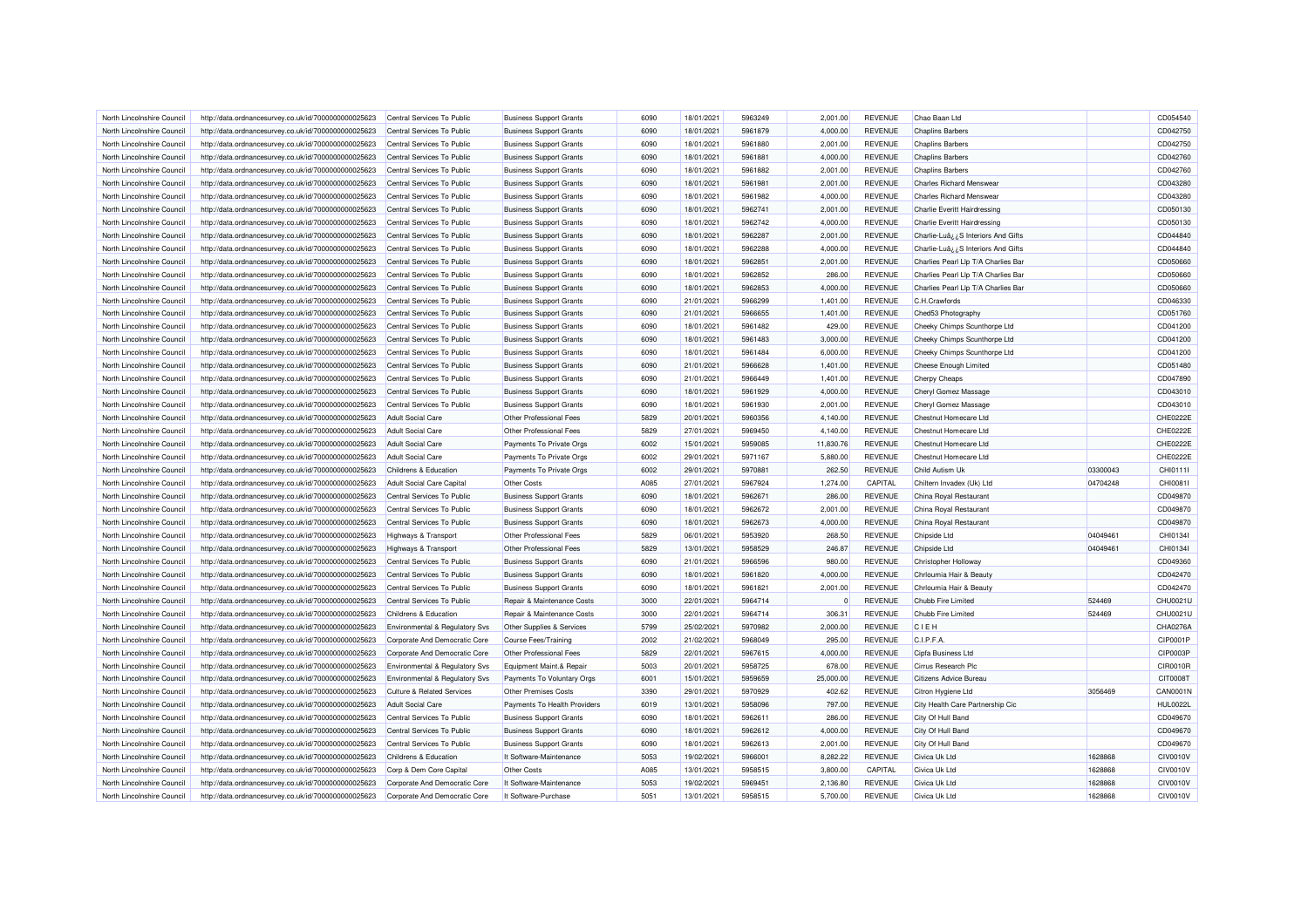| North Lincolnshire Council                               | http://data.ordnancesurvey.co.uk/id/7000000000025623 | <b>Housing Services</b>               | It Software-Purchase           | 5051 | 19/02/2021 | 5968835            | 8.238.22           | <b>REVENUE</b> | Civica Uk Ltd                             | 1628868  | <b>CIV0010V</b> |
|----------------------------------------------------------|------------------------------------------------------|---------------------------------------|--------------------------------|------|------------|--------------------|--------------------|----------------|-------------------------------------------|----------|-----------------|
| North Lincolnshire Council                               | http://data.ordnancesurvey.co.uk/id/7000000000025623 | Central Services To Public            | <b>Business Support Grants</b> | 6090 | 21/01/2021 | 5966684            | 980.00             | <b>REVENUE</b> | Ck'S Cleaning Angels                      |          | CD052050        |
| North Lincolnshire Council                               | http://data.ordnancesurvey.co.uk/id/7000000000025623 | Central Services To Public            | <b>Business Support Grants</b> | 6090 | 18/01/2021 | 5962106            | 2,001.00           | <b>REVENUE</b> | Claire Johnson                            |          | CD043910        |
| North Lincolnshire Council                               | http://data.ordnancesurvey.co.uk/id/7000000000025623 | Central Services To Public            | <b>Business Support Grants</b> | 6090 | 18/01/2021 | 5962107            | 4,000.00           | <b>REVENUE</b> | Claire Johnson                            |          | CD043910        |
| North Lincolnshire Council                               | http://data.ordnancesurvey.co.uk/id/7000000000025623 | Central Services To Public            | <b>Business Support Grants</b> | 6090 | 18/01/2021 | 5961589            | 4,000.00           | <b>REVENUE</b> | <b>Clamart Ltd</b>                        |          | CD041570        |
| North Lincolnshire Council                               | http://data.ordnancesurvey.co.uk/id/7000000000025623 | Central Services To Public            | <b>Business Support Grants</b> | 6090 | 18/01/2021 | 5961590            | 286.00             | <b>REVENUE</b> | <b>Clamart Ltd</b>                        |          | CD041570        |
| North Lincolnshire Council                               | http://data.ordnancesurvey.co.uk/id/7000000000025623 | Central Services To Public            | <b>Business Support Grants</b> | 6090 | 18/01/2021 | 5961591            | 2,001.00           | <b>REVENUE</b> | <b>Clamart Ltd</b>                        |          | CD041570        |
| North Lincolnshire Council                               | http://data.ordnancesurvey.co.uk/id/7000000000025623 | <b>Housing Services</b>               | Other Supplies & Services      | 5799 | 22/01/2021 | 5959623            | 1,025.00           | <b>REVENUE</b> | <b>Clamart Ltd</b>                        |          | CLA0599A        |
| North Lincolnshire Council                               | http://data.ordnancesurvey.co.uk/id/7000000000025623 | <b>Housing Services</b>               | Other Supplies & Services      | 5799 | 22/01/2021 | 5959624            | 1,025.00           | <b>REVENUE</b> | <b>Clamart Ltd</b>                        |          | <b>CLA0599A</b> |
| North Lincolnshire Council                               | http://data.ordnancesurvey.co.uk/id/7000000000025623 | <b>Housing Services</b>               | Other Supplies & Services      | 5799 | 22/01/2021 | 5959626            | 1,025.00           | <b>REVENUE</b> | <b>Clamart Ltd</b>                        |          | CLA0599A        |
| North Lincolnshire Council                               | http://data.ordnancesurvey.co.uk/id/7000000000025623 | Central Services To Public            | <b>Business Support Grants</b> | 6090 | 18/01/2021 | 5963357            | 4,000.00           | <b>REVENUE</b> | Claranova                                 |          | CD055250        |
| North Lincolnshire Council                               | http://data.ordnancesurvey.co.uk/id/7000000000025623 | Central Services To Public            | <b>Business Support Grants</b> | 6090 | 18/01/2021 | 5963358            | 2,001.00           | <b>REVENUE</b> | Claranova                                 |          | CD055250        |
| North Lincolnshire Council                               | http://data.ordnancesurvey.co.uk/id/7000000000025623 | <b>Adult Social Care</b>              | Payments To Private Orgs       | 6002 | 15/01/2021 | 5959088            | 22,137.12          | <b>REVENUE</b> | <b>Clarity Homecare Ltd</b>               |          | CLA0252A        |
| North Lincolnshire Council                               | http://data.ordnancesurvey.co.uk/id/7000000000025623 | <b>Adult Social Care</b>              | Payments To Private Orgs       | 6002 | 15/01/2021 | 5959088            | 579.04             | <b>REVENUE</b> | <b>Clarity Homecare Ltd</b>               |          | CLA0252A        |
| North Lincolnshire Council                               | http://data.ordnancesurvey.co.uk/id/7000000000025623 | Central Services To Public            | <b>Business Support Grants</b> | 6090 | 18/01/2021 | 5962869            | 429.00             | <b>REVENUE</b> | Class 6 Bar                               |          | CD050720        |
| North Lincolnshire Council                               | http://data.ordnancesurvey.co.uk/id/7000000000025623 | Central Services To Public            | <b>Business Support Grants</b> | 6090 | 18/01/2021 | 5962870            | 6,000.00           | <b>REVENUE</b> | Class 6 Bar                               |          | CD050720        |
| North Lincolnshire Council                               | http://data.ordnancesurvey.co.uk/id/7000000000025623 | Central Services To Public            | <b>Business Support Grants</b> | 6090 | 18/01/2021 | 5962871            | 3,000.00           | <b>REVENUE</b> | Class 6 Bar                               |          | CD050720        |
| North Lincolnshire Council                               | http://data.ordnancesurvey.co.uk/id/7000000000025623 | Central Services To Public            | <b>Business Support Grants</b> | 6090 | 18/01/2021 | 5962917            | 2,001.00           | <b>REVENUE</b> | Clayovenscunthorpe Ltd                    |          | CD050880        |
|                                                          |                                                      | Central Services To Public            |                                | 6090 |            | 5962918            |                    | <b>REVENUE</b> |                                           |          | CD050880        |
| North Lincolnshire Council                               | http://data.ordnancesurvey.co.uk/id/7000000000025623 |                                       | <b>Business Support Grants</b> | 6090 | 18/01/2021 |                    | 286.00<br>4,000.00 | <b>REVENUE</b> | Clayovenscunthorpe Ltd                    |          | CD050880        |
| North Lincolnshire Council<br>North Lincolnshire Council | http://data.ordnancesurvey.co.uk/id/7000000000025623 | Central Services To Public            | <b>Business Support Grants</b> | 6090 | 18/01/2021 | 5962919<br>5962691 | 4,000.00           | <b>REVENUE</b> | Clayovenscunthorpe Ltd                    |          | CD049940        |
|                                                          | http://data.ordnancesurvey.co.uk/id/7000000000025623 | Central Services To Public            | <b>Business Support Grants</b> |      | 18/01/2021 |                    |                    |                | <b>Claytons Corner</b>                    |          |                 |
| North Lincolnshire Council                               | http://data.ordnancesurvey.co.uk/id/7000000000025623 | Central Services To Public            | <b>Business Support Grants</b> | 6090 | 18/01/2021 | 5962692            | 2,001.00           | <b>REVENUE</b> | <b>Claytons Corner</b>                    |          | CD049940        |
| North Lincolnshire Council                               | http://data.ordnancesurvey.co.uk/id/7000000000025623 | Central Services To Public            | <b>Business Support Grants</b> | 6090 | 18/01/2021 | 5962693            | 286.00             | <b>REVENUE</b> | <b>Claytons Corner</b>                    |          | CD049940        |
| North Lincolnshire Council                               | http://data.ordnancesurvey.co.uk/id/7000000000025623 | Central Services To Public            | <b>Business Support Grants</b> | 6090 | 21/01/2021 | 5966787            | 980.00             | <b>REVENUE</b> | Clear Brew Scunthorpe & Grimsby           |          | CD053080        |
| North Lincolnshire Council                               | http://data.ordnancesurvey.co.uk/id/7000000000025623 | <b>Culture &amp; Related Services</b> | Repair & Maintenance Costs     | 3000 | 06/01/2021 | 5954569            | 395.00             | <b>REVENUE</b> | Clearway Environmental Services Ltd       |          | <b>CLE0018E</b> |
| North Lincolnshire Council                               | http://data.ordnancesurvey.co.uk/id/7000000000025623 | Highways & Transport                  | Other Supplies & Services      | 5799 | 20/01/2021 | 5954018            | 1,606.00           | <b>REVENUE</b> | Clearway Environmental Services Ltd       |          | <b>CLE0018E</b> |
| North Lincolnshire Council                               | http://data.ordnancesurvey.co.uk/id/7000000000025623 | <b>Planning Services</b>              | Equipment Maint.& Repair       | 5003 | 29/01/2021 | 5970936            | 1,307.00           | <b>REVENUE</b> | Clearway Environmental Services Ltd       |          | <b>CLE0018E</b> |
| North Lincolnshire Council                               | http://data.ordnancesurvey.co.uk/id/7000000000025623 | Central Services To Public            | <b>Business Support Grants</b> | 6090 | 18/01/2021 | 5962393            | 2,001.00           | <b>REVENUE</b> | Cleatham Hall Hotel Lip                   |          | CD045260        |
| North Lincolnshire Council                               | http://data.ordnancesurvey.co.uk/id/7000000000025623 | Central Services To Public            | <b>Business Support Grants</b> | 6090 | 18/01/2021 | 5962394            | 286.00             | <b>REVENUE</b> | Cleatham Hall Hotel Llp                   |          | CD045260        |
| North Lincolnshire Council                               | http://data.ordnancesurvey.co.uk/id/7000000000025623 | Central Services To Public            | <b>Business Support Grants</b> | 6090 | 18/01/2021 | 5962395            | 4,000.00           | <b>REVENUE</b> | Cleatham Hall Hotel Lip                   |          | CD045260        |
| North Lincolnshire Council                               | http://data.ordnancesurvey.co.uk/id/7000000000025623 | Central Services To Public            | <b>Business Support Grants</b> | 6090 | 18/01/2021 | 5962536            | 2,001.00           | <b>REVENUE</b> | <b>Clever Phones Ltd</b>                  |          | CD045840        |
| North Lincolnshire Council                               | http://data.ordnancesurvey.co.uk/id/7000000000025623 | Central Services To Public            | <b>Business Support Grants</b> | 6090 | 18/01/2021 | 5962537            | 4,000.00           | <b>REVENUE</b> | <b>Clever Phones Ltd</b>                  |          | CD045840        |
| North Lincolnshire Council                               | http://data.ordnancesurvey.co.uk/id/7000000000025623 | Childrens & Education                 | Other Supplies & Services      | 5799 | 15/01/2021 | 5959176            | 1,900.00           | <b>REVENUE</b> | <b>Click Cms Ltd</b>                      |          | CLI01741        |
| North Lincolnshire Council                               | http://data.ordnancesurvey.co.uk/id/7000000000025623 | <b>Adult Social Care</b>              | <b>Client Transport Costs</b>  | 6092 | 13/01/2021 | 5954612            | 732.30             | <b>REVENUE</b> | <b>Click Travel Limited</b>               | 03770815 | <b>CLI0015I</b> |
| North Lincolnshire Council                               | http://data.ordnancesurvey.co.uk/id/7000000000025623 | <b>Adult Social Care</b>              | Rail & Other Fares             | 4121 | 13/01/2021 | 5954612            | 304.10             | <b>REVENUE</b> | <b>Click Travel Limited</b>               | 03770815 | CLI0015I        |
| North Lincolnshire Council                               | http://data.ordnancesurvey.co.uk/id/7000000000025623 | Childrens & Education                 | <b>Client Related Costs</b>    | 5534 | 13/01/2021 | 5954612            | 53.00              | <b>REVENUE</b> | <b>Click Travel Limited</b>               | 03770815 | CLI0015I        |
| North Lincolnshire Council                               | http://data.ordnancesurvey.co.uk/id/7000000000025623 | Childrens & Education                 | <b>Client Transport Costs</b>  | 6092 | 13/01/2021 | 5954612            | 638.30             | <b>REVENUE</b> | <b>Click Travel Limited</b>               | 03770815 | CLI0015I        |
| North Lincolnshire Council                               | http://data.ordnancesurvey.co.uk/id/7000000000025623 | Culture & Related Services            | Exhibitions/Events             | 5709 | 13/01/2021 | 5954612            | 115.84             | <b>REVENUE</b> | <b>Click Travel Limited</b>               | 03770815 | <b>CLI0015I</b> |
| North Lincolnshire Council                               | http://data.ordnancesurvey.co.uk/id/7000000000025623 | Central Services To Public            | <b>Business Support Grants</b> | 6090 | 21/01/2021 | 5966396            | 1,401.00           | <b>REVENUE</b> | C.L. Private Hire Limited                 |          | CD047360        |
| North Lincolnshire Council                               | http://data.ordnancesurvey.co.uk/id/7000000000025623 | <b>Childrens &amp; Education</b>      | Materials                      | 5004 | 08/01/2021 | 5956320            | 480.38             | <b>REVENUE</b> | <b>Clugston Distribution Services Ltd</b> | 5517733  | CLU0013L        |
| North Lincolnshire Council                               | http://data.ordnancesurvey.co.uk/id/7000000000025623 | Childrens & Education                 | Materials                      | 5004 | 20/01/2021 | 5960226            | 863.12             | <b>REVENUE</b> | <b>Clugston Distribution Services Ltd</b> | 5517733  | <b>CLU0013U</b> |
| North Lincolnshire Council                               | http://data.ordnancesurvey.co.uk/id/7000000000025623 | Environmental & Regulatory Svs        | Materials                      | 5004 | 08/01/2021 | 5956323            | 734.05             | <b>REVENUE</b> | <b>Clugston Distribution Services Ltd</b> | 5517733  | <b>CLU0013U</b> |
| North Lincolnshire Council                               | http://data.ordnancesurvey.co.uk/id/7000000000025623 | Environmental & Regulatory Svs        | Materials                      | 5004 | 08/01/2021 | 5956325            | 875.50             | <b>REVENUE</b> | <b>Clugston Distribution Services Ltd</b> | 5517733  | <b>CLU0013U</b> |
| North Lincolnshire Council                               | http://data.ordnancesurvey.co.uk/id/7000000000025623 | <b>Highways &amp; Transport</b>       | Materials                      | 5004 | 08/01/2021 | 5956322            | 599.00             | <b>REVENUE</b> | <b>Clugston Distribution Services Ltd</b> | 5517733  | <b>CLU0013U</b> |
| North Lincolnshire Council                               | http://data.ordnancesurvey.co.uk/id/7000000000025623 | Environmental & Regulatory Svs        | Vehicle Hire                   | 4101 | 08/01/2021 | 5956328            | 3,360.00           | <b>REVENUE</b> | Cms Hire Ltd                              |          | COO0073C        |
| North Lincolnshire Council                               | http://data.ordnancesurvey.co.uk/id/7000000000025623 | Central Services To Public            | <b>Business Support Grants</b> | 6090 | 18/01/2021 | 5962406            | 286.00             | <b>REVENUE</b> | Cobblers                                  |          | CD045300        |
| North Lincolnshire Council                               | http://data.ordnancesurvey.co.uk/id/7000000000025623 | Central Services To Public            | <b>Business Support Grants</b> | 6090 | 18/01/2021 | 5962407            | 4,000.00           | <b>REVENUE</b> | <b>Cobblers</b>                           |          | CD045300        |
| North Lincolnshire Council                               | http://data.ordnancesurvey.co.uk/id/7000000000025623 | Central Services To Public            | <b>Business Support Grants</b> | 6090 | 18/01/2021 | 5962408            | 2,001.00           | <b>REVENUE</b> | Cobblers                                  |          | CD045300        |
| North Lincolnshire Council                               | http://data.ordnancesurvey.co.uk/id/7000000000025623 | Central Services To Public            | <b>Business Support Grants</b> | 6090 | 18/01/2021 | 5961742            | 4,000.00           | <b>REVENUE</b> | <b>Cobweb Crystal</b>                     |          | CD042100        |
| North Lincolnshire Council                               | http://data.ordnancesurvey.co.uk/id/7000000000025623 | Central Services To Public            | <b>Business Support Grants</b> | 6090 | 18/01/2021 | 5961743            | 2,001.00           | <b>REVENUE</b> | Cobweb Crystal                            |          | CD042100        |
| North Lincolnshire Council                               | http://data.ordnancesurvey.co.uk/id/7000000000025623 | Central Services To Public            | <b>Business Support Grants</b> | 6090 | 18/01/2021 | 5961640            | 2,001.00           | <b>REVENUE</b> | <b>Cocktails Ltd</b>                      |          | CD041740        |
| North Lincolnshire Council                               | http://data.ordnancesurvey.co.uk/id/7000000000025623 | Central Services To Public            | <b>Business Support Grants</b> | 6090 | 18/01/2021 | 5961641            | 4,000.00           | <b>REVENUE</b> | <b>Cocktails Ltd</b>                      |          | CD041740        |
| North Lincolnshire Council                               | http://data.ordnancesurvey.co.uk/id/7000000000025623 | Central Services To Public            | <b>Business Support Grants</b> | 6090 | 18/01/2021 | 5962030            | 6,000.00           | <b>REVENUE</b> | Coe & Co Fine Jewellery Ltd               |          | CD043520        |
|                                                          |                                                      |                                       |                                |      |            |                    |                    |                |                                           |          |                 |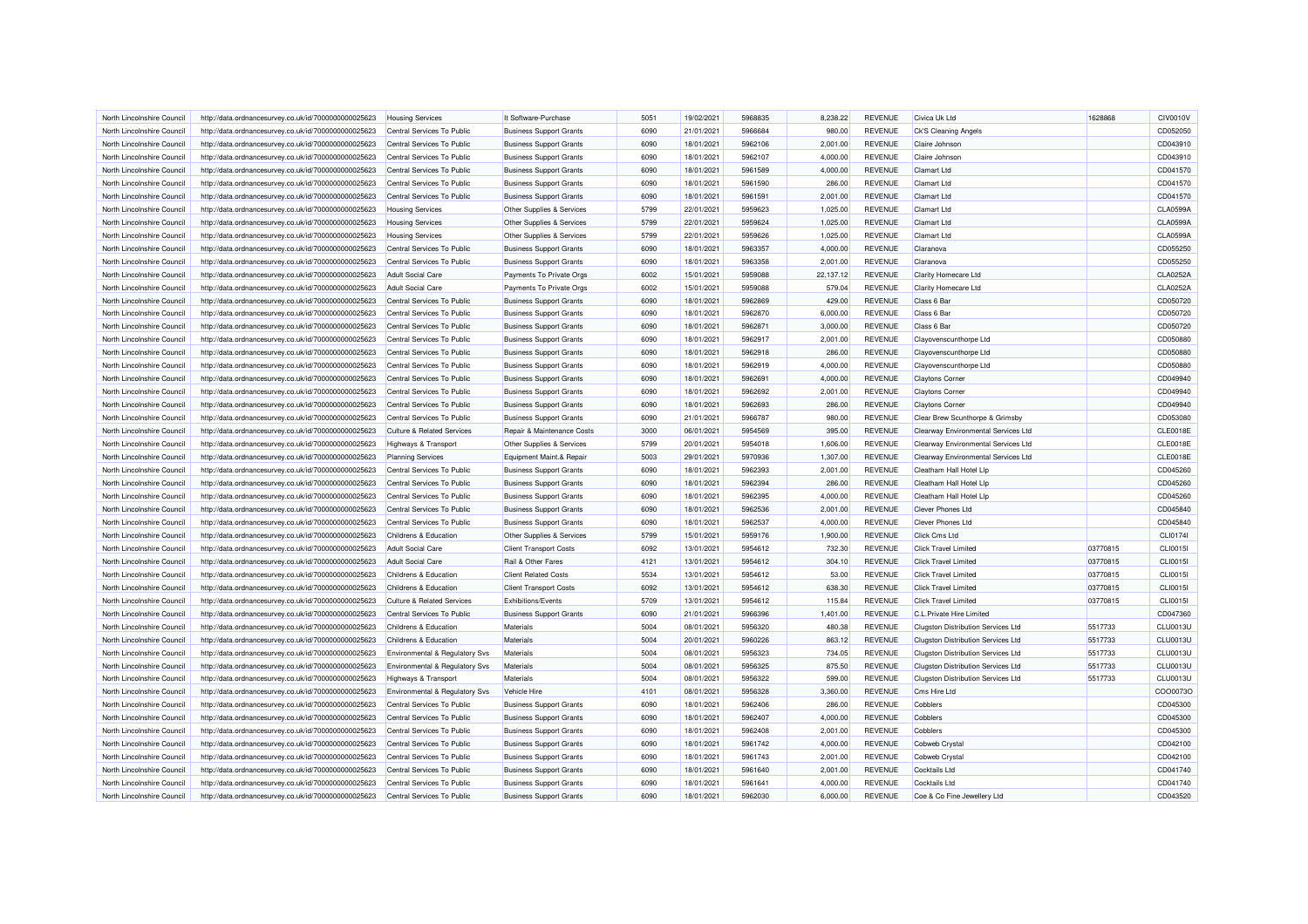| North Lincolnshire Council | http://data.ordnancesurvey.co.uk/id/7000000000025623                                                         | Central Services To Public                | <b>Business Support Grants</b>                                   | 6090 | 18/01/2021 | 5962031 | 3,000.00  | <b>REVENUE</b> | Coe & Co Fine Jewellery Ltd                 |          | CD043520 |
|----------------------------|--------------------------------------------------------------------------------------------------------------|-------------------------------------------|------------------------------------------------------------------|------|------------|---------|-----------|----------------|---------------------------------------------|----------|----------|
| North Lincolnshire Council | http://data.ordnancesurvey.co.uk/id/7000000000025623                                                         | Central Services To Public                | <b>Business Support Grants</b>                                   | 6090 | 18/01/2021 | 5962032 | 3,000.00  | <b>REVENUE</b> | Coe & Co Fine Jewellery Ltd                 |          | CD043530 |
| North Lincolnshire Council | http://data.ordnancesurvey.co.uk/id/7000000000025623                                                         | Central Services To Public                | <b>Business Support Grants</b>                                   | 6090 | 18/01/2021 | 5962033 | 6,000.00  | <b>REVENUE</b> | Coe & Co Fine Jewellery Ltd                 |          | CD043530 |
| North Lincolnshire Council | http://data.ordnancesurvey.co.uk/id/7000000000025623                                                         | Central Services To Public                | <b>Business Support Grants</b>                                   | 6090 | 18/01/2021 | 5963063 | 2,001.00  | <b>REVENUE</b> | Coffee And Cream Ltd                        |          | CD053360 |
| North Lincolnshire Council | http://data.ordnancesurvey.co.uk/id/7000000000025623                                                         | Central Services To Public                | <b>Business Support Grants</b>                                   | 6090 | 18/01/2021 | 5963064 | 286.00    | <b>REVENUE</b> | Coffee And Cream Ltd                        |          | CD053360 |
| North Lincolnshire Council | http://data.ordnancesurvey.co.uk/id/7000000000025623                                                         | Central Services To Public                | <b>Business Support Grants</b>                                   | 6090 | 18/01/2021 | 5963065 | 4,000.00  | <b>REVENUE</b> | Coffee And Cream Ltd                        |          | CD053360 |
| North Lincolnshire Council | http://data.ordnancesurvey.co.uk/id/7000000000025623                                                         | Central Services To Public                | <b>Business Support Grants</b>                                   | 6090 | 18/01/2021 | 5961206 | 4,000.00  | <b>REVENUE</b> | Coffee At 43 Ltd                            |          | CD040270 |
| North Lincolnshire Council | http://data.ordnancesurvey.co.uk/id/7000000000025623                                                         | Central Services To Public                | <b>Business Support Grants</b>                                   | 6090 | 18/01/2021 | 5961207 | 286.00    | <b>REVENUE</b> | Coffee At 43 Ltd                            |          | CD040270 |
| North Lincolnshire Council | http://data.ordnancesurvey.co.uk/id/7000000000025623                                                         | Central Services To Public                | <b>Business Support Grants</b>                                   | 6090 | 18/01/2021 | 5961208 | 2,001.00  | <b>REVENUE</b> | Coffee At 43 Ltd                            |          | CD040270 |
| North Lincolnshire Council | http://data.ordnancesurvey.co.uk/id/7000000000025623                                                         | Central Services To Public                | <b>Business Support Grants</b>                                   | 6090 | 21/01/2021 | 5966776 | 1,401.00  | <b>REVENUE</b> | Colin Bagley Ltd                            |          | CD052980 |
| North Lincolnshire Council | http://data.ordnancesurvey.co.uk/id/7000000000025623                                                         | Central Services To Public                | <b>Business Support Grants</b>                                   | 6090 | 18/01/2021 | 5962162 | 4,000.00  | <b>REVENUE</b> | Colin Willoughby Motorcycles                |          | CD044200 |
| North Lincolnshire Council | http://data.ordnancesurvey.co.uk/id/7000000000025623                                                         | Central Services To Public                | <b>Business Support Grants</b>                                   | 6090 | 18/01/2021 | 5962163 | 2,001.00  | <b>REVENUE</b> | Colin Willoughby Motorcycles                |          | CD044200 |
| North Lincolnshire Council | http://data.ordnancesurvey.co.uk/id/7000000000025623                                                         | Central Services To Public                | <b>Business Support Grants</b>                                   | 6090 | 18/01/2021 | 5962914 | 286.00    | <b>REVENUE</b> | Colosseo Restaurant                         |          | CD050870 |
| North Lincolnshire Council | http://data.ordnancesurvey.co.uk/id/7000000000025623                                                         | Central Services To Public                | <b>Business Support Grants</b>                                   | 6090 | 18/01/2021 | 5962915 | 2,001.00  | <b>REVENUE</b> | <b>Colosseo Restaurant</b>                  |          | CD050870 |
| North Lincolnshire Council | http://data.ordnancesurvey.co.uk/id/7000000000025623                                                         | Central Services To Public                | <b>Business Support Grants</b>                                   | 6090 | 18/01/2021 | 5962916 | 4,000.00  | <b>REVENUE</b> | <b>Colosseo Restaurant</b>                  |          | CD050870 |
| North Lincolnshire Council | http://data.ordnancesurvey.co.uk/id/7000000000025623                                                         | Central Services To Public                | <b>Business Support Grants</b>                                   | 6090 | 18/01/2021 | 5962593 | 4,000.00  | <b>REVENUE</b> | Columbia Coffee Lounge                      |          | CD049610 |
| North Lincolnshire Council | http://data.ordnancesurvey.co.uk/id/7000000000025623                                                         | Central Services To Public                | <b>Business Support Grants</b>                                   | 6090 | 18/01/2021 | 5962594 | 2,001.00  | <b>REVENUE</b> | Columbia Coffee Lounge                      |          | CD049610 |
| North Lincolnshire Council | http://data.ordnancesurvey.co.uk/id/7000000000025623                                                         | Central Services To Public                | <b>Business Support Grants</b>                                   | 6090 | 18/01/2021 | 5962595 | 286.00    | <b>REVENUE</b> | Columbia Coffee Lounge                      |          | CD049610 |
|                            |                                                                                                              |                                           |                                                                  |      |            |         |           |                |                                             |          |          |
| North Lincolnshire Council | http://data.ordnancesurvey.co.uk/id/7000000000025623                                                         | <b>Adult Social Care</b>                  | Pay - Agency                                                     | 0131 | 08/01/2021 | 5956179 | 12,050.75 | <b>REVENUE</b> | Comensura Ltd                               | 04085767 | COM0313M |
| North Lincolnshire Council | http://data.ordnancesurvey.co.uk/id/7000000000025623                                                         | <b>Adult Social Care</b>                  | Pay - Agency                                                     | 0131 | 22/01/2021 | 5965890 | 21,133.89 | <b>REVENUE</b> | Comensura Ltd                               | 04085767 | COM0313M |
| North Lincolnshire Council | http://data.ordnancesurvey.co.uk/id/7000000000025623                                                         | <b>Adult Social Care</b>                  | Pay - Agency                                                     | 0131 | 22/01/2021 | 5965893 | 23,975.47 | <b>REVENUE</b> | Comensura Ltd                               | 04085767 | COM0313M |
| North Lincolnshire Council | http://data.ordnancesurvey.co.uk/id/7000000000025623                                                         | <b>Adult Social Care</b>                  | Pay - Agency                                                     | 0131 | 22/01/2021 | 5965893 | 2,420.75  | <b>REVENUE</b> | Comensura I to                              | 04085767 | COM0313M |
| North Lincolnshire Council | http://data.ordnancesurvey.co.uk/id/7000000000025623                                                         | Childrens & Education                     | Pay - Agency                                                     | 0131 | 08/01/2021 | 5956179 | 198.00    | <b>REVENUE</b> | Comensura Ltd                               | 04085767 | COM0313M |
| North Lincolnshire Council | http://data.ordnancesurvey.co.uk/id/7000000000025623                                                         | Childrens & Education                     | Pay - Agency                                                     | 0131 | 08/01/2021 | 5956179 | 353.75    | <b>REVENUE</b> | Comensura Ltd                               | 04085767 | COM0313M |
| North Lincolnshire Council | http://data.ordnancesurvey.co.uk/id/7000000000025623                                                         | Childrens & Education                     | Pay - Agency                                                     | 0131 | 22/01/2021 | 5965890 | 488.40    | <b>REVENUE</b> | Comensura I to                              | 04085767 | COM0313M |
| North Lincolnshire Council | http://data.ordnancesurvey.co.uk/id/7000000000025623                                                         | Childrens & Education                     | Pay - Agency                                                     | 0131 | 22/01/2021 | 5965893 | 488.40    | <b>REVENUE</b> | Comensura Ltd                               | 04085767 | COM0313M |
| North Lincolnshire Council | http://data.ordnancesurvey.co.uk/id/7000000000025623                                                         | Corporate And Democratic Core             | Pay - Agency                                                     | 0131 | 08/01/2021 | 5956179 | 1,643.41  | <b>REVENUE</b> | Comensura Ltd                               | 04085767 | COM0313M |
| North Lincolnshire Council | http://data.ordnancesurvey.co.uk/id/7000000000025623                                                         | Corporate And Democratic Core             | Pay - Agency                                                     | 0131 | 22/01/2021 | 5965890 | 5.675.58  | <b>REVENUE</b> | Comensura Ltd                               | 04085767 | COM0313M |
| North Lincolnshire Council | http://data.ordnancesurvey.co.uk/id/7000000000025623                                                         | Corporate And Democratic Core             | Pay - Agency                                                     | 0131 | 22/01/2021 | 5965893 | 7,211.68  | <b>REVENUE</b> | Comensura Ltd                               | 04085767 | COM0313M |
| North Lincolnshire Council | http://data.ordnancesurvey.co.uk/id/7000000000025623                                                         | Environmental & Regulatory Svs            | Pay - Agency                                                     | 0131 | 08/01/2021 | 5956179 | 1,495.20  | <b>REVENUE</b> | Comensura Ltd                               | 04085767 | COM0313M |
| North Lincolnshire Council | http://data.ordnancesurvey.co.uk/id/7000000000025623                                                         | <b>Environmental &amp; Regulatory Svs</b> | Pay - Agency                                                     | 0131 | 08/01/2021 | 5956179 | 2,616.03  | <b>REVENUE</b> | Comensura I to                              | 04085767 | COM0313M |
| North Lincolnshire Council | http://data.ordnancesurvey.co.uk/id/7000000000025623                                                         | Environmental & Regulatory Svs            | Pay - Agency                                                     | 0131 | 22/01/2021 | 5965890 | 1,695.00  | <b>REVENUE</b> | Comensura Ltd                               | 04085767 | COM0313M |
| North Lincolnshire Council | http://data.ordnancesurvey.co.uk/id/7000000000025623                                                         | Environmental & Regulatory Svs            | Pay - Agency                                                     | 0131 | 22/01/2021 | 5965890 | 2,428.88  | <b>REVENUE</b> | Comensura Ltd                               | 04085767 | COM0313M |
| North Lincolnshire Council | http://data.ordnancesurvey.co.uk/id/7000000000025623                                                         | Environmental & Regulatory Svs            | Pay - Agency                                                     | 0131 | 22/01/2021 | 5965893 | 1,457.68  | <b>REVENUE</b> | Comensura Ltd                               | 04085767 | COM0313M |
| North Lincolnshire Council | http://data.ordnancesurvey.co.uk/id/7000000000025623                                                         | <b>Environmental &amp; Regulatory Svs</b> | Pay - Agency                                                     | 0131 | 22/01/2021 | 5965893 | 2,392.74  | <b>REVENUE</b> | Comensura Ltd                               | 04085767 | COM0313M |
| North Lincolnshire Council | http://data.ordnancesurvey.co.uk/id/7000000000025623                                                         | <b>Highways &amp; Transport</b>           | Pay - Agency                                                     | 0131 | 08/01/2021 | 5956179 | 405.00    | <b>REVENUE</b> | Comensura Ltd                               | 04085767 | COM0313M |
| North Lincolnshire Council | http://data.ordnancesurvey.co.uk/id/7000000000025623                                                         | <b>Highways &amp; Transport</b>           | Pay - Agency                                                     | 0131 | 08/01/2021 | 5956179 | 3,776.00  | <b>REVENUE</b> | Comensura Ltd                               | 04085767 | COM0313M |
| North Lincolnshire Council | http://data.ordnancesurvey.co.uk/id/7000000000025623                                                         | <b>Public Health</b>                      | Pay - Agency                                                     | 0131 | 08/01/2021 | 5956179 | 458.10    | <b>REVENUE</b> | Comensura Ltd                               | 04085767 | COM0313M |
| North Lincolnshire Council | http://data.ordnancesurvey.co.uk/id/7000000000025623                                                         | <b>Public Health</b>                      | Pay - Agency                                                     | 0131 | 22/01/2021 | 5965890 | 2,747.93  | <b>REVENUE</b> | Comensura Ltd                               | 04085767 | COM0313M |
| North Lincolnshire Council | http://data.ordnancesurvey.co.uk/id/7000000000025623                                                         | <b>Public Health</b>                      | Pay - Agency                                                     | 0131 | 22/01/2021 | 5965893 | 3.504.20  | <b>REVENUE</b> | Comensura Ltd                               | 04085767 | COM0313M |
| North Lincolnshire Council | http://data.ordnancesurvey.co.uk/id/7000000000025623                                                         | Central Services To Public                | <b>Business Support Grants</b>                                   | 6090 | 21/01/2021 | 5966748 | 1,401.00  | <b>REVENUE</b> | <b>Communities Advice Centre</b>            |          | CD052700 |
| North Lincolnshire Council | http://data.ordnancesurvey.co.uk/id/7000000000025623                                                         | Central Services To Public                | <b>Business Support Grants</b>                                   | 6090 | 18/01/2021 | 5961916 | 4.000.00  | <b>REVENUE</b> | Community Barber Shop                       |          | CD042950 |
| North Lincolnshire Council | http://data.ordnancesurvey.co.uk/id/7000000000025623                                                         | Central Services To Public                | <b>Business Support Grants</b>                                   | 6090 | 18/01/2021 | 5961917 | 2,001.00  | <b>REVENUE</b> | Community Barber Shop                       |          | CD042950 |
| North Lincolnshire Council | http://data.ordnancesurvey.co.uk/id/7000000000025623                                                         | Central Services To Public                | <b>Business Support Grants</b>                                   | 6090 | 18/01/2021 | 5961442 | 2,001.00  | <b>REVENUE</b> | Community Heritage Arts & Media Project Ltd |          | CD041060 |
| North Lincolnshire Council | http://data.ordnancesurvey.co.uk/id/7000000000025623                                                         | Central Services To Public                | <b>Business Support Grants</b>                                   | 6090 | 18/01/2021 | 5961443 | 4,000.00  | <b>REVENUE</b> | Community Heritage Arts & Media Project Ltd |          | CD041060 |
| North Lincolnshire Council | http://data.ordnancesurvey.co.uk/id/7000000000025623                                                         | Childrens & Education                     | It Software-Maintenance                                          | 5053 | 20/01/2021 | 5964985 | 1,598.28  | <b>REVENUE</b> | Compass Computer Consultants Ltd            | 2211500  | COM0072M |
| North Lincolnshire Council | http://data.ordnancesurvey.co.uk/id/7000000000025623                                                         | Childrens & Education                     | It Software-Maintenance                                          | 5053 | 20/01/2021 | 5964986 | 19,486.76 | <b>REVENUE</b> | <b>Compass Computer Consultants Ltd</b>     | 2211500  | COM0072M |
| North Lincolnshire Council | http://data.ordnancesurvey.co.uk/id/7000000000025623                                                         | Childrens & Education                     | Payments To Private Orgs                                         | 6002 | 20/01/2021 | 5964730 | 784.80    | <b>REVENUE</b> | Coneygarth Farm Day Nursery                 |          | CON0013N |
| North Lincolnshire Council |                                                                                                              | Central Services To Public                |                                                                  | 6090 | 18/01/2021 | 5962705 | 9,000.00  | <b>REVENUE</b> | Conon Properties Ltd                        |          | CD049990 |
| North Lincolnshire Council | http://data.ordnancesurvey.co.uk/id/7000000000025623<br>http://data.ordnancesurvey.co.uk/id/7000000000025623 | Central Services To Public                | <b>Business Support Grants</b><br><b>Business Support Grants</b> | 6090 | 18/01/2021 | 5962706 | 4,500.00  | <b>REVENUE</b> | Conon Properties Ltd                        |          | CD049990 |
|                            |                                                                                                              |                                           |                                                                  | 6090 |            |         |           |                |                                             |          |          |
| North Lincolnshire Council | http://data.ordnancesurvey.co.uk/id/7000000000025623                                                         | Central Services To Public                | <b>Business Support Grants</b>                                   |      | 18/01/2021 | 5962707 | 643.00    | <b>REVENUE</b> | Conon Properties Ltd                        |          | CD049990 |
| North Lincolnshire Council | http://data.ordnancesurvey.co.uk/id/7000000000025623                                                         | Central Services To Public                | <b>Business Support Grants</b>                                   | 6090 | 18/01/2021 | 5962278 | 2,001.00  | <b>REVENUE</b> | Conway Smith Photography                    |          | CD044800 |
| North Lincolnshire Council | http://data.ordnancesurvey.co.uk/id/7000000000025623                                                         | Central Services To Public                | <b>Business Support Grants</b>                                   | 6090 | 18/01/2021 | 5962280 | 4,000.00  | <b>REVENUE</b> | Conway Smith Photography                    |          | CD044800 |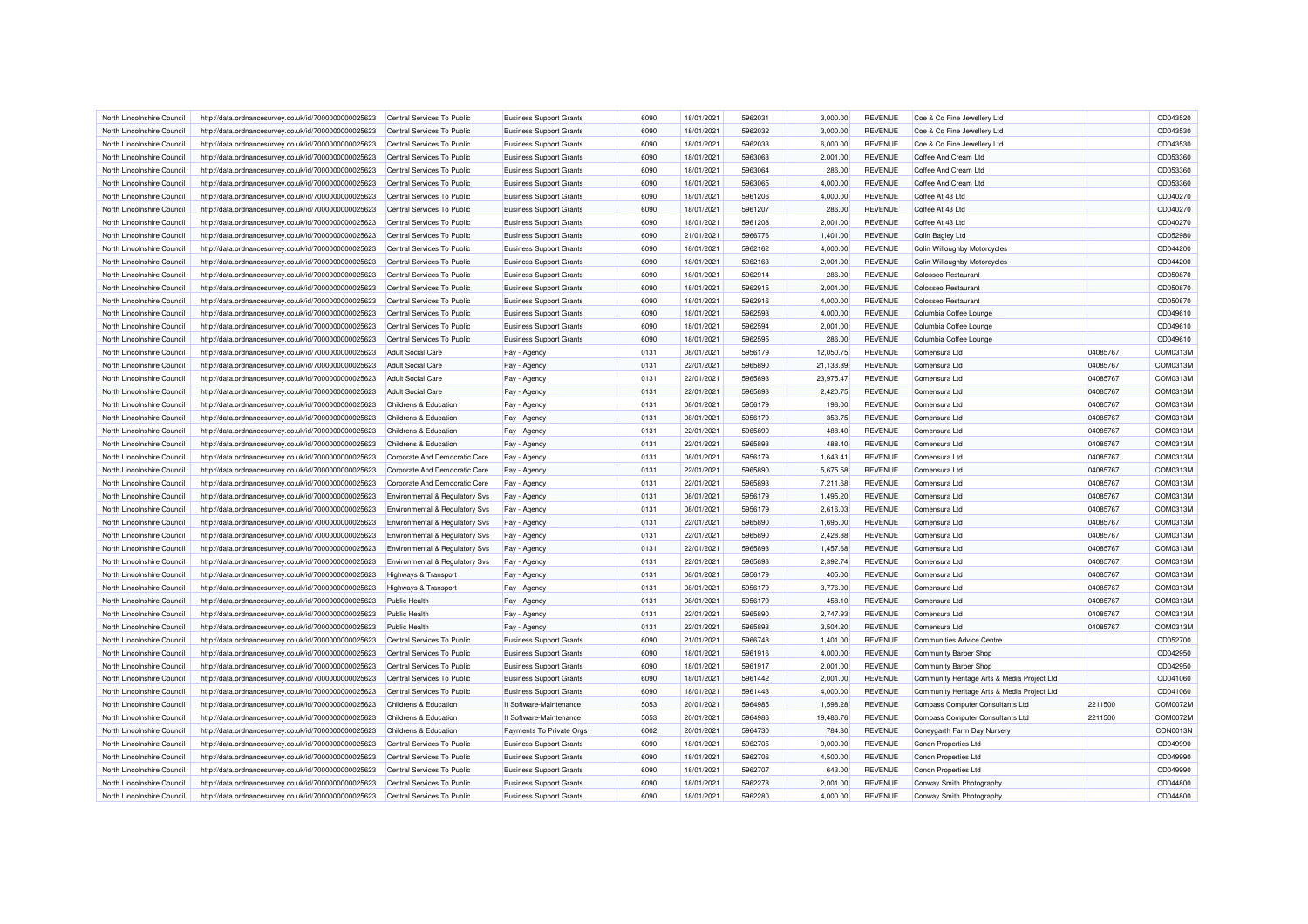| North Lincolnshire Council | http://data.ordnancesurvey.co.uk/id/7000000000025623 | Childrens & Education          | Equipment Maint.& Repair       | 5003 | 24/02/2021 | 5970780 | 296.00     | <b>REVENUE</b> | <b>Cook Developments</b>                     |          | COO1050O        |
|----------------------------|------------------------------------------------------|--------------------------------|--------------------------------|------|------------|---------|------------|----------------|----------------------------------------------|----------|-----------------|
| North Lincolnshire Council | http://data.ordnancesurvey.co.uk/id/7000000000025623 | Central Services To Public     | <b>Business Support Grants</b> | 6090 | 21/01/2021 | 5966854 | 1,401.00   | <b>REVENUE</b> | <b>Cooks Catering Services</b>               |          | CD055120        |
| North Lincolnshire Council | http://data.ordnancesurvey.co.uk/id/7000000000025623 | Central Services To Public     | <b>Business Support Grants</b> | 6090 | 21/01/2021 | 5966382 | 1,401.00   | <b>REVENUE</b> | <b>Cool Blades Barbers</b>                   |          | CD047190        |
| North Lincolnshire Council | http://data.ordnancesurvey.co.uk/id/7000000000025623 | Childrens & Education          | Payments To Private Orgs       | 6002 | 06/01/2021 | 5953818 | 1,260.00   | <b>REVENUE</b> | Coomb Briggs Primary School                  |          | COO0152O        |
| North Lincolnshire Council | http://data.ordnancesurvey.co.uk/id/7000000000025623 | Childrens & Education          | <b>Client Related Costs</b>    | 5534 | 27/01/2021 | 5968877 | 225.00     | <b>REVENUE</b> | Corambaaf                                    | 09697712 | COR0183F        |
| North Lincolnshire Council | http://data.ordnancesurvey.co.uk/id/7000000000025623 | Central Services To Public     | <b>Business Support Grants</b> | 6090 | 21/01/2021 | 5966321 | 980.00     | <b>REVENUE</b> | Corner Cottage Grooming Salon                |          | CD046550        |
| North Lincolnshire Council | http://data.ordnancesurvey.co.uk/id/7000000000025623 | Central Services To Public     | <b>Business Support Grants</b> | 6090 | 18/01/2021 | 5962576 | 4,000.00   | <b>REVENUE</b> | Corner House Beauty And Hair                 |          | CD046030        |
| North Lincolnshire Council | http://data.ordnancesurvey.co.uk/id/7000000000025623 | Central Services To Public     | <b>Business Support Grants</b> | 6090 | 18/01/2021 | 5962577 | 2,001.00   | <b>REVENUE</b> | Corner House Beauty And Hair                 |          | CD046030        |
| North Lincolnshire Council | http://data.ordnancesurvey.co.uk/id/7000000000025623 | Central Services To Public     | <b>Business Support Grants</b> | 6090 | 21/01/2021 | 5966778 | 1,401.00   | <b>REVENUE</b> | Corner House Hair                            |          | CD053000        |
| North Lincolnshire Council | http://data.ordnancesurvey.co.uk/id/7000000000025623 | Corporate And Democratic Core  | Electricity                    | 3102 | 15/01/2021 | 5959065 | 767.09     | <b>REVENUE</b> | Corona Energy Retail 4 Ltd                   |          | COR0300F        |
| North Lincolnshire Council | http://data.ordnancesurvey.co.uk/id/7000000000025623 | Central Services To Public     | <b>Business Support Grants</b> | 6090 | 25/01/2021 | 5969006 | 4,000.00   | <b>REVENUE</b> | Corridans                                    |          | CD056630        |
| North Lincolnshire Council | http://data.ordnancesurvey.co.uk/id/7000000000025623 | Central Services To Public     | <b>Business Support Grants</b> | 6090 | 25/01/2021 | 5969007 | 2,001.00   | <b>REVENUE</b> | Corridans                                    |          | CD056630        |
| North Lincolnshire Council | http://data.ordnancesurvey.co.uk/id/7000000000025623 | Central Services To Public     | <b>Business Support Grants</b> | 6090 | 25/01/2021 | 5969008 | 1,334.00   | <b>REVENUE</b> | Corridans                                    |          | CD056630        |
| North Lincolnshire Council | http://data.ordnancesurvey.co.uk/id/7000000000025623 | Central Services To Public     | <b>Business Support Grants</b> | 6090 | 18/01/2021 | 5962896 | 286.00     | <b>REVENUE</b> | Cosgrove                                     |          | CD050810        |
| North Lincolnshire Council | http://data.ordnancesurvey.co.uk/id/7000000000025623 | Central Services To Public     | <b>Business Support Grants</b> | 6090 | 18/01/2021 | 5962897 | 4,000.00   | REVENUE        | Cosgrove                                     |          | CD050810        |
| North Lincolnshire Council | http://data.ordnancesurvey.co.uk/id/7000000000025623 | Central Services To Public     | <b>Business Support Grants</b> | 6090 | 18/01/2021 | 5962898 | 2,001.00   | <b>REVENUE</b> | Cosgrove                                     |          | CD050810        |
| North Lincolnshire Council | http://data.ordnancesurvey.co.uk/id/7000000000025623 | N Lincs Gf Balance Sheet       | Creditors Adj From Debtors     | L296 | 06/01/2021 | 5954504 | 1,211.23   | CAPITAL        | Costa Ltd                                    |          | COS0163S        |
| North Lincolnshire Council |                                                      | Central Services To Public     | <b>Business Support Grants</b> | 6090 | 21/01/2021 | 5966634 | 980.00     | <b>REVENUE</b> | Cosy Touch Joanna Prech                      |          | CD051540        |
|                            | http://data.ordnancesurvey.co.uk/id/7000000000025623 |                                |                                |      |            |         |            |                |                                              |          |                 |
| North Lincolnshire Council | http://data.ordnancesurvey.co.uk/id/7000000000025623 | Childrens & Education          | <b>Client Related Costs</b>    | 5534 | 13/01/2021 | 5956299 | 960.00     | <b>REVENUE</b> | Country Kids Nursery                         |          | COU0312U        |
| North Lincolnshire Council | http://data.ordnancesurvey.co.uk/id/7000000000025623 | Central Services To Public     | <b>Business Support Grants</b> | 6090 | 18/01/2021 | 5963173 | 4,000.00   | <b>REVENUE</b> | County Antiques And Interiors                |          | CD053850        |
| North Lincolnshire Council | http://data.ordnancesurvey.co.uk/id/7000000000025623 | Central Services To Public     | <b>Business Support Grants</b> | 6090 | 18/01/2021 | 5963174 | 2,001.00   | <b>REVENUE</b> | County Antiques And Interiors                |          | CD053850        |
| North Lincolnshire Council | http://data.ordnancesurvey.co.uk/id/7000000000025623 | Central Services To Public     | <b>Business Support Grants</b> | 6090 | 18/01/2021 | 5961520 | 6,000.00   | <b>REVENUE</b> | County Gy Ltd                                |          | CD041330        |
| North Lincolnshire Council | http://data.ordnancesurvey.co.uk/id/7000000000025623 | Central Services To Public     | <b>Business Support Grants</b> | 6090 | 18/01/2021 | 5961521 | 3,000.00   | <b>REVENUE</b> | County Gy Ltd                                |          | CD041330        |
| North Lincolnshire Council | http://data.ordnancesurvey.co.uk/id/7000000000025623 | Central Services To Public     | <b>Business Support Grants</b> | 6090 | 18/01/2021 | 5961522 | 429.00     | <b>REVENUE</b> | County Gy Ltd                                |          | CD041330        |
| North Lincolnshire Council | http://data.ordnancesurvey.co.uk/id/7000000000025623 | Central Services To Public     | <b>Business Support Grants</b> | 6090 | 18/01/2021 | 5961523 | 3,000.00   | <b>REVENUE</b> | County Gy Ltd                                |          | CD041340        |
| North Lincolnshire Council | http://data.ordnancesurvey.co.uk/id/7000000000025623 | Central Services To Public     | <b>Business Support Grants</b> | 6090 | 18/01/2021 | 5961524 | 6,000.00   | <b>REVENUE</b> | County Gy Ltd                                |          | CD041340        |
| North Lincolnshire Council | http://data.ordnancesurvey.co.uk/id/7000000000025623 | Central Services To Public     | <b>Business Support Grants</b> | 6090 | 18/01/2021 | 5961525 | 429.00     | <b>REVENUE</b> | County Gy Ltd                                |          | CD041340        |
| North Lincolnshire Council | http://data.ordnancesurvey.co.uk/id/7000000000025623 | Central Services To Public     | <b>Business Support Grants</b> | 6090 | 25/01/2021 | 5969030 | 4,000.00   | <b>REVENUE</b> | Cozee Ltd                                    |          | CD056710        |
| North Lincolnshire Council | http://data.ordnancesurvey.co.uk/id/7000000000025623 | Central Services To Public     | <b>Business Support Grants</b> | 6090 | 25/01/2021 | 5969031 | 2,001.00   | <b>REVENUE</b> | Cozee Ltd                                    |          | CD056710        |
| North Lincolnshire Council | http://data.ordnancesurvey.co.uk/id/7000000000025623 | Central Services To Public     | <b>Business Support Grants</b> | 6090 | 25/01/2021 | 5969032 | 1,334.00   | <b>REVENUE</b> | Cozee Ltd                                    |          | CD056710        |
| North Lincolnshire Council | http://data.ordnancesurvey.co.uk/id/7000000000025623 | Central Services To Public     | <b>Business Support Grants</b> | 6090 | 21/01/2021 | 5966600 | 1,401.00   | <b>REVENUE</b> | Cps Nationwide Ltd                           |          | CD049400        |
| North Lincolnshire Council | http://data.ordnancesurvey.co.uk/id/7000000000025623 | Central Services To Public     | <b>Business Support Grants</b> | 6090 | 18/01/2021 | 5962475 | 2,001.00   | <b>REVENUE</b> | Cram Vape Ltd                                |          | CD045550        |
| North Lincolnshire Council | http://data.ordnancesurvey.co.uk/id/7000000000025623 | Central Services To Public     | <b>Business Support Grants</b> | 6090 | 18/01/2021 | 5962476 | 4,000.00   | <b>REVENUE</b> | Cram Vape Ltd                                |          | CD045550        |
| North Lincolnshire Council | http://data.ordnancesurvey.co.uk/id/7000000000025623 | Central Services To Public     | <b>Business Support Grants</b> | 6090 | 18/01/2021 | 5962953 | 2,001.00   | <b>REVENUE</b> | Crawford Lawnmowers Ltd                      |          | CD051060        |
| North Lincolnshire Council | http://data.ordnancesurvey.co.uk/id/7000000000025623 | Central Services To Public     | <b>Business Support Grants</b> | 6090 | 18/01/2021 | 5962954 | 4,000.00   | <b>REVENUE</b> | <b>Crawford Lawnmowers Ltd</b>               |          | CD051060        |
| North Lincolnshire Council | http://data.ordnancesurvey.co.uk/id/7000000000025623 | Central Services To Public     | <b>Business Support Grants</b> | 6090 | 18/01/2021 | 5962816 | 4,000.00   | <b>REVENUE</b> | <b>Crawfords Shooting Supplies</b>           |          | CD050510        |
| North Lincolnshire Council | http://data.ordnancesurvey.co.uk/id/7000000000025623 | Central Services To Public     | <b>Business Support Grants</b> | 6090 | 18/01/2021 | 5962817 | 2,001.00   | <b>REVENUE</b> | <b>Crawfords Shooting Supplies</b>           |          | CD050510        |
| North Lincolnshire Council | http://data.ordnancesurvey.co.uk/id/7000000000025623 | Central Services To Public     | <b>Business Support Grants</b> | 6090 | 21/01/2021 | 5966390 | 1,401.00   | <b>REVENUE</b> | Crb Hair Consultancy Ltd                     |          | CD047290        |
| North Lincolnshire Council | http://data.ordnancesurvey.co.uk/id/7000000000025623 | Central Services To Public     | <b>Business Support Grants</b> | 6090 | 21/01/2021 | 5966795 | 1,401.00   | <b>REVENUE</b> | Cre8ivity Ark                                |          | CD053160        |
| North Lincolnshire Council | http://data.ordnancesurvey.co.uk/id/7000000000025623 | Central Services To Public     | <b>Business Support Grants</b> | 6090 | 18/01/2021 | 5962067 | 4,000.00   | <b>REVENUE</b> | Create Hair Studio                           |          | CD043710        |
| North Lincolnshire Council | http://data.ordnancesurvey.co.uk/id/7000000000025623 | Central Services To Public     | <b>Business Support Grants</b> | 6090 | 18/01/2021 | 5962068 | 2,001.00   | <b>REVENUE</b> | Create Hair Studio                           |          | CD043710        |
| North Lincolnshire Council | http://data.ordnancesurvey.co.uk/id/7000000000025623 | Central Services To Public     | <b>Business Support Grants</b> | 6090 | 21/01/2021 | 5966765 | 1,401.00   | <b>REVENUE</b> | Creative Curiosity                           |          | CD052870        |
| North Lincolnshire Council | http://data.ordnancesurvey.co.uk/id/7000000000025623 | <b>Adult Social Care</b>       | Payments To Private Orgs       | 6002 | 15/01/2021 | 5959089 | 10,514.14  | <b>REVENUE</b> | <b>Creative Support</b>                      |          | CRE0144E        |
| North Lincolnshire Council | http://data.ordnancesurvey.co.uk/id/7000000000025623 | Adult Social Care              | Payments To Private Orgs       | 6002 | 15/01/2021 | 5959089 | 25,215.72  | <b>REVENUE</b> | <b>Creative Support</b>                      |          | <b>CRE0144E</b> |
| North Lincolnshire Council | http://data.ordnancesurvey.co.uk/id/7000000000025623 | <b>Adult Social Care</b>       | Payments To Private Orgs       | 6002 | 15/01/2021 | 5959090 | 3,203.96   | <b>REVENUE</b> | <b>Creative Support</b>                      |          | CRE0144E        |
| North Lincolnshire Council | http://data.ordnancesurvey.co.uk/id/7000000000025623 | <b>Adult Social Care</b>       | Payments To Private Orgs       | 6002 | 15/01/2021 | 5959090 | 105,081.40 | <b>REVENUE</b> | <b>Creative Support</b>                      |          | CRE0144E        |
| North Lincolnshire Council | http://data.ordnancesurvey.co.uk/id/7000000000025623 | <b>Adult Social Care</b>       | Payments To Private Orgs       | 6002 | 15/01/2021 | 5959091 | $-890.46$  | <b>REVENUE</b> | <b>Creative Support</b>                      |          | CRE0144E        |
| North Lincolnshire Council | http://data.ordnancesurvey.co.uk/id/7000000000025623 | <b>Adult Social Care</b>       | Payments To Private Orgs       | 6002 | 15/01/2021 | 5959091 | $-131.51$  | <b>REVENUE</b> | <b>Creative Support</b>                      |          | CRE0144E        |
| North Lincolnshire Council | http://data.ordnancesurvey.co.uk/id/7000000000025623 | <b>Adult Social Care</b>       | Payments To Private Orgs       | 6002 | 29/01/2021 | 5971171 | 15,288.00  | <b>REVENUE</b> | <b>Creative Support</b>                      |          | <b>CRE0144E</b> |
| North Lincolnshire Council | http://data.ordnancesurvey.co.uk/id/7000000000025623 | <b>Adult Social Care</b>       | Payments To Private Orgs       | 6002 | 13/01/2021 | 5959104 | 4,338.88   | <b>REVENUE</b> | <b>Creative Support Ltd</b>                  |          | ISF0013F        |
| North Lincolnshire Council | http://data.ordnancesurvey.co.uk/id/7000000000025623 | Central Services To Public     | <b>Business Support Grants</b> | 6090 | 21/01/2021 | 5966575 | 1,401.00   | <b>REVENUE</b> | Creative Therapy For Children & Young People |          | CD049150        |
| North Lincolnshire Council | http://data.ordnancesurvey.co.uk/id/7000000000025623 | Environmental & Regulatory Svs | <b>Equipment Purchase</b>      | 5001 | 08/01/2021 | 5956302 | 326.00     | <b>REVENUE</b> | <b>Crescent Industrial Ltd</b>               |          | <b>CRE0068E</b> |
| North Lincolnshire Council | http://data.ordnancesurvey.co.uk/id/7000000000025623 | Environmental & Regulatory Svs | <b>Other Premises Costs</b>    | 3390 | 08/01/2021 | 5956301 | 529.17     | <b>REVENUE</b> | Crestwood Environmental Ltd                  | 06544898 | CRE0250E        |
|                            |                                                      |                                |                                |      |            |         |            |                |                                              |          |                 |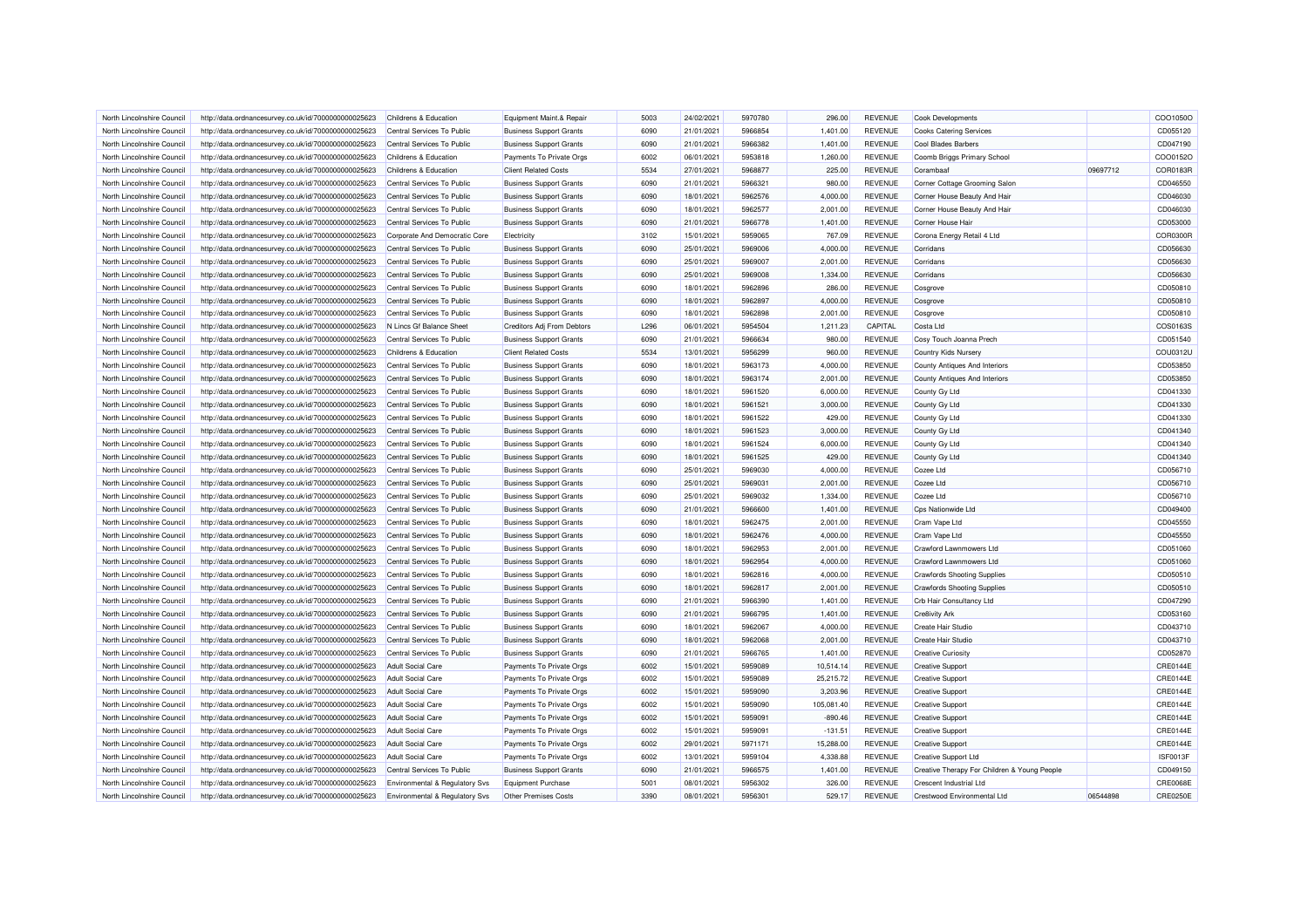| North Lincolnshire Council                               | http://data.ordnancesurvey.co.uk/id/7000000000025623 | Environmental & Regulatory Svs                 | <b>Other Premises Costs</b>    | 3390         | 29/01/2021               | 5967851            | 215.00   | <b>REVENUE</b>                   | Crestwood Environmental Ltd   | 06544898 | <b>CRE0250E</b>      |
|----------------------------------------------------------|------------------------------------------------------|------------------------------------------------|--------------------------------|--------------|--------------------------|--------------------|----------|----------------------------------|-------------------------------|----------|----------------------|
| North Lincolnshire Council                               | http://data.ordnancesurvey.co.uk/id/7000000000025623 | Environmental & Regulatory Svs                 | Other Premises Costs           | 3390         | 29/01/2021               | 5967860            | 1,075.00 | <b>REVENUE</b>                   | Crestwood Environmental Ltd   | 06544898 | <b>CRE0250E</b>      |
| North Lincolnshire Council                               | http://data.ordnancesurvey.co.uk/id/7000000000025623 | Environmental & Regulatory Svs                 | <b>Other Premises Costs</b>    | 3390         | 29/01/2021               | 5970975            | 1,362.13 | <b>REVENUE</b>                   | Crestwood Environmental Ltd   | 06544898 | <b>CRE0250E</b>      |
| North Lincolnshire Council                               | http://data.ordnancesurvey.co.uk/id/7000000000025623 | Environmental & Regulatory Svs                 | Other Premises Costs           | 3390         | 29/01/2021               | 5970985            | 679.17   | <b>REVENUE</b>                   | Crestwood Environmental Ltd   | 06544898 | <b>CRE0250E</b>      |
| North Lincolnshire Council                               | http://data.ordnancesurvey.co.uk/id/7000000000025623 | Central Services To Public                     | <b>Business Support Grants</b> | 6090         | 21/01/2021               | 5966633            | 980.00   | <b>REVENUE</b>                   | Cristian Taragan              |          | CD051530             |
| North Lincolnshire Council                               | http://data.ordnancesurvey.co.uk/id/7000000000025623 | Central Services To Public                     | <b>Business Support Grants</b> | 6090         | 18/01/2021               | 5962940            | 4,000.00 | <b>REVENUE</b>                   | <b>Crosby Barber</b>          |          | CD051000             |
| North Lincolnshire Council                               | http://data.ordnancesurvey.co.uk/id/7000000000025623 | Central Services To Public                     | <b>Business Support Grants</b> | 6090         | 18/01/2021               | 5962941            | 2,001.00 | <b>REVENUE</b>                   | Crosby Barber                 |          | CD051000             |
| North Lincolnshire Council                               | http://data.ordnancesurvey.co.uk/id/7000000000025623 | Central Services To Public                     | <b>Business Support Grants</b> | 6090         | 08/01/2021               | 5957085            | 1,334.00 | <b>REVENUE</b>                   | Crosby Bed And Breakfast      |          | CD055610             |
| North Lincolnshire Council                               | http://data.ordnancesurvey.co.uk/id/7000000000025623 | Central Services To Public                     | <b>Business Support Grants</b> | 6090         | 08/01/2021               | 5957104            | 667.00   | <b>REVENUE</b>                   | Crosby Bed And Breakfast      |          | CD055800             |
| North Lincolnshire Counci                                | http://data.ordnancesurvey.co.uk/id/7000000000025623 | Central Services To Public                     | <b>Business Support Grants</b> | 6090         | 08/01/2021               | 5957111            | 667.00   | <b>REVENUE</b>                   | Crosby Bed And Breakfast      |          | CD055870             |
| North Lincolnshire Council                               | http://data.ordnancesurvey.co.uk/id/7000000000025623 | Central Services To Public                     | <b>Business Support Grants</b> | 6090         | 18/01/2021               | 5963387            | 286.00   | <b>REVENUE</b>                   | Crosby Bed And Breakfast      |          | CD055410             |
| North Lincolnshire Council                               | http://data.ordnancesurvey.co.uk/id/7000000000025623 | Central Services To Public                     | <b>Business Support Grants</b> | 6090         | 18/01/2021               | 5963388            | 2,001.00 | <b>REVENUE</b>                   | Crosby Bed And Breakfast      |          | CD055410             |
| North Lincolnshire Council                               | http://data.ordnancesurvey.co.uk/id/7000000000025623 | Central Services To Public                     | <b>Business Support Grants</b> | 6090         | 18/01/2021               | 5963389            | 4,000.00 | <b>REVENUE</b>                   | Crosby Bed And Breakfast      |          | CD055410             |
| North Lincolnshire Council                               | http://data.ordnancesurvey.co.uk/id/7000000000025623 | Childrens & Education                          | Home To School Transport       | 4201         | 06/01/2021               | 5953597            | 1,430.00 | <b>REVENUE</b>                   | Crosby Cabz                   |          | CRO0242O             |
| North Lincolnshire Council                               | http://data.ordnancesurvey.co.uk/id/7000000000025623 | Childrens & Education                          | Home To School Transport       | 4201         | 06/01/2021               | 5953599            | 1,400.00 | <b>REVENUE</b>                   | Crosby Cabz                   |          | CRO0242C             |
| North Lincolnshire Counci                                | http://data.ordnancesurvey.co.uk/id/7000000000025623 | Childrens & Education                          | Home To School Transport       | 4201         | 06/01/2021               | 5953601            | 1,012.00 | <b>REVENUE</b>                   | Crosby Cabz                   |          | CRO0242O             |
| North Lincolnshire Council                               | http://data.ordnancesurvey.co.uk/id/7000000000025623 | Childrens & Education                          | Home To School Transport       | 4201         | 06/01/2021               | 5953602            | 500.00   | <b>REVENUE</b>                   | Crosby Cabz                   |          | CRO0242O             |
| North Lincolnshire Council                               | http://data.ordnancesurvey.co.uk/id/7000000000025623 | Childrens & Education                          | Home To School Transport       | 4201         | 06/01/2021               | 5953603            | 630.00   | <b>REVENUE</b>                   | Crosby Cabz                   |          | CRO0242O             |
| North Lincolnshire Council                               | http://data.ordnancesurvey.co.uk/id/7000000000025623 | Childrens & Education                          | Home To School Transport       | 4201         | 06/01/2021               | 5953604            | 770.00   | <b>REVENUE</b>                   | Crosby Cabz                   |          | CRO0242O             |
| North Lincolnshire Council                               | http://data.ordnancesurvey.co.uk/id/7000000000025623 | Childrens & Education                          | Home To School Transport       | 4201         | 06/01/2021               | 5953605            | 1,050.00 | <b>REVENUE</b>                   | Crosby Cabz                   |          | CRO0242O             |
| North Lincolnshire Council                               | http://data.ordnancesurvey.co.uk/id/7000000000025623 | Childrens & Education                          | Home To School Transport       | 4201         | 06/01/2021               | 5953607            | 1,680.00 | <b>REVENUE</b>                   | Crosby Cabz                   |          | CRO0242C             |
|                                                          |                                                      |                                                |                                |              |                          |                    |          |                                  |                               |          |                      |
| North Lincolnshire Council<br>North Lincolnshire Council | http://data.ordnancesurvey.co.uk/id/7000000000025623 | Childrens & Education<br>Childrens & Education | Home To School Transport       | 4201<br>4201 | 06/01/2021<br>06/01/2021 | 5953608<br>5953609 | 1,105.00 | <b>REVENUE</b><br><b>REVENUE</b> | Crosby Cabz                   |          | CRO0242O<br>CRO0242O |
|                                                          | http://data.ordnancesurvey.co.uk/id/7000000000025623 |                                                | Home To School Transport       |              |                          |                    | 1,300.00 |                                  | Crosby Cabz                   |          |                      |
| North Lincolnshire Council                               | http://data.ordnancesurvey.co.uk/id/7000000000025623 | Childrens & Education                          | Home To School Transport       | 4201         | 06/01/2021               | 5953610            | 780.00   | <b>REVENUE</b>                   | Crosby Cabz                   |          | CRO0242O             |
| North Lincolnshire Council                               | http://data.ordnancesurvey.co.uk/id/7000000000025623 | Childrens & Education                          | Home To School Transport       | 4201         | 06/01/2021               | 5953611            | 585.00   | <b>REVENUE</b>                   | Crosby Cabz                   |          | CRO0242O             |
| North Lincolnshire Council                               | http://data.ordnancesurvey.co.uk/id/7000000000025623 | Childrens & Education                          | Home To School Transport       | 4201         | 06/01/2021               | 5953612            | 420.00   | <b>REVENUE</b>                   | Crosby Cabz                   |          | CRO0242O             |
| North Lincolnshire Council                               | http://data.ordnancesurvey.co.uk/id/7000000000025623 | Childrens & Education                          | Home To School Transport       | 4201         | 06/01/2021               | 5953613            | 495.00   | <b>REVENUE</b>                   | Crosby Cabz                   |          | CRO0242C             |
| North Lincolnshire Council                               | http://data.ordnancesurvey.co.uk/id/7000000000025623 | Childrens & Education                          | Home To School Transport       | 4201         | 06/01/2021               | 5953614            | 650.00   | <b>REVENUE</b>                   | Crosby Cabz                   |          | CRO0242O             |
| North Lincolnshire Council                               | http://data.ordnancesurvey.co.uk/id/7000000000025623 | Childrens & Education                          | Home To School Transport       | 4201         | 29/01/2021               | 5970957            | 2,090.00 | <b>REVENUE</b>                   | Crosby Cabz                   |          | CRO0242O             |
| North Lincolnshire Council                               | http://data.ordnancesurvey.co.uk/id/7000000000025623 | Childrens & Education                          | Home To School Transport       | 4201         | 29/01/2021               | 5970959            | 1,900.00 | REVENUE                          | Crosby Cabz                   |          | CRO0242O             |
| North Lincolnshire Council                               | http://data.ordnancesurvey.co.uk/id/7000000000025623 | Childrens & Education                          | Home To School Transport       | 4201         | 29/01/2021               | 5970960            | 840.00   | <b>REVENUE</b>                   | Crosby Cabz                   |          | CRO0242O             |
| North Lincolnshire Council                               | http://data.ordnancesurvey.co.uk/id/7000000000025623 | Childrens & Education                          | Home To School Transport       | 4201         | 29/01/2021               | 5970962            | 1,656.00 | <b>REVENUE</b>                   | Crosby Cabz                   |          | CRO0242C             |
| North Lincolnshire Counci                                | http://data.ordnancesurvey.co.uk/id/7000000000025623 | Childrens & Education                          | Home To School Transport       | 4201         | 29/01/2021               | 5970963            | 800.00   | <b>REVENUE</b>                   | Crosby Cabz                   |          | CRO0242O             |
| North Lincolnshire Council                               | http://data.ordnancesurvey.co.uk/id/7000000000025623 | Childrens & Education                          | Home To School Transport       | 4201         | 29/01/2021               | 5970964            | 900.00   | <b>REVENUE</b>                   | Crosby Cabz                   |          | CRO0242O             |
| North Lincolnshire Council                               | http://data.ordnancesurvey.co.uk/id/7000000000025623 | Childrens & Education                          | Home To School Transport       | 4201         | 29/01/2021               | 5970965            | 1,100.00 | <b>REVENUE</b>                   | Crosby Cabz                   |          | CRO0242O             |
| North Lincolnshire Council                               | http://data.ordnancesurvey.co.uk/id/7000000000025623 | Childrens & Education                          | Home To School Transport       | 4201         | 29/01/2021               | 5970968            | 1,500.00 | REVENUE                          | Crosby Cabz                   |          | CRO0242O             |
| North Lincolnshire Council                               | http://data.ordnancesurvey.co.uk/id/7000000000025623 | Childrens & Education                          | Home To School Transport       | 4201         | 29/01/2021               | 5970969            | 2,400.00 | <b>REVENUE</b>                   | Crosby Cabz                   |          | CRO0242C             |
| North Lincolnshire Council                               | http://data.ordnancesurvey.co.uk/id/7000000000025623 | Childrens & Education                          | Home To School Transport       | 4201         | 29/01/2021               | 5970970            | 1,530.00 | <b>REVENUE</b>                   | Crosby Cabz                   |          | CRO0242O             |
| North Lincolnshire Council                               | http://data.ordnancesurvey.co.uk/id/7000000000025623 | Childrens & Education                          | Home To School Transport       | 4201         | 29/01/2021               | 5970971            | 1,800.00 | <b>REVENUE</b>                   | Crosby Cabz                   |          | CRO0242O             |
| North Lincolnshire Council                               | http://data.ordnancesurvey.co.uk/id/7000000000025623 | Childrens & Education                          | Home To School Transport       | 4201         | 29/01/2021               | 5970972            | 1,140.00 | <b>REVENUE</b>                   | Crosby Cabz                   |          | CRO0242O             |
| North Lincolnshire Council                               | http://data.ordnancesurvey.co.uk/id/7000000000025623 | Childrens & Education                          | Home To School Transport       | 4201         | 29/01/2021               | 5970973            | 720.00   | <b>REVENUE</b>                   | Crosby Cabz                   |          | CRO0242O             |
| North Lincolnshire Council                               | http://data.ordnancesurvey.co.uk/id/7000000000025623 | Childrens & Education                          | Home To School Transport       | 4201         | 29/01/2021               | 5970974            | 660.00   | <b>REVENUE</b>                   | Crosby Cabz                   |          | CRO0242O             |
| North Lincolnshire Council                               | http://data.ordnancesurvey.co.uk/id/7000000000025623 | Childrens & Education                          | Home To School Transport       | 4201         | 29/01/2021               | 5970977            | 270.00   | <b>REVENUE</b>                   | Crosby Cabz                   |          | CRO0242C             |
| North Lincolnshire Council                               | http://data.ordnancesurvey.co.uk/id/7000000000025623 | Childrens & Education                          | Home To School Transport       | 4201         | 29/01/2021               | 5970979            | 1,200.00 | <b>REVENUE</b>                   | Crosby Cabz                   |          | CRO0242O             |
| North Lincolnshire Council                               | http://data.ordnancesurvey.co.uk/id/7000000000025623 | Childrens & Education                          | Home To School Transport       | 4201         | 29/01/2021               | 5970980            | 800.00   | <b>REVENUE</b>                   | Crosby Cabz                   |          | CRO0242O             |
| North Lincolnshire Council                               | http://data.ordnancesurvey.co.uk/id/7000000000025623 | Central Services To Public                     | <b>Business Support Grants</b> | 6090         | 18/01/2021               | 5962240            | 2,001.00 | <b>REVENUE</b>                   | Crosby Community Associationg |          | CD044590             |
| North Lincolnshire Council                               | http://data.ordnancesurvey.co.uk/id/7000000000025623 | Central Services To Public                     | <b>Business Support Grants</b> | 6090         | 18/01/2021               | 5962241            | 4,000.00 | <b>REVENUE</b>                   | Crosby Community Associationg |          | CD044590             |
| North Lincolnshire Council                               | http://data.ordnancesurvey.co.uk/id/7000000000025623 | Childrens & Education                          | Payments To Private Orgs       | 6002         | 06/01/2021               | 5953819            | 630.00   | <b>REVENUE</b>                   | Crosby Primary School         |          | CRO0149O             |
| North Lincolnshire Council                               | http://data.ordnancesurvey.co.uk/id/7000000000025623 | Central Services To Public                     | <b>Business Support Grants</b> | 6090         | 18/01/2021               | 5963058            | 286.00   | <b>REVENUE</b>                   | <b>Crossfit Scunthorpe</b>    |          | CD053340             |
| North Lincolnshire Council                               | http://data.ordnancesurvey.co.uk/id/7000000000025623 | Central Services To Public                     | <b>Business Support Grants</b> | 6090         | 18/01/2021               | 5963059            | 2,001.00 | <b>REVENUE</b>                   | <b>Crossfit Scunthorpe</b>    |          | CD053340             |
| North Lincolnshire Council                               | http://data.ordnancesurvey.co.uk/id/7000000000025623 | Central Services To Public                     | <b>Business Support Grants</b> | 6090         | 18/01/2021               | 5963060            | 4,000.00 | <b>REVENUE</b>                   | <b>Crossfit Scunthorpe</b>    |          | CD053340             |
| North Lincolnshire Council                               | http://data.ordnancesurvey.co.uk/id/7000000000025623 | Central Services To Public                     | <b>Business Support Grants</b> | 6090         | 18/01/2021               | 5962599            | 2,001.00 | <b>REVENUE</b>                   | Cross Keys Inn                |          | CD049630             |
| North Lincolnshire Council                               | http://data.ordnancesurvey.co.uk/id/7000000000025623 | Central Services To Public                     | <b>Business Support Grants</b> | 6090         | 18/01/2021               | 5962600            | 286.00   | <b>REVENUE</b>                   | Cross Keys Inn                |          | CD049630             |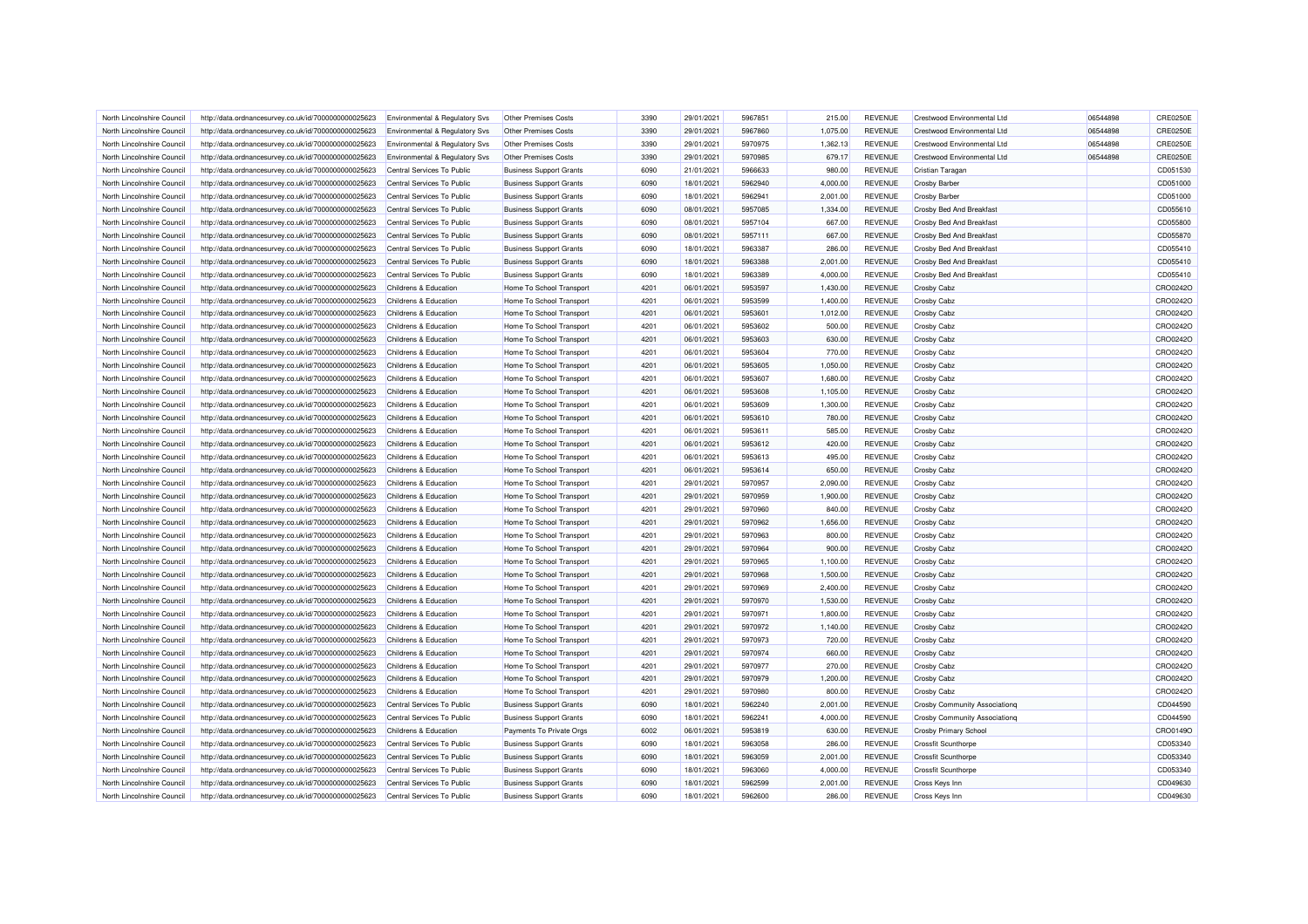| North Lincolnshire Council                               | http://data.ordnancesurvey.co.uk/id/7000000000025623 | Central Services To Public                           | <b>Business Support Grants</b> | 6090 | 18/01/2021 | 5962601 | 4,000.00    | <b>REVENUE</b>                   | <b>Cross Keys Inn</b>                      |          | CD049630        |
|----------------------------------------------------------|------------------------------------------------------|------------------------------------------------------|--------------------------------|------|------------|---------|-------------|----------------------------------|--------------------------------------------|----------|-----------------|
| North Lincolnshire Council                               | http://data.ordnancesurvey.co.uk/id/7000000000025623 | Central Services To Public                           | <b>Business Support Grants</b> | 6090 | 21/01/2021 | 5966568 | 1,401.00    | <b>REVENUE</b>                   | Crowle And Ealand Regeneration Project Ltd |          | CD049080        |
| North Lincolnshire Council                               | http://data.ordnancesurvey.co.uk/id/7000000000025623 | Central Services To Public                           | <b>Business Support Grants</b> | 6090 | 18/01/2021 | 5963344 | 4.000.00    | <b>REVENUE</b>                   | <b>Crowle Community Hall</b>               |          | CD055200        |
| North Lincolnshire Council                               | http://data.ordnancesurvey.co.uk/id/7000000000025623 | Central Services To Public                           | <b>Business Support Grants</b> | 6090 | 18/01/2021 | 5963345 | 2,001.00    | <b>REVENUE</b>                   | Crowle Community Hall                      |          | CD055200        |
| North Lincolnshire Council                               |                                                      |                                                      |                                | 6001 | 08/01/2021 | 5956012 | 10,922.00   | <b>REVENUE</b>                   |                                            |          | CRO0119O        |
|                                                          | http://data.ordnancesurvey.co.uk/id/7000000000025623 | <b>Planning Services</b>                             | Payments To Voluntary Orgs     |      | 18/01/2021 |         |             |                                  | Crowle Community Hall Management Ctte.     |          | CD042130        |
| North Lincolnshire Council                               | http://data.ordnancesurvey.co.uk/id/7000000000025623 | Central Services To Public                           | <b>Business Support Grants</b> | 6090 |            | 5961747 | 2,001.00    | <b>REVENUE</b>                   | Crowle & Ealand Playing Field Association  |          |                 |
| North Lincolnshire Council                               | http://data.ordnancesurvey.co.uk/id/7000000000025623 | Central Services To Public                           | <b>Business Support Grants</b> | 6090 | 18/01/2021 | 5961748 | 4,000.00    | <b>REVENUE</b>                   | Crowle & Ealand Playing Field Association  |          | CD042130        |
| North Lincolnshire Council                               | http://data.ordnancesurvey.co.uk/id/7000000000025623 | <b>Planning Services</b>                             | Payments To Voluntary Orgs     | 6001 | 20/01/2021 | 5958586 | 14,000.00   | <b>REVENUE</b>                   | Crowle & Ealand Playing Field Assocn       |          | CRO0184O        |
| North Lincolnshire Council                               | http://data.ordnancesurvey.co.uk/id/7000000000025623 | Central Services To Public                           | <b>Business Support Grants</b> | 6090 | 18/01/2021 | 5961287 | 4.000.00    | <b>REVENUE</b>                   | Crowle Liberal Working Mens                |          | CD040540        |
| North Lincolnshire Council                               | http://data.ordnancesurvey.co.uk/id/7000000000025623 | Central Services To Public                           | <b>Business Support Grants</b> | 6090 | 18/01/2021 | 5961288 | 286.00      | <b>REVENUE</b>                   | Crowle Liberal Working Mens                |          | CD040540        |
| North Lincolnshire Council                               | http://data.ordnancesurvey.co.uk/id/7000000000025623 | Central Services To Public                           | <b>Business Support Grants</b> | 6090 | 18/01/2021 | 5961289 | 2,001.00    | <b>REVENUE</b>                   | Crowle Liberal Working Mens                |          | CD040540        |
| North Lincolnshire Council                               | http://data.ordnancesurvey.co.uk/id/7000000000025623 | <b>Culture &amp; Related Services</b>                | Other Supplies & Services      | 5799 | 15/01/2021 | 5959647 | 594.00      | <b>REVENUE</b>                   | Crowle Peatland Railway                    |          | CRO0463O        |
| North Lincolnshire Council                               | http://data.ordnancesurvey.co.uk/id/7000000000025623 | Childrens & Education                                | Payments To Private Orgs       | 6002 | 06/01/2021 | 5953820 | 1,260.00    | <b>REVENUE</b>                   | Crowle Primary Academy                     |          | CRO0346O        |
| North Lincolnshire Council                               | http://data.ordnancesurvey.co.uk/id/7000000000025623 | Central Services To Public                           | <b>Business Support Grants</b> | 6090 | 18/01/2021 | 5962156 | 2,001.00    | <b>REVENUE</b>                   | <b>Crowning Glory</b>                      |          | CD044170        |
| North Lincolnshire Council                               | http://data.ordnancesurvey.co.uk/id/7000000000025623 | Central Services To Public                           | <b>Business Support Grants</b> | 6090 | 18/01/2021 | 5962157 | 4,000.00    | <b>REVENUE</b>                   | <b>Crowning Glory</b>                      |          | CD044170        |
| North Lincolnshire Council                               | http://data.ordnancesurvey.co.uk/id/7000000000025623 | Central Services To Public                           | <b>Business Support Grants</b> | 6090 | 18/01/2021 | 5961260 | 4,000.00    | <b>REVENUE</b>                   | Croxton House Bed And Breakfast            |          | CD040450        |
| North Lincolnshire Council                               | http://data.ordnancesurvey.co.uk/id/7000000000025623 | Central Services To Public                           | <b>Business Support Grants</b> | 6090 | 18/01/2021 | 5961261 | 286.00      | <b>REVENUE</b>                   | Croxton House Bed And Breakfast            |          | CD040450        |
| North Lincolnshire Council                               | http://data.ordnancesurvey.co.uk/id/7000000000025623 | Central Services To Public                           | <b>Business Support Grants</b> | 6090 | 18/01/2021 | 5961262 | 2,001.00    | <b>REVENUE</b>                   | Croxton House Bed And Breakfast            |          | CD040450        |
| North Lincolnshire Council                               | http://data.ordnancesurvey.co.uk/id/7000000000025623 | Childrens & Education                                | <b>Legal Fees</b>              | 5823 | 27/01/2021 | 5969520 | 345.00      | <b>REVENUE</b>                   | <b>Crystal Health Group</b>                |          | CRY0030Y        |
| North Lincolnshire Council                               | http://data.ordnancesurvey.co.uk/id/7000000000025623 | Central Services To Public                           | <b>Business Support Grants</b> | 6090 | 18/01/2021 | 5962160 | 6,000.00    | <b>REVENUE</b>                   | <b>Crystal Scunthorpe Ltd</b>              |          | CD044190        |
| North Lincolnshire Council                               | http://data.ordnancesurvey.co.uk/id/7000000000025623 | Central Services To Public                           | <b>Business Support Grants</b> | 6090 | 18/01/2021 | 5962161 | 3,000.00    | <b>REVENUE</b>                   | <b>Crystal Scunthorpe Ltd</b>              |          | CD044190        |
| North Lincolnshire Council                               | http://data.ordnancesurvey.co.uk/id/7000000000025623 | Central Services To Public                           | Repair & Maintenance Costs     | 3000 | 29/01/2021 | 5970942 | $\Omega$    | <b>REVENUE</b>                   | C S L (Dualcom) Ltd                        | 03155883 | <b>CSL0003L</b> |
| North Lincolnshire Council                               | http://data.ordnancesurvey.co.uk/id/7000000000025623 | Central Services To Public                           | Repair & Maintenance Costs     | 3000 | 29/01/2021 | 5970943 | $\mathbf 0$ | <b>REVENUE</b>                   | C S L (Dualcom) Ltd                        | 03155883 | <b>CSL0003L</b> |
| North Lincolnshire Council                               | http://data.ordnancesurvey.co.uk/id/7000000000025623 | Childrens & Education                                | Repair & Maintenance Costs     | 3000 | 29/01/2021 | 5970938 | 273.90      | <b>REVENUE</b>                   | C S L (Dualcom) Ltd                        | 03155883 | <b>CSL0003L</b> |
| North Lincolnshire Council                               | http://data.ordnancesurvey.co.uk/id/7000000000025623 | Childrens & Education                                | Repair & Maintenance Costs     | 3000 | 29/01/2021 | 5970942 | 136.95      | <b>REVENUE</b>                   | C S L (Dualcom) Ltd                        | 03155883 | <b>CSL0003L</b> |
| North Lincolnshire Council                               | http://data.ordnancesurvey.co.uk/id/7000000000025623 | Corporate And Democratic Core                        | Repair & Maintenance Costs     | 3000 | 29/01/2021 | 5970938 | 0           | <b>REVENUE</b>                   | C S L (Dualcom) Ltd                        | 03155883 | <b>CSL0003L</b> |
| North Lincolnshire Council                               | http://data.ordnancesurvey.co.uk/id/7000000000025623 | Corporate And Democratic Core                        | Repair & Maintenance Costs     | 3000 | 29/01/2021 | 5970942 | $-3.00$     | <b>REVENUE</b>                   | C S L (Dualcom) Ltd                        | 03155883 | <b>CSL0003L</b> |
| North Lincolnshire Council                               | http://data.ordnancesurvey.co.uk/id/7000000000025623 | Corporate And Democratic Core                        | Repair & Maintenance Costs     | 3000 | 29/01/2021 | 5970943 | $\Omega$    | <b>REVENUE</b>                   | C S L (Dualcom) Ltd                        | 03155883 | <b>CSL0003L</b> |
|                                                          |                                                      |                                                      |                                | 3000 | 29/01/2021 | 5970943 | 387.00      |                                  |                                            | 03155883 | <b>CSL0003L</b> |
| North Lincolnshire Council<br>North Lincolnshire Council | http://data.ordnancesurvey.co.uk/id/7000000000025623 | <b>Culture &amp; Related Services</b><br>Fin&Inv I&E | Repair & Maintenance Costs     | 3000 |            | 5970942 | 139.95      | <b>REVENUE</b><br><b>REVENUE</b> | C S L (Dualcom) Ltd                        |          | <b>CSL0003L</b> |
|                                                          | http://data.ordnancesurvey.co.uk/id/7000000000025623 |                                                      | Repair & Maintenance Costs     |      | 29/01/2021 |         |             |                                  | C S L (Dualcom) Ltd                        | 03155883 |                 |
| North Lincolnshire Counci                                | http://data.ordnancesurvey.co.uk/id/7000000000025623 | Fin&Inv I&F                                          | Repair & Maintenance Costs     | 3000 | 29/01/2021 | 5970943 | 129.00      | <b>REVENUE</b>                   | C S L (Dualcom) Ltd                        | 03155883 | <b>CSL0003L</b> |
| North Lincolnshire Council                               | http://data.ordnancesurvey.co.uk/id/7000000000025623 | Central Services To Public                           | <b>Business Support Grants</b> | 6090 | 18/01/2021 | 5963008 | 2,001.00    | <b>REVENUE</b>                   | <b>Ctd Enterprises Ltd</b>                 |          | CD051330        |
| North Lincolnshire Council                               | http://data.ordnancesurvey.co.uk/id/7000000000025623 | Central Services To Public                           | <b>Business Support Grants</b> | 6090 | 18/01/2021 | 5963009 | 4,000.00    | <b>REVENUE</b>                   | <b>Ctd Enterprises Ltd</b>                 |          | CD051330        |
| North Lincolnshire Council                               | http://data.ordnancesurvey.co.uk/id/7000000000025623 | <b>Highways &amp; Transport</b>                      | Other Vehicle Costs            | 4005 | 20/01/2021 | 5960229 | 2,318.25    | <b>REVENUE</b>                   | <b>Ctrack Ltd</b>                          | 04643588 | CTR0001R        |
| North Lincolnshire Council                               | http://data.ordnancesurvey.co.uk/id/7000000000025623 | Central Services To Public                           | <b>Business Support Grants</b> | 6090 | 18/01/2021 | 5962314 | 4,000.00    | <b>REVENUE</b>                   | Cure Dm                                    |          | CD044960        |
| North Lincolnshire Council                               | http://data.ordnancesurvey.co.uk/id/7000000000025623 | Central Services To Public                           | <b>Business Support Grants</b> | 6090 | 18/01/2021 | 5962315 | 2.001.00    | <b>REVENUE</b>                   | Cure Dm                                    |          | CD044960        |
| North Lincolnshire Council                               | http://data.ordnancesurvey.co.uk/id/7000000000025623 | Central Services To Public                           | <b>Business Support Grants</b> | 6090 | 18/01/2021 | 5962372 | 286.00      | <b>REVENUE</b>                   | Curry Leaf Indian Restaurant Limited       |          | CD045190        |
| North Lincolnshire Council                               | http://data.ordnancesurvey.co.uk/id/7000000000025623 | Central Services To Public                           | <b>Business Support Grants</b> | 6090 | 18/01/2021 | 5962373 | 2,001.00    | <b>REVENUE</b>                   | Curry Leaf Indian Restaurant Limited       |          | CD045190        |
| North Lincolnshire Council                               | http://data.ordnancesurvey.co.uk/id/7000000000025623 | Central Services To Public                           | <b>Business Support Grants</b> | 6090 | 18/01/2021 | 5962374 | 4,000.00    | <b>REVENUE</b>                   | Curry Leaf Indian Restaurant Limited       |          | CD045190        |
| North Lincolnshire Council                               | http://data.ordnancesurvey.co.uk/id/7000000000025623 | Childrens & Education                                | <b>Client Related Costs</b>    | 5534 | 06/01/2021 | 5953724 | 249.00      | <b>REVENUE</b>                   | Currys Ltd                                 |          | CUR0006F        |
| North Lincolnshire Council                               | http://data.ordnancesurvey.co.uk/id/7000000000025623 | Childrens & Education                                | <b>Client Related Costs</b>    | 5534 | 21/02/2021 | 5970407 | 208.33      | <b>REVENUE</b>                   | <b>Currys Ltd</b>                          |          | CUR0006R        |
| North Lincolnshire Council                               | http://data.ordnancesurvey.co.uk/id/7000000000025623 | Central Services To Public                           | <b>Business Support Grants</b> | 6090 | 21/01/2021 | 5966509 | 1,401.00    | <b>REVENUE</b>                   | <b>Curtain Couture</b>                     |          | CD048490        |
| North Lincolnshire Council                               | http://data.ordnancesurvey.co.uk/id/7000000000025623 | Central Services To Public                           | <b>Business Support Grants</b> | 6090 | 18/01/2021 | 5962942 | 2,001.00    | <b>REVENUE</b>                   | Curtis Hair Studio                         |          | CD051010        |
| North Lincolnshire Council                               | http://data.ordnancesurvey.co.uk/id/7000000000025623 | Central Services To Public                           | <b>Business Support Grants</b> | 6090 | 18/01/2021 | 5962943 | 4,000.00    | <b>REVENUE</b>                   | <b>Curtis Hair Studio</b>                  |          | CD051010        |
| North Lincolnshire Council                               | http://data.ordnancesurvey.co.uk/id/7000000000025623 | Central Services To Public                           | <b>Business Support Grants</b> | 6090 | 18/01/2021 | 5963069 | 3,000.00    | <b>REVENUE</b>                   | Curtis Of Lincoln Ltd                      |          | CD053380        |
| North Lincolnshire Council                               | http://data.ordnancesurvey.co.uk/id/7000000000025623 | Central Services To Public                           | <b>Business Support Grants</b> | 6090 | 18/01/2021 | 5963070 | 6,000.00    | <b>REVENUE</b>                   | Curtis Of Lincoln Ltd                      |          | CD053380        |
| North Lincolnshire Council                               | http://data.ordnancesurvey.co.uk/id/7000000000025623 | Central Services To Public                           | <b>Business Support Grants</b> | 6090 | 18/01/2021 | 5963071 | 429.00      | <b>REVENUE</b>                   | Curtis Of Lincoln Ltd                      |          | CD053380        |
| North Lincolnshire Counci                                | http://data.ordnancesurvey.co.uk/id/7000000000025623 | Central Services To Public                           | <b>Business Support Grants</b> | 6090 | 21/01/2021 | 5966416 | 1,401.00    | <b>REVENUE</b>                   | <b>Cut Limited</b>                         |          | CD047560        |
| North Lincolnshire Council                               | http://data.ordnancesurvey.co.uk/id/7000000000025623 | Central Services To Public                           | <b>Business Support Grants</b> | 6090 | 21/01/2021 | 5966340 | 1,401.00    | <b>REVENUE</b>                   | Daisa Original Designs Limited             |          | CD046760        |
| North Lincolnshire Council                               | http://data.ordnancesurvey.co.uk/id/7000000000025623 | Central Services To Public                           | <b>Business Support Grants</b> | 6090 | 18/01/2021 | 5963541 | 2,001.00    | <b>REVENUE</b>                   | Daisy Chain Florist                        |          | CD056150        |
| North Lincolnshire Council                               | http://data.ordnancesurvey.co.uk/id/7000000000025623 | Central Services To Public                           | <b>Business Support Grants</b> | 6090 | 18/01/2021 | 5963542 | 4,000.00    | <b>REVENUE</b>                   | Daisy Chain Florist                        |          | CD056150        |
| North Lincolnshire Council                               | http://data.ordnancesurvey.co.uk/id/7000000000025623 | Central Services To Public                           | <b>Business Support Grants</b> | 6090 | 18/01/2021 | 5963543 | 1,334.00    | <b>REVENUE</b>                   | Daisy Chain Florist                        |          | CD056150        |
| North Lincolnshire Council                               | http://data.ordnancesurvey.co.uk/id/7000000000025623 | Childrens & Education                                | Telephone Rent/Calls           | 5403 | 27/01/2021 | 5969433 | 102.60      | <b>REVENUE</b>                   | Daisy Communications Ltd                   | 4145329  | DAI00091        |
|                                                          |                                                      |                                                      |                                |      |            |         |             |                                  |                                            |          |                 |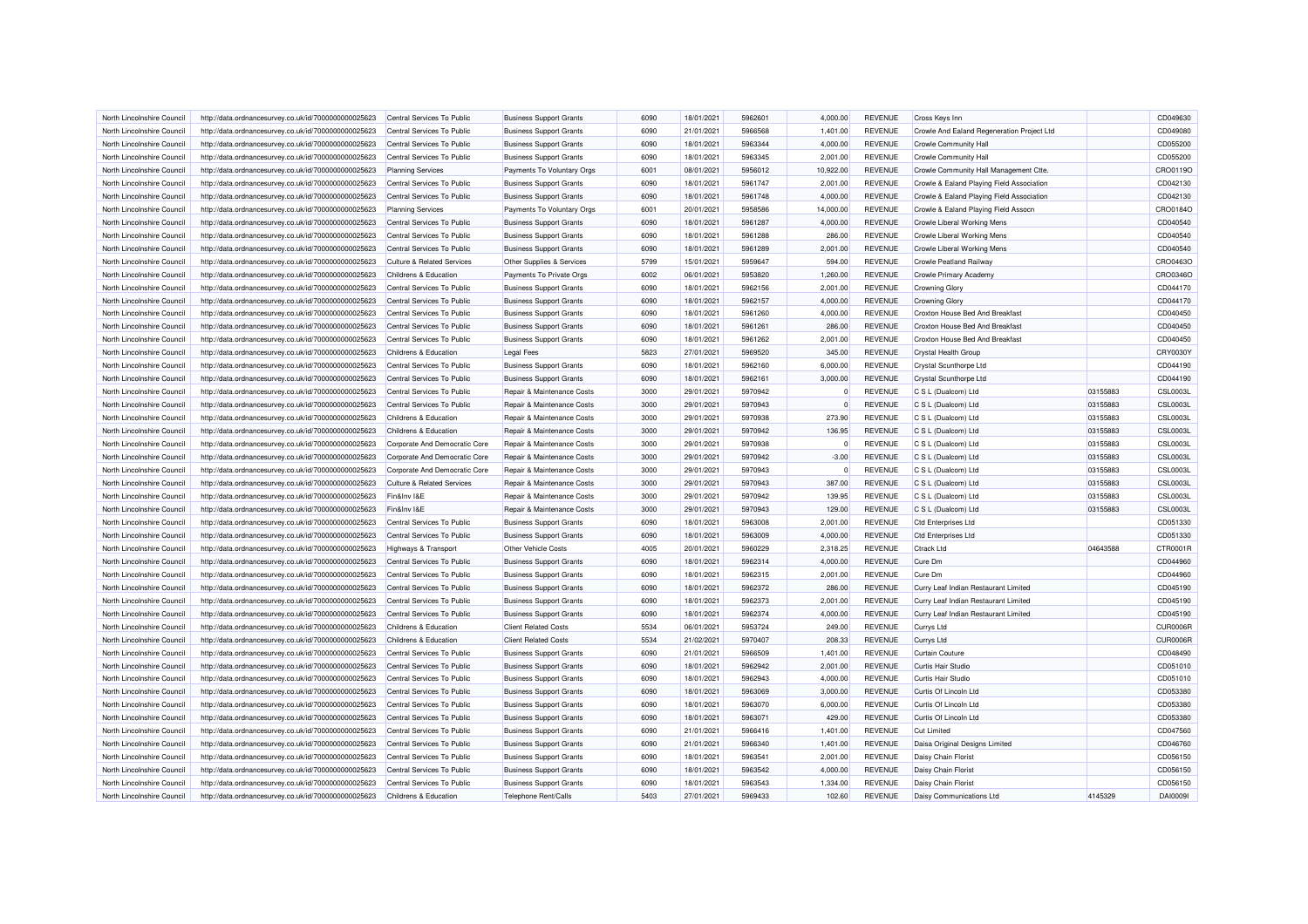| North Lincolnshire Council | http://data.ordnancesurvey.co.uk/id/7000000000025623 | Childrens & Education                     | Telephone Rent/Calls           | 5403 | 27/01/2021 | 5969433 | 479.52    | REVENUE        | Daisy Communications Ltd                | 4145329  | DAI00091        |
|----------------------------|------------------------------------------------------|-------------------------------------------|--------------------------------|------|------------|---------|-----------|----------------|-----------------------------------------|----------|-----------------|
| North Lincolnshire Council | http://data.ordnancesurvey.co.uk/id/7000000000025623 | Corporate And Democratic Core             | Telephone Rent/Calls           | 5403 | 27/01/2021 | 5969433 | 14,875.86 | <b>REVENUE</b> | Daisy Communications Ltd                | 4145329  | DAI00091        |
| North Lincolnshire Council | http://data.ordnancesurvey.co.uk/id/7000000000025623 | Central Services To Public                | <b>Business Support Grants</b> | 6090 | 21/01/2021 | 5966330 | 1,401.00  | <b>REVENUE</b> | Danâ¿¿S Driving School                  |          | CD046640        |
| North Lincolnshire Council | http://data.ordnancesurvey.co.uk/id/7000000000025623 | Central Services To Public                | <b>Business Support Grants</b> | 6090 | 21/01/2021 | 5966528 | 980.00    | <b>REVENUE</b> | Dan Barrett Paint And Restore           |          | CD048680        |
| North Lincolnshire Council | http://data.ordnancesurvey.co.uk/id/7000000000025623 | Central Services To Public                | <b>Business Support Grants</b> | 6090 | 18/01/2021 | 5962433 | 6,000.00  | <b>REVENUE</b> | Dandi'S Diner Ltd                       |          | CD045390        |
| North Lincolnshire Council | http://data.ordnancesurvey.co.uk/id/7000000000025623 | Central Services To Public                | <b>Business Support Grants</b> | 6090 | 18/01/2021 | 5962434 | 429.00    | <b>REVENUE</b> | Dandi'S Diner Ltd                       |          | CD045390        |
| North Lincolnshire Council | http://data.ordnancesurvey.co.uk/id/7000000000025623 | Central Services To Public                | <b>Business Support Grants</b> | 6090 | 18/01/2021 | 5962435 | 3,000.00  | <b>REVENUE</b> | Dandi'S Diner Ltd                       |          | CD045390        |
| North Lincolnshire Council | http://data.ordnancesurvey.co.uk/id/7000000000025623 | Central Services To Public                | <b>Business Support Grants</b> | 6090 | 18/01/2021 | 5963310 | 2,001.00  | <b>REVENUE</b> | Daniel Antoliff I to                    |          | CD054810        |
| North Lincolnshire Council | http://data.ordnancesurvey.co.uk/id/7000000000025623 | Central Services To Public                | <b>Business Support Grants</b> | 6090 | 18/01/2021 | 5963311 | 4,000.00  | <b>REVENUE</b> | Daniel Anteliff I to                    |          | CD054810        |
| North Lincolnshire Council | http://data.ordnancesurvey.co.uk/id/7000000000025623 | Central Services To Public                | <b>Business Support Grants</b> | 6090 | 21/01/2021 | 5966734 | 980.00    | <b>REVENUE</b> | Daniel Thompson Taxi Driver             |          | CD052560        |
| North Lincolnshire Council | http://data.ordnancesurvey.co.uk/id/7000000000025623 | Central Services To Public                | <b>Business Support Grants</b> | 6090 | 21/01/2021 | 5966392 | 1,401.00  | <b>REVENUE</b> | Dan Miller Hairdressing                 |          | CD047320        |
| North Lincolnshire Council | http://data.ordnancesurvey.co.uk/id/7000000000025623 | Central Services To Public                | <b>Business Support Grants</b> | 6090 | 18/01/2021 | 5963177 | 2,001.00  | <b>REVENUE</b> | Danton Fireplaces Ltd                   |          | CD053870        |
| North Lincolnshire Council | http://data.ordnancesurvey.co.uk/id/7000000000025623 | Central Services To Public                | <b>Business Support Grants</b> | 6090 | 18/01/2021 | 5963178 | 4,000.00  | <b>REVENUE</b> | Danton Fireplaces Ltd                   |          | CD053870        |
| North Lincolnshire Council | http://data.ordnancesurvey.co.uk/id/7000000000025623 | Central Services To Public                | <b>Business Support Grants</b> | 6090 | 21/01/2021 | 5966447 | 1,401.00  | <b>REVENUE</b> | Dara Kadir Ismail                       |          | CD047870        |
| North Lincolnshire Council | http://data.ordnancesurvey.co.uk/id/7000000000025623 | Central Services To Public                | <b>Business Support Grants</b> | 6090 | 18/01/2021 | 5962839 | 2,001.00  | <b>REVENUE</b> | Dark Tribe Brewery Ltd                  |          | CD050620        |
| North Lincolnshire Council | http://data.ordnancesurvey.co.uk/id/7000000000025623 | Central Services To Public                | <b>Business Support Grants</b> | 6090 | 18/01/2021 | 5962840 | 286.00    | <b>REVENUE</b> | Dark Tribe Brewery Ltd                  |          | CD050620        |
| North Lincolnshire Council |                                                      | Central Services To Public                |                                | 6090 | 18/01/2021 | 5962841 | 4,000.00  | <b>REVENUE</b> | Dark Tribe Brewery Ltd                  |          | CD050620        |
| North Lincolnshire Council | http://data.ordnancesurvey.co.uk/id/7000000000025623 |                                           | <b>Business Support Grants</b> | 6090 | 21/01/2021 | 5966708 | 980.00    | <b>REVENUE</b> |                                         |          | CD052310        |
|                            | http://data.ordnancesurvey.co.uk/id/7000000000025623 | Central Services To Public                | <b>Business Support Grants</b> |      |            |         |           |                | Darren Lyons                            |          |                 |
| North Lincolnshire Council | http://data.ordnancesurvey.co.uk/id/7000000000025623 | Central Services To Public                | <b>Business Support Grants</b> | 6090 | 21/01/2021 | 5966289 | 1,401.00  | <b>REVENUE</b> | David Broughton                         |          | CD046230        |
| North Lincolnshire Council | http://data.ordnancesurvey.co.uk/id/7000000000025623 | Central Services To Public                | <b>Business Support Grants</b> | 6090 | 08/01/2021 | 5957069 | 467.00    | <b>REVENUE</b> | David Lee Photography Limited           |          | CD055450        |
| North Lincolnshire Council | http://data.ordnancesurvey.co.uk/id/7000000000025623 | Central Services To Public                | <b>Business Support Grants</b> | 6090 | 08/01/2021 | 5957071 | 467.00    | <b>REVENUE</b> | David Lee Photography Limited           |          | CD055470        |
| North Lincolnshire Council | http://data.ordnancesurvey.co.uk/id/7000000000025623 | Central Services To Public                | <b>Business Support Grants</b> | 6090 | 08/01/2021 | 5957098 | 1,334.00  | REVENUE        | David Lee Photography Limited           |          | CD055740        |
| North Lincolnshire Council | http://data.ordnancesurvey.co.uk/id/7000000000025623 | Central Services To Public                | <b>Business Support Grants</b> | 6090 | 18/01/2021 | 5963396 | 4.000.00  | <b>REVENUE</b> | David Lee Photography Limited           |          | CD055440        |
| North Lincolnshire Council | http://data.ordnancesurvey.co.uk/id/7000000000025623 | Central Services To Public                | <b>Business Support Grants</b> | 6090 | 18/01/2021 | 5963397 | 2,001.00  | <b>REVENUE</b> | David Lee Photography Limited           |          | CD055440        |
| North Lincolnshire Council | http://data.ordnancesurvey.co.uk/id/7000000000025623 | Central Services To Public                | <b>Business Support Grants</b> | 6090 | 21/01/2021 | 5966454 | 1,401.00  | <b>REVENUE</b> | Davidovs Lashes                         |          | CD047940        |
| North Lincolnshire Council | http://data.ordnancesurvey.co.uk/id/7000000000025623 | Central Services To Public                | <b>Business Support Grants</b> | 6090 | 21/01/2021 | 5966603 | 980.00    | <b>REVENUE</b> | David Podmore Taxi Driver               |          | CD049430        |
| North Lincolnshire Council | http://data.ordnancesurvey.co.uk/id/7000000000025623 | <b>Planning Services</b>                  | <b>Other Premises Costs</b>    | 3390 | 20/01/2021 | 5964978 | 13,105.20 | <b>REVENUE</b> | David Samuel Management Ltd             |          | <b>SAM0300M</b> |
| North Lincolnshire Council | http://data.ordnancesurvey.co.uk/id/7000000000025623 | Central Services To Public                | <b>Business Support Grants</b> | 6090 | 18/01/2021 | 5962225 | 2,001.00  | <b>REVENUE</b> | David Stirling T/A Stirling Photography |          | CD044520        |
| North Lincolnshire Council | http://data.ordnancesurvey.co.uk/id/7000000000025623 | Central Services To Public                | <b>Business Support Grants</b> | 6090 | 18/01/2021 | 5962227 | 4,000.00  | <b>REVENUE</b> | David Stirling T/A Stirling Photography |          | CD044520        |
| North Lincolnshire Council | http://data.ordnancesurvey.co.uk/id/7000000000025623 | Environmental & Regulatory Svs            | Other Vehicle Costs            | 4005 | 08/01/2021 | 5956332 | 1,102.00  | REVENUE        | Dawson Rentals Sweepers                 |          | DAW0036W        |
| North Lincolnshire Council | http://data.ordnancesurvey.co.uk/id/7000000000025623 | <b>Environmental &amp; Regulatory Svs</b> | Other Vehicle Costs            | 4005 | 08/01/2021 | 5956333 | 3,612.00  | <b>REVENUE</b> | <b>Dawson Rentals Sweepers</b>          |          | DAW0036W        |
| North Lincolnshire Council | http://data.ordnancesurvey.co.uk/id/7000000000025623 | Environmental & Regulatory Svs            | Other Vehicle Costs            | 4005 | 20/01/2021 | 5960232 | 3,128.00  | <b>REVENUE</b> | <b>Dawson Rentals Sweepers</b>          |          | DAW0036W        |
| North Lincolnshire Council | http://data.ordnancesurvey.co.uk/id/7000000000025623 | Environmental & Regulatory Svs            | Other Vehicle Costs            | 4005 | 20/01/2021 | 5960233 | 3,956.00  | <b>REVENUE</b> | Dawson Rentals Sweepers                 |          | DAW0036W        |
| North Lincolnshire Council | http://data.ordnancesurvey.co.uk/id/7000000000025623 | Central Services To Public                | <b>Business Support Grants</b> | 6090 | 21/01/2021 | 5966659 | 1,401.00  | <b>REVENUE</b> | Deans School Of Motoring                |          | CD051800        |
| North Lincolnshire Council | http://data.ordnancesurvey.co.uk/id/7000000000025623 | Central Services To Public                | <b>Business Support Grants</b> | 6090 | 18/01/2021 | 5963012 | 4,000.00  | <b>REVENUE</b> | Dean Wray Carpets                       |          | CD051350        |
| North Lincolnshire Council | http://data.ordnancesurvey.co.uk/id/7000000000025623 | Central Services To Public                | <b>Business Support Grants</b> | 6090 | 18/01/2021 | 5963013 | 2,001.00  | <b>REVENUE</b> | Dean Wray Carpets                       |          | CD051350        |
| North Lincolnshire Council | http://data.ordnancesurvey.co.uk/id/7000000000025623 | Central Services To Public                | <b>Business Support Grants</b> | 6090 | 18/01/2021 | 5963000 | 2,001.00  | <b>REVENUE</b> | Dean Wray Carpets Of Brigg              |          | CD051290        |
| North Lincolnshire Council | http://data.ordnancesurvey.co.uk/id/7000000000025623 | Central Services To Public                | <b>Business Support Grants</b> | 6090 | 18/01/2021 | 5963001 | 4,000.00  | REVENUE        | Dean Wray Carpets Of Brigg              |          | CD051290        |
| North Lincolnshire Council | http://data.ordnancesurvey.co.uk/id/7000000000025623 | <b>Culture &amp; Related Services</b>     | Other Professional Fees        | 5829 | 27/01/2021 | 5969324 | 1,154.04  | <b>REVENUE</b> | Debit Finance Collections Plc           | 3422873  | <b>DEB0189B</b> |
| North Lincolnshire Council | http://data.ordnancesurvey.co.uk/id/7000000000025623 | Environmental & Regulatory Svs            | Other Professional Fees        | 5829 | 27/01/2021 | 5969324 | 49.58     | <b>REVENUE</b> | Debit Finance Collections Plc           | 3422873  | DEB0189B        |
| North Lincolnshire Council | http://data.ordnancesurvey.co.uk/id/7000000000025623 | Central Services To Public                | <b>Business Support Grants</b> | 6090 | 18/01/2021 | 5962098 | 4,000.00  | <b>REVENUE</b> | Decadence Beauty Boutique Ltd           |          | CD043870        |
| North Lincolnshire Council | http://data.ordnancesurvey.co.uk/id/7000000000025623 | Central Services To Public                | <b>Business Support Grants</b> | 6090 | 18/01/2021 | 5962099 | 2,001.00  | <b>REVENUE</b> | Decadence Beauty Boutique Ltd           |          | CD043870        |
| North Lincolnshire Council | http://data.ordnancesurvey.co.uk/id/7000000000025623 | Central Services To Public                | <b>Business Support Grants</b> | 6090 | 18/01/2021 | 5963595 | 3,000.00  | <b>REVENUE</b> | Decidebloom Limited T/A Stoneacre       |          | CD056330        |
| North Lincolnshire Council | http://data.ordnancesurvey.co.uk/id/7000000000025623 | Central Services To Public                | <b>Business Support Grants</b> | 6090 | 18/01/2021 | 5963596 | 9,000.00  | <b>REVENUE</b> | Decidebloom Limited T/A Stoneacre       |          | CD056330        |
| North Lincolnshire Council | http://data.ordnancesurvey.co.uk/id/7000000000025623 | Central Services To Public                | <b>Business Support Grants</b> | 6090 | 18/01/2021 | 5963597 | 4,500.00  | <b>REVENUE</b> | Decidebloom Limited T/A Stoneacre       |          | CD056330        |
| North Lincolnshire Council | http://data.ordnancesurvey.co.uk/id/7000000000025623 | Central Services To Public                | <b>Business Support Grants</b> | 6090 | 18/01/2021 | 5963159 | 4,000.00  | <b>REVENUE</b> | <b>Delchris Interiors</b>               |          | CD053780        |
| North Lincolnshire Council | http://data.ordnancesurvey.co.uk/id/7000000000025623 | Central Services To Public                | <b>Business Support Grants</b> | 6090 | 18/01/2021 | 5963160 | 2,001.00  | <b>REVENUE</b> | <b>Delchris Interiors</b>               |          | CD053780        |
| North Lincolnshire Council | http://data.ordnancesurvey.co.uk/id/7000000000025623 | Central Services To Public                | <b>Business Support Grants</b> | 6090 | 18/01/2021 | 5963235 | 643.00    | <b>REVENUE</b> | Delta Forest Pines Op Co Limited        |          | CD054500        |
| North Lincolnshire Council | http://data.ordnancesurvey.co.uk/id/7000000000025623 | Central Services To Public                | <b>Business Support Grants</b> | 6090 | 18/01/2021 | 5963236 | 9,000.00  | <b>REVENUE</b> | Delta Forest Pines Op Co Limited        |          | CD054500        |
| North Lincolnshire Council | http://data.ordnancesurvey.co.uk/id/7000000000025623 | Central Services To Public                | <b>Business Support Grants</b> | 6090 | 18/01/2021 | 5963237 | 4,500.00  | <b>REVENUE</b> | Delta Forest Pines Op Co Limited        |          | CD054500        |
| North Lincolnshire Council | http://data.ordnancesurvey.co.uk/id/7000000000025623 | <b>Adult Social Care</b>                  | <b>Equipment Purchase</b>      | 5001 | 06/01/2021 | 5954571 | 1,621.00  | <b>REVENUE</b> | Delta Security Systems Ltd              | 06373017 | DEL0004L        |
| North Lincolnshire Council | http://data.ordnancesurvey.co.uk/id/7000000000025623 | Childrens & Education                     | Payments To Private Orgs       | 6002 | 08/01/2021 | 5956091 | 16,233.33 | REVENUE        | Demeter House (England) Ltd             | 5774107  | DEM0021M        |
| North Lincolnshire Council | http://data.ordnancesurvey.co.uk/id/7000000000025623 | Childrens & Education                     | Payments To Private Orgs       | 6002 | 08/01/2021 | 5956093 | 10,233.33 | <b>REVENUE</b> | Demeter House (England) Ltd             | 5774107  | <b>DEM0021M</b> |
|                            |                                                      |                                           |                                |      |            |         |           |                |                                         |          |                 |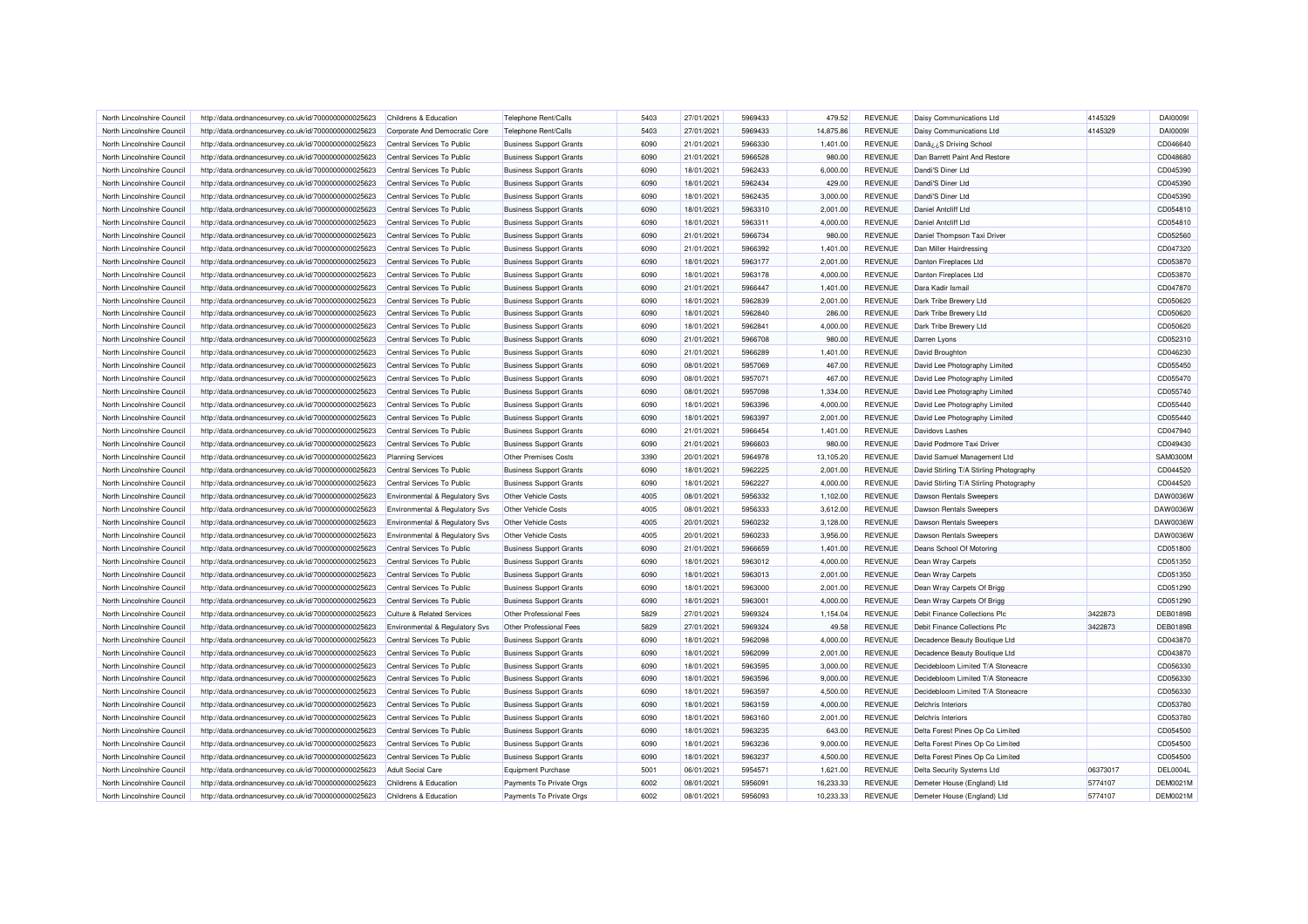| North Lincolnshire Council | http://data.ordnancesurvey.co.uk/id/7000000000025623 | Childrens & Education          | Payments To Private Orgs       | 6002 | 08/01/2021 | 5956094 | 16,233.33 | <b>REVENUE</b> | Demeter House (England) Ltd      | 5774107  | <b>DEM0021M</b> |
|----------------------------|------------------------------------------------------|--------------------------------|--------------------------------|------|------------|---------|-----------|----------------|----------------------------------|----------|-----------------|
| North Lincolnshire Council | http://data.ordnancesurvey.co.uk/id/7000000000025623 | Childrens & Education          | Payments To Private Orgs       | 6002 | 08/01/2021 | 5956095 | 10,233.33 | <b>REVENUE</b> | Demeter House (England) Ltd      | 5774107  | DEM0021M        |
| North Lincolnshire Council | http://data.ordnancesurvey.co.uk/id/7000000000025623 | Childrens & Education          | Payments To Private Orgs       | 6002 | 08/01/2021 | 5956096 | 16,233.33 | <b>REVENUE</b> | Demeter House (England) Ltd      | 5774107  | DEM0021M        |
| North Lincolnshire Council | http://data.ordnancesurvey.co.uk/id/7000000000025623 | Childrens & Education          | Payments To Private Orgs       | 6002 | 13/01/2021 | 5958595 | 10,800.00 | <b>REVENUE</b> | Demeter House (England) Ltd      | 5774107  | DEM0021M        |
| North Lincolnshire Council |                                                      | Childrens & Education          |                                | 6002 | 13/01/2021 | 5958596 | 10,800.00 | <b>REVENUE</b> |                                  | 5774107  | DEM0021M        |
|                            | http://data.ordnancesurvey.co.uk/id/7000000000025623 |                                | Payments To Private Orgs       | 6002 |            | 5958597 |           |                | Demeter House (England) Ltd      |          |                 |
| North Lincolnshire Council | http://data.ordnancesurvey.co.uk/id/7000000000025623 | Childrens & Education          | Payments To Private Orgs       |      | 13/01/2021 |         | 10,233.33 | <b>REVENUE</b> | Demeter House (England) Ltd      | 5774107  | DEM0021M        |
| North Lincolnshire Council | http://data.ordnancesurvey.co.uk/id/7000000000025623 | Childrens & Education          | Payments To Private Orgs       | 6002 | 13/01/2021 | 5958598 | 16,233.33 | <b>REVENUE</b> | Demeter House (England) Ltd      | 5774107  | DEM0021N        |
| North Lincolnshire Council | http://data.ordnancesurvey.co.uk/id/7000000000025623 | Childrens & Education          | Payments To Private Orgs       | 6002 | 13/01/2021 | 5958599 | 10,233.33 | <b>REVENUE</b> | Demeter House (England) Ltd      | 5774107  | DEM0021M        |
| North Lincolnshire Council | http://data.ordnancesurvey.co.uk/id/7000000000025623 | Childrens & Education          | Payments To Private Orgs       | 6002 | 13/01/2021 | 5958600 | 10,800.00 | <b>REVENUE</b> | Demeter House (England) Ltd      | 5774107  | DEM0021M        |
| North Lincolnshire Council | http://data.ordnancesurvey.co.uk/id/7000000000025623 | Childrens & Education          | Payments To Private Orgs       | 6002 | 13/01/2021 | 5958601 | 16,800.00 | <b>REVENUE</b> | Demeter House (England) Ltd      | 5774107  | DEM0021M        |
| North Lincolnshire Council | http://data.ordnancesurvey.co.uk/id/7000000000025623 | Childrens & Education          | Payments To Private Orgs       | 6002 | 13/01/2021 | 5958602 | 10.800.00 | <b>REVENUE</b> | Demeter House (England) Ltd      | 5774107  | <b>DEM0021M</b> |
| North Lincolnshire Council | http://data.ordnancesurvey.co.uk/id/7000000000025623 | Childrens & Education          | Payments To Private Orgs       | 6002 | 13/01/2021 | 5958603 | 10,800.00 | <b>REVENUE</b> | Demeter House (England) Ltd      | 5774107  | DEM0021M        |
| North Lincolnshire Council | http://data.ordnancesurvey.co.uk/id/7000000000025623 | Childrens & Education          | Payments To Private Orgs       | 6002 | 13/01/2021 | 5958604 | 16,133.33 | <b>REVENUE</b> | Demeter House (England) Ltd      | 5774107  | DEM0021M        |
| North Lincolnshire Council | http://data.ordnancesurvey.co.uk/id/7000000000025623 | Childrens & Education          | Payments To Private Orgs       | 6002 | 13/01/2021 | 5958606 | 16,800.00 | <b>REVENUE</b> | Demeter House (England) Ltd      | 5774107  | DEM0021M        |
| North Lincolnshire Council | http://data.ordnancesurvey.co.uk/id/7000000000025623 | Childrens & Education          | Payments To Private Orgs       | 6002 | 13/01/2021 | 5958607 | 10,800.00 | <b>REVENUE</b> | Demeter House (England) Ltd      | 5774107  | <b>DEM0021M</b> |
| North Lincolnshire Council | http://data.ordnancesurvey.co.uk/id/7000000000025623 | Childrens & Education          | Payments To Private Orgs       | 6002 | 13/01/2021 | 5958608 | 10,800.00 | <b>REVENUE</b> | Demeter House (England) Ltd      | 5774107  | DEM0021M        |
| North Lincolnshire Council | http://data.ordnancesurvey.co.uk/id/7000000000025623 | Childrens & Education          | Payments To Private Orgs       | 6002 | 13/01/2021 | 5958609 | 10,800.00 | <b>REVENUE</b> | Demeter House (England) Ltd      | 5774107  | DEM0021M        |
| North Lincolnshire Council | http://data.ordnancesurvey.co.uk/id/7000000000025623 | Childrens & Education          | Payments To Private Orgs       | 6002 | 13/01/2021 | 5958610 | 10,800.00 | <b>REVENUE</b> | Demeter House (England) Ltd      | 5774107  | DEM0021M        |
| North Lincolnshire Council | http://data.ordnancesurvey.co.uk/id/7000000000025623 | Childrens & Education          | Payments To Private Orgs       | 6002 | 15/01/2021 | 5959681 | 11,383.33 | <b>REVENUE</b> | Demeter House (England) Ltd      | 5774107  | DEM0021M        |
| North Lincolnshire Council | http://data.ordnancesurvey.co.uk/id/7000000000025623 | Childrens & Education          | Payments To Private Orgs       | 6002 | 15/01/2021 | 5959682 | 11.383.33 | <b>REVENUE</b> | Demeter House (England) Ltd      | 5774107  | <b>DEM0021M</b> |
| North Lincolnshire Council | http://data.ordnancesurvey.co.uk/id/7000000000025623 | Childrens & Education          | Payments To Private Orgs       | 6002 | 15/01/2021 | 5959685 | 10,800.00 | <b>REVENUE</b> | Demeter House (England) Ltd      | 5774107  | DEM0021M        |
| North Lincolnshire Council | http://data.ordnancesurvey.co.uk/id/7000000000025623 | Childrens & Education          | Payments To Private Orgs       | 6002 | 15/01/2021 | 5959686 | 13,466.67 | <b>REVENUE</b> | Demeter House (England) Ltd      | 5774107  | DEM0021M        |
| North Lincolnshire Council | http://data.ordnancesurvey.co.uk/id/7000000000025623 | Childrens & Education          | Payments To Private Orgs       | 6002 | 15/01/2021 | 5959687 | 5,400.00  | <b>REVENUE</b> | Demeter House (England) Ltd      | 5774107  | DEM0021M        |
| North Lincolnshire Council | http://data.ordnancesurvey.co.uk/id/7000000000025623 | Childrens & Education          | Payments To Private Orgs       | 6002 | 20/01/2021 | 5964606 | 11,383.33 | <b>REVENUE</b> | Demeter House (England) Ltd      | 5774107  | DEM0021M        |
|                            |                                                      |                                |                                | 6002 | 20/01/2021 | 5964607 | 11,383.33 | <b>REVENUE</b> |                                  | 5774107  | DEM0021M        |
| North Lincolnshire Council | http://data.ordnancesurvey.co.uk/id/7000000000025623 | Childrens & Education          | Payments To Private Orgs       |      |            |         |           |                | Demeter House (England) Ltd      |          |                 |
| North Lincolnshire Council | http://data.ordnancesurvey.co.uk/id/7000000000025623 | Childrens & Education          | Payments To Private Orgs       | 6002 | 20/01/2021 | 5964608 | 11,383.33 | <b>REVENUE</b> | Demeter House (England) Ltd      | 5774107  | <b>DEM0021M</b> |
| North Lincolnshire Council | http://data.ordnancesurvey.co.uk/id/7000000000025623 | Childrens & Education          | Payments To Private Orgs       | 6002 | 20/01/2021 | 5964609 | 11,383.33 | <b>REVENUE</b> | Demeter House (England) Ltd      | 5774107  | DEM0021M        |
| North Lincolnshire Council | http://data.ordnancesurvey.co.uk/id/7000000000025623 | Childrens & Education          | Payments To Private Orgs       | 6002 | 20/01/2021 | 5964611 | 11,383.33 | <b>REVENUE</b> | Demeter House (England) Ltd      | 5774107  | DEM0021M        |
| North Lincolnshire Council | http://data.ordnancesurvey.co.uk/id/7000000000025623 | Childrens & Education          | Payments To Private Orgs       | 6002 | 20/01/2021 | 5964642 | 11,383.33 | <b>REVENUE</b> | Demeter House (England) Ltd      | 5774107  | DEM0021M        |
| North Lincolnshire Council | http://data.ordnancesurvey.co.uk/id/7000000000025623 | Childrens & Education          | Payments To Private Orgs       | 6002 | 20/01/2021 | 5964645 | 11,383.33 | <b>REVENUE</b> | Demeter House (England) Ltd      | 5774107  | DEM0021M        |
| North Lincolnshire Council | http://data.ordnancesurvey.co.uk/id/7000000000025623 | Childrens & Education          | Payments To Private Orgs       | 6002 | 20/01/2021 | 5964648 | 11,383.33 | <b>REVENUE</b> | Demeter House (England) Ltd      | 5774107  | DEM0021M        |
| North Lincolnshire Council | http://data.ordnancesurvey.co.uk/id/7000000000025623 | Childrens & Education          | Payments To Private Orgs       | 6002 | 20/01/2021 | 5964652 | 11,383.33 | <b>REVENUE</b> | Demeter House (England) Ltd      | 5774107  | DEM0021M        |
| North Lincolnshire Council | http://data.ordnancesurvey.co.uk/id/7000000000025623 | Childrens & Education          | Payments To Private Orgs       | 6002 | 20/01/2021 | 5964654 | 11,383.33 | <b>REVENUE</b> | Demeter House (England) Ltd      | 5774107  | DEM0021M        |
| North Lincolnshire Council | http://data.ordnancesurvey.co.uk/id/7000000000025623 | <b>Planning Services</b>       | Provisions                     | 5201 | 15/01/2021 | 5959665 | 700.00    | <b>REVENUE</b> | Demeter House (England) Ltd      | 5774107  | DEM0021M        |
| North Lincolnshire Council | http://data.ordnancesurvey.co.uk/id/7000000000025623 | Central Services To Public     | <b>Business Support Grants</b> | 6090 | 25/01/2021 | 5969015 | 4,000.00  | <b>REVENUE</b> | <b>Denim Discounts</b>           |          | CD056660        |
| North Lincolnshire Council | http://data.ordnancesurvey.co.uk/id/7000000000025623 | Central Services To Public     | <b>Business Support Grants</b> | 6090 | 25/01/2021 | 5969016 | 2,001.00  | <b>REVENUE</b> | <b>Denim Discounts</b>           |          | CD056660        |
| North Lincolnshire Council | http://data.ordnancesurvey.co.uk/id/7000000000025623 | Central Services To Public     | <b>Business Support Grants</b> | 6090 | 25/01/2021 | 5969017 | 1,334.00  | <b>REVENUE</b> | <b>Denim Discounts</b>           |          | CD056660        |
| North Lincolnshire Council | http://data.ordnancesurvey.co.uk/id/7000000000025623 | Central Services To Public     | <b>Business Support Grants</b> | 6090 | 21/01/2021 | 5966574 | 980.00    | <b>REVENUE</b> | Denise Danielle                  |          | CD049140        |
| North Lincolnshire Council | http://data.ordnancesurvey.co.uk/id/7000000000025623 | Central Services To Public     | <b>Business Support Grants</b> | 6090 | 21/01/2021 | 5966804 | 1,401.00  | <b>REVENUE</b> | Dermaspa Beauty By Sara          |          | CD053970        |
| North Lincolnshire Council | http://data.ordnancesurvey.co.uk/id/7000000000025623 | Central Services To Public     | <b>Business Support Grants</b> | 6090 | 18/01/2021 | 5962743 | 2,001.00  | <b>REVENUE</b> | Designer Discount Store          |          | CD050140        |
| North Lincolnshire Council | http://data.ordnancesurvey.co.uk/id/7000000000025623 | Central Services To Public     | <b>Business Support Grants</b> | 6090 | 18/01/2021 | 5962744 | 4,000.00  | <b>REVENUE</b> | Designer Discount Store          |          | CD050140        |
| North Lincolnshire Council | http://data.ordnancesurvey.co.uk/id/7000000000025623 | Central Services To Public     | <b>Business Support Grants</b> | 6090 | 18/01/2021 | 5963550 | 4,000.00  | <b>REVENUE</b> | Desk Top Publications Ltd        |          | CD056180        |
| North Lincolnshire Council | http://data.ordnancesurvey.co.uk/id/7000000000025623 | Central Services To Public     | <b>Business Support Grants</b> | 6090 | 18/01/2021 | 5963551 | 2,001.00  | <b>REVENUE</b> | Desk Top Publications Ltd        |          | CD056180        |
| North Lincolnshire Council | http://data.ordnancesurvey.co.uk/id/7000000000025623 | Central Services To Public     | <b>Business Support Grants</b> | 6090 | 18/01/2021 | 5963552 | 1.334.00  | <b>REVENUE</b> | Desk Top Publications Ltd        |          | CD056180        |
| North Lincolnshire Council | http://data.ordnancesurvey.co.uk/id/7000000000025623 | Central Services To Public     | <b>Business Support Grants</b> | 6090 | 21/01/2021 | 5966304 | 1,401.00  | <b>REVENUE</b> | <b>Desk Top Publications Ltd</b> |          | CD046380        |
| North Lincolnshire Council | http://data.ordnancesurvey.co.uk/id/7000000000025623 | Central Services To Public     | <b>Business Support Grants</b> | 6090 | 21/01/2021 | 5966427 | 1,401.00  | <b>REVENUE</b> | D H Gpenney Aviation Trader      |          | CD047670        |
| North Lincolnshire Council | http://data.ordnancesurvey.co.uk/id/7000000000025623 | Central Services To Public     | <b>Business Support Grants</b> | 6090 | 18/01/2021 | 5962300 | 2,001.00  | <b>REVENUE</b> | Diamond Jubilee Town Hall        |          | CD044900        |
| North Lincolnshire Council |                                                      | Central Services To Public     |                                | 6090 | 18/01/2021 | 5962302 | 4,000.00  | <b>REVENUE</b> |                                  |          | CD044900        |
|                            | http://data.ordnancesurvey.co.uk/id/7000000000025623 |                                | <b>Business Support Grants</b> |      |            |         |           |                | Diamond Jubilee Town Hall        |          |                 |
| North Lincolnshire Council | http://data.ordnancesurvey.co.uk/id/7000000000025623 | Central Services To Public     | <b>Business Support Grants</b> | 6090 | 21/01/2021 | 5966751 | 1.401.00  | <b>REVENUE</b> | Diane Johnson Curtain Design &   |          | CD052730        |
| North Lincolnshire Council | http://data.ordnancesurvey.co.uk/id/7000000000025623 | Central Services To Public     | <b>Business Support Grants</b> | 6090 | 21/01/2021 | 5966847 | 1,401.00  | <b>REVENUE</b> | Digital Film Production Ltd      |          | CD055050        |
| North Lincolnshire Council | http://data.ordnancesurvey.co.uk/id/7000000000025623 | Environmental & Regulatory Svs | Materials                      | 5004 | 08/01/2021 | 5956334 | 771.63    | <b>REVENUE</b> | Direct Commercial Veh.Serv.Ltd   | 2267244  | DIR0001R        |
| North Lincolnshire Council | http://data.ordnancesurvey.co.uk/id/7000000000025623 | Environmental & Regulatory Svs | Materials                      | 5004 | 08/01/2021 | 5956336 | 423.87    | <b>REVENUE</b> | Direct Commercial Veh.Serv.Ltd   | 2267244  | DIR0001R        |
| North Lincolnshire Council | http://data.ordnancesurvey.co.uk/id/7000000000025623 | Adult Social Care Capital      | Other Costs                    | A085 | 27/01/2021 | 5968788 | 274.36    | CAPITAL        | Direct Healthcare Group          | 05252571 | <b>DIR0199R</b> |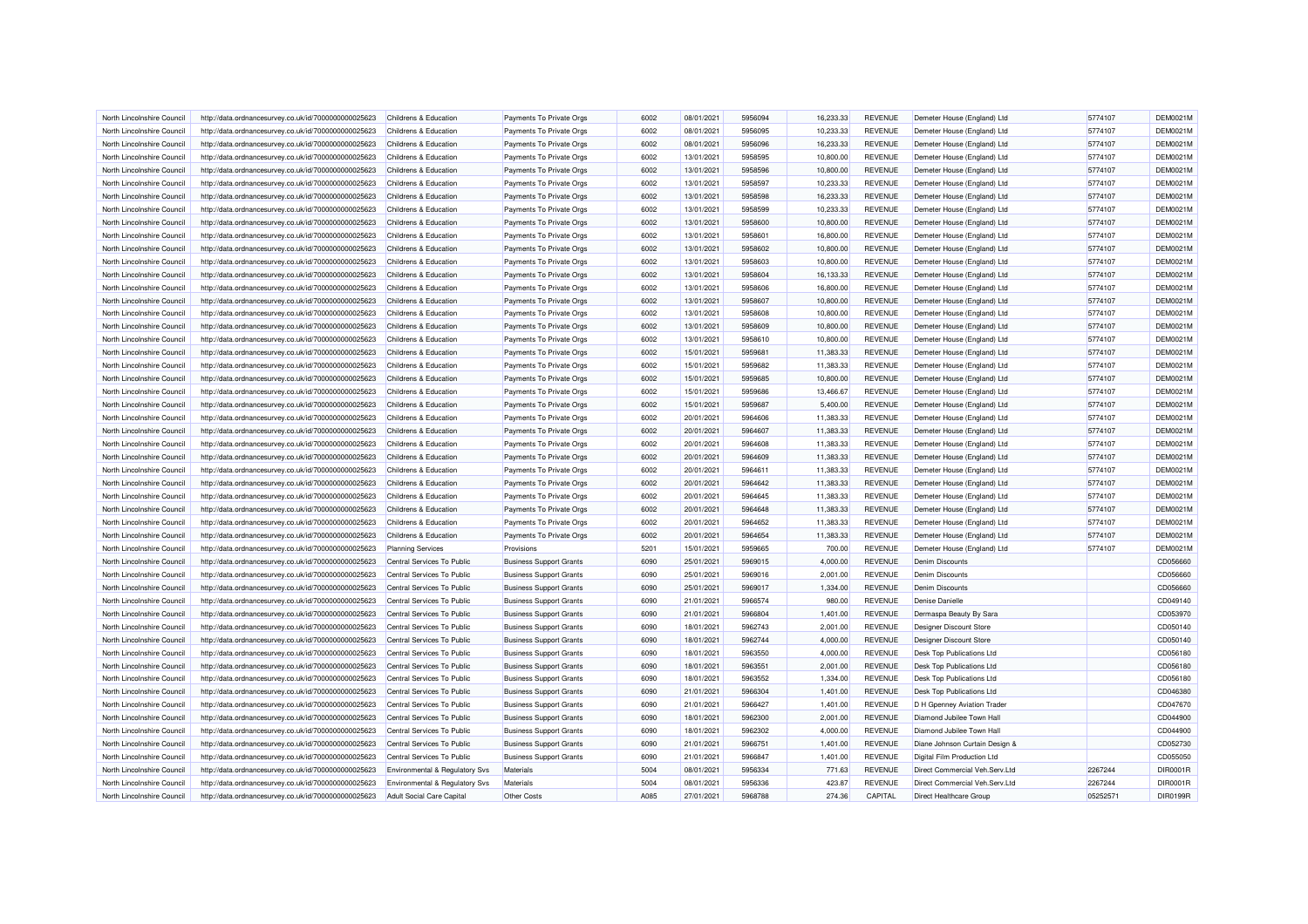| North Lincolnshire Council | http://data.ordnancesurvey.co.uk/id/7000000000025623 | Adult Social Care Capital        | Other Costs                    | A085 | 27/01/2021 | 5968789 | 6,119.18  | CAPITAL        | Direct Healthcare Group                      | 05252571 | DIR0199R        |
|----------------------------|------------------------------------------------------|----------------------------------|--------------------------------|------|------------|---------|-----------|----------------|----------------------------------------------|----------|-----------------|
| North Lincolnshire Council | http://data.ordnancesurvey.co.uk/id/7000000000025623 | Central Services To Public       | <b>Business Support Grants</b> | 6090 | 18/01/2021 | 5961544 | 6,000.00  | <b>REVENUE</b> | Directions Dance Community Interest Company  |          | CD041410        |
| North Lincolnshire Council | http://data.ordnancesurvey.co.uk/id/7000000000025623 | Central Services To Public       | <b>Business Support Grants</b> | 6090 | 18/01/2021 | 5961545 | 429.00    | <b>REVENUE</b> | Directions Dance Community Interest Company  |          | CD041410        |
| North Lincolnshire Counci  | http://data.ordnancesurvey.co.uk/id/7000000000025623 | Central Services To Public       | <b>Business Support Grants</b> | 6090 | 18/01/2021 | 5961546 | 3,000.00  | <b>REVENUE</b> | Directions Dance Community Interest Company  |          | CD041410        |
| North Lincolnshire Council | http://data.ordnancesurvey.co.uk/id/7000000000025623 | Culture & Related Services       | Equipment Maint.& Repair       | 5003 | 06/01/2021 | 5954801 | 1,880.00  | <b>REVENUE</b> | Direct Parts Supply Ltd                      |          | DIR0026R        |
| North Lincolnshire Council | http://data.ordnancesurvey.co.uk/id/7000000000025623 | <b>Adult Social Care</b>         | Other Professional Fees        | 5829 | 22/01/2021 | 5959568 | 377.00    | <b>REVENUE</b> | <b>Disability Sheffield</b>                  |          | <b>DIS0026S</b> |
| North Lincolnshire Council | http://data.ordnancesurvey.co.uk/id/7000000000025623 | Central Services To Public       | <b>Business Support Grants</b> | 6090 | 18/01/2021 | 5961553 | 286.00    | <b>REVENUE</b> | <b>Divergent Fitness</b>                     |          | CD041450        |
| North Lincolnshire Council | http://data.ordnancesurvey.co.uk/id/7000000000025623 | Central Services To Public       | <b>Business Support Grants</b> | 6090 | 18/01/2021 | 5961554 | 2,001.00  | <b>REVENUE</b> | <b>Divergent Fitness</b>                     |          | CD041450        |
| North Lincolnshire Council | http://data.ordnancesurvey.co.uk/id/7000000000025623 | Central Services To Public       | <b>Business Support Grants</b> | 6090 | 18/01/2021 | 5961555 | 4,000.00  | <b>REVENUE</b> | <b>Divergent Fitness</b>                     |          | CD041450        |
| North Lincolnshire Council | http://data.ordnancesurvey.co.uk/id/7000000000025623 | Central Services To Public       | <b>Business Support Grants</b> | 6090 | 18/01/2021 | 5963116 | 3,000.00  | <b>REVENUE</b> | Djs Retail Limited                           |          | CD053570        |
| North Lincolnshire Council | http://data.ordnancesurvey.co.uk/id/7000000000025623 | Central Services To Public       | <b>Business Support Grants</b> | 6090 | 18/01/2021 | 5963117 | 6,000.00  | <b>REVENUE</b> | <b>Dis Retail Limited</b>                    |          | CD053570        |
|                            |                                                      |                                  |                                |      |            |         |           |                |                                              |          |                 |
| North Lincolnshire Council | http://data.ordnancesurvey.co.uk/id/7000000000025623 | Childrens & Education            | Home To School Transport       | 4201 | 06/01/2021 | 5953529 | 4,897.20  | <b>REVENUE</b> | D J Taxis Scunthorpe                         |          | DJT0001T        |
| North Lincolnshire Council | http://data.ordnancesurvey.co.uk/id/7000000000025623 | Central Services To Public       | <b>Business Support Grants</b> | 6090 | 18/01/2021 | 5962978 | 4,000.00  | <b>REVENUE</b> | Dj Taxis Scunthorpe Ltd                      |          | CD051180        |
| North Lincolnshire Council | http://data.ordnancesurvey.co.uk/id/7000000000025623 | Central Services To Public       | <b>Business Support Grants</b> | 6090 | 18/01/2021 | 5962979 | 2.001.00  | <b>REVENUE</b> | Di Taxis Scunthorpe Ltd                      |          | CD051180        |
| North Lincolnshire Council | http://data.ordnancesurvey.co.uk/id/7000000000025623 | Central Services To Public       | <b>Business Support Grants</b> | 6090 | 18/01/2021 | 5963232 | 2,001.00  | <b>REVENUE</b> | <b>Dk Fitness</b>                            |          | CD054490        |
| North Lincolnshire Council | http://data.ordnancesurvey.co.uk/id/7000000000025623 | Central Services To Public       | <b>Business Support Grants</b> | 6090 | 18/01/2021 | 5963233 | 4.000.00  | <b>REVENUE</b> | <b>Dk Fitness</b>                            |          | CD054490        |
| North Lincolnshire Council | http://data.ordnancesurvey.co.uk/id/7000000000025623 | Central Services To Public       | <b>Business Support Grants</b> | 6090 | 18/01/2021 | 5961985 | 6,000.00  | <b>REVENUE</b> | Dmw Furniture                                |          | CD043300        |
| North Lincolnshire Council | http://data.ordnancesurvey.co.uk/id/7000000000025623 | Central Services To Public       | <b>Business Support Grants</b> | 6090 | 18/01/2021 | 5961986 | 3,000.00  | <b>REVENUE</b> | Dmw Furniture                                |          | CD043300        |
| North Lincolnshire Council | http://data.ordnancesurvey.co.uk/id/7000000000025623 | Childrens & Education            | Payments To Private Orgs       | 6002 | 29/01/2021 | 5970939 | 74,802.33 | <b>REVENUE</b> | <b>Dn Colleges Group</b>                     |          | <b>NOR0007R</b> |
| North Lincolnshire Council | http://data.ordnancesurvey.co.uk/id/7000000000025623 | Central Services To Public       | <b>Business Support Grants</b> | 6090 | 18/01/2021 | 5962653 | 6,000.00  | <b>REVENUE</b> | Dog & Rat Inn                                |          | CD049810        |
| North Lincolnshire Council | http://data.ordnancesurvey.co.uk/id/7000000000025623 | Central Services To Public       | <b>Business Support Grants</b> | 6090 | 18/01/2021 | 5962654 | 3,000.00  | <b>REVENUE</b> | Dog & Rat Inn                                |          | CD049810        |
| North Lincolnshire Council | http://data.ordnancesurvey.co.uk/id/7000000000025623 | Central Services To Public       | <b>Business Support Grants</b> | 6090 | 18/01/2021 | 5962655 | 429.00    | <b>REVENUE</b> | Dog & Rat Inn                                |          | CD049810        |
| North Lincolnshire Council | http://data.ordnancesurvey.co.uk/id/7000000000025623 | Central Services To Public       | <b>Business Support Grants</b> | 6090 | 21/01/2021 | 5966389 | 980.00    | <b>REVENUE</b> | Dogs@Home                                    |          | CD047280        |
| North Lincolnshire Council | http://data.ordnancesurvey.co.uk/id/7000000000025623 | <b>Housing Services</b>          | Fees & Charges Income          | 9002 | 20/01/2021 | 5964670 | $-700.00$ | <b>REVENUE</b> | Dolphin Mobility East Midlands Ltd           | 4175896  | <b>DOL0006L</b> |
| North Lincolnshire Council | http://data.ordnancesurvey.co.uk/id/7000000000025623 | <b>Housing Services</b>          | Fees & Charges Income          | 9002 | 20/01/2021 | 5964722 | $-700.00$ | <b>REVENUE</b> | Dolphin Mobility East Midlands Ltd           | 4175896  | <b>DOL0006L</b> |
| North Lincolnshire Council | http://data.ordnancesurvey.co.uk/id/7000000000025623 | <b>Housing Services</b>          | Fees & Charges Income          | 9002 | 20/01/2021 | 5964745 | $-700.00$ | <b>REVENUE</b> | Dolphin Mobility East Midlands Ltd           | 4175896  | <b>DOL0006L</b> |
| North Lincolnshire Council | http://data.ordnancesurvey.co.uk/id/7000000000025623 | Central Services To Public       | <b>Business Support Grants</b> | 6090 | 21/01/2021 | 5966725 | 980.00    | <b>REVENUE</b> | Donna Barker Equine Therapy & Rehabilitation |          | CD052480        |
| North Lincolnshire Council | http://data.ordnancesurvey.co.uk/id/7000000000025623 | Central Services To Public       | <b>Business Support Grants</b> | 6090 | 21/01/2021 | 5966833 | 980.00    | <b>REVENUE</b> | <b>Doodles Groomers</b>                      |          | CD054270        |
| North Lincolnshire Council | http://data.ordnancesurvey.co.uk/id/7000000000025623 | Childrens & Education            | Payments To Private Orgs       | 6002 | 22/01/2021 | 5965922 | 4,866.45  | <b>REVENUE</b> | Do-Re-Mi Nursery                             |          | <b>WIN0044N</b> |
| North Lincolnshire Council | http://data.ordnancesurvey.co.uk/id/7000000000025623 | Central Services To Public       | <b>Business Support Grants</b> | 6090 | 21/01/2021 | 5966761 | 980.00    | <b>REVENUE</b> | Dorota Laskowska                             |          | CD052830        |
| North Lincolnshire Council | http://data.ordnancesurvey.co.uk/id/7000000000025623 | Central Services To Public       | <b>Business Support Grants</b> | 6090 | 21/01/2021 | 5966555 | 980.00    | <b>REVENUE</b> | Dove Engineering Consultancy Ltd             |          | CD048950        |
| North Lincolnshire Council | http://data.ordnancesurvey.co.uk/id/7000000000025623 | Central Services To Public       | <b>Business Support Grants</b> | 6090 | 18/01/2021 | 5962485 | 2,001.00  | <b>REVENUE</b> | <b>Dragonart Tattoo Studio</b>               |          | CD045600        |
| North Lincolnshire Council | http://data.ordnancesurvey.co.uk/id/7000000000025623 | Central Services To Public       | <b>Business Support Grants</b> | 6090 | 18/01/2021 | 5962486 | 4,000.00  | <b>REVENUE</b> | Dragonart Tattoo Studio                      |          | CD045600        |
| North Lincolnshire Council | http://data.ordnancesurvey.co.uk/id/7000000000025623 | Central Services To Public       | <b>Business Support Grants</b> | 6090 | 21/01/2021 | 5966360 | 1,401.00  | <b>REVENUE</b> | <b>Dragonfly Beauty</b>                      |          | CD046960        |
| North Lincolnshire Council | http://data.ordnancesurvey.co.uk/id/7000000000025623 | Central Services To Public       | <b>Business Support Grants</b> | 6090 | 21/01/2021 | 5966489 | 1,401.00  | <b>REVENUE</b> | Dramarama                                    |          | CD048290        |
| North Lincolnshire Council | http://data.ordnancesurvey.co.uk/id/7000000000025623 | Central Services To Public       | <b>Business Support Grants</b> | 6090 | 21/01/2021 | 5966845 | 1,401.00  | <b>REVENUE</b> | Draughtsman Racing Yachts                    |          | CD055030        |
| North Lincolnshire Council |                                                      | Central Services To Public       |                                | 6090 | 21/01/2021 | 5966285 | 1,401.00  | <b>REVENUE</b> |                                              |          | CD046190        |
|                            | http://data.ordnancesurvey.co.uk/id/7000000000025623 |                                  | <b>Business Support Grants</b> | 5823 |            |         |           |                | Draytons Auto Centre                         |          | MOS0041S        |
| North Lincolnshire Council | http://data.ordnancesurvey.co.uk/id/7000000000025623 | Childrens & Education            | <b>Legal Fees</b>              |      | 27/01/2021 | 5969456 | 1,010.00  | <b>REVENUE</b> | Dr Ellis Mosley                              |          |                 |
| North Lincolnshire Council | http://data.ordnancesurvey.co.uk/id/7000000000025623 | <b>Adult Social Care</b>         | Other Professional Fees        | 5829 | 25/02/2021 | 5969900 | 540.00    | <b>REVENUE</b> | Dr Graham Hayes                              |          | HAY0027\        |
| North Lincolnshire Council | http://data.ordnancesurvey.co.uk/id/7000000000025623 | Adult Social Care Capital        | Other Costs                    | A085 | 13/01/2021 | 5956577 | 2,134.91  | CAPITAL        | Drive Devilbiss Healthcare Limited           | 4301005  | <b>DRI0008I</b> |
| North Lincolnshire Council | http://data.ordnancesurvey.co.uk/id/7000000000025623 | <b>Adult Social Care Capital</b> | Other Costs                    | A085 | 27/01/2021 | 5967914 | 496.90    | CAPITAL        | <b>Drive Devilbiss Healthcare Limited</b>    | 4301005  | <b>DRI0008I</b> |
| North Lincolnshire Council | http://data.ordnancesurvey.co.uk/id/7000000000025623 | Adult Social Care Capital        | Other Costs                    | A085 | 27/01/2021 | 5967919 | 237.60    | CAPITAL        | <b>Drive Devilbiss Healthcare Limited</b>    | 4301005  | <b>DRI0008I</b> |
| North Lincolnshire Council | http://data.ordnancesurvey.co.uk/id/7000000000025623 | Adult Social Care Capital        | Other Costs                    | A085 | 27/01/2021 | 5968776 | 313.92    | CAPITAL        | Drive Devilbiss Healthcare Limited           | 4301005  | <b>DRI0008I</b> |
| North Lincolnshire Council | http://data.ordnancesurvey.co.uk/id/7000000000025623 | Adult Social Care Capital        | Other Costs                    | A085 | 27/01/2021 | 5968801 | 220.00    | CAPITAL        | Drive Devilbiss Healthcare Limited           | 4301005  | <b>DRI0008I</b> |
| North Lincolnshire Council | http://data.ordnancesurvey.co.uk/id/7000000000025623 | <b>Highways &amp; Transport</b>  | Other Supplies & Services      | 5799 | 20/01/2021 | 5960239 | 228.35    | <b>REVENUE</b> | Drivercheck                                  | SC292381 | <b>DRI0078I</b> |
| North Lincolnshire Counci  | http://data.ordnancesurvey.co.uk/id/7000000000025623 | Central Services To Public       | <b>Business Support Grants</b> | 6090 | 21/01/2021 | 5966318 | 1,401.00  | <b>REVENUE</b> | Drive With Geoff Driving School              |          | CD046510        |
| North Lincolnshire Council | http://data.ordnancesurvey.co.uk/id/7000000000025623 | <b>Adult Social Care</b>         | Other Professional Fees        | 5829 | 06/01/2021 | 5954465 | 1,116.60  | <b>REVENUE</b> | Dr Madhu Gulati                              |          | MAD0013D        |
| North Lincolnshire Council | http://data.ordnancesurvey.co.uk/id/7000000000025623 | <b>Adult Social Care</b>         | Other Professional Fees        | 5829 | 22/02/2021 | 5969899 | 935.16    | <b>REVENUE</b> | Dr Madhu Gulati                              |          | MAD0013D        |
| North Lincolnshire Council | http://data.ordnancesurvey.co.uk/id/7000000000025623 | <b>Adult Social Care</b>         | Payments To Health Providers   | 6019 | 13/01/2021 | 5958087 | 514.67    | <b>REVENUE</b> | Dr M J Dwyer & Partners                      |          | DWY0001         |
| North Lincolnshire Council | http://data.ordnancesurvey.co.uk/id/7000000000025623 | <b>Adult Social Care</b>         | Payments To Health Providers   | 6019 | 15/01/2021 | 5958088 | 343.51    | <b>REVENUE</b> | Dr M J Dwyer & Partners                      |          | DWY0001         |
| North Lincolnshire Council | http://data.ordnancesurvey.co.uk/id/7000000000025623 | Childrens & Education            | <b>Legal Fees</b>              | 5823 | 27/01/2021 | 5969458 | 367.20    | <b>REVENUE</b> | Dr Russell D Keenar                          |          | <b>RUS0111S</b> |
| North Lincolnshire Council | http://data.ordnancesurvey.co.uk/id/7000000000025623 | Environmental & Regulatory Svs   | Other Professional Fees        | 5829 | 22/01/2021 | 5958583 | 525.00    | <b>REVENUE</b> | Dr Sanjeev Jalihal                           |          | <b>JAL0004L</b> |
| North Lincolnshire Council | http://data.ordnancesurvey.co.uk/id/7000000000025623 | <b>Adult Social Care</b>         | Payments To Health Providers   | 6019 | 13/01/2021 | 5958089 | 293.22    | <b>REVENUE</b> | Dr S Naeem                                   |          | <b>NAE0130E</b> |
|                            |                                                      |                                  |                                |      |            |         |           |                |                                              |          |                 |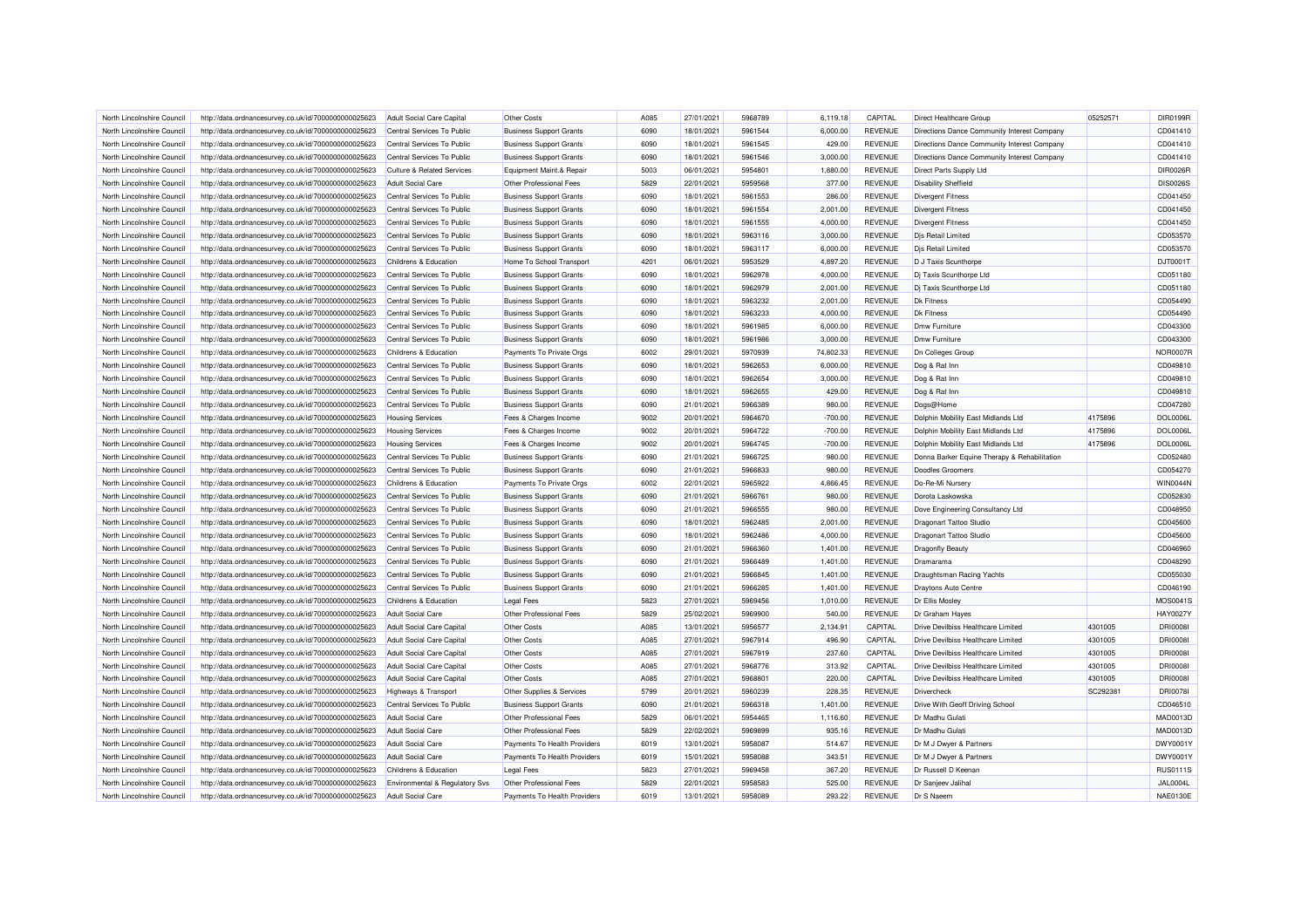| North Lincolnshire Council | http://data.ordnancesurvey.co.uk/id/7000000000025623 | Environmental & Regulatory Svs                           | Other Professional Fees            | 5829 | 13/01/2021 | 5958582 | 1.635.00   | <b>REVENUE</b> | Dr T Mahmood Anwar                    |          | <b>MAH0003H</b> |
|----------------------------|------------------------------------------------------|----------------------------------------------------------|------------------------------------|------|------------|---------|------------|----------------|---------------------------------------|----------|-----------------|
| North Lincolnshire Council |                                                      | Central Services To Public                               | <b>Business Support Grants</b>     | 6090 | 18/01/2021 | 5962504 | 2,001.00   | <b>REVENUE</b> | Dual Drum Tuition                     |          | CD045690        |
|                            | http://data.ordnancesurvey.co.uk/id/7000000000025623 |                                                          |                                    |      |            |         |            |                |                                       |          |                 |
| North Lincolnshire Council | http://data.ordnancesurvey.co.uk/id/7000000000025623 | Central Services To Public                               | <b>Business Support Grants</b>     | 6090 | 18/01/2021 | 5962505 | 4,000.00   | <b>REVENUE</b> | <b>Dual Drum Tuition</b>              |          | CD045690        |
| North Lincolnshire Council | http://data.ordnancesurvey.co.uk/id/7000000000025623 | Central Services To Public                               | <b>Business Support Grants</b>     | 6090 | 18/01/2021 | 5961453 | 2,001.00   | <b>REVENUE</b> | Duck Egg Theatre Company Ltd          |          | CD041100        |
| North Lincolnshire Council | http://data.ordnancesurvey.co.uk/id/7000000000025623 | Central Services To Public                               | <b>Business Support Grants</b>     | 6090 | 18/01/2021 | 5961454 | 4,000.00   | <b>REVENUE</b> | Duck Egg Theatre Company Ltd          |          | CD041100        |
| North Lincolnshire Council | http://data.ordnancesurvey.co.uk/id/7000000000025623 | Central Services To Public                               | <b>Business Support Grants</b>     | 6090 | 18/01/2021 | 5961455 | 286.00     | <b>REVENUE</b> | Duck Egg Theatre Company Ltd          |          | CD041100        |
| North Lincolnshire Council | http://data.ordnancesurvey.co.uk/id/7000000000025623 | Corporate And Democratic Core                            | Gen Office Exp (Incl Postage)      | 5603 | 08/01/2021 | 5956553 | 1,948.32   | <b>REVENUE</b> | <b>Dura-Id Solutions</b>              | 11051129 | DUR0099F        |
| North Lincolnshire Council | http://data.ordnancesurvey.co.uk/id/7000000000025623 | Highways & Transport                                     | Equipment Maint.& Repair           | 5003 | 20/01/2021 | 5954033 | 1,322.14   | <b>REVENUE</b> | Dynniq Uk Ltd                         |          | DYN0017N        |
| North Lincolnshire Council | http://data.ordnancesurvey.co.uk/id/7000000000025623 | Central Services To Public                               | <b>Business Support Grants</b>     | 6090 | 21/01/2021 | 5966462 | 980.00     | <b>REVENUE</b> | Ea Equi Rug Wash Lincolnshire         |          | CD048020        |
| North Lincolnshire Council | http://data.ordnancesurvey.co.uk/id/7000000000025623 | Central Services To Public                               | <b>Business Support Grants</b>     | 6090 | 21/01/2021 | 5966463 | 980.00     | <b>REVENUE</b> | Ea Equi Rug Wash Yorkshire            |          | CD048030        |
| North Lincolnshire Council | http://data.ordnancesurvey.co.uk/id/7000000000025623 | Central Services To Public                               | <b>Business Support Grants</b>     | 6090 | 21/01/2021 | 5966754 | 980.00     | <b>REVENUE</b> | E A Lukaszek                          |          | CD052760        |
| North Lincolnshire Council | http://data.ordnancesurvey.co.uk/id/7000000000025623 | Central Services To Public                               | <b>Business Support Grants</b>     | 6090 | 18/01/2021 | 5962495 | 2.001.00   | <b>REVENUE</b> | Earth Hair Studio                     |          | CD045650        |
| North Lincolnshire Council | http://data.ordnancesurvey.co.uk/id/7000000000025623 | Central Services To Public                               | <b>Business Support Grants</b>     | 6090 | 18/01/2021 | 5962496 | 4,000.00   | <b>REVENUE</b> | Earth Hair Studio                     |          | CD045650        |
| North Lincolnshire Council | http://data.ordnancesurvey.co.uk/id/7000000000025623 | Central Services To Public                               | <b>Business Support Grants</b>     | 6090 | 18/01/2021 | 5963320 | 9,000.00   | <b>REVENUE</b> | Easterly Road Carpets Ltd             |          | CD054860        |
|                            |                                                      |                                                          |                                    |      |            |         |            |                |                                       |          |                 |
| North Lincolnshire Council | http://data.ordnancesurvey.co.uk/id/7000000000025623 | Central Services To Public                               | <b>Business Support Grants</b>     | 6090 | 18/01/2021 | 5963321 | 4,500.00   | <b>REVENUE</b> | <b>Easterly Road Carpets Ltd</b>      |          | CD054860        |
| North Lincolnshire Council | http://data.ordnancesurvey.co.uk/id/7000000000025623 | <b>Planning Services</b>                                 | Other Professional Fees            | 5829 | 08/01/2021 | 5956376 | 1,583.33   | <b>REVENUE</b> | Easters & Son Commercial Services Ltd |          | <b>EAS0590S</b> |
| North Lincolnshire Council | http://data.ordnancesurvey.co.uk/id/7000000000025623 | <b>Planning Services</b>                                 | Other Professional Fees            | 5829 | 08/01/2021 | 5956377 | 2,572.83   | <b>REVENUE</b> | Easters & Son Commercial Services Ltd |          | <b>EAS0590S</b> |
| North Lincolnshire Council | http://data.ordnancesurvey.co.uk/id/7000000000025623 | <b>Planning Services</b>                                 | Other Professional Fees            | 5829 | 08/01/2021 | 5956378 | 259.00     | <b>REVENUE</b> | Easters & Son Commercial Services Ltd |          | <b>EAS0590S</b> |
| North Lincolnshire Council | http://data.ordnancesurvey.co.uk/id/7000000000025623 | Childrens & Education                                    | <b>Client Transport Costs</b>      | 6092 | 06/01/2021 | 5953747 | 300.00     | <b>REVENUE</b> | East Hull Cars Ltd                    | 5777873  | EAS0093S        |
| North Lincolnshire Council | http://data.ordnancesurvey.co.uk/id/7000000000025623 | Childrens & Education                                    | Payments To Private Orgs           | 6002 | 06/01/2021 | 5953829 | 630.00     | <b>REVENUE</b> | East Riding Of Yorkshire Council      |          | EAS0126S        |
| North Lincolnshire Council | http://data.ordnancesurvey.co.uk/id/7000000000025623 | Childrens & Education                                    | Payments To Private Orgs           | 6002 | 22/01/2021 | 5965904 | 2,666.00   | <b>REVENUE</b> | East Riding Of Yorkshire Council      |          | EAS0012S        |
| North Lincolnshire Council | http://data.ordnancesurvey.co.uk/id/7000000000025623 | Highways & Transport                                     | Passenger Transport                | 6011 | 29/01/2021 | 5970981 | 20,600.00  | <b>REVENUE</b> | East Riding Of Yorkshire Council      |          | EAS0126S        |
| North Lincolnshire Council | http://data.ordnancesurvey.co.uk/id/7000000000025623 | Non Distributed Costs                                    | <b>Retirement Additional Costs</b> | 2007 | 27/01/2021 | 5968050 | 155,660.00 | <b>REVENUE</b> | East Riding Pension Fund              |          | EAS0381S        |
| North Lincolnshire Council | http://data.ordnancesurvey.co.uk/id/7000000000025623 | Central Services To Public                               | <b>Business Support Grants</b>     | 6090 | 18/01/2021 | 5961322 | 286.00     | <b>REVENUE</b> | <b>East Trent Ltd</b>                 |          | CD040660        |
| North Lincolnshire Council | http://data.ordnancesurvey.co.uk/id/7000000000025623 | Central Services To Public                               | <b>Business Support Grants</b>     | 6090 | 18/01/2021 | 5961323 | 4,000.00   | <b>REVENUE</b> | <b>East Trent Ltd</b>                 |          | CD040660        |
| North Lincolnshire Council | http://data.ordnancesurvey.co.uk/id/7000000000025623 | Central Services To Public                               | <b>Business Support Grants</b>     | 6090 | 18/01/2021 | 5961324 | 2,001.00   | <b>REVENUE</b> | <b>East Trent Ltd</b>                 |          | CD040660        |
| North Lincolnshire Council | http://data.ordnancesurvey.co.uk/id/7000000000025623 | Highways & Transport                                     | <b>Concessionary Fares</b>         | 6010 | 15/01/2021 | 5959695 | 4,000.00   | <b>REVENUE</b> | East Yorkshire Motor Services Ltd     | 216628   | EAS01205        |
| North Lincolnshire Council | http://data.ordnancesurvey.co.uk/id/7000000000025623 | Highways & Transport                                     | Passenger Transport                | 6011 | 15/01/2021 | 5959147 | 66,135.36  | <b>REVENUE</b> | East Yorkshire Motor Services Ltd     | 216628   | EAS01205        |
| North Lincolnshire Council | http://data.ordnancesurvey.co.uk/id/7000000000025623 | Environmental & Regulatory Svs                           | Other Supplies & Services          | 5799 | 29/01/2021 | 5966152 | 1,487.50   | <b>REVENUE</b> | Ebusiness Uk Ltd                      | 3624171  | <b>EBU0003L</b> |
|                            |                                                      |                                                          |                                    | 6090 | 18/01/2021 | 5962234 | 4,000.00   | <b>REVENUE</b> | E Cigarette Outlet (Uk) Ltd           |          | CD044560        |
| North Lincolnshire Council | http://data.ordnancesurvey.co.uk/id/7000000000025623 | Central Services To Public<br>Central Services To Public | <b>Business Support Grants</b>     | 6090 | 18/01/2021 | 5962235 |            |                |                                       |          | CD044560        |
| North Lincolnshire Council | http://data.ordnancesurvey.co.uk/id/7000000000025623 |                                                          | <b>Business Support Grants</b>     |      |            |         | 2,001.00   | <b>REVENUE</b> | E Cigarette Outlet (Uk) Ltd           |          |                 |
| North Lincolnshire Council | http://data.ordnancesurvey.co.uk/id/7000000000025623 | Central Services To Public                               | <b>Business Support Grants</b>     | 6090 | 18/01/2021 | 5962236 | 2,001.00   | <b>REVENUE</b> | E Cigarette Outlet (Uk) Ltd           |          | CD044570        |
| North Lincolnshire Council | http://data.ordnancesurvey.co.uk/id/7000000000025623 | Central Services To Public                               | <b>Business Support Grants</b>     | 6090 | 18/01/2021 | 5962237 | 4,000.00   | <b>REVENUE</b> | E Cigarette Outlet (Uk) Ltd           |          | CD044570        |
| North Lincolnshire Council | http://data.ordnancesurvey.co.uk/id/7000000000025623 | Central Services To Public                               | <b>Business Support Grants</b>     | 6090 | 18/01/2021 | 5962574 | 4,000.00   | <b>REVENUE</b> | Ecigworld                             |          | CD046020        |
| North Lincolnshire Council | http://data.ordnancesurvey.co.uk/id/7000000000025623 | Central Services To Public                               | <b>Business Support Grants</b>     | 6090 | 18/01/2021 | 5962575 | 2,001.00   | <b>REVENUE</b> | Ecigworld                             |          | CD046020        |
| North Lincolnshire Council | http://data.ordnancesurvey.co.uk/id/7000000000025623 | Central Services To Public                               | <b>Business Support Grants</b>     | 6090 | 21/01/2021 | 5966319 | 1,401.00   | <b>REVENUE</b> | Ecigworld                             |          | CD046520        |
| North Lincolnshire Council | http://data.ordnancesurvey.co.uk/id/7000000000025623 | Culture & Related Services                               | Repair & Maintenance Costs         | 3000 | 27/01/2021 | 5969230 | 2,726.40   | <b>REVENUE</b> | E C Surfacing Ltd                     | 07080098 | <b>ECS0006S</b> |
| North Lincolnshire Council | http://data.ordnancesurvey.co.uk/id/7000000000025623 | <b>Highways &amp; Transport</b>                          | Repair & Maintenance Costs         | 3000 | 22/01/2021 | 5965963 | 1,485.00   | <b>REVENUE</b> | E C Surfacing Ltd                     | 07080098 | <b>ECS00069</b> |
| North Lincolnshire Council | http://data.ordnancesurvey.co.uk/id/7000000000025623 | Central Services To Public                               | <b>Business Support Grants</b>     | 6090 | 18/01/2021 | 5962758 | 4,000.00   | <b>REVENUE</b> | Eddie Nolan Photoigraphy              |          | CD050220        |
| North Lincolnshire Council | http://data.ordnancesurvey.co.uk/id/7000000000025623 | Central Services To Public                               | <b>Business Support Grants</b>     | 6090 | 18/01/2021 | 5962760 | 2,001.00   | <b>REVENUE</b> | Eddie Nolan Photoigraphy              |          | CD050220        |
| North Lincolnshire Council | http://data.ordnancesurvey.co.uk/id/7000000000025623 | Central Services To Public                               | <b>Business Support Grants</b>     | 6090 | 18/01/2021 | 5962028 | 2,001.00   | <b>REVENUE</b> | Eden Hair                             |          | CD043510        |
| North Lincolnshire Council | http://data.ordnancesurvey.co.uk/id/7000000000025623 | Central Services To Public                               | <b>Business Support Grants</b>     | 6090 | 18/01/2021 | 5962029 | 4,000.00   | <b>REVENUE</b> | Eden Hair                             |          | CD043510        |
| North Lincolnshire Council | http://data.ordnancesurvey.co.uk/id/7000000000025623 | Corporate And Democratic Core                            | Course Fees/Training               | 2002 | 08/01/2021 | 5955077 | 1,750.00   | <b>REVENUE</b> | Edge Training & Consultancy Ltd       | 3086220  | EDG0130G        |
| North Lincolnshire Council | http://data.ordnancesurvey.co.uk/id/7000000000025623 | Central Services To Public                               | <b>Business Support Grants</b>     | 6090 | 18/01/2021 | 5961170 | 4,000.00   | <b>REVENUE</b> | Educaiton With A Cic                  |          | CD040140        |
| North Lincolnshire Council | http://data.ordnancesurvey.co.uk/id/7000000000025623 | Central Services To Public                               | <b>Business Support Grants</b>     | 6090 | 18/01/2021 | 5961171 | 2,001.00   | <b>REVENUE</b> | Educaiton With A  Cic                 |          | CD040140        |
| North Lincolnshire Council | http://data.ordnancesurvey.co.uk/id/7000000000025623 | Central Services To Public                               | <b>Business Support Grants</b>     | 6090 | 18/01/2021 | 5961172 | 286.00     | <b>REVENUE</b> | Educaiton With A  Cic                 |          | CD040140        |
| North Lincolnshire Council | http://data.ordnancesurvey.co.uk/id/7000000000025623 | Central Services To Public                               | <b>Business Support Grants</b>     | 6090 | 18/01/2021 | 5962198 | 4,000.00   | <b>REVENUE</b> | <b>Edwards Gents Barbers</b>          |          | CD044390        |
| North Lincolnshire Council | http://data.ordnancesurvey.co.uk/id/7000000000025623 | Central Services To Public                               | <b>Business Support Grants</b>     | 6090 | 18/01/2021 | 5962199 | 2.001.00   | <b>REVENUE</b> | <b>Edwards Gents Barbers</b>          |          | CD044390        |
| North Lincolnshire Council | http://data.ordnancesurvey.co.uk/id/7000000000025623 | <b>Culture &amp; Related Services</b>                    | Licenses, Subs & Memberships       | 5510 | 22/01/2021 | 5967462 | 270.00     | <b>REVENUE</b> | E-Factor Group Ltd                    |          | EFA0012A        |
|                            |                                                      |                                                          |                                    | 5030 | 20/01/2021 | 5959725 |            | <b>REVENUE</b> |                                       | 718441   | TAY0016Y        |
| North Lincolnshire Council | http://data.ordnancesurvey.co.uk/id/7000000000025623 | Environmental & Regulatory Svs                           | Stock Purchases & Adjustments      |      |            |         | 678.67     |                | Egbert H Taylor & Co Ltd              |          |                 |
| North Lincolnshire Council | http://data.ordnancesurvey.co.uk/id/7000000000025623 | Central Services To Public                               | <b>Business Support Grants</b>     | 6090 | 25/01/2021 | 5969078 | 4,000.00   | <b>REVENUE</b> | Elaineâ¿¿S Grooming Parlour           |          | CD056870        |
| North Lincolnshire Council | http://data.ordnancesurvey.co.uk/id/7000000000025623 | Central Services To Public                               | <b>Business Support Grants</b>     | 6090 | 25/01/2021 | 5969079 | 2,001.00   | <b>REVENUE</b> | Elaineâ ¿¿S Grooming Parlour          |          | CD056870        |
| North Lincolnshire Council | http://data.ordnancesurvey.co.uk/id/7000000000025623 | Central Services To Public                               | <b>Business Support Grants</b>     | 6090 | 25/01/2021 | 5969080 | 1.334.00   | <b>REVENUE</b> | Elaineâ ¿¿S Grooming Parlour          |          | CD056870        |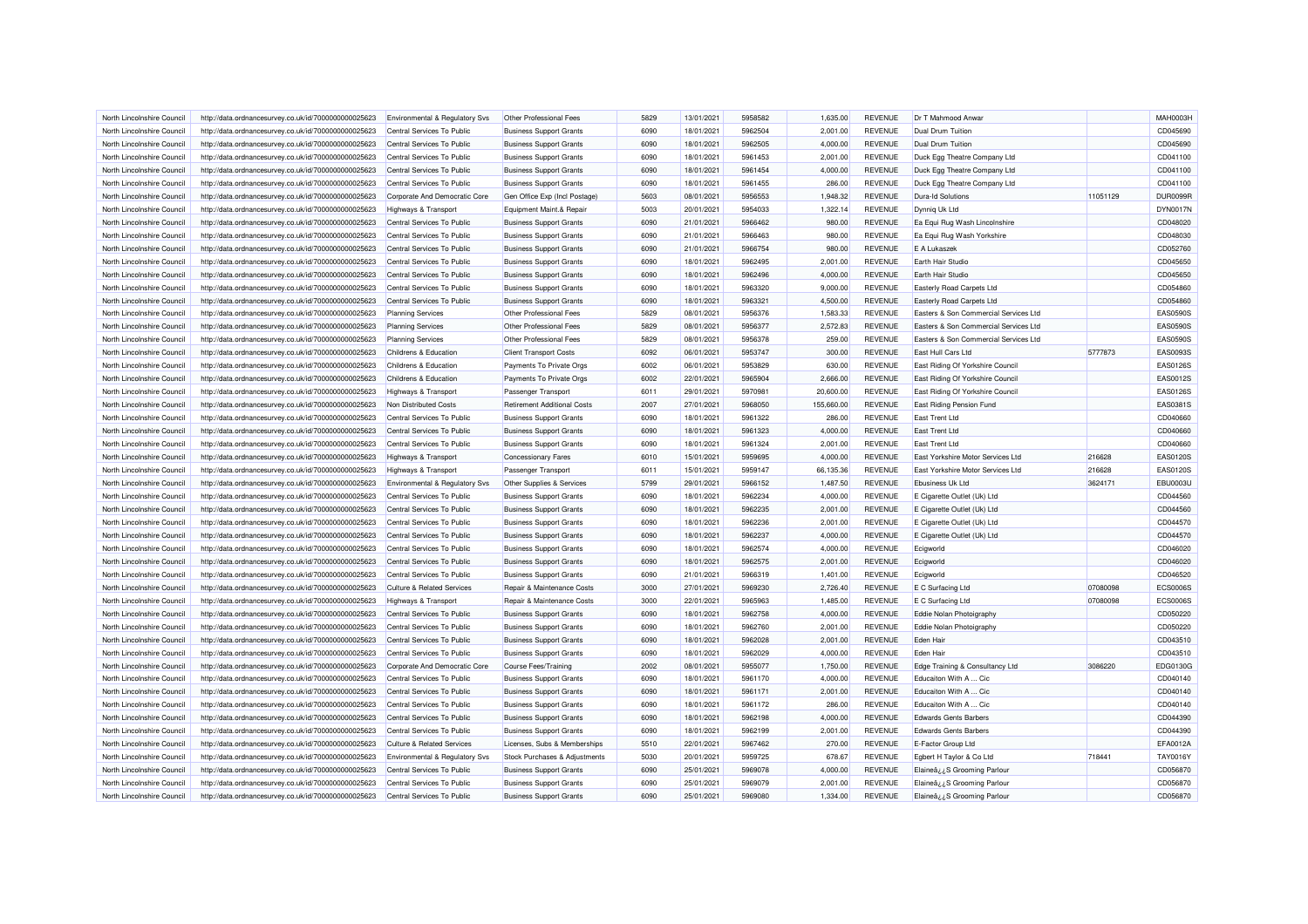| North Lincolnshire Council | http://data.ordnancesurvey.co.uk/id/7000000000025623 | Central Services To Public                | <b>Business Support Grants</b>   | 6090 | 21/01/2021 | 5966694 | 1,401.00  | <b>REVENUE</b> | El Creative                                 |          | CD052150        |
|----------------------------|------------------------------------------------------|-------------------------------------------|----------------------------------|------|------------|---------|-----------|----------------|---------------------------------------------|----------|-----------------|
| North Lincolnshire Council | http://data.ordnancesurvey.co.uk/id/7000000000025623 | <b>Highways &amp; Transport</b>           | Equipment Hire/Rent              | 5002 | 15/01/2021 | 5888026 | 1,700.00  | <b>REVENUE</b> | Elev <sub>8</sub>                           | 5902099  | ELE0071E        |
|                            |                                                      |                                           |                                  |      |            |         |           |                |                                             |          |                 |
| North Lincolnshire Council | http://data.ordnancesurvey.co.uk/id/7000000000025623 | Central Services To Public                | <b>Business Support Grants</b>   | 6090 | 21/01/2021 | 5966311 | 934.00    | <b>REVENUE</b> | Eli-Locks                                   |          | CD046450        |
| North Lincolnshire Council | http://data.ordnancesurvey.co.uk/id/7000000000025623 | Central Services To Public                | <b>Business Support Grants</b>   | 6090 | 21/01/2021 | 5966312 | 1,401.00  | <b>REVENUE</b> | Eli-Locks                                   |          | CD046450        |
| North Lincolnshire Council | http://data.ordnancesurvey.co.uk/id/7000000000025623 | <b>Adult Social Care</b>                  | It Software-Maintenance          | 5053 | 29/01/2021 | 5970696 | 3,249.00  | <b>REVENUE</b> | <b>Elisian Limited</b>                      |          | MIC0023C        |
| North Lincolnshire Council | http://data.ordnancesurvey.co.uk/id/7000000000025623 | Central Services To Public                | <b>Business Support Grants</b>   | 6090 | 18/01/2021 | 5962232 | 4,000.00  | <b>REVENUE</b> | Elite Auto Care                             |          | CD044550        |
| North Lincolnshire Council | http://data.ordnancesurvey.co.uk/id/7000000000025623 | Central Services To Public                | <b>Business Support Grants</b>   | 6090 | 18/01/2021 | 5962233 | 2.001.00  | <b>REVENUE</b> | Elite Auto Care                             |          | CD044550        |
| North Lincolnshire Council | http://data.ordnancesurvey.co.uk/id/7000000000025623 | <b>Adult Social Care</b>                  | Payments To Private Orgs         | 6002 | 13/01/2021 | 5959102 | 2,447.20  | <b>REVENUE</b> | Elite Care Solutions Ltd                    |          | ISF0009F        |
| North Lincolnshire Council | http://data.ordnancesurvey.co.uk/id/7000000000025623 | Adult Social Care                         | Payments To Private Orgs         | 6002 | 13/01/2021 | 5959102 | 134.40    | <b>REVENUE</b> | Elite Care Solutions Ltd                    |          | ISF0009F        |
| North Lincolnshire Council | http://data.ordnancesurvey.co.uk/id/7000000000025623 | Central Services To Public                | <b>Business Support Grants</b>   | 6090 | 21/01/2021 | 5966421 | 1,401.00  | <b>REVENUE</b> | Elite Personal Training And Classes Limited |          | CD047610        |
| North Lincolnshire Council | http://data.ordnancesurvey.co.uk/id/7000000000025623 | Central Services To Public                | <b>Business Support Grants</b>   | 6090 | 21/01/2021 | 5966818 | 1,401.00  | <b>REVENUE</b> | Elizabeth Hewitt T/A Liz Colour             |          | CD054110        |
| North Lincolnshire Council | http://data.ordnancesurvey.co.uk/id/7000000000025623 | Central Services To Public                | <b>Business Support Grants</b>   | 6090 | 18/01/2021 | 5961838 | 2,001.00  | <b>REVENUE</b> | Elizabeth Kate Bridal                       |          | CD042550        |
| North Lincolnshire Council | http://data.ordnancesurvey.co.uk/id/7000000000025623 | Central Services To Public                | <b>Business Support Grants</b>   | 6090 | 18/01/2021 | 5961839 | 4,000.00  | <b>REVENUE</b> | Elizabeth Kate Bridal                       |          | CD042550        |
| North Lincolnshire Council | http://data.ordnancesurvey.co.uk/id/7000000000025623 | Central Services To Public                | <b>Business Support Grants</b>   | 6090 | 21/01/2021 | 5966620 | 980.00    | <b>REVENUE</b> | Elizabeth Rose Photographer                 |          | CD051400        |
| North Lincolnshire Council | http://data.ordnancesurvey.co.uk/id/7000000000025623 | <b>Culture &amp; Related Services</b>     | Skips/Sanitary Collections, Etc. | 3321 | 27/01/2021 | 5968830 | 447.40    | <b>REVENUE</b> | <b>Ellgia Ltd</b>                           |          | <b>BEL0020L</b> |
| North Lincolnshire Counci  | http://data.ordnancesurvey.co.uk/id/7000000000025623 | Environmental & Regulatory Svs            | Other Professional Fees          | 5829 | 13/01/2021 | 5958470 | 3,126.11  | <b>REVENUE</b> | Ellgia Scunthorpe                           | 860123   | <b>BEL0170L</b> |
| North Lincolnshire Council |                                                      |                                           | Payments To Private Orgs         | 6002 | 13/01/2021 | 5958466 | 7,734.71  | <b>REVENUE</b> |                                             | 860123   | <b>BEL0170L</b> |
|                            | http://data.ordnancesurvey.co.uk/id/7000000000025623 | Environmental & Regulatory Svs            |                                  |      |            |         |           |                | Ellgia Scunthorpe                           |          |                 |
| North Lincolnshire Council | http://data.ordnancesurvey.co.uk/id/7000000000025623 | Environmental & Regulatory Svs            | Payments To Private Orgs         | 6002 | 13/01/2021 | 5958490 | 813.18    | <b>REVENUE</b> | Ellgia Scunthorpe                           | 860123   | <b>BEL0170L</b> |
| North Lincolnshire Council | http://data.ordnancesurvey.co.uk/id/7000000000025623 | Environmental & Regulatory Svs            | Payments To Private Orgs         | 6002 | 20/01/2021 | 5959692 | 599.64    | <b>REVENUE</b> | <b>Ellgia Scunthorpe</b>                    | 860123   | <b>BEL0170L</b> |
| North Lincolnshire Council | http://data.ordnancesurvey.co.uk/id/7000000000025623 | Environmental & Regulatory Svs            | Payments To Private Orgs         | 6002 | 20/01/2021 | 5959694 | 299.82    | <b>REVENUE</b> | <b>Ellgia Scunthorpe</b>                    | 860123   | <b>BEL0170L</b> |
| North Lincolnshire Council | http://data.ordnancesurvey.co.uk/id/7000000000025623 | <b>Environmental &amp; Regulatory Svs</b> | Payments To Private Orgs         | 6002 | 20/01/2021 | 5959696 | 5,663.94  | <b>REVENUE</b> | <b>Ellgia Scunthorpe</b>                    | 860123   | <b>BEL0170L</b> |
| North Lincolnshire Council | http://data.ordnancesurvey.co.uk/id/7000000000025623 | Environmental & Regulatory Svs            | Payments To Private Orgs         | 6002 | 20/01/2021 | 5960366 | 2,398.56  | <b>REVENUE</b> | Ellgia Scunthorpe                           | 860123   | <b>BEL0170L</b> |
| North Lincolnshire Council | http://data.ordnancesurvey.co.uk/id/7000000000025623 | <b>Environmental &amp; Regulatory Svs</b> | Payments To Private Orgs         | 6002 | 20/01/2021 | 5960367 | 2,296.28  | <b>REVENUE</b> | <b>Ellgia Scunthorpe</b>                    | 860123   | <b>BEL0170L</b> |
| North Lincolnshire Council | http://data.ordnancesurvey.co.uk/id/7000000000025623 | Environmental & Regulatory Svs            | Payments To Private Orgs         | 6002 | 20/01/2021 | 5960368 | 26,457.10 | <b>REVENUE</b> | Ellgia Scunthorpe                           | 860123   | <b>BEL0170L</b> |
| North Lincolnshire Council | http://data.ordnancesurvey.co.uk/id/7000000000025623 | Environmental & Regulatory Svs            | Payments To Private Orgs         | 6002 | 20/01/2021 | 5960971 | 27,649.90 | <b>REVENUE</b> | Ellgia Scunthorpe                           | 860123   | <b>BEL0170L</b> |
| North Lincolnshire Council | http://data.ordnancesurvey.co.uk/id/7000000000025623 | Central Services To Public                | <b>Business Support Grants</b>   | 6090 | 18/01/2021 | 5961858 | 2,001.00  | <b>REVENUE</b> | Ellisâ ¿¿S Hair And Beauty                  |          | CD042650        |
| North Lincolnshire Council | http://data.ordnancesurvey.co.uk/id/7000000000025623 | Central Services To Public                | <b>Business Support Grants</b>   | 6090 | 18/01/2021 | 5961859 | 4,000.00  | <b>REVENUE</b> | Ellisâ; ¿S Hair And Beauty                  |          | CD042650        |
| North Lincolnshire Council | http://data.ordnancesurvey.co.uk/id/7000000000025623 | Central Services To Public                | <b>Business Support Grants</b>   | 6090 | 25/01/2021 | 5968914 | 4.000.00  | <b>REVENUE</b> | <b>Elsham Activity Centre</b>               |          | CD056500        |
| North Lincolnshire Council | http://data.ordnancesurvey.co.uk/id/7000000000025623 | Central Services To Public                | <b>Business Support Grants</b>   | 6090 | 25/01/2021 | 5968915 | 1,334.00  | <b>REVENUE</b> | <b>Elsham Activity Centre</b>               |          | CD056500        |
| North Lincolnshire Council | http://data.ordnancesurvey.co.uk/id/7000000000025623 | Central Services To Public                | <b>Business Support Grants</b>   | 6090 | 25/01/2021 | 5968916 | 667.00    | <b>REVENUE</b> | <b>Elsham Activity Centre</b>               |          | CD056500        |
| North Lincolnshire Council | http://data.ordnancesurvey.co.uk/id/7000000000025623 | Central Services To Public                | <b>Business Support Grants</b>   | 6090 | 25/01/2021 | 5968917 | 667.00    | <b>REVENUE</b> | <b>Elsham Activity Centre</b>               |          | CD056500        |
| North Lincolnshire Council | http://data.ordnancesurvey.co.uk/id/7000000000025623 | Central Services To Public                | <b>Business Support Grants</b>   | 6090 | 25/01/2021 | 5968918 | 286.00    | <b>REVENUE</b> | <b>Elsham Activity Centre</b>               |          | CD056500        |
| North Lincolnshire Council | http://data.ordnancesurvey.co.uk/id/7000000000025623 | Central Services To Public                | <b>Business Support Grants</b>   | 6090 | 25/01/2021 | 5968919 | 2,001.00  | <b>REVENUE</b> | <b>Elsham Activity Centre</b>               |          | CD056500        |
| North Lincolnshire Council | http://data.ordnancesurvey.co.uk/id/7000000000025623 | Central Services To Public                | <b>Business Support Grants</b>   | 6090 | 18/01/2021 | 5961316 | 9.000.00  | <b>REVENUE</b> | Elsham Golf Club                            |          | CD040640        |
|                            |                                                      |                                           |                                  |      |            |         |           |                |                                             |          |                 |
| North Lincolnshire Council | http://data.ordnancesurvey.co.uk/id/7000000000025623 | Central Services To Public                | <b>Business Support Grants</b>   | 6090 | 18/01/2021 | 5961317 | 4,500.00  | <b>REVENUE</b> | <b>Elsham Golf Club</b>                     |          | CD040640        |
| North Lincolnshire Council | http://data.ordnancesurvey.co.uk/id/7000000000025623 | Central Services To Public                | <b>Business Support Grants</b>   | 6090 | 18/01/2021 | 5961318 | 450.00    | <b>REVENUE</b> | <b>Fisham Golf Club</b>                     |          | CD040640        |
| North Lincolnshire Council | http://data.ordnancesurvey.co.uk/id/7000000000025623 | Central Services To Public                | <b>Business Support Grants</b>   | 6090 | 18/01/2021 | 5961898 | 2,001.00  | <b>REVENUE</b> | Elsham Village Hall Committee               |          | CD042850        |
| North Lincolnshire Council | http://data.ordnancesurvey.co.uk/id/7000000000025623 | Central Services To Public                | <b>Business Support Grants</b>   | 6090 | 18/01/2021 | 5961899 | 4,000.00  | <b>REVENUE</b> | Elsham Village Hall Committee               |          | CD042850        |
| North Lincolnshire Council | http://data.ordnancesurvey.co.uk/id/7000000000025623 | Central Services To Public                | <b>Business Support Grants</b>   | 6090 | 18/01/2021 | 5961485 | 429.00    | <b>REVENUE</b> | <b>Eltoro Cafe</b>                          |          | CD041210        |
| North Lincolnshire Council | http://data.ordnancesurvey.co.uk/id/7000000000025623 | Central Services To Public                | <b>Business Support Grants</b>   | 6090 | 18/01/2021 | 5961486 | 3,000.00  | <b>REVENUE</b> | <b>Eltoro Cafe</b>                          |          | CD041210        |
| North Lincolnshire Council | http://data.ordnancesurvey.co.uk/id/7000000000025623 | Central Services To Public                | <b>Business Support Grants</b>   | 6090 | 18/01/2021 | 5961487 | 6,000.00  | <b>REVENUE</b> | <b>Eltoro Cafe</b>                          |          | CD041210        |
| North Lincolnshire Council | http://data.ordnancesurvey.co.uk/id/7000000000025623 | Central Services To Public                | <b>Business Support Grants</b>   | 6090 | 18/01/2021 | 5963504 | 4.000.00  | <b>REVENUE</b> | Elwes 1989 Childrens Trust                  |          | CD056050        |
| North Lincolnshire Council | http://data.ordnancesurvey.co.uk/id/7000000000025623 | Central Services To Public                | <b>Business Support Grants</b>   | 6090 | 18/01/2021 | 5963506 | 667.00    | <b>REVENUE</b> | Elwes 1989 Childrens Trust                  |          | CD056050        |
| North Lincolnshire Council | http://data.ordnancesurvey.co.uk/id/7000000000025623 | Central Services To Public                | <b>Business Support Grants</b>   | 6090 | 18/01/2021 | 5963507 | 286.00    | <b>REVENUE</b> | Elwes 1989 Childrens Trust                  |          | CD056050        |
| North Lincolnshire Council | http://data.ordnancesurvey.co.uk/id/7000000000025623 | Central Services To Public                | <b>Business Support Grants</b>   | 6090 | 18/01/2021 | 5963508 | 2,001.00  | <b>REVENUE</b> | Elwes 1989 Childrens Trust                  |          | CD056050        |
| North Lincolnshire Council | http://data.ordnancesurvey.co.uk/id/7000000000025623 | Central Services To Public                | <b>Business Support Grants</b>   | 6090 | 18/01/2021 | 5963509 | 1,334.00  | <b>REVENUE</b> | Elwes 1989 Childrens Trust                  |          | CD056050        |
| North Lincolnshire Council | http://data.ordnancesurvey.co.uk/id/7000000000025623 | Central Services To Public                | <b>Business Support Grants</b>   | 6090 | 18/01/2021 | 5963510 | 667.00    | <b>REVENUE</b> | Elwes 1989 Childrens Trust                  |          | CD056050        |
| North Lincolnshire Council | http://data.ordnancesurvey.co.uk/id/7000000000025623 | Central Services To Public                | <b>Business Support Grants</b>   | 6090 | 21/01/2021 | 5966474 | 980.00    | <b>REVENUE</b> | <b>Fizbieta Tokarz</b>                      |          | CD048140        |
| North Lincolnshire Council | http://data.ordnancesurvey.co.uk/id/7000000000025623 | Corporate And Democratic Core             | Licenses, Subs & Memberships     | 5510 | 25/02/2021 | 5969917 | 3,704.00  | <b>REVENUE</b> | Emap Publishing Ltd                         |          | EMA0020/        |
| North Lincolnshire Council | http://data.ordnancesurvey.co.uk/id/7000000000025623 | Central Services To Public                | <b>Business Support Grants</b>   | 6090 | 18/01/2021 | 5962572 | 3,000.00  | <b>REVENUE</b> | E & M Carpets And Furniture Ltd             |          | CD046010        |
| North Lincolnshire Council | http://data.ordnancesurvey.co.uk/id/7000000000025623 | Central Services To Public                | <b>Business Support Grants</b>   | 6090 | 18/01/2021 | 5962573 | 6,000.00  | <b>REVENUE</b> | E & M Carpets And Furniture Ltd             |          | CD046010        |
| North Lincolnshire Council | http://data.ordnancesurvey.co.uk/id/7000000000025623 | <b>Adult Social Care</b>                  | Other Professional Fees          | 5829 | 29/01/2021 | 5970664 | 808.95    | <b>REVENUE</b> | Emerald Care Services (North Lincs) Ltd     | 08136830 | <b>EME0032E</b> |
| North Lincolnshire Council | http://data.ordnancesurvey.co.uk/id/7000000000025623 | <b>Adult Social Care</b>                  | Payments To Private Orgs         | 6002 | 15/01/2021 | 5959095 | 4,127.24  | <b>REVENUE</b> | Emerald Care Services (North Lincs) Ltd     | 08136830 | <b>EME0032E</b> |
|                            |                                                      |                                           |                                  |      |            |         |           |                |                                             |          |                 |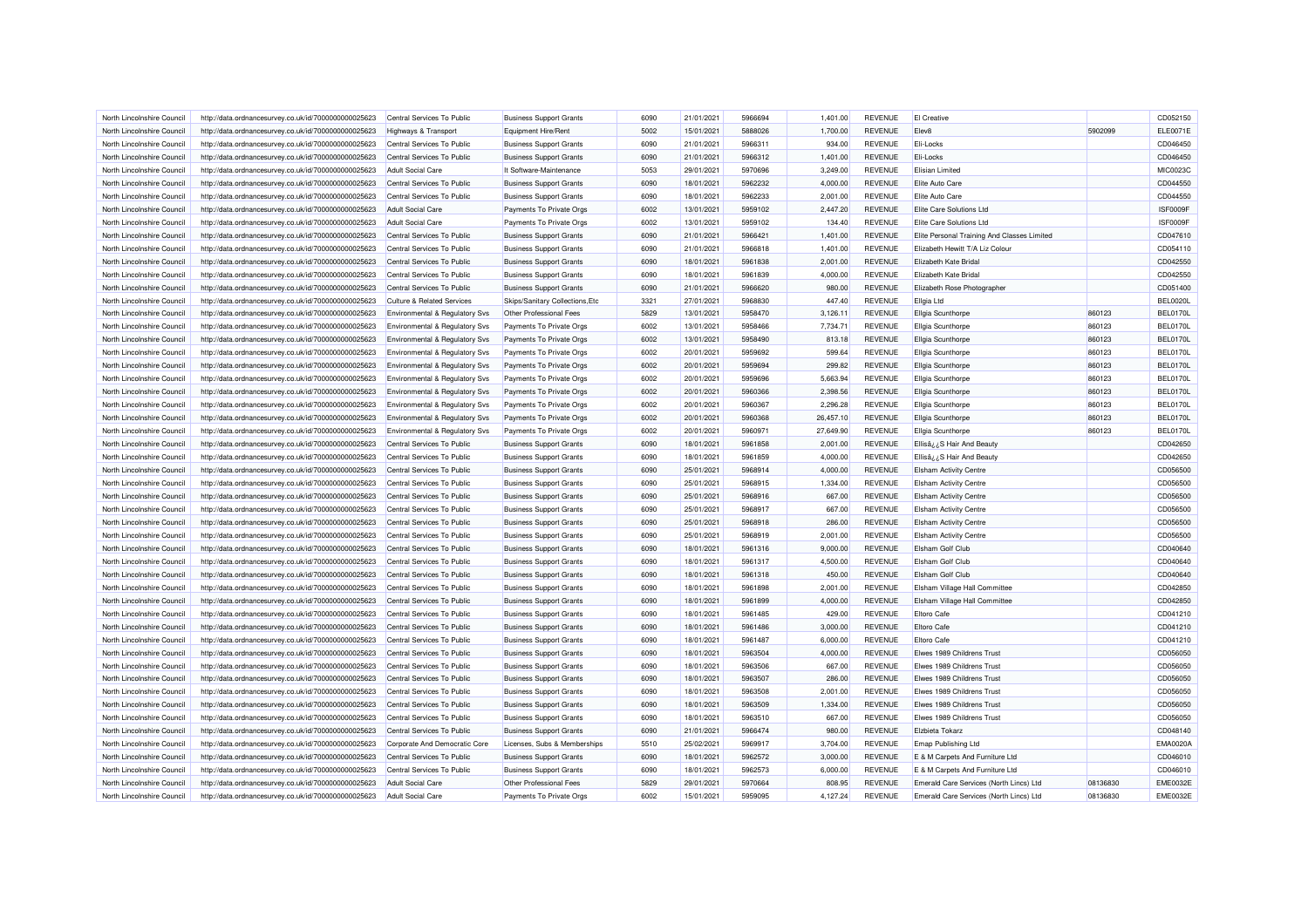| North Lincolnshire Council                               | http://data.ordnancesurvey.co.uk/id/7000000000025623 | Adult Social Care                                        | Payments To Private Orgs       | 6002 | 15/01/2021               | 5959095 | 21.834.55            | <b>REVENUE</b>                   | Emerald Care Services (North Lincs) Ltd | 08136830 | <b>EME0032E</b> |
|----------------------------------------------------------|------------------------------------------------------|----------------------------------------------------------|--------------------------------|------|--------------------------|---------|----------------------|----------------------------------|-----------------------------------------|----------|-----------------|
| North Lincolnshire Council                               | http://data.ordnancesurvey.co.uk/id/7000000000025623 | Adult Social Care                                        | Payments To Private Orgs       | 6002 | 29/01/2021               | 5971177 | 16,968.00            | <b>REVENUE</b>                   | Emerald Care Services (North Lincs) Ltd | 08136830 | <b>EME0032E</b> |
| North Lincolnshire Council                               | http://data.ordnancesurvey.co.uk/id/7000000000025623 | Childrens & Education                                    | Payments To Private Orgs       | 6002 | 13/01/2021               | 5958120 | 351.50               | <b>REVENUE</b>                   | Emerald Care Services (North Lincs) Ltd | 08136830 | <b>EME0032E</b> |
| North Lincolnshire Council                               | http://data.ordnancesurvey.co.uk/id/7000000000025623 | Childrens & Education                                    | Payments To Private Orgs       | 6002 | 15/01/2021               | 5959707 | 570.00               | <b>REVENUE</b>                   | Emerald Care Services (North Lincs) Ltd | 08136830 | <b>EME0032E</b> |
| North Lincolnshire Council                               | http://data.ordnancesurvey.co.uk/id/7000000000025623 | Central Services To Public                               | <b>Business Support Grants</b> | 6090 | 18/01/2021               | 5962172 | 4,000.00             | <b>REVENUE</b>                   | Emilyâ¿¿S Nailâ¿¿S                      |          | CD044250        |
| North Lincolnshire Council                               | http://data.ordnancesurvey.co.uk/id/7000000000025623 | Central Services To Public                               | <b>Business Support Grants</b> | 6090 | 18/01/2021               | 5962173 | 2,001.00             | <b>REVENUE</b>                   | S <sub>غ</sub> نS Nailâ                 |          | CD044250        |
| North Lincolnshire Council                               | http://data.ordnancesurvey.co.uk/id/7000000000025623 | Central Services To Public                               | <b>Business Support Grants</b> | 6090 | 21/01/2021               | 5966821 | 1,401.00             | <b>REVENUE</b>                   | Emily Jackson                           |          | CD054150        |
| North Lincolnshire Council                               | http://data.ordnancesurvey.co.uk/id/7000000000025623 | Central Services To Public                               | <b>Business Support Grants</b> | 6090 | 21/01/2021               | 5966553 | 1,401.00             | <b>REVENUE</b>                   | <b>Emilys Hair Lounge</b>               |          | CD048930        |
| North Lincolnshire Council                               | http://data.ordnancesurvey.co.uk/id/7000000000025623 | Central Services To Public                               | <b>Business Support Grants</b> | 6090 | 18/01/2021               | 5961642 | 2,001.00             | <b>REVENUE</b>                   | Emmaâzz S American Diner                |          | CD041750        |
| North Lincolnshire Council                               | http://data.ordnancesurvey.co.uk/id/7000000000025623 | Central Services To Public                               | <b>Business Support Grants</b> | 6090 | 18/01/2021               | 5961643 | 286.00               | <b>REVENUE</b>                   | Emmaâ¿¿S American Diner                 |          | CD041750        |
| North Lincolnshire Council                               | http://data.ordnancesurvey.co.uk/id/7000000000025623 | Central Services To Public                               | <b>Business Support Grants</b> | 6090 | 18/01/2021               | 5961644 | 4,000.00             | <b>REVENUE</b>                   | Emmaâ¿¿S American Diner                 |          | CD041750        |
| North Lincolnshire Council                               | http://data.ordnancesurvey.co.uk/id/7000000000025623 | Central Services To Public                               | <b>Business Support Grants</b> | 6090 | 21/01/2021               | 5966654 | 1,401.00             | <b>REVENUE</b>                   | Emmaâ ¿¿S Beauty                        |          | CD051750        |
| North Lincolnshire Council                               | http://data.ordnancesurvey.co.uk/id/7000000000025623 | Central Services To Public                               | <b>Business Support Grants</b> | 6090 | 21/01/2021               | 5966368 | 1,401.00             | <b>REVENUE</b>                   | <b>Emma Beauty</b>                      |          | CD047040        |
| North Lincolnshire Council                               | http://data.ordnancesurvey.co.uk/id/7000000000025623 | Central Services To Public                               | <b>Business Support Grants</b> | 6090 | 21/01/2021               | 5966672 | 1,401.00             | <b>REVENUE</b>                   | Emma Bishop                             |          | CD051930        |
| North Lincolnshire Council                               | http://data.ordnancesurvey.co.uk/id/7000000000025623 | Central Services To Public                               | <b>Business Support Grants</b> | 6090 | 21/01/2021               | 5966516 | 1,401.00             | <b>REVENUE</b>                   | Emma Jacomb                             |          | CD048570        |
| North Lincolnshire Council                               | http://data.ordnancesurvey.co.uk/id/7000000000025623 | Central Services To Public                               | <b>Business Support Grants</b> | 6090 | 21/01/2021               | 5966768 | 1,401.00             | <b>REVENUE</b>                   | Emma Jane Hallgarth                     |          | CD052900        |
| North Lincolnshire Council                               | http://data.ordnancesurvey.co.uk/id/7000000000025623 | Central Services To Public                               | <b>Business Support Grants</b> | 6090 | 18/01/2021               | 5962360 | 286.00               | <b>REVENUE</b>                   | Emma'S Pilates And Well-Being           |          | CD045150        |
| North Lincolnshire Council                               | http://data.ordnancesurvey.co.uk/id/7000000000025623 | Central Services To Public                               | <b>Business Support Grants</b> | 6090 | 18/01/2021               | 5962361 | 2,001.00             | <b>REVENUE</b>                   | Emma'S Pilates And Well-Being           |          | CD045150        |
|                                                          |                                                      |                                                          |                                | 6090 |                          | 5962362 |                      |                                  | Emma'S Pilates And Well-Being           |          | CD045150        |
| North Lincolnshire Council<br>North Lincolnshire Council | http://data.ordnancesurvey.co.uk/id/7000000000025623 | Central Services To Public<br>Central Services To Public | <b>Business Support Grants</b> | 6090 | 18/01/2021<br>21/01/2021 | 5966519 | 4,000.00<br>1,401.00 | <b>REVENUE</b><br><b>REVENUE</b> |                                         |          | CD048600        |
|                                                          | http://data.ordnancesurvey.co.uk/id/7000000000025623 |                                                          | <b>Business Support Grants</b> |      |                          |         |                      |                                  | <b>Emque Limited</b>                    |          |                 |
| North Lincolnshire Council                               | http://data.ordnancesurvey.co.uk/id/7000000000025623 | Central Services To Public                               | <b>Business Support Grants</b> | 6090 | 21/01/2021               | 5966816 | 1,401.00             | <b>REVENUE</b>                   | <b>Enabling Support Services</b>        |          | CD054090        |
| North Lincolnshire Council                               | http://data.ordnancesurvey.co.uk/id/7000000000025623 | Central Services To Public                               | <b>Business Support Grants</b> | 6090 | 18/01/2021               | 5963220 | 286.00               | <b>REVENUE</b>                   | Encore B&B                              |          | CD054450        |
| North Lincolnshire Council                               | http://data.ordnancesurvey.co.uk/id/7000000000025623 | Central Services To Public                               | <b>Business Support Grants</b> | 6090 | 18/01/2021               | 5963221 | 2.001.00             | <b>REVENUE</b>                   | Encore B&B                              |          | CD054450        |
| North Lincolnshire Council                               | http://data.ordnancesurvey.co.uk/id/7000000000025623 | Central Services To Public                               | <b>Business Support Grants</b> | 6090 | 18/01/2021               | 5963222 | 4,000.00             | <b>REVENUE</b>                   | Encore B&B                              |          | CD054450        |
| North Lincolnshire Council                               | http://data.ordnancesurvey.co.uk/id/7000000000025623 | Central Services To Public                               | <b>Business Support Grants</b> | 6090 | 21/01/2021               | 5966283 | 980.00               | <b>REVENUE</b>                   | Endor Learn & Develop                   |          | CD046170        |
| North Lincolnshire Council                               | http://data.ordnancesurvey.co.uk/id/7000000000025623 | Non Distributed Costs                                    | Other Supplies & Services      | 5799 | 08/01/2021               | 5954923 | 3,641.05             | <b>REVENUE</b>                   | <b>Energy Auditing Agency Ltd</b>       |          | <b>ENE0055E</b> |
| North Lincolnshire Council                               | http://data.ordnancesurvey.co.uk/id/7000000000025623 | Non Distributed Costs                                    | Other Supplies & Services      | 5799 | 08/01/2021               | 5954925 | 2,646.00             | <b>REVENUE</b>                   | <b>Energy Auditing Agency Ltd</b>       |          | <b>ENE0055E</b> |
| North Lincolnshire Council                               | http://data.ordnancesurvey.co.uk/id/7000000000025623 | Environmental & Regulatory Svs                           | Payments To Private Orgs       | 6002 | 08/01/2021               | 5956307 | 401.85               | <b>REVENUE</b>                   | Envirotyre Uk Ltd                       |          | <b>ENV0014V</b> |
| North Lincolnshire Council                               | http://data.ordnancesurvey.co.uk/id/7000000000025623 | Central Services To Public                               | <b>Business Support Grants</b> | 6090 | 21/01/2021               | 5966609 | 980.00               | <b>REVENUE</b>                   | <b>Envision Marketing Ltd</b>           |          | CD049490        |
| North Lincolnshire Council                               | http://data.ordnancesurvey.co.uk/id/7000000000025623 | Central Services To Public                               | <b>Business Support Grants</b> | 6090 | 18/01/2021               | 5963175 | 2,001.00             | <b>REVENUE</b>                   | Envy Hair And Beauty                    |          | CD053860        |
| North Lincolnshire Council                               | http://data.ordnancesurvey.co.uk/id/7000000000025623 | Central Services To Public                               | <b>Business Support Grants</b> | 6090 | 18/01/2021               | 5963176 | 4,000.00             | <b>REVENUE</b>                   | Envy Hair And Beauty                    |          | CD053860        |
| North Lincolnshire Council                               | http://data.ordnancesurvey.co.uk/id/7000000000025623 | Culture & Related Services                               | Repair & Maintenance Costs     | 3000 | 06/01/2021               | 5954577 | 1,123.50             | <b>REVENUE</b>                   | E.On Control Solutions Ltd              |          | MAT00021        |
| North Lincolnshire Counci                                | http://data.ordnancesurvey.co.uk/id/7000000000025623 | Central Services To Public                               | <b>Business Support Grants</b> | 6090 | 18/01/2021               | 5963229 | 2,001.00             | <b>REVENUE</b>                   | E-Plane Ltd                             |          | CD054480        |
| North Lincolnshire Council                               | http://data.ordnancesurvey.co.uk/id/7000000000025623 | Central Services To Public                               | <b>Business Support Grants</b> | 6090 | 18/01/2021               | 5963230 | 4,000.00             | <b>REVENUE</b>                   | E-Plane Ltd                             |          | CD054480        |
| North Lincolnshire Council                               | http://data.ordnancesurvey.co.uk/id/7000000000025623 | Central Services To Public                               | <b>Business Support Grants</b> | 6090 | 18/01/2021               | 5961263 | 3,000.00             | <b>REVENUE</b>                   | Epworth Equestrian Limited              |          | CD040460        |
| North Lincolnshire Council                               | http://data.ordnancesurvey.co.uk/id/7000000000025623 | Central Services To Public                               | <b>Business Support Grants</b> | 6090 | 18/01/2021               | 5961264 | 300.00               | <b>REVENUE</b>                   | Epworth Equestrian Limited              |          | CD040460        |
| North Lincolnshire Council                               | http://data.ordnancesurvey.co.uk/id/7000000000025623 | Central Services To Public                               | <b>Business Support Grants</b> | 6090 | 18/01/2021               | 5961265 | 6,000.00             | <b>REVENUE</b>                   | Epworth Equestrian Limited              |          | CD040460        |
| North Lincolnshire Council                               | http://data.ordnancesurvey.co.uk/id/7000000000025623 | Central Services To Public                               | <b>Business Support Grants</b> | 6090 | 25/01/2021               | 5968908 | 667.00               | <b>REVENUE</b>                   | Epworth Fields Holiday Park             |          | CD056490        |
| North Lincolnshire Council                               | http://data.ordnancesurvey.co.uk/id/7000000000025623 | Central Services To Public                               | <b>Business Support Grants</b> | 6090 | 25/01/2021               | 5968909 | 667.00               | <b>REVENUE</b>                   | Epworth Fields Holiday Park             |          | CD056490        |
| North Lincolnshire Council                               | http://data.ordnancesurvey.co.uk/id/7000000000025623 | Central Services To Public                               | <b>Business Support Grants</b> | 6090 | 25/01/2021               | 5968910 | 286.00               | <b>REVENUE</b>                   | Epworth Fields Holiday Park             |          | CD056490        |
| North Lincolnshire Council                               | http://data.ordnancesurvey.co.uk/id/7000000000025623 | Central Services To Public                               | <b>Business Support Grants</b> | 6090 | 25/01/2021               | 596891  | 2,001.00             | <b>REVENUE</b>                   | Epworth Fields Holiday Park             |          | CD056490        |
| North Lincolnshire Council                               | http://data.ordnancesurvey.co.uk/id/7000000000025623 | Central Services To Public                               | <b>Business Support Grants</b> | 6090 | 25/01/2021               | 5968912 | 4,000.00             | <b>REVENUE</b>                   | Epworth Fields Holiday Park             |          | CD056490        |
| North Lincolnshire Council                               | http://data.ordnancesurvey.co.uk/id/7000000000025623 | Central Services To Public                               | <b>Business Support Grants</b> | 6090 | 25/01/2021               | 5968913 | 1,334.00             | <b>REVENUE</b>                   | Epworth Fields Holiday Park             |          | CD056490        |
| North Lincolnshire Council                               | http://data.ordnancesurvey.co.uk/id/7000000000025623 | Central Services To Public                               | <b>Business Support Grants</b> | 6090 | 18/01/2021               | 5961708 | 3,000.00             | <b>REVENUE</b>                   | Epworth Old Rectory                     |          | CD041970        |
| North Lincolnshire Council                               | http://data.ordnancesurvey.co.uk/id/7000000000025623 | Central Services To Public                               | <b>Business Support Grants</b> | 6090 | 18/01/2021               | 5961709 | 429.00               | <b>REVENUE</b>                   | Epworth Old Rectory                     |          | CD041970        |
| North Lincolnshire Council                               | http://data.ordnancesurvey.co.uk/id/7000000000025623 | Central Services To Public                               | <b>Business Support Grants</b> | 6090 | 18/01/2021               | 5961710 | 6,000.00             | <b>REVENUE</b>                   | Epworth Old Rector                      |          | CD041970        |
| North Lincolnshire Council                               | http://data.ordnancesurvey.co.uk/id/7000000000025623 | Central Services To Public                               | <b>Business Support Grants</b> | 6090 | 21/01/2021               | 5966348 | 980.00               | <b>REVENUE</b>                   | Epworth Taxis Ltd                       |          | CD046840        |
| North Lincolnshire Council                               | http://data.ordnancesurvey.co.uk/id/7000000000025623 | <b>Culture &amp; Related Services</b>                    | <b>Equipment Purchase</b>      | 5001 | 27/01/2021               | 5969354 | 390.60               | <b>REVENUE</b>                   | Eryc - Supplies                         |          | EAS0125S        |
| North Lincolnshire Council                               | http://data.ordnancesurvey.co.uk/id/7000000000025623 | Central Services To Public                               | <b>Business Support Grants</b> | 6090 | 21/01/2021               | 5966801 | 980.00               | <b>REVENUE</b>                   | <b>Escalating Limited</b>               |          | CD053940        |
| North Lincolnshire Council                               | http://data.ordnancesurvey.co.uk/id/7000000000025623 | Culture, Env, Reg & Planning Cap                         | Building/Construction          | A082 | 15/01/2021               | 5959819 | 644,091.27           | CAPITAL                          | <b>Esh Construction Ltd</b>             | 2529939  | <b>ESH0002H</b> |
| North Lincolnshire Council                               | http://data.ordnancesurvey.co.uk/id/7000000000025623 | Central Services To Public                               | <b>Business Support Grants</b> | 6090 | 21/01/2021               | 596661  | 1,401.00             | <b>REVENUE</b>                   | <b>Essence Flowers Ltd</b>              |          | CD049510        |
| North Lincolnshire Council                               | http://data.ordnancesurvey.co.uk/id/7000000000025623 | Central Services To Public                               | <b>Business Support Grants</b> | 6090 | 21/01/2021               | 5966424 | 1,401.00             | <b>REVENUE</b>                   | <b>Essential Assortment</b>             |          | CD047640        |
| North Lincolnshire Council                               | http://data.ordnancesurvey.co.uk/id/7000000000025623 | Central Services To Public                               | <b>Business Support Grants</b> | 6090 | 18/01/2021               | 5961833 | 2,001.00             | <b>REVENUE</b>                   | <b>Fssential Nails</b>                  |          | CD042530        |
|                                                          |                                                      |                                                          |                                |      |                          |         |                      |                                  |                                         |          |                 |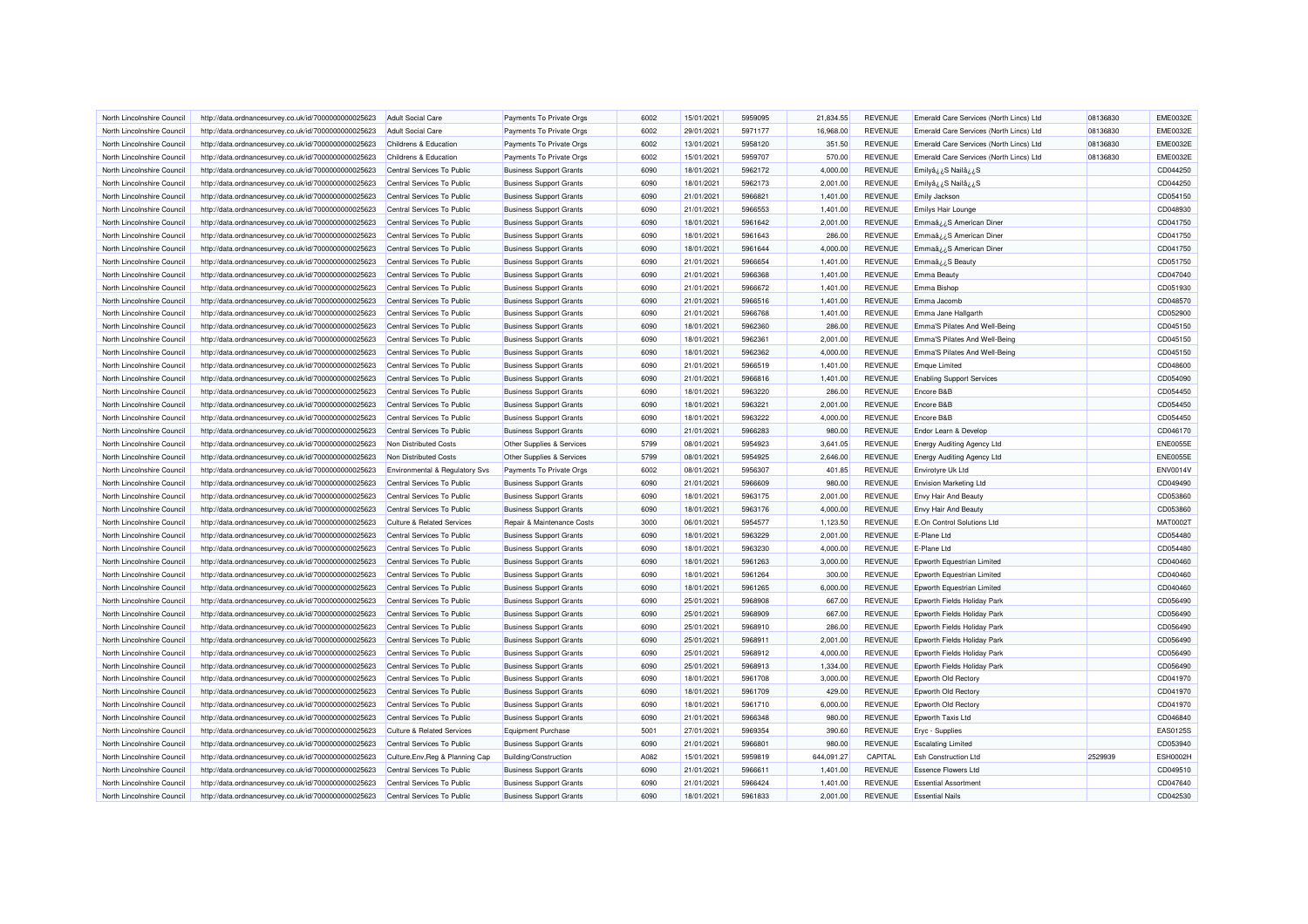| North Lincolnshire Council                               | http://data.ordnancesurvey.co.uk/id/7000000000025623                                                         | Central Services To Public                               | <b>Business Support Grants</b>                                   | 6090         | 18/01/2021               | 5961834            | 4.000.00             | <b>REVENUE</b>                   | <b>Essential Nails</b>                 |          | CD042530             |
|----------------------------------------------------------|--------------------------------------------------------------------------------------------------------------|----------------------------------------------------------|------------------------------------------------------------------|--------------|--------------------------|--------------------|----------------------|----------------------------------|----------------------------------------|----------|----------------------|
| North Lincolnshire Council                               | http://data.ordnancesurvey.co.uk/id/7000000000025623                                                         | Central Services To Public                               | <b>Business Support Grants</b>                                   | 6090         | 18/01/2021               | 5963302            | 4,000.00             | <b>REVENUE</b>                   | Essentials Of Beauty                   |          | CD054770             |
| North Lincolnshire Council                               | http://data.ordnancesurvey.co.uk/id/7000000000025623                                                         | Central Services To Public                               | <b>Business Support Grants</b>                                   | 6090         | 18/01/2021               | 5963303            | 2,001.00             | <b>REVENUE</b>                   | <b>Essentials Of Beauty</b>            |          | CD054770             |
| North Lincolnshire Council                               | http://data.ordnancesurvey.co.uk/id/7000000000025623                                                         | Central Services To Public                               | <b>Business Support Grants</b>                                   | 6090         | 21/01/2021               | 5966298            | 1,401.00             | <b>REVENUE</b>                   | Estilo                                 |          | CD046320             |
| North Lincolnshire Council                               | http://data.ordnancesurvey.co.uk/id/7000000000025623                                                         | Central Services To Public                               | <b>Business Support Grants</b>                                   | 6090         | 21/01/2021               | 5966484            | 980.00               | <b>REVENUE</b>                   | Et Simple Tax Solutions Ltd            |          | CD048240             |
| North Lincolnshire Council                               | http://data.ordnancesurvey.co.uk/id/7000000000025623                                                         | Central Services To Public                               | <b>Business Support Grants</b>                                   | 6090         | 21/01/2021               | 5966483            | 980.00               | <b>REVENUE</b>                   | Et Sts Ltd                             |          | CD048230             |
| North Lincolnshire Council                               | http://data.ordnancesurvey.co.uk/id/7000000000025623                                                         | Childrens & Education                                    | It Software-Maintenance                                          | 5053         | 22/01/2021               | 5966004            | 309.55               | <b>REVENUE</b>                   | <b>Euclid Limited</b>                  |          | EUC0003C             |
| North Lincolnshire Council                               | http://data.ordnancesurvey.co.uk/id/7000000000025623                                                         | Central Services To Public                               | <b>Business Support Grants</b>                                   | 6090         | 18/01/2021               | 5961825            | 2,001.00             | <b>REVENUE</b>                   | Eva Jane                               |          | CD042490             |
| North Lincolnshire Council                               | http://data.ordnancesurvey.co.uk/id/7000000000025623                                                         | Central Services To Public                               | <b>Business Support Grants</b>                                   | 6090         | 18/01/2021               | 5961826            | 4,000.00             | <b>REVENUE</b>                   | Eva Jane                               |          | CD042490             |
| North Lincolnshire Council                               | http://data.ordnancesurvey.co.uk/id/7000000000025623                                                         | Central Services To Public                               | <b>Business Support Grants</b>                                   | 6090         | 21/01/2021               | 5966712            | 1,401.00             | <b>REVENUE</b>                   | Event Marquees Ltd                     |          | CD052350             |
| North Lincolnshire Council                               | http://data.ordnancesurvey.co.uk/id/7000000000025623                                                         | Central Services To Public                               | <b>Business Support Grants</b>                                   | 6090         | 25/01/2021               | 5969039            | 1,334.00             | <b>REVENUE</b>                   | Events Lingerie Ltd                    |          | CD056740             |
| North Lincolnshire Council                               | http://data.ordnancesurvey.co.uk/id/7000000000025623                                                         | Central Services To Public                               | <b>Business Support Grants</b>                                   | 6090         | 25/01/2021               | 5969040            | 2,001.00             | <b>REVENUE</b>                   | Events Lingerie Ltd                    |          | CD056740             |
| North Lincolnshire Council                               | http://data.ordnancesurvey.co.uk/id/7000000000025623                                                         | Central Services To Public                               | <b>Business Support Grants</b>                                   | 6090         | 25/01/2021               | 5969041            | 4,000.00             | <b>REVENUE</b>                   | Events Lingerie Ltd                    |          | CD056740             |
| North Lincolnshire Council                               | http://data.ordnancesurvey.co.uk/id/7000000000025623                                                         | Central Services To Public                               | <b>Business Support Grants</b>                                   | 6090         | 21/01/2021               | 5966622            | 1,401.00             | <b>REVENUE</b>                   | Evolve Driving Academy                 |          | CD051420             |
| North Lincolnshire Council                               | http://data.ordnancesurvey.co.uk/id/7000000000025623                                                         | Central Services To Public                               | <b>Business Support Grants</b>                                   | 6090         | 21/01/2021               | 5966607            | 1,401.00             | <b>REVENUE</b>                   | <b>Evolve Studios Limited</b>          |          | CD049470             |
| North Lincolnshire Council                               | http://data.ordnancesurvey.co.uk/id/7000000000025623                                                         | Central Services To Public                               | <b>Business Support Grants</b>                                   | 6090         | 21/01/2021               | 5966569            | 1,401.00             | <b>REVENUE</b>                   | Ewelina Kaptur                         |          | CD049090             |
| North Lincolnshire Council                               | http://data.ordnancesurvey.co.uk/id/7000000000025623                                                         | Central Services To Public                               | <b>Business Support Grants</b>                                   | 6090         | 18/01/2021               | 5961967            | 4,000.00             | <b>REVENUE</b>                   | <b>Excel Car Sales</b>                 |          | CD043200             |
| North Lincolnshire Council                               | http://data.ordnancesurvey.co.uk/id/7000000000025623                                                         | Central Services To Public                               | <b>Business Support Grants</b>                                   | 6090         | 18/01/2021               | 5961968            | 2,001.00             | <b>REVENUE</b>                   | <b>Excel Car Sales</b>                 |          | CD043200             |
|                                                          |                                                                                                              |                                                          |                                                                  |              |                          |                    |                      |                                  |                                        |          |                      |
| North Lincolnshire Council                               | http://data.ordnancesurvey.co.uk/id/7000000000025623                                                         | Central Services To Public                               | <b>Business Support Grants</b>                                   | 6090         | 18/01/2021               | 5962522<br>5962523 | 2,001.00             | <b>REVENUE</b>                   | <b>Exclusively Yours</b>               |          | CD045770             |
| North Lincolnshire Council                               | http://data.ordnancesurvey.co.uk/id/7000000000025623                                                         | Central Services To Public                               | <b>Business Support Grants</b>                                   | 6090         | 18/01/2021               |                    | 4,000.00             | <b>REVENUE</b>                   | <b>Exclusively Yours</b>               |          | CD045770             |
| North Lincolnshire Council                               | http://data.ordnancesurvey.co.uk/id/7000000000025623                                                         | Central Services To Public                               | <b>Business Support Grants</b>                                   | 6090         | 18/01/2021               | 5961657            | 2,001.00             | <b>REVENUE</b>                   | <b>Exotic Thai Restaurant</b>          |          | CD041800             |
| North Lincolnshire Council                               | http://data.ordnancesurvey.co.uk/id/7000000000025623                                                         | Central Services To Public                               | <b>Business Support Grants</b>                                   | 6090         | 18/01/2021               | 5961658            | 4,000.00             | <b>REVENUE</b>                   | <b>Exotic Thai Restaurant</b>          |          | CD041800             |
| North Lincolnshire Council                               | http://data.ordnancesurvey.co.uk/id/7000000000025623                                                         | Central Services To Public                               | <b>Business Support Grants</b>                                   | 6090         | 18/01/2021               | 5961659            | 286.00               | <b>REVENUE</b>                   | <b>Exotic Thai Restaurant</b>          |          | CD041800             |
| North Lincolnshire Council                               | http://data.ordnancesurvey.co.uk/id/7000000000025623                                                         | Central Services To Public                               | <b>Business Support Grants</b>                                   | 6090         | 18/01/2021               | 5961867            | 4,000.00             | <b>REVENUE</b>                   | <b>Expressions Cutting Company Ltd</b> |          | CD042690             |
| North Lincolnshire Council                               | http://data.ordnancesurvey.co.uk/id/7000000000025623                                                         | Central Services To Public                               | <b>Business Support Grants</b>                                   | 6090         | 18/01/2021               | 5961868            | 2,001.00             | <b>REVENUE</b>                   | Expressions Cutting Company Ltd        |          | CD042690             |
| North Lincolnshire Council                               | http://data.ordnancesurvey.co.uk/id/7000000000025623                                                         | Central Services To Public                               | <b>Business Support Grants</b>                                   | 6090         | 21/01/2021               | 5966686            | 1,401.00             | <b>REVENUE</b>                   | Eve For Beauty                         |          | CD052070             |
| North Lincolnshire Council                               | http://data.ordnancesurvey.co.uk/id/7000000000025623                                                         | Fin&Inv I&E                                              | Other Supplies & Services                                        | 5799         | 08/01/2021               | 5956545            | 630.50               | <b>REVENUE</b>                   | Eye Watch Security Ltd                 | 04480210 | EYE0006E             |
| North Lincolnshire Council                               | http://data.ordnancesurvey.co.uk/id/7000000000025623                                                         | Fin&Inv I&E                                              | Other Supplies & Services                                        | 5799         | 08/01/2021               | 5956548            | 533.50               | <b>REVENUE</b>                   | Eye Watch Security Ltd                 | 04480210 | EYE0006E             |
| North Lincolnshire Council                               | http://data.ordnancesurvey.co.uk/id/7000000000025623                                                         | Fin&Inv I&E                                              | Other Supplies & Services                                        | 5799         | 20/01/2021               | 5964613            | 435.00               | <b>REVENUE</b>                   | Eye Watch Security Ltd                 | 04480210 | EYE0006E             |
| North Lincolnshire Council                               | http://data.ordnancesurvey.co.uk/id/7000000000025623                                                         | Fin&Inv I&E                                              | Other Supplies & Services                                        | 5799         | 29/01/2021               | 5970659            | 557.75               | <b>REVENUE</b>                   | Eye Watch Security Ltd                 | 04480210 | <b>EYE0006E</b>      |
| North Lincolnshire Council                               | http://data.ordnancesurvey.co.uk/id/7000000000025623                                                         | Childrens & Education                                    | Home To School Transport                                         | 4201         | 06/01/2021               | 5953921            | 400.00               | <b>REVENUE</b>                   | Fab Cab                                |          | <b>RAH0120H</b>      |
| North Lincolnshire Council                               | http://data.ordnancesurvey.co.uk/id/7000000000025623                                                         | Central Services To Public                               | <b>Business Support Grants</b>                                   | 6090         | 18/01/2021               | 5962984            | 2,001.00             | <b>REVENUE</b>                   | Face2face Beauty                       |          | CD051210             |
| North Lincolnshire Council                               | http://data.ordnancesurvey.co.uk/id/7000000000025623                                                         | Central Services To Public                               | <b>Business Support Grants</b>                                   | 6090         | 18/01/2021               | 5962985            | 4,000.00             | <b>REVENUE</b>                   | Face2face Beauty                       |          | CD051210             |
| North Lincolnshire Council                               | http://data.ordnancesurvey.co.uk/id/7000000000025623                                                         | Central Services To Public                               | <b>Business Support Grants</b>                                   | 6090         | 18/01/2021               | 5963120            | 4,000.00             | <b>REVENUE</b>                   | Factorydirectfurniture                 |          | CD053590             |
| North Lincolnshire Council                               | http://data.ordnancesurvey.co.uk/id/7000000000025623                                                         | Central Services To Public                               | <b>Business Support Grants</b>                                   | 6090         | 18/01/2021               | 5963121            | 2,001.00             | <b>REVENUE</b>                   | Factorydirectfurniture                 |          | CD053590             |
| North Lincolnshire Council                               | http://data.ordnancesurvey.co.uk/id/7000000000025623                                                         | Childrens & Education                                    | <b>Client Related Costs</b>                                      | 5534         | 06/01/2021               | 5953753            | 265.00               | <b>REVENUE</b>                   | Factory Direct Furniture Co            |          | <b>FAC0004C</b>      |
| North Lincolnshire Council                               | http://data.ordnancesurvey.co.uk/id/7000000000025623                                                         | Childrens & Education                                    | <b>Client Related Costs</b>                                      | 5534         | 06/01/2021               | 5953995            | 1,140.00             | <b>REVENUE</b>                   | Factory Direct Furniture Co            |          | FAC0004C             |
| North Lincolnshire Council                               | http://data.ordnancesurvey.co.uk/id/7000000000025623                                                         | Childrens & Education                                    | <b>Client Related Costs</b>                                      | 5534         | 06/01/2021               | 5953996            | 520.00               | <b>REVENUE</b>                   | Factory Direct Furniture Co            |          | <b>FAC0004C</b>      |
| North Lincolnshire Council                               | http://data.ordnancesurvey.co.uk/id/7000000000025623                                                         | Childrens & Education                                    | <b>Client Related Costs</b>                                      | 5534         | 06/01/2021               | 5953999            | 1,140.00             | <b>REVENUE</b>                   | Factory Direct Furniture Co.           |          | <b>FAC0004C</b>      |
| North Lincolnshire Council                               | http://data.ordnancesurvey.co.uk/id/7000000000025623                                                         | Childrens & Education                                    | <b>Client Related Costs</b>                                      | 5534         | 06/01/2021               | 5954497            | 250.00               | <b>REVENUE</b>                   | Factory Direct Furniture Co.           |          | <b>FAC0004C</b>      |
| North Lincolnshire Council                               | http://data.ordnancesurvey.co.uk/id/7000000000025623                                                         | Childrens & Education                                    | <b>Client Related Costs</b>                                      | 5534         | 29/01/2021               | 5970244            | 575.00               | <b>REVENUE</b>                   | Factory Direct Furniture Co            |          | <b>FAC0004C</b>      |
| North Lincolnshire Council                               | http://data.ordnancesurvey.co.uk/id/7000000000025623                                                         | Childrens & Education                                    | <b>Client Related Costs</b>                                      | 5534         | 29/01/2021               | 5970245            | 1,190.00             | <b>REVENUE</b>                   | Factory Direct Furniture Co            |          | FAC0004C             |
| North Lincolnshire Council                               | http://data.ordnancesurvey.co.uk/id/7000000000025623                                                         | Childrens & Education                                    | <b>Client Related Costs</b>                                      | 5534         | 29/01/2021               | 5970246            | 1,135.00             | <b>REVENUE</b>                   | Factory Direct Furniture Co            |          | FAC0004C             |
| North Lincolnshire Council                               | http://data.ordnancesurvey.co.uk/id/7000000000025623                                                         | Childrens & Education                                    | <b>Client Related Costs</b>                                      | 5534         | 21/02/2021               | 5970247            | 890.00               | <b>REVENUE</b>                   | Factory Direct Furniture Co            |          | <b>FAC0004C</b>      |
| North Lincolnshire Council                               | http://data.ordnancesurvey.co.uk/id/7000000000025623                                                         | Central Services To Public                               | <b>Business Support Grants</b>                                   | 6090         | 18/01/2021               | 5963275            | 2,001.00             | <b>REVENUE</b>                   | Fades & Shades / K1                    |          | CD054640             |
| North Lincolnshire Council                               | http://data.ordnancesurvey.co.uk/id/7000000000025623                                                         | Central Services To Public                               | <b>Business Support Grants</b>                                   | 6090         | 18/01/2021               | 5963276            | 4,000.00             | <b>REVENUE</b>                   | Fades & Shades / K1                    |          | CD054640             |
| North Lincolnshire Council                               | http://data.ordnancesurvey.co.uk/id/7000000000025623                                                         | Central Services To Public                               | <b>Business Support Grants</b>                                   | 6090         | 08/01/2021               | 5957099            | 1,334.00             | <b>REVENUE</b>                   | Fairs Lloyd Travel Ltd                 |          | CD055750             |
| North Lincolnshire Council                               | http://data.ordnancesurvey.co.uk/id/7000000000025623                                                         | Central Services To Public                               | <b>Business Support Grants</b>                                   | 6090         | 18/01/2021               | 5963429            | 2,001.00             | <b>REVENUE</b>                   | Fairs Lloyd Travel Ltd                 |          | CD055750             |
| North Lincolnshire Council                               | http://data.ordnancesurvey.co.uk/id/7000000000025623                                                         | Central Services To Public                               | <b>Business Support Grants</b>                                   | 6090         | 18/01/2021               | 5963430            | 4,000.00             | <b>REVENUE</b>                   | Fairs Lloyd Travel Ltd                 |          | CD055750             |
| North Lincolnshire Council                               |                                                                                                              | Central Services To Public                               | <b>Business Support Grants</b>                                   | 6090         | 25/01/2021               | 5969096            | 2,001.00             | <b>REVENUE</b>                   | Family Autos Ltd                       |          | CD056930             |
|                                                          |                                                                                                              |                                                          |                                                                  |              |                          |                    |                      |                                  |                                        |          |                      |
|                                                          | http://data.ordnancesurvey.co.uk/id/7000000000025623                                                         |                                                          |                                                                  |              |                          |                    |                      |                                  |                                        |          |                      |
| North Lincolnshire Council                               | http://data.ordnancesurvey.co.uk/id/7000000000025623                                                         | Central Services To Public                               | <b>Business Support Grants</b>                                   | 6090         | 25/01/2021               | 5969097            | 1,334.00             | <b>REVENUE</b>                   | Family Autos Ltd                       |          | CD056930             |
| North Lincolnshire Council<br>North Lincolnshire Council | http://data.ordnancesurvey.co.uk/id/7000000000025623<br>http://data.ordnancesurvey.co.uk/id/7000000000025623 | Central Services To Public<br>Central Services To Public | <b>Business Support Grants</b><br><b>Business Support Grants</b> | 6090<br>6090 | 25/01/2021<br>18/01/2021 | 5969098<br>5962223 | 4,000.00<br>2,001.00 | <b>REVENUE</b><br><b>REVENUE</b> | Family Autos Ltd<br>Family Of Hair Ltd |          | CD056930<br>CD044510 |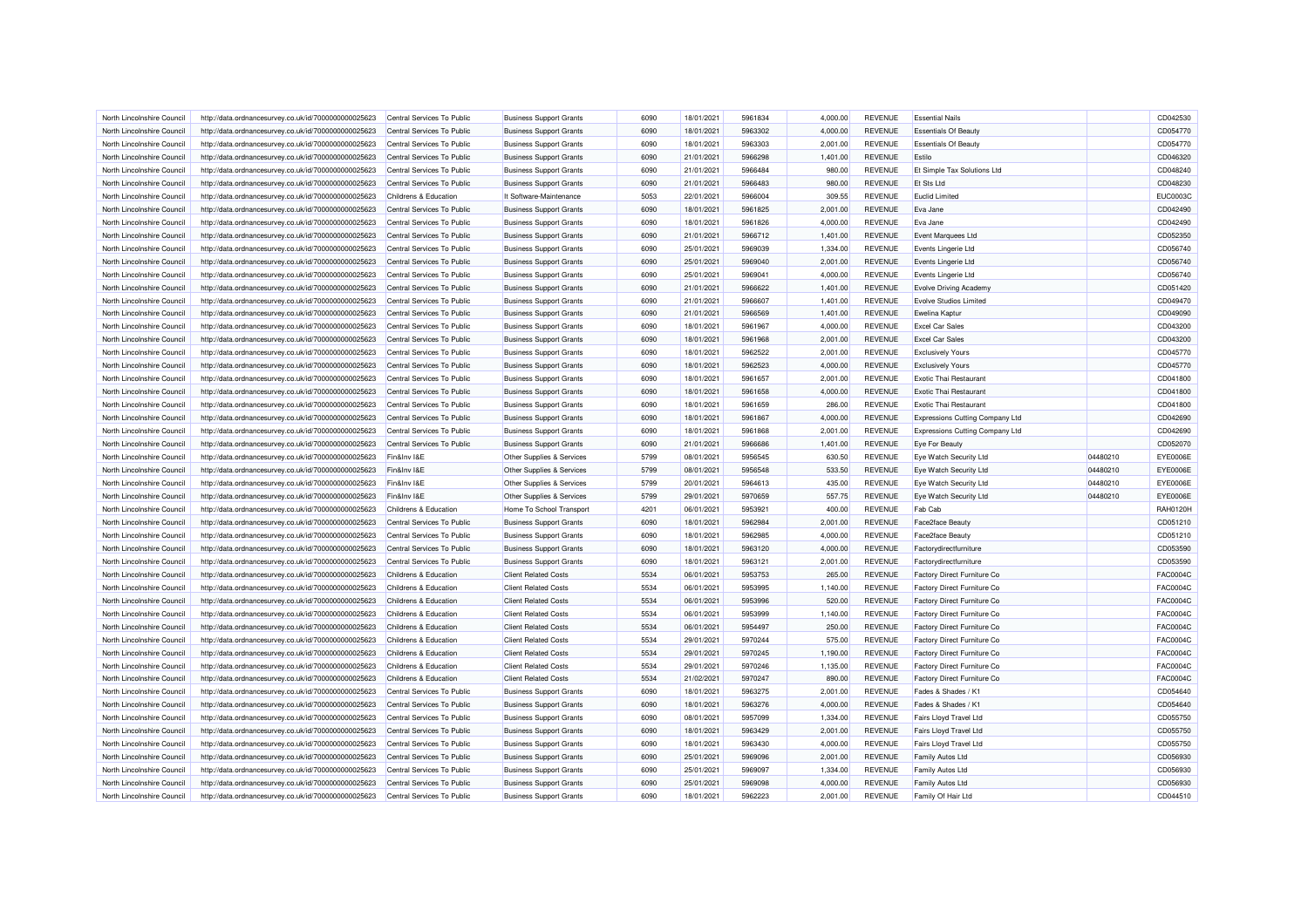| North Lincolnshire Council                              | http://data.ordnancesurvey.co.uk/id/7000000000025623 | Central Services To Public                          | <b>Business Support Grants</b> | 6090 | 18/01/2021 | 5962224 | 4,000.00 | <b>REVENUE</b> | Family Of Hair Ltd                        |          | CD044510        |
|---------------------------------------------------------|------------------------------------------------------|-----------------------------------------------------|--------------------------------|------|------------|---------|----------|----------------|-------------------------------------------|----------|-----------------|
| North Lincolnshire Council                              | http://data.ordnancesurvey.co.uk/id/7000000000025623 | Central Services To Public                          | <b>Business Support Grants</b> | 6090 | 18/01/2021 | 5961848 | 2,001.00 | <b>REVENUE</b> | Fcsfix                                    |          | CD042600        |
| North Lincolnshire Council                              | http://data.ordnancesurvey.co.uk/id/7000000000025623 | Central Services To Public                          | <b>Business Support Grants</b> | 6090 | 18/01/2021 | 5961849 | 4.000.00 | <b>REVENUE</b> | Fesfix                                    |          | CD042600        |
| North Lincolnshire Council                              | http://data.ordnancesurvey.co.uk/id/7000000000025623 | Central Services To Public                          | <b>Business Support Grants</b> | 6090 | 18/01/2021 | 5961595 | 2,001.00 | <b>REVENUE</b> | Fedora S Club                             |          | CD041590        |
| North Lincolnshire Council                              | http://data.ordnancesurvey.co.uk/id/7000000000025623 | Central Services To Public                          | <b>Business Support Grants</b> | 6090 | 18/01/2021 | 5961596 | 4,000.00 | <b>REVENUE</b> | Fedora S Club                             |          | CD041590        |
| North Lincolnshire Council                              | http://data.ordnancesurvey.co.uk/id/7000000000025623 | Central Services To Public                          | <b>Business Support Grants</b> | 6090 | 18/01/2021 | 5961597 | 286.00   | <b>REVENUE</b> | Fedora S Club                             |          | CD041590        |
| North Lincolnshire Council                              | http://data.ordnancesurvey.co.uk/id/7000000000025623 | Central Services To Public                          | <b>Business Support Grants</b> | 6090 | 21/01/2021 | 5966561 | 1,401.00 | <b>REVENUE</b> | Feet2beat School Of Dance                 |          | CD049010        |
| North Lincolnshire Council                              | http://data.ordnancesurvey.co.uk/id/7000000000025623 | Central Services To Public                          | <b>Business Support Grants</b> | 6090 | 18/01/2021 | 5961721 | 4,000.00 | <b>REVENUE</b> | Fenestra Centre                           |          | CD042020        |
| North Lincolnshire Council                              | http://data.ordnancesurvey.co.uk/id/7000000000025623 | Central Services To Public                          | <b>Business Support Grants</b> | 6090 | 18/01/2021 | 5961722 | 286.00   | <b>REVENUE</b> | Fenestra Centre                           |          | CD042020        |
| North Lincolnshire Council                              | http://data.ordnancesurvey.co.uk/id/7000000000025623 | Central Services To Public                          | <b>Business Support Grants</b> | 6090 | 18/01/2021 | 5961723 | 2,001.00 | <b>REVENUE</b> | Fenestra Centre                           |          | CD042020        |
| North Lincolnshire Council                              | http://data.ordnancesurvey.co.uk/id/7000000000025623 | Central Services To Public                          | <b>Business Support Grants</b> | 6090 | 18/01/2021 | 5961447 | 300.00   | <b>REVENUE</b> | Fenix Active Ltd T/A Fit4less             |          | CD041080        |
| North Lincolnshire Council                              | http://data.ordnancesurvey.co.uk/id/7000000000025623 | Central Services To Public                          | <b>Business Support Grants</b> | 6090 | 18/01/2021 | 5961448 | 3,000.00 | <b>REVENUE</b> | Fenix Active Ltd T/A Fit4less             |          | CD041080        |
| North Lincolnshire Council                              | http://data.ordnancesurvey.co.uk/id/7000000000025623 | Central Services To Public                          | <b>Business Support Grants</b> | 6090 | 18/01/2021 | 5961449 | 6,000.00 | <b>REVENUE</b> | Fenix Active Ltd T/A Fit4less             |          | CD041080        |
| North Lincolnshire Council                              | http://data.ordnancesurvey.co.uk/id/7000000000025623 | Central Services To Public                          | <b>Business Support Grants</b> | 6090 | 18/01/2021 | 5961438 | 286.00   | <b>REVENUE</b> | Ferry Boat Properties Ltd                 |          | CD041050        |
| North Lincolnshire Council                              | http://data.ordnancesurvey.co.uk/id/7000000000025623 | Central Services To Public                          | <b>Business Support Grants</b> | 6090 | 18/01/2021 | 5961439 | 4,000.00 | <b>REVENUE</b> | Ferry Boat Properties Ltd                 |          | CD041050        |
| North Lincolnshire Council                              | http://data.ordnancesurvey.co.uk/id/7000000000025623 | Central Services To Public                          | <b>Business Support Grants</b> | 6090 | 18/01/2021 | 5961440 | 2,001.00 | <b>REVENUE</b> | Ferry Boat Properties Ltd                 |          | CD041050        |
| North Lincolnshire Council                              | http://data.ordnancesurvey.co.uk/id/7000000000025623 | Central Services To Public                          | <b>Business Support Grants</b> | 6090 | 18/01/2021 | 5963205 | 4,000.00 | <b>REVENUE</b> | Ferry House Inn                           |          | CD054390        |
| North Lincolnshire Council                              | http://data.ordnancesurvey.co.uk/id/7000000000025623 | Central Services To Public                          | <b>Business Support Grants</b> | 6090 | 18/01/2021 | 5963206 | 286.00   | <b>REVENUE</b> | Ferry House Inn                           |          | CD054390        |
|                                                         | http://data.ordnancesurvey.co.uk/id/7000000000025623 | Central Services To Public                          | <b>Business Support Grants</b> | 6090 | 18/01/2021 | 5963207 | 2,001.00 | <b>REVENUE</b> |                                           |          | CD054390        |
| North Lincolnshire Council                              |                                                      |                                                     |                                | 6090 |            | 5966514 |          |                | Ferry House Inn                           |          |                 |
| North Lincolnshire Council<br>North Lincolnshire Counci | http://data.ordnancesurvey.co.uk/id/7000000000025623 | Central Services To Public<br>Childrens & Education | <b>Business Support Grants</b> |      | 21/01/2021 | 5964739 | 980.00   | <b>REVENUE</b> | <b>Fetch Solutions Ltd</b>                |          | CD048540        |
|                                                         | http://data.ordnancesurvey.co.uk/id/7000000000025623 |                                                     | Payments To Private Orgs       | 6002 | 20/01/2021 |         | 1,308.00 | <b>REVENUE</b> | <b>Fieldview Day Nursery</b>              |          | <b>FIE0045E</b> |
| North Lincolnshire Council                              | http://data.ordnancesurvey.co.uk/id/7000000000025623 | Culture & Related Services                          | Stock Purchases & Adjustments  | 5030 | 15/01/2021 | 5959502 | 253.00   | <b>REVENUE</b> | Fi Mehra                                  |          | MEH0004H        |
| North Lincolnshire Council                              | http://data.ordnancesurvey.co.uk/id/7000000000025623 | Central Services To Public                          | <b>Business Support Grants</b> | 6090 | 25/01/2021 | 5969107 | 2,001.00 | <b>REVENUE</b> | Finicola Italian Foods                    |          | CD056970        |
| North Lincolnshire Council                              | http://data.ordnancesurvey.co.uk/id/7000000000025623 | Central Services To Public                          | <b>Business Support Grants</b> | 6090 | 25/01/2021 | 5969108 | 4,000.00 | <b>REVENUE</b> | Finicola Italian Foods                    |          | CD056970        |
| North Lincolnshire Council                              | http://data.ordnancesurvey.co.uk/id/7000000000025623 | Central Services To Public                          | <b>Business Support Grants</b> | 6090 | 25/01/2021 | 5969099 | 1,334.00 | <b>REVENUE</b> | Finity It Ltd                             |          | CD056940        |
| North Lincolnshire Council                              | http://data.ordnancesurvey.co.uk/id/7000000000025623 | Central Services To Public                          | <b>Business Support Grants</b> | 6090 | 25/01/2021 | 5969100 | 4,000.00 | <b>REVENUE</b> | Finity It Ltd                             |          | CD056940        |
| North Lincolnshire Council                              | http://data.ordnancesurvey.co.uk/id/7000000000025623 | Central Services To Public                          | <b>Business Support Grants</b> | 6090 | 25/01/2021 | 5969101 | 2,001.00 | <b>REVENUE</b> | Finity It Ltd                             |          | CD056940        |
| North Lincolnshire Council                              | http://data.ordnancesurvey.co.uk/id/7000000000025623 | Central Services To Public                          | <b>Business Support Grants</b> | 6090 | 21/01/2021 | 5966752 | 1,401.00 | <b>REVENUE</b> | <b>Fiona'S Treatment Room</b>             |          | CD052740        |
| North Lincolnshire Council                              | http://data.ordnancesurvey.co.uk/id/7000000000025623 | Central Services To Public                          | <b>Business Support Grants</b> | 6090 | 18/01/2021 | 5962034 | 4,000.00 | <b>REVENUE</b> | Fireplace & Timber Products Ltd           |          | CD043540        |
| North Lincolnshire Council                              | http://data.ordnancesurvey.co.uk/id/7000000000025623 | Central Services To Public                          | <b>Business Support Grants</b> | 6090 | 18/01/2021 | 5962035 | 2,001.00 | <b>REVENUE</b> | Fireplace & Timber Products Ltd           |          | CD043540        |
| North Lincolnshire Council                              | http://data.ordnancesurvey.co.uk/id/7000000000025623 | Central Services To Public                          | <b>Business Support Grants</b> | 6090 | 18/01/2021 | 5961920 | 6,000.00 | <b>REVENUE</b> | Firmbarn Ltd                              |          | CD042970        |
| North Lincolnshire Council                              | http://data.ordnancesurvey.co.uk/id/7000000000025623 | Central Services To Public                          | <b>Business Support Grants</b> | 6090 | 18/01/2021 | 5961921 | 3,000.00 | <b>REVENUE</b> | Firmbarn Ltd                              |          | CD042970        |
| North Lincolnshire Council                              | http://data.ordnancesurvey.co.uk/id/7000000000025623 | Central Services To Public                          | <b>Business Support Grants</b> | 6090 | 21/01/2021 | 5966282 | 1,401.00 | <b>REVENUE</b> | First Call Hsq Limited                    |          | CD046160        |
| North Lincolnshire Council                              | http://data.ordnancesurvey.co.uk/id/7000000000025623 | <b>Adult Social Care Capital</b>                    | <b>Other Costs</b>             | A085 | 27/01/2021 | 5968785 | 358.00   | CAPITAL        | First Choice Mobility Limited             | 5929746  | FIR0199R        |
| North Lincolnshire Council                              | http://data.ordnancesurvey.co.uk/id/7000000000025623 | Adult Social Care Capital                           | Other Costs                    | A085 | 27/01/2021 | 5968786 | 358.99   | CAPITAL        | First Choice Mobility Limited             | 5929746  | FIR0199R        |
| North Lincolnshire Council                              | http://data.ordnancesurvey.co.uk/id/7000000000025623 | Childrens & Education                               | Payments To Private Orgs       | 6002 | 13/01/2021 | 5958562 | 256.00   | <b>REVENUE</b> | First Class Tailored Solutions Ltd        | 07819183 | <b>FIR0124R</b> |
| North Lincolnshire Council                              | http://data.ordnancesurvey.co.uk/id/7000000000025623 | Childrens & Education                               | Payments To Private Orgs       | 6002 | 13/01/2021 | 5958567 | 256.00   | <b>REVENUE</b> | <b>First Class Tailored Solutions Ltd</b> | 07819183 | FIR0124R        |
| North Lincolnshire Council                              | http://data.ordnancesurvey.co.uk/id/7000000000025623 | Childrens & Education                               | Payments To Private Orgs       | 6002 | 15/01/2021 | 5959179 | 330.00   | <b>REVENUE</b> | <b>First Class Tailored Solutions Ltd</b> | 07819183 | FIR0124R        |
| North Lincolnshire Council                              | http://data.ordnancesurvey.co.uk/id/7000000000025623 | Childrens & Education                               | Payments To Private Orgs       | 6002 | 15/01/2021 | 5959181 | 330.00   | <b>REVENUE</b> | First Class Tailored Solutions Ltd        | 07819183 | FIR0124R        |
| North Lincolnshire Council                              | http://data.ordnancesurvey.co.uk/id/7000000000025623 | Childrens & Education                               | Payments To Private Orgs       | 6002 | 15/01/2021 | 5959183 | 330.00   | <b>REVENUE</b> | First Class Tailored Solutions Ltd        | 07819183 | FIR0124R        |
| North Lincolnshire Council                              | http://data.ordnancesurvey.co.uk/id/7000000000025623 | Childrens & Education                               | Payments To Private Orgs       | 6002 | 15/01/2021 | 5959184 | 365.96   | <b>REVENUE</b> | <b>First Class Tailored Solutions Ltd</b> | 07819183 | FIR0124R        |
| North Lincolnshire Council                              | http://data.ordnancesurvey.co.uk/id/7000000000025623 | Childrens & Education                               | Payments To Private Orgs       | 6002 | 15/01/2021 | 5959186 | 240.00   | <b>REVENUE</b> | First Class Tailored Solutions Ltd        | 07819183 | FIR0124R        |
| North Lincolnshire Council                              | http://data.ordnancesurvey.co.uk/id/7000000000025623 | Childrens & Education                               | Payments To Private Orgs       | 6002 | 15/01/2021 | 5959189 | 234.00   | <b>REVENUE</b> | First Class Tailored Solutions Ltd        | 07819183 | FIR0124R        |
| North Lincolnshire Council                              | http://data.ordnancesurvey.co.uk/id/7000000000025623 | Childrens & Education                               | Payments To Private Orgs       | 6002 | 15/01/2021 | 5959200 | 330.00   | <b>REVENUE</b> | First Class Tailored Solutions Ltd        | 07819183 | FIR0124R        |
| North Lincolnshire Council                              | http://data.ordnancesurvey.co.uk/id/7000000000025623 | Childrens & Education                               | Payments To Private Orgs       | 6002 | 15/01/2021 | 5959211 | 330.00   | <b>REVENUE</b> | First Class Tailored Solutions Ltd        | 07819183 | FIR0124R        |
|                                                         |                                                      |                                                     |                                |      |            |         |          |                |                                           |          |                 |
| North Lincolnshire Council                              | http://data.ordnancesurvey.co.uk/id/7000000000025623 | Childrens & Education                               | Payments To Private Orgs       | 6002 | 20/01/2021 | 5964967 | 382.00   | <b>REVENUE</b> | <b>First Class Tailored Solutions Ltd</b> | 07819183 | FIR0124R        |
| North Lincolnshire Council                              | http://data.ordnancesurvey.co.uk/id/7000000000025623 | Childrens & Education                               | Payments To Private Orgs       | 6002 | 20/01/2021 | 5964968 | 360.00   | <b>REVENUE</b> | <b>First Class Tailored Solutions Ltd</b> | 07819183 | FIR0124R        |
| North Lincolnshire Counci                               | http://data.ordnancesurvey.co.uk/id/7000000000025623 | Childrens & Education                               | Payments To Private Orgs       | 6002 | 20/01/2021 | 5964973 | 330.00   | <b>REVENUE</b> | First Class Tailored Solutions Ltd        | 07819183 | FIR0124R        |
| North Lincolnshire Council                              | http://data.ordnancesurvey.co.uk/id/7000000000025623 | Childrens & Education                               | Payments To Private Orgs       | 6002 | 29/01/2021 | 5970705 | 330.00   | <b>REVENUE</b> | <b>First Class Tailored Solutions Ltd</b> | 07819183 | <b>FIR0124R</b> |
| North Lincolnshire Council                              | http://data.ordnancesurvey.co.uk/id/7000000000025623 | Childrens & Education                               | Payments To Private Orgs       | 6002 | 29/01/2021 | 5970707 | 352.00   | <b>REVENUE</b> | First Class Tailored Solutions Ltd        | 07819183 | FIR0124R        |
| North Lincolnshire Council                              | http://data.ordnancesurvey.co.uk/id/7000000000025623 | Childrens & Education                               | Payments To Private Orgs       | 6002 | 29/01/2021 | 5970760 | 370.00   | <b>REVENUE</b> | First Class Tailored Solutions Ltd        | 07819183 | FIR0124R        |
| North Lincolnshire Council                              | http://data.ordnancesurvey.co.uk/id/7000000000025623 | Central Services To Public                          | <b>Business Support Grants</b> | 6090 | 21/01/2021 | 5966495 | 1,401.00 | <b>REVENUE</b> | First Kirton In Lindsey Scouts            |          | CD048350        |
| North Lincolnshire Council                              | http://data.ordnancesurvey.co.uk/id/7000000000025623 | Highways & Transport                                | Passenger Transport            | 6011 | 06/01/2021 | 5953755 | 1,006.08 | <b>REVENUE</b> | First South Yorkshire Ltd                 | 2332529  | FIR0041R        |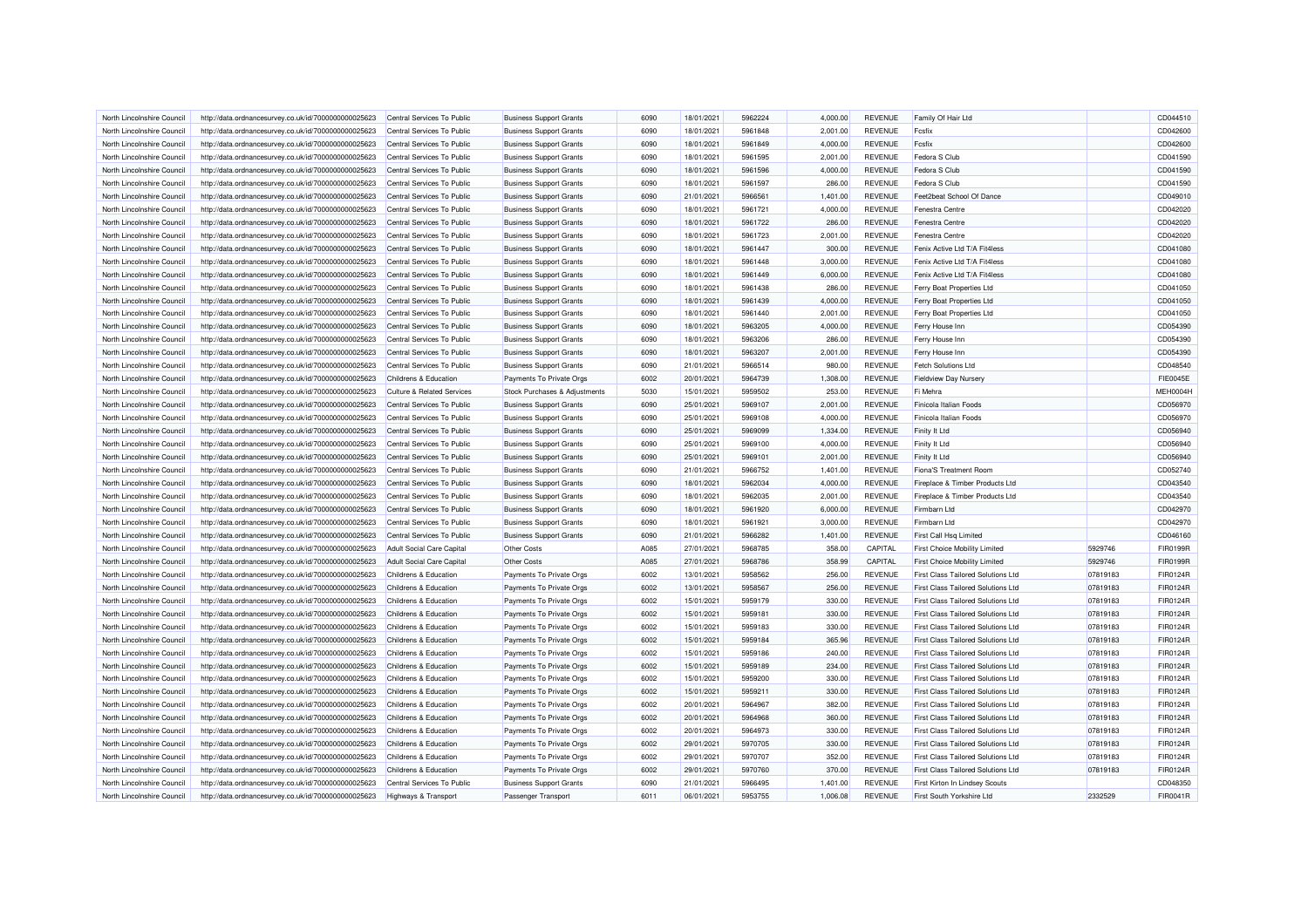| North Lincolnshire Council                               | http://data.ordnancesurvey.co.uk/id/7000000000025623                                                         | Central Services To Public                                         | <b>Business Support Grants</b> | 6090 | 21/01/2021 | 5966680 | 1,401.00 | <b>REVENUE</b> | Fitness <sub>4u</sub>           |          | CD052010        |
|----------------------------------------------------------|--------------------------------------------------------------------------------------------------------------|--------------------------------------------------------------------|--------------------------------|------|------------|---------|----------|----------------|---------------------------------|----------|-----------------|
| North Lincolnshire Council                               | http://data.ordnancesurvey.co.uk/id/7000000000025623                                                         | Central Services To Public                                         | <b>Business Support Grants</b> | 6090 | 18/01/2021 | 5961894 | 2,001.00 | <b>REVENUE</b> | <b>Five Fathoms Spirit Ltd</b>  |          | CD042830        |
| North Lincolnshire Council                               | http://data.ordnancesurvey.co.uk/id/7000000000025623                                                         | Central Services To Public                                         | <b>Business Support Grants</b> | 6090 | 18/01/2021 | 5961895 | 4,000.00 | <b>REVENUE</b> | <b>Five Fathoms Spirit Ltd</b>  |          | CD042830        |
| North Lincolnshire Council                               | http://data.ordnancesurvey.co.uk/id/7000000000025623                                                         | Corporate And Democratic Core                                      | It Software-Purchase           | 5051 | 27/01/2021 | 5968828 | 3,937.50 | <b>REVENUE</b> | <b>Fivium Limited</b>           | 5775733  | <b>FIV0008V</b> |
| North Lincolnshire Council                               | http://data.ordnancesurvey.co.uk/id/7000000000025623                                                         | Central Services To Public                                         | <b>Business Support Grants</b> | 6090 | 21/01/2021 | 5966518 | 1,401.00 | REVENUE        | Flawless Photography Ltd        |          | CD048590        |
| North Lincolnshire Council                               | http://data.ordnancesurvey.co.uk/id/7000000000025623                                                         | <b>Highways &amp; Transport</b>                                    | Equipment Hire/Rent            | 5002 | 20/01/2021 | 5960241 | 368.25   | <b>REVENUE</b> | <b>Fleetclean Ltd</b>           | 01381865 | <b>FLE0007E</b> |
| North Lincolnshire Council                               | http://data.ordnancesurvey.co.uk/id/7000000000025623                                                         | <b>Childrens &amp; Education</b>                                   | Materials                      | 5004 | 20/01/2021 | 5960245 | 337.52   | <b>REVENUE</b> | <b>Fleet Factors Ltd</b>        | 01231325 | <b>FLE0026E</b> |
| North Lincolnshire Council                               | http://data.ordnancesurvey.co.uk/id/7000000000025623                                                         | Childrens & Education                                              | Materials                      | 5004 | 20/01/2021 | 5960246 | 348.26   | <b>REVENUE</b> | <b>Fleet Factors Ltd</b>        | 01231325 | <b>FLE0026E</b> |
| North Lincolnshire Council                               | http://data.ordnancesurvey.co.uk/id/7000000000025623                                                         | Childrens & Education                                              | Materials                      | 5004 | 20/01/2021 | 5960247 | 336.37   | <b>REVENUE</b> | <b>Fleet Factors Ltd</b>        | 01231325 | <b>FLE0026E</b> |
| North Lincolnshire Council                               | http://data.ordnancesurvey.co.uk/id/7000000000025623                                                         | Childrens & Education                                              | Materials                      | 5004 | 20/01/2021 | 5960266 | 365.50   | <b>REVENUE</b> | <b>Fleet Factors Ltd</b>        | 01231325 | <b>FLE0026E</b> |
| North Lincolnshire Council                               | http://data.ordnancesurvey.co.uk/id/7000000000025623                                                         | Environmental & Regulatory Svs                                     | Materials                      | 5004 | 20/01/2021 | 5960253 | 697.71   | <b>REVENUE</b> | <b>Fleet Factors Ltd</b>        | 01231325 | <b>FLE0026E</b> |
| North Lincolnshire Council                               | http://data.ordnancesurvey.co.uk/id/7000000000025623                                                         | Environmental & Regulatory Svs                                     | Materials                      | 5004 | 20/01/2021 | 5960255 | 307.36   | <b>REVENUE</b> | <b>Fleet Factors Ltd</b>        | 01231325 | <b>FLE0026E</b> |
| North Lincolnshire Council                               | http://data.ordnancesurvey.co.uk/id/7000000000025623                                                         | Environmental & Regulatory Svs                                     | Materials                      | 5004 | 20/01/2021 | 5960256 | 1,186.11 | <b>REVENUE</b> | <b>Fleet Factors Ltd</b>        | 01231325 | <b>FLE0026E</b> |
| North Lincolnshire Council                               | http://data.ordnancesurvey.co.uk/id/7000000000025623                                                         | <b>Environmental &amp; Regulatory Svs</b>                          | Materials                      | 5004 | 20/01/2021 | 5960275 | 445.26   | <b>REVENUE</b> | <b>Fleet Factors Ltd</b>        | 01231325 | <b>FLE0026E</b> |
| North Lincolnshire Council                               | http://data.ordnancesurvey.co.uk/id/7000000000025623                                                         | Highways & Transport                                               | Fuel                           | 4001 | 20/01/2021 | 5960264 | 870.00   | <b>REVENUE</b> | <b>Fleet Factors Ltd</b>        | 01231325 | <b>FLE0026E</b> |
| North Lincolnshire Council                               | http://data.ordnancesurvey.co.uk/id/7000000000025623                                                         | <b>Highways &amp; Transport</b>                                    | Fuel                           | 4001 | 20/01/2021 | 5960282 | 696.00   | <b>REVENUE</b> | <b>Fleet Factors Ltd</b>        | 01231325 | <b>FLE0026E</b> |
| North Lincolnshire Council                               | http://data.ordnancesurvey.co.uk/id/7000000000025623                                                         | <b>Highways &amp; Transport</b>                                    | Materials                      | 5004 | 20/01/2021 | 5960243 | 2,354.61 | <b>REVENUE</b> | <b>Fleet Factors Ltd</b>        | 01231325 | <b>FLE0026E</b> |
| North Lincolnshire Council                               | http://data.ordnancesurvey.co.uk/id/7000000000025623                                                         | Highways & Transport                                               | Materials                      | 5004 | 20/01/2021 | 5960267 | 1,112.09 | <b>REVENUE</b> | <b>Fleet Factors Ltd</b>        | 01231325 | <b>FLE0026E</b> |
|                                                          |                                                                                                              |                                                                    | <b>Materials</b>               | 5004 | 20/01/2021 | 5960271 | 404.30   | <b>REVENUE</b> | <b>Fleet Factors Ltd</b>        | 01231325 | <b>FLE0026E</b> |
| North Lincolnshire Council<br>North Lincolnshire Council | http://data.ordnancesurvey.co.uk/id/7000000000025623<br>http://data.ordnancesurvey.co.uk/id/7000000000025623 | <b>Highways &amp; Transport</b><br><b>Highways &amp; Transport</b> | Materials                      | 5004 | 20/01/2021 | 5960274 | 214.70   | <b>REVENUE</b> | <b>Fleet Factors Ltd</b>        | 01231325 | <b>FLE0026E</b> |
| North Lincolnshire Council                               | http://data.ordnancesurvey.co.uk/id/7000000000025623                                                         | <b>Highways &amp; Transport</b>                                    | <b>Materials</b>               | 5004 | 20/01/2021 | 5960290 | 289.69   | <b>REVENUE</b> | <b>Fleet Factors Ltd</b>        | 01231325 | <b>FLE0026E</b> |
| North Lincolnshire Council                               |                                                                                                              |                                                                    |                                | 6090 |            | 5962835 |          |                | <b>Floors Galore Ltd</b>        |          | CD050600        |
|                                                          | http://data.ordnancesurvey.co.uk/id/7000000000025623                                                         | Central Services To Public                                         | <b>Business Support Grants</b> | 6090 | 18/01/2021 | 5962836 | 2,001.00 | <b>REVENUE</b> |                                 |          |                 |
| North Lincolnshire Council                               | http://data.ordnancesurvey.co.uk/id/7000000000025623                                                         | Central Services To Public                                         | <b>Business Support Grants</b> |      | 18/01/2021 |         | 4,000.00 | <b>REVENUE</b> | <b>Floors Galore Ltd</b>        |          | CD050600        |
| North Lincolnshire Council                               | http://data.ordnancesurvey.co.uk/id/7000000000025623                                                         | Central Services To Public                                         | <b>Business Support Grants</b> | 6090 | 18/01/2021 | 5962122 | 4,000.00 | <b>REVENUE</b> | <b>Floral Designs Florist</b>   |          | CD043990        |
| North Lincolnshire Council                               | http://data.ordnancesurvey.co.uk/id/7000000000025623                                                         | Central Services To Public                                         | <b>Business Support Grants</b> | 6090 | 18/01/2021 | 5962123 | 2,001.00 | <b>REVENUE</b> | <b>Floral Designs Florist</b>   |          | CD043990        |
| North Lincolnshire Council                               | http://data.ordnancesurvey.co.uk/id/7000000000025623                                                         | Central Services To Public                                         | <b>Business Support Grants</b> | 6090 | 21/01/2021 | 5966679 | 1,401.00 | <b>REVENUE</b> | Flourish With Us Ltd            |          | CD052000        |
| North Lincolnshire Council                               | http://data.ordnancesurvey.co.uk/id/7000000000025623                                                         | Childrens & Education                                              | Home To School Transport       | 4201 | 22/01/2021 | 5965905 | 2,900.00 | <b>REVENUE</b> | Flourish With Us Ltd            | 12005316 | FLO0013O        |
| North Lincolnshire Council                               | http://data.ordnancesurvey.co.uk/id/7000000000025623                                                         | Childrens & Education                                              | Payments To Private Orgs       | 6002 | 22/01/2021 | 5965907 | 9,120.00 | <b>REVENUE</b> | Flourish With Us Ltd            | 12005316 | FLO0013O        |
| North Lincolnshire Council                               | http://data.ordnancesurvey.co.uk/id/7000000000025623                                                         | Central Services To Public                                         | <b>Business Support Grants</b> | 6090 | 18/01/2021 | 5962540 | 2,001.00 | <b>REVENUE</b> | Flowers By Rasa                 |          | CD045860        |
| North Lincolnshire Council                               | http://data.ordnancesurvey.co.uk/id/7000000000025623                                                         | Central Services To Public                                         | <b>Business Support Grants</b> | 6090 | 18/01/2021 | 5962541 | 4,000.00 | <b>REVENUE</b> | Flowers By Rasa                 |          | CD045860        |
| North Lincolnshire Council                               | http://data.ordnancesurvey.co.uk/id/7000000000025623                                                         | Central Services To Public                                         | <b>Business Support Grants</b> | 6090 | 18/01/2021 | 5962130 | 4,000.00 | <b>REVENUE</b> | <b>Flower Theatre</b>           |          | CD044040        |
| North Lincolnshire Council                               | http://data.ordnancesurvey.co.uk/id/7000000000025623                                                         | Central Services To Public                                         | <b>Business Support Grants</b> | 6090 | 18/01/2021 | 5962131 | 2,001.00 | <b>REVENUE</b> | <b>Flower Theatre</b>           |          | CD044040        |
| North Lincolnshire Council                               | http://data.ordnancesurvey.co.uk/id/7000000000025623                                                         | <b>Culture &amp; Related Services</b>                              | Repair & Maintenance Costs     | 3000 | 06/01/2021 | 5954581 | 834.00   | <b>REVENUE</b> | Flow Mech Products Ltd          | 2726033  | FLO0050O        |
| North Lincolnshire Council                               | http://data.ordnancesurvey.co.uk/id/7000000000025623                                                         | Culture & Related Services                                         | Repair & Maintenance Costs     | 3000 | 22/01/2021 | 5965964 | 1,206.00 | <b>REVENUE</b> | Flow Mech Products Ltd          | 2726033  | FLO0050O        |
| North Lincolnshire Council                               | http://data.ordnancesurvey.co.uk/id/7000000000025623                                                         | Central Services To Public                                         | <b>Business Support Grants</b> | 6090 | 18/01/2021 | 5963529 | 1,334.00 | <b>REVENUE</b> | Fonemart                        |          | CD056110        |
| North Lincolnshire Council                               | http://data.ordnancesurvey.co.uk/id/7000000000025623                                                         | Central Services To Public                                         | <b>Business Support Grants</b> | 6090 | 18/01/2021 | 5963530 | 2,001.00 | <b>REVENUE</b> | Fonemar                         |          | CD056110        |
| North Lincolnshire Council                               | http://data.ordnancesurvey.co.uk/id/7000000000025623                                                         | Central Services To Public                                         | <b>Business Support Grants</b> | 6090 | 18/01/2021 | 5963531 | 4,000.00 | <b>REVENUE</b> | Fonemart                        |          | CD056110        |
| North Lincolnshire Council                               | http://data.ordnancesurvey.co.uk/id/7000000000025623                                                         | Childrens & Education                                              | Other Supplies & Services      | 5799 | 13/01/2021 | 5958040 | 440.00   | <b>REVENUE</b> | Football In The Community       | 6570835  | FOO0006C        |
| North Lincolnshire Council                               | http://data.ordnancesurvey.co.uk/id/7000000000025623                                                         | N Lincs Gf Balance Sheet                                           | Insurance-Combined Liability   | L493 | 20/01/2021 | 5964946 | $\Omega$ | CAPITAL        | <b>Forbes Solicitors</b>        |          | <b>FOR0452R</b> |
| North Lincolnshire Council                               | http://data.ordnancesurvey.co.uk/id/7000000000025623                                                         | Corporate And Democratic Core                                      | Course Fees/Training           | 2002 | 26/02/2021 | 5970686 | 420.00   | <b>REVENUE</b> | <b>Forefront Training Ltd</b>   | 7200153  | <b>FOR0084R</b> |
| North Lincolnshire Council                               | http://data.ordnancesurvey.co.uk/id/7000000000025623                                                         | Central Services To Public                                         | <b>Business Support Grants</b> | 6090 | 21/01/2021 | 5966758 | 1,401.00 | <b>REVENUE</b> | <b>Foremost Feet</b>            |          | CD052800        |
| North Lincolnshire Council                               | http://data.ordnancesurvey.co.uk/id/7000000000025623                                                         | Childrens & Education                                              | <b>Legal Fees</b>              | 5823 | 15/01/2021 | 5959529 | 405.00   | <b>REVENUE</b> | Foresight Clinical Services Ltd | 06354163 | FOR0132R        |
| North Lincolnshire Council                               | http://data.ordnancesurvey.co.uk/id/7000000000025623                                                         | Central Services To Public                                         | <b>Business Support Grants</b> | 6090 | 21/01/2021 | 5966395 | 1,401.00 | <b>REVENUE</b> | <b>Forever Beauty</b>           |          | CD047350        |
| North Lincolnshire Council                               | http://data.ordnancesurvey.co.uk/id/7000000000025623                                                         | Central Services To Public                                         | <b>Business Support Grants</b> | 6090 | 18/01/2021 | 5962009 | 4,000.00 | <b>REVENUE</b> | Forget Me Not Therapies         |          | CD043420        |
| North Lincolnshire Council                               | http://data.ordnancesurvey.co.uk/id/7000000000025623                                                         | Central Services To Public                                         | <b>Business Support Grants</b> | 6090 | 18/01/2021 | 5962010 | 2,001.00 | <b>REVENUE</b> | Forget Me Not Therapies         |          | CD043420        |
| North Lincolnshire Council                               | http://data.ordnancesurvey.co.uk/id/7000000000025623                                                         | Environmental & Regulatory Svs                                     | Vehicle Hire                   | 4101 | 20/01/2021 | 5960297 | 249.19   | <b>REVENUE</b> | <b>Forktruck Solutions Ltd</b>  | 4032332  | <b>FOR0059F</b> |
| North Lincolnshire Council                               | http://data.ordnancesurvey.co.uk/id/7000000000025623                                                         | Childrens & Education                                              | <b>Client Related Costs</b>    | 5534 | 13/01/2021 | 5957180 | 1,360.00 | <b>REVENUE</b> | Fortis Therapy & Training Ltd   |          | <b>MEN0061N</b> |
| North Lincolnshire Council                               | http://data.ordnancesurvey.co.uk/id/7000000000025623                                                         | Childrens & Education                                              | <b>Client Related Costs</b>    | 5534 | 13/01/2021 | 5957932 | 765.00   | <b>REVENUE</b> | Fortis Therapy & Training Ltd   |          | <b>MEN0061N</b> |
| North Lincolnshire Council                               | http://data.ordnancesurvey.co.uk/id/7000000000025623                                                         | Childrens & Education                                              | <b>Course Fees/Training</b>    | 2002 | 27/01/2021 | 5969286 | 600.00   | <b>REVENUE</b> | Forum Business Media Ltd        | 04425871 | FOR0036R        |
| North Lincolnshire Council                               | http://data.ordnancesurvey.co.uk/id/7000000000025623                                                         | Central Services To Public                                         | <b>Business Support Grants</b> | 6090 | 18/01/2021 | 5962524 | 2,001.00 | <b>REVENUE</b> | <b>Fountain Court Florist</b>   |          | CD045780        |
| North Lincolnshire Council                               | http://data.ordnancesurvey.co.uk/id/7000000000025623                                                         | Central Services To Public                                         | <b>Business Support Grants</b> | 6090 | 18/01/2021 | 5962525 | 4,000.00 | <b>REVENUE</b> | Fountain Court Florist          |          | CD045780        |
| North Lincolnshire Council                               | http://data.ordnancesurvey.co.uk/id/7000000000025623                                                         | Central Services To Public                                         | <b>Business Support Grants</b> | 6090 | 08/01/2021 | 5957086 | 1,334.00 | <b>REVENUE</b> | <b>Fourways Fisheries</b>       |          | CD055620        |
| North Lincolnshire Council                               | http://data.ordnancesurvey.co.uk/id/7000000000025623                                                         | Central Services To Public                                         | <b>Business Support Grants</b> | 6090 | 18/01/2021 | 5963409 | 2,001.00 | <b>REVENUE</b> | <b>Fourways Fisheries</b>       |          | CD055620        |
|                                                          |                                                                                                              |                                                                    |                                |      |            |         |          |                |                                 |          |                 |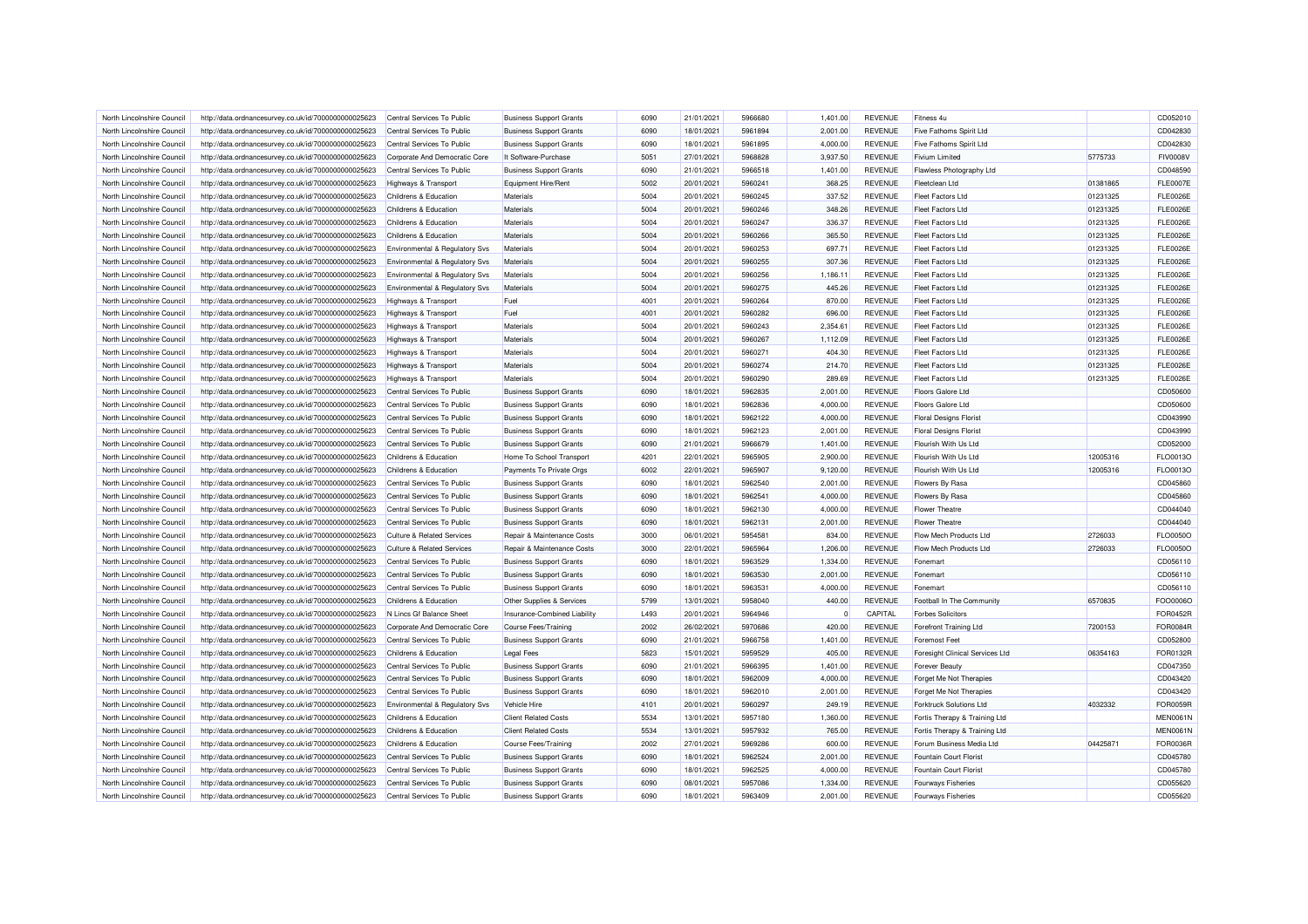| North Lincolnshire Council | http://data.ordnancesurvey.co.uk/id/7000000000025623 | Central Services To Public      | <b>Business Support Grants</b> | 6090 | 18/01/2021 | 5963410 | 4,000.00  | <b>REVENUE</b> | <b>Fourways Fisheries</b>                |          | CD055620        |
|----------------------------|------------------------------------------------------|---------------------------------|--------------------------------|------|------------|---------|-----------|----------------|------------------------------------------|----------|-----------------|
| North Lincolnshire Council | http://data.ordnancesurvey.co.uk/id/7000000000025623 | Central Services To Public      | <b>Business Support Grants</b> | 6090 | 18/01/2021 | 5961997 | 4,000.00  | <b>REVENUE</b> | <b>Fowler Brothers</b>                   |          | CD043360        |
| North Lincolnshire Council | http://data.ordnancesurvey.co.uk/id/7000000000025623 | Central Services To Public      | <b>Business Support Grants</b> | 6090 | 18/01/2021 | 5961998 | 2,001.00  | <b>REVENUE</b> | <b>Fowler Brothers</b>                   |          | CD043360        |
| North Lincolnshire Council | http://data.ordnancesurvey.co.uk/id/7000000000025623 | Central Services To Public      | <b>Business Support Grants</b> | 6090 | 21/01/2021 | 5966497 | 1,401.00  | <b>REVENUE</b> | Foxcroft Stud Ltd                        |          | CD048370        |
| North Lincolnshire Council | http://data.ordnancesurvey.co.uk/id/7000000000025623 | Central Services To Public      | <b>Business Support Grants</b> | 6090 | 18/01/2021 | 5961499 | 286.00    | <b>REVENUE</b> | <b>Foxhills Institute</b>                |          | CD041260        |
| North Lincolnshire Council | http://data.ordnancesurvey.co.uk/id/7000000000025623 | Central Services To Public      | <b>Business Support Grants</b> | 6090 | 18/01/2021 | 5961500 | 2.001.00  | <b>REVENUE</b> | <b>Foxhills Institute</b>                |          | CD041260        |
| North Lincolnshire Council | http://data.ordnancesurvey.co.uk/id/7000000000025623 | Central Services To Public      | <b>Business Support Grants</b> | 6090 | 18/01/2021 | 5961501 | 4,000.00  | <b>REVENUE</b> | <b>Foxhills Institute</b>                |          | CD041260        |
| North Lincolnshire Council | http://data.ordnancesurvey.co.uk/id/7000000000025623 | <b>Housing Services</b>         | Equipment Hire/Rent            | 5002 | 06/01/2021 | 5953520 | 10,723.11 | <b>REVENUE</b> | Framework Housing Association            |          | FRA0017A        |
| North Lincolnshire Council | http://data.ordnancesurvey.co.uk/id/7000000000025623 | <b>Public Health</b>            | Payments To Private Orgs       | 6002 | 06/01/2021 | 5953696 | 21,400.00 | <b>REVENUE</b> | Framework Housing Association            |          | <b>FRA0017A</b> |
| North Lincolnshire Council | http://data.ordnancesurvey.co.uk/id/7000000000025623 | Central Services To Public      | <b>Business Support Grants</b> | 6090 | 18/01/2021 | 5962674 | 4,000.00  | <b>REVENUE</b> | Frank Morgan School Of Flying            |          | CD049880        |
| North Lincolnshire Council | http://data.ordnancesurvey.co.uk/id/7000000000025623 | Central Services To Public      | <b>Business Support Grants</b> | 6090 | 18/01/2021 | 5962676 | 2,001.00  | <b>REVENUE</b> | Frank Morgan School Of Flying            |          | CD049880        |
| North Lincolnshire Council | http://data.ordnancesurvey.co.uk/id/7000000000025623 | Central Services To Public      | <b>Business Support Grants</b> | 6090 | 18/01/2021 | 5962520 | 4.000.00  | <b>REVENUE</b> | <b>Frears Wheels</b>                     |          | CD045760        |
| North Lincolnshire Council | http://data.ordnancesurvey.co.uk/id/7000000000025623 | Central Services To Public      | <b>Business Support Grants</b> | 6090 | 18/01/2021 | 5962521 | 2,001.00  | <b>REVENUE</b> | <b>Frears Wheels</b>                     |          | CD045760        |
| North Lincolnshire Council | http://data.ordnancesurvey.co.uk/id/7000000000025623 | Childrens & Education           | Payments To Private Orgs       | 6002 | 06/01/2021 | 5953821 | 3,117.00  | <b>REVENUE</b> | Frederick Gough School                   |          | <b>FRE0046E</b> |
| North Lincolnshire Council | http://data.ordnancesurvey.co.uk/id/7000000000025623 | Childrens & Education           | Payments To Private Orgs       | 6002 | 06/01/2021 | 5953823 | 3,086.00  | <b>REVENUE</b> | Frederick Gough School                   |          | <b>FRE0046E</b> |
| North Lincolnshire Council | http://data.ordnancesurvey.co.uk/id/7000000000025623 | Childrens & Education           | Payments To Private Orgs       | 6002 | 06/01/2021 | 5953824 | 630.00    | <b>REVENUE</b> | Frederick Gough School                   |          | <b>FRE0046E</b> |
| North Lincolnshire Council | http://data.ordnancesurvey.co.uk/id/7000000000025623 | Central Services To Public      | <b>Business Support Grants</b> | 6090 | 18/01/2021 | 5963511 | 2,001.00  | <b>REVENUE</b> | Fred Wooffitt Memorial Hall              |          | CD056080        |
| North Lincolnshire Council | http://data.ordnancesurvey.co.uk/id/7000000000025623 | Central Services To Public      | <b>Business Support Grants</b> | 6090 | 18/01/2021 | 5963512 | 1,334.00  | <b>REVENUE</b> | Fred Wooffitt Memorial Hall              |          | CD056080        |
|                            |                                                      |                                 |                                |      |            |         |           |                |                                          |          |                 |
| North Lincolnshire Council | http://data.ordnancesurvey.co.uk/id/7000000000025623 | Central Services To Public      | <b>Business Support Grants</b> | 6090 | 18/01/2021 | 5963514 | 4,000.00  | <b>REVENUE</b> | Fred Wooffitt Memorial Hall              |          | CD056080        |
| North Lincolnshire Council | http://data.ordnancesurvey.co.uk/id/7000000000025623 | Central Services To Public      | <b>Business Support Grants</b> | 6090 | 18/01/2021 | 5963515 | 467.00    | <b>REVENUE</b> | Fred Wooffitt Memorial Hall              |          | CD056080        |
| North Lincolnshire Council | http://data.ordnancesurvey.co.uk/id/7000000000025623 | Central Services To Public      | <b>Business Support Grants</b> | 6090 | 18/01/2021 | 5963516 | 467.00    | <b>REVENUE</b> | Fred Wooffitt Memorial Hall              |          | CD056080        |
| North Lincolnshire Council | http://data.ordnancesurvey.co.uk/id/7000000000025623 | Central Services To Public      | <b>Business Support Grants</b> | 6090 | 21/01/2021 | 5966630 | 1,401.00  | <b>REVENUE</b> | Freedom Driving School                   |          | CD051500        |
| North Lincolnshire Council | http://data.ordnancesurvey.co.uk/id/7000000000025623 | Central Services To Public      | <b>Business Support Grants</b> | 6090 | 18/01/2021 | 5961844 | 2,001.00  | <b>REVENUE</b> | Frenchys                                 |          | CD042580        |
| North Lincolnshire Council | http://data.ordnancesurvey.co.uk/id/7000000000025623 | Central Services To Public      | <b>Business Support Grants</b> | 6090 | 18/01/2021 | 5961845 | 4,000.00  | <b>REVENUE</b> | Frenchys                                 |          | CD042580        |
| North Lincolnshire Council | http://data.ordnancesurvey.co.uk/id/7000000000025623 | Central Services To Public      | <b>Business Support Grants</b> | 6090 | 21/01/2021 | 5966792 | 980.00    | <b>REVENUE</b> | <b>Fresh Print</b>                       |          | CD053130        |
| North Lincolnshire Council | http://data.ordnancesurvey.co.uk/id/7000000000025623 | <b>Planning Services</b>        | Payments To Voluntary Orgs     | 6001 | 06/01/2021 | 5953906 | 250.00    | <b>REVENUE</b> | Friends Of Garthorpe & Fockerby          |          | FGF0001F        |
| North Lincolnshire Council | http://data.ordnancesurvey.co.uk/id/7000000000025623 | <b>Planning Services</b>        | Payments To Voluntary Orgs     | 6001 | 08/01/2021 | 5955990 | 298.17    | <b>REVENUE</b> | Friends Of Scunthorpe Coop. Junior Choir |          | <b>SCU0242U</b> |
| North Lincolnshire Council | http://data.ordnancesurvey.co.uk/id/7000000000025623 | Central Services To Public      | <b>Business Support Grants</b> | 6090 | 18/01/2021 | 5962036 | 2,001.00  | <b>REVENUE</b> | Frodingham Community Association         |          | CD043560        |
| North Lincolnshire Council | http://data.ordnancesurvey.co.uk/id/7000000000025623 | Central Services To Public      | <b>Business Support Grants</b> | 6090 | 18/01/2021 | 5962038 | 4,000.00  | <b>REVENUE</b> | Frodingham Community Association         |          | CD043560        |
| North Lincolnshire Council | http://data.ordnancesurvey.co.uk/id/7000000000025623 | Central Services To Public      | <b>Business Support Grants</b> | 6090 | 21/01/2021 | 5966391 | 980.00    | <b>REVENUE</b> | Frodingham Fun Club                      |          | CD047310        |
| North Lincolnshire Council | http://data.ordnancesurvey.co.uk/id/7000000000025623 | Central Services To Public      | <b>Business Support Grants</b> | 6090 | 18/01/2021 | 5961325 | 3,000.00  | <b>REVENUE</b> | <b>Funforest Limited</b>                 |          | CD040670        |
| North Lincolnshire Council | http://data.ordnancesurvey.co.uk/id/7000000000025623 | Central Services To Public      | <b>Business Support Grants</b> | 6090 | 18/01/2021 | 5961326 | 6,000.00  | <b>REVENUE</b> | <b>Funforest Limited</b>                 |          | CD040670        |
| North Lincolnshire Council | http://data.ordnancesurvey.co.uk/id/7000000000025623 | Central Services To Public      | <b>Business Support Grants</b> | 6090 | 18/01/2021 | 5961327 | 429.00    | <b>REVENUE</b> | <b>Funforest Limited</b>                 |          | CD040670        |
| North Lincolnshire Council | http://data.ordnancesurvey.co.uk/id/7000000000025623 | Central Services To Public      | <b>Business Support Grants</b> | 6090 | 18/01/2021 | 5962324 | 4,000.00  | <b>REVENUE</b> | Fur Dos Dog Grooming                     |          | CD045010        |
| North Lincolnshire Council | http://data.ordnancesurvey.co.uk/id/7000000000025623 | Central Services To Public      | <b>Business Support Grants</b> | 6090 | 18/01/2021 | 5962325 | 2,001.00  | <b>REVENUE</b> | Fur Dos Dog Grooming                     |          | CD045010        |
| North Lincolnshire Council | http://data.ordnancesurvey.co.uk/id/7000000000025623 | Central Services To Public      | <b>Business Support Grants</b> | 6090 | 21/01/2021 | 5966624 | 980.00    | <b>REVENUE</b> | <b>Furry Pet Services</b>                |          | CD051440        |
| North Lincolnshire Council | http://data.ordnancesurvey.co.uk/id/7000000000025623 | Fin&Inv I&E                     | Grounds Maintenance            | 3010 | 20/01/2021 | 5964893 | 687.65    | <b>REVENUE</b> | F W S Consultants Ltd                    | 3944252  | <b>FWS0001S</b> |
| North Lincolnshire Council | http://data.ordnancesurvey.co.uk/id/7000000000025623 | Fin&Inv I&E                     | Grounds Maintenance            | 3010 | 20/01/2021 | 5964895 | 1,928.35  | <b>REVENUE</b> | F W S Consultants Ltd                    | 3944252  | <b>FWS0001S</b> |
| North Lincolnshire Council | http://data.ordnancesurvey.co.uk/id/7000000000025623 | Fin&Inv I&E                     | Grounds Maintenance            | 3010 | 20/01/2021 | 5964896 | 687.65    | <b>REVENUE</b> | F W S Consultants Ltd                    | 3944252  | <b>FWS0001S</b> |
| North Lincolnshire Council | http://data.ordnancesurvey.co.uk/id/7000000000025623 | Central Services To Public      | <b>Business Support Grants</b> | 6090 | 21/01/2021 | 5966683 | 1,401.00  | <b>REVENUE</b> | Gabby Teal Hair                          |          | CD052040        |
| North Lincolnshire Council | http://data.ordnancesurvey.co.uk/id/7000000000025623 | Central Services To Public      | <b>Business Support Grants</b> | 6090 | 21/01/2021 | 5966280 | 980.00    | <b>REVENUE</b> | Gail Diovisalvi                          |          | CD046140        |
| North Lincolnshire Council | http://data.ordnancesurvey.co.uk/id/7000000000025623 | Central Services To Public      | <b>Business Support Grants</b> | 6090 | 18/01/2021 | 5961941 | 2,001.00  | <b>REVENUE</b> | Gails Handbags                           |          | CD043070        |
| North Lincolnshire Council | http://data.ordnancesurvey.co.uk/id/7000000000025623 | Central Services To Public      | <b>Business Support Grants</b> | 6090 | 18/01/2021 | 5961942 | 4,000.00  | <b>REVENUE</b> | <b>Gails Handbags</b>                    |          | CD043070        |
| North Lincolnshire Council | http://data.ordnancesurvey.co.uk/id/7000000000025623 | Environmental & Regulatory Svs  | Materials                      | 5004 | 20/01/2021 | 5960303 | 255.00    | <b>REVENUE</b> | Gallows Wood Service Station Ltd         |          | GAL0001         |
| North Lincolnshire Council | http://data.ordnancesurvey.co.uk/id/7000000000025623 | Corporate And Democratic Core   | Telephone Rent/Calls           | 5403 | 22/01/2021 | 5965003 | 1,702.11  | <b>REVENUE</b> | Gamma Business Communications Ltd        | 04340834 | GAM0150M        |
| North Lincolnshire Council | http://data.ordnancesurvey.co.uk/id/7000000000025623 | Central Services To Public      | <b>Business Support Grants</b> | 6090 | 18/01/2021 | 5961517 | 2,001.00  | <b>REVENUE</b> | Gam Management Ltd                       |          | CD041320        |
| North Lincolnshire Council | http://data.ordnancesurvey.co.uk/id/7000000000025623 | Central Services To Public      | <b>Business Support Grants</b> | 6090 | 18/01/2021 | 5961518 | 286.00    | <b>REVENUE</b> | Gam Management Ltd                       |          | CD041320        |
| North Lincolnshire Council | http://data.ordnancesurvey.co.uk/id/7000000000025623 | Central Services To Public      | <b>Business Support Grants</b> | 6090 | 18/01/2021 | 5961519 | 4.000.00  | <b>REVENUE</b> | <b>Gam Management Ltd</b>                |          | CD041320        |
| North Lincolnshire Council | http://data.ordnancesurvey.co.uk/id/7000000000025623 | Highways & Transport            | Equipment Hire/Rent            | 5002 | 27/01/2021 | 5842865 | 644.00    | <b>REVENUE</b> | <b>Gap Group</b>                         | 00198823 | GAP0001F        |
| North Lincolnshire Council | http://data.ordnancesurvey.co.uk/id/7000000000025623 | <b>Highways &amp; Transport</b> | Equipment Hire/Rent            | 5002 | 27/01/2021 | 5969195 | $-600.00$ | <b>REVENUE</b> | Gap Group                                | 00198823 | GAP0001F        |
| North Lincolnshire Council | http://data.ordnancesurvey.co.uk/id/7000000000025623 | Central Services To Public      | <b>Business Support Grants</b> | 6090 | 18/01/2021 | 5962289 | 2,001.00  | <b>REVENUE</b> | Garthorpe Village Hall                   |          | CD044850        |
| North Lincolnshire Council | http://data.ordnancesurvey.co.uk/id/7000000000025623 | Central Services To Public      | <b>Business Support Grants</b> | 6090 | 18/01/2021 | 5962290 | 4,000.00  | <b>REVENUE</b> | Garthorpe Village Hall                   |          | CD044850        |
| North Lincolnshire Council | http://data.ordnancesurvey.co.uk/id/7000000000025623 | Central Services To Public      | <b>Business Support Grants</b> | 6090 | 21/01/2021 | 5966732 | 980.00    | <b>REVENUE</b> | Gary Shearer Taxi Driver                 |          | CD052540        |
|                            |                                                      |                                 |                                |      |            |         |           |                |                                          |          |                 |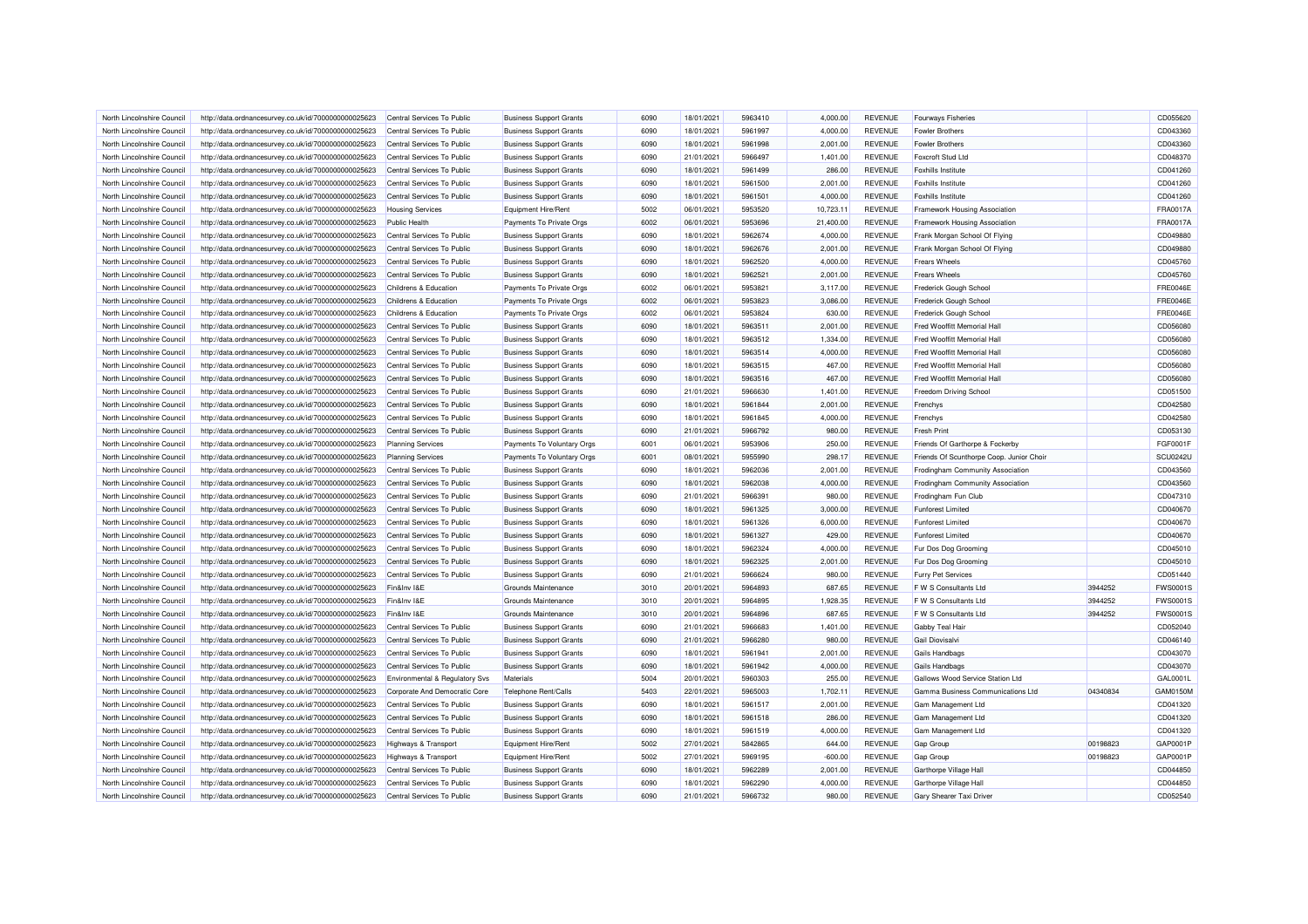| North Lincolnshire Council | http://data.ordnancesurvey.co.uk/id/7000000000025623 | Corporate And Democratic Core         | <b>Legal Fees</b>                  | 5823 | 06/01/2021 | 5954503            | 1.660.00 | <b>REVENUE</b> | Gaynor Hall                           |         | <b>HAL0349L</b> |
|----------------------------|------------------------------------------------------|---------------------------------------|------------------------------------|------|------------|--------------------|----------|----------------|---------------------------------------|---------|-----------------|
| North Lincolnshire Council | http://data.ordnancesurvey.co.uk/id/7000000000025623 | Central Services To Public            | <b>Business Support Grants</b>     | 6090 | 18/01/2021 | 5962357            | 429.00   | <b>REVENUE</b> | <b>Gdjanney Ltd</b>                   |         | CD045140        |
| North Lincolnshire Council | http://data.ordnancesurvey.co.uk/id/7000000000025623 | Central Services To Public            | <b>Business Support Grants</b>     | 6090 | 18/01/2021 | 5962358            | 3,000.00 | <b>REVENUE</b> | Gdjanney Ltd                          |         | CD045140        |
| North Lincolnshire Council | http://data.ordnancesurvey.co.uk/id/7000000000025623 | Central Services To Public            | <b>Business Support Grants</b>     | 6090 | 18/01/2021 | 5962359            | 6,000.00 | <b>REVENUE</b> | <b>Gdjanney Ltd</b>                   |         | CD045140        |
| North Lincolnshire Council | http://data.ordnancesurvey.co.uk/id/7000000000025623 | Central Services To Public            | <b>Business Support Grants</b>     | 6090 | 21/01/2021 | 5966859            | 1,401.00 | <b>REVENUE</b> | Gemini Pilates                        |         | CD055290        |
| North Lincolnshire Council | http://data.ordnancesurvey.co.uk/id/7000000000025623 | Central Services To Public            | <b>Business Support Grants</b>     | 6090 | 18/01/2021 | 5963370            | 2,001.00 | <b>REVENUE</b> | Gem International Trading Company Ltd |         | CD055340        |
| North Lincolnshire Council | http://data.ordnancesurvey.co.uk/id/7000000000025623 | Central Services To Public            | <b>Business Support Grants</b>     | 6090 | 18/01/2021 | 5963371            | 4,000.00 | <b>REVENUE</b> | Gem International Trading Company Ltd |         | CD055340        |
| North Lincolnshire Council | http://data.ordnancesurvey.co.uk/id/7000000000025623 | <b>Culture &amp; Related Services</b> | <b>Equipment Purchase</b>          | 5001 | 20/01/2021 | 5964764            | 224.00   | <b>REVENUE</b> | G Empson & Sons Limited               | 1434924 | <b>EMP0019F</b> |
| North Lincolnshire Council | http://data.ordnancesurvey.co.uk/id/7000000000025623 | Central Services To Public            | <b>Business Support Grants</b>     | 6090 | 18/01/2021 | 5962146            | 2,001.00 | <b>REVENUE</b> | Gentlemenâ ¿ ¿ S Barbar               |         | CD044120        |
| North Lincolnshire Council | http://data.ordnancesurvey.co.uk/id/7000000000025623 | Central Services To Public            | <b>Business Support Grants</b>     | 6090 | 18/01/2021 | 5962147            | 4,000.00 | <b>REVENUE</b> | Gentlemenâ ¿¿S Barbar                 |         | CD044120        |
| North Lincolnshire Council | http://data.ordnancesurvey.co.uk/id/7000000000025623 | Central Services To Public            | <b>Business Support Grants</b>     | 6090 | 18/01/2021 | 5962568            | 2,001.00 | <b>REVENUE</b> | Gents Barber Brigg                    |         | CD045990        |
| North Lincolnshire Council | http://data.ordnancesurvey.co.uk/id/7000000000025623 | Central Services To Public            | <b>Business Support Grants</b>     | 6090 | 18/01/2021 | 5962569            | 4,000.00 | <b>REVENUE</b> | Gents Barber Brigg                    |         | CD045990        |
| North Lincolnshire Council | http://data.ordnancesurvey.co.uk/id/7000000000025623 | Central Services To Public            | <b>Business Support Grants</b>     | 6090 | 21/01/2021 | 5966300            | 1,401.00 | <b>REVENUE</b> | Geoffâz ¿S Nightwear                  |         | CD046340        |
| North Lincolnshire Council | http://data.ordnancesurvey.co.uk/id/7000000000025623 | Central Services To Public            | <b>Business Support Grants</b>     | 6090 | 18/01/2021 | 5961842            | 2,001.00 | <b>REVENUE</b> | Georgeâ ¿¿S Barbers                   |         | CD042570        |
| North Lincolnshire Council | http://data.ordnancesurvey.co.uk/id/7000000000025623 | Central Services To Public            | <b>Business Support Grants</b>     | 6090 | 18/01/2021 | 5961843            | 4,000.00 | <b>REVENUE</b> | Georgeâ ¿¿S Barbers                   |         | CD042570        |
| North Lincolnshire Council | http://data.ordnancesurvey.co.uk/id/7000000000025623 | Central Services To Public            | <b>Business Support Grants</b>     | 6090 | 18/01/2021 | 5962638            | 286.00   | <b>REVENUE</b> | Georgiaâ ¿¿S Bakes And Tearoom        |         | CD049760        |
| North Lincolnshire Council | http://data.ordnancesurvey.co.uk/id/7000000000025623 | Central Services To Public            | <b>Business Support Grants</b>     | 6090 | 18/01/2021 | 5962639            | 4,000.00 | <b>REVENUE</b> | Georgiaâ ¿¿S Bakes And Tearoom        |         | CD049760        |
| North Lincolnshire Council | http://data.ordnancesurvey.co.uk/id/7000000000025623 | Central Services To Public            | <b>Business Support Grants</b>     | 6090 | 18/01/2021 | 5962640            | 2,001.00 | <b>REVENUE</b> | Georgiaa ¿¿S Bakes And Tearoom        |         | CD049760        |
|                            |                                                      |                                       |                                    |      |            |                    |          |                |                                       |         |                 |
| North Lincolnshire Council | http://data.ordnancesurvey.co.uk/id/7000000000025623 | Central Services To Public            | <b>Business Support Grants</b>     | 6090 | 21/01/2021 | 5966458<br>5966740 | 1,401.00 | <b>REVENUE</b> | Gfmfitness                            |         | CD047980        |
| North Lincolnshire Council | http://data.ordnancesurvey.co.uk/id/7000000000025623 | Central Services To Public            | <b>Business Support Grants</b>     | 6090 | 21/01/2021 |                    | 980.00   | <b>REVENUE</b> | Giash Choudhury Taxi Driver           |         | CD052620        |
| North Lincolnshire Council | http://data.ordnancesurvey.co.uk/id/7000000000025623 | Central Services To Public            | <b>Business Support Grants</b>     | 6090 | 18/01/2021 | 5962087            | 2,001.00 | <b>REVENUE</b> | Gigi Boutique                         |         | CD043810        |
| North Lincolnshire Council | http://data.ordnancesurvey.co.uk/id/7000000000025623 | Central Services To Public            | <b>Business Support Grants</b>     | 6090 | 18/01/2021 | 5962088            | 4,000.00 | <b>REVENUE</b> | Gigi Boutique                         |         | CD043810        |
| North Lincolnshire Council | http://data.ordnancesurvey.co.uk/id/7000000000025623 | Central Services To Public            | <b>Business Support Grants</b>     | 6090 | 18/01/2021 | 5962617            | 4.000.00 | <b>REVENUE</b> | Gills Vintage Tearoom Ltd             |         | CD049690        |
| North Lincolnshire Council | http://data.ordnancesurvey.co.uk/id/7000000000025623 | Central Services To Public            | <b>Business Support Grants</b>     | 6090 | 18/01/2021 | 5962618            | 2,001.00 | <b>REVENUE</b> | Gills Vintage Tearoom Ltd             |         | CD049690        |
| North Lincolnshire Council | http://data.ordnancesurvey.co.uk/id/7000000000025623 | Central Services To Public            | <b>Business Support Grants</b>     | 6090 | 18/01/2021 | 5962619            | 286.00   | <b>REVENUE</b> | Gills Vintage Tearoom Ltd             |         | CD049690        |
| North Lincolnshire Council | http://data.ordnancesurvey.co.uk/id/7000000000025623 | Central Services To Public            | <b>Business Support Grants</b>     | 6090 | 18/01/2021 | 5962186            | 2,001.00 | <b>REVENUE</b> | Gladrags & Handbags                   |         | CD044340        |
| North Lincolnshire Council | http://data.ordnancesurvey.co.uk/id/7000000000025623 | Central Services To Public            | <b>Business Support Grants</b>     | 6090 | 18/01/2021 | 5962187            | 4,000.00 | <b>REVENUE</b> | Gladrags & Handbags                   |         | CD044340        |
| North Lincolnshire Council | http://data.ordnancesurvey.co.uk/id/7000000000025623 | Central Services To Public            | <b>Business Support Grants</b>     | 6090 | 18/01/2021 | 5961971            | 4,000.00 | <b>REVENUE</b> | #Glam Beauty Studio                   |         | CD043220        |
| North Lincolnshire Council | http://data.ordnancesurvey.co.uk/id/7000000000025623 | Central Services To Public            | <b>Business Support Grants</b>     | 6090 | 18/01/2021 | 5961972            | 2,001.00 | <b>REVENUE</b> | #Glam Beauty Studio                   |         | CD043220        |
| North Lincolnshire Council | http://data.ordnancesurvey.co.uk/id/7000000000025623 | Central Services To Public            | <b>Business Support Grants</b>     | 6090 | 18/01/2021 | 5961626            | 4,000.00 | <b>REVENUE</b> | Glanford And Scunthorpe Canoe Club    |         | CD041690        |
| North Lincolnshire Council | http://data.ordnancesurvey.co.uk/id/7000000000025623 | Central Services To Public            | <b>Business Support Grants</b>     | 6090 | 18/01/2021 | 5961627            | 2,001.00 | <b>REVENUE</b> | Glanford And Scunthorpe Canoe Club    |         | CD041690        |
| North Lincolnshire Council | http://data.ordnancesurvey.co.uk/id/7000000000025623 | Central Services To Public            | <b>Business Support Grants</b>     | 6090 | 18/01/2021 | 5963476            | 2,001.00 | <b>REVENUE</b> | <b>Glanford Boat Club</b>             |         | CD056010        |
| North Lincolnshire Council | http://data.ordnancesurvey.co.uk/id/7000000000025623 | Central Services To Public            | <b>Business Support Grants</b>     | 6090 | 18/01/2021 | 5963477            | 1,334.00 | <b>REVENUE</b> | <b>Glanford Boat Club</b>             |         | CD056010        |
| North Lincolnshire Council | http://data.ordnancesurvey.co.uk/id/7000000000025623 | Central Services To Public            | <b>Business Support Grants</b>     | 6090 | 18/01/2021 | 5963478            | 4,000.00 | <b>REVENUE</b> | <b>Glanford Boat Club</b>             |         | CD056010        |
| North Lincolnshire Council | http://data.ordnancesurvey.co.uk/id/7000000000025623 | Central Services To Public            | <b>Business Support Grants</b>     | 6090 | 18/01/2021 | 5963480            | 467.00   | <b>REVENUE</b> | <b>Glanford Boat Club</b>             |         | CD056010        |
| North Lincolnshire Council | http://data.ordnancesurvey.co.uk/id/7000000000025623 | Central Services To Public            | <b>Business Support Grants</b>     | 6090 | 18/01/2021 | 5963481            | 467.00   | <b>REVENUE</b> | <b>Glanford Boat Club</b>             |         | CD056010        |
| North Lincolnshire Council | http://data.ordnancesurvey.co.uk/id/7000000000025623 | Central Services To Public            | <b>Business Support Grants</b>     | 6090 | 21/01/2021 | 5966560            | 980.00   | <b>REVENUE</b> | <b>Glanford Publishing</b>            |         | CD049000        |
| North Lincolnshire Council | http://data.ordnancesurvey.co.uk/id/7000000000025623 | Childrens & Education                 | <b>Equipment Purchase</b>          | 5001 | 13/01/2021 | 5958467            | 986.00   | <b>REVENUE</b> | Glasdon Uk Ltd                        | 2160576 | GLA0002A        |
| North Lincolnshire Council | http://data.ordnancesurvey.co.uk/id/7000000000025623 | Central Services To Public            | <b>Business Support Grants</b>     | 6090 | 18/01/2021 | 5961508            | 4,000.00 | <b>REVENUE</b> | Glaze Pottery Painting Coffee Shop    |         | CD041290        |
| North Lincolnshire Council | http://data.ordnancesurvey.co.uk/id/7000000000025623 | Central Services To Public            | <b>Business Support Grants</b>     | 6090 | 18/01/2021 | 5961509            | 286.00   | <b>REVENUE</b> | Glaze Pottery Painting Coffee Shop    |         | CD041290        |
| North Lincolnshire Council | http://data.ordnancesurvey.co.uk/id/7000000000025623 | Central Services To Public            | <b>Business Support Grants</b>     | 6090 | 18/01/2021 | 5961510            | 2,001.00 | <b>REVENUE</b> | Glaze Pottery Painting Coffee Shop    |         | CD041290        |
| North Lincolnshire Council | http://data.ordnancesurvey.co.uk/id/7000000000025623 | Central Services To Public            | <b>Business Support Grants</b>     | 6090 | 08/01/2021 | 5957088            | 1,334.00 | <b>REVENUE</b> | Glenny'S Bar Limited                  |         | CD055640        |
| North Lincolnshire Council | http://data.ordnancesurvey.co.uk/id/7000000000025623 | Central Services To Public            | <b>Business Support Grants</b>     | 6090 | 08/01/2021 | 5957105            | 667.00   | <b>REVENUE</b> | Glenny'S Bar Limited                  |         | CD055810        |
| North Lincolnshire Council | http://data.ordnancesurvey.co.uk/id/7000000000025623 | Central Services To Public            | <b>Business Support Grants</b>     | 6090 | 08/01/2021 | 5957112            | 667.00   | <b>REVENUE</b> | Glenny'S Bar Limited                  |         | CD055880        |
| North Lincolnshire Council | http://data.ordnancesurvey.co.uk/id/7000000000025623 | Central Services To Public            | <b>Business Support Grants</b>     | 6090 | 08/01/2021 | 5957118            | 1,000.00 | <b>REVENUE</b> | Glenny'S Bar Limited                  |         | CD055940        |
| North Lincolnshire Council | http://data.ordnancesurvey.co.uk/id/7000000000025623 | Central Services To Public            | <b>Business Support Grants</b>     | 6090 | 18/01/2021 | 5963390            | 4,000.00 | <b>REVENUE</b> | Glenny'S Bar Limited                  |         | CD055420        |
| North Lincolnshire Council | http://data.ordnancesurvey.co.uk/id/7000000000025623 | Central Services To Public            | <b>Business Support Grants</b>     | 6090 | 18/01/2021 | 5963391            | 2,001.00 | <b>REVENUE</b> | Glenny'S Bar Limited                  |         | CD055420        |
| North Lincolnshire Council | http://data.ordnancesurvey.co.uk/id/7000000000025623 | Central Services To Public            | <b>Business Support Grants</b>     | 6090 | 18/01/2021 | 5963392            | 286.00   | <b>REVENUE</b> | Glenny'S Bar Limited                  |         | CD055420        |
| North Lincolnshire Council | http://data.ordnancesurvey.co.uk/id/7000000000025623 | Childrens & Education                 | <b>Advertising &amp; Publicity</b> | 5610 | 06/01/2021 | 5953432            | 949.25   | <b>REVENUE</b> | Global Radio Services Ltd             |         | GLO0090O        |
| North Lincolnshire Council | http://data.ordnancesurvey.co.uk/id/7000000000025623 | Central Services To Public            | <b>Business Support Grants</b>     | 6090 | 21/01/2021 | 5966602            | 980.00   | <b>REVENUE</b> | Gmautoservices                        |         | CD049420        |
| North Lincolnshire Council | http://data.ordnancesurvey.co.uk/id/7000000000025623 | Corporate And Democratic Core         | Fees & Charges Income              | 9002 | 06/01/2021 | 5954586            | $-43.33$ | <b>REVENUE</b> | <b>GMB</b>                            |         | GMB0003B        |
| North Lincolnshire Council | http://data.ordnancesurvey.co.uk/id/7000000000025623 | Central Services To Public            | <b>Business Support Grants</b>     | 6090 | 18/01/2021 | 5963073            | 2,001.00 | <b>REVENUE</b> | Goathill Equine Seevices              |         | CD053390        |
| North Lincolnshire Council | http://data.ordnancesurvey.co.uk/id/7000000000025623 | Central Services To Public            | <b>Business Support Grants</b>     | 6090 | 18/01/2021 | 5963074            | 4,000.00 | <b>REVENUE</b> | <b>Goathill Equine Seevices</b>       |         | CD053390        |
|                            |                                                      |                                       |                                    |      |            |                    |          |                |                                       |         |                 |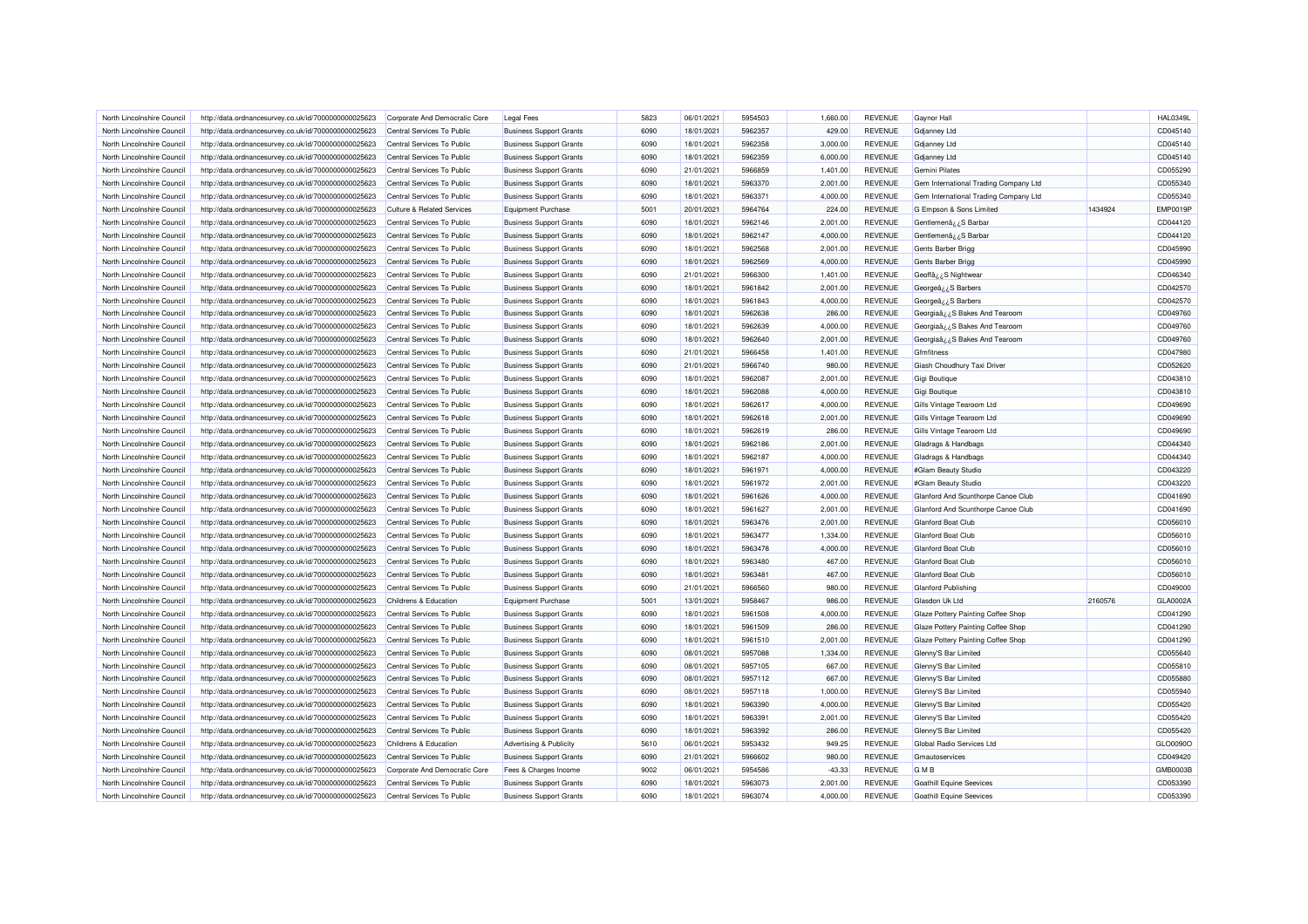| North Lincolnshire Council | http://data.ordnancesurvey.co.uk/id/7000000000025623 | Central Services To Public     | <b>Business Support Grants</b> | 6090 | 18/01/2021 | 5961792 | 2.001.00 | <b>REVENUE</b> | Godiva Hair Extensions                    |                    | CD042330             |
|----------------------------|------------------------------------------------------|--------------------------------|--------------------------------|------|------------|---------|----------|----------------|-------------------------------------------|--------------------|----------------------|
| North Lincolnshire Council | http://data.ordnancesurvey.co.uk/id/7000000000025623 | Central Services To Public     | <b>Business Support Grants</b> | 6090 | 18/01/2021 | 5961793 | 4,000.00 | <b>REVENUE</b> | Godiva Hair Extensions                    |                    | CD042330             |
| North Lincolnshire Council | http://data.ordnancesurvey.co.uk/id/7000000000025623 | Central Services To Public     | <b>Business Support Grants</b> | 6090 | 18/01/2021 | 5961796 | 2,001.00 | <b>REVENUE</b> | Godiva Hair Loss & Wig Specialists        |                    | CD042350             |
| North Lincolnshire Council | http://data.ordnancesurvey.co.uk/id/7000000000025623 | Central Services To Public     | <b>Business Support Grants</b> | 6090 | 18/01/2021 | 5961797 | 4,000.00 | <b>REVENUE</b> | Godiva Hair Loss & Wig Specialists        |                    | CD042350             |
| North Lincolnshire Council | http://data.ordnancesurvey.co.uk/id/7000000000025623 | Central Services To Public     | <b>Business Support Grants</b> | 6090 | 18/01/2021 | 5962499 | 2,001.00 | <b>REVENUE</b> | <b>Golden Scissors</b>                    |                    | CD045670             |
| North Lincolnshire Council | http://data.ordnancesurvey.co.uk/id/7000000000025623 | Central Services To Public     | <b>Business Support Grants</b> | 6090 | 18/01/2021 | 5962500 | 4,000.00 | <b>REVENUE</b> | <b>Golden Scissors</b>                    |                    | CD045670             |
| North Lincolnshire Council | http://data.ordnancesurvey.co.uk/id/7000000000025623 | Central Services To Public     | <b>Business Support Grants</b> | 6090 | 18/01/2021 | 5961381 | 4,000.00 | <b>REVENUE</b> | Gooch Judo Kwai                           |                    | CD040860             |
| North Lincolnshire Council | http://data.ordnancesurvey.co.uk/id/7000000000025623 | Central Services To Public     | <b>Business Support Grants</b> | 6090 | 18/01/2021 | 5961382 | 2,001.00 | <b>REVENUE</b> | Gooch Judo Kwai                           |                    | CD040860             |
| North Lincolnshire Council | http://data.ordnancesurvey.co.uk/id/7000000000025623 | Central Services To Public     | <b>Business Support Grants</b> | 6090 | 18/01/2021 | 5961383 | 286.00   | <b>REVENUE</b> | Gooch Judo Kwai                           |                    | CD040860             |
| North Lincolnshire Council | http://data.ordnancesurvey.co.uk/id/7000000000025623 | Childrens & Education          | Payments To Private Orgs       | 6002 | 29/01/2021 | 5970902 | 1,050.00 | <b>REVENUE</b> | Good Apple Independent School             |                    | GOO0110O             |
| North Lincolnshire Council | http://data.ordnancesurvey.co.uk/id/7000000000025623 | Central Services To Public     | <b>Business Support Grants</b> | 6090 | 21/01/2021 | 5966276 | 1,401.00 | <b>REVENUE</b> | <b>Gorgeous Beauties</b>                  |                    | CD046100             |
| North Lincolnshire Council | http://data.ordnancesurvey.co.uk/id/7000000000025623 | Childrens & Education          | Payments To Private Orgs       | 6002 | 20/01/2021 | 5964699 | 3,139.20 | <b>REVENUE</b> | Goxhill Pre-School                        |                    | GOX0012X             |
| North Lincolnshire Council | http://data.ordnancesurvey.co.uk/id/7000000000025623 | Childrens & Education          | Payments To Private Orgs       | 6002 | 06/01/2021 | 5953825 | 1,260.00 | <b>REVENUE</b> | Goxhill Primary School Fund               |                    | GOX0005X             |
| North Lincolnshire Council | http://data.ordnancesurvey.co.uk/id/7000000000025623 | Central Services To Public     | <b>Business Support Grants</b> | 6090 | 18/01/2021 | 5963297 | 4,000.00 | <b>REVENUE</b> | <b>G P Training Centres</b>               |                    | CD054750             |
| North Lincolnshire Council | http://data.ordnancesurvey.co.uk/id/7000000000025623 | Central Services To Public     | <b>Business Support Grants</b> | 6090 | 18/01/2021 | 5963298 | 2,001.00 | <b>REVENUE</b> | <b>G P Training Centres</b>               |                    | CD054750             |
| North Lincolnshire Council | http://data.ordnancesurvey.co.uk/id/7000000000025623 | Central Services To Public     | <b>Business Support Grants</b> | 6090 | 18/01/2021 | 5963299 | 286.00   | <b>REVENUE</b> | <b>G P Training Centres</b>               |                    | CD054750             |
| North Lincolnshire Council | http://data.ordnancesurvey.co.uk/id/7000000000025623 | Central Services To Public     | <b>Business Support Grants</b> | 6090 | 21/01/2021 | 5966349 | 980.00   | <b>REVENUE</b> | <b>Gp Turbos</b>                          |                    | CD046850             |
| North Lincolnshire Council | http://data.ordnancesurvey.co.uk/id/7000000000025623 | <b>Adult Social Care</b>       | Repair & Maintenance Costs     | 3000 | 27/01/2021 | 5969237 | 220.00   | <b>REVENUE</b> | Grade 3 Limited                           | 4693854            | GRA0389A             |
|                            |                                                      |                                |                                |      |            |         |          |                |                                           |                    |                      |
| North Lincolnshire Council | http://data.ordnancesurvey.co.uk/id/7000000000025623 | Environmental & Regulatory Svs | Equipment Maint.& Repair       | 5003 | 29/01/2021 | 5970947 | 345.00   | <b>REVENUE</b> | Grade 3 Limited                           | 4693854<br>4693854 | GRA0389A<br>GRA0389A |
| North Lincolnshire Council | http://data.ordnancesurvey.co.uk/id/7000000000025623 | Environmental & Regulatory Svs | Equipment Maint.& Repair       | 5003 | 29/01/2021 | 5970948 | 345.00   | <b>REVENUE</b> | Grade 3 Limited                           |                    |                      |
| North Lincolnshire Council | http://data.ordnancesurvey.co.uk/id/7000000000025623 | Environmental & Regulatory Svs | Repair & Maintenance Costs     | 3000 | 15/01/2021 | 5959763 | 1,800.00 | <b>REVENUE</b> | Grade 3 Limited                           | 4693854            | GRA0389A             |
| North Lincolnshire Council | http://data.ordnancesurvey.co.uk/id/7000000000025623 | Central Services To Public     | <b>Business Support Grants</b> | 6090 | 18/01/2021 | 5962680 | 4,000.00 | REVENUE        | Grahams Bakery Ltd                        |                    | CD049900             |
| North Lincolnshire Council | http://data.ordnancesurvey.co.uk/id/7000000000025623 | Central Services To Public     | <b>Business Support Grants</b> | 6090 | 18/01/2021 | 5962681 | 2.001.00 | <b>REVENUE</b> | Grahams Bakery Ltd                        |                    | CD049900             |
| North Lincolnshire Council | http://data.ordnancesurvey.co.uk/id/7000000000025623 | Central Services To Public     | <b>Business Support Grants</b> | 6090 | 18/01/2021 | 5961372 | 286.00   | <b>REVENUE</b> | Grandadå; ¿S Shed Ltd                     |                    | CD040830             |
| North Lincolnshire Council | http://data.ordnancesurvey.co.uk/id/7000000000025623 | Central Services To Public     | <b>Business Support Grants</b> | 6090 | 18/01/2021 | 5961373 | 4,000.00 | <b>REVENUE</b> | Grandadå¿¿S Shed Ltd                      |                    | CD040830             |
| North Lincolnshire Council | http://data.ordnancesurvey.co.uk/id/7000000000025623 | Central Services To Public     | <b>Business Support Grants</b> | 6090 | 18/01/2021 | 5961374 | 2,001.00 | <b>REVENUE</b> | Grandadå; ¿S Shed Ltd                     |                    | CD040830             |
| North Lincolnshire Council | http://data.ordnancesurvey.co.uk/id/7000000000025623 | Corporate And Democratic Core  | Other Supplies & Services      | 5799 | 27/01/2021 | 5969441 | 328.00   | <b>REVENUE</b> | Grange Europe Ltd                         | 472697             | GRA0534A             |
| North Lincolnshire Council | http://data.ordnancesurvey.co.uk/id/7000000000025623 | Central Services To Public     | <b>Business Support Grants</b> | 6090 | 18/01/2021 | 5962555 | 3,000.00 | <b>REVENUE</b> | Grange Farm Community Centre              |                    | CD045930             |
| North Lincolnshire Council | http://data.ordnancesurvey.co.uk/id/7000000000025623 | Central Services To Public     | <b>Business Support Grants</b> | 6090 | 18/01/2021 | 5962556 | 300.00   | <b>REVENUE</b> | Grange Farm Community Centre              |                    | CD045930             |
| North Lincolnshire Council | http://data.ordnancesurvey.co.uk/id/7000000000025623 | Central Services To Public     | <b>Business Support Grants</b> | 6090 | 18/01/2021 | 5962557 | 6,000.00 | <b>REVENUE</b> | Grange Farm Community Centre              |                    | CD045930             |
| North Lincolnshire Council | http://data.ordnancesurvey.co.uk/id/7000000000025623 | Childrens & Education          | Payments To Private Orgs       | 6002 | 06/01/2021 | 5953853 | 1,260.00 | <b>REVENUE</b> | Grange Lane Junior School Fund            |                    | GRA0093A             |
| North Lincolnshire Council | http://data.ordnancesurvey.co.uk/id/7000000000025623 | Central Services To Public     | <b>Business Support Grants</b> | 6090 | 18/01/2021 | 5961578 | 4,000.00 | <b>REVENUE</b> | Grange Park Golf And Leisure              |                    | CD041530             |
| North Lincolnshire Council | http://data.ordnancesurvey.co.uk/id/7000000000025623 | Central Services To Public     | <b>Business Support Grants</b> | 6090 | 18/01/2021 | 5961579 | 2,001.00 | <b>REVENUE</b> | Grange Park Golf And Leisure              |                    | CD041530             |
| North Lincolnshire Council | http://data.ordnancesurvey.co.uk/id/7000000000025623 | Central Services To Public     | <b>Business Support Grants</b> | 6090 | 18/01/2021 | 5961580 | 286.00   | <b>REVENUE</b> | Grange Park Golf And Leisure              |                    | CD041540             |
| North Lincolnshire Council | http://data.ordnancesurvey.co.uk/id/7000000000025623 | Central Services To Public     | <b>Business Support Grants</b> | 6090 | 18/01/2021 | 5961581 | 2,001.00 | <b>REVENUE</b> | Grange Park Golf And Leisure              |                    | CD041540             |
| North Lincolnshire Council | http://data.ordnancesurvey.co.uk/id/7000000000025623 | Central Services To Public     | <b>Business Support Grants</b> | 6090 | 18/01/2021 | 5961582 | 4,000.00 | <b>REVENUE</b> | Grange Park Golf And Leisure              |                    | CD041540             |
| North Lincolnshire Council | http://data.ordnancesurvey.co.uk/id/7000000000025623 | Central Services To Public     | <b>Business Support Grants</b> | 6090 | 18/01/2021 | 5962688 | 300.00   | <b>REVENUE</b> | Grange Park Golf And Leisure              |                    | CD049930             |
| North Lincolnshire Council | http://data.ordnancesurvey.co.uk/id/7000000000025623 | Central Services To Public     | <b>Business Support Grants</b> | 6090 | 18/01/2021 | 5962689 | 6,000.00 | REVENUE        | Grange Park Golf And Leisure              |                    | CD049930             |
| North Lincolnshire Council | http://data.ordnancesurvey.co.uk/id/7000000000025623 | Central Services To Public     | <b>Business Support Grants</b> | 6090 | 18/01/2021 | 5962690 | 3,000.00 | <b>REVENUE</b> | Grange Park Golf And Leisure              |                    | CD049930             |
| North Lincolnshire Council | http://data.ordnancesurvey.co.uk/id/7000000000025623 | Central Services To Public     | <b>Business Support Grants</b> | 6090 | 18/01/2021 | 5962890 | 2,001.00 | <b>REVENUE</b> | Grange Park Golf And Leisure Ltd          |                    | CD050790             |
| North Lincolnshire Council | http://data.ordnancesurvey.co.uk/id/7000000000025623 | Central Services To Public     | <b>Business Support Grants</b> | 6090 | 18/01/2021 | 5962891 | 286.00   | <b>REVENUE</b> | Grange Park Golf And Leisure Ltd          |                    | CD050790             |
| North Lincolnshire Council | http://data.ordnancesurvey.co.uk/id/7000000000025623 | Central Services To Public     | <b>Business Support Grants</b> | 6090 | 18/01/2021 | 5962892 | 4,000.00 | <b>REVENUE</b> | Grange Park Golf And Leisure Ltd          |                    | CD050790             |
| North Lincolnshire Council | http://data.ordnancesurvey.co.uk/id/7000000000025623 | Central Services To Public     | <b>Business Support Grants</b> | 6090 | 18/01/2021 | 5962893 | 2,001.00 | <b>REVENUE</b> | Grange Park Golf And Leisure Ltd          |                    | CD050800             |
| North Lincolnshire Council | http://data.ordnancesurvey.co.uk/id/7000000000025623 | Central Services To Public     | <b>Business Support Grants</b> | 6090 | 18/01/2021 | 5962894 | 286.00   | <b>REVENUE</b> | Grange Park Golf And Leisure Ltd          |                    | CD050800             |
| North Lincolnshire Council | http://data.ordnancesurvey.co.uk/id/7000000000025623 | Central Services To Public     | <b>Business Support Grants</b> | 6090 | 18/01/2021 | 5962895 | 4,000.00 | <b>REVENUE</b> | Grange Park Golf And Leisure Ltd          |                    | CD050800             |
| North Lincolnshire Council | http://data.ordnancesurvey.co.uk/id/7000000000025623 | Central Services To Public     | <b>Business Support Grants</b> | 6090 | 21/01/2021 | 5966344 | 1,401.00 | <b>REVENUE</b> | <b>Grantham Lodges</b>                    |                    | CD046800             |
| North Lincolnshire Council | http://data.ordnancesurvey.co.uk/id/7000000000025623 | Central Services To Public     | <b>Business Support Grants</b> | 6090 | 08/01/2021 | 5957092 | 1,334.00 | <b>REVENUE</b> | Gray & Ginger                             |                    | CD055680             |
| North Lincolnshire Council | http://data.ordnancesurvey.co.uk/id/7000000000025623 | Central Services To Public     | <b>Business Support Grants</b> | 6090 | 18/01/2021 | 5963419 | 2,001.00 | <b>REVENUE</b> | Gray & Ginger                             |                    | CD055680             |
| North Lincolnshire Council | http://data.ordnancesurvey.co.uk/id/7000000000025623 | Central Services To Public     | <b>Business Support Grants</b> | 6090 | 18/01/2021 | 5963420 | 4,000.00 | <b>REVENUE</b> | Gray & Ginger                             |                    | CD055680             |
| North Lincolnshire Council | http://data.ordnancesurvey.co.uk/id/7000000000025623 | <b>Adult Social Care</b>       | Payments To Private Orgs       | 6002 | 13/01/2021 | 5959107 | 1,864.68 | <b>REVENUE</b> | Gray Healthcare Ltd                       |                    | ISF0032F             |
| North Lincolnshire Council | http://data.ordnancesurvey.co.uk/id/7000000000025623 | Central Services To Public     | <b>Business Support Grants</b> | 6090 | 21/01/2021 | 5966582 | 1,401.00 | <b>REVENUE</b> | <b>Greek Dream Planners</b>               |                    | CD049220             |
| North Lincolnshire Council | http://data.ordnancesurvey.co.uk/id/7000000000025623 | Central Services To Public     | <b>Business Support Grants</b> | 6090 | 21/01/2021 | 5966379 | 1,401.00 | <b>REVENUE</b> | <b>Green Cactus Ltd</b>                   |                    | CD047160             |
| North Lincolnshire Council | http://data.ordnancesurvey.co.uk/id/7000000000025623 | Central Services To Public     | <b>Business Support Grants</b> | 6090 | 25/01/2021 | 5968992 | 3,000.00 | <b>REVENUE</b> | Greene King Brewing And Retailing Limited |                    | CD056610             |
|                            |                                                      |                                |                                |      |            |         |          |                |                                           |                    |                      |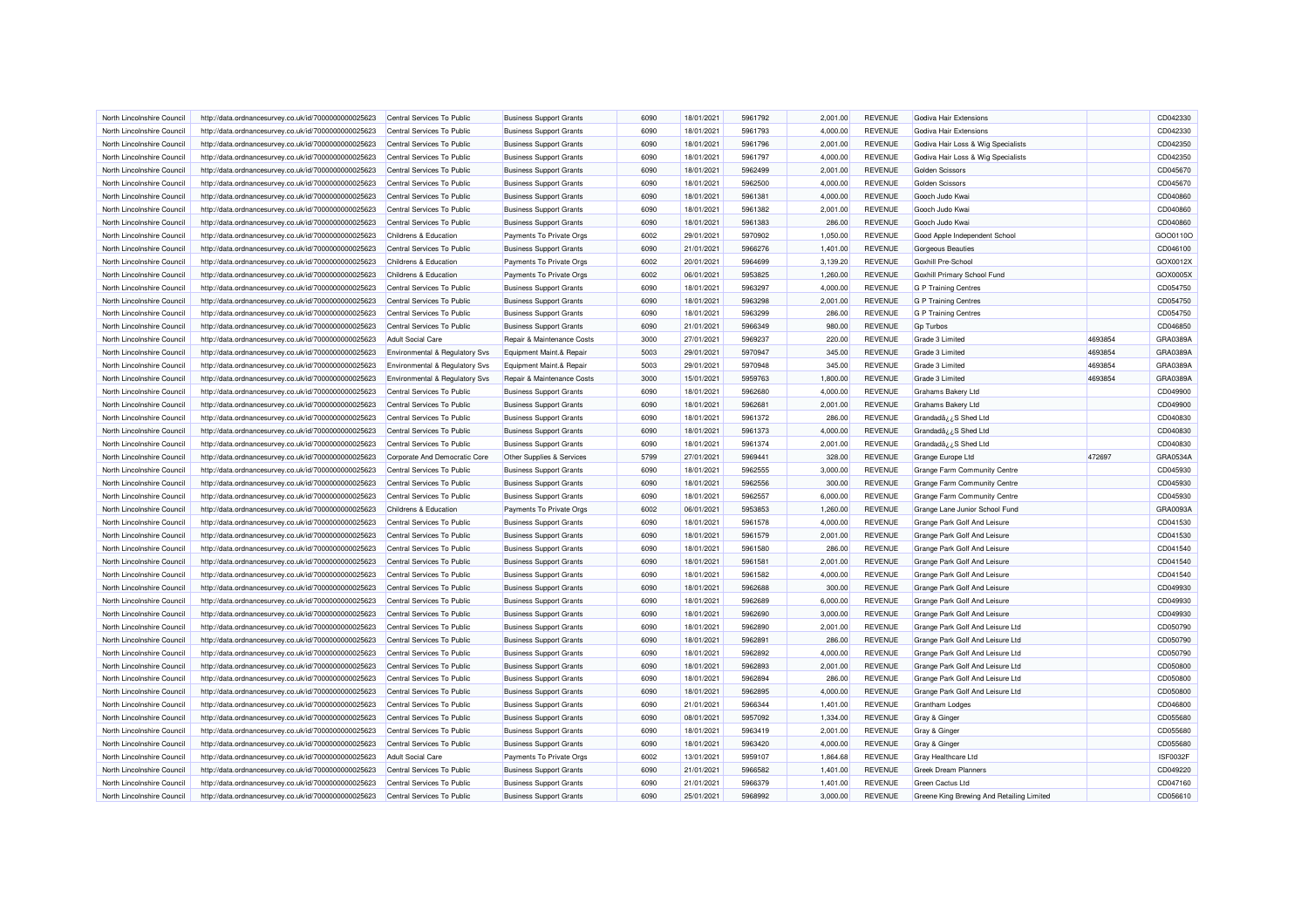| North Lincolnshire Council                               | http://data.ordnancesurvey.co.uk/id/7000000000025623                                                         | Central Services To Public                                   | <b>Business Support Grants</b> | 6090 | 25/01/2021 | 5968993            | 1,500.00 | <b>REVENUE</b> | Greene King Brewing And Retailing Limited | CD056610        |
|----------------------------------------------------------|--------------------------------------------------------------------------------------------------------------|--------------------------------------------------------------|--------------------------------|------|------------|--------------------|----------|----------------|-------------------------------------------|-----------------|
| North Lincolnshire Council                               | http://data.ordnancesurvey.co.uk/id/7000000000025623                                                         | Central Services To Public                                   | <b>Business Support Grants</b> | 6090 | 25/01/2021 | 5968994            | 1,500.00 | <b>REVENUE</b> | Greene King Brewing And Retailing Limited | CD056610        |
| North Lincolnshire Council                               | http://data.ordnancesurvey.co.uk/id/7000000000025623                                                         | Central Services To Public                                   | <b>Business Support Grants</b> | 6090 | 25/01/2021 | 5968995            | 643.00   | <b>REVENUE</b> | Greene King Brewing And Retailing Limited | CD056610        |
| North Lincolnshire Council                               | http://data.ordnancesurvey.co.uk/id/7000000000025623                                                         | Central Services To Public                                   | <b>Business Support Grants</b> | 6090 | 25/01/2021 | 5968996            | 4,500.00 | <b>REVENUE</b> | Greene King Brewing And Retailing Limited | CD056610        |
| North Lincolnshire Council                               | http://data.ordnancesurvey.co.uk/id/7000000000025623                                                         | Central Services To Public                                   | <b>Business Support Grants</b> | 6090 | 25/01/2021 | 5968997            | 9,000.00 | <b>REVENUE</b> | Greene King Brewing And Retailing Limited | CD056610        |
| North Lincolnshire Council                               | http://data.ordnancesurvey.co.uk/id/7000000000025623                                                         | Central Services To Public                                   | <b>Business Support Grants</b> | 6090 | 25/01/2021 | 5968998            | 375.00   | <b>REVENUE</b> | Greene King Brewing And Retailing Limited | CD056610        |
| North Lincolnshire Council                               | http://data.ordnancesurvey.co.uk/id/7000000000025623                                                         | Central Services To Public                                   | <b>Business Support Grants</b> | 6090 | 25/01/2021 | 5968999            | 9,000.00 | <b>REVENUE</b> | Greene King Brewing And Retailing Limited | CD056620        |
| North Lincolnshire Council                               | http://data.ordnancesurvey.co.uk/id/7000000000025623                                                         | Central Services To Public                                   | <b>Business Support Grants</b> | 6090 | 25/01/2021 | 5969000            | 643.00   | <b>REVENUE</b> | Greene King Brewing And Retailing Limited | CD056620        |
| North Lincolnshire Council                               | http://data.ordnancesurvey.co.uk/id/7000000000025623                                                         | Central Services To Public                                   | <b>Business Support Grants</b> | 6090 | 25/01/2021 | 5969001            | 3,000.00 | <b>REVENUE</b> | Greene King Brewing And Retailing Limited | CD056620        |
| North Lincolnshire Council                               | http://data.ordnancesurvey.co.uk/id/7000000000025623                                                         | Central Services To Public                                   | <b>Business Support Grants</b> | 6090 | 25/01/2021 | 5969002            | 1,500.00 | <b>REVENUE</b> | Greene King Brewing And Retailing Limited | CD056620        |
| North Lincolnshire Council                               | http://data.ordnancesurvey.co.uk/id/7000000000025623                                                         | Central Services To Public                                   | <b>Business Support Grants</b> | 6090 | 25/01/2021 | 5969003            | 1,500.00 | <b>REVENUE</b> | Greene King Brewing And Retailing Limited | CD056620        |
| North Lincolnshire Council                               | http://data.ordnancesurvey.co.uk/id/7000000000025623                                                         | Central Services To Public                                   | <b>Business Support Grants</b> | 6090 | 25/01/2021 | 5969004            | 375.00   | <b>REVENUE</b> | Greene King Brewing And Retailing Limited | CD056620        |
| North Lincolnshire Council                               | http://data.ordnancesurvey.co.uk/id/7000000000025623                                                         | Central Services To Public                                   | <b>Business Support Grants</b> | 6090 | 25/01/2021 | 5969005            | 4,500.00 | <b>REVENUE</b> | Greene King Brewing And Retailing Limited | CD056620        |
| North Lincolnshire Council                               | http://data.ordnancesurvey.co.uk/id/7000000000025623                                                         | Central Services To Public                                   | <b>Business Support Grants</b> | 6090 | 18/01/2021 | 5961352            | 2,001.00 | <b>REVENUE</b> | Greenfield Pet Shop Limited               | CD040770        |
| North Lincolnshire Council                               | http://data.ordnancesurvey.co.uk/id/7000000000025623                                                         | Central Services To Public                                   | <b>Business Support Grants</b> | 6090 | 18/01/2021 | 5961353            | 286.00   | <b>REVENUE</b> | Greenfield Pet Shop Limited               | CD040770        |
| North Lincolnshire Council                               | http://data.ordnancesurvey.co.uk/id/7000000000025623                                                         | Central Services To Public                                   | <b>Business Support Grants</b> | 6090 | 18/01/2021 | 5961354            | 4,000.00 | <b>REVENUE</b> | Greenfield Pet Shop Limited               | CD040770        |
| North Lincolnshire Council                               | http://data.ordnancesurvey.co.uk/id/7000000000025623                                                         | Central Services To Public                                   | <b>Business Support Grants</b> | 6090 | 21/01/2021 | 5966736            | 980.00   | <b>REVENUE</b> | Greg Pieczynski Taxi Driver               | CD052580        |
| North Lincolnshire Council                               | http://data.ordnancesurvey.co.uk/id/7000000000025623                                                         | Central Services To Public                                   | <b>Business Support Grants</b> | 6090 | 21/01/2021 | 5966335            | 1,401.00 | <b>REVENUE</b> | <b>Griddle And Feast</b>                  | CD046700        |
|                                                          | http://data.ordnancesurvey.co.uk/id/7000000000025623                                                         | Central Services To Public                                   | <b>Business Support Grants</b> | 6090 | 21/01/2021 | 5966645            | 1,401.00 | <b>REVENUE</b> | Groove Disco And Pa Srervices Ltd         | CD051650        |
| North Lincolnshire Council<br>North Lincolnshire Council | http://data.ordnancesurvey.co.uk/id/7000000000025623                                                         | <b>Planning Services</b>                                     | Other Supplies & Services      | 5799 | 27/01/2021 | 5969532            | 1,599.00 | <b>REVENUE</b> | Grounds Management Association            | <b>INS0063S</b> |
| North Lincolnshire Council                               | http://data.ordnancesurvey.co.uk/id/7000000000025623                                                         | Central Services To Public                                   | <b>Business Support Grants</b> | 6090 | 21/01/2021 | 5966714            | 980.00   | <b>REVENUE</b> | <b>Gs Cleaning Services</b>               | CD052370        |
| North Lincolnshire Council                               |                                                                                                              |                                                              | Equipment Purchase             | 5001 | 06/01/2021 | 5954761            | 1,158.00 | <b>REVENUE</b> | G T Cleaning Machines Ltd                 | GTC0001C        |
| North Lincolnshire Council                               | http://data.ordnancesurvey.co.uk/id/7000000000025623<br>http://data.ordnancesurvey.co.uk/id/7000000000025623 | Environmental & Regulatory Svs<br>Central Services To Public | <b>Business Support Grants</b> | 6090 | 21/01/2021 | 5966646            | 1,401.00 | <b>REVENUE</b> | <b>Gtd Entertainment Ltd</b>              | CD051660        |
|                                                          |                                                                                                              |                                                              |                                |      |            |                    |          |                |                                           |                 |
| North Lincolnshire Council                               | http://data.ordnancesurvey.co.uk/id/7000000000025623                                                         | <b>Planning Services</b>                                     | Payments To Voluntary Orgs     | 6001 | 08/01/2021 | 5954870<br>5962739 | 1,962.00 | <b>REVENUE</b> | Gunness Parish Council                    | <b>GUN0001N</b> |
| North Lincolnshire Council                               | http://data.ordnancesurvey.co.uk/id/7000000000025623                                                         | Central Services To Public                                   | <b>Business Support Grants</b> | 6090 | 18/01/2021 |                    | 2,001.00 | <b>REVENUE</b> | <b>Guy Whitney Goldsmith</b>              | CD050120        |
| North Lincolnshire Council                               | http://data.ordnancesurvey.co.uk/id/7000000000025623                                                         | Central Services To Public                                   | <b>Business Support Grants</b> | 6090 | 18/01/2021 | 5962740            | 4,000.00 | <b>REVENUE</b> | <b>Guy Whitney Goldsmith</b>              | CD050120        |
| North Lincolnshire Council                               | http://data.ordnancesurvey.co.uk/id/7000000000025623                                                         | Central Services To Public                                   | <b>Business Support Grants</b> | 6090 | 21/01/2021 | 5966459            | 980.00   | <b>REVENUE</b> | <b>H2e Drinks Limited</b>                 | CD047990        |
| North Lincolnshire Council                               | http://data.ordnancesurvey.co.uk/id/7000000000025623                                                         | Central Services To Public                                   | <b>Business Support Grants</b> | 6090 | 18/01/2021 | 5961269            | 4.500.00 | <b>REVENUE</b> | H&A Bella Ltd                             | CD040480        |
| North Lincolnshire Council                               | http://data.ordnancesurvey.co.uk/id/7000000000025623                                                         | Central Services To Public                                   | <b>Business Support Grants</b> | 6090 | 18/01/2021 | 5961270            | 643.00   | <b>REVENUE</b> | <b>H&amp;A Bella Ltd</b>                  | CD040480        |
| North Lincolnshire Council                               | http://data.ordnancesurvey.co.uk/id/7000000000025623                                                         | Central Services To Public                                   | <b>Business Support Grants</b> | 6090 | 18/01/2021 | 5961271            | 9,000.00 | <b>REVENUE</b> | <b>H&amp;A Bella Ltd</b>                  | CD040480        |
| North Lincolnshire Council                               | http://data.ordnancesurvey.co.uk/id/7000000000025623                                                         | Central Services To Public                                   | <b>Business Support Grants</b> | 6090 | 21/01/2021 | 5966791            | 1,401.00 | <b>REVENUE</b> | Hadbe                                     | CD053120        |
| North Lincolnshire Council                               | http://data.ordnancesurvey.co.uk/id/7000000000025623                                                         | Central Services To Public                                   | <b>Business Support Grants</b> | 6090 | 21/01/2021 | 5966697            | 1,401.00 | <b>REVENUE</b> | Hair 2 Dye 4                              | CD052180        |
| North Lincolnshire Council                               | http://data.ordnancesurvey.co.uk/id/7000000000025623                                                         | Central Services To Public                                   | <b>Business Support Grants</b> | 6090 | 21/01/2021 | 5966715            | 1,401.00 | <b>REVENUE</b> | Hair And Beauty By Candice                | CD052380        |
| North Lincolnshire Council                               | http://data.ordnancesurvey.co.uk/id/7000000000025623                                                         | Central Services To Public                                   | <b>Business Support Grants</b> | 6090 | 18/01/2021 | 5961983            | 4.000.00 | <b>REVENUE</b> | Hair At Salvatore                         | CD043290        |
| North Lincolnshire Council                               | http://data.ordnancesurvey.co.uk/id/7000000000025623                                                         | Central Services To Public                                   | <b>Business Support Grants</b> | 6090 | 18/01/2021 | 5961984            | 2,001.00 | <b>REVENUE</b> | Hair At Salvatore                         | CD043290        |
| North Lincolnshire Council                               | http://data.ordnancesurvey.co.uk/id/7000000000025623                                                         | Central Services To Public                                   | <b>Business Support Grants</b> | 6090 | 21/01/2021 | 5966351            | 1,401.00 | <b>REVENUE</b> | Hair At Xelle By Katie Snell              | CD046870        |
| North Lincolnshire Council                               | http://data.ordnancesurvey.co.uk/id/7000000000025623                                                         | Central Services To Public                                   | <b>Business Support Grants</b> | 6090 | 21/01/2021 | 5966562            | 1,401.00 | <b>REVENUE</b> | Hair By Alicia                            | CD049020        |
| North Lincolnshire Council                               | http://data.ordnancesurvey.co.uk/id/7000000000025623                                                         | Central Services To Public                                   | <b>Business Support Grants</b> | 6090 | 21/01/2021 | 5966681            | 1,401.00 | <b>REVENUE</b> | Hair By Amanda                            | CD052020        |
| North Lincolnshire Council                               | http://data.ordnancesurvey.co.uk/id/7000000000025623                                                         | Central Services To Public                                   | <b>Business Support Grants</b> | 6090 | 21/01/2021 | 5966407            | 1,401.00 | <b>REVENUE</b> | Hair By Benjamin                          | CD047470        |
| North Lincolnshire Council                               | http://data.ordnancesurvey.co.uk/id/7000000000025623                                                         | Central Services To Public                                   | <b>Business Support Grants</b> | 6090 | 18/01/2021 | 5962065            | 4,000.00 | <b>REVENUE</b> | Hair By Claire                            | CD043700        |
| North Lincolnshire Council                               | http://data.ordnancesurvey.co.uk/id/7000000000025623                                                         | Central Services To Public                                   | <b>Business Support Grants</b> | 6090 | 18/01/2021 | 5962066            | 2,001.00 | <b>REVENUE</b> | Hair By Claire                            | CD043700        |
| North Lincolnshire Council                               | http://data.ordnancesurvey.co.uk/id/7000000000025623                                                         | Central Services To Public                                   | <b>Business Support Grants</b> | 6090 | 21/01/2021 | 5966690            | 1.401.00 | <b>REVENUE</b> | <b>Hair By Claire</b>                     | CD052110        |
| North Lincolnshire Council                               | http://data.ordnancesurvey.co.uk/id/7000000000025623                                                         | Central Services To Public                                   | <b>Business Support Grants</b> | 6090 | 21/01/2021 | 5966619            | 1,401.00 | <b>REVENUE</b> | Hair By Emily                             | CD051390        |
| North Lincolnshire Council                               | http://data.ordnancesurvey.co.uk/id/7000000000025623                                                         | Central Services To Public                                   | <b>Business Support Grants</b> | 6090 | 21/01/2021 | 5966811            | 1,401.00 | <b>REVENUE</b> | Hair By EmmaazzS                          | CD054040        |
| North Lincolnshire Council                               | http://data.ordnancesurvey.co.uk/id/7000000000025623                                                         | Central Services To Public                                   | <b>Business Support Grants</b> | 6090 | 21/01/2021 | 5966753            | 1,401.00 | <b>REVENUE</b> | Hair By Emma Charlesworth                 | CD052750        |
| North Lincolnshire Council                               | http://data.ordnancesurvey.co.uk/id/7000000000025623                                                         | Central Services To Public                                   | <b>Business Support Grants</b> | 6090 | 21/01/2021 | 5966362            | 1,401.00 | <b>REVENUE</b> | Hair By Fearn                             | CD046980        |
| North Lincolnshire Council                               | http://data.ordnancesurvey.co.uk/id/7000000000025623                                                         | Central Services To Public                                   | <b>Business Support Grants</b> | 6090 | 21/01/2021 | 5966636            | 1,401.00 | <b>REVENUE</b> | Hair By Gemma                             | CD051560        |
| North Lincolnshire Council                               | http://data.ordnancesurvey.co.uk/id/7000000000025623                                                         | Central Services To Public                                   | <b>Business Support Grants</b> | 6090 | 21/01/2021 | 5966763            | 1,401.00 | <b>REVENUE</b> | Hair By Jess                              | CD052850        |
| North Lincolnshire Council                               | http://data.ordnancesurvey.co.uk/id/7000000000025623                                                         | Central Services To Public                                   | <b>Business Support Grants</b> | 6090 | 21/01/2021 | 5966542            | 1,401.00 | <b>REVENUE</b> | Hair By Kate                              | CD048820        |
| North Lincolnshire Council                               | http://data.ordnancesurvey.co.uk/id/7000000000025623                                                         | Central Services To Public                                   | <b>Business Support Grants</b> | 6090 | 21/01/2021 | 5966292            | 1,401.00 | <b>REVENUE</b> | Hair By Kim                               | CD046260        |
| North Lincolnshire Council                               | http://data.ordnancesurvey.co.uk/id/7000000000025623                                                         | Central Services To Public                                   | <b>Business Support Grants</b> | 6090 | 18/01/2021 | 5962152            | 2,001.00 | <b>REVENUE</b> | Hair By Kirby Blythe                      | CD044150        |
| North Lincolnshire Council                               | http://data.ordnancesurvey.co.uk/id/7000000000025623                                                         | Central Services To Public                                   | <b>Business Support Grants</b> | 6090 | 18/01/2021 | 5962153            | 4,000.00 | <b>REVENUE</b> | Hair By Kirby Blythe                      | CD044150        |
| North Lincolnshire Council                               | http://data.ordnancesurvey.co.uk/id/7000000000025623                                                         | Central Services To Public                                   | <b>Business Support Grants</b> | 6090 | 21/01/2021 | 5966788            | 1,401.00 | <b>REVENUE</b> | Hair By Leanne Lilly                      | CD053090        |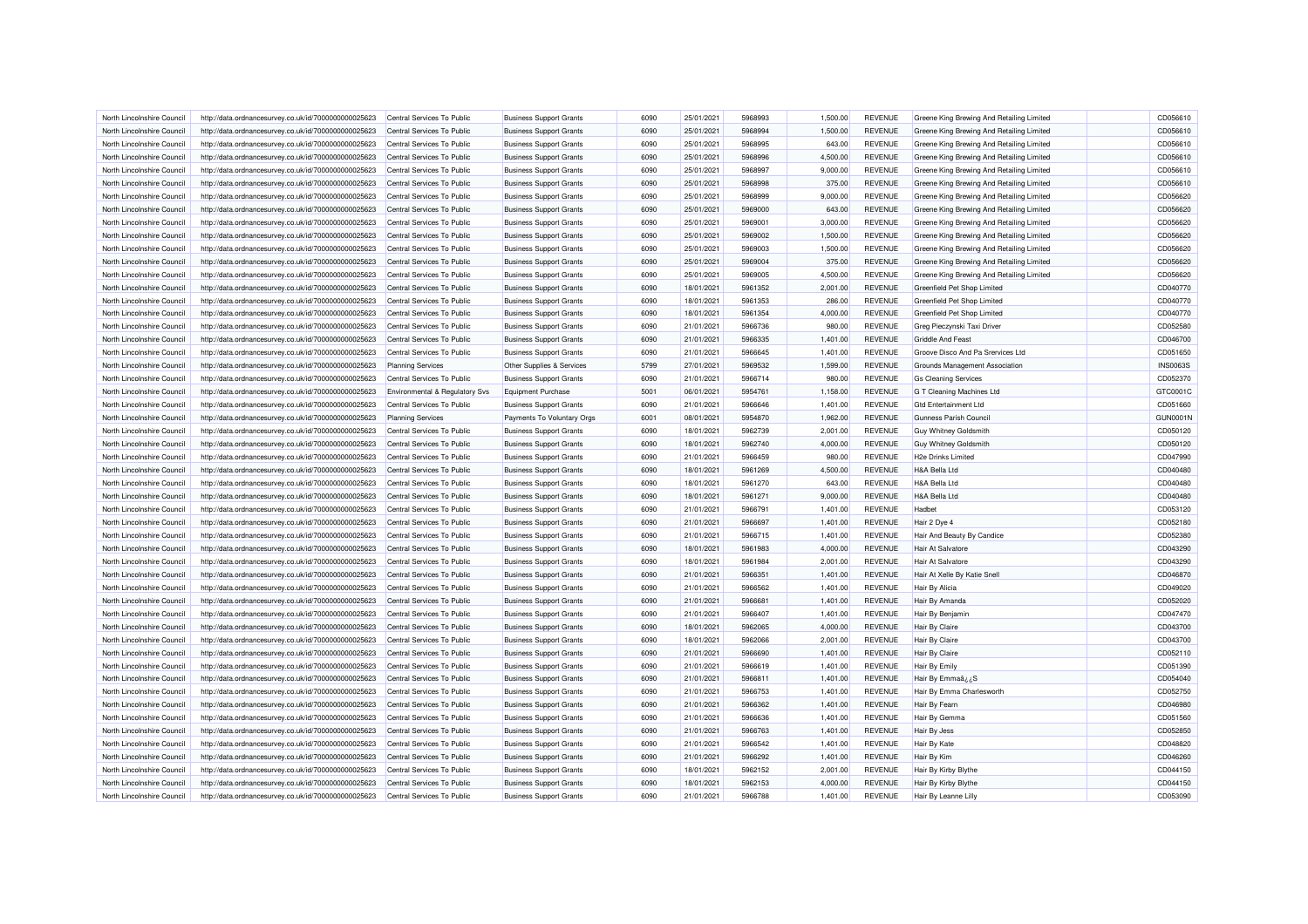| North Lincolnshire Council | http://data.ordnancesurvey.co.uk/id/7000000000025623 | Central Services To Public | <b>Business Support Grants</b> | 6090 | 21/01/2021 | 5966823 | 1,401.00  | <b>REVENUE</b> | Hair By Leanne Lilly                   |          | CD054170             |
|----------------------------|------------------------------------------------------|----------------------------|--------------------------------|------|------------|---------|-----------|----------------|----------------------------------------|----------|----------------------|
| North Lincolnshire Council | http://data.ordnancesurvey.co.uk/id/7000000000025623 | Central Services To Public | <b>Business Support Grants</b> | 6090 | 21/01/2021 | 5966802 | 1,401.00  | <b>REVENUE</b> | Hair By Naomi                          |          | CD053950             |
| North Lincolnshire Council | http://data.ordnancesurvey.co.uk/id/7000000000025623 | Central Services To Public | <b>Business Support Grants</b> | 6090 | 18/01/2021 | 5961773 | 2,001.00  | <b>REVENUE</b> | Hair By Peter Ltd                      |          | CD042240             |
| North Lincolnshire Council | http://data.ordnancesurvey.co.uk/id/7000000000025623 | Central Services To Public | <b>Business Support Grants</b> | 6090 | 18/01/2021 | 5961774 | 4,000.00  | <b>REVENUE</b> | Hair By Peter Ltd                      |          | CD042240             |
| North Lincolnshire Council | http://data.ordnancesurvey.co.uk/id/7000000000025623 | Central Services To Public | <b>Business Support Grants</b> | 6090 | 21/01/2021 | 5966558 | 1,401.00  | <b>REVENUE</b> | Hair By Rachael                        |          | CD048980             |
| North Lincolnshire Council | http://data.ordnancesurvey.co.uk/id/7000000000025623 | Central Services To Public | <b>Business Support Grants</b> | 6090 | 21/01/2021 | 5966722 | 1,401.00  | <b>REVENUE</b> | <b>Hair By Rachael</b>                 |          | CD052450             |
| North Lincolnshire Council | http://data.ordnancesurvey.co.uk/id/7000000000025623 | Central Services To Public | <b>Business Support Grants</b> | 6090 | 21/01/2021 | 5966587 | 1,401.00  | <b>REVENUE</b> | <b>Hair By Rachel</b>                  |          | CD049270             |
| North Lincolnshire Council | http://data.ordnancesurvey.co.uk/id/7000000000025623 | Central Services To Public | <b>Business Support Grants</b> | 6090 | 21/01/2021 | 5966627 | 1,401.00  | <b>REVENUE</b> | Hair By Rachel                         |          | CD051470             |
| North Lincolnshire Council | http://data.ordnancesurvey.co.uk/id/7000000000025623 | Central Services To Public | <b>Business Support Grants</b> | 6090 | 18/01/2021 | 5963126 | 2,001.00  | <b>REVENUE</b> | <b>Hair By Rena</b>                    |          | CD053620             |
| North Lincolnshire Council | http://data.ordnancesurvey.co.uk/id/7000000000025623 | Central Services To Public | <b>Business Support Grants</b> | 6090 | 18/01/2021 | 5963127 | 4,000.00  | <b>REVENUE</b> | Hair By Rena                           |          | CD053620             |
| North Lincolnshire Council | http://data.ordnancesurvey.co.uk/id/7000000000025623 | Central Services To Public | <b>Business Support Grants</b> | 6090 | 21/01/2021 | 5966274 | 1,401.00  | <b>REVENUE</b> | <b>Hair By Sally</b>                   |          | CD046080             |
| North Lincolnshire Council | http://data.ordnancesurvey.co.uk/id/7000000000025623 | Central Services To Public | <b>Business Support Grants</b> | 6090 | 21/01/2021 | 5966688 | 1.401.00  | <b>REVENUE</b> | <b>Hair By Sarah Louise</b>            |          | CD052090             |
| North Lincolnshire Council | http://data.ordnancesurvey.co.uk/id/7000000000025623 | Central Services To Public | <b>Business Support Grants</b> | 6090 | 21/01/2021 | 5966820 | 1,401.00  | <b>REVENUE</b> | Hair By Vicky Bird                     |          | CD054140             |
| North Lincolnshire Council | http://data.ordnancesurvey.co.uk/id/7000000000025623 | Central Services To Public | <b>Business Support Grants</b> | 6090 | 21/01/2021 | 5966535 | 1,401.00  | <b>REVENUE</b> | Hair By Zoe Bainbridge                 |          | CD048750             |
| North Lincolnshire Council | http://data.ordnancesurvey.co.uk/id/7000000000025623 | Central Services To Public | <b>Business Support Grants</b> | 6090 | 18/01/2021 | 5963130 | 4,000.00  | <b>REVENUE</b> | <b>Hair Care</b>                       |          | CD053640             |
| North Lincolnshire Council |                                                      | Central Services To Public |                                | 6090 | 18/01/2021 | 5963131 |           | <b>REVENUE</b> | Hair Care                              |          | CD053640             |
|                            | http://data.ordnancesurvey.co.uk/id/7000000000025623 |                            | <b>Business Support Grants</b> |      |            |         | 2,001.00  |                |                                        |          |                      |
| North Lincolnshire Council | http://data.ordnancesurvey.co.uk/id/7000000000025623 | Central Services To Public | <b>Business Support Grants</b> | 6090 | 18/01/2021 | 5963363 | 4,000.00  | <b>REVENUE</b> | Hairflair                              |          | CD055280             |
| North Lincolnshire Council | http://data.ordnancesurvey.co.uk/id/7000000000025623 | Central Services To Public | <b>Business Support Grants</b> | 6090 | 18/01/2021 | 5963364 | 2,001.00  | <b>REVENUE</b> | Hairflair                              |          | CD055280             |
| North Lincolnshire Council | http://data.ordnancesurvey.co.uk/id/7000000000025623 | Central Services To Public | <b>Business Support Grants</b> | 6090 | 18/01/2021 | 5962296 | 2,001.00  | <b>REVENUE</b> | <b>Hair Razors</b>                     |          | CD044880             |
| North Lincolnshire Council | http://data.ordnancesurvey.co.uk/id/7000000000025623 | Central Services To Public | <b>Business Support Grants</b> | 6090 | 18/01/2021 | 5962297 | 4,000.00  | <b>REVENUE</b> | <b>Hair Razors</b>                     |          | CD044880             |
| North Lincolnshire Council | http://data.ordnancesurvey.co.uk/id/7000000000025623 | Central Services To Public | <b>Business Support Grants</b> | 6090 | 25/01/2021 | 5969060 | 4,000.00  | <b>REVENUE</b> | Hair Studio & Massage Clinic           |          | CD056810             |
| North Lincolnshire Council | http://data.ordnancesurvey.co.uk/id/7000000000025623 | Central Services To Public | <b>Business Support Grants</b> | 6090 | 25/01/2021 | 5969061 | 2,001.00  | <b>REVENUE</b> | Hair Studio & Massage Clinic           |          | CD056810             |
| North Lincolnshire Council | http://data.ordnancesurvey.co.uk/id/7000000000025623 | Central Services To Public | <b>Business Support Grants</b> | 6090 | 25/01/2021 | 5969062 | 1,334.00  | <b>REVENUE</b> | Hair Studio & Massage Clinic           |          | CD056810             |
| North Lincolnshire Council | http://data.ordnancesurvey.co.uk/id/7000000000025623 | Central Services To Public | <b>Business Support Grants</b> | 6090 | 18/01/2021 | 5962754 | 4,000.00  | <b>REVENUE</b> | Hair With Di                           |          | CD050190             |
| North Lincolnshire Council | http://data.ordnancesurvey.co.uk/id/7000000000025623 | Central Services To Public | <b>Business Support Grants</b> | 6090 | 18/01/2021 | 5962755 | 2,001.00  | <b>REVENUE</b> | Hair With Di                           |          | CD050190             |
| North Lincolnshire Council | http://data.ordnancesurvey.co.uk/id/7000000000025623 | <b>Adult Social Care</b>   | Payments To Private Orgs       | 6002 | 15/01/2021 | 5959071 | 266.36    | <b>REVENUE</b> | Hales Group Ltd                        | 04738023 | ABB0054B             |
| North Lincolnshire Council | http://data.ordnancesurvey.co.uk/id/7000000000025623 | <b>Adult Social Care</b>   | Payments To Private Orgs       | 6002 | 15/01/2021 | 5959072 | 82,401.38 | <b>REVENUE</b> | <b>Hales Group Ltd</b>                 | 04738023 | ABB0054E             |
|                            |                                                      |                            |                                |      |            |         |           |                |                                        |          |                      |
| North Lincolnshire Council | http://data.ordnancesurvey.co.uk/id/7000000000025623 | <b>Adult Social Care</b>   | Payments To Private Orgs       | 6002 | 15/01/2021 | 5959072 | 1,662.33  | <b>REVENUE</b> | <b>Hales Group Ltd</b>                 | 04738023 | ABB0054B             |
| North Lincolnshire Council | http://data.ordnancesurvey.co.uk/id/7000000000025623 | <b>Adult Social Care</b>   | Payments To Private Orgs       | 6002 | 29/01/2021 | 5971135 | 25,536.00 | <b>REVENUE</b> | Hales Group Ltd                        | 04738023 | ABB0054B             |
| North Lincolnshire Council | http://data.ordnancesurvey.co.uk/id/7000000000025623 | <b>Adult Social Care</b>   | Payments To Private Orgs (Inv) | 6026 | 15/01/2021 | 5959598 | 6,352.12  | <b>REVENUE</b> | <b>Hales Group Ltd</b>                 | 04738023 | ABB0054B             |
| North Lincolnshire Council | http://data.ordnancesurvey.co.uk/id/7000000000025623 | Central Services To Public | <b>Business Support Grants</b> | 6090 | 18/01/2021 | 5961488 | 2,001.00  | <b>REVENUE</b> | Halina Szymczak                        |          | CD041220             |
| North Lincolnshire Council | http://data.ordnancesurvey.co.uk/id/7000000000025623 | Central Services To Public | <b>Business Support Grants</b> | 6090 | 18/01/2021 | 5961489 | 4,000.00  | <b>REVENUE</b> | <b>Halina Szymczak</b>                 |          | CD041220             |
| North Lincolnshire Council |                                                      | Central Services To Public |                                | 6090 | 18/01/2021 | 5961961 |           | <b>REVENUE</b> | Halo                                   |          | CD043170             |
| North Lincolnshire Council | http://data.ordnancesurvey.co.uk/id/7000000000025623 |                            | <b>Business Support Grants</b> | 6090 |            | 5961962 | 2,001.00  |                | Halo                                   |          |                      |
|                            | http://data.ordnancesurvey.co.uk/id/7000000000025623 | Central Services To Public | <b>Business Support Grants</b> |      | 18/01/2021 |         | 4,000.00  | <b>REVENUE</b> |                                        |          | CD043170             |
| North Lincolnshire Council | http://data.ordnancesurvey.co.uk/id/7000000000025623 | Central Services To Public | <b>Business Support Grants</b> | 6090 | 18/01/2021 | 5962530 | 2,001.00  | <b>REVENUE</b> | <b>Handcrafted Kitchens</b>            |          | CD045810             |
| North Lincolnshire Council | http://data.ordnancesurvey.co.uk/id/7000000000025623 | Central Services To Public | <b>Business Support Grants</b> | 6090 | 18/01/2021 | 5962531 | 4,000.00  | <b>REVENUE</b> | <b>Handcrafted Kitchens</b>            |          | CD045810             |
| North Lincolnshire Council | http://data.ordnancesurvey.co.uk/id/7000000000025623 | Central Services To Public | <b>Business Support Grants</b> | 6090 | 21/01/2021 | 5966764 | 1,401.00  | <b>REVENUE</b> | Hannah Adams                           |          | CD052860             |
| North Lincolnshire Council | http://data.ordnancesurvey.co.uk/id/7000000000025623 | Central Services To Public | <b>Business Support Grants</b> | 6090 | 18/01/2021 | 5961334 | 286.00    | <b>REVENUE</b> | <b>Happy Cafe</b>                      |          | CD040700             |
| North Lincolnshire Council | http://data.ordnancesurvey.co.uk/id/7000000000025623 | Central Services To Public | <b>Business Support Grants</b> | 6090 | 18/01/2021 | 5961335 | 4,000.00  | <b>REVENUE</b> | <b>Happy Cafe</b>                      |          | CD040700             |
| North Lincolnshire Council | http://data.ordnancesurvey.co.uk/id/7000000000025623 | Central Services To Public | <b>Business Support Grants</b> | 6090 | 18/01/2021 | 5961336 | 2,001.00  | <b>REVENUE</b> | Happy Cafe                             |          | CD040700             |
| North Lincolnshire Council | http://data.ordnancesurvey.co.uk/id/7000000000025623 | <b>Adult Social Care</b>   | Payments To Private Orgs       | 6002 | 29/01/2021 | 5971188 | 3,360.00  | <b>REVENUE</b> | <b>Happy Days</b>                      |          | <b>HAP0108F</b>      |
| North Lincolnshire Council | http://data.ordnancesurvey.co.uk/id/7000000000025623 | Childrens & Education      | Payments To Private Orgs       | 6002 | 20/01/2021 | 5964737 | 392.40    | <b>REVENUE</b> | Happy Days Day Nursery                 |          | <b>HAP0008F</b>      |
| North Lincolnshire Council | http://data.ordnancesurvey.co.uk/id/7000000000025623 | Central Services To Public | <b>Business Support Grants</b> | 6090 | 21/01/2021 | 5966375 | 1,401.00  | <b>REVENUE</b> | Happy Hands And Feet                   |          | CD047120             |
| North Lincolnshire Council | http://data.ordnancesurvey.co.uk/id/7000000000025623 | <b>Adult Social Care</b>   | Other Supplies & Services      | 5799 | 22/01/2021 | 5966176 | 502.50    | <b>REVENUE</b> | <b>Harlow Printing Ltd</b>             | 435445   | <b>HAR0613R</b>      |
| North Lincolnshire Council | http://data.ordnancesurvey.co.uk/id/7000000000025623 | Childrens & Education      | Gen Office Exp (Incl Postage)  | 5603 | 27/01/2021 | 5969455 | 224.50    | <b>REVENUE</b> | <b>Harlow Printing Ltd</b>             | 435445   | <b>HAR0613R</b>      |
| North Lincolnshire Council | http://data.ordnancesurvey.co.uk/id/7000000000025623 | Central Services To Public | <b>Business Support Grants</b> | 6090 | 21/01/2021 | 5966370 | 1,401.00  | <b>REVENUE</b> | Harrisonâ <sub>cc</sub> 'S Accessories |          | CD047070             |
| North Lincolnshire Council | http://data.ordnancesurvey.co.uk/id/7000000000025623 | Central Services To Public | <b>Business Support Grants</b> | 6090 | 21/01/2021 | 5966341 | 1,401.00  | <b>REVENUE</b> | Harrisonâ¿¿S Hideawa                   |          | CD046770             |
| North Lincolnshire Council | http://data.ordnancesurvey.co.uk/id/7000000000025623 | Central Services To Public | <b>Business Support Grants</b> | 6090 | 21/01/2021 | 5966291 | 980.00    | <b>REVENUE</b> | Harrison Fish Limited                  |          | CD046250             |
| North Lincolnshire Council | http://data.ordnancesurvey.co.uk/id/7000000000025623 | Central Services To Public | <b>Business Support Grants</b> | 6090 | 21/01/2021 | 5966420 | 1,401.00  | <b>REVENUE</b> | Harriton Beracha Ltd                   |          | CD047600             |
| North Lincolnshire Council | http://data.ordnancesurvey.co.uk/id/7000000000025623 | Central Services To Public | <b>Business Support Grants</b> | 6090 | 21/01/2021 | 5966455 | 1,401.00  | <b>REVENUE</b> | <b>Harriton Services Lp</b>            |          | CD047950             |
| North Lincolnshire Council | http://data.ordnancesurvey.co.uk/id/7000000000025623 | Central Services To Public | <b>Business Support Grants</b> | 6090 | 18/01/2021 | 5963337 | 4,000.00  | <b>REVENUE</b> | <b>Harrys Bar</b>                      |          | CD055180             |
| North Lincolnshire Council | http://data.ordnancesurvey.co.uk/id/7000000000025623 | Central Services To Public | <b>Business Support Grants</b> | 6090 | 18/01/2021 | 5963338 | 2,001.00  | <b>REVENUE</b> | Harrys Bar                             |          | CD055180<br>CD055180 |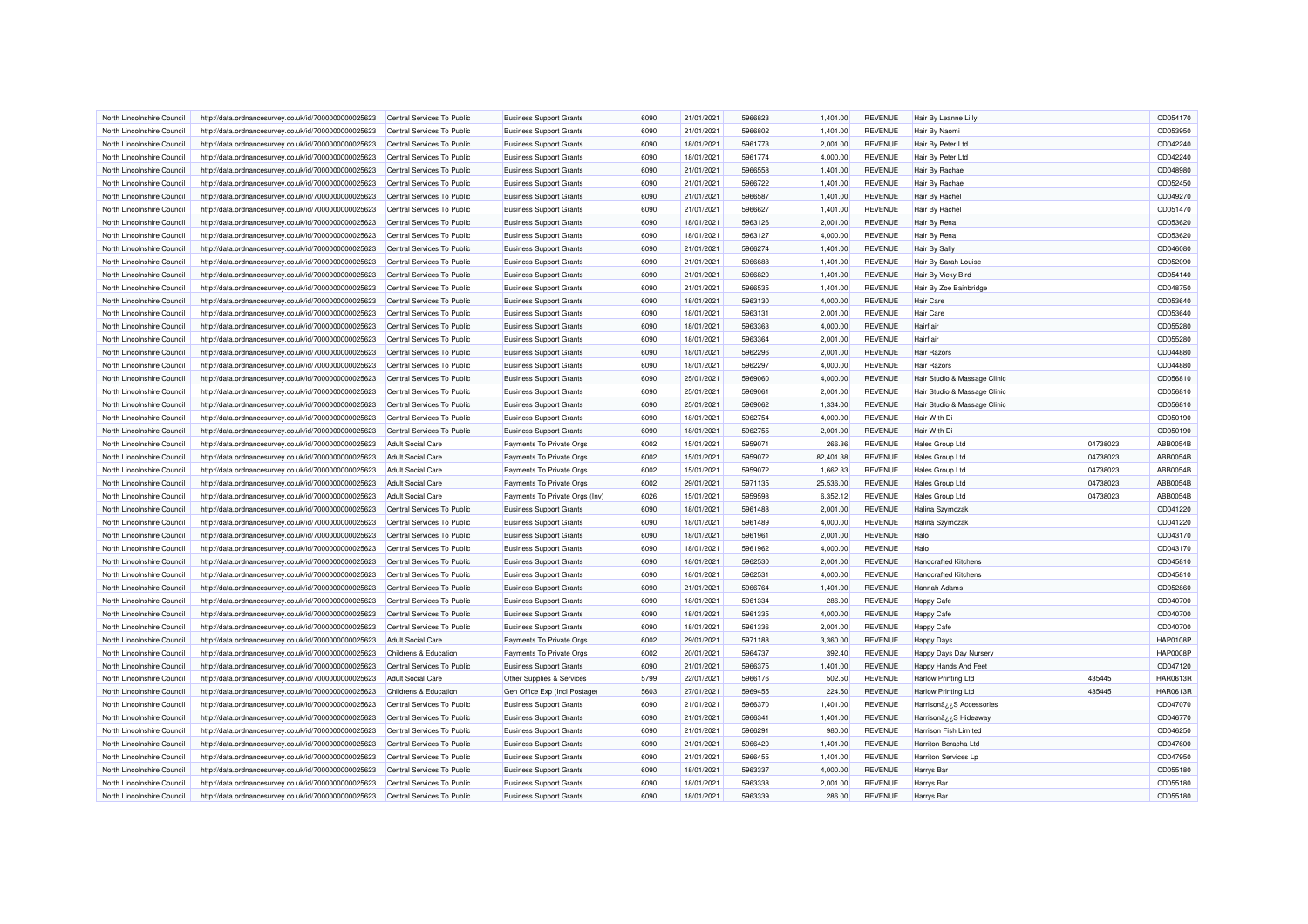| North Lincolnshire Council | http://data.ordnancesurvey.co.uk/id/7000000000025623 | Central Services To Public            | <b>Business Support Grants</b> | 6090 | 18/01/2021 | 5962077 | 4,000.00 | REVENUE        | <b>Hashtag Barber</b>                  |         | CD043760        |
|----------------------------|------------------------------------------------------|---------------------------------------|--------------------------------|------|------------|---------|----------|----------------|----------------------------------------|---------|-----------------|
| North Lincolnshire Council | http://data.ordnancesurvey.co.uk/id/7000000000025623 | Central Services To Public            | <b>Business Support Grants</b> | 6090 | 18/01/2021 | 5962078 | 2,001.00 | <b>REVENUE</b> | <b>Hashtag Barber</b>                  |         | CD043760        |
| North Lincolnshire Council | http://data.ordnancesurvey.co.uk/id/7000000000025623 | Highways & Transport                  | Equipment Hire/Rent            | 5002 | 27/01/2021 | 5943164 | 534.00   | <b>REVENUE</b> | Hatton Traffic Management Limited      | 1272806 | <b>HAT00081</b> |
| North Lincolnshire Council | http://data.ordnancesurvey.co.uk/id/7000000000025623 | <b>Highways &amp; Transport</b>       | Equipment Hire/Rent            | 5002 | 27/01/2021 | 5967471 | 544.00   | <b>REVENUE</b> | Hatton Traffic Management Limited      | 1272806 | <b>HAT0008T</b> |
| North Lincolnshire Council | http://data.ordnancesurvey.co.uk/id/7000000000025623 | Central Services To Public            | <b>Business Support Grants</b> | 6090 | 18/01/2021 | 5961138 | 2,001.00 | <b>REVENUE</b> | Hattys Tearoom Lip                     |         | CD040020        |
| North Lincolnshire Council | http://data.ordnancesurvey.co.uk/id/7000000000025623 | Central Services To Public            | <b>Business Support Grants</b> | 6090 | 18/01/2021 | 5961139 | 286.00   | <b>REVENUE</b> | Hattys Tearoom Llp                     |         | CD040020        |
| North Lincolnshire Council | http://data.ordnancesurvey.co.uk/id/7000000000025623 | Central Services To Public            | <b>Business Support Grants</b> | 6090 | 18/01/2021 | 5961140 | 4,000.00 | <b>REVENUE</b> | Hattys Tearoom Lip                     |         | CD040020        |
| North Lincolnshire Council | http://data.ordnancesurvey.co.uk/id/7000000000025623 | Central Services To Public            | <b>Business Support Grants</b> | 6090 | 21/01/2021 | 5966747 | 1,401.00 | <b>REVENUE</b> | <b>Hawkmoon Crafts</b>                 |         | CD052690        |
| North Lincolnshire Council | http://data.ordnancesurvey.co.uk/id/7000000000025623 | Childrens & Education                 | Payments To Private Orgs       | 6002 | 06/01/2021 | 5953826 | 630.00   | <b>REVENUE</b> | Haxey C E Primary School Fund          |         | HAX0014X        |
| North Lincolnshire Council | http://data.ordnancesurvey.co.uk/id/7000000000025623 | <b>Culture &amp; Related Services</b> | Rents                          | 3201 | 15/01/2021 | 5959764 | 1,400.00 | <b>REVENUE</b> | Haxey Memorial Hal                     |         | MEM0004M        |
| North Lincolnshire Council | http://data.ordnancesurvey.co.uk/id/7000000000025623 | Central Services To Public            | <b>Business Support Grants</b> | 6090 | 18/01/2021 | 5962481 | 2,001.00 | <b>REVENUE</b> | Headkandi                              |         | CD045580        |
| North Lincolnshire Council | http://data.ordnancesurvey.co.uk/id/7000000000025623 | Central Services To Public            | <b>Business Support Grants</b> | 6090 | 18/01/2021 | 5962482 | 4,000.00 | <b>REVENUE</b> | Headkandi                              |         | CD045580        |
| North Lincolnshire Council | http://data.ordnancesurvey.co.uk/id/7000000000025623 | Central Services To Public            | <b>Business Support Grants</b> | 6090 | 18/01/2021 | 5963143 | 2,001.00 | <b>REVENUE</b> | <b>Head Quarterz</b>                   |         | CD053700        |
| North Lincolnshire Council | http://data.ordnancesurvey.co.uk/id/7000000000025623 | Central Services To Public            | <b>Business Support Grants</b> | 6090 | 18/01/2021 | 5963144 | 4,000.00 | <b>REVENUE</b> | <b>Head Quarterz</b>                   |         | CD053700        |
| North Lincolnshire Council | http://data.ordnancesurvey.co.uk/id/7000000000025623 | Central Services To Public            | <b>Business Support Grants</b> | 6090 | 18/01/2021 | 5961831 | 4,500.00 | <b>REVENUE</b> | <b>Headrock Retail Ltd</b>             |         | CD042520        |
| North Lincolnshire Council | http://data.ordnancesurvey.co.uk/id/7000000000025623 | Central Services To Public            | <b>Business Support Grants</b> | 6090 | 18/01/2021 | 5961832 | 9,000.00 | <b>REVENUE</b> | <b>Headrock Retail Ltd</b>             |         | CD042520        |
| North Lincolnshire Council | http://data.ordnancesurvey.co.uk/id/7000000000025623 | Central Services To Public            | <b>Business Support Grants</b> | 6090 | 18/01/2021 | 5962184 | 2,001.00 | <b>REVENUE</b> | Heart & Sole Reflexology Clinic        |         | CD044330        |
| North Lincolnshire Council | http://data.ordnancesurvey.co.uk/id/7000000000025623 | Central Services To Public            | <b>Business Support Grants</b> | 6090 | 18/01/2021 | 5962185 | 4,000.00 | <b>REVENUE</b> | Heart & Sole Reflexology Clinic        |         | CD044330        |
|                            |                                                      |                                       |                                |      |            |         |          |                |                                        |         |                 |
| North Lincolnshire Council | http://data.ordnancesurvey.co.uk/id/7000000000025623 | Central Services To Public            | <b>Business Support Grants</b> | 6090 | 21/01/2021 | 5966401 | 980.00   | <b>REVENUE</b> | <b>Hebden Agencies Ltd</b>             |         | CD047410        |
| North Lincolnshire Council | http://data.ordnancesurvey.co.uk/id/7000000000025623 | Central Services To Public            | <b>Business Support Grants</b> | 6090 | 18/01/2021 | 5962285 | 2,001.00 | <b>REVENUE</b> | Heidi'S Salon                          |         | CD044830        |
| North Lincolnshire Council | http://data.ordnancesurvey.co.uk/id/7000000000025623 | Central Services To Public            | <b>Business Support Grants</b> | 6090 | 18/01/2021 | 5962286 | 4,000.00 | <b>REVENUE</b> | Heidi'S Salon                          |         | CD044830        |
| North Lincolnshire Council | http://data.ordnancesurvey.co.uk/id/7000000000025623 | Central Services To Public            | <b>Business Support Grants</b> | 6090 | 21/01/2021 | 5966472 | 1,401.00 | <b>REVENUE</b> | Helen Wood                             |         | CD048120        |
| North Lincolnshire Council | http://data.ordnancesurvey.co.uk/id/7000000000025623 | Central Services To Public            | <b>Business Support Grants</b> | 6090 | 18/01/2021 | 5963349 | 2.001.00 | <b>REVENUE</b> | <b>Hellenic Coffee Lounge</b>          |         | CD055220        |
| North Lincolnshire Council | http://data.ordnancesurvey.co.uk/id/7000000000025623 | Central Services To Public            | <b>Business Support Grants</b> | 6090 | 18/01/2021 | 5963350 | 286.00   | <b>REVENUE</b> | Hellenic Coffee Lounge                 |         | CD055220        |
| North Lincolnshire Council | http://data.ordnancesurvey.co.uk/id/7000000000025623 | Central Services To Public            | <b>Business Support Grants</b> | 6090 | 18/01/2021 | 5963351 | 4,000.00 | <b>REVENUE</b> | Hellenic Coffee Lounge                 |         | CD055220        |
| North Lincolnshire Council | http://data.ordnancesurvey.co.uk/id/7000000000025623 | Central Services To Public            | <b>Business Support Grants</b> | 6090 | 21/01/2021 | 5966616 | 1,401.00 | <b>REVENUE</b> | Helping Hands At Home                  |         | CD049560        |
| North Lincolnshire Council | http://data.ordnancesurvey.co.uk/id/7000000000025623 | Central Services To Public            | <b>Business Support Grants</b> | 6090 | 18/01/2021 | 5963139 | 2,001.00 | <b>REVENUE</b> | Help The Mental Health Charity         |         | CD053680        |
| North Lincolnshire Council | http://data.ordnancesurvey.co.uk/id/7000000000025623 | Central Services To Public            | <b>Business Support Grants</b> | 6090 | 18/01/2021 | 5963140 | 4,000.00 | <b>REVENUE</b> | Help The Mental Health Charity         |         | CD053680        |
| North Lincolnshire Council | http://data.ordnancesurvey.co.uk/id/7000000000025623 | Central Services To Public            | <b>Business Support Grants</b> | 6090 | 18/01/2021 | 5963141 | 3,000.00 | <b>REVENUE</b> | Help The Mental Health Charity         |         | CD053690        |
| North Lincolnshire Council | http://data.ordnancesurvey.co.uk/id/7000000000025623 | Central Services To Public            | <b>Business Support Grants</b> | 6090 | 18/01/2021 | 5963142 | 6,000.00 | <b>REVENUE</b> | Help The Mental Health Charity         |         | CD053690        |
| North Lincolnshire Council | http://data.ordnancesurvey.co.uk/id/7000000000025623 | <b>Culture &amp; Related Services</b> | Payments To Private Orgs       | 6002 | 27/01/2021 | 5964655 | 3,547.00 | <b>REVENUE</b> | Heritage Lincolnshire                  | 2554738 | <b>HER0165R</b> |
| North Lincolnshire Council | http://data.ordnancesurvey.co.uk/id/7000000000025623 | Central Services To Public            | <b>Business Support Grants</b> | 6090 | 18/01/2021 | 5961918 | 4,000.00 | <b>REVENUE</b> | Hers  i ¿Nâ i ¿ Sirs                   |         | CD042960        |
| North Lincolnshire Council | http://data.ordnancesurvey.co.uk/id/7000000000025623 | Central Services To Public            | <b>Business Support Grants</b> | 6090 | 18/01/2021 | 5961919 | 2,001.00 | <b>REVENUE</b> | Hers ¿¿Nâ¿¿ Sirs                       |         | CD042960        |
| North Lincolnshire Council | http://data.ordnancesurvey.co.uk/id/7000000000025623 | Central Services To Public            | <b>Business Support Grants</b> | 6090 | 18/01/2021 | 5961266 | 6,000.00 | <b>REVENUE</b> | Heslam Park Club                       |         | CD040470        |
| North Lincolnshire Council | http://data.ordnancesurvey.co.uk/id/7000000000025623 | Central Services To Public            | <b>Business Support Grants</b> | 6090 | 18/01/2021 | 5961267 | 429.00   | <b>REVENUE</b> | <b>Heslam Park Club</b>                |         | CD040470        |
| North Lincolnshire Council | http://data.ordnancesurvey.co.uk/id/7000000000025623 | Central Services To Public            | <b>Business Support Grants</b> | 6090 | 18/01/2021 | 5961268 | 3,000.00 | <b>REVENUE</b> | Heslam Park Club                       |         | CD040470        |
| North Lincolnshire Council | http://data.ordnancesurvey.co.uk/id/7000000000025623 | Central Services To Public            | <b>Business Support Grants</b> | 6090 | 21/01/2021 | 5966532 | 1,401.00 | <b>REVENUE</b> | Hewitt Paul 0167 Ltd                   |         | CD048720        |
| North Lincolnshire Council | http://data.ordnancesurvey.co.uk/id/7000000000025623 | Childrens & Education                 | Other Supplies & Services      | 5799 | 06/01/2021 | 5953509 | 485.10   | <b>REVENUE</b> | He Words Ltd                           |         | <b>HEW0030W</b> |
| North Lincolnshire Council | http://data.ordnancesurvey.co.uk/id/7000000000025623 | Childrens & Education                 | Other Supplies & Services      | 5799 | 13/01/2021 | 5958026 | 440.31   | <b>REVENUE</b> | He Words Ltd                           |         | <b>HEW0030W</b> |
| North Lincolnshire Council | http://data.ordnancesurvey.co.uk/id/7000000000025623 | Central Services To Public            | <b>Business Support Grants</b> | 6090 | 21/01/2021 | 5966286 | 1,401.00 | <b>REVENUE</b> | <b>H&amp;H Equestrian Services Ltd</b> |         | CD046200        |
| North Lincolnshire Council | http://data.ordnancesurvey.co.uk/id/7000000000025623 | Central Services To Public            | <b>Business Support Grants</b> | 6090 | 28/01/2021 | 5970850 | 2,001.00 | <b>REVENUE</b> | <b>H&amp;H Equestrian Services Ltd</b> |         | CD057010        |
| North Lincolnshire Council | http://data.ordnancesurvey.co.uk/id/7000000000025623 | Central Services To Public            | <b>Business Support Grants</b> | 6090 | 28/01/2021 | 5970851 | 1,334.00 | <b>REVENUE</b> | <b>H&amp;H Equestrian Services Ltd</b> |         | CD057010        |
| North Lincolnshire Council | http://data.ordnancesurvey.co.uk/id/7000000000025623 | Central Services To Public            | <b>Business Support Grants</b> | 6090 | 28/01/2021 | 5970853 | 467.00   | <b>REVENUE</b> | <b>H&amp;H Equestrian Services Ltd</b> |         | CD057010        |
| North Lincolnshire Council | http://data.ordnancesurvey.co.uk/id/7000000000025623 | Central Services To Public            | <b>Business Support Grants</b> | 6090 | 28/01/2021 | 5970854 | 4,000.00 | <b>REVENUE</b> | <b>H&amp;H Equestrian Services Ltd</b> |         | CD057010        |
| North Lincolnshire Council | http://data.ordnancesurvey.co.uk/id/7000000000025623 | Central Services To Public            | <b>Business Support Grants</b> | 6090 | 28/01/2021 | 5970856 | 467.00   | <b>REVENUE</b> | <b>H&amp;H Equestrian Services Ltd</b> |         | CD057010        |
| North Lincolnshire Council | http://data.ordnancesurvey.co.uk/id/7000000000025623 | Central Services To Public            | <b>Business Support Grants</b> | 6090 | 18/01/2021 | 5962089 | 3,000.00 | <b>REVENUE</b> | <b>Hhh Enterprises Limited</b>         |         | CD043820        |
| North Lincolnshire Council | http://data.ordnancesurvey.co.uk/id/7000000000025623 | Central Services To Public            | <b>Business Support Grants</b> | 6090 | 18/01/2021 | 5962090 | 6,000.00 | <b>REVENUE</b> | <b>Hhh Enterprises Limited</b>         |         | CD043820        |
| North Lincolnshire Council | http://data.ordnancesurvey.co.uk/id/7000000000025623 | Central Services To Public            | <b>Business Support Grants</b> | 6090 | 18/01/2021 | 5961275 | 2,001.00 | <b>REVENUE</b> | Hibaldstow War Memorial Club           |         | CD040500        |
| North Lincolnshire Council | http://data.ordnancesurvey.co.uk/id/7000000000025623 | Central Services To Public            | <b>Business Support Grants</b> | 6090 | 18/01/2021 | 5961276 | 286.00   | <b>REVENUE</b> | Hibaldstow War Memorial Club           |         | CD040500        |
| North Lincolnshire Council | http://data.ordnancesurvey.co.uk/id/7000000000025623 | Central Services To Public            | <b>Business Support Grants</b> | 6090 | 18/01/2021 | 5961277 | 4,000.00 | <b>REVENUE</b> | Hibaldstow War Memorial Club           |         | CD040500        |
| North Lincolnshire Council | http://data.ordnancesurvey.co.uk/id/7000000000025623 | <b>Adult Social Care</b>              | Payments To Private Orgs       | 6002 | 13/01/2021 | 5959103 | 1,382.56 | <b>REVENUE</b> | Hica I td                              |         | ISF0010F        |
| North Lincolnshire Council | http://data.ordnancesurvey.co.uk/id/7000000000025623 | Central Services To Public            | <b>Business Support Grants</b> | 6090 | 18/01/2021 | 5962988 | 4,000.00 | <b>REVENUE</b> | <b>Hidden Garden</b>                   |         | CD051230        |
| North Lincolnshire Council | http://data.ordnancesurvey.co.uk/id/7000000000025623 | Central Services To Public            | <b>Business Support Grants</b> | 6090 | 18/01/2021 | 5962989 | 2,001.00 | <b>REVENUE</b> | <b>Hidden Garden</b>                   |         | CD051230        |
|                            |                                                      |                                       |                                |      |            |         |          |                |                                        |         |                 |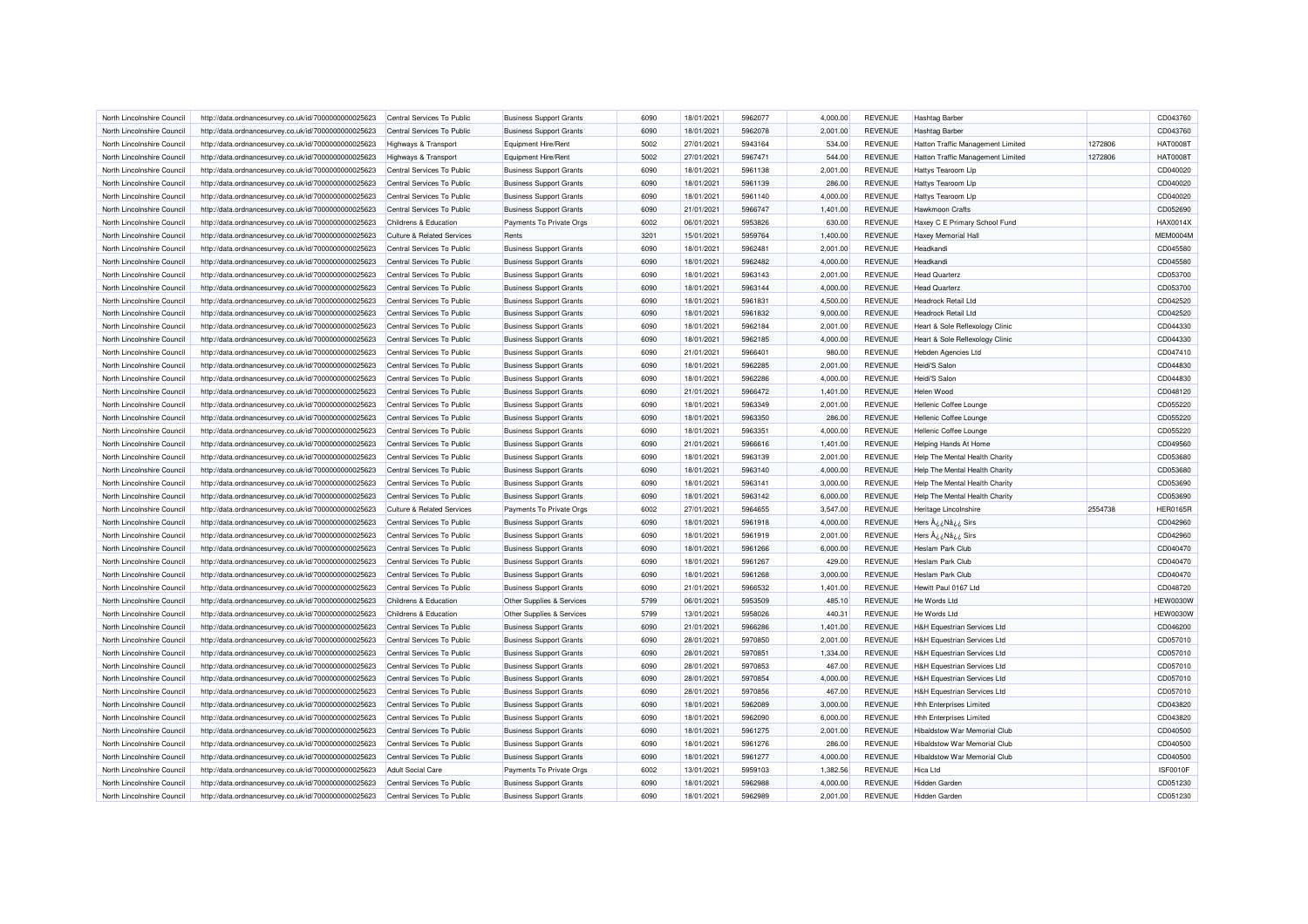| North Lincolnshire Council | http://data.ordnancesurvey.co.uk/id/7000000000025623 | Central Services To Public            | <b>Business Support Grants</b> | 6090 | 21/01/2021 | 5966531 | 1,401.00    | <b>REVENUE</b> | <b>Hidden Gem Beautique</b>           |         | CD048710        |
|----------------------------|------------------------------------------------------|---------------------------------------|--------------------------------|------|------------|---------|-------------|----------------|---------------------------------------|---------|-----------------|
| North Lincolnshire Council | http://data.ordnancesurvey.co.uk/id/7000000000025623 | Central Services To Public            | <b>Business Support Grants</b> | 6090 | 18/01/2021 | 5963352 | 6,000.00    | <b>REVENUE</b> | High Mugs Ltd                         |         | CD055230        |
| North Lincolnshire Council | http://data.ordnancesurvey.co.uk/id/7000000000025623 | Central Services To Public            | <b>Business Support Grants</b> | 6090 | 18/01/2021 | 5963353 | 429.00      | <b>REVENUE</b> | High Mugs Ltd                         |         | CD055230        |
| North Lincolnshire Council | http://data.ordnancesurvey.co.uk/id/7000000000025623 | Central Services To Public            | <b>Business Support Grants</b> | 6090 | 18/01/2021 | 5963354 | 3,000.00    | <b>REVENUE</b> | High Mugs Ltd                         |         | CD055230        |
| North Lincolnshire Council | http://data.ordnancesurvey.co.uk/id/7000000000025623 | Childrens & Education                 | Repair & Maintenance Costs     | 3000 | 20/01/2021 | 5959675 | 57.20       | <b>REVENUE</b> | Hill Builders (Humberside) Ltd        | 1876857 | <b>HIL0003L</b> |
| North Lincolnshire Council | http://data.ordnancesurvey.co.uk/id/7000000000025623 | Childrens & Education Services        | Building/Construction          | A082 | 27/01/2021 | 5968778 | 56,834.60   | <b>REVENUE</b> | Hill Builders (Humberside) Ltd        | 1876857 | <b>HIL0003L</b> |
| North Lincolnshire Council | http://data.ordnancesurvey.co.uk/id/7000000000025623 | <b>Culture &amp; Related Services</b> | Equipment Maint.& Repair       | 5003 | 27/01/2021 | 5968034 | 721.00      | <b>REVENUE</b> | Hill Builders (Humberside) Ltd        | 1876857 | <b>HIL0003L</b> |
| North Lincolnshire Council | http://data.ordnancesurvey.co.uk/id/7000000000025623 | <b>Culture &amp; Related Services</b> | Repair & Maintenance Costs     | 3000 | 06/01/2021 | 5954585 | 267.28      | <b>REVENUE</b> | Hill Builders (Humberside) Ltd        | 1876857 | <b>HIL0003L</b> |
| North Lincolnshire Council | http://data.ordnancesurvey.co.uk/id/7000000000025623 | <b>Culture &amp; Related Services</b> | Repair & Maintenance Costs     | 3000 | 20/01/2021 | 5959675 | 6,095.26    | <b>REVENUE</b> | Hill Builders (Humberside) Ltd        | 1876857 | <b>HIL0003L</b> |
| North Lincolnshire Council | http://data.ordnancesurvey.co.uk/id/7000000000025623 | Environmental & Regulatory Svs        | Repair & Maintenance Costs     | 3000 | 20/01/2021 | 5959675 | 1,694.23    | <b>REVENUE</b> | Hill Builders (Humberside) Ltd        | 1876857 | <b>HIL0003L</b> |
| North Lincolnshire Council | http://data.ordnancesurvey.co.uk/id/7000000000025623 | <b>Highways &amp; Transport</b>       | Equipment Maint.& Repair       | 5003 | 20/01/2021 | 5959675 | 770.38      | <b>REVENUE</b> | Hill Builders (Humberside) Ltd        | 1876857 | <b>HIL0003L</b> |
| North Lincolnshire Council | http://data.ordnancesurvey.co.uk/id/7000000000025623 | Highways & Transport                  | Repair & Maintenance Costs     | 3000 | 20/01/2021 | 5959675 | 717.55      | <b>REVENUE</b> | Hill Builders (Humberside) Ltd        | 1876857 | <b>HIL0003L</b> |
| North Lincolnshire Council |                                                      | Non Distributed Costs                 | Repair & Maintenance Costs     | 3000 | 20/01/2021 | 5959675 | 86.32       | <b>REVENUE</b> | Hill Builders (Humberside) Ltd        | 1876857 | <b>HIL0003L</b> |
|                            | http://data.ordnancesurvey.co.uk/id/7000000000025623 |                                       |                                |      |            |         |             |                |                                       |         |                 |
| North Lincolnshire Council | http://data.ordnancesurvey.co.uk/id/7000000000025623 | <b>Planning Services</b>              | Repair & Maintenance Costs     | 3000 | 20/01/2021 | 5959675 | 82.40       | <b>REVENUE</b> | Hill Builders (Humberside) Ltd        | 1876857 | <b>HIL0003L</b> |
| North Lincolnshire Council | http://data.ordnancesurvey.co.uk/id/7000000000025623 | Central Services To Public            | <b>Business Support Grants</b> | 6090 | 08/01/2021 | 5957061 | 250.00      | <b>REVENUE</b> | Hilltop Light Ltd                     |         | CD055370        |
| North Lincolnshire Council | http://data.ordnancesurvey.co.uk/id/7000000000025623 | Central Services To Public            | <b>Business Support Grants</b> | 6090 | 08/01/2021 | 5957075 | 2,000.00    | <b>REVENUE</b> | Hilltop Light Ltd                     |         | CD055510        |
| North Lincolnshire Council | http://data.ordnancesurvey.co.uk/id/7000000000025623 | Central Services To Public            | <b>Business Support Grants</b> | 6090 | 08/01/2021 | 5957100 | 1,000.00    | <b>REVENUE</b> | <b>Hilltop Light Ltd</b>              |         | CD055760        |
| North Lincolnshire Council | http://data.ordnancesurvey.co.uk/id/7000000000025623 | Central Services To Public            | <b>Business Support Grants</b> | 6090 | 08/01/2021 | 5957107 | 1,000.00    | <b>REVENUE</b> | <b>Hilltop Light Ltd</b>              |         | CD055830        |
| North Lincolnshire Council | http://data.ordnancesurvey.co.uk/id/7000000000025623 | Central Services To Public            | <b>Business Support Grants</b> | 6090 | 18/01/2021 | 5963375 | 6,000.00    | <b>REVENUE</b> | <b>Hilltop Light Ltd</b>              |         | CD055370        |
| North Lincolnshire Council | http://data.ordnancesurvey.co.uk/id/7000000000025623 | Central Services To Public            | <b>Business Support Grants</b> | 6090 | 18/01/2021 | 5963376 | 429.00      | <b>REVENUE</b> | <b>Hilltop Light Ltd</b>              |         | CD055370        |
| North Lincolnshire Council | http://data.ordnancesurvey.co.uk/id/7000000000025623 | Central Services To Public            | <b>Business Support Grants</b> | 6090 | 18/01/2021 | 5963377 | 3,000.00    | REVENUE        | <b>Hilltop Light Ltd</b>              |         | CD055370        |
| North Lincolnshire Council | http://data.ordnancesurvey.co.uk/id/7000000000025623 | Central Services To Public            | <b>Business Support Grants</b> | 6090 | 18/01/2021 | 5961733 | 2,001.00    | <b>REVENUE</b> | <b>Hirst Priory</b>                   |         | CD042070        |
| North Lincolnshire Council | http://data.ordnancesurvey.co.uk/id/7000000000025623 | Central Services To Public            | <b>Business Support Grants</b> | 6090 | 18/01/2021 | 5961735 | 4,000.00    | <b>REVENUE</b> | <b>Hirst Priory</b>                   |         | CD042070        |
| North Lincolnshire Council | http://data.ordnancesurvey.co.uk/id/7000000000025623 | Central Services To Public            | <b>Business Support Grants</b> | 6090 | 18/01/2021 | 5962854 | 6,000.00    | <b>REVENUE</b> | <b>Hirst Priory Golf Course</b>       |         | CD050670        |
| North Lincolnshire Council | http://data.ordnancesurvey.co.uk/id/7000000000025623 | Central Services To Public            | <b>Business Support Grants</b> | 6090 | 18/01/2021 | 5962855 | 3.000.00    | <b>REVENUE</b> | <b>Hirst Priory Golf Course</b>       |         | CD050670        |
| North Lincolnshire Council | http://data.ordnancesurvey.co.uk/id/7000000000025623 | Central Services To Public            | <b>Business Support Grants</b> | 6090 | 18/01/2021 | 5962856 | 300.00      | <b>REVENUE</b> | <b>Hirst Priory Golf Course</b>       |         | CD050670        |
| North Lincolnshire Council | http://data.ordnancesurvey.co.uk/id/7000000000025623 | Central Services To Public            | <b>Business Support Grants</b> | 6090 | 18/01/2021 | 5963002 | 2,001.00    | <b>REVENUE</b> | <b>His And Hairs</b>                  |         | CD051300        |
| North Lincolnshire Council | http://data.ordnancesurvey.co.uk/id/7000000000025623 | Central Services To Public            | <b>Business Support Grants</b> | 6090 | 18/01/2021 | 5963003 | 4,000.00    | <b>REVENUE</b> | <b>His And Hairs</b>                  |         | CD051300        |
| North Lincolnshire Council | http://data.ordnancesurvey.co.uk/id/7000000000025623 | Central Services To Public            | <b>Business Support Grants</b> | 6090 | 25/01/2021 | 5968978 | 286.00      | <b>REVENUE</b> | Historic Motor And Sail Cic           |         | CD056590        |
| North Lincolnshire Council | http://data.ordnancesurvey.co.uk/id/7000000000025623 | Central Services To Public            | <b>Business Support Grants</b> | 6090 | 25/01/2021 | 5968979 | 667.00      | <b>REVENUE</b> | Historic Motor And Sail Cic           |         | CD056590        |
| North Lincolnshire Council | http://data.ordnancesurvey.co.uk/id/7000000000025623 | Central Services To Public            | <b>Business Support Grants</b> | 6090 | 25/01/2021 | 5968980 | 667.00      | <b>REVENUE</b> | Historic Motor And Sail Cic           |         | CD056590        |
| North Lincolnshire Council | http://data.ordnancesurvey.co.uk/id/7000000000025623 | Central Services To Public            | <b>Business Support Grants</b> | 6090 | 25/01/2021 | 5968981 | 1,334.00    | <b>REVENUE</b> | Historic Motor And Sail Cic           |         | CD056590        |
| North Lincolnshire Council |                                                      | Central Services To Public            | <b>Business Support Grants</b> | 6090 | 25/01/2021 | 5968982 | 2,001.00    | <b>REVENUE</b> | Historic Motor And Sail Cic           |         | CD056590        |
|                            | http://data.ordnancesurvey.co.uk/id/7000000000025623 |                                       |                                |      |            |         |             |                |                                       |         |                 |
| North Lincolnshire Council | http://data.ordnancesurvey.co.uk/id/7000000000025623 | Central Services To Public            | <b>Business Support Grants</b> | 6090 | 25/01/2021 | 5968983 | 4,000.00    | <b>REVENUE</b> | Historic Motor And Sail Cic           |         | CD056590        |
| North Lincolnshire Council | http://data.ordnancesurvey.co.uk/id/7000000000025623 | Childrens & Education                 | Payments To Private Orgs       | 6002 | 06/01/2021 | 5953801 | 3,852.00    | <b>REVENUE</b> | Hm Prison & Probation Service (Hmpps) |         | HMP0009F        |
| North Lincolnshire Council | http://data.ordnancesurvey.co.uk/id/7000000000025623 | Central Services To Public            | <b>Business Support Grants</b> | 6090 | 21/01/2021 | 5966729 | 980.00      | <b>REVENUE</b> | H Newborne Taxi Driver                |         | CD052510        |
| North Lincolnshire Council | http://data.ordnancesurvey.co.uk/id/7000000000025623 | Central Services To Public            | <b>Business Support Grants</b> | 6090 | 21/01/2021 | 5966857 | 1,401.00    | <b>REVENUE</b> | Hobo Food Ltd                         |         | CD055150        |
| North Lincolnshire Council | http://data.ordnancesurvey.co.uk/id/7000000000025623 | <b>Housing Services</b>               | Fees & Charges Income          | 9002 | 08/01/2021 | 5954966 | $-979.72$   | <b>REVENUE</b> | Hobson & Porter Ltd                   |         | <b>HOB0001B</b> |
| North Lincolnshire Council | http://data.ordnancesurvey.co.uk/id/7000000000025623 | <b>Housing Services</b>               | Fees & Charges Income          | 9002 | 08/01/2021 | 5955078 | $-670.00$   | <b>REVENUE</b> | Hobson & Porter Ltd                   |         | <b>HOB0001B</b> |
| North Lincolnshire Council | http://data.ordnancesurvey.co.uk/id/7000000000025623 | <b>Housing Services</b>               | Fees & Charges Income          | 9002 | 08/01/2021 | 5955083 | $-1,696.65$ | <b>REVENUE</b> | Hobson & Porter Ltd                   |         | <b>HOB0001E</b> |
| North Lincolnshire Council | http://data.ordnancesurvey.co.uk/id/7000000000025623 | <b>Housing Services</b>               | Fees & Charges Income          | 9002 | 20/01/2021 | 5964692 | $-3,078.91$ | <b>REVENUE</b> | Hobson & Porter Ltd                   |         | <b>HOB0001B</b> |
| North Lincolnshire Council | http://data.ordnancesurvey.co.uk/id/7000000000025623 | <b>Housing Services</b>               | Fees & Charges Income          | 9002 | 20/01/2021 | 5964702 | $-90.00$    | <b>REVENUE</b> | Hobson & Porter Ltd                   |         | <b>HOB0001E</b> |
| North Lincolnshire Council | http://data.ordnancesurvey.co.uk/id/7000000000025623 | <b>Housing Services</b>               | Fees & Charges Income          | 9002 | 20/01/2021 | 5964706 | $-897.08$   | <b>REVENUE</b> | Hobson & Porter Ltd                   |         | <b>HOB0001B</b> |
| North Lincolnshire Council | http://data.ordnancesurvey.co.uk/id/7000000000025623 | <b>Housing Services</b>               | Fees & Charges Income          | 9002 | 29/01/2021 | 5968001 | $-1,059.63$ | <b>REVENUE</b> | Hobson & Porter Ltd                   |         | <b>HOB0001B</b> |
| North Lincolnshire Council | http://data.ordnancesurvey.co.uk/id/7000000000025623 | Central Services To Public            | <b>Business Support Grants</b> | 6090 | 18/01/2021 | 5961337 | 286.00      | <b>REVENUE</b> | <b>Holcombe Guest House</b>           |         | CD040710        |
| North Lincolnshire Council | http://data.ordnancesurvey.co.uk/id/7000000000025623 | Central Services To Public            | <b>Business Support Grants</b> | 6090 | 18/01/2021 | 5961338 | 2,001.00    | <b>REVENUE</b> | <b>Holcombe Guest House</b>           |         | CD040710        |
| North Lincolnshire Council | http://data.ordnancesurvey.co.uk/id/7000000000025623 | Central Services To Public            | <b>Business Support Grants</b> | 6090 | 18/01/2021 | 5961339 | 4,000.00    | <b>REVENUE</b> | <b>Holcombe Guest House</b>           |         | CD040710        |
| North Lincolnshire Council | http://data.ordnancesurvey.co.uk/id/7000000000025623 | <b>Adult Social Care</b>              | Equipment Maint.& Repair       | 5003 | 20/01/2021 | 5959731 | 57.93       | <b>REVENUE</b> | <b>Holls Electrical Ltd</b>           | 1421429 | HOL0021L        |
| North Lincolnshire Council | http://data.ordnancesurvey.co.uk/id/7000000000025623 | Childrens & Education                 | Repair & Maintenance Costs     | 3000 | 20/01/2021 | 5959731 | 186.24      | <b>REVENUE</b> | <b>Holls Electrical Ltd</b>           | 1421429 | HOL0021L        |
| North Lincolnshire Council | http://data.ordnancesurvey.co.uk/id/7000000000025623 | Environmental & Regulatory Svs        | Repair & Maintenance Costs     | 3000 | 20/01/2021 | 5959731 | 262.40      | <b>REVENUE</b> | <b>Holls Electrical Ltd</b>           | 1421429 | <b>HOL0021L</b> |
| North Lincolnshire Council | http://data.ordnancesurvey.co.uk/id/7000000000025623 | Fin&Inv I&E                           | Repair & Maintenance Costs     | 3000 | 20/01/2021 | 5959731 | 390.60      | <b>REVENUE</b> | <b>Holls Electrical Ltd</b>           | 1421429 | HOL0021L        |
| North Lincolnshire Council | http://data.ordnancesurvey.co.uk/id/7000000000025623 | <b>Highways &amp; Transport</b>       | Repair & Maintenance Costs     | 3000 | 20/01/2021 | 5959731 | 335.95      | <b>REVENUE</b> | <b>Holls Electrical Ltd</b>           | 1421429 | HOL0021L        |
| North Lincolnshire Council | http://data.ordnancesurvey.co.uk/id/7000000000025623 | <b>Planning Services</b>              | Repair & Maintenance Costs     | 3000 | 20/01/2021 | 5959731 | 178.02      | <b>REVENUE</b> | <b>Holls Electrical Ltd</b>           | 1421429 | HOL0021L        |
|                            |                                                      |                                       |                                |      |            |         |             |                |                                       |         |                 |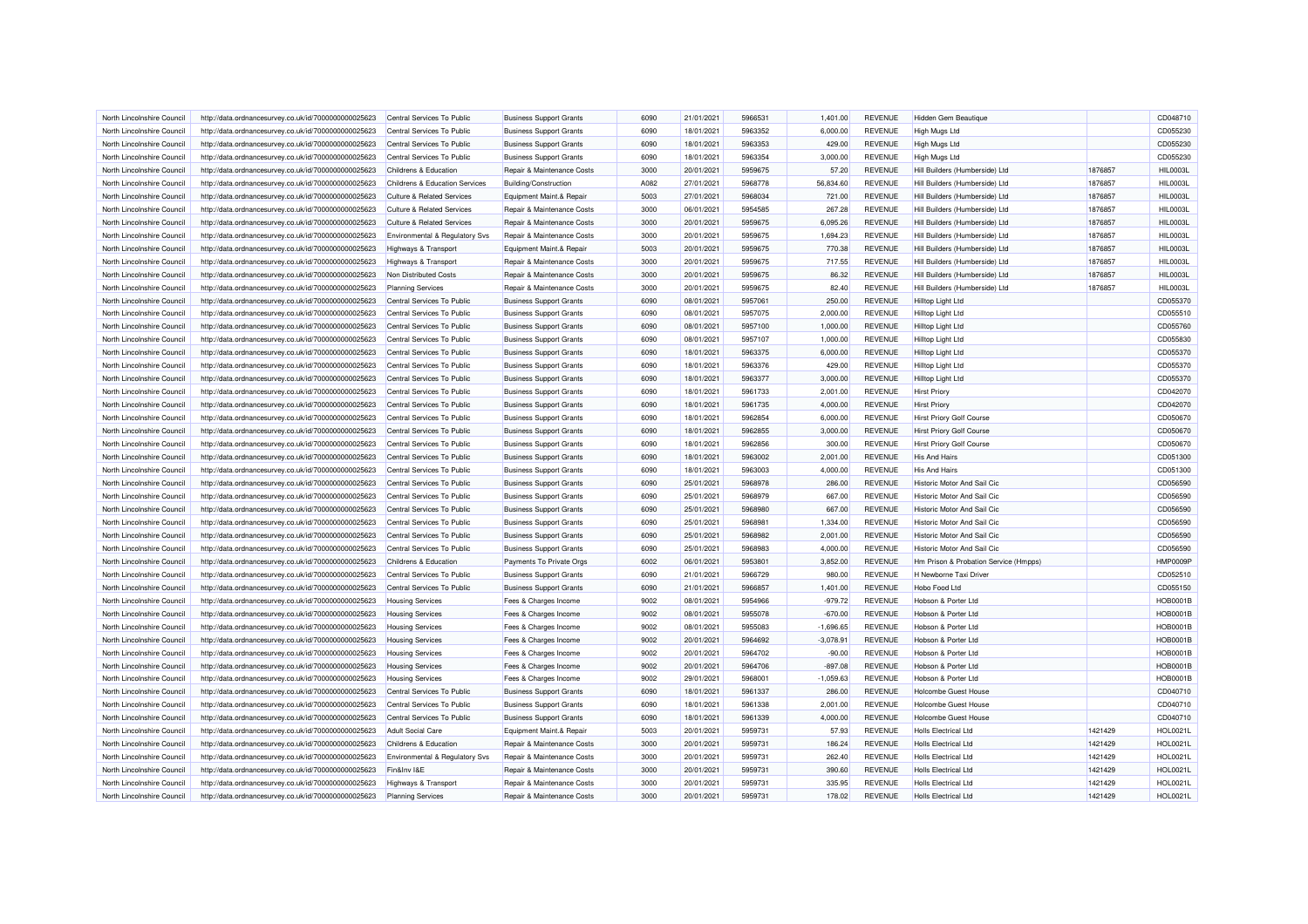| North Lincolnshire Council | http://data.ordnancesurvey.co.uk/id/7000000000025623 | Central Services To Public            | <b>Business Support Grants</b> | 6090         | 21/01/2021               | 5966701 | 1,401.00  | <b>REVENUE</b>                   | Holly Hall Farm Education                 |          | CD052230             |
|----------------------------|------------------------------------------------------|---------------------------------------|--------------------------------|--------------|--------------------------|---------|-----------|----------------------------------|-------------------------------------------|----------|----------------------|
| North Lincolnshire Council | http://data.ordnancesurvey.co.uk/id/7000000000025623 | Central Services To Public            | <b>Business Support Grants</b> | 6090         | 21/01/2021               | 5966724 | 1,401.00  | <b>REVENUE</b>                   | <b>Holly House Cakes</b>                  |          | CD052470             |
| North Lincolnshire Council | http://data.ordnancesurvey.co.uk/id/7000000000025623 | Central Services To Public            | <b>Business Support Grants</b> | 6090         | 18/01/2021               | 5962562 | 4,000.00  | <b>REVENUE</b>                   | <b>Hollywood Nails North</b>              |          | CD045960             |
| North Lincolnshire Council | http://data.ordnancesurvey.co.uk/id/7000000000025623 | Central Services To Public            | <b>Business Support Grants</b> | 6090         | 18/01/2021               | 5962563 | 2,001.00  | <b>REVENUE</b>                   | Hollywood Nails North                     |          | CD045960             |
| North Lincolnshire Council | http://data.ordnancesurvey.co.uk/id/7000000000025623 | Central Services To Public            | <b>Business Support Grants</b> | 6090         | 18/01/2021               | 5963025 | 300.00    | <b>REVENUE</b>                   | Holme Hall Golf Club Limited              |          | CD053230             |
| North Lincolnshire Council | http://data.ordnancesurvey.co.uk/id/7000000000025623 | Central Services To Public            | <b>Business Support Grants</b> | 6090         | 18/01/2021               | 5963026 | 6,000.00  | <b>REVENUE</b>                   | Holme Hall Golf Club Limited              |          | CD053230             |
| North Lincolnshire Council | http://data.ordnancesurvey.co.uk/id/7000000000025623 | Central Services To Public            | <b>Business Support Grants</b> | 6090         | 18/01/2021               | 5963027 | 3,000.00  | <b>REVENUE</b>                   | Holme Hall Golf Club Limited              |          | CD053230             |
| North Lincolnshire Council | http://data.ordnancesurvey.co.uk/id/7000000000025623 | Central Services To Public            | <b>Business Support Grants</b> | 6090         | 21/01/2021               | 5966665 | 980.00    | <b>REVENUE</b>                   | <b>Holmes Forestry Ltd</b>                |          | CD051860             |
| North Lincolnshire Council | http://data.ordnancesurvey.co.uk/id/7000000000025623 | Central Services To Public            | <b>Business Support Grants</b> | 6090         | 18/01/2021               | 5961905 | 2,001.00  | <b>REVENUE</b>                   | Holy Mountain Ltd                         |          | CD042880             |
| North Lincolnshire Council | http://data.ordnancesurvey.co.uk/id/7000000000025623 | Central Services To Public            | <b>Business Support Grants</b> | 6090         | 18/01/2021               | 5961906 | 4,000.00  | <b>REVENUE</b>                   | <b>Holy Mountain Ltd</b>                  |          | CD042880             |
| North Lincolnshire Council | http://data.ordnancesurvey.co.uk/id/7000000000025623 | Central Services To Public            | <b>Business Support Grants</b> | 6090         | 21/01/2021               | 5966766 | 980.00    | <b>REVENUE</b>                   | Homecomforts Childminding                 |          | CD052880             |
| North Lincolnshire Council | http://data.ordnancesurvey.co.uk/id/7000000000025623 | <b>Housing Services</b>               | Other Supplies & Services      | 5799         | 13/01/2021               | 5958750 | 1,243.50  | <b>REVENUE</b>                   | Homegroup Ltd                             |          | <b>HOM0097M</b>      |
| North Lincolnshire Council | http://data.ordnancesurvey.co.uk/id/7000000000025623 | Central Services To Public            | <b>Business Support Grants</b> | 6090         | 18/01/2021               | 5961852 | 4,000.00  | <b>REVENUE</b>                   | Honey Bee Interiors Ltd                   |          | CD042620             |
| North Lincolnshire Council | http://data.ordnancesurvey.co.uk/id/7000000000025623 | Central Services To Public            | <b>Business Support Grants</b> | 6090         | 18/01/2021               | 5961853 | 2,001.00  | <b>REVENUE</b>                   | Honey Bee Interiors Ltd                   |          | CD042620             |
| North Lincolnshire Council | http://data.ordnancesurvey.co.uk/id/7000000000025623 | Central Services To Public            | <b>Business Support Grants</b> | 6090         | 08/01/2021               | 5957076 | 1,334.00  | <b>REVENUE</b>                   | Honey Pot Cafe                            |          | CD055520             |
| North Lincolnshire Council | http://data.ordnancesurvey.co.uk/id/7000000000025623 | Central Services To Public            | <b>Business Support Grants</b> | 6090         | 08/01/2021               | 5957101 | 667.00    | <b>REVENUE</b>                   | <b>Honey Pot Cafe</b>                     |          | CD055770             |
| North Lincolnshire Council | http://data.ordnancesurvey.co.uk/id/7000000000025623 | Central Services To Public            | <b>Business Support Grants</b> | 6090         | 08/01/2021               | 5957108 | 667.00    | <b>REVENUE</b>                   | Honey Pot Cafe                            |          | CD055840             |
| North Lincolnshire Council | http://data.ordnancesurvey.co.uk/id/7000000000025623 | Central Services To Public            | <b>Business Support Grants</b> | 6090         | 18/01/2021               | 5963378 | 2,001.00  | <b>REVENUE</b>                   | <b>Honey Pot Cafe</b>                     |          | CD055380             |
| North Lincolnshire Council | http://data.ordnancesurvey.co.uk/id/7000000000025623 | Central Services To Public            | <b>Business Support Grants</b> | 6090         | 18/01/2021               | 5963379 | 286.00    | <b>REVENUE</b>                   | Honey Pot Cafe                            |          | CD055380             |
| North Lincolnshire Council | http://data.ordnancesurvey.co.uk/id/7000000000025623 | Central Services To Public            | <b>Business Support Grants</b> | 6090         | 18/01/2021               | 5963380 | 4,000.00  | <b>REVENUE</b>                   | <b>Honey Pot Cafe</b>                     |          | CD055380             |
| North Lincolnshire Council | http://data.ordnancesurvey.co.uk/id/7000000000025623 | Central Services To Public            | <b>Business Support Grants</b> | 6090         | 18/01/2021               | 5962217 | 3,000.00  | <b>REVENUE</b>                   | Hoptons Of Epworth Ltd T/A Saveonusedcars |          | CD044480             |
| North Lincolnshire Council | http://data.ordnancesurvey.co.uk/id/7000000000025623 | Central Services To Public            | <b>Business Support Grants</b> | 6090         | 18/01/2021               | 5962218 | 6,000.00  | <b>REVENUE</b>                   | Hoptons Of Epworth Ltd T/A Saveonusedcars |          | CD044480             |
| North Lincolnshire Council | http://data.ordnancesurvey.co.uk/id/7000000000025623 | Fin&Inv I&E                           | Provisions                     | 5201         | 13/01/2021               | 5958143 | 282.96    | <b>REVENUE</b>                   | Hopwells Limited                          | 01404481 | <b>HOP0104F</b>      |
| North Lincolnshire Council | http://data.ordnancesurvey.co.uk/id/7000000000025623 | Fin&Inv I&E                           | Provisions                     | 5201         | 13/01/2021               | 5958155 | 263.36    | <b>REVENUE</b>                   | Hopwells Limited                          | 01404481 | <b>HOP0104P</b>      |
| North Lincolnshire Council | http://data.ordnancesurvey.co.uk/id/7000000000025623 | Fin&Inv I&E                           | Provisions                     | 5201         | 13/01/2021               | 5958168 | 279.10    | <b>REVENUE</b>                   | Hopwells Limited                          | 01404481 | <b>HOP0104P</b>      |
| North Lincolnshire Council | http://data.ordnancesurvey.co.uk/id/7000000000025623 | Fin&Inv I&E                           | Provisions                     | 5201         | 13/01/2021               | 5958183 | $-333.18$ | <b>REVENUE</b>                   | Hopwells Limited                          | 01404481 | <b>HOP0104P</b>      |
| North Lincolnshire Council | http://data.ordnancesurvey.co.uk/id/7000000000025623 | Fin&Inv I&E                           | Provisions                     | 5201         | 13/01/2021               | 5958188 | $-421.43$ | <b>REVENUE</b>                   | Hopwells Limited                          | 01404481 | <b>HOP0104P</b>      |
| North Lincolnshire Council | http://data.ordnancesurvey.co.uk/id/7000000000025623 | Fin&Inv I&E                           | Provisions                     | 5201         | 13/01/2021               | 5958195 | $-282.96$ | <b>REVENUE</b>                   | Hopwells Limited                          | 01404481 | <b>HOP0104P</b>      |
| North Lincolnshire Council | http://data.ordnancesurvey.co.uk/id/7000000000025623 | Fin&Inv I&E                           | Provisions                     | 5201         | 13/01/2021               | 5958226 | 333.18    | <b>REVENUE</b>                   | Hopwells Limited                          | 01404481 | <b>HOP0104F</b>      |
| North Lincolnshire Council | http://data.ordnancesurvey.co.uk/id/7000000000025623 | Fin&Inv I&E                           | Provisions                     | 5201         | 13/01/2021               | 5958231 | 421.43    | <b>REVENUE</b>                   | <b>Hopwells Limited</b>                   | 01404481 | <b>HOP0104P</b>      |
| North Lincolnshire Council | http://data.ordnancesurvey.co.uk/id/7000000000025623 | Fin&Inv I&E                           | Provisions                     | 5201         | 20/01/2021               | 5965140 | 294.40    | <b>REVENUE</b>                   | Honwells I imited                         | 01404481 | <b>HOP0104P</b>      |
|                            |                                                      |                                       |                                |              |                          |         |           |                                  |                                           |          |                      |
| North Lincolnshire Council | http://data.ordnancesurvey.co.uk/id/7000000000025623 | Central Services To Public            | <b>Business Support Grants</b> | 6090<br>6090 | 18/01/2021<br>18/01/2021 | 5961468 | 3,000.00  | <b>REVENUE</b><br><b>REVENUE</b> | Horn Inn Wine And Dine Co Ltd             |          | CD041150<br>CD041150 |
| North Lincolnshire Council | http://data.ordnancesurvey.co.uk/id/7000000000025623 | Central Services To Public            | <b>Business Support Grants</b> |              |                          | 5961469 | 6,000.00  |                                  | Horn Inn Wine And Dine Co Ltd             |          | CD041150             |
| North Lincolnshire Council | http://data.ordnancesurvey.co.uk/id/7000000000025623 | Central Services To Public            | <b>Business Support Grants</b> | 6090         | 18/01/2021               | 5961470 | 429.00    | <b>REVENUE</b>                   | Horn Inn Wine And Dine Co Ltd             |          |                      |
| North Lincolnshire Council | http://data.ordnancesurvey.co.uk/id/7000000000025623 | Childrens & Education                 | Home To School Transport       | 4201         | 08/01/2021               | 5956292 | 10,278.00 | <b>REVENUE</b>                   | Hornsby Travel Services Ltd               | 01490232 | <b>HOR0122F</b>      |
| North Lincolnshire Council | http://data.ordnancesurvey.co.uk/id/7000000000025623 | <b>Highways &amp; Transport</b>       | <b>Concessionary Fares</b>     | 6010         | 15/01/2021               | 5959693 | 32,400.00 | <b>REVENUE</b>                   | Hornsby Travel Services Ltd               | 01490232 | <b>HOR0122F</b>      |
| North Lincolnshire Council | http://data.ordnancesurvey.co.uk/id/7000000000025623 | <b>Highways &amp; Transport</b>       | Passenger Transport            | 6011         | 06/01/2021               | 5953765 | 4,483.40  | <b>REVENUE</b>                   | Hornsby Travel Services Ltd               | 01490232 | <b>HOR0122F</b>      |
| North Lincolnshire Council | http://data.ordnancesurvey.co.uk/id/7000000000025623 | Highways & Transport                  | <b>Passenger Transport</b>     | 6011         | 13/01/2021               | 5958704 | 10,365.10 | <b>REVENUE</b>                   | Hornsby Travel Services Ltd               | 01490232 | <b>HOR0122F</b>      |
| North Lincolnshire Council | http://data.ordnancesurvey.co.uk/id/7000000000025623 | Highways & Transport                  | Passenger Transport            | 6011         | 13/01/2021               | 5958707 | 11,717.01 | <b>REVENUE</b>                   | Hornsby Travel Services Ltd               | 01490232 | <b>HOR0122R</b>      |
| North Lincolnshire Council | http://data.ordnancesurvey.co.uk/id/7000000000025623 | <b>Planning Services</b>              | Other Supplies & Services      | 5799         | 27/01/2021               | 5969517 | 2,940.00  | <b>REVENUE</b>                   | Hornsby Travel Services Ltd               | 01490232 | <b>HOR0122R</b>      |
| North Lincolnshire Council | http://data.ordnancesurvey.co.uk/id/7000000000025623 | Central Services To Public            | <b>Business Support Grants</b> | 6090         | 18/01/2021               | 5962246 | 4,000.00  | <b>REVENUE</b>                   | <b>Hospice Shop</b>                       |          | CD044640             |
| North Lincolnshire Council | http://data.ordnancesurvey.co.uk/id/7000000000025623 | Central Services To Public            | <b>Business Support Grants</b> | 6090         | 18/01/2021               | 5962247 | 2.001.00  | <b>REVENUE</b>                   | <b>Hospice Shop</b>                       |          | CD044640             |
| North Lincolnshire Council | http://data.ordnancesurvey.co.uk/id/7000000000025623 | Central Services To Public            | <b>Business Support Grants</b> | 6090         | 21/01/2021               | 5966538 | 1,401.00  | <b>REVENUE</b>                   | Hospitality Management Services Ltd       |          | CD048780             |
| North Lincolnshire Council | http://data.ordnancesurvey.co.uk/id/7000000000025623 | <b>Housing Services</b>               | Other Supplies & Services      | 5799         | 06/01/2021               | 5955047 | 450.00    | <b>REVENUE</b>                   | Hotel One Ltd (T/A Nightel)               |          | HOT00571             |
| North Lincolnshire Council | http://data.ordnancesurvey.co.uk/id/7000000000025623 | <b>Housing Services</b>               | Other Supplies & Services      | 5799         | 06/01/2021               | 5955048 | 270.00    | <b>REVENUE</b>                   | Hotel One Ltd (T/A Nightel)               |          | HOT00571             |
| North Lincolnshire Council | http://data.ordnancesurvey.co.uk/id/7000000000025623 | <b>Planning Services</b>              | Other Supplies & Services      | 5799         | 08/01/2021               | 5956718 | 2,000.00  | <b>REVENUE</b>                   | Housing Lin Enterprises Ltd               | 9735907  | <b>HOU0299U</b>      |
| North Lincolnshire Council | http://data.ordnancesurvey.co.uk/id/7000000000025623 | <b>Adult Social Care</b>              | Payments To Private Orgs       | 6002         | 13/01/2021               | 5959105 | 1,568.00  | <b>REVENUE</b>                   | Housing & Support Solutions Ltd           |          | <b>ISF0014F</b>      |
| North Lincolnshire Council | http://data.ordnancesurvey.co.uk/id/7000000000025623 | <b>Adult Social Care</b>              | Payments To Private Orgs       | 6002         | 13/01/2021               | 5959105 | 24,427.28 | <b>REVENUE</b>                   | Housing & Support Solutions Ltd           |          | ISF0014F             |
| North Lincolnshire Council | http://data.ordnancesurvey.co.uk/id/7000000000025623 | <b>Adult Social Care</b>              | Payments To Private Orgs       | 6002         | 15/01/2021               | 5959099 | 12,042.40 | <b>REVENUE</b>                   | Housing & Support Solutions Ltd           |          | <b>HOU0264U</b>      |
| North Lincolnshire Council | http://data.ordnancesurvey.co.uk/id/7000000000025623 | <b>Culture &amp; Related Services</b> | Materials                      | 5004         | 20/01/2021               | 5959440 | 268.90    | <b>REVENUE</b>                   | <b>Howard Nurseries Ltd</b>               |          | HOW0012W             |
| North Lincolnshire Council | http://data.ordnancesurvey.co.uk/id/7000000000025623 | Central Services To Public            | <b>Business Support Grants</b> | 6090         | 18/01/2021               | 5962711 | 4,000.00  | <b>REVENUE</b>                   | Howsham Grange Ltd                        |          | CD050010             |
| North Lincolnshire Council | http://data.ordnancesurvey.co.uk/id/7000000000025623 | Central Services To Public            | <b>Business Support Grants</b> | 6090         | 18/01/2021               | 5962712 | 286.00    | <b>REVENUE</b>                   | Howsham Grange Ltd                        |          | CD050010             |
| North Lincolnshire Council | http://data.ordnancesurvey.co.uk/id/7000000000025623 | Central Services To Public            | <b>Business Support Grants</b> | 6090         | 18/01/2021               | 5962713 | 2,001.00  | <b>REVENUE</b>                   | Howsham Grange Ltd                        |          | CD050010             |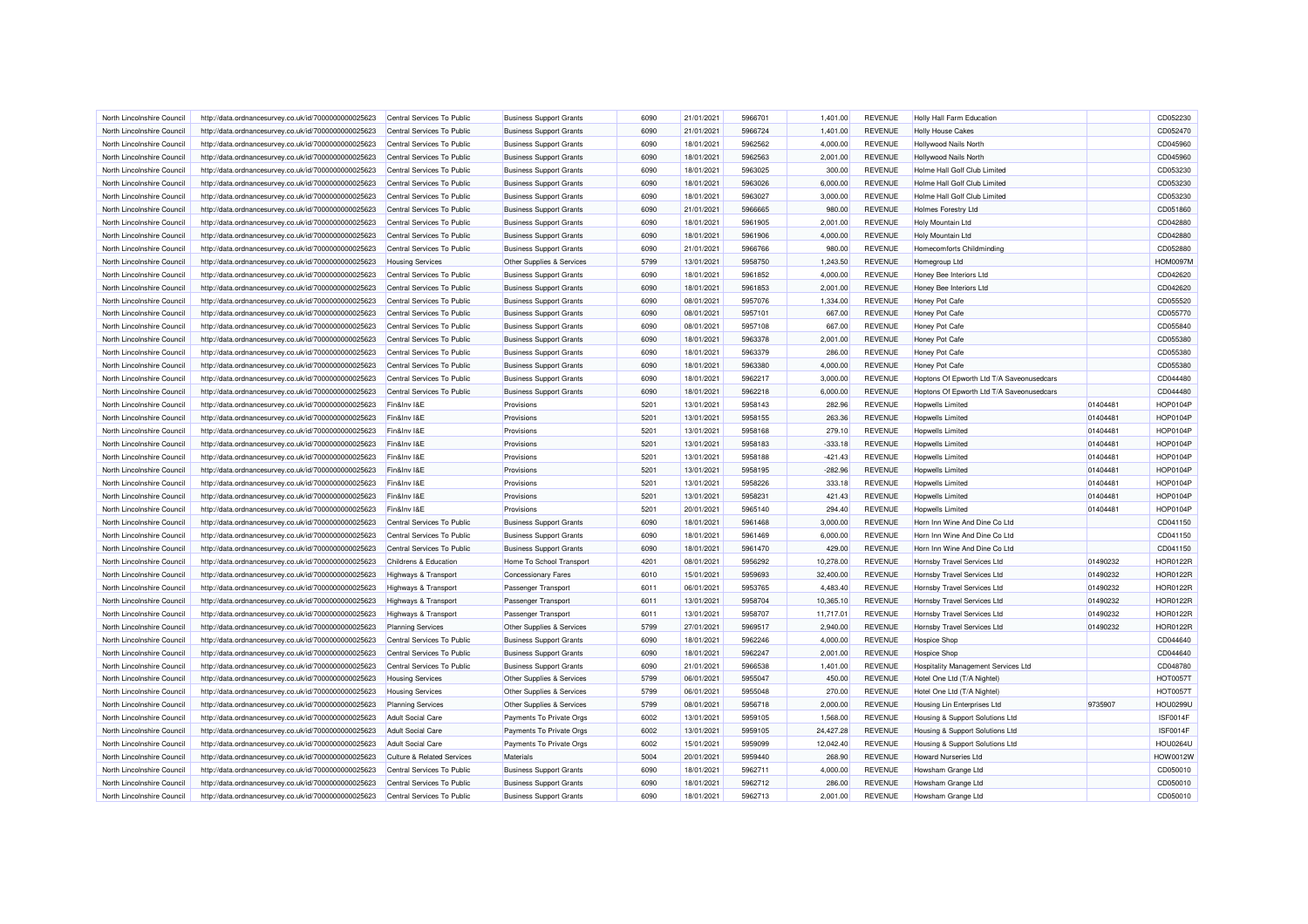| North Lincolnshire Council                               | http://data.ordnancesurvey.co.uk/id/7000000000025623 | Central Services To Public                                              | <b>Business Support Grants</b> | 6090 | 21/01/2021 | 5966641 | 1,401.00 | <b>REVENUE</b> | Humber Airport And Event Transport Ltd |          | CD051610        |
|----------------------------------------------------------|------------------------------------------------------|-------------------------------------------------------------------------|--------------------------------|------|------------|---------|----------|----------------|----------------------------------------|----------|-----------------|
| North Lincolnshire Council                               | http://data.ordnancesurvey.co.uk/id/7000000000025623 | Central Services To Public                                              | <b>Business Support Grants</b> | 6090 | 18/01/2021 | 5962928 | 4,000.00 | <b>REVENUE</b> | <b>Humber Carpets And Floors</b>       |          | CD050930        |
| North Lincolnshire Council                               | http://data.ordnancesurvey.co.uk/id/7000000000025623 | Central Services To Public                                              | <b>Business Support Grants</b> | 6090 | 18/01/2021 | 5962929 | 2,001.00 | <b>REVENUE</b> | <b>Humber Carpets And Floors</b>       |          | CD050930        |
| North Lincolnshire Council                               | http://data.ordnancesurvey.co.uk/id/7000000000025623 | Central Services To Public                                              | <b>Business Support Grants</b> | 6090 | 21/01/2021 | 5966822 | 1,401.00 | <b>REVENUE</b> | Humber Driver Tuition                  |          | CD054160        |
| North Lincolnshire Council                               | http://data.ordnancesurvey.co.uk/id/7000000000025623 | <b>Adult Social Care</b>                                                | Payments To Private Orgs       | 6002 | 29/01/2021 | 5971207 | 3,276.00 | <b>REVENUE</b> | <b>Humber Llamas</b>                   |          | <b>HUM0187M</b> |
| North Lincolnshire Council                               | http://data.ordnancesurvey.co.uk/id/7000000000025623 | <b>Culture &amp; Related Services</b>                                   | <b>Equipment Purchase</b>      | 5001 | 20/01/2021 | 5939256 | 340.00   | <b>REVENUE</b> | Humber Merchants Ltd                   | 1045179  | HUM0003M        |
|                                                          |                                                      |                                                                         | Materials                      | 5004 | 29/01/2021 | 5958011 | 198.50   | <b>REVENUE</b> | Humber Merchants I td                  | 1045179  | <b>HUM0003M</b> |
| North Lincolnshire Council<br>North Lincolnshire Council | http://data.ordnancesurvey.co.uk/id/7000000000025623 | <b>Culture &amp; Related Services</b><br>Environmental & Regulatory Svs | Materials                      | 5004 | 29/01/2021 | 5958011 | 17.04    | <b>REVENUE</b> | <b>Humber Merchants Ltd</b>            | 1045179  | HUM0003M        |
|                                                          | http://data.ordnancesurvey.co.uk/id/7000000000025623 |                                                                         |                                |      |            |         |          |                |                                        |          |                 |
| North Lincolnshire Council                               | http://data.ordnancesurvey.co.uk/id/7000000000025623 | Highways & Transport                                                    | Materials                      | 5004 | 29/01/2021 | 5954640 | 672.36   | <b>REVENUE</b> | Humber Merchants Ltd                   | 1045179  | <b>HUM0003M</b> |
| North Lincolnshire Council                               | http://data.ordnancesurvey.co.uk/id/7000000000025623 | <b>Highways &amp; Transport</b>                                         | Materials                      | 5004 | 29/01/2021 | 5958011 | 97.70    | <b>REVENUE</b> | <b>Humber Merchants Ltd</b>            | 1045179  | <b>HUM0003M</b> |
| North Lincolnshire Council                               | http://data.ordnancesurvey.co.uk/id/7000000000025623 | <b>Culture &amp; Related Services</b>                                   | Equipment Hire/Rent            | 5002 | 20/01/2021 | 5943430 | 302.00   | <b>REVENUE</b> | Humberside Aid Plant Hire Ltd          | 1207398  | <b>HUM0020M</b> |
| North Lincolnshire Council                               | http://data.ordnancesurvey.co.uk/id/7000000000025623 | <b>Culture &amp; Related Services</b>                                   | Equipment Maint.& Repair       | 5003 | 27/01/2021 | 5969194 | 266.54   | <b>REVENUE</b> | Humberside Aid Plant Hire Ltd          | 1207398  | <b>HUM0020M</b> |
| North Lincolnshire Council                               | http://data.ordnancesurvey.co.uk/id/7000000000025623 | <b>Highways &amp; Transport</b>                                         | Equipment Hire/Rent            | 5002 | 20/01/2021 | 5940661 | 252.00   | <b>REVENUE</b> | Humberside Aid Plant Hire Ltd          | 1207398  | <b>HUM0020M</b> |
| North Lincolnshire Council                               | http://data.ordnancesurvey.co.uk/id/7000000000025623 | <b>Highways &amp; Transport</b>                                         | Equipment Hire/Rent            | 5002 | 20/01/2021 | 5948206 | 300.00   | <b>REVENUE</b> | Humberside Aid Plant Hire Ltd          | 1207398  | <b>HUM0020M</b> |
| North Lincolnshire Council                               | http://data.ordnancesurvey.co.uk/id/7000000000025623 | <b>Highways &amp; Transport</b>                                         | Equipment Hire/Rent            | 5002 | 20/01/2021 | 5954746 | 884.00   | <b>REVENUE</b> | Humberside Aid Plant Hire Ltd          | 1207398  | <b>HUM0020M</b> |
| North Lincolnshire Council                               | http://data.ordnancesurvey.co.uk/id/7000000000025623 | <b>Highways &amp; Transport</b>                                         | Equipment Hire/Rent            | 5002 | 20/01/2021 | 5954785 | 516.00   | <b>REVENUE</b> | Humberside Aid Plant Hire Ltd          | 1207398  | <b>HUM0020M</b> |
| North Lincolnshire Council                               | http://data.ordnancesurvey.co.uk/id/7000000000025623 | Highways & Transport                                                    | Equipment Hire/Rent            | 5002 | 20/01/2021 | 5960346 | 1,092.00 | <b>REVENUE</b> | Humberside Aid Plant Hire Ltd          | 1207398  | <b>HUM0020M</b> |
| North Lincolnshire Council                               | http://data.ordnancesurvey.co.uk/id/7000000000025623 | Central Services To Public                                              | <b>Business Support Grants</b> | 6090 | 18/01/2021 | 5962549 | 4,000.00 | <b>REVENUE</b> | Humberside Upholstery                  |          | CD045900        |
| North Lincolnshire Council                               | http://data.ordnancesurvey.co.uk/id/7000000000025623 | Central Services To Public                                              | <b>Business Support Grants</b> | 6090 | 18/01/2021 | 5962550 | 2,001.00 | <b>REVENUE</b> | Humberside Upholstery                  |          | CD045900        |
| North Lincolnshire Council                               | http://data.ordnancesurvey.co.uk/id/7000000000025623 | Childrens & Education                                                   | Payments To Private Orgs       | 6002 | 29/01/2021 | 5970899 | 6,491.33 | <b>REVENUE</b> | Humberston Park Special School         |          | <b>HUM0047M</b> |
| North Lincolnshire Council                               | http://data.ordnancesurvey.co.uk/id/7000000000025623 | Childrens & Education                                                   | Payments To Private Orgs       | 6002 | 29/01/2021 | 5970900 | 8,869.58 | <b>REVENUE</b> | Humberston Park Special School         |          | <b>HUM0047M</b> |
| North Lincolnshire Council                               | http://data.ordnancesurvey.co.uk/id/7000000000025623 | Fin&Inv I&E                                                             | Grounds Maintenance            | 3010 | 08/01/2021 | 5956552 | 446.00   | <b>REVENUE</b> | <b>Hydrainer Pumps Ltd</b>             |          | <b>HYD0014D</b> |
| North Lincolnshire Council                               | http://data.ordnancesurvey.co.uk/id/7000000000025623 | Central Services To Public                                              | <b>Business Support Grants</b> | 6090 | 18/01/2021 | 5961245 | 9,000.00 | <b>REVENUE</b> | lab Catering Limited                   |          | CD040400        |
| North Lincolnshire Council                               | http://data.ordnancesurvey.co.uk/id/7000000000025623 | Central Services To Public                                              | <b>Business Support Grants</b> | 6090 | 18/01/2021 | 5961246 | 643.00   | <b>REVENUE</b> | lab Catering Limited                   |          | CD040400        |
| North Lincolnshire Council                               | http://data.ordnancesurvey.co.uk/id/7000000000025623 | Central Services To Public                                              | <b>Business Support Grants</b> | 6090 | 18/01/2021 | 5961247 | 4.500.00 | <b>REVENUE</b> | lab Catering Limited                   |          | CD040400        |
| North Lincolnshire Council                               | http://data.ordnancesurvey.co.uk/id/7000000000025623 | Central Services To Public                                              | Repair & Maintenance Costs     | 3000 | 22/01/2021 | 5966208 | 2,528.00 | <b>REVENUE</b> | lag Developments Ltd                   | 05073636 | IGA0021A        |
| North Lincolnshire Council                               | http://data.ordnancesurvey.co.uk/id/7000000000025623 | Central Services To Public                                              | Repair & Maintenance Costs     | 3000 | 29/01/2021 | 5970950 | $\Omega$ | <b>REVENUE</b> | lag Developments Ltd                   | 05073636 | IGA0021A        |
| North Lincolnshire Council                               | http://data.ordnancesurvey.co.uk/id/7000000000025623 | Childrens & Education                                                   | Repair & Maintenance Costs     | 3000 | 20/01/2021 | 5959732 | 373.45   | <b>REVENUE</b> | lag Developments Ltd                   | 05073636 | IGA0021A        |
| North Lincolnshire Council                               | http://data.ordnancesurvey.co.uk/id/7000000000025623 | Corporate And Democratic Core                                           | Repair & Maintenance Costs     | 3000 | 20/01/2021 | 5959732 | 130.00   | <b>REVENUE</b> | lag Developments Ltd                   | 05073636 | IGA0021A        |
| North Lincolnshire Council                               | http://data.ordnancesurvey.co.uk/id/7000000000025623 | Corporate And Democratic Core                                           | Repair & Maintenance Costs     | 3000 | 29/01/2021 | 5970951 | n        | <b>REVENUE</b> | lag Developments Ltd                   | 05073636 | IGA0021A        |
| North Lincolnshire Council                               | http://data.ordnancesurvey.co.uk/id/7000000000025623 | <b>Culture &amp; Related Services</b>                                   | Repair & Maintenance Costs     | 3000 | 20/01/2021 | 5959732 | 523.50   | <b>REVENUE</b> | lag Developments Ltd                   | 05073636 | IGA0021A        |
|                                                          |                                                      |                                                                         | Repair & Maintenance Costs     | 3000 | 29/01/2021 | 5970951 |          | <b>REVENUE</b> |                                        | 05073636 | IGA0021A        |
| North Lincolnshire Council<br>North Lincolnshire Council | http://data.ordnancesurvey.co.uk/id/7000000000025623 | <b>Culture &amp; Related Services</b>                                   |                                | 3000 |            | 5970950 | 436.00   |                | lag Developments Ltd                   |          |                 |
|                                                          | http://data.ordnancesurvey.co.uk/id/7000000000025623 | Environmental & Regulatory Svs                                          | Repair & Maintenance Costs     |      | 29/01/2021 |         | 268.00   | <b>REVENUE</b> | lag Developments Ltd                   | 05073636 | IGA0021A        |
| North Lincolnshire Council                               | http://data.ordnancesurvey.co.uk/id/7000000000025623 | Fin&Inv I&E                                                             | Repair & Maintenance Costs     | 3000 | 20/01/2021 | 5959732 | 104.00   | <b>REVENUE</b> | lag Developments Ltd                   | 05073636 | IGA0021A        |
| North Lincolnshire Council                               | http://data.ordnancesurvey.co.uk/id/7000000000025623 | Central Services To Public                                              | <b>Business Support Grants</b> | 6090 | 21/01/2021 | 5966623 | 1,401.00 | <b>REVENUE</b> | lan Baxter                             |          | CD051430        |
| North Lincolnshire Council                               | http://data.ordnancesurvey.co.uk/id/7000000000025623 | Central Services To Public                                              | <b>Business Support Grants</b> | 6090 | 21/01/2021 | 5966572 | 1,401.00 | <b>REVENUE</b> | lan Leese                              |          | CD049120        |
| North Lincolnshire Council                               | http://data.ordnancesurvey.co.uk/id/7000000000025623 | Central Services To Public                                              | <b>Business Support Grants</b> | 6090 | 18/01/2021 | 5961800 | 2,001.00 | <b>REVENUE</b> | Ian Petrie Tattoo Artist               |          | CD042370        |
| North Lincolnshire Council                               | http://data.ordnancesurvey.co.uk/id/7000000000025623 | Central Services To Public                                              | <b>Business Support Grants</b> | 6090 | 18/01/2021 | 5961801 | 4,000.00 | <b>REVENUE</b> | Ian Petrie Tattoo Artist               |          | CD042370        |
| North Lincolnshire Council                               | http://data.ordnancesurvey.co.uk/id/7000000000025623 | Central Services To Public                                              | <b>Business Support Grants</b> | 6090 | 21/01/2021 | 5966546 | 980.00   | <b>REVENUE</b> | lan'S Private Hire                     |          | CD048860        |
| North Lincolnshire Council                               | http://data.ordnancesurvey.co.uk/id/7000000000025623 | Central Services To Public                                              | <b>Business Support Grants</b> | 6090 | 21/01/2021 | 5966598 | 980.00   | <b>REVENUE</b> | Ibby'S Taxi                            |          | CD049380        |
| North Lincolnshire Council                               | http://data.ordnancesurvey.co.uk/id/7000000000025623 | Central Services To Public                                              | <b>Business Support Grants</b> | 6090 | 21/01/2021 | 5966440 | 980.00   | <b>REVENUE</b> | Ideal Community Care Solutions         |          | CD047800        |
| North Lincolnshire Council                               | http://data.ordnancesurvey.co.uk/id/7000000000025623 | Central Services To Public                                              | Gen Office Exp (Incl Postage)  | 5603 | 06/01/2021 | 5953539 | 300.80   | <b>REVENUE</b> | <b>Idox Software Ltd</b>               | 02933889 | IDO0120C        |
| North Lincolnshire Council                               | http://data.ordnancesurvey.co.uk/id/7000000000025623 | Childrens & Education                                                   | Payments To Private Orgs       | 6002 | 20/01/2021 | 5964679 | 837.12   | <b>REVENUE</b> | I Learn Education Ltd                  |          | ILE0004E        |
| North Lincolnshire Council                               | http://data.ordnancesurvey.co.uk/id/7000000000025623 | Childrens & Education                                                   | Payments To Private Orgs       | 6002 | 20/01/2021 | 5964724 | 1,569.60 | <b>REVENUE</b> | I Learn Education Ltd                  |          | ABC0063C        |
| North Lincolnshire Council                               | http://data.ordnancesurvey.co.uk/id/7000000000025623 | Central Services To Public                                              | <b>Business Support Grants</b> | 6090 | 18/01/2021 | 5961959 | 2,001.00 | <b>REVENUE</b> | <b>Illustrated</b> Ink                 |          | CD043160        |
| North Lincolnshire Council                               | http://data.ordnancesurvey.co.uk/id/7000000000025623 | Central Services To Public                                              | <b>Business Support Grants</b> | 6090 | 18/01/2021 | 5961960 | 4,000.00 | <b>REVENUE</b> | <b>Illustrated</b> Ink                 |          | CD043160        |
| North Lincolnshire Council                               | http://data.ordnancesurvey.co.uk/id/7000000000025623 | Central Services To Public                                              | <b>Business Support Grants</b> | 6090 | 18/01/2021 | 5963102 | 4,000.00 | <b>REVENUE</b> | Imad Salah                             |          | CD053500        |
| North Lincolnshire Council                               | http://data.ordnancesurvey.co.uk/id/7000000000025623 | Central Services To Public                                              | <b>Business Support Grants</b> | 6090 | 18/01/2021 | 5963103 | 2,001.00 | <b>REVENUE</b> | Imad Salah                             |          | CD053500        |
| North Lincolnshire Council                               | http://data.ordnancesurvey.co.uk/id/7000000000025623 | Central Services To Public                                              | <b>Business Support Grants</b> | 6090 | 18/01/2021 | 5962170 | 4,000.00 | <b>REVENUE</b> | Imagehair                              |          | CD044240        |
| North Lincolnshire Council                               | http://data.ordnancesurvey.co.uk/id/7000000000025623 | Central Services To Public                                              | <b>Business Support Grants</b> | 6090 | 18/01/2021 | 5962171 | 2,001.00 | <b>REVENUE</b> | Imagehair                              |          | CD044240        |
| North Lincolnshire Council                               | http://data.ordnancesurvey.co.uk/id/7000000000025623 | Central Services To Public                                              | <b>Business Support Grants</b> | 6090 | 18/01/2021 | 5962866 | 4,000.00 | <b>REVENUE</b> | Imaginarium Restaurant Limited         |          | CD050710        |
| North Lincolnshire Council                               | http://data.ordnancesurvey.co.uk/id/7000000000025623 | Central Services To Public                                              | <b>Business Support Grants</b> | 6090 | 18/01/2021 | 5962867 | 2,001.00 | <b>REVENUE</b> | Imaginarium Restaurant Limited         |          | CD050710        |
| North Lincolnshire Council                               | http://data.ordnancesurvey.co.uk/id/7000000000025623 | Central Services To Public                                              | <b>Business Support Grants</b> | 6090 | 18/01/2021 | 5962868 | 286.00   | <b>REVENUE</b> | Imaginarium Restaurant Limited         |          | CD050710        |
|                                                          |                                                      |                                                                         |                                |      |            |         |          |                |                                        |          |                 |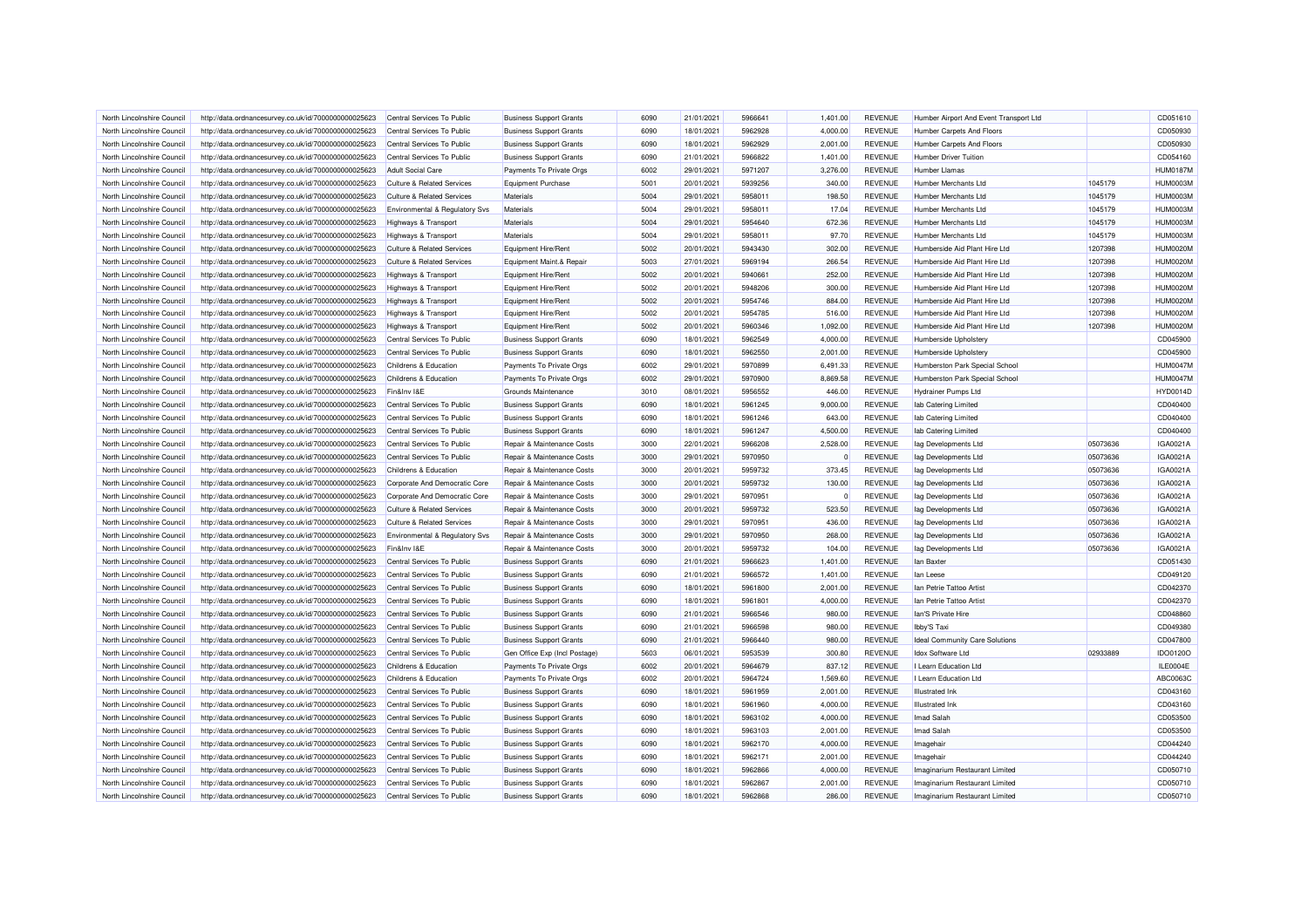| North Lincolnshire Council | http://data.ordnancesurvey.co.uk/id/7000000000025623 | Childrens & Education                 | <b>Client Related Costs</b>    | 5534 | 06/01/2021 | 5953868 | 1.020.60   | <b>REVENUE</b> | Immingham Day Nursery                    |          | <b>IMM0012M</b> |
|----------------------------|------------------------------------------------------|---------------------------------------|--------------------------------|------|------------|---------|------------|----------------|------------------------------------------|----------|-----------------|
| North Lincolnshire Council | http://data.ordnancesurvey.co.uk/id/7000000000025623 | Childrens & Education                 | <b>Client Related Costs</b>    | 5534 | 29/01/2021 | 5970256 | 679.50     | <b>REVENUE</b> | Immingham Day Nursery                    |          | <b>IMM0012M</b> |
| North Lincolnshire Council | http://data.ordnancesurvey.co.uk/id/7000000000025623 | Environmental & Regulatory Svs        | Materials                      | 5004 | 20/01/2021 | 5960304 | 466.30     | <b>REVENUE</b> | Imperial Commercials Ltd                 | 653665   | LEX0001X        |
| North Lincolnshire Council | http://data.ordnancesurvey.co.uk/id/7000000000025623 | Central Services To Public            | <b>Business Support Grants</b> | 6090 | 18/01/2021 | 5961766 | 2,001.00   | <b>REVENUE</b> | Imperial Hall User Committee             |          | CD042210        |
| North Lincolnshire Council | http://data.ordnancesurvey.co.uk/id/7000000000025623 | Central Services To Public            | <b>Business Support Grants</b> | 6090 | 18/01/2021 | 5961768 | 4,000.00   | <b>REVENUE</b> | Imperial Hall User Committee             |          | CD042210        |
| North Lincolnshire Council | http://data.ordnancesurvey.co.uk/id/7000000000025623 | Central Services To Public            | <b>Business Support Grants</b> | 6090 | 21/01/2021 | 5966867 | 1,401.00   | <b>REVENUE</b> | In Export Limited                        |          | CD056450        |
| North Lincolnshire Council | http://data.ordnancesurvey.co.uk/id/7000000000025623 | Central Services To Public            | <b>Business Support Grants</b> | 6090 | 21/01/2021 | 5966868 | 934.00     | <b>REVENUE</b> | In Export Limited                        |          | CD056450        |
| North Lincolnshire Council | http://data.ordnancesurvey.co.uk/id/7000000000025623 | Central Services To Public            | <b>Business Support Grants</b> | 6090 | 08/01/2021 | 5957091 | 2,000.00   | <b>REVENUE</b> | Infocus Id Ltd                           |          | CD055670        |
| North Lincolnshire Council | http://data.ordnancesurvey.co.uk/id/7000000000025623 | Central Services To Public            | <b>Business Support Grants</b> | 6090 | 18/01/2021 | 5963417 | 3,000.00   | <b>REVENUE</b> | Infocus Id Ltd                           |          | CD055670        |
| North Lincolnshire Council | http://data.ordnancesurvey.co.uk/id/7000000000025623 | Central Services To Public            | <b>Business Support Grants</b> | 6090 | 18/01/2021 | 5963418 | 6,000.00   | <b>REVENUE</b> | Infocus Id Ltd                           |          | CD055670        |
| North Lincolnshire Counci  | http://data.ordnancesurvey.co.uk/id/7000000000025623 | Central Services To Public            | <b>Business Support Grants</b> | 6090 | 21/01/2021 | 5966521 | 3,150.00   | <b>REVENUE</b> | Infocus Id Ltd                           |          | CD048620        |
| North Lincolnshire Council | http://data.ordnancesurvey.co.uk/id/7000000000025623 | Central Services To Public            | <b>Business Support Grants</b> | 6090 | 18/01/2021 | 5961637 | 2,001.00   | <b>REVENUE</b> | Ingleby Arms Limited                     |          | CD041730        |
| North Lincolnshire Council | http://data.ordnancesurvey.co.uk/id/7000000000025623 | Central Services To Public            | <b>Business Support Grants</b> | 6090 | 18/01/2021 | 5961638 | 4,000.00   | <b>REVENUE</b> | Ingleby Arms Limited                     |          | CD041730        |
| North Lincolnshire Council | http://data.ordnancesurvey.co.uk/id/7000000000025623 | Central Services To Public            | <b>Business Support Grants</b> | 6090 | 18/01/2021 | 5961639 | 286.00     | <b>REVENUE</b> | Ingleby Arms Limited                     |          | CD041730        |
| North Lincolnshire Council | http://data.ordnancesurvey.co.uk/id/7000000000025623 | <b>Adult Social Care</b>              | Cleaning Costs/ Materials      | 3301 | 20/01/2021 | 5964778 | 1,214.98   | <b>REVENUE</b> | Initial Washroom Solutions               | 293397   | <b>INI00501</b> |
| North Lincolnshire Council | http://data.ordnancesurvey.co.uk/id/7000000000025623 | <b>Adult Social Care</b>              | Cleaning Costs/ Materials      | 3301 | 20/01/2021 | 5964780 | 1,980.00   | <b>REVENUE</b> | Initial Washroom Solutions               | 293397   | <b>INI0050I</b> |
| North Lincolnshire Council |                                                      | <b>Adult Social Care</b>              |                                | 3301 | 20/01/2021 | 5964781 | 4,398.00   | <b>REVENUE</b> | Initial Washroom Solutions               | 293397   | <b>INI00501</b> |
|                            | http://data.ordnancesurvey.co.uk/id/7000000000025623 |                                       | Cleaning Costs/ Materials      |      |            |         |            |                |                                          |          |                 |
| North Lincolnshire Council | http://data.ordnancesurvey.co.uk/id/7000000000025623 | Central Services To Public            | <b>Business Support Grants</b> | 6090 | 18/01/2021 | 5961814 | 2,001.00   | <b>REVENUE</b> | Inner Peace                              |          | CD042440        |
| North Lincolnshire Council | http://data.ordnancesurvey.co.uk/id/7000000000025623 | Central Services To Public            | <b>Business Support Grants</b> | 6090 | 18/01/2021 | 5961815 | 4,000.00   | <b>REVENUE</b> | Inner Peace                              |          | CD042440        |
| North Lincolnshire Council | http://data.ordnancesurvey.co.uk/id/7000000000025623 | Central Services To Public            | <b>Business Support Grants</b> | 6090 | 18/01/2021 | 5961613 | 4,000.00   | <b>REVENUE</b> | Inspiring Family Solutions Cic           |          | CD041650        |
| North Lincolnshire Council | http://data.ordnancesurvey.co.uk/id/7000000000025623 | Central Services To Public            | <b>Business Support Grants</b> | 6090 | 18/01/2021 | 5961614 | 2,001.00   | <b>REVENUE</b> | Inspiring Family Solutions Cio           |          | CD041650        |
| North Lincolnshire Council | http://data.ordnancesurvey.co.uk/id/7000000000025623 | Central Services To Public            | <b>Business Support Grants</b> | 6090 | 18/01/2021 | 5961615 | 286.00     | <b>REVENUE</b> | Inspiring Family Solutions Cic           |          | CD041650        |
| North Lincolnshire Council | http://data.ordnancesurvey.co.uk/id/7000000000025623 | <b>Highways &amp; Transport</b>       | Stock Purchases & Adjustments  | 5030 | 20/01/2021 | 5953866 | 1.346.24   | <b>REVENUE</b> | Instarmac Group Plc                      | 1324925  | <b>INS0024S</b> |
| North Lincolnshire Council | http://data.ordnancesurvey.co.uk/id/7000000000025623 | Corporate And Democratic Core         | Course Fees/Training           | 2002 | 13/01/2021 | 5958516 | 598.00     | <b>REVENUE</b> | Institute Of Swimming                    |          | <b>INS0280S</b> |
| North Lincolnshire Council | http://data.ordnancesurvey.co.uk/id/7000000000025623 | Central Services To Public            | <b>Business Support Grants</b> | 6090 | 21/01/2021 | 5966828 | 980.00     | <b>REVENUE</b> | Integrative Wellness Counselling         |          | CD054220        |
| North Lincolnshire Council | http://data.ordnancesurvey.co.uk/id/7000000000025623 | Central Services To Public            | <b>Business Support Grants</b> | 6090 | 21/01/2021 | 5966865 | 934.00     | <b>REVENUE</b> | Intertidal Limited                       |          | CD056440        |
| North Lincolnshire Council | http://data.ordnancesurvey.co.uk/id/7000000000025623 | Central Services To Public            | <b>Business Support Grants</b> | 6090 | 21/01/2021 | 5966866 | 1,401.00   | <b>REVENUE</b> | Intertidal Limited                       |          | CD056440        |
| North Lincolnshire Council | http://data.ordnancesurvey.co.uk/id/7000000000025623 | Central Services To Public            | <b>Business Support Grants</b> | 6090 | 21/01/2021 | 5966399 | 1,401.00   | <b>REVENUE</b> | <b>Intuition Driving School</b>          |          | CD047390        |
| North Lincolnshire Council | http://data.ordnancesurvey.co.uk/id/7000000000025623 | Adult Social Care Capital             | Other Costs                    | A085 | 13/01/2021 | 5956568 | 1,000.00   | CAPITAL        | Invacare Ltd                             | 5178693  | <b>INV0022V</b> |
| North Lincolnshire Council | http://data.ordnancesurvey.co.uk/id/7000000000025623 | Adult Social Care Capital             | Other Costs                    | A085 | 13/01/2021 | 5956569 | 473.20     | CAPITAL        | Invacare Ltd                             | 5178693  | <b>INV0022V</b> |
| North Lincolnshire Council | http://data.ordnancesurvey.co.uk/id/7000000000025623 | Adult Social Care Capital             | Other Costs                    | A085 | 27/01/2021 | 5968800 | 218.00     | CAPITAL        | Invacare Ltd                             | 5178693  | <b>INV0022V</b> |
| North Lincolnshire Council | http://data.ordnancesurvey.co.uk/id/7000000000025623 | <b>Adult Social Care Capital</b>      | Other Costs                    | A085 | 05/03/2021 | 5968768 | 1,000.00   | CAPITAL        | Invacare Ltd                             | 5178693  | <b>INV0022V</b> |
| North Lincolnshire Counci  | http://data.ordnancesurvey.co.uk/id/7000000000025623 | Adult Social Care Capital             | Other Costs                    | A085 | 05/03/2021 | 5968772 | 1,500.00   | CAPITAL        | Invacare Ltd                             | 5178693  | <b>INV0022V</b> |
| North Lincolnshire Council | http://data.ordnancesurvey.co.uk/id/7000000000025623 | Central Services To Public            | <b>Business Support Grants</b> | 6090 | 18/01/2021 | 5962440 | 2,001.00   | <b>REVENUE</b> | Iron Freaks Gym And Fitness Ltd          |          | CD045410        |
| North Lincolnshire Council | http://data.ordnancesurvey.co.uk/id/7000000000025623 | Central Services To Public            | <b>Business Support Grants</b> | 6090 | 18/01/2021 | 5962441 | 4,000.00   | <b>REVENUE</b> | Iron Freaks Gym And Fitness Ltd          |          | CD045410        |
| North Lincolnshire Council | http://data.ordnancesurvey.co.uk/id/7000000000025623 | Central Services To Public            | <b>Business Support Grants</b> | 6090 | 21/01/2021 | 5966784 | 1,401.00   | <b>REVENUE</b> | <b>Irvin Confectionary</b>               |          | CD053050        |
| North Lincolnshire Council | http://data.ordnancesurvey.co.uk/id/7000000000025623 | Central Services To Public            | <b>Business Support Grants</b> | 6090 | 21/01/2021 | 5966508 | 1,401.00   | <b>REVENUE</b> | Isabella Beauty Room - Nails Di          |          | CD048480        |
| North Lincolnshire Council | http://data.ordnancesurvey.co.uk/id/7000000000025623 | Childrens & Education                 | Home To School Transport       | 4201 | 06/01/2021 | 5953922 | 5,682.46   | <b>REVENUE</b> | <b>Isle Coaches</b>                      |          | COA0039A        |
| North Lincolnshire Council | http://data.ordnancesurvey.co.uk/id/7000000000025623 | <b>Highways &amp; Transport</b>       | <b>Concessionary Fares</b>     | 6010 | 15/01/2021 | 5959697 | 5,000.00   | <b>REVENUE</b> | <b>Isle Coaches</b>                      |          | COA0039A        |
| North Lincolnshire Council | http://data.ordnancesurvey.co.uk/id/7000000000025623 | <b>Highways &amp; Transport</b>       | <b>Passenger Transport</b>     | 6011 | 29/01/2021 | 5970395 | 2,346.51   | <b>REVENUE</b> | <b>Isle Coaches</b>                      |          | COA0039A        |
| North Lincolnshire Council | http://data.ordnancesurvey.co.uk/id/7000000000025623 | Central Services To Public            | <b>Business Support Grants</b> | 6090 | 25/01/2021 | 5969069 | 1,334.00   | <b>REVENUE</b> | Isle Dog Groom                           |          | CD056840        |
| North Lincolnshire Council | http://data.ordnancesurvey.co.uk/id/7000000000025623 | Central Services To Public            | <b>Business Support Grants</b> | 6090 | 25/01/2021 | 5969070 | 2,001.00   | <b>REVENUE</b> | Isle Dog Groom                           |          | CD056840        |
| North Lincolnshire Council | http://data.ordnancesurvey.co.uk/id/7000000000025623 | Central Services To Public            | <b>Business Support Grants</b> | 6090 | 25/01/2021 | 5969071 | 4,000.00   | <b>REVENUE</b> | Isle Dog Groom                           |          | CD056840        |
| North Lincolnshire Council | http://data.ordnancesurvey.co.uk/id/7000000000025623 | Childrens & Education                 | Payments To Private Orgs       | 6002 | 08/01/2021 | 5953800 | 150,000.00 | <b>REVENUE</b> | <b>Isle Education Trust</b>              | 07814150 | <b>ISL0029L</b> |
| North Lincolnshire Council | http://data.ordnancesurvey.co.uk/id/7000000000025623 | Childrens & Education                 | Payments To Private Orgs       | 6002 | 20/01/2021 | 5964971 | 2,550.34   | <b>REVENUE</b> | <b>Isle Education Trust</b>              | 07814150 | <b>ISL0029L</b> |
| North Lincolnshire Council | http://data.ordnancesurvey.co.uk/id/7000000000025623 | <b>Culture &amp; Related Services</b> | Equipment Maint.& Repair       | 5003 | 20/01/2021 | 5964767 | 993.92     | <b>REVENUE</b> | Isle Education Trust Enterprises Limited | 07814150 | <b>ISL0101L</b> |
| North Lincolnshire Council | http://data.ordnancesurvey.co.uk/id/7000000000025623 | Central Services To Public            | <b>Business Support Grants</b> | 6090 | 18/01/2021 | 5962787 | 2,001.00   | REVENUE        | Isle Ink Tattoo Studio                   |          | CD050350        |
| North Lincolnshire Council | http://data.ordnancesurvey.co.uk/id/7000000000025623 | Central Services To Public            | <b>Business Support Grants</b> | 6090 | 18/01/2021 | 5962788 | 4,000.00   | <b>REVENUE</b> | Isle Ink Tattoo Studio                   |          | CD050350        |
| North Lincolnshire Council | http://data.ordnancesurvey.co.uk/id/7000000000025623 | Central Services To Public            | <b>Business Support Grants</b> | 6090 | 18/01/2021 | 5962721 | 2,001.00   | <b>REVENUE</b> | Isle Of Axholme Masonic Hall Ltd         |          | CD050050        |
| North Lincolnshire Council | http://data.ordnancesurvey.co.uk/id/7000000000025623 | Central Services To Public            | <b>Business Support Grants</b> | 6090 | 18/01/2021 | 5962722 | 286.00     | <b>REVENUE</b> | Isle Of Axholme Masonic Hall Ltd         |          | CD050050        |
| North Lincolnshire Council | http://data.ordnancesurvey.co.uk/id/7000000000025623 | Central Services To Public            | <b>Business Support Grants</b> | 6090 | 18/01/2021 | 5962723 | 4,000.00   | <b>REVENUE</b> | Isle Of Axholme Masonic Hall Ltd         |          | CD050050        |
| North Lincolnshire Council | http://data.ordnancesurvey.co.uk/id/7000000000025623 | Central Services To Public            | <b>Business Support Grants</b> | 6090 | 18/01/2021 | 5962801 | 4,000.00   | <b>REVENUE</b> | IsnâzzT She Lovely                       |          | CD050420        |
| North Lincolnshire Council | http://data.ordnancesurvey.co.uk/id/7000000000025623 | Central Services To Public            | <b>Business Support Grants</b> | 6090 | 18/01/2021 | 5962802 | 2,001.00   | <b>REVENUE</b> | Isnâ <sub>¿¿</sub> T She Lovely          |          | CD050420        |
|                            |                                                      |                                       |                                |      |            |         |            |                |                                          |          |                 |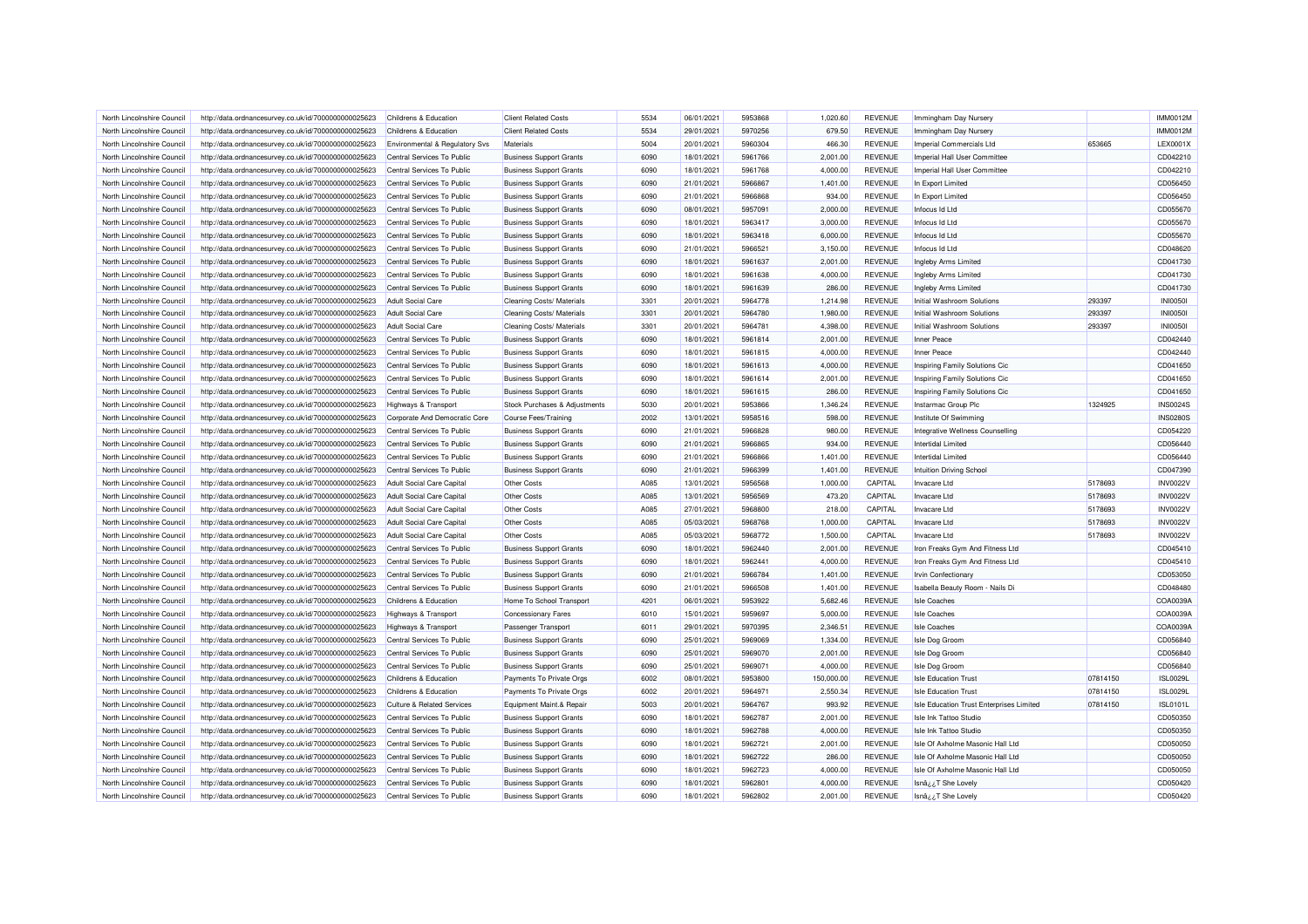| North Lincolnshire Council                               | http://data.ordnancesurvey.co.uk/id/7000000000025623 | Central Services To Public      | <b>Business Support Grants</b> | 6090         | 21/01/2021               | 5966478            | 1,401.00             | <b>REVENUE</b>                   | Iwona Soroka-Baj Luxfeel                                           |          | CD048180             |
|----------------------------------------------------------|------------------------------------------------------|---------------------------------|--------------------------------|--------------|--------------------------|--------------------|----------------------|----------------------------------|--------------------------------------------------------------------|----------|----------------------|
| North Lincolnshire Council                               | http://data.ordnancesurvey.co.uk/id/7000000000025623 | Central Services To Public      | <b>Business Support Grants</b> | 6090         | 21/01/2021               | 5966604            | 980.00               | <b>REVENUE</b>                   | Izabela Hoppe                                                      |          | CD049440             |
| North Lincolnshire Council                               | http://data.ordnancesurvey.co.uk/id/7000000000025623 | Central Services To Public      | <b>Business Support Grants</b> | 6090         | 18/01/2021               | 5962902            | 286.00               | <b>REVENUE</b>                   | Jaaz Pavilion                                                      |          | CD050830             |
| North Lincolnshire Council                               | http://data.ordnancesurvey.co.uk/id/7000000000025623 | Central Services To Public      | <b>Business Support Grants</b> | 6090         | 18/01/2021               | 5962903            | 4,000.00             | <b>REVENUE</b>                   | Jaaz Pavilion                                                      |          | CD050830             |
| North Lincolnshire Council                               | http://data.ordnancesurvey.co.uk/id/7000000000025623 | Central Services To Public      | <b>Business Support Grants</b> | 6090         | 18/01/2021               | 5962904            | 2,001.00             | <b>REVENUE</b>                   | Jaaz Pavilion                                                      |          | CD050830             |
| North Lincolnshire Council                               | http://data.ordnancesurvey.co.uk/id/7000000000025623 | Corporate And Democratic Core   | Other Professional Fees        | 5829         | 06/01/2021               | 5953767            | $\mathbf{0}$         | <b>REVENUE</b>                   | Jacobs                                                             |          | JAC0011C             |
| North Lincolnshire Council                               | http://data.ordnancesurvey.co.uk/id/7000000000025623 | Corporate And Democratic Core   | Other Professional Fees        | 5829         | 06/01/2021               | 5953772            | $\Omega$             | <b>REVENUE</b>                   | Jacobs                                                             |          | JAC0011C             |
| North Lincolnshire Council                               | http://data.ordnancesurvey.co.uk/id/7000000000025623 | Corporate And Democratic Core   | Other Professional Fees        | 5829         | 15/01/2021               | 5959474            | $\Omega$             | <b>REVENUE</b>                   | Jacobs                                                             |          | JAC0011C             |
| North Lincolnshire Council                               | http://data.ordnancesurvey.co.uk/id/7000000000025623 | Central Services To Public      | <b>Business Support Grants</b> | 6090         | 21/01/2021               | 5966530            | 1.401.00             | <b>REVENUE</b>                   | Jacqueline Mckitton                                                |          | CD048700             |
| North Lincolnshire Council                               | http://data.ordnancesurvey.co.uk/id/7000000000025623 | Central Services To Public      | <b>Business Support Grants</b> | 6090         | 18/01/2021               | 5962316            | 4,000.00             | <b>REVENUE</b>                   | James The Barber                                                   |          | CD044970             |
| North Lincolnshire Council                               | http://data.ordnancesurvey.co.uk/id/7000000000025623 | Central Services To Public      | <b>Business Support Grants</b> | 6090         | 18/01/2021               | 5962317            | 2,001.00             | <b>REVENUE</b>                   | James The Barber                                                   |          | CD044970             |
| North Lincolnshire Council                               | http://data.ordnancesurvey.co.uk/id/7000000000025623 | Central Services To Public      | <b>Business Support Grants</b> | 6090         | 25/01/2021               | 5969051            | 1,334.00             | <b>REVENUE</b>                   | Jamie Hickson Upvc Ltd                                             |          | CD056780             |
| North Lincolnshire Council                               | http://data.ordnancesurvey.co.uk/id/7000000000025623 | Central Services To Public      | <b>Business Support Grants</b> | 6090         | 25/01/2021               | 5969052            | 4,000.00             | <b>REVENUE</b>                   | Jamie Hickson Upvc Ltd                                             |          | CD056780             |
| North Lincolnshire Council                               | http://data.ordnancesurvey.co.uk/id/7000000000025623 | Central Services To Public      | <b>Business Support Grants</b> | 6090         | 25/01/2021               | 5969053            | 2,001.00             | <b>REVENUE</b>                   | Jamie Hickson Upvc Ltd                                             |          | CD056780             |
| North Lincolnshire Council                               | http://data.ordnancesurvey.co.uk/id/7000000000025623 | Central Services To Public      | <b>Business Support Grants</b> | 6090         | 18/01/2021               | 5961719            | 4,000.00             | <b>REVENUE</b>                   | Jamies Sweet Emporium                                              |          | CD042010             |
| North Lincolnshire Council                               | http://data.ordnancesurvey.co.uk/id/7000000000025623 | Central Services To Public      | <b>Business Support Grants</b> | 6090         | 18/01/2021               | 5961720            | 2,001.00             | <b>REVENUE</b>                   | Jamies Sweet Emporium                                              |          | CD042010             |
| North Lincolnshire Council                               | http://data.ordnancesurvey.co.uk/id/7000000000025623 | Central Services To Public      | <b>Business Support Grants</b> | 6090         | 21/01/2021               | 5966408            | 1,401.00             | <b>REVENUE</b>                   | Janjua Vision Ltd T/A O'Brien'S Opticians                          |          | CD047480             |
| North Lincolnshire Council                               |                                                      | Central Services To Public      |                                | 6090         | 21/01/2021               | 5966637            | 980.00               | <b>REVENUE</b>                   | Jason'S Taxi'S                                                     |          | CD051570             |
|                                                          | http://data.ordnancesurvey.co.uk/id/7000000000025623 |                                 | <b>Business Support Grants</b> |              |                          |                    |                      |                                  |                                                                    |          |                      |
| North Lincolnshire Council                               | http://data.ordnancesurvey.co.uk/id/7000000000025623 | Central Services To Public      | <b>Business Support Grants</b> | 6090<br>6090 | 18/01/2021               | 5961891            | 2,001.00<br>4,000.00 | <b>REVENUE</b><br><b>REVENUE</b> | Javed Khan T/A Bismillah United<br>Javed Khan T/A Bismillah United |          | CD042820             |
| North Lincolnshire Council<br>North Lincolnshire Council | http://data.ordnancesurvey.co.uk/id/7000000000025623 | Central Services To Public      | <b>Business Support Grants</b> | 6090         | 18/01/2021<br>18/01/2021 | 5961893<br>5961909 | 2,001.00             | <b>REVENUE</b>                   |                                                                    |          | CD042820<br>CD042900 |
|                                                          | http://data.ordnancesurvey.co.uk/id/7000000000025623 | Central Services To Public      | <b>Business Support Grants</b> |              |                          |                    |                      |                                  | <b>Jaylaurs Sewing Studios</b>                                     |          |                      |
| North Lincolnshire Council                               | http://data.ordnancesurvey.co.uk/id/7000000000025623 | Central Services To Public      | <b>Business Support Grants</b> | 6090         | 18/01/2021               | 5961910            | 4,000.00             | <b>REVENUE</b>                   | Jaylaurs Sewing Studios                                            |          | CD042900             |
| North Lincolnshire Council                               | http://data.ordnancesurvey.co.uk/id/7000000000025623 | Central Services To Public      | <b>Business Support Grants</b> | 6090         | 21/01/2021               | 5966571            | 1,401.00             | <b>REVENUE</b>                   | Jayne Burnett La Danza                                             |          | CD049110             |
| North Lincolnshire Council                               | http://data.ordnancesurvey.co.uk/id/7000000000025623 | <b>Highways &amp; Transport</b> | Other Supplies & Services      | 5799         | 20/01/2021               | 5960357            | 375.00               | <b>REVENUE</b>                   | <b>Jb Rural Services</b>                                           |          | <b>JBR0005R</b>      |
| North Lincolnshire Council                               | http://data.ordnancesurvey.co.uk/id/7000000000025623 | Central Services To Public      | <b>Business Support Grants</b> | 6090         | 18/01/2021               | 5963163            | 4,000.00             | <b>REVENUE</b>                   | J B Wallhead & Sons                                                |          | CD053800             |
| North Lincolnshire Council                               | http://data.ordnancesurvey.co.uk/id/7000000000025623 | Central Services To Public      | <b>Business Support Grants</b> | 6090         | 18/01/2021               | 5963164            | 2,001.00             | <b>REVENUE</b>                   | J B Wallhead & Sons                                                |          | CD053800             |
| North Lincolnshire Council                               | http://data.ordnancesurvey.co.uk/id/7000000000025623 | Central Services To Public      | <b>Business Support Grants</b> | 6090         | 21/01/2021               | 5966461            | 980.00               | <b>REVENUE</b>                   | J Daniel Haulage Limited                                           |          | CD048010             |
| North Lincolnshire Council                               | http://data.ordnancesurvey.co.uk/id/7000000000025623 | Central Services To Public      | <b>Business Support Grants</b> | 6090         | 21/01/2021               | 5966310            | 1,401.00             | <b>REVENUE</b>                   | <b>Jd Creative</b>                                                 |          | CD046440             |
| North Lincolnshire Council                               | http://data.ordnancesurvey.co.uk/id/7000000000025623 | Central Services To Public      | <b>Business Support Grants</b> | 6090         | 18/01/2021               | 5961645            | 643.00               | <b>REVENUE</b>                   | J D Wetherspoon Plc (T/A The Blue Bell Inn)                        |          | CD041760             |
| North Lincolnshire Council                               | http://data.ordnancesurvey.co.uk/id/7000000000025623 | Central Services To Public      | <b>Business Support Grants</b> | 6090         | 18/01/2021               | 5961646            | 9,000.00             | <b>REVENUE</b>                   | J D Wetherspoon Plc (T/A The Blue Bell Inn)                        |          | CD041760             |
| North Lincolnshire Council                               | http://data.ordnancesurvey.co.uk/id/7000000000025623 | Central Services To Public      | <b>Business Support Grants</b> | 6090         | 18/01/2021               | 5961647            | 4,500.00             | <b>REVENUE</b>                   | J D Wetherspoon Plc (T/A The Blue Bell Inn)                        |          | CD041760             |
| North Lincolnshire Council                               | http://data.ordnancesurvey.co.uk/id/7000000000025623 | Central Services To Public      | <b>Business Support Grants</b> | 6090         | 18/01/2021               | 5961648            | 643.00               | <b>REVENUE</b>                   | J D Wetherspoon Plc (T/A The White Horse)                          |          | CD041770             |
| North Lincolnshire Council                               | http://data.ordnancesurvey.co.uk/id/7000000000025623 | Central Services To Public      | <b>Business Support Grants</b> | 6090         | 18/01/2021               | 5961649            | 9,000.00             | <b>REVENUE</b>                   | J D Wetherspoon Plc (T/A The White Horse)                          |          | CD041770             |
| North Lincolnshire Council                               | http://data.ordnancesurvey.co.uk/id/7000000000025623 | Central Services To Public      | <b>Business Support Grants</b> | 6090         | 18/01/2021               | 5961650            | 4.500.00             | <b>REVENUE</b>                   | J D Wetherspoon Plc (T/A The White Horse)                          |          | CD041770             |
| North Lincolnshire Council                               | http://data.ordnancesurvey.co.uk/id/7000000000025623 | Central Services To Public      | <b>Business Support Grants</b> | 6090         | 18/01/2021               | 5963532            | 2,001.00             | <b>REVENUE</b>                   | Jeff Taylor Motors Ltd                                             |          | CD056120             |
| North Lincolnshire Council                               | http://data.ordnancesurvey.co.uk/id/7000000000025623 | Central Services To Public      | <b>Business Support Grants</b> | 6090         | 18/01/2021               | 5963533            | 1,334.00             | <b>REVENUE</b>                   | Jeff Taylor Motors Ltd                                             |          | CD056120             |
| North Lincolnshire Council                               | http://data.ordnancesurvey.co.uk/id/7000000000025623 | Central Services To Public      | <b>Business Support Grants</b> | 6090         | 18/01/2021               | 5963534            | 4,000.00             | <b>REVENUE</b>                   | Jeff Taylor Motors Ltd                                             |          | CD056120             |
| North Lincolnshire Council                               | http://data.ordnancesurvey.co.uk/id/7000000000025623 | Central Services To Public      | <b>Business Support Grants</b> | 6090         | 21/01/2021               | 5966430            | 1,401.00             | REVENUE                          | J E Hughes                                                         |          | CD047700             |
| North Lincolnshire Council                               | http://data.ordnancesurvey.co.uk/id/7000000000025623 | Central Services To Public      | <b>Business Support Grants</b> | 6090         | 21/01/2021               | 5966365            | 1,401.00             | <b>REVENUE</b>                   | Jennah Buckingham                                                  |          | CD047010             |
| North Lincolnshire Council                               | http://data.ordnancesurvey.co.uk/id/7000000000025623 | Central Services To Public      | <b>Business Support Grants</b> | 6090         | 18/01/2021               | 5962662            | 286.00               | <b>REVENUE</b>                   | Jennifer'S Coffee Lounge                                           |          | CD049840             |
| North Lincolnshire Council                               | http://data.ordnancesurvey.co.uk/id/7000000000025623 | Central Services To Public      | <b>Business Support Grants</b> | 6090         | 18/01/2021               | 5962663            | 2,001.00             | <b>REVENUE</b>                   | Jennifer'S Coffee Lounge                                           |          | CD049840             |
| North Lincolnshire Council                               | http://data.ordnancesurvey.co.uk/id/7000000000025623 | Central Services To Public      | <b>Business Support Grants</b> | 6090         | 18/01/2021               | 5962664            | 4,000.00             | <b>REVENUE</b>                   | Jennifer'S Coffee Lounge                                           |          | CD049840             |
| North Lincolnshire Council                               | http://data.ordnancesurvey.co.uk/id/7000000000025623 | Central Services To Public      | <b>Business Support Grants</b> | 6090         | 18/01/2021               | 5962174            | 2,001.00             | <b>REVENUE</b>                   | Jennifurâ <sub>cc</sub> S                                          |          | CD044260             |
| North Lincolnshire Council                               | http://data.ordnancesurvey.co.uk/id/7000000000025623 | Central Services To Public      | <b>Business Support Grants</b> | 6090         | 18/01/2021               | 5962175            | 4,000.00             | <b>REVENUE</b>                   | Jennifurâz ¿S                                                      |          | CD044260             |
| North Lincolnshire Council                               | http://data.ordnancesurvey.co.uk/id/7000000000025623 | Central Services To Public      | <b>Business Support Grants</b> | 6090         | 21/01/2021               | 5966577            | 1,401.00             | <b>REVENUE</b>                   | Jenny Cross                                                        |          | CD049170             |
| North Lincolnshire Council                               | http://data.ordnancesurvey.co.uk/id/7000000000025623 | Central Services To Public      | <b>Business Support Grants</b> | 6090         | 21/01/2021               | 5966610            | 1,401.00             | <b>REVENUE</b>                   | Jessies Coffee And Cake Stop                                       |          | CD049500             |
| North Lincolnshire Council                               | http://data.ordnancesurvey.co.uk/id/7000000000025623 | Central Services To Public      | <b>Business Support Grants</b> | 6090         | 18/01/2021               | 5962848            | 6,000.00             | <b>REVENUE</b>                   | Jessko Pub Ltd Tarding As Wheatsheaf Hotel                         |          | CD050650             |
| North Lincolnshire Council                               | http://data.ordnancesurvey.co.uk/id/7000000000025623 | Central Services To Public      | <b>Business Support Grants</b> | 6090         | 18/01/2021               | 5962849            | 429.00               | <b>REVENUE</b>                   | Jessko Pub Ltd Tarding As Wheatsheaf Hotel                         |          | CD050650             |
| North Lincolnshire Council                               | http://data.ordnancesurvey.co.uk/id/7000000000025623 | Central Services To Public      | <b>Business Support Grants</b> | 6090         | 18/01/2021               | 5962850            | 3,000.00             | <b>REVENUE</b>                   | Jessko Pub Ltd Tarding As Wheatsheaf Hotel                         |          | CD050650             |
| North Lincolnshire Council                               | http://data.ordnancesurvey.co.uk/id/7000000000025623 | Fin&Inv I&E                     | Repair & Maintenance Costs     | 3000         | 08/01/2021               | 5956560            | 2,494.65             | <b>REVENUE</b>                   | J E Vickers & Sons                                                 |          | <b>VIC0036C</b>      |
| North Lincolnshire Council                               | http://data.ordnancesurvey.co.uk/id/7000000000025623 | Fin&Inv I&E                     | Repair & Maintenance Costs     | 3000         | 24/02/2021               | 5969434            | 1,631.55             | <b>REVENUE</b>                   | J E Vickers & Sons                                                 |          | <b>VIC0036C</b>      |
| North Lincolnshire Council                               | http://data.ordnancesurvey.co.uk/id/7000000000025623 | Childrens & Education           | Payments To Private Orgs       | 6002         | 27/01/2021               | 5969327            | 3,400.00             | <b>REVENUE</b>                   | J Hesketh                                                          |          | <b>HES0004S</b>      |
| North Lincolnshire Council                               | http://data.ordnancesurvey.co.uk/id/7000000000025623 | <b>Planning Services</b>        | Repair & Maintenance Costs     | 3000         | 22/01/2021               | 5966235            | 640.99               | <b>REVENUE</b>                   | Jim Toyne Electrical Ltd                                           | 10871992 | <b>TOY0165Y</b>      |
|                                                          |                                                      |                                 |                                |              |                          |                    |                      |                                  |                                                                    |          |                      |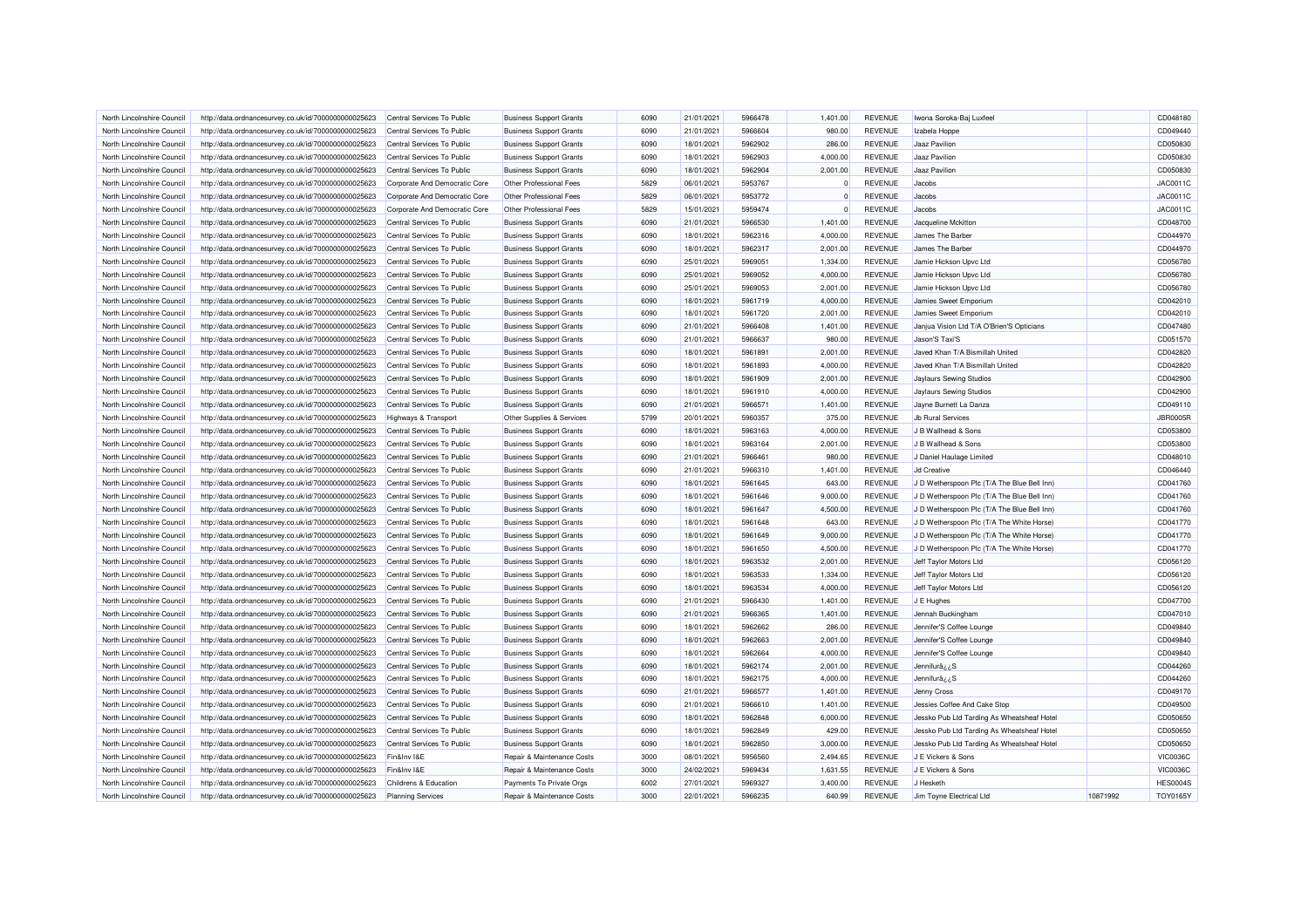| North Lincolnshire Council                               | http://data.ordnancesurvey.co.uk/id/7000000000025623 | Central Services To Public                               | <b>Business Support Grants</b>                                   | 6090 | 18/01/2021               | 5962473 | 2,001.00           | <b>REVENUE</b> | J Jackson T/A The Studio                        |          | CD045540        |
|----------------------------------------------------------|------------------------------------------------------|----------------------------------------------------------|------------------------------------------------------------------|------|--------------------------|---------|--------------------|----------------|-------------------------------------------------|----------|-----------------|
| North Lincolnshire Council                               | http://data.ordnancesurvey.co.uk/id/7000000000025623 | Central Services To Public                               | <b>Business Support Grants</b>                                   | 6090 | 18/01/2021               | 5962474 | 4,000.00           | <b>REVENUE</b> | J Jackson T/A The Studio                        |          | CD045540        |
| North Lincolnshire Council                               | http://data.ordnancesurvey.co.uk/id/7000000000025623 | Central Services To Public                               | <b>Business Support Grants</b>                                   | 6090 | 18/01/2021               | 5962580 | 2,001.00           | <b>REVENUE</b> | J K Agency Ltd T/A Messingham Carpets           |          | CD046050        |
| North Lincolnshire Council                               | http://data.ordnancesurvey.co.uk/id/7000000000025623 | Central Services To Public                               | <b>Business Support Grants</b>                                   | 6090 | 18/01/2021               | 5962581 | 4,000.00           | <b>REVENUE</b> | J K Agency Ltd T/A Messingham Carpets           |          | CD046050        |
| North Lincolnshire Council                               | http://data.ordnancesurvey.co.uk/id/7000000000025623 | Environmental & Regulatory Svs                           | Equipment Maint.& Repair                                         | 5003 | 29/01/2021               | 5967619 | 1,954.26           | <b>REVENUE</b> | <b>Jmc Recycling Systems Ltd</b>                | 04455599 | JMC005C         |
| North Lincolnshire Council                               | http://data.ordnancesurvey.co.uk/id/7000000000025623 | Central Services To Public                               | <b>Business Support Grants</b>                                   | 6090 | 21/01/2021               | 5966457 | 980.00             | <b>REVENUE</b> | <b>Jmc Taxis</b>                                |          | CD047970        |
| North Lincolnshire Council                               | http://data.ordnancesurvey.co.uk/id/7000000000025623 | <b>Adult Social Care</b>                                 | Payments To Private Orgs                                         | 6002 | 13/01/2021               | 5959108 | 25,455.80          | <b>REVENUE</b> | Jme Care Ltd                                    |          | <b>ISF0035F</b> |
| North Lincolnshire Council                               | http://data.ordnancesurvey.co.uk/id/7000000000025623 | Environmental & Regulatory Svs                           | Other Supplies & Services                                        | 5799 | 06/01/2021               | 5954602 | 1,255.50           | <b>REVENUE</b> | J N E Marketing Ltd                             |          | <b>JNE0001E</b> |
| North Lincolnshire Council                               | http://data.ordnancesurvey.co.uk/id/7000000000025623 | Central Services To Public                               | <b>Business Support Grants</b>                                   | 6090 | 21/01/2021               | 5966343 | 1,401.00           | <b>REVENUE</b> | Joanna Leigh Couture                            |          | CD046790        |
| North Lincolnshire Council                               | http://data.ordnancesurvey.co.uk/id/7000000000025623 | Childrens & Education                                    | Other Professional Fees                                          | 5829 | 22/01/2021               | 5965996 | 2,000.00           | <b>REVENUE</b> | Joanne Foster-Rhodes                            |          | FOS0185S        |
| North Lincolnshire Council                               | http://data.ordnancesurvey.co.uk/id/7000000000025623 | Central Services To Public                               | <b>Business Support Grants</b>                                   | 6090 | 21/01/2021               | 5966840 | 1,401.00           | <b>REVENUE</b> | Joanne Frances Advanced Beauty                  |          | CD054970        |
| North Lincolnshire Council                               | http://data.ordnancesurvey.co.uk/id/7000000000025623 | Central Services To Public                               | <b>Business Support Grants</b>                                   | 6090 | 21/01/2021               | 5966456 | 1,401.00           | <b>REVENUE</b> | Joå <i>ن</i> S                                  |          | CD047960        |
| North Lincolnshire Council                               | http://data.ordnancesurvey.co.uk/id/7000000000025623 | <b>Highways &amp; Transport</b>                          | Stock Purchases & Adjustments                                    | 5030 | 15/01/2021               | 5938462 | 519.60             | <b>REVENUE</b> | Jobling Purser Ltd                              |          | <b>JOB0007E</b> |
| North Lincolnshire Council                               | http://data.ordnancesurvey.co.uk/id/7000000000025623 | Central Services To Public                               | <b>Business Support Grants</b>                                   | 6090 | 21/01/2021               | 5966564 | 1,401.00           | <b>REVENUE</b> | Jodies Hair & Beauty Retreat                    |          | CD049040        |
| North Lincolnshire Council                               | http://data.ordnancesurvey.co.uk/id/7000000000025623 | Central Services To Public                               | <b>Business Support Grants</b>                                   | 6090 | 21/01/2021               | 5966687 | 980.00             | <b>REVENUE</b> | Jo Findley Sport Massage                        |          | CD052080        |
| North Lincolnshire Council                               | http://data.ordnancesurvey.co.uk/id/7000000000025623 | Central Services To Public                               | <b>Business Support Grants</b>                                   | 6090 | 18/01/2021               | 5962526 | 4,000.00           | <b>REVENUE</b> | John Fountain                                   |          | CD045790        |
| North Lincolnshire Council                               |                                                      | Central Services To Public                               |                                                                  | 6090 | 18/01/2021               | 5962527 | 2,001.00           | <b>REVENUE</b> | John Fountain                                   |          | CD045790        |
|                                                          | http://data.ordnancesurvey.co.uk/id/7000000000025623 |                                                          | <b>Business Support Grants</b>                                   | 5829 |                          |         |                    |                |                                                 |          |                 |
| North Lincolnshire Council                               | http://data.ordnancesurvey.co.uk/id/7000000000025623 | Non Distributed Costs                                    | Other Professional Fees                                          |      | 27/01/2021               | 5955079 | 1,637.34           | <b>REVENUE</b> | John H Pickup & Co                              |          | <b>PIC0165C</b> |
| North Lincolnshire Council                               | http://data.ordnancesurvey.co.uk/id/7000000000025623 | Central Services To Public                               | <b>Business Support Grants</b>                                   | 6090 | 18/01/2021               | 5963202 | 4,000.00           | <b>REVENUE</b> | Johnny Macs Burger & Coffee Bar                 |          | CD054380        |
| North Lincolnshire Council                               | http://data.ordnancesurvey.co.uk/id/7000000000025623 | Central Services To Public                               | <b>Business Support Grants</b>                                   | 6090 | 18/01/2021               | 5963203 | 2,001.00           | <b>REVENUE</b> | Johnny Macs Burger & Coffee Bar                 |          | CD054380        |
| North Lincolnshire Council                               | http://data.ordnancesurvey.co.uk/id/7000000000025623 | Central Services To Public                               | <b>Business Support Grants</b>                                   | 6090 | 18/01/2021               | 5963204 | 286.00             | <b>REVENUE</b> | Johnny Macs Burger & Coffee Bar                 |          | CD054380        |
| North Lincolnshire Council                               | http://data.ordnancesurvey.co.uk/id/7000000000025623 | Central Services To Public                               | <b>Business Support Grants</b>                                   | 6090 | 21/01/2021               | 5966429 | 980.00             | <b>REVENUE</b> | Johnny Macs Burger & Coffee Bar                 |          | CD047690        |
| North Lincolnshire Council                               | http://data.ordnancesurvey.co.uk/id/7000000000025623 | Central Services To Public                               | <b>Business Support Grants</b>                                   | 6090 | 18/01/2021               | 5962136 | 4,000.00           | <b>REVENUE</b> | John Patrick Car Sales                          |          | CD044070        |
| North Lincolnshire Council                               | http://data.ordnancesurvey.co.uk/id/7000000000025623 | Central Services To Public                               | <b>Business Support Grants</b>                                   | 6090 | 18/01/2021               | 5962137 | 2,001.00           | <b>REVENUE</b> | John Patrick Car Sales                          |          | CD044070        |
| North Lincolnshire Council                               | http://data.ordnancesurvey.co.uk/id/7000000000025623 | Corporate And Democratic Core                            | Gen Office Exp (Incl Postage)                                    | 5603 | 15/01/2021               | 5955081 | 300.00             | <b>REVENUE</b> | John Paul Early                                 |          | <b>EAR0097R</b> |
| North Lincolnshire Council                               | http://data.ordnancesurvey.co.uk/id/7000000000025623 | Childrens & Education                                    | <b>Client Related Costs</b>                                      | 5534 | 13/01/2021               | 5958420 | 395.83             | <b>REVENUE</b> | Johns Electrical Ltd                            |          | JOH0126H        |
| North Lincolnshire Council                               | http://data.ordnancesurvey.co.uk/id/7000000000025623 | Childrens & Education                                    | <b>Client Related Costs</b>                                      | 5534 | 27/01/2021               | 5968819 | 633.33             | <b>REVENUE</b> | Johns Electrical Ltd                            |          | JOH0126H        |
| North Lincolnshire Council                               | http://data.ordnancesurvey.co.uk/id/7000000000025623 | Childrens & Education                                    | <b>Client Related Costs</b>                                      | 5534 | 27/01/2021               | 5968826 | 500.00             | <b>REVENUE</b> | Johns Electrical Ltd                            |          | JOH0126H        |
| North Lincolnshire Council                               | http://data.ordnancesurvey.co.uk/id/7000000000025623 | Childrens & Education                                    | <b>Client Related Costs</b>                                      | 5534 | 29/01/2021               | 5969919 | 616.67             | <b>REVENUE</b> | Johns Electrical Ltd                            |          | JOH0126H        |
| North Lincolnshire Council                               | http://data.ordnancesurvey.co.uk/id/7000000000025623 | Childrens & Education                                    | <b>Client Related Costs</b>                                      | 5534 | 29/01/2021               | 5969920 | 616.67             | <b>REVENUE</b> | Johns Electrical Ltd                            |          | JOH0126H        |
| North Lincolnshire Council                               | http://data.ordnancesurvey.co.uk/id/7000000000025623 | Fin&Inv I&E                                              | <b>Equipment Purchase</b>                                        | 5001 | 20/01/2021               | 5965162 | 366.72             | <b>REVENUE</b> | Johnson Catering Equipment                      | 4519013  | JOH0152H        |
| North Lincolnshire Council                               | http://data.ordnancesurvey.co.uk/id/7000000000025623 | Central Services To Public                               | <b>Business Support Grants</b>                                   | 6090 | 18/01/2021               | 5961989 | 2,001.00           | <b>REVENUE</b> | Johns (Scunthorpe) Ltd                          |          | CD043320        |
| North Lincolnshire Council                               | http://data.ordnancesurvey.co.uk/id/7000000000025623 | Central Services To Public                               | <b>Business Support Grants</b>                                   | 6090 | 18/01/2021               | 5961990 | 4,000.00           | <b>REVENUE</b> | Johns (Scunthorpe) Ltd                          |          | CD043320        |
| North Lincolnshire Council                               | http://data.ordnancesurvey.co.uk/id/7000000000025623 | Culture & Related Services                               | Repair & Maintenance Costs                                       | 3000 | 22/01/2021               | 5966221 | 964.00             | <b>REVENUE</b> | John Watson T/A Ultrasonic Systems              |          | <b>WAT0063T</b> |
| North Lincolnshire Council                               | http://data.ordnancesurvey.co.uk/id/7000000000025623 | Central Services To Public                               | <b>Business Support Grants</b>                                   | 6090 | 21/01/2021               | 5966480 | 980.00             | <b>REVENUE</b> | Jojo Cleaning Service Joanna Krajdocha          |          | CD048200        |
| North Lincolnshire Council                               | http://data.ordnancesurvey.co.uk/id/7000000000025623 | Central Services To Public                               | <b>Business Support Grants</b>                                   | 6090 | 18/01/2021               | 5961598 | 3,000.00           | <b>REVENUE</b> | Jolly Miller Public House                       |          | CD041600        |
| North Lincolnshire Council                               | http://data.ordnancesurvey.co.uk/id/7000000000025623 | Central Services To Public                               | <b>Business Support Grants</b>                                   | 6090 | 18/01/2021               | 5961599 | 6,000.00           | <b>REVENUE</b> | Jolly Miller Public House                       |          | CD041600        |
| North Lincolnshire Council                               | http://data.ordnancesurvey.co.uk/id/7000000000025623 | Central Services To Public                               | <b>Business Support Grants</b>                                   | 6090 | 18/01/2021               | 5961600 | 429.00             | <b>REVENUE</b> | Jolly Miller Public House                       |          | CD041600        |
| North Lincolnshire Council                               | http://data.ordnancesurvey.co.uk/id/7000000000025623 | Central Services To Public                               | <b>Business Support Grants</b>                                   | 6090 | 18/01/2021               | 5962354 | 4,000.00           | <b>REVENUE</b> | <b>Jolly Sailor</b>                             |          | CD045130        |
| North Lincolnshire Council                               | http://data.ordnancesurvey.co.uk/id/7000000000025623 | Central Services To Public                               | <b>Business Support Grants</b>                                   | 6090 | 18/01/2021               | 5962355 | 286.00             | <b>REVENUE</b> | Jolly Sailor                                    |          | CD045130        |
| North Lincolnshire Council                               | http://data.ordnancesurvey.co.uk/id/7000000000025623 | Central Services To Public                               | <b>Business Support Grants</b>                                   | 6090 | 18/01/2021               | 5962356 | 2,001.00           | <b>REVENUE</b> | <b>Jolly Sailor</b>                             |          | CD045130        |
| North Lincolnshire Council                               | http://data.ordnancesurvey.co.uk/id/7000000000025623 | Central Services To Public                               | <b>Business Support Grants</b>                                   | 6090 | 18/01/2021               | 5963110 | 2,001.00           | <b>REVENUE</b> | Jollyteez                                       |          | CD053540        |
| North Lincolnshire Council                               | http://data.ordnancesurvey.co.uk/id/7000000000025623 | Central Services To Public                               | <b>Business Support Grants</b>                                   | 6090 | 18/01/2021               | 5963111 | 4,000.00           | <b>REVENUE</b> | Jollyteez                                       |          | CD053540        |
| North Lincolnshire Council                               | http://data.ordnancesurvey.co.uk/id/7000000000025623 | Central Services To Public                               | <b>Business Support Grants</b>                                   | 6090 | 18/01/2021               | 5963004 | 4,000.00           | <b>REVENUE</b> | Jones Barbers                                   |          | CD051310        |
| North Lincolnshire Council                               | http://data.ordnancesurvey.co.uk/id/7000000000025623 | Central Services To Public                               | <b>Business Support Grants</b>                                   | 6090 | 18/01/2021               | 5963005 | 2,001.00           | <b>REVENUE</b> | Jones Barbers                                   |          | CD051310        |
|                                                          |                                                      |                                                          |                                                                  | 6090 |                          | 5966692 |                    | <b>REVENUE</b> |                                                 |          | CD052130        |
| North Lincolnshire Council                               | http://data.ordnancesurvey.co.uk/id/7000000000025623 | Central Services To Public                               | <b>Business Support Grants</b>                                   | 6090 | 21/01/2021               | 5966796 | 1,401.00           | <b>REVENUE</b> | Jonns Bodyconditioning                          |          | CD053170        |
| North Lincolnshire Council<br>North Lincolnshire Council | http://data.ordnancesurvey.co.uk/id/7000000000025623 | Central Services To Public<br>Central Services To Public | <b>Business Support Grants</b><br><b>Business Support Grants</b> | 6090 | 21/01/2021<br>18/01/2021 | 5961355 | 980.00<br>2,001.00 | <b>REVENUE</b> | Joyce L Oliveria<br>Joyce Mason School Of Dance |          | CD040780        |
|                                                          | http://data.ordnancesurvey.co.uk/id/7000000000025623 |                                                          |                                                                  |      |                          |         |                    |                |                                                 |          |                 |
| North Lincolnshire Council                               | http://data.ordnancesurvey.co.uk/id/7000000000025623 | Central Services To Public                               | <b>Business Support Grants</b>                                   | 6090 | 18/01/2021               | 5961356 | 286.00             | <b>REVENUE</b> | Joyce Mason School Of Dance                     |          | CD040780        |
| North Lincolnshire Council                               | http://data.ordnancesurvey.co.uk/id/7000000000025623 | Central Services To Public                               | <b>Business Support Grants</b>                                   | 6090 | 18/01/2021               | 5961357 | 4,000.00           | <b>REVENUE</b> | Joyce Mason School Of Dance                     |          | CD040780        |
| North Lincolnshire Council                               | http://data.ordnancesurvey.co.uk/id/7000000000025623 | Central Services To Public                               | <b>Business Support Grants</b>                                   | 6090 | 21/01/2021               | 5966730 | 980.00             | <b>REVENUE</b> | Joyce Oliveria                                  |          | CD052520        |
| North Lincolnshire Council                               | http://data.ordnancesurvey.co.uk/id/7000000000025623 | <b>Housing Services</b>                                  | Fees & Charges Income                                            | 9002 | 08/01/2021               | 5955999 | $-906.43$          | <b>REVENUE</b> | <b>Jp Developers Limited</b>                    |          | JPD0001D        |
| North Lincolnshire Council                               | http://data.ordnancesurvey.co.uk/id/7000000000025623 | <b>Housing Services</b>                                  | Fees & Charges Income                                            | 9002 | 08/01/2021               | 5956000 | $-50.22$           | <b>REVENUE</b> | Jp Developers Limited                           |          | JPD0001D        |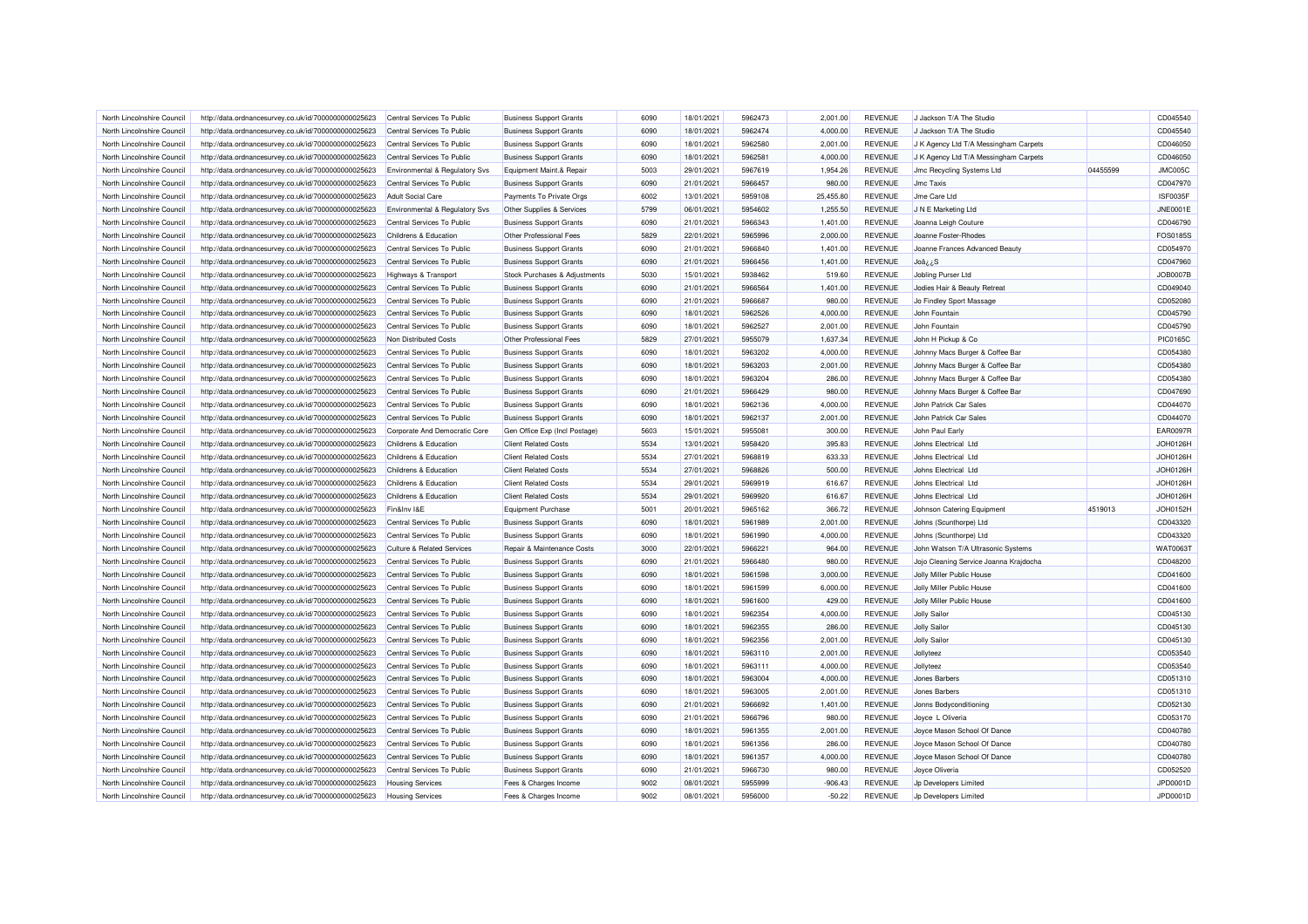| North Lincolnshire Council                               | http://data.ordnancesurvey.co.uk/id/7000000000025623                                                         | <b>Housing Services</b>                             | Fees & Charges Income                                | 9002         | 20/01/2021               | 5964666            | $-67.76$           | <b>REVENUE</b>                   | Jp Developers Limited                    |          | JPD0001D                    |
|----------------------------------------------------------|--------------------------------------------------------------------------------------------------------------|-----------------------------------------------------|------------------------------------------------------|--------------|--------------------------|--------------------|--------------------|----------------------------------|------------------------------------------|----------|-----------------------------|
| North Lincolnshire Council                               | http://data.ordnancesurvey.co.uk/id/7000000000025623                                                         | <b>Housing Services</b>                             | Fees & Charges Income                                | 9002         | 20/01/2021               | 5964667            | $-1,378.73$        | <b>REVENUE</b>                   | Jp Developers Limited                    |          | JPD0001D                    |
| North Lincolnshire Council                               | http://data.ordnancesurvey.co.uk/id/7000000000025623                                                         | <b>Housing Services</b>                             | Fees & Charges Income                                | 9002         | 20/01/2021               | 5964728            | $-1,842.08$        | <b>REVENUE</b>                   | Jp Developers Limited                    |          | JPD0001D                    |
| North Lincolnshire Council                               | http://data.ordnancesurvey.co.uk/id/7000000000025623                                                         | <b>Housing Services</b>                             | Fees & Charges Income                                | 9002         | 20/01/2021               | 5964733            | $-72.04$           | <b>REVENUE</b>                   | Jp Developers Limited                    |          | JPD0001D                    |
| North Lincolnshire Council                               | http://data.ordnancesurvey.co.uk/id/7000000000025623                                                         | <b>Housing Services</b>                             | Fees & Charges Income                                | 9002         | 20/01/2021               | 5964741            | $-1,080.86$        | <b>REVENUE</b>                   | Jp Developers Limited                    |          | JPD0001D                    |
| North Lincolnshire Council                               | http://data.ordnancesurvey.co.uk/id/7000000000025623                                                         | <b>Housing Services</b>                             | Fees & Charges Income                                | 9002         | 20/01/2021               | 5964748            | $-1,769.06$        | <b>REVENUE</b>                   | Jp Developers Limited                    |          | JPD0001D                    |
| North Lincolnshire Council                               | http://data.ordnancesurvey.co.uk/id/7000000000025623                                                         | <b>Housing Services</b>                             | Fees & Charges Income                                | 9002         | 20/01/2021               | 5964818            | $-1,031.57$        | <b>REVENUE</b>                   | Jp Developers Limited                    |          | JPD0001D                    |
| North Lincolnshire Council                               | http://data.ordnancesurvey.co.uk/id/7000000000025623                                                         | <b>Housing Services</b>                             | Fees & Charges Income                                | 9002         | 20/01/2021               | 5964823            | $-63.04$           | <b>REVENUE</b>                   | Jp Developers Limited                    |          | JPD0001D                    |
| North Lincolnshire Council                               | http://data.ordnancesurvey.co.uk/id/7000000000025623                                                         | Central Services To Public                          | <b>Business Support Grants</b>                       | 6090         | 18/01/2021               | 5963028            | 6,000.00           | <b>REVENUE</b>                   | J & S Venture Ltd                        |          | CD053240                    |
| North Lincolnshire Council                               | http://data.ordnancesurvey.co.uk/id/7000000000025623                                                         | Central Services To Public                          | <b>Business Support Grants</b>                       | 6090         | 18/01/2021               | 5963029            | 3,000.00           | <b>REVENUE</b>                   | J & S Venture Ltd                        |          | CD053240                    |
| North Lincolnshire Council                               | http://data.ordnancesurvey.co.uk/id/7000000000025623                                                         | Central Services To Public                          | <b>Business Support Grants</b>                       | 6090         | 18/01/2021               | 5963030            | 429.00             | <b>REVENUE</b>                   | J & S Venture Ltd                        |          | CD053240                    |
| North Lincolnshire Council                               | http://data.ordnancesurvey.co.uk/id/7000000000025623                                                         | Central Services To Public                          | <b>Business Support Grants</b>                       | 6090         | 21/01/2021               | 5966551            | 980.00             | <b>REVENUE</b>                   | Jtm Security (Lincolnshire) Limited      |          | CD048910                    |
| North Lincolnshire Council                               | http://data.ordnancesurvey.co.uk/id/7000000000025623                                                         | Central Services To Public                          | <b>Business Support Grants</b>                       | 6090         | 21/01/2021               | 5966789            | 980.00             | <b>REVENUE</b>                   | Juliette Booth Music                     |          | CD053100                    |
| North Lincolnshire Council                               | http://data.ordnancesurvey.co.uk/id/7000000000025623                                                         | Central Services To Public                          | <b>Business Support Grants</b>                       | 6090         | 21/01/2021               | 5966507            | 1,401.00           | <b>REVENUE</b>                   | Jumpin' Jacks Castles                    |          | CD048470                    |
| North Lincolnshire Council                               | http://data.ordnancesurvey.co.uk/id/7000000000025623                                                         | Central Services To Public                          | <b>Business Support Grants</b>                       | 6090         | 18/01/2021               | 5963268            | 286.00             | <b>REVENUE</b>                   | Jurbaj Ltd                               |          | CD054610                    |
| North Lincolnshire Council                               | http://data.ordnancesurvey.co.uk/id/7000000000025623                                                         | Central Services To Public                          | <b>Business Support Grants</b>                       | 6090         | 18/01/2021               | 5963269            | 2,001.00           | <b>REVENUE</b>                   | Jurbaj Ltd                               |          | CD054610                    |
| North Lincolnshire Council                               | http://data.ordnancesurvey.co.uk/id/7000000000025623                                                         | Central Services To Public                          | <b>Business Support Grants</b>                       | 6090         | 18/01/2021               | 5963270            | 4,000.00           | <b>REVENUE</b>                   | Jurbaj Ltd                               |          | CD054610                    |
| North Lincolnshire Council                               | http://data.ordnancesurvey.co.uk/id/7000000000025623                                                         | Central Services To Public                          | <b>Business Support Grants</b>                       | 6090         | 21/01/2021               | 5966698            | 1,401.00           | <b>REVENUE</b>                   | Justines Beauty Salon                    |          | CD052200                    |
| North Lincolnshire Council                               | http://data.ordnancesurvey.co.uk/id/7000000000025623                                                         | Childrens & Education                               | Payments To Private Orgs                             | 6002         | 08/01/2021               | 5956112            | 480.84             | <b>REVENUE</b>                   | <b>Just Teachers</b>                     | 05355195 | <b>JUS0099S</b>             |
| North Lincolnshire Council                               |                                                                                                              | Childrens & Education                               |                                                      | 6002         | 08/01/2021               | 5956113            | 360.63             | <b>REVENUE</b>                   | <b>Just Teachers</b>                     | 05355195 | <b>JUS0099S</b>             |
| North Lincolnshire Council                               | http://data.ordnancesurvey.co.uk/id/7000000000025623<br>http://data.ordnancesurvey.co.uk/id/7000000000025623 | Childrens & Education                               | Payments To Private Orgs<br>Payments To Private Orgs | 6002         | 08/01/2021               | 5956114            | 360.63             | <b>REVENUE</b>                   | <b>Just Teachers</b>                     | 05355195 | <b>JUS0099S</b>             |
|                                                          |                                                                                                              |                                                     |                                                      |              |                          |                    |                    |                                  |                                          |          |                             |
| North Lincolnshire Council<br>North Lincolnshire Council | http://data.ordnancesurvey.co.uk/id/7000000000025623                                                         | Childrens & Education<br>Central Services To Public | Payments To Private Orgs                             | 6002<br>6090 | 29/01/2021<br>21/01/2021 | 5970880<br>5966815 | 480.84<br>1.401.00 | <b>REVENUE</b><br><b>REVENUE</b> | <b>Just Teachers</b><br>.Jvend           | 05355195 | <b>JUS0099S</b><br>CD054080 |
|                                                          | http://data.ordnancesurvey.co.uk/id/7000000000025623                                                         |                                                     | <b>Business Support Grants</b>                       |              |                          |                    |                    |                                  |                                          |          |                             |
| North Lincolnshire Council                               | http://data.ordnancesurvey.co.uk/id/7000000000025623                                                         | Central Services To Public                          | <b>Business Support Grants</b>                       | 6090         | 18/01/2021               | 5962803            | 4,000.00           | <b>REVENUE</b>                   | K1 Barber (K1 Golden Scissors Ashby Ltd) |          | CD050440                    |
| North Lincolnshire Council                               | http://data.ordnancesurvey.co.uk/id/7000000000025623                                                         | Central Services To Public                          | <b>Business Support Grants</b>                       | 6090         | 18/01/2021               | 5962804            | 2,001.00           | <b>REVENUE</b>                   | K1 Barber (K1 Golden Scissors Ashby Ltd) |          | CD050440                    |
| North Lincolnshire Council                               | http://data.ordnancesurvey.co.uk/id/7000000000025623                                                         | Central Services To Public                          | <b>Business Support Grants</b>                       | 6090         | 25/01/2021               | 5969075            | 2,001.00           | <b>REVENUE</b>                   | K9 Beauty                                |          | CD056860                    |
| North Lincolnshire Council                               | http://data.ordnancesurvey.co.uk/id/7000000000025623                                                         | Central Services To Public                          | <b>Business Support Grants</b>                       | 6090         | 25/01/2021               | 5969076            | 4,000.00           | <b>REVENUE</b>                   | <b>K9 Beauty</b>                         |          | CD056860                    |
| North Lincolnshire Council                               | http://data.ordnancesurvey.co.uk/id/7000000000025623                                                         | Central Services To Public                          | <b>Business Support Grants</b>                       | 6090         | 25/01/2021               | 5969077            | 1,334.00           | <b>REVENUE</b>                   | K9 Beauty                                |          | CD056860                    |
| North Lincolnshire Council                               | http://data.ordnancesurvey.co.uk/id/7000000000025623                                                         | Central Services To Public                          | <b>Business Support Grants</b>                       | 6090         | 21/01/2021               | 5966381            | 1,401.00           | <b>REVENUE</b>                   | <b>Kae Beauty</b>                        |          | CD047180                    |
| North Lincolnshire Council                               | http://data.ordnancesurvey.co.uk/id/7000000000025623                                                         | <b>Highways &amp; Transport</b>                     | Other Supplies & Services                            | 5799         | 15/01/2021               | 5959571            | 1,875.00           | <b>REVENUE</b>                   | Kainos Software                          |          | KAI0021I                    |
| North Lincolnshire Council                               | http://data.ordnancesurvey.co.uk/id/7000000000025623                                                         | Central Services To Public                          | <b>Business Support Grants</b>                       | 6090         | 18/01/2021               | 5961583            | 4,000.00           | <b>REVENUE</b>                   | Karolina Dynasty Ltd T/A Bengal Dynasty  |          | CD041550                    |
| North Lincolnshire Council                               | http://data.ordnancesurvey.co.uk/id/7000000000025623                                                         | Central Services To Public                          | <b>Business Support Grants</b>                       | 6090         | 18/01/2021               | 5961584            | 286.00             | <b>REVENUE</b>                   | Karolina Dynasty Ltd T/A Bengal Dynasty  |          | CD041550                    |
| North Lincolnshire Council                               | http://data.ordnancesurvey.co.uk/id/7000000000025623                                                         | Central Services To Public                          | <b>Business Support Grants</b>                       | 6090         | 18/01/2021               | 5961585            | 2,001.00           | <b>REVENUE</b>                   | Karolina Dynasty Ltd T/A Bengal Dynasty  |          | CD041550                    |
| North Lincolnshire Council                               | http://data.ordnancesurvey.co.uk/id/7000000000025623                                                         | Central Services To Public                          | <b>Business Support Grants</b>                       | 6090         | 21/01/2021               | 5966693            | 980.00             | <b>REVENUE</b>                   | Katarzyna Rogozinska                     |          | CD052140                    |
| North Lincolnshire Council                               | http://data.ordnancesurvey.co.uk/id/7000000000025623                                                         | Central Services To Public                          | <b>Business Support Grants</b>                       | 6090         | 21/01/2021               | 5966500            | 980.00             | <b>REVENUE</b>                   | Kathryn Dean Therapies                   |          | CD048400                    |
| North Lincolnshire Council                               | http://data.ordnancesurvey.co.uk/id/7000000000025623                                                         | Childrens & Education                               | <b>Client Transport Costs</b>                        | 6092         | 27/01/2021               | 5969218            | 280.00             | <b>REVENUE</b>                   | Kaths Kabs                               | 1967063  | KAT0001T                    |
| North Lincolnshire Council                               | http://data.ordnancesurvey.co.uk/id/7000000000025623                                                         | Childrens & Education                               | <b>Client Transport Costs</b>                        | 6092         | 27/01/2021               | 5969220            | 540.00             | <b>REVENUE</b>                   | <b>Kaths Kabs</b>                        | 1967063  | KAT0001T                    |
| North Lincolnshire Council                               | http://data.ordnancesurvey.co.uk/id/7000000000025623                                                         | Childrens & Education                               | <b>Client Transport Costs</b>                        | 6092         | 27/01/2021               | 5969223            | 327.60             | <b>REVENUE</b>                   | Kaths Kabs                               | 1967063  | KAT0001T                    |
| North Lincolnshire Council                               | http://data.ordnancesurvey.co.uk/id/7000000000025623                                                         | Childrens & Education                               | <b>Client Transport Costs</b>                        | 6092         | 27/01/2021               | 5969224            | 602.00             | <b>REVENUE</b>                   | <b>Kaths Kabs</b>                        | 1967063  | KAT0001T                    |
| North Lincolnshire Council                               | http://data.ordnancesurvey.co.uk/id/7000000000025623                                                         | Childrens & Education                               | <b>Client Transport Costs</b>                        | 6092         | 27/01/2021               | 5969226            | 842.40             | <b>REVENUE</b>                   | Kaths Kabs                               | 1967063  | KAT0001T                    |
| North Lincolnshire Council                               | http://data.ordnancesurvey.co.uk/id/7000000000025623                                                         | Childrens & Education                               | <b>Client Transport Costs</b>                        | 6092         | 27/01/2021               | 5969229            | 730.80             | <b>REVENUE</b>                   | <b>Kaths Kabs</b>                        | 1967063  | KAT0001T                    |
| North Lincolnshire Council                               | http://data.ordnancesurvey.co.uk/id/7000000000025623                                                         | Childrens & Education                               | <b>Client Transport Costs</b>                        | 6092         | 27/01/2021               | 5969238            | 1,650.00           | <b>REVENUE</b>                   | <b>Kaths Kabs</b>                        | 1967063  | KAT0001T                    |
| North Lincolnshire Council                               | http://data.ordnancesurvey.co.uk/id/7000000000025623                                                         | Central Services To Public                          | <b>Business Support Grants</b>                       | 6090         | 21/01/2021               | 5966835            | 980.00             | <b>REVENUE</b>                   | <b>Katie Tindall Artist</b>              |          | CD054300                    |
| North Lincolnshire Council                               | http://data.ordnancesurvey.co.uk/id/7000000000025623                                                         | Central Services To Public                          | <b>Business Support Grants</b>                       | 6090         | 21/01/2021               | 5966834            | 980.00             | REVENUE                          | <b>Kats Collectibles</b>                 |          | CD054280                    |
| North Lincolnshire Council                               | http://data.ordnancesurvey.co.uk/id/7000000000025623                                                         | Central Services To Public                          | <b>Business Support Grants</b>                       | 6090         | 21/01/2021               | 5966696            | 1,401.00           | <b>REVENUE</b>                   | Kayleigh Popplewell Massage Therapy      |          | CD052170                    |
| North Lincolnshire Council                               | http://data.ordnancesurvey.co.uk/id/7000000000025623                                                         | Central Services To Public                          | <b>Business Support Grants</b>                       | 6090         | 18/01/2021               | 5962214            | 9,000.00           | <b>REVENUE</b>                   | Kbeverage Ltd                            |          | CD044470                    |
| North Lincolnshire Council                               | http://data.ordnancesurvey.co.uk/id/7000000000025623                                                         | Central Services To Public                          | <b>Business Support Grants</b>                       | 6090         | 18/01/2021               | 5962215            | 643.00             | <b>REVENUE</b>                   | Kbeverage Ltd                            |          | CD044470                    |
| North Lincolnshire Council                               | http://data.ordnancesurvey.co.uk/id/7000000000025623                                                         | Central Services To Public                          | <b>Business Support Grants</b>                       | 6090         | 18/01/2021               | 5962216            | 4,500.00           | <b>REVENUE</b>                   | Kbeverage Ltd                            |          | CD044470                    |
| North Lincolnshire Council                               | http://data.ordnancesurvey.co.uk/id/7000000000025623                                                         | Central Services To Public                          | <b>Business Support Grants</b>                       | 6090         | 18/01/2021               | 5963208            | 643.00             | <b>REVENUE</b>                   | Kbeverage Ltd T/A Starbucks (Drive Thru) |          | CD054400                    |
| North Lincolnshire Council                               | http://data.ordnancesurvey.co.uk/id/7000000000025623                                                         | Central Services To Public                          | <b>Business Support Grants</b>                       | 6090         | 18/01/2021               | 5963209            | 9,000.00           | <b>REVENUE</b>                   | Kbeverage Ltd T/A Starbucks (Drive Thru) |          | CD054400                    |
| North Lincolnshire Council                               | http://data.ordnancesurvey.co.uk/id/7000000000025623                                                         | Central Services To Public                          | <b>Business Support Grants</b>                       | 6090         | 18/01/2021               | 5963210            | 4,500.00           | <b>REVENUE</b>                   | Kbeverage Ltd T/A Starbucks (Drive Thru) |          | CD054400                    |
| North Lincolnshire Council                               | http://data.ordnancesurvey.co.uk/id/7000000000025623                                                         | Corporate And Democratic Core                       | Clothing, Uniforms & Laundry                         | 5301         | 22/01/2021               | 5948242            | 240.00             | <b>REVENUE</b>                   | Kdg Work Wear Ltd                        | 4630104  | <b>KDG0001G</b>             |
| North Lincolnshire Council                               | http://data.ordnancesurvey.co.uk/id/7000000000025623                                                         | Central Services To Public                          | <b>Business Support Grants</b>                       | 6090         | 18/01/2021               | 5961432            | 2,001.00           | <b>REVENUE</b>                   | Keadby & Althorpe Working Mens           |          | CD041030                    |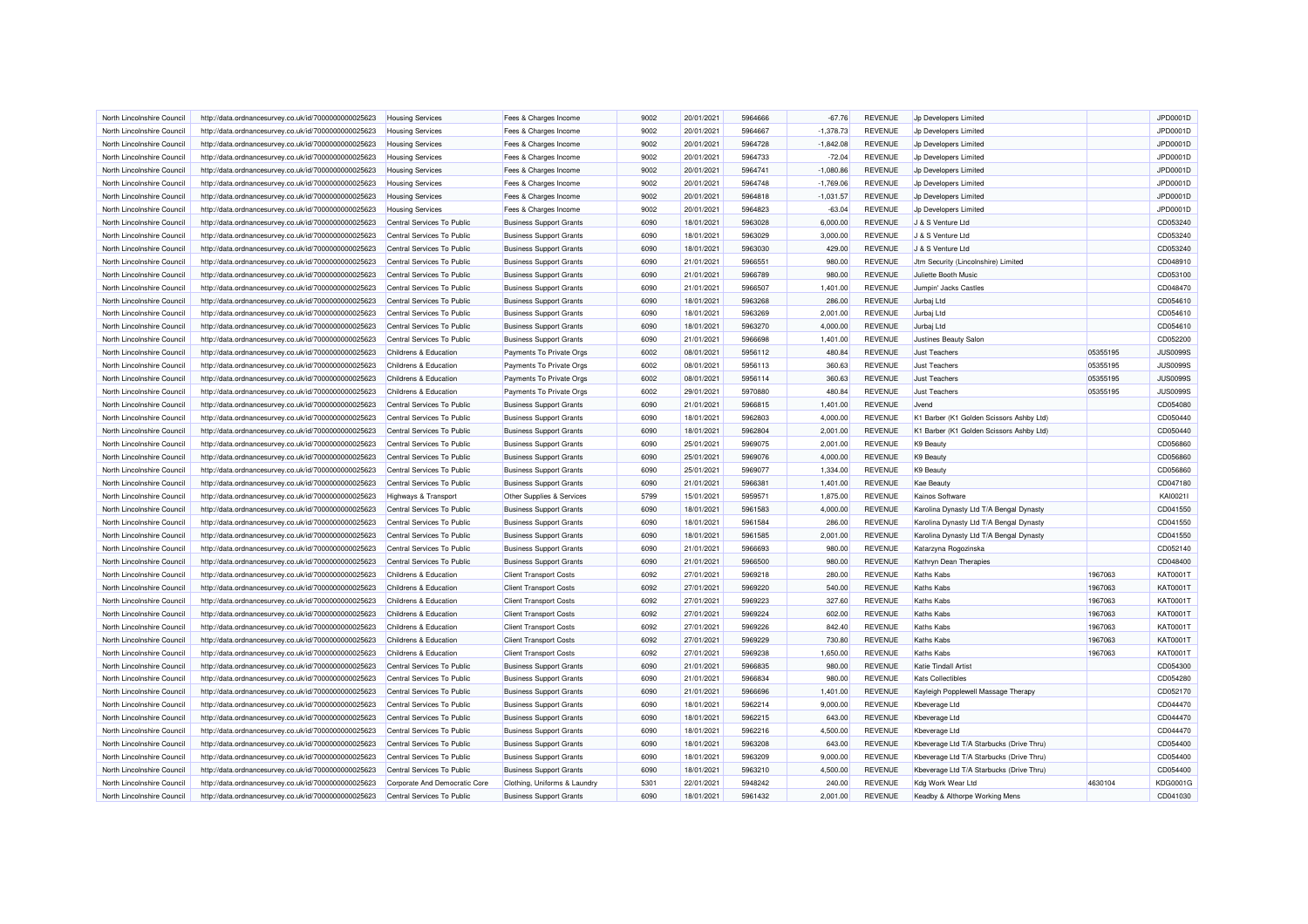| North Lincolnshire Council | http://data.ordnancesurvey.co.uk/id/7000000000025623 | Central Services To Public                | <b>Business Support Grants</b>                                   | 6090 | 18/01/2021 | 5961433 | 286.00    | <b>REVENUE</b> | Keadby & Althorpe Working Mens   |          | CD041030        |
|----------------------------|------------------------------------------------------|-------------------------------------------|------------------------------------------------------------------|------|------------|---------|-----------|----------------|----------------------------------|----------|-----------------|
| North Lincolnshire Council | http://data.ordnancesurvey.co.uk/id/7000000000025623 | Central Services To Public                | <b>Business Support Grants</b>                                   | 6090 | 18/01/2021 | 5961434 | 4,000.00  | <b>REVENUE</b> | Keadby & Althorpe Working Mens   |          | CD041030        |
| North Lincolnshire Council | http://data.ordnancesurvey.co.uk/id/7000000000025623 | Culture, Env, Reg & Planning Cap          | Other Costs                                                      | A085 | 06/01/2021 | 5954813 | 20,316.15 | CAPITAL        | Keiser Uk Limited                |          | <b>KEI0018I</b> |
| North Lincolnshire Council | http://data.ordnancesurvey.co.uk/id/7000000000025623 | <b>Culture &amp; Related Services</b>     | Other Supplies & Services                                        | 5799 | 22/01/2021 | 5965311 | 290.00    | <b>REVENUE</b> | Keith Bloor Security Services    |          | <b>BLO0020C</b> |
| North Lincolnshire Council | http://data.ordnancesurvey.co.uk/id/7000000000025623 | Central Services To Public                | <b>Business Support Grants</b>                                   | 6090 | 18/01/2021 | 5961979 | 4,000.00  | <b>REVENUE</b> | Kennedi                          |          | CD043260        |
| North Lincolnshire Council | http://data.ordnancesurvey.co.uk/id/7000000000025623 | Central Services To Public                | <b>Business Support Grants</b>                                   | 6090 | 18/01/2021 | 5961980 | 2,001.00  | <b>REVENUE</b> | Kennedi                          |          | CD043260        |
| North Lincolnshire Council | http://data.ordnancesurvey.co.uk/id/7000000000025623 | Central Services To Public                | <b>Business Support Grants</b>                                   | 6090 | 18/01/2021 | 5961887 | 4,000.00  | <b>REVENUE</b> | Kennedi Ltd                      |          | CD042800        |
| North Lincolnshire Council | http://data.ordnancesurvey.co.uk/id/7000000000025623 | Central Services To Public                | <b>Business Support Grants</b>                                   | 6090 | 18/01/2021 | 5961888 | 2,001.00  | <b>REVENUE</b> | Kennedi Ltd                      |          | CD042800        |
| North Lincolnshire Council | http://data.ordnancesurvey.co.uk/id/7000000000025623 | Central Services To Public                | <b>Business Support Grants</b>                                   | 6090 | 18/01/2021 | 5961999 | 3,000.00  | <b>REVENUE</b> | Kevin Martin Ltd                 |          | CD043370        |
| North Lincolnshire Council | http://data.ordnancesurvey.co.uk/id/7000000000025623 | Central Services To Public                | <b>Business Support Grants</b>                                   | 6090 | 18/01/2021 | 5962000 | 6,000.00  | <b>REVENUE</b> | Kevin Martin Ltd                 |          | CD043370        |
| North Lincolnshire Council | http://data.ordnancesurvey.co.uk/id/7000000000025623 | Central Services To Public                | <b>Business Support Grants</b>                                   | 6090 | 18/01/2021 | 5961943 | 2,001.00  | <b>REVENUE</b> | Kevin'S Hoisery                  |          | CD043080        |
| North Lincolnshire Council | http://data.ordnancesurvey.co.uk/id/7000000000025623 | Central Services To Public                | <b>Business Support Grants</b>                                   | 6090 | 18/01/2021 | 5961944 | 4,000.00  | <b>REVENUE</b> | Kevin'S Hoisery                  |          | CD043080        |
| North Lincolnshire Council | http://data.ordnancesurvey.co.uk/id/7000000000025623 | Highways & Transport                      | Stock Purchases & Adjustments                                    | 5030 | 15/01/2021 | 5941877 | 247.52    | <b>REVENUE</b> | Keyline Builders Merchants       | 42425    | <b>KEY0035Y</b> |
| North Lincolnshire Council | http://data.ordnancesurvey.co.uk/id/7000000000025623 | Environmental & Regulatory Svs            | Other Supplies & Services                                        | 5799 | 22/01/2021 | 5966025 | 667.00    | <b>REVENUE</b> | Key Security (Uk) Ltd            | 6168252  | <b>KEY0017Y</b> |
| North Lincolnshire Council | http://data.ordnancesurvey.co.uk/id/7000000000025623 | <b>Environmental &amp; Regulatory Svs</b> | Other Supplies & Services                                        | 5799 | 22/01/2021 | 5966034 | 4,410.00  | <b>REVENUE</b> | Key Security (Uk) Ltd            | 6168252  | <b>KEY0017Y</b> |
| North Lincolnshire Council | http://data.ordnancesurvey.co.uk/id/7000000000025623 | Highways & Transport                      | Other Professional Fees                                          | 5829 | 13/01/2021 | 5958528 | 647.00    | <b>REVENUE</b> | Key Security (Uk) Ltd            | 6168252  | <b>KEY0017Y</b> |
| North Lincolnshire Council | http://data.ordnancesurvey.co.uk/id/7000000000025623 | Central Services To Public                | <b>Business Support Grants</b>                                   | 6090 | 25/01/2021 | 5969048 | 4,000.00  | <b>REVENUE</b> | Keysmobile Ltd                   |          | CD056770        |
| North Lincolnshire Council | http://data.ordnancesurvey.co.uk/id/7000000000025623 | Central Services To Public                | <b>Business Support Grants</b>                                   | 6090 | 25/01/2021 | 5969049 | 2,001.00  | <b>REVENUE</b> | Keysmobile Ltd                   |          | CD056770        |
| North Lincolnshire Council | http://data.ordnancesurvey.co.uk/id/7000000000025623 | Central Services To Public                | <b>Business Support Grants</b>                                   | 6090 | 25/01/2021 | 5969050 | 1,334.00  | <b>REVENUE</b> | Keysmobile Ltd                   |          | CD056770        |
| North Lincolnshire Council | http://data.ordnancesurvey.co.uk/id/7000000000025623 | Childrens & Education                     | Payments To Private Orgs                                         | 6002 | 22/01/2021 | 5965921 | 10,208.00 | <b>REVENUE</b> | <b>Keys Pce Ltd</b>              | 10660100 | <b>KEY0164Y</b> |
| North Lincolnshire Council | http://data.ordnancesurvey.co.uk/id/7000000000025623 | Childrens & Education                     | Payments To Private Orgs                                         | 6002 | 22/01/2021 | 5965923 | 10,208.00 | <b>REVENUE</b> | Keys Pce Ltd                     | 10660100 | KEY0164Y        |
| North Lincolnshire Council |                                                      | Childrens & Education                     |                                                                  | 6002 |            | 5965925 |           |                |                                  | 10660100 |                 |
|                            | http://data.ordnancesurvey.co.uk/id/7000000000025623 |                                           | Payments To Private Orgs                                         |      | 22/01/2021 |         | 10,208.00 | <b>REVENUE</b> | Keys Pce Ltd                     |          | KEY0164Y        |
| North Lincolnshire Council | http://data.ordnancesurvey.co.uk/id/7000000000025623 | Childrens & Education                     | Payments To Private Orgs                                         | 6002 | 22/01/2021 | 5965928 | 8,120.00  | <b>REVENUE</b> | <b>Keys Pce Ltd</b>              | 10660100 | KEY0164Y        |
| North Lincolnshire Council | http://data.ordnancesurvey.co.uk/id/7000000000025623 | Childrens & Education                     | Payments To Private Orgs                                         | 6002 | 22/01/2021 | 5965929 | 10,208.00 | <b>REVENUE</b> | Keys Pce Ltd                     | 10660100 | <b>KEY0164Y</b> |
| North Lincolnshire Council | http://data.ordnancesurvey.co.uk/id/7000000000025623 | Childrens & Education                     | Payments To Private Orgs                                         | 6002 | 22/01/2021 | 5965953 | 8,700.00  | <b>REVENUE</b> | Keys Pce Ltd                     | 10660100 | KEY0164Y        |
| North Lincolnshire Council | http://data.ordnancesurvey.co.uk/id/7000000000025623 | Childrens & Education                     | Payments To Private Orgs                                         | 6002 | 22/01/2021 | 5965955 | 10,614.00 | <b>REVENUE</b> | Keys Pce Ltd                     | 10660100 | <b>KEY0164Y</b> |
| North Lincolnshire Council | http://data.ordnancesurvey.co.uk/id/7000000000025623 | Childrens & Education                     | Payments To Private Orgs                                         | 6002 | 22/01/2021 | 5965958 | 10,208.00 | <b>REVENUE</b> | <b>Keys Pce Ltd</b>              | 10660100 | <b>KEY0164Y</b> |
| North Lincolnshire Council | http://data.ordnancesurvey.co.uk/id/7000000000025623 | Childrens & Education                     | Payments To Private Orgs                                         | 6002 | 22/01/2021 | 5965960 | 10,208.00 | <b>REVENUE</b> | <b>Keys Pce Ltd</b>              | 10660100 | <b>KEY0164Y</b> |
| North Lincolnshire Council | http://data.ordnancesurvey.co.uk/id/7000000000025623 | Childrens & Education                     | Payments To Private Orgs                                         | 6002 | 22/01/2021 | 5965962 | 10,614.00 | <b>REVENUE</b> | Keys Pce Ltd                     | 10660100 | KEY0164Y        |
| North Lincolnshire Council | http://data.ordnancesurvey.co.uk/id/7000000000025623 | Childrens & Education                     | Payments To Private Orgs                                         | 6002 | 22/01/2021 | 5965979 | 8,700.00  | <b>REVENUE</b> | Keys Pce Ltd                     | 10660100 | KEY0164Y        |
| North Lincolnshire Council | http://data.ordnancesurvey.co.uk/id/7000000000025623 | Childrens & Education                     | Payments To Private Orgs                                         | 6002 | 22/01/2021 | 5965984 | 10,614.00 | <b>REVENUE</b> | <b>Keys Pce Ltd</b>              | 10660100 | <b>KEY0164Y</b> |
| North Lincolnshire Council | http://data.ordnancesurvey.co.uk/id/7000000000025623 | Childrens & Education                     | Payments To Private Orgs                                         | 6002 | 22/01/2021 | 5965985 | 10,614.00 | <b>REVENUE</b> | Keys Pce Ltd                     | 10660100 | <b>KEY0164Y</b> |
| North Lincolnshire Council | http://data.ordnancesurvey.co.uk/id/7000000000025623 | Childrens & Education                     | Payments To Private Orgs                                         | 6002 | 22/01/2021 | 5965986 | 10,614.00 | <b>REVENUE</b> | Keys Pce Ltd                     | 10660100 | KEY0164Y        |
| North Lincolnshire Council | http://data.ordnancesurvey.co.uk/id/7000000000025623 | Childrens & Education                     | Payments To Private Orgs                                         | 6002 | 22/01/2021 | 5965988 | 8.062.00  | <b>REVENUE</b> | <b>Keys Pce Ltd</b>              | 10660100 | <b>KEY0164Y</b> |
| North Lincolnshire Council | http://data.ordnancesurvey.co.uk/id/7000000000025623 | Childrens & Education                     | Payments To Private Orgs                                         | 6002 | 22/01/2021 | 5965989 | 10,208.00 | <b>REVENUE</b> | <b>Keys Pce Ltd</b>              | 10660100 | KEY0164Y        |
| North Lincolnshire Council | http://data.ordnancesurvey.co.uk/id/7000000000025623 | Childrens & Education                     | Payments To Private Orgs                                         | 6002 | 22/01/2021 | 5965990 | 8,700.00  | <b>REVENUE</b> | Keys Pce Ltd                     | 10660100 | KEY0164Y        |
| North Lincolnshire Council | http://data.ordnancesurvey.co.uk/id/7000000000025623 | Childrens & Education                     | Payments To Private Orgs                                         | 6002 | 22/01/2021 | 5965991 | 10,208.00 | <b>REVENUE</b> | <b>Keys Pce Ltd</b>              | 10660100 | KEY0164Y        |
| North Lincolnshire Council | http://data.ordnancesurvey.co.uk/id/7000000000025623 | Childrens & Education                     | Payments To Private Orgs                                         | 6002 | 22/01/2021 | 5965992 | 10,208.00 | <b>REVENUE</b> | Keys Pce Ltd                     | 10660100 | KEY0164Y        |
| North Lincolnshire Council | http://data.ordnancesurvey.co.uk/id/7000000000025623 | Childrens & Education                     | Payments To Private Orgs                                         | 6002 | 22/01/2021 | 5965993 | 10,208.00 | <b>REVENUE</b> | Keys Pce Ltd                     | 10660100 | KEY0164Y        |
| North Lincolnshire Council | http://data.ordnancesurvey.co.uk/id/7000000000025623 | Central Services To Public                | <b>Business Support Grants</b>                                   | 6090 | 18/01/2021 | 5961788 | 2,001.00  | <b>REVENUE</b> | <b>K Gowns Ltd</b>               |          | CD042310        |
| North Lincolnshire Council | http://data.ordnancesurvey.co.uk/id/7000000000025623 | Central Services To Public                | <b>Business Support Grants</b>                                   | 6090 | 18/01/2021 | 5961789 | 4,000.00  | <b>REVENUE</b> | K Gowns Ltd                      |          | CD042310        |
| North Lincolnshire Council | http://data.ordnancesurvey.co.uk/id/7000000000025623 | Central Services To Public                | <b>Business Support Grants</b>                                   | 6090 | 18/01/2021 | 5962430 | 2.001.00  | <b>REVENUE</b> | <b>K&amp;H Food Limited</b>      |          | CD045380        |
| North Lincolnshire Council | http://data.ordnancesurvey.co.uk/id/7000000000025623 | Central Services To Public                | <b>Business Support Grants</b>                                   | 6090 | 18/01/2021 | 5962431 | 286.00    | <b>REVENUE</b> | K&H Food Limited                 |          | CD045380        |
| North Lincolnshire Council | http://data.ordnancesurvey.co.uk/id/7000000000025623 | Central Services To Public                | <b>Business Support Grants</b>                                   | 6090 | 18/01/2021 | 5962432 | 4,000.00  | <b>REVENUE</b> | K&H Food Limited                 |          | CD045380        |
| North Lincolnshire Council | http://data.ordnancesurvey.co.uk/id/7000000000025623 | Central Services To Public                | <b>Business Support Grants</b>                                   | 6090 | 18/01/2021 | 5961465 | 2,001.00  | <b>REVENUE</b> | <b>Khyber Restaurant</b>         |          | CD041140        |
| North Lincolnshire Council | http://data.ordnancesurvey.co.uk/id/7000000000025623 | Central Services To Public                | <b>Business Support Grants</b>                                   | 6090 | 18/01/2021 | 5961466 | 286.00    | <b>REVENUE</b> | Khyber Restaurant                |          | CD041140        |
| North Lincolnshire Council | http://data.ordnancesurvey.co.uk/id/7000000000025623 | Central Services To Public                |                                                                  | 6090 | 18/01/2021 | 5961467 | 4,000.00  | <b>REVENUE</b> | Khyber Restaurant                |          | CD041140        |
| North Lincolnshire Council | http://data.ordnancesurvey.co.uk/id/7000000000025623 | Central Services To Public                | <b>Business Support Grants</b><br><b>Business Support Grants</b> | 6090 | 21/01/2021 | 5966491 | 1,401.00  | <b>REVENUE</b> | Kidslingo Spanish Scunthorpe And |          | CD048310        |
|                            |                                                      |                                           |                                                                  |      |            |         |           |                |                                  |          |                 |
| North Lincolnshire Council | http://data.ordnancesurvey.co.uk/id/7000000000025623 | Central Services To Public                | <b>Business Support Grants</b>                                   | 6090 | 21/01/2021 | 5966703 | 1,401.00  | <b>REVENUE</b> | Kierran Boyd                     |          | CD052260        |
| North Lincolnshire Council | http://data.ordnancesurvey.co.uk/id/7000000000025623 | Central Services To Public                | <b>Business Support Grants</b>                                   | 6090 | 18/01/2021 | 5961784 | 4,000.00  | <b>REVENUE</b> | Kiki O'Malleys                   |          | CD042290        |
| North Lincolnshire Council | http://data.ordnancesurvey.co.uk/id/7000000000025623 | Central Services To Public                | <b>Business Support Grants</b>                                   | 6090 | 18/01/2021 | 5961785 | 2,001.00  | <b>REVENUE</b> | Kiki O'Malleys                   |          | CD042290        |
| North Lincolnshire Council | http://data.ordnancesurvey.co.uk/id/7000000000025623 | Environmental & Regulatory Svs            | Materials                                                        | 5004 | 20/02/2021 | 5960359 | 373.60    | <b>REVENUE</b> | Killgerm Chemicals Ltd           |          | <b>KIL0002L</b> |
| North Lincolnshire Council | http://data.ordnancesurvey.co.uk/id/7000000000025623 | Central Services To Public                | <b>Business Support Grants</b>                                   | 6090 | 25/01/2021 | 596902  | 1,334.00  | <b>REVENUE</b> | Killingholme Animal Feeds        |          | CD056680        |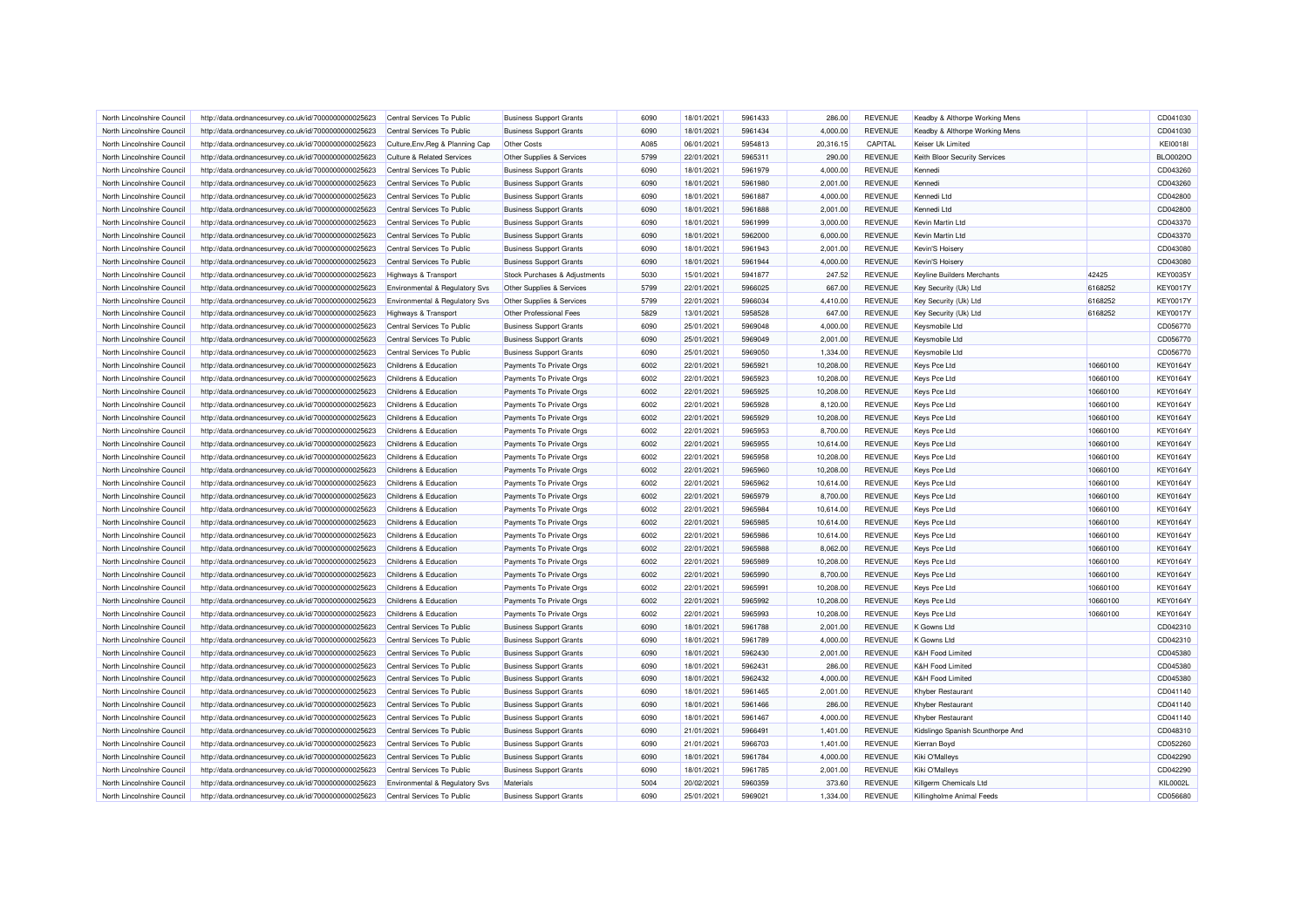| North Lincolnshire Council | http://data.ordnancesurvey.co.uk/id/7000000000025623 | Central Services To Public            | <b>Business Support Grants</b> | 6090 | 25/01/2021 | 5969022 | 4.000.00    | <b>REVENUE</b> | Killingholme Animal Feeds               |         | CD056680        |
|----------------------------|------------------------------------------------------|---------------------------------------|--------------------------------|------|------------|---------|-------------|----------------|-----------------------------------------|---------|-----------------|
| North Lincolnshire Council | http://data.ordnancesurvey.co.uk/id/7000000000025623 | Central Services To Public            | <b>Business Support Grants</b> | 6090 | 25/01/2021 | 5969023 | 2,001.00    | <b>REVENUE</b> | Killingholme Animal Feeds               |         | CD056680        |
| North Lincolnshire Council | http://data.ordnancesurvey.co.uk/id/7000000000025623 | Central Services To Public            | <b>Business Support Grants</b> | 6090 | 18/01/2021 | 5962582 | 2,001.00    | <b>REVENUE</b> | Kilty Cuts                              |         | CD046060        |
| North Lincolnshire Council | http://data.ordnancesurvey.co.uk/id/7000000000025623 | Central Services To Public            | <b>Business Support Grants</b> | 6090 | 18/01/2021 | 5962583 | 4,000.00    | <b>REVENUE</b> | Kilty Cuts                              |         | CD046060        |
| North Lincolnshire Council | http://data.ordnancesurvey.co.uk/id/7000000000025623 | Central Services To Public            | <b>Business Support Grants</b> | 6090 | 18/01/2021 | 5961526 | 6,000.00    | <b>REVENUE</b> | Kimberley Performing Arts Centre        |         | CD041350        |
| North Lincolnshire Council | http://data.ordnancesurvey.co.uk/id/7000000000025623 | Central Services To Public            | <b>Business Support Grants</b> | 6090 | 18/01/2021 | 5961527 | 3,000.00    | <b>REVENUE</b> | Kimberley Performing Arts Centre        |         | CD041350        |
| North Lincolnshire Council | http://data.ordnancesurvey.co.uk/id/7000000000025623 | Central Services To Public            | <b>Business Support Grants</b> | 6090 | 18/01/2021 | 5961528 | 429.00      | <b>REVENUE</b> | Kimberley Performing Arts Centre        |         | CD041350        |
| North Lincolnshire Council | http://data.ordnancesurvey.co.uk/id/7000000000025623 | Central Services To Public            | <b>Business Support Grants</b> | 6090 | 21/01/2021 | 5966437 | 1,401.00    | <b>REVENUE</b> | Kim'S Driving School                    |         | CD047770        |
| North Lincolnshire Council | http://data.ordnancesurvey.co.uk/id/7000000000025623 | Central Services To Public            | <b>Business Support Grants</b> | 6090 | 18/01/2021 | 5962837 | 4,000.00    | <b>REVENUE</b> | <b>King Street Barbers</b>              |         | CD050610        |
| North Lincolnshire Council | http://data.ordnancesurvey.co.uk/id/7000000000025623 | Central Services To Public            | <b>Business Support Grants</b> | 6090 | 18/01/2021 | 5962838 | 2,001.00    | <b>REVENUE</b> | King Street Barbers                     |         | CD050610        |
| North Lincolnshire Council | http://data.ordnancesurvey.co.uk/id/7000000000025623 | Central Services To Public            | <b>Business Support Grants</b> | 6090 | 18/01/2021 | 5961290 | 286.00      | <b>REVENUE</b> | King William Iv                         |         | CD040550        |
| North Lincolnshire Council | http://data.ordnancesurvey.co.uk/id/7000000000025623 | Central Services To Public            | <b>Business Support Grants</b> | 6090 | 18/01/2021 | 5961291 | 2,001.00    | <b>REVENUE</b> | King William Iv                         |         | CD040550        |
| North Lincolnshire Council | http://data.ordnancesurvey.co.uk/id/7000000000025623 | Central Services To Public            | <b>Business Support Grants</b> | 6090 | 18/01/2021 | 5961292 | 4,000.00    | <b>REVENUE</b> | King William Iv                         |         | CD040550        |
| North Lincolnshire Council | http://data.ordnancesurvey.co.uk/id/7000000000025623 | Corporate And Democratic Core         | Course Fees/Training           | 2002 | 08/01/2021 | 5956303 | 600.00      | <b>REVENUE</b> | Kirklees Council                        |         | <b>KIR0034R</b> |
| North Lincolnshire Council | http://data.ordnancesurvey.co.uk/id/7000000000025623 | Central Services To Public            | <b>Business Support Grants</b> | 6090 | 25/01/2021 | 5968893 | 667.00      | <b>REVENUE</b> | Kirks Korner Motel Ltd                  |         | CD056470        |
| North Lincolnshire Council | http://data.ordnancesurvey.co.uk/id/7000000000025623 | Central Services To Public            | <b>Business Support Grants</b> | 6090 | 25/01/2021 | 5968894 | 667.00      | <b>REVENUE</b> | Kirks Korner Motel I to                 |         | CD056470        |
| North Lincolnshire Council |                                                      | Central Services To Public            |                                | 6090 | 25/01/2021 | 5968895 | 1,334.00    | <b>REVENUE</b> | Kirks Korner Motel Ltd                  |         | CD056470        |
| North Lincolnshire Council | http://data.ordnancesurvey.co.uk/id/7000000000025623 |                                       | <b>Business Support Grants</b> | 6090 | 25/01/2021 | 5968896 | 2,001.00    | <b>REVENUE</b> | Kirks Korner Motel Ltd                  |         | CD056470        |
|                            | http://data.ordnancesurvey.co.uk/id/7000000000025623 | Central Services To Public            | <b>Business Support Grants</b> |      |            |         |             |                |                                         |         |                 |
| North Lincolnshire Council | http://data.ordnancesurvey.co.uk/id/7000000000025623 | Central Services To Public            | <b>Business Support Grants</b> | 6090 | 25/01/2021 | 5968897 | 4,000.00    | <b>REVENUE</b> | Kirks Korner Motel Ltd                  |         | CD056470        |
| North Lincolnshire Council | http://data.ordnancesurvey.co.uk/id/7000000000025623 | Central Services To Public            | <b>Business Support Grants</b> | 6090 | 25/01/2021 | 5968899 | 286.00      | <b>REVENUE</b> | Kirks Korner Motel Ltc                  |         | CD056470        |
| North Lincolnshire Council | http://data.ordnancesurvey.co.uk/id/7000000000025623 | <b>Planning Services</b>              | Payments To Voluntary Orgs     | 6001 | 06/01/2021 | 5953909 | 4,000.00    | <b>REVENUE</b> | Kirton Lindsey Town Council             |         | <b>KIR0003R</b> |
| North Lincolnshire Council | http://data.ordnancesurvey.co.uk/id/7000000000025623 | Central Services To Public            | <b>Business Support Grants</b> | 6090 | 21/01/2021 | 5966506 | 1,401.00    | <b>REVENUE</b> | <b>Kirton Pottery</b>                   |         | CD048460        |
| North Lincolnshire Council | http://data.ordnancesurvey.co.uk/id/7000000000025623 | Central Services To Public            | <b>Business Support Grants</b> | 6090 | 18/01/2021 | 5963124 | 2.001.00    | <b>REVENUE</b> | Kitchen & Bedroom Creations             |         | CD053610        |
| North Lincolnshire Council | http://data.ordnancesurvey.co.uk/id/7000000000025623 | Central Services To Public            | <b>Business Support Grants</b> | 6090 | 18/01/2021 | 5963125 | 4,000.00    | <b>REVENUE</b> | Kitchen & Bedroom Creations             |         | CD053610        |
| North Lincolnshire Council | http://data.ordnancesurvey.co.uk/id/7000000000025623 | Central Services To Public            | <b>Business Support Grants</b> | 6090 | 21/01/2021 | 5966767 | 980.00      | <b>REVENUE</b> | K Juj Rental                            |         | CD052890        |
| North Lincolnshire Council | http://data.ordnancesurvey.co.uk/id/7000000000025623 | Central Services To Public            | <b>Business Support Grants</b> | 6090 | 18/01/2021 | 5961674 | 4,000.00    | <b>REVENUE</b> | Klassics                                |         | CD041860        |
| North Lincolnshire Council | http://data.ordnancesurvey.co.uk/id/7000000000025623 | Central Services To Public            | <b>Business Support Grants</b> | 6090 | 18/01/2021 | 5961675 | 2,001.00    | <b>REVENUE</b> | Klassics                                |         | CD041860        |
| North Lincolnshire Council | http://data.ordnancesurvey.co.uk/id/7000000000025623 | Central Services To Public            | <b>Business Support Grants</b> | 6090 | 18/01/2021 | 5961191 | 4,000.00    | <b>REVENUE</b> | Klumpe Ltd                              |         | CD040210        |
| North Lincolnshire Council | http://data.ordnancesurvey.co.uk/id/7000000000025623 | Central Services To Public            | <b>Business Support Grants</b> | 6090 | 18/01/2021 | 5961192 | 2,001.00    | <b>REVENUE</b> | Klumpe Ltd                              |         | CD040210        |
| North Lincolnshire Council | http://data.ordnancesurvey.co.uk/id/7000000000025623 | Central Services To Public            | <b>Business Support Grants</b> | 6090 | 18/01/2021 | 5961193 | 286.00      | <b>REVENUE</b> | Klumpe Ltd                              |         | CD040210        |
| North Lincolnshire Council | http://data.ordnancesurvey.co.uk/id/7000000000025623 | Central Services To Public            | <b>Business Support Grants</b> | 6090 | 18/01/2021 | 5962812 | 2,001.00    | <b>REVENUE</b> | Knights Electrocom Ltd                  |         | CD050480        |
| North Lincolnshire Council | http://data.ordnancesurvey.co.uk/id/7000000000025623 | Central Services To Public            | <b>Business Support Grants</b> | 6090 | 18/01/2021 | 5962813 | 4,000.00    | <b>REVENUE</b> | Knights Electrocom Ltd                  |         | CD050480        |
| North Lincolnshire Council | http://data.ordnancesurvey.co.uk/id/7000000000025623 | Central Services To Public            | <b>Business Support Grants</b> | 6090 | 21/01/2021 | 5966728 | 1,401.00    | <b>REVENUE</b> | Know Media Ltd                          |         | CD052500        |
| North Lincolnshire Council | http://data.ordnancesurvey.co.uk/id/7000000000025623 | Central Services To Public            | <b>Business Support Grants</b> | 6090 | 18/01/2021 | 5962677 | 6.000.00    | <b>REVENUE</b> | Ko Ko Tree Ltd                          |         | CD049890        |
| North Lincolnshire Council | http://data.ordnancesurvey.co.uk/id/7000000000025623 | Central Services To Public            | <b>Business Support Grants</b> | 6090 | 18/01/2021 | 5962678 | 3,000.00    | <b>REVENUE</b> | Ko Ko Tree Ltd                          |         | CD049890        |
| North Lincolnshire Council | http://data.ordnancesurvey.co.uk/id/7000000000025623 | Central Services To Public            | <b>Business Support Grants</b> | 6090 | 18/01/2021 | 5962679 | 429.00      | <b>REVENUE</b> | Ko Ko Tree Ltd                          |         | CD049890        |
| North Lincolnshire Council | http://data.ordnancesurvey.co.uk/id/7000000000025623 | Central Services To Public            | <b>Business Support Grants</b> | 6090 | 18/01/2021 | 5961474 | 2,001.00    | <b>REVENUE</b> | Koku-Ryu Martial Arts                   |         | CD041170        |
| North Lincolnshire Council | http://data.ordnancesurvey.co.uk/id/7000000000025623 | Central Services To Public            | <b>Business Support Grants</b> | 6090 | 18/01/2021 | 5961475 | 4,000.00    | <b>REVENUE</b> | Koku-Ryu Martial Arts                   |         | CD041170        |
| North Lincolnshire Council | http://data.ordnancesurvey.co.uk/id/7000000000025623 | Central Services To Public            | <b>Business Support Grants</b> | 6090 | 18/01/2021 | 5961476 | 286.00      | <b>REVENUE</b> | Koku-Ryu Martial Arts                   |         | CD041170        |
| North Lincolnshire Council | http://data.ordnancesurvey.co.uk/id/7000000000025623 | <b>Culture &amp; Related Services</b> | <b>Equipment Purchase</b>      | 5001 | 15/01/2021 | 5954622 | 210.00      | <b>REVENUE</b> | Kompan Ltd                              |         | <b>KOM0003M</b> |
| North Lincolnshire Council | http://data.ordnancesurvey.co.uk/id/7000000000025623 | <b>Culture &amp; Related Services</b> | <b>Equipment Purchase</b>      | 5001 | 20/01/2021 | 5959795 | 3,940.07    | <b>REVENUE</b> | Kompan Ltd                              |         | <b>KOM0003M</b> |
| North Lincolnshire Council | http://data.ordnancesurvey.co.uk/id/7000000000025623 | <b>Culture &amp; Related Services</b> | <b>Equipment Purchase</b>      | 5001 | 20/01/2021 | 5959798 | $-3,940.07$ | <b>REVENUE</b> | Kompan Ltd                              |         | <b>KOM0003M</b> |
| North Lincolnshire Council | http://data.ordnancesurvey.co.uk/id/7000000000025623 | Central Services To Public            | <b>Business Support Grants</b> | 6090 | 18/01/2021 | 5961856 | 2,001.00    | <b>REVENUE</b> | Kool Kuts                               |         | CD042640        |
| North Lincolnshire Council | http://data.ordnancesurvey.co.uk/id/7000000000025623 | Central Services To Public            | <b>Business Support Grants</b> | 6090 | 18/01/2021 | 5961857 | 4,000.00    | <b>REVENUE</b> | Kool Kuts                               |         | CD042640        |
| North Lincolnshire Council | http://data.ordnancesurvey.co.uk/id/7000000000025623 | Central Services To Public            | <b>Business Support Grants</b> | 6090 | 18/01/2021 | 5961302 | 4,000.00    | <b>REVENUE</b> | Korc Sport Ltd - Kirton Off Road Centre |         | CD040590        |
| North Lincolnshire Council | http://data.ordnancesurvey.co.uk/id/7000000000025623 | Central Services To Public            | <b>Business Support Grants</b> | 6090 | 18/01/2021 | 5961303 | 2,001.00    | <b>REVENUE</b> | Korc Sport Ltd - Kirton Off Road Centre |         | CD040590        |
| North Lincolnshire Council | http://data.ordnancesurvey.co.uk/id/7000000000025623 | Central Services To Public            | <b>Business Support Grants</b> | 6090 | 18/01/2021 | 5962644 | 2,001.00    | <b>REVENUE</b> | <b>Kriss Resturrant</b>                 |         | CD049780        |
| North Lincolnshire Council | http://data.ordnancesurvey.co.uk/id/7000000000025623 | Central Services To Public            | <b>Business Support Grants</b> | 6090 | 18/01/2021 | 5962645 | 286.00      | <b>REVENUE</b> | <b>Kriss Resturrant</b>                 |         | CD049780        |
| North Lincolnshire Council | http://data.ordnancesurvey.co.uk/id/7000000000025623 | Central Services To Public            | <b>Business Support Grants</b> | 6090 | 18/01/2021 | 5962646 | 4,000.00    | <b>REVENUE</b> | <b>Kriss Resturrant</b>                 |         | CD049780        |
| North Lincolnshire Council | http://data.ordnancesurvey.co.uk/id/7000000000025623 | Central Services To Public            | <b>Business Support Grants</b> | 6090 | 18/01/2021 | 5962750 | 4,000.00    | <b>REVENUE</b> | Kts 21st Century Styles                 |         | CD050170        |
| North Lincolnshire Council | http://data.ordnancesurvey.co.uk/id/7000000000025623 | Central Services To Public            | <b>Business Support Grants</b> | 6090 | 18/01/2021 | 5962751 | 2,001.00    | <b>REVENUE</b> | Kts 21st Century Styles                 |         | CD050170        |
| North Lincolnshire Council | http://data.ordnancesurvey.co.uk/id/7000000000025623 | <b>Highways &amp; Transport</b>       | Equipment Hire/Rent            | 5002 | 29/01/2021 | 5965994 | 489.25      | <b>REVENUE</b> | K W Wilson & Sons Ltd                   | 6237791 | <b>WIL0178L</b> |
| North Lincolnshire Council | http://data.ordnancesurvey.co.uk/id/7000000000025623 | Central Services To Public            | <b>Business Support Grants</b> | 6090 | 18/01/2021 | 5962202 | 3,000.00    | <b>REVENUE</b> | Ladha Bros (Uk) Ltd T/A Cex             |         | CD044410        |
|                            |                                                      |                                       |                                |      |            |         |             |                |                                         |         |                 |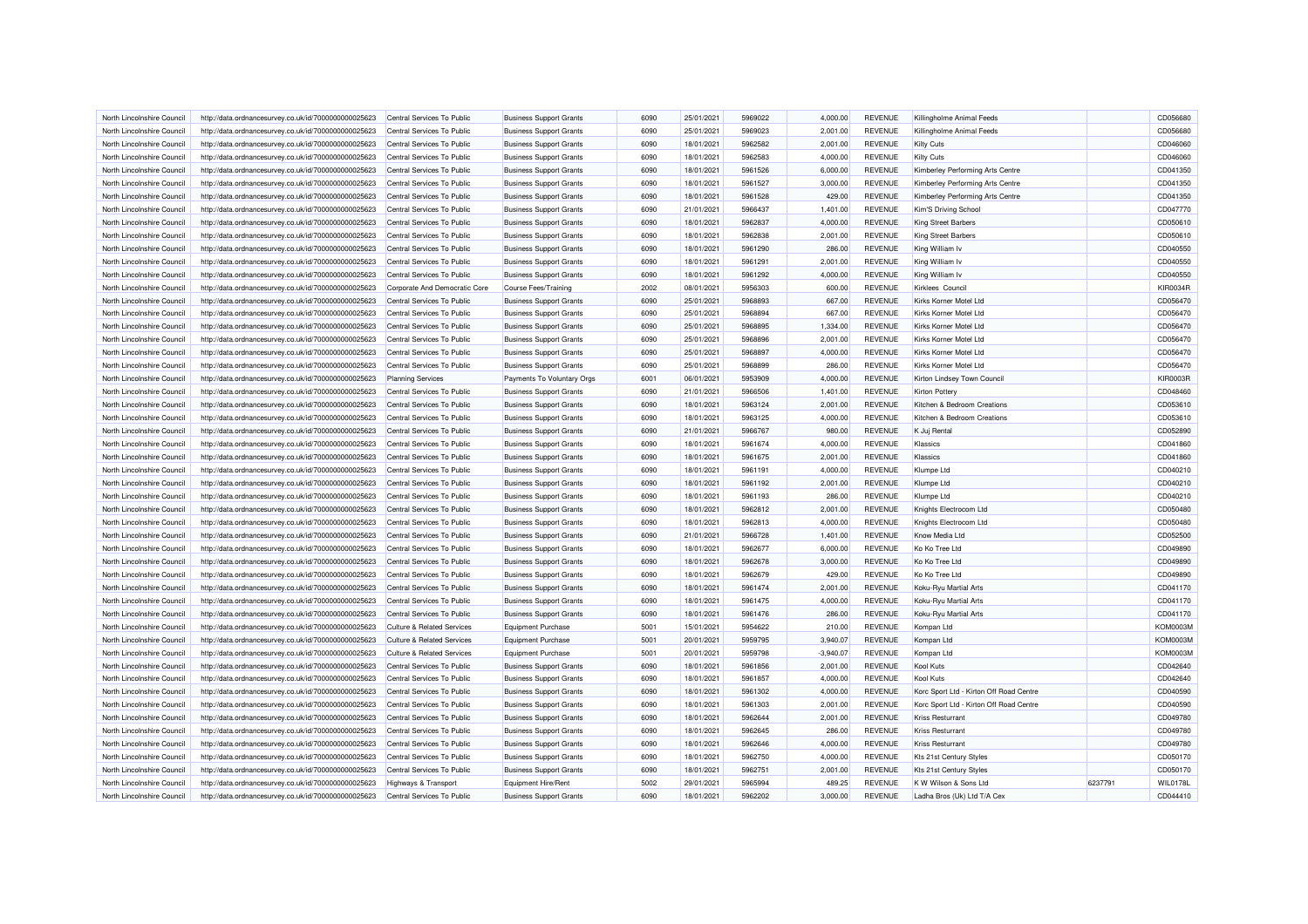| North Lincolnshire Council                               | http://data.ordnancesurvey.co.uk/id/7000000000025623                                                         | Central Services To Public                               | <b>Business Support Grants</b>                                   | 6090         | 18/01/2021               | 5962203            | 6.000.00             | <b>REVENUE</b>                   | Ladha Bros (Uk) Ltd T/A Cex                                        |          | CD044410             |
|----------------------------------------------------------|--------------------------------------------------------------------------------------------------------------|----------------------------------------------------------|------------------------------------------------------------------|--------------|--------------------------|--------------------|----------------------|----------------------------------|--------------------------------------------------------------------|----------|----------------------|
| North Lincolnshire Council                               | http://data.ordnancesurvey.co.uk/id/7000000000025623                                                         | Central Services To Public                               | <b>Business Support Grants</b>                                   | 6090         | 18/01/2021               | 5961586            | 286.00               | <b>REVENUE</b>                   | Ladha Enterprises Ltd                                              |          | CD041560             |
| North Lincolnshire Council                               | http://data.ordnancesurvey.co.uk/id/7000000000025623                                                         | Central Services To Public                               | <b>Business Support Grants</b>                                   | 6090         | 18/01/2021               | 5961587            | 2,001.00             | <b>REVENUE</b>                   | Ladha Enterprises Ltd                                              |          | CD041560             |
| North Lincolnshire Council                               | http://data.ordnancesurvey.co.uk/id/7000000000025623                                                         | Central Services To Public                               | <b>Business Support Grants</b>                                   | 6090         | 18/01/2021               | 5961588            | 4,000.00             | <b>REVENUE</b>                   | Ladha Enterprises Ltd                                              |          | CD041560             |
| North Lincolnshire Council                               | http://data.ordnancesurvey.co.uk/id/7000000000025623                                                         | Central Services To Public                               | <b>Business Support Grants</b>                                   | 6090         | 18/01/2021               | 5963308            | 4,000.00             | <b>REVENUE</b>                   | La Familia                                                         |          | CD054800             |
| North Lincolnshire Council                               | http://data.ordnancesurvey.co.uk/id/7000000000025623                                                         | Central Services To Public                               | <b>Business Support Grants</b>                                   | 6090         | 18/01/2021               | 5963309            | 2,001.00             | <b>REVENUE</b>                   | La Familia                                                         |          | CD054800             |
| North Lincolnshire Council                               | http://data.ordnancesurvey.co.uk/id/7000000000025623                                                         | Environmental & Regulatory Svs                           | Licenses, Subs & Memberships                                     | 5510         | 20/01/2021               | 5959145            | 250.00               | <b>REVENUE</b>                   | Landmark Information Group Ltd                                     |          | <b>LAN0040N</b>      |
| North Lincolnshire Council                               | http://data.ordnancesurvey.co.uk/id/7000000000025623                                                         | <b>Culture &amp; Related Services</b>                    | Equipment Purchase                                               | 5001         | 08/01/2021               | 5949228            | 317.40               | <b>REVENUE</b>                   | Landscape Supply Company                                           |          | LAN0070N             |
| North Lincolnshire Council                               | http://data.ordnancesurvey.co.uk/id/7000000000025623                                                         | <b>Culture &amp; Related Services</b>                    | <b>Equipment Purchase</b>                                        | 5001         | 20/01/2021               | 5954927            | 332.27               | <b>REVENUE</b>                   | Landscape Supply Company                                           |          | LAN0070N             |
| North Lincolnshire Council                               | http://data.ordnancesurvey.co.uk/id/7000000000025623                                                         | <b>Culture &amp; Related Services</b>                    | <b>Equipment Purchase</b>                                        | 5001         | 27/01/2021               | 5949237            | 336.97               | <b>REVENUE</b>                   | Landscape Supply Company                                           |          | LAN0070N             |
| North Lincolnshire Council                               | http://data.ordnancesurvey.co.uk/id/7000000000025623                                                         | Public Health                                            | Materials                                                        | 5004         | 06/01/2021               | 5953620            | 1,751.40             | <b>REVENUE</b>                   | Langham                                                            | 231734   | LAN0155N             |
| North Lincolnshire Council                               | http://data.ordnancesurvey.co.uk/id/7000000000025623                                                         | Public Health                                            | Materials                                                        | 5004         | 20/02/2021               | 5970266            | 1,347.00             | <b>REVENUE</b>                   | Langham                                                            | 231734   | <b>LAN0155N</b>      |
| North Lincolnshire Council                               | http://data.ordnancesurvey.co.uk/id/7000000000025623                                                         | Central Services To Public                               | <b>Business Support Grants</b>                                   | 6090         | 21/01/2021               | 5966305            | 1,401.00             | <b>REVENUE</b>                   | La Petite Salle                                                    |          | CD046390             |
| North Lincolnshire Council                               | http://data.ordnancesurvey.co.uk/id/7000000000025623                                                         | Central Services To Public                               | <b>Business Support Grants</b>                                   | 6090         | 18/01/2021               | 5962685            | 4,000.00             | <b>REVENUE</b>                   | I archwood Hote                                                    |          | CD049920             |
| North Lincolnshire Council                               | http://data.ordnancesurvey.co.uk/id/7000000000025623                                                         | Central Services To Public                               | <b>Business Support Grants</b>                                   | 6090         | 18/01/2021               | 5962686            | 2.001.00             | <b>REVENUE</b>                   | Larchwood Hotel                                                    |          | CD049920             |
| North Lincolnshire Council                               | http://data.ordnancesurvey.co.uk/id/7000000000025623                                                         | Central Services To Public                               | <b>Business Support Grants</b>                                   | 6090         | 18/01/2021               | 5962687            | 286.00               | <b>REVENUE</b>                   | Larchwood Hotel                                                    |          | CD049920             |
| North Lincolnshire Council                               | http://data.ordnancesurvey.co.uk/id/7000000000025623                                                         | Central Services To Public                               | <b>Business Support Grants</b>                                   | 6090         | 18/01/2021               | 5961197            | 4,000.00             | <b>REVENUE</b>                   | Larkrise Farm Enterprises Limited                                  |          | CD040230             |
| North Lincolnshire Council                               | http://data.ordnancesurvey.co.uk/id/7000000000025623                                                         | Central Services To Public                               | <b>Business Support Grants</b>                                   | 6090         | 18/01/2021               | 5961198            | 286.00               | <b>REVENUE</b>                   | Larkrise Farm Enterprises Limited                                  |          | CD040230             |
| North Lincolnshire Council                               | http://data.ordnancesurvey.co.uk/id/7000000000025623                                                         | Central Services To Public                               | <b>Business Support Grants</b>                                   | 6090         | 18/01/2021               | 5961199            | 2,001.00             | <b>REVENUE</b>                   | Larkrise Farm Enterprises Limited                                  |          | CD040230             |
| North Lincolnshire Council                               | http://data.ordnancesurvey.co.uk/id/7000000000025623                                                         | Central Services To Public                               | <b>Business Support Grants</b>                                   | 6090         | 18/01/2021               | 5962777            | 2,001.00             | <b>REVENUE</b>                   | Lash Lady Scunthorpe                                               |          | CD050300             |
| North Lincolnshire Council                               | http://data.ordnancesurvey.co.uk/id/7000000000025623                                                         | Central Services To Public                               | <b>Business Support Grants</b>                                   | 6090         | 18/01/2021               | 5962778            | 4,000.00             | <b>REVENUE</b>                   | Lash Lady Scunthorpe                                               |          | CD050300             |
| North Lincolnshire Council                               | http://data.ordnancesurvey.co.uk/id/7000000000025623                                                         | Environmental & Regulatory Svs                           | Payments To Private Orgs                                         | 6002         | 13/01/2021               | 5958495            | 506.00               | <b>REVENUE</b>                   | <b>Las Metals</b>                                                  |          | <b>LAS0020S</b>      |
| North Lincolnshire Council                               | http://data.ordnancesurvey.co.uk/id/7000000000025623                                                         | Central Services To Public                               | <b>Business Support Grants</b>                                   | 6090         | 18/01/2021               | 5962724            | 4,000.00             | <b>REVENUE</b>                   | Lasun Fine Dining                                                  |          | CD050060             |
| North Lincolnshire Council                               | http://data.ordnancesurvey.co.uk/id/7000000000025623                                                         | Central Services To Public                               | <b>Business Support Grants</b>                                   | 6090         | 18/01/2021               | 5962725            | 2,001.00             | <b>REVENUE</b>                   | Lasun Fine Dining                                                  |          | CD050060             |
| North Lincolnshire Council                               | http://data.ordnancesurvey.co.uk/id/7000000000025623                                                         | Central Services To Public                               | <b>Business Support Grants</b>                                   | 6090         | 18/01/2021               | 5962726            | 286.00               | <b>REVENUE</b>                   | Lasun Fine Dining                                                  |          | CD050060             |
| North Lincolnshire Council                               | http://data.ordnancesurvey.co.uk/id/7000000000025623                                                         | Central Services To Public                               | <b>Business Support Grants</b>                                   | 6090         | 21/01/2021               | 5966829            | 1,401.00             | <b>REVENUE</b>                   | Laura Bratton                                                      |          | CD054230             |
| North Lincolnshire Council                               | http://data.ordnancesurvey.co.uk/id/7000000000025623                                                         | Central Services To Public                               | <b>Business Support Grants</b>                                   | 6090         | 21/01/2021               | 5966673            | 1,401.00             | <b>REVENUE</b>                   | Lauren Billings                                                    |          | CD051940             |
| North Lincolnshire Council                               | http://data.ordnancesurvey.co.uk/id/7000000000025623                                                         | Central Services To Public                               | <b>Business Support Grants</b>                                   | 6090         | 21/01/2021               | 5966563            | 1,401.00             | <b>REVENUE</b>                   | Lauren Holgate                                                     |          | CD049030             |
| North Lincolnshire Council                               | http://data.ordnancesurvey.co.uk/id/7000000000025623                                                         | Central Services To Public                               | <b>Business Support Grants</b>                                   | 6090         | 21/01/2021               | 5966647            | 1,401.00             | <b>REVENUE</b>                   | Lauren Kane                                                        |          | CD051670             |
| North Lincolnshire Council                               | http://data.ordnancesurvey.co.uk/id/7000000000025623                                                         | Central Services To Public                               | <b>Business Support Grants</b>                                   | 6090         | 21/01/2021               | 5966541            | 980.00               | <b>REVENUE</b>                   | Laurens Little Learners                                            |          | CD048810             |
| North Lincolnshire Council                               | http://data.ordnancesurvey.co.uk/id/7000000000025623                                                         | Central Services To Public                               | <b>Business Support Grants</b>                                   | 6090         | 21/01/2021               | 5966618            | 1,401.00             | <b>REVENUE</b>                   | <b>Ldc Driving School</b>                                          |          | CD051380             |
| North Lincolnshire Council                               | http://data.ordnancesurvey.co.uk/id/7000000000025623                                                         | <b>Culture &amp; Related Services</b>                    | Other Supplies & Services                                        | 5799         | 06/01/2021               | 5954807            | 1,833.33             | <b>REVENUE</b>                   | Ld Golf Ltd                                                        | 10458739 | LDG0120G             |
| North Lincolnshire Council                               | http://data.ordnancesurvey.co.uk/id/7000000000025623                                                         | Central Services To Public                               | <b>Business Support Grants</b>                                   | 6090         | 18/01/2021               | 5963454            | 467.00               | <b>REVENUE</b>                   | Leanne Charlton School Of Dance                                    |          | CD055980             |
| North Lincolnshire Council                               | http://data.ordnancesurvey.co.uk/id/7000000000025623                                                         | Central Services To Public                               | <b>Business Support Grants</b>                                   | 6090         | 18/01/2021               | 5963455            | 467.00               | <b>REVENUE</b>                   | Leanne Charlton School Of Dance                                    |          | CD055980             |
| North Lincolnshire Council                               | http://data.ordnancesurvey.co.uk/id/7000000000025623                                                         | Central Services To Public                               | <b>Business Support Grants</b>                                   | 6090         | 18/01/2021               | 5963456            | 2,001.00             | <b>REVENUE</b>                   | Leanne Charlton School Of Dance                                    |          | CD055980             |
|                                                          |                                                                                                              |                                                          |                                                                  |              |                          |                    |                      |                                  |                                                                    |          |                      |
| North Lincolnshire Council<br>North Lincolnshire Council | http://data.ordnancesurvey.co.uk/id/7000000000025623                                                         | Central Services To Public                               | <b>Business Support Grants</b>                                   | 6090<br>6090 | 18/01/2021<br>18/01/2021 | 5963458<br>5963460 | 4,000.00<br>1,334.00 | <b>REVENUE</b><br><b>REVENUE</b> | Leanne Charlton School Of Dance<br>Leanne Charlton School Of Dance |          | CD055980<br>CD055980 |
| North Lincolnshire Council                               | http://data.ordnancesurvey.co.uk/id/7000000000025623                                                         | Central Services To Public<br>Central Services To Public | <b>Business Support Grants</b>                                   | 6090         | 21/01/2021               | 5966644            | 1,401.00             | <b>REVENUE</b>                   | Leanne Fitness                                                     |          | CD051640             |
|                                                          | http://data.ordnancesurvey.co.uk/id/7000000000025623                                                         |                                                          | <b>Business Support Grants</b>                                   |              |                          |                    |                      | <b>REVENUE</b>                   |                                                                    |          | CD047720             |
| North Lincolnshire Council<br>North Lincolnshire Council | http://data.ordnancesurvey.co.uk/id/7000000000025623<br>http://data.ordnancesurvey.co.uk/id/7000000000025623 | Central Services To Public<br>Central Services To Public | <b>Business Support Grants</b><br><b>Business Support Grants</b> | 6090<br>6090 | 21/01/2021<br>21/01/2021 | 5966432<br>5966597 | 1,401.00<br>1.401.00 | <b>REVENUE</b>                   | Leanne V. Morris Mobile Health & Beauty<br>Learnwithlouisa         |          | CD049370             |
|                                                          |                                                                                                              |                                                          |                                                                  | 6090         |                          | 5962063            |                      |                                  | Leena'S Leisure                                                    |          |                      |
| North Lincolnshire Council                               | http://data.ordnancesurvey.co.uk/id/7000000000025623                                                         | Central Services To Public                               | <b>Business Support Grants</b>                                   |              | 18/01/2021               |                    | 4,000.00             | <b>REVENUE</b>                   |                                                                    |          | CD043690             |
| North Lincolnshire Council                               | http://data.ordnancesurvey.co.uk/id/7000000000025623                                                         | Central Services To Public                               | <b>Business Support Grants</b>                                   | 6090<br>6090 | 18/01/2021<br>18/01/2021 | 5962064            | 2,001.00<br>2,001.00 | <b>REVENUE</b><br><b>REVENUE</b> | Leena'S Leisure                                                    |          | CD043690<br>CD044320 |
| North Lincolnshire Council                               | http://data.ordnancesurvey.co.uk/id/7000000000025623                                                         | Central Services To Public                               | <b>Business Support Grants</b>                                   |              |                          | 5962182            |                      |                                  | Leggotts Jewellers                                                 |          |                      |
| North Lincolnshire Council                               | http://data.ordnancesurvey.co.uk/id/7000000000025623                                                         | Central Services To Public                               | <b>Business Support Grants</b>                                   | 6090         | 18/01/2021               | 5962183            | 4,000.00             | <b>REVENUE</b>                   | Leggotts Jewellers                                                 |          | CD044320             |
| North Lincolnshire Council                               | http://data.ordnancesurvey.co.uk/id/7000000000025623                                                         | Central Services To Public                               | <b>Business Support Grants</b>                                   | 6090         | 21/01/2021               | 5966393            | 1,401.00             | <b>REVENUE</b>                   | Leggotts Jewellers                                                 |          | CD047330             |
| North Lincolnshire Council                               | http://data.ordnancesurvey.co.uk/id/7000000000025623                                                         | Central Services To Public                               | <b>Business Support Grants</b>                                   | 6090         | 18/01/2021               | 5962875            | 4,500.00             | <b>REVENUE</b>                   | Leisure Park Management Ltd                                        |          | CD050740             |
| North Lincolnshire Council                               | http://data.ordnancesurvey.co.uk/id/7000000000025623                                                         | Central Services To Public                               | <b>Business Support Grants</b>                                   | 6090         | 18/01/2021               | 5962876            | 643.00               | <b>REVENUE</b>                   | Leisure Park Management Ltd                                        |          | CD050740             |
| North Lincolnshire Council                               | http://data.ordnancesurvey.co.uk/id/7000000000025623                                                         | Central Services To Public                               | <b>Business Support Grants</b>                                   | 6090         | 18/01/2021               | 5962877            | 9,000.00             | <b>REVENUE</b>                   | Leisure Park Management Ltd                                        |          | CD050740             |
| North Lincolnshire Council                               | http://data.ordnancesurvey.co.uk/id/7000000000025623                                                         | Central Services To Public                               | <b>Business Support Grants</b>                                   | 6090         | 18/01/2021               | 5962328            | 4,000.00             | <b>REVENUE</b>                   | Lena Jenkins                                                       |          | CD045030             |
| North Lincolnshire Council                               | http://data.ordnancesurvey.co.uk/id/7000000000025623                                                         | Central Services To Public                               | <b>Business Support Grants</b>                                   | 6090         | 18/01/2021               | 5962329            | 2,001.00             | <b>REVENUE</b>                   | Lena Jenkins                                                       |          | CD045030             |
| North Lincolnshire Council                               | http://data.ordnancesurvey.co.uk/id/7000000000025623                                                         | Central Services To Public                               | <b>Business Support Grants</b>                                   | 6090         | 21/01/2021               | 5966661            | 1,401.00             | <b>REVENUE</b>                   | Leslie Oxley                                                       |          | CD051820             |
| North Lincolnshire Council                               | http://data.ordnancesurvey.co.uk/id/7000000000025623                                                         | <b>Culture &amp; Related Services</b>                    | Other Professional Fees                                          | 5829         | 22/01/2021               | 5958506            | 254.57               | <b>REVENUE</b>                   | Les Mills Fitness Uk Ltd                                           | 07880229 | MIL0298L             |
| North Lincolnshire Council                               | http://data.ordnancesurvey.co.uk/id/7000000000025623                                                         | <b>Culture &amp; Related Services</b>                    | Other Professional Fees                                          | 5829         | 22/01/2021               | 5958511            | 289.53               | <b>REVENUE</b>                   | Les Mills Fitness Uk Ltd                                           | 07880229 | MIL0298L             |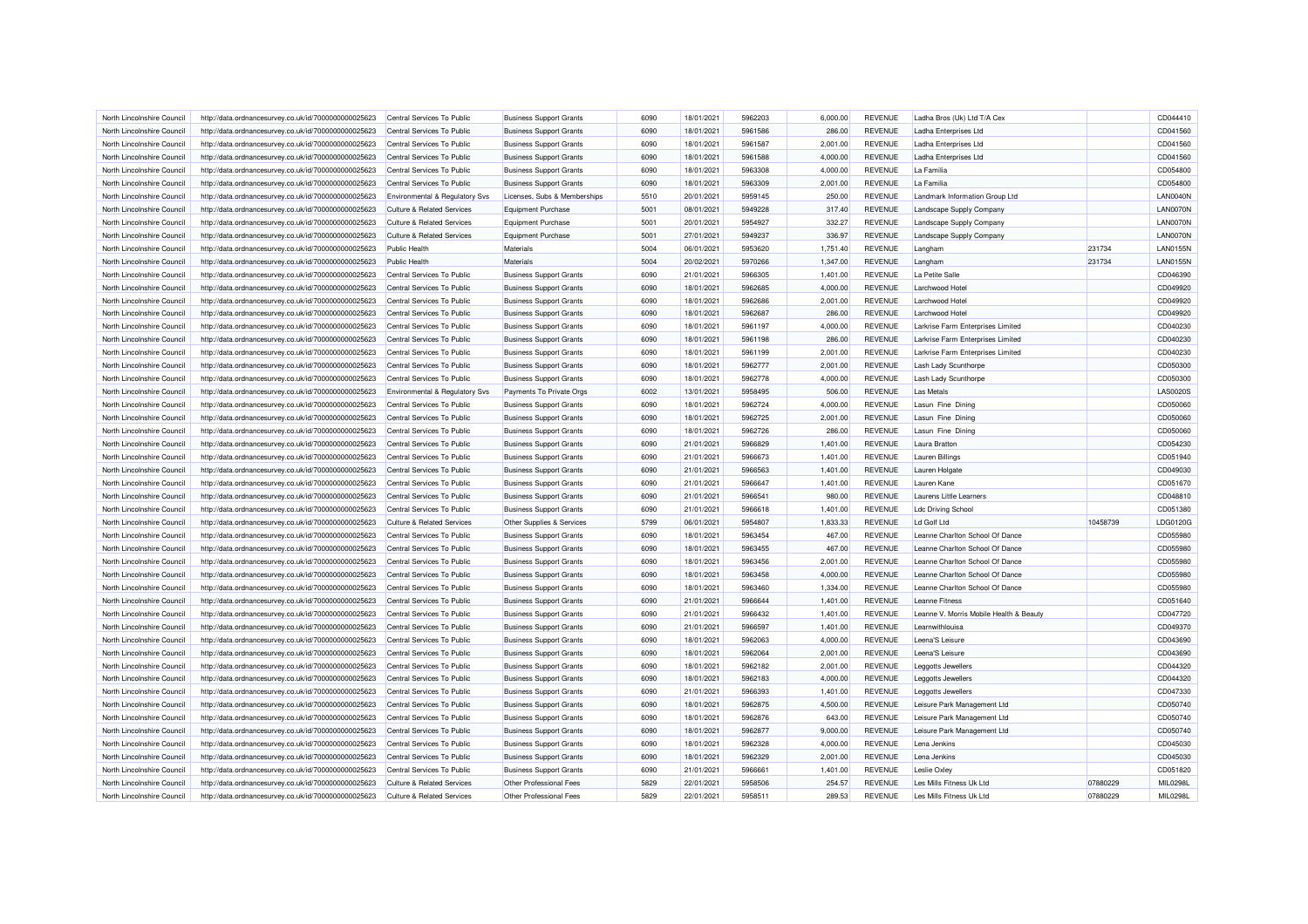| North Lincolnshire Council                               | http://data.ordnancesurvey.co.uk/id/7000000000025623                                                         | <b>Culture &amp; Related Services</b>                    | Other Professional Fees                                          | 5829         | 22/01/2021               | 5958525            | 402.47               | <b>REVENUE</b>                   | Les Mills Fitness Uk Ltd                               | 07880229 | MIL0298L             |
|----------------------------------------------------------|--------------------------------------------------------------------------------------------------------------|----------------------------------------------------------|------------------------------------------------------------------|--------------|--------------------------|--------------------|----------------------|----------------------------------|--------------------------------------------------------|----------|----------------------|
| North Lincolnshire Council                               | http://data.ordnancesurvey.co.uk/id/7000000000025623                                                         | Environmental & Regulatory Svs                           | Other Supplies & Services                                        | 5799         | 27/01/2021               | 5967889            | 899.99               | <b>REVENUE</b>                   | Lexisnexis                                             |          | <b>TOL0001L</b>      |
| North Lincolnshire Council                               | http://data.ordnancesurvey.co.uk/id/7000000000025623                                                         | Childrens & Education                                    | <b>Legal Fees</b>                                                | 5823         | 15/01/2021               | 5959498            | 315.00               | <b>REVENUE</b>                   | Lextox                                                 |          | LEX0011X             |
| North Lincolnshire Council                               | http://data.ordnancesurvey.co.uk/id/7000000000025623                                                         | Childrens & Education                                    | <b>Legal Fees</b>                                                | 5823         | 15/01/2021               | 5959506            | 385.00               | <b>REVENUE</b>                   | Lextox                                                 |          | LEX0011X             |
| North Lincolnshire Council                               | http://data.ordnancesurvey.co.uk/id/7000000000025623                                                         | Childrens & Education                                    | <b>Legal Fees</b>                                                | 5823         | 15/01/2021               | 5959508            | 1,325.00             | <b>REVENUE</b>                   | Lextox                                                 |          | LEX0011X             |
| North Lincolnshire Council                               | http://data.ordnancesurvey.co.uk/id/7000000000025623                                                         | Childrens & Education                                    | <b>Legal Fees</b>                                                | 5823         | 20/01/2021               | 5964906            | 305.00               | <b>REVENUE</b>                   | Lextox                                                 |          | LEX0011X             |
| North Lincolnshire Council                               | http://data.ordnancesurvey.co.uk/id/7000000000025623                                                         | Childrens & Education                                    | <b>Legal Fees</b>                                                | 5823         | 27/01/2021               | 5964907            | 485.00               | <b>REVENUE</b>                   | Lextox                                                 |          | LEX0011X             |
| North Lincolnshire Council                               | http://data.ordnancesurvey.co.uk/id/7000000000025623                                                         | Childrens & Education                                    | <b>Legal Fees</b>                                                | 5823         | 19/02/2021               | 5969522            | 243.38               | <b>REVENUE</b>                   | Lextox                                                 |          | LEX0011X             |
| North Lincolnshire Council                               | http://data.ordnancesurvey.co.uk/id/7000000000025623                                                         | Childrens & Education                                    | Payments To Private Orgs                                         | 6002         | 06/01/2021               | 5953827            | 1,890.00             | <b>REVENUE</b>                   | Levs Farm Junior School Fund                           |          | <b>LEY0009Y</b>      |
| North Lincolnshire Council                               | http://data.ordnancesurvey.co.uk/id/7000000000025623                                                         | Central Services To Public                               | <b>Business Support Grants</b>                                   | 6090         | 21/01/2021               | 5966666            | 1,401.00             | <b>REVENUE</b>                   | Life And Soul Goals                                    |          | CD051870             |
| North Lincolnshire Council                               | http://data.ordnancesurvey.co.uk/id/7000000000025623                                                         | Culture, Env, Reg & Planning Cap                         | Other Costs                                                      | A085         | 21/02/2021               | 5969339            | 6,198.00             | CAPITAL                          | Life Fitness (Uk) Ltd                                  | 2747223  | LIF0002F             |
| North Lincolnshire Council                               | http://data.ordnancesurvey.co.uk/id/7000000000025623                                                         | Central Services To Public                               | <b>Business Support Grants</b>                                   | 6090         | 18/01/2021               | 5962825            | 2,001.00             | <b>REVENUE</b>                   | <b>Lighterlife Brigg</b>                               |          | CD050550             |
| North Lincolnshire Council                               | http://data.ordnancesurvey.co.uk/id/7000000000025623                                                         | Central Services To Public                               | <b>Business Support Grants</b>                                   | 6090         | 18/01/2021               | 5962826            | 4,000.00             | REVENUE                          | <b>Lighterlife Brigg</b>                               |          | CD050550             |
| North Lincolnshire Council                               | http://data.ordnancesurvey.co.uk/id/7000000000025623                                                         | Adult Social Care                                        | Course Fees/Training                                             | 2002         | 22/01/2021               | 5959683            | 2,000.00             | <b>REVENUE</b>                   | <b>Lincoln College</b>                                 |          | <b>NOR0004R</b>      |
| North Lincolnshire Council                               | http://data.ordnancesurvey.co.uk/id/7000000000025623                                                         | Central Services To Public                               | <b>Business Support Grants</b>                                   | 6090         | 18/01/2021               | 5962093            | 2,001.00             | <b>REVENUE</b>                   | Lincoln Gardens Community Association                  |          | CD043840             |
| North Lincolnshire Council                               | http://data.ordnancesurvey.co.uk/id/7000000000025623                                                         | Central Services To Public                               | <b>Business Support Grants</b>                                   | 6090         | 18/01/2021               | 5962094            | 4,000.00             | <b>REVENUE</b>                   | Lincoln Gardens Community Association                  |          | CD043840             |
| North Lincolnshire Council                               | http://data.ordnancesurvey.co.uk/id/7000000000025623                                                         | Corporate And Democratic Core                            | Other Professional Fees                                          | 5829         | 13/01/2021               | 5958513            | 12,500.00            | <b>REVENUE</b>                   | <b>Lincolnshire County Council</b>                     |          | <b>LIN0115N</b>      |
| North Lincolnshire Council                               | http://data.ordnancesurvey.co.uk/id/7000000000025623                                                         | <b>Housing Services</b>                                  | Other Supplies & Services                                        | 5799         | 29/01/2021               | 5965006            | 997.27               | <b>REVENUE</b>                   | Lincolnshire Housing Partnership                       |          | SHO0024O             |
| North Lincolnshire Council                               | http://data.ordnancesurvey.co.uk/id/7000000000025623                                                         | <b>Housing Services</b>                                  | Other Supplies & Services                                        | 5799         | 19/02/2021               | 5969910            | 415.97               | <b>REVENUE</b>                   | Lincolnshire Housing Partnership                       |          | SHO0024O             |
| North Lincolnshire Council                               | http://data.ordnancesurvey.co.uk/id/7000000000025623                                                         | Central Services To Public                               | <b>Business Support Grants</b>                                   | 6090         | 18/01/2021               | 5962922            | 4,000.00             | <b>REVENUE</b>                   | Lincolnshire Office Solutions Ltd                      |          | CD050900             |
| North Lincolnshire Council                               | http://data.ordnancesurvey.co.uk/id/7000000000025623                                                         | Central Services To Public                               | <b>Business Support Grants</b>                                   | 6090         | 18/01/2021               | 5962923            | 2,001.00             | <b>REVENUE</b>                   | Lincolnshire Office Solutions Ltd                      |          | CD050900             |
| North Lincolnshire Council                               | http://data.ordnancesurvey.co.uk/id/7000000000025623                                                         | Central Services To Public                               | <b>Business Support Grants</b>                                   | 6090         | 18/01/2021               | 5963223            | 3,000.00             | <b>REVENUE</b>                   | Lincolnshire Organics T/A The Pink Pig Farm            |          | CD054460             |
| North Lincolnshire Council                               | http://data.ordnancesurvey.co.uk/id/7000000000025623                                                         | Central Services To Public                               | <b>Business Support Grants</b>                                   | 6090         | 18/01/2021               | 5963224            | 429.00               | <b>REVENUE</b>                   | Lincolnshire Organics T/A The Pink Pig Farm            |          | CD054460             |
| North Lincolnshire Council                               | http://data.ordnancesurvey.co.uk/id/7000000000025623                                                         | Central Services To Public                               | <b>Business Support Grants</b>                                   | 6090         | 18/01/2021               | 5963225            | 6,000.00             | <b>REVENUE</b>                   | Lincolnshire Organics T/A The Pink Pig Farm            |          | CD054460             |
| North Lincolnshire Council                               | http://data.ordnancesurvey.co.uk/id/7000000000025623                                                         | Central Services To Public                               | <b>Business Support Grants</b>                                   | 6090         | 21/01/2021               | 5966465            | 3,150.00             | <b>REVENUE</b>                   | Lincolnshire Salad Company Limited                     |          | CD048050             |
|                                                          |                                                                                                              |                                                          |                                                                  |              | 18/01/2021               |                    | 2,001.00             | <b>REVENUE</b>                   |                                                        |          | CD050310             |
| North Lincolnshire Council                               | http://data.ordnancesurvey.co.uk/id/7000000000025623                                                         | Central Services To Public                               | <b>Business Support Grants</b>                                   | 6090<br>6090 |                          | 5962779<br>5962780 |                      | <b>REVENUE</b>                   | <b>Lincolnshire Tints</b><br><b>Lincolnshire Tints</b> |          |                      |
| North Lincolnshire Council<br>North Lincolnshire Council | http://data.ordnancesurvey.co.uk/id/7000000000025623<br>http://data.ordnancesurvey.co.uk/id/7000000000025623 | Central Services To Public<br>Central Services To Public | <b>Business Support Grants</b><br><b>Business Support Grants</b> | 6090         | 18/01/2021<br>21/01/2021 | 5966812            | 4,000.00<br>1.401.00 | <b>REVENUE</b>                   | <b>Lincs Fashions</b>                                  |          | CD050310<br>CD054050 |
|                                                          |                                                                                                              |                                                          |                                                                  |              |                          |                    |                      |                                  |                                                        |          |                      |
| North Lincolnshire Council                               | http://data.ordnancesurvey.co.uk/id/7000000000025623                                                         | <b>Culture &amp; Related Services</b>                    | Other Supplies & Services                                        | 5799         | 20/01/2021               | 5960208<br>5966667 | 1,254.17             | <b>REVENUE</b><br><b>REVENUE</b> | Lincs Inspire Ltd                                      |          | <b>LIN0173N</b>      |
| North Lincolnshire Council                               | http://data.ordnancesurvey.co.uk/id/7000000000025623                                                         | Central Services To Public                               | <b>Business Support Grants</b>                                   | 6090         | 21/01/2021               |                    | 1,401.00             |                                  | <b>Linda'S Driving School</b>                          |          | CD051880             |
| North Lincolnshire Council                               | http://data.ordnancesurvey.co.uk/id/7000000000025623                                                         | Central Services To Public                               | <b>Business Support Grants</b>                                   | 6090         | 18/01/2021               | 5962650            | 429.00               | <b>REVENUE</b>                   | Lindholme Lakes Country Park Limited                   |          | CD049800             |
| North Lincolnshire Council                               | http://data.ordnancesurvey.co.uk/id/7000000000025623                                                         | Central Services To Public                               | <b>Business Support Grants</b>                                   | 6090         | 18/01/2021               | 5962651            | 3,000.00             | <b>REVENUE</b>                   | Lindholme Lakes Country Park Limited                   |          | CD049800             |
| North Lincolnshire Council                               | http://data.ordnancesurvey.co.uk/id/7000000000025623                                                         | Central Services To Public                               | <b>Business Support Grants</b>                                   | 6090         | 18/01/2021               | 5962652            | 6,000.00             | <b>REVENUE</b>                   | Lindholme Lakes Country Park Limited                   |          | CD049800             |
| North Lincolnshire Council                               | http://data.ordnancesurvey.co.uk/id/7000000000025623                                                         | Central Services To Public                               | <b>Business Support Grants</b>                                   | 6090         | 21/01/2021               | 5966785            | 1.401.00             | <b>REVENUE</b>                   | <b>Lindsay Irvin</b>                                   |          | CD053060             |
| North Lincolnshire Council                               | http://data.ordnancesurvey.co.uk/id/7000000000025623                                                         | Central Services To Public                               | <b>Business Support Grants</b>                                   | 6090         | 21/01/2021               | 5966333            | 1,401.00             | <b>REVENUE</b>                   | Lindsay Oâ¿¿Connor                                     |          | CD046670             |
| North Lincolnshire Council                               | http://data.ordnancesurvey.co.uk/id/7000000000025623                                                         | Central Services To Public                               | <b>Business Support Grants</b>                                   | 6090         | 18/01/2021               | 5962256            | 2,001.00             | <b>REVENUE</b>                   | Lindsey Lodge Hospice Shop                             |          | CD044690             |
| North Lincolnshire Council                               | http://data.ordnancesurvey.co.uk/id/7000000000025623                                                         | Central Services To Public                               | <b>Business Support Grants</b>                                   | 6090         | 18/01/2021               | 5962257            | 4,000.00             | <b>REVENUE</b>                   | Lindsey Lodge Hospice Shop                             |          | CD044690             |
| North Lincolnshire Council                               | http://data.ordnancesurvey.co.uk/id/7000000000025623                                                         | Central Services To Public                               | <b>Business Support Grants</b>                                   | 6090         | 18/01/2021               | 5962252            | 3,000.00             | <b>REVENUE</b>                   | Lindsey Lodge Hospice Shop Barton                      |          | CD044670             |
| North Lincolnshire Council                               | http://data.ordnancesurvey.co.uk/id/7000000000025623                                                         | Central Services To Public                               | <b>Business Support Grants</b>                                   | 6090         | 18/01/2021               | 5962253            | 6,000.00             | <b>REVENUE</b>                   | Lindsey Lodge Hospice Shop Barton                      |          | CD044670             |
| North Lincolnshire Council                               | http://data.ordnancesurvey.co.uk/id/7000000000025623                                                         | Central Services To Public                               | <b>Business Support Grants</b>                                   | 6090         | 18/01/2021               | 5962138            | 2,001.00             | <b>REVENUE</b>                   | <b>Lindsey Relay</b>                                   |          | CD044080             |
| North Lincolnshire Council                               | http://data.ordnancesurvey.co.uk/id/7000000000025623                                                         | Central Services To Public                               | <b>Business Support Grants</b>                                   | 6090         | 18/01/2021               | 5962139            | 4,000.00             | <b>REVENUE</b>                   | <b>Lindsey Relay</b>                                   |          | CD044080             |
| North Lincolnshire Council                               | http://data.ordnancesurvey.co.uk/id/7000000000025623                                                         | Central Services To Public                               | <b>Business Support Grants</b>                                   | 6090         | 18/01/2021               | 5962244            | 2,001.00             | <b>REVENUE</b>                   | <b>Lindseys At Home</b>                                |          | CD044630             |
| North Lincolnshire Council                               | http://data.ordnancesurvey.co.uk/id/7000000000025623                                                         | Central Services To Public                               | <b>Business Support Grants</b>                                   | 6090         | 18/01/2021               | 5962245            | 4,000.00             | <b>REVENUE</b>                   | <b>Lindseys At Home</b>                                |          | CD044630             |
| North Lincolnshire Council                               | http://data.ordnancesurvey.co.uk/id/7000000000025623                                                         | Central Services To Public                               | <b>Business Support Grants</b>                                   | 6090         | 18/01/2021               | 5962546            | 643.00               | <b>REVENUE</b>                   | Lindseys Meet & Eat                                    |          | CD045890             |
| North Lincolnshire Council                               | http://data.ordnancesurvey.co.uk/id/7000000000025623                                                         | Central Services To Public                               | <b>Business Support Grants</b>                                   | 6090         | 18/01/2021               | 5962547            | 9,000.00             | <b>REVENUE</b>                   | <b>Lindseys Meet &amp; Eat</b>                         |          | CD045890             |
| North Lincolnshire Council                               | http://data.ordnancesurvey.co.uk/id/7000000000025623                                                         | Central Services To Public                               | <b>Business Support Grants</b>                                   | 6090         | 18/01/2021               | 5962548            | 4,500.00             | <b>REVENUE</b>                   | Lindseys Meet & Eat                                    |          | CD045890             |
| North Lincolnshire Council                               | http://data.ordnancesurvey.co.uk/id/7000000000025623                                                         | Central Services To Public                               | <b>Business Support Grants</b>                                   | 6090         | 18/01/2021               | 5962260            | 4,000.00             | <b>REVENUE</b>                   | <b>Lindseys Pre-Loved Boutique</b>                     |          | CD044710             |
| North Lincolnshire Council                               | http://data.ordnancesurvey.co.uk/id/7000000000025623                                                         | Central Services To Public                               | <b>Business Support Grants</b>                                   | 6090         | 18/01/2021               | 5962261            | 2,001.00             | <b>REVENUE</b>                   | <b>Lindseys Pre-Loved Boutique</b>                     |          | CD044710             |
| North Lincolnshire Council                               | http://data.ordnancesurvey.co.uk/id/7000000000025623                                                         | Central Services To Public                               | <b>Business Support Grants</b>                                   | 6090         | 18/01/2021               | 5962258            | 2,001.00             | <b>REVENUE</b>                   | Lindseys Pre-Loved Fashion & Gifts                     |          | CD044700             |
| North Lincolnshire Council                               | http://data.ordnancesurvey.co.uk/id/7000000000025623                                                         | Central Services To Public                               | <b>Business Support Grants</b>                                   | 6090         | 18/01/2021               | 5962259            | 4,000.00             | <b>REVENUE</b>                   | Lindseys Pre-Loved Fashion & Gifts                     |          | CD044700             |
| North Lincolnshire Council                               | http://data.ordnancesurvey.co.uk/id/7000000000025623                                                         | Central Services To Public                               | <b>Business Support Grants</b>                                   | 6090         | 18/01/2021               | 5962254            | 3,000.00             | <b>REVENUE</b>                   | Lindseys Pre-Loved Fashion & Gifts Featuring           |          | CD044680             |
| North Lincolnshire Council                               | http://data.ordnancesurvey.co.uk/id/7000000000025623                                                         | Central Services To Public                               | <b>Business Support Grants</b>                                   | 6090         | 18/01/2021               | 5962255            | 6,000.00             | <b>REVENUE</b>                   | Lindseys Pre-Loved Fashion & Gifts Featuring           |          | CD044680             |
| North Lincolnshire Council                               | http://data.ordnancesurvey.co.uk/id/7000000000025623                                                         | Central Services To Public                               | <b>Business Support Grants</b>                                   | 6090         | 18/01/2021               | 5962250            | 4,000.00             | <b>REVENUE</b>                   | Lindseys Vintage & Collectables Barton                 |          | CD044660             |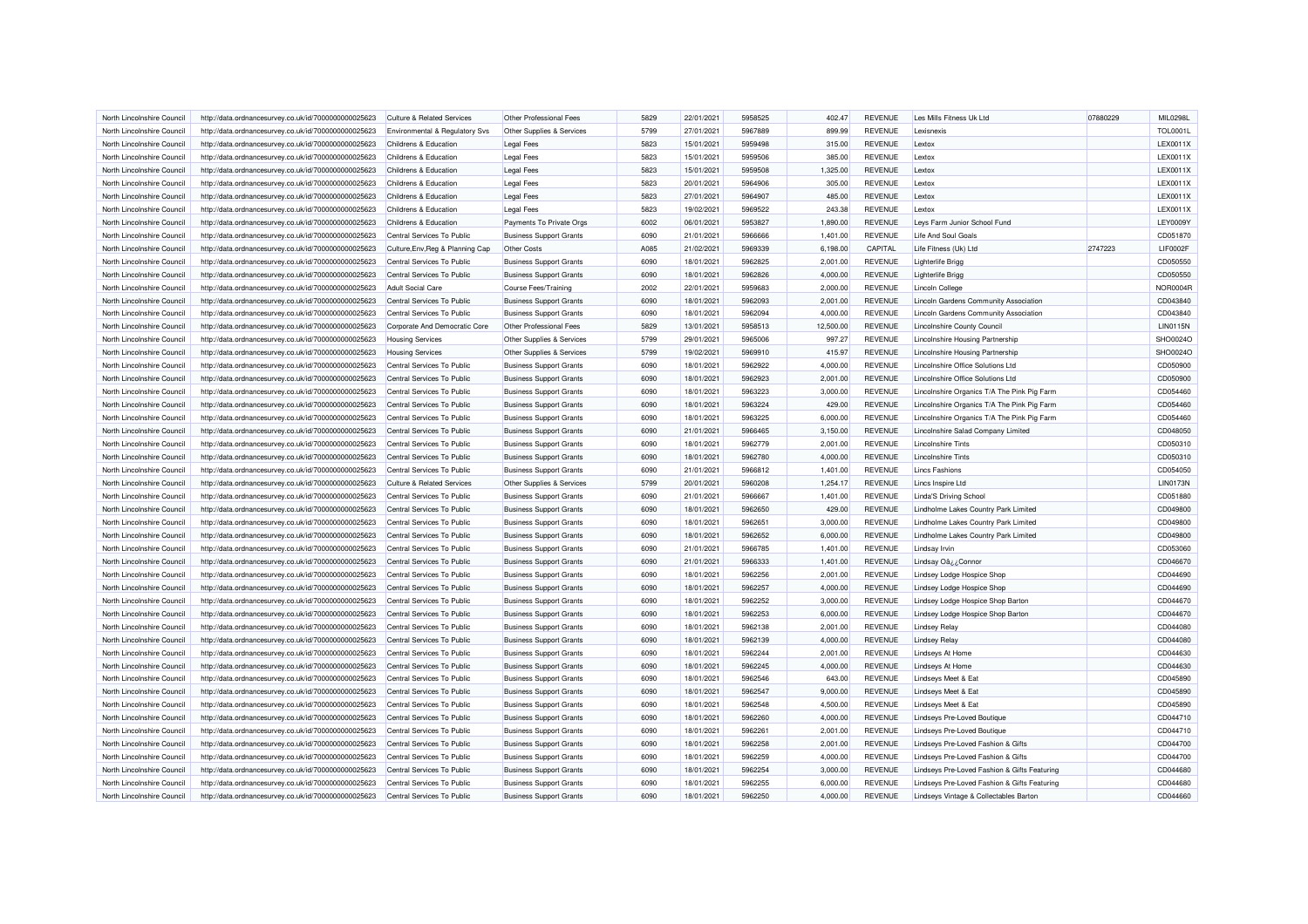| North Lincolnshire Council | http://data.ordnancesurvey.co.uk/id/7000000000025623                                                         | Central Services To Public            | <b>Business Support Grants</b> | 6090 | 18/01/2021 | 5962251 | 2.001.00 | <b>REVENUE</b> | Lindseys Vintage & Collectables Barton    |         | CD044660        |
|----------------------------|--------------------------------------------------------------------------------------------------------------|---------------------------------------|--------------------------------|------|------------|---------|----------|----------------|-------------------------------------------|---------|-----------------|
| North Lincolnshire Council | http://data.ordnancesurvey.co.uk/id/7000000000025623                                                         | Childrens & Education                 | Payments To Private Orgs       | 6002 | 29/01/2021 | 5970904 | 3,558.65 | <b>REVENUE</b> | Linkage Community Trust Ltd               |         | <b>LIN0343N</b> |
| North Lincolnshire Council | http://data.ordnancesurvey.co.uk/id/7000000000025623                                                         | Childrens & Education                 | Payments To Private Orgs       | 6002 | 29/01/2021 | 5970907 | 6,234.49 | <b>REVENUE</b> | Linkage Community Trust Ltd               |         | LIN0343N        |
| North Lincolnshire Council | http://data.ordnancesurvey.co.uk/id/7000000000025623                                                         | Childrens & Education                 | Payments To Private Orgs       | 6002 | 29/01/2021 | 5970909 | 3,469.99 | <b>REVENUE</b> | Linkage Community Trust Ltd               |         | <b>LIN0343N</b> |
| North Lincolnshire Council | http://data.ordnancesurvey.co.uk/id/7000000000025623                                                         | Central Services To Public            | <b>Business Support Grants</b> | 6090 | 21/01/2021 | 5966293 | 980.00   | <b>REVENUE</b> | Lion Learners North Lincolnshire          |         | CD046270        |
| North Lincolnshire Council | http://data.ordnancesurvey.co.uk/id/7000000000025623                                                         | Central Services To Public            | <b>Business Support Grants</b> | 6090 | 21/01/2021 | 5966426 | 1,401.00 | <b>REVENUE</b> | Lionoutsidebars                           |         | CD047660        |
| North Lincolnshire Council | http://data.ordnancesurvey.co.uk/id/7000000000025623                                                         | Central Services To Public            | <b>Business Support Grants</b> | 6090 | 18/01/2021 | 5963151 | 4,000.00 | <b>REVENUE</b> | <b>Liquid Mist</b>                        |         | CD053740        |
| North Lincolnshire Council | http://data.ordnancesurvey.co.uk/id/7000000000025623                                                         | Central Services To Public            | <b>Business Support Grants</b> | 6090 | 18/01/2021 | 5963152 | 2,001.00 | <b>REVENUE</b> | <b>Liquid Mist</b>                        |         | CD053740        |
| North Lincolnshire Council | http://data.ordnancesurvey.co.uk/id/7000000000025623                                                         | Central Services To Public            | <b>Business Support Grants</b> | 6090 | 21/01/2021 | 5966394 | 980.00   | <b>REVENUE</b> | Little Angels & Kids Club                 |         | CD047340        |
| North Lincolnshire Council | http://data.ordnancesurvey.co.uk/id/7000000000025623                                                         | Central Services To Public            | <b>Business Support Grants</b> | 6090 | 21/01/2021 | 5966438 | 980.00   | <b>REVENUE</b> | <b>Little Cygnets Nursery</b>             |         | CD047780        |
| North Lincolnshire Council | http://data.ordnancesurvey.co.uk/id/7000000000025623                                                         | Central Services To Public            | <b>Business Support Grants</b> | 6090 | 21/01/2021 | 5966567 | 1,401.00 | <b>REVENUE</b> | Little Frogs Daycare Ltd                  |         | CD049070        |
| North Lincolnshire Council | http://data.ordnancesurvey.co.uk/id/7000000000025623                                                         | Central Services To Public            | <b>Business Support Grants</b> | 6090 | 21/01/2021 | 5966415 | 980.00   | <b>REVENUE</b> | Little Gems Childminding                  |         | CD047550        |
| North Lincolnshire Council | http://data.ordnancesurvey.co.uk/id/7000000000025623                                                         | Central Services To Public            | <b>Business Support Grants</b> | 6090 | 21/01/2021 | 5966642 | 1,401.00 | <b>REVENUE</b> | <b>Little Learners</b>                    |         | CD051620        |
| North Lincolnshire Council | http://data.ordnancesurvey.co.uk/id/7000000000025623                                                         | Central Services To Public            | <b>Business Support Grants</b> | 6090 | 21/01/2021 | 5966660 | 1,401.00 | <b>REVENUE</b> | Littlelegs                                |         | CD051810        |
| North Lincolnshire Council | http://data.ordnancesurvey.co.uk/id/7000000000025623                                                         | Childrens & Education                 | Payments To Private Orgs       | 6002 | 20/01/2021 | 5964687 | 1,569.60 | <b>REVENUE</b> | Little Owls Pre-School                    |         | LIT0041T        |
| North Lincolnshire Council | http://data.ordnancesurvey.co.uk/id/7000000000025623                                                         | Childrens & Education                 | Payments To Private Orgs       | 6002 | 20/01/2021 | 5964677 | 2,532.36 | <b>REVENUE</b> | <b>Little Tots Nursery</b>                |         | LIT0010T        |
| North Lincolnshire Council |                                                                                                              | Central Services To Public            |                                | 6090 | 18/01/2021 | 5961713 | 4,000.00 | <b>REVENUE</b> | Live, Love & Create                       |         | CD041990        |
| North Lincolnshire Council | http://data.ordnancesurvey.co.uk/id/7000000000025623                                                         | Central Services To Public            | <b>Business Support Grants</b> | 6090 | 18/01/2021 | 5961714 | 286.00   | <b>REVENUE</b> | Live, Love & Create                       |         | CD041990        |
|                            | http://data.ordnancesurvey.co.uk/id/7000000000025623                                                         |                                       | <b>Business Support Grants</b> |      |            |         |          |                |                                           |         |                 |
| North Lincolnshire Council | http://data.ordnancesurvey.co.uk/id/7000000000025623                                                         | Central Services To Public            | <b>Business Support Grants</b> | 6090 | 18/01/2021 | 5961715 | 2,001.00 | <b>REVENUE</b> | Live, Love & Create                       |         | CD041990        |
| North Lincolnshire Council | http://data.ordnancesurvey.co.uk/id/7000000000025623                                                         | Central Services To Public            | <b>Business Support Grants</b> | 6090 | 25/01/2021 | 5968891 | 667.00   | <b>REVENUE</b> | Live, Love & Create                       |         | CD041990        |
| North Lincolnshire Council | http://data.ordnancesurvey.co.uk/id/7000000000025623                                                         | Central Services To Public            | <b>Business Support Grants</b> | 6090 | 25/01/2021 | 5968892 | 667.00   | <b>REVENUE</b> | Live, Love & Create                       |         | CD041990        |
| North Lincolnshire Council | http://data.ordnancesurvey.co.uk/id/7000000000025623                                                         | Central Services To Public            | <b>Business Support Grants</b> | 6090 | 18/01/2021 | 5962110 | 4,000.00 | <b>REVENUE</b> | <b>Lmag Ltd</b>                           |         | CD043930        |
| North Lincolnshire Council | http://data.ordnancesurvey.co.uk/id/7000000000025623                                                         | Central Services To Public            | <b>Business Support Grants</b> | 6090 | 18/01/2021 | 5962111 | 2.001.00 | <b>REVENUE</b> | <b>Lmag Ltd</b>                           |         | CD043930        |
| North Lincolnshire Council | http://data.ordnancesurvey.co.uk/id/7000000000025623                                                         | Central Services To Public            | <b>Business Support Grants</b> | 6090 | 21/01/2021 | 5966699 | 1,401.00 | <b>REVENUE</b> | <b>Lmc Car Sales</b>                      |         | CD052210        |
| North Lincolnshire Council | http://data.ordnancesurvey.co.uk/id/7000000000025623                                                         | <b>Culture &amp; Related Services</b> | Materials                      | 5004 | 13/01/2021 | 5957769 | 331.00   | <b>REVENUE</b> | Locate Supplies Ltd                       | 2446177 | LOC0044C        |
| North Lincolnshire Council | http://data.ordnancesurvey.co.uk/id/7000000000025623                                                         | Central Services To Public            | <b>Business Support Grants</b> | 6090 | 18/01/2021 | 5961798 | 2,001.00 | <b>REVENUE</b> | London House Fashion                      |         | CD042360        |
| North Lincolnshire Council | http://data.ordnancesurvey.co.uk/id/7000000000025623                                                         | Central Services To Public            | <b>Business Support Grants</b> | 6090 | 18/01/2021 | 5961799 | 4,000.00 | <b>REVENUE</b> | London House Fashion                      |         | CD042360        |
| North Lincolnshire Council | http://data.ordnancesurvey.co.uk/id/7000000000025623                                                         | Childrens & Education                 | <b>Client Related Costs</b>    | 5534 | 08/01/2021 | 5956557 | 7,554.87 | <b>REVENUE</b> | Longhurst & Havelock Homes                | 30779R  | <b>LON0249N</b> |
| North Lincolnshire Council | http://data.ordnancesurvey.co.uk/id/7000000000025623                                                         | Childrens & Education                 | <b>Client Related Costs</b>    | 5534 | 08/01/2021 | 5956559 | 3,060.25 | <b>REVENUE</b> | Longhurst & Havelock Homes                | 30779R  | <b>LON0249N</b> |
| North Lincolnshire Council | http://data.ordnancesurvey.co.uk/id/7000000000025623                                                         | Childrens & Education                 | <b>Client Related Costs</b>    | 5534 | 29/01/2021 | 5965004 | 5,788.20 | <b>REVENUE</b> | Longhurst & Havelock Homes Ltd            | 30779R  | LON0046N        |
| North Lincolnshire Council | http://data.ordnancesurvey.co.uk/id/7000000000025623                                                         | Central Services To Public            | <b>Business Support Grants</b> | 6090 | 18/01/2021 | 5963285 | 4,000.00 | <b>REVENUE</b> | <b>Lords And Ladies Barber</b>            |         | CD054690        |
| North Lincolnshire Council | http://data.ordnancesurvey.co.uk/id/7000000000025623                                                         | Central Services To Public            | <b>Business Support Grants</b> | 6090 | 18/01/2021 | 5963286 | 2,001.00 | <b>REVENUE</b> | Lords And Ladies Barber                   |         | CD054690        |
| North Lincolnshire Council | http://data.ordnancesurvey.co.uk/id/7000000000025623                                                         | Central Services To Public            | <b>Business Support Grants</b> | 6090 | 18/01/2021 | 5963169 | 2,001.00 | <b>REVENUE</b> | Lords And Ladies Studio                   |         | CD053830        |
| North Lincolnshire Council | http://data.ordnancesurvey.co.uk/id/7000000000025623                                                         | Central Services To Public            | <b>Business Support Grants</b> | 6090 | 18/01/2021 | 5963170 | 4,000.00 | <b>REVENUE</b> | <b>Lords And Ladies Studio</b>            |         | CD053830        |
| North Lincolnshire Council | http://data.ordnancesurvey.co.uk/id/7000000000025623                                                         | Childrens & Education                 | Other Professional Fees        | 5829 | 06/01/2021 | 5954842 | 1,800.00 | <b>REVENUE</b> | Louise Robinson Limited                   |         | <b>RON0701N</b> |
| North Lincolnshire Council | http://data.ordnancesurvey.co.uk/id/7000000000025623                                                         | Central Services To Public            | <b>Business Support Grants</b> | 6090 | 25/01/2021 | 5968900 | 4,000.00 | <b>REVENUE</b> | Louise Rutherford T/A College Yard Cafe   |         | CD056480        |
| North Lincolnshire Council | http://data.ordnancesurvey.co.uk/id/7000000000025623                                                         | Central Services To Public            | <b>Business Support Grants</b> | 6090 | 25/01/2021 | 5968901 | 286.00   | <b>REVENUE</b> | Louise Rutherford T/A College Yard Cafe   |         | CD056480        |
| North Lincolnshire Council | http://data.ordnancesurvey.co.uk/id/7000000000025623                                                         | Central Services To Public            | <b>Business Support Grants</b> | 6090 | 25/01/2021 | 5968902 | 2,001.00 | <b>REVENUE</b> | Louise Rutherford T/A College Yard Cafe   |         | CD056480        |
| North Lincolnshire Council | http://data.ordnancesurvey.co.uk/id/7000000000025623                                                         | Central Services To Public            | <b>Business Support Grants</b> | 6090 | 25/01/2021 | 5968903 | 667.00   | <b>REVENUE</b> | Louise Rutherford T/A College Yard Cafe   |         | CD056480        |
| North Lincolnshire Council | http://data.ordnancesurvey.co.uk/id/7000000000025623                                                         | Central Services To Public            | <b>Business Support Grants</b> | 6090 | 25/01/2021 | 5968904 | 667.00   | <b>REVENUE</b> | Louise Rutherford T/A College Yard Cafe   |         | CD056480        |
| North Lincolnshire Council | http://data.ordnancesurvey.co.uk/id/7000000000025623                                                         | Central Services To Public            | <b>Business Support Grants</b> | 6090 | 25/01/2021 | 5968906 | 1,334.00 | <b>REVENUE</b> | Louise Rutherford T/A College Yard Cafe   |         | CD056480        |
| North Lincolnshire Council | http://data.ordnancesurvey.co.uk/id/7000000000025623                                                         | Central Services To Public            | <b>Business Support Grants</b> | 6090 | 21/01/2021 | 5966578 | 1,401.00 | <b>REVENUE</b> | Love Liusi Flowers                        |         | CD049180        |
| North Lincolnshire Council | http://data.ordnancesurvey.co.uk/id/7000000000025623                                                         | Central Services To Public            | <b>Business Support Grants</b> | 6090 | 21/01/2021 | 5966367 | 1,401.00 | <b>REVENUE</b> | Love Locks & Co                           |         | CD047030        |
| North Lincolnshire Council | http://data.ordnancesurvey.co.uk/id/7000000000025623                                                         | Central Services To Public            | <b>Business Support Grants</b> | 6090 | 21/01/2021 | 5966826 | 980.00   | <b>REVENUE</b> | Lovemaths Tutoring Uk                     |         | CD054200        |
| North Lincolnshire Council | http://data.ordnancesurvey.co.uk/id/7000000000025623                                                         | Central Services To Public            | <b>Business Support Grants</b> | 6090 | 21/01/2021 | 5966352 | 1,401.00 | <b>REVENUE</b> | Lp Creatives Ltd                          |         | CD046880        |
| North Lincolnshire Council | http://data.ordnancesurvey.co.uk/id/7000000000025623                                                         | Central Services To Public            | <b>Business Support Grants</b> | 6090 | 21/01/2021 | 5966372 | 1,401.00 | <b>REVENUE</b> | Lpd Driving School Ltd                    |         | CD047090        |
| North Lincolnshire Council | http://data.ordnancesurvey.co.uk/id/7000000000025623                                                         | Central Services To Public            | <b>Business Support Grants</b> | 6090 | 18/01/2021 | 5961224 | 429.00   | <b>REVENUE</b> | Lucio'S Scunthorpe Ltd.                   |         | CD040330        |
| North Lincolnshire Council | http://data.ordnancesurvey.co.uk/id/7000000000025623                                                         | Central Services To Public            | <b>Business Support Grants</b> | 6090 | 18/01/2021 | 5961225 | 3,000.00 | <b>REVENUE</b> | Lucio'S Scunthorpe Ltd                    |         | CD040330        |
| North Lincolnshire Council | http://data.ordnancesurvey.co.uk/id/7000000000025623                                                         | Central Services To Public            | <b>Business Support Grants</b> | 6090 | 18/01/2021 | 5961226 | 6,000.00 | <b>REVENUE</b> | Lucio'S Scunthorpe Ltd.                   |         | CD040330        |
| North Lincolnshire Council | http://data.ordnancesurvey.co.uk/id/7000000000025623                                                         | Central Services To Public            | <b>Business Support Grants</b> | 6090 | 28/01/2021 | 5970857 | 2,001.00 | <b>REVENUE</b> | <b>Luck Lady</b>                          |         | CD057020        |
| North Lincolnshire Council | http://data.ordnancesurvey.co.uk/id/7000000000025623                                                         | Central Services To Public            | <b>Business Support Grants</b> | 6090 | 28/01/2021 | 5970858 | 4,000.00 | <b>REVENUE</b> | Luck Lady                                 |         | CD057020        |
| North Lincolnshire Council |                                                                                                              | Central Services To Public            | <b>Business Support Grants</b> | 6090 | 28/01/2021 | 5970859 | 1,334.00 | <b>REVENUE</b> |                                           |         | CD057020        |
| North Lincolnshire Council | http://data.ordnancesurvey.co.uk/id/7000000000025623<br>http://data.ordnancesurvey.co.uk/id/7000000000025623 | Central Services To Public            | <b>Business Support Grants</b> | 6090 | 18/01/2021 | 5962763 | 4,000.00 | <b>REVENUE</b> | Luck Lady<br>Lucky Tuppence Confectionery |         | CD050240        |
|                            |                                                                                                              |                                       |                                |      |            |         |          |                |                                           |         |                 |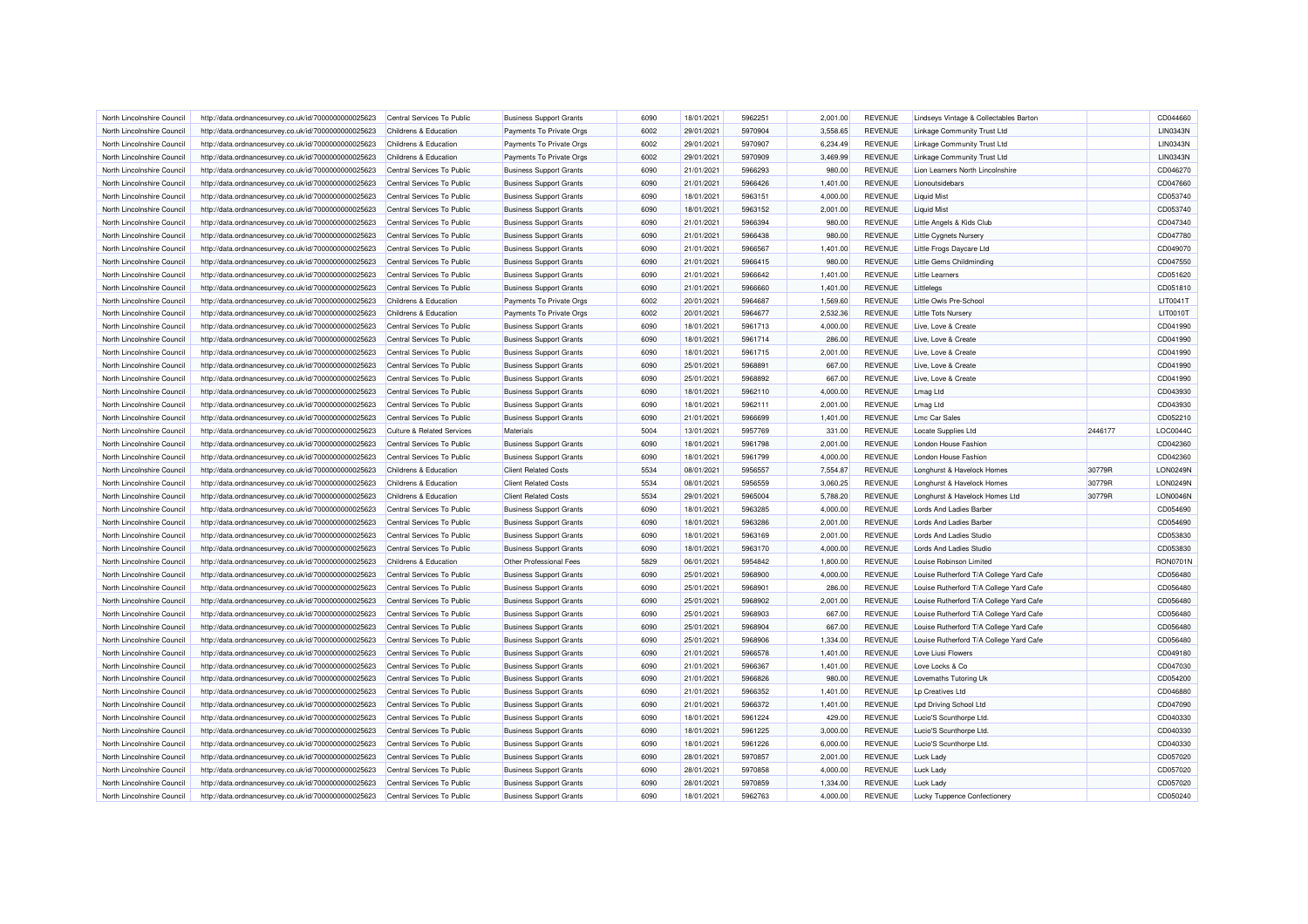| North Lincolnshire Council | http://data.ordnancesurvey.co.uk/id/7000000000025623 | Central Services To Public            | <b>Business Support Grants</b> | 6090         | 18/01/2021 | 5962764            | 2,001.00             | <b>REVENUE</b>                   | Lucky Tuppence Confectioner                 |         | CD050240             |
|----------------------------|------------------------------------------------------|---------------------------------------|--------------------------------|--------------|------------|--------------------|----------------------|----------------------------------|---------------------------------------------|---------|----------------------|
| North Lincolnshire Council | http://data.ordnancesurvey.co.uk/id/7000000000025623 | Central Services To Public            | <b>Business Support Grants</b> | 6090         | 21/01/2021 | 5966570            | 1,401.00             | <b>REVENUE</b>                   | Luke Emerson Adi                            |         | CD049100             |
| North Lincolnshire Council | http://data.ordnancesurvey.co.uk/id/7000000000025623 | Central Services To Public            | <b>Business Support Grants</b> | 6090         | 18/01/2021 | 5962013            | 4,000.00             | <b>REVENUE</b>                   | Lullabys (Scunthorpe) Ltd                   |         | CD043440             |
| North Lincolnshire Council | http://data.ordnancesurvey.co.uk/id/7000000000025623 | Central Services To Public            | <b>Business Support Grants</b> | 6090         | 18/01/2021 | 5962014            | 2,001.00             | <b>REVENUE</b>                   | Lullabys (Scunthorpe) Ltd                   |         | CD043440             |
| North Lincolnshire Council | http://data.ordnancesurvey.co.uk/id/7000000000025623 | Central Services To Public            | <b>Business Support Grants</b> | 6090         | 21/01/2021 | 5966832            | 980.00               | <b>REVENUE</b>                   | <b>Lumbs Catering Equipment</b>             |         | CD054260             |
| North Lincolnshire Council | http://data.ordnancesurvey.co.uk/id/7000000000025623 | Central Services To Public            | <b>Business Support Grants</b> | 6090         | 18/01/2021 | 5963559            | 4,000.00             | <b>REVENUE</b>                   | Lupine Study Centre                         |         | CD056210             |
| North Lincolnshire Council | http://data.ordnancesurvey.co.uk/id/7000000000025623 | Central Services To Public            | <b>Business Support Grants</b> | 6090         | 18/01/2021 | 5963560            | 1,334.00             | <b>REVENUE</b>                   | <b>Lupine Study Centre</b>                  |         | CD056210             |
| North Lincolnshire Council | http://data.ordnancesurvey.co.uk/id/7000000000025623 | Central Services To Public            | <b>Business Support Grants</b> | 6090         | 18/01/2021 | 5963561            | 2,001.00             | <b>REVENUE</b>                   | Lupine Study Centre                         |         | CD056210             |
| North Lincolnshire Council | http://data.ordnancesurvey.co.uk/id/7000000000025623 | Central Services To Public            | <b>Business Support Grants</b> | 6090         | 21/01/2021 | 5966356            | 980.00               | <b>REVENUE</b>                   | <b>Lusso Executive</b>                      |         | CD046920             |
| North Lincolnshire Council | http://data.ordnancesurvey.co.uk/id/7000000000025623 | Central Services To Public            | <b>Business Support Grants</b> | 6090         | 08/01/2021 | 5957089            | 1,334.00             | <b>REVENUE</b>                   | Luvmypad                                    |         | CD055650             |
| North Lincolnshire Council | http://data.ordnancesurvey.co.uk/id/7000000000025623 | Central Services To Public            | <b>Business Support Grants</b> | 6090         | 18/01/2021 | 5963413            | 2,001.00             | <b>REVENUE</b>                   | Luvmypad                                    |         | CD055650             |
| North Lincolnshire Council | http://data.ordnancesurvey.co.uk/id/7000000000025623 | Central Services To Public            | <b>Business Support Grants</b> | 6090         | 18/01/2021 | 5963414            | 4,000.00             | <b>REVENUE</b>                   | Luvmypad                                    |         | CD055650             |
| North Lincolnshire Council | http://data.ordnancesurvey.co.uk/id/7000000000025623 | Central Services To Public            | <b>Business Support Grants</b> | 6090         | 18/01/2021 | 5961903            | 4,000.00             | <b>REVENUE</b>                   | Luxe Hair                                   |         | CD042870             |
| North Lincolnshire Council | http://data.ordnancesurvey.co.uk/id/7000000000025623 | Central Services To Public            | <b>Business Support Grants</b> | 6090         | 18/01/2021 | 5961904            | 2,001.00             | <b>REVENUE</b>                   | Luxe Hair                                   |         | CD042870             |
| North Lincolnshire Council | http://data.ordnancesurvey.co.uk/id/7000000000025623 | Central Services To Public            | <b>Business Support Grants</b> | 6090         | 18/01/2021 | 5963108            | 4,000.00             | <b>REVENUE</b>                   | Lynns Grooming Parlour                      |         | CD053530             |
| North Lincolnshire Council | http://data.ordnancesurvey.co.uk/id/7000000000025623 | Central Services To Public            | <b>Business Support Grants</b> | 6090         | 18/01/2021 | 5963109            | 2,001.00             | <b>REVENUE</b>                   | Lynns Grooming Parlour                      |         | CD053530             |
| North Lincolnshire Council | http://data.ordnancesurvey.co.uk/id/7000000000025623 | Central Services To Public            | <b>Equipment Purchase</b>      | 5001         | 15/01/2021 | 5959470            | 606.00               | <b>REVENUE</b>                   | Lyreco Uk Ltd                               | 442696  | LYR0001R             |
| North Lincolnshire Council | http://data.ordnancesurvey.co.uk/id/7000000000025623 | Corporate And Democratic Core         | Clothing, Uniforms & Laundry   | 5301         | 20/01/2021 | 5964644            | 329.38               | <b>REVENUE</b>                   | Lyreco Uk Ltd                               | 442696  | LYR0001R             |
|                            |                                                      |                                       |                                |              |            |                    |                      |                                  |                                             |         |                      |
| North Lincolnshire Council | http://data.ordnancesurvey.co.uk/id/7000000000025623 | Corporate And Democratic Core         | Gen Office Exp (Incl Postage)  | 5603         | 13/01/2021 | 5958480            | 240.24               | <b>REVENUE</b>                   | Lyreco Uk Ltd                               | 442696  | LYR0001R             |
| North Lincolnshire Council | http://data.ordnancesurvey.co.uk/id/7000000000025623 | Corporate And Democratic Core         | Gen Office Exp (Incl Postage)  | 5603         | 13/01/2021 | 5958514            | 252.99               | <b>REVENUE</b>                   | Lyreco Uk Ltd                               | 442696  | LYR0001R             |
| North Lincolnshire Council | http://data.ordnancesurvey.co.uk/id/7000000000025623 | Corporate And Democratic Core         | Gen Office Exp (Incl Postage)  | 5603         | 20/01/2021 | 5964646            | 235.74               | <b>REVENUE</b>                   | Lyreco Uk Ltd                               | 442696  | LYR0001R             |
| North Lincolnshire Council | http://data.ordnancesurvey.co.uk/id/7000000000025623 | Central Services To Public            | <b>Business Support Grants</b> | 6090         | 21/01/2021 | 5966411            | 1,401.00             | <b>REVENUE</b>                   | Mad As A Potter                             |         | CD047510             |
| North Lincolnshire Council | http://data.ordnancesurvey.co.uk/id/7000000000025623 | Central Services To Public            | <b>Business Support Grants</b> | 6090         | 21/01/2021 | 5966669            | 980.00               | <b>REVENUE</b>                   | Magdalena Kisiela                           |         | CD051900             |
| North Lincolnshire Council | http://data.ordnancesurvey.co.uk/id/7000000000025623 | Central Services To Public            | <b>Business Support Grants</b> | 6090         | 21/01/2021 | 5966592            | 1,401.00             | <b>REVENUE</b>                   | Magic Images                                |         | CD049320             |
| North Lincolnshire Council | http://data.ordnancesurvey.co.uk/id/7000000000025623 | Central Services To Public            | <b>Business Support Grants</b> | 6090         | 18/01/2021 | 5962378            | 286.00               | <b>REVENUE</b>                   | Magna Charta                                |         | CD045210             |
| North Lincolnshire Council | http://data.ordnancesurvey.co.uk/id/7000000000025623 | Central Services To Public            | <b>Business Support Grants</b> | 6090         | 18/01/2021 | 5962379            | 4,000.00             | <b>REVENUE</b>                   | Magna Charta                                |         | CD045210             |
| North Lincolnshire Council | http://data.ordnancesurvey.co.uk/id/7000000000025623 | Central Services To Public            | <b>Business Support Grants</b> | 6090         | 18/01/2021 | 5962380            | 2,001.00             | <b>REVENUE</b>                   | Magna Charta                                |         | CD045210             |
| North Lincolnshire Council | http://data.ordnancesurvey.co.uk/id/7000000000025623 | Central Services To Public            | <b>Business Support Grants</b> | 6090         | 21/01/2021 | 5966757            | 1.401.00             | <b>REVENUE</b>                   | Make It Perfect Ltd                         |         | CD052790             |
| North Lincolnshire Council | http://data.ordnancesurvey.co.uk/id/7000000000025623 | Central Services To Public            | <b>Business Support Grants</b> | 6090         | 21/01/2021 | 5966858            | 1,401.00             | <b>REVENUE</b>                   | Make It Perfect Weddings And Events         |         | CD055160             |
| North Lincolnshire Council | http://data.ordnancesurvey.co.uk/id/7000000000025623 | Highways & Transport                  | Stock Purchases & Adjustments  | 5030         | 27/01/2021 | 5948240            | 10,376.45            | <b>REVENUE</b>                   | <b>Mallatite Ltd</b>                        | 2621328 | <b>MAL0036L</b>      |
| North Lincolnshire Council | http://data.ordnancesurvey.co.uk/id/7000000000025623 | <b>Highways &amp; Transport</b>       | <b>Equipment Purchase</b>      | 5001         | 22/01/2021 | 5959163            | 378.00               | <b>REVENUE</b>                   | Manchester Safety Services Ltd              |         | <b>MAN0127N</b>      |
| North Lincolnshire Council | http://data.ordnancesurvey.co.uk/id/7000000000025623 | Central Services To Public            | <b>Business Support Grants</b> | 6090         | 21/01/2021 | 5966536            | 980.00               | <b>REVENUE</b>                   | M And L Aquatics                            |         | CD048760             |
| North Lincolnshire Council | http://data.ordnancesurvey.co.uk/id/7000000000025623 | Central Services To Public            | <b>Business Support Grants</b> | 6090         | 28/01/2021 | 5970860            | 9,000.00             | <b>REVENUE</b>                   | M And I Dowse                               |         | CD057030             |
| North Lincolnshire Council | http://data.ordnancesurvey.co.uk/id/7000000000025623 | Central Services To Public            | <b>Business Support Grants</b> | 6090         | 28/01/2021 | 5970861            | 4.500.00             | <b>REVENUE</b>                   | M And L Dowse                               |         | CD057030             |
| North Lincolnshire Council | http://data.ordnancesurvey.co.uk/id/7000000000025623 | Central Services To Public            | <b>Business Support Grants</b> | 6090         | 28/01/2021 | 5970862            | 3,000.00             | <b>REVENUE</b>                   | M And L Dowse                               |         | CD057030             |
| North Lincolnshire Council | http://data.ordnancesurvey.co.uk/id/7000000000025623 | Central Services To Public            | <b>Business Support Grants</b> | 6090         | 18/01/2021 | 5962132            | 4,000.00             | <b>REVENUE</b>                   | Manoâ¿¿S Barbers                            |         | CD044050             |
| North Lincolnshire Council | http://data.ordnancesurvey.co.uk/id/7000000000025623 | Central Services To Public            | <b>Business Support Grants</b> | 6090         | 18/01/2021 | 5962133            | 2,001.00             | <b>REVENUE</b>                   | Manoâ¿¿S Barbers                            |         | CD044050             |
| North Lincolnshire Council | http://data.ordnancesurvey.co.uk/id/7000000000025623 | Childrens & Education                 | <b>Course Fees/Training</b>    | 2002         | 20/01/2021 | 5957768            | 250.00               | <b>REVENUE</b>                   | Manor School Sports College                 |         | <b>NAS0050S</b>      |
| North Lincolnshire Council | http://data.ordnancesurvey.co.uk/id/7000000000025623 | Central Services To Public            | <b>Business Support Grants</b> | 6090         | 18/01/2021 | 5962001            | 2,001.00             | <b>REVENUE</b>                   | <b>Ma Productions</b>                       |         | CD043380             |
| North Lincolnshire Council | http://data.ordnancesurvey.co.uk/id/7000000000025623 | Central Services To Public            | <b>Business Support Grants</b> | 6090         | 18/01/2021 | 5962002            | 4,000.00             | <b>REVENUE</b>                   | <b>Ma Productions</b>                       |         | CD043380             |
| North Lincolnshire Council | http://data.ordnancesurvey.co.uk/id/7000000000025623 | Central Services To Public            | <b>Business Support Grants</b> | 6090         | 21/01/2021 | 5966549            | 1,401.00             | <b>REVENUE</b>                   | Maria Mobile Barber                         |         | CD048890             |
| North Lincolnshire Council | http://data.ordnancesurvey.co.uk/id/7000000000025623 | Central Services To Public            | <b>Business Support Grants</b> | 6090         | 21/01/2021 | 5966632            | 1.401.00             | <b>REVENUE</b>                   | Marie Wilson Mobile Hairdressing            |         | CD051520             |
| North Lincolnshire Council | http://data.ordnancesurvey.co.uk/id/7000000000025623 | <b>Culture &amp; Related Services</b> | Stock Purchases & Adjustments  | 5030         | 15/01/2021 | 5959476            | 456.89               | <b>REVENUE</b>                   | <b>Marilyn Oliver</b>                       |         | OLI01201             |
| North Lincolnshire Council | http://data.ordnancesurvey.co.uk/id/7000000000025623 | Central Services To Public            | <b>Business Support Grants</b> | 6090         | 18/01/2021 | 5962881            | 4,000.00             | <b>REVENUE</b>                   | Marine Technologists Ltd                    |         | CD050760             |
| North Lincolnshire Council | http://data.ordnancesurvey.co.uk/id/7000000000025623 | Central Services To Public            | <b>Business Support Grants</b> | 6090         | 18/01/2021 | 5962882            | 286.00               | <b>REVENUE</b>                   | Marine Technologists Ltd                    |         | CD050760             |
|                            |                                                      |                                       |                                |              |            |                    |                      |                                  |                                             |         |                      |
| North Lincolnshire Council | http://data.ordnancesurvey.co.uk/id/7000000000025623 | Central Services To Public            | <b>Business Support Grants</b> | 6090<br>6090 | 18/01/2021 | 5962883<br>5962415 | 2,001.00<br>4,000.00 | <b>REVENUE</b><br><b>REVENUE</b> | Marine Technologists Ltd                    |         | CD050760<br>CD045330 |
| North Lincolnshire Council | http://data.ordnancesurvey.co.uk/id/7000000000025623 | Central Services To Public            | <b>Business Support Grants</b> | 6090         | 18/01/2021 | 5962416            |                      |                                  | Maritime & Heritage Centre Of Exellence Cic |         |                      |
| North Lincolnshire Council | http://data.ordnancesurvey.co.uk/id/7000000000025623 | Central Services To Public            | <b>Business Support Grants</b> |              | 18/01/2021 |                    | 2,001.00             | <b>REVENUE</b>                   | Maritime & Heritage Centre Of Exellence Cic |         | CD045330             |
| North Lincolnshire Council | http://data.ordnancesurvey.co.uk/id/7000000000025623 | Central Services To Public            | <b>Business Support Grants</b> | 6090         | 18/01/2021 | 5962417            | 286.00               | <b>REVENUE</b>                   | Maritime & Heritage Centre Of Exellence Cic |         | CD045330             |
| North Lincolnshire Council | http://data.ordnancesurvey.co.uk/id/7000000000025623 | Central Services To Public            | <b>Business Support Grants</b> | 6090         | 18/01/2021 | 5962761            | 4,000.00             | <b>REVENUE</b>                   | <b>Mark Palmer</b>                          |         | CD050230             |
| North Lincolnshire Council | http://data.ordnancesurvey.co.uk/id/7000000000025623 | Central Services To Public            | <b>Business Support Grants</b> | 6090         | 18/01/2021 | 5962762            | 2,001.00             | <b>REVENUE</b>                   | Mark Palmer                                 |         | CD050230             |
| North Lincolnshire Council | http://data.ordnancesurvey.co.uk/id/7000000000025623 | Central Services To Public            | <b>Business Support Grants</b> | 6090         | 18/01/2021 | 5961144            | 4,000.00             | <b>REVENUE</b>                   | Marks Gluten Free Treats                    |         | CD040050             |
| North Lincolnshire Council | http://data.ordnancesurvey.co.uk/id/7000000000025623 | Central Services To Public            | <b>Business Support Grants</b> | 6090         | 18/01/2021 | 5961145            | 2,001.00             | <b>REVENUE</b>                   | Marks Gluten Free Treats                    |         | CD040050             |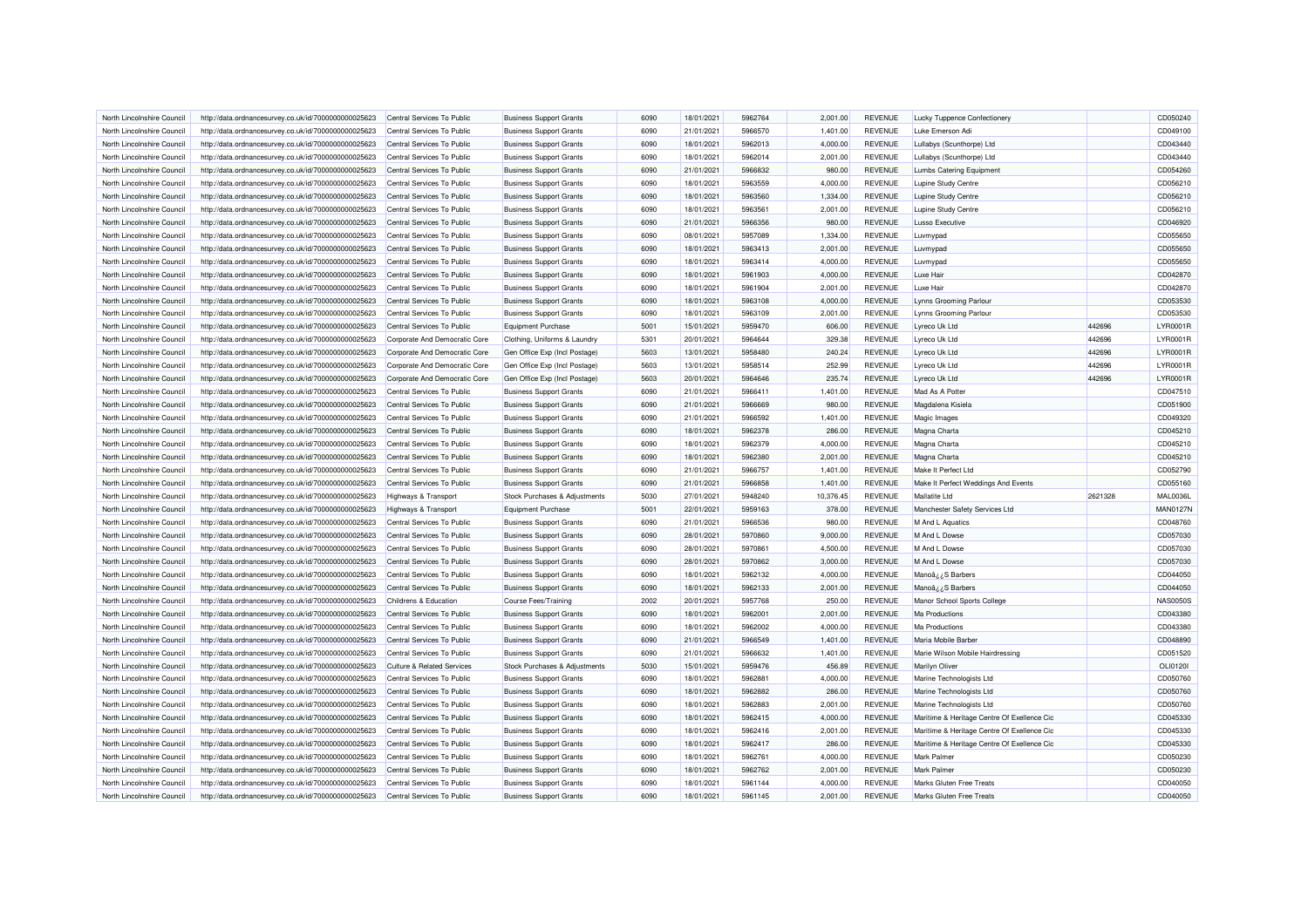| North Lincolnshire Council | http://data.ordnancesurvey.co.uk/id/7000000000025623 | Central Services To Public       | <b>Business Support Grants</b> | 6090 | 18/01/2021 | 5962783            | 2,001.00  | <b>REVENUE</b> | Marmaris Barbers Scunthorpe Limited      |          | CD050330        |
|----------------------------|------------------------------------------------------|----------------------------------|--------------------------------|------|------------|--------------------|-----------|----------------|------------------------------------------|----------|-----------------|
| North Lincolnshire Council | http://data.ordnancesurvey.co.uk/id/7000000000025623 | Central Services To Public       | <b>Business Support Grants</b> | 6090 | 18/01/2021 | 5962784            | 4,000.00  | <b>REVENUE</b> | Marmaris Barbers Scunthorpe Limited      |          | CD050330        |
| North Lincolnshire Council | http://data.ordnancesurvey.co.uk/id/7000000000025623 | Central Services To Public       | <b>Business Support Grants</b> | 6090 | 18/01/2021 | 5961628            | 4.000.00  | <b>REVENUE</b> | Marrowbone & Cleaver                     |          | CD041700        |
| North Lincolnshire Council | http://data.ordnancesurvey.co.uk/id/7000000000025623 | Central Services To Public       | <b>Business Support Grants</b> | 6090 | 18/01/2021 | 5961629            | 2,001.00  | <b>REVENUE</b> | Marrowbone & Cleaver                     |          | CD041700        |
| North Lincolnshire Council | http://data.ordnancesurvey.co.uk/id/7000000000025623 | Central Services To Public       | <b>Business Support Grants</b> | 6090 | 18/01/2021 | 5961630            | 286.00    | <b>REVENUE</b> | Marrowbone & Cleaver                     |          | CD041700        |
| North Lincolnshire Council | http://data.ordnancesurvey.co.uk/id/7000000000025623 | Central Services To Public       | <b>Business Support Grants</b> | 6090 | 18/01/2021 | 5963128            | 9,000.00  | <b>REVENUE</b> | Marshall Motor Group Limited             |          | CD053630        |
|                            |                                                      |                                  |                                |      |            |                    |           |                |                                          |          |                 |
| North Lincolnshire Council | http://data.ordnancesurvey.co.uk/id/7000000000025623 | Central Services To Public       | <b>Business Support Grants</b> | 6090 | 18/01/2021 | 5963129<br>5963132 | 4,500.00  | <b>REVENUE</b> | Marshall Motor Group Limited             |          | CD053630        |
| North Lincolnshire Council | http://data.ordnancesurvey.co.uk/id/7000000000025623 | Central Services To Public       | <b>Business Support Grants</b> | 6090 | 18/01/2021 |                    | 9,000.00  | <b>REVENUE</b> | Marshall Motor Group Limited             |          | CD053650        |
| North Lincolnshire Council | http://data.ordnancesurvey.co.uk/id/7000000000025623 | Central Services To Public       | <b>Business Support Grants</b> | 6090 | 18/01/2021 | 5963133            | 4,500.00  | <b>REVENUE</b> | Marshall Motor Group Limited             |          | CD053650        |
| North Lincolnshire Council | http://data.ordnancesurvey.co.uk/id/7000000000025623 | Central Services To Public       | <b>Business Support Grants</b> | 6090 | 18/01/2021 | 5961987            | 3,000.00  | <b>REVENUE</b> | Martin Atkinson Specialist Cars Ltd      |          | CD043310        |
| North Lincolnshire Council | http://data.ordnancesurvey.co.uk/id/7000000000025623 | Central Services To Public       | <b>Business Support Grants</b> | 6090 | 18/01/2021 | 5961988            | 6,000.00  | <b>REVENUE</b> | Martin Atkinson Specialist Cars Ltd      |          | CD043310        |
| North Lincolnshire Council | http://data.ordnancesurvey.co.uk/id/7000000000025623 | Central Services To Public       | <b>Business Support Grants</b> | 6090 | 21/01/2021 | 5966350            | 980.00    | <b>REVENUE</b> | Martin'S & Co Coal Supplies Ltd          |          | CD046860        |
| North Lincolnshire Council | http://data.ordnancesurvey.co.uk/id/7000000000025623 | <b>Planning Services</b>         | Materials                      | 5004 | 08/01/2021 | 5956356            | 2,466.50  | <b>REVENUE</b> | Martin Williams (Hull) Ltd               | 4756870  | <b>WIL0777L</b> |
| North Lincolnshire Council | http://data.ordnancesurvey.co.uk/id/7000000000025623 | Culture, Env, Reg & Planning Cap | Consultants                    | A087 | 27/01/2021 | 5968725            | 964.00    | CAPITAL        | <b>Mason Clark Associates</b>            | 02537113 | MAS01589        |
| North Lincolnshire Council | http://data.ordnancesurvey.co.uk/id/7000000000025623 | Culture, Env, Reg & Planning Cap | Consultants                    | A087 | 27/01/2021 | 5968774            | 12,348.40 | CAPITAL        | <b>Mason Clark Associates</b>            | 02537113 | MAS01589        |
| North Lincolnshire Council | http://data.ordnancesurvey.co.uk/id/7000000000025623 | Highways & Transport Capital     | Consultants                    | A087 | 22/01/2021 | 5966171            | 2.568.56  | CAPITAL        | <b>Mason Clark Associates</b>            | 02537113 | <b>MAS0158S</b> |
| North Lincolnshire Council | http://data.ordnancesurvey.co.uk/id/7000000000025623 | Central Services To Public       | <b>Business Support Grants</b> | 6090 | 21/01/2021 | 596667             | 1,401.00  | <b>REVENUE</b> | Massage By Kathryr                       |          | CD051920        |
| North Lincolnshire Council | http://data.ordnancesurvey.co.uk/id/7000000000025623 | Central Services To Public       | <b>Business Support Grants</b> | 6090 | 25/01/2021 | 5969054            | 2,001.00  | <b>REVENUE</b> | Mast Digital (Uk) Ltd                    |          | CD056790        |
| North Lincolnshire Council | http://data.ordnancesurvey.co.uk/id/7000000000025623 | Central Services To Public       | <b>Business Support Grants</b> | 6090 | 25/01/2021 | 5969055            | 4,000.00  | <b>REVENUE</b> | Mast Digital (Uk) Ltd                    |          | CD056790        |
| North Lincolnshire Council | http://data.ordnancesurvey.co.uk/id/7000000000025623 | Central Services To Public       | <b>Business Support Grants</b> | 6090 | 25/01/2021 | 5969056            | 1,334.00  | <b>REVENUE</b> | Mast Digital (Uk) Ltd                    |          | CD056790        |
| North Lincolnshire Council | http://data.ordnancesurvey.co.uk/id/7000000000025623 | Central Services To Public       | <b>Business Support Grants</b> | 6090 | 25/01/2021 | 5969057            | 2,001.00  | <b>REVENUE</b> | Mast Digital (Uk) Ltd                    |          | CD056800        |
| North Lincolnshire Council | http://data.ordnancesurvey.co.uk/id/7000000000025623 | Central Services To Public       | <b>Business Support Grants</b> | 6090 | 25/01/2021 | 5969058            | 1,334.00  | <b>REVENUE</b> | Mast Digital (Uk) Ltd                    |          | CD056800        |
| North Lincolnshire Council | http://data.ordnancesurvey.co.uk/id/7000000000025623 | Central Services To Public       | <b>Business Support Grants</b> | 6090 | 25/01/2021 | 5969059            | 4,000.00  | <b>REVENUE</b> | Mast Digital (Uk) Ltd                    |          | CD056800        |
| North Lincolnshire Council | http://data.ordnancesurvey.co.uk/id/7000000000025623 | Central Services To Public       | <b>Business Support Grants</b> | 6090 | 18/01/2021 | 5962150            | 2,001.00  | <b>REVENUE</b> | <b>Material Gail</b>                     |          | CD044140        |
| North Lincolnshire Council | http://data.ordnancesurvey.co.uk/id/7000000000025623 | Central Services To Public       | <b>Business Support Grants</b> | 6090 | 18/01/2021 | 5962151            | 4,000.00  | <b>REVENUE</b> | <b>Material Gail</b>                     |          | CD044140        |
| North Lincolnshire Council | http://data.ordnancesurvey.co.uk/id/7000000000025623 | Central Services To Public       | <b>Business Support Grants</b> | 6090 | 18/01/2021 | 5962471            | 2,001.00  | <b>REVENUE</b> | <b>Mazies</b>                            |          | CD045530        |
| North Lincolnshire Council | http://data.ordnancesurvey.co.uk/id/7000000000025623 | Central Services To Public       | <b>Business Support Grants</b> | 6090 | 18/01/2021 | 5962472            | 4.000.00  | <b>REVENUE</b> | <b>Mazies</b>                            |          | CD045530        |
| North Lincolnshire Council | http://data.ordnancesurvey.co.uk/id/7000000000025623 | Central Services To Public       | <b>Business Support Grants</b> | 6090 | 18/01/2021 | 5961668            | 286.00    | <b>REVENUE</b> | Mc Gourmet Ltd                           |          | CD041840        |
| North Lincolnshire Council | http://data.ordnancesurvey.co.uk/id/7000000000025623 | Central Services To Public       | <b>Business Support Grants</b> | 6090 | 18/01/2021 | 5961669            | 4,000.00  | <b>REVENUE</b> | Mc Gourmet Ltd                           |          | CD041840        |
| North Lincolnshire Council | http://data.ordnancesurvey.co.uk/id/7000000000025623 | Central Services To Public       | <b>Business Support Grants</b> | 6090 | 18/01/2021 | 5961670            | 2,001.00  | <b>REVENUE</b> | Mc Gourmet Ltd                           |          | CD041840        |
| North Lincolnshire Council | http://data.ordnancesurvey.co.uk/id/7000000000025623 | Central Services To Public       | Repair & Maintenance Costs     | 3000 | 27/01/2021 | 5969244            | 2,205.00  | <b>REVENUE</b> | Mdh Utility Services Ltd                 | 5081834  | <b>MDH0005H</b> |
| North Lincolnshire Council | http://data.ordnancesurvey.co.uk/id/7000000000025623 | Fin&Inv I&E                      | Repair & Maintenance Costs     | 3000 | 06/01/2021 | 5954650            | 497.95    | <b>REVENUE</b> |                                          | 07734254 | <b>MDS0003S</b> |
|                            |                                                      |                                  |                                |      |            |                    |           |                | Md Signs Limited                         |          |                 |
| North Lincolnshire Council | http://data.ordnancesurvey.co.uk/id/7000000000025623 | Central Services To Public       | <b>Business Support Grants</b> | 6090 | 18/01/2021 | 5963586            | 1,334.00  | <b>REVENUE</b> | <b>Meadgate Limited</b>                  |          | CD056300        |
| North Lincolnshire Council | http://data.ordnancesurvey.co.uk/id/7000000000025623 | Central Services To Public       | <b>Business Support Grants</b> | 6090 | 18/01/2021 | 5963587            | 4,000.00  | <b>REVENUE</b> | Meadgate Limited                         |          | CD056300        |
| North Lincolnshire Council | http://data.ordnancesurvey.co.uk/id/7000000000025623 | Central Services To Public       | <b>Business Support Grants</b> | 6090 | 18/01/2021 | 5963588            | 2,001.00  | <b>REVENUE</b> | Meadgate Limited                         |          | CD056300        |
| North Lincolnshire Council | http://data.ordnancesurvey.co.uk/id/7000000000025623 | Central Services To Public       | <b>Business Support Grants</b> | 6090 | 21/01/2021 | 5966591            | 980.00    | <b>REVENUE</b> | Medical Servicing Engineers Ltd          |          | CD049310        |
| North Lincolnshire Council | http://data.ordnancesurvey.co.uk/id/7000000000025623 | <b>Planning Services</b>         | Payments To Voluntary Orgs     | 6001 | 29/01/2021 | 5960976            | 28,910.00 | <b>REVENUE</b> | Meeting New Horizons Cic                 |          | MEE0006E        |
| North Lincolnshire Council | http://data.ordnancesurvey.co.uk/id/7000000000025623 | Central Services To Public       | <b>Business Support Grants</b> | 6090 | 18/01/2021 | 5961686            | 286.00    | <b>REVENUE</b> | Megna Curry Company (Scunthorpe) Limited |          | CD041900        |
| North Lincolnshire Council | http://data.ordnancesurvey.co.uk/id/7000000000025623 | Central Services To Public       | <b>Business Support Grants</b> | 6090 | 18/01/2021 | 5961687            | 2,001.00  | <b>REVENUE</b> | Megna Curry Company (Scunthorpe) Limited |          | CD041900        |
| North Lincolnshire Council | http://data.ordnancesurvey.co.uk/id/7000000000025623 | Central Services To Public       | <b>Business Support Grants</b> | 6090 | 18/01/2021 | 5961688            | 4,000.00  | <b>REVENUE</b> | Megna Curry Company (Scunthorpe) Limited |          | CD041900        |
| North Lincolnshire Council | http://data.ordnancesurvey.co.uk/id/7000000000025623 | Central Services To Public       | <b>Business Support Grants</b> | 6090 | 21/01/2021 | 5966490            | 1,401.00  | <b>REVENUE</b> | Megs Beauty Room                         |          | CD048300        |
| North Lincolnshire Council | http://data.ordnancesurvey.co.uk/id/7000000000025623 | Central Services To Public       | <b>Business Support Grants</b> | 6090 | 21/01/2021 | 5966297            | 1,401.00  | <b>REVENUE</b> | Melâ¿¿S Bootcamp/Healing Hands           |          | CD046310        |
| North Lincolnshire Council | http://data.ordnancesurvey.co.uk/id/7000000000025623 | Childrens & Education            | Payments To Private Orgs       | 6002 | 20/01/2021 | 5964705            | 1,046.40  | <b>REVENUE</b> | Mels Totstop Day Nursery                 |          | MEL0044         |
| North Lincolnshire Council | http://data.ordnancesurvey.co.uk/id/7000000000025623 | Central Services To Public       | <b>Business Support Grants</b> | 6090 | 18/01/2021 | 5962442            | 4,000.00  | <b>REVENUE</b> | Memories Tea And Coffee Room             |          | CD045420        |
| North Lincolnshire Council | http://data.ordnancesurvey.co.uk/id/7000000000025623 | Central Services To Public       | <b>Business Support Grants</b> | 6090 | 18/01/2021 | 5962443            | 286.00    | <b>REVENUE</b> | Memories Tea And Coffee Room             |          | CD045420        |
| North Lincolnshire Council | http://data.ordnancesurvey.co.uk/id/7000000000025623 | Central Services To Public       | <b>Business Support Grants</b> | 6090 | 18/01/2021 | 5962444            | 2,001.00  | <b>REVENUE</b> | Memories Tea And Coffee Room             |          | CD045420        |
| North Lincolnshire Council | http://data.ordnancesurvey.co.uk/id/7000000000025623 | Central Services To Public       | <b>Business Support Grants</b> | 6090 | 21/01/2021 | 5966566            | 1,401.00  | <b>REVENUE</b> | Memory Makers Sleepover Parties          |          | CD049060        |
| North Lincolnshire Council | http://data.ordnancesurvey.co.uk/id/7000000000025623 | <b>Adult Social Care</b>         | Payments To Private Orgs       | 6002 | 15/01/2021 | 5959111            | 4,087.00  | <b>REVENUE</b> | Mencap                                   |          | MEN0244N        |
| North Lincolnshire Council | http://data.ordnancesurvey.co.uk/id/7000000000025623 | Central Services To Public       | <b>Business Support Grants</b> | 6090 | 25/01/2021 | 5968985            | 2,001.00  | <b>REVENUE</b> | Messingham Playing Field Comm            |          | CD056600        |
| North Lincolnshire Council | http://data.ordnancesurvey.co.uk/id/7000000000025623 | Central Services To Public       | <b>Business Support Grants</b> | 6090 | 25/01/2021 | 5968987            | 467.00    | <b>REVENUE</b> | Messingham Playing Field Comm            |          | CD056600        |
| North Lincolnshire Council | http://data.ordnancesurvey.co.uk/id/7000000000025623 | Central Services To Public       | <b>Business Support Grants</b> | 6090 | 25/01/2021 | 5968988            | 1,334.00  | <b>REVENUE</b> | Messingham Playing Field Comm            |          | CD056600        |
| North Lincolnshire Council | http://data.ordnancesurvey.co.uk/id/7000000000025623 | Central Services To Public       | <b>Business Support Grants</b> | 6090 | 25/01/2021 | 5968989            | 467.00    | <b>REVENUE</b> | Messingham Playing Field Comm            |          | CD056600        |
| North Lincolnshire Council | http://data.ordnancesurvey.co.uk/id/7000000000025623 | Central Services To Public       | <b>Business Support Grants</b> | 6090 | 25/01/2021 | 5968990            | 4,000.00  | <b>REVENUE</b> | Messingham Playing Field Comm            |          | CD056600        |
|                            |                                                      |                                  |                                |      |            |                    |           |                |                                          |          |                 |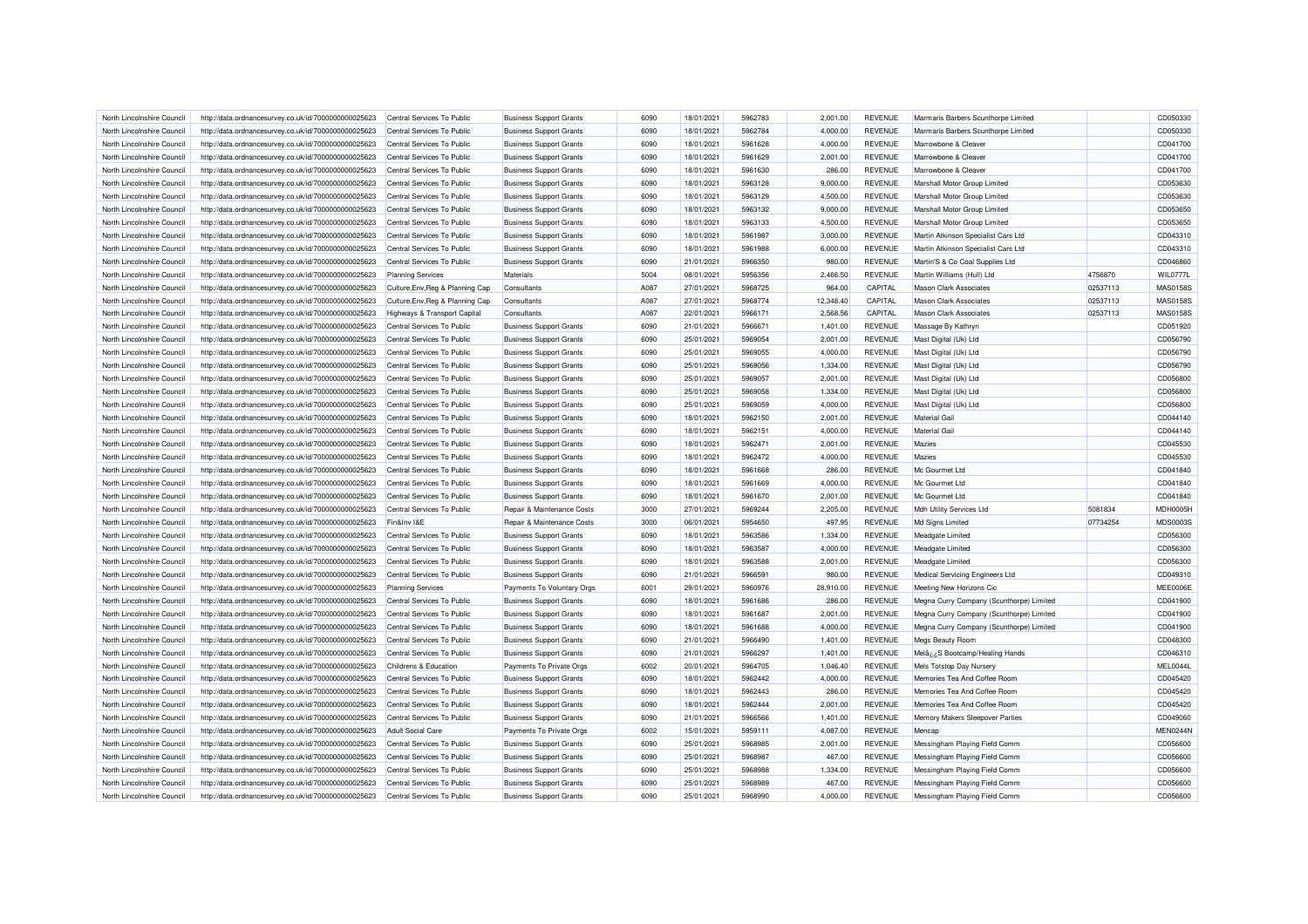| North Lincolnshire Council | http://data.ordnancesurvey.co.uk/id/7000000000025623 | Central Services To Public       | <b>Business Support Grants</b> | 6090         | 18/01/2021 | 5961759            | 2.001.00  | <b>REVENUE</b> | Messingham Sands Fishery                    |          | CD042180        |
|----------------------------|------------------------------------------------------|----------------------------------|--------------------------------|--------------|------------|--------------------|-----------|----------------|---------------------------------------------|----------|-----------------|
| North Lincolnshire Council | http://data.ordnancesurvey.co.uk/id/7000000000025623 | Central Services To Public       | <b>Business Support Grants</b> | 6090         | 18/01/2021 | 5961760            | 4,000.00  | <b>REVENUE</b> | Messingham Sands Fishery                    |          | CD042180        |
| North Lincolnshire Council | http://data.ordnancesurvey.co.uk/id/7000000000025623 | Central Services To Public       | <b>Business Support Grants</b> | 6090         | 18/01/2021 | 5962017            | 2,001.00  | <b>REVENUE</b> | Messingham Village Hall                     |          | CD043460        |
| North Lincolnshire Council | http://data.ordnancesurvey.co.uk/id/7000000000025623 | Central Services To Public       | <b>Business Support Grants</b> | 6090         | 18/01/2021 | 5962019            | 4,000.00  | <b>REVENUE</b> | Messingham Village Hall                     |          | CD043460        |
| North Lincolnshire Council | http://data.ordnancesurvey.co.uk/id/7000000000025623 | Central Services To Public       | <b>Business Support Grants</b> | 6090         | 18/01/2021 | 5963040            | 2,001.00  | <b>REVENUE</b> | Messingham Zoo Ltd                          |          | CD053280        |
| North Lincolnshire Council | http://data.ordnancesurvey.co.uk/id/7000000000025623 | Central Services To Public       | <b>Business Support Grants</b> | 6090         | 18/01/2021 | 5963041            | 286.00    | <b>REVENUE</b> | Messingham Zoo Ltd                          |          | CD053280        |
| North Lincolnshire Council | http://data.ordnancesurvey.co.uk/id/7000000000025623 | Central Services To Public       | <b>Business Support Grants</b> | 6090         | 18/01/2021 | 5963042            | 4,000.00  | <b>REVENUE</b> | Messingham Zoo Ltd                          |          | CD053280        |
| North Lincolnshire Council | http://data.ordnancesurvey.co.uk/id/7000000000025623 | <b>Highways &amp; Transport</b>  | Licenses, Subs & Memberships   | 5510         | 27/01/2021 | 5967955            | 17,250.00 | <b>REVENUE</b> | Meteogroup Uk Ltd                           | 3288270  | <b>MET00141</b> |
| North Lincolnshire Council | http://data.ordnancesurvey.co.uk/id/7000000000025623 | Central Services To Public       | <b>Business Support Grants</b> | 6090         | 18/01/2021 | 5962069            | 2,001.00  | <b>REVENUE</b> | Metres To Miles Limited                     |          | CD043720        |
| North Lincolnshire Council | http://data.ordnancesurvey.co.uk/id/7000000000025623 | Central Services To Public       | <b>Business Support Grants</b> | 6090         | 18/01/2021 | 5962070            | 4,000.00  | <b>REVENUE</b> | Metres To Miles Limited                     |          | CD043720        |
| North Lincolnshire Counci  | http://data.ordnancesurvey.co.uk/id/7000000000025623 | Highways & Transport             | <b>Equipment Purchase</b>      | 5001         | 06/01/2021 | 5953887            | 313.24    | <b>REVENUE</b> | Metric Group Ltd                            |          | <b>MET00061</b> |
| North Lincolnshire Council | http://data.ordnancesurvey.co.uk/id/7000000000025623 | Childrens & Education            | <b>Legal Fees</b>              | 5823         | 20/01/2021 | 5964900            | 718.20    | <b>REVENUE</b> | Mewa Lip                                    |          | <b>MEW0020W</b> |
| North Lincolnshire Council | http://data.ordnancesurvey.co.uk/id/7000000000025623 | Childrens & Education            | <b>Legal Fees</b>              | 5823         | 20/01/2021 | 5964901            | 819.00    | <b>REVENUE</b> | Mewa Lip                                    |          | <b>MEW0020W</b> |
| North Lincolnshire Council | http://data.ordnancesurvey.co.uk/id/7000000000025623 | Central Services To Public       | <b>Business Support Grants</b> | 6090         | 21/01/2021 | 5966731            | 980.00    | <b>REVENUE</b> | Michael Elton Taxi Driver                   |          | CD052530        |
| North Lincolnshire Council | http://data.ordnancesurvey.co.uk/id/7000000000025623 | Central Services To Public       | <b>Business Support Grants</b> | 6090         | 21/01/2021 | 5966781            | 1,401.00  | <b>REVENUE</b> | Michelle Allen (Rent A Chair At Cerano'S.   |          | CD053020        |
| North Lincolnshire Council | http://data.ordnancesurvey.co.uk/id/7000000000025623 | Central Services To Public       | <b>Business Support Grants</b> | 6090         | 18/01/2021 | 5962949            | 4,000.00  | <b>REVENUE</b> | Michelle Terporter T/A Michelle'S Style Hub |          | CD051040        |
| North Lincolnshire Council | http://data.ordnancesurvey.co.uk/id/7000000000025623 | Central Services To Public       | <b>Business Support Grants</b> | 6090         | 18/01/2021 | 5962950            | 2,001.00  | <b>REVENUE</b> | Michelle Terporter T/A Michelle'S Style Hub |          | CD051040        |
| North Lincolnshire Council |                                                      |                                  | <b>Business Support Grants</b> | 6090         | 18/01/2021 | 5962986            | 2,001.00  | <b>REVENUE</b> | <b>Midland Valeting Services</b>            |          | CD051220        |
|                            | http://data.ordnancesurvey.co.uk/id/7000000000025623 | Central Services To Public       |                                |              |            |                    |           |                |                                             |          |                 |
| North Lincolnshire Council | http://data.ordnancesurvey.co.uk/id/7000000000025623 | Central Services To Public       | <b>Business Support Grants</b> | 6090         | 18/01/2021 | 5962987            | 4,000.00  | <b>REVENUE</b> | <b>Midland Valeting Services</b>            |          | CD051220        |
| North Lincolnshire Council | http://data.ordnancesurvey.co.uk/id/7000000000025623 | Central Services To Public       | <b>Business Support Grants</b> | 6090         | 21/01/2021 | 5966678            | 1,401.00  | <b>REVENUE</b> | Milena Wilamek Magic Sparc Photography      |          | CD051990        |
| North Lincolnshire Council | http://data.ordnancesurvey.co.uk/id/7000000000025623 | Central Services To Public       | <b>Business Support Grants</b> | 6090         | 21/01/2021 | 5966543            | 1,401.00  | <b>REVENUE</b> | <b>Millers Barn</b>                         |          | CD048830        |
| North Lincolnshire Council | http://data.ordnancesurvey.co.uk/id/7000000000025623 | Central Services To Public       | <b>Business Support Grants</b> | 6090         | 18/01/2021 | 5962805            | 4,000.00  | <b>REVENUE</b> | Miller & Wallace Hairdressing Ltd           |          | CD050450        |
| North Lincolnshire Council | http://data.ordnancesurvey.co.uk/id/7000000000025623 | Central Services To Public       | <b>Business Support Grants</b> | 6090         | 18/01/2021 | 5962806            | 2.001.00  | <b>REVENUE</b> | Miller & Wallace Hairdressing Ltd           |          | CD050450        |
| North Lincolnshire Council | http://data.ordnancesurvey.co.uk/id/7000000000025623 | Central Services To Public       | <b>Business Support Grants</b> | 6090         | 21/01/2021 | 5966861            | 1,401.00  | <b>REVENUE</b> | Minimelts 4uk Llp                           |          | CD056420        |
| North Lincolnshire Council | http://data.ordnancesurvey.co.uk/id/7000000000025623 | Central Services To Public       | <b>Business Support Grants</b> | 6090         | 21/01/2021 | 5966862            | 934.00    | <b>REVENUE</b> | Minimelts 4uk Llp                           |          | CD056420        |
| North Lincolnshire Council | http://data.ordnancesurvey.co.uk/id/7000000000025623 | Childrens & Education            | Payments To Private Orgs       | 6002         | 27/01/2021 | 5969281            | 458.43    | <b>REVENUE</b> | Mini Monkeys Childminding                   |          | MIN0121N        |
| North Lincolnshire Council | http://data.ordnancesurvey.co.uk/id/7000000000025623 | Central Services To Public       | <b>Business Support Grants</b> | 6090         | 18/01/2021 | 5963271            | 4,000.00  | <b>REVENUE</b> | Mirage Clothing                             |          | CD054620        |
| North Lincolnshire Council | http://data.ordnancesurvey.co.uk/id/7000000000025623 | Central Services To Public       | <b>Business Support Grants</b> | 6090         | 18/01/2021 | 5963272            | 2,001.00  | <b>REVENUE</b> | Mirage Clothing                             |          | CD054620        |
| North Lincolnshire Council | http://data.ordnancesurvey.co.uk/id/7000000000025623 | Culture, Env, Reg & Planning Cap | <b>Building/Construction</b>   | A082         | 27/01/2021 | 5969510            | 1,626.80  | CAPITAL        | Mires Beck Nursery                          | 2928901  | MIR0011F        |
| North Lincolnshire Council | http://data.ordnancesurvey.co.uk/id/7000000000025623 | Central Services To Public       | <b>Business Support Grants</b> | 6090         | 18/01/2021 | 5962590            | 286.00    | <b>REVENUE</b> | Missett Ventures Ltd T/A The Sloop Inn      |          | CD049590        |
| North Lincolnshire Council | http://data.ordnancesurvey.co.uk/id/7000000000025623 | Central Services To Public       | <b>Business Support Grants</b> | 6090         | 18/01/2021 | 5962591            | 4,000.00  | <b>REVENUE</b> | Missett Ventures Ltd T/A The Sloop Inn      |          | CD049590        |
| North Lincolnshire Council | http://data.ordnancesurvey.co.uk/id/7000000000025623 | Central Services To Public       | <b>Business Support Grants</b> | 6090         | 18/01/2021 | 5962592            | 2,001.00  | <b>REVENUE</b> | Missett Ventures Ltd T/A The Sloop Inn      |          | CD049590        |
| North Lincolnshire Counci  | http://data.ordnancesurvey.co.uk/id/7000000000025623 | Childrens & Education            | <b>Legal Fees</b>              | 5823         | 08/01/2021 | 5956110            | 6,275.25  | <b>REVENUE</b> | Miss Katherine Anderson                     |          | AND0136D        |
| North Lincolnshire Council | http://data.ordnancesurvey.co.uk/id/7000000000025623 | Childrens & Education            | <b>Legal Fees</b>              | 5823         | 08/01/2021 | 5956111            | 875.00    | <b>REVENUE</b> | <b>Miss Katherine Anderson</b>              |          | AND0136D        |
| North Lincolnshire Council | http://data.ordnancesurvey.co.uk/id/7000000000025623 | Central Services To Public       | <b>Business Support Grants</b> | 6090         | 25/01/2021 | 5969066            | 2,001.00  | <b>REVENUE</b> | Miss Lexa'S Dog Grooming                    |          | CD056830        |
| North Lincolnshire Council | http://data.ordnancesurvey.co.uk/id/7000000000025623 | Central Services To Public       | <b>Business Support Grants</b> | 6090         | 25/01/2021 | 5969067            | 1,334.00  | <b>REVENUE</b> | Miss Lexa'S Dog Grooming                    |          | CD056830        |
| North Lincolnshire Council | http://data.ordnancesurvey.co.uk/id/7000000000025623 | Central Services To Public       | <b>Business Support Grants</b> | 6090         | 25/01/2021 | 5969068            | 4,000.00  | <b>REVENUE</b> | Miss Lexa'S Dog Grooming                    |          | CD056830        |
| North Lincolnshire Council | http://data.ordnancesurvey.co.uk/id/7000000000025623 | Central Services To Public       | <b>Business Support Grants</b> | 6090         | 18/01/2021 | 5962188            | 2,001.00  | <b>REVENUE</b> | <b>Mister Snipz</b>                         |          | CD044350        |
| North Lincolnshire Council | http://data.ordnancesurvey.co.uk/id/7000000000025623 | Central Services To Public       | <b>Business Support Grants</b> | 6090         | 18/01/2021 | 5962189            | 4,000.00  | <b>REVENUE</b> | Mister Snipz                                |          | CD044350        |
| North Lincolnshire Council | http://data.ordnancesurvey.co.uk/id/7000000000025623 | Central Services To Public       | <b>Business Support Grants</b> | 6090         | 18/01/2021 | 5961450            | 6,000.00  | <b>REVENUE</b> | M&J Pubs Ltd Beacon Hite                    |          | CD041090        |
| North Lincolnshire Council | http://data.ordnancesurvey.co.uk/id/7000000000025623 | Central Services To Public       | <b>Business Support Grants</b> | 6090         | 18/01/2021 | 5961451            | 429.00    | <b>REVENUE</b> | M&J Pubs Ltd Beacon Hite                    |          | CD041090        |
| North Lincolnshire Council | http://data.ordnancesurvey.co.uk/id/7000000000025623 | Central Services To Public       | <b>Business Support Grants</b> | 6090         | 18/01/2021 | 5961452            | 3,000.00  | <b>REVENUE</b> | M&J Pubs Ltd Beacon Hitel                   |          | CD041090        |
| North Lincolnshire Council | http://data.ordnancesurvey.co.uk/id/7000000000025623 | Central Services To Public       | <b>Business Support Grants</b> | 6090         | 18/01/2021 | 5962412            | 2,001.00  | <b>REVENUE</b> | MI Francis Ltd                              |          | CD045320        |
| North Lincolnshire Council | http://data.ordnancesurvey.co.uk/id/7000000000025623 | Central Services To Public       | <b>Business Support Grants</b> | 6090         | 18/01/2021 | 5962413            | 286.00    | <b>REVENUE</b> | MI Francis Ltd                              |          | CD045320        |
| North Lincolnshire Council | http://data.ordnancesurvey.co.uk/id/7000000000025623 | Central Services To Public       | <b>Business Support Grants</b> | 6090         | 18/01/2021 | 5962414            | 4,000.00  | <b>REVENUE</b> | MI Francis Ltd                              |          | CD045320        |
| North Lincolnshire Council | http://data.ordnancesurvey.co.uk/id/7000000000025623 | Environmental & Regulatory Svs   | <b>Equipment Purchase</b>      | 5001         | 27/01/2021 | 5967956            | 240.00    | <b>REVENUE</b> | M L Protective Coatings Ltd                 | 01773189 | <b>MLP0002F</b> |
| North Lincolnshire Council | http://data.ordnancesurvey.co.uk/id/7000000000025623 | Environmental & Regulatory Svs   | Materials                      | 5004         | 20/01/2021 | 5960309            | 1,200.00  | <b>REVENUE</b> | M L Protective Coatings Ltd                 | 01773189 | <b>MLP0002F</b> |
| North Lincolnshire Council | http://data.ordnancesurvey.co.uk/id/7000000000025623 | <b>Highways &amp; Transport</b>  | <b>Vehicle Repairs</b>         | 4004         | 20/01/2021 | 5960310            | 1,100.00  | <b>REVENUE</b> | M L Protective Coatings Ltd                 | 01773189 | <b>MLP0002P</b> |
| North Lincolnshire Council | http://data.ordnancesurvey.co.uk/id/7000000000025623 | Central Services To Public       | <b>Business Support Grants</b> | 6090         | 21/01/2021 | 5966510            | 1,401.00  | <b>REVENUE</b> | M&M Deal Deal Ltd                           |          | CD048500        |
| North Lincolnshire Council | http://data.ordnancesurvey.co.uk/id/7000000000025623 | Central Services To Public       | <b>Business Support Grants</b> | 6090         | 21/01/2021 | 5966700            | 1,401.00  | <b>REVENUE</b> | Mnz Academy Ltd                             |          | CD052220        |
|                            |                                                      |                                  | <b>Business Support Grants</b> | 6090         |            | 5962781            |           |                | Mobile Booth                                |          | CD050320        |
| North Lincolnshire Council | http://data.ordnancesurvey.co.uk/id/7000000000025623 | Central Services To Public       |                                |              | 18/01/2021 |                    | 3,000.00  | <b>REVENUE</b> |                                             |          |                 |
| North Lincolnshire Council | http://data.ordnancesurvey.co.uk/id/7000000000025623 | Central Services To Public       | <b>Business Support Grants</b> | 6090<br>6090 | 18/01/2021 | 5962782<br>5962200 | 6,000.00  | <b>REVENUE</b> | Mobile Booth                                |          | CD050320        |
| North Lincolnshire Council | http://data.ordnancesurvey.co.uk/id/7000000000025623 | Central Services To Public       | <b>Business Support Grants</b> |              | 18/01/2021 |                    | 2,001.00  | <b>REVENUE</b> | Mobile Dot Cam Limited                      |          | CD044400        |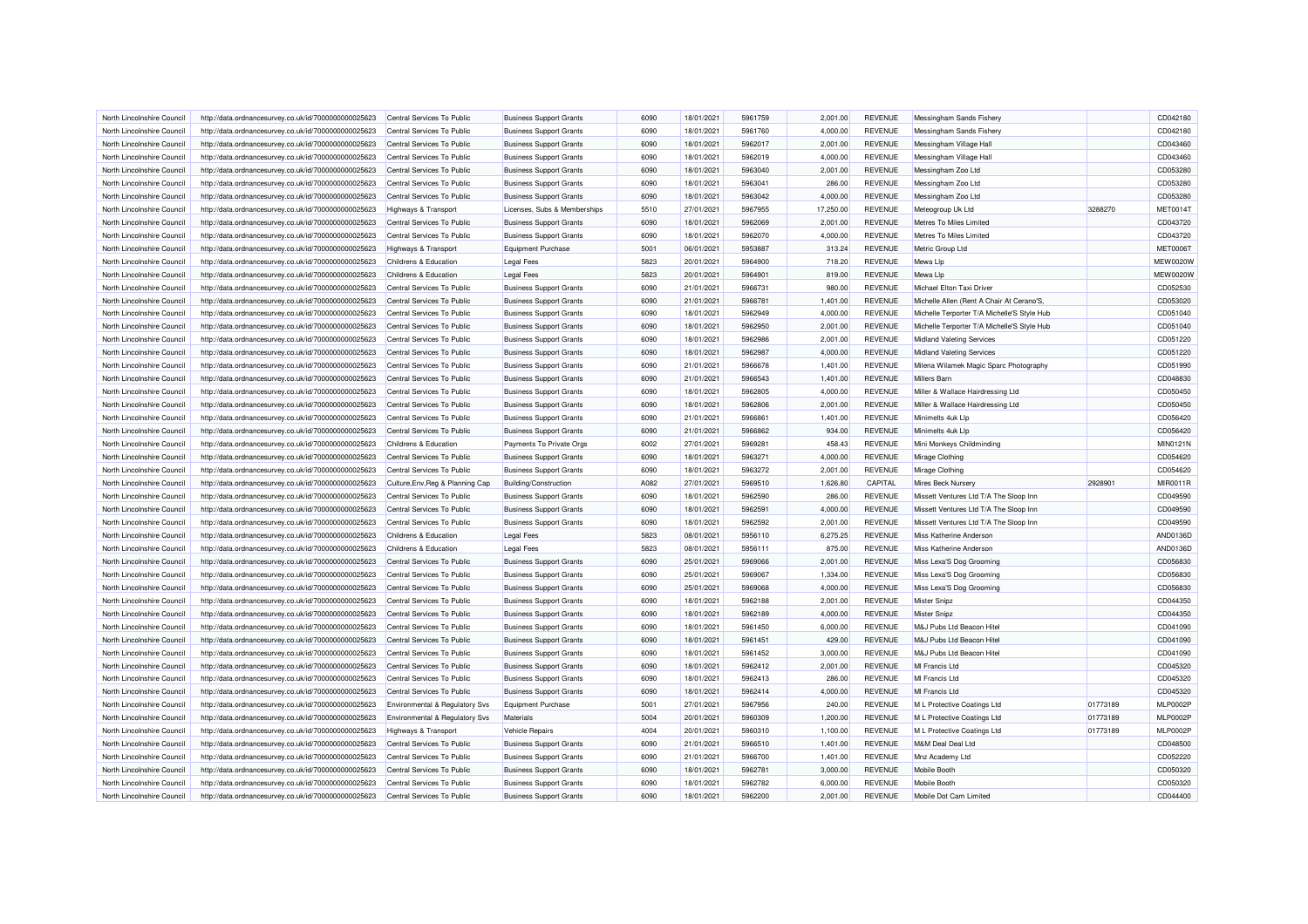| North Lincolnshire Council | http://data.ordnancesurvey.co.uk/id/7000000000025623 | Central Services To Public            | <b>Business Support Grants</b> | 6090 | 18/01/2021 | 5962201 | 4.000.00  | <b>REVENUE</b> | Mobile Dot Cam Limited                     |          | CD044400             |
|----------------------------|------------------------------------------------------|---------------------------------------|--------------------------------|------|------------|---------|-----------|----------------|--------------------------------------------|----------|----------------------|
| North Lincolnshire Council | http://data.ordnancesurvey.co.uk/id/7000000000025623 | Central Services To Public            | <b>Business Support Grants</b> | 6090 | 21/01/2021 | 5966486 | 1,401.00  | <b>REVENUE</b> | Mobile Molly                               |          | CD048260             |
| North Lincolnshire Council | http://data.ordnancesurvey.co.uk/id/7000000000025623 | Central Services To Public            | <b>Business Support Grants</b> | 6090 | 18/01/2021 | 5962795 | 6,000.00  | <b>REVENUE</b> | Mobile Traders Ltd                         |          | CD050390             |
| North Lincolnshire Council | http://data.ordnancesurvey.co.uk/id/7000000000025623 | Central Services To Public            | <b>Business Support Grants</b> | 6090 | 18/01/2021 | 5962796 | 3,000.00  | <b>REVENUE</b> | Mobile Traders Ltd                         |          | CD050390             |
| North Lincolnshire Council | http://data.ordnancesurvey.co.uk/id/7000000000025623 | Central Services To Public            | <b>Business Support Grants</b> | 6090 | 21/01/2021 | 5966741 | 980.00    | <b>REVENUE</b> | Mohammed Ahmed                             |          | CD052630             |
| North Lincolnshire Council | http://data.ordnancesurvey.co.uk/id/7000000000025623 | Central Services To Public            | <b>Business Support Grants</b> | 6090 | 18/01/2021 | 5962448 | 4,000.00  | <b>REVENUE</b> | Mojo Coffee Lounge                         |          | CD045440             |
| North Lincolnshire Council | http://data.ordnancesurvey.co.uk/id/7000000000025623 | Central Services To Public            | <b>Business Support Grants</b> | 6090 | 18/01/2021 | 5962449 | 2,001.00  | <b>REVENUE</b> | Mojo Coffee Lounge                         |          | CD045440             |
| North Lincolnshire Council | http://data.ordnancesurvey.co.uk/id/7000000000025623 | Central Services To Public            | <b>Business Support Grants</b> | 6090 | 18/01/2021 | 5962450 | 286.00    | <b>REVENUE</b> | Mojo Coffee Lounge                         |          | CD045440             |
| North Lincolnshire Council | http://data.ordnancesurvey.co.uk/id/7000000000025623 | Central Services To Public            | <b>Business Support Grants</b> | 6090 | 18/01/2021 | 5962936 | 2,001.00  | <b>REVENUE</b> | <b>Molly Browns</b>                        |          | CD050980             |
| North Lincolnshire Council | http://data.ordnancesurvey.co.uk/id/7000000000025623 | Central Services To Public            | <b>Business Support Grants</b> | 6090 | 18/01/2021 | 5962937 | 4,000.00  | <b>REVENUE</b> | <b>Molly Browns</b>                        |          | CD050980             |
| North Lincolnshire Council | http://data.ordnancesurvey.co.uk/id/7000000000025623 | Central Services To Public            | <b>Business Support Grants</b> | 6090 | 21/01/2021 | 5966492 | 1,401.00  | <b>REVENUE</b> | Monika Stickel                             |          | CD048320             |
| North Lincolnshire Council | http://data.ordnancesurvey.co.uk/id/7000000000025623 | Central Services To Public            | <b>Business Support Grants</b> | 6090 | 25/01/2021 | 5969093 | 1,334.00  | <b>REVENUE</b> | Montys Discount Carpets Ltd                |          | CD056920             |
| North Lincolnshire Council | http://data.ordnancesurvey.co.uk/id/7000000000025623 | Central Services To Public            | <b>Business Support Grants</b> | 6090 | 25/01/2021 | 5969094 | 2,001.00  | <b>REVENUE</b> | Montys Discount Carpets Ltd                |          | CD056920             |
| North Lincolnshire Council | http://data.ordnancesurvey.co.uk/id/7000000000025623 | Central Services To Public            | <b>Business Support Grants</b> | 6090 | 25/01/2021 | 5969095 | 4,000.00  | <b>REVENUE</b> | Montys Discount Carpets Ltd                |          | CD056920             |
| North Lincolnshire Council | http://data.ordnancesurvey.co.uk/id/7000000000025623 | Central Services To Public            | <b>Business Support Grants</b> | 6090 | 18/01/2021 | 5962512 | 3,000.00  | <b>REVENUE</b> | Monument Garage Ltd                        |          | CD045730             |
| North Lincolnshire Council | http://data.ordnancesurvey.co.uk/id/7000000000025623 | Central Services To Public            | <b>Business Support Grants</b> | 6090 | 18/01/2021 | 5962513 | 6,000.00  | <b>REVENUE</b> | Monument Garage Ltd                        |          | CD045730             |
| North Lincolnshire Council | http://data.ordnancesurvey.co.uk/id/7000000000025623 | Childrens & Education                 | Payments To Private Orgs       | 6002 | 20/01/2021 | 5964720 | 2,511.36  | <b>REVENUE</b> | Moorwell Miracles Ltd                      |          | MOO0120C             |
| North Lincolnshire Council | http://data.ordnancesurvey.co.uk/id/7000000000025623 | <b>Culture &amp; Related Services</b> | Fixtures & Fittings            | 3350 | 27/01/2021 | 5969394 | 977.16    | <b>REVENUE</b> | Morplan                                    |          | <b>MOR0059R</b>      |
| North Lincolnshire Council | http://data.ordnancesurvey.co.uk/id/7000000000025623 | <b>Culture &amp; Related Services</b> | <b>Course Fees/Training</b>    | 2002 | 20/01/2021 | 5959443 | 620.00    | <b>REVENUE</b> | Morton Training Ltd                        | 10071857 | MOR0003R             |
| North Lincolnshire Council | http://data.ordnancesurvey.co.uk/id/7000000000025623 | Central Services To Public            | <b>Business Support Grants</b> | 6090 | 21/01/2021 | 5966443 | 1,401.00  | <b>REVENUE</b> | <b>Motaline Limited</b>                    |          | CD047830             |
| North Lincolnshire Council |                                                      | Central Services To Public            |                                | 6090 | 18/01/2021 | 5961278 |           | <b>REVENUE</b> | Mowbrays                                   |          |                      |
|                            | http://data.ordnancesurvey.co.uk/id/7000000000025623 |                                       | <b>Business Support Grants</b> |      |            |         | 286.00    |                |                                            |          | CD040510             |
| North Lincolnshire Council | http://data.ordnancesurvey.co.uk/id/7000000000025623 | Central Services To Public            | <b>Business Support Grants</b> | 6090 | 18/01/2021 | 5961279 | 2,001.00  | <b>REVENUE</b> | Mowbrays                                   |          | CD040510<br>CD040510 |
| North Lincolnshire Council | http://data.ordnancesurvey.co.uk/id/7000000000025623 | Central Services To Public            | <b>Business Support Grants</b> | 6090 | 18/01/2021 | 5961280 | 4.000.00  | <b>REVENUE</b> | Mowbrays                                   |          |                      |
| North Lincolnshire Council | http://data.ordnancesurvey.co.uk/id/7000000000025623 | Central Services To Public            | <b>Business Support Grants</b> | 6090 | 18/01/2021 | 5963179 | 2,001.00  | <b>REVENUE</b> | Mr Azad Mostafa Kder T/A Ultimate Car Wash |          | CD053880             |
| North Lincolnshire Council | http://data.ordnancesurvey.co.uk/id/7000000000025623 | Central Services To Public            | <b>Business Support Grants</b> | 6090 | 18/01/2021 | 5963180 | 4,000.00  | REVENUE        | Mr Azad Mostafa Kder T/A Ultimate Car Wash |          | CD053880             |
| North Lincolnshire Council | http://data.ordnancesurvey.co.uk/id/7000000000025623 | Central Services To Public            | <b>Business Support Grants</b> | 6090 | 18/01/2021 | 5961939 | 2,001.00  | <b>REVENUE</b> | Mr Bahaman Saleh T/A Tech Shop             |          | CD043060             |
| North Lincolnshire Council | http://data.ordnancesurvey.co.uk/id/7000000000025623 | Central Services To Public            | <b>Business Support Grants</b> | 6090 | 18/01/2021 | 5961940 | 4,000.00  | <b>REVENUE</b> | Mr Bahaman Saleh T/A Tech Shop             |          | CD043060             |
| North Lincolnshire Council | http://data.ordnancesurvey.co.uk/id/7000000000025623 | Central Services To Public            | <b>Business Support Grants</b> | 6090 | 21/01/2021 | 5966735 | 980.00    | <b>REVENUE</b> | Mr Bruce Green Taxi Driver                 |          | CD052570             |
| North Lincolnshire Council | http://data.ordnancesurvey.co.uk/id/7000000000025623 | Central Services To Public            | <b>Business Support Grants</b> | 6090 | 18/01/2021 | 5962641 | 4,000.00  | <b>REVENUE</b> | Mr Charles Moody T/A Barnetby Wold Farms   |          | CD049770             |
| North Lincolnshire Council | http://data.ordnancesurvey.co.uk/id/7000000000025623 | Central Services To Public            | <b>Business Support Grants</b> | 6090 | 18/01/2021 | 5962642 | 286.00    | <b>REVENUE</b> | Mr Charles Moody T/A Barnetby Wold Farms   |          | CD049770             |
| North Lincolnshire Council | http://data.ordnancesurvey.co.uk/id/7000000000025623 | Central Services To Public            | <b>Business Support Grants</b> | 6090 | 18/01/2021 | 5962643 | 2,001.00  | <b>REVENUE</b> | Mr Charles Moody T/A Barnetby Wold Farms   |          | CD049770             |
| North Lincolnshire Council | http://data.ordnancesurvey.co.uk/id/7000000000025623 | Central Services To Public            | <b>Business Support Grants</b> | 6090 | 21/01/2021 | 5966471 | 980.00    | <b>REVENUE</b> | Mr David Wood Fishing Lakes                |          | CD048110             |
| North Lincolnshire Council | http://data.ordnancesurvey.co.uk/id/7000000000025623 | Central Services To Public            | <b>Business Support Grants</b> | 6090 | 18/01/2021 | 5961937 | 2,001.00  | <b>REVENUE</b> | Mr Dilsha Saeed T/A Mac Auto Valeting      |          | CD043050             |
| North Lincolnshire Council | http://data.ordnancesurvey.co.uk/id/7000000000025623 | Central Services To Public            | <b>Business Support Grants</b> | 6090 | 18/01/2021 | 5961938 | 4,000.00  | <b>REVENUE</b> | Mr Dilsha Saeed T/A Mac Auto Valeting      |          | CD043050             |
| North Lincolnshire Council | http://data.ordnancesurvey.co.uk/id/7000000000025623 | Central Services To Public            | <b>Business Support Grants</b> | 6090 | 18/01/2021 | 5963322 | 3,000.00  | <b>REVENUE</b> | Mr D Radford/Ta L&D Hardware               |          | CD054870             |
| North Lincolnshire Council | http://data.ordnancesurvey.co.uk/id/7000000000025623 | Central Services To Public            | <b>Business Support Grants</b> | 6090 | 18/01/2021 | 5963323 | 6,000.00  | <b>REVENUE</b> | Mr D Radford/Ta L&D Hardware               |          | CD054870             |
| North Lincolnshire Council | http://data.ordnancesurvey.co.uk/id/7000000000025623 | Central Services To Public            | <b>Business Support Grants</b> | 6090 | 21/01/2021 | 5966718 | 1,401.00  | <b>REVENUE</b> | Mr Driver Training                         |          | CD052410             |
| North Lincolnshire Council | http://data.ordnancesurvey.co.uk/id/7000000000025623 | Corporate And Democratic Core         | Course Fees/Training           | 2002 | 15/01/2021 | 5959140 | 1,170.00  | <b>REVENUE</b> | Mr Gennaca Sembiante                       |          | SEM0098M             |
| North Lincolnshire Council | http://data.ordnancesurvey.co.uk/id/7000000000025623 | Culture & Related Services            | Other Supplies & Services      | 5799 | 15/01/2021 | 5956436 | 10,000.00 | <b>REVENUE</b> | Mr G P Catlev                              |          | CAT0046T             |
| North Lincolnshire Council | http://data.ordnancesurvey.co.uk/id/7000000000025623 | Central Services To Public            | <b>Business Support Grants</b> | 6090 | 25/01/2021 | 5969009 | 1,334.00  | <b>REVENUE</b> | Mr Jamal Hussein Kak Abdullah              |          | CD056640             |
| North Lincolnshire Council | http://data.ordnancesurvey.co.uk/id/7000000000025623 | Central Services To Public            | <b>Business Support Grants</b> | 6090 | 25/01/2021 | 5969010 | 4,000.00  | <b>REVENUE</b> | Mr Jamal Hussein Kak Abdullah              |          | CD056640             |
| North Lincolnshire Council | http://data.ordnancesurvey.co.uk/id/7000000000025623 | Central Services To Public            | <b>Business Support Grants</b> | 6090 | 25/01/2021 | 5969011 | 2,001.00  | <b>REVENUE</b> | Mr Jamal Hussein Kak Abdullah              |          | CD056640             |
| North Lincolnshire Council | http://data.ordnancesurvey.co.uk/id/7000000000025623 | Central Services To Public            | <b>Business Support Grants</b> | 6090 | 18/01/2021 | 5962230 | 2,001.00  | <b>REVENUE</b> | Mr James Bush T/A James Bush Cars          |          | CD044540             |
| North Lincolnshire Council | http://data.ordnancesurvey.co.uk/id/7000000000025623 | Central Services To Public            | <b>Business Support Grants</b> | 6090 | 18/01/2021 | 5962231 | 4,000.00  | <b>REVENUE</b> | Mr James Bush T/A James Bush Cars          |          | CD044540             |
| North Lincolnshire Council | http://data.ordnancesurvey.co.uk/id/7000000000025623 | Central Services To Public            | <b>Business Support Grants</b> | 6090 | 18/01/2021 | 5963332 | 4,000.00  | <b>REVENUE</b> | Mr John R Roe T/A Rose Farm Dairy          |          | CD054910             |
| North Lincolnshire Council | http://data.ordnancesurvey.co.uk/id/7000000000025623 | Central Services To Public            | <b>Business Support Grants</b> | 6090 | 18/01/2021 | 5963333 | 286.00    | <b>REVENUE</b> | Mr John R Roe T/A Rose Farm Dairy          |          | CD054910             |
| North Lincolnshire Council | http://data.ordnancesurvey.co.uk/id/7000000000025623 | Central Services To Public            | <b>Business Support Grants</b> | 6090 | 18/01/2021 | 5963334 | 2,001.00  | <b>REVENUE</b> | Mr John R Roe T/A Rose Farm Dairy          |          | CD054910             |
| North Lincolnshire Council | http://data.ordnancesurvey.co.uk/id/7000000000025623 | Corporate And Democratic Core         | Other Supplies & Services      | 5799 | 06/01/2021 | 5953798 | 272.70    | <b>REVENUE</b> | Mr Martin Walker                           |          | <b>WAL0113L</b>      |
| North Lincolnshire Council | http://data.ordnancesurvey.co.uk/id/7000000000025623 | Central Services To Public            | <b>Business Support Grants</b> | 6090 | 18/01/2021 | 5962208 | 2,001.00  | <b>REVENUE</b> | Mr Peter Ward                              |          | CD044440             |
| North Lincolnshire Council | http://data.ordnancesurvey.co.uk/id/7000000000025623 | Central Services To Public            | <b>Business Support Grants</b> | 6090 | 18/01/2021 | 5962209 | 4,000.00  | <b>REVENUE</b> | Mr Peter Ward                              |          | CD044440             |
| North Lincolnshire Council | http://data.ordnancesurvey.co.uk/id/7000000000025623 | Central Services To Public            | <b>Business Support Grants</b> | 6090 | 18/01/2021 | 5961375 | 2,001.00  | <b>REVENUE</b> | Mrs Beryl Keane T/A Cafe Courtyard         |          | CD040840             |
| North Lincolnshire Council | http://data.ordnancesurvey.co.uk/id/7000000000025623 | Central Services To Public            | <b>Business Support Grants</b> | 6090 | 18/01/2021 | 5961376 | 286.00    | <b>REVENUE</b> | Mrs Beryl Keane T/A Cafe Courtyard         |          | CD040840             |
| North Lincolnshire Council | http://data.ordnancesurvey.co.uk/id/7000000000025623 | Central Services To Public            | <b>Business Support Grants</b> | 6090 | 18/01/2021 | 5961377 | 4,000.00  | <b>REVENUE</b> | Mrs Beryl Keane T/A Cafe Courtyard         |          | CD040840             |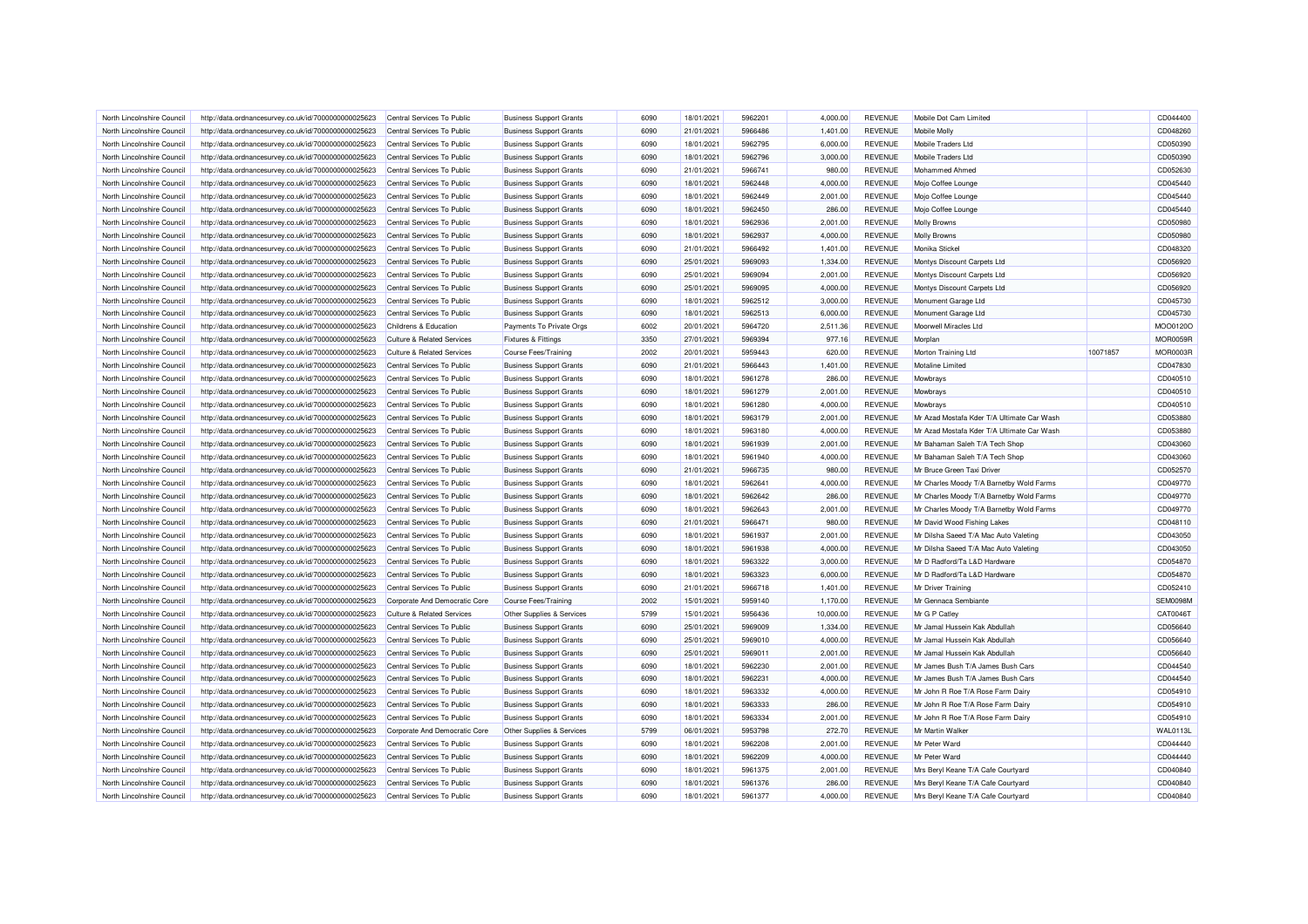| North Lincolnshire Council | http://data.ordnancesurvey.co.uk/id/7000000000025623 | Central Services To Public      | <b>Business Support Grants</b> | 6090 | 18/01/2021 | 5962369 | 4.000.00  | <b>REVENUE</b> | Mrs Farhana Akther T/A Mint Leaf            |          | CD045180             |
|----------------------------|------------------------------------------------------|---------------------------------|--------------------------------|------|------------|---------|-----------|----------------|---------------------------------------------|----------|----------------------|
| North Lincolnshire Council | http://data.ordnancesurvey.co.uk/id/7000000000025623 | Central Services To Public      | <b>Business Support Grants</b> | 6090 | 18/01/2021 | 5962370 | 286.00    | <b>REVENUE</b> | Mrs Farhana Akther T/A Mint Leaf            |          | CD045180             |
| North Lincolnshire Council | http://data.ordnancesurvey.co.uk/id/7000000000025623 | Central Services To Public      | <b>Business Support Grants</b> | 6090 | 18/01/2021 | 5962371 | 2,001.00  | <b>REVENUE</b> | Mrs Farhana Akther T/A Mint Leaf            |          | CD045180             |
| North Lincolnshire Council | http://data.ordnancesurvey.co.uk/id/7000000000025623 | Central Services To Public      | <b>Business Support Grants</b> | 6090 | 21/01/2021 | 5966336 | 1,401.00  | <b>REVENUE</b> | Mrs Q'S Private Tuition And Careers Service |          | CD046720             |
| North Lincolnshire Council | http://data.ordnancesurvey.co.uk/id/7000000000025623 | Central Services To Public      | <b>Business Support Grants</b> | 6090 | 18/01/2021 | 5962905 | 2,001.00  | <b>REVENUE</b> | Mrs Susana Paiva T/A Caravela               |          | CD050840             |
| North Lincolnshire Council | http://data.ordnancesurvey.co.uk/id/7000000000025623 | Central Services To Public      | <b>Business Support Grants</b> | 6090 | 18/01/2021 | 5962906 | 4.000.00  | <b>REVENUE</b> | Mrs Susana Paiva T/A Caravela               |          | CD050840             |
| North Lincolnshire Council | http://data.ordnancesurvey.co.uk/id/7000000000025623 | Central Services To Public      | <b>Business Support Grants</b> | 6090 | 18/01/2021 | 5962907 | 286.00    | <b>REVENUE</b> | Mrs Susana Paiva T/A Caravela               |          | CD050840             |
| North Lincolnshire Council | http://data.ordnancesurvey.co.uk/id/7000000000025623 | Central Services To Public      | <b>Business Support Grants</b> | 6090 | 18/01/2021 | 5963291 | 2,001.00  | REVENUE        | Mr Therm Ltd                                |          | CD054720             |
| North Lincolnshire Council | http://data.ordnancesurvey.co.uk/id/7000000000025623 | Central Services To Public      | <b>Business Support Grants</b> | 6090 | 18/01/2021 | 5963292 | 4,000.00  | <b>REVENUE</b> | Mr Therm Ltd                                |          | CD054720             |
| North Lincolnshire Council | http://data.ordnancesurvey.co.uk/id/7000000000025623 | Central Services To Public      | <b>Business Support Grants</b> | 6090 | 18/01/2021 | 5963571 | 3,000.00  | <b>REVENUE</b> | Mr Tom Geddes T/A Total Autocare            |          | CD056250             |
| North Lincolnshire Council | http://data.ordnancesurvey.co.uk/id/7000000000025623 | Central Services To Public      | <b>Business Support Grants</b> | 6090 | 18/01/2021 | 5963572 | 2,000.00  | <b>REVENUE</b> | Mr Tom Geddes T/A Total Autocare            |          | CD056250             |
| North Lincolnshire Council | http://data.ordnancesurvey.co.uk/id/7000000000025623 | Central Services To Public      | <b>Business Support Grants</b> | 6090 | 18/01/2021 | 5963573 | 6.000.00  | <b>REVENUE</b> | Mr Tom Geddes T/A Total Autocare            |          | CD056250             |
| North Lincolnshire Council | http://data.ordnancesurvey.co.uk/id/7000000000025623 | Central Services To Public      | <b>Business Support Grants</b> | 6090 | 18/01/2021 | 5962733 | 4,000.00  | <b>REVENUE</b> | Mr Wayne A Coulam                           |          | CD050090             |
| North Lincolnshire Council | http://data.ordnancesurvey.co.uk/id/7000000000025623 | Central Services To Public      | <b>Business Support Grants</b> | 6090 | 18/01/2021 | 5962734 | 2,001.00  | <b>REVENUE</b> | Mr Wayne A Coulam                           |          | CD050090             |
| North Lincolnshire Council | http://data.ordnancesurvey.co.uk/id/7000000000025623 | Corporate And Democratic Core   | Other Supplies & Services      | 5799 | 06/01/2021 | 5953992 | 390.00    | <b>REVENUE</b> | Ms A Reeder T/A Frontline Consulting Assoc  |          | <b>REE0054E</b>      |
| North Lincolnshire Council | http://data.ordnancesurvey.co.uk/id/7000000000025623 | Central Services To Public      | <b>Business Support Grants</b> | 6090 | 21/01/2021 | 5966359 | 980.00    | <b>REVENUE</b> | <b>M Tech Solutions</b>                     |          | CD046950             |
| North Lincolnshire Council | http://data.ordnancesurvey.co.uk/id/7000000000025623 | Central Services To Public      | <b>Business Support Grants</b> | 6090 | 21/01/2021 | 5966702 | 980.00    | <b>REVENUE</b> | Muhammad Shahpal                            |          | CD052250             |
| North Lincolnshire Council | http://data.ordnancesurvey.co.uk/id/7000000000025623 | Central Services To Public      | <b>Business Support Grants</b> | 6090 | 18/01/2021 | 5961281 | 6,000.00  | <b>REVENUE</b> | Mulligans Sports Bar                        |          | CD040520             |
| North Lincolnshire Council | http://data.ordnancesurvey.co.uk/id/7000000000025623 | Central Services To Public      | <b>Business Support Grants</b> | 6090 | 18/01/2021 | 5961282 | 3,000.00  | <b>REVENUE</b> | Mulligans Sports Bar                        |          | CD040520             |
| North Lincolnshire Council | http://data.ordnancesurvey.co.uk/id/7000000000025623 | Central Services To Public      | <b>Business Support Grants</b> | 6090 | 18/01/2021 | 5961283 | 429.00    | <b>REVENUE</b> | Mulligans Sports Bar                        |          | CD040520             |
| North Lincolnshire Council | http://data.ordnancesurvey.co.uk/id/7000000000025623 | Central Services To Public      | <b>Business Support Grants</b> | 6090 | 21/01/2021 | 5966638 | 980.00    | <b>REVENUE</b> | Murray Cars                                 |          | CD051580             |
| North Lincolnshire Council | http://data.ordnancesurvey.co.uk/id/7000000000025623 | Childrens & Education           | Payments To Private Orgs       | 6002 | 06/01/2021 | 5954559 | 3,850.00  | <b>REVENUE</b> | Murray Psychology Limited                   | 12362099 | <b>MUR0199R</b>      |
| North Lincolnshire Council | http://data.ordnancesurvey.co.uk/id/7000000000025623 | Central Services To Public      | <b>Business Support Grants</b> | 6090 | 21/01/2021 | 5966453 | 1,401.00  | <b>REVENUE</b> | Music Bugs North Lincolnshire               |          | CD047930             |
| North Lincolnshire Council |                                                      | <b>Adult Social Care</b>        |                                | 5301 | 15/01/2021 | 5959281 |           | <b>REVENUE</b> | Mwuk Ltd T/A Alexandra                      | 0454264  |                      |
|                            | http://data.ordnancesurvey.co.uk/id/7000000000025623 |                                 | Clothing, Uniforms & Laundry   | 5301 | 15/01/2021 | 5959293 | $-547.82$ | <b>REVENUE</b> | Mwuk Ltd T/A Alexandra                      | 0454264  | ALE0001E<br>ALE0001E |
| North Lincolnshire Council | http://data.ordnancesurvey.co.uk/id/7000000000025623 | <b>Adult Social Care</b>        | Clothing, Uniforms & Laundry   |      |            |         | $-420.42$ |                |                                             |          |                      |
| North Lincolnshire Council | http://data.ordnancesurvey.co.uk/id/7000000000025623 | Adult Social Care               | Clothing, Uniforms & Laundry   | 5301 | 20/01/2021 | 5964769 | 309.05    | <b>REVENUE</b> | Mwuk Ltd T/A Alexandra                      | 0454264  | ALE0001E             |
| North Lincolnshire Council | http://data.ordnancesurvey.co.uk/id/7000000000025623 | Central Services To Public      | <b>Business Support Grants</b> | 6090 | 18/01/2021 | 5962112 | 4,000.00  | <b>REVENUE</b> | Nails 4 You 19 Ltd                          |          | CD043940             |
| North Lincolnshire Council | http://data.ordnancesurvey.co.uk/id/7000000000025623 | Central Services To Public      | <b>Business Support Grants</b> | 6090 | 18/01/2021 | 5962113 | 2,001.00  | <b>REVENUE</b> | Nails 4 You 19 Ltd                          |          | CD043940             |
| North Lincolnshire Council | http://data.ordnancesurvey.co.uk/id/7000000000025623 | Central Services To Public      | <b>Business Support Grants</b> | 6090 | 18/01/2021 | 5963075 | 3,000.00  | <b>REVENUE</b> | Naph Ltd - Nelthorpe Arms                   |          | CD053400             |
| North Lincolnshire Council | http://data.ordnancesurvey.co.uk/id/7000000000025623 | Central Services To Public      | <b>Business Support Grants</b> | 6090 | 18/01/2021 | 5963076 | 6,000.00  | <b>REVENUE</b> | Naph Ltd - Nelthorpe Arms                   |          | CD053400             |
| North Lincolnshire Council | http://data.ordnancesurvey.co.uk/id/7000000000025623 | Central Services To Public      | <b>Business Support Grants</b> | 6090 | 18/01/2021 | 5963077 | 429.00    | <b>REVENUE</b> | Naph Ltd - Nelthorpe Arms                   |          | CD053400             |
| North Lincolnshire Council | http://data.ordnancesurvey.co.uk/id/7000000000025623 | Childrens & Education           | Payments To Private Orgs       | 6002 | 20/01/2021 | 5964616 | 41,400.28 | <b>REVENUE</b> | Nas Services Ltd                            | 2757062  | NAS00225             |
| North Lincolnshire Council | http://data.ordnancesurvey.co.uk/id/7000000000025623 | Childrens & Education           | Payments To Private Orgs       | 6002 | 20/01/2021 | 5964621 | 22,690.24 | <b>REVENUE</b> | Nas Services Ltd                            | 2757062  | NAS00225             |
| North Lincolnshire Council | http://data.ordnancesurvey.co.uk/id/7000000000025623 | Childrens & Education           | Payments To Private Orgs       | 6002 | 20/01/2021 | 5964624 | 22,690.24 | <b>REVENUE</b> | Nas Services Ltd                            | 2757062  | <b>NAS0022S</b>      |
| North Lincolnshire Council | http://data.ordnancesurvey.co.uk/id/7000000000025623 | Central Services To Public      | <b>Business Support Grants</b> | 6090 | 21/01/2021 | 5966470 | 1,401.00  | <b>REVENUE</b> | Natalie Kate Makeup Artist                  |          | CD048100             |
| North Lincolnshire Council | http://data.ordnancesurvey.co.uk/id/7000000000025623 | Central Services To Public      | <b>Business Support Grants</b> | 6090 | 21/01/2021 | 5966824 | 1,401.00  | <b>REVENUE</b> | Natalie'S Nails                             |          | CD054180             |
| North Lincolnshire Council | http://data.ordnancesurvey.co.uk/id/7000000000025623 | Central Services To Public      | <b>Business Support Grants</b> | 6090 | 18/01/2021 | 5962294 | 2.001.00  | <b>REVENUE</b> | Nathanielâ ¿¿S Jeweller & Goldsmith         |          | CD044870             |
| North Lincolnshire Council | http://data.ordnancesurvey.co.uk/id/7000000000025623 | Central Services To Public      | <b>Business Support Grants</b> | 6090 | 18/01/2021 | 5962295 | 4,000.00  | <b>REVENUE</b> | Nathanielâ ¿¿S Jeweller & Goldsmith         |          | CD044870             |
| North Lincolnshire Council | http://data.ordnancesurvey.co.uk/id/7000000000025623 | Childrens & Education           | Payments To Private Orgs       | 6002 | 13/01/2021 | 5958744 | 3,265.85  | <b>REVENUE</b> | National Fostering Agency Ltd               |          | NAT0100T             |
| North Lincolnshire Council | http://data.ordnancesurvey.co.uk/id/7000000000025623 | Childrens & Education           | Payments To Private Orgs       | 6002 | 20/01/2021 | 5960360 | 3,265.85  | <b>REVENUE</b> | National Fostering Agency Ltd               |          | NAT0100T             |
| North Lincolnshire Council | http://data.ordnancesurvey.co.uk/id/7000000000025623 | Childrens & Education           | Payments To Private Orgs       | 6002 | 20/01/2021 | 5960970 | 5,829.37  | <b>REVENUE</b> | National Fostering Agency Ltd               |          | NAT0100T             |
| North Lincolnshire Council | http://data.ordnancesurvey.co.uk/id/7000000000025623 | Highways & Transport            | Other Supplies & Services      | 5799 | 20/01/2021 | 5959472 | 3,140.00  | <b>REVENUE</b> | National Testing Services Limited           | 9860646  | NAT012091            |
| North Lincolnshire Council | http://data.ordnancesurvey.co.uk/id/7000000000025623 | <b>Highways &amp; Transport</b> | Materials                      | 5004 | 08/01/2021 | 5956344 | 243.42    | <b>REVENUE</b> | Nationwide Windscreen Services              | 5683242  | NAT0165T             |
| North Lincolnshire Council | http://data.ordnancesurvey.co.uk/id/7000000000025623 | Central Services To Public      | <b>Business Support Grants</b> | 6090 | 18/01/2021 | 5962210 | 2,001.00  | <b>REVENUE</b> | Natural Care                                |          | CD044450             |
| North Lincolnshire Council | http://data.ordnancesurvey.co.uk/id/7000000000025623 | Central Services To Public      | <b>Business Support Grants</b> | 6090 | 18/01/2021 | 5962211 | 4,000.00  | <b>REVENUE</b> | Natural Care                                |          | CD044450             |
| North Lincolnshire Council | http://data.ordnancesurvey.co.uk/id/7000000000025623 | Central Services To Public      | <b>Business Support Grants</b> | 6090 | 21/01/2021 | 5966707 | 980.00    | <b>REVENUE</b> | Naturally Grown Products Limited            |          | CD052300             |
| North Lincolnshire Council | http://data.ordnancesurvey.co.uk/id/7000000000025623 | Central Services To Public      | <b>Business Support Grants</b> | 6090 | 21/01/2021 | 5966663 | 980.00    | <b>REVENUE</b> | Nazik Hussain                               |          | CD051840             |
| North Lincolnshire Council | http://data.ordnancesurvey.co.uk/id/7000000000025623 | Childrens & Education           | <b>Examination Fees</b>        | 5730 | 15/01/2021 | 5959174 | 581.00    | <b>REVENUE</b> | Ncfe                                        | 2896700  | NCF0002F             |
| North Lincolnshire Council | http://data.ordnancesurvey.co.uk/id/7000000000025623 | Central Services To Public      | <b>Business Support Grants</b> | 6090 | 21/01/2021 | 5966439 | 1,401.00  | <b>REVENUE</b> | <b>Neal Critchley</b>                       |          | CD047790             |
| North Lincolnshire Council | http://data.ordnancesurvey.co.uk/id/7000000000025623 | Corporate And Democratic Core   | <b>Legal Fees</b>              | 5823 | 06/01/2021 | 5954506 | 385.00    | <b>REVENUE</b> | Neelam Mal                                  |          | <b>MAL0099L</b>      |
| North Lincolnshire Council | http://data.ordnancesurvey.co.uk/id/7000000000025623 | Corporate And Democratic Core   | <b>Legal Fees</b>              | 5823 | 06/01/2021 | 5954510 | 455.00    | <b>REVENUE</b> | Neelam Mall                                 |          | <b>MAL0099L</b>      |
| North Lincolnshire Council | http://data.ordnancesurvey.co.uk/id/7000000000025623 | Corporate And Democratic Core   | <b>Legal Fees</b>              | 5823 | 06/01/2021 | 5954511 | 385.00    | <b>REVENUE</b> | Neelam Mall                                 |          | <b>MAL0099L</b>      |
| North Lincolnshire Council | http://data.ordnancesurvey.co.uk/id/7000000000025623 | Corporate And Democratic Core   | <b>Legal Fees</b>              | 5823 | 06/01/2021 | 5954513 | 350.00    | <b>REVENUE</b> | Neelam Mall                                 |          | <b>MAL0099L</b>      |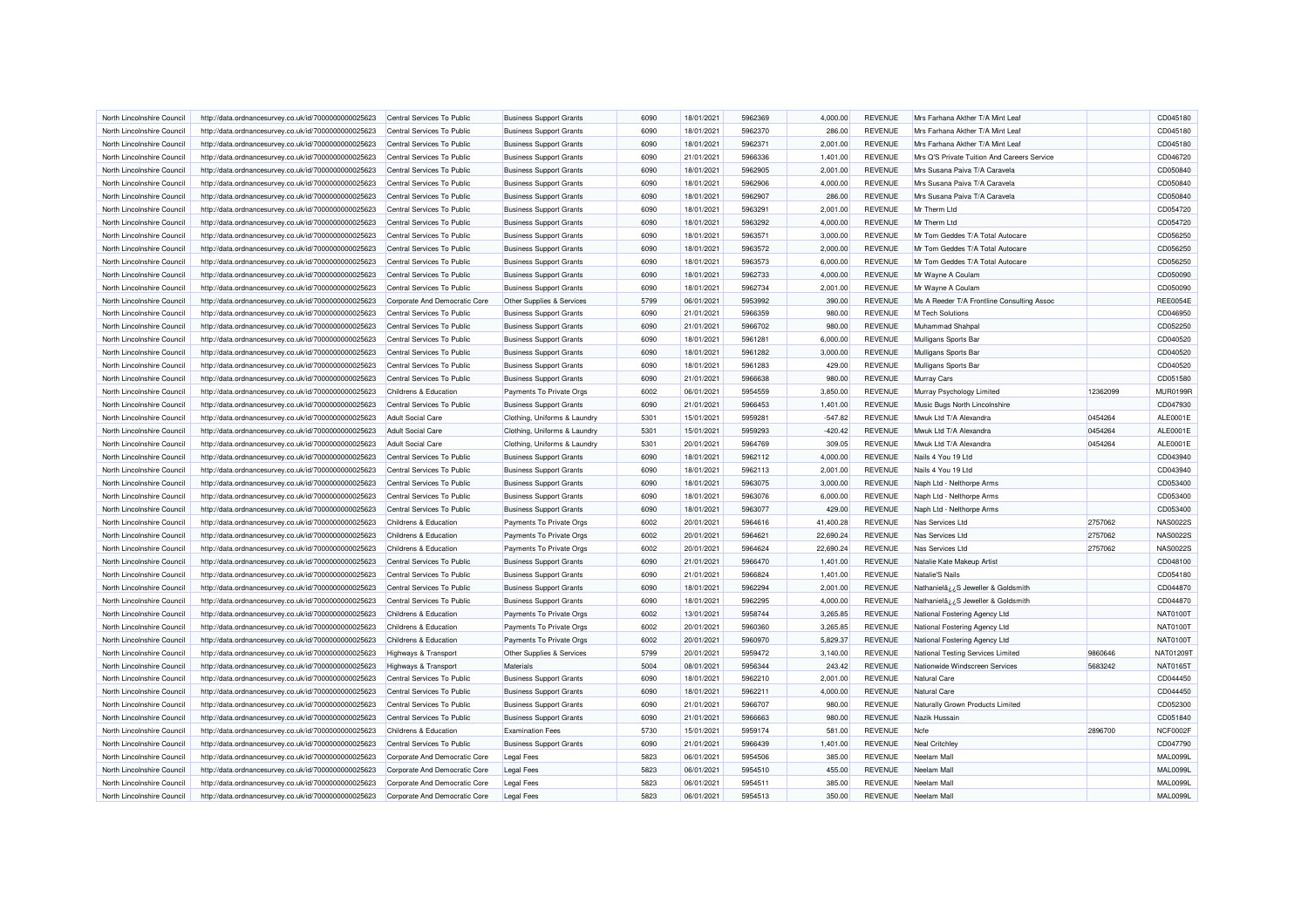| North Lincolnshire Council                               | http://data.ordnancesurvey.co.uk/id/7000000000025623 | Central Services To Public                     | <b>Business Support Grants</b> | 6090         | 18/01/2021 | 5962976            | 4,000.00     | <b>REVENUE</b>                   | Neil Murray Motors                            |          | CD051170                    |
|----------------------------------------------------------|------------------------------------------------------|------------------------------------------------|--------------------------------|--------------|------------|--------------------|--------------|----------------------------------|-----------------------------------------------|----------|-----------------------------|
| North Lincolnshire Council                               | http://data.ordnancesurvey.co.uk/id/7000000000025623 | Central Services To Public                     | <b>Business Support Grants</b> | 6090         | 18/01/2021 | 5962977            | 2,001.00     | <b>REVENUE</b>                   | Neil Murray Motors                            |          | CD051170                    |
| North Lincolnshire Council                               | http://data.ordnancesurvey.co.uk/id/7000000000025623 | Central Services To Public                     | <b>Business Support Grants</b> | 6090         | 21/01/2021 | 5966772            | 980.00       | <b>REVENUE</b>                   | <b>Neils Taxis</b>                            |          | CD052940                    |
| North Lincolnshire Council                               | http://data.ordnancesurvey.co.uk/id/7000000000025623 | Central Services To Public                     | Gen Office Exp (Incl Postage)  | 5603         | 15/01/2021 | 5959148            | 775.26       | <b>REVENUE</b>                   | Neopost Finance Ltd                           | 1997384  | <b>FIN0012N</b>             |
| North Lincolnshire Council                               | http://data.ordnancesurvey.co.uk/id/7000000000025623 | Corporate And Democratic Core                  | Gen Office Exp (Incl Postage)  | 5603         | 29/01/2021 | 5970327            | 10,000.00    | <b>REVENUE</b>                   | Neopost Ltd                                   | 2658324  | <b>NEO0001C</b>             |
| North Lincolnshire Council                               | http://data.ordnancesurvey.co.uk/id/7000000000025623 | Central Services To Public                     | <b>Business Support Grants</b> | 6090         | 21/01/2021 | 5966523            | 1,401.00     | <b>REVENUE</b>                   | Nest Craft                                    |          | CD048640                    |
| North Lincolnshire Council                               | http://data.ordnancesurvey.co.uk/id/7000000000025623 | Central Services To Public                     | <b>Business Support Grants</b> | 6090         | 18/01/2021 | 5961769            | 2,001.00     | <b>REVENUE</b>                   | Netbids Auction Ltd                           |          | CD042220                    |
| North Lincolnshire Council                               | http://data.ordnancesurvey.co.uk/id/7000000000025623 | Central Services To Public                     | <b>Business Support Grants</b> | 6090         | 18/01/2021 | 5961770            | 4,000.00     | <b>REVENUE</b>                   | Netbids Auction Ltd                           |          | CD042220                    |
| North Lincolnshire Council                               | http://data.ordnancesurvey.co.uk/id/7000000000025623 | Central Services To Public                     | <b>Business Support Grants</b> | 6090         | 21/01/2021 | 5966711            | 980.00       | <b>REVENUE</b>                   | <b>Nettys Cakes</b>                           |          | CD052340                    |
| North Lincolnshire Council                               | http://data.ordnancesurvey.co.uk/id/7000000000025623 | Central Services To Public                     | <b>Business Support Grants</b> | 6090         | 18/01/2021 | 5963283            | 2,001.00     | <b>REVENUE</b>                   | Never Forget Tattoo Co                        |          | CD054680                    |
| North Lincolnshire Council                               | http://data.ordnancesurvey.co.uk/id/7000000000025623 | Central Services To Public                     | <b>Business Support Grants</b> | 6090         | 18/01/2021 | 5963284            | 4,000.00     | <b>REVENUE</b>                   | Never Forget Tattoo Co                        |          | CD054680                    |
| North Lincolnshire Council                               | http://data.ordnancesurvey.co.uk/id/7000000000025623 | Central Services To Public                     | <b>Business Support Grants</b> | 6090         | 18/01/2021 | 5961619            | 2.001.00     | <b>REVENUE</b>                   | New Ashdown Club                              |          | CD041670                    |
| North Lincolnshire Council                               | http://data.ordnancesurvey.co.uk/id/7000000000025623 | Central Services To Public                     | <b>Business Support Grants</b> | 6090         | 18/01/2021 | 5961620            | 286.00       | <b>REVENUE</b>                   | New Ashdown Club                              |          | CD041670                    |
| North Lincolnshire Council                               | http://data.ordnancesurvey.co.uk/id/7000000000025623 | Central Services To Public                     | <b>Business Support Grants</b> | 6090         | 18/01/2021 | 5961621            | 4,000.00     | <b>REVENUE</b>                   | New Ashdown Club                              |          | CD041670                    |
| North Lincolnshire Council                               | http://data.ordnancesurvey.co.uk/id/7000000000025623 | Central Services To Public                     | <b>Business Support Grants</b> | 6090         | 21/01/2021 | 5966586            | 1,401.00     | <b>REVENUE</b>                   | New Beginnings                                |          | CD049260                    |
| North Lincolnshire Council                               | http://data.ordnancesurvey.co.uk/id/7000000000025623 | Central Services To Public                     | <b>Business Support Grants</b> | 6090         | 21/01/2021 | 5966410            | 1,401.00     | <b>REVENUE</b>                   | New Holland Parish Council                    |          | CD047500                    |
| North Lincolnshire Council                               | http://data.ordnancesurvey.co.uk/id/7000000000025623 | Central Services To Public                     | <b>Business Support Grants</b> | 6090         | 18/01/2021 | 5962330            | 2,001.00     | <b>REVENUE</b>                   | Newlook Hairdressers                          |          | CD045040                    |
| North Lincolnshire Council                               | http://data.ordnancesurvey.co.uk/id/7000000000025623 | Central Services To Public                     | <b>Business Support Grants</b> | 6090         | 18/01/2021 | 5962331            | 4.000.00     | <b>REVENUE</b>                   | Newlook Hairdressers                          |          | CD045040                    |
| North Lincolnshire Council                               | http://data.ordnancesurvey.co.uk/id/7000000000025623 | Corporate And Democratic Core                  | Other Professional Fees        | 5829         | 06/01/2021 | 5953783            | $\mathbf{0}$ | <b>REVENUE</b>                   | Newlyn Plc                                    | 3770985  | <b>NEW0120W</b>             |
| North Lincolnshire Council                               | http://data.ordnancesurvey.co.uk/id/7000000000025623 | Corporate And Democratic Core                  | Other Professional Fees        | 5829         | 15/01/2021 | 5959480            | $\Omega$     | <b>REVENUE</b>                   | Newlyn Plc                                    | 3770985  | <b>NEW0120W</b>             |
| North Lincolnshire Council                               | http://data.ordnancesurvey.co.uk/id/7000000000025623 | Central Services To Public                     | <b>Business Support Grants</b> | 6090         | 18/01/2021 | 5962124            | 4,000.00     | <b>REVENUE</b>                   | Newstead Events Limited                       |          | CD044000                    |
|                                                          |                                                      |                                                |                                |              |            |                    |              | <b>REVENUE</b>                   |                                               |          | CD044000                    |
| North Lincolnshire Council                               | http://data.ordnancesurvey.co.uk/id/7000000000025623 | Central Services To Public                     | <b>Business Support Grants</b> | 6090         | 18/01/2021 | 5962125            | 2,001.00     |                                  | Newstead Events Limited                       |          |                             |
| North Lincolnshire Council                               | http://data.ordnancesurvey.co.uk/id/7000000000025623 | Central Services To Public                     | <b>Business Support Grants</b> | 6090         | 18/01/2021 | 5962469            | 2,001.00     | <b>REVENUE</b>                   | <b>Newton Printing Services</b>               |          | CD045520                    |
| North Lincolnshire Council                               | http://data.ordnancesurvey.co.uk/id/7000000000025623 | Central Services To Public                     | <b>Business Support Grants</b> | 6090         | 18/01/2021 | 5962470            | 4,000.00     | <b>REVENUE</b>                   | <b>Newton Printing Services</b>               |          | CD045520                    |
| North Lincolnshire Council                               | http://data.ordnancesurvey.co.uk/id/7000000000025623 | <b>Adult Social Care</b>                       | Cleaning Costs/ Materials      | 3301         | 20/01/2021 | 5964793            | 2,686.29     | <b>REVENUE</b>                   | Nexon Group                                   | 8560885  | GRE0002E                    |
| North Lincolnshire Council                               | http://data.ordnancesurvey.co.uk/id/7000000000025623 | Central Services To Public                     | <b>Business Support Grants</b> | 6090         | 08/01/2021 | 5957084            | 3,000.00     | <b>REVENUE</b>                   | Next Plc Ltd                                  |          | CD055600                    |
| North Lincolnshire Council                               | http://data.ordnancesurvey.co.uk/id/7000000000025623 | Central Services To Public                     | <b>Business Support Grants</b> | 6090         | 18/01/2021 | 5963407            | 4,500.00     | <b>REVENUE</b>                   | Next Plc Ltd                                  |          | CD055600                    |
| North Lincolnshire Council                               | http://data.ordnancesurvey.co.uk/id/7000000000025623 | Central Services To Public                     | <b>Business Support Grants</b> | 6090         | 18/01/2021 | 5963408            | 9,000.00     | <b>REVENUE</b>                   | Next Plc Ltd                                  |          | CD055600                    |
| North Lincolnshire Council                               | http://data.ordnancesurvey.co.uk/id/7000000000025623 | Central Services To Public                     | <b>Business Support Grants</b> | 6090         | 18/01/2021 | 5962542            | 4,000.00     | <b>REVENUE</b>                   | Nexus Tattoo                                  |          | CD045870                    |
| North Lincolnshire Council                               | http://data.ordnancesurvey.co.uk/id/7000000000025623 | Central Services To Public                     | <b>Business Support Grants</b> | 6090         | 18/01/2021 | 5962543            | 2,001.00     | <b>REVENUE</b>                   | Nexus Tattoo                                  |          | CD045870                    |
| North Lincolnshire Council                               | http://data.ordnancesurvey.co.uk/id/7000000000025623 | Central Services To Public                     | <b>Business Support Grants</b> | 6090         | 21/01/2021 | 5966588            | 1,401.00     | <b>REVENUE</b>                   | Nexus Tattoo                                  |          | CD049280                    |
| North Lincolnshire Council                               | http://data.ordnancesurvey.co.uk/id/7000000000025623 | Central Services To Public                     | <b>Business Support Grants</b> | 6090         | 18/01/2021 | 5962920            | 2,001.00     | <b>REVENUE</b>                   | <b>Ngp Services</b>                           |          | CD050890                    |
| North Lincolnshire Council                               | http://data.ordnancesurvey.co.uk/id/7000000000025623 | Central Services To Public                     | <b>Business Support Grants</b> | 6090         | 18/01/2021 | 5962921            | 4,000.00     | <b>REVENUE</b>                   | <b>Ngp Services</b>                           |          | CD050890                    |
| North Lincolnshire Council                               | http://data.ordnancesurvey.co.uk/id/7000000000025623 | <b>Adult Social Care</b>                       | Rents                          | 3201         | 13/01/2021 | 5958540            | 2,535.39     | <b>REVENUE</b>                   | Nhs Property Services Ltd                     |          | <b>NHS0021S</b>             |
| North Lincolnshire Council                               | http://data.ordnancesurvey.co.uk/id/7000000000025623 | <b>Adult Social Care</b>                       | Rents                          | 3201         | 13/01/2021 | 5958541            | 7,186.44     | <b>REVENUE</b>                   | Nhs Property Services Ltd                     |          | NHS00219                    |
| North Lincolnshire Council                               | http://data.ordnancesurvey.co.uk/id/7000000000025623 | <b>Adult Social Care</b>                       | Rents                          | 3201         | 13/01/2021 | 5958542            | 5,404.82     | <b>REVENUE</b>                   | Nhs Property Services Ltd                     |          | NHS00219                    |
| North Lincolnshire Council                               | http://data.ordnancesurvey.co.uk/id/7000000000025623 | Adult Social Care                              | Rents                          | 3201         | 29/01/2021 | 5970954            | 1,954.54     | <b>REVENUE</b>                   | Nhs Property Services Ltd                     |          | NHS00219                    |
| North Lincolnshire Council                               | http://data.ordnancesurvey.co.uk/id/7000000000025623 | <b>Adult Social Care</b>                       | Provisions                     | 5201         | 06/01/2021 | 5953738            | 228.30       | <b>REVENUE</b>                   | Nhs Supply Chain                              |          | <b>NHS00069</b>             |
| North Lincolnshire Council                               | http://data.ordnancesurvey.co.uk/id/7000000000025623 | Central Services To Public                     | <b>Business Support Grants</b> | 6090         | 21/01/2021 | 5966306            | 1,401.00     | <b>REVENUE</b>                   | Nick Blackburn Trading As Ehb Vehicle Sales   |          | CD046400                    |
| North Lincolnshire Council                               | http://data.ordnancesurvey.co.uk/id/7000000000025623 | Central Services To Public                     | <b>Business Support Grants</b> | 6090         | 21/01/2021 | 5966520            | 1,401.00     | <b>REVENUE</b>                   | Nicki Teal Makeup Artist                      |          | CD048610                    |
| North Lincolnshire Council                               | http://data.ordnancesurvey.co.uk/id/7000000000025623 | Central Services To Public                     | <b>Business Support Grants</b> | 6090         | 21/01/2021 | 5966721            | 1,401.00     | <b>REVENUE</b>                   | Nicola Richardson                             |          | CD052440                    |
| North Lincolnshire Council                               | http://data.ordnancesurvey.co.uk/id/7000000000025623 | Corporate And Democratic Core                  | Course Fees/Training           | 2002         | 15/01/2021 | 5959661            | 1,395.00     | <b>REVENUE</b>                   | Niki Whitake                                  |          | <b>WHI0699I</b>             |
| North Lincolnshire Council                               | http://data.ordnancesurvey.co.uk/id/7000000000025623 | <b>Adult Social Care</b>                       | <b>Equipment Purchase</b>      | 5001         | 29/01/2021 | 5970422            | 711.91       | <b>REVENUE</b>                   | Nishets                                       | 01693112 | <b>NIS0001S</b>             |
| North Lincolnshire Council                               | http://data.ordnancesurvey.co.uk/id/7000000000025623 | <b>Adult Social Care</b>                       | <b>Equipment Purchase</b>      | 5001         | 29/01/2021 | 5970425            | 281.17       | <b>REVENUE</b>                   | <b>Nisbets</b>                                | 01693112 | <b>NIS0001S</b>             |
| North Lincolnshire Council                               | http://data.ordnancesurvey.co.uk/id/7000000000025623 | <b>Adult Social Care</b>                       | <b>Client Transport Costs</b>  | 6092         | 27/01/2021 | 5969379            | 57.10        | <b>REVENUE</b>                   | NIc-Case Management & Cic Imprest             |          | NOR0235R                    |
| North Lincolnshire Council                               |                                                      | Childrens & Education                          | <b>Client Related Costs</b>    | 5534         | 06/01/2021 | 5954042            | 800.00       | <b>REVENUE</b>                   | NIc-Case Management & Cic Imprest             |          | NOR0235R                    |
|                                                          | http://data.ordnancesurvey.co.uk/id/7000000000025623 |                                                |                                |              | 27/01/2021 |                    |              |                                  |                                               |          |                             |
| North Lincolnshire Council<br>North Lincolnshire Council | http://data.ordnancesurvey.co.uk/id/7000000000025623 | Childrens & Education<br>Childrens & Education | <b>Client Related Costs</b>    | 5534<br>6092 | 27/01/2021 | 5969379<br>5969379 | 1,859.82     | <b>REVENUE</b><br><b>REVENUE</b> | NIc-Case Management & Cic Imprest             |          | NOR0235F<br><b>NOR0235R</b> |
|                                                          | http://data.ordnancesurvey.co.uk/id/7000000000025623 |                                                | <b>Client Transport Costs</b>  |              |            |                    | 12.00        |                                  | NIc-Case Management & Cic Imprest             |          |                             |
| North Lincolnshire Council                               | http://data.ordnancesurvey.co.uk/id/7000000000025623 | <b>Adult Social Care</b>                       | <b>Client Transport Costs</b>  | 6092         | 06/01/2021 | 5954043            | 20.00        | <b>REVENUE</b>                   | NIc-Children And Community Resilience Imprest |          | <b>NOR2007R</b>             |
| North Lincolnshire Council                               | http://data.ordnancesurvey.co.uk/id/7000000000025623 | <b>Adult Social Care</b>                       | <b>Client Transport Costs</b>  | 6092         | 15/01/2021 | 5959488            | 81.00        | <b>REVENUE</b>                   | NIc-Children And Community Resilience Imprest |          | <b>NOR2007R</b>             |
| North Lincolnshire Council                               | http://data.ordnancesurvey.co.uk/id/7000000000025623 | <b>Adult Social Care</b>                       | <b>Equipment Purchase</b>      | 5001         | 06/01/2021 | 5954043            | 20.00        | <b>REVENUE</b>                   | NIc-Children And Community Resilience Imprest |          | <b>NOR2007R</b>             |
| North Lincolnshire Council                               | http://data.ordnancesurvey.co.uk/id/7000000000025623 | Childrens & Education                          | <b>Bank Charges</b>            | 5821         | 06/01/2021 | 5954043            | 31.68        | <b>REVENUE</b>                   | Nlc-Children And Community Resilience Imprest |          | <b>NOR2007F</b>             |
| North Lincolnshire Council                               | http://data.ordnancesurvey.co.uk/id/7000000000025623 | Childrens & Education                          | <b>Client Related Costs</b>    | 5534         | 06/01/2021 | 5954043            | 3,118.79     | <b>REVENUE</b>                   | Nic-Children And Community Resilience Imprest |          | <b>NOR2007R</b>             |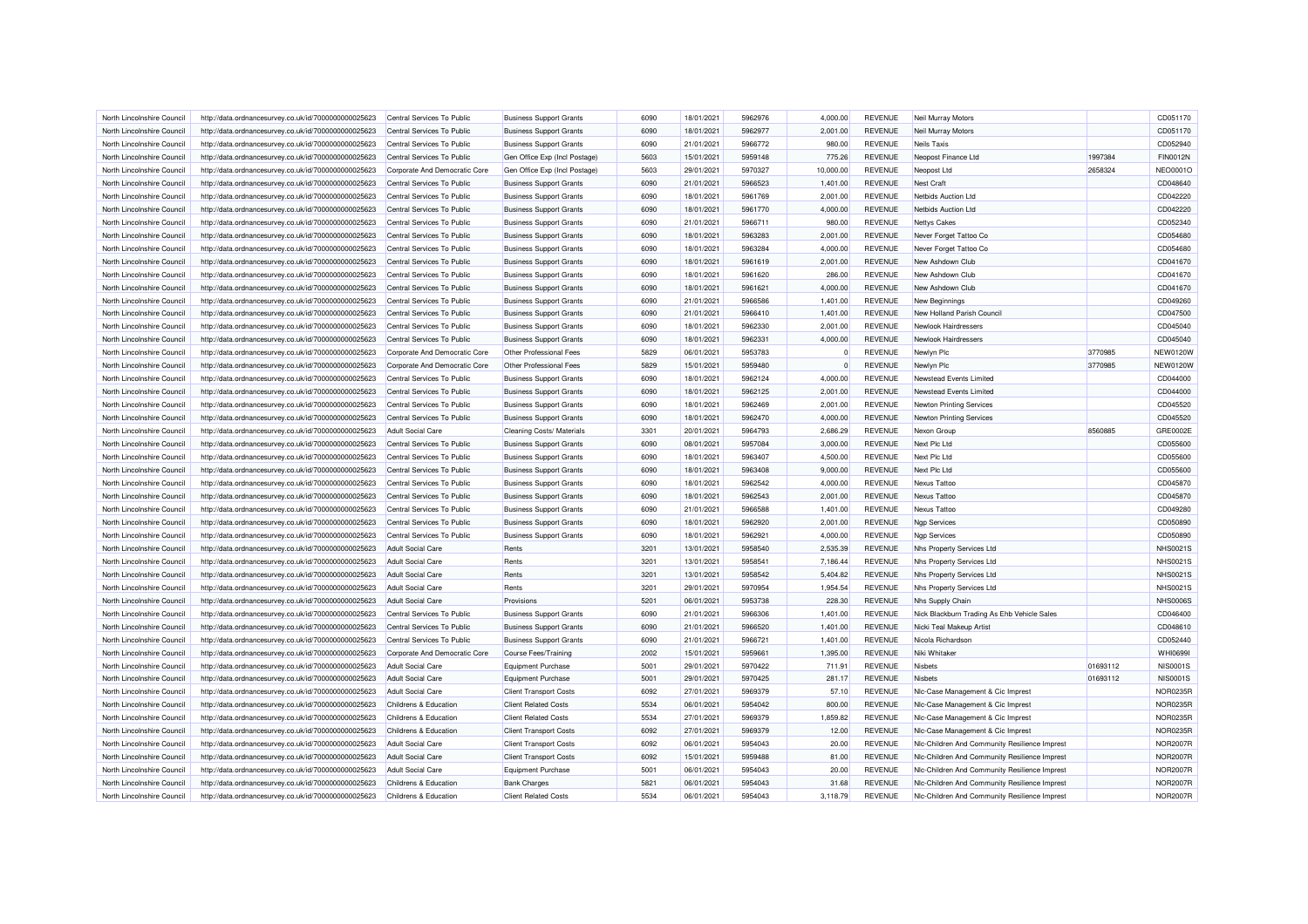| North Lincolnshire Council | http://data.ordnancesurvey.co.uk/id/7000000000025623 | Childrens & Education            | <b>Client Related Costs</b>    | 5534 | 15/01/2021 | 5959488 | 2.343.00  | <b>REVENUE</b> | NIc-Children And Community Resilience Imprest |         | <b>NOR2007R</b> |
|----------------------------|------------------------------------------------------|----------------------------------|--------------------------------|------|------------|---------|-----------|----------------|-----------------------------------------------|---------|-----------------|
| North Lincolnshire Council | http://data.ordnancesurvey.co.uk/id/7000000000025623 | Childrens & Education            | <b>Client Transport Costs</b>  | 6092 | 06/01/2021 | 5954043 | 111.10    | <b>REVENUE</b> | Nic-Children And Community Resilience Imprest |         | <b>NOR2007R</b> |
| North Lincolnshire Council | http://data.ordnancesurvey.co.uk/id/7000000000025623 | Childrens & Education            | <b>Client Transport Costs</b>  | 6092 | 15/01/2021 | 5959488 | 57.10     | <b>REVENUE</b> | NIc-Children And Community Resilience Imprest |         | <b>NOR2007R</b> |
| North Lincolnshire Council | http://data.ordnancesurvey.co.uk/id/7000000000025623 | Childrens & Education            | <b>Client Related Costs</b>    | 5534 | 06/01/2021 | 5954714 | 214.38    | <b>REVENUE</b> | Nlc- Kingfisher Lodge Card Account            |         | NOR0935F        |
| North Lincolnshire Council | http://data.ordnancesurvey.co.uk/id/7000000000025623 | Childrens & Education            | <b>Client Related Costs</b>    | 5534 | 06/01/2021 | 5954719 | 234.83    | <b>REVENUE</b> | Nlc- Kingfisher Lodge Card Account            |         | NOR0935F        |
| North Lincolnshire Council | http://data.ordnancesurvey.co.uk/id/7000000000025623 | Childrens & Education            | <b>Client Related Costs</b>    | 5534 | 22/01/2021 | 5966263 | 478.77    | <b>REVENUE</b> | Nlc- Kingfisher Lodge Card Account            |         | NOR0935R        |
| North Lincolnshire Council | http://data.ordnancesurvey.co.uk/id/7000000000025623 | <b>Childrens &amp; Education</b> | <b>Equipment Purchase</b>      | 5001 | 22/01/2021 | 5966263 | 62.97     | <b>REVENUE</b> | Nic- Kingfisher Lodge Card Account            |         | NOR0935R        |
| North Lincolnshire Council | http://data.ordnancesurvey.co.uk/id/7000000000025623 | Childrens & Education            | Provisions                     | 5201 | 06/01/2021 | 5954714 | 224.72    | <b>REVENUE</b> | Nlc- Kingfisher Lodge Card Account            |         | NOR0935F        |
| North Lincolnshire Council | http://data.ordnancesurvey.co.uk/id/7000000000025623 | Childrens & Education            | Provisions                     | 5201 | 06/01/2021 | 5954719 | 147.67    | <b>REVENUE</b> | Nlc- Kingfisher Lodge Card Account            |         | <b>NOR0935R</b> |
| North Lincolnshire Council | http://data.ordnancesurvey.co.uk/id/7000000000025623 | Childrens & Education            | Provisions                     | 5201 | 22/01/2021 | 5966263 | 550.56    | <b>REVENUE</b> | Nlc- Kingfisher Lodge Card Account            |         | NOR0935F        |
| North Lincolnshire Council | http://data.ordnancesurvey.co.uk/id/7000000000025623 | Childrens & Education            | Rail & Other Fares             | 4121 | 06/01/2021 | 5954714 | 3.00      | <b>REVENUE</b> | Nlc- Kingfisher Lodge Card Account            |         | NOR0935R        |
| North Lincolnshire Council | http://data.ordnancesurvey.co.uk/id/7000000000025623 | Childrens & Education            | Rail & Other Fares             | 4121 | 22/01/2021 | 5966263 | 3.70      | <b>REVENUE</b> | Nlc- Kingfisher Lodge Card Account            |         | NOR0935R        |
| North Lincolnshire Council | http://data.ordnancesurvey.co.uk/id/7000000000025623 | <b>Adult Social Care</b>         | Payments To Private Orgs       | 6002 | 15/01/2021 | 5959114 | 16,425.00 | <b>REVENUE</b> | NI Group Limited                              |         | <b>NLG0003G</b> |
| North Lincolnshire Council | http://data.ordnancesurvey.co.uk/id/7000000000025623 | <b>Adult Social Care</b>         | <b>Bank Charges</b>            | 5821 | 15/01/2021 | 5959745 | 3.10      | <b>REVENUE</b> | N Lincs Council-The Cygnets                   |         | NOR0058F        |
| North Lincolnshire Council | http://data.ordnancesurvey.co.uk/id/7000000000025623 | <b>Adult Social Care</b>         | <b>Client Related Costs</b>    | 5534 | 15/01/2021 | 5959745 | 16.14     | <b>REVENUE</b> | N Lincs Council-The Cygnets                   |         | <b>NOR0058F</b> |
| North Lincolnshire Council | http://data.ordnancesurvey.co.uk/id/7000000000025623 | <b>Adult Social Care</b>         | <b>Equipment Purchase</b>      | 5001 | 15/01/2021 | 5959745 | 145.04    | <b>REVENUE</b> | N Lincs Council-The Cygnets                   |         | <b>NOR0058R</b> |
| North Lincolnshire Council |                                                      | <b>Adult Social Care</b>         | Provisions                     | 5201 | 15/01/2021 | 5959745 | 483.93    | <b>REVENUE</b> |                                               |         | <b>NOR0058R</b> |
|                            | http://data.ordnancesurvey.co.uk/id/7000000000025623 |                                  |                                |      |            |         |           |                | N Lincs Council-The Cygnets                   |         |                 |
| North Lincolnshire Council | http://data.ordnancesurvey.co.uk/id/7000000000025623 | <b>Adult Social Care</b>         | Other Professional Fees        | 5829 | 15/01/2021 | 5959456 | 42,180.00 | <b>REVENUE</b> | N Lincs & Goole Hosps Nhs Ft                  |         | NOR0424F        |
| North Lincolnshire Council | http://data.ordnancesurvey.co.uk/id/7000000000025623 | <b>Adult Social Care</b>         | Other Professional Fees        | 5829 | 15/01/2021 | 5959677 | 42,180.00 | <b>REVENUE</b> | N Lincs & Goole Hosps Nhs Ft                  |         | <b>NOR0424R</b> |
| North Lincolnshire Council | http://data.ordnancesurvey.co.uk/id/7000000000025623 | Childrens & Education            | <b>Client Related Costs</b>    | 5534 | 06/01/2021 | 5953400 | 3,279.00  | <b>REVENUE</b> | N Lincs & Goole Hosps Nhs Ft                  |         | NOR0424F        |
| North Lincolnshire Council | http://data.ordnancesurvey.co.uk/id/7000000000025623 | Childrens & Education            | Payments To Health Providers   | 6019 | 13/01/2021 | 5957950 | 3,279.00  | <b>REVENUE</b> | N Lincs & Goole Hosps Nhs Ft                  |         | NOR0424F        |
| North Lincolnshire Council | http://data.ordnancesurvey.co.uk/id/7000000000025623 | Childrens & Education            | Payments To Health Providers   | 6019 | 13/01/2021 | 5957952 | 3,279.00  | <b>REVENUE</b> | N Lincs & Goole Hosps Nhs Ft                  |         | NOR0424F        |
| North Lincolnshire Council | http://data.ordnancesurvey.co.uk/id/7000000000025623 | Public Health                    | Payments To Health Providers   | 6019 | 29/01/2021 | 5970692 | 5,002.00  | <b>REVENUE</b> | N Lincs & Goole Hosps Nhs Ft                  |         | NOR0424F        |
| North Lincolnshire Council | http://data.ordnancesurvey.co.uk/id/7000000000025623 | Central Services To Public       | <b>Business Support Grants</b> | 6090 | 21/01/2021 | 5966503 | 1,401.00  | <b>REVENUE</b> | Nmd Creative Ltd                              |         | CD048430        |
| North Lincolnshire Council | http://data.ordnancesurvey.co.uk/id/7000000000025623 | Central Services To Public       | <b>Business Support Grants</b> | 6090 | 21/01/2021 | 5966639 | 980.00    | <b>REVENUE</b> | N.M.Murray Taxi                               |         | CD051590        |
| North Lincolnshire Council | http://data.ordnancesurvey.co.uk/id/7000000000025623 | Central Services To Public       | <b>Business Support Grants</b> | 6090 | 18/01/2021 | 5962831 | 2,001.00  | <b>REVENUE</b> | No.1 Diamond Fashion                          |         | CD050580        |
| North Lincolnshire Council | http://data.ordnancesurvey.co.uk/id/7000000000025623 | Central Services To Public       | <b>Business Support Grants</b> | 6090 | 18/01/2021 | 5962832 | 4,000.00  | <b>REVENUE</b> | No.1 Diamond Fashion                          |         | CD050580        |
| North Lincolnshire Council | http://data.ordnancesurvey.co.uk/id/7000000000025623 | Central Services To Public       | <b>Business Support Grants</b> | 6090 | 18/01/2021 | 5962114 | 2.001.00  | <b>REVENUE</b> | No.42 Hair And Beauty Ltd                     |         | CD043950        |
| North Lincolnshire Council | http://data.ordnancesurvey.co.uk/id/7000000000025623 | Central Services To Public       | <b>Business Support Grants</b> | 6090 | 18/01/2021 | 5962115 | 4,000.00  | <b>REVENUE</b> | No.42 Hair And Beauty Ltd                     |         | CD043950        |
| North Lincolnshire Council | http://data.ordnancesurvey.co.uk/id/7000000000025623 | Central Services To Public       | <b>Business Support Grants</b> | 6090 | 18/01/2021 | 5963568 | 2,001.00  | <b>REVENUE</b> | Noir Studio Limited                           |         | CD056240        |
| North Lincolnshire Council | http://data.ordnancesurvey.co.uk/id/7000000000025623 | Central Services To Public       | <b>Business Support Grants</b> | 6090 | 18/01/2021 | 5963569 | 1,334.00  | <b>REVENUE</b> | Noir Studio Limited                           |         | CD056240        |
| North Lincolnshire Council | http://data.ordnancesurvey.co.uk/id/7000000000025623 | Central Services To Public       | <b>Business Support Grants</b> | 6090 | 18/01/2021 | 5963570 | 4,000.00  | <b>REVENUE</b> | Noir Studio Limited                           |         | CD056240        |
| North Lincolnshire Council | http://data.ordnancesurvey.co.uk/id/7000000000025623 | <b>Housing Services</b>          | Other Supplies & Services      | 5799 | 06/01/2021 | 5954855 | 2,142.00  | <b>REVENUE</b> | Normanby Hotel                                |         | <b>NOR0478R</b> |
| North Lincolnshire Council | http://data.ordnancesurvey.co.uk/id/7000000000025623 | <b>Housing Services</b>          | Other Supplies & Services      | 5799 | 06/01/2021 | 5954858 | 2,312.00  | <b>REVENUE</b> | Normanby Hotel                                |         | <b>NOR0478F</b> |
| North Lincolnshire Council | http://data.ordnancesurvey.co.uk/id/7000000000025623 | <b>Housing Services</b>          | Other Supplies & Services      | 5799 | 06/01/2021 | 5954866 | 372.05    | <b>REVENUE</b> | Normanby Hotel                                |         | <b>NOR0478F</b> |
| North Lincolnshire Council | http://data.ordnancesurvey.co.uk/id/7000000000025623 | <b>Housing Services</b>          | Other Supplies & Services      | 5799 | 08/01/2021 | 5956006 | 2,380.00  | <b>REVENUE</b> | Normanby Hotel                                |         | <b>NOR0478F</b> |
| North Lincolnshire Council | http://data.ordnancesurvey.co.uk/id/7000000000025623 | <b>Housing Services</b>          | Other Supplies & Services      | 5799 | 15/01/2021 | 5959833 | 3,240.00  | <b>REVENUE</b> | Normanby Hotel                                |         | NOR0478F        |
| North Lincolnshire Council | http://data.ordnancesurvey.co.uk/id/7000000000025623 | Central Services To Public       | <b>Business Support Grants</b> | 6090 | 18/01/2021 | 5963244 | 2,001.00  | <b>REVENUE</b> | Normanby Park Riding School                   |         | CD054530        |
| North Lincolnshire Council | http://data.ordnancesurvey.co.uk/id/7000000000025623 | Central Services To Public       | <b>Business Support Grants</b> | 6090 | 18/01/2021 | 5963246 | 4,000.00  | <b>REVENUE</b> | Normanby Park Riding School                   |         | CD054530        |
| North Lincolnshire Council | http://data.ordnancesurvey.co.uk/id/7000000000025623 | Central Services To Public       | <b>Business Support Grants</b> | 6090 | 18/01/2021 | 5961426 | 4,000.00  | <b>REVENUE</b> | Normanby Park Sport And Activity Club         |         | CD041010        |
| North Lincolnshire Council | http://data.ordnancesurvey.co.uk/id/7000000000025623 | Central Services To Public       | <b>Business Support Grants</b> | 6090 | 18/01/2021 | 5961427 | 2,001.00  | <b>REVENUE</b> | Normanby Park Sport And Activity Club         |         | CD041010        |
| North Lincolnshire Council | http://data.ordnancesurvey.co.uk/id/7000000000025623 | Central Services To Public       | <b>Business Support Grants</b> | 6090 | 21/01/2021 | 5966799 | 1.401.00  | <b>REVENUE</b> | Normandy Hotel                                |         | CD053910        |
| North Lincolnshire Council | http://data.ordnancesurvey.co.uk/id/7000000000025623 | Environmental & Regulatory Svs   | Other Supplies & Services      | 5799 | 22/01/2021 | 5965888 | 800.00    | <b>REVENUE</b> | North East Lincolnshire Council               |         | NOR0269F        |
| North Lincolnshire Council | http://data.ordnancesurvey.co.uk/id/7000000000025623 | <b>Housing Services</b>          | Other Supplies & Services      | 5799 | 27/01/2021 | 5968729 | 3,192.00  | <b>REVENUE</b> | North East Lincolnshire Council               |         | <b>NOR0367F</b> |
| North Lincolnshire Council | http://data.ordnancesurvey.co.uk/id/7000000000025623 | Central Services To Public       | <b>Business Support Grants</b> | 6090 | 18/01/2021 | 5962968 | 4,000.00  | <b>REVENUE</b> | Northern Vintage Ltd                          |         | CD051130        |
| North Lincolnshire Council | http://data.ordnancesurvey.co.uk/id/7000000000025623 | Central Services To Public       | <b>Business Support Grants</b> | 6090 | 18/01/2021 | 5962969 | 2,001.00  | <b>REVENUE</b> | Northern Vintage Ltd                          |         | CD051130        |
| North Lincolnshire Council | http://data.ordnancesurvey.co.uk/id/7000000000025623 | <b>Adult Social Care</b>         | Vehicle Hire                   | 4101 | 08/01/2021 | 5956342 | 488.32    | <b>REVENUE</b> | Northgate Vehicle Hire Ltd                    | 1434157 | M&G0002G        |
| North Lincolnshire Council | http://data.ordnancesurvey.co.uk/id/7000000000025623 | Central Services To Public       | <b>Business Support Grants</b> | 6090 | 18/01/2021 | 5962148 | 2,001.00  | <b>REVENUE</b> | North Lincolnshire Caravans & Motorhomes      |         | CD044130        |
| North Lincolnshire Council |                                                      | Central Services To Public       | <b>Business Support Grants</b> | 6090 | 18/01/2021 | 5962149 | 4,000.00  | <b>REVENUE</b> | North Lincolnshire Caravans & Motorhomes      |         | CD044130        |
| North Lincolnshire Council | http://data.ordnancesurvey.co.uk/id/7000000000025623 | Childrens & Education            | Payments To Health Providers   | 6019 | 13/01/2021 | 5958099 | 9,711.99  | <b>REVENUE</b> | North Lincolnshire Ccq                        |         | <b>NOR0071R</b> |
|                            | http://data.ordnancesurvey.co.uk/id/7000000000025623 |                                  | Payments To Health Providers   | 6019 | 13/01/2021 | 5958104 |           |                |                                               |         | <b>NOR0071F</b> |
| North Lincolnshire Council | http://data.ordnancesurvey.co.uk/id/7000000000025623 | Childrens & Education            |                                |      |            |         | 4,432.91  | <b>REVENUE</b> | North Lincolnshire Ccc                        |         |                 |
| North Lincolnshire Council | http://data.ordnancesurvey.co.uk/id/7000000000025623 | Childrens & Education            | Payments To Health Providers   | 6019 | 13/01/2021 | 5958107 | 3,089.84  | <b>REVENUE</b> | North Lincolnshire Ccg                        |         | <b>NOR0071F</b> |
| North Lincolnshire Council | http://data.ordnancesurvey.co.uk/id/7000000000025623 | Childrens & Education            | Payments To Health Providers   | 6019 | 13/01/2021 | 5958109 | 30,965.63 | <b>REVENUE</b> | North Lincolnshire Ccg                        |         | NOR0071R        |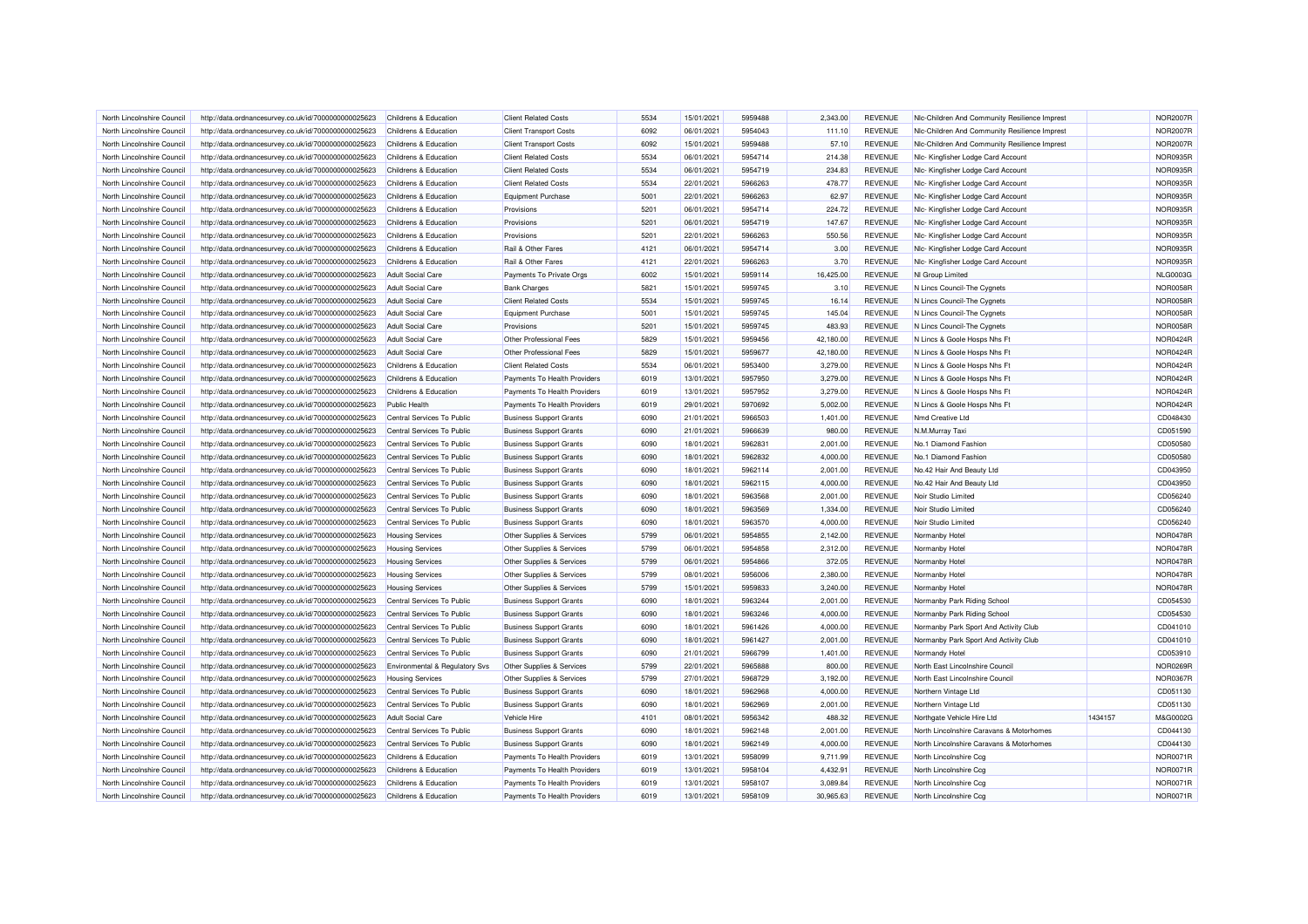| North Lincolnshire Council | http://data.ordnancesurvey.co.uk/id/7000000000025623 | Childrens & Education                 | Payments To Health Providers   | 6019         | 13/01/2021 | 5958110            | 62.325.50      | <b>REVENUE</b> | North Lincolnshire Ccq                                   |         | <b>NOR0071R</b> |
|----------------------------|------------------------------------------------------|---------------------------------------|--------------------------------|--------------|------------|--------------------|----------------|----------------|----------------------------------------------------------|---------|-----------------|
| North Lincolnshire Council | http://data.ordnancesurvey.co.uk/id/7000000000025623 | Childrens & Education                 | Payments To Health Providers   | 6019         | 15/01/2021 | 5959688            | 3,464.21       | <b>REVENUE</b> | North Lincolnshire Ccq                                   |         | <b>NOR0071R</b> |
| North Lincolnshire Council | http://data.ordnancesurvey.co.uk/id/7000000000025623 | <b>Adult Social Care</b>              | Licences                       | 4002         | 08/01/2021 | 5956034            | 775.00         | <b>REVENUE</b> | North Lincolnshire Council                               |         | <b>NOR0802R</b> |
| North Lincolnshire Council | http://data.ordnancesurvey.co.uk/id/7000000000025623 | Childrens & Education                 | <b>Client Related Costs</b>    | 5534         | 27/01/2021 | 5969550            | 1,200.00       | <b>REVENUE</b> | North Lincolnshire Council                               |         | NOR0380R        |
| North Lincolnshire Council | http://data.ordnancesurvey.co.uk/id/7000000000025623 | Childrens & Education                 | <b>Equipment Purchase</b>      | 5001         | 06/01/2021 | 5954027            | 365.89         | <b>REVENUE</b> | North Lincolnshire Council                               |         | <b>NOR0860F</b> |
| North Lincolnshire Council | http://data.ordnancesurvey.co.uk/id/7000000000025623 | Childrens & Education                 | <b>Equipment Purchase</b>      | 5001         | 15/01/2021 | 5959783            | 17.49          | <b>REVENUE</b> | North Lincolnshire Council                               |         | <b>NOR0860R</b> |
| North Lincolnshire Council | http://data.ordnancesurvey.co.uk/id/7000000000025623 | Childrens & Education                 | Equipment Purchase             | 5001         | 27/01/2021 | 5969550            | 2,000.00       | <b>REVENUE</b> | North Lincolnshire Council                               |         | NOR0380R        |
| North Lincolnshire Council | http://data.ordnancesurvey.co.uk/id/7000000000025623 | Childrens & Education                 | Licences                       | 4002         | 08/01/2021 | 5956034            | 837.50         | <b>REVENUE</b> | North Lincolnshire Council                               |         | <b>NOR0802F</b> |
| North Lincolnshire Council | http://data.ordnancesurvey.co.uk/id/7000000000025623 | Childrens & Education                 | Other Professional Fees        | 5829         | 15/01/2021 | 5959790            | 4,694.51       | <b>REVENUE</b> | North Lincolnshire Council                               |         | NOR0351R        |
| North Lincolnshire Council | http://data.ordnancesurvey.co.uk/id/7000000000025623 | Childrens & Education                 | Payments To Private Orgs       | 6002         | 06/01/2021 | 5953814            | 1,260.00       | <b>REVENUE</b> | North Lincolnshire Council                               |         | NOR0326F        |
| North Lincolnshire Council | http://data.ordnancesurvey.co.uk/id/7000000000025623 | Childrens & Education                 | Payments To Private Orgs       | 6002         | 06/01/2021 | 5953828            | 1,700.00       | <b>REVENUE</b> | North Lincolnshire Council                               |         | <b>NOR0682R</b> |
| North Lincolnshire Council | http://data.ordnancesurvey.co.uk/id/7000000000025623 | Corporate And Democratic Core         | It Hardware-Maintenance        | 5052         | 06/01/2021 | 5953982            | 236.37         | <b>REVENUE</b> | North Lincolnshire Council                               |         | NOR0442R        |
| North Lincolnshire Council | http://data.ordnancesurvey.co.uk/id/7000000000025623 | Corporate And Democratic Core         | It Software-Purchase           | 5051         | 06/01/2021 | 5953982            | 226.41         | <b>REVENUE</b> | North Lincolnshire Council                               |         | NOR0442R        |
| North Lincolnshire Council | http://data.ordnancesurvey.co.uk/id/7000000000025623 | <b>Culture &amp; Related Services</b> | <b>Bank Charges</b>            | 5821         | 15/01/2021 | 5959783            | 1.66           | <b>REVENUE</b> | North Lincolnshire Council                               |         | <b>NOR0860F</b> |
| North Lincolnshire Council | http://data.ordnancesurvey.co.uk/id/7000000000025623 | <b>Culture &amp; Related Services</b> | Books (Libraries+Schools Only) | 5005         | 06/01/2021 | 5954027            | 28.29          | <b>REVENUE</b> | North Lincolnshire Council                               |         | <b>NOR0860R</b> |
| North Lincolnshire Council | http://data.ordnancesurvey.co.uk/id/7000000000025623 | <b>Culture &amp; Related Services</b> | <b>Course Fees/Training</b>    | 2002         | 15/01/2021 | 5959783            | 100.00         | <b>REVENUE</b> | North Lincolnshire Council                               |         | <b>NOR0860R</b> |
| North Lincolnshire Council | http://data.ordnancesurvey.co.uk/id/7000000000025623 | Culture & Related Services            | Equipment Purchase             | 5001         | 06/01/2021 | 5954027            | 448.09         | <b>REVENUE</b> | North Lincolnshire Council                               |         | <b>NOR0860R</b> |
| North Lincolnshire Council | http://data.ordnancesurvey.co.uk/id/7000000000025623 | <b>Culture &amp; Related Services</b> | <b>Equipment Purchase</b>      | 5001         | 15/01/2021 | 5959783            | 32.47          | <b>REVENUE</b> | North Lincolnshire Council                               |         | <b>NOR0860R</b> |
|                            |                                                      |                                       |                                |              |            |                    |                |                |                                                          |         |                 |
| North Lincolnshire Council | http://data.ordnancesurvey.co.uk/id/7000000000025623 | <b>Culture &amp; Related Services</b> | Exhibitions/Events<br>Licences | 5709<br>4002 | 15/01/2021 | 5959783<br>5956034 | 239.01         | <b>REVENUE</b> | North Lincolnshire Council<br>North Lincolnshire Council |         | <b>NOR0860R</b> |
| North Lincolnshire Council | http://data.ordnancesurvey.co.uk/id/7000000000025623 | <b>Culture &amp; Related Services</b> |                                |              | 08/01/2021 |                    | 365.00         | <b>REVENUE</b> |                                                          |         | <b>NOR0802R</b> |
| North Lincolnshire Council | http://data.ordnancesurvey.co.uk/id/7000000000025623 | <b>Culture &amp; Related Services</b> | Licenses, Subs & Memberships   | 5510         | 15/01/2021 | 5959783            | 65.81          | <b>REVENUE</b> | North Lincolnshire Council                               |         | <b>NOR0860R</b> |
| North Lincolnshire Council | http://data.ordnancesurvey.co.uk/id/7000000000025623 | <b>Culture &amp; Related Services</b> | Materials                      | 5004         | 06/01/2021 | 5954027            | 68.66          | <b>REVENUE</b> | North Lincolnshire Council                               |         | <b>NOR0860R</b> |
| North Lincolnshire Council | http://data.ordnancesurvey.co.uk/id/7000000000025623 | <b>Culture &amp; Related Services</b> | Materials                      | 5004         | 15/01/2021 | 5959783            | 39.99          | <b>REVENUE</b> | North Lincolnshire Council                               |         | <b>NOR0860R</b> |
| North Lincolnshire Council | http://data.ordnancesurvey.co.uk/id/7000000000025623 | <b>Culture &amp; Related Services</b> | Other Professional Fees        | 5829         | 15/01/2021 | 5959783            | 36.39          | <b>REVENUE</b> | North Lincolnshire Council                               |         | <b>NOR0860R</b> |
| North Lincolnshire Council | http://data.ordnancesurvey.co.uk/id/7000000000025623 | <b>Culture &amp; Related Services</b> | Payments To Joint Units        | 6004         | 06/01/2021 | 5954027            | 93.28          | <b>REVENUE</b> | North Lincolnshire Council                               |         | <b>NOR0860R</b> |
| North Lincolnshire Council | http://data.ordnancesurvey.co.uk/id/7000000000025623 | Environmental & Regulatory Svs        | <b>Equipment Purchase</b>      | 5001         | 15/01/2021 | 5959783            | 60.72          | <b>REVENUE</b> | North Lincolnshire Council                               |         | <b>NOR0860R</b> |
| North Lincolnshire Council | http://data.ordnancesurvey.co.uk/id/7000000000025623 | Environmental & Regulatory Svs        | Licences                       | 4002         | 08/01/2021 | 5956034            | 605.00         | <b>REVENUE</b> | North Lincolnshire Council                               |         | <b>NOR0802R</b> |
| North Lincolnshire Council | http://data.ordnancesurvey.co.uk/id/7000000000025623 | Environmental & Regulatory Svs        | Licences                       | 4002         | 08/01/2021 | 5956034            | 267.50         | <b>REVENUE</b> | North Lincolnshire Council                               |         | <b>NOR0802R</b> |
| North Lincolnshire Council | http://data.ordnancesurvey.co.uk/id/7000000000025623 | Highways & Transport                  | <b>Bank Charges</b>            | 5821         | 08/01/2021 | 5956034            | 1.24           | <b>REVENUE</b> | North Lincolnshire Council                               |         | <b>NOR0802R</b> |
| North Lincolnshire Council | http://data.ordnancesurvey.co.uk/id/7000000000025623 | <b>Highways &amp; Transport</b>       | Course Fees/Training           | 2002         | 08/01/2021 | 5956034            | $-115.00$      | <b>REVENUE</b> | North Lincolnshire Council                               |         | <b>NOR0802F</b> |
| North Lincolnshire Council | http://data.ordnancesurvey.co.uk/id/7000000000025623 | Highways & Transport                  | Exhibitions/Events             | 5709         | 06/01/2021 | 5954027            | 170.87         | <b>REVENUE</b> | North Lincolnshire Council                               |         | <b>NOR0860R</b> |
| North Lincolnshire Council | http://data.ordnancesurvey.co.uk/id/7000000000025623 | Highways & Transport                  | Exhibitions/Events             | 5709         | 15/01/2021 | 5959783            | 424.55         | <b>REVENUE</b> | North Lincolnshire Council                               |         | <b>NOR0860R</b> |
| North Lincolnshire Council | http://data.ordnancesurvey.co.uk/id/7000000000025623 | <b>Highways &amp; Transport</b>       | Licences                       | 4002         | 08/01/2021 | 5956034            | 939.84         | <b>REVENUE</b> | North Lincolnshire Council                               |         | <b>NOR0802R</b> |
| North Lincolnshire Council | http://data.ordnancesurvey.co.uk/id/7000000000025623 | <b>Highways &amp; Transport</b>       | Other Vehicle Costs            | 4005         | 08/01/2021 | 5956034            | 669.54         | <b>REVENUE</b> | North Lincolnshire Council                               |         | <b>NOR0802R</b> |
| North Lincolnshire Council | http://data.ordnancesurvey.co.uk/id/7000000000025623 | <b>Planning Services</b>              | Licences                       | 4002         | 08/01/2021 | 5956034            | 112.50         | <b>REVENUE</b> | North Lincolnshire Council                               |         | <b>NOR0802F</b> |
| North Lincolnshire Council | http://data.ordnancesurvey.co.uk/id/7000000000025623 | <b>Public Health</b>                  | Materials                      | 5004         | 06/01/2021 | 5954027            | 111.68         | <b>REVENUE</b> | North Lincolnshire Council                               |         | <b>NOR0860F</b> |
| North Lincolnshire Council | http://data.ordnancesurvey.co.uk/id/7000000000025623 | <b>Public Health</b>                  | Materials                      | 5004         | 15/01/2021 | 5959783            | 239.36         | <b>REVENUE</b> | North Lincolnshire Council                               |         | <b>NOR0860R</b> |
| North Lincolnshire Council | http://data.ordnancesurvey.co.uk/id/7000000000025623 | Central Services To Public            | <b>Business Support Grants</b> | 6090         | 18/01/2021 | 5961860            | 4,000.00       | <b>REVENUE</b> | North Lincolnshire District Scout Council                |         | CD042660        |
| North Lincolnshire Council | http://data.ordnancesurvey.co.uk/id/7000000000025623 | Central Services To Public            | <b>Business Support Grants</b> | 6090         | 18/01/2021 | 5961861            | 286.00         | <b>REVENUE</b> | North Lincolnshire District Scout Council                |         | CD042660        |
| North Lincolnshire Council | http://data.ordnancesurvey.co.uk/id/7000000000025623 | Central Services To Public            | <b>Business Support Grants</b> | 6090         | 18/01/2021 | 5961862            | 2,001.00       | <b>REVENUE</b> | North Lincolnshire District Scout Council                |         | CD042660        |
| North Lincolnshire Council | http://data.ordnancesurvey.co.uk/id/7000000000025623 | Central Services To Public            | <b>Business Support Grants</b> | 6090         | 18/01/2021 | 5962697            | 4,000.00       | <b>REVENUE</b> | North Lincs And Humberside Sailing Club                  |         | CD049960        |
| North Lincolnshire Council | http://data.ordnancesurvey.co.uk/id/7000000000025623 | Central Services To Public            | <b>Business Support Grants</b> | 6090         | 18/01/2021 | 5962698            | 2,001.00       | <b>REVENUE</b> | North Lincs And Humberside Sailing Club                  |         | CD049960        |
| North Lincolnshire Council | http://data.ordnancesurvey.co.uk/id/7000000000025623 | <b>Culture &amp; Related Services</b> | <b>Bank Charges</b>            | 5821         | 27/01/2021 | 5969521            | 2.90           | <b>REVENUE</b> | North Lincs Council-N.Hall Country Park                  |         | NOR0283F        |
| North Lincolnshire Council | http://data.ordnancesurvey.co.uk/id/7000000000025623 | <b>Culture &amp; Related Services</b> | <b>Course Fees/Training</b>    | 2002         | 27/01/2021 | 5969521            | 12.00          | <b>REVENUE</b> | North Lincs Council-N.Hall Country Park                  |         | NOR0283F        |
| North Lincolnshire Council | http://data.ordnancesurvey.co.uk/id/7000000000025623 | <b>Culture &amp; Related Services</b> | Gen Office Exp (Incl Postage)  | 5603         | 27/01/2021 | 5969521            | 74.46          | <b>REVENUE</b> | North Lincs Council-N.Hall Country Park                  |         | NOR0283R        |
| North Lincolnshire Council | http://data.ordnancesurvey.co.uk/id/7000000000025623 | <b>Culture &amp; Related Services</b> | <b>Materials</b>               | 5004         | 27/01/2021 | 5969521            | 390.96         | <b>REVENUE</b> | North Lincs Council-N.Hall Country Park                  |         | <b>NOR0283R</b> |
| North Lincolnshire Council | http://data.ordnancesurvey.co.uk/id/7000000000025623 | <b>Culture &amp; Related Services</b> | Other Professional Fees        | 5829         | 27/01/2021 | 5969521            | 197.19         | <b>REVENUE</b> | North Lincs Council-N.Hall Country Park                  |         | <b>NOR0283F</b> |
| North Lincolnshire Council | http://data.ordnancesurvey.co.uk/id/7000000000025623 | Childrens & Education                 | Payments To Private Orgs       | 6002         | 13/01/2021 | 5953859            | 630.00         | <b>REVENUE</b> | North Lincs Council-Winterton Comp                       |         | NOR0276F        |
| North Lincolnshire Council | http://data.ordnancesurvey.co.uk/id/7000000000025623 | Childrens & Education                 | Payments To Private Orgs       | 6002         | 13/01/2021 | 5958574            | $-630.00$      | <b>REVENUE</b> | North Lincs Council-Winterton Comp                       |         | NOR0276F        |
| North Lincolnshire Council | http://data.ordnancesurvey.co.uk/id/7000000000025623 | Central Services To Public            | <b>Business Support Grants</b> | 6090         | 21/01/2021 | 5966547            | 1,401.00       | <b>REVENUE</b> | North Lincs Hospitality Limited                          |         | CD048870        |
| North Lincolnshire Council | http://data.ordnancesurvey.co.uk/id/7000000000025623 | Central Services To Public            | <b>Business Support Grants</b> | 6090         | 18/01/2021 | 596306             | 4,000.00       | <b>REVENUE</b> | Northmoor Fisheries                                      |         | CD053350        |
| North Lincolnshire Council | http://data.ordnancesurvey.co.uk/id/7000000000025623 | Central Services To Public            | <b>Business Support Grants</b> | 6090         | 18/01/2021 | 5963062            | 2,001.00       | <b>REVENUE</b> | Northmoor Fisheries                                      |         | CD053350        |
| North Lincolnshire Council | http://data.ordnancesurvey.co.uk/id/7000000000025623 | Corporate And Democratic Core         | Repair & Maintenance Costs     | 3000         | 22/01/2021 | 5967486            | $\overline{0}$ | <b>REVENUE</b> | North Point Uk Ltd                                       | 4575195 | NOR0683R        |
|                            |                                                      |                                       |                                |              |            |                    |                |                |                                                          |         |                 |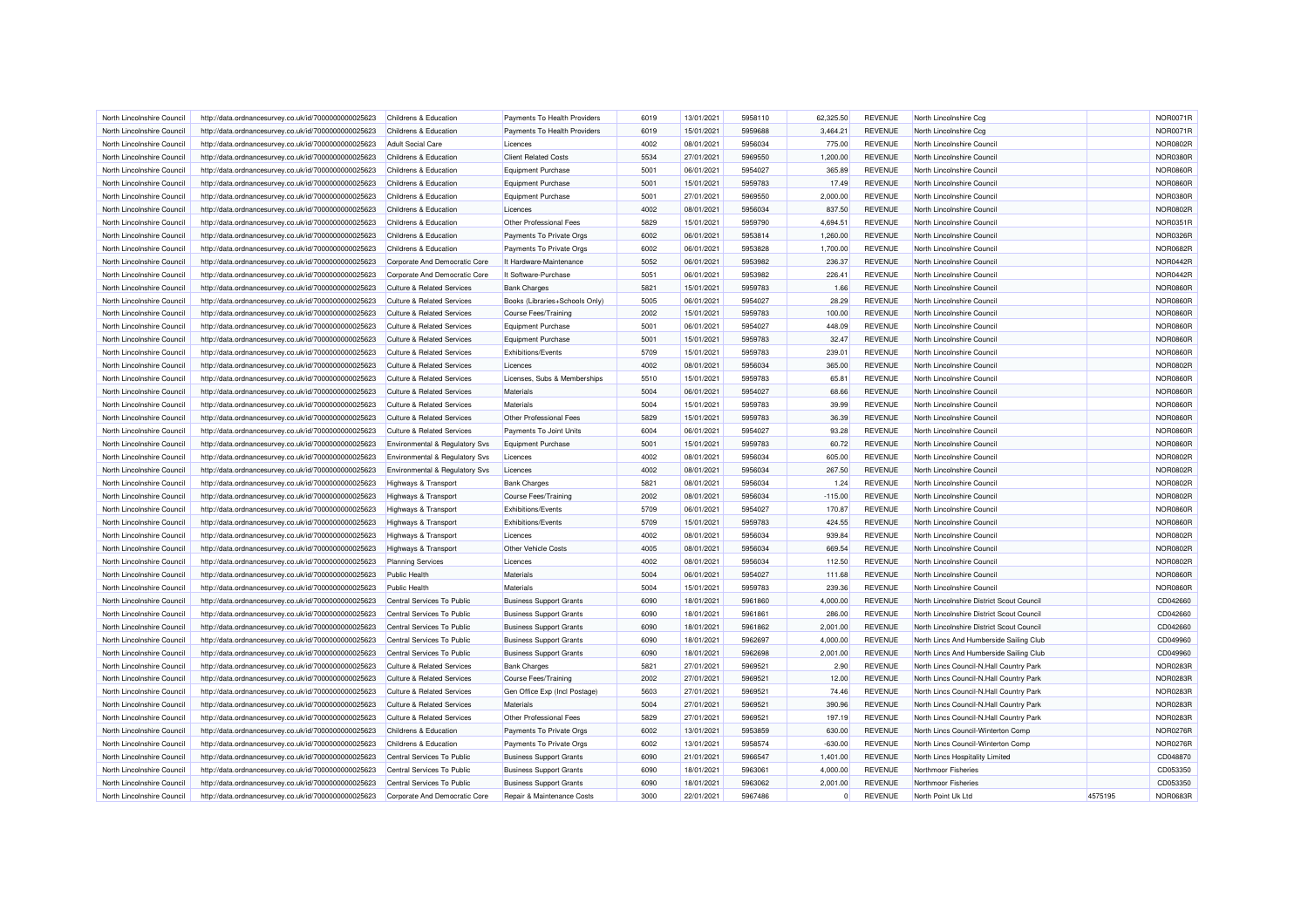| North Lincolnshire Council | http://data.ordnancesurvey.co.uk/id/7000000000025623 | Fin&Inv I&E                               | Other Professional Fees        | 5829 | 20/01/2021 | 5965194 | 1.968.50  | <b>REVENUE</b> | North Point Uk Ltd                          | 4575195  | <b>NOR0683F</b> |
|----------------------------|------------------------------------------------------|-------------------------------------------|--------------------------------|------|------------|---------|-----------|----------------|---------------------------------------------|----------|-----------------|
| North Lincolnshire Council | http://data.ordnancesurvey.co.uk/id/7000000000025623 | <b>Planning Services</b>                  | Repair & Maintenance Costs     | 3000 | 22/01/2021 | 5967484 | 855.95    | <b>REVENUE</b> | North Point Uk Ltd                          | 4575195  | <b>NOR0683F</b> |
| North Lincolnshire Council | http://data.ordnancesurvey.co.uk/id/7000000000025623 | Environmental & Regulatory Svs            | Materials                      | 5004 | 08/01/2021 | 5956346 | 14,437.39 | <b>REVENUE</b> | Northside Truck Centre                      |          | <b>NOR0643F</b> |
| North Lincolnshire Council | http://data.ordnancesurvey.co.uk/id/7000000000025623 | <b>Environmental &amp; Regulatory Svs</b> | Materials                      | 5004 | 08/01/2021 | 5956347 | 16,958.54 | <b>REVENUE</b> | Northside Truck Centre                      |          | NOR0643F        |
| North Lincolnshire Council | http://data.ordnancesurvey.co.uk/id/7000000000025623 | Environmental & Regulatory Svs            | Materials                      | 5004 | 20/01/2021 | 5960312 | 1,826.61  | <b>REVENUE</b> | Northside Truck Centre                      |          | <b>NOR0643F</b> |
| North Lincolnshire Council | http://data.ordnancesurvey.co.uk/id/7000000000025623 | Childrens & Education                     | Licenses, Subs & Memberships   | 5510 | 27/01/2021 | 5968882 | 612.50    | <b>REVENUE</b> | North Yorkshire County Council              |          | <b>NOR0167R</b> |
| North Lincolnshire Council | http://data.ordnancesurvey.co.uk/id/7000000000025623 | Central Services To Public                | <b>Business Support Grants</b> | 6090 | 18/01/2021 | 5963318 | 4,000.00  | <b>REVENUE</b> | Novello Uk Limited                          |          | CD054850        |
| North Lincolnshire Council | http://data.ordnancesurvey.co.uk/id/7000000000025623 | Central Services To Public                | <b>Business Support Grants</b> | 6090 | 18/01/2021 | 5963319 | 2,001.00  | <b>REVENUE</b> | Novello Uk Limited                          |          | CD054850        |
| North Lincolnshire Council | http://data.ordnancesurvey.co.uk/id/7000000000025623 | Central Services To Public                | <b>Business Support Grants</b> | 6090 | 18/01/2021 | 5961203 | 4,500.00  | <b>REVENUE</b> | Nowell Hotels Ltd - The Wortley House Hotel |          | CD040260        |
| North Lincolnshire Counci  | http://data.ordnancesurvey.co.uk/id/7000000000025623 | Central Services To Public                | <b>Business Support Grants</b> | 6090 | 18/01/2021 | 5961204 | 9,000.00  | <b>REVENUE</b> | Nowell Hotels Ltd - The Wortley House Hotel |          | CD040260        |
| North Lincolnshire Counci  | http://data.ordnancesurvey.co.uk/id/7000000000025623 | Central Services To Public                | <b>Business Support Grants</b> | 6090 | 18/01/2021 | 5961205 | 643.00    | <b>REVENUE</b> | Nowell Hotels Ltd - The Wortley House Hotel |          | CD040260        |
| North Lincolnshire Council | http://data.ordnancesurvey.co.uk/id/7000000000025623 | Adult Social Care                         | Electricity                    | 3102 | 27/01/2021 | 5969669 | 618.31    | <b>REVENUE</b> | Npower Limited                              | 03653277 | NPO0007O        |
| North Lincolnshire Council | http://data.ordnancesurvey.co.uk/id/7000000000025623 | <b>Adult Social Care</b>                  | Electricity                    | 3102 | 27/01/2021 | 5969719 | 1,664.28  | <b>REVENUE</b> | Noower Limited                              | 03653277 | <b>NPO0007C</b> |
| North Lincolnshire Council | http://data.ordnancesurvey.co.uk/id/7000000000025623 | <b>Adult Social Care</b>                  | Gas                            | 3101 | 22/01/2021 | 5965999 | 215.00    | <b>REVENUE</b> | Npower Limited                              | 03653277 | NPO0007O        |
| North Lincolnshire Council | http://data.ordnancesurvey.co.uk/id/7000000000025623 | Childrens & Education                     | Electricity                    | 3102 | 27/01/2021 | 5969553 | 321.41    | <b>REVENUE</b> | Npower Limited                              | 03653277 | <b>NPO0007C</b> |
| North Lincolnshire Council | http://data.ordnancesurvey.co.uk/id/7000000000025623 | Childrens & Education                     | Electricity                    | 3102 | 27/01/2021 | 5969584 | 2,318.16  | <b>REVENUE</b> | Npower Limited                              | 03653277 | NPO0007O        |
| North Lincolnshire Council | http://data.ordnancesurvey.co.uk/id/7000000000025623 | Childrens & Education                     | Electricity                    | 3102 | 27/01/2021 | 5969614 | 556.98    | <b>REVENUE</b> | Npower Limited                              | 03653277 | <b>NPO0007C</b> |
| North Lincolnshire Council | http://data.ordnancesurvey.co.uk/id/7000000000025623 | Childrens & Education                     | Electricity                    | 3102 | 27/01/2021 | 5969623 | 222.50    | <b>REVENUE</b> | Npower Limited                              | 03653277 | <b>NPO0007C</b> |
| North Lincolnshire Council | http://data.ordnancesurvey.co.uk/id/7000000000025623 | Childrens & Education                     | Electricity                    | 3102 | 27/01/2021 | 5969626 | 301.70    | <b>REVENUE</b> | Npower Limited                              | 03653277 | <b>NPO0007C</b> |
| North Lincolnshire Council | http://data.ordnancesurvey.co.uk/id/7000000000025623 | Childrens & Education                     | Electricity                    | 3102 | 27/01/2021 | 5969650 | 472.87    | <b>REVENUE</b> | Npower Limited                              | 03653277 | <b>NPO0007C</b> |
| North Lincolnshire Council | http://data.ordnancesurvey.co.uk/id/7000000000025623 | Childrens & Education                     | Electricity                    | 3102 | 27/01/2021 | 5969707 | 861.93    | <b>REVENUE</b> | Npower Limited                              | 03653277 | <b>NPO0007C</b> |
| North Lincolnshire Council | http://data.ordnancesurvey.co.uk/id/7000000000025623 | Childrens & Education                     | Electricity                    | 3102 | 27/01/2021 | 5969708 | 480.68    | <b>REVENUE</b> | Npower Limited                              | 03653277 | <b>NPO0007C</b> |
| North Lincolnshire Council | http://data.ordnancesurvey.co.uk/id/7000000000025623 | Corporate And Democratic Core             | Electricity                    | 3102 | 27/01/2021 | 5969715 | 815.85    | <b>REVENUE</b> | Nnower Limited                              | 03653277 | NPO0007O        |
| North Lincolnshire Council | http://data.ordnancesurvey.co.uk/id/7000000000025623 | Corporate And Democratic Core             | Electricity                    | 3102 | 27/01/2021 | 5969728 | 9.559.32  | <b>REVENUE</b> | Npower Limited                              | 03653277 | NPO0007C        |
| North Lincolnshire Council | http://data.ordnancesurvey.co.uk/id/7000000000025623 | Corporate And Democratic Core             | Electricity                    | 3102 | 27/01/2021 | 5969729 | 3,457.60  | <b>REVENUE</b> | Noower Limited                              | 03653277 | <b>NPO0007C</b> |
| North Lincolnshire Council | http://data.ordnancesurvey.co.uk/id/7000000000025623 | <b>Culture &amp; Related Services</b>     | Electricity                    | 3102 | 27/01/2021 | 5969630 | 606.66    | <b>REVENUE</b> | Nnower Limited                              | 03653277 | NPO0007O        |
| North Lincolnshire Council | http://data.ordnancesurvey.co.uk/id/7000000000025623 | <b>Culture &amp; Related Services</b>     | Electricity                    | 3102 | 27/01/2021 | 5969637 | 503.37    | <b>REVENUE</b> | Npower Limited                              | 03653277 | <b>NPO0007C</b> |
| North Lincolnshire Council | http://data.ordnancesurvey.co.uk/id/7000000000025623 | <b>Culture &amp; Related Services</b>     | Electricity                    | 3102 | 27/01/2021 | 5969664 | 1,069.06  | <b>REVENUE</b> | Noower Limited                              | 03653277 | NPO0007O        |
| North Lincolnshire Council | http://data.ordnancesurvey.co.uk/id/7000000000025623 | <b>Culture &amp; Related Services</b>     | Electricity                    | 3102 | 27/01/2021 | 5969687 | 954.62    | <b>REVENUE</b> | Npower Limited                              | 03653277 | NPO0007O        |
| North Lincolnshire Council | http://data.ordnancesurvey.co.uk/id/7000000000025623 | <b>Culture &amp; Related Services</b>     | Electricity                    | 3102 | 27/01/2021 | 5969698 | 672.17    | <b>REVENUE</b> | Npower Limited                              | 03653277 | <b>NPO0007C</b> |
| North Lincolnshire Council | http://data.ordnancesurvey.co.uk/id/7000000000025623 | <b>Culture &amp; Related Services</b>     | Electricity                    | 3102 | 27/01/2021 | 5969704 | 4,296.13  | <b>REVENUE</b> | Npower Limited                              | 03653277 | NPO0007O        |
| North Lincolnshire Council | http://data.ordnancesurvey.co.uk/id/7000000000025623 | Culture & Related Services                | Electricity                    | 3102 | 27/01/2021 | 5969709 | 733.81    | <b>REVENUE</b> | Npower Limited                              | 03653277 | <b>NPO0007C</b> |
| North Lincolnshire Counci  | http://data.ordnancesurvey.co.uk/id/7000000000025623 | <b>Culture &amp; Related Services</b>     | Electricity                    | 3102 | 27/01/2021 | 5969717 | 629.70    | <b>REVENUE</b> | Noower Limited                              | 03653277 | NPO0007O        |
| North Lincolnshire Council |                                                      | <b>Culture &amp; Related Services</b>     |                                | 3102 | 27/01/2021 | 5969720 | 1.342.64  | <b>REVENUE</b> |                                             | 03653277 | <b>NPO0007C</b> |
|                            | http://data.ordnancesurvey.co.uk/id/7000000000025623 |                                           | Electricity                    |      |            |         |           |                | Npower Limited                              |          | <b>NPO0007C</b> |
| North Lincolnshire Council | http://data.ordnancesurvey.co.uk/id/7000000000025623 | <b>Culture &amp; Related Services</b>     | Electricity                    | 3102 | 27/01/2021 | 5969722 | 10,415.23 | <b>REVENUE</b> | Noower Limited                              | 03653277 |                 |
| North Lincolnshire Council | http://data.ordnancesurvey.co.uk/id/7000000000025623 | <b>Culture &amp; Related Services</b>     | Electricity                    | 3102 | 27/01/2021 | 5969724 | 3,899.11  | <b>REVENUE</b> | Npower Limited                              | 03653277 | NPO0007O        |
| North Lincolnshire Council | http://data.ordnancesurvey.co.uk/id/7000000000025623 | <b>Culture &amp; Related Services</b>     | Electricity                    | 3102 | 27/01/2021 | 5969725 | 3,384.74  | <b>REVENUE</b> | Npower Limited                              | 03653277 | <b>NPO0007C</b> |
| North Lincolnshire Counci  | http://data.ordnancesurvey.co.uk/id/7000000000025623 | Culture & Related Services                | Electricity                    | 3102 | 27/01/2021 | 5969726 | 4,998.13  | <b>REVENUE</b> | Npower Limited                              | 03653277 | NPO0007O        |
| North Lincolnshire Council | http://data.ordnancesurvey.co.uk/id/7000000000025623 | <b>Culture &amp; Related Services</b>     | Electricity                    | 3102 | 27/01/2021 | 5969727 | 422.47    | <b>REVENUE</b> | Npower Limited                              | 03653277 | NPO0007O        |
| North Lincolnshire Council | http://data.ordnancesurvey.co.uk/id/7000000000025623 | <b>Culture &amp; Related Services</b>     | Electricity                    | 3102 | 27/01/2021 | 5969729 | 3,457.61  | <b>REVENUE</b> | Npower Limited                              | 03653277 | <b>NPO0007C</b> |
| North Lincolnshire Council | http://data.ordnancesurvey.co.uk/id/7000000000025623 | <b>Culture &amp; Related Services</b>     | Electricity                    | 3102 | 27/01/2021 | 5969730 | 2,706.69  | <b>REVENUE</b> | Npower Limited                              | 03653277 | <b>NPO0007C</b> |
| North Lincolnshire Council | http://data.ordnancesurvey.co.uk/id/7000000000025623 | Culture & Related Services                | Electricity                    | 3102 | 27/01/2021 | 5969732 | 317.26    | <b>REVENUE</b> | Npower Limited                              | 03653277 | <b>NPO0007C</b> |
| North Lincolnshire Council | http://data.ordnancesurvey.co.uk/id/7000000000025623 | Environmental & Regulatory Svs            | Electricity                    | 3102 | 27/01/2021 | 5969559 | 218.19    | <b>REVENUE</b> | Npower Limited                              | 03653277 | <b>NPO0007C</b> |
| North Lincolnshire Council | http://data.ordnancesurvey.co.uk/id/7000000000025623 | Environmental & Regulatory Svs            | Electricity                    | 3102 | 27/01/2021 | 5969578 | 1,089.08  | <b>REVENUE</b> | Noower Limited                              | 03653277 | <b>NPO0007C</b> |
| North Lincolnshire Council | http://data.ordnancesurvey.co.uk/id/7000000000025623 | Environmental & Regulatory Svs            | Electricity                    | 3102 | 27/01/2021 | 5969649 | 230.77    | <b>REVENUE</b> | Npower Limited                              | 03653277 | NPO0007O        |
| North Lincolnshire Council | http://data.ordnancesurvey.co.uk/id/7000000000025623 | <b>Environmental &amp; Regulatory Svs</b> | Electricity                    | 3102 | 27/01/2021 | 5969716 | 1,565.06  | <b>REVENUE</b> | Nnower Limited                              | 03653277 | <b>NPO0007C</b> |
| North Lincolnshire Council | http://data.ordnancesurvey.co.uk/id/7000000000025623 | Environmental & Regulatory Svs            | Electricity                    | 3102 | 27/01/2021 | 5969718 | 2,952.12  | <b>REVENUE</b> | Npower Limited                              | 03653277 | <b>NPO0007C</b> |
| North Lincolnshire Council | http://data.ordnancesurvey.co.uk/id/7000000000025623 | <b>Environmental &amp; Regulatory Svs</b> | Electricity                    | 3102 | 27/01/2021 | 5969727 | 1,689.87  | <b>REVENUE</b> | Npower Limited                              | 03653277 | <b>NPO0007C</b> |
| North Lincolnshire Council | http://data.ordnancesurvey.co.uk/id/7000000000025623 | Fin&Inv I&E                               | Electricity                    | 3102 | 27/01/2021 | 5969608 | 467.94    | <b>REVENUE</b> | Npower Limited                              | 03653277 | <b>NPO0007C</b> |
| North Lincolnshire Council | http://data.ordnancesurvey.co.uk/id/7000000000025623 | Fin&Inv I&F                               | Electricity                    | 3102 | 27/01/2021 | 5969613 | 339.44    | <b>REVENUE</b> | Npower Limited                              | 03653277 | <b>NPO0007C</b> |
| North Lincolnshire Council | http://data.ordnancesurvey.co.uk/id/7000000000025623 | Fin&Inv I&E                               | Electricity                    | 3102 | 27/01/2021 | 5969714 | 1,017.63  | <b>REVENUE</b> | Npower Limited                              | 03653277 | <b>NPO0007C</b> |
| North Lincolnshire Council | http://data.ordnancesurvey.co.uk/id/7000000000025623 | Fin&Inv I&E                               | Electricity                    | 3102 | 27/01/2021 | 5969723 | 1,253.65  | <b>REVENUE</b> | Npower Limited                              | 03653277 | <b>NPO0007C</b> |
| North Lincolnshire Council | http://data.ordnancesurvey.co.uk/id/7000000000025623 | Fin&Inv I&E                               | Electricity                    | 3102 | 27/01/2021 | 5969734 | 316.49    | <b>REVENUE</b> | Npower Limited                              | 03653277 | <b>NPO0007C</b> |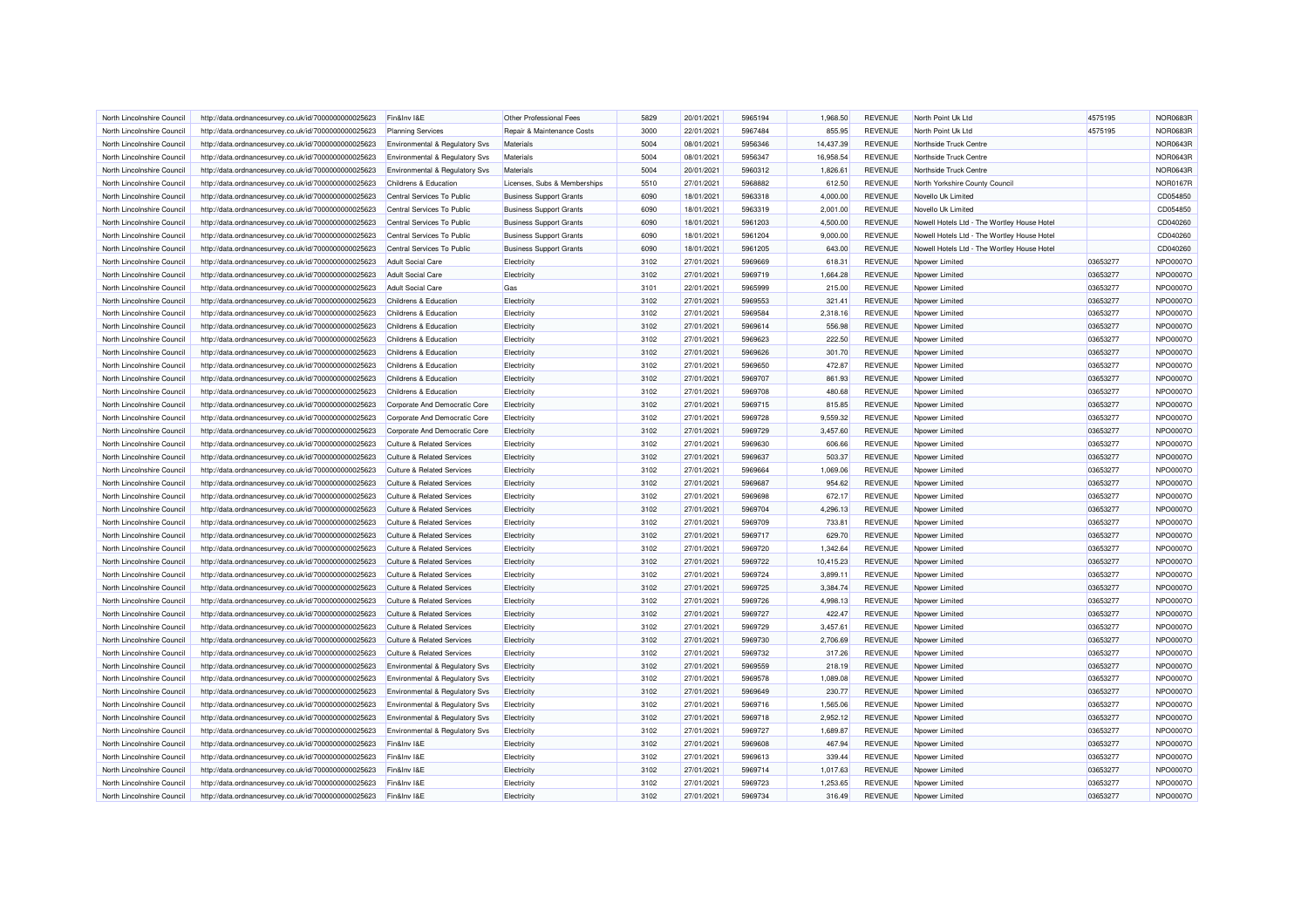| North Lincolnshire Council | http://data.ordnancesurvey.co.uk/id/7000000000025623 | Highways & Transport             | Flectricity                    | 3102 | 27/01/2021 | 5969554 | 35.378.44   | <b>REVENUE</b> | Noower Limited                            | 03653277 | NPO0007O                    |
|----------------------------|------------------------------------------------------|----------------------------------|--------------------------------|------|------------|---------|-------------|----------------|-------------------------------------------|----------|-----------------------------|
| North Lincolnshire Council | http://data.ordnancesurvey.co.uk/id/7000000000025623 | <b>Highways &amp; Transport</b>  | Electricity                    | 3102 | 27/01/2021 | 5969572 | 607.46      | <b>REVENUE</b> | Npower Limited                            | 03653277 | NPO0007O                    |
| North Lincolnshire Council | http://data.ordnancesurvey.co.uk/id/7000000000025623 | <b>Highways &amp; Transport</b>  | Electricity                    | 3102 | 27/01/2021 | 5969705 | 2,101.31    | <b>REVENUE</b> | Npower Limited                            | 03653277 | <b>NPO0007C</b>             |
| North Lincolnshire Council | http://data.ordnancesurvey.co.uk/id/7000000000025623 | <b>Highways &amp; Transport</b>  | Electricity                    | 3102 | 27/01/2021 | 5969710 | 1,225.47    | <b>REVENUE</b> | Nnower Limited                            | 03653277 | NPO0007O                    |
| North Lincolnshire Council | http://data.ordnancesurvey.co.uk/id/7000000000025623 | Highways & Transport             | Electricity                    | 3102 | 27/01/2021 | 5969721 | 2,681.78    | <b>REVENUE</b> | Npower Limited                            | 03653277 | <b>NPO0007C</b>             |
| North Lincolnshire Council | http://data.ordnancesurvey.co.uk/id/7000000000025623 | <b>Highways &amp; Transport</b>  | Electricity                    | 3102 | 27/01/2021 | 5969742 | 1,144.53    | <b>REVENUE</b> | Noower Limited                            | 03653277 | NPO0007O                    |
| North Lincolnshire Council | http://data.ordnancesurvey.co.uk/id/7000000000025623 | Highways & Transport             | Electricity                    | 3102 | 27/01/2021 | 5969753 | 1,523.00    | <b>REVENUE</b> | Npower Limited                            | 03653277 | <b>NPO0007C</b>             |
| North Lincolnshire Council | http://data.ordnancesurvey.co.uk/id/7000000000025623 | <b>Highways &amp; Transport</b>  | Electricity                    | 3102 | 27/01/2021 | 5969756 | 296.46      | <b>REVENUE</b> | Npower Limited                            | 03653277 | <b>NPO0007C</b>             |
| North Lincolnshire Council | http://data.ordnancesurvey.co.uk/id/7000000000025623 | Non Distributed Costs            | Electricity                    | 3102 | 27/01/2021 | 5969652 | 499.68      | <b>REVENUE</b> | Nnower I imited                           | 03653277 | NPO0007O                    |
| North Lincolnshire Council | http://data.ordnancesurvey.co.uk/id/7000000000025623 | Non Distributed Costs            | Electricity                    | 3102 | 27/01/2021 | 5969678 | 479.34      | <b>REVENUE</b> | Npower Limited                            | 03653277 | <b>NPO00070</b>             |
| North Lincolnshire Council | http://data.ordnancesurvey.co.uk/id/7000000000025623 | Non Distributed Costs            | Electricity                    | 3102 | 27/01/2021 | 5969711 | 256.42      | <b>REVENUE</b> | Noower Limited                            | 03653277 | <b>NPO0007C</b>             |
| North Lincolnshire Council | http://data.ordnancesurvey.co.uk/id/7000000000025623 | Non Distributed Costs            | Electricity                    | 3102 | 27/01/2021 | 5969730 | 1,333.14    | <b>REVENUE</b> | Npower Limited                            | 03653277 | NPO0007O                    |
| North Lincolnshire Council | http://data.ordnancesurvey.co.uk/id/7000000000025623 | <b>Planning Services</b>         | Electricity                    | 3102 | 27/01/2021 | 5969702 | 4,891.60    | <b>REVENUE</b> | Npower Limited                            | 03653277 | <b>NPO0007C</b>             |
| North Lincolnshire Council | http://data.ordnancesurvey.co.uk/id/7000000000025623 | <b>Planning Services</b>         | Electricity                    | 3102 | 27/01/2021 | 5969703 | 5,897.26    | <b>REVENUE</b> | Noower Limited                            | 03653277 | <b>NPO0007C</b>             |
| North Lincolnshire Council | http://data.ordnancesurvey.co.uk/id/7000000000025623 | Adult Social Care Capital        | <b>Other Costs</b>             | A085 | 13/01/2021 | 5956574 | 387.00      | CAPITAL        | Nrs Healthcare                            | 1948041  | NOT00591                    |
| North Lincolnshire Council | http://data.ordnancesurvey.co.uk/id/7000000000025623 | <b>Adult Social Care Capital</b> | Other Costs                    | A085 | 27/01/2021 | 5968769 | 595.55      | CAPITAL        | Nrs Healthcare                            | 1948041  | NOT00591                    |
| North Lincolnshire Council | http://data.ordnancesurvey.co.uk/id/7000000000025623 | Central Services To Public       | <b>Business Support Grants</b> | 6090 | 18/01/2021 | 5962737 | 4,000.00    | <b>REVENUE</b> | Nuddock Wood Lake                         |          | CD050110                    |
| North Lincolnshire Council | http://data.ordnancesurvey.co.uk/id/7000000000025623 | Central Services To Public       | <b>Business Support Grants</b> | 6090 | 18/01/2021 | 5962738 | 2,001.00    | <b>REVENUE</b> | Nuddock Wood Lake                         |          | CD050110                    |
| North Lincolnshire Council |                                                      | Central Services To Public       | <b>Business Support Grants</b> | 6090 | 21/01/2021 | 5966737 | 980.00      | <b>REVENUE</b> | Nurul Choudhury Taxi Driver               |          | CD052590                    |
| North Lincolnshire Council | http://data.ordnancesurvey.co.uk/id/7000000000025623 | <b>Public Health</b>             | Materials                      | 5004 | 15/01/2021 | 5959663 | 365.20      | <b>REVENUE</b> | Nymas                                     |          | NYM0001M                    |
| North Lincolnshire Council | http://data.ordnancesurvey.co.uk/id/7000000000025623 | Childrens & Education            |                                | 6002 | 06/01/2021 | 5953830 |             | <b>REVENUE</b> | Oakfield Primary School Fund              |          | <b>OAK0030K</b>             |
|                            | http://data.ordnancesurvey.co.uk/id/7000000000025623 |                                  | Payments To Private Orgs       |      |            |         | 630.00      |                |                                           |          |                             |
| North Lincolnshire Council | http://data.ordnancesurvey.co.uk/id/7000000000025623 | <b>Adult Social Care</b>         | Payments To Private Orgs       | 6002 | 29/01/2021 | 5971223 | 4,200.00    | <b>REVENUE</b> | Oakhills Residential Homes Ltd            |          | <b>OAK0300K</b><br>CD040440 |
| North Lincolnshire Council | http://data.ordnancesurvey.co.uk/id/7000000000025623 | Central Services To Public       | <b>Business Support Grants</b> | 6090 | 18/01/2021 | 5961257 | 3.000.00    | <b>REVENUE</b> | Oakley Equestrian                         |          |                             |
| North Lincolnshire Council | http://data.ordnancesurvey.co.uk/id/7000000000025623 | Central Services To Public       | <b>Business Support Grants</b> | 6090 | 18/01/2021 | 5961258 | 6,000.00    | <b>REVENUE</b> | Oakley Equestrian                         |          | CD040440                    |
| North Lincolnshire Council | http://data.ordnancesurvey.co.uk/id/7000000000025623 | Central Services To Public       | <b>Business Support Grants</b> | 6090 | 18/01/2021 | 5961259 | 300.00      | <b>REVENUE</b> | Oakley Equestrian                         |          | CD040440                    |
| North Lincolnshire Council | http://data.ordnancesurvey.co.uk/id/7000000000025623 | Central Services To Public       | <b>Business Support Grants</b> | 6090 | 18/01/2021 | 5962735 | 4,000.00    | <b>REVENUE</b> | Oaktree Fishery                           |          | CD050100                    |
| North Lincolnshire Council | http://data.ordnancesurvey.co.uk/id/7000000000025623 | Central Services To Public       | <b>Business Support Grants</b> | 6090 | 18/01/2021 | 5962736 | 2,001.00    | <b>REVENUE</b> | Oaktree Fishery                           |          | CD050100                    |
| North Lincolnshire Council | http://data.ordnancesurvey.co.uk/id/7000000000025623 | Central Services To Public       | <b>Business Support Grants</b> | 6090 | 18/01/2021 | 5961683 | 4,000.00    | <b>REVENUE</b> | Oaktree Lodge Holiday Let.                |          | CD041890                    |
| North Lincolnshire Council | http://data.ordnancesurvey.co.uk/id/7000000000025623 | Central Services To Public       | <b>Business Support Grants</b> | 6090 | 18/01/2021 | 5961684 | 286.00      | <b>REVENUE</b> | Oaktree Lodge Holiday Let.                |          | CD041890                    |
| North Lincolnshire Council | http://data.ordnancesurvey.co.uk/id/7000000000025623 | Central Services To Public       | <b>Business Support Grants</b> | 6090 | 18/01/2021 | 5961685 | 2,001.00    | <b>REVENUE</b> | Oaktree Lodge Holiday Let.                |          | CD041890                    |
| North Lincolnshire Council | http://data.ordnancesurvey.co.uk/id/7000000000025623 | Childrens & Education            | Payments To Private Orgs       | 6002 | 06/01/2021 | 5953833 | 1,890.00    | <b>REVENUE</b> | Oasis Academy Immingham                   |          | OAS0001S                    |
| North Lincolnshire Council | http://data.ordnancesurvey.co.uk/id/7000000000025623 | Childrens & Education            | Payments To Private Orgs       | 6002 | 13/01/2021 | 5958605 | 3,091.67    | <b>REVENUE</b> | Oasis Academy Parkwood                    |          | OAS00855                    |
| North Lincolnshire Council | http://data.ordnancesurvey.co.uk/id/7000000000025623 | Childrens & Education            | Payments To Private Orgs       | 6002 | 27/01/2021 | 5969453 | 400.00      | <b>REVENUE</b> | Oasis Academy Parkwood                    |          | <b>OAS0085S</b>             |
| North Lincolnshire Council | http://data.ordnancesurvey.co.uk/id/7000000000025623 | Childrens & Education            | Payments To Private Orgs       | 6002 | 06/01/2021 | 5953832 | 1,260.00    | <b>REVENUE</b> | Oasis Community Learning Henderson Avenue | 05398529 | OAS0032S                    |
| North Lincolnshire Council | http://data.ordnancesurvey.co.uk/id/7000000000025623 | Central Services To Public       | <b>Business Support Grants</b> | 6090 | 18/01/2021 | 5962075 | 4,000.00    | <b>REVENUE</b> | Oasis Hair Design                         |          | CD043750                    |
| North Lincolnshire Council | http://data.ordnancesurvey.co.uk/id/7000000000025623 | Central Services To Public       | <b>Business Support Grants</b> | 6090 | 18/01/2021 | 5962076 | 2,001.00    | <b>REVENUE</b> | Oasis Hair Design                         |          | CD043750                    |
| North Lincolnshire Council | http://data.ordnancesurvey.co.uk/id/7000000000025623 | <b>Housing Services</b>          | Fees & Charges Income          | 9002 | 08/01/2021 | 5955986 | $-3,022.64$ | <b>REVENUE</b> | Obam Domestic Lift Services Ltd           |          | OBA0002A                    |
| North Lincolnshire Council | http://data.ordnancesurvey.co.uk/id/7000000000025623 | Central Services To Public       | <b>Business Support Grants</b> | 6090 | 18/01/2021 | 5961806 | 2,001.00    | <b>REVENUE</b> | Occasions                                 |          | CD042400                    |
| North Lincolnshire Council | http://data.ordnancesurvey.co.uk/id/7000000000025623 | Central Services To Public       | <b>Business Support Grants</b> | 6090 | 18/01/2021 | 5961807 | 4,000.00    | <b>REVENUE</b> | Occasions                                 |          | CD042400                    |
| North Lincolnshire Council | http://data.ordnancesurvey.co.uk/id/7000000000025623 | Childrens & Education            | Payments To Private Orgs       | 6002 | 22/01/2021 | 5966220 | 3,349.00    | <b>REVENUE</b> | Ofsted                                    |          | OFS0001S                    |
| North Lincolnshire Council | http://data.ordnancesurvey.co.uk/id/7000000000025623 | Central Services To Public       | <b>Business Support Grants</b> | 6090 | 18/01/2021 | 5962771 | 286.00      | <b>REVENUE</b> | O'Keefe'S Emporium                        |          | CD050280                    |
| North Lincolnshire Council | http://data.ordnancesurvey.co.uk/id/7000000000025623 | Central Services To Public       | <b>Business Support Grants</b> | 6090 | 18/01/2021 | 5962772 | 2,001.00    | <b>REVENUE</b> | O'Keefe'S Emporium                        |          | CD050280                    |
| North Lincolnshire Council | http://data.ordnancesurvey.co.uk/id/7000000000025623 | Central Services To Public       | <b>Business Support Grants</b> | 6090 | 18/01/2021 | 5962773 | 4,000.00    | <b>REVENUE</b> | O'Keefe'S Emporium                        |          | CD050280                    |
| North Lincolnshire Council | http://data.ordnancesurvey.co.uk/id/7000000000025623 | Central Services To Public       | <b>Business Support Grants</b> | 6090 | 18/01/2021 | 5962635 | 286.00      | <b>REVENUE</b> | Old Mill Brewery T/A Lord Nelson          |          | CD049750                    |
| North Lincolnshire Council | http://data.ordnancesurvey.co.uk/id/7000000000025623 | Central Services To Public       | <b>Business Support Grants</b> | 6090 | 18/01/2021 | 5962636 | 2,001.00    | <b>REVENUE</b> | Old Mill Brewery T/A Lord Nelson          |          | CD049750                    |
| North Lincolnshire Council | http://data.ordnancesurvey.co.uk/id/7000000000025623 | Central Services To Public       | <b>Business Support Grants</b> | 6090 | 18/01/2021 | 5962637 | 4,000.00    | <b>REVENUE</b> | Old Mill Brewery T/A Lord Nelson          |          | CD049750                    |
| North Lincolnshire Council | http://data.ordnancesurvey.co.uk/id/7000000000025623 | Central Services To Public       | <b>Business Support Grants</b> | 6090 | 18/01/2021 | 5961953 | 2,001.00    | <b>REVENUE</b> | Oliverâ¿¿S Of Messingham                  |          | CD043130                    |
| North Lincolnshire Council | http://data.ordnancesurvey.co.uk/id/7000000000025623 | Central Services To Public       | <b>Business Support Grants</b> | 6090 | 18/01/2021 | 5961954 | 4,000.00    | <b>REVENUE</b> | Oliverâ; ¿S Of Messingham                 |          | CD043130                    |
| North Lincolnshire Council | http://data.ordnancesurvey.co.uk/id/7000000000025623 | Central Services To Public       | <b>Business Support Grants</b> | 6090 | 21/01/2021 | 5966817 | 1,401.00    | <b>REVENUE</b> | <b>Ollies Driving School</b>              |          | CD054100                    |
| North Lincolnshire Council | http://data.ordnancesurvey.co.uk/id/7000000000025623 | Childrens & Education            | <b>Client Transport Costs</b>  | 6092 | 06/01/2021 | 5953803 | 15,571.00   | <b>REVENUE</b> | One 2 One Taxis                           |          | <b>ONE0035E</b>             |
| North Lincolnshire Council | http://data.ordnancesurvey.co.uk/id/7000000000025623 | Childrens & Education            | Home To School Transport       | 4201 | 22/01/2021 | 5965943 | 5,469.00    | <b>REVENUE</b> | One 2 One Taxis                           |          | ONE0035E                    |
| North Lincolnshire Council | http://data.ordnancesurvey.co.uk/id/7000000000025623 | Central Services To Public       | <b>Business Support Grants</b> | 6090 | 21/01/2021 | 5966794 | 1,401.00    | <b>REVENUE</b> | One Time Only By Kerry                    |          | CD053150                    |
| North Lincolnshire Council | http://data.ordnancesurvey.co.uk/id/7000000000025623 | <b>Housing Services</b>          | Gen Office Exp (Incl Postage)  | 5603 | 29/01/2021 | 5970958 | 252.60      | <b>REVENUE</b> | Ongo                                      |          | <b>ONG0120G</b>             |
|                            |                                                      |                                  |                                |      |            |         |             |                |                                           |          |                             |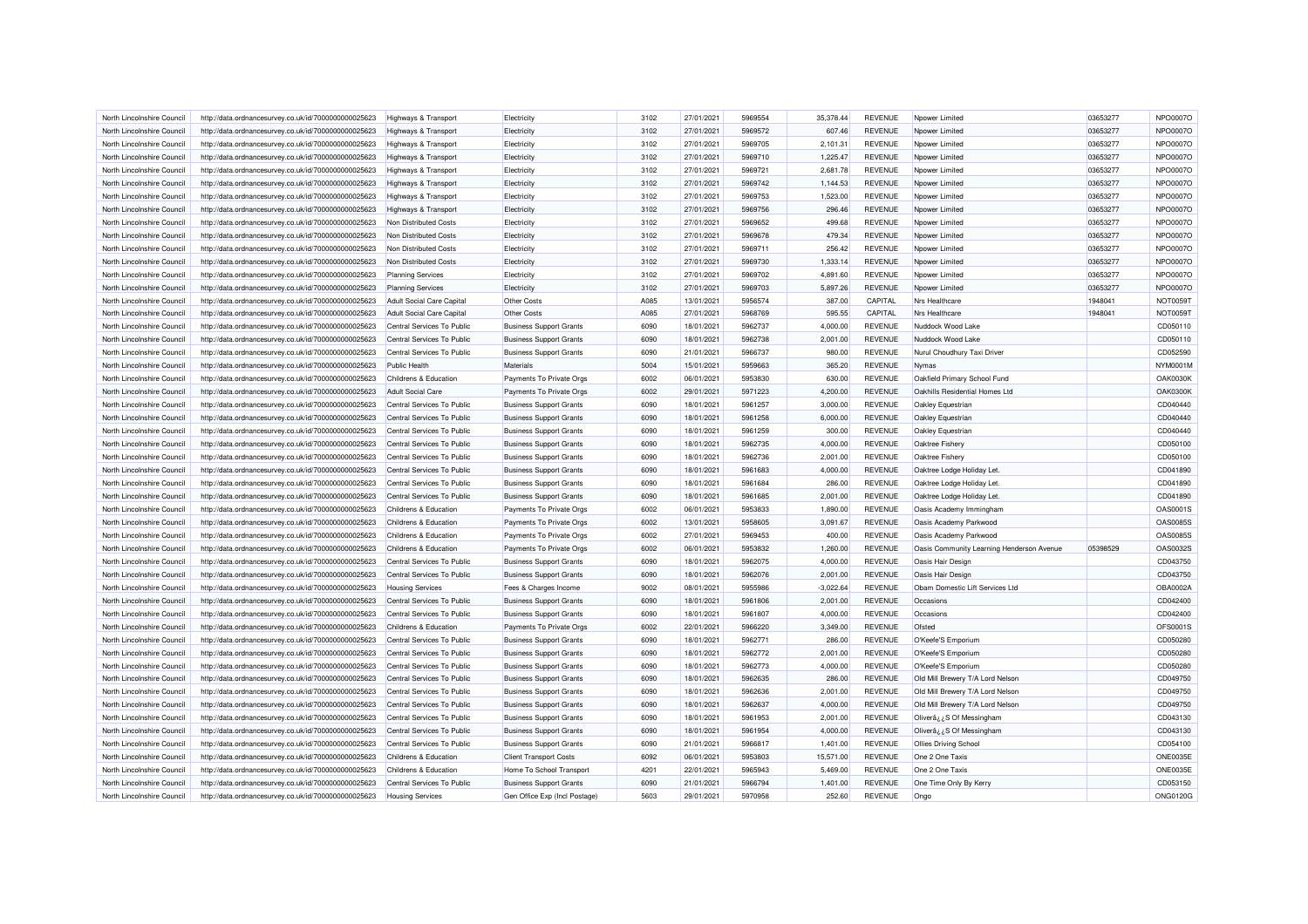| North Lincolnshire Council                               | http://data.ordnancesurvey.co.uk/id/7000000000025623 | <b>Housing Services</b>                                  | Other Supplies & Services      | 5799         | 08/01/2021 | 5956561            | 482.46       | <b>REVENUE</b>                   | Ongo                                      | 11077107 | ONG0300G             |
|----------------------------------------------------------|------------------------------------------------------|----------------------------------------------------------|--------------------------------|--------------|------------|--------------------|--------------|----------------------------------|-------------------------------------------|----------|----------------------|
| North Lincolnshire Council                               | http://data.ordnancesurvey.co.uk/id/7000000000025623 | <b>Housing Services</b>                                  | Other Supplies & Services      | 5799         | 29/01/2021 | 5970639            | 715.72       | <b>REVENUE</b>                   | Ongo                                      |          | <b>ONG0120G</b>      |
| North Lincolnshire Council                               | http://data.ordnancesurvey.co.uk/id/7000000000025623 | <b>Housing Services</b>                                  | Other Supplies & Services      | 5799         | 27/01/2021 | 5968726            | 956.04       | <b>REVENUE</b>                   | Ongo Commercial Ltd                       |          | <b>ONG0010G</b>      |
| North Lincolnshire Council                               | http://data.ordnancesurvey.co.uk/id/7000000000025623 | <b>Adult Social Care</b>                                 | Payments To Private Orgs       | 6002         | 06/01/2021 | 5953802            | 1,708.62     | <b>REVENUE</b>                   | Ongo Recruitment Ltd                      | 4750128  | CRO0323O             |
| North Lincolnshire Council                               | http://data.ordnancesurvey.co.uk/id/7000000000025623 | <b>Adult Social Care</b>                                 | Payments To Private Orgs       | 6002         | 13/01/2021 | 5959109            | 5,609.68     | <b>REVENUE</b>                   | Ongo Recruitment Ltd                      |          | ISF0039F             |
| North Lincolnshire Council                               | http://data.ordnancesurvey.co.uk/id/7000000000025623 | Environmental & Regulatory Svs                           | Other Supplies & Services      | 5799         | 27/01/2021 | 5967896            | $\mathbf{0}$ | <b>REVENUE</b>                   | Ongo Recruitment Ltd                      | 4750128  | CRO0323O             |
| North Lincolnshire Council                               | http://data.ordnancesurvey.co.uk/id/7000000000025623 | Environmental & Regulatory Svs                           | Other Supplies & Services      | 5799         | 27/01/2021 | 5967922            | $\Omega$     | <b>REVENUE</b>                   | Ongo Recruitment Ltd                      | 4750128  | CRO0323O             |
| North Lincolnshire Council                               | http://data.ordnancesurvey.co.uk/id/7000000000025623 | Environmental & Regulatory Svs                           | Other Supplies & Services      | 5799         | 27/01/2021 | 5967923            | $\Omega$     | <b>REVENUE</b>                   | Ongo Recruitment Ltd                      | 4750128  | CRO0323O             |
| North Lincolnshire Council                               | http://data.ordnancesurvey.co.uk/id/7000000000025623 | <b>Public Health</b>                                     | <b>Agency Costs</b>            | 6005         | 27/01/2021 | 5967896            | 1,890.92     | <b>REVENUE</b>                   | Ongo Recruitment Ltd                      | 4750128  | CRO0323O             |
| North Lincolnshire Council                               | http://data.ordnancesurvey.co.uk/id/7000000000025623 | <b>Public Health</b>                                     | <b>Agency Costs</b>            | 6005         | 27/01/2021 | 5967922            | 4,020.18     | <b>REVENUE</b>                   | Ongo Recruitment Ltd                      | 4750128  | CRO0323C             |
| North Lincolnshire Council                               | http://data.ordnancesurvey.co.uk/id/7000000000025623 | <b>Public Health</b>                                     | <b>Agency Costs</b>            | 6005         | 27/01/2021 | 5967923            | 1,501.61     | <b>REVENUE</b>                   | Ongo Recruitment Ltd                      | 4750128  | CRO0323C             |
| North Lincolnshire Council                               | http://data.ordnancesurvey.co.uk/id/7000000000025623 | <b>Adult Social Care</b>                                 | <b>Equipment Purchase</b>      | 5001         | 27/01/2021 | 5968837            | 408.00       | <b>REVENUE</b>                   | Online Ergonomics                         |          | <b>ONL0010L</b>      |
| North Lincolnshire Council                               | http://data.ordnancesurvey.co.uk/id/7000000000025623 | <b>Adult Social Care</b>                                 | Payments To Private Orgs       | 6002         | 13/01/2021 | 5959106            | 5,358.17     | <b>REVENUE</b>                   | Options (Autism 2) Ltd                    |          | <b>ISF0021F</b>      |
| North Lincolnshire Council                               | http://data.ordnancesurvey.co.uk/id/7000000000025623 | <b>Adult Social Care</b>                                 | Payments To Private Orgs       | 6002         | 15/01/2021 | 5959119            | 1,000.40     | <b>REVENUE</b>                   | Options Autism (2) Ltd                    | 4228353  | YOU0005L             |
| North Lincolnshire Council                               | http://data.ordnancesurvey.co.uk/id/7000000000025623 | Adult Social Care                                        | Payments To Private Orgs       | 6002         | 15/01/2021 | 5959119            | 5,278.20     | <b>REVENUE</b>                   | Options Autism (2) Ltd                    | 4228353  | YOU0005L             |
| North Lincolnshire Council                               | http://data.ordnancesurvey.co.uk/id/7000000000025623 | Central Services To Public                               | <b>Business Support Grants</b> | 6090         | 21/01/2021 | 5966798            | 980.00       | <b>REVENUE</b>                   | Orkidz Preschool                          |          | CD053190             |
| North Lincolnshire Council                               | http://data.ordnancesurvey.co.uk/id/7000000000025623 | Central Services To Public                               | <b>Business Support Grants</b> | 6090         | 18/01/2021 | 5961850            | 2,001.00     | <b>REVENUE</b>                   | Osh Gosh Gowns                            |          | CD042610             |
| North Lincolnshire Council                               | http://data.ordnancesurvey.co.uk/id/7000000000025623 | Central Services To Public                               | <b>Business Support Grants</b> | 6090         | 18/01/2021 | 5961851            | 4,000.00     | <b>REVENUE</b>                   | Osh Gosh Gowns                            |          | CD042610             |
|                                                          |                                                      |                                                          |                                |              |            |                    |              |                                  |                                           |          | CD045920             |
| North Lincolnshire Council                               | http://data.ordnancesurvey.co.uk/id/7000000000025623 | Central Services To Public                               | <b>Business Support Grants</b> | 6090<br>6090 | 18/01/2021 | 5962553<br>5962554 | 2,001.00     | <b>REVENUE</b><br><b>REVENUE</b> | Osi Vans                                  |          |                      |
| North Lincolnshire Council<br>North Lincolnshire Council | http://data.ordnancesurvey.co.uk/id/7000000000025623 | Central Services To Public<br>Central Services To Public | <b>Business Support Grants</b> | 6090         | 18/01/2021 | 5963100            | 4,000.00     |                                  | Osi Vans                                  |          | CD045920<br>CD053490 |
|                                                          | http://data.ordnancesurvey.co.uk/id/7000000000025623 |                                                          | <b>Business Support Grants</b> |              | 18/01/2021 |                    | 4,000.00     | <b>REVENUE</b>                   | Osman Rashid T/A Sponge Bob Hand Car Wash |          |                      |
| North Lincolnshire Council                               | http://data.ordnancesurvey.co.uk/id/7000000000025623 | Central Services To Public                               | <b>Business Support Grants</b> | 6090         | 18/01/2021 | 5963101            | 2,001.00     | <b>REVENUE</b>                   | Osman Rashid T/A Sponge Bob Hand Car Wash |          | CD053490             |
| North Lincolnshire Council                               | http://data.ordnancesurvey.co.uk/id/7000000000025623 | Central Services To Public                               | <b>Business Support Grants</b> | 6090         | 18/01/2021 | 5962262            | 4,000.00     | <b>REVENUE</b>                   | Osprey Furniture Ltd                      |          | CD044720             |
| North Lincolnshire Council                               | http://data.ordnancesurvey.co.uk/id/7000000000025623 | Central Services To Public                               | <b>Business Support Grants</b> | 6090         | 18/01/2021 | 5962263            | 2,001.00     | <b>REVENUE</b>                   | Osprey Furniture Ltd                      |          | CD044720             |
| North Lincolnshire Council                               | http://data.ordnancesurvey.co.uk/id/7000000000025623 | Corporate And Democratic Core                            | Payments To Private Orgs       | 6002         | 27/01/2021 | 5968821            | 995.69       | <b>REVENUE</b>                   | Oughtred & Harrison Ltd                   | 0166445  | OUG0032G             |
| North Lincolnshire Council                               | http://data.ordnancesurvey.co.uk/id/7000000000025623 | Central Services To Public                               | <b>Business Support Grants</b> | 6090         | 18/01/2021 | 5961378            | 4,000.00     | <b>REVENUE</b>                   | Outcasts Cricket Club                     |          | CD040850             |
| North Lincolnshire Council                               | http://data.ordnancesurvey.co.uk/id/7000000000025623 | Central Services To Public                               | <b>Business Support Grants</b> | 6090         | 18/01/2021 | 5961380            | 2,001.00     | <b>REVENUE</b>                   | Outcasts Cricket Club                     |          | CD040850             |
| North Lincolnshire Council                               | http://data.ordnancesurvey.co.uk/id/7000000000025623 | Central Services To Public                               | <b>Business Support Grants</b> | 6090         | 18/01/2021 | 5962497            | 2,001.00     | <b>REVENUE</b>                   | Outerwear                                 |          | CD045660             |
| North Lincolnshire Council                               | http://data.ordnancesurvey.co.uk/id/7000000000025623 | Central Services To Public                               | <b>Business Support Grants</b> | 6090         | 18/01/2021 | 5962498            | 4,000.00     | <b>REVENUE</b>                   | Outerwear                                 |          | CD045660             |
| North Lincolnshire Council                               | http://data.ordnancesurvey.co.uk/id/7000000000025623 | Central Services To Public                               | <b>Business Support Grants</b> | 6090         | 21/01/2021 | 5966331            | 1,401.00     | <b>REVENUE</b>                   | Outlaw Boxing School                      |          | CD046650             |
| North Lincolnshire Council                               | http://data.ordnancesurvey.co.uk/id/7000000000025623 | Childrens & Education                                    | Payments To Private Orgs       | 6002         | 06/01/2021 | 5953831            | 630.00       | <b>REVENUE</b>                   | Outwood Academy Adwick                    |          | <b>OUT00991</b>      |
| North Lincolnshire Council                               | http://data.ordnancesurvey.co.uk/id/7000000000025623 | Childrens & Education                                    | Payments To Private Orgs       | 6002         | 06/01/2021 | 5953835            | 1,260.00     | <b>REVENUE</b>                   | Outwood Academy Foxhills                  |          | FTC0002C             |
| North Lincolnshire Council                               | http://data.ordnancesurvey.co.uk/id/7000000000025623 | Childrens & Education                                    | Payments To Private Orgs       | 6002         | 06/01/2021 | 5953836            | 1,260.00     | <b>REVENUE</b>                   | Outwood Primary Academies                 |          | OUT01411             |
| North Lincolnshire Council                               | http://data.ordnancesurvey.co.uk/id/7000000000025623 | Central Services To Public                               | <b>Business Support Grants</b> | 6090         | 21/01/2021 | 5966726            | 1,401.00     | <b>REVENUE</b>                   | Over The Top Events                       |          | CD052490             |
| North Lincolnshire Council                               | http://data.ordnancesurvey.co.uk/id/7000000000025623 | Central Services To Public                               | <b>Business Support Grants</b> | 6090         | 21/01/2021 | 5966727            | 1,401.00     | <b>REVENUE</b>                   | Over The Top Events                       |          | CD052490             |
| North Lincolnshire Council                               | http://data.ordnancesurvey.co.uk/id/7000000000025623 | <b>Housing Services</b>                                  | Payments To Private Orgs       | 6002         | 06/01/2021 | 5954502            | 3,000.00     | <b>REVENUE</b>                   | <b>Oxford Economics Limited</b>           | 01557776 | OXF0099F             |
| North Lincolnshire Council                               | http://data.ordnancesurvey.co.uk/id/7000000000025623 | Central Services To Public                               | <b>Business Support Grants</b> | 6090         | 21/01/2021 | 5966652            | 1,401.00     | <b>REVENUE</b>                   | Oxley Driving School                      |          | CD051730             |
| North Lincolnshire Council                               | http://data.ordnancesurvey.co.uk/id/7000000000025623 | Central Services To Public                               | <b>Business Support Grants</b> | 6090         | 18/01/2021 | 5961973            | 3,000.00     | <b>REVENUE</b>                   | Pa Autos                                  |          | CD043230             |
| North Lincolnshire Council                               | http://data.ordnancesurvey.co.uk/id/7000000000025623 | Central Services To Public                               | <b>Business Support Grants</b> | 6090         | 18/01/2021 | 5961974            | 6,000.00     | <b>REVENUE</b>                   | Pa Autos                                  |          | CD043230             |
| North Lincolnshire Council                               | http://data.ordnancesurvey.co.uk/id/7000000000025623 | Central Services To Public                               | <b>Business Support Grants</b> | 6090         | 18/01/2021 | 5961155            | 4.000.00     | <b>REVENUE</b>                   | Paintball Challenge Limited               |          | CD040090             |
| North Lincolnshire Council                               | http://data.ordnancesurvey.co.uk/id/7000000000025623 | Central Services To Public                               | <b>Business Support Grants</b> | 6090         | 18/01/2021 | 5961156            | 286.00       | <b>REVENUE</b>                   | Paintball Challenge Limited               |          | CD040090             |
| North Lincolnshire Council                               | http://data.ordnancesurvey.co.uk/id/7000000000025623 | Central Services To Public                               | <b>Business Support Grants</b> | 6090         | 18/01/2021 | 5961157            | 2,001.00     | <b>REVENUE</b>                   | Paintball Challenge Limited               |          | CD040090             |
| North Lincolnshire Council                               | http://data.ordnancesurvey.co.uk/id/7000000000025623 | Central Services To Public                               | <b>Business Support Grants</b> | 6090         | 18/01/2021 | 5962489            | 2,001.00     | <b>REVENUE</b>                   | Palm Studio                               |          | CD045620             |
| North Lincolnshire Council                               | http://data.ordnancesurvey.co.uk/id/7000000000025623 | Central Services To Public                               | <b>Business Support Grants</b> | 6090         | 18/01/2021 | 5962490            | 4,000.00     | <b>REVENUE</b>                   | Palm Studio                               |          | CD045620             |
| North Lincolnshire Council                               | http://data.ordnancesurvey.co.uk/id/7000000000025623 | Central Services To Public                               | <b>Business Support Grants</b> | 6090         | 18/01/2021 | 5963580            | 1,334.00     | <b>REVENUE</b>                   | Pamper Place                              |          | CD056280             |
| North Lincolnshire Council                               | http://data.ordnancesurvey.co.uk/id/7000000000025623 | Central Services To Public                               | <b>Business Support Grants</b> | 6090         | 18/01/2021 | 5963581            | 2,001.00     | <b>REVENUE</b>                   | Pamper Place                              |          | CD056280             |
| North Lincolnshire Council                               | http://data.ordnancesurvey.co.uk/id/7000000000025623 | Central Services To Public                               | <b>Business Support Grants</b> | 6090         | 18/01/2021 | 5963582            | 4,000.00     | <b>REVENUE</b>                   | <b>Pamper Place</b>                       |          | CD056280             |
| North Lincolnshire Council                               | http://data.ordnancesurvey.co.uk/id/7000000000025623 | Central Services To Public                               | <b>Business Support Grants</b> | 6090         | 18/01/2021 | 5962506            | 4,000.00     | <b>REVENUE</b>                   | Panache Hair Studio                       |          | CD045700             |
| North Lincolnshire Council                               | http://data.ordnancesurvey.co.uk/id/7000000000025623 | Central Services To Public                               | <b>Business Support Grants</b> | 6090         | 18/01/2021 | 5962507            | 2,001.00     | <b>REVENUE</b>                   | Panache Hair Studio                       |          | CD045700             |
| North Lincolnshire Council                               | http://data.ordnancesurvey.co.uk/id/7000000000025623 | Central Services To Public                               | <b>Business Support Grants</b> | 6090         | 08/01/2021 | 5957080            | 1,334.00     | <b>REVENUE</b>                   | Panda Cards                               |          | CD055560             |
| North Lincolnshire Council                               | http://data.ordnancesurvey.co.uk/id/7000000000025623 | Central Services To Public                               | <b>Business Support Grants</b> | 6090         | 18/01/2021 | 5963401            | 4,000.00     | <b>REVENUE</b>                   | Panda Cards                               |          | CD055560             |
| North Lincolnshire Council                               | http://data.ordnancesurvey.co.uk/id/7000000000025623 | Central Services To Public                               | <b>Business Support Grants</b> | 6090         | 18/01/2021 | 5963402            | 2,001.00     | <b>REVENUE</b>                   | Panda Cards                               |          | CD055560             |
| North Lincolnshire Council                               | http://data.ordnancesurvey.co.uk/id/7000000000025623 | Public Health                                            | Pay - Agency                   | 0131         | 13/01/2021 | 5958083            | 420.00       | <b>REVENUE</b>                   | Panoramic Associates I td                 | 09573050 | <b>PAN0150N</b>      |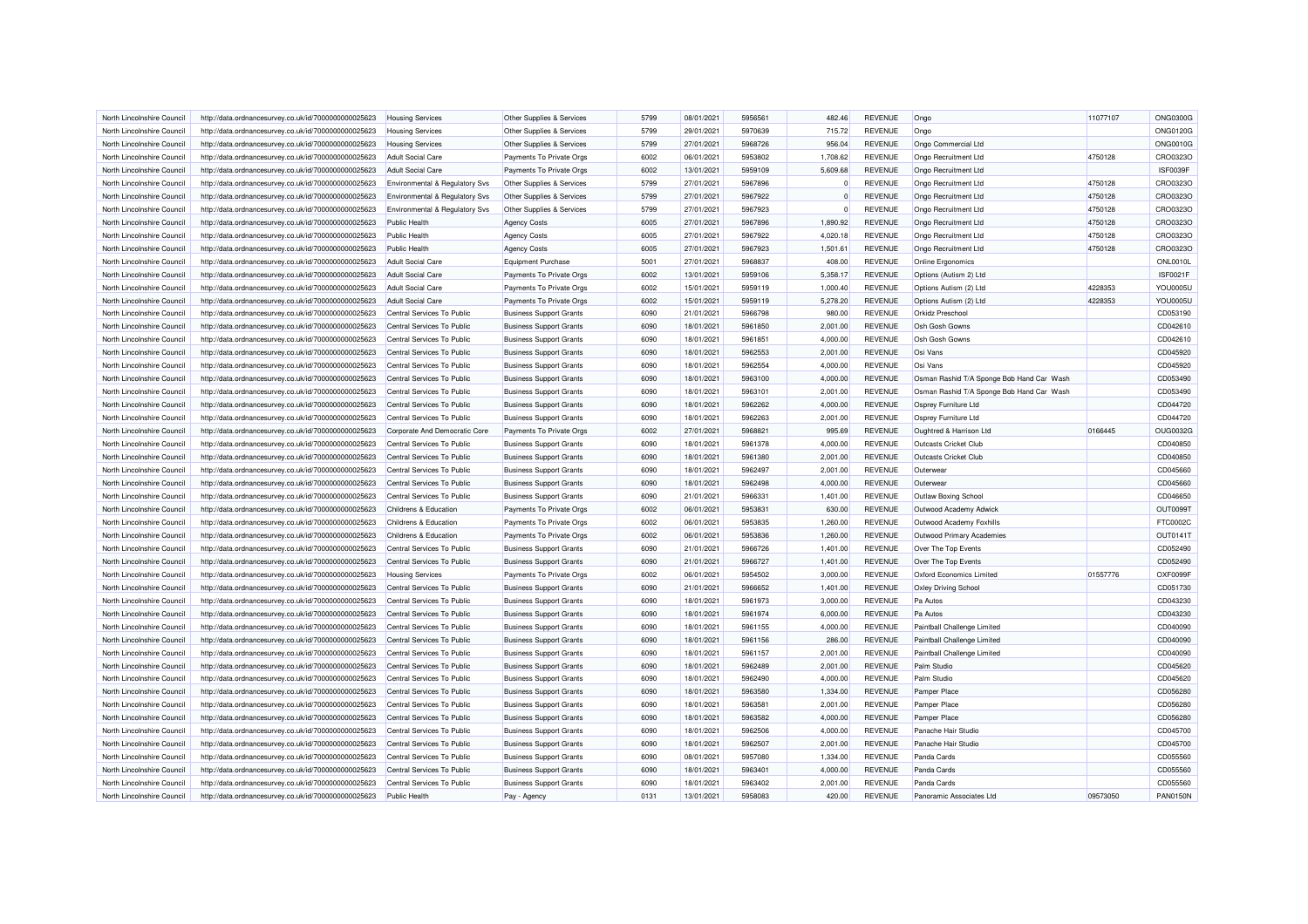| North Lincolnshire Council | http://data.ordnancesurvey.co.uk/id/7000000000025623 | Public Health                   | Pay - Agency                   | 0131 | 13/01/2021 | 5958084 | 840.00    | <b>REVENUE</b> | Panoramic Associates Ltd                    | 09573050 | <b>PAN0150N</b> |
|----------------------------|------------------------------------------------------|---------------------------------|--------------------------------|------|------------|---------|-----------|----------------|---------------------------------------------|----------|-----------------|
| North Lincolnshire Council | http://data.ordnancesurvey.co.uk/id/7000000000025623 | <b>Public Health</b>            | Pay - Agency                   | 0131 | 15/01/2021 | 5958085 | 840.00    | <b>REVENUE</b> | Panoramic Associates Ltd                    | 09573050 | <b>PAN0150N</b> |
| North Lincolnshire Council | http://data.ordnancesurvey.co.uk/id/7000000000025623 | <b>Public Health</b>            | Pay - Agency                   | 0131 | 29/01/2021 | 5970700 | 1,365.00  | <b>REVENUE</b> | Panoramic Associates Ltd                    | 09573050 | <b>PAN0150N</b> |
| North Lincolnshire Council | http://data.ordnancesurvey.co.uk/id/7000000000025623 | Central Services To Public      | <b>Business Support Grants</b> | 6090 | 18/01/2021 | 5962992 | 4,000.00  | <b>REVENUE</b> | Paradise Beauty Parlour                     |          | CD051250        |
| North Lincolnshire Council | http://data.ordnancesurvey.co.uk/id/7000000000025623 | Central Services To Public      | <b>Business Support Grants</b> | 6090 | 18/01/2021 | 5962993 | 2,001.00  | <b>REVENUE</b> | Paradise Beauty Parlour                     |          | CD051250        |
| North Lincolnshire Council | http://data.ordnancesurvey.co.uk/id/7000000000025623 | <b>Adult Social Care</b>        | Other Professional Fees        | 5829 | 27/01/2021 | 5967500 | 1,260.00  | <b>REVENUE</b> | Paragon Medical Ltd                         |          | <b>HOP0053P</b> |
| North Lincolnshire Council | http://data.ordnancesurvey.co.uk/id/7000000000025623 | <b>Adult Social Care</b>        | Other Professional Fees        | 5829 | 29/01/2021 | 5967501 | 900.00    | <b>REVENUE</b> | Paragon Medical Ltd                         |          | <b>HOP0053F</b> |
| North Lincolnshire Council | http://data.ordnancesurvey.co.uk/id/7000000000025623 | Central Services To Public      | <b>Business Support Grants</b> | 6090 | 18/01/2021 | 5962120 | 4,000.00  | <b>REVENUE</b> | Parkers Of Brigg Carpets                    |          | CD043980        |
| North Lincolnshire Council | http://data.ordnancesurvey.co.uk/id/7000000000025623 | Central Services To Public      | <b>Business Support Grants</b> | 6090 | 18/01/2021 | 5962121 | 2,001.00  | <b>REVENUE</b> | Parkers Of Brigg Carpets                    |          | CD043980        |
| North Lincolnshire Council | http://data.ordnancesurvey.co.uk/id/7000000000025623 | Central Services To Public      | <b>Business Support Grants</b> | 6090 | 18/01/2021 | 5963256 | 286.00    | <b>REVENUE</b> | Parkies Wine Bar                            |          | CD054570        |
| North Lincolnshire Council | http://data.ordnancesurvey.co.uk/id/7000000000025623 | Central Services To Public      | <b>Business Support Grants</b> | 6090 | 18/01/2021 | 5963257 | 2,001.00  | <b>REVENUE</b> | Parkies Wine Bar                            |          | CD054570        |
| North Lincolnshire Council | http://data.ordnancesurvey.co.uk/id/7000000000025623 | Central Services To Public      | <b>Business Support Grants</b> | 6090 | 18/01/2021 | 5963258 | 4,000.00  | <b>REVENUE</b> | Parkies Wine Bar                            |          | CD054570        |
| North Lincolnshire Council | http://data.ordnancesurvey.co.uk/id/7000000000025623 | Central Services To Public      | <b>Business Support Grants</b> | 6090 | 18/01/2021 | 5962908 | 4,000.00  | <b>REVENUE</b> | Park Lodge Guest House                      |          | CD050850        |
| North Lincolnshire Council | http://data.ordnancesurvey.co.uk/id/7000000000025623 | Central Services To Public      | <b>Business Support Grants</b> | 6090 | 18/01/2021 | 5962909 | 2,001.00  | <b>REVENUE</b> | Park Lodge Guest House                      |          | CD050850        |
| North Lincolnshire Council | http://data.ordnancesurvey.co.uk/id/7000000000025623 | Central Services To Public      | <b>Business Support Grants</b> | 6090 | 18/01/2021 | 5962910 | 286.00    | <b>REVENUE</b> | Park Lodge Guest House                      |          | CD050850        |
| North Lincolnshire Council | http://data.ordnancesurvey.co.uk/id/7000000000025623 | <b>Highways &amp; Transport</b> | Other Professional Fees        | 5829 | 13/01/2021 | 5958530 | 848.21    | <b>REVENUE</b> | Park Now Limited                            | 3151938  | COB0031B        |
| North Lincolnshire Council |                                                      | Central Services To Public      | <b>Business Support Grants</b> | 6090 | 18/01/2021 | 5961547 | 286.00    | <b>REVENUE</b> | Partners Tea Room                           |          | CD041420        |
|                            | http://data.ordnancesurvey.co.uk/id/7000000000025623 |                                 |                                | 6090 | 18/01/2021 | 5961548 | 2,001.00  | <b>REVENUE</b> | Partners Tea Room                           |          | CD041420        |
| North Lincolnshire Council | http://data.ordnancesurvey.co.uk/id/7000000000025623 | Central Services To Public      | <b>Business Support Grants</b> |      |            |         |           |                |                                             |          |                 |
| North Lincolnshire Council | http://data.ordnancesurvey.co.uk/id/7000000000025623 | Central Services To Public      | <b>Business Support Grants</b> | 6090 | 18/01/2021 | 5961549 | 4,000.00  | <b>REVENUE</b> | Partners Tea Room                           |          | CD041420        |
| North Lincolnshire Council | http://data.ordnancesurvey.co.uk/id/7000000000025623 | Central Services To Public      | <b>Business Support Grants</b> | 6090 | 18/01/2021 | 5962719 | 2,001.00  | <b>REVENUE</b> | Pasturewood Fisheries                       |          | CD050040        |
| North Lincolnshire Council | http://data.ordnancesurvey.co.uk/id/7000000000025623 | Central Services To Public      | <b>Business Support Grants</b> | 6090 | 18/01/2021 | 5962720 | 4,000.00  | <b>REVENUE</b> | <b>Pasturewood Fisheries</b>                |          | CD050040        |
| North Lincolnshire Council | http://data.ordnancesurvey.co.uk/id/7000000000025623 | Childrens & Education           | Home To School Transport       | 4201 | 22/01/2021 | 5965941 | 840.00    | <b>REVENUE</b> | Pat Frankish Psychology & Psychotherapy Ltd | 6711712  | FRA0130A        |
| North Lincolnshire Council | http://data.ordnancesurvey.co.uk/id/7000000000025623 | Central Services To Public      | <b>Business Support Grants</b> | 6090 | 21/01/2021 | 5966674 | 1.401.00  | <b>REVENUE</b> | Paula Aslam                                 |          | CD051950        |
| North Lincolnshire Council | http://data.ordnancesurvey.co.uk/id/7000000000025623 | Central Services To Public      | <b>Business Support Grants</b> | 6090 | 21/01/2021 | 5966775 | 1,401.00  | <b>REVENUE</b> | Paula Aslam                                 |          | CD052970        |
| North Lincolnshire Council | http://data.ordnancesurvey.co.uk/id/7000000000025623 | Childrens & Education           | Payments To Private Orgs       | 6002 | 06/01/2021 | 5953706 | 2,000.00  | <b>REVENUE</b> | Paula Bennett Consultancy                   |          | <b>BEN0320N</b> |
| North Lincolnshire Council | http://data.ordnancesurvey.co.uk/id/7000000000025623 | Culture & Related Services      | Exhibitions/Events             | 5709 | 13/01/2021 | 5958551 | 15,000.00 | <b>REVENUE</b> | Paul Barkworth                              |          | <b>BAR0999R</b> |
| North Lincolnshire Council | http://data.ordnancesurvey.co.uk/id/7000000000025623 | Central Services To Public      | <b>Business Support Grants</b> | 6090 | 18/01/2021 | 5962204 | 3,000.00  | <b>REVENUE</b> | Paul Gordon Limited                         |          | CD044420        |
| North Lincolnshire Council | http://data.ordnancesurvey.co.uk/id/7000000000025623 | Central Services To Public      | <b>Business Support Grants</b> | 6090 | 18/01/2021 | 5962205 | 6,000.00  | <b>REVENUE</b> | Paul Gordon Limited                         |          | CD044420        |
| North Lincolnshire Council | http://data.ordnancesurvey.co.uk/id/7000000000025623 | Central Services To Public      | <b>Business Support Grants</b> | 6090 | 21/01/2021 | 5966841 | 1,401.00  | <b>REVENUE</b> | Paul Johnson Bookmakers                     |          | CD054980        |
| North Lincolnshire Council | http://data.ordnancesurvey.co.uk/id/7000000000025623 | Central Services To Public      | <b>Business Support Grants</b> | 6090 | 21/01/2021 | 5966505 | 1,401.00  | <b>REVENUE</b> | Paul'S Driving School (Paul Anderson Adi)   |          | CD048450        |
| North Lincolnshire Council | http://data.ordnancesurvey.co.uk/id/7000000000025623 | Highways & Transport Capital    | <b>Building/Construction</b>   | A082 | 08/01/2021 | 5956491 | 47,601.08 | CAPITAL        | Pbs Construction Ltd                        | 2266573  | <b>PBS0100S</b> |
| North Lincolnshire Council | http://data.ordnancesurvey.co.uk/id/7000000000025623 | Central Services To Public      | <b>Business Support Grants</b> | 6090 | 18/01/2021 | 5961775 | 3,000.00  | <b>REVENUE</b> | Pcscuk Ltd                                  |          | CD042250        |
| North Lincolnshire Council | http://data.ordnancesurvey.co.uk/id/7000000000025623 | Central Services To Public      | <b>Business Support Grants</b> | 6090 | 18/01/2021 | 5961776 | 429.00    | <b>REVENUE</b> | Pcscuk Ltd                                  |          | CD042250        |
| North Lincolnshire Council | http://data.ordnancesurvey.co.uk/id/7000000000025623 | Central Services To Public      | <b>Business Support Grants</b> | 6090 | 18/01/2021 | 5961777 | 6,000.00  | <b>REVENUE</b> | Pcscuk Ltd                                  |          | CD042250        |
| North Lincolnshire Council | http://data.ordnancesurvey.co.uk/id/7000000000025623 | Central Services To Public      | <b>Business Support Grants</b> | 6090 | 21/01/2021 | 5966793 | 1,401.00  | <b>REVENUE</b> | Peak Physique Gym Epworth                   |          | CD053140        |
| North Lincolnshire Council | http://data.ordnancesurvey.co.uk/id/7000000000025623 | Central Services To Public      | <b>Business Support Grants</b> | 6090 | 18/01/2021 | 5962668 | 429.00    | <b>REVENUE</b> | Pearl City                                  |          | CD049860        |
| North Lincolnshire Council | http://data.ordnancesurvey.co.uk/id/7000000000025623 | Central Services To Public      | <b>Business Support Grants</b> | 6090 | 18/01/2021 | 5962669 | 3,000.00  | <b>REVENUE</b> | Pearl City                                  |          | CD049860        |
| North Lincolnshire Council | http://data.ordnancesurvey.co.uk/id/7000000000025623 | Central Services To Public      | <b>Business Support Grants</b> | 6090 | 18/01/2021 | 5962670 | 6,000.00  | REVENUE        | Pearl City                                  |          | CD049860        |
| North Lincolnshire Council | http://data.ordnancesurvey.co.uk/id/7000000000025623 | Central Services To Public      | <b>Business Support Grants</b> | 6090 | 21/01/2021 | 5966322 | 980.00    | <b>REVENUE</b> | Peggy'S World Cic                           |          | CD046560        |
| North Lincolnshire Council | http://data.ordnancesurvey.co.uk/id/7000000000025623 | Central Services To Public      | <b>Business Support Grants</b> | 6090 | 18/01/2021 | 5962007 | 2,001.00  | <b>REVENUE</b> | Penbox                                      |          | CD043410        |
| North Lincolnshire Council | http://data.ordnancesurvey.co.uk/id/7000000000025623 | Central Services To Public      | <b>Business Support Grants</b> | 6090 | 18/01/2021 | 5962008 | 4,000.00  | <b>REVENUE</b> | Penbox                                      |          | CD043410        |
| North Lincolnshire Council | http://data.ordnancesurvey.co.uk/id/7000000000025623 | Adult Social Care               | Fees & Charges Income          | 9002 | 06/01/2021 | 5954378 | $-275.68$ | <b>REVENUE</b> | <b>Penderels Trust</b>                      |          | DP32973         |
| North Lincolnshire Council | http://data.ordnancesurvey.co.uk/id/7000000000025623 | <b>Adult Social Care</b>        | Fees & Charges Income          | 9002 | 06/01/2021 | 5954416 | $-122.56$ | <b>REVENUE</b> | <b>Penderels Trust</b>                      |          | DP4284          |
| North Lincolnshire Council | http://data.ordnancesurvey.co.uk/id/7000000000025623 | Central Services To Public      | <b>Business Support Grants</b> | 6090 | 18/01/2021 | 5962756 | 4,000.00  | <b>REVENUE</b> | Penny Lane                                  |          | CD050200        |
| North Lincolnshire Council | http://data.ordnancesurvey.co.uk/id/7000000000025623 | Central Services To Public      | <b>Business Support Grants</b> | 6090 | 18/01/2021 | 5962757 | 2,001.00  | <b>REVENUE</b> | Penny Lane                                  |          | CD050200        |
| North Lincolnshire Council | http://data.ordnancesurvey.co.uk/id/7000000000025623 | Central Services To Public      | <b>Business Support Grants</b> | 6090 | 21/01/2021 | 5966750 | 1,401.00  | <b>REVENUE</b> | <b>Pentangle Pottery</b>                    |          | CD052720        |
| North Lincolnshire Council | http://data.ordnancesurvey.co.uk/id/7000000000025623 | Corporate And Democratic Core   | Recruitment Costs And Dbs      | 2004 | 22/01/2021 | 5965891 | 5,436.79  | <b>REVENUE</b> | People Asset Management Ltd                 | 5199107  | PEO0120O        |
| North Lincolnshire Council | http://data.ordnancesurvey.co.uk/id/7000000000025623 | Central Services To Public      | <b>Business Support Grants</b> | 6090 | 21/01/2021 | 5966853 | 1,401.00  | <b>REVENUE</b> | Peps Super Whip                             |          | CD055110        |
| North Lincolnshire Council | http://data.ordnancesurvey.co.uk/id/7000000000025623 | Central Services To Public      | <b>Business Support Grants</b> | 6090 | 18/01/2021 | 5961408 | 286.00    | <b>REVENUE</b> | <b>Perfect Posture Pilates</b>              |          | CD040950        |
| North Lincolnshire Council | http://data.ordnancesurvey.co.uk/id/7000000000025623 | Central Services To Public      | <b>Business Support Grants</b> | 6090 | 18/01/2021 | 5961409 | 2,001.00  | <b>REVENUE</b> | <b>Perfect Posture Pilates</b>              |          | CD040950        |
| North Lincolnshire Council | http://data.ordnancesurvey.co.uk/id/7000000000025623 | Central Services To Public      | <b>Business Support Grants</b> | 6090 | 18/01/2021 | 5961410 | 4,000.00  | <b>REVENUE</b> | <b>Perfect Posture Pilates</b>              |          | CD040950        |
| North Lincolnshire Council | http://data.ordnancesurvey.co.uk/id/7000000000025623 | Central Services To Public      | <b>Business Support Grants</b> | 6090 | 25/01/2021 | 5969042 | 2,001.00  | <b>REVENUE</b> | <b>Perfect Seconds</b>                      |          | CD056750        |
| North Lincolnshire Council | http://data.ordnancesurvey.co.uk/id/7000000000025623 | Central Services To Public      | <b>Business Support Grants</b> | 6090 | 25/01/2021 | 5969043 | 4,000.00  | <b>REVENUE</b> | <b>Perfect Seconds</b>                      |          | CD056750        |
|                            |                                                      |                                 |                                |      |            |         |           |                |                                             |          |                 |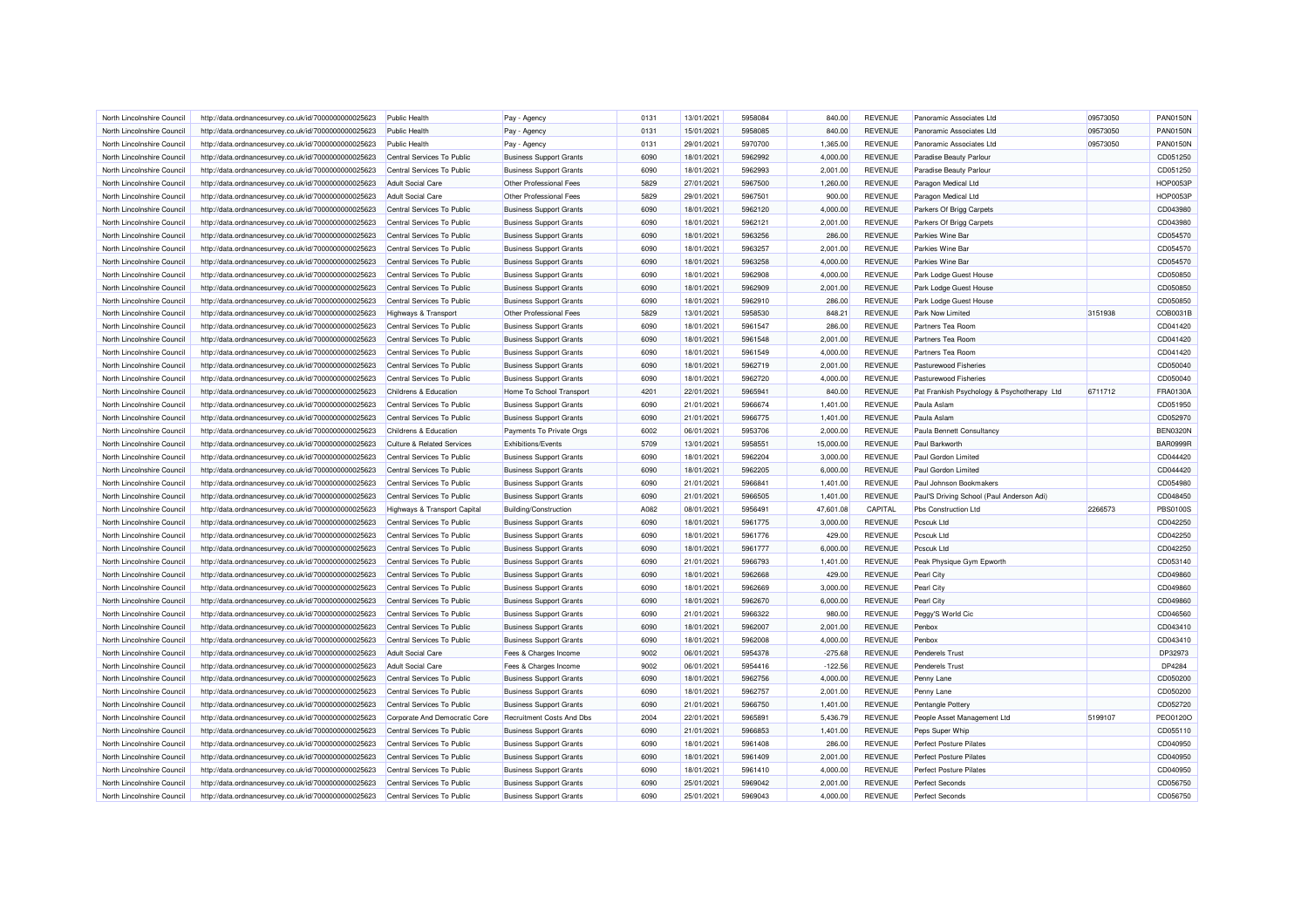| North Lincolnshire Council                               | http://data.ordnancesurvey.co.uk/id/7000000000025623                                                         | Central Services To Public                               | <b>Business Support Grants</b>                                   | 6090 | 25/01/2021               | 5969044            | 1,334.00           | <b>REVENUE</b>                   | <b>Perfect Seconds</b>                       |          | CD056750             |
|----------------------------------------------------------|--------------------------------------------------------------------------------------------------------------|----------------------------------------------------------|------------------------------------------------------------------|------|--------------------------|--------------------|--------------------|----------------------------------|----------------------------------------------|----------|----------------------|
| North Lincolnshire Council                               | http://data.ordnancesurvey.co.uk/id/7000000000025623                                                         | Adult Social Care Capital                                | Other Costs                                                      | A085 | 13/01/2021               | 5956572            | 339.66             | CAPITAL                          | Performance Health International Ltd         | 4374752  | ABI00051             |
| North Lincolnshire Council                               | http://data.ordnancesurvey.co.uk/id/7000000000025623                                                         | Adult Social Care Capital                                | Other Costs                                                      | A085 | 13/01/2021               | 5956575            | 328.86             | CAPITAL                          | Performance Health International Ltd         | 4374752  | ABI00051             |
| North Lincolnshire Council                               | http://data.ordnancesurvey.co.uk/id/7000000000025623                                                         | <b>Culture &amp; Related Services</b>                    | Grounds Maintenance                                              | 3010 | 06/01/2021               | 5954483            | 475.00             | <b>REVENUE</b>                   | Peststoppers                                 |          | <b>PES0002S</b>      |
| North Lincolnshire Council                               | http://data.ordnancesurvey.co.uk/id/7000000000025623                                                         | Highways & Transport                                     | Other Supplies & Services                                        | 5799 | 20/01/2021               | 5958532            | 1,075.00           | <b>REVENUE</b>                   | Pestx Ltd                                    | 04233814 | <b>PES0003S</b>      |
| North Lincolnshire Council                               | http://data.ordnancesurvey.co.uk/id/7000000000025623                                                         | <b>Culture &amp; Related Services</b>                    | <b>Cleaning Costs/ Materials</b>                                 | 3301 | 29/01/2021               | 5971004            | 359.03             | <b>REVENUE</b>                   | Peter Hogarth & Sons Ltd                     | 1143352  | <b>HOG0001G</b>      |
| North Lincolnshire Council                               | http://data.ordnancesurvey.co.uk/id/7000000000025623                                                         | <b>Culture &amp; Related Services</b>                    | Cleaning Costs/ Materials                                        | 3301 | 29/01/2021               | 5971029            | 327.57             | <b>REVENUE</b>                   | Peter Hogarth & Sons Ltd                     | 1143352  | HOG0001G             |
| North Lincolnshire Council                               | http://data.ordnancesurvey.co.uk/id/7000000000025623                                                         | Culture & Related Services                               | Cleaning Costs/ Materials                                        | 3301 | 29/01/2021               | 5971030            | 381.80             | <b>REVENUE</b>                   | Peter Hogarth & Sons Ltd                     | 1143352  | <b>HOG0001G</b>      |
| North Lincolnshire Council                               | http://data.ordnancesurvey.co.uk/id/7000000000025623                                                         | <b>Culture &amp; Related Services</b>                    | Cleaning Costs/ Materials                                        | 3301 | 29/01/2021               | 5971088            | 407.09             | REVENUE                          | Peter Hogarth & Sons Ltd                     | 1143352  | HOG0001G             |
| North Lincolnshire Council                               | http://data.ordnancesurvey.co.uk/id/7000000000025623                                                         | Fin&Inv I&E                                              | Cleaning Costs/ Materials                                        | 3301 | 13/01/2021               | 5958138            | 1,714.26           | <b>REVENUE</b>                   | Peter Hogarth & Sons Ltd                     | 1143352  | HOG0001G             |
| North Lincolnshire Council                               | http://data.ordnancesurvey.co.uk/id/7000000000025623                                                         | <b>Culture &amp; Related Services</b>                    | Books (Libraries+Schools Only)                                   | 5005 | 20/01/2021               | 5965091            | 324.84             | <b>REVENUE</b>                   | Peters Ltd                                   | 24252340 | PET01101             |
| North Lincolnshire Council                               | http://data.ordnancesurvey.co.uk/id/7000000000025623                                                         | Central Services To Public                               | <b>Business Support Grants</b>                                   | 6090 | 21/01/2021               | 5966557            | 980.00             | <b>REVENUE</b>                   | Peter Wieslaw Szlaga                         |          | CD048970             |
| North Lincolnshire Council                               | http://data.ordnancesurvey.co.uk/id/7000000000025623                                                         | Corporate And Democratic Core                            | Gen Office Exp (Incl Postage)                                    | 5603 | 20/01/2021               | 5960974            | 335.00             | <b>REVENUE</b>                   | <b>Phase Creative Communications</b>         |          | <b>PHA0030A</b>      |
| North Lincolnshire Council                               | http://data.ordnancesurvey.co.uk/id/7000000000025623                                                         | Fin&Inv I&E                                              | Repair & Maintenance Costs                                       | 3000 | 08/01/2021               | 5956562            | 753.00             | <b>REVENUE</b>                   | Phil Jarratt                                 |          | <b>JAR0097R</b>      |
| North Lincolnshire Council                               | http://data.ordnancesurvey.co.uk/id/7000000000025623                                                         | Fin&Inv I&E                                              | Repair & Maintenance Costs                                       | 3000 | 20/01/2021               | 5964636            | 710.50             | <b>REVENUE</b>                   | <b>Phil Jarratt</b>                          |          | <b>JAR0097R</b>      |
| North Lincolnshire Council                               | http://data.ordnancesurvey.co.uk/id/7000000000025623                                                         | Fin&Inv I&E                                              | Repair & Maintenance Costs                                       | 3000 | 20/01/2021               | 5964638            | 1,230.00           | <b>REVENUE</b>                   | Phil Jarratt                                 |          | <b>JAR0097R</b>      |
| North Lincolnshire Council                               | http://data.ordnancesurvey.co.uk/id/7000000000025623                                                         | Fin&Inv I&E                                              | Repair & Maintenance Costs                                       | 3000 | 27/01/2021               | 5964953            | 1,029.50           | <b>REVENUE</b>                   | <b>Phil Jarratt</b>                          |          | <b>JAR0097R</b>      |
| North Lincolnshire Council                               | http://data.ordnancesurvey.co.uk/id/7000000000025623                                                         | Central Services To Public                               | <b>Business Support Grants</b>                                   | 6090 | 21/01/2021               | 5966662            | 1,401.00           | <b>REVENUE</b>                   | Phillipa Oxley Driving Tuition               |          | CD051830             |
| North Lincolnshire Council                               | http://data.ordnancesurvey.co.uk/id/7000000000025623                                                         | Central Services To Public                               | <b>Business Support Grants</b>                                   | 6090 | 21/01/2021               | 5966320            | 1,401.00           | <b>REVENUE</b>                   | Phillip Smith Laminate And Hardwood          |          | CD046540             |
| North Lincolnshire Council                               | http://data.ordnancesurvey.co.uk/id/7000000000025623                                                         | Central Services To Public                               | <b>Business Support Grants</b>                                   | 6090 | 18/01/2021               | 5963574            | 2,001.00           | <b>REVENUE</b>                   | Phil Presswood Specialist Cars Ltd           |          | CD056260             |
| North Lincolnshire Council                               | http://data.ordnancesurvey.co.uk/id/7000000000025623                                                         | Central Services To Public                               | <b>Business Support Grants</b>                                   | 6090 | 18/01/2021               | 5963575            | 4,000.00           | <b>REVENUE</b>                   | Phil Presswood Specialist Cars Ltd           |          | CD056260             |
| North Lincolnshire Council                               | http://data.ordnancesurvey.co.uk/id/7000000000025623                                                         | Central Services To Public                               | <b>Business Support Grants</b>                                   | 6090 | 18/01/2021               | 5963576            | 1,334.00           | <b>REVENUE</b>                   | Phil Presswood Specialist Cars Ltd           |          | CD056260             |
| North Lincolnshire Council                               | http://data.ordnancesurvey.co.uk/id/7000000000025623                                                         | Childrens & Education                                    | It Software-Purchase                                             | 5051 | 20/01/2021               | 5960361            | 226.88             | <b>REVENUE</b>                   | Phoenix Software Ltd                         | 2548628  | SOF0026F             |
| North Lincolnshire Council                               | http://data.ordnancesurvey.co.uk/id/7000000000025623                                                         | Support Servs Capital                                    | It Equipment                                                     | A098 | 27/01/2021               | 5969297            | 3,225.00           | CAPITAL                          | Phoenix Software Ltd                         | 2548628  | SOF0026F             |
| North Lincolnshire Council                               | http://data.ordnancesurvey.co.uk/id/7000000000025623                                                         | Support Servs Capital                                    | It Equipment                                                     | A098 | 27/01/2021               | 5969304            | 372.50             | CAPITAL                          | Phoenix Software Ltd                         | 2548628  | SOF0026F             |
| North Lincolnshire Council                               | http://data.ordnancesurvey.co.uk/id/7000000000025623                                                         | Central Services To Public                               | <b>Business Support Grants</b>                                   | 6090 | 18/01/2021               | 5963006            | 4,000.00           | <b>REVENUE</b>                   | Phone Bar Ltd                                |          | CD051320             |
| North Lincolnshire Council                               | http://data.ordnancesurvey.co.uk/id/7000000000025623                                                         | Central Services To Public                               | <b>Business Support Grants</b>                                   | 6090 | 18/01/2021               | 5963007            | 2,001.00           | <b>REVENUE</b>                   | Phone Bar Ltd                                |          | CD051320             |
| North Lincolnshire Council                               | http://data.ordnancesurvey.co.uk/id/7000000000025623                                                         | Central Services To Public                               | <b>Business Support Grants</b>                                   | 6090 | 21/01/2021               | 5966808            | 1,401.00           | <b>REVENUE</b>                   | Photography By Hannah Dobson                 |          | CD054010             |
| North Lincolnshire Council                               | http://data.ordnancesurvey.co.uk/id/7000000000025623                                                         | Central Services To Public                               | <b>Business Support Grants</b>                                   | 6090 | 21/01/2021               | 5966475            | 980.00             | <b>REVENUE</b>                   | Ph Service Paulina Haczek                    |          | CD048150             |
| North Lincolnshire Council                               | http://data.ordnancesurvey.co.uk/id/7000000000025623                                                         | Central Services To Public                               | <b>Business Support Grants</b>                                   | 6090 | 18/01/2021               | 5962930            | 4,000.00           | <b>REVENUE</b>                   | Pickerings                                   |          | CD050940             |
| North Lincolnshire Council                               | http://data.ordnancesurvey.co.uk/id/7000000000025623                                                         | Central Services To Public                               | <b>Business Support Grants</b>                                   | 6090 | 18/01/2021               | 5962931            | 2,001.00           | <b>REVENUE</b>                   | Pickerings                                   |          | CD050940             |
| North Lincolnshire Council                               | http://data.ordnancesurvey.co.uk/id/7000000000025623                                                         | <b>Adult Social Care</b>                                 | Equipment Maint.& Repair                                         | 5003 | 06/01/2021               | 5954661            | 1,379.13           | <b>REVENUE</b>                   | Pickerings Europe Ltd                        | 3217853  | <b>PIC0003C</b>      |
| North Lincolnshire Council                               | http://data.ordnancesurvey.co.uk/id/7000000000025623                                                         | Highways & Transport                                     | Repair & Maintenance Costs                                       | 3000 | 06/01/2021               | 5954664            | 3,367.57           | <b>REVENUE</b>                   | Pickerings Europe Ltd                        | 3217853  | <b>PIC0003C</b>      |
| North Lincolnshire Council                               | http://data.ordnancesurvey.co.uk/id/7000000000025623                                                         | Central Services To Public                               | <b>Business Support Grants</b>                                   | 6090 | 21/01/2021               | 5966664            | 1,401.00           | <b>REVENUE</b>                   | Piece Of Minds Hypnotherapy                  |          | CD051850             |
|                                                          |                                                                                                              | Central Services To Public                               | <b>Business Support Grants</b>                                   | 6090 | 18/01/2021               | 5963608            | 2,001.00           | <b>REVENUE</b>                   | Pink Diamond Nails And Training Academy      |          | CD056390             |
| North Lincolnshire Council<br>North Lincolnshire Council | http://data.ordnancesurvey.co.uk/id/7000000000025623<br>http://data.ordnancesurvey.co.uk/id/7000000000025623 | Central Services To Public                               | <b>Business Support Grants</b>                                   | 6090 | 18/01/2021               | 5963609            | 4,000.00           | <b>REVENUE</b>                   | Pink Diamond Nails And Training Academy      |          | CD056390             |
| North Lincolnshire Council                               | http://data.ordnancesurvey.co.uk/id/7000000000025623                                                         | Central Services To Public                               | <b>Business Support Grants</b>                                   | 6090 | 18/01/2021               | 5961896            | 2,001.00           | <b>REVENUE</b>                   | Pink Flamingos 20th Century Design Ltd       |          | CD042840             |
| North Lincolnshire Council                               | http://data.ordnancesurvey.co.uk/id/7000000000025623                                                         | Central Services To Public                               | <b>Business Support Grants</b>                                   | 6090 | 18/01/2021               | 5961897            | 4,000.00           | <b>REVENUE</b>                   | Pink Flamingos 20th Century Design Ltd       |          | CD042840             |
| North Lincolnshire Council                               |                                                                                                              | Central Services To Public                               |                                                                  | 6090 | 18/01/2021               | 5962964            | 4,000.00           | <b>REVENUE</b>                   | Pip Frear Ltd                                |          | CD051110             |
| North Lincolnshire Council                               | http://data.ordnancesurvey.co.uk/id/7000000000025623                                                         | Central Services To Public                               | <b>Business Support Grants</b>                                   | 6090 | 18/01/2021               | 5962965            | 2,001.00           | <b>REVENUE</b>                   | Pip Frear Ltd                                |          | CD051110             |
|                                                          | http://data.ordnancesurvey.co.uk/id/7000000000025623                                                         |                                                          | <b>Business Support Grants</b>                                   | 6090 |                          |                    |                    |                                  |                                              |          |                      |
| North Lincolnshire Council<br>North Lincolnshire Council | http://data.ordnancesurvey.co.uk/id/7000000000025623<br>http://data.ordnancesurvey.co.uk/id/7000000000025623 | Central Services To Public<br>Central Services To Public | <b>Business Support Grants</b><br><b>Business Support Grants</b> | 6090 | 18/01/2021<br>18/01/2021 | 5961616<br>5961617 | 4,500.00<br>643.00 | <b>REVENUE</b><br><b>REVENUE</b> | Pizza Hut Restaurant<br>Pizza Hut Restaurant |          | CD041660<br>CD041660 |
|                                                          |                                                                                                              |                                                          |                                                                  | 6090 |                          | 5961618            | 9,000.00           | <b>REVENUE</b>                   | Pizza Hut Restaurant                         |          | CD041660             |
| North Lincolnshire Council<br>North Lincolnshire Council | http://data.ordnancesurvey.co.uk/id/7000000000025623                                                         | Central Services To Public<br>Central Services To Public | <b>Business Support Grants</b>                                   | 6090 | 18/01/2021               | 5966806            |                    | <b>REVENUE</b>                   | Placebook Minicabs Limited                   |          | CD053990             |
|                                                          | http://data.ordnancesurvey.co.uk/id/7000000000025623                                                         |                                                          | <b>Business Support Grants</b>                                   |      | 21/01/2021               |                    | 980.00             |                                  |                                              |          |                      |
| North Lincolnshire Council                               | http://data.ordnancesurvey.co.uk/id/7000000000025623                                                         | Central Services To Public                               | <b>Business Support Grants</b>                                   | 6090 | 18/01/2021               | 5962055            | 4,000.00           | <b>REVENUE</b>                   | Plasketts                                    |          | CD043650             |
| North Lincolnshire Council                               | http://data.ordnancesurvey.co.uk/id/7000000000025623                                                         | Central Services To Public                               | <b>Business Support Grants</b>                                   | 6090 | 18/01/2021               | 5962056            | 2,001.00           | <b>REVENUE</b>                   | Plasketts                                    |          | CD043650             |
| North Lincolnshire Council                               | http://data.ordnancesurvey.co.uk/id/7000000000025623                                                         | Central Services To Public                               | <b>Business Support Grants</b>                                   | 6090 | 18/01/2021               | 5961562            | 4,000.00           | <b>REVENUE</b>                   | Play Avenue Ltd                              |          | CD041480             |
| North Lincolnshire Council                               | http://data.ordnancesurvey.co.uk/id/7000000000025623                                                         | Central Services To Public                               | <b>Business Support Grants</b>                                   | 6090 | 18/01/2021               | 5961563            | 2,001.00           | <b>REVENUE</b>                   | Play Avenue Ltd                              |          | CD041480             |
| North Lincolnshire Council                               | http://data.ordnancesurvey.co.uk/id/7000000000025623                                                         | Central Services To Public                               | <b>Business Support Grants</b>                                   | 6090 | 18/01/2021               | 5961564            | 286.00             | <b>REVENUE</b>                   | Play Avenue Ltd                              |          | CD041480             |
| North Lincolnshire Council                               | http://data.ordnancesurvey.co.uk/id/7000000000025623                                                         | Central Services To Public                               | <b>Business Support Grants</b>                                   | 6090 | 18/01/2021               | 5963014            | 4,000.00           | <b>REVENUE</b>                   | P&L O'Reilly Ltd                             |          | CD051360             |
| North Lincolnshire Council                               | http://data.ordnancesurvey.co.uk/id/7000000000025623                                                         | Central Services To Public                               | <b>Business Support Grants</b>                                   | 6090 | 18/01/2021               | 5963015            | 2,001.00           | <b>REVENUE</b>                   | P&L O'Reilly Ltd                             |          | CD051360             |
| North Lincolnshire Council                               | http://data.ordnancesurvey.co.uk/id/7000000000025623                                                         | Central Services To Public                               | <b>Business Support Grants</b>                                   | 6090 | 18/01/2021               | 5963326            | 2,001.00           | REVENUE                          | PI&Sj Dunn                                   |          | CD054890             |
| North Lincolnshire Council                               | http://data.ordnancesurvey.co.uk/id/7000000000025623                                                         | Central Services To Public                               | <b>Business Support Grants</b>                                   | 6090 | 18/01/2021               | 5963327            | 286.00             | <b>REVENUE</b>                   | PI&Sj Dunn                                   |          | CD054890             |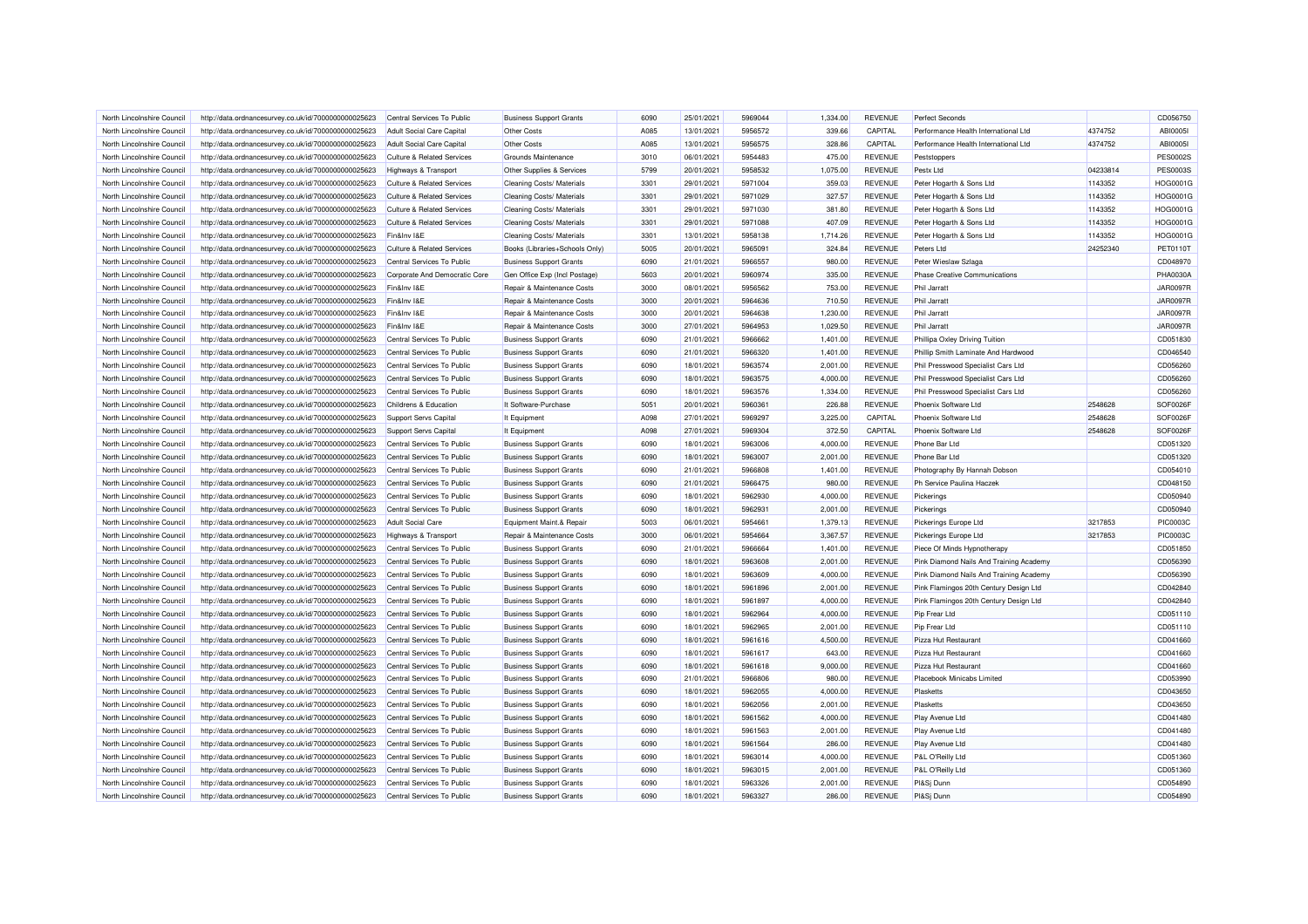| North Lincolnshire Council | http://data.ordnancesurvey.co.uk/id/7000000000025623 | Central Services To Public            | <b>Business Support Grants</b> | 6090 | 18/01/2021 | 5963328 | 4,000.00  | <b>REVENUE</b> | PI&Sj Dunn                                  |          | CD054890        |
|----------------------------|------------------------------------------------------|---------------------------------------|--------------------------------|------|------------|---------|-----------|----------------|---------------------------------------------|----------|-----------------|
| North Lincolnshire Council | http://data.ordnancesurvey.co.uk/id/7000000000025623 | Central Services To Public            | <b>Business Support Grants</b> | 6090 | 21/01/2021 | 5966278 | 980.00    | <b>REVENUE</b> | Polar Isolations Ltd                        |          | CD046120        |
| North Lincolnshire Council | http://data.ordnancesurvey.co.uk/id/7000000000025623 | Central Services To Public            | <b>Business Support Grants</b> | 6090 | 21/01/2021 | 5966593 | 1,401.00  | <b>REVENUE</b> | PollyâzzS Cat Lodge                         |          | CD049330        |
| North Lincolnshire Council | http://data.ordnancesurvey.co.uk/id/7000000000025623 | Central Services To Public            | <b>Business Support Grants</b> | 6090 | 18/01/2021 | 5961955 | 2,001.00  | <b>REVENUE</b> | Polly-Jo Accessories Ltd Trading As Vanilla |          | CD043140        |
| North Lincolnshire Council | http://data.ordnancesurvey.co.uk/id/7000000000025623 | Central Services To Public            | <b>Business Support Grants</b> | 6090 | 18/01/2021 | 5961956 | 4,000.00  | <b>REVENUE</b> | Polly-Jo Accessories Ltd Trading As Vanilla |          | CD043140        |
| North Lincolnshire Council | http://data.ordnancesurvey.co.uk/id/7000000000025623 | Central Services To Public            | <b>Business Support Grants</b> | 6090 | 18/01/2021 | 5961230 | 286.00    | <b>REVENUE</b> | Pooleys Bar                                 |          | CD040350        |
| North Lincolnshire Council | http://data.ordnancesurvey.co.uk/id/7000000000025623 | Central Services To Public            | <b>Business Support Grants</b> | 6090 | 18/01/2021 | 5961231 | 2,001.00  | <b>REVENUE</b> | Pooleys Bar                                 |          | CD040350        |
| North Lincolnshire Council | http://data.ordnancesurvey.co.uk/id/7000000000025623 | Central Services To Public            | <b>Business Support Grants</b> | 6090 | 18/01/2021 | 5961232 | 4,000.00  | <b>REVENUE</b> | Pooleys Bar                                 |          | CD040350        |
| North Lincolnshire Council | http://data.ordnancesurvey.co.uk/id/7000000000025623 | Central Services To Public            | <b>Business Support Grants</b> | 6090 | 18/01/2021 | 5961462 | 6.000.00  | <b>REVENUE</b> | Portcullis Pub Co Limited                   |          | CD041130        |
| North Lincolnshire Council | http://data.ordnancesurvey.co.uk/id/7000000000025623 | Central Services To Public            | <b>Business Support Grants</b> | 6090 | 18/01/2021 | 5961463 | 429.00    | <b>REVENUE</b> | Portcullis Pub Co Limited                   |          | CD041130        |
| North Lincolnshire Council | http://data.ordnancesurvey.co.uk/id/7000000000025623 | Central Services To Public            | <b>Business Support Grants</b> | 6090 | 18/01/2021 | 5961464 | 3,000.00  | <b>REVENUE</b> | Portcullis Pub Co Limited                   |          | CD041130        |
| North Lincolnshire Council | http://data.ordnancesurvey.co.uk/id/7000000000025623 | Childrens & Education                 | Licenses, Subs & Memberships   | 5510 | 29/01/2021 | 5968879 | 2,292.50  | <b>REVENUE</b> | Post-Adoption Centre                        |          | <b>POS0056S</b> |
| North Lincolnshire Council | http://data.ordnancesurvey.co.uk/id/7000000000025623 | Central Services To Public            | <b>Business Support Grants</b> | 6090 | 18/01/2021 | 5963490 | 667.00    | <b>REVENUE</b> | Potters Auction Saleroom Ltd                |          | CD056030        |
| North Lincolnshire Council | http://data.ordnancesurvey.co.uk/id/7000000000025623 | Central Services To Public            | <b>Business Support Grants</b> | 6090 | 18/01/2021 | 5963491 | 667.00    | <b>REVENUE</b> | Potters Auction Saleroom Ltd                |          | CD056030        |
| North Lincolnshire Council | http://data.ordnancesurvey.co.uk/id/7000000000025623 | Central Services To Public            | <b>Business Support Grants</b> | 6090 | 18/01/2021 | 5963492 | 1,334.00  | <b>REVENUE</b> | Potters Auction Saleroom Ltd                |          | CD056030        |
| North Lincolnshire Council | http://data.ordnancesurvey.co.uk/id/7000000000025623 | Central Services To Public            | <b>Business Support Grants</b> | 6090 | 18/01/2021 | 5963494 | 4,000.00  | <b>REVENUE</b> | Potters Auction Saleroom I to               |          | CD056030        |
| North Lincolnshire Council | http://data.ordnancesurvey.co.uk/id/7000000000025623 | Central Services To Public            | <b>Business Support Grants</b> | 6090 | 18/01/2021 | 5963495 | 2,001.00  | <b>REVENUE</b> | Potters Auction Saleroom Ltd                |          | CD056030        |
| North Lincolnshire Council |                                                      | Central Services To Public            |                                | 6090 | 18/01/2021 | 5963496 | 286.00    | <b>REVENUE</b> | Potters Auction Saleroom Ltd                |          | CD056030        |
|                            | http://data.ordnancesurvey.co.uk/id/7000000000025623 |                                       | <b>Business Support Grants</b> |      |            |         |           |                |                                             |          |                 |
| North Lincolnshire Council | http://data.ordnancesurvey.co.uk/id/7000000000025623 | Central Services To Public            | <b>Business Support Grants</b> | 6090 | 25/01/2021 | 5969036 | 2,001.00  | <b>REVENUE</b> | <b>Powell Furniture Rental</b>              |          | CD056730        |
| North Lincolnshire Council | http://data.ordnancesurvey.co.uk/id/7000000000025623 | Central Services To Public            | <b>Business Support Grants</b> | 6090 | 25/01/2021 | 5969037 | 1,334.00  | <b>REVENUE</b> | <b>Powell Furniture Rental</b>              |          | CD056730        |
| North Lincolnshire Council | http://data.ordnancesurvey.co.uk/id/7000000000025623 | Central Services To Public            | <b>Business Support Grants</b> | 6090 | 25/01/2021 | 5969038 | 4,000.00  | <b>REVENUE</b> | Powell Furniture Renta                      |          | CD056730        |
| North Lincolnshire Council | http://data.ordnancesurvey.co.uk/id/7000000000025623 | Childrens & Education                 | Home To School Transport       | 4201 | 06/01/2021 | 5953725 | 5,427.30  | <b>REVENUE</b> | <b>Premier Cabs</b>                         |          | <b>PRE0280E</b> |
| North Lincolnshire Council | http://data.ordnancesurvey.co.uk/id/7000000000025623 | Central Services To Public            | <b>Business Support Grants</b> | 6090 | 18/01/2021 | 5962558 | 3,000.00  | <b>REVENUE</b> | Premier Communications Limited              |          | CD045940        |
| North Lincolnshire Council | http://data.ordnancesurvey.co.uk/id/7000000000025623 | Central Services To Public            | <b>Business Support Grants</b> | 6090 | 18/01/2021 | 5962559 | 6,000.00  | <b>REVENUE</b> | Premier Communications Limited              |          | CD045940        |
| North Lincolnshire Council | http://data.ordnancesurvey.co.uk/id/7000000000025623 | Central Services To Public            | <b>Business Support Grants</b> | 6090 | 18/01/2021 | 5961471 | 429.00    | <b>REVENUE</b> | Premier Pitch - Hornsby Storage Ltd         |          | CD041160        |
| North Lincolnshire Council | http://data.ordnancesurvey.co.uk/id/7000000000025623 | Central Services To Public            | <b>Business Support Grants</b> | 6090 | 18/01/2021 | 5961472 | 6,000.00  | <b>REVENUE</b> | Premier Pitch - Hornsby Storage Ltd         |          | CD041160        |
| North Lincolnshire Council | http://data.ordnancesurvey.co.uk/id/7000000000025623 | Central Services To Public            | <b>Business Support Grants</b> | 6090 | 18/01/2021 | 5961473 | 3,000.00  | <b>REVENUE</b> | Premier Pitch - Hornsby Storage Ltd         |          | CD041160        |
| North Lincolnshire Council | http://data.ordnancesurvey.co.uk/id/7000000000025623 | Childrens & Education                 | Repair & Maintenance Costs     | 3000 | 20/01/2021 | 5959733 | 455.16    | <b>REVENUE</b> | Premier Roofing And Services Ltd            | 4577119  | <b>PRE0164E</b> |
| North Lincolnshire Council | http://data.ordnancesurvey.co.uk/id/7000000000025623 | <b>Culture &amp; Related Services</b> | Repair & Maintenance Costs     | 3000 | 20/01/2021 | 5959733 | 9,767.66  | <b>REVENUE</b> | Premier Roofing And Services Ltd            | 4577119  | <b>PRE0164E</b> |
| North Lincolnshire Council | http://data.ordnancesurvey.co.uk/id/7000000000025623 | Environmental & Regulatory Svs        | Repair & Maintenance Costs     | 3000 | 20/01/2021 | 5959733 | 524.04    | <b>REVENUE</b> | Premier Roofing And Services Ltd            | 4577119  | PRE0164E        |
| North Lincolnshire Council | http://data.ordnancesurvey.co.uk/id/7000000000025623 | Fin&Inv I&E                           | Repair & Maintenance Costs     | 3000 | 20/01/2021 | 5959733 | 17,662.54 | <b>REVENUE</b> | Premier Roofing And Services Ltd            | 4577119  | <b>PRE0164E</b> |
| North Lincolnshire Council | http://data.ordnancesurvey.co.uk/id/7000000000025623 | Central Services To Public            | <b>Business Support Grants</b> | 6090 | 18/01/2021 | 5962158 | 2,001.00  | <b>REVENUE</b> | <b>Premier Tanning</b>                      |          | CD044180        |
| North Lincolnshire Council | http://data.ordnancesurvey.co.uk/id/7000000000025623 | Central Services To Public            | <b>Business Support Grants</b> | 6090 | 18/01/2021 | 5962159 | 4,000.00  | <b>REVENUE</b> | <b>Premier Tanning</b>                      |          | CD044180        |
| North Lincolnshire Council | http://data.ordnancesurvey.co.uk/id/7000000000025623 | Corporate And Democratic Core         | Repair & Maintenance Costs     | 3000 | 27/01/2021 | 5969256 | 1.095.00  | <b>REVENUE</b> | Premier Technical Services Group            |          | <b>PRE0073E</b> |
| North Lincolnshire Council | http://data.ordnancesurvey.co.uk/id/7000000000025623 | Central Services To Public            | <b>Business Support Grants</b> | 6090 | 21/01/2021 | 5966860 | 1,401.00  | <b>REVENUE</b> | <b>Premier Wedding Vehicles</b>             |          | CD056410        |
| North Lincolnshire Council | http://data.ordnancesurvey.co.uk/id/7000000000025623 | Childrens & Education                 | <b>Client Related Costs</b>    | 5534 | 06/01/2021 | 5954717 | 530.00    | <b>REVENUE</b> | Pre-School Learning Alliance                |          | PRE0172E        |
| North Lincolnshire Council | http://data.ordnancesurvey.co.uk/id/7000000000025623 | Central Services To Public            | <b>Business Support Grants</b> | 6090 | 18/01/2021 | 5962336 | 429.00    | <b>REVENUE</b> | Prestar Ltd                                 |          | CD045070        |
| North Lincolnshire Council | http://data.ordnancesurvey.co.uk/id/7000000000025623 | Central Services To Public            | <b>Business Support Grants</b> | 6090 | 18/01/2021 | 5962337 | 6,000.00  | <b>REVENUE</b> | Prestar Ltd                                 |          | CD045070        |
| North Lincolnshire Council | http://data.ordnancesurvey.co.uk/id/7000000000025623 | Central Services To Public            | <b>Business Support Grants</b> | 6090 | 18/01/2021 | 5962338 | 3,000.00  | <b>REVENUE</b> | Prestar Ltd                                 |          | CD045070        |
| North Lincolnshire Council | http://data.ordnancesurvey.co.uk/id/7000000000025623 | Central Services To Public            | <b>Business Support Grants</b> | 6090 | 18/01/2021 | 5961889 | 2,001.00  | <b>REVENUE</b> | Pride & Joy Motor Group                     |          | CD042810        |
| North Lincolnshire Council | http://data.ordnancesurvey.co.uk/id/7000000000025623 | Central Services To Public            | <b>Business Support Grants</b> | 6090 | 18/01/2021 | 5961890 | 4,000.00  | <b>REVENUE</b> | Pride & Joy Motor Group                     |          | CD042810        |
| North Lincolnshire Council | http://data.ordnancesurvey.co.uk/id/7000000000025623 | Central Services To Public            | <b>Business Support Grants</b> | 6090 | 18/01/2021 | 5962011 | 2,001.00  | <b>REVENUE</b> | Prima Donna                                 |          | CD043430        |
| North Lincolnshire Council | http://data.ordnancesurvey.co.uk/id/7000000000025623 | Central Services To Public            | <b>Business Support Grants</b> | 6090 | 18/01/2021 | 5962012 | 4,000.00  | <b>REVENUE</b> | Prima Donna                                 |          | CD043430        |
| North Lincolnshire Council | http://data.ordnancesurvey.co.uk/id/7000000000025623 | Central Services To Public            | <b>Business Support Grants</b> | 6090 | 25/01/2021 | 5969105 | 2,001.00  | <b>REVENUE</b> | <b>Primal Physique</b>                      |          | CD056960        |
| North Lincolnshire Council | http://data.ordnancesurvey.co.uk/id/7000000000025623 | Central Services To Public            | <b>Business Support Grants</b> | 6090 | 25/01/2021 | 5969106 | 4,000.00  | <b>REVENUE</b> | <b>Primal Physique</b>                      |          | CD056960        |
| North Lincolnshire Council | http://data.ordnancesurvey.co.uk/id/7000000000025623 | Childrens & Education                 | Pay - Agency                   | 0131 | 06/01/2021 | 5954716 | 718.75    | <b>REVENUE</b> | <b>Principal Resourcing Ltd</b>             | 5159515  | PRI0101         |
| North Lincolnshire Council | http://data.ordnancesurvey.co.uk/id/7000000000025623 | Childrens & Education                 | Pay - Agency                   | 0131 | 20/01/2021 | 5958124 | 516.00    | <b>REVENUE</b> | <b>Principal Resourcing Ltd</b>             | 5159515  | PRI0101         |
| North Lincolnshire Council | http://data.ordnancesurvey.co.uk/id/7000000000025623 | Childrens & Education                 | Pay - Agency                   | 0131 | 27/01/2021 | 5969177 | 516.00    | <b>REVENUE</b> | <b>Principal Resourcing Ltd</b>             | 5159515  | PRI01011        |
| North Lincolnshire Council | http://data.ordnancesurvey.co.uk/id/7000000000025623 | Central Services To Public            | Gen Office Exp (Incl Postage)  | 5603 | 22/01/2021 | 5966153 | 613.81    | <b>REVENUE</b> | Print Image Facilities Llp                  | OC330921 | <b>PRI00571</b> |
| North Lincolnshire Council | http://data.ordnancesurvey.co.uk/id/7000000000025623 | Childrens & Education                 | Payments To Private Orgs       | 6002 | 20/01/2021 | 5964729 | 2,302.08  | <b>REVENUE</b> | Priory Lane Pre-School                      |          | <b>LAN0081N</b> |
| North Lincolnshire Council | http://data.ordnancesurvey.co.uk/id/7000000000025623 | <b>Adult Social Care Capital</b>      | Other Costs                    | A085 | 13/01/2021 | 595657  | 628.78    | CAPITAL        | Prism Medical Uk                            | 04992349 | <b>WES0123S</b> |
| North Lincolnshire Council | http://data.ordnancesurvey.co.uk/id/7000000000025623 | Central Services To Public            | <b>Business Support Grants</b> | 6090 | 29/01/2021 | 5970993 | 1,401.00  | <b>REVENUE</b> | <b>Professional Beauty Treatments</b>       |          | CD048560        |
| North Lincolnshire Council | http://data.ordnancesurvey.co.uk/id/7000000000025623 | Central Services To Public            | <b>Business Support Grants</b> | 6090 | 21/01/2021 | 5966668 | 980.00    | <b>REVENUE</b> | Professional Pram Cleaning Services         |          | CD051890        |
|                            |                                                      |                                       |                                |      |            |         |           |                |                                             |          |                 |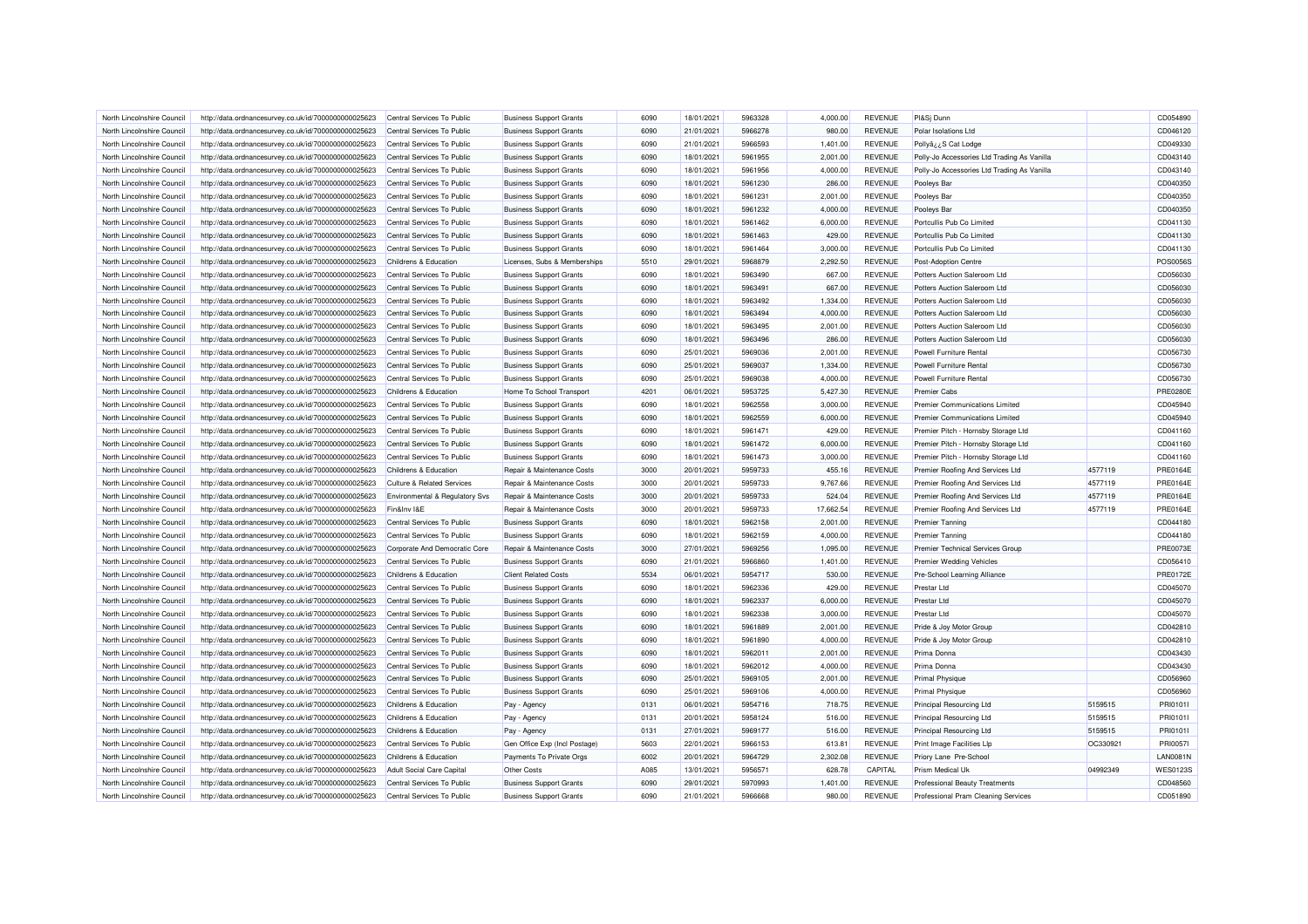| North Lincolnshire Council                               | http://data.ordnancesurvey.co.uk/id/7000000000025623                                                         | Corporate And Democratic Core                            | It Hardware - Purchase                                           | 5050         | 20/01/2021               | 5961117            | 182.50               | <b>REVENUE</b>                   | Professional Telecom Installations Ltd                                           | 04629825   | PRO0051O             |
|----------------------------------------------------------|--------------------------------------------------------------------------------------------------------------|----------------------------------------------------------|------------------------------------------------------------------|--------------|--------------------------|--------------------|----------------------|----------------------------------|----------------------------------------------------------------------------------|------------|----------------------|
| North Lincolnshire Council                               | http://data.ordnancesurvey.co.uk/id/7000000000025623                                                         | Central Services To Public                               | <b>Business Support Grants</b>                                   | 6090         | 21/01/2021               | 5966385            | 980.00               | <b>REVENUE</b>                   | Property Preppers Partnership                                                    |            | CD047230             |
| North Lincolnshire Council                               | http://data.ordnancesurvey.co.uk/id/7000000000025623                                                         | Childrens & Education                                    | Payments To Private Orgs                                         | 6002         | 15/01/2021               | 5955076            | 12,600.00            | <b>REVENUE</b>                   | Psychology Together                                                              | 1055440510 | <b>PSY0120Y</b>      |
| North Lincolnshire Council                               | http://data.ordnancesurvey.co.uk/id/7000000000025623                                                         | Environmental & Regulatory Svs                           | Other Professional Fees                                          | 5829         | 15/01/2021               | 5958048            | 800.30               | <b>REVENUE</b>                   | <b>Public Health England</b>                                                     |            | <b>PUB0015B</b>      |
| North Lincolnshire Council                               | http://data.ordnancesurvey.co.uk/id/7000000000025623                                                         | Corporate And Democratic Core                            | It Software-Maintenance                                          | 5053         | 08/01/2021               | 5956252            | 650.00               | REVENUE                          | Public Sector Live                                                               |            | <b>PUB0160B</b>      |
| North Lincolnshire Council                               | http://data.ordnancesurvey.co.uk/id/7000000000025623                                                         | Corporate And Democratic Core                            | It Software-Maintenance                                          | 5053         | 08/01/2021               | 5956257            | 650.00               | <b>REVENUE</b>                   | Public Sector Live                                                               |            | <b>PUB0160B</b>      |
| North Lincolnshire Council                               | http://data.ordnancesurvey.co.uk/id/7000000000025623                                                         | Corporate And Democratic Core                            | It Software-Maintenance                                          | 5053         | 08/01/2021               | 5956260            | 650.00               | <b>REVENUE</b>                   | Public Sector Live                                                               |            | <b>PUB0160B</b>      |
| North Lincolnshire Council                               | http://data.ordnancesurvey.co.uk/id/7000000000025623                                                         | Corporate And Democratic Core                            | It Software-Maintenance                                          | 5053         | 08/01/2021               | 5956262            | 650.00               | <b>REVENUE</b>                   | <b>Public Sector Live</b>                                                        |            | <b>PUB0160E</b>      |
| North Lincolnshire Council                               | http://data.ordnancesurvey.co.uk/id/7000000000025623                                                         | Corporate And Democratic Core                            | It Software-Maintenance                                          | 5053         | 08/01/2021               | 5956264            | 650.00               | <b>REVENUE</b>                   | <b>Public Sector Live</b>                                                        |            | <b>PUB0160B</b>      |
| North Lincolnshire Council                               | http://data.ordnancesurvey.co.uk/id/7000000000025623                                                         | Central Services To Public                               | <b>Business Support Grants</b>                                   | 6090         | 21/01/2021               | 5966337            | 1,401.00             | <b>REVENUE</b>                   | Puddle Ducks Doncaster And Sourth Humberside                                     |            | CD046730             |
| North Lincolnshire Council                               | http://data.ordnancesurvey.co.uk/id/7000000000025623                                                         | Central Services To Public                               | <b>Business Support Grants</b>                                   | 6090         | 18/01/2021               | 5962789            | 2,001.00             | <b>REVENUE</b>                   | Pure Beauty                                                                      |            | CD050360             |
| North Lincolnshire Council                               | http://data.ordnancesurvey.co.uk/id/7000000000025623                                                         | Central Services To Public                               | <b>Business Support Grants</b>                                   | 6090         | 18/01/2021               | 5962790            | 4,000.00             | <b>REVENUE</b>                   | Pure Beauty                                                                      |            | CD050360             |
| North Lincolnshire Council                               | http://data.ordnancesurvey.co.uk/id/7000000000025623                                                         | Central Services To Public                               | <b>Business Support Grants</b>                                   | 6090         | 18/01/2021               | 5963134            | 4,000.00             | <b>REVENUE</b>                   | <b>Pure Health</b>                                                               |            | CD053660             |
| North Lincolnshire Council                               | http://data.ordnancesurvey.co.uk/id/7000000000025623                                                         | Central Services To Public                               | <b>Business Support Grants</b>                                   | 6090         | 18/01/2021               | 5963135            | 2,001.00             | <b>REVENUE</b>                   | <b>Pure Health</b>                                                               |            | CD053660             |
| North Lincolnshire Council                               | http://data.ordnancesurvey.co.uk/id/7000000000025623                                                         | Fin&Inv I&E                                              | Other Supplies & Services                                        | 5799         | 13/01/2021               | 5957955            | 1,186.25             | <b>REVENUE</b>                   | Pure Water Cleaning Contractors Ltd                                              | 11361613   | <b>PUR0010R</b>      |
| North Lincolnshire Council                               | http://data.ordnancesurvey.co.uk/id/7000000000025623                                                         | Fin&Inv I&E                                              | Other Supplies & Services                                        | 5799         | 29/01/2021               | 5964955            | 345.00               | <b>REVENUE</b>                   | Pure Water Cleaning Contractors Ltd                                              | 11361613   | <b>PUR0010R</b>      |
| North Lincolnshire Council                               | http://data.ordnancesurvey.co.uk/id/7000000000025623                                                         | Central Services To Public                               | <b>Business Support Grants</b>                                   | 6090         | 18/01/2021               | 5963273            | 2,001.00             | <b>REVENUE</b>                   | Purple Hayze Alternative Gifts                                                   |            | CD054630             |
| North Lincolnshire Council                               | http://data.ordnancesurvey.co.uk/id/7000000000025623                                                         | Central Services To Public                               | <b>Business Support Grants</b>                                   | 6090         | 18/01/2021               | 5963274            | 4,000.00             | <b>REVENUE</b>                   | Purple Hayze Alternative Gifts                                                   |            | CD054630             |
| North Lincolnshire Council                               | http://data.ordnancesurvey.co.uk/id/7000000000025623                                                         | Corporate And Democratic Core                            | Course Fees/Training                                             | 2002         | 25/02/2021               | 5970684            | 849.00               | <b>REVENUE</b>                   | Qa Ltd                                                                           |            | QAL0002L             |
| North Lincolnshire Council                               | http://data.ordnancesurvey.co.uk/id/7000000000025623                                                         | Central Services To Public                               | <b>Business Support Grants</b>                                   | 6090         | 18/01/2021               | 5963577            | 2,001.00             | REVENUE                          | Quality Bathrooms Of Scunthorpe Limited                                          |            | CD056270             |
| North Lincolnshire Council                               | http://data.ordnancesurvey.co.uk/id/7000000000025623                                                         | Central Services To Public                               | <b>Business Support Grants</b>                                   | 6090         | 18/01/2021               | 5963578            | 4,000.00             | <b>REVENUE</b>                   | Quality Bathrooms Of Scunthorpe Limited                                          |            | CD056270             |
| North Lincolnshire Council                               | http://data.ordnancesurvey.co.uk/id/7000000000025623                                                         | Central Services To Public                               | <b>Business Support Grants</b>                                   | 6090         | 18/01/2021               | 5963579            | 1,334.00             | <b>REVENUE</b>                   | Quality Bathrooms Of Scunthorpe Limited                                          |            | CD056270             |
| North Lincolnshire Council                               | http://data.ordnancesurvey.co.uk/id/7000000000025623                                                         | Central Services To Public                               | <b>Business Support Grants</b>                                   | 6090         | 18/01/2021               | 5962024            | 2,001.00             | <b>REVENUE</b>                   | Queen Bee                                                                        |            | CD043490             |
| North Lincolnshire Council                               | http://data.ordnancesurvey.co.uk/id/7000000000025623                                                         | Central Services To Public                               | <b>Business Support Grants</b>                                   | 6090         | 18/01/2021               | 5962025            | 4,000.00             | <b>REVENUE</b>                   | Queen Bee                                                                        |            | CD043490             |
| North Lincolnshire Council                               | http://data.ordnancesurvey.co.uk/id/7000000000025623                                                         | Childrens & Education                                    | Payments To Private Orgs                                         | 6002         | 06/01/2021               | 5953837            | 630.00               | <b>REVENUE</b>                   | Queen Elizabeth'S High School                                                    |            | QUE0111E             |
| North Lincolnshire Council                               |                                                                                                              | Central Services To Public                               |                                                                  | 6090         | 18/01/2021               | 5962767            | 4,000.00             | <b>REVENUE</b>                   | Queen Nai                                                                        |            | CD050260             |
| North Lincolnshire Council                               | http://data.ordnancesurvey.co.uk/id/7000000000025623<br>http://data.ordnancesurvey.co.uk/id/7000000000025623 | Central Services To Public                               | <b>Business Support Grants</b><br><b>Business Support Grants</b> | 6090         | 18/01/2021               | 5962768            | 2,001.00             | <b>REVENUE</b>                   | Queen Nail                                                                       |            | CD050260             |
| North Lincolnshire Council                               | http://data.ordnancesurvey.co.uk/id/7000000000025623                                                         | Central Services To Public                               | <b>Business Support Grants</b>                                   | 6090         | 18/01/2021               | 5962926            | 2,001.00             | <b>REVENUE</b>                   | Queen Of Arts                                                                    |            | CD050920             |
| North Lincolnshire Council                               | http://data.ordnancesurvey.co.uk/id/7000000000025623                                                         | Central Services To Public                               | <b>Business Support Grants</b>                                   | 6090         | 18/01/2021               | 5962927            | 4,000.00             | <b>REVENUE</b>                   | Queen Of Arts                                                                    |            | CD050920             |
| North Lincolnshire Council                               | http://data.ordnancesurvey.co.uk/id/7000000000025623                                                         | Central Services To Public                               | <b>Business Support Grants</b>                                   | 6090         | 18/01/2021               | 5963346            | 3,000.00             | <b>REVENUE</b>                   | Queens Head Hotel                                                                |            | CD055210             |
|                                                          |                                                                                                              | Central Services To Public                               | <b>Business Support Grants</b>                                   | 6090         | 18/01/2021               | 5963347            | 429.00               | <b>REVENUE</b>                   | Queens Head Hotel                                                                |            | CD055210             |
| North Lincolnshire Council<br>North Lincolnshire Council | http://data.ordnancesurvey.co.uk/id/7000000000025623<br>http://data.ordnancesurvey.co.uk/id/7000000000025623 | Central Services To Public                               | <b>Business Support Grants</b>                                   | 6090         | 18/01/2021               | 5963348            | 6.000.00             | <b>REVENUE</b>                   | Queens Head Hotel                                                                |            | CD055210             |
| North Lincolnshire Council                               | http://data.ordnancesurvey.co.uk/id/7000000000025623                                                         | Central Services To Public                               | <b>Business Support Grants</b>                                   | 6090         | 18/01/2021               | 5961456            | 286.00               | <b>REVENUE</b>                   | Queen Street Bakehouse                                                           |            | CD041110             |
| North Lincolnshire Council                               |                                                                                                              | Central Services To Public                               |                                                                  | 6090         | 18/01/2021               | 5961457            | 2,001.00             | <b>REVENUE</b>                   | Queen Street Bakehouse                                                           |            | CD041110             |
| North Lincolnshire Council                               | http://data.ordnancesurvey.co.uk/id/7000000000025623                                                         | Central Services To Public                               | <b>Business Support Grants</b>                                   | 6090         | 18/01/2021               | 5961458            | 4,000.00             | <b>REVENUE</b>                   | Queen Street Bakehouse                                                           |            | CD041110             |
|                                                          | http://data.ordnancesurvey.co.uk/id/7000000000025623                                                         |                                                          | <b>Business Support Grants</b>                                   |              |                          |                    |                      |                                  |                                                                                  |            |                      |
| North Lincolnshire Council                               | http://data.ordnancesurvey.co.uk/id/7000000000025623                                                         | Central Services To Public                               | <b>Business Support Grants</b>                                   | 6090         | 18/01/2021               | 5961490            | 3,000.00             | <b>REVENUE</b>                   | Queen Street School Preservation Trust                                           |            | CD041230             |
| North Lincolnshire Council<br>North Lincolnshire Council | http://data.ordnancesurvey.co.uk/id/7000000000025623<br>http://data.ordnancesurvey.co.uk/id/7000000000025623 | Central Services To Public<br>Central Services To Public | <b>Business Support Grants</b><br><b>Business Support Grants</b> | 6090<br>6090 | 18/01/2021<br>18/01/2021 | 5961491<br>5961492 | 429.00<br>6,000.00   | <b>REVENUE</b><br><b>REVENUE</b> | Queen Street School Preservation Trust<br>Queen Street School Preservation Trust |            | CD041230<br>CD041230 |
|                                                          |                                                                                                              |                                                          |                                                                  |              |                          |                    |                      |                                  |                                                                                  |            |                      |
| North Lincolnshire Council                               | http://data.ordnancesurvey.co.uk/id/7000000000025623                                                         | Central Services To Public<br>Central Services To Public | <b>Business Support Grants</b>                                   | 6090<br>6090 | 18/01/2021<br>18/01/2021 | 5961493<br>5961494 | 4,000.00<br>2,001.00 | <b>REVENUE</b><br><b>REVENUE</b> | Queen Street School Preservation Trust<br>Queen Street School Preservation Trust |            | CD041240<br>CD041240 |
| North Lincolnshire Council                               | http://data.ordnancesurvey.co.uk/id/7000000000025623                                                         |                                                          | <b>Business Support Grants</b>                                   |              |                          |                    |                      |                                  |                                                                                  |            |                      |
| North Lincolnshire Council                               | http://data.ordnancesurvey.co.uk/id/7000000000025623                                                         | Central Services To Public                               | <b>Business Support Grants</b>                                   | 6090         | 18/01/2021               | 5961495<br>5954549 | 286.00               | <b>REVENUE</b>                   | Queen Street School Preservation Trust                                           |            | CD041240             |
| North Lincolnshire Council<br>North Lincolnshire Council | http://data.ordnancesurvey.co.uk/id/7000000000025623<br>http://data.ordnancesurvey.co.uk/id/7000000000025623 | <b>Planning Services</b><br><b>Planning Services</b>     | Equipment Maint.& Repair<br>Repair & Maintenance Costs           | 5003<br>3000 | 06/01/2021<br>06/01/2021 | 5953970            | 480.00<br>6.890.00   | <b>REVENUE</b><br><b>REVENUE</b> | Quibell Fabrications Ltd<br>Quibell Fabrications Ltd                             |            | QUI01991<br>QUI01991 |
|                                                          |                                                                                                              |                                                          |                                                                  | 6090         |                          | 5963306            |                      |                                  | Quintessential Hair                                                              |            |                      |
| North Lincolnshire Council                               | http://data.ordnancesurvey.co.uk/id/7000000000025623                                                         | Central Services To Public                               | <b>Business Support Grants</b>                                   |              | 18/01/2021               |                    | 2,001.00             | <b>REVENUE</b>                   |                                                                                  |            | CD054790             |
| North Lincolnshire Council                               | http://data.ordnancesurvey.co.uk/id/7000000000025623                                                         | Central Services To Public                               | <b>Business Support Grants</b>                                   | 6090         | 18/01/2021               | 5963307            | 4,000.00             | <b>REVENUE</b>                   | Quintessential Hair                                                              |            | CD054790             |
| North Lincolnshire Council                               | http://data.ordnancesurvey.co.uk/id/7000000000025623                                                         | Central Services To Public                               | <b>Business Support Grants</b>                                   | 6090         | 18/01/2021               | 5962972            | 2,001.00             | <b>REVENUE</b>                   | Quorum                                                                           |            | CD051150             |
| North Lincolnshire Council                               | http://data.ordnancesurvey.co.uk/id/7000000000025623                                                         | Central Services To Public                               | <b>Business Support Grants</b>                                   | 6090         | 18/01/2021               | 5962973            | 4,000.00             | <b>REVENUE</b>                   | Quorum                                                                           |            | CD051150             |
| North Lincolnshire Council                               | http://data.ordnancesurvey.co.uk/id/7000000000025623                                                         | Culture & Related Services                               | Fees & Charges Income                                            | 9002         | 08/01/2021               | 5956471            | $-79.54$             | <b>REVENUE</b>                   | Rachael Louise                                                                   |            | RAC0017C             |
| North Lincolnshire Council                               | http://data.ordnancesurvey.co.uk/id/7000000000025623                                                         | <b>Culture &amp; Related Services</b>                    | Stock Purchases & Adjustments                                    | 5030         | 08/01/2021               | 5956471            | 397.71               | <b>REVENUE</b>                   | Rachael Louise                                                                   |            | RAC0017C             |
| North Lincolnshire Council                               | http://data.ordnancesurvey.co.uk/id/7000000000025623                                                         | Central Services To Public                               | <b>Business Support Grants</b>                                   | 6090         | 21/01/2021               | 5966601            | 1,401.00             | <b>REVENUE</b>                   | <b>Rachel Cressey</b>                                                            |            | CD049410             |
| North Lincolnshire Council                               | http://data.ordnancesurvey.co.uk/id/7000000000025623                                                         | Central Services To Public                               | <b>Business Support Grants</b>                                   | 6090         | 21/01/2021               | 5966613            | 1,401.00             | <b>REVENUE</b>                   | Rachel Day Makeup & Beauty                                                       |            | CD049530             |
| North Lincolnshire Council                               | http://data.ordnancesurvey.co.uk/id/7000000000025623                                                         | Central Services To Public                               | <b>Business Support Grants</b>                                   | 6090         | 21/01/2021               | 5966469            | 1,401.00             | <b>REVENUE</b>                   | Rachel Horner Ltd                                                                |            | CD048090             |
| North Lincolnshire Council                               | http://data.ordnancesurvey.co.uk/id/7000000000025623                                                         | Central Services To Public                               | <b>Business Support Grants</b>                                   | 6090         | 21/01/2021               | 5966581            | 1,401.00             | <b>REVENUE</b>                   | Rachel Perry Travel Counsellor                                                   |            | CD049210             |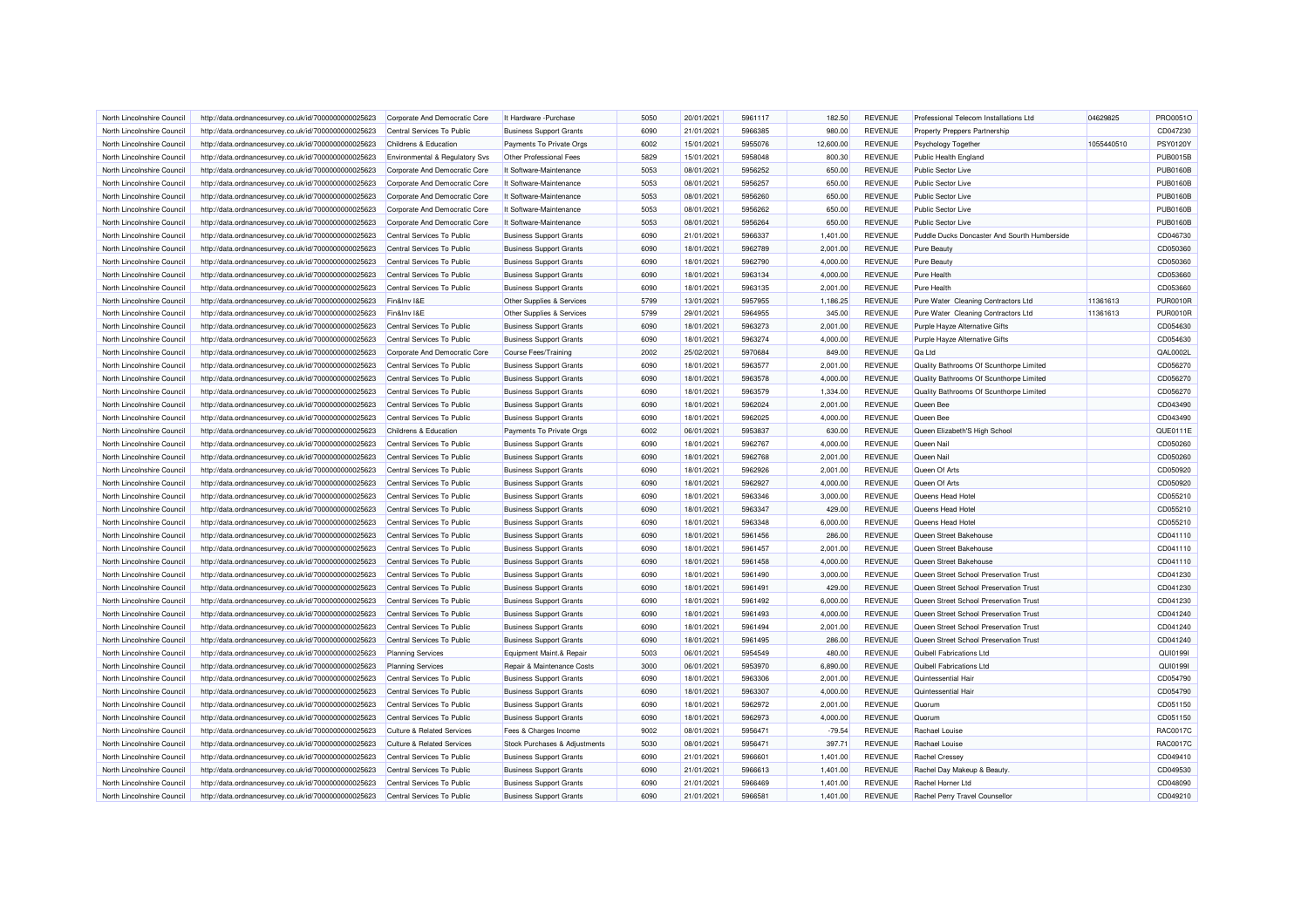| North Lincolnshire Council | http://data.ordnancesurvey.co.uk/id/7000000000025623 | Central Services To Public    | <b>Business Support Grants</b>    | 6090 | 21/01/2021 | 5966643 | 1,401.00   | <b>REVENUE</b> | Rachels Positive Touch Baby Massage        |         | CD051630        |
|----------------------------|------------------------------------------------------|-------------------------------|-----------------------------------|------|------------|---------|------------|----------------|--------------------------------------------|---------|-----------------|
| North Lincolnshire Council | http://data.ordnancesurvey.co.uk/id/7000000000025623 | Central Services To Public    | <b>Business Support Grants</b>    | 6090 | 21/01/2021 | 5966512 | 1,401.00   | <b>REVENUE</b> | Rachel Williams Hair                       |         | CD048520        |
| North Lincolnshire Council | http://data.ordnancesurvey.co.uk/id/7000000000025623 | Central Services To Public    | <b>Business Support Grants</b>    | 6090 | 18/01/2021 | 5961827 | 2,001.00   | <b>REVENUE</b> | Radley & Appleby Coach Holidays Ltd        |         | CD042500        |
| North Lincolnshire Council | http://data.ordnancesurvey.co.uk/id/7000000000025623 | Central Services To Public    | <b>Business Support Grants</b>    | 6090 | 18/01/2021 | 5961828 | 4,000.00   | <b>REVENUE</b> | Radley & Appleby Coach Holidays Ltd        |         | CD042500        |
| North Lincolnshire Council | http://data.ordnancesurvey.co.uk/id/7000000000025623 | Central Services To Public    | <b>Business Support Grants</b>    | 6090 | 25/01/2021 | 5969027 | 2,001.00   | <b>REVENUE</b> | Rahat Fashion                              |         | CD056700        |
| North Lincolnshire Council | http://data.ordnancesurvey.co.uk/id/7000000000025623 | Central Services To Public    | <b>Business Support Grants</b>    | 6090 | 25/01/2021 | 5969028 | 1,334.00   | <b>REVENUE</b> | <b>Rahat Fashion</b>                       |         | CD056700        |
| North Lincolnshire Council | http://data.ordnancesurvey.co.uk/id/7000000000025623 | Central Services To Public    | <b>Business Support Grants</b>    | 6090 | 25/01/2021 | 5969029 | 4,000.00   | <b>REVENUE</b> | <b>Rahat Fashion</b>                       |         | CD056700        |
| North Lincolnshire Council | http://data.ordnancesurvey.co.uk/id/7000000000025623 | Central Services To Public    | <b>Business Support Grants</b>    | 6090 | 21/01/2021 | 5966675 | 980.00     | <b>REVENUE</b> | Rahmanâ ¿¿S Taxi                           |         | CD051960        |
| North Lincolnshire Council | http://data.ordnancesurvey.co.uk/id/7000000000025623 | Central Services To Public    | <b>Business Support Grants</b>    | 6090 | 18/01/2021 | 5962457 | 4,000.00   | <b>REVENUE</b> | Rahmans (Scunthorpe) Limited               |         | CD045470        |
| North Lincolnshire Council | http://data.ordnancesurvey.co.uk/id/7000000000025623 | Central Services To Public    | <b>Business Support Grants</b>    | 6090 | 18/01/2021 | 5962458 | 286.00     | <b>REVENUE</b> | Rahmans (Scunthorpe) Limited               |         | CD045470        |
| North Lincolnshire Council | http://data.ordnancesurvey.co.uk/id/7000000000025623 | Central Services To Public    | <b>Business Support Grants</b>    | 6090 | 18/01/2021 | 5962459 | 2,001.00   | <b>REVENUE</b> | Rahmans (Scunthorpe) Limited               |         | CD045470        |
|                            |                                                      |                               |                                   |      |            |         |            |                |                                            |         |                 |
| North Lincolnshire Council | http://data.ordnancesurvey.co.uk/id/7000000000025623 | Central Services To Public    | <b>Business Support Grants</b>    | 6090 | 21/01/2021 | 5966295 | 1,401.00   | <b>REVENUE</b> | <b>Rainbow Fireworks</b>                   |         | CD046290        |
| North Lincolnshire Council | http://data.ordnancesurvey.co.uk/id/7000000000025623 | Central Services To Public    | <b>Business Support Grants</b>    | 6090 | 18/01/2021 | 5963084 | 6,000.00   | <b>REVENUE</b> | <b>Ral Limited</b>                         |         | CD053430        |
| North Lincolnshire Council | http://data.ordnancesurvey.co.uk/id/7000000000025623 | Central Services To Public    | <b>Business Support Grants</b>    | 6090 | 18/01/2021 | 5963085 | 3,000.00   | <b>REVENUE</b> | <b>Ral Limited</b>                         |         | CD053430        |
| North Lincolnshire Council | http://data.ordnancesurvey.co.uk/id/7000000000025623 | Central Services To Public    | <b>Business Support Grants</b>    | 6090 | 18/01/2021 | 5963086 | 429.00     | <b>REVENUE</b> | <b>Ral Limited</b>                         |         | CD053430        |
| North Lincolnshire Council | http://data.ordnancesurvey.co.uk/id/7000000000025623 | Central Services To Public    | <b>Business Support Grants</b>    | 6090 | 18/01/2021 | 5961802 | 2.001.00   | <b>REVENUE</b> | R A Mason Cars Ltd                         |         | CD042380        |
| North Lincolnshire Council | http://data.ordnancesurvey.co.uk/id/7000000000025623 | Central Services To Public    | <b>Business Support Grants</b>    | 6090 | 18/01/2021 | 5961803 | 4,000.00   | <b>REVENUE</b> | R A Mason Cars Ltd                         |         | CD042380        |
| North Lincolnshire Council | http://data.ordnancesurvey.co.uk/id/7000000000025623 | Central Services To Public    | <b>Business Support Grants</b>    | 6090 | 21/01/2021 | 5966315 | 1,401.00   | <b>REVENUE</b> | Raspberry People Development               |         | CD046480        |
| North Lincolnshire Council | http://data.ordnancesurvey.co.uk/id/7000000000025623 | Central Services To Public    | <b>Business Support Grants</b>    | 6090 | 18/01/2021 | 5962134 | 4,000.00   | <b>REVENUE</b> | Raven Hair Design                          |         | CD044060        |
| North Lincolnshire Council | http://data.ordnancesurvey.co.uk/id/7000000000025623 | Central Services To Public    | <b>Business Support Grants</b>    | 6090 | 18/01/2021 | 5962135 | 2,001.00   | <b>REVENUE</b> | Raven Hair Design                          |         | CD044060        |
| North Lincolnshire Council | http://data.ordnancesurvey.co.uk/id/7000000000025623 | Central Services To Public    | <b>Business Support Grants</b>    | 6090 | 21/01/2021 | 5966851 | 1,401.00   | <b>REVENUE</b> | Ray Of Light Letters                       |         | CD055090        |
| North Lincolnshire Council | http://data.ordnancesurvey.co.uk/id/7000000000025623 | <b>Adult Social Care</b>      | Payments To Health Providers      | 6019 | 29/01/2021 | 5970698 | 210,832.30 | <b>REVENUE</b> | Rdash Ft                                   |         | RDA0003A        |
| North Lincolnshire Council | http://data.ordnancesurvey.co.uk/id/7000000000025623 | Corporate And Democratic Core | Gen Office Exp (Incl Postage)     | 5603 | 13/01/2021 | 5956298 | 580.00     | <b>REVENUE</b> | Reach Publishing Ltd                       | 82548   | REA0038A        |
| North Lincolnshire Council | http://data.ordnancesurvey.co.uk/id/7000000000025623 | <b>Planning Services</b>      | Advertising & Publicity           | 5610 | 06/01/2021 | 5954555 | 233.60     | <b>REVENUE</b> | Reach Publishing Ltd                       | 82548   | REA0038A        |
| North Lincolnshire Council | http://data.ordnancesurvey.co.uk/id/7000000000025623 | <b>Planning Services</b>      | Advertising & Publicity           | 5610 | 13/01/2021 | 5958035 | 292.00     | <b>REVENUE</b> | Reach Publishing Ltd                       | 82548   | REA0038A        |
| North Lincolnshire Council | http://data.ordnancesurvey.co.uk/id/7000000000025623 | <b>Planning Services</b>      | Advertising & Publicity           | 5610 | 20/01/2021 | 5960202 | 233.60     | <b>REVENUE</b> | Reach Publishing Ltd                       | 82548   | REA0038A        |
| North Lincolnshire Council | http://data.ordnancesurvey.co.uk/id/7000000000025623 | <b>Planning Services</b>      | Advertising & Publicity           | 5610 | 27/01/2021 | 5967925 | 262.80     | <b>REVENUE</b> | Reach Publishing Ltd                       | 82548   | REA0038A        |
| North Lincolnshire Council | http://data.ordnancesurvey.co.uk/id/7000000000025623 | <b>Planning Services</b>      | Advertising & Publicity           | 5610 | 23/02/2021 | 5970371 | 277.40     | <b>REVENUE</b> | Reach Publishing Ltd                       | 82548   | REA0038A        |
| North Lincolnshire Council | http://data.ordnancesurvey.co.uk/id/7000000000025623 | <b>Planning Services</b>      | Advertising & Publicity           | 5610 | 08/01/2021 | 5955075 | 262.80     | <b>REVENUE</b> | Reach Publishing Services Limited          | 8339522 | REA0058/        |
| North Lincolnshire Council | http://data.ordnancesurvey.co.uk/id/7000000000025623 | Central Services To Public    | <b>Business Support Grants</b>    | 6090 | 18/01/2021 | 5963259 | 3,000.00   | <b>REVENUE</b> | Real Steel Scunthorpe Ltd/Ta Elite Fitness |         | CD054580        |
| North Lincolnshire Council | http://data.ordnancesurvey.co.uk/id/7000000000025623 | Central Services To Public    | <b>Business Support Grants</b>    | 6090 | 18/01/2021 | 5963260 | 6,000.00   | <b>REVENUE</b> | Real Steel Scunthorpe Ltd/Ta Elite Fitness |         | CD054580        |
| North Lincolnshire Council | http://data.ordnancesurvey.co.uk/id/7000000000025623 | Central Services To Public    | <b>Business Support Grants</b>    | 6090 | 18/01/2021 | 5963261 | 300.00     | <b>REVENUE</b> | Real Steel Scunthorpe Ltd/Ta Elite Fitness |         | CD054580        |
| North Lincolnshire Council | http://data.ordnancesurvey.co.uk/id/7000000000025623 | Central Services To Public    | <b>Business Support Grants</b>    | 6090 | 21/01/2021 | 5966332 | 1,401.00   | <b>REVENUE</b> | Rebecca Urry                               |         | CD046660        |
| North Lincolnshire Council | http://data.ordnancesurvey.co.uk/id/7000000000025623 | <b>Adult Social Care</b>      | <b>Direct Payments To Clients</b> | 6012 | 06/01/2021 | 5954081 | 1,261.48   | <b>REVENUE</b> | <b>REDACTED</b>                            |         | REDACTED        |
| North Lincolnshire Council | http://data.ordnancesurvey.co.uk/id/7000000000025623 | Adult Social Care             | Direct Payments To Clients        | 6012 | 06/01/2021 | 5954083 | 1,200.00   | <b>REVENUE</b> | <b>REDACTED</b>                            |         | REDACTED        |
|                            |                                                      |                               |                                   |      |            |         |            |                |                                            |         |                 |
| North Lincolnshire Counci  | http://data.ordnancesurvey.co.uk/id/7000000000025623 | <b>Adult Social Care</b>      | Direct Payments To Clients        | 6012 | 06/01/2021 | 5954084 | 2,396.00   | <b>REVENUE</b> | <b>REDACTED</b>                            |         | REDACTED        |
| North Lincolnshire Council | http://data.ordnancesurvey.co.uk/id/7000000000025623 | <b>Adult Social Care</b>      | Direct Payments To Clients        | 6012 | 06/01/2021 | 5954085 | 1,004.80   | REVENUE        | <b>REDACTED</b>                            |         | REDACTED        |
| North Lincolnshire Council | http://data.ordnancesurvey.co.uk/id/7000000000025623 | <b>Adult Social Care</b>      | Direct Payments To Clients        | 6012 | 06/01/2021 | 5954086 | 584.00     | <b>REVENUE</b> | <b>REDACTED</b>                            |         | REDACTED        |
| North Lincolnshire Council | http://data.ordnancesurvey.co.uk/id/7000000000025623 | <b>Adult Social Care</b>      | Direct Payments To Clients        | 6012 | 06/01/2021 | 5954087 | 1,367.47   | <b>REVENUE</b> | <b>REDACTED</b>                            |         | REDACTED        |
| North Lincolnshire Council | http://data.ordnancesurvey.co.uk/id/7000000000025623 | <b>Adult Social Care</b>      | Direct Payments To Clients        | 6012 | 06/01/2021 | 5954088 | 2,610.00   | <b>REVENUE</b> | <b>REDACTED</b>                            |         | REDACTED        |
| North Lincolnshire Council | http://data.ordnancesurvey.co.uk/id/7000000000025623 | <b>Adult Social Care</b>      | Direct Payments To Clients        | 6012 | 06/01/2021 | 5954089 | 1,182.52   | <b>REVENUE</b> | REDACTED                                   |         | <b>REDACTED</b> |
| North Lincolnshire Council | http://data.ordnancesurvey.co.uk/id/7000000000025623 | <b>Adult Social Care</b>      | Direct Payments To Clients        | 6012 | 06/01/2021 | 5954090 | 1,124.00   | <b>REVENUE</b> | <b>REDACTED</b>                            |         | REDACTED        |
| North Lincolnshire Council | http://data.ordnancesurvey.co.uk/id/7000000000025623 | <b>Adult Social Care</b>      | Direct Payments To Clients        | 6012 | 06/01/2021 | 5954091 | 540.00     | <b>REVENUE</b> | <b>REDACTED</b>                            |         | REDACTED        |
| North Lincolnshire Council | http://data.ordnancesurvey.co.uk/id/7000000000025623 | <b>Adult Social Care</b>      | Direct Payments To Clients        | 6012 | 06/01/2021 | 5954092 | 1,311.04   | <b>REVENUE</b> | <b>REDACTED</b>                            |         | REDACTED        |
| North Lincolnshire Council | http://data.ordnancesurvey.co.uk/id/7000000000025623 | <b>Adult Social Care</b>      | Direct Payments To Clients        | 6012 | 06/01/2021 | 5954093 | 792.28     | <b>REVENUE</b> | <b>REDACTED</b>                            |         | REDACTED        |
| North Lincolnshire Council | http://data.ordnancesurvey.co.uk/id/7000000000025623 | <b>Adult Social Care</b>      | <b>Direct Payments To Clients</b> | 6012 | 06/01/2021 | 5954096 | 1,288.00   | <b>REVENUE</b> | <b>REDACTED</b>                            |         | REDACTED        |
| North Lincolnshire Council | http://data.ordnancesurvey.co.uk/id/7000000000025623 | <b>Adult Social Care</b>      | <b>Direct Payments To Clients</b> | 6012 | 06/01/2021 | 5954097 | 491.56     | <b>REVENUE</b> | <b>REDACTED</b>                            |         | REDACTED        |
| North Lincolnshire Council | http://data.ordnancesurvey.co.uk/id/7000000000025623 | <b>Adult Social Care</b>      | Direct Payments To Clients        | 6012 | 06/01/2021 | 5954098 | 2,028.88   | <b>REVENUE</b> | <b>REDACTED</b>                            |         | REDACTED        |
| North Lincolnshire Council | http://data.ordnancesurvey.co.uk/id/7000000000025623 | Adult Social Care             | <b>Direct Payments To Clients</b> | 6012 | 06/01/2021 | 5954099 | 700.00     | <b>REVENUE</b> | <b>REDACTED</b>                            |         | REDACTED        |
| North Lincolnshire Council | http://data.ordnancesurvey.co.uk/id/7000000000025623 | <b>Adult Social Care</b>      | Direct Payments To Clients        | 6012 | 06/01/2021 | 5954100 | 907.52     | <b>REVENUE</b> | <b>REDACTED</b>                            |         | REDACTED        |
| North Lincolnshire Council | http://data.ordnancesurvey.co.uk/id/7000000000025623 | <b>Adult Social Care</b>      | Direct Payments To Clients        | 6012 | 06/01/2021 | 5954101 | 1,332.00   | <b>REVENUE</b> | <b>REDACTED</b>                            |         | <b>REDACTED</b> |
| North Lincolnshire Council | http://data.ordnancesurvey.co.uk/id/7000000000025623 | <b>Adult Social Care</b>      | <b>Direct Payments To Clients</b> | 6012 | 06/01/2021 | 5954102 | 1,064.00   | <b>REVENUE</b> | <b>REDACTED</b>                            |         | REDACTED        |
| North Lincolnshire Council | http://data.ordnancesurvey.co.uk/id/7000000000025623 | <b>Adult Social Care</b>      | Direct Payments To Clients        | 6012 | 06/01/2021 | 5954103 | 1,162.60   | <b>REVENUE</b> | <b>REDACTED</b>                            |         | REDACTED        |
|                            |                                                      |                               |                                   |      |            |         |            |                |                                            |         |                 |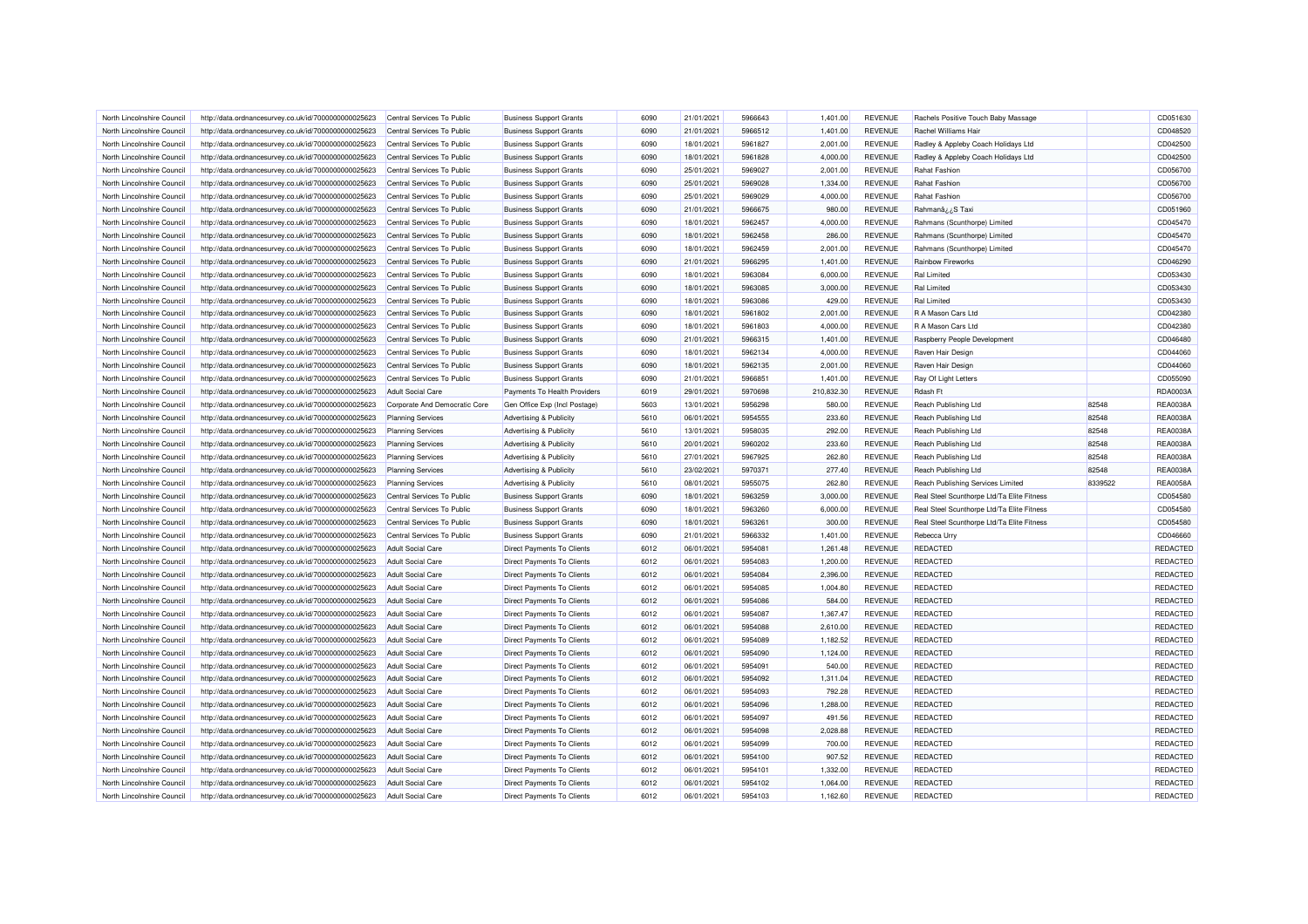| North Lincolnshire Council | http://data.ordnancesurvey.co.uk/id/7000000000025623 | <b>Adult Social Care</b> | <b>Direct Payments To Clients</b> | 6012 | 06/01/2021 | 5954104 | 2,058.72 | <b>REVENUE</b> | REDACTED        | REDACTED        |
|----------------------------|------------------------------------------------------|--------------------------|-----------------------------------|------|------------|---------|----------|----------------|-----------------|-----------------|
| North Lincolnshire Council | http://data.ordnancesurvey.co.uk/id/7000000000025623 | <b>Adult Social Care</b> | Direct Payments To Clients        | 6012 | 06/01/2021 | 5954105 | 708.00   | <b>REVENUE</b> | REDACTED        | REDACTED        |
| North Lincolnshire Council | http://data.ordnancesurvey.co.uk/id/7000000000025623 | Adult Social Care        | Direct Payments To Clients        | 6012 | 06/01/2021 | 5954106 | 1,536.00 | <b>REVENUE</b> | REDACTED        | REDACTED        |
| North Lincolnshire Council | http://data.ordnancesurvey.co.uk/id/7000000000025623 | <b>Adult Social Care</b> | <b>Direct Payments To Clients</b> | 6012 | 06/01/2021 | 5954107 | 756.00   | <b>REVENUE</b> | REDACTED        | REDACTED        |
| North Lincolnshire Council | http://data.ordnancesurvey.co.uk/id/7000000000025623 | <b>Adult Social Care</b> | Direct Payments To Clients        | 6012 | 06/01/2021 | 5954108 | 1,023.60 | <b>REVENUE</b> | REDACTED        | REDACTED        |
| North Lincolnshire Council | http://data.ordnancesurvey.co.uk/id/7000000000025623 | <b>Adult Social Care</b> | Direct Payments To Clients        | 6012 | 06/01/2021 | 5954109 | 956.12   | <b>REVENUE</b> | REDACTED        | REDACTED        |
| North Lincolnshire Council | http://data.ordnancesurvey.co.uk/id/7000000000025623 | <b>Adult Social Care</b> | Direct Payments To Clients        | 6012 | 06/01/2021 | 5954110 | 829.52   | <b>REVENUE</b> | REDACTED        | REDACTED        |
| North Lincolnshire Council | http://data.ordnancesurvey.co.uk/id/7000000000025623 | <b>Adult Social Care</b> | Direct Payments To Clients        | 6012 | 06/01/2021 | 5954113 | 1,529.70 | <b>REVENUE</b> | REDACTED        | REDACTED        |
| North Lincolnshire Council | http://data.ordnancesurvey.co.uk/id/7000000000025623 | <b>Adult Social Care</b> | <b>Direct Payments To Clients</b> | 6012 | 06/01/2021 | 5954114 | 841.60   | <b>REVENUE</b> | REDACTED        | REDACTED        |
| North Lincolnshire Council | http://data.ordnancesurvey.co.uk/id/7000000000025623 | <b>Adult Social Care</b> | Direct Payments To Clients        | 6012 | 06/01/2021 | 5954115 | 1,596.04 | <b>REVENUE</b> | REDACTED        | REDACTED        |
| North Lincolnshire Council | http://data.ordnancesurvey.co.uk/id/7000000000025623 | Adult Social Care        | <b>Direct Payments To Clients</b> | 6012 | 06/01/2021 | 5954116 | 1,584.08 | <b>REVENUE</b> | <b>REDACTED</b> | REDACTED        |
| North Lincolnshire Council | http://data.ordnancesurvey.co.uk/id/7000000000025623 | <b>Adult Social Care</b> | <b>Direct Payments To Clients</b> | 6012 | 06/01/2021 | 5954117 | 1,594.00 | <b>REVENUE</b> | REDACTED        | REDACTED        |
| North Lincolnshire Council | http://data.ordnancesurvey.co.uk/id/7000000000025623 | <b>Adult Social Care</b> | Direct Payments To Clients        | 6012 | 06/01/2021 | 5954118 | 729.64   | <b>REVENUE</b> | REDACTED        | REDACTED        |
| North Lincolnshire Council | http://data.ordnancesurvey.co.uk/id/7000000000025623 | <b>Adult Social Care</b> | <b>Direct Payments To Clients</b> | 6012 | 06/01/2021 | 5954119 | 600.00   | <b>REVENUE</b> | REDACTED        | REDACTED        |
| North Lincolnshire Council | http://data.ordnancesurvey.co.uk/id/7000000000025623 | <b>Adult Social Care</b> | Direct Payments To Clients        | 6012 | 06/01/2021 | 5954121 | 1,706.00 | <b>REVENUE</b> | REDACTED        | REDACTED        |
| North Lincolnshire Council | http://data.ordnancesurvey.co.uk/id/7000000000025623 | <b>Adult Social Care</b> | Direct Payments To Clients        | 6012 | 06/01/2021 | 5954123 | 690.00   | <b>REVENUE</b> | REDACTED        | REDACTED        |
|                            |                                                      |                          |                                   | 6012 | 06/01/2021 | 5954124 |          |                | REDACTED        | REDACTED        |
| North Lincolnshire Council | http://data.ordnancesurvey.co.uk/id/7000000000025623 | <b>Adult Social Care</b> | Direct Payments To Clients        |      |            |         | 1,048.00 | <b>REVENUE</b> |                 |                 |
| North Lincolnshire Council | http://data.ordnancesurvey.co.uk/id/7000000000025623 | <b>Adult Social Care</b> | <b>Direct Payments To Clients</b> | 6012 | 06/01/2021 | 5954125 | 1,536.56 | <b>REVENUE</b> | <b>REDACTED</b> | REDACTED        |
| North Lincolnshire Council | http://data.ordnancesurvey.co.uk/id/7000000000025623 | <b>Adult Social Care</b> | <b>Direct Payments To Clients</b> | 6012 | 06/01/2021 | 5954126 | 800.76   | <b>REVENUE</b> | <b>REDACTED</b> | REDACTED        |
| North Lincolnshire Council | http://data.ordnancesurvey.co.uk/id/7000000000025623 | <b>Adult Social Care</b> | <b>Direct Payments To Clients</b> | 6012 | 06/01/2021 | 5954127 | 600.00   | <b>REVENUE</b> | REDACTED        | REDACTED        |
| North Lincolnshire Council | http://data.ordnancesurvey.co.uk/id/7000000000025623 | <b>Adult Social Care</b> | Direct Payments To Clients        | 6012 | 06/01/2021 | 5954128 | 1,603.68 | <b>REVENUE</b> | REDACTED        | REDACTED        |
| North Lincolnshire Council | http://data.ordnancesurvey.co.uk/id/7000000000025623 | <b>Adult Social Care</b> | Direct Payments To Clients        | 6012 | 06/01/2021 | 5954129 | 1,671.84 | <b>REVENUE</b> | <b>REDACTED</b> | REDACTED        |
| North Lincolnshire Council | http://data.ordnancesurvey.co.uk/id/7000000000025623 | <b>Adult Social Care</b> | Direct Payments To Clients        | 6012 | 06/01/2021 | 5954130 | 1,063.88 | <b>REVENUE</b> | REDACTED        | REDACTED        |
| North Lincolnshire Council | http://data.ordnancesurvey.co.uk/id/7000000000025623 | <b>Adult Social Care</b> | Direct Payments To Clients        | 6012 | 06/01/2021 | 5954131 | 540.00   | <b>REVENUE</b> | REDACTED        | REDACTED        |
| North Lincolnshire Council | http://data.ordnancesurvey.co.uk/id/7000000000025623 | <b>Adult Social Care</b> | Direct Payments To Clients        | 6012 | 06/01/2021 | 5954132 | 280.00   | <b>REVENUE</b> | REDACTED        | REDACTED        |
| North Lincolnshire Council | http://data.ordnancesurvey.co.uk/id/7000000000025623 | <b>Adult Social Care</b> | Direct Payments To Clients        | 6012 | 06/01/2021 | 5954133 | 1,320.00 | <b>REVENUE</b> | <b>REDACTED</b> | REDACTED        |
| North Lincolnshire Council | http://data.ordnancesurvey.co.uk/id/7000000000025623 | <b>Adult Social Care</b> | <b>Direct Payments To Clients</b> | 6012 | 06/01/2021 | 5954134 | 1,143.68 | <b>REVENUE</b> | <b>REDACTED</b> | REDACTED        |
| North Lincolnshire Council | http://data.ordnancesurvey.co.uk/id/7000000000025623 | <b>Adult Social Care</b> | <b>Direct Payments To Clients</b> | 6012 | 06/01/2021 | 5954135 | 2,370.52 | <b>REVENUE</b> | REDACTED        | REDACTED        |
| North Lincolnshire Council | http://data.ordnancesurvey.co.uk/id/7000000000025623 | <b>Adult Social Care</b> | <b>Direct Payments To Clients</b> | 6012 | 06/01/2021 | 5954136 | 373.44   | <b>REVENUE</b> | REDACTED        | REDACTED        |
| North Lincolnshire Council | http://data.ordnancesurvey.co.uk/id/7000000000025623 | Adult Social Care        | Direct Payments To Clients        | 6012 | 06/01/2021 | 5954137 | 1,488.32 | <b>REVENUE</b> | REDACTED        | REDACTED        |
| North Lincolnshire Council | http://data.ordnancesurvey.co.uk/id/7000000000025623 | <b>Adult Social Care</b> | <b>Direct Payments To Clients</b> | 6012 | 06/01/2021 | 5954138 | 2,080.00 | <b>REVENUE</b> | REDACTED        | REDACTED        |
| North Lincolnshire Council | http://data.ordnancesurvey.co.uk/id/7000000000025623 | <b>Adult Social Care</b> | Direct Payments To Clients        | 6012 | 06/01/2021 | 5954139 | 877.00   | <b>REVENUE</b> | REDACTED        | REDACTED        |
| North Lincolnshire Council | http://data.ordnancesurvey.co.uk/id/7000000000025623 | <b>Adult Social Care</b> | Direct Payments To Clients        | 6012 | 06/01/2021 | 5954140 | 594.00   | <b>REVENUE</b> | REDACTED        | REDACTED        |
| North Lincolnshire Council | http://data.ordnancesurvey.co.uk/id/7000000000025623 | <b>Adult Social Care</b> | Direct Payments To Clients        | 6012 | 06/01/2021 | 5954141 | 930.00   | <b>REVENUE</b> | <b>REDACTED</b> | REDACTED        |
| North Lincolnshire Council | http://data.ordnancesurvey.co.uk/id/7000000000025623 | <b>Adult Social Care</b> | Direct Payments To Clients        | 6012 | 06/01/2021 | 5954142 | 759.72   | <b>REVENUE</b> | REDACTED        | REDACTED        |
| North Lincolnshire Council | http://data.ordnancesurvey.co.uk/id/7000000000025623 | <b>Adult Social Care</b> | <b>Direct Payments To Clients</b> | 6012 | 06/01/2021 | 5954143 | 1,276.56 | <b>REVENUE</b> | REDACTED        | REDACTED        |
| North Lincolnshire Council | http://data.ordnancesurvey.co.uk/id/7000000000025623 | <b>Adult Social Care</b> | <b>Direct Payments To Clients</b> | 6012 | 06/01/2021 | 5954144 | 510.88   | <b>REVENUE</b> | REDACTED        | REDACTED        |
| North Lincolnshire Council |                                                      | Adult Social Care        |                                   | 6012 | 06/01/2021 | 5954146 | 659.20   | <b>REVENUE</b> | <b>REDACTED</b> | REDACTED        |
|                            | http://data.ordnancesurvey.co.uk/id/7000000000025623 |                          | <b>Direct Payments To Clients</b> |      |            |         |          |                |                 |                 |
| North Lincolnshire Council | http://data.ordnancesurvey.co.uk/id/7000000000025623 | <b>Adult Social Care</b> | <b>Direct Payments To Clients</b> | 6012 | 06/01/2021 | 5954147 | 1,846.28 | <b>REVENUE</b> | REDACTED        | REDACTED        |
| North Lincolnshire Council | http://data.ordnancesurvey.co.uk/id/7000000000025623 | <b>Adult Social Care</b> | Direct Payments To Clients        | 6012 | 06/01/2021 | 5954148 | 848.96   | <b>REVENUE</b> | REDACTED        | <b>REDACTED</b> |
| North Lincolnshire Council | http://data.ordnancesurvey.co.uk/id/7000000000025623 | Adult Social Care        | <b>Direct Payments To Clients</b> | 6012 | 06/01/2021 | 5954149 | 600.00   | <b>REVENUE</b> | REDACTED        | REDACTED        |
| North Lincolnshire Council | http://data.ordnancesurvey.co.uk/id/7000000000025623 | <b>Adult Social Care</b> | Direct Payments To Clients        | 6012 | 06/01/2021 | 5954151 | 1,564.96 | <b>REVENUE</b> | <b>REDACTED</b> | REDACTED        |
| North Lincolnshire Council | http://data.ordnancesurvey.co.uk/id/7000000000025623 | <b>Adult Social Care</b> | Direct Payments To Clients        | 6012 | 06/01/2021 | 5954152 | 1,211.60 | <b>REVENUE</b> | REDACTED        | REDACTED        |
| North Lincolnshire Council | http://data.ordnancesurvey.co.uk/id/7000000000025623 | <b>Adult Social Care</b> | Direct Payments To Clients        | 6012 | 06/01/2021 | 5954153 | 1,000.00 | <b>REVENUE</b> | REDACTED        | REDACTED        |
| North Lincolnshire Council | http://data.ordnancesurvey.co.uk/id/7000000000025623 | <b>Adult Social Care</b> | <b>Direct Payments To Clients</b> | 6012 | 06/01/2021 | 5954154 | 3,827.04 | <b>REVENUE</b> | REDACTED        | REDACTED        |
| North Lincolnshire Council | http://data.ordnancesurvey.co.uk/id/7000000000025623 | <b>Adult Social Care</b> | Direct Payments To Clients        | 6012 | 06/01/2021 | 5954155 | 3,360.00 | <b>REVENUE</b> | REDACTED        | REDACTED        |
| North Lincolnshire Council | http://data.ordnancesurvey.co.uk/id/7000000000025623 | <b>Adult Social Care</b> | <b>Direct Payments To Clients</b> | 6012 | 06/01/2021 | 5954156 | 637.56   | <b>REVENUE</b> | REDACTED        | <b>REDACTED</b> |
| North Lincolnshire Council | http://data.ordnancesurvey.co.uk/id/7000000000025623 | <b>Adult Social Care</b> | Direct Payments To Clients        | 6012 | 06/01/2021 | 5954157 | 441.60   | <b>REVENUE</b> | REDACTED        | <b>REDACTED</b> |
| North Lincolnshire Council | http://data.ordnancesurvey.co.uk/id/7000000000025623 | <b>Adult Social Care</b> | <b>Direct Payments To Clients</b> | 6012 | 06/01/2021 | 5954158 | 1,809.24 | <b>REVENUE</b> | <b>REDACTED</b> | REDACTED        |
| North Lincolnshire Council | http://data.ordnancesurvey.co.uk/id/7000000000025623 | <b>Adult Social Care</b> | Direct Payments To Clients        | 6012 | 06/01/2021 | 5954159 | 1,055.68 | <b>REVENUE</b> | REDACTED        | REDACTED        |
| North Lincolnshire Council | http://data.ordnancesurvey.co.uk/id/7000000000025623 | <b>Adult Social Care</b> | Direct Payments To Clients        | 6012 | 06/01/2021 | 5954160 | 1,235.68 | <b>REVENUE</b> | REDACTED        | <b>REDACTED</b> |
| North Lincolnshire Council | http://data.ordnancesurvey.co.uk/id/7000000000025623 | <b>Adult Social Care</b> | Direct Payments To Clients        | 6012 | 06/01/2021 | 5954161 | 2,900.00 | <b>REVENUE</b> | REDACTED        | <b>REDACTED</b> |
| North Lincolnshire Council | http://data.ordnancesurvey.co.uk/id/7000000000025623 | <b>Adult Social Care</b> | Direct Payments To Clients        | 6012 | 06/01/2021 | 5954162 | 949.20   | <b>REVENUE</b> | REDACTED        | REDACTED        |
|                            |                                                      |                          |                                   |      |            |         |          |                |                 |                 |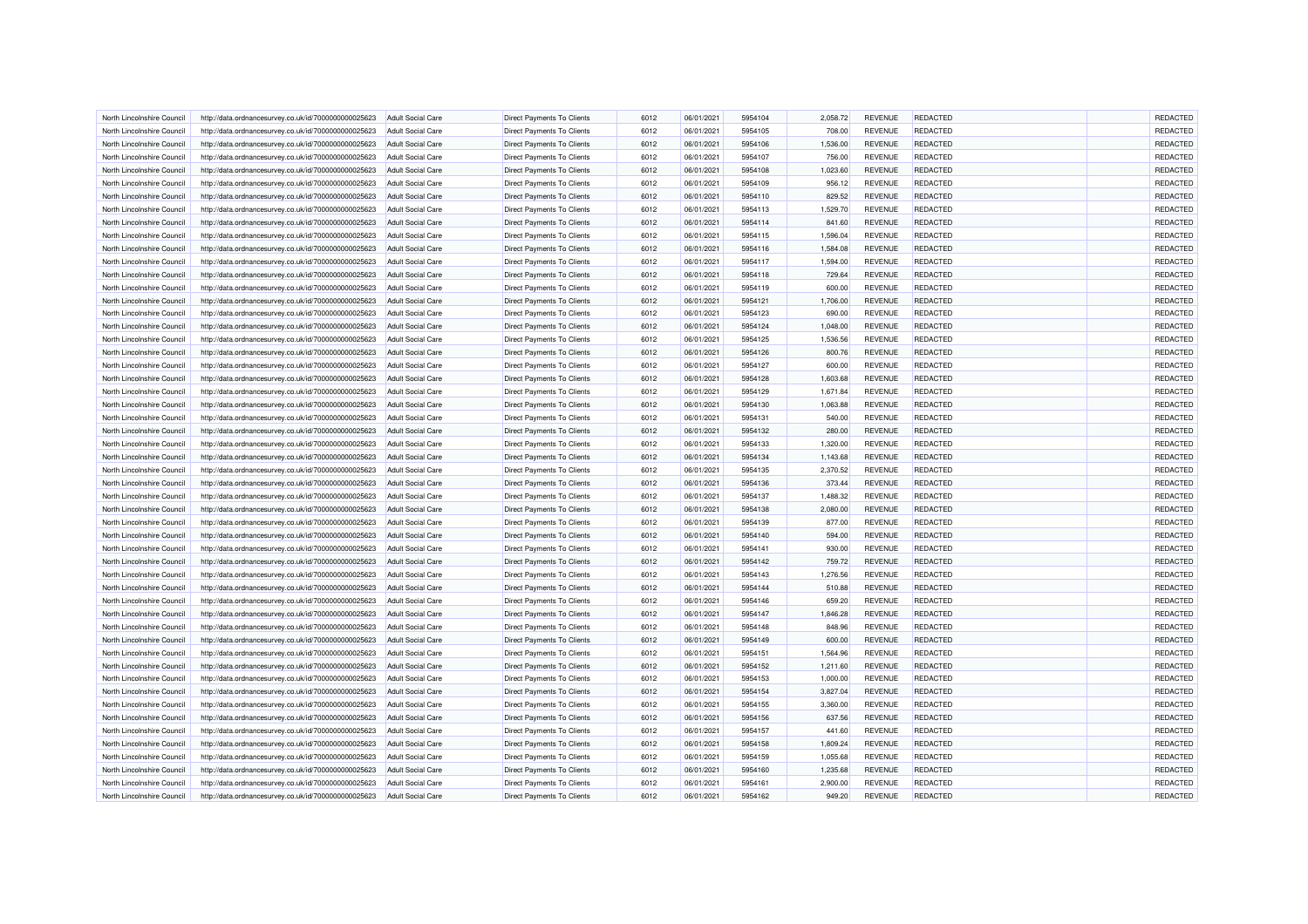| North Lincolnshire Council | http://data.ordnancesurvey.co.uk/id/7000000000025623 | <b>Adult Social Care</b> | <b>Direct Payments To Clients</b> | 6012 | 06/01/2021 | 5954163 | 760.00    | <b>REVENUE</b> | REDACTED        | REDACTED        |
|----------------------------|------------------------------------------------------|--------------------------|-----------------------------------|------|------------|---------|-----------|----------------|-----------------|-----------------|
| North Lincolnshire Council | http://data.ordnancesurvey.co.uk/id/7000000000025623 | <b>Adult Social Care</b> | Direct Payments To Clients        | 6012 | 06/01/2021 | 5954164 | 1,519.32  | <b>REVENUE</b> | REDACTED        | REDACTED        |
| North Lincolnshire Council | http://data.ordnancesurvey.co.uk/id/7000000000025623 | Adult Social Care        | Direct Payments To Clients        | 6012 | 06/01/2021 | 5954165 | 759.36    | <b>REVENUE</b> | REDACTED        | REDACTED        |
| North Lincolnshire Counci  | http://data.ordnancesurvey.co.uk/id/7000000000025623 | <b>Adult Social Care</b> | <b>Direct Payments To Clients</b> | 6012 | 06/01/2021 | 5954166 | 1,641.96  | <b>REVENUE</b> | REDACTED        | REDACTED        |
| North Lincolnshire Council | http://data.ordnancesurvey.co.uk/id/7000000000025623 | <b>Adult Social Care</b> | Direct Payments To Clients        | 6012 | 06/01/2021 | 5954167 | 1,178.44  | <b>REVENUE</b> | REDACTED        | REDACTED        |
| North Lincolnshire Council | http://data.ordnancesurvey.co.uk/id/7000000000025623 | <b>Adult Social Care</b> | Direct Payments To Clients        | 6012 | 06/01/2021 | 5954168 | 656.80    | <b>REVENUE</b> | REDACTED        | REDACTED        |
| North Lincolnshire Council | http://data.ordnancesurvey.co.uk/id/7000000000025623 | <b>Adult Social Care</b> | Direct Payments To Clients        | 6012 | 06/01/2021 | 5954169 | 991.80    | <b>REVENUE</b> | <b>REDACTED</b> | REDACTED        |
| North Lincolnshire Council | http://data.ordnancesurvey.co.uk/id/7000000000025623 | <b>Adult Social Care</b> | Direct Payments To Clients        | 6012 | 06/01/2021 | 5954170 | 1,255.48  | <b>REVENUE</b> | REDACTED        | REDACTED        |
| North Lincolnshire Council | http://data.ordnancesurvey.co.uk/id/7000000000025623 | <b>Adult Social Care</b> | <b>Direct Payments To Clients</b> | 6012 | 06/01/2021 | 5954171 | 12,937.68 | <b>REVENUE</b> | <b>REDACTED</b> | REDACTED        |
| North Lincolnshire Council | http://data.ordnancesurvey.co.uk/id/7000000000025623 | <b>Adult Social Care</b> | Direct Payments To Clients        | 6012 | 06/01/2021 | 5954172 | 2,634.04  | <b>REVENUE</b> | REDACTED        | REDACTED        |
| North Lincolnshire Council | http://data.ordnancesurvey.co.uk/id/7000000000025623 | <b>Adult Social Care</b> | Direct Payments To Clients        | 6012 | 06/01/2021 | 5954173 | 1,680.00  | <b>REVENUE</b> | <b>REDACTED</b> | REDACTED        |
| North Lincolnshire Council | http://data.ordnancesurvey.co.uk/id/7000000000025623 | <b>Adult Social Care</b> | Direct Payments To Clients        | 6012 | 06/01/2021 | 5954174 | 1,249.60  | <b>REVENUE</b> | REDACTED        | REDACTED        |
|                            |                                                      |                          |                                   |      |            |         |           |                | REDACTED        | REDACTED        |
| North Lincolnshire Council | http://data.ordnancesurvey.co.uk/id/7000000000025623 | <b>Adult Social Care</b> | Direct Payments To Clients        | 6012 | 06/01/2021 | 5954175 | 987.68    | <b>REVENUE</b> |                 |                 |
| North Lincolnshire Council | http://data.ordnancesurvey.co.uk/id/7000000000025623 | <b>Adult Social Care</b> | <b>Direct Payments To Clients</b> | 6012 | 06/01/2021 | 5954176 | 1,100.00  | <b>REVENUE</b> | REDACTED        | REDACTED        |
| North Lincolnshire Council | http://data.ordnancesurvey.co.uk/id/7000000000025623 | <b>Adult Social Care</b> | Direct Payments To Clients        | 6012 | 06/01/2021 | 5954178 | 2,100.00  | <b>REVENUE</b> | REDACTED        | REDACTED        |
| North Lincolnshire Council | http://data.ordnancesurvey.co.uk/id/7000000000025623 | <b>Adult Social Care</b> | Direct Payments To Clients        | 6012 | 06/01/2021 | 5954179 | 1,082.36  | <b>REVENUE</b> | REDACTED        | REDACTED        |
| North Lincolnshire Council | http://data.ordnancesurvey.co.uk/id/7000000000025623 | <b>Adult Social Care</b> | Direct Payments To Clients        | 6012 | 06/01/2021 | 5954180 | 2,800.00  | <b>REVENUE</b> | REDACTED        | REDACTED        |
| North Lincolnshire Council | http://data.ordnancesurvey.co.uk/id/7000000000025623 | <b>Adult Social Care</b> | <b>Direct Payments To Clients</b> | 6012 | 06/01/2021 | 5954181 | 2,716.56  | <b>REVENUE</b> | <b>REDACTED</b> | REDACTED        |
| North Lincolnshire Council | http://data.ordnancesurvey.co.uk/id/7000000000025623 | <b>Adult Social Care</b> | Direct Payments To Clients        | 6012 | 06/01/2021 | 5954182 | 857.16    | <b>REVENUE</b> | REDACTED        | REDACTED        |
| North Lincolnshire Counci  | http://data.ordnancesurvey.co.uk/id/7000000000025623 | <b>Adult Social Care</b> | <b>Direct Payments To Clients</b> | 6012 | 06/01/2021 | 5954183 | 560.00    | <b>REVENUE</b> | REDACTED        | REDACTED        |
| North Lincolnshire Council | http://data.ordnancesurvey.co.uk/id/7000000000025623 | <b>Adult Social Care</b> | Direct Payments To Clients        | 6012 | 06/01/2021 | 5954184 | 715.76    | <b>REVENUE</b> | REDACTED        | REDACTED        |
| North Lincolnshire Council | http://data.ordnancesurvey.co.uk/id/7000000000025623 | Adult Social Care        | Direct Payments To Clients        | 6012 | 06/01/2021 | 5954186 | 1,676.00  | <b>REVENUE</b> | <b>REDACTED</b> | REDACTED        |
| North Lincolnshire Council | http://data.ordnancesurvey.co.uk/id/7000000000025623 | <b>Adult Social Care</b> | Direct Payments To Clients        | 6012 | 06/01/2021 | 5954187 | 470.56    | <b>REVENUE</b> | <b>REDACTED</b> | REDACTED        |
|                            |                                                      |                          |                                   | 6012 |            | 5954188 |           |                | REDACTED        | REDACTED        |
| North Lincolnshire Council | http://data.ordnancesurvey.co.uk/id/7000000000025623 | <b>Adult Social Care</b> | Direct Payments To Clients        |      | 06/01/2021 |         | 1,945.48  | <b>REVENUE</b> |                 |                 |
| North Lincolnshire Council | http://data.ordnancesurvey.co.uk/id/7000000000025623 | <b>Adult Social Care</b> | Direct Payments To Clients        | 6012 | 06/01/2021 | 5954189 | 992.00    | <b>REVENUE</b> | REDACTED        | REDACTED        |
| North Lincolnshire Counci  | http://data.ordnancesurvey.co.uk/id/7000000000025623 | <b>Adult Social Care</b> | <b>Direct Payments To Clients</b> | 6012 | 06/01/2021 | 5954190 | 791.72    | <b>REVENUE</b> | <b>REDACTED</b> | REDACTED        |
| North Lincolnshire Council | http://data.ordnancesurvey.co.uk/id/7000000000025623 | <b>Adult Social Care</b> | Direct Payments To Clients        | 6012 | 06/01/2021 | 5954192 | 361.44    | <b>REVENUE</b> | <b>REDACTED</b> | REDACTED        |
| North Lincolnshire Council | http://data.ordnancesurvey.co.uk/id/7000000000025623 | <b>Adult Social Care</b> | <b>Direct Payments To Clients</b> | 6012 | 06/01/2021 | 5954193 | 842.24    | <b>REVENUE</b> | REDACTED        | REDACTED        |
| North Lincolnshire Council | http://data.ordnancesurvey.co.uk/id/7000000000025623 | <b>Adult Social Care</b> | Direct Payments To Clients        | 6012 | 06/01/2021 | 5954194 | 2,139.80  | <b>REVENUE</b> | REDACTED        | REDACTED        |
| North Lincolnshire Council | http://data.ordnancesurvey.co.uk/id/7000000000025623 | <b>Adult Social Care</b> | Direct Payments To Clients        | 6012 | 06/01/2021 | 5954195 | 827.00    | <b>REVENUE</b> | REDACTED        | REDACTED        |
| North Lincolnshire Council | http://data.ordnancesurvey.co.uk/id/7000000000025623 | <b>Adult Social Care</b> | <b>Direct Payments To Clients</b> | 6012 | 06/01/2021 | 5954197 | 916.60    | <b>REVENUE</b> | REDACTED        | REDACTED        |
| North Lincolnshire Council | http://data.ordnancesurvey.co.uk/id/7000000000025623 | <b>Adult Social Care</b> | Direct Payments To Clients        | 6012 | 06/01/2021 | 5954198 | 726.80    | <b>REVENUE</b> | REDACTED        | REDACTED        |
| North Lincolnshire Council | http://data.ordnancesurvey.co.uk/id/7000000000025623 | <b>Adult Social Care</b> | Direct Payments To Clients        | 6012 | 06/01/2021 | 5954199 | 1,124.24  | <b>REVENUE</b> | REDACTED        | REDACTED        |
| North Lincolnshire Council | http://data.ordnancesurvey.co.uk/id/7000000000025623 | <b>Adult Social Care</b> | Direct Payments To Clients        | 6012 | 06/01/2021 | 5954200 | 770.20    | <b>REVENUE</b> | <b>REDACTED</b> | REDACTED        |
| North Lincolnshire Council | http://data.ordnancesurvey.co.uk/id/7000000000025623 | Adult Social Care        | Direct Payments To Clients        | 6012 | 06/01/2021 | 5954201 | 460.00    | <b>REVENUE</b> | REDACTED        | <b>REDACTED</b> |
| North Lincolnshire Council | http://data.ordnancesurvey.co.uk/id/7000000000025623 | <b>Adult Social Care</b> | Direct Payments To Clients        | 6012 | 06/01/2021 | 5954202 | 3,053.92  | <b>REVENUE</b> | <b>REDACTED</b> | REDACTED        |
|                            |                                                      |                          |                                   |      |            |         |           |                |                 | <b>REDACTED</b> |
| North Lincolnshire Council | http://data.ordnancesurvey.co.uk/id/7000000000025623 | <b>Adult Social Care</b> | Direct Payments To Clients        | 6012 | 06/01/2021 | 5954203 | 3,080.28  | <b>REVENUE</b> | REDACTED        |                 |
| North Lincolnshire Council | http://data.ordnancesurvey.co.uk/id/7000000000025623 | <b>Adult Social Care</b> | Direct Payments To Clients        | 6012 | 06/01/2021 | 5954204 | 840.00    | <b>REVENUE</b> | <b>REDACTED</b> | REDACTED        |
| North Lincolnshire Council | http://data.ordnancesurvey.co.uk/id/7000000000025623 | <b>Adult Social Care</b> | Direct Payments To Clients        | 6012 | 06/01/2021 | 5954205 | 747.72    | <b>REVENUE</b> | REDACTED        | REDACTED        |
| North Lincolnshire Council | http://data.ordnancesurvey.co.uk/id/7000000000025623 | <b>Adult Social Care</b> | Direct Payments To Clients        | 6012 | 06/01/2021 | 5954206 | 3,988.20  | <b>REVENUE</b> | REDACTED        | REDACTED        |
| North Lincolnshire Council | http://data.ordnancesurvey.co.uk/id/7000000000025623 | <b>Adult Social Care</b> | <b>Direct Payments To Clients</b> | 6012 | 06/01/2021 | 5954207 | 1,172.00  | <b>REVENUE</b> | REDACTED        | <b>REDACTED</b> |
| North Lincolnshire Council | http://data.ordnancesurvey.co.uk/id/7000000000025623 | <b>Adult Social Care</b> | <b>Direct Payments To Clients</b> | 6012 | 06/01/2021 | 5954208 | 1,200.00  | <b>REVENUE</b> | <b>REDACTED</b> | <b>REDACTED</b> |
| North Lincolnshire Council | http://data.ordnancesurvey.co.uk/id/7000000000025623 | <b>Adult Social Care</b> | <b>Direct Payments To Clients</b> | 6012 | 06/01/2021 | 5954209 | 1,498.00  | <b>REVENUE</b> | REDACTED        | REDACTED        |
| North Lincolnshire Council | http://data.ordnancesurvey.co.uk/id/7000000000025623 | <b>Adult Social Care</b> | Direct Payments To Clients        | 6012 | 06/01/2021 | 5954210 | 1,618.40  | <b>REVENUE</b> | REDACTED        | REDACTED        |
| North Lincolnshire Council | http://data.ordnancesurvey.co.uk/id/7000000000025623 | <b>Adult Social Care</b> | Direct Payments To Clients        | 6012 | 06/01/2021 | 5954211 | 2,438.68  | <b>REVENUE</b> | REDACTED        | REDACTED        |
| North Lincolnshire Council | http://data.ordnancesurvey.co.uk/id/7000000000025623 | <b>Adult Social Care</b> | <b>Direct Payments To Clients</b> | 6012 | 06/01/2021 | 5954212 | 2,720.00  | <b>REVENUE</b> | <b>REDACTED</b> | <b>REDACTED</b> |
| North Lincolnshire Council | http://data.ordnancesurvey.co.uk/id/7000000000025623 | <b>Adult Social Care</b> | <b>Direct Payments To Clients</b> | 6012 | 06/01/2021 | 5954213 | 627.20    | <b>REVENUE</b> | REDACTED        | <b>REDACTED</b> |
| North Lincolnshire Council | http://data.ordnancesurvey.co.uk/id/7000000000025623 | <b>Adult Social Care</b> | Direct Payments To Clients        | 6012 | 06/01/2021 | 5954214 | 1,505.76  | <b>REVENUE</b> | REDACTED        | REDACTED        |
| North Lincolnshire Council | http://data.ordnancesurvey.co.uk/id/7000000000025623 | Adult Social Care        | Direct Payments To Clients        | 6012 | 06/01/2021 | 5954215 | 456.00    | <b>REVENUE</b> | <b>REDACTED</b> | REDACTED        |
|                            |                                                      |                          |                                   |      |            |         |           |                |                 |                 |
| North Lincolnshire Council | http://data.ordnancesurvey.co.uk/id/7000000000025623 | <b>Adult Social Care</b> | Direct Payments To Clients        | 6012 | 06/01/2021 | 5954216 | 411.44    | <b>REVENUE</b> | <b>REDACTED</b> | REDACTED        |
| North Lincolnshire Council | http://data.ordnancesurvey.co.uk/id/7000000000025623 | <b>Adult Social Care</b> | Direct Payments To Clients        | 6012 | 06/01/2021 | 5954217 | 11,808.00 | REVENUE        | REDACTED        | <b>REDACTED</b> |
| North Lincolnshire Council | http://data.ordnancesurvey.co.uk/id/7000000000025623 | <b>Adult Social Care</b> | Direct Payments To Clients        | 6012 | 06/01/2021 | 5954218 | 1,180.00  | <b>REVENUE</b> | REDACTED        | <b>REDACTED</b> |
| North Lincolnshire Council | http://data.ordnancesurvey.co.uk/id/7000000000025623 | <b>Adult Social Care</b> | <b>Direct Payments To Clients</b> | 6012 | 06/01/2021 | 5954219 | 1,678.48  | <b>REVENUE</b> | REDACTED        | REDACTED        |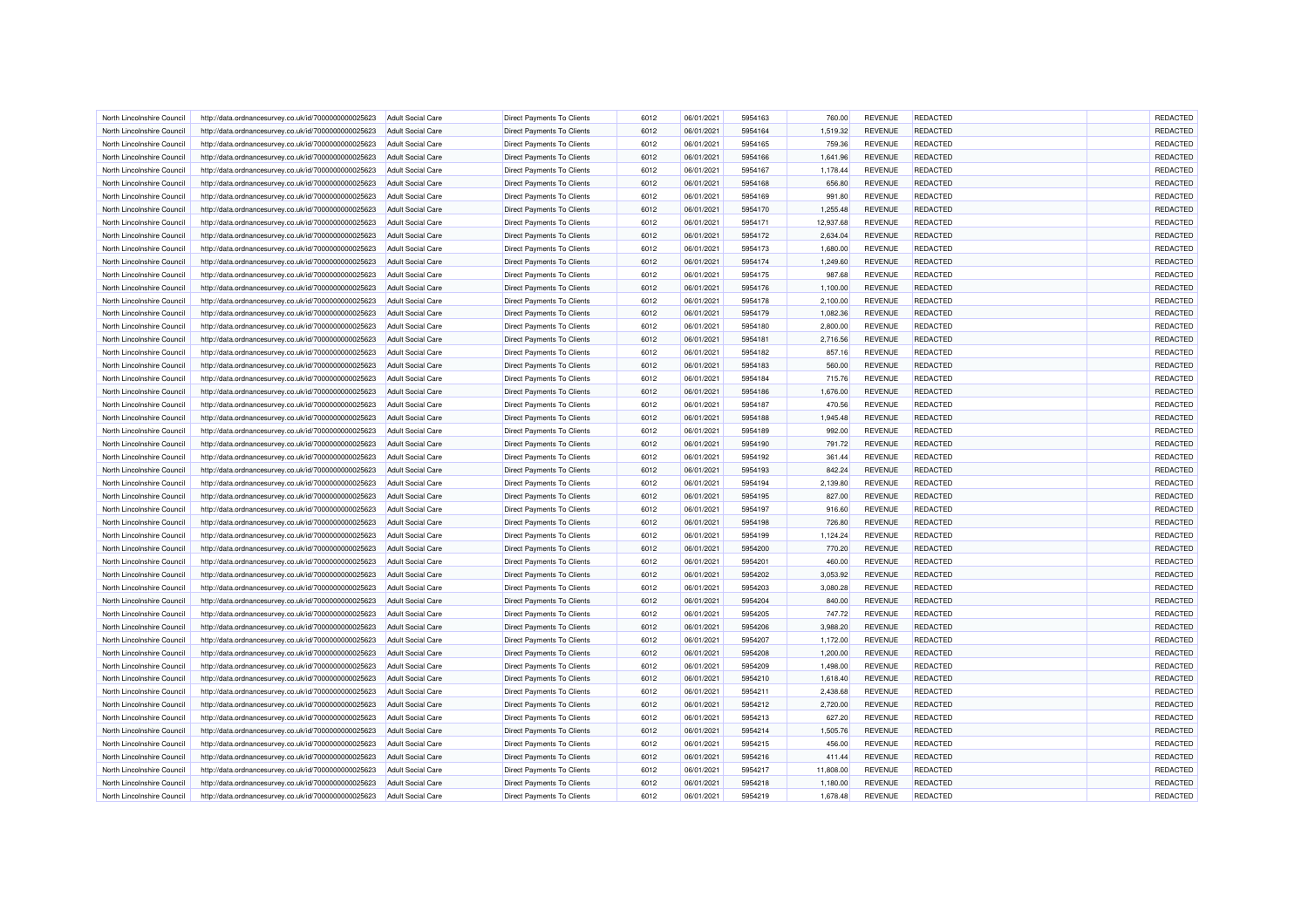| North Lincolnshire Council | http://data.ordnancesurvey.co.uk/id/7000000000025623 | <b>Adult Social Care</b> | <b>Direct Payments To Clients</b> | 6012 | 06/01/2021 | 5954220 | 2,150.56 | <b>REVENUE</b> | REDACTED        | <b>REDACTED</b> |
|----------------------------|------------------------------------------------------|--------------------------|-----------------------------------|------|------------|---------|----------|----------------|-----------------|-----------------|
| North Lincolnshire Council | http://data.ordnancesurvey.co.uk/id/7000000000025623 | <b>Adult Social Care</b> | Direct Payments To Clients        | 6012 | 06/01/2021 | 5954221 | 856.72   | <b>REVENUE</b> | REDACTED        | REDACTED        |
| North Lincolnshire Counci  | http://data.ordnancesurvey.co.uk/id/7000000000025623 | <b>Adult Social Care</b> | <b>Direct Payments To Clients</b> | 6012 | 06/01/2021 | 5954222 | 828.00   | <b>REVENUE</b> | REDACTED        | REDACTED        |
| North Lincolnshire Council | http://data.ordnancesurvey.co.uk/id/7000000000025623 | <b>Adult Social Care</b> | <b>Direct Payments To Clients</b> | 6012 | 06/01/2021 | 5954223 | 1,344.00 | <b>REVENUE</b> | REDACTED        | REDACTED        |
| North Lincolnshire Council | http://data.ordnancesurvey.co.uk/id/7000000000025623 | <b>Adult Social Care</b> | Direct Payments To Clients        | 6012 | 06/01/2021 | 5954224 | 2,555.96 | <b>REVENUE</b> | REDACTED        | REDACTED        |
| North Lincolnshire Council | http://data.ordnancesurvey.co.uk/id/7000000000025623 | <b>Adult Social Care</b> | Direct Payments To Clients        | 6012 | 06/01/2021 | 5954225 | 2,090.00 | <b>REVENUE</b> | <b>REDACTED</b> | REDACTED        |
| North Lincolnshire Council | http://data.ordnancesurvey.co.uk/id/7000000000025623 | <b>Adult Social Care</b> | Direct Payments To Clients        | 6012 | 06/01/2021 | 5954226 | 2,193.48 | <b>REVENUE</b> | REDACTED        | REDACTED        |
| North Lincolnshire Council | http://data.ordnancesurvey.co.uk/id/7000000000025623 | Adult Social Care        | <b>Direct Payments To Clients</b> | 6012 | 06/01/2021 | 5954227 | 1,878.36 | <b>REVENUE</b> | <b>REDACTED</b> | REDACTED        |
| North Lincolnshire Counci  | http://data.ordnancesurvey.co.uk/id/7000000000025623 | <b>Adult Social Care</b> | <b>Direct Payments To Clients</b> | 6012 | 06/01/2021 | 5954228 | 760.00   | <b>REVENUE</b> | <b>REDACTED</b> | REDACTED        |
| North Lincolnshire Council | http://data.ordnancesurvey.co.uk/id/7000000000025623 | <b>Adult Social Care</b> | Direct Payments To Clients        | 6012 | 06/01/2021 | 5954229 | 1,205.12 | <b>REVENUE</b> | REDACTED        | REDACTED        |
| North Lincolnshire Council | http://data.ordnancesurvey.co.uk/id/7000000000025623 | <b>Adult Social Care</b> | Direct Payments To Clients        | 6012 | 06/01/2021 | 5954230 | 560.00   | <b>REVENUE</b> | REDACTED        | REDACTED        |
| North Lincolnshire Council | http://data.ordnancesurvey.co.uk/id/7000000000025623 | <b>Adult Social Care</b> | Direct Payments To Clients        | 6012 | 06/01/2021 | 5954231 | 2,351.20 | REVENUE        | REDACTED        | REDACTED        |
| North Lincolnshire Council | http://data.ordnancesurvey.co.uk/id/7000000000025623 | <b>Adult Social Care</b> | Direct Payments To Clients        | 6012 | 06/01/2021 | 5954233 | 576.24   | <b>REVENUE</b> | REDACTED        | REDACTED        |
| North Lincolnshire Council | http://data.ordnancesurvey.co.uk/id/7000000000025623 | <b>Adult Social Care</b> | Direct Payments To Clients        | 6012 | 06/01/2021 | 5954234 | 1,040.00 | <b>REVENUE</b> | REDACTED        | REDACTED        |
| North Lincolnshire Council | http://data.ordnancesurvey.co.uk/id/7000000000025623 | <b>Adult Social Care</b> | Direct Payments To Clients        | 6012 | 06/01/2021 | 5954235 | 828.00   | <b>REVENUE</b> | REDACTED        | REDACTED        |
| North Lincolnshire Council | http://data.ordnancesurvey.co.uk/id/7000000000025623 | Adult Social Care        | Direct Payments To Clients        | 6012 | 06/01/2021 | 5954236 | 1,557.60 | <b>REVENUE</b> | <b>REDACTED</b> | REDACTED        |
| North Lincolnshire Council | http://data.ordnancesurvey.co.uk/id/7000000000025623 | <b>Adult Social Care</b> | Direct Payments To Clients        | 6012 | 06/01/2021 | 5954237 | 384.00   | <b>REVENUE</b> | REDACTED        | REDACTED        |
| North Lincolnshire Council | http://data.ordnancesurvey.co.uk/id/7000000000025623 | <b>Adult Social Care</b> | Direct Payments To Clients        | 6012 | 06/01/2021 | 5954238 | 1,410.20 | <b>REVENUE</b> | REDACTED        | REDACTED        |
| North Lincolnshire Council |                                                      |                          |                                   | 6012 |            | 5954239 |          |                | <b>REDACTED</b> | REDACTED        |
|                            | http://data.ordnancesurvey.co.uk/id/7000000000025623 | <b>Adult Social Care</b> | <b>Direct Payments To Clients</b> |      | 06/01/2021 |         | 1,380.00 | <b>REVENUE</b> |                 |                 |
| North Lincolnshire Council | http://data.ordnancesurvey.co.uk/id/7000000000025623 | <b>Adult Social Care</b> | Direct Payments To Clients        | 6012 | 06/01/2021 | 5954240 | 1,248.00 | <b>REVENUE</b> | <b>REDACTED</b> | REDACTED        |
| North Lincolnshire Council | http://data.ordnancesurvey.co.uk/id/7000000000025623 | <b>Adult Social Care</b> | <b>Direct Payments To Clients</b> | 6012 | 06/01/2021 | 5954241 | 1,069.20 | <b>REVENUE</b> | REDACTED        | REDACTED        |
| North Lincolnshire Council | http://data.ordnancesurvey.co.uk/id/7000000000025623 | <b>Adult Social Care</b> | Direct Payments To Clients        | 6012 | 06/01/2021 | 5954242 | 1,000.00 | <b>REVENUE</b> | REDACTED        | REDACTED        |
| North Lincolnshire Council | http://data.ordnancesurvey.co.uk/id/7000000000025623 | <b>Adult Social Care</b> | <b>Direct Payments To Clients</b> | 6012 | 06/01/2021 | 5954243 | 2,618.48 | <b>REVENUE</b> | REDACTED        | REDACTED        |
| North Lincolnshire Council | http://data.ordnancesurvey.co.uk/id/7000000000025623 | <b>Adult Social Care</b> | Direct Payments To Clients        | 6012 | 06/01/2021 | 5954244 | 2,846.00 | <b>REVENUE</b> | REDACTED        | REDACTED        |
| North Lincolnshire Council | http://data.ordnancesurvey.co.uk/id/7000000000025623 | <b>Adult Social Care</b> | <b>Direct Payments To Clients</b> | 6012 | 06/01/2021 | 5954245 | 1,394.72 | <b>REVENUE</b> | REDACTED        | REDACTED        |
| North Lincolnshire Council | http://data.ordnancesurvey.co.uk/id/7000000000025623 | <b>Adult Social Care</b> | <b>Direct Payments To Clients</b> | 6012 | 06/01/2021 | 5954246 | 1,291.24 | <b>REVENUE</b> | REDACTED        | REDACTED        |
| North Lincolnshire Council | http://data.ordnancesurvey.co.uk/id/7000000000025623 | <b>Adult Social Care</b> | Direct Payments To Clients        | 6012 | 06/01/2021 | 5954247 | 1,199.24 | <b>REVENUE</b> | <b>REDACTED</b> | REDACTED        |
| North Lincolnshire Council | http://data.ordnancesurvey.co.uk/id/7000000000025623 | <b>Adult Social Care</b> | Direct Payments To Clients        | 6012 | 06/01/2021 | 5954248 | 1,080.00 | <b>REVENUE</b> | <b>REDACTED</b> | REDACTED        |
| North Lincolnshire Council | http://data.ordnancesurvey.co.uk/id/7000000000025623 | <b>Adult Social Care</b> | Direct Payments To Clients        | 6012 | 06/01/2021 | 5954249 | 280.00   | <b>REVENUE</b> | REDACTED        | REDACTED        |
| North Lincolnshire Council | http://data.ordnancesurvey.co.uk/id/7000000000025623 | <b>Adult Social Care</b> | Direct Payments To Clients        | 6012 | 06/01/2021 | 5954250 | 2,355.28 | <b>REVENUE</b> | REDACTED        | REDACTED        |
| North Lincolnshire Counci  | http://data.ordnancesurvey.co.uk/id/7000000000025623 | <b>Adult Social Care</b> | <b>Direct Payments To Clients</b> | 6012 | 06/01/2021 | 5954251 | 3,145.52 | <b>REVENUE</b> | <b>REDACTED</b> | REDACTED        |
| North Lincolnshire Council | http://data.ordnancesurvey.co.uk/id/7000000000025623 | <b>Adult Social Care</b> | Direct Payments To Clients        | 6012 | 06/01/2021 | 5954252 | 1,251.80 | <b>REVENUE</b> | REDACTED        | REDACTED        |
| North Lincolnshire Council | http://data.ordnancesurvey.co.uk/id/7000000000025623 | <b>Adult Social Care</b> | <b>Direct Payments To Clients</b> | 6012 | 06/01/2021 | 5954253 | 1,464.60 | <b>REVENUE</b> | REDACTED        | REDACTED        |
| North Lincolnshire Council | http://data.ordnancesurvey.co.uk/id/7000000000025623 | <b>Adult Social Care</b> | Direct Payments To Clients        | 6012 | 06/01/2021 | 5954254 | 892.64   | <b>REVENUE</b> | REDACTED        | REDACTED        |
| North Lincolnshire Council | http://data.ordnancesurvey.co.uk/id/7000000000025623 | <b>Adult Social Care</b> | Direct Payments To Clients        | 6012 | 06/01/2021 | 5954255 | 952.80   | <b>REVENUE</b> | REDACTED        | REDACTED        |
| North Lincolnshire Council | http://data.ordnancesurvey.co.uk/id/7000000000025623 | <b>Adult Social Care</b> | <b>Direct Payments To Clients</b> | 6012 | 06/01/2021 | 5954256 | 1,240.00 | <b>REVENUE</b> | REDACTED        | REDACTED        |
| North Lincolnshire Council | http://data.ordnancesurvey.co.uk/id/7000000000025623 | <b>Adult Social Care</b> | Direct Payments To Clients        | 6012 | 06/01/2021 | 5954257 | 1,013.20 | <b>REVENUE</b> | REDACTED        | REDACTED        |
| North Lincolnshire Council | http://data.ordnancesurvey.co.uk/id/7000000000025623 | <b>Adult Social Care</b> | Direct Payments To Clients        | 6012 | 06/01/2021 | 5954258 | 951.32   | <b>REVENUE</b> | <b>REDACTED</b> | REDACTED        |
| North Lincolnshire Council | http://data.ordnancesurvey.co.uk/id/7000000000025623 | <b>Adult Social Care</b> | Direct Payments To Clients        | 6012 | 06/01/2021 | 5954259 | 906.92   | <b>REVENUE</b> | REDACTED        | REDACTED        |
| North Lincolnshire Council | http://data.ordnancesurvey.co.uk/id/7000000000025623 | <b>Adult Social Care</b> | Direct Payments To Clients        | 6012 | 06/01/2021 | 5954260 | 1,392.00 | <b>REVENUE</b> | REDACTED        | REDACTED        |
| North Lincolnshire Council | http://data.ordnancesurvey.co.uk/id/7000000000025623 | <b>Adult Social Care</b> | <b>Direct Payments To Clients</b> | 6012 | 06/01/2021 | 5954261 | 689.04   | <b>REVENUE</b> | REDACTED        | REDACTED        |
| North Lincolnshire Council | http://data.ordnancesurvey.co.uk/id/7000000000025623 | <b>Adult Social Care</b> | Direct Payments To Clients        | 6012 | 06/01/2021 | 5954262 | 580.00   | <b>REVENUE</b> | REDACTED        | REDACTED        |
| North Lincolnshire Council | http://data.ordnancesurvey.co.uk/id/7000000000025623 | <b>Adult Social Care</b> | Direct Payments To Clients        | 6012 | 06/01/2021 | 5954263 | 3,076.44 | <b>REVENUE</b> | REDACTED        | REDACTED        |
| North Lincolnshire Council | http://data.ordnancesurvey.co.uk/id/7000000000025623 | <b>Adult Social Care</b> | Direct Payments To Clients        | 6012 | 06/01/2021 | 5954264 | 2,373.28 | <b>REVENUE</b> | REDACTED        | REDACTED        |
| North Lincolnshire Council | http://data.ordnancesurvey.co.uk/id/7000000000025623 | <b>Adult Social Care</b> | Direct Payments To Clients        | 6012 | 06/01/2021 | 5954265 | 928.00   | <b>REVENUE</b> | REDACTED        | REDACTED        |
| North Lincolnshire Council | http://data.ordnancesurvey.co.uk/id/7000000000025623 | <b>Adult Social Care</b> | <b>Direct Payments To Clients</b> | 6012 | 06/01/2021 | 5954266 | 1,113.60 | <b>REVENUE</b> | <b>REDACTED</b> | REDACTED        |
| North Lincolnshire Council | http://data.ordnancesurvey.co.uk/id/7000000000025623 | <b>Adult Social Care</b> | <b>Direct Payments To Clients</b> | 6012 | 06/01/2021 | 5954267 | 2,191.88 | <b>REVENUE</b> | REDACTED        | REDACTED        |
| North Lincolnshire Council | http://data.ordnancesurvey.co.uk/id/7000000000025623 | <b>Adult Social Care</b> | Direct Payments To Clients        | 6012 | 06/01/2021 | 5954268 | 560.00   | <b>REVENUE</b> | REDACTED        | REDACTED        |
| North Lincolnshire Council | http://data.ordnancesurvey.co.uk/id/7000000000025623 | Adult Social Care        | Direct Payments To Clients        | 6012 | 06/01/2021 | 5954270 | 521.48   | <b>REVENUE</b> | <b>REDACTED</b> | REDACTED        |
| North Lincolnshire Council | http://data.ordnancesurvey.co.uk/id/7000000000025623 | <b>Adult Social Care</b> | Direct Payments To Clients        | 6012 | 06/01/2021 | 5954273 | 1,084.64 | <b>REVENUE</b> | REDACTED        | REDACTED        |
| North Lincolnshire Council | http://data.ordnancesurvey.co.uk/id/7000000000025623 | <b>Adult Social Care</b> | <b>Direct Payments To Clients</b> | 6012 | 06/01/2021 | 5954274 | 464.00   | <b>REVENUE</b> | REDACTED        | REDACTED        |
| North Lincolnshire Council | http://data.ordnancesurvey.co.uk/id/7000000000025623 | <b>Adult Social Care</b> | <b>Direct Payments To Clients</b> | 6012 | 06/01/2021 | 5954275 | 570.24   | REVENUE        | REDACTED        | <b>REDACTED</b> |
| North Lincolnshire Council | http://data.ordnancesurvey.co.uk/id/7000000000025623 | <b>Adult Social Care</b> | <b>Direct Payments To Clients</b> | 6012 | 06/01/2021 | 5954276 | 1,785.28 | <b>REVENUE</b> | REDACTED        | REDACTED        |
|                            |                                                      |                          |                                   |      |            |         |          |                |                 |                 |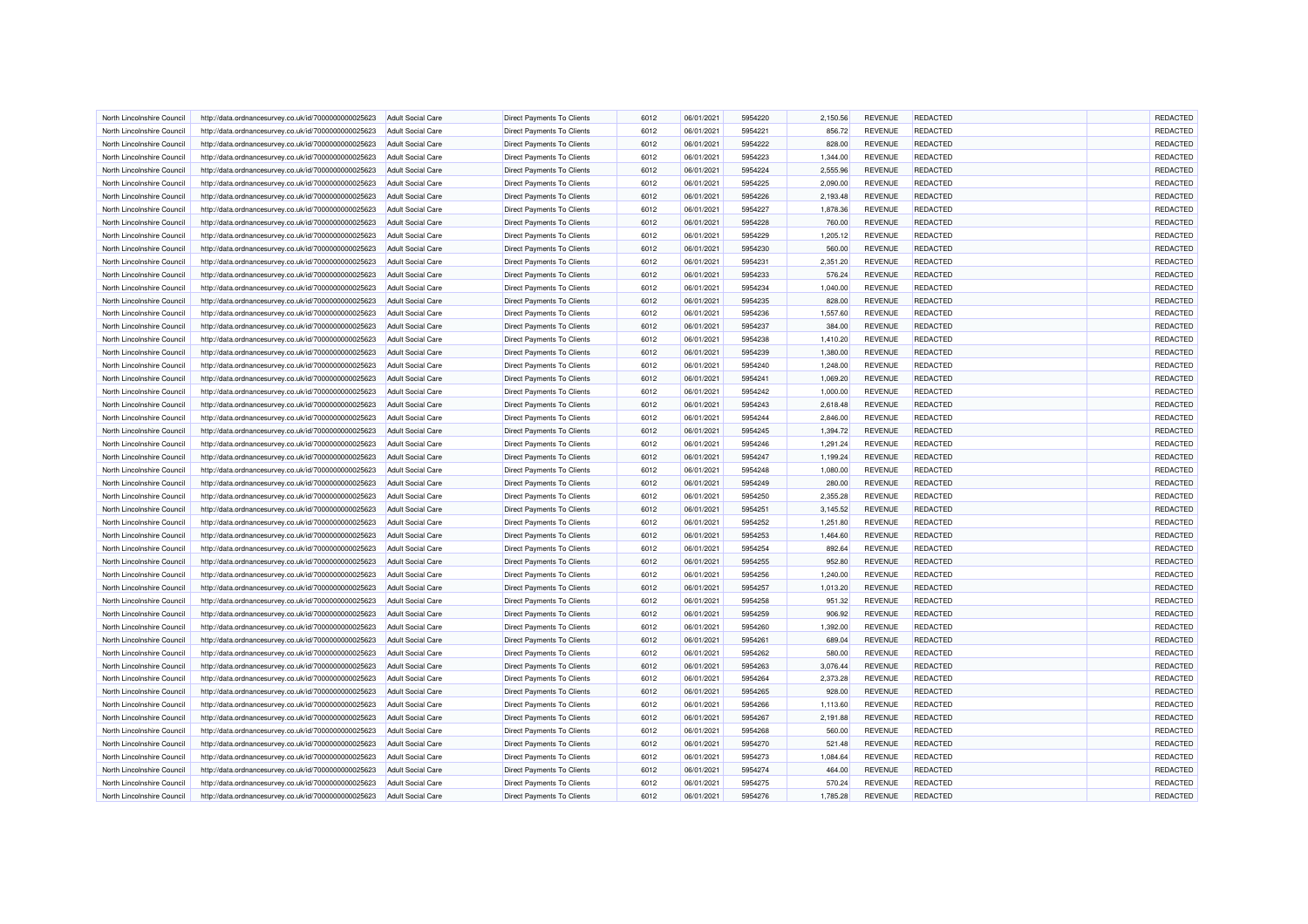| North Lincolnshire Council | http://data.ordnancesurvey.co.uk/id/7000000000025623 | <b>Adult Social Care</b> | <b>Direct Payments To Clients</b> | 6012 | 06/01/2021 | 5954277 | 1,425.60 | <b>REVENUE</b> | REDACTED        | REDACTED        |
|----------------------------|------------------------------------------------------|--------------------------|-----------------------------------|------|------------|---------|----------|----------------|-----------------|-----------------|
| North Lincolnshire Council | http://data.ordnancesurvey.co.uk/id/7000000000025623 | <b>Adult Social Care</b> | Direct Payments To Clients        | 6012 | 06/01/2021 | 5954278 | 1,889.04 | <b>REVENUE</b> | REDACTED        | REDACTED        |
| North Lincolnshire Council | http://data.ordnancesurvey.co.uk/id/7000000000025623 | Adult Social Care        | Direct Payments To Clients        | 6012 | 06/01/2021 | 5954279 | 4,136.92 | <b>REVENUE</b> | REDACTED        | REDACTED        |
| North Lincolnshire Council | http://data.ordnancesurvey.co.uk/id/7000000000025623 | <b>Adult Social Care</b> | <b>Direct Payments To Clients</b> | 6012 | 06/01/2021 | 5954280 | 2,547.16 | <b>REVENUE</b> | REDACTED        | REDACTED        |
| North Lincolnshire Council | http://data.ordnancesurvey.co.uk/id/7000000000025623 | <b>Adult Social Care</b> | Direct Payments To Clients        | 6012 | 06/01/2021 | 5954281 | 295.20   | REVENUE        | REDACTED        | REDACTED        |
| North Lincolnshire Council | http://data.ordnancesurvey.co.uk/id/7000000000025623 | <b>Adult Social Care</b> | Direct Payments To Clients        | 6012 | 06/01/2021 | 5954283 | 2,328.00 | <b>REVENUE</b> | REDACTED        | REDACTED        |
| North Lincolnshire Council | http://data.ordnancesurvey.co.uk/id/7000000000025623 | <b>Adult Social Care</b> | Direct Payments To Clients        | 6012 | 06/01/2021 | 5954284 | 329.68   | <b>REVENUE</b> | REDACTED        | REDACTED        |
| North Lincolnshire Council | http://data.ordnancesurvey.co.uk/id/7000000000025623 | <b>Adult Social Care</b> | Direct Payments To Clients        | 6012 | 06/01/2021 | 5954285 | 871.36   | <b>REVENUE</b> | REDACTED        | REDACTED        |
| North Lincolnshire Council | http://data.ordnancesurvey.co.uk/id/7000000000025623 | <b>Adult Social Care</b> | <b>Direct Payments To Clients</b> | 6012 | 06/01/2021 | 5954286 | 1,670.52 | <b>REVENUE</b> | REDACTED        | REDACTED        |
| North Lincolnshire Council | http://data.ordnancesurvey.co.uk/id/7000000000025623 | <b>Adult Social Care</b> | Direct Payments To Clients        | 6012 | 06/01/2021 | 5954287 | 1,021.72 | <b>REVENUE</b> | REDACTED        | REDACTED        |
| North Lincolnshire Council | http://data.ordnancesurvey.co.uk/id/7000000000025623 | Adult Social Care        | <b>Direct Payments To Clients</b> | 6012 | 06/01/2021 | 5954288 | 694.68   | <b>REVENUE</b> | <b>REDACTED</b> | REDACTED        |
| North Lincolnshire Council | http://data.ordnancesurvey.co.uk/id/7000000000025623 | <b>Adult Social Care</b> | <b>Direct Payments To Clients</b> | 6012 | 06/01/2021 | 5954289 | 427.68   | <b>REVENUE</b> | REDACTED        | REDACTED        |
| North Lincolnshire Council | http://data.ordnancesurvey.co.uk/id/7000000000025623 | <b>Adult Social Care</b> | Direct Payments To Clients        | 6012 | 06/01/2021 | 5954290 | 6,890.24 | <b>REVENUE</b> | REDACTED        | REDACTED        |
| North Lincolnshire Council | http://data.ordnancesurvey.co.uk/id/7000000000025623 | <b>Adult Social Care</b> | <b>Direct Payments To Clients</b> | 6012 | 06/01/2021 | 5954291 | 1,576.96 | <b>REVENUE</b> | REDACTED        | REDACTED        |
| North Lincolnshire Council | http://data.ordnancesurvey.co.uk/id/7000000000025623 | <b>Adult Social Care</b> | Direct Payments To Clients        | 6012 | 06/01/2021 | 5954292 | 1,059.84 | <b>REVENUE</b> | REDACTED        | REDACTED        |
| North Lincolnshire Council | http://data.ordnancesurvey.co.uk/id/7000000000025623 | <b>Adult Social Care</b> | Direct Payments To Clients        | 6012 | 06/01/2021 | 5954293 | 400.00   | <b>REVENUE</b> | REDACTED        | REDACTED        |
|                            |                                                      |                          |                                   | 6012 | 06/01/2021 | 5954294 | 1,048.00 |                | REDACTED        | REDACTED        |
| North Lincolnshire Council | http://data.ordnancesurvey.co.uk/id/7000000000025623 | <b>Adult Social Care</b> | Direct Payments To Clients        |      |            |         |          | <b>REVENUE</b> |                 |                 |
| North Lincolnshire Council | http://data.ordnancesurvey.co.uk/id/7000000000025623 | <b>Adult Social Care</b> | <b>Direct Payments To Clients</b> | 6012 | 06/01/2021 | 5954295 | 1,234.84 | <b>REVENUE</b> | <b>REDACTED</b> | REDACTED        |
| North Lincolnshire Council | http://data.ordnancesurvey.co.uk/id/7000000000025623 | <b>Adult Social Care</b> | Direct Payments To Clients        | 6012 | 06/01/2021 | 5954297 | 496.20   | <b>REVENUE</b> | <b>REDACTED</b> | REDACTED        |
| North Lincolnshire Council | http://data.ordnancesurvey.co.uk/id/7000000000025623 | <b>Adult Social Care</b> | Direct Payments To Clients        | 6012 | 06/01/2021 | 5954298 | 3,880.36 | <b>REVENUE</b> | REDACTED        | REDACTED        |
| North Lincolnshire Council | http://data.ordnancesurvey.co.uk/id/7000000000025623 | <b>Adult Social Care</b> | Direct Payments To Clients        | 6012 | 06/01/2021 | 5954299 | 2,320.00 | <b>REVENUE</b> | REDACTED        | REDACTED        |
| North Lincolnshire Council | http://data.ordnancesurvey.co.uk/id/7000000000025623 | <b>Adult Social Care</b> | Direct Payments To Clients        | 6012 | 06/01/2021 | 5954300 | 1,897.28 | <b>REVENUE</b> | <b>REDACTED</b> | REDACTED        |
| North Lincolnshire Council | http://data.ordnancesurvey.co.uk/id/7000000000025623 | <b>Adult Social Care</b> | Direct Payments To Clients        | 6012 | 06/01/2021 | 5954301 | 2,592.00 | <b>REVENUE</b> | REDACTED        | REDACTED        |
| North Lincolnshire Council | http://data.ordnancesurvey.co.uk/id/7000000000025623 | <b>Adult Social Care</b> | Direct Payments To Clients        | 6012 | 06/01/2021 | 5954302 | 1,814.40 | <b>REVENUE</b> | REDACTED        | REDACTED        |
| North Lincolnshire Council | http://data.ordnancesurvey.co.uk/id/7000000000025623 | <b>Adult Social Care</b> | Direct Payments To Clients        | 6012 | 06/01/2021 | 5954303 | 2,547.16 | <b>REVENUE</b> | REDACTED        | REDACTED        |
| North Lincolnshire Council | http://data.ordnancesurvey.co.uk/id/7000000000025623 | <b>Adult Social Care</b> | <b>Direct Payments To Clients</b> | 6012 | 06/01/2021 | 5954304 | 748.80   | <b>REVENUE</b> | <b>REDACTED</b> | REDACTED        |
| North Lincolnshire Council | http://data.ordnancesurvey.co.uk/id/7000000000025623 | <b>Adult Social Care</b> | <b>Direct Payments To Clients</b> | 6012 | 06/01/2021 | 5954305 | 1,120.32 | REVENUE        | <b>REDACTED</b> | REDACTED        |
| North Lincolnshire Council | http://data.ordnancesurvey.co.uk/id/7000000000025623 | <b>Adult Social Care</b> | <b>Direct Payments To Clients</b> | 6012 | 06/01/2021 | 5954306 | 1,467.32 | <b>REVENUE</b> | REDACTED        | REDACTED        |
| North Lincolnshire Council | http://data.ordnancesurvey.co.uk/id/7000000000025623 | <b>Adult Social Care</b> | <b>Direct Payments To Clients</b> | 6012 | 06/01/2021 | 5954307 | 870.88   | <b>REVENUE</b> | REDACTED        | REDACTED        |
| North Lincolnshire Council | http://data.ordnancesurvey.co.uk/id/7000000000025623 | Adult Social Care        | Direct Payments To Clients        | 6012 | 06/01/2021 | 5954308 | 261.40   | <b>REVENUE</b> | REDACTED        | REDACTED        |
| North Lincolnshire Council | http://data.ordnancesurvey.co.uk/id/7000000000025623 | <b>Adult Social Care</b> | <b>Direct Payments To Clients</b> | 6012 | 06/01/2021 | 5954309 | 818.88   | <b>REVENUE</b> | REDACTED        | REDACTED        |
| North Lincolnshire Council | http://data.ordnancesurvey.co.uk/id/7000000000025623 | <b>Adult Social Care</b> | Direct Payments To Clients        | 6012 | 06/01/2021 | 5954310 | 672.00   | <b>REVENUE</b> | REDACTED        | REDACTED        |
| North Lincolnshire Council | http://data.ordnancesurvey.co.uk/id/7000000000025623 | <b>Adult Social Care</b> | Direct Payments To Clients        | 6012 | 06/01/2021 | 5954311 | 540.00   | <b>REVENUE</b> | REDACTED        | REDACTED        |
| North Lincolnshire Council | http://data.ordnancesurvey.co.uk/id/7000000000025623 | <b>Adult Social Care</b> | Direct Payments To Clients        | 6012 | 06/01/2021 | 5954312 | 655.20   | <b>REVENUE</b> | <b>REDACTED</b> | REDACTED        |
| North Lincolnshire Council | http://data.ordnancesurvey.co.uk/id/7000000000025623 | <b>Adult Social Care</b> | Direct Payments To Clients        | 6012 | 06/01/2021 | 5954313 | 781.04   | <b>REVENUE</b> | REDACTED        | REDACTED        |
| North Lincolnshire Council | http://data.ordnancesurvey.co.uk/id/7000000000025623 | <b>Adult Social Care</b> | <b>Direct Payments To Clients</b> | 6012 | 06/01/2021 | 5954314 | 4,136.92 | <b>REVENUE</b> | REDACTED        | REDACTED        |
|                            |                                                      |                          |                                   | 6012 |            | 5954315 |          |                | REDACTED        | REDACTED        |
| North Lincolnshire Council | http://data.ordnancesurvey.co.uk/id/7000000000025623 | <b>Adult Social Care</b> | <b>Direct Payments To Clients</b> | 6012 | 06/01/2021 |         | 1,307.04 | <b>REVENUE</b> |                 | REDACTED        |
| North Lincolnshire Council | http://data.ordnancesurvey.co.uk/id/7000000000025623 | Adult Social Care        | <b>Direct Payments To Clients</b> |      | 06/01/2021 | 5954316 | 1,089.20 | <b>REVENUE</b> | <b>REDACTED</b> |                 |
| North Lincolnshire Council | http://data.ordnancesurvey.co.uk/id/7000000000025623 | <b>Adult Social Care</b> | <b>Direct Payments To Clients</b> | 6012 | 06/01/2021 | 5954317 | 3,043.36 | <b>REVENUE</b> | REDACTED        | REDACTED        |
| North Lincolnshire Council | http://data.ordnancesurvey.co.uk/id/7000000000025623 | <b>Adult Social Care</b> | Direct Payments To Clients        | 6012 | 06/01/2021 | 5954318 | 711.36   | <b>REVENUE</b> | REDACTED        | REDACTED        |
| North Lincolnshire Council | http://data.ordnancesurvey.co.uk/id/7000000000025623 | Adult Social Care        | <b>Direct Payments To Clients</b> | 6012 | 06/01/2021 | 5954319 | 1,607.76 | <b>REVENUE</b> | REDACTED        | REDACTED        |
| North Lincolnshire Council | http://data.ordnancesurvey.co.uk/id/7000000000025623 | <b>Adult Social Care</b> | Direct Payments To Clients        | 6012 | 06/01/2021 | 5954320 | 5,068.29 | <b>REVENUE</b> | <b>REDACTED</b> | REDACTED        |
| North Lincolnshire Council | http://data.ordnancesurvey.co.uk/id/7000000000025623 | <b>Adult Social Care</b> | Direct Payments To Clients        | 6012 | 06/01/2021 | 5954321 | 1,637.48 | REVENUE        | REDACTED        | REDACTED        |
| North Lincolnshire Council | http://data.ordnancesurvey.co.uk/id/7000000000025623 | <b>Adult Social Care</b> | Direct Payments To Clients        | 6012 | 06/01/2021 | 5954322 | 2,789.44 | <b>REVENUE</b> | REDACTED        | REDACTED        |
| North Lincolnshire Council | http://data.ordnancesurvey.co.uk/id/7000000000025623 | <b>Adult Social Care</b> | <b>Direct Payments To Clients</b> | 6012 | 06/01/2021 | 5954323 | 680.00   | <b>REVENUE</b> | REDACTED        | REDACTED        |
| North Lincolnshire Council | http://data.ordnancesurvey.co.uk/id/7000000000025623 | <b>Adult Social Care</b> | Direct Payments To Clients        | 6012 | 06/01/2021 | 5954324 | 1,104.76 | <b>REVENUE</b> | <b>REDACTED</b> | REDACTED        |
| North Lincolnshire Council | http://data.ordnancesurvey.co.uk/id/7000000000025623 | <b>Adult Social Care</b> | <b>Direct Payments To Clients</b> | 6012 | 06/01/2021 | 5954325 | 1,058.56 | <b>REVENUE</b> | REDACTED        | REDACTED        |
| North Lincolnshire Council | http://data.ordnancesurvey.co.uk/id/7000000000025623 | <b>Adult Social Care</b> | Direct Payments To Clients        | 6012 | 06/01/2021 | 5954326 | 976.52   | <b>REVENUE</b> | REDACTED        | REDACTED        |
| North Lincolnshire Council | http://data.ordnancesurvey.co.uk/id/7000000000025623 | Adult Social Care        | <b>Direct Payments To Clients</b> | 6012 | 06/01/2021 | 5954327 | 1,724.80 | <b>REVENUE</b> | <b>REDACTED</b> | REDACTED        |
| North Lincolnshire Council | http://data.ordnancesurvey.co.uk/id/7000000000025623 | <b>Adult Social Care</b> | Direct Payments To Clients        | 6012 | 06/01/2021 | 5954328 | 3,827.28 | <b>REVENUE</b> | REDACTED        | REDACTED        |
| North Lincolnshire Council | http://data.ordnancesurvey.co.uk/id/7000000000025623 | <b>Adult Social Care</b> | Direct Payments To Clients        | 6012 | 06/01/2021 | 5954329 | 458.28   | <b>REVENUE</b> | REDACTED        | <b>REDACTED</b> |
| North Lincolnshire Council | http://data.ordnancesurvey.co.uk/id/7000000000025623 | <b>Adult Social Care</b> | Direct Payments To Clients        | 6012 | 06/01/2021 | 5954330 | 2,122.40 | <b>REVENUE</b> | REDACTED        | <b>REDACTED</b> |
| North Lincolnshire Council | http://data.ordnancesurvey.co.uk/id/7000000000025623 | <b>Adult Social Care</b> | Direct Payments To Clients        | 6012 | 06/01/2021 | 5954331 | 3,056.64 | <b>REVENUE</b> | REDACTED        | <b>REDACTED</b> |
|                            |                                                      |                          |                                   |      |            |         |          |                |                 |                 |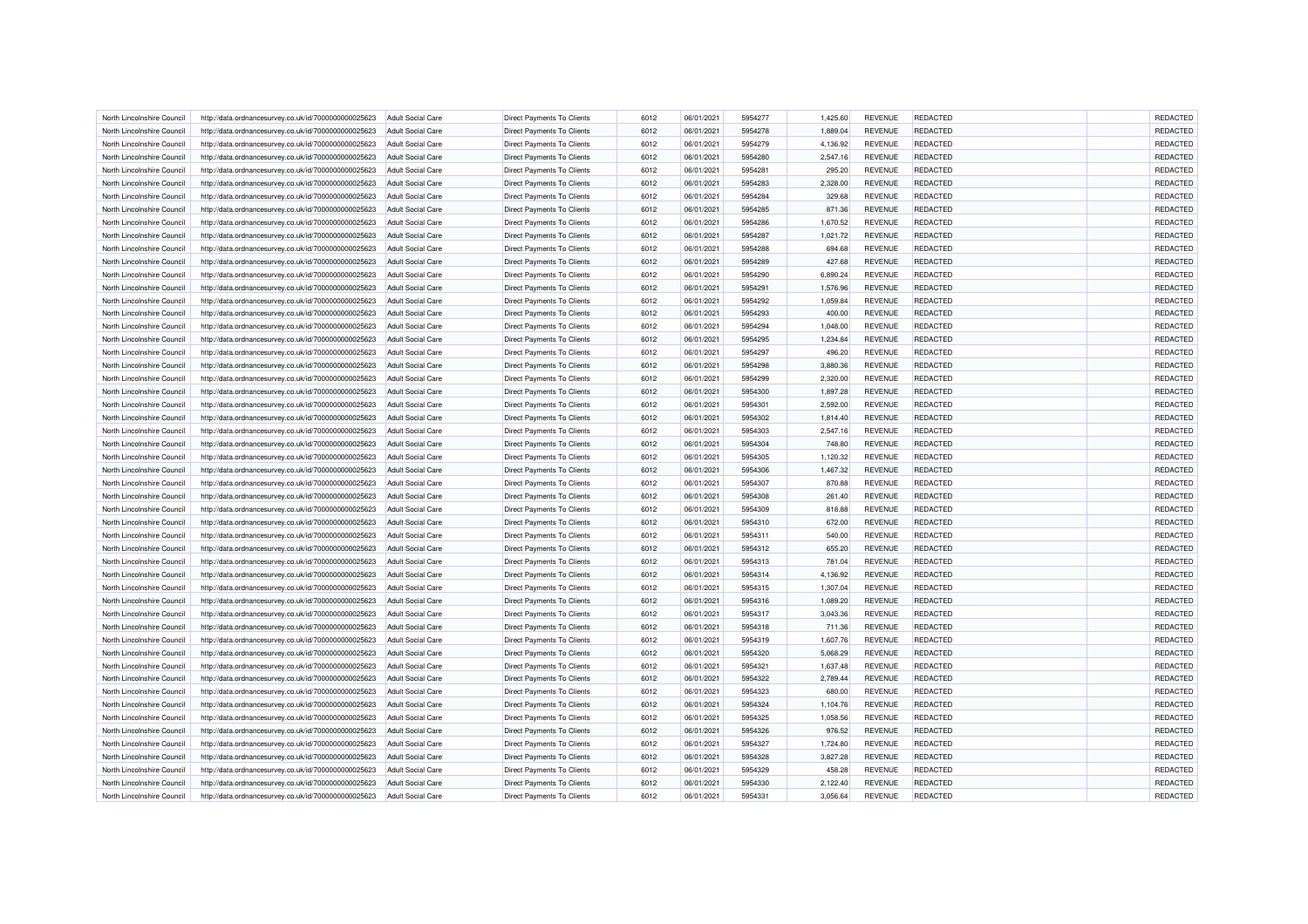| North Lincolnshire Council | http://data.ordnancesurvey.co.uk/id/7000000000025623 | <b>Adult Social Care</b> | <b>Direct Payments To Clients</b> | 6012 | 06/01/2021 | 5954332 | 3,010.40 | <b>REVENUE</b> | REDACTED        | REDACTED        |
|----------------------------|------------------------------------------------------|--------------------------|-----------------------------------|------|------------|---------|----------|----------------|-----------------|-----------------|
| North Lincolnshire Council | http://data.ordnancesurvey.co.uk/id/7000000000025623 | <b>Adult Social Care</b> | Direct Payments To Clients        | 6012 | 06/01/2021 | 5954333 | 2,801.80 | <b>REVENUE</b> | REDACTED        | REDACTED        |
| North Lincolnshire Council | http://data.ordnancesurvey.co.uk/id/7000000000025623 | Adult Social Care        | Direct Payments To Clients        | 6012 | 06/01/2021 | 5954334 | 2,078.72 | <b>REVENUE</b> | REDACTED        | REDACTED        |
| North Lincolnshire Council | http://data.ordnancesurvey.co.uk/id/7000000000025623 | <b>Adult Social Care</b> | <b>Direct Payments To Clients</b> | 6012 | 06/01/2021 | 5954335 | 746.88   | <b>REVENUE</b> | REDACTED        | REDACTED        |
| North Lincolnshire Council | http://data.ordnancesurvey.co.uk/id/7000000000025623 | <b>Adult Social Care</b> | Direct Payments To Clients        | 6012 | 06/01/2021 | 5954336 | 519.20   | <b>REVENUE</b> | REDACTED        | REDACTED        |
| North Lincolnshire Council | http://data.ordnancesurvey.co.uk/id/7000000000025623 | <b>Adult Social Care</b> | Direct Payments To Clients        | 6012 | 06/01/2021 | 5954337 | 1,210.56 | <b>REVENUE</b> | REDACTED        | REDACTED        |
| North Lincolnshire Council | http://data.ordnancesurvey.co.uk/id/7000000000025623 | <b>Adult Social Care</b> | Direct Payments To Clients        | 6012 | 06/01/2021 | 5954338 | 3,960.00 | <b>REVENUE</b> | REDACTED        | REDACTED        |
| North Lincolnshire Council | http://data.ordnancesurvey.co.uk/id/7000000000025623 | <b>Adult Social Care</b> | Direct Payments To Clients        | 6012 | 06/01/2021 | 5954339 | 2,550.64 | <b>REVENUE</b> | REDACTED        | REDACTED        |
| North Lincolnshire Council | http://data.ordnancesurvey.co.uk/id/7000000000025623 | <b>Adult Social Care</b> | <b>Direct Payments To Clients</b> | 6012 | 06/01/2021 | 5954340 | 4,467.32 | <b>REVENUE</b> | REDACTED        | REDACTED        |
| North Lincolnshire Council | http://data.ordnancesurvey.co.uk/id/7000000000025623 | <b>Adult Social Care</b> | <b>Direct Payments To Clients</b> | 6012 | 06/01/2021 | 5954341 | 483.24   | <b>REVENUE</b> | REDACTED        | REDACTED        |
| North Lincolnshire Council | http://data.ordnancesurvey.co.uk/id/7000000000025623 | Adult Social Care        | <b>Direct Payments To Clients</b> | 6012 | 06/01/2021 | 5954342 | 2,148.64 | <b>REVENUE</b> | <b>REDACTED</b> | REDACTED        |
| North Lincolnshire Council | http://data.ordnancesurvey.co.uk/id/7000000000025623 | <b>Adult Social Care</b> | <b>Direct Payments To Clients</b> | 6012 | 06/01/2021 | 5954344 | 330.80   | <b>REVENUE</b> | REDACTED        | REDACTED        |
| North Lincolnshire Council | http://data.ordnancesurvey.co.uk/id/7000000000025623 | <b>Adult Social Care</b> | Direct Payments To Clients        | 6012 | 06/01/2021 | 5954345 | 3,237.67 | <b>REVENUE</b> | REDACTED        | REDACTED        |
| North Lincolnshire Council | http://data.ordnancesurvey.co.uk/id/7000000000025623 | <b>Adult Social Care</b> | <b>Direct Payments To Clients</b> | 6012 | 06/01/2021 | 5954347 | 1,160.00 | <b>REVENUE</b> | REDACTED        | REDACTED        |
| North Lincolnshire Council | http://data.ordnancesurvey.co.uk/id/7000000000025623 | <b>Adult Social Care</b> | Direct Payments To Clients        | 6012 | 06/01/2021 | 5954348 | 485.12   | <b>REVENUE</b> | REDACTED        | REDACTED        |
| North Lincolnshire Council | http://data.ordnancesurvey.co.uk/id/7000000000025623 | <b>Adult Social Care</b> | Direct Payments To Clients        | 6012 | 06/01/2021 | 5954349 | 720.00   | <b>REVENUE</b> | REDACTED        | REDACTED        |
| North Lincolnshire Council | http://data.ordnancesurvey.co.uk/id/7000000000025623 | <b>Adult Social Care</b> | Direct Payments To Clients        | 6012 | 06/01/2021 | 5954350 | 520.00   | <b>REVENUE</b> | REDACTED        | REDACTED        |
| North Lincolnshire Council | http://data.ordnancesurvey.co.uk/id/7000000000025623 | <b>Adult Social Care</b> | <b>Direct Payments To Clients</b> | 6012 | 06/01/2021 | 5954351 | 970.04   | <b>REVENUE</b> | <b>REDACTED</b> | REDACTED        |
| North Lincolnshire Council | http://data.ordnancesurvey.co.uk/id/7000000000025623 | <b>Adult Social Care</b> | <b>Direct Payments To Clients</b> | 6012 | 06/01/2021 | 5954352 | 1,336.80 | <b>REVENUE</b> | <b>REDACTED</b> | REDACTED        |
| North Lincolnshire Council | http://data.ordnancesurvey.co.uk/id/7000000000025623 | <b>Adult Social Care</b> | <b>Direct Payments To Clients</b> | 6012 | 06/01/2021 | 5954353 | 1,765.28 | <b>REVENUE</b> | REDACTED        | REDACTED        |
| North Lincolnshire Council |                                                      |                          |                                   | 6012 |            | 5954354 |          |                | REDACTED        | REDACTED        |
|                            | http://data.ordnancesurvey.co.uk/id/7000000000025623 | <b>Adult Social Care</b> | Direct Payments To Clients        |      | 06/01/2021 |         | 1,200.40 | <b>REVENUE</b> |                 |                 |
| North Lincolnshire Council | http://data.ordnancesurvey.co.uk/id/7000000000025623 | Adult Social Care        | Direct Payments To Clients        | 6012 | 06/01/2021 | 5954355 | 476.00   | <b>REVENUE</b> | <b>REDACTED</b> | REDACTED        |
| North Lincolnshire Council | http://data.ordnancesurvey.co.uk/id/7000000000025623 | <b>Adult Social Care</b> | Direct Payments To Clients        | 6012 | 06/01/2021 | 5954356 | 400.00   | <b>REVENUE</b> | REDACTED        | REDACTED        |
| North Lincolnshire Council | http://data.ordnancesurvey.co.uk/id/7000000000025623 | <b>Adult Social Care</b> | Direct Payments To Clients        | 6012 | 06/01/2021 | 5954357 | 2,208.16 | <b>REVENUE</b> | REDACTED        | REDACTED        |
| North Lincolnshire Council | http://data.ordnancesurvey.co.uk/id/7000000000025623 | <b>Adult Social Care</b> | Direct Payments To Clients        | 6012 | 06/01/2021 | 5954358 | 932.00   | <b>REVENUE</b> | REDACTED        | REDACTED        |
| North Lincolnshire Council | http://data.ordnancesurvey.co.uk/id/7000000000025623 | <b>Adult Social Care</b> | Direct Payments To Clients        | 6012 | 06/01/2021 | 5954359 | 518.85   | <b>REVENUE</b> | <b>REDACTED</b> | REDACTED        |
| North Lincolnshire Council | http://data.ordnancesurvey.co.uk/id/7000000000025623 | <b>Adult Social Care</b> | <b>Direct Payments To Clients</b> | 6012 | 06/01/2021 | 5954360 | 2,135.96 | REVENUE        | <b>REDACTED</b> | REDACTED        |
| North Lincolnshire Council | http://data.ordnancesurvey.co.uk/id/7000000000025623 | <b>Adult Social Care</b> | <b>Direct Payments To Clients</b> | 6012 | 06/01/2021 | 5954361 | 694.68   | <b>REVENUE</b> | REDACTED        | REDACTED        |
| North Lincolnshire Council | http://data.ordnancesurvey.co.uk/id/7000000000025623 | <b>Adult Social Care</b> | <b>Direct Payments To Clients</b> | 6012 | 06/01/2021 | 5954362 | 1,058.44 | <b>REVENUE</b> | REDACTED        | REDACTED        |
| North Lincolnshire Council | http://data.ordnancesurvey.co.uk/id/7000000000025623 | Adult Social Care        | Direct Payments To Clients        | 6012 | 06/01/2021 | 5954363 | 800.00   | <b>REVENUE</b> | REDACTED        | REDACTED        |
| North Lincolnshire Council | http://data.ordnancesurvey.co.uk/id/7000000000025623 | <b>Adult Social Care</b> | <b>Direct Payments To Clients</b> | 6012 | 06/01/2021 | 5954364 | 694.48   | <b>REVENUE</b> | REDACTED        | REDACTED        |
| North Lincolnshire Council | http://data.ordnancesurvey.co.uk/id/7000000000025623 | <b>Adult Social Care</b> | Direct Payments To Clients        | 6012 | 06/01/2021 | 5954366 | 2,001.32 | <b>REVENUE</b> | REDACTED        | REDACTED        |
| North Lincolnshire Council | http://data.ordnancesurvey.co.uk/id/7000000000025623 | <b>Adult Social Care</b> | Direct Payments To Clients        | 6012 | 06/01/2021 | 5954367 | 3,077.64 | <b>REVENUE</b> | REDACTED        | REDACTED        |
| North Lincolnshire Council | http://data.ordnancesurvey.co.uk/id/7000000000025623 | <b>Adult Social Care</b> | Direct Payments To Clients        | 6012 | 06/01/2021 | 5954368 | 744.00   | <b>REVENUE</b> | <b>REDACTED</b> | REDACTED        |
| North Lincolnshire Council | http://data.ordnancesurvey.co.uk/id/7000000000025623 | <b>Adult Social Care</b> | Direct Payments To Clients        | 6012 | 06/01/2021 | 5954369 | 1,227.40 | <b>REVENUE</b> | REDACTED        | REDACTED        |
| North Lincolnshire Council | http://data.ordnancesurvey.co.uk/id/7000000000025623 | <b>Adult Social Care</b> | <b>Direct Payments To Clients</b> | 6012 | 06/01/2021 | 5954370 | 2,547.16 | <b>REVENUE</b> | <b>REDACTED</b> | REDACTED        |
| North Lincolnshire Council | http://data.ordnancesurvey.co.uk/id/7000000000025623 | <b>Adult Social Care</b> | <b>Direct Payments To Clients</b> | 6012 | 06/01/2021 | 5954371 | 680.00   | <b>REVENUE</b> | REDACTED        | REDACTED        |
| North Lincolnshire Council | http://data.ordnancesurvey.co.uk/id/7000000000025623 | Adult Social Care        | <b>Direct Payments To Clients</b> | 6012 | 06/01/2021 | 5954374 | 1,000.00 | <b>REVENUE</b> | <b>REDACTED</b> | REDACTED        |
| North Lincolnshire Council | http://data.ordnancesurvey.co.uk/id/7000000000025623 | <b>Adult Social Care</b> | <b>Direct Payments To Clients</b> | 6012 | 06/01/2021 | 5954377 | 694.68   | <b>REVENUE</b> | REDACTED        | REDACTED        |
| North Lincolnshire Council | http://data.ordnancesurvey.co.uk/id/7000000000025623 | <b>Adult Social Care</b> | Direct Payments To Clients        | 6012 | 06/01/2021 | 5954378 | 1,856.44 | <b>REVENUE</b> | REDACTED        | REDACTED        |
| North Lincolnshire Council | http://data.ordnancesurvey.co.uk/id/7000000000025623 | Adult Social Care        | <b>Direct Payments To Clients</b> | 6012 | 06/01/2021 | 5954379 | 672.00   | <b>REVENUE</b> | REDACTED        | REDACTED        |
| North Lincolnshire Council | http://data.ordnancesurvey.co.uk/id/7000000000025623 | <b>Adult Social Care</b> | Direct Payments To Clients        | 6012 | 06/01/2021 | 5954380 | 606.40   | <b>REVENUE</b> | <b>REDACTED</b> | REDACTED        |
| North Lincolnshire Council | http://data.ordnancesurvey.co.uk/id/7000000000025623 | <b>Adult Social Care</b> | Direct Payments To Clients        | 6012 | 06/01/2021 | 5954381 | 1,000.48 | <b>REVENUE</b> | REDACTED        | REDACTED        |
| North Lincolnshire Council | http://data.ordnancesurvey.co.uk/id/7000000000025623 | <b>Adult Social Care</b> | Direct Payments To Clients        | 6012 | 06/01/2021 | 5954382 | 382.80   | <b>REVENUE</b> | REDACTED        | REDACTED        |
| North Lincolnshire Council | http://data.ordnancesurvey.co.uk/id/7000000000025623 | <b>Adult Social Care</b> | <b>Direct Payments To Clients</b> | 6012 | 06/01/2021 | 5954383 | 306.24   | <b>REVENUE</b> | REDACTED        | REDACTED        |
| North Lincolnshire Council | http://data.ordnancesurvey.co.uk/id/7000000000025623 | <b>Adult Social Care</b> | Direct Payments To Clients        | 6012 | 06/01/2021 | 5954384 | 617.40   | <b>REVENUE</b> | REDACTED        | REDACTED        |
| North Lincolnshire Council | http://data.ordnancesurvey.co.uk/id/7000000000025623 | <b>Adult Social Care</b> | <b>Direct Payments To Clients</b> | 6012 | 06/01/2021 | 5954385 | 2,436.00 | <b>REVENUE</b> | REDACTED        | <b>REDACTED</b> |
| North Lincolnshire Council | http://data.ordnancesurvey.co.uk/id/7000000000025623 | <b>Adult Social Care</b> | Direct Payments To Clients        | 6012 | 06/01/2021 | 5954386 | 828.00   | <b>REVENUE</b> | REDACTED        | REDACTED        |
| North Lincolnshire Council | http://data.ordnancesurvey.co.uk/id/7000000000025623 | <b>Adult Social Care</b> | <b>Direct Payments To Clients</b> | 6012 | 06/01/2021 | 5954387 | 600.00   | <b>REVENUE</b> | <b>REDACTED</b> | REDACTED        |
|                            |                                                      |                          |                                   | 6012 | 06/01/2021 |         |          |                | REDACTED        | REDACTED        |
| North Lincolnshire Council | http://data.ordnancesurvey.co.uk/id/7000000000025623 | <b>Adult Social Care</b> | Direct Payments To Clients        |      |            | 5954388 | 560.00   | <b>REVENUE</b> |                 |                 |
| North Lincolnshire Council | http://data.ordnancesurvey.co.uk/id/7000000000025623 | <b>Adult Social Care</b> | Direct Payments To Clients        | 6012 | 06/01/2021 | 5954389 | 612.48   | <b>REVENUE</b> | REDACTED        | <b>REDACTED</b> |
| North Lincolnshire Council | http://data.ordnancesurvey.co.uk/id/7000000000025623 | <b>Adult Social Care</b> | Direct Payments To Clients        | 6012 | 06/01/2021 | 5954390 | 493.80   | <b>REVENUE</b> | REDACTED        | <b>REDACTED</b> |
| North Lincolnshire Council | http://data.ordnancesurvey.co.uk/id/7000000000025623 | <b>Adult Social Care</b> | Direct Payments To Clients        | 6012 | 06/01/2021 | 5954391 | 1,234.88 | <b>REVENUE</b> | REDACTED        | REDACTED        |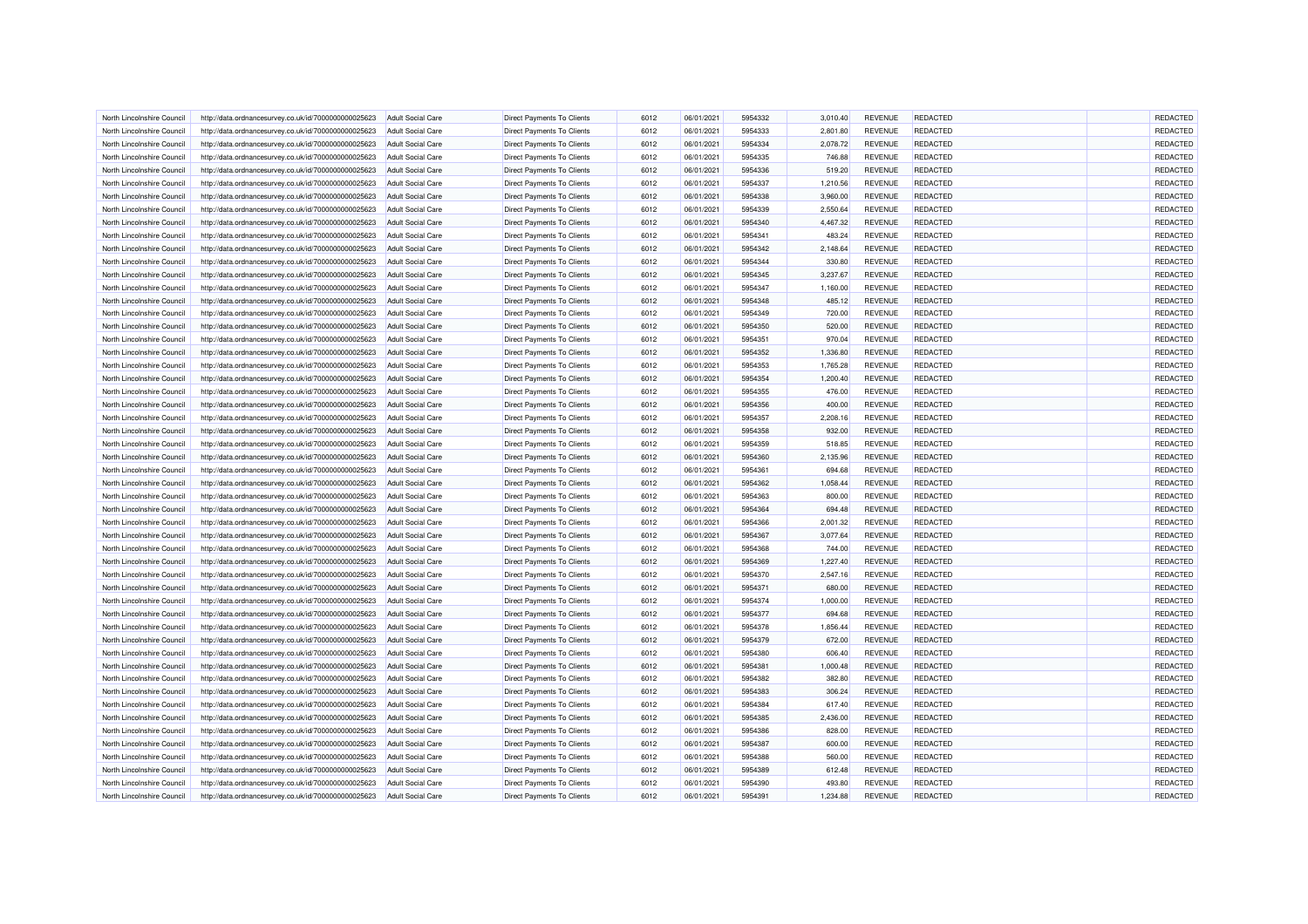| North Lincolnshire Council | http://data.ordnancesurvey.co.uk/id/7000000000025623 | <b>Adult Social Care</b> | <b>Direct Payments To Clients</b> | 6012 | 06/01/2021 | 5954393 | 1,392.00  | <b>REVENUE</b> | REDACTED        | REDACTED |
|----------------------------|------------------------------------------------------|--------------------------|-----------------------------------|------|------------|---------|-----------|----------------|-----------------|----------|
| North Lincolnshire Council | http://data.ordnancesurvey.co.uk/id/7000000000025623 | <b>Adult Social Care</b> | Direct Payments To Clients        | 6012 | 06/01/2021 | 5954394 | 640.00    | <b>REVENUE</b> | REDACTED        | REDACTED |
| North Lincolnshire Council | http://data.ordnancesurvey.co.uk/id/7000000000025623 | Adult Social Care        | <b>Direct Payments To Clients</b> | 6012 | 06/01/2021 | 5954398 | 3,080.00  | <b>REVENUE</b> | REDACTED        | REDACTED |
| North Lincolnshire Council | http://data.ordnancesurvey.co.uk/id/7000000000025623 | <b>Adult Social Care</b> | <b>Direct Payments To Clients</b> | 6012 | 06/01/2021 | 5954399 | 1,680.00  | <b>REVENUE</b> | REDACTED        | REDACTED |
| North Lincolnshire Council | http://data.ordnancesurvey.co.uk/id/7000000000025623 | <b>Adult Social Care</b> | Direct Payments To Clients        | 6012 | 06/01/2021 | 5954400 | 4,215.20  | <b>REVENUE</b> | REDACTED        | REDACTED |
| North Lincolnshire Council | http://data.ordnancesurvey.co.uk/id/7000000000025623 | <b>Adult Social Care</b> | Direct Payments To Clients        | 6012 | 06/01/2021 | 5954401 | 3,400.68  | <b>REVENUE</b> | REDACTED        | REDACTED |
| North Lincolnshire Council | http://data.ordnancesurvey.co.uk/id/7000000000025623 | <b>Adult Social Care</b> | Direct Payments To Clients        | 6012 | 06/01/2021 | 5954402 | 1,127.20  | <b>REVENUE</b> | REDACTED        | REDACTED |
| North Lincolnshire Council | http://data.ordnancesurvey.co.uk/id/7000000000025623 | <b>Adult Social Care</b> | Direct Payments To Clients        | 6012 | 06/01/2021 | 5954403 | 1,226.40  | <b>REVENUE</b> | REDACTED        | REDACTED |
| North Lincolnshire Council | http://data.ordnancesurvey.co.uk/id/7000000000025623 | <b>Adult Social Care</b> | <b>Direct Payments To Clients</b> | 6012 | 06/01/2021 | 5954404 | 3,171.20  | <b>REVENUE</b> | REDACTED        | REDACTED |
| North Lincolnshire Council | http://data.ordnancesurvey.co.uk/id/7000000000025623 | <b>Adult Social Care</b> | Direct Payments To Clients        | 6012 | 06/01/2021 | 5954405 | 8,358.88  | <b>REVENUE</b> | REDACTED        | REDACTED |
| North Lincolnshire Council | http://data.ordnancesurvey.co.uk/id/7000000000025623 | Adult Social Care        | <b>Direct Payments To Clients</b> | 6012 | 06/01/2021 | 5954406 | 724.00    | <b>REVENUE</b> | <b>REDACTED</b> | REDACTED |
| North Lincolnshire Council | http://data.ordnancesurvey.co.uk/id/7000000000025623 | <b>Adult Social Care</b> | <b>Direct Payments To Clients</b> | 6012 | 06/01/2021 | 5954407 | 1,004.80  | <b>REVENUE</b> | REDACTED        | REDACTED |
| North Lincolnshire Council | http://data.ordnancesurvey.co.uk/id/7000000000025623 | <b>Adult Social Care</b> | Direct Payments To Clients        | 6012 | 06/01/2021 | 5954408 | 1,192.48  | <b>REVENUE</b> | REDACTED        | REDACTED |
| North Lincolnshire Council | http://data.ordnancesurvey.co.uk/id/7000000000025623 | <b>Adult Social Care</b> | <b>Direct Payments To Clients</b> | 6012 | 06/01/2021 | 5954409 | 1,306.12  | <b>REVENUE</b> | REDACTED        | REDACTED |
| North Lincolnshire Council | http://data.ordnancesurvey.co.uk/id/7000000000025623 | <b>Adult Social Care</b> | Direct Payments To Clients        | 6012 | 06/01/2021 | 5954410 | 1,893.80  | <b>REVENUE</b> | REDACTED        | REDACTED |
| North Lincolnshire Council | http://data.ordnancesurvey.co.uk/id/7000000000025623 | <b>Adult Social Care</b> | Direct Payments To Clients        | 6012 | 06/01/2021 | 5954411 | 2,612.96  | <b>REVENUE</b> | REDACTED        | REDACTED |
|                            |                                                      |                          |                                   | 6012 | 06/01/2021 | 5954412 |           |                | REDACTED        | REDACTED |
| North Lincolnshire Council | http://data.ordnancesurvey.co.uk/id/7000000000025623 | <b>Adult Social Care</b> | Direct Payments To Clients        |      |            |         | 611.60    | <b>REVENUE</b> |                 |          |
| North Lincolnshire Council | http://data.ordnancesurvey.co.uk/id/7000000000025623 | <b>Adult Social Care</b> | <b>Direct Payments To Clients</b> | 6012 | 06/01/2021 | 5954413 | 799.76    | <b>REVENUE</b> | <b>REDACTED</b> | REDACTED |
| North Lincolnshire Council | http://data.ordnancesurvey.co.uk/id/7000000000025623 | <b>Adult Social Care</b> | Direct Payments To Clients        | 6012 | 06/01/2021 | 5954414 | 1,982.32  | <b>REVENUE</b> | REDACTED        | REDACTED |
| North Lincolnshire Council | http://data.ordnancesurvey.co.uk/id/7000000000025623 | <b>Adult Social Care</b> | Direct Payments To Clients        | 6012 | 06/01/2021 | 5954416 | 2,634.04  | <b>REVENUE</b> | REDACTED        | REDACTED |
| North Lincolnshire Council | http://data.ordnancesurvey.co.uk/id/7000000000025623 | <b>Adult Social Care</b> | Direct Payments To Clients        | 6012 | 06/01/2021 | 5954417 | 2,634.04  | <b>REVENUE</b> | REDACTED        | REDACTED |
| North Lincolnshire Council | http://data.ordnancesurvey.co.uk/id/7000000000025623 | <b>Adult Social Care</b> | Direct Payments To Clients        | 6012 | 06/01/2021 | 5954418 | 2,634.04  | <b>REVENUE</b> | REDACTED        | REDACTED |
| North Lincolnshire Council | http://data.ordnancesurvey.co.uk/id/7000000000025623 | <b>Adult Social Care</b> | Direct Payments To Clients        | 6012 | 06/01/2021 | 5954419 | 880.00    | <b>REVENUE</b> | REDACTED        | REDACTED |
| North Lincolnshire Council | http://data.ordnancesurvey.co.uk/id/7000000000025623 | <b>Adult Social Care</b> | Direct Payments To Clients        | 6012 | 06/01/2021 | 5954420 | 3,955.56  | <b>REVENUE</b> | REDACTED        | REDACTED |
| North Lincolnshire Council | http://data.ordnancesurvey.co.uk/id/7000000000025623 | <b>Adult Social Care</b> | Direct Payments To Clients        | 6012 | 06/01/2021 | 5954421 | 1,464.44  | <b>REVENUE</b> | REDACTED        | REDACTED |
| North Lincolnshire Council | http://data.ordnancesurvey.co.uk/id/7000000000025623 | <b>Adult Social Care</b> | <b>Direct Payments To Clients</b> | 6012 | 06/01/2021 | 5954422 | 1,194.80  | <b>REVENUE</b> | <b>REDACTED</b> | REDACTED |
| North Lincolnshire Council | http://data.ordnancesurvey.co.uk/id/7000000000025623 | <b>Adult Social Care</b> | <b>Direct Payments To Clients</b> | 6012 | 06/01/2021 | 5954423 | 945.64    | <b>REVENUE</b> | <b>REDACTED</b> | REDACTED |
| North Lincolnshire Council | http://data.ordnancesurvey.co.uk/id/7000000000025623 | <b>Adult Social Care</b> | <b>Direct Payments To Clients</b> | 6012 | 06/01/2021 | 5954424 | 1,944.88  | <b>REVENUE</b> | REDACTED        | REDACTED |
| North Lincolnshire Council | http://data.ordnancesurvey.co.uk/id/7000000000025623 | <b>Adult Social Care</b> | Direct Payments To Clients        | 6012 | 06/01/2021 | 5954425 | 2,049.00  | <b>REVENUE</b> | REDACTED        | REDACTED |
| North Lincolnshire Council | http://data.ordnancesurvey.co.uk/id/7000000000025623 | Adult Social Care        | Direct Payments To Clients        | 6012 | 06/01/2021 | 5954426 | 1,358.28  | <b>REVENUE</b> | REDACTED        | REDACTED |
| North Lincolnshire Council | http://data.ordnancesurvey.co.uk/id/7000000000025623 | <b>Adult Social Care</b> | <b>Direct Payments To Clients</b> | 6012 | 06/01/2021 | 5954427 | 1,961.24  | <b>REVENUE</b> | REDACTED        | REDACTED |
| North Lincolnshire Council | http://data.ordnancesurvey.co.uk/id/7000000000025623 | <b>Adult Social Care</b> | Direct Payments To Clients        | 6012 | 06/01/2021 | 5954428 | 2,028.00  | <b>REVENUE</b> | REDACTED        | REDACTED |
| North Lincolnshire Council | http://data.ordnancesurvey.co.uk/id/7000000000025623 | <b>Adult Social Care</b> | Direct Payments To Clients        | 6012 | 06/01/2021 | 5954429 | 645.36    | <b>REVENUE</b> | REDACTED        | REDACTED |
| North Lincolnshire Council | http://data.ordnancesurvey.co.uk/id/7000000000025623 | <b>Adult Social Care</b> | Direct Payments To Clients        | 6012 | 06/01/2021 | 5954430 | 852.00    | <b>REVENUE</b> | <b>REDACTED</b> | REDACTED |
| North Lincolnshire Council | http://data.ordnancesurvey.co.uk/id/7000000000025623 | <b>Adult Social Care</b> | Direct Payments To Clients        | 6012 | 06/01/2021 | 5954431 | 684.32    | <b>REVENUE</b> | REDACTED        | REDACTED |
| North Lincolnshire Council | http://data.ordnancesurvey.co.uk/id/7000000000025623 | <b>Adult Social Care</b> | <b>Direct Payments To Clients</b> | 6012 | 06/01/2021 | 5954432 | 3,339.36  | <b>REVENUE</b> | REDACTED        | REDACTED |
| North Lincolnshire Council | http://data.ordnancesurvey.co.uk/id/7000000000025623 | <b>Adult Social Care</b> | <b>Direct Payments To Clients</b> | 6012 | 06/01/2021 | 5954433 | 400.00    | <b>REVENUE</b> | REDACTED        | REDACTED |
| North Lincolnshire Council | http://data.ordnancesurvey.co.uk/id/7000000000025623 | Adult Social Care        | <b>Direct Payments To Clients</b> | 6012 | 06/01/2021 | 5954434 | 975.52    | <b>REVENUE</b> | <b>REDACTED</b> | REDACTED |
| North Lincolnshire Council | http://data.ordnancesurvey.co.uk/id/7000000000025623 | <b>Adult Social Care</b> | <b>Direct Payments To Clients</b> | 6012 | 06/01/2021 | 5954435 | 730.80    | <b>REVENUE</b> | REDACTED        | REDACTED |
| North Lincolnshire Council | http://data.ordnancesurvey.co.uk/id/7000000000025623 | Adult Social Care        | Direct Payments To Clients        | 6012 | 06/01/2021 | 5954436 | 2,586.56  | <b>REVENUE</b> | REDACTED        | REDACTED |
| North Lincolnshire Council | http://data.ordnancesurvey.co.uk/id/7000000000025623 | Adult Social Care        | <b>Direct Payments To Clients</b> | 6012 | 06/01/2021 | 5954437 | 397.60    | <b>REVENUE</b> | REDACTED        | REDACTED |
|                            |                                                      |                          |                                   |      |            |         |           |                |                 |          |
| North Lincolnshire Council | http://data.ordnancesurvey.co.uk/id/7000000000025623 | <b>Adult Social Care</b> | Direct Payments To Clients        | 6012 | 06/01/2021 | 5954438 | $-500.09$ | <b>REVENUE</b> | <b>REDACTED</b> | REDACTED |
| North Lincolnshire Council | http://data.ordnancesurvey.co.uk/id/7000000000025623 | <b>Adult Social Care</b> | Direct Payments To Clients        | 6012 | 06/01/2021 | 5954439 | 1,461.60  | <b>REVENUE</b> | REDACTED        | REDACTED |
| North Lincolnshire Council | http://data.ordnancesurvey.co.uk/id/7000000000025623 | <b>Adult Social Care</b> | Direct Payments To Clients        | 6012 | 06/01/2021 | 5954440 | 1,040.00  | <b>REVENUE</b> | REDACTED        | REDACTED |
| North Lincolnshire Council | http://data.ordnancesurvey.co.uk/id/7000000000025623 | <b>Adult Social Care</b> | <b>Direct Payments To Clients</b> | 6012 | 06/01/2021 | 5954443 | 1,411.56  | <b>REVENUE</b> | REDACTED        | REDACTED |
| North Lincolnshire Council | http://data.ordnancesurvey.co.uk/id/7000000000025623 | <b>Adult Social Care</b> | Direct Payments To Clients        | 6012 | 06/01/2021 | 5954445 | 913.84    | <b>REVENUE</b> | <b>REDACTED</b> | REDACTED |
| North Lincolnshire Council | http://data.ordnancesurvey.co.uk/id/7000000000025623 | <b>Adult Social Care</b> | <b>Direct Payments To Clients</b> | 6012 | 06/01/2021 | 5954446 | 5,067.68  | <b>REVENUE</b> | REDACTED        | REDACTED |
| North Lincolnshire Council | http://data.ordnancesurvey.co.uk/id/7000000000025623 | <b>Adult Social Care</b> | Direct Payments To Clients        | 6012 | 06/01/2021 | 5954447 | 2,340.48  | <b>REVENUE</b> | REDACTED        | REDACTED |
| North Lincolnshire Council | http://data.ordnancesurvey.co.uk/id/7000000000025623 | <b>Adult Social Care</b> | <b>Direct Payments To Clients</b> | 6012 | 06/01/2021 | 5954448 | 737.68    | <b>REVENUE</b> | <b>REDACTED</b> | REDACTED |
| North Lincolnshire Council | http://data.ordnancesurvey.co.uk/id/7000000000025623 | <b>Adult Social Care</b> | Direct Payments To Clients        | 6012 | 06/01/2021 | 5954450 | 1,160.48  | <b>REVENUE</b> | REDACTED        | REDACTED |
| North Lincolnshire Council | http://data.ordnancesurvey.co.uk/id/7000000000025623 | <b>Adult Social Care</b> | Direct Payments To Clients        | 6012 | 06/01/2021 | 5954451 | 1,380.00  | <b>REVENUE</b> | REDACTED        | REDACTED |
| North Lincolnshire Council | http://data.ordnancesurvey.co.uk/id/7000000000025623 | <b>Adult Social Care</b> | Direct Payments To Clients        | 6012 | 06/01/2021 | 5954452 | 2,000.88  | <b>REVENUE</b> | REDACTED        | REDACTED |
| North Lincolnshire Council | http://data.ordnancesurvey.co.uk/id/7000000000025623 | <b>Adult Social Care</b> | Direct Payments To Clients        | 6012 | 06/01/2021 | 5954453 | 560.00    | <b>REVENUE</b> | REDACTED        | REDACTED |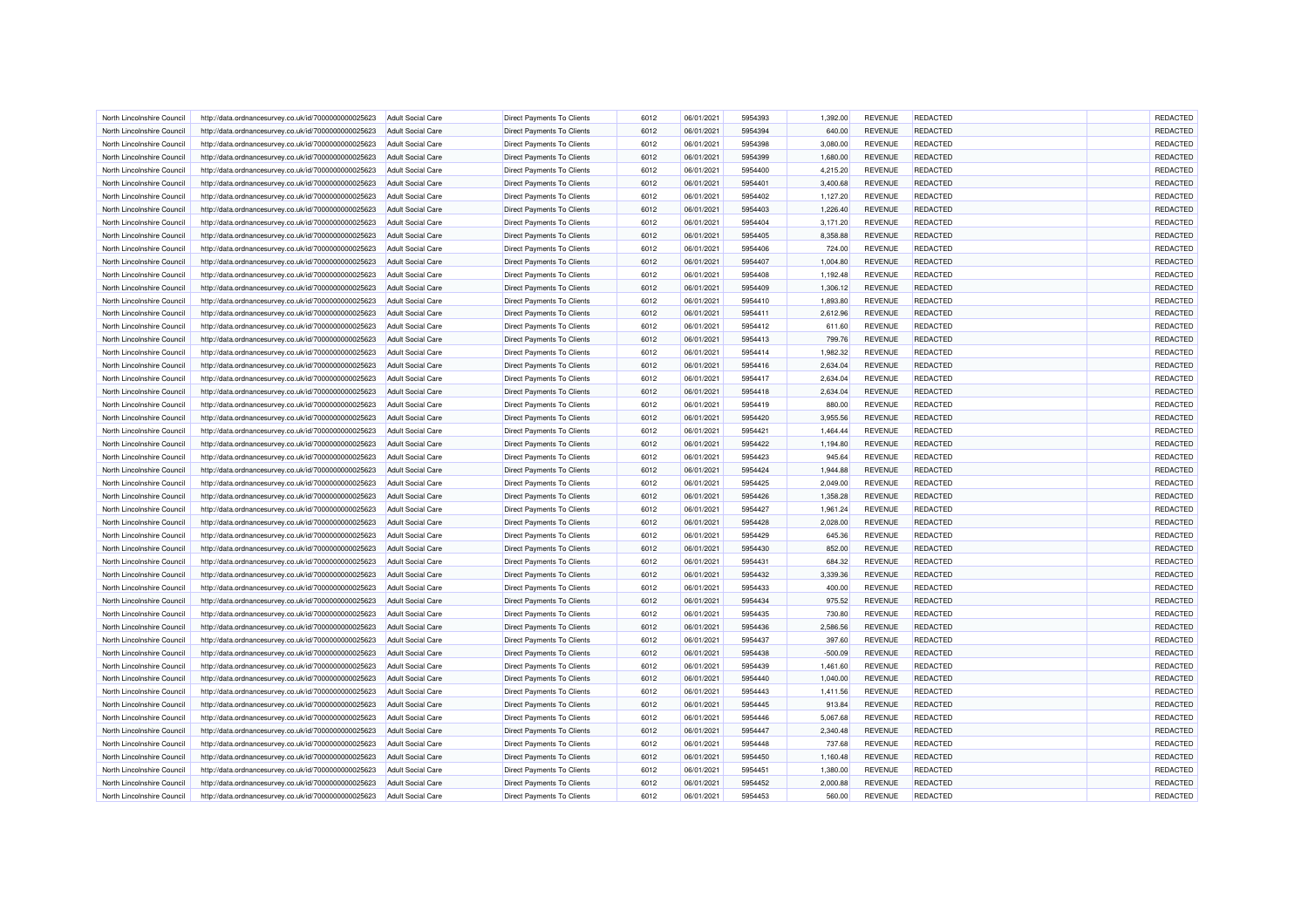| North Lincolnshire Council | http://data.ordnancesurvey.co.uk/id/7000000000025623 | <b>Adult Social Care</b> | <b>Direct Payments To Clients</b> | 6012 | 06/01/2021 | 5954454 | 963.28    | <b>REVENUE</b> | REDACTED        | REDACTED |
|----------------------------|------------------------------------------------------|--------------------------|-----------------------------------|------|------------|---------|-----------|----------------|-----------------|----------|
| North Lincolnshire Council | http://data.ordnancesurvey.co.uk/id/7000000000025623 | <b>Adult Social Care</b> | Direct Payments To Clients        | 6012 | 06/01/2021 | 5954455 | 1,440.60  | <b>REVENUE</b> | REDACTED        | REDACTED |
| North Lincolnshire Council | http://data.ordnancesurvey.co.uk/id/7000000000025623 | Adult Social Care        | Direct Payments To Clients        | 6012 | 06/01/2021 | 5954456 | 1,113.60  | <b>REVENUE</b> | REDACTED        | REDACTED |
| North Lincolnshire Council | http://data.ordnancesurvey.co.uk/id/7000000000025623 | <b>Adult Social Care</b> | <b>Direct Payments To Clients</b> | 6012 | 06/01/2021 | 5954457 | 783.60    | <b>REVENUE</b> | REDACTED        | REDACTED |
| North Lincolnshire Council | http://data.ordnancesurvey.co.uk/id/7000000000025623 | <b>Adult Social Care</b> | Direct Payments To Clients        | 6012 | 06/01/2021 | 5954458 | 1,376.64  | <b>REVENUE</b> | REDACTED        | REDACTED |
| North Lincolnshire Council | http://data.ordnancesurvey.co.uk/id/7000000000025623 | <b>Adult Social Care</b> | Direct Payments To Clients        | 6012 | 06/01/2021 | 5954496 | 4,062.83  | <b>REVENUE</b> | REDACTED        | REDACTED |
| North Lincolnshire Council | http://data.ordnancesurvey.co.uk/id/7000000000025623 | <b>Adult Social Care</b> | Direct Payments To Clients        | 6012 | 06/01/2021 | 5954520 | 645.40    | <b>REVENUE</b> | REDACTED        | REDACTED |
| North Lincolnshire Council | http://data.ordnancesurvey.co.uk/id/7000000000025623 | <b>Adult Social Care</b> | Direct Payments To Clients        | 6012 | 06/01/2021 | 5954529 | 1,866.20  | <b>REVENUE</b> | REDACTED        | REDACTED |
| North Lincolnshire Council | http://data.ordnancesurvey.co.uk/id/7000000000025623 | <b>Adult Social Care</b> | <b>Direct Payments To Clients</b> | 6012 | 06/01/2021 | 5954531 | 750.00    | <b>REVENUE</b> | REDACTED        | REDACTED |
| North Lincolnshire Council | http://data.ordnancesurvey.co.uk/id/7000000000025623 | <b>Adult Social Care</b> | Direct Payments To Clients        | 6012 | 06/01/2021 | 5954605 | 661.88    | <b>REVENUE</b> | REDACTED        | REDACTED |
| North Lincolnshire Council | http://data.ordnancesurvey.co.uk/id/7000000000025623 | Adult Social Care        | <b>Direct Payments To Clients</b> | 6012 | 06/01/2021 | 5954611 | 464.87    | <b>REVENUE</b> | <b>REDACTED</b> | REDACTED |
| North Lincolnshire Council | http://data.ordnancesurvey.co.uk/id/7000000000025623 | <b>Adult Social Care</b> | Direct Payments To Clients        | 6012 | 06/01/2021 | 5954680 | 250.00    | <b>REVENUE</b> | REDACTED        | REDACTED |
| North Lincolnshire Council | http://data.ordnancesurvey.co.uk/id/7000000000025623 | <b>Adult Social Care</b> | Direct Payments To Clients        | 6012 | 06/01/2021 | 5954681 | 750.00    | <b>REVENUE</b> | REDACTED        | REDACTED |
| North Lincolnshire Council | http://data.ordnancesurvey.co.uk/id/7000000000025623 | <b>Adult Social Care</b> | <b>Direct Payments To Clients</b> | 6012 | 06/01/2021 | 5954682 | 1,000.00  | <b>REVENUE</b> | REDACTED        | REDACTED |
| North Lincolnshire Council | http://data.ordnancesurvey.co.uk/id/7000000000025623 | <b>Adult Social Care</b> | Direct Payments To Clients        | 6012 | 06/01/2021 | 5954798 | 1,000.00  | <b>REVENUE</b> | REDACTED        | REDACTED |
| North Lincolnshire Council | http://data.ordnancesurvey.co.uk/id/7000000000025623 | <b>Adult Social Care</b> | Direct Payments To Clients        | 6012 | 06/01/2021 | 5954799 | 500.00    | <b>REVENUE</b> | REDACTED        | REDACTED |
|                            |                                                      |                          |                                   | 6012 | 06/01/2021 | 5954800 |           |                | REDACTED        | REDACTED |
| North Lincolnshire Council | http://data.ordnancesurvey.co.uk/id/7000000000025623 | <b>Adult Social Care</b> | Direct Payments To Clients        |      |            |         | 750.00    | <b>REVENUE</b> |                 |          |
| North Lincolnshire Council | http://data.ordnancesurvey.co.uk/id/7000000000025623 | <b>Adult Social Care</b> | <b>Direct Payments To Clients</b> | 6012 | 08/01/2021 | 5956056 | 2,034.32  | <b>REVENUE</b> | <b>REDACTED</b> | REDACTED |
| North Lincolnshire Council | http://data.ordnancesurvey.co.uk/id/7000000000025623 | Adult Social Care        | <b>Direct Payments To Clients</b> | 6012 | 08/01/2021 | 5956058 | 1,440.00  | <b>REVENUE</b> | <b>REDACTED</b> | REDACTED |
| North Lincolnshire Council | http://data.ordnancesurvey.co.uk/id/7000000000025623 | <b>Adult Social Care</b> | <b>Direct Payments To Clients</b> | 6012 | 08/01/2021 | 5956061 | 11,338.60 | <b>REVENUE</b> | <b>REDACTED</b> | REDACTED |
| North Lincolnshire Council | http://data.ordnancesurvey.co.uk/id/7000000000025623 | <b>Adult Social Care</b> | Direct Payments To Clients        | 6012 | 08/01/2021 | 5956379 | 1,253.00  | <b>REVENUE</b> | REDACTED        | REDACTED |
| North Lincolnshire Council | http://data.ordnancesurvey.co.uk/id/7000000000025623 | Adult Social Care        | <b>Direct Payments To Clients</b> | 6012 | 08/01/2021 | 5956381 | 2,502.00  | <b>REVENUE</b> | <b>REDACTED</b> | REDACTED |
| North Lincolnshire Council | http://data.ordnancesurvey.co.uk/id/7000000000025623 | <b>Adult Social Care</b> | Direct Payments To Clients        | 6012 | 13/01/2021 | 5955082 | 1,183.57  | <b>REVENUE</b> | REDACTED        | REDACTED |
| North Lincolnshire Council | http://data.ordnancesurvey.co.uk/id/7000000000025623 | <b>Adult Social Care</b> | Direct Payments To Clients        | 6012 | 15/01/2021 | 5959516 | 750.00    | <b>REVENUE</b> | REDACTED        | REDACTED |
| North Lincolnshire Council | http://data.ordnancesurvey.co.uk/id/7000000000025623 | <b>Adult Social Care</b> | Direct Payments To Clients        | 6012 | 20/01/2021 | 5964827 | 1,000.00  | <b>REVENUE</b> | REDACTED        | REDACTED |
| North Lincolnshire Council | http://data.ordnancesurvey.co.uk/id/7000000000025623 | <b>Adult Social Care</b> | Direct Payments To Clients        | 6012 | 20/01/2021 | 5964843 | 750.00    | <b>REVENUE</b> | <b>REDACTED</b> | REDACTED |
| North Lincolnshire Council | http://data.ordnancesurvey.co.uk/id/7000000000025623 | <b>Adult Social Care</b> | <b>Direct Payments To Clients</b> | 6012 | 20/01/2021 | 5964884 | 1,004.22  | <b>REVENUE</b> | <b>REDACTED</b> | REDACTED |
| North Lincolnshire Council | http://data.ordnancesurvey.co.uk/id/7000000000025623 | <b>Adult Social Care</b> | <b>Direct Payments To Clients</b> | 6012 | 27/01/2021 | 5968048 | 790.38    | <b>REVENUE</b> | <b>REDACTED</b> | REDACTED |
| North Lincolnshire Council | http://data.ordnancesurvey.co.uk/id/7000000000025623 | <b>Adult Social Care</b> | <b>Direct Payments To Clients</b> | 6012 | 27/01/2021 | 5969292 | 500.00    | <b>REVENUE</b> | REDACTED        | REDACTED |
| North Lincolnshire Council | http://data.ordnancesurvey.co.uk/id/7000000000025623 | Adult Social Care        | Direct Payments To Clients        | 6012 | 27/01/2021 | 5969298 | 750.00    | <b>REVENUE</b> | REDACTED        | REDACTED |
| North Lincolnshire Council | http://data.ordnancesurvey.co.uk/id/7000000000025623 | <b>Adult Social Care</b> | <b>Direct Payments To Clients</b> | 6012 | 27/01/2021 | 5969300 | 500.00    | <b>REVENUE</b> | REDACTED        | REDACTED |
| North Lincolnshire Council | http://data.ordnancesurvey.co.uk/id/7000000000025623 | <b>Adult Social Care</b> | Direct Payments To Clients        | 6012 | 27/01/2021 | 5969311 | 750.00    | <b>REVENUE</b> | REDACTED        | REDACTED |
| North Lincolnshire Council | http://data.ordnancesurvey.co.uk/id/7000000000025623 | <b>Adult Social Care</b> | Direct Payments To Clients        | 6012 | 27/01/2021 | 5969313 | 500.00    | <b>REVENUE</b> | REDACTED        | REDACTED |
| North Lincolnshire Council | http://data.ordnancesurvey.co.uk/id/7000000000025623 | <b>Adult Social Care</b> | Fees & Charges Income             | 9002 | 06/01/2021 | 5954081 | $-99.72$  | <b>REVENUE</b> | <b>REDACTED</b> | REDACTED |
| North Lincolnshire Council | http://data.ordnancesurvey.co.uk/id/7000000000025623 | <b>Adult Social Care</b> | Fees & Charges Income             | 9002 | 06/01/2021 | 5954083 | $-198.56$ | <b>REVENUE</b> | REDACTED        | REDACTED |
| North Lincolnshire Council | http://data.ordnancesurvey.co.uk/id/7000000000025623 | <b>Adult Social Care</b> | Fees & Charges Income             | 9002 | 06/01/2021 | 5954084 | $-122.56$ | <b>REVENUE</b> | REDACTED        | REDACTED |
| North Lincolnshire Council | http://data.ordnancesurvey.co.uk/id/7000000000025623 | <b>Adult Social Care</b> | Fees & Charges Income             | 9002 | 06/01/2021 | 5954085 | $-379.76$ | <b>REVENUE</b> | REDACTED        | REDACTED |
| North Lincolnshire Council | http://data.ordnancesurvey.co.uk/id/7000000000025623 | Adult Social Care        |                                   | 9002 | 06/01/2021 | 5954086 | $-119.28$ | <b>REVENUE</b> | <b>REDACTED</b> | REDACTED |
|                            |                                                      |                          | Fees & Charges Income             |      |            |         |           |                |                 |          |
| North Lincolnshire Council | http://data.ordnancesurvey.co.uk/id/7000000000025623 | <b>Adult Social Care</b> | Fees & Charges Income             | 9002 | 06/01/2021 | 5954088 | $-198.56$ | <b>REVENUE</b> | REDACTED        | REDACTED |
| North Lincolnshire Council | http://data.ordnancesurvey.co.uk/id/7000000000025623 | <b>Adult Social Care</b> | Fees & Charges Income             | 9002 | 06/01/2021 | 5954089 | $-138.96$ | <b>REVENUE</b> | REDACTED        | REDACTED |
| North Lincolnshire Council | http://data.ordnancesurvey.co.uk/id/7000000000025623 | Adult Social Care        | Fees & Charges Income             | 9002 | 06/01/2021 | 5954090 | $-122.56$ | <b>REVENUE</b> | REDACTED        | REDACTED |
| North Lincolnshire Council | http://data.ordnancesurvey.co.uk/id/7000000000025623 | <b>Adult Social Care</b> | Fees & Charges Income             | 9002 | 06/01/2021 | 5954091 | $-122.56$ | <b>REVENUE</b> | <b>REDACTED</b> | REDACTED |
| North Lincolnshire Council | http://data.ordnancesurvey.co.uk/id/7000000000025623 | <b>Adult Social Care</b> | Fees & Charges Income             | 9002 | 06/01/2021 | 5954092 | $-274.36$ | <b>REVENUE</b> | REDACTED        | REDACTED |
| North Lincolnshire Council | http://data.ordnancesurvey.co.uk/id/7000000000025623 | <b>Adult Social Care</b> | Fees & Charges Income             | 9002 | 06/01/2021 | 5954093 | $-122.56$ | <b>REVENUE</b> | REDACTED        | REDACTED |
| North Lincolnshire Council | http://data.ordnancesurvey.co.uk/id/7000000000025623 | <b>Adult Social Care</b> | Fees & Charges Income             | 9002 | 06/01/2021 | 5954096 | $-122.56$ | <b>REVENUE</b> | REDACTED        | REDACTED |
| North Lincolnshire Council | http://data.ordnancesurvey.co.uk/id/7000000000025623 | <b>Adult Social Care</b> | Fees & Charges Income             | 9002 | 06/01/2021 | 5954097 | $-122.56$ | <b>REVENUE</b> | REDACTED        | REDACTED |
| North Lincolnshire Council | http://data.ordnancesurvey.co.uk/id/7000000000025623 | <b>Adult Social Care</b> | Fees & Charges Income             | 9002 | 06/01/2021 | 5954099 | $-122.56$ | <b>REVENUE</b> | REDACTED        | REDACTED |
| North Lincolnshire Council | http://data.ordnancesurvey.co.uk/id/7000000000025623 | <b>Adult Social Care</b> | Fees & Charges Income             | 9002 | 06/01/2021 | 5954100 | $-187.68$ | <b>REVENUE</b> | REDACTED        | REDACTED |
| North Lincolnshire Council | http://data.ordnancesurvey.co.uk/id/7000000000025623 | <b>Adult Social Care</b> | Fees & Charges Income             | 9002 | 06/01/2021 | 5954102 | $-122.56$ | <b>REVENUE</b> | <b>REDACTED</b> | REDACTED |
| North Lincolnshire Council | http://data.ordnancesurvey.co.uk/id/7000000000025623 | <b>Adult Social Care</b> | Fees & Charges Income             | 9002 | 06/01/2021 | 5954103 | $-122.56$ | <b>REVENUE</b> | REDACTED        | REDACTED |
| North Lincolnshire Council | http://data.ordnancesurvey.co.uk/id/7000000000025623 | <b>Adult Social Care</b> | Fees & Charges Income             | 9002 | 06/01/2021 | 5954104 | $-122.56$ | <b>REVENUE</b> | REDACTED        | REDACTED |
| North Lincolnshire Council | http://data.ordnancesurvey.co.uk/id/7000000000025623 | <b>Adult Social Care</b> | Fees & Charges Income             | 9002 | 06/01/2021 | 5954105 | $-123.00$ | <b>REVENUE</b> | REDACTED        | REDACTED |
| North Lincolnshire Council | http://data.ordnancesurvey.co.uk/id/7000000000025623 | <b>Adult Social Care</b> | Fees & Charges Income             | 9002 | 06/01/2021 | 5954106 | $-122.56$ | <b>REVENUE</b> | REDACTED        | REDACTED |
|                            |                                                      |                          |                                   |      |            |         |           |                |                 |          |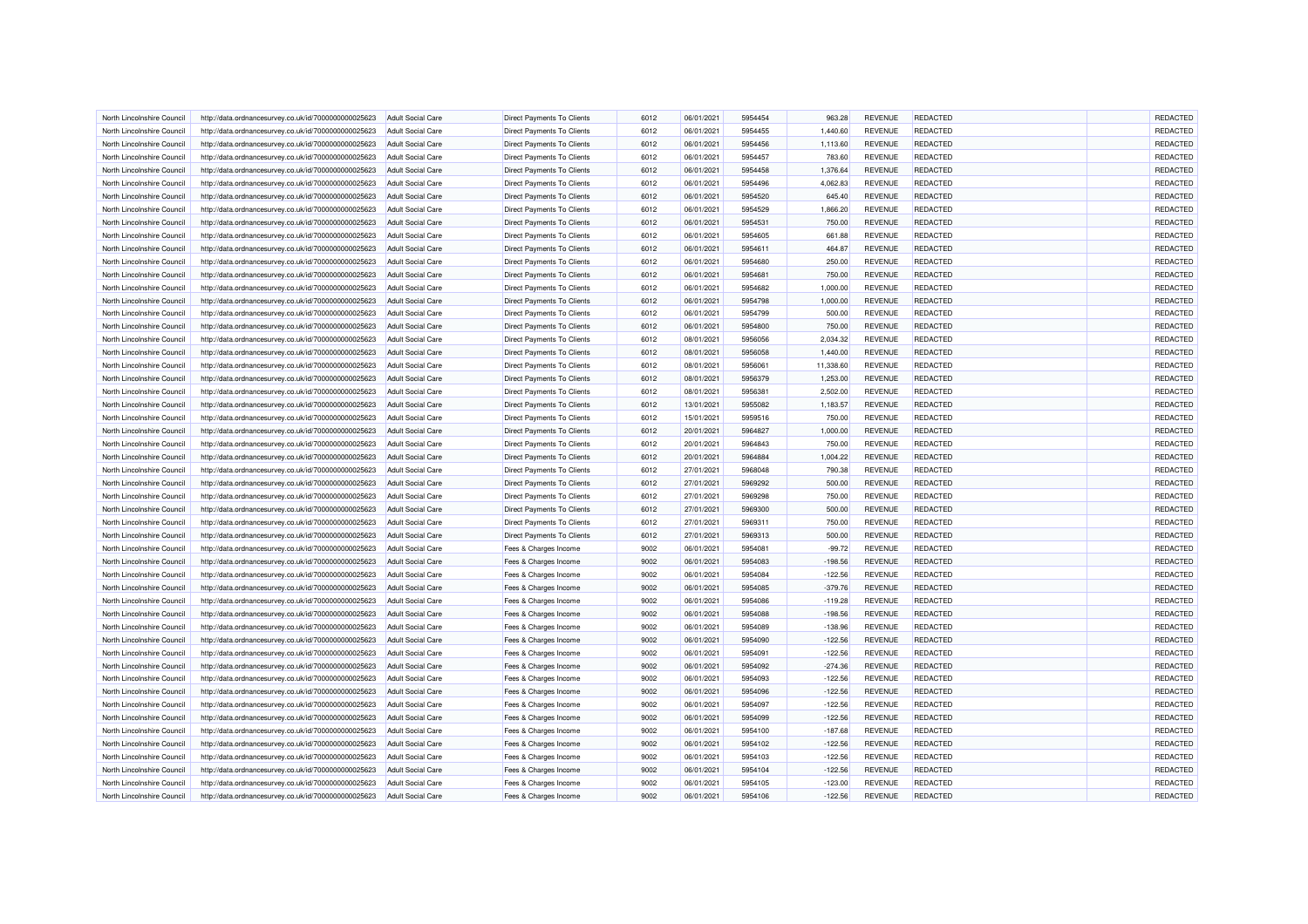| North Lincolnshire Council | http://data.ordnancesurvey.co.uk/id/7000000000025623                                                         | Adult Social Care        | Fees & Charges Income                          | 9002 | 06/01/2021 | 5954107 | $-56.96$  | <b>REVENUE</b> | REDACTED        | REDACTED |
|----------------------------|--------------------------------------------------------------------------------------------------------------|--------------------------|------------------------------------------------|------|------------|---------|-----------|----------------|-----------------|----------|
| North Lincolnshire Council | http://data.ordnancesurvey.co.uk/id/7000000000025623                                                         | <b>Adult Social Care</b> | Fees & Charges Income                          | 9002 | 06/01/2021 | 5954108 | $-363.76$ | <b>REVENUE</b> | REDACTED        | REDACTED |
| North Lincolnshire Council | http://data.ordnancesurvey.co.uk/id/7000000000025623                                                         | <b>Adult Social Care</b> | Fees & Charges Income                          | 9002 | 06/01/2021 | 5954109 | $-98.56$  | <b>REVENUE</b> | REDACTED        | REDACTED |
| North Lincolnshire Council | http://data.ordnancesurvey.co.uk/id/7000000000025623                                                         | <b>Adult Social Care</b> | Fees & Charges Income                          | 9002 | 06/01/2021 | 5954110 | $-122.56$ | <b>REVENUE</b> | REDACTED        | REDACTED |
| North Lincolnshire Council | http://data.ordnancesurvey.co.uk/id/7000000000025623                                                         | <b>Adult Social Care</b> | Fees & Charges Income                          | 9002 | 06/01/2021 | 5954113 | $-21.80$  | <b>REVENUE</b> | REDACTED        | REDACTED |
| North Lincolnshire Council | http://data.ordnancesurvey.co.uk/id/7000000000025623                                                         | <b>Adult Social Care</b> | Fees & Charges Income                          | 9002 | 06/01/2021 | 5954117 | $-120.32$ | <b>REVENUE</b> | REDACTED        | REDACTED |
| North Lincolnshire Council | http://data.ordnancesurvey.co.uk/id/7000000000025623                                                         | <b>Adult Social Care</b> | Fees & Charges Income                          | 9002 | 06/01/2021 | 5954121 | $-122.56$ | <b>REVENUE</b> | REDACTED        | REDACTED |
| North Lincolnshire Council | http://data.ordnancesurvey.co.uk/id/7000000000025623                                                         | <b>Adult Social Care</b> | Fees & Charges Income                          | 9002 | 06/01/2021 | 5954123 | $-139.24$ | <b>REVENUE</b> | REDACTED        | REDACTED |
| North Lincolnshire Council | http://data.ordnancesurvey.co.uk/id/7000000000025623                                                         | <b>Adult Social Care</b> | Fees & Charges Income                          | 9002 | 06/01/2021 | 5954124 | $-57.36$  | <b>REVENUE</b> | REDACTED        | REDACTED |
| North Lincolnshire Council | http://data.ordnancesurvey.co.uk/id/7000000000025623                                                         | <b>Adult Social Care</b> | Fees & Charges Income                          | 9002 | 06/01/2021 | 5954125 | $-122.56$ | <b>REVENUE</b> | <b>REDACTED</b> | REDACTED |
| North Lincolnshire Council | http://data.ordnancesurvey.co.uk/id/7000000000025623                                                         | <b>Adult Social Care</b> | Fees & Charges Income                          | 9002 | 06/01/2021 | 5954126 | $-198.56$ | <b>REVENUE</b> | <b>REDACTED</b> | REDACTED |
| North Lincolnshire Council | http://data.ordnancesurvey.co.uk/id/7000000000025623                                                         | Adult Social Care        | Fees & Charges Income                          | 9002 | 06/01/2021 | 5954127 | $-122.56$ | <b>REVENUE</b> | REDACTED        | REDACTED |
| North Lincolnshire Council | http://data.ordnancesurvey.co.uk/id/7000000000025623                                                         | <b>Adult Social Care</b> | Fees & Charges Income                          | 9002 | 06/01/2021 | 5954128 | $-198.56$ | <b>REVENUE</b> | REDACTED        | REDACTED |
| North Lincolnshire Council |                                                                                                              | <b>Adult Social Care</b> |                                                | 9002 | 06/01/2021 | 5954129 | $-109.36$ | <b>REVENUE</b> | REDACTED        | REDACTED |
| North Lincolnshire Council | http://data.ordnancesurvey.co.uk/id/7000000000025623<br>http://data.ordnancesurvey.co.uk/id/7000000000025623 | <b>Adult Social Care</b> | Fees & Charges Income<br>Fees & Charges Income | 9002 | 06/01/2021 | 5954130 | $-56.96$  | <b>REVENUE</b> | REDACTED        | REDACTED |
|                            |                                                                                                              |                          |                                                | 9002 |            |         |           |                | REDACTED        | REDACTED |
| North Lincolnshire Council | http://data.ordnancesurvey.co.uk/id/7000000000025623                                                         | <b>Adult Social Care</b> | Fees & Charges Income                          |      | 06/01/2021 | 5954131 | $-122.56$ | <b>REVENUE</b> |                 |          |
| North Lincolnshire Council | http://data.ordnancesurvey.co.uk/id/7000000000025623                                                         | <b>Adult Social Care</b> | Fees & Charges Income                          | 9002 | 06/01/2021 | 5954133 | $-122.56$ | <b>REVENUE</b> | REDACTED        | REDACTED |
| North Lincolnshire Council | http://data.ordnancesurvey.co.uk/id/7000000000025623                                                         | <b>Adult Social Care</b> | Fees & Charges Income                          | 9002 | 06/01/2021 | 5954134 | $-122.56$ | <b>REVENUE</b> | REDACTED        | REDACTED |
| North Lincolnshire Council | http://data.ordnancesurvey.co.uk/id/7000000000025623                                                         | <b>Adult Social Care</b> | Fees & Charges Income                          | 9002 | 06/01/2021 | 5954135 | $-198.56$ | <b>REVENUE</b> | REDACTED        | REDACTED |
| North Lincolnshire Council | http://data.ordnancesurvey.co.uk/id/7000000000025623                                                         | <b>Adult Social Care</b> | Fees & Charges Income                          | 9002 | 06/01/2021 | 5954136 | $-122.56$ | <b>REVENUE</b> | REDACTED        | REDACTED |
| North Lincolnshire Council | http://data.ordnancesurvey.co.uk/id/7000000000025623                                                         | <b>Adult Social Care</b> | Fees & Charges Income                          | 9002 | 06/01/2021 | 5954137 | $-346.44$ | <b>REVENUE</b> | REDACTED        | REDACTED |
| North Lincolnshire Council | http://data.ordnancesurvey.co.uk/id/7000000000025623                                                         | Adult Social Care        | Fees & Charges Income                          | 9002 | 06/01/2021 | 5954138 | $-379.76$ | <b>REVENUE</b> | <b>REDACTED</b> | REDACTED |
| North Lincolnshire Council | http://data.ordnancesurvey.co.uk/id/7000000000025623                                                         | <b>Adult Social Care</b> | Fees & Charges Income                          | 9002 | 06/01/2021 | 5954139 | $-127.36$ | <b>REVENUE</b> | <b>REDACTED</b> | REDACTED |
| North Lincolnshire Council | http://data.ordnancesurvey.co.uk/id/7000000000025623                                                         | <b>Adult Social Care</b> | Fees & Charges Income                          | 9002 | 06/01/2021 | 5954140 | $-113.72$ | <b>REVENUE</b> | REDACTED        | REDACTED |
| North Lincolnshire Council | http://data.ordnancesurvey.co.uk/id/7000000000025623                                                         | Adult Social Care        | Fees & Charges Income                          | 9002 | 06/01/2021 | 5954141 | $-122.56$ | <b>REVENUE</b> | <b>REDACTED</b> | REDACTED |
| North Lincolnshire Council | http://data.ordnancesurvey.co.uk/id/7000000000025623                                                         | <b>Adult Social Care</b> | Fees & Charges Income                          | 9002 | 06/01/2021 | 5954142 | $-318.76$ | <b>REVENUE</b> | REDACTED        | REDACTED |
| North Lincolnshire Council | http://data.ordnancesurvey.co.uk/id/7000000000025623                                                         | <b>Adult Social Care</b> | Fees & Charges Income                          | 9002 | 06/01/2021 | 5954143 | $-364.72$ | <b>REVENUE</b> | <b>REDACTED</b> | REDACTED |
| North Lincolnshire Council | http://data.ordnancesurvey.co.uk/id/7000000000025623                                                         | <b>Adult Social Care</b> | Fees & Charges Income                          | 9002 | 06/01/2021 | 5954144 | $-85.04$  | <b>REVENUE</b> | REDACTED        | REDACTED |
| North Lincolnshire Council | http://data.ordnancesurvey.co.uk/id/7000000000025623                                                         | <b>Adult Social Care</b> | Fees & Charges Income                          | 9002 | 06/01/2021 | 5954146 | $-104.56$ | <b>REVENUE</b> | <b>REDACTED</b> | REDACTED |
| North Lincolnshire Council | http://data.ordnancesurvey.co.uk/id/7000000000025623                                                         | <b>Adult Social Care</b> | Fees & Charges Income                          | 9002 | 06/01/2021 | 5954148 | $-41.12$  | <b>REVENUE</b> | REDACTED        | REDACTED |
| North Lincolnshire Council | http://data.ordnancesurvey.co.uk/id/7000000000025623                                                         | <b>Adult Social Care</b> | Fees & Charges Income                          | 9002 | 06/01/2021 | 5954149 | $-122.56$ | <b>REVENUE</b> | REDACTED        | REDACTED |
| North Lincolnshire Council | http://data.ordnancesurvey.co.uk/id/7000000000025623                                                         | <b>Adult Social Care</b> | Fees & Charges Income                          | 9002 | 06/01/2021 | 5954151 | $-341.76$ | <b>REVENUE</b> | REDACTED        | REDACTED |
| North Lincolnshire Council | http://data.ordnancesurvey.co.uk/id/7000000000025623                                                         | Adult Social Care        | Fees & Charges Income                          | 9002 | 06/01/2021 | 5954152 | $-352.76$ | <b>REVENUE</b> | REDACTED        | REDACTED |
| North Lincolnshire Council | http://data.ordnancesurvey.co.uk/id/7000000000025623                                                         | <b>Adult Social Care</b> | Fees & Charges Income                          | 9002 | 06/01/2021 | 5954156 | $-122.56$ | <b>REVENUE</b> | REDACTED        | REDACTED |
| North Lincolnshire Council | http://data.ordnancesurvey.co.uk/id/7000000000025623                                                         | <b>Adult Social Care</b> | Fees & Charges Income                          | 9002 | 06/01/2021 | 5954160 | $-122.56$ | <b>REVENUE</b> | REDACTED        | REDACTED |
| North Lincolnshire Council | http://data.ordnancesurvey.co.uk/id/7000000000025623                                                         | Adult Social Care        | Fees & Charges Income                          | 9002 | 06/01/2021 | 5954161 | $-379.76$ | <b>REVENUE</b> | REDACTED        | REDACTED |
| North Lincolnshire Council | http://data.ordnancesurvey.co.uk/id/7000000000025623                                                         | <b>Adult Social Care</b> | Fees & Charges Income                          | 9002 | 06/01/2021 | 5954162 | $-49.52$  | <b>REVENUE</b> | REDACTED        | REDACTED |
| North Lincolnshire Council | http://data.ordnancesurvey.co.uk/id/7000000000025623                                                         | <b>Adult Social Care</b> | Fees & Charges Income                          | 9002 | 06/01/2021 | 5954163 | $-77.92$  | <b>REVENUE</b> | REDACTED        | REDACTED |
| North Lincolnshire Council | http://data.ordnancesurvey.co.uk/id/7000000000025623                                                         | <b>Adult Social Care</b> | Fees & Charges Income                          | 9002 | 06/01/2021 | 5954164 | $-318.04$ | <b>REVENUE</b> | REDACTED        | REDACTED |
| North Lincolnshire Council | http://data.ordnancesurvey.co.uk/id/7000000000025623                                                         | <b>Adult Social Care</b> | Fees & Charges Income                          | 9002 | 06/01/2021 | 5954165 | $-198.56$ | <b>REVENUE</b> | REDACTED        | REDACTED |
| North Lincolnshire Council | http://data.ordnancesurvey.co.uk/id/7000000000025623                                                         | <b>Adult Social Care</b> | Fees & Charges Income                          | 9002 | 06/01/2021 | 5954168 | $-103.88$ | <b>REVENUE</b> | REDACTED        | REDACTED |
| North Lincolnshire Council | http://data.ordnancesurvey.co.uk/id/7000000000025623                                                         | <b>Adult Social Care</b> | Fees & Charges Income                          | 9002 | 06/01/2021 | 5954169 | $-322.92$ | <b>REVENUE</b> | <b>REDACTED</b> | REDACTED |
| North Lincolnshire Council | http://data.ordnancesurvey.co.uk/id/7000000000025623                                                         | <b>Adult Social Care</b> | Fees & Charges Income                          | 9002 | 06/01/2021 | 5954170 | $-57.36$  | <b>REVENUE</b> | REDACTED        | REDACTED |
| North Lincolnshire Council | http://data.ordnancesurvey.co.uk/id/7000000000025623                                                         | Adult Social Care        | Fees & Charges Income                          | 9002 | 06/01/2021 | 5954171 | $-198.56$ | <b>REVENUE</b> | <b>REDACTED</b> | REDACTED |
| North Lincolnshire Council | http://data.ordnancesurvey.co.uk/id/7000000000025623                                                         | <b>Adult Social Care</b> | Fees & Charges Income                          | 9002 | 06/01/2021 | 5954172 | $-122.56$ | <b>REVENUE</b> | REDACTED        | REDACTED |
|                            |                                                                                                              |                          |                                                |      |            |         |           |                |                 |          |
| North Lincolnshire Council | http://data.ordnancesurvey.co.uk/id/7000000000025623                                                         | <b>Adult Social Care</b> | Fees & Charges Income                          | 9002 | 06/01/2021 | 5954173 | $-122.56$ | <b>REVENUE</b> | REDACTED        | REDACTED |
| North Lincolnshire Council | http://data.ordnancesurvey.co.uk/id/7000000000025623                                                         | <b>Adult Social Care</b> | Fees & Charges Income                          | 9002 | 06/01/2021 | 5954174 | $-57.36$  | <b>REVENUE</b> | REDACTED        | REDACTED |
| North Lincolnshire Council | http://data.ordnancesurvey.co.uk/id/7000000000025623                                                         | <b>Adult Social Care</b> | Fees & Charges Income                          | 9002 | 06/01/2021 | 5954175 | $-122.56$ | <b>REVENUE</b> | REDACTED        | REDACTED |
| North Lincolnshire Council | http://data.ordnancesurvey.co.uk/id/7000000000025623                                                         | <b>Adult Social Care</b> | Fees & Charges Income                          | 9002 | 06/01/2021 | 5954176 | $-198.56$ | <b>REVENUE</b> | <b>REDACTED</b> | REDACTED |
| North Lincolnshire Council | http://data.ordnancesurvey.co.uk/id/7000000000025623                                                         | <b>Adult Social Care</b> | Fees & Charges Income                          | 9002 | 06/01/2021 | 5954179 | $-85.64$  | <b>REVENUE</b> | <b>REDACTED</b> | REDACTED |
| North Lincolnshire Council | http://data.ordnancesurvey.co.uk/id/7000000000025623                                                         | <b>Adult Social Care</b> | Fees & Charges Income                          | 9002 | 06/01/2021 | 5954180 | $-183.96$ | <b>REVENUE</b> | REDACTED        | REDACTED |
| North Lincolnshire Council | http://data.ordnancesurvey.co.uk/id/7000000000025623                                                         | <b>Adult Social Care</b> | Fees & Charges Income                          | 9002 | 06/01/2021 | 5954181 | $-130.44$ | <b>REVENUE</b> | REDACTED        | REDACTED |
| North Lincolnshire Council | http://data.ordnancesurvey.co.uk/id/7000000000025623                                                         | <b>Adult Social Care</b> | Fees & Charges Income                          | 9002 | 06/01/2021 | 5954182 | $-286.40$ | <b>REVENUE</b> | REDACTED        | REDACTED |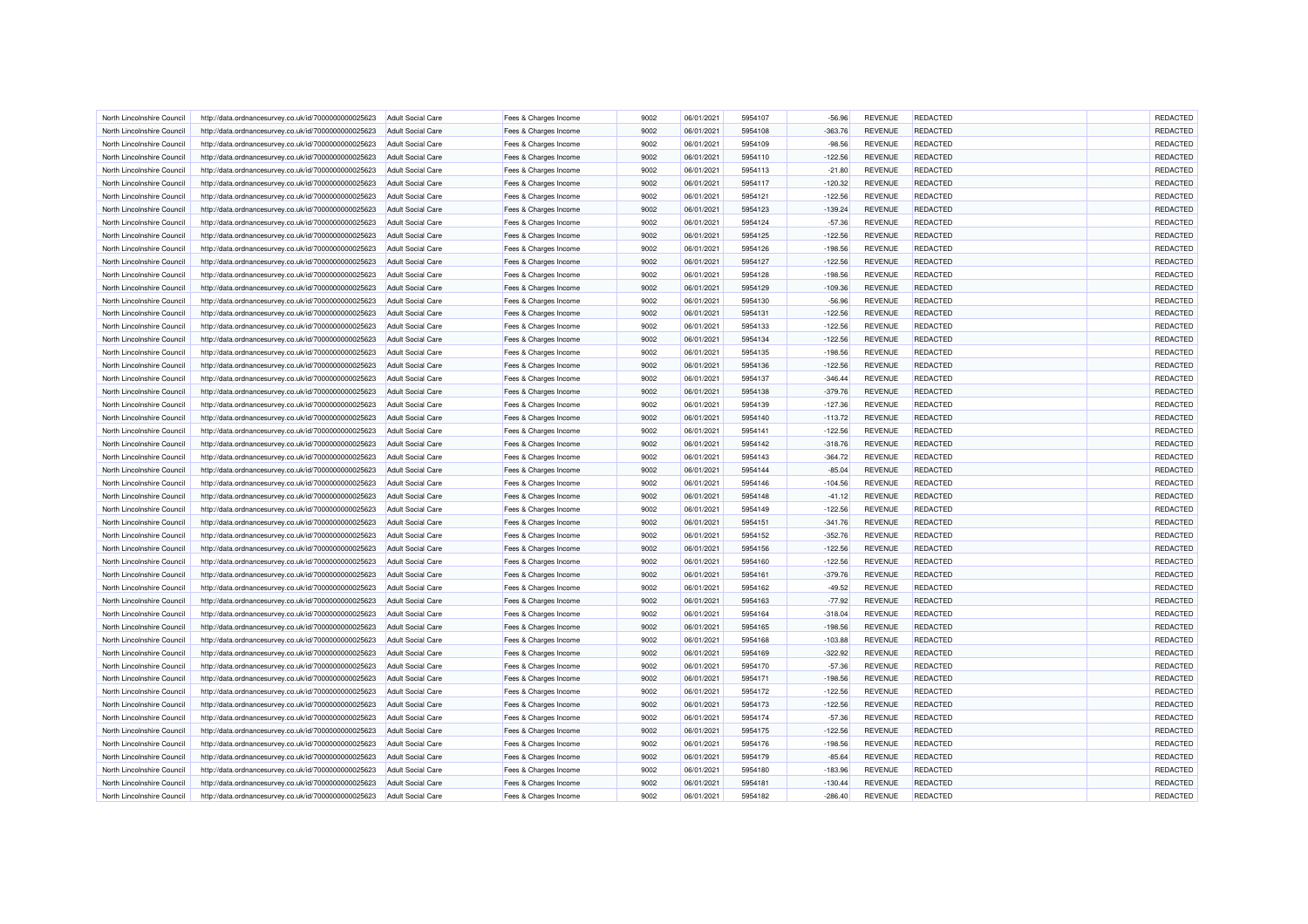| North Lincolnshire Council | http://data.ordnancesurvey.co.uk/id/7000000000025623 | <b>Adult Social Care</b> | Fees & Charges Income | 9002 | 06/01/2021 | 5954183 | $-47.56$  | <b>REVENUE</b> | <b>REDACTED</b> | REDACTED |
|----------------------------|------------------------------------------------------|--------------------------|-----------------------|------|------------|---------|-----------|----------------|-----------------|----------|
| North Lincolnshire Council | http://data.ordnancesurvey.co.uk/id/7000000000025623 | <b>Adult Social Care</b> | Fees & Charges Income | 9002 | 06/01/2021 | 5954184 | $-244.80$ | <b>REVENUE</b> | REDACTED        | REDACTED |
| North Lincolnshire Council | http://data.ordnancesurvey.co.uk/id/7000000000025623 | Adult Social Care        | Fees & Charges Income | 9002 | 06/01/2021 | 5954186 | $-105.48$ | <b>REVENUE</b> | <b>REDACTED</b> | REDACTED |
| North Lincolnshire Counci  | http://data.ordnancesurvey.co.uk/id/7000000000025623 | <b>Adult Social Care</b> | Fees & Charges Income | 9002 | 06/01/2021 | 5954187 | $-107.96$ | <b>REVENUE</b> | REDACTED        | REDACTED |
| North Lincolnshire Council | http://data.ordnancesurvey.co.uk/id/7000000000025623 | <b>Adult Social Care</b> | Fees & Charges Income | 9002 | 06/01/2021 | 5954188 | $-323.40$ | <b>REVENUE</b> | REDACTED        | REDACTED |
| North Lincolnshire Council | http://data.ordnancesurvey.co.uk/id/7000000000025623 | <b>Adult Social Care</b> | Fees & Charges Income | 9002 | 06/01/2021 | 5954189 | $-332.84$ | <b>REVENUE</b> | REDACTED        | REDACTED |
| North Lincolnshire Council | http://data.ordnancesurvey.co.uk/id/7000000000025623 | <b>Adult Social Care</b> | Fees & Charges Income | 9002 | 06/01/2021 | 5954190 | $-136.60$ | <b>REVENUE</b> | REDACTED        | REDACTED |
| North Lincolnshire Council | http://data.ordnancesurvey.co.uk/id/7000000000025623 | <b>Adult Social Care</b> | Fees & Charges Income | 9002 | 06/01/2021 | 5954193 | $-25.92$  | <b>REVENUE</b> | REDACTED        | REDACTED |
| North Lincolnshire Counci  | http://data.ordnancesurvey.co.uk/id/7000000000025623 | <b>Adult Social Care</b> | Fees & Charges Income | 9002 | 06/01/2021 | 5954194 | $-74.20$  | <b>REVENUE</b> | <b>REDACTED</b> | REDACTED |
| North Lincolnshire Council | http://data.ordnancesurvey.co.uk/id/7000000000025623 | <b>Adult Social Care</b> | Fees & Charges Income | 9002 | 06/01/2021 | 5954195 | $-332.84$ | <b>REVENUE</b> | REDACTED        | REDACTED |
| North Lincolnshire Council | http://data.ordnancesurvey.co.uk/id/7000000000025623 | Adult Social Care        | Fees & Charges Income | 9002 | 06/01/2021 | 5954199 | $-312.80$ | <b>REVENUE</b> | <b>REDACTED</b> | REDACTED |
| North Lincolnshire Council | http://data.ordnancesurvey.co.uk/id/7000000000025623 | <b>Adult Social Care</b> | Fees & Charges Income | 9002 | 06/01/2021 | 5954204 | $-280.56$ | <b>REVENUE</b> | <b>REDACTED</b> | REDACTED |
| North Lincolnshire Council | http://data.ordnancesurvey.co.uk/id/7000000000025623 | <b>Adult Social Care</b> | Fees & Charges Income | 9002 | 06/01/2021 | 5954205 | $-122.56$ | <b>REVENUE</b> | REDACTED        | REDACTED |
| North Lincolnshire Council | http://data.ordnancesurvey.co.uk/id/7000000000025623 | <b>Adult Social Care</b> | Fees & Charges Income | 9002 | 06/01/2021 | 5954206 | $-52.20$  | <b>REVENUE</b> | REDACTED        | REDACTED |
| North Lincolnshire Council | http://data.ordnancesurvey.co.uk/id/7000000000025623 | <b>Adult Social Care</b> | Fees & Charges Income | 9002 | 06/01/2021 | 5954207 | $-122.56$ | <b>REVENUE</b> | <b>REDACTED</b> | REDACTED |
| North Lincolnshire Council | http://data.ordnancesurvey.co.uk/id/7000000000025623 | <b>Adult Social Care</b> | Fees & Charges Income | 9002 | 06/01/2021 | 5954208 | $-315.52$ | <b>REVENUE</b> | REDACTED        | REDACTED |
| North Lincolnshire Council | http://data.ordnancesurvey.co.uk/id/7000000000025623 | <b>Adult Social Care</b> | Fees & Charges Income | 9002 | 06/01/2021 | 5954209 | $-269.20$ | <b>REVENUE</b> | REDACTED        | REDACTED |
|                            |                                                      |                          |                       | 9002 | 06/01/2021 |         |           |                |                 | REDACTED |
| North Lincolnshire Council | http://data.ordnancesurvey.co.uk/id/7000000000025623 | <b>Adult Social Care</b> | Fees & Charges Income |      |            | 5954211 | $-299.20$ | <b>REVENUE</b> | <b>REDACTED</b> |          |
| North Lincolnshire Council | http://data.ordnancesurvey.co.uk/id/7000000000025623 | <b>Adult Social Care</b> | Fees & Charges Income | 9002 | 06/01/2021 | 5954212 | $-198.56$ | <b>REVENUE</b> | <b>REDACTED</b> | REDACTED |
| North Lincolnshire Counci  | http://data.ordnancesurvey.co.uk/id/7000000000025623 | <b>Adult Social Care</b> | Fees & Charges Income | 9002 | 06/01/2021 | 5954213 | $-122.56$ | <b>REVENUE</b> | REDACTED        | REDACTED |
| North Lincolnshire Council | http://data.ordnancesurvey.co.uk/id/7000000000025623 | <b>Adult Social Care</b> | Fees & Charges Income | 9002 | 06/01/2021 | 5954214 | $-323.40$ | <b>REVENUE</b> | REDACTED        | REDACTED |
| North Lincolnshire Council | http://data.ordnancesurvey.co.uk/id/7000000000025623 | Adult Social Care        | Fees & Charges Income | 9002 | 06/01/2021 | 5954215 | $-198.56$ | <b>REVENUE</b> | REDACTED        | REDACTED |
| North Lincolnshire Council | http://data.ordnancesurvey.co.uk/id/7000000000025623 | <b>Adult Social Care</b> | Fees & Charges Income | 9002 | 06/01/2021 | 5954219 | $-321.00$ | <b>REVENUE</b> | <b>REDACTED</b> | REDACTED |
| North Lincolnshire Council | http://data.ordnancesurvey.co.uk/id/7000000000025623 | <b>Adult Social Care</b> | Fees & Charges Income | 9002 | 06/01/2021 | 5954220 | $-177.48$ | <b>REVENUE</b> | REDACTED        | REDACTED |
| North Lincolnshire Council | http://data.ordnancesurvey.co.uk/id/7000000000025623 | <b>Adult Social Care</b> | Fees & Charges Income | 9002 | 06/01/2021 | 5954221 | $-119.32$ | <b>REVENUE</b> | REDACTED        | REDACTED |
| North Lincolnshire Counci  | http://data.ordnancesurvey.co.uk/id/7000000000025623 | <b>Adult Social Care</b> | Fees & Charges Income | 9002 | 06/01/2021 | 5954222 | $-198.56$ | <b>REVENUE</b> | <b>REDACTED</b> | REDACTED |
| North Lincolnshire Council | http://data.ordnancesurvey.co.uk/id/7000000000025623 | <b>Adult Social Care</b> | Fees & Charges Income | 9002 | 06/01/2021 | 5954224 | $-69.16$  | <b>REVENUE</b> | <b>REDACTED</b> | REDACTED |
| North Lincolnshire Council | http://data.ordnancesurvey.co.uk/id/7000000000025623 | <b>Adult Social Care</b> | Fees & Charges Income | 9002 | 06/01/2021 | 5954225 | $-198.56$ | <b>REVENUE</b> | REDACTED        | REDACTED |
| North Lincolnshire Council | http://data.ordnancesurvey.co.uk/id/7000000000025623 | <b>Adult Social Care</b> | Fees & Charges Income | 9002 | 06/01/2021 | 5954226 | $-30.24$  | <b>REVENUE</b> | REDACTED        | REDACTED |
| North Lincolnshire Council | http://data.ordnancesurvey.co.uk/id/7000000000025623 | Adult Social Care        | Fees & Charges Income | 9002 | 06/01/2021 | 5954228 | $-37.84$  | <b>REVENUE</b> | <b>REDACTED</b> | REDACTED |
| North Lincolnshire Counci  | http://data.ordnancesurvey.co.uk/id/7000000000025623 | <b>Adult Social Care</b> | Fees & Charges Income | 9002 | 06/01/2021 | 5954229 | $-87.16$  | <b>REVENUE</b> | REDACTED        | REDACTED |
| North Lincolnshire Council | http://data.ordnancesurvey.co.uk/id/7000000000025623 | <b>Adult Social Care</b> | Fees & Charges Income | 9002 | 06/01/2021 | 5954230 | $-271.12$ | <b>REVENUE</b> | REDACTED        | REDACTED |
| North Lincolnshire Council | http://data.ordnancesurvey.co.uk/id/7000000000025623 | <b>Adult Social Care</b> | Fees & Charges Income | 9002 | 06/01/2021 | 5954236 | $-198.56$ | <b>REVENUE</b> | REDACTED        | REDACTED |
| North Lincolnshire Council | http://data.ordnancesurvey.co.uk/id/7000000000025623 | <b>Adult Social Care</b> | Fees & Charges Income | 9002 | 06/01/2021 | 5954238 | $-33.44$  | REVENUE        | <b>REDACTED</b> | REDACTED |
| North Lincolnshire Council | http://data.ordnancesurvey.co.uk/id/7000000000025623 | <b>Adult Social Care</b> | Fees & Charges Income | 9002 | 06/01/2021 | 5954240 | $-295.92$ | <b>REVENUE</b> | REDACTED        | REDACTED |
| North Lincolnshire Counci  | http://data.ordnancesurvey.co.uk/id/7000000000025623 | <b>Adult Social Care</b> | Fees & Charges Income | 9002 | 06/01/2021 | 5954243 | $-58.48$  | <b>REVENUE</b> | <b>REDACTED</b> | REDACTED |
| North Lincolnshire Council | http://data.ordnancesurvey.co.uk/id/7000000000025623 | <b>Adult Social Care</b> | Fees & Charges Income | 9002 | 06/01/2021 | 5954248 | $-397.20$ | <b>REVENUE</b> | REDACTED        | REDACTED |
| North Lincolnshire Council |                                                      | Adult Social Care        |                       | 9002 | 06/01/2021 | 5954250 |           | <b>REVENUE</b> | <b>REDACTED</b> | REDACTED |
|                            | http://data.ordnancesurvey.co.uk/id/7000000000025623 |                          | Fees & Charges Income |      |            |         | $-123.88$ |                |                 |          |
| North Lincolnshire Council | http://data.ordnancesurvey.co.uk/id/7000000000025623 | <b>Adult Social Care</b> | Fees & Charges Income | 9002 | 06/01/2021 | 5954252 | $-161.32$ | <b>REVENUE</b> | REDACTED        | REDACTED |
| North Lincolnshire Council | http://data.ordnancesurvey.co.uk/id/7000000000025623 | <b>Adult Social Care</b> | Fees & Charges Income | 9002 | 06/01/2021 | 5954253 | $-104.80$ | <b>REVENUE</b> | <b>REDACTED</b> | REDACTED |
| North Lincolnshire Council | http://data.ordnancesurvey.co.uk/id/7000000000025623 | <b>Adult Social Care</b> | Fees & Charges Income | 9002 | 06/01/2021 | 5954254 | $-229.44$ | <b>REVENUE</b> | REDACTED        | REDACTED |
| North Lincolnshire Council | http://data.ordnancesurvey.co.uk/id/7000000000025623 | <b>Adult Social Care</b> | Fees & Charges Income | 9002 | 06/01/2021 | 5954255 | $-122.56$ | <b>REVENUE</b> | <b>REDACTED</b> | REDACTED |
| North Lincolnshire Council | http://data.ordnancesurvey.co.uk/id/7000000000025623 | <b>Adult Social Care</b> | Fees & Charges Income | 9002 | 06/01/2021 | 5954256 | $-232.28$ | <b>REVENUE</b> | REDACTED        | REDACTED |
| North Lincolnshire Council | http://data.ordnancesurvey.co.uk/id/7000000000025623 | <b>Adult Social Care</b> | Fees & Charges Income | 9002 | 06/01/2021 | 5954257 | $-166.36$ | <b>REVENUE</b> | REDACTED        | REDACTED |
| North Lincolnshire Council | http://data.ordnancesurvey.co.uk/id/7000000000025623 | <b>Adult Social Care</b> | Fees & Charges Income | 9002 | 06/01/2021 | 5954258 | $-192.48$ | <b>REVENUE</b> | REDACTED        | REDACTED |
| North Lincolnshire Council | http://data.ordnancesurvey.co.uk/id/7000000000025623 | <b>Adult Social Care</b> | Fees & Charges Income | 9002 | 06/01/2021 | 5954259 | $-22.76$  | <b>REVENUE</b> | <b>REDACTED</b> | REDACTED |
| North Lincolnshire Counci  | http://data.ordnancesurvey.co.uk/id/7000000000025623 | <b>Adult Social Care</b> | Fees & Charges Income | 9002 | 06/01/2021 | 5954260 | $-0.36$   | <b>REVENUE</b> | <b>REDACTED</b> | REDACTED |
| North Lincolnshire Council | http://data.ordnancesurvey.co.uk/id/7000000000025623 | <b>Adult Social Care</b> | Fees & Charges Income | 9002 | 06/01/2021 | 5954261 | $-122.56$ | <b>REVENUE</b> | REDACTED        | REDACTED |
| North Lincolnshire Council | http://data.ordnancesurvey.co.uk/id/7000000000025623 | Adult Social Care        | Fees & Charges Income | 9002 | 06/01/2021 | 5954263 | $-284.44$ | <b>REVENUE</b> | <b>REDACTED</b> | REDACTED |
| North Lincolnshire Council | http://data.ordnancesurvey.co.uk/id/7000000000025623 | <b>Adult Social Care</b> | Fees & Charges Income | 9002 | 06/01/2021 | 5954264 | $-292.16$ | <b>REVENUE</b> | <b>REDACTED</b> | REDACTED |
| North Lincolnshire Council | http://data.ordnancesurvey.co.uk/id/7000000000025623 | <b>Adult Social Care</b> | Fees & Charges Income | 9002 | 06/01/2021 | 5954270 | $-96.16$  | REVENUE        | <b>REDACTED</b> | REDACTED |
| North Lincolnshire Council | http://data.ordnancesurvey.co.uk/id/7000000000025623 | <b>Adult Social Care</b> | Fees & Charges Income | 9002 | 06/01/2021 | 5954276 | $-135.00$ | REVENUE        | REDACTED        | REDACTED |
| North Lincolnshire Council | http://data.ordnancesurvey.co.uk/id/7000000000025623 | <b>Adult Social Care</b> | Fees & Charges Income | 9002 | 06/01/2021 | 5954279 | $-122.56$ | <b>REVENUE</b> | REDACTED        | REDACTED |
|                            |                                                      |                          |                       |      |            |         |           |                |                 |          |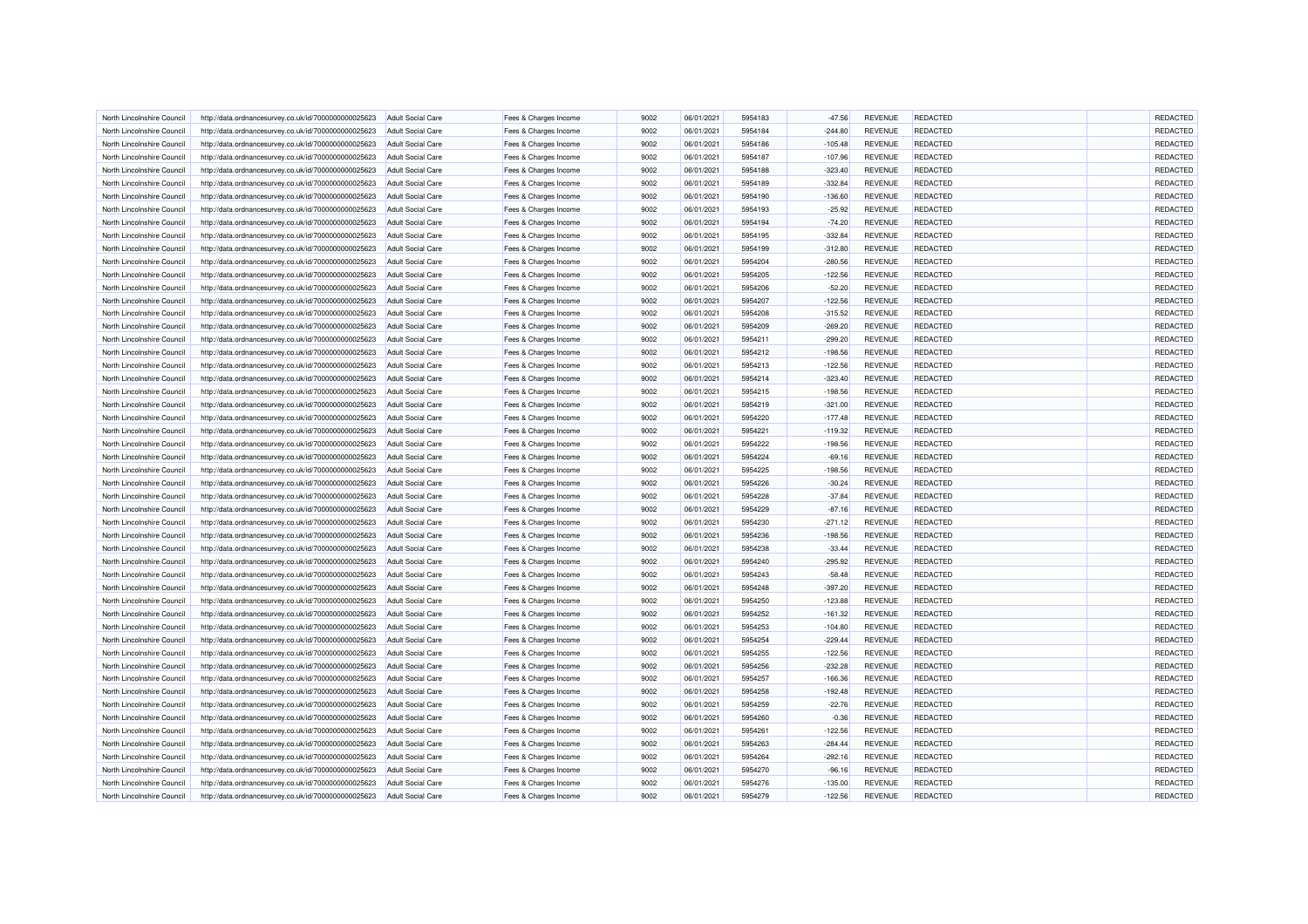| North Lincolnshire Council | http://data.ordnancesurvey.co.uk/id/7000000000025623 | <b>Adult Social Care</b> | Fees & Charges Income | 9002 | 06/01/2021 | 5954283 | $-229.12$ | <b>REVENUE</b> | REDACTED        | REDACTED |
|----------------------------|------------------------------------------------------|--------------------------|-----------------------|------|------------|---------|-----------|----------------|-----------------|----------|
| North Lincolnshire Council | http://data.ordnancesurvey.co.uk/id/7000000000025623 | <b>Adult Social Care</b> | Fees & Charges Income | 9002 | 06/01/2021 | 5954286 | $-94.20$  | <b>REVENUE</b> | REDACTED        | REDACTED |
| North Lincolnshire Council | http://data.ordnancesurvey.co.uk/id/7000000000025623 | Adult Social Care        | Fees & Charges Income | 9002 | 06/01/2021 | 5954291 | $-228.24$ | <b>REVENUE</b> | <b>REDACTED</b> | REDACTED |
| North Lincolnshire Council | http://data.ordnancesurvey.co.uk/id/7000000000025623 | <b>Adult Social Care</b> | Fees & Charges Income | 9002 | 06/01/2021 | 5954292 | $-191.60$ | <b>REVENUE</b> | REDACTED        | REDACTED |
| North Lincolnshire Council | http://data.ordnancesurvey.co.uk/id/7000000000025623 | <b>Adult Social Care</b> | Fees & Charges Income | 9002 | 06/01/2021 | 5954293 | $-122.56$ | <b>REVENUE</b> | REDACTED        | REDACTED |
| North Lincolnshire Council | http://data.ordnancesurvey.co.uk/id/7000000000025623 | <b>Adult Social Care</b> | Fees & Charges Income | 9002 | 06/01/2021 | 5954294 | $-122.56$ | <b>REVENUE</b> | REDACTED        | REDACTED |
| North Lincolnshire Council | http://data.ordnancesurvey.co.uk/id/7000000000025623 | <b>Adult Social Care</b> | Fees & Charges Income | 9002 | 06/01/2021 | 5954297 | $-100.20$ | <b>REVENUE</b> | REDACTED        | REDACTED |
| North Lincolnshire Council | http://data.ordnancesurvey.co.uk/id/7000000000025623 | <b>Adult Social Care</b> | Fees & Charges Income | 9002 | 06/01/2021 | 5954300 | $-67.00$  | <b>REVENUE</b> | REDACTED        | REDACTED |
| North Lincolnshire Council | http://data.ordnancesurvey.co.uk/id/7000000000025623 | <b>Adult Social Care</b> | Fees & Charges Income | 9002 | 06/01/2021 | 5954302 | $-676.20$ | <b>REVENUE</b> | REDACTED        | REDACTED |
| North Lincolnshire Council | http://data.ordnancesurvey.co.uk/id/7000000000025623 | <b>Adult Social Care</b> | Fees & Charges Income | 9002 | 06/01/2021 | 5954303 | $-232.52$ | <b>REVENUE</b> | REDACTED        | REDACTED |
| North Lincolnshire Council | http://data.ordnancesurvey.co.uk/id/7000000000025623 | Adult Social Care        | Fees & Charges Income | 9002 | 06/01/2021 | 5954306 | $-232.28$ | <b>REVENUE</b> | REDACTED        | REDACTED |
| North Lincolnshire Council | http://data.ordnancesurvey.co.uk/id/7000000000025623 | <b>Adult Social Care</b> | Fees & Charges Income | 9002 | 06/01/2021 | 5954309 | $-180.20$ | <b>REVENUE</b> | REDACTED        | REDACTED |
| North Lincolnshire Council | http://data.ordnancesurvey.co.uk/id/7000000000025623 | <b>Adult Social Care</b> | Fees & Charges Income | 9002 | 06/01/2021 | 5954310 | $-122.56$ | <b>REVENUE</b> | REDACTED        | REDACTED |
| North Lincolnshire Council | http://data.ordnancesurvey.co.uk/id/7000000000025623 | <b>Adult Social Care</b> | Fees & Charges Income | 9002 | 06/01/2021 | 5954313 | $-65.92$  | <b>REVENUE</b> | REDACTED        | REDACTED |
| North Lincolnshire Council | http://data.ordnancesurvey.co.uk/id/7000000000025623 | <b>Adult Social Care</b> | Fees & Charges Income | 9002 | 06/01/2021 | 5954314 | $-217.24$ | <b>REVENUE</b> | REDACTED        | REDACTED |
| North Lincolnshire Council | http://data.ordnancesurvey.co.uk/id/7000000000025623 | <b>Adult Social Care</b> | Fees & Charges Income | 9002 | 06/01/2021 | 5954316 | $-583.44$ | <b>REVENUE</b> | REDACTED        | REDACTED |
| North Lincolnshire Council | http://data.ordnancesurvey.co.uk/id/7000000000025623 | <b>Adult Social Care</b> | Fees & Charges Income | 9002 | 06/01/2021 | 5954317 | $-216.52$ | <b>REVENUE</b> | REDACTED        | REDACTED |
| North Lincolnshire Council | http://data.ordnancesurvey.co.uk/id/7000000000025623 | <b>Adult Social Care</b> | Fees & Charges Income | 9002 | 06/01/2021 | 5954318 | $-53.64$  | <b>REVENUE</b> | <b>REDACTED</b> | REDACTED |
| North Lincolnshire Council | http://data.ordnancesurvey.co.uk/id/7000000000025623 | Adult Social Care        | Fees & Charges Income | 9002 | 06/01/2021 | 5954323 | $-314.96$ | <b>REVENUE</b> | <b>REDACTED</b> | REDACTED |
| North Lincolnshire Council | http://data.ordnancesurvey.co.uk/id/7000000000025623 | <b>Adult Social Care</b> | Fees & Charges Income | 9002 | 06/01/2021 | 5954324 | $-66.20$  | <b>REVENUE</b> | <b>REDACTED</b> | REDACTED |
| North Lincolnshire Council | http://data.ordnancesurvey.co.uk/id/7000000000025623 | <b>Adult Social Care</b> | Fees & Charges Income | 9002 | 06/01/2021 | 5954325 | $-330.96$ | <b>REVENUE</b> | REDACTED        | REDACTED |
| North Lincolnshire Council |                                                      | <b>Adult Social Care</b> |                       | 9002 | 06/01/2021 | 5954327 | $-442.96$ | <b>REVENUE</b> | <b>REDACTED</b> | REDACTED |
|                            | http://data.ordnancesurvey.co.uk/id/7000000000025623 |                          | Fees & Charges Income |      |            |         |           |                |                 |          |
| North Lincolnshire Council | http://data.ordnancesurvey.co.uk/id/7000000000025623 | <b>Adult Social Care</b> | Fees & Charges Income | 9002 | 06/01/2021 | 5954328 | $-124.88$ | <b>REVENUE</b> | REDACTED        | REDACTED |
| North Lincolnshire Council | http://data.ordnancesurvey.co.uk/id/7000000000025623 | <b>Adult Social Care</b> | Fees & Charges Income | 9002 | 06/01/2021 | 5954329 | $-58.00$  | <b>REVENUE</b> | REDACTED        | REDACTED |
| North Lincolnshire Council | http://data.ordnancesurvey.co.uk/id/7000000000025623 | <b>Adult Social Care</b> | Fees & Charges Income | 9002 | 06/01/2021 | 5954331 | $-73.96$  | <b>REVENUE</b> | REDACTED        | REDACTED |
| North Lincolnshire Council | http://data.ordnancesurvey.co.uk/id/7000000000025623 | <b>Adult Social Care</b> | Fees & Charges Income | 9002 | 06/01/2021 | 5954332 | $-203.36$ | <b>REVENUE</b> | <b>REDACTED</b> | REDACTED |
| North Lincolnshire Council | http://data.ordnancesurvey.co.uk/id/7000000000025623 | <b>Adult Social Care</b> | Fees & Charges Income | 9002 | 06/01/2021 | 5954334 | $-67.56$  | REVENUE        | REDACTED        | REDACTED |
| North Lincolnshire Council | http://data.ordnancesurvey.co.uk/id/7000000000025623 | <b>Adult Social Care</b> | Fees & Charges Income | 9002 | 06/01/2021 | 5954335 | $-56.12$  | <b>REVENUE</b> | REDACTED        | REDACTED |
| North Lincolnshire Council | http://data.ordnancesurvey.co.uk/id/7000000000025623 | <b>Adult Social Care</b> | Fees & Charges Income | 9002 | 06/01/2021 | 5954336 | $-122.56$ | <b>REVENUE</b> | REDACTED        | REDACTED |
| North Lincolnshire Council | http://data.ordnancesurvey.co.uk/id/7000000000025623 | Adult Social Care        | Fees & Charges Income | 9002 | 06/01/2021 | 5954337 | $-104.80$ | <b>REVENUE</b> | REDACTED        | REDACTED |
| North Lincolnshire Council | http://data.ordnancesurvey.co.uk/id/7000000000025623 | <b>Adult Social Care</b> | Fees & Charges Income | 9002 | 06/01/2021 | 5954338 | $-262.04$ | <b>REVENUE</b> | REDACTED        | REDACTED |
| North Lincolnshire Council | http://data.ordnancesurvey.co.uk/id/7000000000025623 | <b>Adult Social Care</b> | Fees & Charges Income | 9002 | 06/01/2021 | 5954340 | $-80.92$  | <b>REVENUE</b> | REDACTED        | REDACTED |
| North Lincolnshire Council | http://data.ordnancesurvey.co.uk/id/7000000000025623 | <b>Adult Social Care</b> | Fees & Charges Income | 9002 | 06/01/2021 | 5954345 | $-312.48$ | <b>REVENUE</b> | REDACTED        | REDACTED |
| North Lincolnshire Council | http://data.ordnancesurvey.co.uk/id/7000000000025623 | <b>Adult Social Care</b> | Fees & Charges Income | 9002 | 06/01/2021 | 5954347 | $-129.40$ | <b>REVENUE</b> | <b>REDACTED</b> | REDACTED |
| North Lincolnshire Council | http://data.ordnancesurvey.co.uk/id/7000000000025623 | Adult Social Care        | Fees & Charges Income | 9002 | 06/01/2021 | 5954348 | $-218.84$ | <b>REVENUE</b> | REDACTED        | REDACTED |
| North Lincolnshire Council | http://data.ordnancesurvey.co.uk/id/7000000000025623 | <b>Adult Social Care</b> | Fees & Charges Income | 9002 | 06/01/2021 | 5954350 | $-87.16$  | <b>REVENUE</b> | <b>REDACTED</b> | REDACTED |
| North Lincolnshire Council | http://data.ordnancesurvey.co.uk/id/7000000000025623 | <b>Adult Social Care</b> | Fees & Charges Income | 9002 | 06/01/2021 | 5954351 | $-457.56$ | <b>REVENUE</b> | REDACTED        | REDACTED |
| North Lincolnshire Council | http://data.ordnancesurvey.co.uk/id/7000000000025623 | Adult Social Care        | Fees & Charges Income | 9002 | 06/01/2021 | 5954354 | $-304.24$ | <b>REVENUE</b> | <b>REDACTED</b> | REDACTED |
| North Lincolnshire Council | http://data.ordnancesurvey.co.uk/id/7000000000025623 | <b>Adult Social Care</b> | Fees & Charges Income | 9002 | 06/01/2021 | 5954357 | $-73.60$  | <b>REVENUE</b> | REDACTED        | REDACTED |
| North Lincolnshire Council | http://data.ordnancesurvey.co.uk/id/7000000000025623 | <b>Adult Social Care</b> | Fees & Charges Income | 9002 | 06/01/2021 | 5954358 | $-338.24$ | <b>REVENUE</b> | REDACTED        | REDACTED |
| North Lincolnshire Council | http://data.ordnancesurvey.co.uk/id/7000000000025623 | <b>Adult Social Care</b> | Fees & Charges Income | 9002 | 06/01/2021 | 5954360 | $-392.28$ | <b>REVENUE</b> | REDACTED        | REDACTED |
| North Lincolnshire Council | http://data.ordnancesurvey.co.uk/id/7000000000025623 | <b>Adult Social Care</b> | Fees & Charges Income | 9002 | 06/01/2021 | 5954361 | $-103.20$ | <b>REVENUE</b> | <b>REDACTED</b> | REDACTED |
| North Lincolnshire Council | http://data.ordnancesurvey.co.uk/id/7000000000025623 | <b>Adult Social Care</b> | Fees & Charges Income | 9002 | 06/01/2021 | 5954366 | $-397.44$ | <b>REVENUE</b> | REDACTED        | REDACTED |
| North Lincolnshire Council | http://data.ordnancesurvey.co.uk/id/7000000000025623 | <b>Adult Social Care</b> | Fees & Charges Income | 9002 | 06/01/2021 | 5954367 | $-945.84$ | <b>REVENUE</b> | REDACTED        | REDACTED |
| North Lincolnshire Council | http://data.ordnancesurvey.co.uk/id/7000000000025623 | <b>Adult Social Care</b> | Fees & Charges Income | 9002 | 06/01/2021 | 5954368 | $-334.96$ | <b>REVENUE</b> | REDACTED        | REDACTED |
| North Lincolnshire Council | http://data.ordnancesurvey.co.uk/id/7000000000025623 | <b>Adult Social Care</b> | Fees & Charges Income | 9002 | 06/01/2021 | 5954370 | $-841.52$ | <b>REVENUE</b> | <b>REDACTED</b> | REDACTED |
| North Lincolnshire Council | http://data.ordnancesurvey.co.uk/id/7000000000025623 | <b>Adult Social Care</b> | Fees & Charges Income | 9002 | 06/01/2021 | 5954371 | $-114.16$ | <b>REVENUE</b> | REDACTED        | REDACTED |
| North Lincolnshire Council | http://data.ordnancesurvey.co.uk/id/7000000000025623 | <b>Adult Social Care</b> | Fees & Charges Income | 9002 | 06/01/2021 | 5954377 | $-125.00$ | <b>REVENUE</b> | REDACTED        | REDACTED |
| North Lincolnshire Council | http://data.ordnancesurvey.co.uk/id/7000000000025623 | Adult Social Care        | Fees & Charges Income | 9002 | 06/01/2021 | 5954379 | $-1.40$   | <b>REVENUE</b> | <b>REDACTED</b> | REDACTED |
| North Lincolnshire Council | http://data.ordnancesurvey.co.uk/id/7000000000025623 | <b>Adult Social Care</b> | Fees & Charges Income | 9002 | 06/01/2021 | 5954380 | $-113.76$ | <b>REVENUE</b> | <b>REDACTED</b> | REDACTED |
| North Lincolnshire Council | http://data.ordnancesurvey.co.uk/id/7000000000025623 | <b>Adult Social Care</b> | Fees & Charges Income | 9002 | 06/01/2021 | 5954381 | $-586.32$ | REVENUE        | REDACTED        | REDACTED |
| North Lincolnshire Council | http://data.ordnancesurvey.co.uk/id/7000000000025623 | <b>Adult Social Care</b> | Fees & Charges Income | 9002 | 06/01/2021 | 5954382 | $-103.88$ | <b>REVENUE</b> | REDACTED        | REDACTED |
| North Lincolnshire Council | http://data.ordnancesurvey.co.uk/id/7000000000025623 | <b>Adult Social Care</b> | Fees & Charges Income | 9002 | 06/01/2021 | 5954384 | $-320.84$ | <b>REVENUE</b> | REDACTED        | REDACTED |
|                            |                                                      |                          |                       |      |            |         |           |                |                 |          |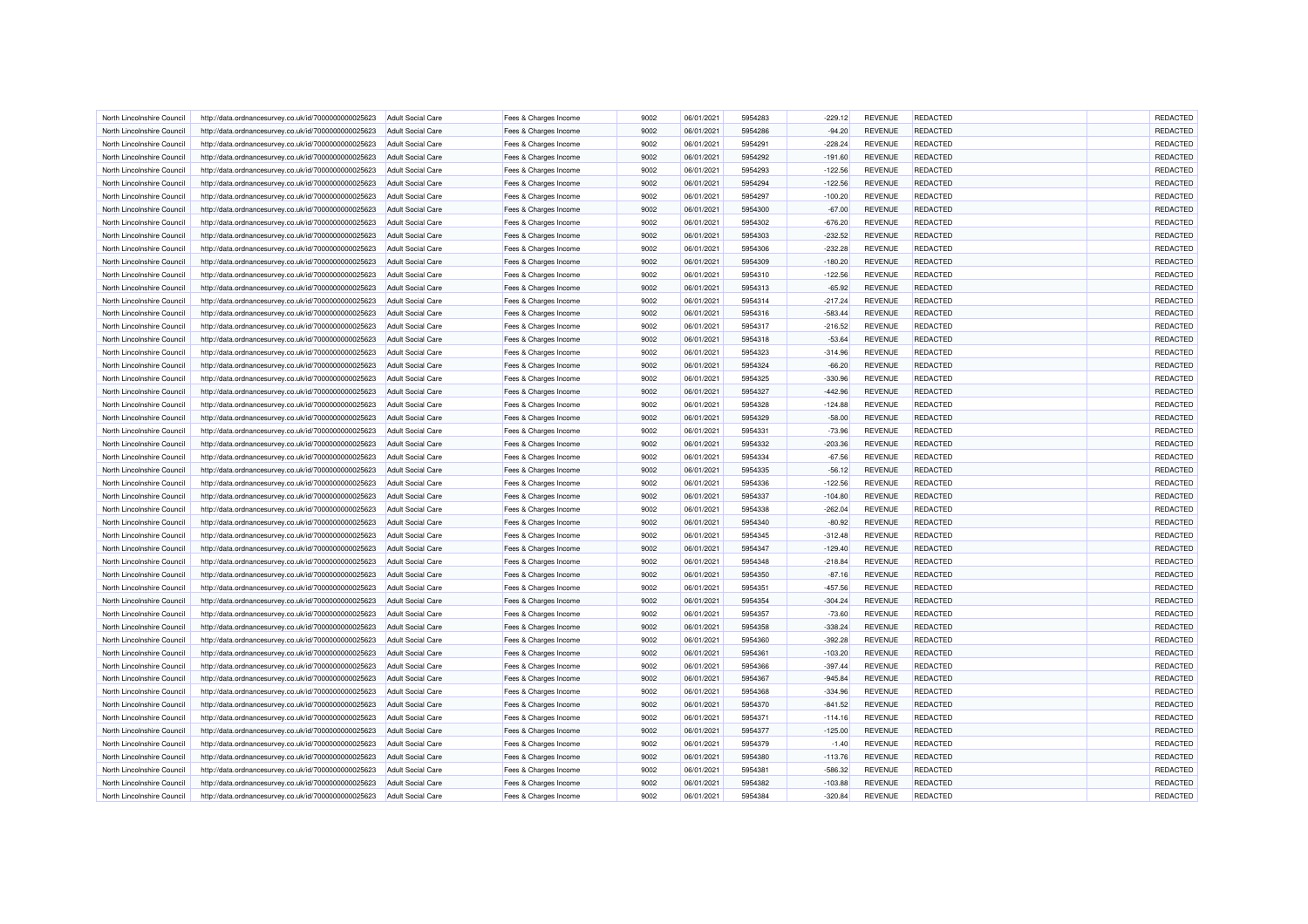| North Lincolnshire Council                               | http://data.ordnancesurvey.co.uk/id/7000000000025623 | Adult Social Care        | Fees & Charges Income                          | 9002 | 06/01/2021 | 5954393 | $-175.76$ | <b>REVENUE</b> | REDACTED        |          | REDACTED |
|----------------------------------------------------------|------------------------------------------------------|--------------------------|------------------------------------------------|------|------------|---------|-----------|----------------|-----------------|----------|----------|
| North Lincolnshire Council                               | http://data.ordnancesurvey.co.uk/id/7000000000025623 | <b>Adult Social Care</b> | Fees & Charges Income                          | 9002 | 06/01/2021 | 5954398 | $-104.76$ | <b>REVENUE</b> | REDACTED        |          | REDACTED |
| North Lincolnshire Council                               | http://data.ordnancesurvey.co.uk/id/7000000000025623 | <b>Adult Social Care</b> | Fees & Charges Income                          | 9002 | 06/01/2021 | 5954400 | $-122.56$ | <b>REVENUE</b> | REDACTED        |          | REDACTED |
| North Lincolnshire Council                               | http://data.ordnancesurvey.co.uk/id/7000000000025623 | <b>Adult Social Care</b> | Fees & Charges Income                          | 9002 | 06/01/2021 | 5954401 | $-57.36$  | <b>REVENUE</b> | REDACTED        |          | REDACTED |
| North Lincolnshire Council                               | http://data.ordnancesurvey.co.uk/id/7000000000025623 | <b>Adult Social Care</b> | Fees & Charges Income                          | 9002 | 06/01/2021 | 5954402 | $-319.16$ | <b>REVENUE</b> | REDACTED        |          | REDACTED |
| North Lincolnshire Council                               | http://data.ordnancesurvey.co.uk/id/7000000000025623 | <b>Adult Social Care</b> | Fees & Charges Income                          | 9002 | 06/01/2021 | 5954403 | $-167.40$ | <b>REVENUE</b> | REDACTED        |          | REDACTED |
| North Lincolnshire Council                               | http://data.ordnancesurvey.co.uk/id/7000000000025623 | <b>Adult Social Care</b> | Fees & Charges Income                          | 9002 | 06/01/2021 | 5954405 | $-352.00$ | <b>REVENUE</b> | REDACTED        |          | REDACTED |
| North Lincolnshire Council                               | http://data.ordnancesurvey.co.uk/id/7000000000025623 | <b>Adult Social Care</b> | Fees & Charges Income                          | 9002 | 06/01/2021 | 5954406 | $-127.36$ | <b>REVENUE</b> | REDACTED        |          | REDACTED |
| North Lincolnshire Council                               | http://data.ordnancesurvey.co.uk/id/7000000000025623 | <b>Adult Social Care</b> | Fees & Charges Income                          | 9002 | 06/01/2021 | 5954407 | $-122.56$ | <b>REVENUE</b> | REDACTED        |          | REDACTED |
| North Lincolnshire Council                               | http://data.ordnancesurvey.co.uk/id/7000000000025623 | <b>Adult Social Care</b> | Fees & Charges Income                          | 9002 | 06/01/2021 | 5954408 | $-57.04$  | <b>REVENUE</b> | REDACTED        |          | REDACTED |
| North Lincolnshire Council                               | http://data.ordnancesurvey.co.uk/id/7000000000025623 | <b>Adult Social Care</b> | Fees & Charges Income                          | 9002 | 06/01/2021 | 5954409 | $-74.60$  | <b>REVENUE</b> | <b>REDACTED</b> |          | REDACTED |
| North Lincolnshire Council                               | http://data.ordnancesurvey.co.uk/id/7000000000025623 | Adult Social Care        | Fees & Charges Income                          | 9002 | 06/01/2021 | 5954410 | $-56.96$  | <b>REVENUE</b> | <b>REDACTED</b> |          | REDACTED |
| North Lincolnshire Council                               | http://data.ordnancesurvey.co.uk/id/7000000000025623 | <b>Adult Social Care</b> | Fees & Charges Income                          | 9002 | 06/01/2021 | 5954412 | $-122.56$ | <b>REVENUE</b> | REDACTED        |          | REDACTED |
| North Lincolnshire Council                               | http://data.ordnancesurvey.co.uk/id/7000000000025623 | <b>Adult Social Care</b> |                                                | 9002 | 06/01/2021 | 5954413 | $-122.56$ | <b>REVENUE</b> | <b>REDACTED</b> |          | REDACTED |
| North Lincolnshire Council                               | http://data.ordnancesurvey.co.uk/id/7000000000025623 | <b>Adult Social Care</b> | Fees & Charges Income<br>Fees & Charges Income | 9002 | 06/01/2021 | 5954414 | $-55.24$  | <b>REVENUE</b> | REDACTED        |          | REDACTED |
| North Lincolnshire Council                               |                                                      |                          |                                                | 9002 | 06/01/2021 | 5954417 | $-122.56$ | <b>REVENUE</b> | REDACTED        |          | REDACTED |
|                                                          | http://data.ordnancesurvey.co.uk/id/7000000000025623 | <b>Adult Social Care</b> | Fees & Charges Income                          |      |            |         |           |                |                 |          |          |
| North Lincolnshire Council                               | http://data.ordnancesurvey.co.uk/id/7000000000025623 | <b>Adult Social Care</b> | Fees & Charges Income                          | 9002 | 06/01/2021 | 5954418 | $-122.56$ | <b>REVENUE</b> | REDACTED        |          | REDACTED |
| North Lincolnshire Council                               | http://data.ordnancesurvey.co.uk/id/7000000000025623 | <b>Adult Social Care</b> | Fees & Charges Income                          | 9002 | 06/01/2021 | 5954419 | $-122.56$ | <b>REVENUE</b> | REDACTED        |          | REDACTED |
| North Lincolnshire Council                               | http://data.ordnancesurvey.co.uk/id/7000000000025623 | <b>Adult Social Care</b> | Fees & Charges Income                          | 9002 | 06/01/2021 | 5954420 | $-284.24$ | <b>REVENUE</b> | REDACTED        |          | REDACTED |
| North Lincolnshire Council                               | http://data.ordnancesurvey.co.uk/id/7000000000025623 | <b>Adult Social Care</b> | Fees & Charges Income                          | 9002 | 06/01/2021 | 5954421 | $-56.96$  | <b>REVENUE</b> | REDACTED        |          | REDACTED |
| North Lincolnshire Council                               | http://data.ordnancesurvey.co.uk/id/7000000000025623 | <b>Adult Social Care</b> | Fees & Charges Income                          | 9002 | 06/01/2021 | 5954422 | $-119.28$ | <b>REVENUE</b> | REDACTED        |          | REDACTED |
| North Lincolnshire Council                               | http://data.ordnancesurvey.co.uk/id/7000000000025623 | Adult Social Care        | Fees & Charges Income                          | 9002 | 06/01/2021 | 5954423 | $-122.56$ | <b>REVENUE</b> | REDACTED        |          | REDACTED |
| North Lincolnshire Council                               | http://data.ordnancesurvey.co.uk/id/7000000000025623 | <b>Adult Social Care</b> | Fees & Charges Income                          | 9002 | 06/01/2021 | 5954424 | $-372.64$ | <b>REVENUE</b> | REDACTED        |          | REDACTED |
| North Lincolnshire Council                               | http://data.ordnancesurvey.co.uk/id/7000000000025623 | <b>Adult Social Care</b> | Fees & Charges Income                          | 9002 | 06/01/2021 | 5954425 | $-103.88$ | <b>REVENUE</b> | REDACTED        |          | REDACTED |
| North Lincolnshire Council                               | http://data.ordnancesurvey.co.uk/id/7000000000025623 | Adult Social Care        | Fees & Charges Income                          | 9002 | 06/01/2021 | 5954426 | $-122.56$ | <b>REVENUE</b> | REDACTED        |          | REDACTED |
| North Lincolnshire Council                               | http://data.ordnancesurvey.co.uk/id/7000000000025623 | <b>Adult Social Care</b> | Fees & Charges Income                          | 9002 | 06/01/2021 | 5954427 | $-122.56$ | <b>REVENUE</b> | REDACTED        |          | REDACTED |
| North Lincolnshire Council                               | http://data.ordnancesurvey.co.uk/id/7000000000025623 | <b>Adult Social Care</b> | Fees & Charges Income                          | 9002 | 06/01/2021 | 5954428 | $-12.44$  | <b>REVENUE</b> | REDACTED        |          | REDACTED |
| North Lincolnshire Council                               | http://data.ordnancesurvey.co.uk/id/7000000000025623 | <b>Adult Social Care</b> | Fees & Charges Income                          | 9002 | 06/01/2021 | 5954429 | $-122.56$ | <b>REVENUE</b> | REDACTED        |          | REDACTED |
| North Lincolnshire Council                               | http://data.ordnancesurvey.co.uk/id/7000000000025623 | <b>Adult Social Care</b> | Fees & Charges Income                          | 9002 | 06/01/2021 | 5954430 | $-122.56$ | <b>REVENUE</b> | <b>REDACTED</b> |          | REDACTED |
| North Lincolnshire Council                               | http://data.ordnancesurvey.co.uk/id/7000000000025623 | <b>Adult Social Care</b> | Fees & Charges Income                          | 9002 | 06/01/2021 | 5954432 | $-51.60$  | <b>REVENUE</b> | REDACTED        |          | REDACTED |
| North Lincolnshire Council                               | http://data.ordnancesurvey.co.uk/id/7000000000025623 | <b>Adult Social Care</b> | Fees & Charges Income                          | 9002 | 06/01/2021 | 5954434 | $-122.56$ | <b>REVENUE</b> | REDACTED        |          | REDACTED |
| North Lincolnshire Council                               | http://data.ordnancesurvey.co.uk/id/7000000000025623 | <b>Adult Social Care</b> | Fees & Charges Income                          | 9002 | 06/01/2021 | 5954435 | $-119.28$ | <b>REVENUE</b> | REDACTED        |          | REDACTED |
| North Lincolnshire Council                               | http://data.ordnancesurvey.co.uk/id/7000000000025623 | Adult Social Care        | Fees & Charges Income                          | 9002 | 06/01/2021 | 5954436 | $-62.16$  | <b>REVENUE</b> | REDACTED        |          | REDACTED |
| North Lincolnshire Council                               | http://data.ordnancesurvey.co.uk/id/7000000000025623 | <b>Adult Social Care</b> | Fees & Charges Income                          | 9002 | 06/01/2021 | 5954437 | $-84.12$  | <b>REVENUE</b> | REDACTED        |          | REDACTED |
| North Lincolnshire Council                               | http://data.ordnancesurvey.co.uk/id/7000000000025623 | <b>Adult Social Care</b> | Fees & Charges Income                          | 9002 | 06/01/2021 | 5954438 | 27.15     | <b>REVENUE</b> | REDACTED        |          | REDACTED |
| North Lincolnshire Council                               | http://data.ordnancesurvey.co.uk/id/7000000000025623 | <b>Adult Social Care</b> | Fees & Charges Income                          | 9002 | 06/01/2021 | 5954439 | $-42.24$  | <b>REVENUE</b> | <b>REDACTED</b> |          | REDACTED |
| North Lincolnshire Council                               | http://data.ordnancesurvey.co.uk/id/7000000000025623 | <b>Adult Social Care</b> | Fees & Charges Income                          | 9002 | 06/01/2021 | 5954440 | $-122.56$ | <b>REVENUE</b> | REDACTED        |          | REDACTED |
| North Lincolnshire Council                               | http://data.ordnancesurvey.co.uk/id/7000000000025623 | <b>Adult Social Care</b> | Fees & Charges Income                          | 9002 | 06/01/2021 | 5954443 | $-119.28$ | <b>REVENUE</b> | REDACTED        |          | REDACTED |
| North Lincolnshire Council                               | http://data.ordnancesurvey.co.uk/id/7000000000025623 | <b>Adult Social Care</b> | Fees & Charges Income                          | 9002 | 06/01/2021 | 5954445 | $-54.76$  | <b>REVENUE</b> | REDACTED        |          | REDACTED |
| North Lincolnshire Council                               | http://data.ordnancesurvey.co.uk/id/7000000000025623 | <b>Adult Social Care</b> | Fees & Charges Income                          | 9002 | 06/01/2021 | 5954446 | $-82.00$  | <b>REVENUE</b> | REDACTED        |          | REDACTED |
| North Lincolnshire Council                               | http://data.ordnancesurvey.co.uk/id/7000000000025623 | <b>Adult Social Care</b> | Fees & Charges Income                          | 9002 | 06/01/2021 | 5954447 | $-323.40$ | <b>REVENUE</b> | REDACTED        |          | REDACTED |
| North Lincolnshire Council                               | http://data.ordnancesurvey.co.uk/id/7000000000025623 | <b>Adult Social Care</b> | Fees & Charges Income                          | 9002 | 06/01/2021 | 5954450 | $-122.56$ | <b>REVENUE</b> | <b>REDACTED</b> |          | REDACTED |
| North Lincolnshire Council                               | http://data.ordnancesurvey.co.uk/id/7000000000025623 | <b>Adult Social Care</b> | Fees & Charges Income                          | 9002 | 06/01/2021 | 5954452 | $-210.48$ | <b>REVENUE</b> | <b>REDACTED</b> |          | REDACTED |
| North Lincolnshire Council                               | http://data.ordnancesurvey.co.uk/id/7000000000025623 | Adult Social Care        | Fees & Charges Income                          | 9002 | 06/01/2021 | 5954453 | $-122.56$ | <b>REVENUE</b> | <b>REDACTED</b> |          | REDACTED |
| North Lincolnshire Council                               | http://data.ordnancesurvey.co.uk/id/7000000000025623 | <b>Adult Social Care</b> | Fees & Charges Income                          | 9002 | 06/01/2021 | 5954454 | $-122.56$ | <b>REVENUE</b> | REDACTED        |          | REDACTED |
|                                                          | http://data.ordnancesurvey.co.uk/id/7000000000025623 | <b>Adult Social Care</b> |                                                | 9002 | 06/01/2021 | 5954455 | $-198.56$ | <b>REVENUE</b> | REDACTED        |          | REDACTED |
| North Lincolnshire Council<br>North Lincolnshire Council | http://data.ordnancesurvey.co.uk/id/7000000000025623 | <b>Adult Social Care</b> | Fees & Charges Income                          | 9002 | 06/01/2021 | 5954456 | $-21.12$  | <b>REVENUE</b> | REDACTED        |          | REDACTED |
|                                                          |                                                      |                          | Fees & Charges Income                          | 9002 | 06/01/2021 | 5954457 |           |                | REDACTED        |          | REDACTED |
| North Lincolnshire Council                               | http://data.ordnancesurvey.co.uk/id/7000000000025623 | <b>Adult Social Care</b> | Fees & Charges Income                          |      |            |         | $-237.04$ | <b>REVENUE</b> |                 |          |          |
| North Lincolnshire Council                               | http://data.ordnancesurvey.co.uk/id/7000000000025623 | <b>Adult Social Care</b> | Fees & Charges Income                          | 9002 | 06/01/2021 | 5954458 | $-198.56$ | <b>REVENUE</b> | <b>REDACTED</b> |          | REDACTED |
| North Lincolnshire Council                               | http://data.ordnancesurvey.co.uk/id/7000000000025623 | <b>Adult Social Care</b> | Payments To Private Orgs                       | 6002 | 13/01/2021 | 5958119 | 677.20    | <b>REVENUE</b> | <b>REDACTED</b> | 07128156 | REDACTED |
| North Lincolnshire Council                               | http://data.ordnancesurvey.co.uk/id/7000000000025623 | <b>Adult Social Care</b> | Payments To Private Orgs                       | 6002 | 13/01/2021 | 5958409 | 39,200.00 | <b>REVENUE</b> | REDACTED        |          | REDACTED |
| North Lincolnshire Council                               | http://data.ordnancesurvey.co.uk/id/7000000000025623 | <b>Adult Social Care</b> | Payments To Private Orgs                       | 6002 | 15/01/2021 | 5959074 | 22,680.44 | <b>REVENUE</b> | REDACTED        | 08596756 | REDACTED |
| North Lincolnshire Council                               | http://data.ordnancesurvey.co.uk/id/7000000000025623 | <b>Adult Social Care</b> | Payments To Private Orgs                       | 6002 | 15/01/2021 | 5959074 | 21,090.64 | <b>REVENUE</b> | REDACTED        | 08596756 | REDACTED |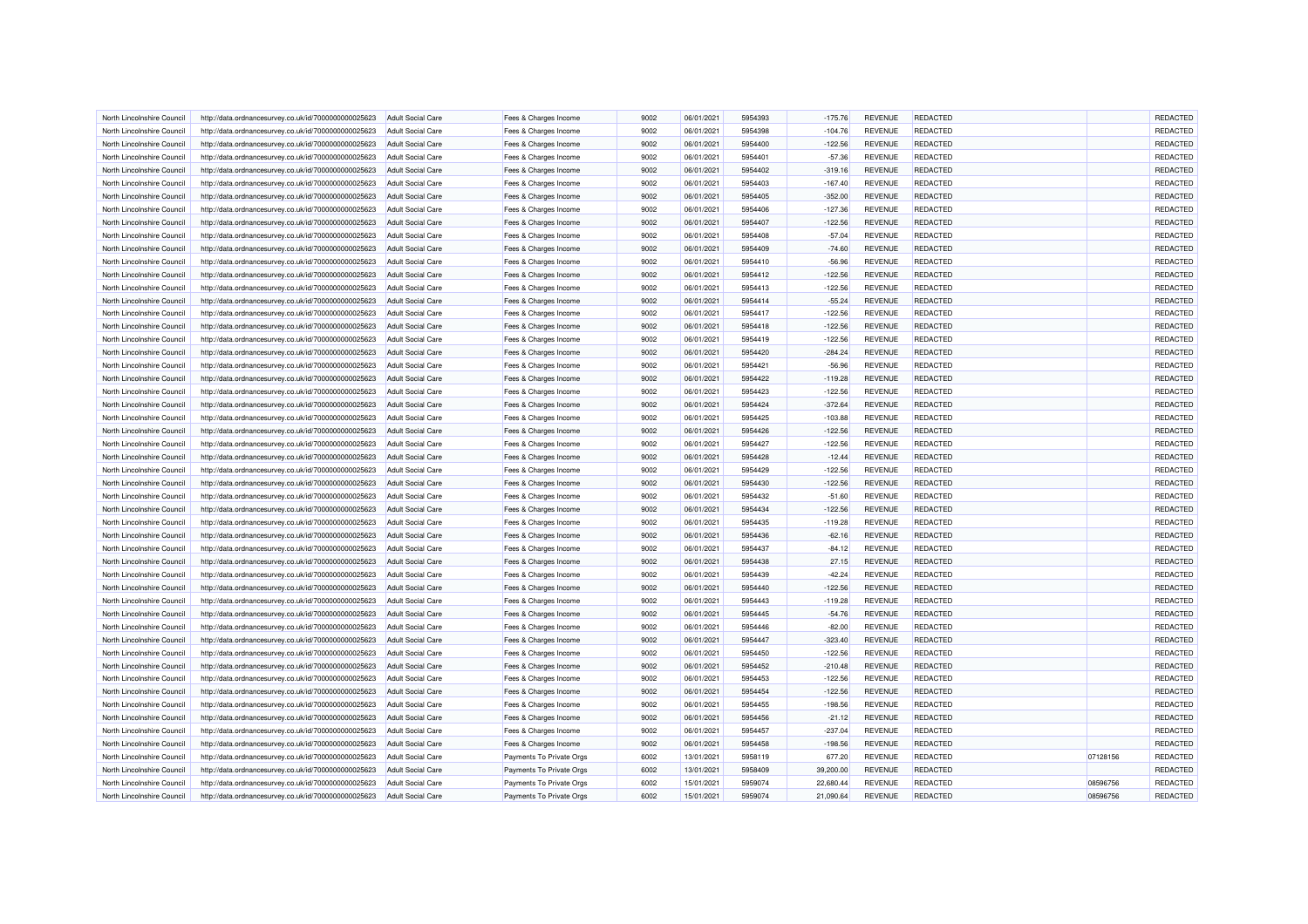| North Lincolnshire Council | http://data.ordnancesurvey.co.uk/id/7000000000025623 | <b>Adult Social Care</b> | Payments To Private Orgs | 6002 | 15/01/2021 | 5959078 | 557.92      | <b>REVENUE</b> | REDACTED        |          | REDACTED        |
|----------------------------|------------------------------------------------------|--------------------------|--------------------------|------|------------|---------|-------------|----------------|-----------------|----------|-----------------|
| North Lincolnshire Council | http://data.ordnancesurvey.co.uk/id/7000000000025623 | <b>Adult Social Care</b> | Payments To Private Orgs | 6002 | 15/01/2021 | 5959086 | 63,011.12   | <b>REVENUE</b> | REDACTED        |          | <b>REDACTED</b> |
| North Lincolnshire Council | http://data.ordnancesurvey.co.uk/id/7000000000025623 | Adult Social Care        | Payments To Private Orgs | 6002 | 15/01/2021 | 5959086 | 42.819.24   | <b>REVENUE</b> | <b>REDACTED</b> |          | <b>REDACTED</b> |
| North Lincolnshire Council | http://data.ordnancesurvey.co.uk/id/7000000000025623 | <b>Adult Social Care</b> | Payments To Private Orgs | 6002 | 15/01/2021 | 5959087 | $-1,134.17$ | <b>REVENUE</b> | REDACTED        |          | REDACTED        |
| North Lincolnshire Council | http://data.ordnancesurvey.co.uk/id/7000000000025623 | <b>Adult Social Care</b> | Payments To Private Orgs | 6002 | 15/01/2021 | 5959087 | $-682.40$   | <b>REVENUE</b> | <b>REDACTED</b> |          | REDACTED        |
|                            |                                                      |                          |                          | 6002 | 15/01/2021 |         |             | <b>REVENUE</b> | REDACTED        |          | REDACTED        |
| North Lincolnshire Council | http://data.ordnancesurvey.co.uk/id/7000000000025623 | <b>Adult Social Care</b> | Payments To Private Orgs |      |            | 5959093 | 2,907.28    |                |                 |          |                 |
| North Lincolnshire Council | http://data.ordnancesurvey.co.uk/id/7000000000025623 | <b>Adult Social Care</b> | Payments To Private Orgs | 6002 | 15/01/2021 | 5959094 | 920.96      | <b>REVENUE</b> | <b>REDACTED</b> | 07128156 | REDACTED        |
| North Lincolnshire Council | http://data.ordnancesurvey.co.uk/id/7000000000025623 | <b>Adult Social Care</b> | Payments To Private Orgs | 6002 | 15/01/2021 | 5959094 | 1,785.28    | <b>REVENUE</b> | <b>REDACTED</b> | 07128156 | REDACTED        |
| North Lincolnshire Council | http://data.ordnancesurvey.co.uk/id/7000000000025623 | <b>Adult Social Care</b> | Payments To Private Oras | 6002 | 15/01/2021 | 5959097 | 21,628.85   | <b>REVENUE</b> | REDACTED        | 27662    | REDACTED        |
| North Lincolnshire Council | http://data.ordnancesurvey.co.uk/id/7000000000025623 | <b>Adult Social Care</b> | Payments To Private Orgs | 6002 | 15/01/2021 | 5959098 | $-3,010.28$ | <b>REVENUE</b> | <b>REDACTED</b> | 27662    | <b>REDACTED</b> |
| North Lincolnshire Council | http://data.ordnancesurvey.co.uk/id/7000000000025623 | Adult Social Care        | Payments To Private Orgs | 6002 | 15/01/2021 | 5959110 | 11,910.12   | <b>REVENUE</b> | REDACTED        |          | REDACTED        |
| North Lincolnshire Council | http://data.ordnancesurvey.co.uk/id/7000000000025623 | <b>Adult Social Care</b> | Payments To Private Orgs | 6002 | 15/01/2021 | 5959112 | 7,335.60    | <b>REVENUE</b> | REDACTED        |          | REDACTED        |
| North Lincolnshire Council | http://data.ordnancesurvey.co.uk/id/7000000000025623 | <b>Adult Social Care</b> | Payments To Private Orgs | 6002 | 15/01/2021 | 5959115 | 585.20      | <b>REVENUE</b> | <b>REDACTED</b> | 04228353 | REDACTED        |
| North Lincolnshire Council | http://data.ordnancesurvey.co.uk/id/7000000000025623 | <b>Adult Social Care</b> | Payments To Private Orgs | 6002 | 15/01/2021 | 5959116 | 6,600.00    | <b>REVENUE</b> | REDACTED        |          | <b>REDACTED</b> |
| North Lincolnshire Council | http://data.ordnancesurvey.co.uk/id/7000000000025623 | <b>Adult Social Care</b> | Payments To Private Orgs | 6002 | 20/01/2021 | 5965655 | 6,260.00    | <b>REVENUE</b> | <b>REDACTED</b> |          | REDACTED        |
| North Lincolnshire Council | http://data.ordnancesurvey.co.uk/id/7000000000025623 | <b>Adult Social Care</b> | Payments To Private Orgs | 6002 | 20/01/2021 | 5965656 | 16,029.20   | <b>REVENUE</b> | REDACTED        |          | REDACTED        |
| North Lincolnshire Council | http://data.ordnancesurvey.co.uk/id/7000000000025623 | <b>Adult Social Care</b> | Payments To Private Orgs | 6002 | 20/01/2021 | 5965657 | 19,775.40   | <b>REVENUE</b> | <b>REDACTED</b> |          | REDACTED        |
| North Lincolnshire Council | http://data.ordnancesurvey.co.uk/id/7000000000025623 | <b>Adult Social Care</b> | Payments To Private Orgs | 6002 | 20/01/2021 | 5965657 | 5,747.60    | <b>REVENUE</b> | <b>REDACTED</b> |          | REDACTED        |
| North Lincolnshire Council | http://data.ordnancesurvey.co.uk/id/7000000000025623 | <b>Adult Social Care</b> | Payments To Private Orgs | 6002 | 20/01/2021 | 5965658 | 2,110.48    | <b>REVENUE</b> | REDACTED        | 11881882 | <b>REDACTED</b> |
| North Lincolnshire Council | http://data.ordnancesurvey.co.uk/id/7000000000025623 | <b>Adult Social Care</b> | Payments To Private Orgs | 6002 | 20/01/2021 | 5965659 | 78,761.76   | <b>REVENUE</b> | REDACTED        |          | REDACTED        |
| North Lincolnshire Council | http://data.ordnancesurvey.co.uk/id/7000000000025623 | <b>Adult Social Care</b> | Payments To Private Orgs | 6002 | 20/01/2021 | 5965659 | 2,113.92    | <b>REVENUE</b> | REDACTED        |          | REDACTED        |
| North Lincolnshire Council | http://data.ordnancesurvey.co.uk/id/7000000000025623 | <b>Adult Social Care</b> | Payments To Private Orgs | 6002 | 20/01/2021 | 5965660 | $-4,905.12$ | <b>REVENUE</b> | REDACTED        |          | REDACTED        |
|                            |                                                      |                          |                          |      |            |         |             |                |                 |          |                 |
| North Lincolnshire Council | http://data.ordnancesurvey.co.uk/id/7000000000025623 | <b>Adult Social Care</b> | Payments To Private Orgs | 6002 | 20/01/2021 | 5965661 | 28,311.42   | <b>REVENUE</b> | REDACTED        |          | REDACTED        |
| North Lincolnshire Council | http://data.ordnancesurvey.co.uk/id/7000000000025623 | <b>Adult Social Care</b> | Payments To Private Orgs | 6002 | 20/01/2021 | 5965662 | 18,737.28   | <b>REVENUE</b> | REDACTED        |          | REDACTED        |
| North Lincolnshire Council | http://data.ordnancesurvey.co.uk/id/7000000000025623 | <b>Adult Social Care</b> | Payments To Private Orgs | 6002 | 20/01/2021 | 5965663 | $-1,858.86$ | <b>REVENUE</b> | REDACTED        |          | REDACTED        |
| North Lincolnshire Council | http://data.ordnancesurvey.co.uk/id/7000000000025623 | <b>Adult Social Care</b> | Payments To Private Orgs | 6002 | 20/01/2021 | 5965664 | 8,131.04    | <b>REVENUE</b> | <b>REDACTED</b> |          | REDACTED        |
| North Lincolnshire Council | http://data.ordnancesurvey.co.uk/id/7000000000025623 | <b>Adult Social Care</b> | Payments To Private Orgs | 6002 | 20/01/2021 | 5965665 | 2,272.00    | <b>REVENUE</b> | <b>REDACTED</b> |          | REDACTED        |
| North Lincolnshire Council | http://data.ordnancesurvey.co.uk/id/7000000000025623 | <b>Adult Social Care</b> | Payments To Private Orgs | 6002 | 20/01/2021 | 5965666 | 3,368.80    | <b>REVENUE</b> | REDACTED        |          | REDACTED        |
| North Lincolnshire Council | http://data.ordnancesurvey.co.uk/id/7000000000025623 | <b>Adult Social Care</b> | Payments To Private Orgs | 6002 | 20/01/2021 | 5965667 | 48,330.29   | <b>REVENUE</b> | REDACTED        | 01952719 | <b>REDACTED</b> |
| North Lincolnshire Council | http://data.ordnancesurvey.co.uk/id/7000000000025623 | Adult Social Care        | Payments To Private Orgs | 6002 | 20/01/2021 | 5965668 | 2,882.32    | <b>REVENUE</b> | <b>REDACTED</b> |          | REDACTED        |
| North Lincolnshire Council | http://data.ordnancesurvey.co.uk/id/7000000000025623 | <b>Adult Social Care</b> | Payments To Private Orgs | 6002 | 20/01/2021 | 5965669 | 45,708.76   | <b>REVENUE</b> | REDACTED        |          | REDACTED        |
| North Lincolnshire Council | http://data.ordnancesurvey.co.uk/id/7000000000025623 | <b>Adult Social Care</b> | Payments To Private Orgs | 6002 | 20/01/2021 | 5965670 | 2,008.00    | <b>REVENUE</b> | <b>REDACTED</b> |          | <b>REDACTED</b> |
| North Lincolnshire Council | http://data.ordnancesurvey.co.uk/id/7000000000025623 | <b>Adult Social Care</b> | Payments To Private Orgs | 6002 | 20/01/2021 | 5965671 | 2,254.80    | <b>REVENUE</b> | REDACTED        |          | REDACTED        |
| North Lincolnshire Council | http://data.ordnancesurvey.co.uk/id/7000000000025623 | <b>Adult Social Care</b> | Payments To Private Orgs | 6002 | 20/01/2021 | 5965672 | 12,883.52   | <b>REVENUE</b> | <b>REDACTED</b> |          | REDACTED        |
| North Lincolnshire Council | http://data.ordnancesurvey.co.uk/id/7000000000025623 | Adult Social Care        | Payments To Private Orgs | 6002 | 20/01/2021 | 5965673 | $-1,985.92$ | REVENUE        | <b>REDACTED</b> |          | REDACTED        |
| North Lincolnshire Council | http://data.ordnancesurvey.co.uk/id/7000000000025623 | Adult Social Care        | Payments To Private Oras | 6002 | 20/01/2021 | 5965674 | 31.774.72   | <b>REVENUE</b> | REDACTED        |          | REDACTED        |
| North Lincolnshire Council | http://data.ordnancesurvey.co.uk/id/7000000000025623 | <b>Adult Social Care</b> | Payments To Private Orgs | 6002 | 20/01/2021 | 5965676 | 21,135.86   | <b>REVENUE</b> | <b>REDACTED</b> |          | REDACTED        |
| North Lincolnshire Council | http://data.ordnancesurvey.co.uk/id/7000000000025623 | Adult Social Care        | Payments To Private Orgs | 6002 | 20/01/2021 | 5965678 | 33,513.65   | <b>REVENUE</b> | REDACTED        |          | <b>REDACTED</b> |
| North Lincolnshire Council | http://data.ordnancesurvey.co.uk/id/7000000000025623 | <b>Adult Social Care</b> | Payments To Private Orgs | 6002 | 20/01/2021 | 5965679 | 7,898.08    | <b>REVENUE</b> | REDACTED        |          | REDACTED        |
| North Lincolnshire Council | http://data.ordnancesurvey.co.uk/id/7000000000025623 | <b>Adult Social Care</b> | Payments To Private Orgs | 6002 | 20/01/2021 | 5965680 | 2,069.48    | <b>REVENUE</b> | <b>REDACTED</b> | 27662R   | REDACTED        |
| North Lincolnshire Council | http://data.ordnancesurvey.co.uk/id/7000000000025623 | Adult Social Care        | Payments To Private Orgs | 6002 | 20/01/2021 | 5965681 | 8,386.00    | <b>REVENUE</b> | REDACTED        |          | <b>REDACTED</b> |
|                            |                                                      |                          |                          |      |            |         |             |                |                 |          |                 |
| North Lincolnshire Council | http://data.ordnancesurvey.co.uk/id/7000000000025623 | <b>Adult Social Care</b> | Payments To Private Orgs | 6002 | 20/01/2021 | 5965683 | 36,192.64   | <b>REVENUE</b> | <b>REDACTED</b> |          | REDACTED        |
| North Lincolnshire Council | http://data.ordnancesurvey.co.uk/id/7000000000025623 | <b>Adult Social Care</b> | Payments To Private Orgs | 6002 | 20/01/2021 | 5965684 | 1,835.20    | REVENUE        | REDACTED        |          | REDACTED        |
| North Lincolnshire Council | http://data.ordnancesurvey.co.uk/id/7000000000025623 | <b>Adult Social Care</b> | Payments To Private Orgs | 6002 | 20/01/2021 | 5965685 | 8,229.19    | <b>REVENUE</b> | REDACTED        |          | REDACTED        |
| North Lincolnshire Council | http://data.ordnancesurvey.co.uk/id/7000000000025623 | <b>Adult Social Care</b> | Payments To Private Orgs | 6002 | 20/01/2021 | 5965686 | 44,992.32   | <b>REVENUE</b> | <b>REDACTED</b> |          | REDACTED        |
| North Lincolnshire Council | http://data.ordnancesurvey.co.uk/id/7000000000025623 | <b>Adult Social Care</b> | Payments To Private Orgs | 6002 | 20/01/2021 | 5965687 | 1,985.92    | <b>REVENUE</b> | REDACTED        |          | REDACTED        |
| North Lincolnshire Council | http://data.ordnancesurvey.co.uk/id/7000000000025623 | <b>Adult Social Care</b> | Payments To Private Orgs | 6002 | 20/01/2021 | 5965687 | 6,683.28    | <b>REVENUE</b> | REDACTED        |          | REDACTED        |
| North Lincolnshire Council | http://data.ordnancesurvey.co.uk/id/7000000000025623 | <b>Adult Social Care</b> | Payments To Private Orgs | 6002 | 20/01/2021 | 5965688 | 2,084.00    | <b>REVENUE</b> | REDACTED        |          | REDACTED        |
| North Lincolnshire Council | http://data.ordnancesurvey.co.uk/id/7000000000025623 | Adult Social Care        | Payments To Private Orgs | 6002 | 20/01/2021 | 5965689 | 574.47      | <b>REVENUE</b> | REDACTED        |          | REDACTED        |
| North Lincolnshire Council | http://data.ordnancesurvey.co.uk/id/7000000000025623 | <b>Adult Social Care</b> | Payments To Private Orgs | 6002 | 20/01/2021 | 5965690 | 5,781.34    | <b>REVENUE</b> | <b>REDACTED</b> |          | REDACTED        |
| North Lincolnshire Council | http://data.ordnancesurvey.co.uk/id/7000000000025623 | <b>Adult Social Care</b> | Payments To Private Orgs | 6002 | 20/01/2021 | 5965691 | 11,610.84   | <b>REVENUE</b> | REDACTED        |          | REDACTED        |
| North Lincolnshire Council | http://data.ordnancesurvey.co.uk/id/7000000000025623 | <b>Adult Social Care</b> | Payments To Private Orgs | 6002 | 20/01/2021 | 5965692 | 5,314.96    | <b>REVENUE</b> | REDACTED        |          | REDACTED        |
| North Lincolnshire Council | http://data.ordnancesurvey.co.uk/id/7000000000025623 | <b>Adult Social Care</b> | Payments To Private Orgs | 6002 | 20/01/2021 | 5965693 | 17,564.34   | <b>REVENUE</b> | REDACTED        |          | <b>REDACTED</b> |
|                            |                                                      |                          |                          |      |            |         |             |                |                 |          |                 |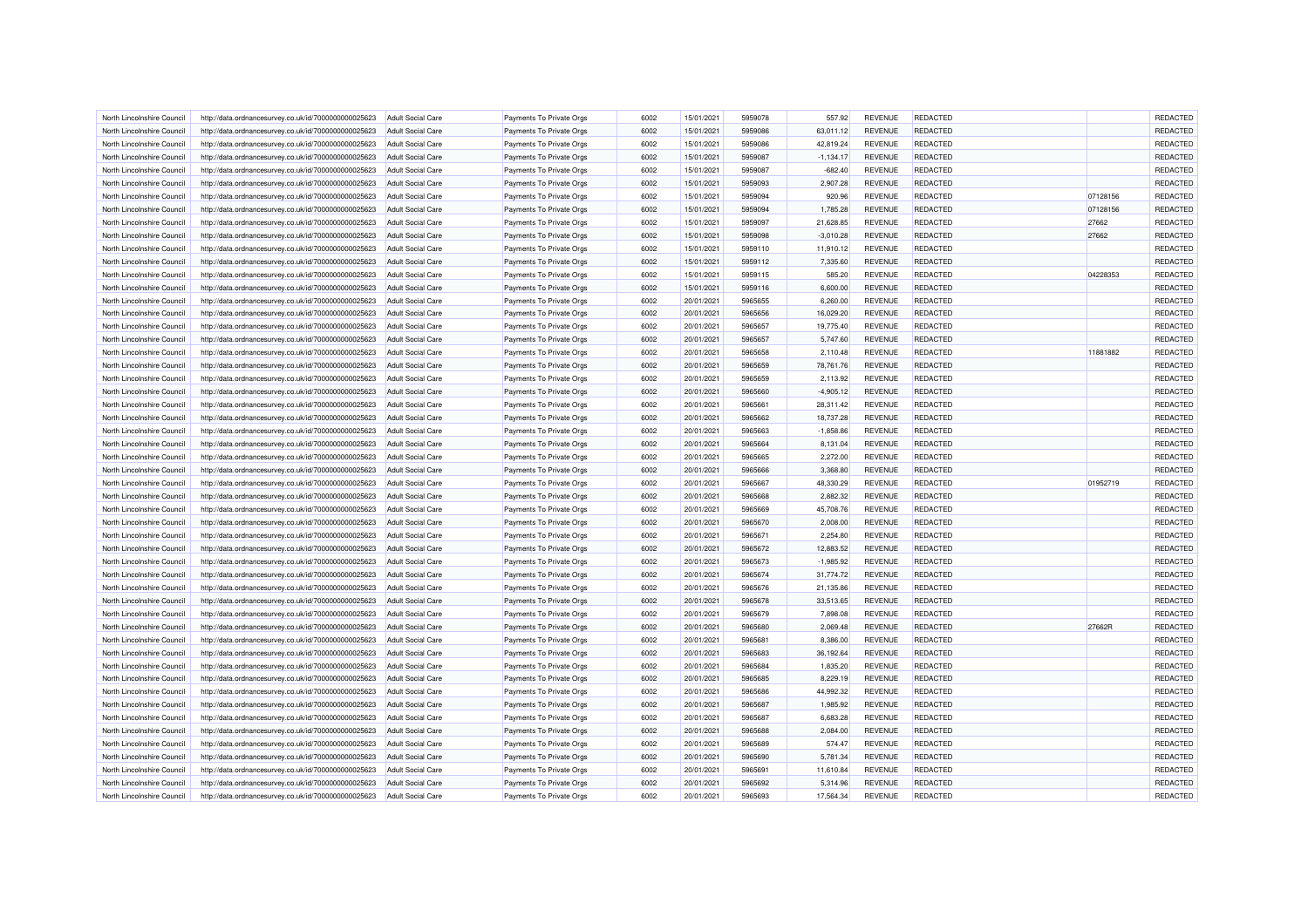| North Lincolnshire Council | http://data.ordnancesurvey.co.uk/id/7000000000025623 | <b>Adult Social Care</b> | Payments To Private Orgs | 6002 | 20/01/2021 | 5965696 | 33,236.00   | <b>REVENUE</b> | REDACTED        |          | REDACTED |
|----------------------------|------------------------------------------------------|--------------------------|--------------------------|------|------------|---------|-------------|----------------|-----------------|----------|----------|
| North Lincolnshire Council | http://data.ordnancesurvey.co.uk/id/7000000000025623 | <b>Adult Social Care</b> | Payments To Private Orgs | 6002 | 20/01/2021 | 5965697 | $-2,784.00$ | <b>REVENUE</b> | REDACTED        |          | REDACTED |
| North Lincolnshire Council | http://data.ordnancesurvey.co.uk/id/7000000000025623 | Adult Social Care        | Payments To Private Orgs | 6002 | 20/01/2021 | 5965698 | 2,069.48    | <b>REVENUE</b> | <b>REDACTED</b> |          | REDACTED |
| North Lincolnshire Council | http://data.ordnancesurvey.co.uk/id/7000000000025623 | <b>Adult Social Care</b> | Payments To Private Orgs | 6002 | 20/01/2021 | 5965699 | 18,670.20   | <b>REVENUE</b> | REDACTED        |          | REDACTED |
| North Lincolnshire Council | http://data.ordnancesurvey.co.uk/id/7000000000025623 | <b>Adult Social Care</b> | Payments To Private Orgs | 6002 | 20/01/2021 | 5965700 | 4,500.00    | <b>REVENUE</b> | REDACTED        |          | REDACTED |
| North Lincolnshire Council | http://data.ordnancesurvey.co.uk/id/7000000000025623 | <b>Adult Social Care</b> | Payments To Private Orgs | 6002 | 20/01/2021 | 5965701 | 64,870.30   | <b>REVENUE</b> | REDACTED        |          | REDACTED |
| North Lincolnshire Council | http://data.ordnancesurvey.co.uk/id/7000000000025623 | <b>Adult Social Care</b> | Payments To Private Orgs | 6002 | 20/01/2021 | 5965702 | 4,545.52    | <b>REVENUE</b> | <b>REDACTED</b> |          | REDACTED |
| North Lincolnshire Council | http://data.ordnancesurvey.co.uk/id/7000000000025623 | <b>Adult Social Care</b> | Payments To Private Orgs | 6002 | 20/01/2021 | 5965703 | 41,016.38   | <b>REVENUE</b> | REDACTED        | 27662    | REDACTED |
| North Lincolnshire Council | http://data.ordnancesurvey.co.uk/id/7000000000025623 | <b>Adult Social Care</b> | Payments To Private Orgs | 6002 | 20/01/2021 | 5965704 | 55,668.03   | <b>REVENUE</b> | REDACTED        | 27662    | REDACTED |
| North Lincolnshire Council | http://data.ordnancesurvey.co.uk/id/7000000000025623 | <b>Adult Social Care</b> | Payments To Private Orgs | 6002 | 20/01/2021 | 5965704 | 2,290.20    | <b>REVENUE</b> | REDACTED        | 27662    | REDACTED |
| North Lincolnshire Council | http://data.ordnancesurvey.co.uk/id/7000000000025623 | Adult Social Care        | Payments To Private Orgs | 6002 | 20/01/2021 | 5965705 | $-3,528.00$ | <b>REVENUE</b> | <b>REDACTED</b> | 27662    | REDACTED |
| North Lincolnshire Council | http://data.ordnancesurvey.co.uk/id/7000000000025623 | <b>Adult Social Care</b> | Payments To Private Orgs | 6002 | 20/01/2021 | 5965706 | 2,277.52    | <b>REVENUE</b> | REDACTED        | 27662    | REDACTED |
| North Lincolnshire Council | http://data.ordnancesurvey.co.uk/id/7000000000025623 | <b>Adult Social Care</b> | Payments To Private Orgs | 6002 | 20/01/2021 | 5965708 | 38,546.41   | <b>REVENUE</b> | REDACTED        |          | REDACTED |
| North Lincolnshire Council | http://data.ordnancesurvey.co.uk/id/7000000000025623 | <b>Adult Social Care</b> | Payments To Private Orgs | 6002 | 20/01/2021 | 5965708 | 6,823.68    | <b>REVENUE</b> | REDACTED        |          | REDACTED |
| North Lincolnshire Council | http://data.ordnancesurvey.co.uk/id/7000000000025623 | <b>Adult Social Care</b> | Payments To Private Orgs | 6002 | 20/01/2021 | 5965709 | 19,433.65   | <b>REVENUE</b> | <b>REDACTED</b> |          | REDACTED |
| North Lincolnshire Council | http://data.ordnancesurvey.co.uk/id/7000000000025623 | <b>Adult Social Care</b> | Payments To Private Orgs | 6002 | 20/01/2021 | 5965710 | 14,349.44   | <b>REVENUE</b> | REDACTED        |          | REDACTED |
| North Lincolnshire Council | http://data.ordnancesurvey.co.uk/id/7000000000025623 | <b>Adult Social Care</b> | Payments To Private Orgs | 6002 | 20/01/2021 | 5965711 | 12,179.67   | <b>REVENUE</b> | <b>REDACTED</b> |          | REDACTED |
| North Lincolnshire Council | http://data.ordnancesurvey.co.uk/id/7000000000025623 | <b>Adult Social Care</b> | Payments To Private Orgs | 6002 | 20/01/2021 | 5965713 | 40,766.28   | <b>REVENUE</b> | <b>REDACTED</b> |          | REDACTED |
| North Lincolnshire Council | http://data.ordnancesurvey.co.uk/id/7000000000025623 | <b>Adult Social Care</b> | Payments To Private Orgs | 6002 | 20/01/2021 | 5965714 | 14,349.44   | <b>REVENUE</b> | REDACTED        |          | REDACTED |
| North Lincolnshire Council | http://data.ordnancesurvey.co.uk/id/7000000000025623 | <b>Adult Social Care</b> | Payments To Private Orgs | 6002 | 20/01/2021 | 5965715 | 12,957.60   | <b>REVENUE</b> | <b>REDACTED</b> |          | REDACTED |
| North Lincolnshire Council | http://data.ordnancesurvey.co.uk/id/7000000000025623 | <b>Adult Social Care</b> | Payments To Private Orgs | 6002 | 20/01/2021 | 5965717 | 1,984.36    | <b>REVENUE</b> | REDACTED        |          | REDACTED |
| North Lincolnshire Council | http://data.ordnancesurvey.co.uk/id/7000000000025623 | Adult Social Care        | Payments To Private Orgs | 6002 | 20/01/2021 | 5965718 | 25,970.43   | <b>REVENUE</b> | <b>REDACTED</b> |          | REDACTED |
|                            |                                                      |                          |                          | 6002 |            |         |             |                | REDACTED        |          | REDACTED |
| North Lincolnshire Council | http://data.ordnancesurvey.co.uk/id/7000000000025623 | <b>Adult Social Care</b> | Payments To Private Orgs |      | 20/01/2021 | 5965719 | 4,800.00    | <b>REVENUE</b> |                 | 5049402  |          |
| North Lincolnshire Council | http://data.ordnancesurvey.co.uk/id/7000000000025623 | <b>Adult Social Care</b> | Payments To Private Orgs | 6002 | 20/01/2021 | 5965720 | 3,850.00    | <b>REVENUE</b> | REDACTED        |          | REDACTED |
| North Lincolnshire Council | http://data.ordnancesurvey.co.uk/id/7000000000025623 | <b>Adult Social Care</b> | Payments To Private Orgs | 6002 | 20/01/2021 | 5965721 | 7,229.44    | <b>REVENUE</b> | REDACTED        |          | REDACTED |
| North Lincolnshire Council | http://data.ordnancesurvey.co.uk/id/7000000000025623 | <b>Adult Social Care</b> | Payments To Private Orgs | 6002 | 20/01/2021 | 5965722 | 3,188.00    | <b>REVENUE</b> | <b>REDACTED</b> |          | REDACTED |
| North Lincolnshire Council | http://data.ordnancesurvey.co.uk/id/7000000000025623 | <b>Adult Social Care</b> | Payments To Private Orgs | 6002 | 20/01/2021 | 5965723 | 18,112.20   | <b>REVENUE</b> | <b>REDACTED</b> |          | REDACTED |
| North Lincolnshire Council | http://data.ordnancesurvey.co.uk/id/7000000000025623 | <b>Adult Social Care</b> | Payments To Private Orgs | 6002 | 20/01/2021 | 5965723 | 9,486.52    | <b>REVENUE</b> | <b>REDACTED</b> |          | REDACTED |
| North Lincolnshire Council | http://data.ordnancesurvey.co.uk/id/7000000000025623 | <b>Adult Social Care</b> | Payments To Private Orgs | 6002 | 20/01/2021 | 5965724 | 2,049.92    | <b>REVENUE</b> | REDACTED        |          | REDACTED |
| North Lincolnshire Council | http://data.ordnancesurvey.co.uk/id/7000000000025623 | Adult Social Care        | Payments To Private Orgs | 6002 | 20/01/2021 | 5965724 | 19,893.87   | <b>REVENUE</b> | REDACTED        |          | REDACTED |
| North Lincolnshire Council | http://data.ordnancesurvey.co.uk/id/7000000000025623 | <b>Adult Social Care</b> | Payments To Private Orgs | 6002 | 20/01/2021 | 5965725 | $-292.85$   | <b>REVENUE</b> | REDACTED        |          | REDACTED |
| North Lincolnshire Council | http://data.ordnancesurvey.co.uk/id/7000000000025623 | <b>Adult Social Care</b> | Payments To Private Orgs | 6002 | 20/01/2021 | 5965726 | 39,112.94   | <b>REVENUE</b> | REDACTED        |          | REDACTED |
| North Lincolnshire Council | http://data.ordnancesurvey.co.uk/id/7000000000025623 | <b>Adult Social Care</b> | Payments To Private Orgs | 6002 | 20/01/2021 | 5965727 | $-789.89$   | <b>REVENUE</b> | REDACTED        |          | REDACTED |
| North Lincolnshire Council | http://data.ordnancesurvey.co.uk/id/7000000000025623 | <b>Adult Social Care</b> | Payments To Private Orgs | 6002 | 20/01/2021 | 5965728 | 4,551.84    | <b>REVENUE</b> | <b>REDACTED</b> |          | REDACTED |
| North Lincolnshire Council | http://data.ordnancesurvey.co.uk/id/7000000000025623 | <b>Adult Social Care</b> | Payments To Private Orgs | 6002 | 20/01/2021 | 5965729 | 2,316.16    | REVENUE        | REDACTED        |          | REDACTED |
| North Lincolnshire Council | http://data.ordnancesurvey.co.uk/id/7000000000025623 | <b>Adult Social Care</b> | Payments To Private Orgs | 6002 | 20/01/2021 | 5965730 | 2.523.00    | <b>REVENUE</b> | REDACTED        |          | REDACTED |
| North Lincolnshire Council | http://data.ordnancesurvey.co.uk/id/7000000000025623 | <b>Adult Social Care</b> | Payments To Private Orgs | 6002 | 20/01/2021 | 5965731 | 19,859.20   | <b>REVENUE</b> | REDACTED        |          | REDACTED |
| North Lincolnshire Council | http://data.ordnancesurvey.co.uk/id/7000000000025623 | Adult Social Care        | Payments To Private Orgs | 6002 | 20/01/2021 | 5965733 | 27.344.30   | <b>REVENUE</b> | <b>REDACTED</b> |          | REDACTED |
| North Lincolnshire Council | http://data.ordnancesurvey.co.uk/id/7000000000025623 | <b>Adult Social Care</b> | Payments To Private Orgs | 6002 | 20/01/2021 | 5965734 | 10,779.72   | <b>REVENUE</b> | REDACTED        |          | REDACTED |
| North Lincolnshire Council | http://data.ordnancesurvey.co.uk/id/7000000000025623 | <b>Adult Social Care</b> | Payments To Private Orgs | 6002 | 20/01/2021 | 5965735 | 22,005.00   | <b>REVENUE</b> | REDACTED        |          | REDACTED |
| North Lincolnshire Council | http://data.ordnancesurvey.co.uk/id/7000000000025623 | Adult Social Care        | Payments To Private Orgs | 6002 | 20/01/2021 | 5965737 | 23,818.27   | <b>REVENUE</b> | REDACTED        |          | REDACTED |
| North Lincolnshire Council | http://data.ordnancesurvey.co.uk/id/7000000000025623 | <b>Adult Social Care</b> | Payments To Private Orgs | 6002 | 20/01/2021 | 5965738 | 21,960.00   | <b>REVENUE</b> | <b>REDACTED</b> |          | REDACTED |
| North Lincolnshire Council | http://data.ordnancesurvey.co.uk/id/7000000000025623 | <b>Adult Social Care</b> | Payments To Private Orgs | 6002 | 20/01/2021 | 5965739 | 1,554.06    | <b>REVENUE</b> | REDACTED        |          | REDACTED |
| North Lincolnshire Council | http://data.ordnancesurvey.co.uk/id/7000000000025623 | <b>Adult Social Care</b> | Payments To Private Orgs | 6002 | 20/01/2021 | 5965740 | 21,712.01   | <b>REVENUE</b> | REDACTED        |          | REDACTED |
| North Lincolnshire Council | http://data.ordnancesurvey.co.uk/id/7000000000025623 | <b>Adult Social Care</b> | Payments To Private Orgs | 6002 | 20/01/2021 | 5965740 | $-2,475.21$ | <b>REVENUE</b> | REDACTED        |          | REDACTED |
| North Lincolnshire Council | http://data.ordnancesurvey.co.uk/id/7000000000025623 | <b>Adult Social Care</b> | Payments To Private Orgs | 6002 | 20/01/2021 | 5965741 | 8,511.04    | <b>REVENUE</b> | REDACTED        |          | REDACTED |
| North Lincolnshire Council | http://data.ordnancesurvey.co.uk/id/7000000000025623 | <b>Adult Social Care</b> | Payments To Private Orgs | 6002 | 20/01/2021 | 5965742 | 6,848.00    | <b>REVENUE</b> | REDACTED        |          | REDACTED |
| North Lincolnshire Council | http://data.ordnancesurvey.co.uk/id/7000000000025623 | <b>Adult Social Care</b> | Payments To Private Orgs | 6002 | 20/01/2021 | 5965743 | 49,642.12   | <b>REVENUE</b> | REDACTED        | 02779611 | REDACTED |
| North Lincolnshire Council | http://data.ordnancesurvey.co.uk/id/7000000000025623 | <b>Adult Social Care</b> | Payments To Private Orgs | 6002 | 20/01/2021 | 5965744 | 2,090.20    | <b>REVENUE</b> | <b>REDACTED</b> | 02779611 | REDACTED |
| North Lincolnshire Council | http://data.ordnancesurvey.co.uk/id/7000000000025623 | <b>Adult Social Care</b> | Payments To Private Orgs | 6002 | 20/01/2021 | 5965744 | 38,891.77   | <b>REVENUE</b> | <b>REDACTED</b> | 02779611 | REDACTED |
| North Lincolnshire Council | http://data.ordnancesurvey.co.uk/id/7000000000025623 | <b>Adult Social Care</b> | Payments To Private Orgs | 6002 | 20/01/2021 | 5965745 | 63,976.69   | <b>REVENUE</b> | REDACTED        | 0277961  | REDACTED |
| North Lincolnshire Council | http://data.ordnancesurvey.co.uk/id/7000000000025623 | <b>Adult Social Care</b> | Payments To Private Orgs | 6002 | 20/01/2021 | 5965747 | 3,907.08    | <b>REVENUE</b> | REDACTED        | 02779611 | REDACTED |
| North Lincolnshire Council | http://data.ordnancesurvey.co.uk/id/7000000000025623 | <b>Adult Social Care</b> | Payments To Private Orgs | 6002 | 20/01/2021 | 5965747 | 25,460.44   | <b>REVENUE</b> | REDACTED        | 02779611 | REDACTED |
|                            |                                                      |                          |                          |      |            |         |             |                |                 |          |          |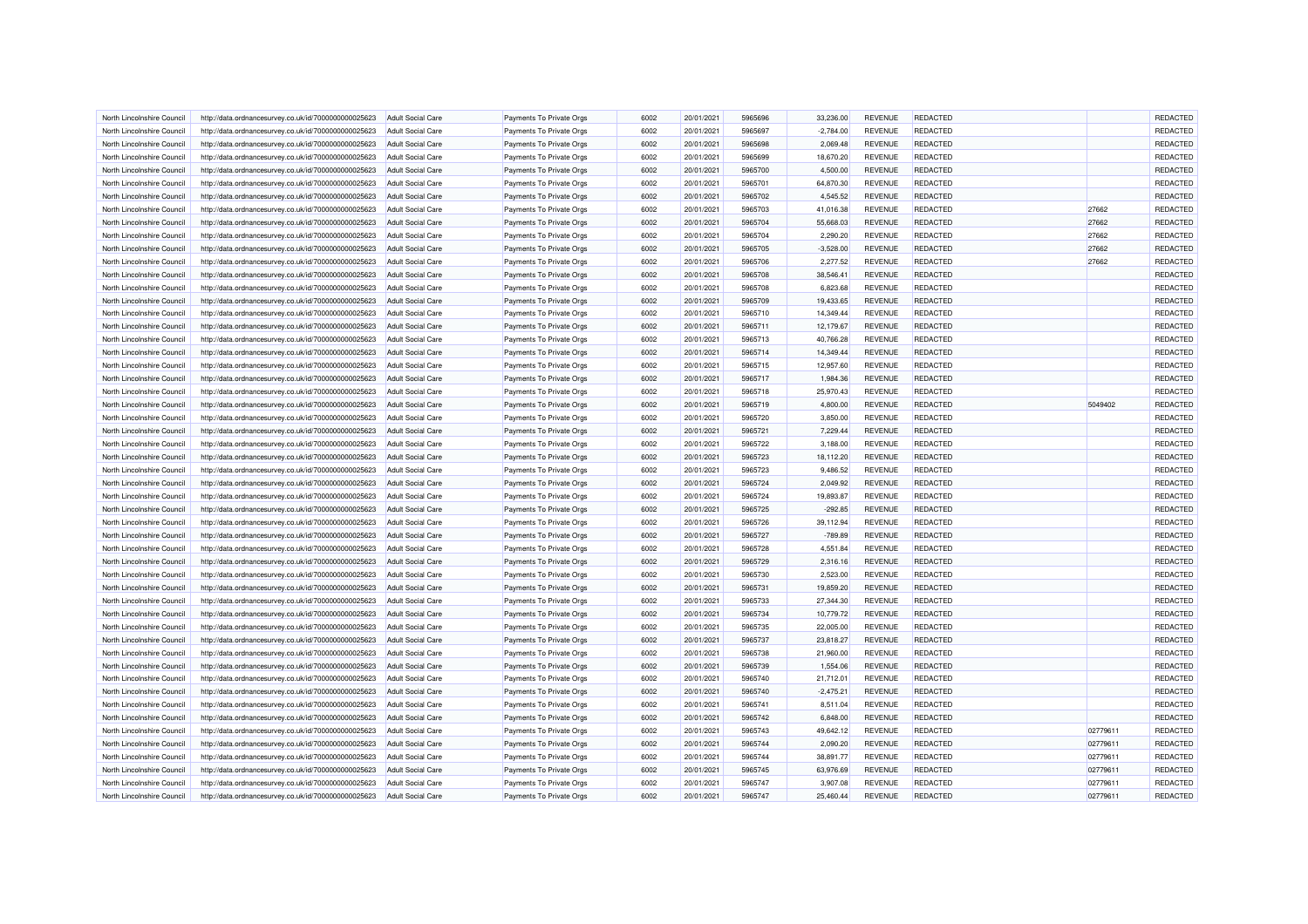| North Lincolnshire Council | http://data.ordnancesurvey.co.uk/id/7000000000025623 | Adult Social Care        | Payments To Private Orgs | 6002 | 20/01/2021 | 5965749 | 15.110.90              | <b>REVENUE</b>                   | REDACTED        | 02779611 | REDACTED        |
|----------------------------|------------------------------------------------------|--------------------------|--------------------------|------|------------|---------|------------------------|----------------------------------|-----------------|----------|-----------------|
| North Lincolnshire Council | http://data.ordnancesurvey.co.uk/id/7000000000025623 | <b>Adult Social Care</b> | Payments To Private Orgs | 6002 | 20/01/2021 | 5965749 | 2,069.48               | <b>REVENUE</b>                   | REDACTED        | 02779611 | REDACTED        |
| North Lincolnshire Council | http://data.ordnancesurvey.co.uk/id/7000000000025623 | <b>Adult Social Care</b> | Payments To Private Orgs | 6002 | 20/01/2021 | 5965750 | 2,090.20               | <b>REVENUE</b>                   | <b>REDACTED</b> | 02779611 | <b>REDACTED</b> |
| North Lincolnshire Council | http://data.ordnancesurvey.co.uk/id/7000000000025623 | Adult Social Care        | Payments To Private Orgs | 6002 | 20/01/2021 | 5965750 | 8,360.80               | <b>REVENUE</b>                   | REDACTED        | 02779611 | REDACTED        |
| North Lincolnshire Council | http://data.ordnancesurvey.co.uk/id/7000000000025623 | <b>Adult Social Care</b> | Payments To Private Orgs | 6002 | 20/01/2021 | 5965751 | 6,270.60               | <b>REVENUE</b>                   | <b>REDACTED</b> | 02779611 | REDACTED        |
| North Lincolnshire Council | http://data.ordnancesurvey.co.uk/id/7000000000025623 | <b>Adult Social Care</b> | Payments To Private Orgs | 6002 | 20/01/2021 | 5965752 | 8,360.80               | <b>REVENUE</b>                   | REDACTED        | 02779611 | REDACTED        |
| North Lincolnshire Council | http://data.ordnancesurvey.co.uk/id/7000000000025623 | <b>Adult Social Care</b> | Payments To Private Orgs | 6002 | 20/01/2021 | 5965755 | 2,084.00               | <b>REVENUE</b>                   | REDACTED        | 02779611 | REDACTED        |
| North Lincolnshire Council | http://data.ordnancesurvey.co.uk/id/7000000000025623 | <b>Adult Social Care</b> | Payments To Private Orgs | 6002 | 20/01/2021 | 5965758 | 1,611.92               | <b>REVENUE</b>                   | <b>REDACTED</b> |          | REDACTED        |
| North Lincolnshire Council | http://data.ordnancesurvey.co.uk/id/7000000000025623 | <b>Adult Social Care</b> | Payments To Private Orgs | 6002 | 20/01/2021 | 5965759 | 44,911.26              | <b>REVENUE</b>                   | REDACTED        | 06048328 | REDACTED        |
| North Lincolnshire Council | http://data.ordnancesurvey.co.uk/id/7000000000025623 | <b>Adult Social Care</b> | Payments To Private Orgs | 6002 | 20/01/2021 | 5965760 |                        | <b>REVENUE</b>                   | <b>REDACTED</b> | 06048328 | REDACTED        |
| North Lincolnshire Council | http://data.ordnancesurvey.co.uk/id/7000000000025623 | <b>Adult Social Care</b> | Payments To Private Orgs | 6002 | 20/01/2021 | 5965761 | 25,697.21              | <b>REVENUE</b>                   | REDACTED        | 4738023  | REDACTED        |
| North Lincolnshire Council | http://data.ordnancesurvey.co.uk/id/7000000000025623 | Adult Social Care        | Payments To Private Orgs | 6002 | 20/01/2021 | 5965763 | 3.400.00               | <b>REVENUE</b>                   | REDACTED        |          | REDACTED        |
| North Lincolnshire Council | http://data.ordnancesurvey.co.uk/id/7000000000025623 | <b>Adult Social Care</b> | Payments To Private Orgs | 6002 | 20/01/2021 | 5965764 | 15,155.20              | <b>REVENUE</b>                   | <b>REDACTED</b> | 04228353 | REDACTED        |
| North Lincolnshire Council | http://data.ordnancesurvey.co.uk/id/7000000000025623 | <b>Adult Social Care</b> | Payments To Private Orgs | 6002 | 20/01/2021 | 5965765 | 1,824.00               | <b>REVENUE</b>                   | REDACTED        |          | <b>REDACTED</b> |
| North Lincolnshire Council | http://data.ordnancesurvey.co.uk/id/7000000000025623 | <b>Adult Social Care</b> | Payments To Private Orgs | 6002 | 20/01/2021 | 5965766 | 51,479.29              | <b>REVENUE</b>                   | REDACTED        |          | REDACTED        |
| North Lincolnshire Council | http://data.ordnancesurvey.co.uk/id/7000000000025623 | <b>Adult Social Care</b> | Payments To Private Orgs | 6002 | 20/01/2021 | 5965767 | $-2,837.03$            | <b>REVENUE</b>                   | REDACTED        |          | REDACTED        |
| North Lincolnshire Council | http://data.ordnancesurvey.co.uk/id/7000000000025623 | <b>Adult Social Care</b> | Payments To Private Orgs | 6002 | 20/01/2021 | 5965768 | 15,887.36              | <b>REVENUE</b>                   | REDACTED        |          | REDACTED        |
| North Lincolnshire Council | http://data.ordnancesurvey.co.uk/id/7000000000025623 | <b>Adult Social Care</b> | Payments To Private Orgs | 6002 | 20/01/2021 | 5965769 | 2,770.56               | <b>REVENUE</b>                   | REDACTED        |          | REDACTED        |
|                            |                                                      |                          |                          |      |            |         |                        |                                  |                 |          |                 |
| North Lincolnshire Council | http://data.ordnancesurvey.co.uk/id/7000000000025623 | Adult Social Care        | Payments To Private Orgs | 6002 | 20/01/2021 | 5965770 | 19,717.35              | <b>REVENUE</b>                   | REDACTED        |          | REDACTED        |
| North Lincolnshire Council | http://data.ordnancesurvey.co.uk/id/7000000000025623 | <b>Adult Social Care</b> | Payments To Private Orgs | 6002 | 20/01/2021 | 5965771 | 2,168.00               | <b>REVENUE</b>                   | REDACTED        |          | REDACTED        |
| North Lincolnshire Council | http://data.ordnancesurvey.co.uk/id/7000000000025623 | <b>Adult Social Care</b> | Payments To Private Orgs | 6002 | 20/01/2021 | 5965772 | 2,452.00               | <b>REVENUE</b>                   | REDACTED        |          | REDACTED        |
| North Lincolnshire Council | http://data.ordnancesurvey.co.uk/id/7000000000025623 | <b>Adult Social Care</b> | Payments To Private Orgs | 6002 | 20/01/2021 | 5965773 | 2,113.92               | <b>REVENUE</b>                   | REDACTED        |          | <b>REDACTED</b> |
| North Lincolnshire Council | http://data.ordnancesurvey.co.uk/id/7000000000025623 | <b>Adult Social Care</b> | Payments To Private Orgs | 6002 | 20/01/2021 | 5965773 | 42,780.39              | <b>REVENUE</b>                   | REDACTED        |          | REDACTED        |
| North Lincolnshire Council | http://data.ordnancesurvey.co.uk/id/7000000000025623 | <b>Adult Social Care</b> | Payments To Private Orgs | 6002 | 20/01/2021 | 5965775 | 2,760.84               | <b>REVENUE</b>                   | <b>REDACTED</b> |          | REDACTED        |
| North Lincolnshire Council | http://data.ordnancesurvey.co.uk/id/7000000000025623 | Adult Social Care        | Payments To Private Orgs | 6002 | 20/01/2021 | 5965776 | 12,396.24              | <b>REVENUE</b>                   | <b>REDACTED</b> |          | REDACTED        |
| North Lincolnshire Council | http://data.ordnancesurvey.co.uk/id/7000000000025623 | <b>Adult Social Care</b> | Payments To Private Orgs | 6002 | 20/01/2021 | 5965777 | 29,745.87              | <b>REVENUE</b>                   | REDACTED        |          | REDACTED        |
| North Lincolnshire Council | http://data.ordnancesurvey.co.uk/id/7000000000025623 | <b>Adult Social Care</b> | Payments To Private Orgs | 6002 | 20/01/2021 | 5965779 | 4,380.00               | <b>REVENUE</b>                   | <b>REDACTED</b> |          | REDACTED        |
| North Lincolnshire Council | http://data.ordnancesurvey.co.uk/id/7000000000025623 | <b>Adult Social Care</b> | Payments To Private Orgs | 6002 | 20/01/2021 | 5965780 | 2,322.16               | <b>REVENUE</b>                   | REDACTED        |          | REDACTED        |
| North Lincolnshire Council | http://data.ordnancesurvey.co.uk/id/7000000000025623 | <b>Adult Social Care</b> | Payments To Private Orgs | 6002 | 20/01/2021 | 5965783 | 87,245.68              | <b>REVENUE</b>                   | <b>REDACTED</b> |          | REDACTED        |
| North Lincolnshire Council | http://data.ordnancesurvey.co.uk/id/7000000000025623 | <b>Adult Social Care</b> | Payments To Private Orgs | 6002 | 20/01/2021 | 5965784 | 26,416.96              | <b>REVENUE</b>                   | <b>REDACTED</b> |          | REDACTED        |
| North Lincolnshire Council | http://data.ordnancesurvey.co.uk/id/7000000000025623 | <b>Adult Social Care</b> | Payments To Private Orgs | 6002 | 20/01/2021 | 5965784 | 1,985.92               | <b>REVENUE</b>                   | REDACTED        |          | REDACTED        |
| North Lincolnshire Council | http://data.ordnancesurvey.co.uk/id/7000000000025623 | <b>Adult Social Care</b> | Payments To Private Orgs | 6002 | 20/01/2021 | 5965785 | 7,195.04               | <b>REVENUE</b>                   | <b>REDACTED</b> |          | REDACTED        |
| North Lincolnshire Council | http://data.ordnancesurvey.co.uk/id/7000000000025623 | Adult Social Care        | Payments To Private Orgs | 6002 | 20/01/2021 | 5965787 | 4.138.96               | <b>REVENUE</b>                   | REDACTED        | 02779611 | REDACTED        |
| North Lincolnshire Council | http://data.ordnancesurvey.co.uk/id/7000000000025623 | <b>Adult Social Care</b> | Payments To Private Orgs | 6002 | 20/01/2021 | 5965788 | 26,455.30              | <b>REVENUE</b>                   | REDACTED        |          | REDACTED        |
| North Lincolnshire Council | http://data.ordnancesurvey.co.uk/id/7000000000025623 | <b>Adult Social Care</b> | Payments To Private Orgs | 6002 | 20/01/2021 | 5965789 | 673.16                 | <b>REVENUE</b>                   | <b>REDACTED</b> |          | REDACTED        |
| North Lincolnshire Council | http://data.ordnancesurvey.co.uk/id/7000000000025623 | <b>Adult Social Care</b> | Payments To Private Orgs | 6002 | 20/01/2021 | 5965790 | $-425.55$              | <b>REVENUE</b>                   | REDACTED        |          | <b>REDACTED</b> |
| North Lincolnshire Council | http://data.ordnancesurvey.co.uk/id/7000000000025623 | <b>Adult Social Care</b> | Payments To Private Orgs | 6002 | 20/01/2021 | 5965791 | 2,110.48               | <b>REVENUE</b>                   | <b>REDACTED</b> |          | REDACTED        |
| North Lincolnshire Council | http://data.ordnancesurvey.co.uk/id/7000000000025623 | <b>Adult Social Care</b> | Payments To Private Orgs | 6002 | 20/01/2021 | 5965792 | 42,037.67              | <b>REVENUE</b>                   | <b>REDACTED</b> |          | REDACTED        |
| North Lincolnshire Council | http://data.ordnancesurvey.co.uk/id/7000000000025623 | <b>Adult Social Care</b> | Payments To Private Orgs | 6002 | 20/01/2021 | 5965793 | $-366.06$              | <b>REVENUE</b>                   | REDACTED        |          | REDACTED        |
| North Lincolnshire Council | http://data.ordnancesurvey.co.uk/id/7000000000025623 | <b>Adult Social Care</b> | Payments To Private Orgs | 6002 | 22/01/2021 | 5967614 | 39,200.00              | <b>REVENUE</b>                   | <b>REDACTED</b> |          | REDACTED        |
| North Lincolnshire Council | http://data.ordnancesurvey.co.uk/id/7000000000025623 | <b>Adult Social Care</b> | Payments To Private Orgs | 6002 | 27/01/2021 | 5969186 | 609.48                 | <b>REVENUE</b>                   | REDACTED        | 07128156 | REDACTED        |
| North Lincolnshire Council | http://data.ordnancesurvey.co.uk/id/7000000000025623 | <b>Adult Social Care</b> | Payments To Private Orgs | 6002 | 29/01/2021 | 5971136 | 6,629.67               | <b>REVENUE</b>                   | <b>REDACTED</b> |          | REDACTED        |
| North Lincolnshire Council | http://data.ordnancesurvey.co.uk/id/7000000000025623 | <b>Adult Social Care</b> | Payments To Private Orgs | 6002 | 29/01/2021 | 5971137 | 5,084.80               | REVENUE                          | REDACTED        |          | REDACTED        |
| North Lincolnshire Council | http://data.ordnancesurvey.co.uk/id/7000000000025623 | Adult Social Care        | Payments To Private Orgs | 6002 | 29/01/2021 | 5971139 | 4.517.43               | <b>REVENUE</b>                   | REDACTED        |          | REDACTED        |
| North Lincolnshire Council | http://data.ordnancesurvey.co.uk/id/7000000000025623 | <b>Adult Social Care</b> | Payments To Private Orgs | 6002 | 29/01/2021 | 5971140 | 3,305.12               | <b>REVENUE</b>                   | <b>REDACTED</b> |          | <b>REDACTED</b> |
| North Lincolnshire Council | http://data.ordnancesurvey.co.uk/id/7000000000025623 | <b>Adult Social Care</b> | Payments To Private Orgs | 6002 | 29/01/2021 | 5971141 | 4,309.29               | <b>REVENUE</b>                   | REDACTED        |          | REDACTED        |
| North Lincolnshire Council | http://data.ordnancesurvey.co.uk/id/7000000000025623 | <b>Adult Social Care</b> | Payments To Private Orgs | 6002 | 29/01/2021 | 5971142 | 1,512.00               | <b>REVENUE</b>                   | REDACTED        |          | REDACTED        |
| North Lincolnshire Council | http://data.ordnancesurvey.co.uk/id/7000000000025623 | <b>Adult Social Care</b> | Payments To Private Orgs | 6002 | 29/01/2021 | 5971144 | 4,200.00               | <b>REVENUE</b>                   | REDACTED        |          | REDACTED        |
| North Lincolnshire Council | http://data.ordnancesurvey.co.uk/id/7000000000025623 | <b>Adult Social Care</b> | Payments To Private Orgs | 6002 | 29/01/2021 | 5971146 | 15,254.40              | REVENUE                          | REDACTED        |          | REDACTED        |
| North Lincolnshire Council | http://data.ordnancesurvey.co.uk/id/7000000000025623 | <b>Adult Social Care</b> | Payments To Private Orgs | 6002 | 29/01/2021 | 5971147 | 19,889.01              | <b>REVENUE</b>                   | <b>REDACTED</b> |          | REDACTED        |
|                            |                                                      |                          |                          | 6002 |            | 5971148 |                        |                                  | REDACTED        |          | REDACTED        |
| North Lincolnshire Council | http://data.ordnancesurvey.co.uk/id/7000000000025623 | <b>Adult Social Care</b> | Payments To Private Orgs | 6002 | 29/01/2021 | 5971149 | 13,259.34<br>10,169.60 | <b>REVENUE</b><br><b>REVENUE</b> | REDACTED        |          | REDACTED        |
| North Lincolnshire Council | http://data.ordnancesurvey.co.uk/id/7000000000025623 | <b>Adult Social Care</b> | Payments To Private Orgs |      | 29/01/2021 |         |                        |                                  |                 |          | <b>REDACTED</b> |
| North Lincolnshire Council | http://data.ordnancesurvey.co.uk/id/7000000000025623 | <b>Adult Social Care</b> | Payments To Private Orgs | 6002 | 29/01/2021 | 5971150 | 7,627.20               | <b>REVENUE</b>                   | <b>REDACTED</b> |          |                 |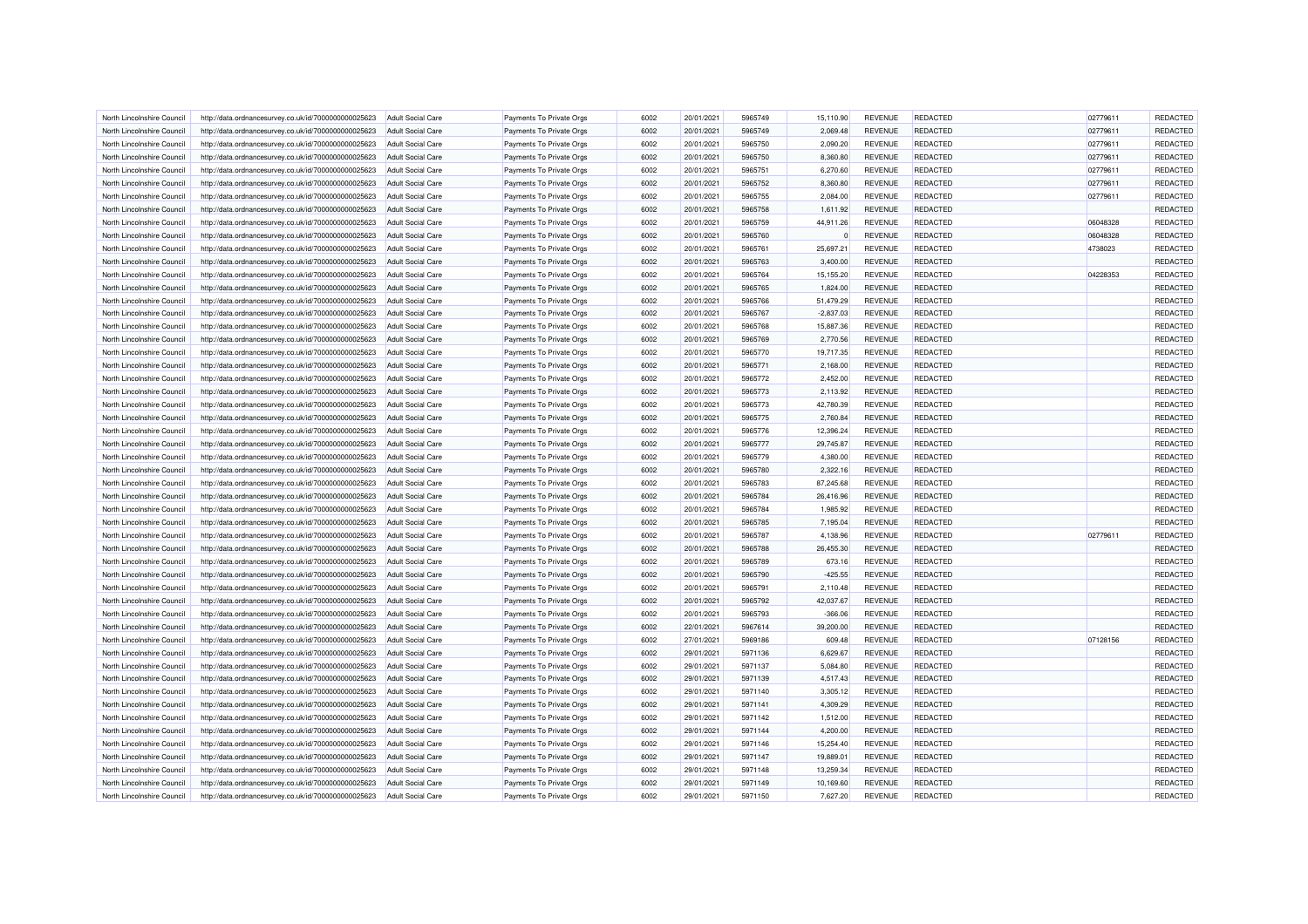| North Lincolnshire Council | http://data.ordnancesurvey.co.uk/id/7000000000025623 | <b>Adult Social Care</b> | Payments To Private Orgs                             | 6002 | 29/01/2021 | 5971151 | 9,944.51  | <b>REVENUE</b> | REDACTED        |          | REDACTED |
|----------------------------|------------------------------------------------------|--------------------------|------------------------------------------------------|------|------------|---------|-----------|----------------|-----------------|----------|----------|
| North Lincolnshire Council | http://data.ordnancesurvey.co.uk/id/7000000000025623 | <b>Adult Social Care</b> | Payments To Private Orgs                             | 6002 | 29/01/2021 | 5971152 | 762.72    | <b>REVENUE</b> | REDACTED        |          | REDACTED |
| North Lincolnshire Council | http://data.ordnancesurvey.co.uk/id/7000000000025623 | Adult Social Care        | Payments To Private Orgs                             | 6002 | 29/01/2021 | 5971153 | 994.45    | <b>REVENUE</b> | <b>REDACTED</b> |          | REDACTED |
| North Lincolnshire Council | http://data.ordnancesurvey.co.uk/id/7000000000025623 | <b>Adult Social Care</b> | Payments To Private Orgs                             | 6002 | 29/01/2021 | 5971154 | 16,017.12 | <b>REVENUE</b> | REDACTED        | 01952719 | REDACTED |
| North Lincolnshire Council | http://data.ordnancesurvey.co.uk/id/7000000000025623 | <b>Adult Social Care</b> | Payments To Private Orgs                             | 6002 | 29/01/2021 | 5971155 | 20,883.46 | <b>REVENUE</b> | REDACTED        | 01952719 | REDACTED |
| North Lincolnshire Council | http://data.ordnancesurvey.co.uk/id/7000000000025623 | <b>Adult Social Care</b> | Payments To Private Orgs                             | 6002 | 29/01/2021 | 5971156 | 17,796.80 | <b>REVENUE</b> | REDACTED        |          | REDACTED |
| North Lincolnshire Council | http://data.ordnancesurvey.co.uk/id/7000000000025623 | <b>Adult Social Care</b> | Payments To Private Orgs                             | 6002 | 29/01/2021 | 5971157 | 23,203.85 | <b>REVENUE</b> | <b>REDACTED</b> |          | REDACTED |
| North Lincolnshire Council | http://data.ordnancesurvey.co.uk/id/7000000000025623 | <b>Adult Social Care</b> | Payments To Private Orgs                             | 6002 | 29/01/2021 | 5971161 | 7,292.64  | <b>REVENUE</b> | REDACTED        |          | REDACTED |
| North Lincolnshire Council | http://data.ordnancesurvey.co.uk/id/7000000000025623 | <b>Adult Social Care</b> | Payments To Private Orgs                             | 6002 | 29/01/2021 | 5971162 | 5,593.28  | <b>REVENUE</b> | REDACTED        |          | REDACTED |
| North Lincolnshire Council | http://data.ordnancesurvey.co.uk/id/7000000000025623 | <b>Adult Social Care</b> | Payments To Private Orgs                             | 6002 | 29/01/2021 | 5971163 | 15,000.16 | <b>REVENUE</b> | REDACTED        |          | REDACTED |
| North Lincolnshire Council | http://data.ordnancesurvey.co.uk/id/7000000000025623 | Adult Social Care        | Payments To Private Orgs                             | 6002 | 29/01/2021 | 5971164 | 19,557.53 | <b>REVENUE</b> | <b>REDACTED</b> |          | REDACTED |
| North Lincolnshire Council | http://data.ordnancesurvey.co.uk/id/7000000000025623 | <b>Adult Social Care</b> | Payments To Private Orgs                             | 6002 | 29/01/2021 | 5971165 | 8,644.16  | <b>REVENUE</b> | REDACTED        |          | REDACTED |
| North Lincolnshire Council | http://data.ordnancesurvey.co.uk/id/7000000000025623 | <b>Adult Social Care</b> | Payments To Private Orgs                             | 6002 | 29/01/2021 | 5971166 | 11,270.44 | <b>REVENUE</b> | REDACTED        |          | REDACTED |
| North Lincolnshire Council | http://data.ordnancesurvey.co.uk/id/7000000000025623 | <b>Adult Social Care</b> | Payments To Private Orgs                             | 6002 | 29/01/2021 | 5971168 | 12,432.00 | <b>REVENUE</b> | REDACTED        |          | REDACTED |
| North Lincolnshire Council | http://data.ordnancesurvey.co.uk/id/7000000000025623 | <b>Adult Social Care</b> | Payments To Private Orgs                             | 6002 | 29/01/2021 | 5971169 | 10,938.96 | <b>REVENUE</b> | <b>REDACTED</b> |          | REDACTED |
| North Lincolnshire Council | http://data.ordnancesurvey.co.uk/id/7000000000025623 | <b>Adult Social Care</b> | Payments To Private Orgs                             | 6002 | 29/01/2021 | 5971170 | 8,389.92  | <b>REVENUE</b> | REDACTED        |          | REDACTED |
| North Lincolnshire Council | http://data.ordnancesurvey.co.uk/id/7000000000025623 | <b>Adult Social Care</b> | Payments To Private Orgs                             | 6002 | 29/01/2021 | 5971172 | 9,944.51  | <b>REVENUE</b> | REDACTED        |          | REDACTED |
| North Lincolnshire Council | http://data.ordnancesurvey.co.uk/id/7000000000025623 | <b>Adult Social Care</b> | Payments To Private Orgs                             | 6002 | 29/01/2021 | 5971173 | 7,627.20  | <b>REVENUE</b> | <b>REDACTED</b> |          | REDACTED |
| North Lincolnshire Council | http://data.ordnancesurvey.co.uk/id/7000000000025623 | <b>Adult Social Care</b> | Payments To Private Orgs                             | 6002 | 29/01/2021 | 5971174 | 18,563.08 | <b>REVENUE</b> | REDACTED        |          | REDACTED |
| North Lincolnshire Council | http://data.ordnancesurvey.co.uk/id/7000000000025623 | <b>Adult Social Care</b> | Payments To Private Orgs                             | 6002 | 29/01/2021 | 5971175 | 14,237.44 | <b>REVENUE</b> | <b>REDACTED</b> |          | REDACTED |
| North Lincolnshire Council |                                                      | <b>Adult Social Care</b> |                                                      | 6002 | 29/01/2021 | 5971176 | 8,064.00  | <b>REVENUE</b> | REDACTED        | 07128156 | REDACTED |
| North Lincolnshire Council | http://data.ordnancesurvey.co.uk/id/7000000000025623 | Adult Social Care        | Payments To Private Orgs<br>Payments To Private Orgs | 6002 | 29/01/2021 | 5971178 | 1,988.90  | <b>REVENUE</b> | <b>REDACTED</b> |          | REDACTED |
|                            | http://data.ordnancesurvey.co.uk/id/7000000000025623 |                          |                                                      |      |            |         |           |                |                 |          |          |
| North Lincolnshire Council | http://data.ordnancesurvey.co.uk/id/7000000000025623 | <b>Adult Social Care</b> | Payments To Private Orgs                             | 6002 | 29/01/2021 | 5971179 | 1,525.44  | <b>REVENUE</b> | REDACTED        |          | REDACTED |
| North Lincolnshire Council | http://data.ordnancesurvey.co.uk/id/7000000000025623 | <b>Adult Social Care</b> | Payments To Private Orgs                             | 6002 | 29/01/2021 | 5971180 | 4,640.77  | <b>REVENUE</b> | REDACTED        |          | REDACTED |
| North Lincolnshire Council | http://data.ordnancesurvey.co.uk/id/7000000000025623 | <b>Adult Social Care</b> | Payments To Private Orgs                             | 6002 | 29/01/2021 | 5971181 | 3,559.36  | <b>REVENUE</b> | REDACTED        |          | REDACTED |
| North Lincolnshire Council | http://data.ordnancesurvey.co.uk/id/7000000000025623 | <b>Adult Social Care</b> | Payments To Private Orgs                             | 6002 | 29/01/2021 | 5971182 | 3,977.80  | <b>REVENUE</b> | <b>REDACTED</b> |          | REDACTED |
| North Lincolnshire Council | http://data.ordnancesurvey.co.uk/id/7000000000025623 | <b>Adult Social Care</b> | Payments To Private Orgs                             | 6002 | 29/01/2021 | 5971183 | 3,050.88  | <b>REVENUE</b> | <b>REDACTED</b> |          | REDACTED |
| North Lincolnshire Council | http://data.ordnancesurvey.co.uk/id/7000000000025623 | <b>Adult Social Care</b> | Payments To Private Orgs                             | 6002 | 29/01/2021 | 5971184 | 12,927.86 | <b>REVENUE</b> | <b>REDACTED</b> |          | REDACTED |
| North Lincolnshire Council | http://data.ordnancesurvey.co.uk/id/7000000000025623 | <b>Adult Social Care</b> | Payments To Private Orgs                             | 6002 | 29/01/2021 | 5971185 | 9,915.36  | <b>REVENUE</b> | REDACTED        |          | REDACTED |
| North Lincolnshire Council | http://data.ordnancesurvey.co.uk/id/7000000000025623 | Adult Social Care        | Payments To Private Orgs                             | 6002 | 29/01/2021 | 5971186 | 6,961.15  | <b>REVENUE</b> | <b>REDACTED</b> |          | REDACTED |
| North Lincolnshire Council | http://data.ordnancesurvey.co.uk/id/7000000000025623 | <b>Adult Social Care</b> | Payments To Private Orgs                             | 6002 | 29/01/2021 | 5971187 | 5,339.04  | <b>REVENUE</b> | REDACTED        |          | REDACTED |
| North Lincolnshire Council | http://data.ordnancesurvey.co.uk/id/7000000000025623 | <b>Adult Social Care</b> | Payments To Private Orgs                             | 6002 | 29/01/2021 | 5971189 | 6,629.67  | <b>REVENUE</b> | REDACTED        | 27662    | REDACTED |
| North Lincolnshire Council | http://data.ordnancesurvey.co.uk/id/7000000000025623 | <b>Adult Social Care</b> | Payments To Private Orgs                             | 6002 | 29/01/2021 | 5971190 | 10,275.99 | <b>REVENUE</b> | REDACTED        | 27662    | REDACTED |
| North Lincolnshire Council | http://data.ordnancesurvey.co.uk/id/7000000000025623 | <b>Adult Social Care</b> | Payments To Private Orgs                             | 6002 | 29/01/2021 | 5971191 | 5,084.80  | <b>REVENUE</b> | <b>REDACTED</b> | 27662    | REDACTED |
| North Lincolnshire Council | http://data.ordnancesurvey.co.uk/id/7000000000025623 | <b>Adult Social Care</b> | Payments To Private Orgs                             | 6002 | 29/01/2021 | 5971192 | 7,881.44  | REVENUE        | REDACTED        | 27662    | REDACTED |
| North Lincolnshire Council | http://data.ordnancesurvey.co.uk/id/7000000000025623 | <b>Adult Social Care</b> | Payments To Private Orgs                             | 6002 | 29/01/2021 | 5971193 | 9,406.88  | <b>REVENUE</b> | REDACTED        |          | REDACTED |
| North Lincolnshire Council | http://data.ordnancesurvey.co.uk/id/7000000000025623 | <b>Adult Social Care</b> | Payments To Private Orgs                             | 6002 | 29/01/2021 | 5971194 | 12,264.89 | <b>REVENUE</b> | REDACTED        |          | REDACTED |
| North Lincolnshire Council | http://data.ordnancesurvey.co.uk/id/7000000000025623 | Adult Social Care        | Payments To Private Orgs                             | 6002 | 29/01/2021 | 5971195 | 6,356.00  | <b>REVENUE</b> | <b>REDACTED</b> |          | REDACTED |
| North Lincolnshire Council | http://data.ordnancesurvey.co.uk/id/7000000000025623 | <b>Adult Social Care</b> | Payments To Private Orgs                             | 6002 | 29/01/2021 | 5971196 | 8,287.09  | <b>REVENUE</b> | REDACTED        |          | REDACTED |
| North Lincolnshire Council | http://data.ordnancesurvey.co.uk/id/7000000000025623 | <b>Adult Social Care</b> | Payments To Private Orgs                             | 6002 | 29/01/2021 | 5971197 | 7,627.20  | <b>REVENUE</b> | REDACTED        |          | REDACTED |
| North Lincolnshire Council | http://data.ordnancesurvey.co.uk/id/7000000000025623 | Adult Social Care        | Payments To Private Orgs                             | 6002 | 29/01/2021 | 5971198 | 9,944.51  | <b>REVENUE</b> | REDACTED        |          | REDACTED |
| North Lincolnshire Council | http://data.ordnancesurvey.co.uk/id/7000000000025623 | <b>Adult Social Care</b> | Payments To Private Orgs                             | 6002 | 29/01/2021 | 5971199 | 5,966.70  | <b>REVENUE</b> | <b>REDACTED</b> |          | REDACTED |
| North Lincolnshire Council | http://data.ordnancesurvey.co.uk/id/7000000000025623 | <b>Adult Social Care</b> | Payments To Private Orgs                             | 6002 | 29/01/2021 | 5971200 | 4,576.32  | <b>REVENUE</b> | REDACTED        |          | REDACTED |
| North Lincolnshire Council | http://data.ordnancesurvey.co.uk/id/7000000000025623 | <b>Adult Social Care</b> | Payments To Private Orgs                             | 6002 | 29/01/2021 | 5971201 | 8,287.09  | <b>REVENUE</b> | REDACTED        |          | REDACTED |
| North Lincolnshire Council | http://data.ordnancesurvey.co.uk/id/7000000000025623 | <b>Adult Social Care</b> | Payments To Private Orgs                             | 6002 | 29/01/2021 | 5971202 | 6,356.00  | <b>REVENUE</b> | REDACTED        |          | REDACTED |
| North Lincolnshire Council | http://data.ordnancesurvey.co.uk/id/7000000000025623 | <b>Adult Social Care</b> | Payments To Private Orgs                             | 6002 | 29/01/2021 | 5971203 | 6,101.76  | <b>REVENUE</b> | REDACTED        |          | REDACTED |
| North Lincolnshire Council | http://data.ordnancesurvey.co.uk/id/7000000000025623 | <b>Adult Social Care</b> | Payments To Private Orgs                             | 6002 | 29/01/2021 | 5971204 | 7,955.61  | <b>REVENUE</b> | REDACTED        |          | REDACTED |
| North Lincolnshire Council | http://data.ordnancesurvey.co.uk/id/7000000000025623 | <b>Adult Social Care</b> | Payments To Private Orgs                             | 6002 | 29/01/2021 | 5971205 | 6,610.24  | <b>REVENUE</b> | REDACTED        |          | REDACTED |
| North Lincolnshire Council | http://data.ordnancesurvey.co.uk/id/7000000000025623 | <b>Adult Social Care</b> | Payments To Private Orgs                             | 6002 | 29/01/2021 | 5971206 | 8,618.57  | <b>REVENUE</b> | <b>REDACTED</b> |          | REDACTED |
| North Lincolnshire Council | http://data.ordnancesurvey.co.uk/id/7000000000025623 | <b>Adult Social Care</b> | Payments To Private Orgs                             | 6002 | 29/01/2021 | 5971208 | 2,352.00  | <b>REVENUE</b> | <b>REDACTED</b> |          | REDACTED |
| North Lincolnshire Council | http://data.ordnancesurvey.co.uk/id/7000000000025623 | <b>Adult Social Care</b> | Payments To Private Orgs                             | 6002 | 29/01/2021 | 5971209 | 8,135.68  | <b>REVENUE</b> | REDACTED        |          | REDACTED |
| North Lincolnshire Council | http://data.ordnancesurvey.co.uk/id/7000000000025623 | <b>Adult Social Care</b> | Payments To Private Orgs                             | 6002 | 29/01/2021 | 5971210 | 10,607.47 | <b>REVENUE</b> | REDACTED        |          | REDACTED |
| North Lincolnshire Council | http://data.ordnancesurvey.co.uk/id/7000000000025623 | <b>Adult Social Care</b> | Payments To Private Orgs                             | 6002 | 29/01/2021 | 5971211 | 9,406.88  | <b>REVENUE</b> | REDACTED        |          | REDACTED |
|                            |                                                      |                          |                                                      |      |            |         |           |                |                 |          |          |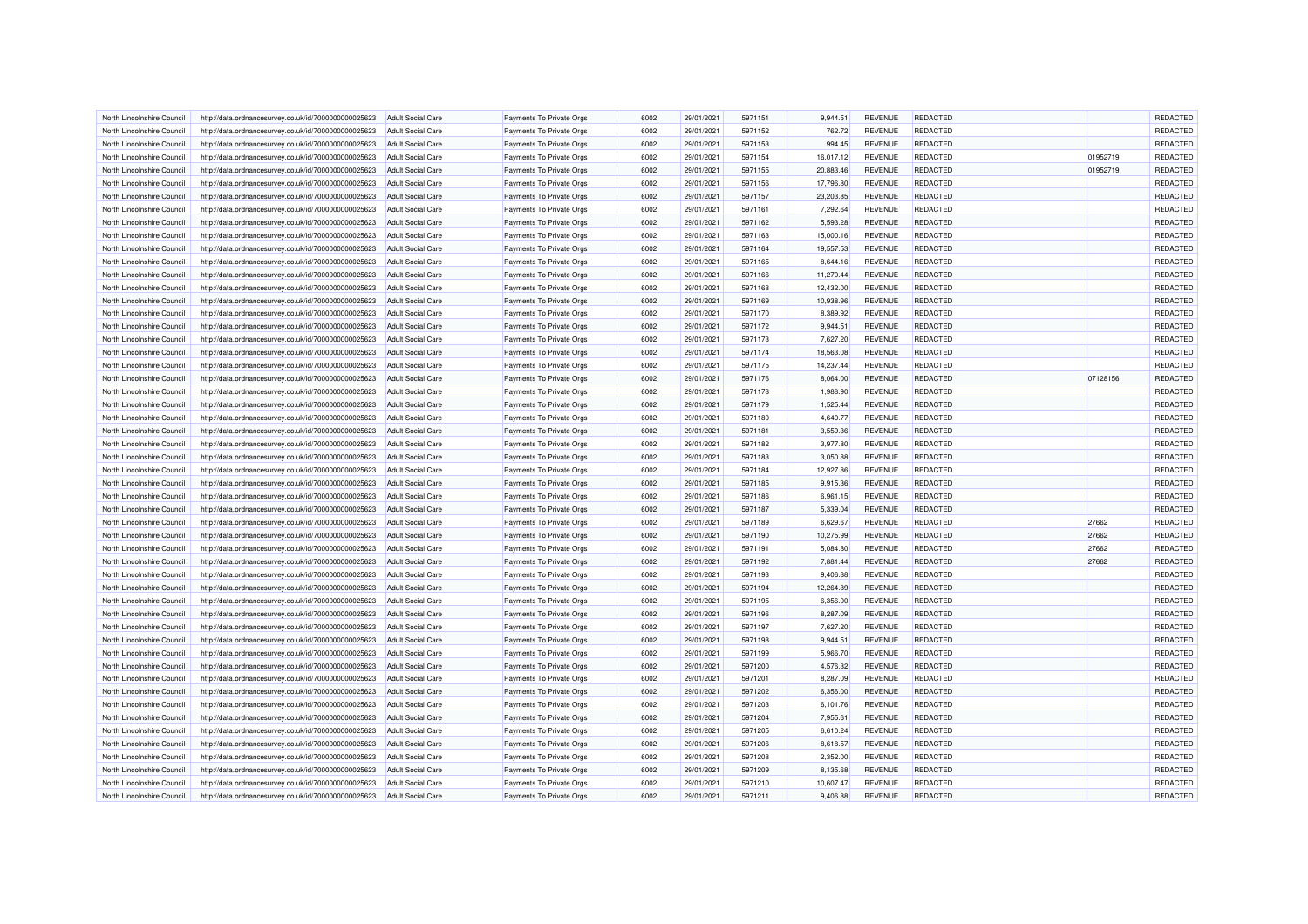| North Lincolnshire Council | http://data.ordnancesurvey.co.uk/id/7000000000025623 | Adult Social Care        | Payments To Private Orgs | 6002 | 29/01/2021 | 5971212 | 860.00    | <b>REVENUE</b> | <b>REDACTED</b> |          | REDACTED |
|----------------------------|------------------------------------------------------|--------------------------|--------------------------|------|------------|---------|-----------|----------------|-----------------|----------|----------|
| North Lincolnshire Council | http://data.ordnancesurvey.co.uk/id/7000000000025623 | Adult Social Care        | Payments To Private Orgs | 6002 | 29/01/2021 | 5971213 | 12,264.89 | <b>REVENUE</b> | REDACTED        |          | REDACTED |
| North Lincolnshire Council | http://data.ordnancesurvey.co.uk/id/7000000000025623 | <b>Adult Social Care</b> | Payments To Private Orgs | 6002 | 29/01/2021 | 5971214 | 7,955.61  | <b>REVENUE</b> | REDACTED        |          | REDACTED |
| North Lincolnshire Council | http://data.ordnancesurvey.co.uk/id/7000000000025623 | Adult Social Care        | Payments To Private Orgs | 6002 | 29/01/2021 | 5971216 | 6,101.76  | <b>REVENUE</b> | REDACTED        |          | REDACTED |
| North Lincolnshire Council | http://data.ordnancesurvey.co.uk/id/7000000000025623 | <b>Adult Social Care</b> | Payments To Private Orgs | 6002 | 29/01/2021 | 5971217 | 10,932.32 | <b>REVENUE</b> | REDACTED        |          | REDACTED |
| North Lincolnshire Council | http://data.ordnancesurvey.co.uk/id/7000000000025623 | <b>Adult Social Care</b> | Payments To Private Orgs | 6002 | 29/01/2021 | 5971218 | 14,253.79 | <b>REVENUE</b> | <b>REDACTED</b> |          | REDACTED |
| North Lincolnshire Council | http://data.ordnancesurvey.co.uk/id/7000000000025623 | <b>Adult Social Care</b> | Payments To Private Orgs | 6002 | 29/01/2021 | 5971219 | 13,259.34 | <b>REVENUE</b> | REDACTED        |          | REDACTED |
| North Lincolnshire Council | http://data.ordnancesurvey.co.uk/id/7000000000025623 | <b>Adult Social Care</b> | Payments To Private Orgs | 6002 | 29/01/2021 | 5971220 | 10,169.60 | <b>REVENUE</b> | REDACTED        |          | REDACTED |
| North Lincolnshire Council | http://data.ordnancesurvey.co.uk/id/7000000000025623 | <b>Adult Social Care</b> | Payments To Private Orgs | 6002 | 29/01/2021 | 5971221 | 8,950.06  | <b>REVENUE</b> | REDACTED        |          | REDACTED |
| North Lincolnshire Council | http://data.ordnancesurvey.co.uk/id/7000000000025623 | <b>Adult Social Care</b> | Payments To Private Orgs | 6002 | 29/01/2021 | 5971222 | 6,864.48  | <b>REVENUE</b> | <b>REDACTED</b> |          | REDACTED |
| North Lincolnshire Council | http://data.ordnancesurvey.co.uk/id/7000000000025623 | Adult Social Care        | Payments To Private Orgs | 6002 | 29/01/2021 | 5971224 | 1,525.44  | <b>REVENUE</b> | <b>REDACTED</b> |          | REDACTED |
| North Lincolnshire Council | http://data.ordnancesurvey.co.uk/id/7000000000025623 | Adult Social Care        | Payments To Private Orgs | 6002 | 29/01/2021 | 5971225 | 1,988.90  | <b>REVENUE</b> | <b>REDACTED</b> |          | REDACTED |
| North Lincolnshire Council | http://data.ordnancesurvey.co.uk/id/7000000000025623 | <b>Adult Social Care</b> | Payments To Private Orgs | 6002 | 29/01/2021 | 5971226 | 12,927.86 | <b>REVENUE</b> | REDACTED        |          | REDACTED |
| North Lincolnshire Council | http://data.ordnancesurvey.co.uk/id/7000000000025623 | <b>Adult Social Care</b> | Payments To Private Orgs | 6002 | 29/01/2021 | 5971227 | 9,915.36  | <b>REVENUE</b> | REDACTED        |          | REDACTED |
| North Lincolnshire Council | http://data.ordnancesurvey.co.uk/id/7000000000025623 | Adult Social Care        | Payments To Private Orgs | 6002 | 29/01/2021 | 5971228 | 17,237.14 | <b>REVENUE</b> | REDACTED        |          | REDACTED |
| North Lincolnshire Council | http://data.ordnancesurvey.co.uk/id/7000000000025623 | <b>Adult Social Care</b> | Payments To Private Orgs | 6002 | 29/01/2021 | 5971229 | 13,220.48 | <b>REVENUE</b> | REDACTED        |          | REDACTED |
| North Lincolnshire Council | http://data.ordnancesurvey.co.uk/id/7000000000025623 | Adult Social Care        | Payments To Private Orgs | 6002 | 29/01/2021 | 5971230 | 4,704.00  | <b>REVENUE</b> | REDACTED        |          | REDACTED |
| North Lincolnshire Council | http://data.ordnancesurvey.co.uk/id/7000000000025623 | <b>Adult Social Care</b> | Payments To Private Orgs | 6002 | 29/01/2021 | 5971231 | 5,076.00  | <b>REVENUE</b> | <b>REDACTED</b> |          | REDACTED |
|                            |                                                      |                          |                          |      |            |         |           |                |                 |          |          |
| North Lincolnshire Council | http://data.ordnancesurvey.co.uk/id/7000000000025623 | <b>Adult Social Care</b> | Payments To Private Orgs | 6002 | 29/01/2021 | 5971232 | 4,830.56  | <b>REVENUE</b> | REDACTED        | 02779611 | REDACTED |
| North Lincolnshire Council | http://data.ordnancesurvey.co.uk/id/7000000000025623 | <b>Adult Social Care</b> | Payments To Private Orgs | 6002 | 29/01/2021 | 5971233 | 7,292.64  | <b>REVENUE</b> | REDACTED        | 02779611 | REDACTED |
| North Lincolnshire Council | http://data.ordnancesurvey.co.uk/id/7000000000025623 | <b>Adult Social Care</b> | Payments To Private Orgs | 6002 | 29/01/2021 | 5971234 | 6,961.15  | <b>REVENUE</b> | REDACTED        | 02779611 | REDACTED |
| North Lincolnshire Council | http://data.ordnancesurvey.co.uk/id/7000000000025623 | Adult Social Care        | Payments To Private Orgs | 6002 | 29/01/2021 | 5971235 | 48,396.60 | <b>REVENUE</b> | REDACTED        | 02779611 | REDACTED |
| North Lincolnshire Council | http://data.ordnancesurvey.co.uk/id/7000000000025623 | <b>Adult Social Care</b> | Payments To Private Orgs | 6002 | 29/01/2021 | 5971236 | 4,640.77  | <b>REVENUE</b> | <b>REDACTED</b> | 02779611 | REDACTED |
| North Lincolnshire Council | http://data.ordnancesurvey.co.uk/id/7000000000025623 | <b>Adult Social Care</b> | Payments To Private Orgs | 6002 | 29/01/2021 | 5971237 | 5,966.70  | <b>REVENUE</b> | REDACTED        | 02779611 | REDACTED |
| North Lincolnshire Council | http://data.ordnancesurvey.co.uk/id/7000000000025623 | Adult Social Care        | Payments To Private Orgs | 6002 | 29/01/2021 | 5971238 | 6,298.19  | <b>REVENUE</b> | <b>REDACTED</b> | 02779611 | REDACTED |
| North Lincolnshire Council | http://data.ordnancesurvey.co.uk/id/7000000000025623 | <b>Adult Social Care</b> | Payments To Private Orgs | 6002 | 29/01/2021 | 5971239 | 4,576.32  | <b>REVENUE</b> | REDACTED        | 02779611 | REDACTED |
| North Lincolnshire Council | http://data.ordnancesurvey.co.uk/id/7000000000025623 | <b>Adult Social Care</b> | Payments To Private Orgs | 6002 | 29/01/2021 | 5971240 | 3,559.36  | <b>REVENUE</b> | REDACTED        | 02779611 | REDACTED |
| North Lincolnshire Council | http://data.ordnancesurvey.co.uk/id/7000000000025623 | <b>Adult Social Care</b> | Payments To Private Orgs | 6002 | 29/01/2021 | 5971241 | 5,593.28  | <b>REVENUE</b> | REDACTED        | 02779611 | REDACTED |
| North Lincolnshire Council | http://data.ordnancesurvey.co.uk/id/7000000000025623 | <b>Adult Social Care</b> | Payments To Private Orgs | 6002 | 29/01/2021 | 5971242 | 5,339.04  | <b>REVENUE</b> | <b>REDACTED</b> | 02779611 | REDACTED |
| North Lincolnshire Council | http://data.ordnancesurvey.co.uk/id/7000000000025623 | <b>Adult Social Care</b> | Payments To Private Orgs | 6002 | 29/01/2021 | 5971243 | 37,119.04 | <b>REVENUE</b> | REDACTED        | 02779611 | REDACTED |
| North Lincolnshire Council | http://data.ordnancesurvey.co.uk/id/7000000000025623 | <b>Adult Social Care</b> | Payments To Private Orgs | 6002 | 29/01/2021 | 5971244 | 11,949.28 | <b>REVENUE</b> | REDACTED        | 06048328 | REDACTED |
| North Lincolnshire Council | http://data.ordnancesurvey.co.uk/id/7000000000025623 | <b>Adult Social Care</b> | Payments To Private Orgs | 6002 | 29/01/2021 | 5971245 | 15,579.73 | <b>REVENUE</b> | REDACTED        | 06048328 | REDACTED |
| North Lincolnshire Council | http://data.ordnancesurvey.co.uk/id/7000000000025623 | Adult Social Care        | Payments To Private Orgs | 6002 | 29/01/2021 | 5971246 | 11,270.44 | <b>REVENUE</b> | REDACTED        | 4738023  | REDACTED |
| North Lincolnshire Council | http://data.ordnancesurvey.co.uk/id/7000000000025623 | <b>Adult Social Care</b> | Payments To Private Orgs | 6002 | 29/01/2021 | 5971247 | 8,644.16  | <b>REVENUE</b> | REDACTED        | 4738023  | REDACTED |
| North Lincolnshire Council | http://data.ordnancesurvey.co.uk/id/7000000000025623 | <b>Adult Social Care</b> | Payments To Private Orgs | 6002 | 29/01/2021 | 5971248 | 3,646.32  | <b>REVENUE</b> | REDACTED        | 04228353 | REDACTED |
| North Lincolnshire Council | http://data.ordnancesurvey.co.uk/id/7000000000025623 | Adult Social Care        | Payments To Private Orgs | 6002 | 29/01/2021 | 5971249 | 3,314.84  | <b>REVENUE</b> | <b>REDACTED</b> | 04228353 | REDACTED |
| North Lincolnshire Council | http://data.ordnancesurvey.co.uk/id/7000000000025623 | <b>Adult Social Care</b> | Payments To Private Orgs | 6002 | 29/01/2021 | 5971250 | 1,325.93  | <b>REVENUE</b> | <b>REDACTED</b> | 04228353 | REDACTED |
| North Lincolnshire Council | http://data.ordnancesurvey.co.uk/id/7000000000025623 | <b>Adult Social Care</b> | Payments To Private Orgs | 6002 | 29/01/2021 | 5971251 | 9,613.02  | <b>REVENUE</b> | REDACTED        | 04228353 | REDACTED |
| North Lincolnshire Council | http://data.ordnancesurvey.co.uk/id/7000000000025623 | <b>Adult Social Care</b> | Payments To Private Orgs | 6002 | 29/01/2021 | 5971252 | 2,542.40  | <b>REVENUE</b> | REDACTED        | 04228353 | REDACTED |
| North Lincolnshire Council | http://data.ordnancesurvey.co.uk/id/7000000000025623 | <b>Adult Social Care</b> | Payments To Private Orgs | 6002 | 29/01/2021 | 5971253 | 2,796.64  | <b>REVENUE</b> | REDACTED        | 04228353 | REDACTED |
| North Lincolnshire Council | http://data.ordnancesurvey.co.uk/id/7000000000025623 | <b>Adult Social Care</b> | Payments To Private Orgs | 6002 | 29/01/2021 | 5971254 | 7,372.96  | <b>REVENUE</b> | REDACTED        | 04228353 | REDACTED |
| North Lincolnshire Council | http://data.ordnancesurvey.co.uk/id/7000000000025623 | <b>Adult Social Care</b> | Payments To Private Orgs | 6002 | 29/01/2021 | 5971255 | 1,016.96  | <b>REVENUE</b> | <b>REDACTED</b> | 04228353 | REDACTED |
| North Lincolnshire Council | http://data.ordnancesurvey.co.uk/id/7000000000025623 | <b>Adult Social Care</b> | Payments To Private Orgs | 6002 | 29/01/2021 | 5971256 | 19,576.48 | <b>REVENUE</b> | <b>REDACTED</b> |          | REDACTED |
| North Lincolnshire Council | http://data.ordnancesurvey.co.uk/id/7000000000025623 | Adult Social Care        | Payments To Private Orgs | 6002 | 29/01/2021 | 5971257 | 25.524.23 | <b>REVENUE</b> | <b>REDACTED</b> |          | REDACTED |
| North Lincolnshire Council | http://data.ordnancesurvey.co.uk/id/7000000000025623 | <b>Adult Social Care</b> | Payments To Private Orgs | 6002 | 29/01/2021 | 5971258 | 9,944.51  | <b>REVENUE</b> | REDACTED        |          | REDACTED |
| North Lincolnshire Council | http://data.ordnancesurvey.co.uk/id/7000000000025623 | <b>Adult Social Care</b> | Payments To Private Orgs | 6002 | 29/01/2021 | 5971259 | 7,627.20  | <b>REVENUE</b> | REDACTED        |          | REDACTED |
| North Lincolnshire Council | http://data.ordnancesurvey.co.uk/id/7000000000025623 | <b>Adult Social Care</b> | Payments To Private Orgs | 6002 | 29/01/2021 | 5971261 | 5,847.52  | <b>REVENUE</b> | REDACTED        |          | REDACTED |
| North Lincolnshire Council | http://data.ordnancesurvey.co.uk/id/7000000000025623 | <b>Adult Social Care</b> | Payments To Private Orgs | 6002 | 29/01/2021 | 5971262 | 7,624.12  | <b>REVENUE</b> | REDACTED        |          | REDACTED |
| North Lincolnshire Council | http://data.ordnancesurvey.co.uk/id/7000000000025623 | <b>Adult Social Care</b> | Payments To Private Orgs | 6002 | 29/01/2021 | 5971263 | 14,916.76 | <b>REVENUE</b> | <b>REDACTED</b> |          | REDACTED |
| North Lincolnshire Council | http://data.ordnancesurvey.co.uk/id/7000000000025623 | <b>Adult Social Care</b> | Payments To Private Orgs | 6002 | 29/01/2021 | 5971264 | 11,440.80 | <b>REVENUE</b> | <b>REDACTED</b> |          | REDACTED |
| North Lincolnshire Council | http://data.ordnancesurvey.co.uk/id/7000000000025623 | <b>Adult Social Care</b> | Payments To Private Orgs | 6002 | 29/01/2021 | 5971265 | 3,559.36  | <b>REVENUE</b> | REDACTED        |          | REDACTED |
| North Lincolnshire Council | http://data.ordnancesurvey.co.uk/id/7000000000025623 | <b>Adult Social Care</b> | Payments To Private Orgs | 6002 | 29/01/2021 | 5971266 | 8,644.16  | <b>REVENUE</b> | REDACTED        |          | REDACTED |
| North Lincolnshire Council | http://data.ordnancesurvey.co.uk/id/7000000000025623 | <b>Adult Social Care</b> | Payments To Private Orgs | 6002 | 29/01/2021 | 5971267 | 27,844.62 | <b>REVENUE</b> | REDACTED        |          | REDACTED |
|                            |                                                      |                          |                          |      |            |         |           |                |                 |          |          |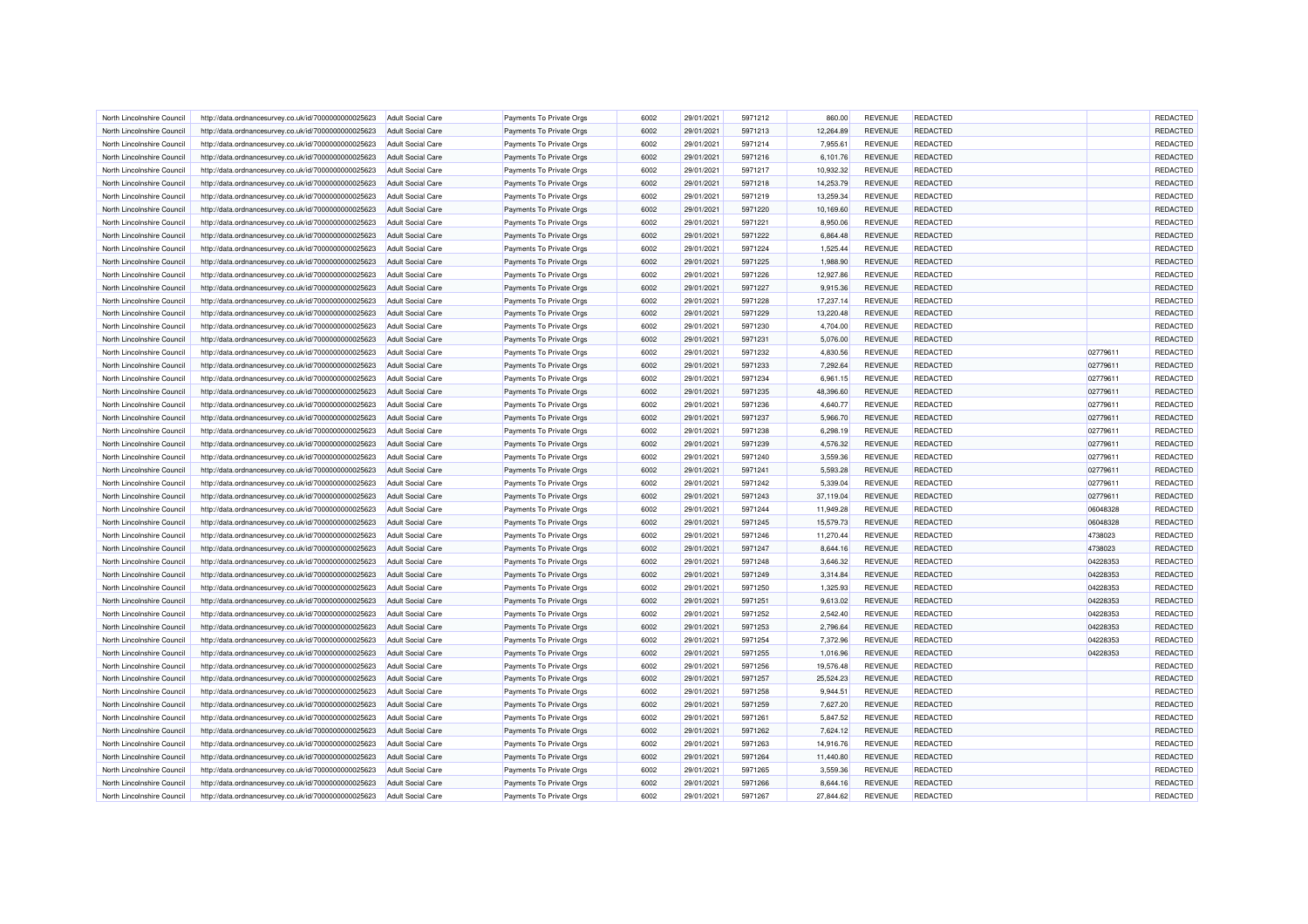| North Lincolnshire Council | http://data.ordnancesurvey.co.uk/id/7000000000025623 | <b>Adult Social Care</b> | Payments To Private Orgs | 6002 | 29/01/2021 | 5971268 | 21,356.16     | <b>REVENUE</b> | <b>REDACTED</b> |          | REDACTED |
|----------------------------|------------------------------------------------------|--------------------------|--------------------------|------|------------|---------|---------------|----------------|-----------------|----------|----------|
| North Lincolnshire Council | http://data.ordnancesurvey.co.uk/id/7000000000025623 | <b>Adult Social Care</b> | Payments To Private Orgs | 6002 | 29/01/2021 | 5971269 | 12,927.86     | <b>REVENUE</b> | REDACTED        |          | REDACTED |
| North Lincolnshire Council | http://data.ordnancesurvey.co.uk/id/7000000000025623 | Adult Social Care        | Payments To Private Orgs | 6002 | 29/01/2021 | 5971270 | 9,915.36      | <b>REVENUE</b> | <b>REDACTED</b> |          | REDACTED |
| North Lincolnshire Council | http://data.ordnancesurvey.co.uk/id/7000000000025623 | <b>Adult Social Care</b> | Payments To Private Orgs | 6002 | 29/01/2021 | 5971271 | 9,915.36      | <b>REVENUE</b> | REDACTED        |          | REDACTED |
| North Lincolnshire Council | http://data.ordnancesurvey.co.uk/id/7000000000025623 | <b>Adult Social Care</b> | Payments To Private Orgs | 6002 | 29/01/2021 | 5971272 | 12,927.86     | <b>REVENUE</b> | REDACTED        |          | REDACTED |
| North Lincolnshire Council | http://data.ordnancesurvey.co.uk/id/7000000000025623 | <b>Adult Social Care</b> | Payments To Private Orgs | 6002 | 29/01/2021 | 5971273 | 11,270.44     | <b>REVENUE</b> | REDACTED        |          | REDACTED |
| North Lincolnshire Council | http://data.ordnancesurvey.co.uk/id/7000000000025623 | <b>Adult Social Care</b> | Payments To Private Orgs | 6002 | 29/01/2021 | 5971274 | 8,644.16      | <b>REVENUE</b> | <b>REDACTED</b> |          | REDACTED |
| North Lincolnshire Council | http://data.ordnancesurvey.co.uk/id/7000000000025623 | <b>Adult Social Care</b> | Residential Care Income  | 9078 | 20/01/2021 | 5965656 | $-3,241.22$   | <b>REVENUE</b> | REDACTED        |          | REDACTED |
| North Lincolnshire Council | http://data.ordnancesurvey.co.uk/id/7000000000025623 | <b>Adult Social Care</b> | Residential Care Income  | 9078 | 20/01/2021 | 5965657 | $-439.00$     | <b>REVENUE</b> | REDACTED        |          | REDACTED |
| North Lincolnshire Council | http://data.ordnancesurvey.co.uk/id/7000000000025623 | <b>Adult Social Care</b> | Residential Care Income  | 9078 | 20/01/2021 | 5965659 | $-25, 125.17$ | <b>REVENUE</b> | REDACTED        |          | REDACTED |
| North Lincolnshire Council | http://data.ordnancesurvey.co.uk/id/7000000000025623 | Adult Social Care        | Residential Care Income  | 9078 | 20/01/2021 | 5965659 | $-423.00$     | <b>REVENUE</b> | <b>REDACTED</b> |          | REDACTED |
| North Lincolnshire Council | http://data.ordnancesurvey.co.uk/id/7000000000025623 | <b>Adult Social Care</b> | Residential Care Income  | 9078 | 20/01/2021 | 5965660 | 2,259.50      | <b>REVENUE</b> | REDACTED        |          | REDACTED |
| North Lincolnshire Council | http://data.ordnancesurvey.co.uk/id/7000000000025623 | <b>Adult Social Care</b> | Residential Care Income  | 9078 | 20/01/2021 | 5965661 | $-8,457.78$   | <b>REVENUE</b> | REDACTED        |          | REDACTED |
| North Lincolnshire Council | http://data.ordnancesurvey.co.uk/id/7000000000025623 | <b>Adult Social Care</b> | Residential Care Income  | 9078 | 20/01/2021 | 5965662 | $-9,221.24$   | <b>REVENUE</b> | REDACTED        |          | REDACTED |
| North Lincolnshire Council | http://data.ordnancesurvey.co.uk/id/7000000000025623 | <b>Adult Social Care</b> | Residential Care Income  | 9078 | 20/01/2021 | 5965663 | 510.75        | <b>REVENUE</b> | <b>REDACTED</b> |          | REDACTED |
| North Lincolnshire Council | http://data.ordnancesurvey.co.uk/id/7000000000025623 | <b>Adult Social Care</b> | Residential Care Income  | 9078 | 20/01/2021 | 5965667 | $-13,574.22$  | <b>REVENUE</b> | REDACTED        | 01952719 | REDACTED |
| North Lincolnshire Council | http://data.ordnancesurvey.co.uk/id/7000000000025623 | <b>Adult Social Care</b> | Residential Care Income  | 9078 | 20/01/2021 | 5965669 | $-17,632.92$  | <b>REVENUE</b> | <b>REDACTED</b> |          | REDACTED |
|                            |                                                      |                          | Residential Care Income  | 9078 | 20/01/2021 | 5965672 | $-6,367.24$   | <b>REVENUE</b> | <b>REDACTED</b> |          | REDACTED |
| North Lincolnshire Council | http://data.ordnancesurvey.co.uk/id/7000000000025623 | <b>Adult Social Care</b> |                          | 9078 |            | 5965673 |               | <b>REVENUE</b> | REDACTED        |          |          |
| North Lincolnshire Council | http://data.ordnancesurvey.co.uk/id/7000000000025623 | Adult Social Care        | Residential Care Income  |      | 20/01/2021 |         | 615.88        |                |                 |          | REDACTED |
| North Lincolnshire Council | http://data.ordnancesurvey.co.uk/id/7000000000025623 | <b>Adult Social Care</b> | Residential Care Income  | 9078 | 20/01/2021 | 5965674 | $-9,626.96$   | <b>REVENUE</b> | <b>REDACTED</b> |          | REDACTED |
| North Lincolnshire Council | http://data.ordnancesurvey.co.uk/id/7000000000025623 | <b>Adult Social Care</b> | Residential Care Income  | 9078 | 20/01/2021 | 5965676 | $-3,635.72$   | <b>REVENUE</b> | <b>REDACTED</b> |          | REDACTED |
| North Lincolnshire Council | http://data.ordnancesurvey.co.uk/id/7000000000025623 | Adult Social Care        | Residential Care Income  | 9078 | 20/01/2021 | 5965677 | $-438.43$     | <b>REVENUE</b> | <b>REDACTED</b> |          | REDACTED |
| North Lincolnshire Council | http://data.ordnancesurvey.co.uk/id/7000000000025623 | <b>Adult Social Care</b> | Residential Care Income  | 9078 | 20/01/2021 | 5965678 | $-8,801.48$   | <b>REVENUE</b> | REDACTED        |          | REDACTED |
| North Lincolnshire Council | http://data.ordnancesurvey.co.uk/id/7000000000025623 | <b>Adult Social Care</b> | Residential Care Income  | 9078 | 20/01/2021 | 5965682 | $-299.20$     | <b>REVENUE</b> | REDACTED        |          | REDACTED |
| North Lincolnshire Council | http://data.ordnancesurvey.co.uk/id/7000000000025623 | <b>Adult Social Care</b> | Residential Care Income  | 9078 | 20/01/2021 | 5965683 | $-11,626.37$  | <b>REVENUE</b> | REDACTED        |          | REDACTED |
| North Lincolnshire Council | http://data.ordnancesurvey.co.uk/id/7000000000025623 | <b>Adult Social Care</b> | Residential Care Income  | 9078 | 20/01/2021 | 5965685 | 1,233.94      | <b>REVENUE</b> | <b>REDACTED</b> |          | REDACTED |
| North Lincolnshire Council | http://data.ordnancesurvey.co.uk/id/7000000000025623 | <b>Adult Social Care</b> | Residential Care Income  | 9078 | 20/01/2021 | 5965686 | $-20,831.64$  | <b>REVENUE</b> | <b>REDACTED</b> |          | REDACTED |
| North Lincolnshire Council | http://data.ordnancesurvey.co.uk/id/7000000000025623 | <b>Adult Social Care</b> | Residential Care Income  | 9078 | 20/01/2021 | 5965688 | $-414.20$     | <b>REVENUE</b> | <b>REDACTED</b> |          | REDACTED |
| North Lincolnshire Council | http://data.ordnancesurvey.co.uk/id/7000000000025623 | <b>Adult Social Care</b> | Residential Care Income  | 9078 | 20/01/2021 | 5965693 | $-4,729.12$   | <b>REVENUE</b> | REDACTED        |          | REDACTED |
| North Lincolnshire Council | http://data.ordnancesurvey.co.uk/id/7000000000025623 | Adult Social Care        | Residential Care Income  | 9078 | 20/01/2021 | 5965696 | $-6,906.37$   | <b>REVENUE</b> | <b>REDACTED</b> |          | REDACTED |
| North Lincolnshire Council | http://data.ordnancesurvey.co.uk/id/7000000000025623 | <b>Adult Social Care</b> | Residential Care Income  | 9078 | 20/01/2021 | 5965703 | $-7,741.20$   | <b>REVENUE</b> | REDACTED        | 27662    | REDACTED |
| North Lincolnshire Council | http://data.ordnancesurvey.co.uk/id/7000000000025623 | <b>Adult Social Care</b> | Residential Care Income  | 9078 | 20/01/2021 | 5965704 | $-569.40$     | <b>REVENUE</b> | REDACTED        | 27662    | REDACTED |
| North Lincolnshire Council | http://data.ordnancesurvey.co.uk/id/7000000000025623 | <b>Adult Social Care</b> | Residential Care Income  | 9078 | 20/01/2021 | 5965704 | $-7,601.08$   | <b>REVENUE</b> | REDACTED        | 27662    | REDACTED |
| North Lincolnshire Council | http://data.ordnancesurvey.co.uk/id/7000000000025623 | <b>Adult Social Care</b> | Residential Care Income  | 9078 | 20/01/2021 | 5965708 | $-1,107.16$   | <b>REVENUE</b> | <b>REDACTED</b> |          | REDACTED |
| North Lincolnshire Council | http://data.ordnancesurvey.co.uk/id/7000000000025623 | <b>Adult Social Care</b> | Residential Care Income  | 9078 | 20/01/2021 | 5965708 | $-1,053.02$   | <b>REVENUE</b> | REDACTED        |          | REDACTED |
| North Lincolnshire Council | http://data.ordnancesurvey.co.uk/id/7000000000025623 | <b>Adult Social Care</b> | Residential Care Income  | 9078 | 20/01/2021 | 5965709 | $-5.891.24$   | <b>REVENUE</b> | REDACTED        |          | REDACTED |
| North Lincolnshire Council | http://data.ordnancesurvey.co.uk/id/7000000000025623 | <b>Adult Social Care</b> | Residential Care Income  | 9078 | 20/01/2021 | 5965710 | $-7,651.88$   | <b>REVENUE</b> | REDACTED        |          | REDACTED |
| North Lincolnshire Council | http://data.ordnancesurvey.co.uk/id/7000000000025623 | Adult Social Care        | Residential Care Income  | 9078 | 20/01/2021 | 5965711 | $-3,495.28$   | <b>REVENUE</b> | <b>REDACTED</b> |          | REDACTED |
| North Lincolnshire Council | http://data.ordnancesurvey.co.uk/id/7000000000025623 | <b>Adult Social Care</b> | Residential Care Income  | 9078 | 20/01/2021 | 5965713 | $-6,377.84$   | <b>REVENUE</b> | REDACTED        |          | REDACTED |
| North Lincolnshire Council | http://data.ordnancesurvey.co.uk/id/7000000000025623 | <b>Adult Social Care</b> | Residential Care Income  | 9078 | 20/01/2021 | 5965714 | $-4,870.36$   | <b>REVENUE</b> | REDACTED        |          | REDACTED |
| North Lincolnshire Council | http://data.ordnancesurvey.co.uk/id/7000000000025623 | Adult Social Care        | Residential Care Income  | 9078 | 20/01/2021 | 5965715 | $-3,565.40$   | <b>REVENUE</b> | <b>REDACTED</b> |          | REDACTED |
| North Lincolnshire Council | http://data.ordnancesurvey.co.uk/id/7000000000025623 | <b>Adult Social Care</b> | Residential Care Income  | 9078 | 20/01/2021 | 5965716 | $-379.46$     | <b>REVENUE</b> | <b>REDACTED</b> |          | REDACTED |
| North Lincolnshire Council | http://data.ordnancesurvey.co.uk/id/7000000000025623 | <b>Adult Social Care</b> | Residential Care Income  | 9078 | 20/01/2021 | 5965718 | $-9,442.18$   | <b>REVENUE</b> | REDACTED        |          | REDACTED |
| North Lincolnshire Council | http://data.ordnancesurvey.co.uk/id/7000000000025623 | <b>Adult Social Care</b> | Residential Care Income  | 9078 | 20/01/2021 | 5965721 | $-257.40$     | <b>REVENUE</b> | REDACTED        |          | REDACTED |
| North Lincolnshire Council | http://data.ordnancesurvey.co.uk/id/7000000000025623 | <b>Adult Social Care</b> | Residential Care Income  | 9078 | 20/01/2021 | 5965723 | $-3,180.60$   | <b>REVENUE</b> | REDACTED        |          | REDACTED |
| North Lincolnshire Council | http://data.ordnancesurvey.co.uk/id/7000000000025623 | <b>Adult Social Care</b> | Residential Care Income  | 9078 | 20/01/2021 | 5965723 | $-887.60$     | <b>REVENUE</b> | <b>REDACTED</b> |          | REDACTED |
| North Lincolnshire Council | http://data.ordnancesurvey.co.uk/id/7000000000025623 | <b>Adult Social Care</b> | Residential Care Income  | 9078 | 20/01/2021 | 5965724 | $-5,561.05$   | <b>REVENUE</b> | REDACTED        |          | REDACTED |
| North Lincolnshire Council | http://data.ordnancesurvey.co.uk/id/7000000000025623 | <b>Adult Social Care</b> | Residential Care Income  | 9078 | 20/01/2021 | 5965724 | $-1,112.84$   | <b>REVENUE</b> | REDACTED        |          | REDACTED |
| North Lincolnshire Council | http://data.ordnancesurvey.co.uk/id/7000000000025623 | Adult Social Care        | Residential Care Income  | 9078 | 20/01/2021 | 5965725 | 30.25         | <b>REVENUE</b> | <b>REDACTED</b> |          | REDACTED |
|                            |                                                      |                          |                          | 9078 |            |         |               |                |                 |          | REDACTED |
| North Lincolnshire Council | http://data.ordnancesurvey.co.uk/id/7000000000025623 | <b>Adult Social Care</b> | Residential Care Income  |      | 20/01/2021 | 5965726 | $-12,138.98$  | <b>REVENUE</b> | <b>REDACTED</b> |          |          |
| North Lincolnshire Council | http://data.ordnancesurvey.co.uk/id/7000000000025623 | <b>Adult Social Care</b> | Residential Care Income  | 9078 | 20/01/2021 | 5965731 | $-7,753.23$   | <b>REVENUE</b> | REDACTED        |          | REDACTED |
| North Lincolnshire Council | http://data.ordnancesurvey.co.uk/id/7000000000025623 | <b>Adult Social Care</b> | Residential Care Income  | 9078 | 20/01/2021 | 5965733 | $-10,633.02$  | <b>REVENUE</b> | REDACTED        |          | REDACTED |
| North Lincolnshire Council | http://data.ordnancesurvey.co.uk/id/7000000000025623 | <b>Adult Social Care</b> | Residential Care Income  | 9078 | 20/01/2021 | 5965735 | $-8,212.64$   | <b>REVENUE</b> | REDACTED        |          | REDACTED |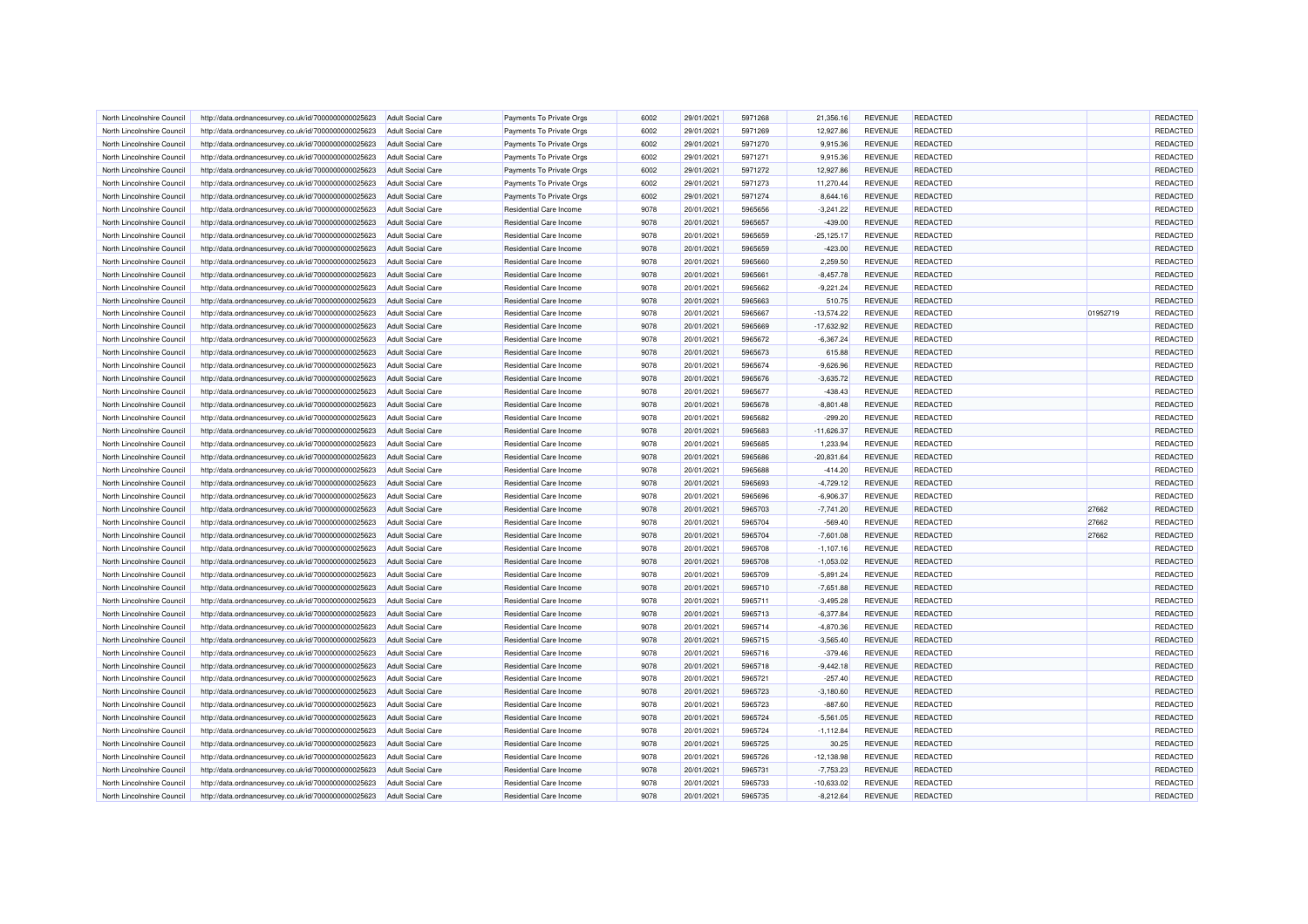| North Lincolnshire Council | http://data.ordnancesurvey.co.uk/id/7000000000025623 | <b>Adult Social Care</b>   | Residential Care Income             | 9078 | 20/01/2021 | 5965737 | $-6,706.34$   | <b>REVENUE</b> | <b>REDACTED</b> |          | REDACTED |
|----------------------------|------------------------------------------------------|----------------------------|-------------------------------------|------|------------|---------|---------------|----------------|-----------------|----------|----------|
| North Lincolnshire Council | http://data.ordnancesurvey.co.uk/id/7000000000025623 | <b>Adult Social Care</b>   | Residential Care Income             | 9078 | 20/01/2021 | 5965740 | $-134.60$     | <b>REVENUE</b> | REDACTED        |          | REDACTED |
| North Lincolnshire Council | http://data.ordnancesurvey.co.uk/id/7000000000025623 | Adult Social Care          | Residential Care Income             | 9078 | 20/01/2021 | 5965740 | 453.21        | <b>REVENUE</b> | <b>REDACTED</b> |          | REDACTED |
| North Lincolnshire Counci  | http://data.ordnancesurvey.co.uk/id/7000000000025623 | <b>Adult Social Care</b>   | Residential Care Income             | 9078 | 20/01/2021 | 5965742 | $-443.12$     | <b>REVENUE</b> | REDACTED        |          | REDACTED |
| North Lincolnshire Council | http://data.ordnancesurvey.co.uk/id/7000000000025623 | <b>Adult Social Care</b>   | Residential Care Income             | 9078 | 20/01/2021 | 5965743 | $-4,068.60$   | <b>REVENUE</b> | REDACTED        | 02779611 | REDACTED |
| North Lincolnshire Council | http://data.ordnancesurvey.co.uk/id/7000000000025623 | <b>Adult Social Care</b>   | <b>Residential Care Income</b>      | 9078 | 20/01/2021 | 5965744 | $-569.40$     | <b>REVENUE</b> | <b>REDACTED</b> | 02779611 | REDACTED |
| North Lincolnshire Council | http://data.ordnancesurvey.co.uk/id/7000000000025623 | <b>Adult Social Care</b>   | Residential Care Income             | 9078 | 20/01/2021 | 5965744 | $-1,349.66$   | REVENUE        | <b>REDACTED</b> | 02779611 | REDACTED |
| North Lincolnshire Council | http://data.ordnancesurvey.co.uk/id/7000000000025623 | <b>Adult Social Care</b>   | <b>Residential Care Income</b>      | 9078 | 20/01/2021 | 5965745 | $-15,867.08$  | <b>REVENUE</b> | REDACTED        | 02779611 | REDACTED |
| North Lincolnshire Council | http://data.ordnancesurvey.co.uk/id/7000000000025623 | <b>Adult Social Care</b>   | Residential Care Income             | 9078 | 20/01/2021 | 5965747 | $-4,093.81$   | <b>REVENUE</b> | <b>REDACTED</b> | 02779611 | REDACTED |
| North Lincolnshire Council | http://data.ordnancesurvey.co.uk/id/7000000000025623 | <b>Adult Social Care</b>   | Residential Care Income             | 9078 | 20/01/2021 | 5965747 | $-692.96$     | <b>REVENUE</b> | REDACTED        | 02779611 | REDACTED |
| North Lincolnshire Council | http://data.ordnancesurvey.co.uk/id/7000000000025623 | <b>Adult Social Care</b>   | <b>Residential Care Income</b>      | 9078 | 20/01/2021 | 5965748 | $-606.51$     | <b>REVENUE</b> | <b>REDACTED</b> | 02779611 | REDACTED |
| North Lincolnshire Council | http://data.ordnancesurvey.co.uk/id/7000000000025623 | <b>Adult Social Care</b>   | Residential Care Income             | 9078 | 20/01/2021 | 5965749 | $-378.20$     | <b>REVENUE</b> | REDACTED        | 02779611 | REDACTED |
| North Lincolnshire Council | http://data.ordnancesurvey.co.uk/id/7000000000025623 | <b>Adult Social Care</b>   | Residential Care Income             | 9078 | 20/01/2021 | 5965749 | $-828.40$     | <b>REVENUE</b> | REDACTED        | 02779611 | REDACTED |
| North Lincolnshire Council | http://data.ordnancesurvey.co.uk/id/7000000000025623 | <b>Adult Social Care</b>   | Residential Care Income             | 9078 | 20/01/2021 | 5965750 | $-808.40$     | <b>REVENUE</b> | REDACTED        | 02779611 | REDACTED |
|                            |                                                      |                            |                                     |      |            |         |               |                |                 |          |          |
| North Lincolnshire Council | http://data.ordnancesurvey.co.uk/id/7000000000025623 | <b>Adult Social Care</b>   | Residential Care Income             | 9078 | 20/01/2021 | 5965750 | $-541.40$     | <b>REVENUE</b> | <b>REDACTED</b> | 02779611 | REDACTED |
| North Lincolnshire Council | http://data.ordnancesurvey.co.uk/id/7000000000025623 | <b>Adult Social Care</b>   | <b>Residential Care Income</b>      | 9078 | 20/01/2021 | 5965751 | $-1,413.56$   | <b>REVENUE</b> | REDACTED        | 02779611 | REDACTED |
| North Lincolnshire Council | http://data.ordnancesurvey.co.uk/id/7000000000025623 | <b>Adult Social Care</b>   | Residential Care Income             | 9078 | 20/01/2021 | 5965752 | $-1,242.60$   | <b>REVENUE</b> | REDACTED        | 02779611 | REDACTED |
| North Lincolnshire Council | http://data.ordnancesurvey.co.uk/id/7000000000025623 | <b>Adult Social Care</b>   | Residential Care Income             | 9078 | 20/01/2021 | 5965759 | $-14,393.87$  | <b>REVENUE</b> | <b>REDACTED</b> | 06048328 | REDACTED |
| North Lincolnshire Council | http://data.ordnancesurvey.co.uk/id/7000000000025623 | <b>Adult Social Care</b>   | Residential Care Income             | 9078 | 20/01/2021 | 5965760 | $-347.95$     | <b>REVENUE</b> | REDACTED        | 06048328 | REDACTED |
| North Lincolnshire Counci  | http://data.ordnancesurvey.co.uk/id/7000000000025623 | <b>Adult Social Care</b>   | Residential Care Income             | 9078 | 20/01/2021 | 5965761 | $-7,746.56$   | <b>REVENUE</b> | REDACTED        | 4738023  | REDACTED |
| North Lincolnshire Counci  | http://data.ordnancesurvey.co.uk/id/7000000000025623 | <b>Adult Social Care</b>   | <b>Residential Care Income</b>      | 9078 | 20/01/2021 | 5965764 | $-758.00$     | <b>REVENUE</b> | REDACTED        | 04228353 | REDACTED |
| North Lincolnshire Council | http://data.ordnancesurvey.co.uk/id/7000000000025623 | Adult Social Care          | <b>Residential Care Income</b>      | 9078 | 20/01/2021 | 5965766 | $-13,128.02$  | <b>REVENUE</b> | <b>REDACTED</b> |          | REDACTED |
| North Lincolnshire Council | http://data.ordnancesurvey.co.uk/id/7000000000025623 | <b>Adult Social Care</b>   | Residential Care Income             | 9078 | 20/01/2021 | 5965768 | $-3,241.92$   | <b>REVENUE</b> | <b>REDACTED</b> |          | REDACTED |
| North Lincolnshire Council | http://data.ordnancesurvey.co.uk/id/7000000000025623 | <b>Adult Social Care</b>   | Residential Care Income             | 9078 | 20/01/2021 | 5965769 | $-423.00$     | <b>REVENUE</b> | REDACTED        |          | REDACTED |
| North Lincolnshire Council | http://data.ordnancesurvey.co.uk/id/7000000000025623 | <b>Adult Social Care</b>   | Residential Care Income             | 9078 | 20/01/2021 | 5965770 | $-8,633.05$   | <b>REVENUE</b> | REDACTED        |          | REDACTED |
| North Lincolnshire Counci  | http://data.ordnancesurvey.co.uk/id/7000000000025623 | <b>Adult Social Care</b>   | Residential Care Income             | 9078 | 20/01/2021 | 5965773 | $-423.00$     | <b>REVENUE</b> | <b>REDACTED</b> |          | REDACTED |
| North Lincolnshire Council | http://data.ordnancesurvey.co.uk/id/7000000000025623 | Adult Social Care          | Residential Care Income             | 9078 | 20/01/2021 | 5965773 | $-13, 173.73$ | <b>REVENUE</b> | <b>REDACTED</b> |          | REDACTED |
| North Lincolnshire Council | http://data.ordnancesurvey.co.uk/id/7000000000025623 | <b>Adult Social Care</b>   | Residential Care Income             | 9078 | 20/01/2021 | 5965777 | $-6,238.89$   | <b>REVENUE</b> | <b>REDACTED</b> |          | REDACTED |
| North Lincolnshire Council | http://data.ordnancesurvey.co.uk/id/7000000000025623 | <b>Adult Social Care</b>   | Residential Care Income             | 9078 | 20/01/2021 | 5965782 | $-2,925.91$   | <b>REVENUE</b> | REDACTED        |          | REDACTED |
| North Lincolnshire Council | http://data.ordnancesurvey.co.uk/id/7000000000025623 | <b>Adult Social Care</b>   | Residential Care Income             | 9078 | 20/01/2021 | 5965783 | $-25,308.40$  | <b>REVENUE</b> | <b>REDACTED</b> |          | REDACTED |
| North Lincolnshire Counci  | http://data.ordnancesurvey.co.uk/id/7000000000025623 | <b>Adult Social Care</b>   | Residential Care Income             | 9078 | 20/01/2021 | 5965784 | $-9,070.72$   | <b>REVENUE</b> | REDACTED        |          | REDACTED |
|                            |                                                      |                            |                                     | 9078 |            | 5965784 |               |                | REDACTED        |          | REDACTED |
| North Lincolnshire Council | http://data.ordnancesurvey.co.uk/id/7000000000025623 | <b>Adult Social Care</b>   | <b>Residential Care Income</b>      |      | 20/01/2021 |         | $-414.20$     | <b>REVENUE</b> |                 |          |          |
| North Lincolnshire Council | http://data.ordnancesurvey.co.uk/id/7000000000025623 | <b>Adult Social Care</b>   | Residential Care Income             | 9078 | 20/01/2021 | 5965788 | $-9,733.11$   | <b>REVENUE</b> | <b>REDACTED</b> |          | REDACTED |
| North Lincolnshire Council | http://data.ordnancesurvey.co.uk/id/7000000000025623 | <b>Adult Social Care</b>   | Residential Care Income             | 9078 | 20/01/2021 | 5965792 | $-8,817.64$   | <b>REVENUE</b> | <b>REDACTED</b> |          | REDACTED |
| North Lincolnshire Council | http://data.ordnancesurvey.co.uk/id/7000000000025623 | Central Services To Public | Direct Payments To Clients          | 6012 | 20/01/2021 | 5964773 | 48,170.00     | <b>REVENUE</b> | REDACTED        |          | REDACTED |
| North Lincolnshire Council | http://data.ordnancesurvey.co.uk/id/7000000000025623 | Central Services To Public | <b>Direct Payments To Clients</b>   | 6012 | 22/01/2021 | 5966008 | 30.450.00     | <b>REVENUE</b> | <b>REDACTED</b> | 519500   | REDACTED |
| North Lincolnshire Council | http://data.ordnancesurvey.co.uk/id/7000000000025623 | Central Services To Public | Direct Payments To Clients          | 6012 | 22/01/2021 | 5966239 | 16,344.00     | <b>REVENUE</b> | REDACTED        |          | REDACTED |
| North Lincolnshire Council | http://data.ordnancesurvey.co.uk/id/7000000000025623 | Central Services To Public | Direct Payments To Clients          | 6012 | 22/01/2021 | 5967509 | 3,210.00      | <b>REVENUE</b> | <b>REDACTED</b> |          | REDACTED |
| North Lincolnshire Council | http://data.ordnancesurvey.co.uk/id/7000000000025623 | Central Services To Public | Direct Payments To Clients          | 6012 | 27/01/2021 | 5968752 | 5,760.00      | <b>REVENUE</b> | REDACTED        |          | REDACTED |
| North Lincolnshire Council | http://data.ordnancesurvey.co.uk/id/7000000000025623 | Central Services To Public | Direct Payments To Clients          | 6012 | 27/01/2021 | 5968753 | 8,035.07      | <b>REVENUE</b> | REDACTED        |          | REDACTED |
| North Lincolnshire Council | http://data.ordnancesurvey.co.uk/id/7000000000025623 | Central Services To Public | <b>Test And Trace Discretionary</b> | 6093 | 04/01/2021 | 5954591 | 500.00        | <b>REVENUE</b> | REDACTED        |          | REDACTED |
| North Lincolnshire Council | http://data.ordnancesurvey.co.uk/id/7000000000025623 | Central Services To Public | <b>Test And Trace Discretionary</b> | 6093 | 04/01/2021 | 5954592 | 500.00        | <b>REVENUE</b> | <b>REDACTED</b> |          | REDACTED |
| North Lincolnshire Council | http://data.ordnancesurvey.co.uk/id/7000000000025623 | Central Services To Public | <b>Test And Trace Discretionary</b> | 6093 | 05/01/2021 | 5954877 | 500.00        | <b>REVENUE</b> | REDACTED        |          | REDACTED |
| North Lincolnshire Council | http://data.ordnancesurvey.co.uk/id/7000000000025623 | Central Services To Public | Test And Trace Discretionary        | 6093 | 06/01/2021 | 5956029 | 500.00        | <b>REVENUE</b> | REDACTED        |          | REDACTED |
| North Lincolnshire Council | http://data.ordnancesurvey.co.uk/id/7000000000025623 | Central Services To Public | <b>Test And Trace Discretionary</b> | 6093 | 08/01/2021 | 5957026 | 500.00        | <b>REVENUE</b> | REDACTED        |          | REDACTED |
| North Lincolnshire Council | http://data.ordnancesurvey.co.uk/id/7000000000025623 | Central Services To Public | <b>Test And Trace Discretionary</b> | 6093 | 08/01/2021 | 5957027 | 500.00        | <b>REVENUE</b> | <b>REDACTED</b> |          | REDACTED |
| North Lincolnshire Council | http://data.ordnancesurvey.co.uk/id/7000000000025623 | Central Services To Public | <b>Test And Trace Discretionary</b> | 6093 | 08/01/2021 | 5957028 | 500.00        | <b>REVENUE</b> | REDACTED        |          | REDACTED |
| North Lincolnshire Counci  | http://data.ordnancesurvey.co.uk/id/7000000000025623 | Central Services To Public | <b>Test And Trace Discretionary</b> | 6093 | 08/01/2021 | 5957031 | 500.00        | <b>REVENUE</b> | REDACTED        |          | REDACTED |
| North Lincolnshire Council |                                                      | Central Services To Public | <b>Test And Trace Discretionary</b> | 6093 | 13/01/2021 | 5959195 | 500.00        | <b>REVENUE</b> | <b>REDACTED</b> |          | REDACTED |
|                            | http://data.ordnancesurvey.co.uk/id/7000000000025623 |                            |                                     |      |            |         |               |                |                 |          |          |
| North Lincolnshire Council | http://data.ordnancesurvey.co.uk/id/7000000000025623 | Central Services To Public | <b>Test And Trace Discretionary</b> | 6093 | 13/01/2021 | 5959196 | 500.00        | <b>REVENUE</b> | <b>REDACTED</b> |          | REDACTED |
| North Lincolnshire Council | http://data.ordnancesurvey.co.uk/id/7000000000025623 | Central Services To Public | <b>Test And Trace Discretionary</b> | 6093 | 13/01/2021 | 5959199 | 500.00        | REVENUE        | REDACTED        |          | REDACTED |
| North Lincolnshire Council | http://data.ordnancesurvey.co.uk/id/7000000000025623 | Central Services To Public | <b>Test And Trace Discretionary</b> | 6093 | 14/01/2021 | 5959636 | 500.00        | <b>REVENUE</b> | REDACTED        |          | REDACTED |
| North Lincolnshire Council | http://data.ordnancesurvey.co.uk/id/7000000000025623 | Central Services To Public | <b>Test And Trace Discretionary</b> | 6093 | 14/01/2021 | 5959638 | 500.00        | <b>REVENUE</b> | REDACTED        |          | REDACTED |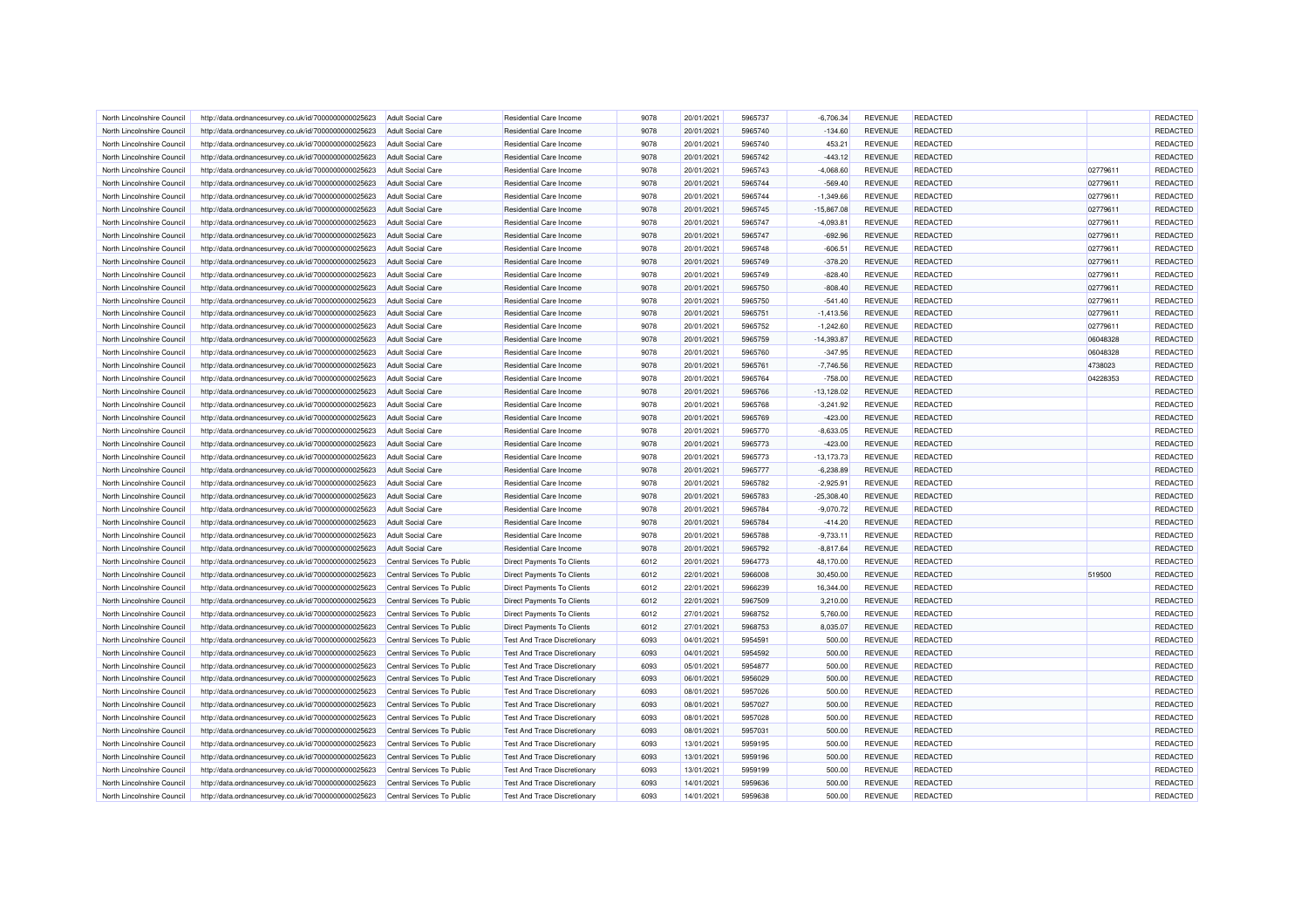| North Lincolnshire Council | http://data.ordnancesurvey.co.uk/id/7000000000025623 | Central Services To Public | <b>Test And Trace Discretionary</b> | 6093 | 14/01/2021 | 5959642 | 500.00 | <b>REVENUE</b> | <b>REDACTED</b> | REDACTED        |
|----------------------------|------------------------------------------------------|----------------------------|-------------------------------------|------|------------|---------|--------|----------------|-----------------|-----------------|
| North Lincolnshire Council | http://data.ordnancesurvey.co.uk/id/7000000000025623 | Central Services To Public | Test And Trace Discretionary        | 6093 | 14/01/2021 | 5959643 | 500.00 | <b>REVENUE</b> | REDACTED        | REDACTED        |
| North Lincolnshire Council | http://data.ordnancesurvey.co.uk/id/7000000000025623 | Central Services To Public | <b>Test And Trace Discretionary</b> | 6093 | 15/01/2021 | 5960149 | 500.00 | <b>REVENUE</b> | <b>REDACTED</b> | REDACTED        |
| North Lincolnshire Counci  | http://data.ordnancesurvey.co.uk/id/7000000000025623 | Central Services To Public | Test And Trace Discretionary        | 6093 | 18/01/2021 | 5964596 | 500.00 | <b>REVENUE</b> | REDACTED        | REDACTED        |
| North Lincolnshire Council | http://data.ordnancesurvey.co.uk/id/7000000000025623 | Central Services To Public | <b>Test And Trace Discretionary</b> | 6093 | 18/01/2021 | 5964597 | 500.00 | <b>REVENUE</b> | REDACTED        | REDACTED        |
| North Lincolnshire Council | http://data.ordnancesurvey.co.uk/id/7000000000025623 | Central Services To Public | Test And Trace Discretionary        | 6093 | 18/01/2021 | 5964598 | 500.00 | <b>REVENUE</b> | <b>REDACTED</b> | REDACTED        |
| North Lincolnshire Council | http://data.ordnancesurvey.co.uk/id/7000000000025623 | Central Services To Public | <b>Test And Trace Discretionary</b> | 6093 | 19/01/2021 | 5964932 | 500.00 | <b>REVENUE</b> | <b>REDACTED</b> | REDACTED        |
| North Lincolnshire Council | http://data.ordnancesurvey.co.uk/id/7000000000025623 | Central Services To Public | <b>Test And Trace Discretionary</b> | 6093 | 19/01/2021 | 5964933 | 500.00 | <b>REVENUE</b> | REDACTED        | REDACTED        |
| North Lincolnshire Council | http://data.ordnancesurvey.co.uk/id/7000000000025623 | Central Services To Public | <b>Test And Trace Discretionary</b> | 6093 | 19/01/2021 | 5964936 | 500.00 | <b>REVENUE</b> | <b>REDACTED</b> | REDACTED        |
| North Lincolnshire Council | http://data.ordnancesurvey.co.uk/id/7000000000025623 | Central Services To Public | <b>Test And Trace Discretionary</b> | 6093 | 20/01/2021 | 5965894 | 500.00 | <b>REVENUE</b> | REDACTED        | REDACTED        |
| North Lincolnshire Council | http://data.ordnancesurvey.co.uk/id/7000000000025623 | Central Services To Public | <b>Test And Trace Discretionary</b> | 6093 | 21/01/2021 | 5966250 | 500.00 | <b>REVENUE</b> | <b>REDACTED</b> | REDACTED        |
| North Lincolnshire Council | http://data.ordnancesurvey.co.uk/id/7000000000025623 | Central Services To Public | Test And Trace Discretionary        | 6093 | 22/01/2021 | 5967891 | 500.00 | <b>REVENUE</b> | <b>REDACTED</b> | REDACTED        |
| North Lincolnshire Council | http://data.ordnancesurvey.co.uk/id/7000000000025623 | Central Services To Public | <b>Test And Trace Discretionary</b> | 6093 | 22/01/2021 | 5967892 | 500.00 | <b>REVENUE</b> | REDACTED        | REDACTED        |
| North Lincolnshire Council | http://data.ordnancesurvey.co.uk/id/7000000000025623 | Central Services To Public | <b>Test And Trace Discretionary</b> | 6093 | 22/01/2021 | 5967894 | 500.00 | <b>REVENUE</b> | REDACTED        | REDACTED        |
| North Lincolnshire Council | http://data.ordnancesurvey.co.uk/id/7000000000025623 | Central Services To Public | <b>Test And Trace Discretionary</b> | 6093 | 25/01/2021 | 5968810 | 500.00 | <b>REVENUE</b> | <b>REDACTED</b> | REDACTED        |
| North Lincolnshire Council | http://data.ordnancesurvey.co.uk/id/7000000000025623 | Central Services To Public | <b>Test And Trace Discretionary</b> | 6093 | 26/01/2021 | 5969382 | 500.00 | <b>REVENUE</b> | REDACTED        | REDACTED        |
| North Lincolnshire Council | http://data.ordnancesurvey.co.uk/id/7000000000025623 | Central Services To Public | Test And Trace Discretionary        | 6093 | 26/01/2021 | 5969383 | 500.00 | <b>REVENUE</b> | REDACTED        | REDACTED        |
| North Lincolnshire Council | http://data.ordnancesurvey.co.uk/id/7000000000025623 | Central Services To Public | <b>Test And Trace Discretionary</b> | 6093 | 26/01/2021 | 5969384 | 500.00 | <b>REVENUE</b> | <b>REDACTED</b> | REDACTED        |
| North Lincolnshire Council | http://data.ordnancesurvey.co.uk/id/7000000000025623 | Central Services To Public | <b>Test And Trace Discretionary</b> | 6093 | 27/01/2021 | 5970248 | 500.00 | <b>REVENUE</b> | <b>REDACTED</b> | REDACTED        |
| North Lincolnshire Council | http://data.ordnancesurvey.co.uk/id/7000000000025623 | Central Services To Public | <b>Test And Trace Discretionary</b> | 6093 | 28/01/2021 | 5970439 | 500.00 | <b>REVENUE</b> | REDACTED        | <b>REDACTED</b> |
| North Lincolnshire Council |                                                      |                            |                                     |      |            |         |        |                |                 | REDACTED        |
|                            | http://data.ordnancesurvey.co.uk/id/7000000000025623 | Central Services To Public | <b>Test And Trace Discretionary</b> | 6093 | 29/01/2021 | 5971113 | 500.00 | <b>REVENUE</b> | REDACTED        |                 |
| North Lincolnshire Council | http://data.ordnancesurvey.co.uk/id/7000000000025623 | Central Services To Public | <b>Test And Trace Mandatory</b>     | 6091 | 04/01/2021 | 5954590 | 500.00 | <b>REVENUE</b> | <b>REDACTED</b> | REDACTED        |
| North Lincolnshire Council | http://data.ordnancesurvey.co.uk/id/7000000000025623 | Central Services To Public | <b>Test And Trace Mandatory</b>     | 6091 | 04/01/2021 | 5954593 | 500.00 | <b>REVENUE</b> | <b>REDACTED</b> | REDACTED        |
| North Lincolnshire Council | http://data.ordnancesurvey.co.uk/id/7000000000025623 | Central Services To Public | <b>Test And Trace Mandatory</b>     | 6091 | 05/01/2021 | 5954876 | 500.00 | <b>REVENUE</b> | REDACTED        | REDACTED        |
| North Lincolnshire Council | http://data.ordnancesurvey.co.uk/id/7000000000025623 | Central Services To Public | <b>Test And Trace Mandatory</b>     | 6091 | 05/01/2021 | 5954879 | 500.00 | <b>REVENUE</b> | REDACTED        | <b>REDACTED</b> |
| North Lincolnshire Council | http://data.ordnancesurvey.co.uk/id/7000000000025623 | Central Services To Public | <b>Test And Trace Mandatory</b>     | 6091 | 05/01/2021 | 5954880 | 500.00 | <b>REVENUE</b> | <b>REDACTED</b> | REDACTED        |
| North Lincolnshire Council | http://data.ordnancesurvey.co.uk/id/7000000000025623 | Central Services To Public | <b>Test And Trace Mandatory</b>     | 6091 | 06/01/2021 | 5956027 | 500.00 | <b>REVENUE</b> | <b>REDACTED</b> | REDACTED        |
| North Lincolnshire Council | http://data.ordnancesurvey.co.uk/id/7000000000025623 | Central Services To Public | <b>Test And Trace Mandatory</b>     | 6091 | 06/01/2021 | 5956028 | 500.00 | <b>REVENUE</b> | <b>REDACTED</b> | REDACTED        |
| North Lincolnshire Council | http://data.ordnancesurvey.co.uk/id/7000000000025623 | Central Services To Public | <b>Test And Trace Mandatory</b>     | 6091 | 06/01/2021 | 5956030 | 500.00 | <b>REVENUE</b> | REDACTED        | REDACTED        |
| North Lincolnshire Council | http://data.ordnancesurvey.co.uk/id/7000000000025623 | Central Services To Public | <b>Test And Trace Mandatory</b>     | 6091 | 06/01/2021 | 5956032 | 500.00 | <b>REVENUE</b> | <b>REDACTED</b> | <b>REDACTED</b> |
| North Lincolnshire Council | http://data.ordnancesurvey.co.uk/id/7000000000025623 | Central Services To Public | <b>Test And Trace Mandatory</b>     | 6091 | 08/01/2021 | 5957029 | 500.00 | <b>REVENUE</b> | REDACTED        | <b>REDACTED</b> |
| North Lincolnshire Council | http://data.ordnancesurvey.co.uk/id/7000000000025623 | Central Services To Public | <b>Test And Trace Mandatory</b>     | 6091 | 08/01/2021 | 5957030 | 500.00 | <b>REVENUE</b> | REDACTED        | REDACTED        |
| North Lincolnshire Council | http://data.ordnancesurvey.co.uk/id/7000000000025623 | Central Services To Public | <b>Test And Trace Mandatory</b>     | 6091 | 11/01/2021 | 5957974 | 500.00 | <b>REVENUE</b> | <b>REDACTED</b> | REDACTED        |
| North Lincolnshire Council | http://data.ordnancesurvey.co.uk/id/7000000000025623 | Central Services To Public | <b>Test And Trace Mandatory</b>     | 6091 | 12/01/2021 | 5958546 | 500.00 | <b>REVENUE</b> | <b>REDACTED</b> | REDACTED        |
| North Lincolnshire Council | http://data.ordnancesurvey.co.uk/id/7000000000025623 | Central Services To Public | <b>Test And Trace Mandatory</b>     | 6091 | 12/01/2021 | 5958547 | 500.00 | <b>REVENUE</b> | REDACTED        | REDACTED        |
| North Lincolnshire Council | http://data.ordnancesurvey.co.uk/id/7000000000025623 | Central Services To Public | <b>Test And Trace Mandatory</b>     | 6091 | 12/01/2021 | 5958548 | 500.00 | <b>REVENUE</b> | <b>REDACTED</b> | <b>REDACTED</b> |
| North Lincolnshire Council | http://data.ordnancesurvey.co.uk/id/7000000000025623 | Central Services To Public | <b>Test And Trace Mandatory</b>     | 6091 | 13/01/2021 | 5959192 | 500.00 | <b>REVENUE</b> | REDACTED        | REDACTED        |
| North Lincolnshire Council | http://data.ordnancesurvey.co.uk/id/7000000000025623 | Central Services To Public | <b>Test And Trace Mandatory</b>     | 6091 | 13/01/2021 | 5959193 | 500.00 | <b>REVENUE</b> | <b>REDACTED</b> | <b>REDACTED</b> |
| North Lincolnshire Council | http://data.ordnancesurvey.co.uk/id/7000000000025623 | Central Services To Public | <b>Test And Trace Mandatory</b>     | 6091 | 13/01/2021 | 5959194 | 500.00 | <b>REVENUE</b> | REDACTED        | REDACTED        |
| North Lincolnshire Council | http://data.ordnancesurvey.co.uk/id/7000000000025623 | Central Services To Public | <b>Test And Trace Mandatory</b>     | 6091 | 13/01/2021 | 5959197 | 500.00 | <b>REVENUE</b> | REDACTED        | REDACTED        |
| North Lincolnshire Council | http://data.ordnancesurvey.co.uk/id/7000000000025623 | Central Services To Public | <b>Test And Trace Mandatory</b>     | 6091 | 13/01/2021 | 5959198 | 500.00 | <b>REVENUE</b> | REDACTED        | REDACTED        |
| North Lincolnshire Council | http://data.ordnancesurvey.co.uk/id/7000000000025623 | Central Services To Public | <b>Test And Trace Mandatory</b>     | 6091 | 14/01/2021 | 5959639 | 500.00 | <b>REVENUE</b> | <b>REDACTED</b> | REDACTED        |
| North Lincolnshire Council | http://data.ordnancesurvey.co.uk/id/7000000000025623 | Central Services To Public | <b>Test And Trace Mandatory</b>     | 6091 | 14/01/2021 | 5959641 | 500.00 | <b>REVENUE</b> | REDACTED        | REDACTED        |
| North Lincolnshire Council | http://data.ordnancesurvey.co.uk/id/7000000000025623 | Central Services To Public | <b>Test And Trace Mandatory</b>     | 6091 | 15/01/2021 | 5960150 | 500.00 | <b>REVENUE</b> | <b>REDACTED</b> | REDACTED        |
| North Lincolnshire Council | http://data.ordnancesurvey.co.uk/id/7000000000025623 | Central Services To Public | <b>Test And Trace Mandatory</b>     | 6091 | 18/01/2021 | 5964594 | 500.00 | <b>REVENUE</b> | REDACTED        | REDACTED        |
| North Lincolnshire Council | http://data.ordnancesurvey.co.uk/id/7000000000025623 | Central Services To Public | <b>Test And Trace Mandatory</b>     | 6091 | 18/01/2021 | 5964595 | 500.00 | <b>REVENUE</b> | REDACTED        | REDACTED        |
| North Lincolnshire Council | http://data.ordnancesurvey.co.uk/id/7000000000025623 | Central Services To Public | <b>Test And Trace Mandatory</b>     | 6091 | 19/01/2021 | 5964934 | 500.00 | <b>REVENUE</b> | REDACTED        | <b>REDACTED</b> |
| North Lincolnshire Council | http://data.ordnancesurvey.co.uk/id/7000000000025623 | Central Services To Public | <b>Test And Trace Mandatory</b>     | 6091 | 19/01/2021 | 5964935 | 500.00 | <b>REVENUE</b> | REDACTED        | REDACTED        |
| North Lincolnshire Council |                                                      | Central Services To Public | <b>Test And Trace Mandatory</b>     | 6091 | 19/01/2021 | 5964937 | 500.00 | <b>REVENUE</b> | <b>REDACTED</b> | REDACTED        |
|                            | http://data.ordnancesurvey.co.uk/id/7000000000025623 |                            |                                     | 6091 |            |         |        |                |                 | REDACTED        |
| North Lincolnshire Council | http://data.ordnancesurvey.co.uk/id/7000000000025623 | Central Services To Public | <b>Test And Trace Mandatory</b>     |      | 20/01/2021 | 5965895 | 500.00 | <b>REVENUE</b> | <b>REDACTED</b> |                 |
| North Lincolnshire Council | http://data.ordnancesurvey.co.uk/id/7000000000025623 | Central Services To Public | <b>Test And Trace Mandatory</b>     | 6091 | 20/01/2021 | 5965896 | 500.00 | <b>REVENUE</b> | REDACTED        | REDACTED        |
| North Lincolnshire Council | http://data.ordnancesurvey.co.uk/id/7000000000025623 | Central Services To Public | <b>Test And Trace Mandatory</b>     | 6091 | 20/01/2021 | 5965897 | 500.00 | <b>REVENUE</b> | REDACTED        | <b>REDACTED</b> |
| North Lincolnshire Council | http://data.ordnancesurvey.co.uk/id/7000000000025623 | Central Services To Public | <b>Test And Trace Mandatory</b>     | 6091 | 20/01/2021 | 5965898 | 500.00 | <b>REVENUE</b> | REDACTED        | REDACTED        |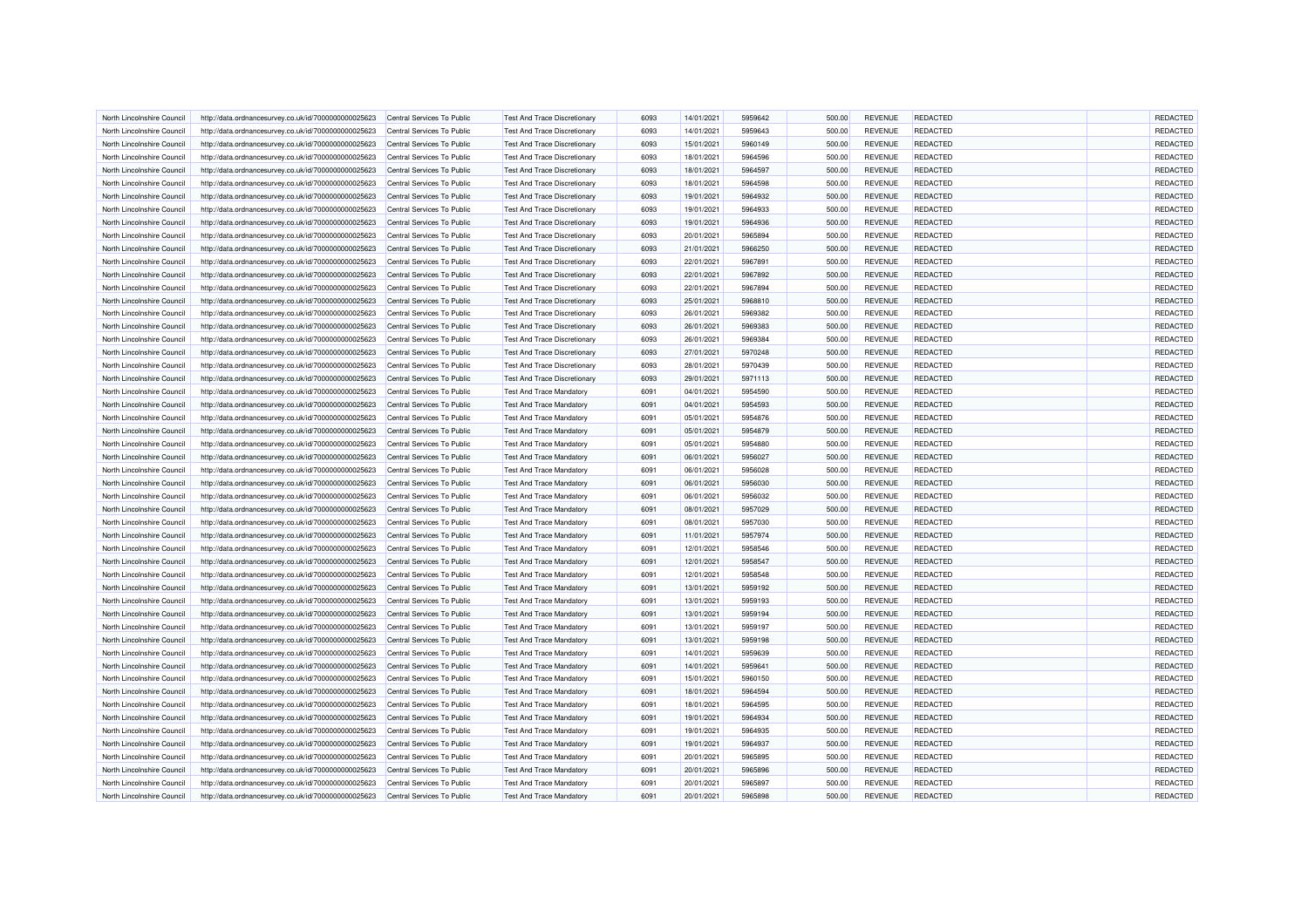| North Lincolnshire Council | http://data.ordnancesurvey.co.uk/id/7000000000025623 | Central Services To Public | <b>Test And Trace Mandatory</b> | 6091 | 21/01/2021 | 5966248 | 500.00   | <b>REVENUE</b> | REDACTED        | REDACTED |
|----------------------------|------------------------------------------------------|----------------------------|---------------------------------|------|------------|---------|----------|----------------|-----------------|----------|
| North Lincolnshire Council | http://data.ordnancesurvey.co.uk/id/7000000000025623 | Central Services To Public | <b>Test And Trace Mandatory</b> | 6091 | 21/01/2021 | 5966249 | 500.00   | <b>REVENUE</b> | REDACTED        | REDACTED |
| North Lincolnshire Council | http://data.ordnancesurvey.co.uk/id/7000000000025623 | Central Services To Public | <b>Test And Trace Mandatory</b> | 6091 | 21/01/2021 | 5966251 | 500.00   | <b>REVENUE</b> | <b>REDACTED</b> | REDACTED |
| North Lincolnshire Counci  | http://data.ordnancesurvey.co.uk/id/7000000000025623 | Central Services To Public | <b>Test And Trace Mandatory</b> | 6091 | 21/01/2021 | 5966252 | 500.00   | <b>REVENUE</b> | REDACTED        | REDACTED |
| North Lincolnshire Council | http://data.ordnancesurvey.co.uk/id/7000000000025623 | Central Services To Public | <b>Test And Trace Mandatory</b> | 6091 | 21/01/2021 | 5966253 | 500.00   | <b>REVENUE</b> | REDACTED        | REDACTED |
| North Lincolnshire Council | http://data.ordnancesurvey.co.uk/id/7000000000025623 | Central Services To Public | <b>Test And Trace Mandatory</b> | 6091 | 21/01/2021 | 5966254 | 500.00   | <b>REVENUE</b> | <b>REDACTED</b> | REDACTED |
| North Lincolnshire Council | http://data.ordnancesurvey.co.uk/id/7000000000025623 | Central Services To Public | <b>Test And Trace Mandatory</b> | 6091 | 22/01/2021 | 5967890 | 500.00   | <b>REVENUE</b> | <b>REDACTED</b> | REDACTED |
| North Lincolnshire Council | http://data.ordnancesurvey.co.uk/id/7000000000025623 | Central Services To Public | <b>Test And Trace Mandatory</b> | 6091 | 22/01/2021 | 5967893 | 500.00   | <b>REVENUE</b> | REDACTED        | REDACTED |
| North Lincolnshire Council | http://data.ordnancesurvey.co.uk/id/7000000000025623 | Central Services To Public | <b>Test And Trace Mandatory</b> | 6091 | 22/01/2021 | 5967895 | 500.00   | <b>REVENUE</b> | <b>REDACTED</b> | REDACTED |
| North Lincolnshire Council | http://data.ordnancesurvey.co.uk/id/7000000000025623 | Central Services To Public | <b>Test And Trace Mandatory</b> | 6091 | 25/01/2021 | 5968809 | 500.00   | <b>REVENUE</b> | REDACTED        | REDACTED |
| North Lincolnshire Council | http://data.ordnancesurvey.co.uk/id/7000000000025623 | Central Services To Public | <b>Test And Trace Mandatory</b> | 6091 | 26/01/2021 | 5969380 | 500.00   | <b>REVENUE</b> | <b>REDACTED</b> | REDACTED |
| North Lincolnshire Council | http://data.ordnancesurvey.co.uk/id/7000000000025623 | Central Services To Public | <b>Test And Trace Mandatory</b> | 6091 | 26/01/2021 | 5969381 | 500.00   | <b>REVENUE</b> | REDACTED        | REDACTED |
| North Lincolnshire Council | http://data.ordnancesurvey.co.uk/id/7000000000025623 | Central Services To Public | <b>Test And Trace Mandatory</b> | 6091 | 26/01/2021 | 5969385 | 500.00   | <b>REVENUE</b> | REDACTED        | REDACTED |
| North Lincolnshire Council | http://data.ordnancesurvey.co.uk/id/7000000000025623 | Central Services To Public | <b>Test And Trace Mandatory</b> | 6091 | 26/01/2021 | 5969386 | 500.00   | <b>REVENUE</b> | REDACTED        | REDACTED |
| North Lincolnshire Council | http://data.ordnancesurvey.co.uk/id/7000000000025623 | Central Services To Public | <b>Test And Trace Mandatory</b> | 6091 | 27/01/2021 | 5970249 | 500.00   | <b>REVENUE</b> | <b>REDACTED</b> | REDACTED |
| North Lincolnshire Council | http://data.ordnancesurvey.co.uk/id/7000000000025623 | Central Services To Public | <b>Test And Trace Mandatory</b> | 6091 | 28/01/2021 | 5970437 | 500.00   | <b>REVENUE</b> | REDACTED        | REDACTED |
|                            |                                                      |                            |                                 | 6091 |            |         |          |                |                 | REDACTED |
| North Lincolnshire Council | http://data.ordnancesurvey.co.uk/id/7000000000025623 | Central Services To Public | <b>Test And Trace Mandatory</b> | 5520 | 28/01/2021 | 5970438 | 500.00   | <b>REVENUE</b> | <b>REDACTED</b> |          |
| North Lincolnshire Council | http://data.ordnancesurvey.co.uk/id/7000000000025623 | Childrens & Education      | <b>B</b> Out Basic Allowance    |      | 11/01/2021 | 5957182 | 675.70   | <b>REVENUE</b> | <b>REDACTED</b> | REDACTED |
| North Lincolnshire Council | http://data.ordnancesurvey.co.uk/id/7000000000025623 | Childrens & Education      | <b>B</b> Out Basic Allowance    | 5520 | 11/01/2021 | 5957183 | 326.64   | <b>REVENUE</b> | REDACTED        | REDACTED |
| North Lincolnshire Counci  | http://data.ordnancesurvey.co.uk/id/7000000000025623 | Childrens & Education      | <b>B</b> Out Basic Allowance    | 5520 | 11/01/2021 | 5957185 | 175.10   | <b>REVENUE</b> | REDACTED        | REDACTED |
| North Lincolnshire Council | http://data.ordnancesurvey.co.uk/id/7000000000025623 | Childrens & Education      | <b>B</b> Out Basic Allowance    | 5520 | 11/01/2021 | 5957186 | 63.57    | <b>REVENUE</b> | REDACTED        | REDACTED |
| North Lincolnshire Council | http://data.ordnancesurvey.co.uk/id/7000000000025623 | Childrens & Education      | <b>B Out Basic Allowance</b>    | 5520 | 11/01/2021 | 5957187 | 422.48   | <b>REVENUE</b> | <b>REDACTED</b> | REDACTED |
| North Lincolnshire Council | http://data.ordnancesurvey.co.uk/id/7000000000025623 | Childrens & Education      | <b>B Out Basic Allowance</b>    | 5520 | 11/01/2021 | 5957189 | 386.08   | <b>REVENUE</b> | <b>REDACTED</b> | REDACTED |
| North Lincolnshire Council | http://data.ordnancesurvey.co.uk/id/7000000000025623 | Childrens & Education      | <b>B</b> Out Basic Allowance    | 5520 | 11/01/2021 | 5957190 | 726.15   | <b>REVENUE</b> | REDACTED        | REDACTED |
| North Lincolnshire Council | http://data.ordnancesurvey.co.uk/id/7000000000025623 | Childrens & Education      | <b>B</b> Out Basic Allowance    | 5520 | 11/01/2021 | 5957194 | 386.08   | <b>REVENUE</b> | REDACTED        | REDACTED |
| North Lincolnshire Counci  | http://data.ordnancesurvey.co.uk/id/7000000000025623 | Childrens & Education      | <b>B Out Basic Allowance</b>    | 5520 | 11/01/2021 | 5957195 | 254.18   | <b>REVENUE</b> | <b>REDACTED</b> | REDACTED |
| North Lincolnshire Council | http://data.ordnancesurvey.co.uk/id/7000000000025623 | Childrens & Education      | <b>B Out Basic Allowance</b>    | 5520 | 11/01/2021 | 5957196 | 620.06   | <b>REVENUE</b> | <b>REDACTED</b> | REDACTED |
| North Lincolnshire Council | http://data.ordnancesurvey.co.uk/id/7000000000025623 | Childrens & Education      | <b>B Out Basic Allowance</b>    | 5520 | 11/01/2021 | 5957200 | 386.08   | <b>REVENUE</b> | REDACTED        | REDACTED |
| North Lincolnshire Council | http://data.ordnancesurvey.co.uk/id/7000000000025623 | Childrens & Education      | <b>B Out Basic Allowance</b>    | 5520 | 11/01/2021 | 5957202 | 1,065.02 | <b>REVENUE</b> | REDACTED        | REDACTED |
| North Lincolnshire Council | http://data.ordnancesurvey.co.uk/id/7000000000025623 | Childrens & Education      | <b>B Out Basic Allowance</b>    | 5520 | 11/01/2021 | 5957205 | 473.11   | <b>REVENUE</b> | REDACTED        | REDACTED |
| North Lincolnshire Counci  | http://data.ordnancesurvey.co.uk/id/7000000000025623 | Childrens & Education      | <b>B Out Basic Allowance</b>    | 5520 | 11/01/2021 | 5957207 | 532.05   | <b>REVENUE</b> | REDACTED        | REDACTED |
| North Lincolnshire Council | http://data.ordnancesurvey.co.uk/id/7000000000025623 | Childrens & Education      | <b>B Out Basic Allowance</b>    | 5520 | 11/01/2021 | 5957214 | 384.05   | <b>REVENUE</b> | REDACTED        | REDACTED |
| North Lincolnshire Council | http://data.ordnancesurvey.co.uk/id/7000000000025623 | Childrens & Education      | <b>B Out Basic Allowance</b>    | 5520 | 11/01/2021 | 5957215 | 559.53   | <b>REVENUE</b> | <b>REDACTED</b> | REDACTED |
| North Lincolnshire Council | http://data.ordnancesurvey.co.uk/id/7000000000025623 | Childrens & Education      | <b>B Out Basic Allowance</b>    | 5520 | 11/01/2021 | 5957217 | 312.07   | <b>REVENUE</b> | <b>REDACTED</b> | REDACTED |
| North Lincolnshire Council | http://data.ordnancesurvey.co.uk/id/7000000000025623 | Childrens & Education      | <b>B Out Basic Allowance</b>    | 5520 | 11/01/2021 | 5957218 | 889.92   | <b>REVENUE</b> | REDACTED        | REDACTED |
| North Lincolnshire Council | http://data.ordnancesurvey.co.uk/id/7000000000025623 | Childrens & Education      | <b>B Out Basic Allowance</b>    | 5520 | 11/01/2021 | 5957221 | 222.48   | <b>REVENUE</b> | <b>REDACTED</b> | REDACTED |
| North Lincolnshire Council | http://data.ordnancesurvey.co.uk/id/7000000000025623 | Childrens & Education      | <b>B Out Basic Allowance</b>    | 5520 | 11/01/2021 | 5957227 | 421.14   | <b>REVENUE</b> | REDACTED        | REDACTED |
| North Lincolnshire Council | http://data.ordnancesurvey.co.uk/id/7000000000025623 | Childrens & Education      | <b>B Out Basic Allowance</b>    | 5520 | 11/01/2021 | 5957228 | 904.75   | <b>REVENUE</b> | <b>REDACTED</b> | REDACTED |
|                            |                                                      |                            |                                 | 5520 |            |         |          |                |                 |          |
| North Lincolnshire Council | http://data.ordnancesurvey.co.uk/id/7000000000025623 | Childrens & Education      | <b>B Out Basic Allowance</b>    |      | 11/01/2021 | 5957230 | 318.00   | <b>REVENUE</b> | REDACTED        | REDACTED |
| North Lincolnshire Council | http://data.ordnancesurvey.co.uk/id/7000000000025623 | Childrens & Education      | <b>B Out Basic Allowance</b>    | 5520 | 11/01/2021 | 5957235 | 287.00   | <b>REVENUE</b> | REDACTED        | REDACTED |
| North Lincolnshire Council | http://data.ordnancesurvey.co.uk/id/7000000000025623 | Childrens & Education      | <b>B Out Basic Allowance</b>    | 5520 | 11/01/2021 | 5957238 | 283.00   | <b>REVENUE</b> | REDACTED        | REDACTED |
| North Lincolnshire Council | http://data.ordnancesurvey.co.uk/id/7000000000025623 | Childrens & Education      | <b>B Out Basic Allowance</b>    | 5520 | 11/01/2021 | 5957240 | 240.68   | <b>REVENUE</b> | <b>REDACTED</b> | REDACTED |
| North Lincolnshire Council | http://data.ordnancesurvey.co.uk/id/7000000000025623 | Childrens & Education      | <b>B Out Basic Allowance</b>    | 5520 | 11/01/2021 | 5957241 | 483.00   | REVENUE        | REDACTED        | REDACTED |
| North Lincolnshire Council | http://data.ordnancesurvey.co.uk/id/7000000000025623 | Childrens & Education      | <b>B Out Basic Allowance</b>    | 5520 | 11/01/2021 | 5957244 | 287.00   | <b>REVENUE</b> | <b>REDACTED</b> | REDACTED |
| North Lincolnshire Council | http://data.ordnancesurvey.co.uk/id/7000000000025623 | Childrens & Education      | <b>B Out Basic Allowance</b>    | 5520 | 11/01/2021 | 5957246 | 341.69   | <b>REVENUE</b> | REDACTED        | REDACTED |
| North Lincolnshire Council | http://data.ordnancesurvey.co.uk/id/7000000000025623 | Childrens & Education      | <b>B Out Basic Allowance</b>    | 5520 | 11/01/2021 | 5957248 | 409.26   | <b>REVENUE</b> | <b>REDACTED</b> | REDACTED |
| North Lincolnshire Council | http://data.ordnancesurvey.co.uk/id/7000000000025623 | Childrens & Education      | <b>B Out Basic Allowance</b>    | 5520 | 11/01/2021 | 5957250 | 297.52   | <b>REVENUE</b> | REDACTED        | REDACTED |
| North Lincolnshire Council | http://data.ordnancesurvey.co.uk/id/7000000000025623 | Childrens & Education      | <b>B Out Basic Allowance</b>    | 5520 | 11/01/2021 | 5957252 | 274.10   | <b>REVENUE</b> | REDACTED        | REDACTED |
| North Lincolnshire Council | http://data.ordnancesurvey.co.uk/id/7000000000025623 | Childrens & Education      | <b>B Out Basic Allowance</b>    | 5520 | 11/01/2021 | 5957253 | 1,104.00 | <b>REVENUE</b> | <b>REDACTED</b> | REDACTED |
| North Lincolnshire Council | http://data.ordnancesurvey.co.uk/id/7000000000025623 | Childrens & Education      | <b>B Out Basic Allowance</b>    | 5520 | 11/01/2021 | 5957256 | 265.74   | <b>REVENUE</b> | <b>REDACTED</b> | REDACTED |
| North Lincolnshire Council | http://data.ordnancesurvey.co.uk/id/7000000000025623 | Childrens & Education      | <b>B Out Basic Allowance</b>    | 5520 | 11/01/2021 | 5957258 | 655.58   | REVENUE        | REDACTED        | REDACTED |
| North Lincolnshire Council | http://data.ordnancesurvey.co.uk/id/7000000000025623 | Childrens & Education      | <b>B Out Basic Allowance</b>    | 5520 | 11/01/2021 | 5957261 | 667.44   | REVENUE        | REDACTED        | REDACTED |
| North Lincolnshire Council | http://data.ordnancesurvey.co.uk/id/7000000000025623 | Childrens & Education      | <b>B Out Basic Allowance</b>    | 5520 | 11/01/2021 | 5957267 | 397.58   | <b>REVENUE</b> | REDACTED        | REDACTED |
|                            |                                                      |                            |                                 |      |            |         |          |                |                 |          |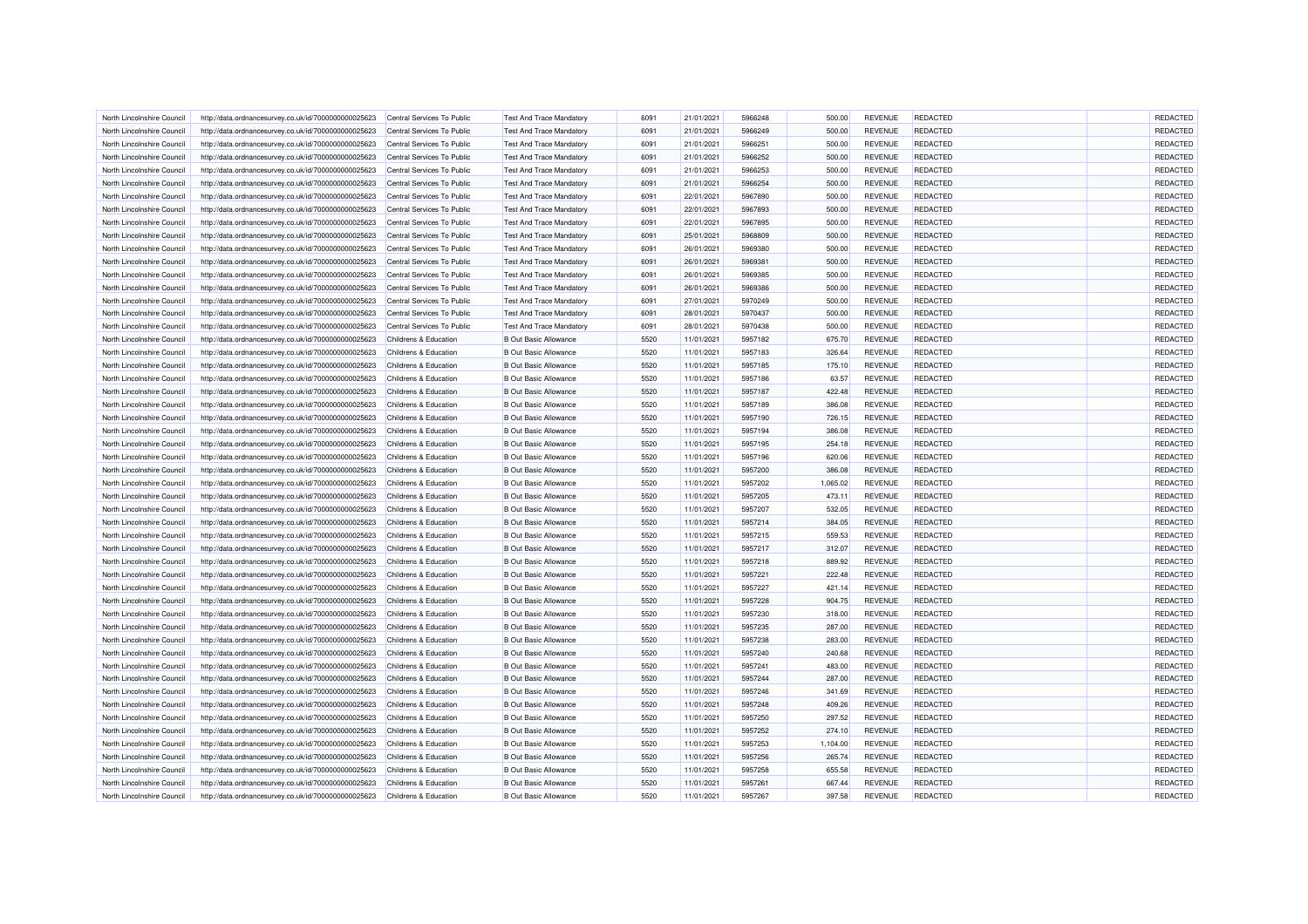| North Lincolnshire Council | http://data.ordnancesurvey.co.uk/id/7000000000025623 | Childrens & Education | <b>B</b> Out Basic Allowance | 5520 | 11/01/2021 | 5957269 | 663.32   | <b>REVENUE</b> | <b>REDACTED</b> | REDACTED |
|----------------------------|------------------------------------------------------|-----------------------|------------------------------|------|------------|---------|----------|----------------|-----------------|----------|
| North Lincolnshire Council | http://data.ordnancesurvey.co.uk/id/7000000000025623 | Childrens & Education | <b>B Out Basic Allowance</b> | 5520 | 11/01/2021 | 5957271 | 265.74   | <b>REVENUE</b> | REDACTED        | REDACTED |
| North Lincolnshire Council | http://data.ordnancesurvey.co.uk/id/7000000000025623 | Childrens & Education | <b>B</b> Out Basic Allowance | 5520 | 11/01/2021 | 5957279 | 1,108.28 | <b>REVENUE</b> | REDACTED        | REDACTED |
| North Lincolnshire Council | http://data.ordnancesurvey.co.uk/id/7000000000025623 | Childrens & Education | <b>B Out Basic Allowance</b> | 5520 | 11/01/2021 | 5957282 | 933.18   | <b>REVENUE</b> | REDACTED        | REDACTED |
| North Lincolnshire Council | http://data.ordnancesurvey.co.uk/id/7000000000025623 | Childrens & Education | <b>B</b> Out Basic Allowance | 5520 | 11/01/2021 | 5957286 | 265.74   | <b>REVENUE</b> | REDACTED        | REDACTED |
| North Lincolnshire Council | http://data.ordnancesurvey.co.uk/id/7000000000025623 | Childrens & Education | <b>B</b> Out Basic Allowance | 5520 | 11/01/2021 | 5957287 | 252.10   | <b>REVENUE</b> | REDACTED        | REDACTED |
| North Lincolnshire Council | http://data.ordnancesurvey.co.uk/id/7000000000025623 | Childrens & Education | <b>B</b> Out Basic Allowance | 5520 | 11/01/2021 | 5957291 | 710.70   | <b>REVENUE</b> | REDACTED        | REDACTED |
| North Lincolnshire Council | http://data.ordnancesurvey.co.uk/id/7000000000025623 | Childrens & Education | <b>B</b> Out Basic Allowance | 5520 | 11/01/2021 | 5957293 | 314.00   | <b>REVENUE</b> | REDACTED        | REDACTED |
| North Lincolnshire Council | http://data.ordnancesurvey.co.uk/id/7000000000025623 | Childrens & Education | <b>B</b> Out Basic Allowance | 5520 | 11/01/2021 | 5957294 | 394.05   | <b>REVENUE</b> | REDACTED        | REDACTED |
| North Lincolnshire Council | http://data.ordnancesurvey.co.uk/id/7000000000025623 | Childrens & Education | <b>B Out Basic Allowance</b> | 5520 | 11/01/2021 | 5957299 | 296.66   | <b>REVENUE</b> | <b>REDACTED</b> | REDACTED |
| North Lincolnshire Council | http://data.ordnancesurvey.co.uk/id/7000000000025623 | Childrens & Education | <b>B Out Basic Allowance</b> | 5520 | 11/01/2021 | 5957302 | 399.00   | <b>REVENUE</b> | REDACTED        | REDACTED |
| North Lincolnshire Council | http://data.ordnancesurvey.co.uk/id/7000000000025623 | Childrens & Education | <b>B Out Basic Allowance</b> | 5520 | 11/01/2021 | 5957304 | 1,210.26 | <b>REVENUE</b> | REDACTED        | REDACTED |
| North Lincolnshire Council | http://data.ordnancesurvey.co.uk/id/7000000000025623 | Childrens & Education | <b>B Out Basic Allowance</b> | 5520 | 11/01/2021 | 5957305 | 322.39   | <b>REVENUE</b> | REDACTED        | REDACTED |
| North Lincolnshire Council | http://data.ordnancesurvey.co.uk/id/7000000000025623 | Childrens & Education | <b>B Out Basic Allowance</b> | 5520 | 11/01/2021 | 5957307 | 428.51   | <b>REVENUE</b> | <b>REDACTED</b> | REDACTED |
| North Lincolnshire Council | http://data.ordnancesurvey.co.uk/id/7000000000025623 | Childrens & Education | <b>B Out Basic Allowance</b> | 5520 | 11/01/2021 | 5957314 | 265.74   | <b>REVENUE</b> | REDACTED        | REDACTED |
| North Lincolnshire Council | http://data.ordnancesurvey.co.uk/id/7000000000025623 | Childrens & Education | <b>B Out Basic Allowance</b> | 5520 | 11/01/2021 | 5957317 | 349.00   | <b>REVENUE</b> | REDACTED        | REDACTED |
| North Lincolnshire Council | http://data.ordnancesurvey.co.uk/id/7000000000025623 | Childrens & Education | <b>B Out Basic Allowance</b> | 5520 | 11/01/2021 | 5957320 | 1,542.86 | <b>REVENUE</b> | REDACTED        | REDACTED |
|                            |                                                      |                       |                              | 5520 |            |         |          |                |                 | REDACTED |
| North Lincolnshire Council | http://data.ordnancesurvey.co.uk/id/7000000000025623 | Childrens & Education | <b>B Out Basic Allowance</b> |      | 11/01/2021 | 5957323 | 222.48   | <b>REVENUE</b> | <b>REDACTED</b> |          |
| North Lincolnshire Council | http://data.ordnancesurvey.co.uk/id/7000000000025623 | Childrens & Education | <b>B Out Basic Allowance</b> | 5520 | 11/01/2021 | 5957324 | 222.48   | REVENUE        | REDACTED        | REDACTED |
| North Lincolnshire Council | http://data.ordnancesurvey.co.uk/id/7000000000025623 | Childrens & Education | <b>B Out Basic Allowance</b> | 5520 | 11/01/2021 | 5957325 | 153.47   | <b>REVENUE</b> | REDACTED        | REDACTED |
| North Lincolnshire Council | http://data.ordnancesurvey.co.uk/id/7000000000025623 | Childrens & Education | <b>B Out Basic Allowance</b> | 5520 | 11/01/2021 | 5957332 | 265.74   | <b>REVENUE</b> | REDACTED        | REDACTED |
| North Lincolnshire Council | http://data.ordnancesurvey.co.uk/id/7000000000025623 | Childrens & Education | <b>B Out Basic Allowance</b> | 5520 | 11/01/2021 | 5957333 | 325.74   | <b>REVENUE</b> | <b>REDACTED</b> | REDACTED |
| North Lincolnshire Council | http://data.ordnancesurvey.co.uk/id/7000000000025623 | Childrens & Education | <b>B Out Basic Allowance</b> | 5520 | 11/01/2021 | 5957337 | 287.00   | <b>REVENUE</b> | REDACTED        | REDACTED |
| North Lincolnshire Council | http://data.ordnancesurvey.co.uk/id/7000000000025623 | Childrens & Education | <b>B Out Basic Allowance</b> | 5520 | 11/01/2021 | 5957339 | 366.88   | <b>REVENUE</b> | REDACTED        | REDACTED |
| North Lincolnshire Council | http://data.ordnancesurvey.co.uk/id/7000000000025623 | Childrens & Education | <b>B Out Basic Allowance</b> | 5520 | 11/01/2021 | 5957344 | 620.06   | <b>REVENUE</b> | REDACTED        | REDACTED |
| North Lincolnshire Council | http://data.ordnancesurvey.co.uk/id/7000000000025623 | Childrens & Education | <b>B Out Basic Allowance</b> | 5520 | 11/01/2021 | 5957348 | 265.74   | <b>REVENUE</b> | REDACTED        | REDACTED |
| North Lincolnshire Council | http://data.ordnancesurvey.co.uk/id/7000000000025623 | Childrens & Education | <b>B Out Basic Allowance</b> | 5520 | 11/01/2021 | 5957349 | 342.82   | <b>REVENUE</b> | REDACTED        | REDACTED |
| North Lincolnshire Council | http://data.ordnancesurvey.co.uk/id/7000000000025623 | Childrens & Education | <b>B Out Basic Allowance</b> | 5520 | 11/01/2021 | 5957351 | 222.48   | <b>REVENUE</b> | REDACTED        | REDACTED |
| North Lincolnshire Council | http://data.ordnancesurvey.co.uk/id/7000000000025623 | Childrens & Education | <b>B Out Basic Allowance</b> | 5520 | 11/01/2021 | 5957352 | 773.53   | <b>REVENUE</b> | <b>REDACTED</b> | REDACTED |
| North Lincolnshire Council | http://data.ordnancesurvey.co.uk/id/7000000000025623 | Childrens & Education | <b>B Out Basic Allowance</b> | 5520 | 11/01/2021 | 5957353 | 175.10   | <b>REVENUE</b> | REDACTED        | REDACTED |
| North Lincolnshire Council | http://data.ordnancesurvey.co.uk/id/7000000000025623 | Childrens & Education | <b>B Out Basic Allowance</b> | 5520 | 11/01/2021 | 5957356 | 423.00   | <b>REVENUE</b> | REDACTED        | REDACTED |
| North Lincolnshire Council | http://data.ordnancesurvey.co.uk/id/7000000000025623 | Childrens & Education | <b>B Out Basic Allowance</b> | 5520 | 11/01/2021 | 5957364 | 271.92   | <b>REVENUE</b> | REDACTED        | REDACTED |
| North Lincolnshire Council | http://data.ordnancesurvey.co.uk/id/7000000000025623 | Childrens & Education | <b>B Out Basic Allowance</b> | 5520 | 11/01/2021 | 5957367 | 286.34   | <b>REVENUE</b> | REDACTED        | REDACTED |
| North Lincolnshire Council | http://data.ordnancesurvey.co.uk/id/7000000000025623 | Childrens & Education | <b>B Out Basic Allowance</b> | 5520 | 11/01/2021 | 5957369 | 572.68   | <b>REVENUE</b> | REDACTED        | REDACTED |
| North Lincolnshire Council | http://data.ordnancesurvey.co.uk/id/7000000000025623 | Childrens & Education | <b>B Out Basic Allowance</b> | 5520 | 11/01/2021 | 5957370 | 597.58   | <b>REVENUE</b> | REDACTED        | REDACTED |
| North Lincolnshire Council | http://data.ordnancesurvey.co.uk/id/7000000000025623 | Childrens & Education | <b>B Out Basic Allowance</b> | 5520 | 11/01/2021 | 5957378 | 265.74   | <b>REVENUE</b> | REDACTED        | REDACTED |
| North Lincolnshire Council | http://data.ordnancesurvey.co.uk/id/7000000000025623 | Childrens & Education | <b>B Out Basic Allowance</b> | 5520 | 11/01/2021 | 5957379 | 667.44   | <b>REVENUE</b> | REDACTED        | REDACTED |
| North Lincolnshire Council | http://data.ordnancesurvey.co.uk/id/7000000000025623 | Childrens & Education | <b>B Out Basic Allowance</b> | 5520 | 11/01/2021 | 5957380 | 488.22   | <b>REVENUE</b> | REDACTED        | REDACTED |
| North Lincolnshire Council | http://data.ordnancesurvey.co.uk/id/7000000000025623 | Childrens & Education | <b>B Out Basic Allowance</b> | 5520 | 11/01/2021 | 5957383 | 844.96   | <b>REVENUE</b> | REDACTED        | REDACTED |
| North Lincolnshire Council | http://data.ordnancesurvey.co.uk/id/7000000000025623 | Childrens & Education | <b>B Out Basic Allowance</b> | 5520 | 11/01/2021 | 5957384 | 710.70   | <b>REVENUE</b> | REDACTED        | REDACTED |
| North Lincolnshire Council | http://data.ordnancesurvey.co.uk/id/7000000000025623 | Childrens & Education | <b>B Out Basic Allowance</b> | 5520 | 11/01/2021 | 5957385 | 300.76   | <b>REVENUE</b> | REDACTED        | REDACTED |
| North Lincolnshire Council | http://data.ordnancesurvey.co.uk/id/7000000000025623 | Childrens & Education | <b>B Out Basic Allowance</b> | 5520 | 11/01/2021 | 5957386 | 663.32   | <b>REVENUE</b> | <b>REDACTED</b> | REDACTED |
| North Lincolnshire Council | http://data.ordnancesurvey.co.uk/id/7000000000025623 | Childrens & Education | <b>B Out Basic Allowance</b> | 5520 | 11/01/2021 | 5957388 | 153.47   | <b>REVENUE</b> | REDACTED        | REDACTED |
| North Lincolnshire Council | http://data.ordnancesurvey.co.uk/id/7000000000025623 | Childrens & Education | <b>B Out Basic Allowance</b> | 5520 | 11/01/2021 | 5957390 | 397.58   | <b>REVENUE</b> | REDACTED        | REDACTED |
| North Lincolnshire Council | http://data.ordnancesurvey.co.uk/id/7000000000025623 | Childrens & Education | <b>B Out Basic Allowance</b> | 5520 | 11/01/2021 | 5957392 | 525.30   | <b>REVENUE</b> | REDACTED        | REDACTED |
| North Lincolnshire Council | http://data.ordnancesurvey.co.uk/id/7000000000025623 | Childrens & Education | <b>B Out Basic Allowance</b> | 5520 | 11/01/2021 | 5957394 | 240.42   | <b>REVENUE</b> | REDACTED        | REDACTED |
| North Lincolnshire Council | http://data.ordnancesurvey.co.uk/id/7000000000025623 | Childrens & Education | <b>B Out Basic Allowance</b> | 5520 | 11/01/2021 | 5957395 | 287.00   | <b>REVENUE</b> | REDACTED        | REDACTED |
| North Lincolnshire Council | http://data.ordnancesurvey.co.uk/id/7000000000025623 | Childrens & Education | <b>B Out Basic Allowance</b> | 5520 | 11/01/2021 | 5957398 | 394.05   | <b>REVENUE</b> | REDACTED        | REDACTED |
| North Lincolnshire Council | http://data.ordnancesurvey.co.uk/id/7000000000025623 | Childrens & Education | <b>B Out Basic Allowance</b> | 5520 | 11/01/2021 | 5957399 | 508.10   | <b>REVENUE</b> | <b>REDACTED</b> | REDACTED |
| North Lincolnshire Council | http://data.ordnancesurvey.co.uk/id/7000000000025623 | Childrens & Education | <b>B Out Basic Allowance</b> | 5520 | 11/01/2021 | 5957400 | 265.74   | <b>REVENUE</b> | <b>REDACTED</b> | REDACTED |
| North Lincolnshire Council | http://data.ordnancesurvey.co.uk/id/7000000000025623 | Childrens & Education | <b>B Out Basic Allowance</b> | 5520 | 11/01/2021 | 5957402 | 299.10   | <b>REVENUE</b> | REDACTED        | REDACTED |
| North Lincolnshire Council | http://data.ordnancesurvey.co.uk/id/7000000000025623 | Childrens & Education | <b>B Out Basic Allowance</b> | 5520 | 11/01/2021 | 5957408 | 350.20   | <b>REVENUE</b> | REDACTED        | REDACTED |
| North Lincolnshire Council | http://data.ordnancesurvey.co.uk/id/7000000000025623 | Childrens & Education | <b>B Out Basic Allowance</b> | 5520 | 11/01/2021 | 5957410 | 263.30   | <b>REVENUE</b> | REDACTED        | REDACTED |
|                            |                                                      |                       |                              |      |            |         |          |                |                 |          |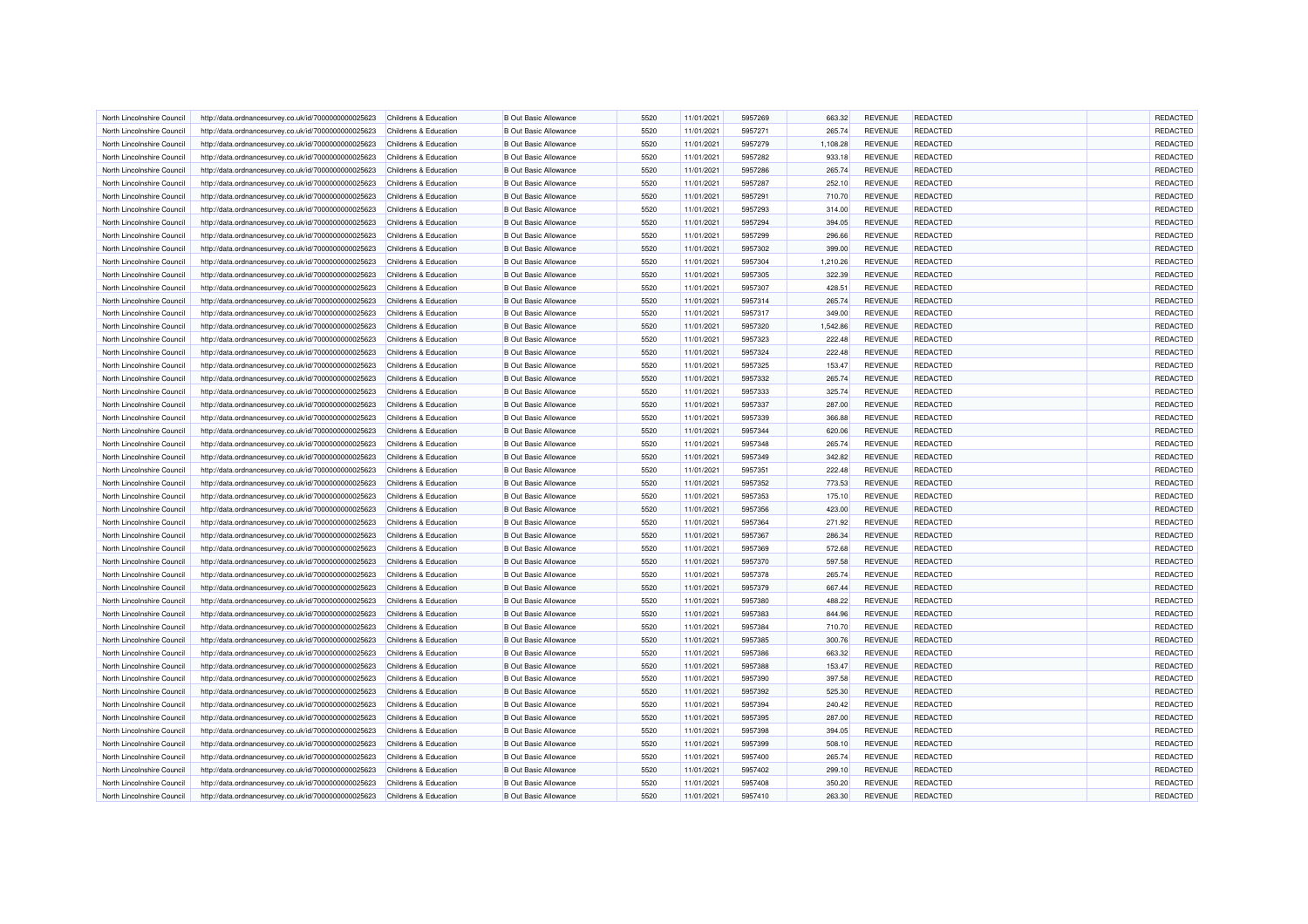| North Lincolnshire Council | http://data.ordnancesurvey.co.uk/id/7000000000025623 | Childrens & Education | B Out Basic Allowance        | 5520         | 11/01/2021 | 5957416            | 397.58   | <b>REVENUE</b> | REDACTED        | REDACTED |
|----------------------------|------------------------------------------------------|-----------------------|------------------------------|--------------|------------|--------------------|----------|----------------|-----------------|----------|
| North Lincolnshire Council | http://data.ordnancesurvey.co.uk/id/7000000000025623 | Childrens & Education | <b>B</b> Out Basic Allowance | 5520         | 11/01/2021 | 5957417            | 199.82   | <b>REVENUE</b> | REDACTED        | REDACTED |
| North Lincolnshire Council | http://data.ordnancesurvey.co.uk/id/7000000000025623 | Childrens & Education | <b>B</b> Out Basic Allowance | 5520         | 11/01/2021 | 5957421            | 286.34   | <b>REVENUE</b> | REDACTED        | REDACTED |
| North Lincolnshire Council | http://data.ordnancesurvey.co.uk/id/7000000000025623 | Childrens & Education | <b>B Out Basic Allowance</b> | 5520         | 11/01/2021 | 5957422            | 444.96   | <b>REVENUE</b> | REDACTED        | REDACTED |
| North Lincolnshire Council | http://data.ordnancesurvey.co.uk/id/7000000000025623 | Childrens & Education | <b>B</b> Out Basic Allowance | 5520         | 11/01/2021 | 5957426            | 265.74   | <b>REVENUE</b> | REDACTED        | REDACTED |
| North Lincolnshire Council | http://data.ordnancesurvey.co.uk/id/7000000000025623 | Childrens & Education | <b>B</b> Out Basic Allowance | 5520         | 11/01/2021 | 5957427            | 286.34   | <b>REVENUE</b> | REDACTED        | REDACTED |
| North Lincolnshire Council | http://data.ordnancesurvey.co.uk/id/7000000000025623 | Childrens & Education | <b>B</b> Out Basic Allowance | 5520         | 11/01/2021 | 5957428            | 271.92   | <b>REVENUE</b> | <b>REDACTED</b> | REDACTED |
| North Lincolnshire Council | http://data.ordnancesurvey.co.uk/id/7000000000025623 | Childrens & Education | <b>B</b> Out Basic Allowance | 5520         | 11/01/2021 | 5957429            | 620.06   | <b>REVENUE</b> | REDACTED        | REDACTED |
| North Lincolnshire Council | http://data.ordnancesurvey.co.uk/id/7000000000025623 | Childrens & Education | <b>B Out Basic Allowance</b> | 5520         | 11/01/2021 | 5957430            | 265.74   | <b>REVENUE</b> | REDACTED        | REDACTED |
| North Lincolnshire Counci  | http://data.ordnancesurvey.co.uk/id/7000000000025623 | Childrens & Education | <b>B Out Basic Allowance</b> | 5520         | 11/01/2021 | 5957433            | 199.82   | <b>REVENUE</b> | <b>REDACTED</b> | REDACTED |
| North Lincolnshire Council | http://data.ordnancesurvey.co.uk/id/7000000000025623 | Childrens & Education | <b>B Out Basic Allowance</b> | 5520         | 11/01/2021 | 5957434            | 350.20   | <b>REVENUE</b> | <b>REDACTED</b> | REDACTED |
| North Lincolnshire Council | http://data.ordnancesurvey.co.uk/id/7000000000025623 | Childrens & Education | <b>B Out Basic Allowance</b> | 5520         | 11/01/2021 | 5957440            | 350.20   | <b>REVENUE</b> | <b>REDACTED</b> | REDACTED |
| North Lincolnshire Council | http://data.ordnancesurvey.co.uk/id/7000000000025623 | Childrens & Education | <b>B Out Basic Allowance</b> | 5520         | 11/01/2021 | 5957444            | 436.72   | <b>REVENUE</b> | REDACTED        | REDACTED |
| North Lincolnshire Council | http://data.ordnancesurvey.co.uk/id/7000000000025623 | Childrens & Education | <b>B Out Basic Allowance</b> | 5520         | 11/01/2021 | 5957445            | 150.38   | <b>REVENUE</b> | <b>REDACTED</b> | REDACTED |
| North Lincolnshire Council | http://data.ordnancesurvey.co.uk/id/7000000000025623 | Childrens & Education | <b>B Out Basic Allowance</b> | 5520         | 11/01/2021 | 5957451            | 265.74   | <b>REVENUE</b> | REDACTED        | REDACTED |
| North Lincolnshire Council | http://data.ordnancesurvey.co.uk/id/7000000000025623 | Childrens & Education | <b>B Out Basic Allowance</b> | 5520         | 11/01/2021 | 5957453            | 172.01   | <b>REVENUE</b> | REDACTED        | REDACTED |
| North Lincolnshire Council | http://data.ordnancesurvey.co.uk/id/7000000000025623 | Childrens & Education | <b>B Out Basic Allowance</b> | 5520         | 11/01/2021 | 5957455            | 265.74   | <b>REVENUE</b> | REDACTED        | REDACTED |
| North Lincolnshire Council | http://data.ordnancesurvey.co.uk/id/7000000000025623 | Childrens & Education | <b>B Out Basic Allowance</b> | 5520         | 11/01/2021 | 5957457            | 294.10   | <b>REVENUE</b> | <b>REDACTED</b> | REDACTED |
| North Lincolnshire Council | http://data.ordnancesurvey.co.uk/id/7000000000025623 | Childrens & Education | <b>B Out Basic Allowance</b> | 5520         | 11/01/2021 | 5957460            | 572.68   | <b>REVENUE</b> | REDACTED        | REDACTED |
| North Lincolnshire Council | http://data.ordnancesurvey.co.uk/id/7000000000025623 | Childrens & Education | <b>B Out Basic Allowance</b> | 5520         | 11/01/2021 | 5957463            | 267.76   | <b>REVENUE</b> | <b>REDACTED</b> | REDACTED |
| North Lincolnshire Council | http://data.ordnancesurvey.co.uk/id/7000000000025623 | Childrens & Education | <b>B Out Basic Allowance</b> | 5520         | 11/01/2021 | 5957469            | 271.92   | <b>REVENUE</b> | REDACTED        | REDACTED |
| North Lincolnshire Council | http://data.ordnancesurvey.co.uk/id/7000000000025623 | Childrens & Education | <b>B Out Basic Allowance</b> | 5520         | 11/01/2021 | 5957470            | 300.76   | <b>REVENUE</b> | <b>REDACTED</b> | REDACTED |
| North Lincolnshire Council | http://data.ordnancesurvey.co.uk/id/7000000000025623 | Childrens & Education | <b>B Out Basic Allowance</b> | 5520         | 11/01/2021 | 5957471            | 271.92   | <b>REVENUE</b> | REDACTED        | REDACTED |
|                            |                                                      |                       |                              |              |            |                    |          |                |                 | REDACTED |
| North Lincolnshire Council | http://data.ordnancesurvey.co.uk/id/7000000000025623 | Childrens & Education | <b>B Out Basic Allowance</b> | 5520<br>5520 | 18/01/2021 | 5960388<br>5960393 | 675.70   | <b>REVENUE</b> | REDACTED        | REDACTED |
| North Lincolnshire Council | http://data.ordnancesurvey.co.uk/id/7000000000025623 | Childrens & Education | <b>B Out Basic Allowance</b> |              | 18/01/2021 |                    | 422.48   | <b>REVENUE</b> | REDACTED        |          |
| North Lincolnshire Counci  | http://data.ordnancesurvey.co.uk/id/7000000000025623 | Childrens & Education | <b>B Out Basic Allowance</b> | 5520         | 18/01/2021 | 5960395            | 386.08   | <b>REVENUE</b> | REDACTED        | REDACTED |
| North Lincolnshire Council | http://data.ordnancesurvey.co.uk/id/7000000000025623 | Childrens & Education | <b>B Out Basic Allowance</b> | 5520         | 18/01/2021 | 5960396            | 726.15   | <b>REVENUE</b> | REDACTED        | REDACTED |
| North Lincolnshire Council | http://data.ordnancesurvey.co.uk/id/7000000000025623 | Childrens & Education | <b>B Out Basic Allowance</b> | 5520         | 18/01/2021 | 5960400            | 386.08   | <b>REVENUE</b> | REDACTED        | REDACTED |
| North Lincolnshire Council | http://data.ordnancesurvey.co.uk/id/7000000000025623 | Childrens & Education | <b>B Out Basic Allowance</b> | 5520         | 18/01/2021 | 5960402            | 620.06   | <b>REVENUE</b> | <b>REDACTED</b> | REDACTED |
| North Lincolnshire Council | http://data.ordnancesurvey.co.uk/id/7000000000025623 | Childrens & Education | <b>B Out Basic Allowance</b> | 5520         | 18/01/2021 | 5960404            | 222.48   | <b>REVENUE</b> | REDACTED        | REDACTED |
| North Lincolnshire Council | http://data.ordnancesurvey.co.uk/id/7000000000025623 | Childrens & Education | <b>B Out Basic Allowance</b> | 5520         | 18/01/2021 | 5960406            | 386.08   | <b>REVENUE</b> | REDACTED        | REDACTED |
| North Lincolnshire Council | http://data.ordnancesurvey.co.uk/id/7000000000025623 | Childrens & Education | <b>B Out Basic Allowance</b> | 5520         | 18/01/2021 | 5960408            | 842.54   | <b>REVENUE</b> | <b>REDACTED</b> | REDACTED |
| North Lincolnshire Council | http://data.ordnancesurvey.co.uk/id/7000000000025623 | Childrens & Education | <b>B Out Basic Allowance</b> | 5520         | 18/01/2021 | 5960411            | 473.11   | <b>REVENUE</b> | <b>REDACTED</b> | REDACTED |
| North Lincolnshire Council | http://data.ordnancesurvey.co.uk/id/7000000000025623 | Childrens & Education | <b>B Out Basic Allowance</b> | 5520         | 18/01/2021 | 5960413            | 532.05   | <b>REVENUE</b> | REDACTED        | REDACTED |
| North Lincolnshire Council | http://data.ordnancesurvey.co.uk/id/7000000000025623 | Childrens & Education | <b>B Out Basic Allowance</b> | 5520         | 18/01/2021 | 5960420            | 384.05   | <b>REVENUE</b> | REDACTED        | REDACTED |
| North Lincolnshire Council | http://data.ordnancesurvey.co.uk/id/7000000000025623 | Childrens & Education | <b>B Out Basic Allowance</b> | 5520         | 18/01/2021 | 5960421            | 559.53   | <b>REVENUE</b> | <b>REDACTED</b> | REDACTED |
| North Lincolnshire Council | http://data.ordnancesurvey.co.uk/id/7000000000025623 | Childrens & Education | <b>B Out Basic Allowance</b> | 5520         | 18/01/2021 | 5960423            | 312.07   | <b>REVENUE</b> | <b>REDACTED</b> | REDACTED |
| North Lincolnshire Council | http://data.ordnancesurvey.co.uk/id/7000000000025623 | Childrens & Education | <b>B Out Basic Allowance</b> | 5520         | 18/01/2021 | 5960424            | 889.92   | <b>REVENUE</b> | REDACTED        | REDACTED |
| North Lincolnshire Council | http://data.ordnancesurvey.co.uk/id/7000000000025623 | Childrens & Education | <b>B Out Basic Allowance</b> | 5520         | 18/01/2021 | 5960427            | 222.48   | <b>REVENUE</b> | REDACTED        | REDACTED |
| North Lincolnshire Council | http://data.ordnancesurvey.co.uk/id/7000000000025623 | Childrens & Education | <b>B Out Basic Allowance</b> | 5520         | 18/01/2021 | 5960433            | 421.14   | <b>REVENUE</b> | REDACTED        | REDACTED |
| North Lincolnshire Council | http://data.ordnancesurvey.co.uk/id/7000000000025623 | Childrens & Education | <b>B Out Basic Allowance</b> | 5520         | 18/01/2021 | 5960434            | 682.27   | <b>REVENUE</b> | REDACTED        | REDACTED |
| North Lincolnshire Council | http://data.ordnancesurvey.co.uk/id/7000000000025623 | Childrens & Education | <b>B Out Basic Allowance</b> | 5520         | 18/01/2021 | 5960436            | 318.00   | <b>REVENUE</b> | <b>REDACTED</b> | REDACTED |
| North Lincolnshire Council | http://data.ordnancesurvey.co.uk/id/7000000000025623 | Childrens & Education | <b>B Out Basic Allowance</b> | 5520         | 18/01/2021 | 5960441            | 287.00   | <b>REVENUE</b> | <b>REDACTED</b> | REDACTED |
| North Lincolnshire Council | http://data.ordnancesurvey.co.uk/id/7000000000025623 | Childrens & Education | <b>B Out Basic Allowance</b> | 5520         | 18/01/2021 | 5960444            | 283.00   | <b>REVENUE</b> | <b>REDACTED</b> | REDACTED |
| North Lincolnshire Council | http://data.ordnancesurvey.co.uk/id/7000000000025623 | Childrens & Education | <b>B Out Basic Allowance</b> | 5520         | 18/01/2021 | 5960446            | 240.68   | <b>REVENUE</b> | REDACTED        | REDACTED |
| North Lincolnshire Council | http://data.ordnancesurvey.co.uk/id/7000000000025623 | Childrens & Education | <b>B Out Basic Allowance</b> | 5520         | 18/01/2021 | 5960447            | 483.00   | <b>REVENUE</b> | REDACTED        | REDACTED |
| North Lincolnshire Council | http://data.ordnancesurvey.co.uk/id/7000000000025623 | Childrens & Education | <b>B Out Basic Allowance</b> | 5520         | 18/01/2021 | 5960450            | 287.00   | <b>REVENUE</b> | REDACTED        | REDACTED |
| North Lincolnshire Council | http://data.ordnancesurvey.co.uk/id/7000000000025623 | Childrens & Education | <b>B Out Basic Allowance</b> | 5520         | 18/01/2021 | 5960452            | 341.69   | <b>REVENUE</b> | REDACTED        | REDACTED |
| North Lincolnshire Council | http://data.ordnancesurvey.co.uk/id/7000000000025623 | Childrens & Education | <b>B Out Basic Allowance</b> | 5520         | 18/01/2021 | 5960454            | 409.26   | <b>REVENUE</b> | <b>REDACTED</b> | REDACTED |
| North Lincolnshire Council | http://data.ordnancesurvey.co.uk/id/7000000000025623 | Childrens & Education | <b>B Out Basic Allowance</b> | 5520         | 18/01/2021 | 5960456            | 297.52   | <b>REVENUE</b> | <b>REDACTED</b> | REDACTED |
| North Lincolnshire Council | http://data.ordnancesurvey.co.uk/id/7000000000025623 | Childrens & Education | <b>B Out Basic Allowance</b> | 5520         | 18/01/2021 | 5960458            | 274.10   | REVENUE        | REDACTED        | REDACTED |
| North Lincolnshire Council | http://data.ordnancesurvey.co.uk/id/7000000000025623 | Childrens & Education | <b>B Out Basic Allowance</b> | 5520         | 18/01/2021 | 5960459            | 1,141.96 | <b>REVENUE</b> | REDACTED        | REDACTED |
| North Lincolnshire Council | http://data.ordnancesurvey.co.uk/id/7000000000025623 | Childrens & Education | <b>B Out Basic Allowance</b> | 5520         | 18/01/2021 | 5960462            | 265.74   | <b>REVENUE</b> | REDACTED        | REDACTED |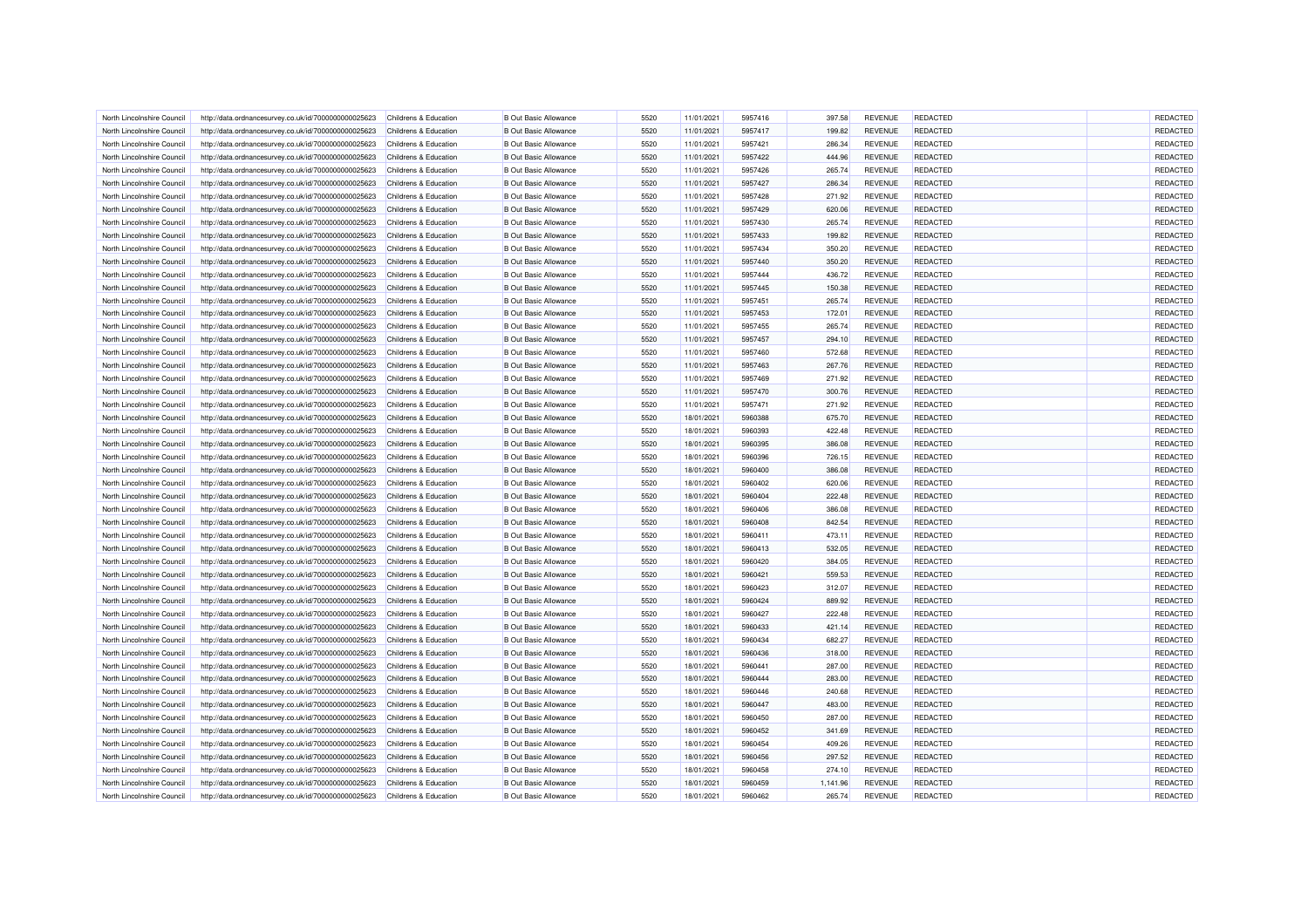| North Lincolnshire Council | http://data.ordnancesurvey.co.uk/id/7000000000025623 | Childrens & Education            | <b>B Out Basic Allowance</b> | 5520 | 18/01/2021 | 5960464 | 655.58   | <b>REVENUE</b> | REDACTED        | REDACTED |
|----------------------------|------------------------------------------------------|----------------------------------|------------------------------|------|------------|---------|----------|----------------|-----------------|----------|
| North Lincolnshire Council | http://data.ordnancesurvey.co.uk/id/7000000000025623 | Childrens & Education            | <b>B</b> Out Basic Allowance | 5520 | 18/01/2021 | 5960467 | 667.44   | <b>REVENUE</b> | REDACTED        | REDACTED |
|                            |                                                      |                                  |                              |      |            |         |          |                |                 | REDACTED |
| North Lincolnshire Council | http://data.ordnancesurvey.co.uk/id/7000000000025623 | Childrens & Education            | <b>B Out Basic Allowance</b> | 5520 | 18/01/2021 | 5960473 | 397.58   | <b>REVENUE</b> | <b>REDACTED</b> |          |
| North Lincolnshire Counci  | http://data.ordnancesurvey.co.uk/id/7000000000025623 | Childrens & Education            | <b>B</b> Out Basic Allowance | 5520 | 18/01/2021 | 5960475 | 663.32   | <b>REVENUE</b> | REDACTED        | REDACTED |
| North Lincolnshire Council | http://data.ordnancesurvey.co.uk/id/7000000000025623 | Childrens & Education            | <b>B</b> Out Basic Allowance | 5520 | 18/01/2021 | 5960477 | 351.45   | <b>REVENUE</b> | REDACTED        | REDACTED |
| North Lincolnshire Council | http://data.ordnancesurvey.co.uk/id/7000000000025623 | Childrens & Education            | <b>B Out Basic Allowance</b> | 5520 | 18/01/2021 | 5960485 | 536.19   | <b>REVENUE</b> | <b>REDACTED</b> | REDACTED |
| North Lincolnshire Council | http://data.ordnancesurvey.co.uk/id/7000000000025623 | Childrens & Education            | <b>B</b> Out Basic Allowance | 5520 | 18/01/2021 | 5960488 | 710.70   | <b>REVENUE</b> | <b>REDACTED</b> | REDACTED |
| North Lincolnshire Council | http://data.ordnancesurvey.co.uk/id/7000000000025623 | Childrens & Education            | <b>B</b> Out Basic Allowance | 5520 | 18/01/2021 | 5960492 | 265.74   | <b>REVENUE</b> | REDACTED        | REDACTED |
| North Lincolnshire Council | http://data.ordnancesurvey.co.uk/id/7000000000025623 | Childrens & Education            | <b>B Out Basic Allowance</b> | 5520 | 18/01/2021 | 5960493 | 252.10   | <b>REVENUE</b> | <b>REDACTED</b> | REDACTED |
| North Lincolnshire Council | http://data.ordnancesurvey.co.uk/id/7000000000025623 | Childrens & Education            | <b>B Out Basic Allowance</b> | 5520 | 18/01/2021 | 5960497 | 710.70   | <b>REVENUE</b> | REDACTED        | REDACTED |
| North Lincolnshire Council | http://data.ordnancesurvey.co.uk/id/7000000000025623 | Childrens & Education            | <b>B Out Basic Allowance</b> | 5520 | 18/01/2021 | 5960499 | 314.00   | <b>REVENUE</b> | <b>REDACTED</b> | REDACTED |
| North Lincolnshire Council | http://data.ordnancesurvey.co.uk/id/7000000000025623 | Childrens & Education            | <b>B Out Basic Allowance</b> | 5520 | 18/01/2021 | 5960500 | 394.05   | <b>REVENUE</b> | REDACTED        | REDACTED |
| North Lincolnshire Council | http://data.ordnancesurvey.co.uk/id/7000000000025623 | Childrens & Education            | <b>B Out Basic Allowance</b> | 5520 | 18/01/2021 | 5960505 | 296.66   | <b>REVENUE</b> | REDACTED        | REDACTED |
| North Lincolnshire Council | http://data.ordnancesurvey.co.uk/id/7000000000025623 | Childrens & Education            | <b>B Out Basic Allowance</b> | 5520 | 18/01/2021 | 5960508 | 399.00   | <b>REVENUE</b> | REDACTED        | REDACTED |
| North Lincolnshire Council | http://data.ordnancesurvey.co.uk/id/7000000000025623 | Childrens & Education            | <b>B Out Basic Allowance</b> | 5520 | 18/01/2021 | 5960510 | 1,210.26 | <b>REVENUE</b> | <b>REDACTED</b> | REDACTED |
| North Lincolnshire Council | http://data.ordnancesurvey.co.uk/id/7000000000025623 | Childrens & Education            | <b>B Out Basic Allowance</b> | 5520 | 18/01/2021 | 5960511 | 322.39   | <b>REVENUE</b> | REDACTED        | REDACTED |
|                            |                                                      |                                  |                              |      |            |         |          |                |                 |          |
| North Lincolnshire Council | http://data.ordnancesurvey.co.uk/id/7000000000025623 | Childrens & Education            | <b>B Out Basic Allowance</b> | 5520 | 18/01/2021 | 5960513 | 434.69   | <b>REVENUE</b> | REDACTED        | REDACTED |
| North Lincolnshire Council | http://data.ordnancesurvey.co.uk/id/7000000000025623 | Childrens & Education            | <b>B Out Basic Allowance</b> | 5520 | 18/01/2021 | 5960516 | 197.26   | <b>REVENUE</b> | <b>REDACTED</b> | REDACTED |
| North Lincolnshire Council | http://data.ordnancesurvey.co.uk/id/7000000000025623 | Childrens & Education            | <b>B Out Basic Allowance</b> | 5520 | 18/01/2021 | 5960520 | 265.74   | <b>REVENUE</b> | <b>REDACTED</b> | REDACTED |
| North Lincolnshire Counci  | http://data.ordnancesurvey.co.uk/id/7000000000025623 | Childrens & Education            | <b>B Out Basic Allowance</b> | 5520 | 18/01/2021 | 5960523 | 349.00   | <b>REVENUE</b> | REDACTED        | REDACTED |
| North Lincolnshire Council | http://data.ordnancesurvey.co.uk/id/7000000000025623 | Childrens & Education            | <b>B Out Basic Allowance</b> | 5520 | 18/01/2021 | 5960526 | 471.46   | <b>REVENUE</b> | REDACTED        | REDACTED |
| North Lincolnshire Council | http://data.ordnancesurvey.co.uk/id/7000000000025623 | Childrens & Education            | <b>B Out Basic Allowance</b> | 5520 | 18/01/2021 | 5960529 | 222.48   | <b>REVENUE</b> | <b>REDACTED</b> | REDACTED |
| North Lincolnshire Council | http://data.ordnancesurvey.co.uk/id/7000000000025623 | Childrens & Education            | <b>B Out Basic Allowance</b> | 5520 | 18/01/2021 | 5960530 | 222.48   | <b>REVENUE</b> | <b>REDACTED</b> | REDACTED |
| North Lincolnshire Council | http://data.ordnancesurvey.co.uk/id/7000000000025623 | Childrens & Education            | <b>B Out Basic Allowance</b> | 5520 | 18/01/2021 | 5960531 | 153.47   | <b>REVENUE</b> | REDACTED        | REDACTED |
| North Lincolnshire Council | http://data.ordnancesurvey.co.uk/id/7000000000025623 | Childrens & Education            | <b>B Out Basic Allowance</b> | 5520 | 18/01/2021 | 5960538 | 265.74   | <b>REVENUE</b> | REDACTED        | REDACTED |
| North Lincolnshire Council | http://data.ordnancesurvey.co.uk/id/7000000000025623 | Childrens & Education            | <b>B Out Basic Allowance</b> | 5520 | 18/01/2021 | 5960539 | 325.74   | <b>REVENUE</b> | <b>REDACTED</b> | REDACTED |
| North Lincolnshire Council | http://data.ordnancesurvey.co.uk/id/7000000000025623 | Childrens & Education            | <b>B Out Basic Allowance</b> | 5520 | 18/01/2021 | 5960543 | 287.00   | <b>REVENUE</b> | <b>REDACTED</b> | REDACTED |
| North Lincolnshire Council | http://data.ordnancesurvey.co.uk/id/7000000000025623 | Childrens & Education            | <b>B Out Basic Allowance</b> | 5520 | 18/01/2021 | 5960544 | 384.02   | <b>REVENUE</b> | REDACTED        | REDACTED |
| North Lincolnshire Council | http://data.ordnancesurvey.co.uk/id/7000000000025623 | Childrens & Education            | <b>B Out Basic Allowance</b> | 5520 | 18/01/2021 | 5960549 | 620.06   | <b>REVENUE</b> | REDACTED        | REDACTED |
| North Lincolnshire Council | http://data.ordnancesurvey.co.uk/id/7000000000025623 | Childrens & Education            | <b>B Out Basic Allowance</b> | 5520 | 18/01/2021 | 5960553 | 265.74   | <b>REVENUE</b> | REDACTED        | REDACTED |
| North Lincolnshire Counci  | http://data.ordnancesurvey.co.uk/id/7000000000025623 | <b>Childrens &amp; Education</b> | <b>B Out Basic Allowance</b> | 5520 | 18/01/2021 | 5960554 | 342.82   | <b>REVENUE</b> | REDACTED        | REDACTED |
| North Lincolnshire Council | http://data.ordnancesurvey.co.uk/id/7000000000025623 | Childrens & Education            | <b>B Out Basic Allowance</b> | 5520 | 18/01/2021 | 5960556 | 222.48   | <b>REVENUE</b> | REDACTED        | REDACTED |
| North Lincolnshire Council | http://data.ordnancesurvey.co.uk/id/7000000000025623 | Childrens & Education            | <b>B Out Basic Allowance</b> | 5520 | 18/01/2021 | 5960557 | 773.53   | <b>REVENUE</b> | <b>REDACTED</b> | REDACTED |
|                            |                                                      |                                  |                              | 5520 |            |         |          |                |                 | REDACTED |
| North Lincolnshire Council | http://data.ordnancesurvey.co.uk/id/7000000000025623 | Childrens & Education            | <b>B Out Basic Allowance</b> |      | 18/01/2021 | 5960558 | 175.10   | <b>REVENUE</b> | <b>REDACTED</b> |          |
| North Lincolnshire Council | http://data.ordnancesurvey.co.uk/id/7000000000025623 | Childrens & Education            | <b>B Out Basic Allowance</b> | 5520 | 18/01/2021 | 5960561 | 423.00   | <b>REVENUE</b> | REDACTED        | REDACTED |
| North Lincolnshire Council | http://data.ordnancesurvey.co.uk/id/7000000000025623 | Childrens & Education            | <b>B Out Basic Allowance</b> | 5520 | 18/01/2021 | 5960569 | 271.92   | <b>REVENUE</b> | <b>REDACTED</b> | REDACTED |
| North Lincolnshire Council | http://data.ordnancesurvey.co.uk/id/7000000000025623 | Childrens & Education            | <b>B Out Basic Allowance</b> | 5520 | 18/01/2021 | 5960572 | 286.34   | <b>REVENUE</b> | <b>REDACTED</b> | REDACTED |
| North Lincolnshire Council | http://data.ordnancesurvey.co.uk/id/7000000000025623 | Childrens & Education            | <b>B Out Basic Allowance</b> | 5520 | 18/01/2021 | 5960574 | 572.68   | <b>REVENUE</b> | <b>REDACTED</b> | REDACTED |
| North Lincolnshire Council | http://data.ordnancesurvey.co.uk/id/7000000000025623 | Childrens & Education            | <b>B Out Basic Allowance</b> | 5520 | 18/01/2021 | 5960575 | 597.58   | <b>REVENUE</b> | REDACTED        | REDACTED |
| North Lincolnshire Council | http://data.ordnancesurvey.co.uk/id/7000000000025623 | Childrens & Education            | <b>B Out Basic Allowance</b> | 5520 | 18/01/2021 | 5960583 | 265.74   | <b>REVENUE</b> | REDACTED        | REDACTED |
| North Lincolnshire Council | http://data.ordnancesurvey.co.uk/id/7000000000025623 | Childrens & Education            | <b>B Out Basic Allowance</b> | 5520 | 18/01/2021 | 5960584 | 667.44   | <b>REVENUE</b> | REDACTED        | REDACTED |
| North Lincolnshire Council | http://data.ordnancesurvey.co.uk/id/7000000000025623 | Childrens & Education            | <b>B Out Basic Allowance</b> | 5520 | 18/01/2021 | 5960585 | 488.22   | <b>REVENUE</b> | <b>REDACTED</b> | REDACTED |
| North Lincolnshire Council | http://data.ordnancesurvey.co.uk/id/7000000000025623 | Childrens & Education            | <b>B Out Basic Allowance</b> | 5520 | 18/01/2021 | 5960588 | 844.96   | <b>REVENUE</b> | REDACTED        | REDACTED |
| North Lincolnshire Council | http://data.ordnancesurvey.co.uk/id/7000000000025623 | Childrens & Education            | <b>B Out Basic Allowance</b> | 5520 | 18/01/2021 | 5960589 | 710.70   | <b>REVENUE</b> | <b>REDACTED</b> | REDACTED |
| North Lincolnshire Council | http://data.ordnancesurvey.co.uk/id/7000000000025623 | Childrens & Education            | <b>B Out Basic Allowance</b> | 5520 | 18/01/2021 | 5960590 | 300.76   | <b>REVENUE</b> | <b>REDACTED</b> | REDACTED |
| North Lincolnshire Council | http://data.ordnancesurvey.co.uk/id/7000000000025623 | Childrens & Education            | <b>B Out Basic Allowance</b> | 5520 | 18/01/2021 | 5960591 | 440.84   | <b>REVENUE</b> | REDACTED        | REDACTED |
| North Lincolnshire Council | http://data.ordnancesurvey.co.uk/id/7000000000025623 | Childrens & Education            | <b>B Out Basic Allowance</b> | 5520 | 18/01/2021 | 5960595 | 397.58   | <b>REVENUE</b> | REDACTED        | REDACTED |
| North Lincolnshire Council | http://data.ordnancesurvey.co.uk/id/7000000000025623 | Childrens & Education            | <b>B Out Basic Allowance</b> | 5520 | 18/01/2021 | 5960597 | 525.30   | <b>REVENUE</b> | REDACTED        | REDACTED |
| North Lincolnshire Council | http://data.ordnancesurvey.co.uk/id/7000000000025623 | Childrens & Education            | <b>B Out Basic Allowance</b> | 5520 | 18/01/2021 | 5960599 | 240.42   | <b>REVENUE</b> | <b>REDACTED</b> | REDACTED |
| North Lincolnshire Council | http://data.ordnancesurvey.co.uk/id/7000000000025623 | Childrens & Education            | <b>B Out Basic Allowance</b> | 5520 | 18/01/2021 | 5960600 | 287.00   | <b>REVENUE</b> | <b>REDACTED</b> | REDACTED |
|                            |                                                      |                                  |                              |      |            |         |          |                |                 |          |
| North Lincolnshire Council | http://data.ordnancesurvey.co.uk/id/7000000000025623 | Childrens & Education            | <b>B Out Basic Allowance</b> | 5520 | 18/01/2021 | 5960603 | 394.05   | REVENUE        | REDACTED        | REDACTED |
| North Lincolnshire Council | http://data.ordnancesurvey.co.uk/id/7000000000025623 | Childrens & Education            | <b>B Out Basic Allowance</b> | 5520 | 18/01/2021 | 5960604 | 508.10   | REVENUE        | REDACTED        | REDACTED |
| North Lincolnshire Council | http://data.ordnancesurvey.co.uk/id/7000000000025623 | Childrens & Education            | <b>B Out Basic Allowance</b> | 5520 | 18/01/2021 | 5960605 | 265.74   | <b>REVENUE</b> | REDACTED        | REDACTED |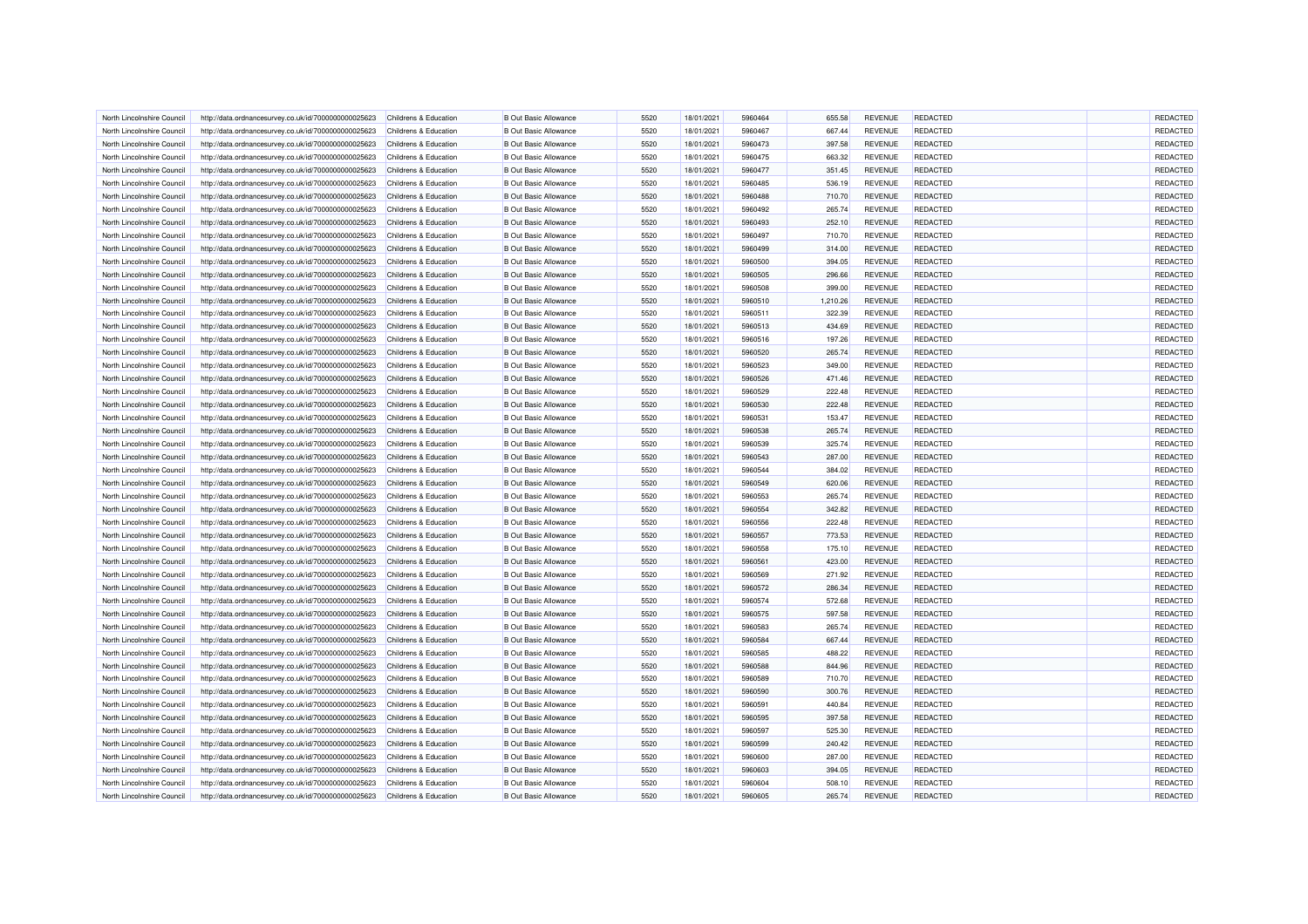| North Lincolnshire Council | http://data.ordnancesurvey.co.uk/id/7000000000025623 | Childrens & Education            | <b>B</b> Out Basic Allowance | 5520 | 18/01/2021 | 5960607 | 299.10   | <b>REVENUE</b> | REDACTED        | REDACTED |
|----------------------------|------------------------------------------------------|----------------------------------|------------------------------|------|------------|---------|----------|----------------|-----------------|----------|
| North Lincolnshire Council | http://data.ordnancesurvey.co.uk/id/7000000000025623 | Childrens & Education            | <b>B</b> Out Basic Allowance | 5520 | 18/01/2021 | 5960615 | 263.30   | <b>REVENUE</b> | REDACTED        | REDACTED |
|                            |                                                      |                                  |                              |      |            |         |          |                |                 |          |
| North Lincolnshire Council | http://data.ordnancesurvey.co.uk/id/7000000000025623 | Childrens & Education            | <b>B Out Basic Allowance</b> | 5520 | 18/01/2021 | 5960621 | 397.58   | <b>REVENUE</b> | <b>REDACTED</b> | REDACTED |
| North Lincolnshire Counci  | http://data.ordnancesurvey.co.uk/id/7000000000025623 | Childrens & Education            | <b>B</b> Out Basic Allowance | 5520 | 18/01/2021 | 5960622 | 199.82   | <b>REVENUE</b> | REDACTED        | REDACTED |
| North Lincolnshire Council | http://data.ordnancesurvey.co.uk/id/7000000000025623 | Childrens & Education            | <b>B</b> Out Basic Allowance | 5520 | 18/01/2021 | 5960623 | 620.06   | <b>REVENUE</b> | REDACTED        | REDACTED |
| North Lincolnshire Council | http://data.ordnancesurvey.co.uk/id/7000000000025623 | Childrens & Education            | <b>B</b> Out Basic Allowance | 5520 | 18/01/2021 | 5960626 | 286.34   | <b>REVENUE</b> | <b>REDACTED</b> | REDACTED |
| North Lincolnshire Council | http://data.ordnancesurvey.co.uk/id/7000000000025623 | Childrens & Education            | <b>B Out Basic Allowance</b> | 5520 | 18/01/2021 | 5960627 | 444.96   | <b>REVENUE</b> | <b>REDACTED</b> | REDACTED |
| North Lincolnshire Council | http://data.ordnancesurvey.co.uk/id/7000000000025623 | Childrens & Education            | <b>B</b> Out Basic Allowance | 5520 | 18/01/2021 | 5960630 | 222.48   | <b>REVENUE</b> | REDACTED        | REDACTED |
| North Lincolnshire Council | http://data.ordnancesurvey.co.uk/id/7000000000025623 | Childrens & Education            | <b>B Out Basic Allowance</b> | 5520 | 18/01/2021 | 5960631 | 265.74   | <b>REVENUE</b> | <b>REDACTED</b> | REDACTED |
| North Lincolnshire Council | http://data.ordnancesurvey.co.uk/id/7000000000025623 | Childrens & Education            | <b>B Out Basic Allowance</b> | 5520 | 18/01/2021 | 5960632 | 286.34   | <b>REVENUE</b> | REDACTED        | REDACTED |
| North Lincolnshire Council | http://data.ordnancesurvey.co.uk/id/7000000000025623 | Childrens & Education            | <b>B Out Basic Allowance</b> | 5520 | 18/01/2021 | 5960633 | 271.92   | <b>REVENUE</b> | <b>REDACTED</b> | REDACTED |
| North Lincolnshire Council | http://data.ordnancesurvey.co.uk/id/7000000000025623 | Childrens & Education            | <b>B Out Basic Allowance</b> | 5520 | 18/01/2021 | 5960634 | 620.06   | <b>REVENUE</b> | REDACTED        | REDACTED |
| North Lincolnshire Council | http://data.ordnancesurvey.co.uk/id/7000000000025623 | Childrens & Education            | <b>B Out Basic Allowance</b> | 5520 | 18/01/2021 | 5960635 | 265.74   | <b>REVENUE</b> | REDACTED        | REDACTED |
| North Lincolnshire Council | http://data.ordnancesurvey.co.uk/id/7000000000025623 | Childrens & Education            | <b>B Out Basic Allowance</b> | 5520 | 18/01/2021 | 5960637 | 199.82   | <b>REVENUE</b> | REDACTED        | REDACTED |
| North Lincolnshire Council | http://data.ordnancesurvey.co.uk/id/7000000000025623 | Childrens & Education            | <b>B Out Basic Allowance</b> | 5520 | 18/01/2021 | 5960638 | 350.20   | <b>REVENUE</b> | <b>REDACTED</b> | REDACTED |
| North Lincolnshire Council | http://data.ordnancesurvey.co.uk/id/7000000000025623 | Childrens & Education            | <b>B Out Basic Allowance</b> | 5520 | 18/01/2021 | 5960644 | 350.20   | <b>REVENUE</b> | REDACTED        | REDACTED |
| North Lincolnshire Council | http://data.ordnancesurvey.co.uk/id/7000000000025623 | Childrens & Education            | <b>B Out Basic Allowance</b> | 5520 | 18/01/2021 | 5960648 | 286.34   | <b>REVENUE</b> | <b>REDACTED</b> | REDACTED |
| North Lincolnshire Council | http://data.ordnancesurvey.co.uk/id/7000000000025623 | Childrens & Education            | <b>B Out Basic Allowance</b> | 5520 | 18/01/2021 | 5960650 | 135.96   | <b>REVENUE</b> | <b>REDACTED</b> | REDACTED |
| North Lincolnshire Council | http://data.ordnancesurvey.co.uk/id/7000000000025623 | Childrens & Education            | <b>B Out Basic Allowance</b> | 5520 | 18/01/2021 | 5960652 | 150.38   | <b>REVENUE</b> | <b>REDACTED</b> | REDACTED |
| North Lincolnshire Counci  | http://data.ordnancesurvey.co.uk/id/7000000000025623 | Childrens & Education            | <b>B Out Basic Allowance</b> | 5520 | 18/01/2021 | 5960655 | 265.74   | <b>REVENUE</b> | REDACTED        | REDACTED |
|                            |                                                      |                                  | <b>B Out Basic Allowance</b> | 5520 | 18/01/2021 | 5960657 |          | <b>REVENUE</b> | REDACTED        | REDACTED |
| North Lincolnshire Council | http://data.ordnancesurvey.co.uk/id/7000000000025623 | Childrens & Education            |                              |      |            |         | 172.01   |                |                 |          |
| North Lincolnshire Council | http://data.ordnancesurvey.co.uk/id/7000000000025623 | Childrens & Education            | <b>B Out Basic Allowance</b> | 5520 | 18/01/2021 | 5960659 | 265.74   | <b>REVENUE</b> | <b>REDACTED</b> | REDACTED |
| North Lincolnshire Council | http://data.ordnancesurvey.co.uk/id/7000000000025623 | Childrens & Education            | <b>B Out Basic Allowance</b> | 5520 | 18/01/2021 | 5960661 | 294.10   | <b>REVENUE</b> | <b>REDACTED</b> | REDACTED |
| North Lincolnshire Council | http://data.ordnancesurvey.co.uk/id/7000000000025623 | Childrens & Education            | <b>B Out Basic Allowance</b> | 5520 | 18/01/2021 | 5960664 | 747.78   | <b>REVENUE</b> | REDACTED        | REDACTED |
| North Lincolnshire Council | http://data.ordnancesurvey.co.uk/id/7000000000025623 | Childrens & Education            | <b>B Out Basic Allowance</b> | 5520 | 18/01/2021 | 5960667 | 267.76   | <b>REVENUE</b> | REDACTED        | REDACTED |
| North Lincolnshire Council | http://data.ordnancesurvey.co.uk/id/7000000000025623 | Childrens & Education            | <b>B Out Basic Allowance</b> | 5520 | 18/01/2021 | 5960673 | 271.92   | <b>REVENUE</b> | <b>REDACTED</b> | REDACTED |
| North Lincolnshire Council | http://data.ordnancesurvey.co.uk/id/7000000000025623 | Childrens & Education            | <b>B Out Basic Allowance</b> | 5520 | 18/01/2021 | 5960674 | 300.76   | <b>REVENUE</b> | REDACTED        | REDACTED |
| North Lincolnshire Council | http://data.ordnancesurvey.co.uk/id/7000000000025623 | Childrens & Education            | <b>B Out Basic Allowance</b> | 5520 | 18/01/2021 | 5960675 | 271.92   | <b>REVENUE</b> | REDACTED        | REDACTED |
| North Lincolnshire Council | http://data.ordnancesurvey.co.uk/id/7000000000025623 | Childrens & Education            | <b>B Out Basic Allowance</b> | 5520 | 25/01/2021 | 5968137 | 675.70   | <b>REVENUE</b> | REDACTED        | REDACTED |
| North Lincolnshire Council | http://data.ordnancesurvey.co.uk/id/7000000000025623 | Childrens & Education            | <b>B Out Basic Allowance</b> | 5520 | 25/01/2021 | 5968142 | 422.48   | <b>REVENUE</b> | REDACTED        | REDACTED |
| North Lincolnshire Council | http://data.ordnancesurvey.co.uk/id/7000000000025623 | Childrens & Education            | <b>B Out Basic Allowance</b> | 5520 | 25/01/2021 | 5968144 | 386.08   | <b>REVENUE</b> | REDACTED        | REDACTED |
| North Lincolnshire Council | http://data.ordnancesurvey.co.uk/id/7000000000025623 | Childrens & Education            | <b>B Out Basic Allowance</b> | 5520 | 25/01/2021 | 5968145 | 726.15   | <b>REVENUE</b> | REDACTED        | REDACTED |
| North Lincolnshire Council | http://data.ordnancesurvey.co.uk/id/7000000000025623 | Childrens & Education            | <b>B Out Basic Allowance</b> | 5520 | 25/01/2021 | 5968148 | 386.08   | <b>REVENUE</b> | <b>REDACTED</b> | REDACTED |
| North Lincolnshire Council | http://data.ordnancesurvey.co.uk/id/7000000000025623 | Childrens & Education            | <b>B Out Basic Allowance</b> | 5520 | 25/01/2021 | 5968150 | 620.06   | <b>REVENUE</b> | <b>REDACTED</b> | REDACTED |
| North Lincolnshire Council | http://data.ordnancesurvey.co.uk/id/7000000000025623 | Childrens & Education            | <b>B Out Basic Allowance</b> | 5520 | 25/01/2021 | 5968152 | 354.03   | <b>REVENUE</b> | REDACTED        | REDACTED |
| North Lincolnshire Council | http://data.ordnancesurvey.co.uk/id/7000000000025623 | <b>Childrens &amp; Education</b> | <b>B Out Basic Allowance</b> | 5520 | 25/01/2021 | 5968154 | 536.17   | <b>REVENUE</b> | <b>REDACTED</b> | REDACTED |
| North Lincolnshire Council | http://data.ordnancesurvey.co.uk/id/7000000000025623 | Childrens & Education            | <b>B Out Basic Allowance</b> | 5520 | 25/01/2021 | 5968156 | 842.54   | <b>REVENUE</b> | REDACTED        | REDACTED |
| North Lincolnshire Council | http://data.ordnancesurvey.co.uk/id/7000000000025623 | Childrens & Education            | <b>B Out Basic Allowance</b> | 5520 | 25/01/2021 | 5968159 | 473.11   | <b>REVENUE</b> | <b>REDACTED</b> | REDACTED |
| North Lincolnshire Council | http://data.ordnancesurvey.co.uk/id/7000000000025623 | Childrens & Education            | <b>B Out Basic Allowance</b> | 5520 | 25/01/2021 | 5968161 | 532.05   | <b>REVENUE</b> | REDACTED        | REDACTED |
| North Lincolnshire Council | http://data.ordnancesurvey.co.uk/id/7000000000025623 | Childrens & Education            | <b>B Out Basic Allowance</b> | 5520 | 25/01/2021 | 5968168 | 384.05   | <b>REVENUE</b> | REDACTED        | REDACTED |
|                            |                                                      |                                  |                              |      |            |         |          |                |                 | REDACTED |
| North Lincolnshire Council | http://data.ordnancesurvey.co.uk/id/7000000000025623 | Childrens & Education            | <b>B Out Basic Allowance</b> | 5520 | 25/01/2021 | 5968169 | 559.53   | <b>REVENUE</b> | REDACTED        |          |
| North Lincolnshire Council | http://data.ordnancesurvey.co.uk/id/7000000000025623 | Childrens & Education            | <b>B Out Basic Allowance</b> | 5520 | 25/01/2021 | 5968171 | 312.07   | <b>REVENUE</b> | <b>REDACTED</b> | REDACTED |
| North Lincolnshire Council | http://data.ordnancesurvey.co.uk/id/7000000000025623 | Childrens & Education            | <b>B Out Basic Allowance</b> | 5520 | 25/01/2021 | 5968172 | 1,112.40 | REVENUE        | REDACTED        | REDACTED |
| North Lincolnshire Council | http://data.ordnancesurvey.co.uk/id/7000000000025623 | Childrens & Education            | <b>B Out Basic Allowance</b> | 5520 | 25/01/2021 | 5968175 | 222.48   | <b>REVENUE</b> | <b>REDACTED</b> | REDACTED |
| North Lincolnshire Council | http://data.ordnancesurvey.co.uk/id/7000000000025623 | Childrens & Education            | <b>B Out Basic Allowance</b> | 5520 | 25/01/2021 | 5968181 | 421.14   | <b>REVENUE</b> | REDACTED        | REDACTED |
| North Lincolnshire Council | http://data.ordnancesurvey.co.uk/id/7000000000025623 | Childrens & Education            | <b>B Out Basic Allowance</b> | 5520 | 25/01/2021 | 5968182 | 682.27   | <b>REVENUE</b> | REDACTED        | REDACTED |
| North Lincolnshire Council | http://data.ordnancesurvey.co.uk/id/7000000000025623 | Childrens & Education            | <b>B Out Basic Allowance</b> | 5520 | 25/01/2021 | 5968184 | 318.00   | <b>REVENUE</b> | REDACTED        | REDACTED |
| North Lincolnshire Council | http://data.ordnancesurvey.co.uk/id/7000000000025623 | Childrens & Education            | <b>B Out Basic Allowance</b> | 5520 | 25/01/2021 | 5968189 | 287.00   | <b>REVENUE</b> | REDACTED        | REDACTED |
| North Lincolnshire Council | http://data.ordnancesurvey.co.uk/id/7000000000025623 | Childrens & Education            | <b>B Out Basic Allowance</b> | 5520 | 25/01/2021 | 5968192 | 283.00   | <b>REVENUE</b> | REDACTED        | REDACTED |
| North Lincolnshire Council | http://data.ordnancesurvey.co.uk/id/7000000000025623 | Childrens & Education            | <b>B Out Basic Allowance</b> | 5520 | 25/01/2021 | 5968194 | 240.68   | <b>REVENUE</b> | <b>REDACTED</b> | REDACTED |
| North Lincolnshire Council | http://data.ordnancesurvey.co.uk/id/7000000000025623 | Childrens & Education            | <b>B Out Basic Allowance</b> | 5520 | 25/01/2021 | 5968195 | 483.00   | REVENUE        | REDACTED        | REDACTED |
| North Lincolnshire Council | http://data.ordnancesurvey.co.uk/id/7000000000025623 | Childrens & Education            | <b>B Out Basic Allowance</b> | 5520 | 25/01/2021 | 5968198 | 287.00   | <b>REVENUE</b> | REDACTED        | REDACTED |
| North Lincolnshire Council | http://data.ordnancesurvey.co.uk/id/7000000000025623 | Childrens & Education            | <b>B Out Basic Allowance</b> | 5520 | 25/01/2021 | 5968199 | 385.56   | <b>REVENUE</b> | REDACTED        | REDACTED |
|                            |                                                      |                                  |                              |      |            |         |          |                |                 |          |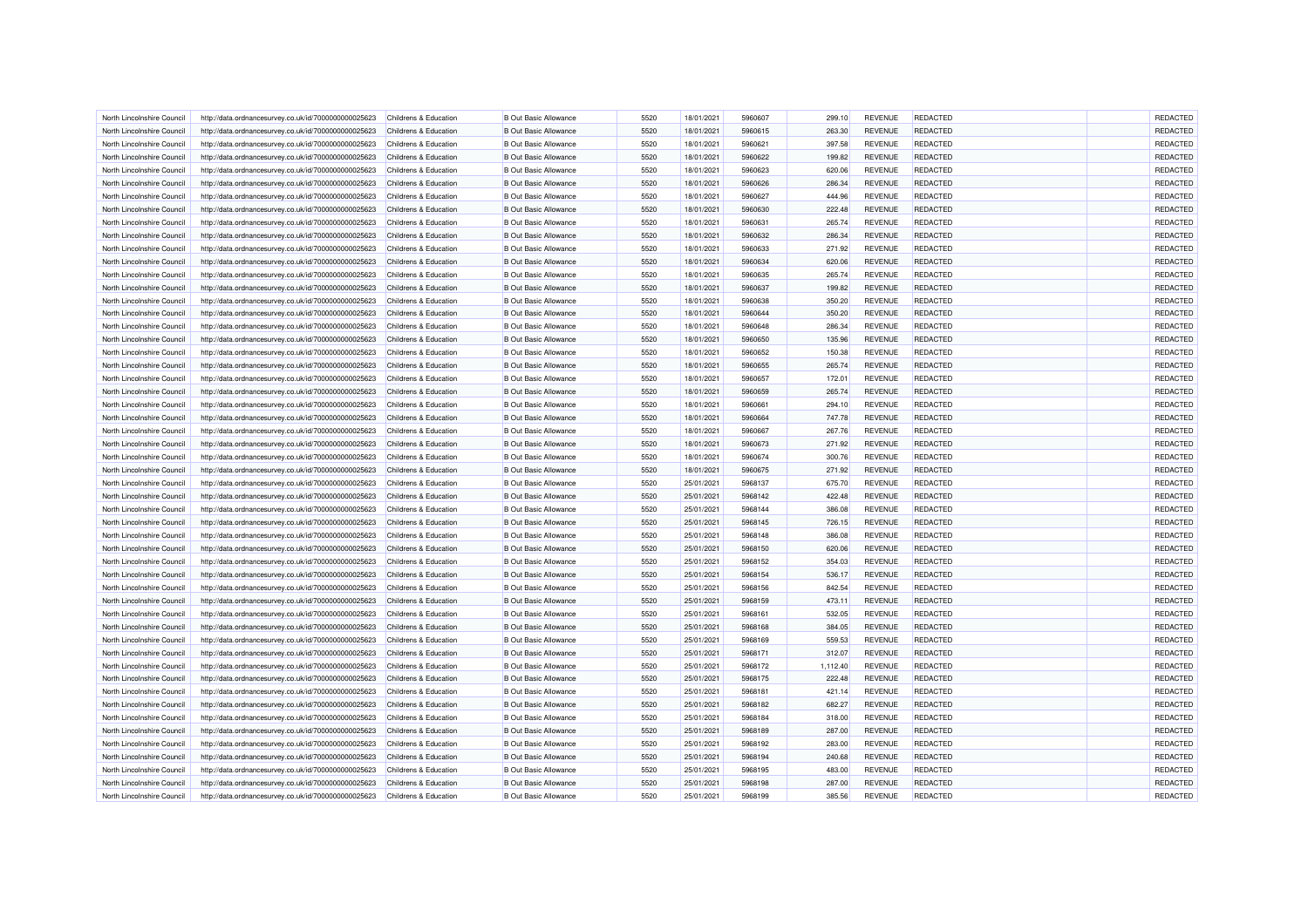| North Lincolnshire Council | http://data.ordnancesurvey.co.uk/id/7000000000025623 | Childrens & Education            | <b>B Out Basic Allowance</b> | 5520 | 25/01/2021 | 5968200 | 341.69   | <b>REVENUE</b> | REDACTED        | REDACTED |
|----------------------------|------------------------------------------------------|----------------------------------|------------------------------|------|------------|---------|----------|----------------|-----------------|----------|
| North Lincolnshire Council | http://data.ordnancesurvey.co.uk/id/7000000000025623 | Childrens & Education            | <b>B</b> Out Basic Allowance | 5520 | 25/01/2021 | 5968202 | 409.26   | <b>REVENUE</b> | REDACTED        | REDACTED |
| North Lincolnshire Council | http://data.ordnancesurvey.co.uk/id/7000000000025623 | Childrens & Education            | <b>B Out Basic Allowance</b> | 5520 | 25/01/2021 | 5968204 | 297.52   | <b>REVENUE</b> | <b>REDACTED</b> | REDACTED |
|                            |                                                      |                                  |                              |      |            |         |          |                |                 |          |
| North Lincolnshire Counci  | http://data.ordnancesurvey.co.uk/id/7000000000025623 | Childrens & Education            | <b>B</b> Out Basic Allowance | 5520 | 25/01/2021 | 5968206 | 274.10   | <b>REVENUE</b> | REDACTED        | REDACTED |
| North Lincolnshire Council | http://data.ordnancesurvey.co.uk/id/7000000000025623 | Childrens & Education            | <b>B</b> Out Basic Allowance | 5520 | 25/01/2021 | 5968207 | 1,141.96 | <b>REVENUE</b> | REDACTED        | REDACTED |
| North Lincolnshire Council | http://data.ordnancesurvey.co.uk/id/7000000000025623 | Childrens & Education            | <b>B Out Basic Allowance</b> | 5520 | 25/01/2021 | 5968210 | 265.74   | <b>REVENUE</b> | <b>REDACTED</b> | REDACTED |
| North Lincolnshire Council | http://data.ordnancesurvey.co.uk/id/7000000000025623 | Childrens & Education            | <b>B</b> Out Basic Allowance | 5520 | 25/01/2021 | 5968212 | 655.58   | <b>REVENUE</b> | <b>REDACTED</b> | REDACTED |
| North Lincolnshire Council | http://data.ordnancesurvey.co.uk/id/7000000000025623 | Childrens & Education            | <b>B</b> Out Basic Allowance | 5520 | 25/01/2021 | 5968215 | 667.44   | <b>REVENUE</b> | REDACTED        | REDACTED |
| North Lincolnshire Council | http://data.ordnancesurvey.co.uk/id/7000000000025623 | <b>Childrens &amp; Education</b> | <b>B Out Basic Allowance</b> | 5520 | 25/01/2021 | 5968221 | 397.58   | <b>REVENUE</b> | <b>REDACTED</b> | REDACTED |
| North Lincolnshire Council | http://data.ordnancesurvey.co.uk/id/7000000000025623 | Childrens & Education            | <b>B Out Basic Allowance</b> | 5520 | 25/01/2021 | 5968223 | 663.32   | <b>REVENUE</b> | REDACTED        | REDACTED |
| North Lincolnshire Council | http://data.ordnancesurvey.co.uk/id/7000000000025623 | Childrens & Education            | <b>B Out Basic Allowance</b> | 5520 | 25/01/2021 | 5968225 | 265.74   | <b>REVENUE</b> | <b>REDACTED</b> | REDACTED |
| North Lincolnshire Council | http://data.ordnancesurvey.co.uk/id/7000000000025623 | Childrens & Education            | <b>B Out Basic Allowance</b> | 5520 | 25/01/2021 | 5968233 | 885.80   | <b>REVENUE</b> | REDACTED        | REDACTED |
| North Lincolnshire Council | http://data.ordnancesurvey.co.uk/id/7000000000025623 | Childrens & Education            | <b>B Out Basic Allowance</b> | 5520 | 25/01/2021 | 5968236 | 710.70   | <b>REVENUE</b> | REDACTED        | REDACTED |
| North Lincolnshire Council | http://data.ordnancesurvey.co.uk/id/7000000000025623 | Childrens & Education            | <b>B Out Basic Allowance</b> | 5520 | 25/01/2021 | 5968240 | 265.74   | <b>REVENUE</b> | REDACTED        | REDACTED |
| North Lincolnshire Council | http://data.ordnancesurvey.co.uk/id/7000000000025623 | Childrens & Education            | <b>B Out Basic Allowance</b> | 5520 | 25/01/2021 | 5968241 | 252.10   | <b>REVENUE</b> | <b>REDACTED</b> | REDACTED |
| North Lincolnshire Council | http://data.ordnancesurvey.co.uk/id/7000000000025623 | Childrens & Education            | <b>B Out Basic Allowance</b> | 5520 | 25/01/2021 | 5968245 | 710.70   | <b>REVENUE</b> | REDACTED        | REDACTED |
| North Lincolnshire Council | http://data.ordnancesurvey.co.uk/id/7000000000025623 | Childrens & Education            | <b>B Out Basic Allowance</b> | 5520 | 25/01/2021 | 5968247 | 314.00   | <b>REVENUE</b> | <b>REDACTED</b> | REDACTED |
| North Lincolnshire Council | http://data.ordnancesurvey.co.uk/id/7000000000025623 | Childrens & Education            | <b>B Out Basic Allowance</b> | 5520 | 25/01/2021 | 5968248 | 394.05   | <b>REVENUE</b> | <b>REDACTED</b> | REDACTED |
| North Lincolnshire Council | http://data.ordnancesurvey.co.uk/id/7000000000025623 | Childrens & Education            | <b>B Out Basic Allowance</b> | 5520 | 25/01/2021 | 5968253 | 296.66   | <b>REVENUE</b> | <b>REDACTED</b> | REDACTED |
| North Lincolnshire Counci  | http://data.ordnancesurvey.co.uk/id/7000000000025623 | Childrens & Education            | <b>B Out Basic Allowance</b> | 5520 | 25/01/2021 | 5968256 | 399.00   | <b>REVENUE</b> | REDACTED        | REDACTED |
| North Lincolnshire Council | http://data.ordnancesurvey.co.uk/id/7000000000025623 | Childrens & Education            | <b>B Out Basic Allowance</b> | 5520 | 25/01/2021 | 5968258 | 1,210.26 | <b>REVENUE</b> | REDACTED        | REDACTED |
| North Lincolnshire Council | http://data.ordnancesurvey.co.uk/id/7000000000025623 | Childrens & Education            | <b>B Out Basic Allowance</b> | 5520 | 25/01/2021 | 5968259 | 322.39   | <b>REVENUE</b> | <b>REDACTED</b> | REDACTED |
| North Lincolnshire Council | http://data.ordnancesurvey.co.uk/id/7000000000025623 | Childrens & Education            | <b>B Out Basic Allowance</b> | 5520 | 25/01/2021 | 5968261 | 434.69   | <b>REVENUE</b> | <b>REDACTED</b> | REDACTED |
|                            |                                                      |                                  |                              |      |            |         |          |                |                 |          |
| North Lincolnshire Council | http://data.ordnancesurvey.co.uk/id/7000000000025623 | Childrens & Education            | <b>B Out Basic Allowance</b> | 5520 | 25/01/2021 | 5968268 | 265.74   | <b>REVENUE</b> | REDACTED        | REDACTED |
| North Lincolnshire Council | http://data.ordnancesurvey.co.uk/id/7000000000025623 | Childrens & Education            | <b>B Out Basic Allowance</b> | 5520 | 25/01/2021 | 5968271 | 349.00   | <b>REVENUE</b> | REDACTED        | REDACTED |
| North Lincolnshire Council | http://data.ordnancesurvey.co.uk/id/7000000000025623 | Childrens & Education            | <b>B Out Basic Allowance</b> | 5520 | 25/01/2021 | 5968274 | 555.35   | <b>REVENUE</b> | <b>REDACTED</b> | REDACTED |
| North Lincolnshire Council | http://data.ordnancesurvey.co.uk/id/7000000000025623 | Childrens & Education            | <b>B Out Basic Allowance</b> | 5520 | 25/01/2021 | 5968277 | 222.48   | <b>REVENUE</b> | <b>REDACTED</b> | REDACTED |
| North Lincolnshire Council | http://data.ordnancesurvey.co.uk/id/7000000000025623 | Childrens & Education            | <b>B Out Basic Allowance</b> | 5520 | 25/01/2021 | 5968278 | 222.48   | <b>REVENUE</b> | REDACTED        | REDACTED |
| North Lincolnshire Council | http://data.ordnancesurvey.co.uk/id/7000000000025623 | Childrens & Education            | <b>B Out Basic Allowance</b> | 5520 | 25/01/2021 | 5968286 | 265.74   | <b>REVENUE</b> | REDACTED        | REDACTED |
| North Lincolnshire Council | http://data.ordnancesurvey.co.uk/id/7000000000025623 | Childrens & Education            | <b>B Out Basic Allowance</b> | 5520 | 25/01/2021 | 5968287 | 325.74   | <b>REVENUE</b> | REDACTED        | REDACTED |
| North Lincolnshire Counci  | http://data.ordnancesurvey.co.uk/id/7000000000025623 | <b>Childrens &amp; Education</b> | <b>B Out Basic Allowance</b> | 5520 | 25/01/2021 | 5968291 | 287.00   | <b>REVENUE</b> | REDACTED        | REDACTED |
| North Lincolnshire Council | http://data.ordnancesurvey.co.uk/id/7000000000025623 | Childrens & Education            | <b>B Out Basic Allowance</b> | 5520 | 25/01/2021 | 5968292 | 265.74   | <b>REVENUE</b> | REDACTED        | REDACTED |
| North Lincolnshire Council | http://data.ordnancesurvey.co.uk/id/7000000000025623 | Childrens & Education            | <b>B Out Basic Allowance</b> | 5520 | 25/01/2021 | 5968293 | 386.88   | <b>REVENUE</b> | <b>REDACTED</b> | REDACTED |
| North Lincolnshire Council | http://data.ordnancesurvey.co.uk/id/7000000000025623 | Childrens & Education            | <b>B Out Basic Allowance</b> | 5520 | 25/01/2021 | 5968298 | 620.06   | <b>REVENUE</b> | <b>REDACTED</b> | REDACTED |
| North Lincolnshire Council | http://data.ordnancesurvey.co.uk/id/7000000000025623 | Childrens & Education            | <b>B Out Basic Allowance</b> | 5520 | 25/01/2021 | 5968302 | 265.74   | <b>REVENUE</b> | REDACTED        | REDACTED |
| North Lincolnshire Council | http://data.ordnancesurvey.co.uk/id/7000000000025623 | Childrens & Education            | <b>B Out Basic Allowance</b> | 5520 | 25/01/2021 | 5968303 | 342.82   | <b>REVENUE</b> | <b>REDACTED</b> | REDACTED |
| North Lincolnshire Council | http://data.ordnancesurvey.co.uk/id/7000000000025623 | Childrens & Education            | <b>B Out Basic Allowance</b> | 5520 | 25/01/2021 | 5968305 | 222.48   | <b>REVENUE</b> | <b>REDACTED</b> | REDACTED |
| North Lincolnshire Council | http://data.ordnancesurvey.co.uk/id/7000000000025623 | Childrens & Education            | <b>B Out Basic Allowance</b> | 5520 | 25/01/2021 | 5968306 | 773.53   | <b>REVENUE</b> | REDACTED        | REDACTED |
| North Lincolnshire Council | http://data.ordnancesurvey.co.uk/id/7000000000025623 | Childrens & Education            | <b>B Out Basic Allowance</b> | 5520 | 25/01/2021 | 5968307 | 175.10   | <b>REVENUE</b> | REDACTED        | REDACTED |
| North Lincolnshire Council | http://data.ordnancesurvey.co.uk/id/7000000000025623 | Childrens & Education            | <b>B Out Basic Allowance</b> | 5520 | 25/01/2021 | 5968310 | 282.00   | <b>REVENUE</b> | REDACTED        | REDACTED |
| North Lincolnshire Council | http://data.ordnancesurvey.co.uk/id/7000000000025623 | Childrens & Education            | <b>B Out Basic Allowance</b> | 5520 | 25/01/2021 | 5968318 | 271.92   | <b>REVENUE</b> | REDACTED        | REDACTED |
| North Lincolnshire Council | http://data.ordnancesurvey.co.uk/id/7000000000025623 | Childrens & Education            | <b>B Out Basic Allowance</b> | 5520 | 25/01/2021 | 5968321 | 286.34   | <b>REVENUE</b> | <b>REDACTED</b> | REDACTED |
| North Lincolnshire Council | http://data.ordnancesurvey.co.uk/id/7000000000025623 | Childrens & Education            | <b>B Out Basic Allowance</b> | 5520 | 25/01/2021 | 5968323 | 572.68   | <b>REVENUE</b> | REDACTED        | REDACTED |
| North Lincolnshire Council | http://data.ordnancesurvey.co.uk/id/7000000000025623 | Childrens & Education            | <b>B Out Basic Allowance</b> | 5520 | 25/01/2021 | 5968324 | 597.58   | <b>REVENUE</b> | <b>REDACTED</b> | REDACTED |
| North Lincolnshire Council | http://data.ordnancesurvey.co.uk/id/7000000000025623 | Childrens & Education            | <b>B Out Basic Allowance</b> | 5520 | 25/01/2021 | 5968332 | 265.74   | <b>REVENUE</b> | <b>REDACTED</b> | REDACTED |
|                            |                                                      |                                  |                              | 5520 | 25/01/2021 |         | 667.44   |                | REDACTED        | REDACTED |
| North Lincolnshire Council | http://data.ordnancesurvey.co.uk/id/7000000000025623 | Childrens & Education            | <b>B Out Basic Allowance</b> |      |            | 5968333 |          | <b>REVENUE</b> |                 |          |
| North Lincolnshire Council | http://data.ordnancesurvey.co.uk/id/7000000000025623 | Childrens & Education            | <b>B Out Basic Allowance</b> | 5520 | 25/01/2021 | 5968334 | 488.22   | <b>REVENUE</b> | REDACTED        | REDACTED |
| North Lincolnshire Council | http://data.ordnancesurvey.co.uk/id/7000000000025623 | Childrens & Education            | <b>B Out Basic Allowance</b> | 5520 | 25/01/2021 | 5968337 | 844.96   | <b>REVENUE</b> | REDACTED        | REDACTED |
| North Lincolnshire Council | http://data.ordnancesurvey.co.uk/id/7000000000025623 | Childrens & Education            | <b>B Out Basic Allowance</b> | 5520 | 25/01/2021 | 5968338 | 710.70   | <b>REVENUE</b> | <b>REDACTED</b> | REDACTED |
| North Lincolnshire Council | http://data.ordnancesurvey.co.uk/id/7000000000025623 | Childrens & Education            | <b>B Out Basic Allowance</b> | 5520 | 25/01/2021 | 5968339 | 300.76   | <b>REVENUE</b> | <b>REDACTED</b> | REDACTED |
| North Lincolnshire Council | http://data.ordnancesurvey.co.uk/id/7000000000025623 | Childrens & Education            | <b>B Out Basic Allowance</b> | 5520 | 25/01/2021 | 5968340 | 440.84   | REVENUE        | REDACTED        | REDACTED |
| North Lincolnshire Council | http://data.ordnancesurvey.co.uk/id/7000000000025623 | Childrens & Education            | <b>B Out Basic Allowance</b> | 5520 | 25/01/2021 | 5968344 | 397.58   | REVENUE        | REDACTED        | REDACTED |
| North Lincolnshire Council | http://data.ordnancesurvey.co.uk/id/7000000000025623 | Childrens & Education            | <b>B Out Basic Allowance</b> | 5520 | 25/01/2021 | 5968346 | 525.30   | <b>REVENUE</b> | REDACTED        | REDACTED |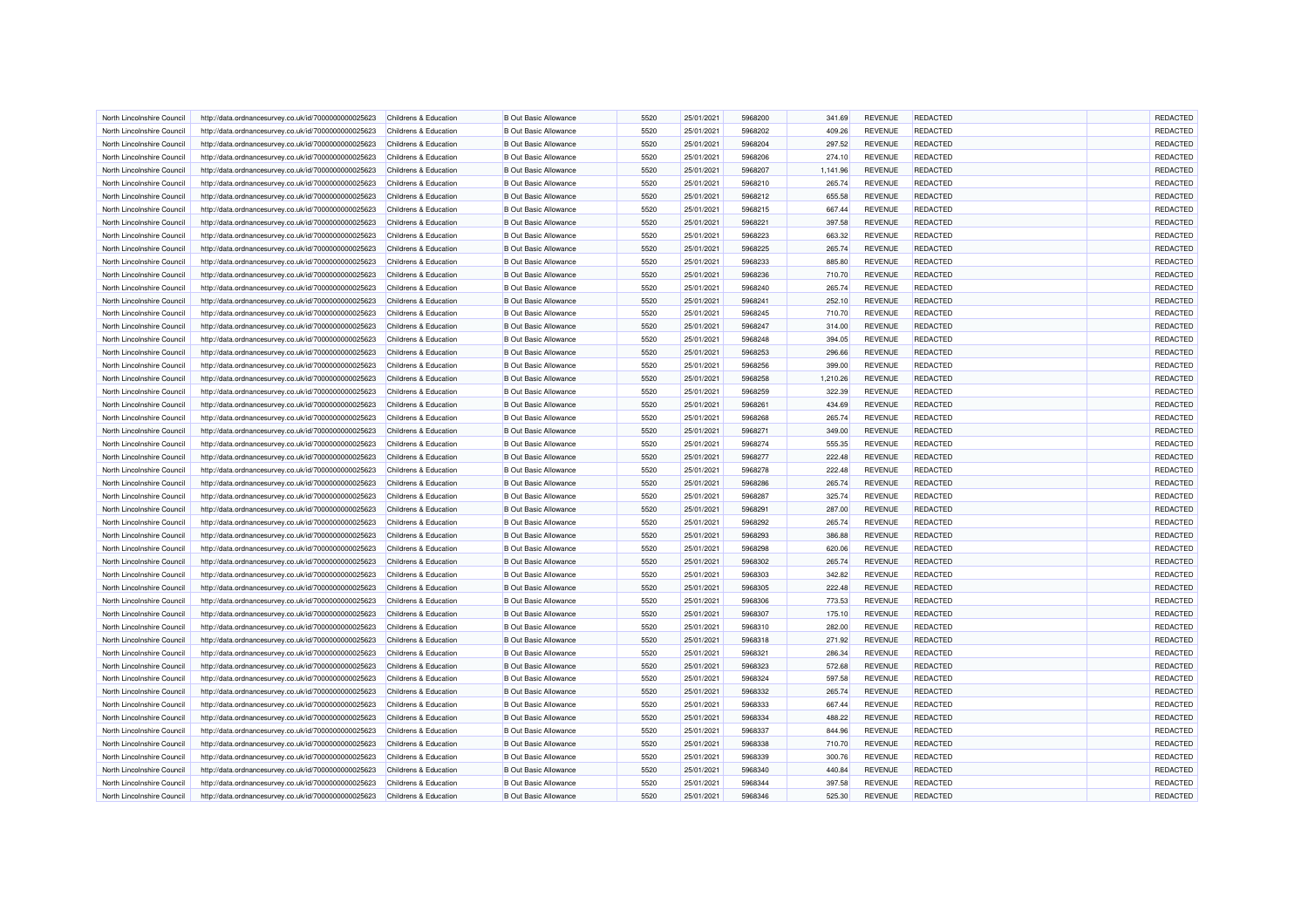| North Lincolnshire Council | http://data.ordnancesurvey.co.uk/id/7000000000025623 | Childrens & Education | B Out Basic Allowance            | 5520         | 25/01/2021 | 5968348 | 240.42 | <b>REVENUE</b> | <b>REDACTED</b> | REDACTED             |
|----------------------------|------------------------------------------------------|-----------------------|----------------------------------|--------------|------------|---------|--------|----------------|-----------------|----------------------|
| North Lincolnshire Council | http://data.ordnancesurvey.co.uk/id/7000000000025623 | Childrens & Education | <b>B</b> Out Basic Allowance     | 5520         | 25/01/2021 | 5968350 | 287.00 | <b>REVENUE</b> | REDACTED        | REDACTED             |
| North Lincolnshire Council | http://data.ordnancesurvey.co.uk/id/7000000000025623 | Childrens & Education | <b>B</b> Out Basic Allowance     | 5520         | 25/01/2021 | 5968352 | 222.48 | <b>REVENUE</b> | REDACTED        | REDACTED             |
| North Lincolnshire Council | http://data.ordnancesurvey.co.uk/id/7000000000025623 | Childrens & Education | <b>B Out Basic Allowance</b>     | 5520         | 25/01/2021 | 5968353 | 414.05 | <b>REVENUE</b> | <b>REDACTED</b> | REDACTED             |
| North Lincolnshire Council | http://data.ordnancesurvey.co.uk/id/7000000000025623 | Childrens & Education | <b>B</b> Out Basic Allowance     | 5520         | 25/01/2021 | 5968354 | 508.10 | <b>REVENUE</b> | REDACTED        | REDACTED             |
| North Lincolnshire Council | http://data.ordnancesurvey.co.uk/id/7000000000025623 | Childrens & Education | <b>B</b> Out Basic Allowance     | 5520         | 25/01/2021 | 5968355 | 219.21 | <b>REVENUE</b> | REDACTED        | REDACTED             |
| North Lincolnshire Council | http://data.ordnancesurvey.co.uk/id/7000000000025623 | Childrens & Education | <b>B</b> Out Basic Allowance     | 5520         | 25/01/2021 | 5968357 | 299.10 | <b>REVENUE</b> | <b>REDACTED</b> | REDACTED             |
| North Lincolnshire Council | http://data.ordnancesurvey.co.uk/id/7000000000025623 | Childrens & Education | <b>B</b> Out Basic Allowance     | 5520         | 25/01/2021 | 5968365 | 263.30 | <b>REVENUE</b> | REDACTED        | REDACTED             |
| North Lincolnshire Council | http://data.ordnancesurvey.co.uk/id/7000000000025623 | Childrens & Education | <b>B Out Basic Allowance</b>     | 5520         | 25/01/2021 | 5968371 | 397.58 | <b>REVENUE</b> | REDACTED        | REDACTED             |
| North Lincolnshire Counci  | http://data.ordnancesurvey.co.uk/id/7000000000025623 | Childrens & Education | <b>B Out Basic Allowance</b>     | 5520         | 25/01/2021 | 5968372 | 199.82 | <b>REVENUE</b> | <b>REDACTED</b> | REDACTED             |
| North Lincolnshire Council | http://data.ordnancesurvey.co.uk/id/7000000000025623 | Childrens & Education | <b>B Out Basic Allowance</b>     | 5520         | 25/01/2021 | 5968373 | 695.99 | <b>REVENUE</b> | <b>REDACTED</b> | REDACTED             |
| North Lincolnshire Council | http://data.ordnancesurvey.co.uk/id/7000000000025623 | Childrens & Education | <b>B Out Basic Allowance</b>     | 5520         | 25/01/2021 | 5968375 | 286.34 | <b>REVENUE</b> | <b>REDACTED</b> | REDACTED             |
| North Lincolnshire Council | http://data.ordnancesurvey.co.uk/id/7000000000025623 | Childrens & Education | <b>B Out Basic Allowance</b>     | 5520         | 25/01/2021 | 5968376 | 444.96 | <b>REVENUE</b> | REDACTED        | REDACTED             |
| North Lincolnshire Council | http://data.ordnancesurvey.co.uk/id/7000000000025623 | Childrens & Education | <b>B Out Basic Allowance</b>     | 5520         | 25/01/2021 | 5968379 | 222.48 | <b>REVENUE</b> | <b>REDACTED</b> | REDACTED             |
| North Lincolnshire Council | http://data.ordnancesurvey.co.uk/id/7000000000025623 | Childrens & Education | <b>B Out Basic Allowance</b>     | 5520         | 25/01/2021 | 5968380 | 265.74 | <b>REVENUE</b> | REDACTED        | REDACTED             |
| North Lincolnshire Council | http://data.ordnancesurvey.co.uk/id/7000000000025623 | Childrens & Education | <b>B Out Basic Allowance</b>     | 5520         | 25/01/2021 | 5968381 | 286.34 | <b>REVENUE</b> | REDACTED        | REDACTED             |
| North Lincolnshire Council | http://data.ordnancesurvey.co.uk/id/7000000000025623 | Childrens & Education | <b>B Out Basic Allowance</b>     | 5520         | 25/01/2021 | 5968382 | 271.92 | <b>REVENUE</b> | REDACTED        | REDACTED             |
| North Lincolnshire Council | http://data.ordnancesurvey.co.uk/id/7000000000025623 | Childrens & Education | <b>B Out Basic Allowance</b>     | 5520         | 25/01/2021 | 5968383 | 517.21 | <b>REVENUE</b> | <b>REDACTED</b> | REDACTED             |
| North Lincolnshire Council | http://data.ordnancesurvey.co.uk/id/7000000000025623 | Childrens & Education | <b>B Out Basic Allowance</b>     | 5520         | 25/01/2021 | 5968384 | 265.74 | <b>REVENUE</b> | REDACTED        | REDACTED             |
| North Lincolnshire Council | http://data.ordnancesurvey.co.uk/id/7000000000025623 | Childrens & Education | <b>B Out Basic Allowance</b>     | 5520         | 25/01/2021 | 5968386 | 199.82 | <b>REVENUE</b> | <b>REDACTED</b> | REDACTED             |
| North Lincolnshire Council | http://data.ordnancesurvey.co.uk/id/7000000000025623 | Childrens & Education | <b>B Out Basic Allowance</b>     | 5520         | 25/01/2021 | 5968387 | 350.20 | <b>REVENUE</b> | REDACTED        | REDACTED             |
| North Lincolnshire Council | http://data.ordnancesurvey.co.uk/id/7000000000025623 | Childrens & Education | <b>B Out Basic Allowance</b>     | 5520         | 25/01/2021 | 5968393 | 350.20 | <b>REVENUE</b> | REDACTED        | REDACTED             |
| North Lincolnshire Council | http://data.ordnancesurvey.co.uk/id/7000000000025623 | Childrens & Education | <b>B Out Basic Allowance</b>     | 5520         | 25/01/2021 | 5968397 | 286.34 | <b>REVENUE</b> | REDACTED        | REDACTED             |
| North Lincolnshire Council | http://data.ordnancesurvey.co.uk/id/7000000000025623 | Childrens & Education | <b>B Out Basic Allowance</b>     | 5520         | 25/01/2021 | 5968398 | 150.38 | <b>REVENUE</b> | REDACTED        | REDACTED             |
| North Lincolnshire Council | http://data.ordnancesurvey.co.uk/id/7000000000025623 | Childrens & Education | <b>B Out Basic Allowance</b>     | 5520         | 25/01/2021 | 5968404 | 265.74 | <b>REVENUE</b> | REDACTED        | REDACTED             |
|                            |                                                      |                       |                                  |              |            |         |        |                |                 |                      |
| North Lincolnshire Counci  | http://data.ordnancesurvey.co.uk/id/7000000000025623 | Childrens & Education | <b>B Out Basic Allowance</b>     | 5520<br>5520 | 25/01/2021 | 5968406 | 172.01 | <b>REVENUE</b> | REDACTED        | REDACTED<br>REDACTED |
| North Lincolnshire Council | http://data.ordnancesurvey.co.uk/id/7000000000025623 | Childrens & Education | <b>B Out Basic Allowance</b>     | 5520         | 25/01/2021 | 5968407 | 135.96 | REVENUE        | REDACTED        |                      |
| North Lincolnshire Council | http://data.ordnancesurvey.co.uk/id/7000000000025623 | Childrens & Education | <b>B Out Basic Allowance</b>     |              | 25/01/2021 | 5968408 | 265.74 | <b>REVENUE</b> | REDACTED        | REDACTED             |
| North Lincolnshire Council | http://data.ordnancesurvey.co.uk/id/7000000000025623 | Childrens & Education | <b>B Out Basic Allowance</b>     | 5520         | 25/01/2021 | 5968410 | 294.10 | <b>REVENUE</b> | <b>REDACTED</b> | REDACTED             |
| North Lincolnshire Council | http://data.ordnancesurvey.co.uk/id/7000000000025623 | Childrens & Education | <b>B Out Basic Allowance</b>     | 5520         | 25/01/2021 | 5968412 | 572.68 | <b>REVENUE</b> | REDACTED        | REDACTED             |
| North Lincolnshire Council | http://data.ordnancesurvey.co.uk/id/7000000000025623 | Childrens & Education | <b>B Out Basic Allowance</b>     | 5520         | 25/01/2021 | 5968415 | 267.76 | <b>REVENUE</b> | REDACTED        | REDACTED             |
| North Lincolnshire Council | http://data.ordnancesurvey.co.uk/id/7000000000025623 | Childrens & Education | <b>B Out Basic Allowance</b>     | 5520         | 25/01/2021 | 5968421 | 271.92 | <b>REVENUE</b> | <b>REDACTED</b> | REDACTED             |
| North Lincolnshire Council | http://data.ordnancesurvey.co.uk/id/7000000000025623 | Childrens & Education | <b>B Out Basic Allowance</b>     | 5520         | 25/01/2021 | 5968422 | 300.76 | <b>REVENUE</b> | REDACTED        | REDACTED             |
| North Lincolnshire Council | http://data.ordnancesurvey.co.uk/id/7000000000025623 | Childrens & Education | <b>B Out Basic Allowance</b>     | 5520         | 25/01/2021 | 5968423 | 271.92 | <b>REVENUE</b> | REDACTED        | REDACTED             |
| North Lincolnshire Council | http://data.ordnancesurvey.co.uk/id/7000000000025623 | Childrens & Education | <b>B Out Basic Allowance</b>     | 5520         | 27/01/2021 | 5968858 | 227.78 | <b>REVENUE</b> | REDACTED        | REDACTED             |
| North Lincolnshire Council | http://data.ordnancesurvey.co.uk/id/7000000000025623 | Childrens & Education | <b>Car And Travel Allowances</b> | 4306         | 20/01/2021 | 5964886 | 529.20 | <b>REVENUE</b> | <b>REDACTED</b> | REDACTED             |
| North Lincolnshire Council | http://data.ordnancesurvey.co.uk/id/7000000000025623 | Childrens & Education | <b>Client Related Costs</b>      | 5534         | 11/01/2021 | 5957182 | 142.31 | <b>REVENUE</b> | <b>REDACTED</b> | REDACTED             |
| North Lincolnshire Council | http://data.ordnancesurvey.co.uk/id/7000000000025623 | Childrens & Education | <b>Client Related Costs</b>      | 5534         | 11/01/2021 | 5957183 | 2.31   | <b>REVENUE</b> | REDACTED        | REDACTED             |
| North Lincolnshire Council | http://data.ordnancesurvey.co.uk/id/7000000000025623 | Childrens & Education | <b>Client Related Costs</b>      | 5534         | 11/01/2021 | 5957185 | 80.00  | <b>REVENUE</b> | REDACTED        | REDACTED             |
| North Lincolnshire Council | http://data.ordnancesurvey.co.uk/id/7000000000025623 | Childrens & Education | <b>Client Related Costs</b>      | 5534         | 11/01/2021 | 5957186 | 357.40 | <b>REVENUE</b> | REDACTED        | REDACTED             |
| North Lincolnshire Council | http://data.ordnancesurvey.co.uk/id/7000000000025623 | Childrens & Education | <b>Client Related Costs</b>      | 5534         | 11/01/2021 | 5957187 | 22.31  | <b>REVENUE</b> | REDACTED        | REDACTED             |
| North Lincolnshire Council | http://data.ordnancesurvey.co.uk/id/7000000000025623 | Childrens & Education | <b>Client Related Costs</b>      | 5534         | 11/01/2021 | 5957189 | 139.45 | <b>REVENUE</b> | <b>REDACTED</b> | REDACTED             |
| North Lincolnshire Council | http://data.ordnancesurvey.co.uk/id/7000000000025623 | Childrens & Education | <b>Client Related Costs</b>      | 5534         | 11/01/2021 | 5957190 | 62.31  | <b>REVENUE</b> | <b>REDACTED</b> | REDACTED             |
| North Lincolnshire Council | http://data.ordnancesurvey.co.uk/id/7000000000025623 | Childrens & Education | <b>Client Related Costs</b>      | 5534         | 11/01/2021 | 5957195 | 20.00  | <b>REVENUE</b> | <b>REDACTED</b> | REDACTED             |
| North Lincolnshire Council | http://data.ordnancesurvey.co.uk/id/7000000000025623 | Childrens & Education | <b>Client Related Costs</b>      | 5534         | 11/01/2021 | 5957196 | 235.72 | <b>REVENUE</b> | REDACTED        | REDACTED             |
| North Lincolnshire Council | http://data.ordnancesurvey.co.uk/id/7000000000025623 | Childrens & Education | <b>Client Related Costs</b>      | 5534         | 11/01/2021 | 5957200 | 171.43 | <b>REVENUE</b> | REDACTED        | REDACTED             |
| North Lincolnshire Council | http://data.ordnancesurvey.co.uk/id/7000000000025623 | Childrens & Education | <b>Client Related Costs</b>      | 5534         | 11/01/2021 | 5957202 | 262.31 | <b>REVENUE</b> | REDACTED        | REDACTED             |
| North Lincolnshire Council | http://data.ordnancesurvey.co.uk/id/7000000000025623 | Childrens & Education | <b>Client Related Costs</b>      | 5534         | 11/01/2021 | 5957215 | 60.00  | <b>REVENUE</b> | REDACTED        | REDACTED             |
| North Lincolnshire Council | http://data.ordnancesurvey.co.uk/id/7000000000025623 | Childrens & Education | <b>Client Related Costs</b>      | 5534         | 11/01/2021 | 5957218 | 60.00  | <b>REVENUE</b> | REDACTED        | REDACTED             |
| North Lincolnshire Council | http://data.ordnancesurvey.co.uk/id/7000000000025623 | Childrens & Education | <b>Client Related Costs</b>      | 5534         | 11/01/2021 | 5957221 | 60.00  | <b>REVENUE</b> | <b>REDACTED</b> | REDACTED             |
| North Lincolnshire Council | http://data.ordnancesurvey.co.uk/id/7000000000025623 | Childrens & Education | <b>Client Related Costs</b>      | 5534         | 11/01/2021 | 5957228 | 20.00  | REVENUE        | REDACTED        | REDACTED             |
| North Lincolnshire Council | http://data.ordnancesurvey.co.uk/id/7000000000025623 | Childrens & Education | <b>Client Related Costs</b>      | 5534         | 11/01/2021 | 5957240 | 53.50  | REVENUE        | REDACTED        | REDACTED             |
| North Lincolnshire Council | http://data.ordnancesurvey.co.uk/id/7000000000025623 | Childrens & Education | <b>Client Related Costs</b>      | 5534         | 11/01/2021 | 5957253 | 121.43 | <b>REVENUE</b> | <b>REDACTED</b> | REDACTED             |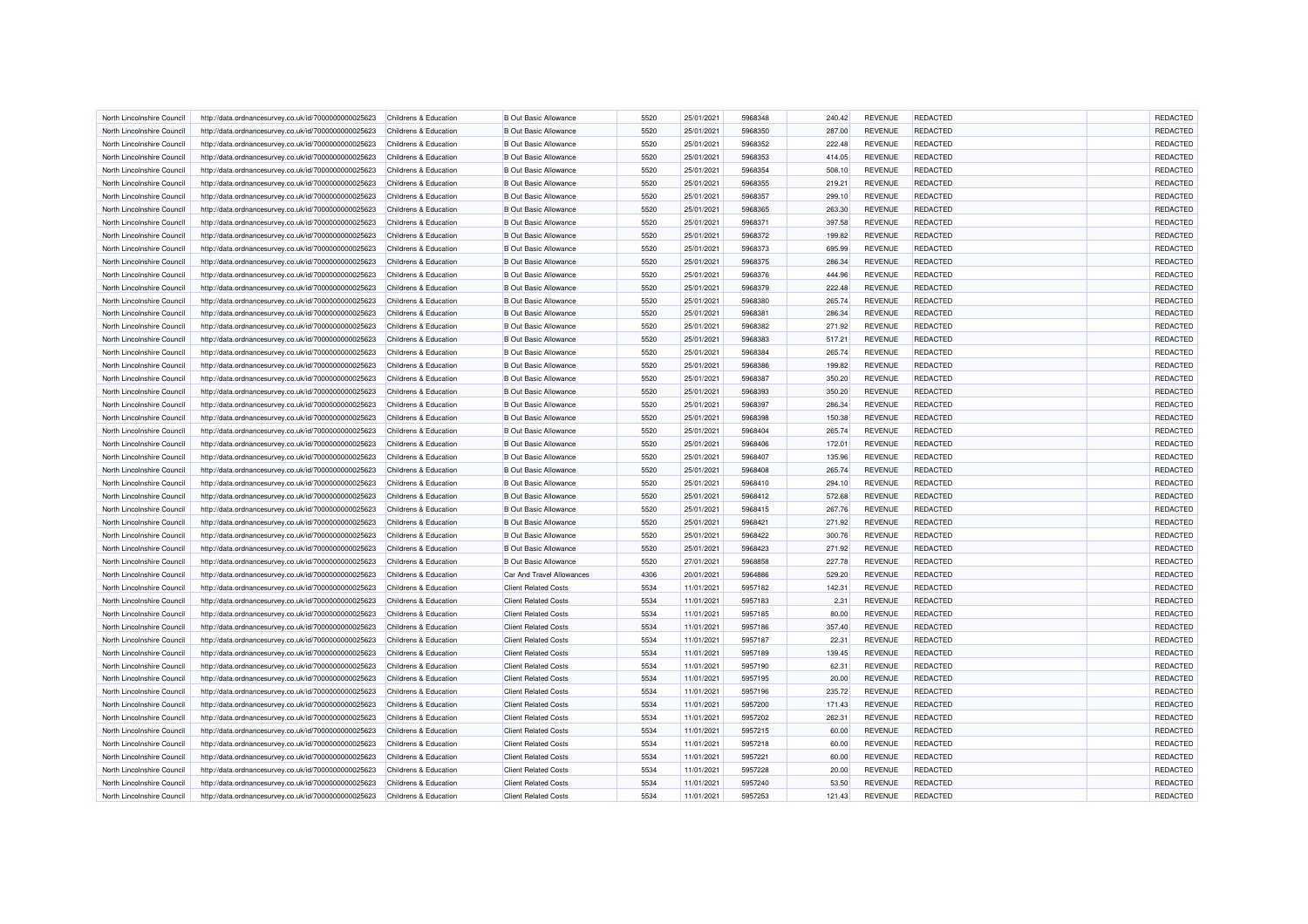| North Lincolnshire Council | http://data.ordnancesurvey.co.uk/id/7000000000025623 | Childrens & Education | <b>Client Related Costs</b> | 5534 | 11/01/2021 | 5957261            | 79.97  | <b>REVENUE</b> | <b>REDACTED</b> | REDACTED |
|----------------------------|------------------------------------------------------|-----------------------|-----------------------------|------|------------|--------------------|--------|----------------|-----------------|----------|
| North Lincolnshire Council | http://data.ordnancesurvey.co.uk/id/7000000000025623 | Childrens & Education | <b>Client Related Costs</b> | 5534 | 11/01/2021 | 5957269            | 130.00 | <b>REVENUE</b> | REDACTED        | REDACTED |
| North Lincolnshire Council | http://data.ordnancesurvey.co.uk/id/7000000000025623 | Childrens & Education | <b>Client Related Costs</b> | 5534 | 11/01/2021 | 5957279            | 380.00 | <b>REVENUE</b> | <b>REDACTED</b> | REDACTED |
| North Lincolnshire Counci  | http://data.ordnancesurvey.co.uk/id/7000000000025623 | Childrens & Education | <b>Client Related Costs</b> | 5534 | 11/01/2021 | 5957282            | 190.00 | <b>REVENUE</b> | REDACTED        | REDACTED |
| North Lincolnshire Council | http://data.ordnancesurvey.co.uk/id/7000000000025623 | Childrens & Education | <b>Client Related Costs</b> | 5534 | 11/01/2021 | 5957291            | 220.00 | <b>REVENUE</b> | REDACTED        | REDACTED |
| North Lincolnshire Council | http://data.ordnancesurvey.co.uk/id/7000000000025623 | Childrens & Education | <b>Client Related Costs</b> | 5534 | 11/01/2021 | 5957304            | 220.00 | <b>REVENUE</b> | <b>REDACTED</b> | REDACTED |
| North Lincolnshire Council | http://data.ordnancesurvey.co.uk/id/7000000000025623 | Childrens & Education | <b>Client Related Costs</b> | 5534 | 11/01/2021 | 5957307            | 30.00  | <b>REVENUE</b> | <b>REDACTED</b> | REDACTED |
| North Lincolnshire Council | http://data.ordnancesurvey.co.uk/id/7000000000025623 | Childrens & Education | <b>Client Related Costs</b> | 5534 | 11/01/2021 | 5957314            | 20.00  | <b>REVENUE</b> | REDACTED        | REDACTED |
| North Lincolnshire Council | http://data.ordnancesurvey.co.uk/id/7000000000025623 | Childrens & Education | <b>Client Related Costs</b> | 5534 | 11/01/2021 | 5957320            | 113.79 | <b>REVENUE</b> | <b>REDACTED</b> | REDACTED |
| North Lincolnshire Council | http://data.ordnancesurvey.co.uk/id/7000000000025623 | Childrens & Education | <b>Client Related Costs</b> | 5534 | 11/01/2021 | 5957323            | 114.20 | <b>REVENUE</b> | REDACTED        | REDACTED |
| North Lincolnshire Council | http://data.ordnancesurvey.co.uk/id/7000000000025623 | Childrens & Education | <b>Client Related Costs</b> | 5534 | 11/01/2021 | 5957324            | 60.00  | <b>REVENUE</b> | <b>REDACTED</b> | REDACTED |
| North Lincolnshire Council | http://data.ordnancesurvey.co.uk/id/7000000000025623 | Childrens & Education | <b>Client Related Costs</b> | 5534 | 11/01/2021 | 5957325            | 148.57 | <b>REVENUE</b> | <b>REDACTED</b> | REDACTED |
| North Lincolnshire Council | http://data.ordnancesurvey.co.uk/id/7000000000025623 | Childrens & Education | <b>Client Related Costs</b> | 5534 | 11/01/2021 | 5957344            | 300.00 | <b>REVENUE</b> | REDACTED        | REDACTED |
| North Lincolnshire Council | http://data.ordnancesurvey.co.uk/id/7000000000025623 | Childrens & Education | <b>Client Related Costs</b> | 5534 | 11/01/2021 | 5957348            | 82.31  | <b>REVENUE</b> | <b>REDACTED</b> | REDACTED |
| North Lincolnshire Council | http://data.ordnancesurvey.co.uk/id/7000000000025623 | Childrens & Education | <b>Client Related Costs</b> | 5534 | 11/01/2021 | 5957349            | 125.17 | <b>REVENUE</b> | <b>REDACTED</b> | REDACTED |
| North Lincolnshire Council | http://data.ordnancesurvey.co.uk/id/7000000000025623 | Childrens & Education | <b>Client Related Costs</b> | 5534 | 11/01/2021 | 5957351            | 122.31 | <b>REVENUE</b> | REDACTED        | REDACTED |
| North Lincolnshire Council | http://data.ordnancesurvey.co.uk/id/7000000000025623 | Childrens & Education | <b>Client Related Costs</b> | 5534 | 11/01/2021 | 5957352            | 182.31 | <b>REVENUE</b> | REDACTED        | REDACTED |
| North Lincolnshire Council | http://data.ordnancesurvey.co.uk/id/7000000000025623 | Childrens & Education | <b>Client Related Costs</b> | 5534 | 11/01/2021 | 5957353            | 100.00 | <b>REVENUE</b> | <b>REDACTED</b> | REDACTED |
| North Lincolnshire Council | http://data.ordnancesurvey.co.uk/id/7000000000025623 | Childrens & Education | <b>Client Related Costs</b> | 5534 | 11/01/2021 | 5957369            | 110.00 | <b>REVENUE</b> | REDACTED        | REDACTED |
| North Lincolnshire Counci  | http://data.ordnancesurvey.co.uk/id/7000000000025623 | Childrens & Education | <b>Client Related Costs</b> | 5534 | 11/01/2021 | 5957378            | 40.00  | <b>REVENUE</b> | REDACTED        | REDACTED |
|                            |                                                      |                       |                             | 5534 | 11/01/2021 | 5957379            |        | <b>REVENUE</b> | REDACTED        | REDACTED |
| North Lincolnshire Council | http://data.ordnancesurvey.co.uk/id/7000000000025623 | Childrens & Education | <b>Client Related Costs</b> |      |            |                    | 150.00 |                |                 |          |
| North Lincolnshire Council | http://data.ordnancesurvey.co.uk/id/7000000000025623 | Childrens & Education | <b>Client Related Costs</b> | 5534 | 11/01/2021 | 5957380            | 160.00 | <b>REVENUE</b> | <b>REDACTED</b> | REDACTED |
| North Lincolnshire Council | http://data.ordnancesurvey.co.uk/id/7000000000025623 | Childrens & Education | <b>Client Related Costs</b> | 5534 | 11/01/2021 | 5957384            | 408.17 | <b>REVENUE</b> | <b>REDACTED</b> | REDACTED |
| North Lincolnshire Council | http://data.ordnancesurvey.co.uk/id/7000000000025623 | Childrens & Education | <b>Client Related Costs</b> | 5534 | 11/01/2021 | 5957385            | 20.00  | <b>REVENUE</b> | REDACTED        | REDACTED |
| North Lincolnshire Council | http://data.ordnancesurvey.co.uk/id/7000000000025623 | Childrens & Education | <b>Client Related Costs</b> | 5534 | 11/01/2021 | 5957386            | 80.00  | <b>REVENUE</b> | REDACTED        | REDACTED |
| North Lincolnshire Counci  | http://data.ordnancesurvey.co.uk/id/7000000000025623 | Childrens & Education | <b>Client Related Costs</b> | 5534 | 11/01/2021 | 5957388            | 248.57 | <b>REVENUE</b> | <b>REDACTED</b> | REDACTED |
| North Lincolnshire Council | http://data.ordnancesurvey.co.uk/id/7000000000025623 | Childrens & Education | <b>Client Related Costs</b> | 5534 | 11/01/2021 | 5957394            | 948.36 | <b>REVENUE</b> | <b>REDACTED</b> | REDACTED |
| North Lincolnshire Council | http://data.ordnancesurvey.co.uk/id/7000000000025623 | Childrens & Education | <b>Client Related Costs</b> | 5534 | 11/01/2021 | 5957400            | 60.00  | <b>REVENUE</b> | <b>REDACTED</b> | REDACTED |
| North Lincolnshire Council | http://data.ordnancesurvey.co.uk/id/7000000000025623 | Childrens & Education | <b>Client Related Costs</b> | 5534 | 11/01/2021 | 5957416            | 40.00  | <b>REVENUE</b> | REDACTED        | REDACTED |
| North Lincolnshire Council | http://data.ordnancesurvey.co.uk/id/7000000000025623 | Childrens & Education | <b>Client Related Costs</b> | 5534 | 11/01/2021 | 5957417            | 571.43 | <b>REVENUE</b> | <b>REDACTED</b> | REDACTED |
| North Lincolnshire Counci  | http://data.ordnancesurvey.co.uk/id/7000000000025623 | Childrens & Education | <b>Client Related Costs</b> | 5534 | 11/01/2021 | 5957426            | 20.00  | <b>REVENUE</b> | REDACTED        | REDACTED |
| North Lincolnshire Council | http://data.ordnancesurvey.co.uk/id/7000000000025623 | Childrens & Education | <b>Client Related Costs</b> | 5534 | 11/01/2021 | 5957429            | 100.00 | <b>REVENUE</b> | REDACTED        | REDACTED |
| North Lincolnshire Council | http://data.ordnancesurvey.co.uk/id/7000000000025623 | Childrens & Education | <b>Client Related Costs</b> | 5534 | 11/01/2021 | 5957430            | 80.00  | <b>REVENUE</b> | <b>REDACTED</b> | REDACTED |
| North Lincolnshire Council | http://data.ordnancesurvey.co.uk/id/7000000000025623 | Childrens & Education | <b>Client Related Costs</b> | 5534 | 11/01/2021 | 5957431            | 496.50 | REVENUE        | <b>REDACTED</b> | REDACTED |
| North Lincolnshire Council | http://data.ordnancesurvey.co.uk/id/7000000000025623 | Childrens & Education | <b>Client Related Costs</b> | 5534 | 11/01/2021 | 5957433            | 60.00  | <b>REVENUE</b> | REDACTED        | REDACTED |
| North Lincolnshire Council | http://data.ordnancesurvey.co.uk/id/7000000000025623 | Childrens & Education | <b>Client Related Costs</b> | 5534 | 11/01/2021 | 5957445            | 40.00  | <b>REVENUE</b> | <b>REDACTED</b> | REDACTED |
| North Lincolnshire Council | http://data.ordnancesurvey.co.uk/id/7000000000025623 | Childrens & Education | <b>Client Related Costs</b> | 5534 | 11/01/2021 | 5957453            | 100.00 | <b>REVENUE</b> | REDACTED        | REDACTED |
| North Lincolnshire Council | http://data.ordnancesurvey.co.uk/id/7000000000025623 | Childrens & Education | <b>Client Related Costs</b> | 5534 | 11/01/2021 | 5957460            | 82.86  | <b>REVENUE</b> | <b>REDACTED</b> | REDACTED |
| North Lincolnshire Council | http://data.ordnancesurvey.co.uk/id/7000000000025623 | Childrens & Education | <b>Client Related Costs</b> | 5534 | 13/01/2021 | 5958518            | 640.00 | <b>REVENUE</b> | REDACTED        | REDACTED |
| North Lincolnshire Council | http://data.ordnancesurvey.co.uk/id/7000000000025623 | Childrens & Education | <b>Client Related Costs</b> | 5534 | 18/01/2021 | 5960388            | 62.31  | <b>REVENUE</b> | REDACTED        | REDACTED |
| North Lincolnshire Council | http://data.ordnancesurvey.co.uk/id/7000000000025623 | Childrens & Education | <b>Client Related Costs</b> | 5534 | 18/01/2021 | 5960393            | 22.31  | <b>REVENUE</b> | REDACTED        | REDACTED |
| North Lincolnshire Council | http://data.ordnancesurvey.co.uk/id/7000000000025623 | Childrens & Education | <b>Client Related Costs</b> | 5534 | 18/01/2021 | 5960395            | 62.31  | <b>REVENUE</b> | <b>REDACTED</b> | REDACTED |
| North Lincolnshire Council | http://data.ordnancesurvey.co.uk/id/7000000000025623 | Childrens & Education | <b>Client Related Costs</b> | 5534 | 18/01/2021 | 5960396            | 62.31  | <b>REVENUE</b> | REDACTED        | REDACTED |
| North Lincolnshire Council | http://data.ordnancesurvey.co.uk/id/7000000000025623 | Childrens & Education | <b>Client Related Costs</b> | 5534 | 18/01/2021 | 5960402            | 210.00 | <b>REVENUE</b> | <b>REDACTED</b> | REDACTED |
| North Lincolnshire Council | http://data.ordnancesurvey.co.uk/id/7000000000025623 | Childrens & Education | <b>Client Related Costs</b> | 5534 | 18/01/2021 | 5960404            | 172.31 | <b>REVENUE</b> | REDACTED        | REDACTED |
|                            |                                                      |                       |                             | 5534 |            |                    |        |                | REDACTED        |          |
| North Lincolnshire Council | http://data.ordnancesurvey.co.uk/id/7000000000025623 | Childrens & Education | <b>Client Related Costs</b> |      | 18/01/2021 | 5960406<br>5960408 | 60.00  | <b>REVENUE</b> |                 | REDACTED |
| North Lincolnshire Counci  | http://data.ordnancesurvey.co.uk/id/7000000000025623 | Childrens & Education | <b>Client Related Costs</b> | 5534 | 18/01/2021 |                    | 262.31 | <b>REVENUE</b> | REDACTED        | REDACTED |
| North Lincolnshire Council | http://data.ordnancesurvey.co.uk/id/7000000000025623 | Childrens & Education | <b>Client Related Costs</b> | 5534 | 18/01/2021 | 5960421            | 60.00  | <b>REVENUE</b> | REDACTED        | REDACTED |
| North Lincolnshire Council | http://data.ordnancesurvey.co.uk/id/7000000000025623 | Childrens & Education | <b>Client Related Costs</b> | 5534 | 18/01/2021 | 5960424            | 60.00  | <b>REVENUE</b> | <b>REDACTED</b> | REDACTED |
| North Lincolnshire Council | http://data.ordnancesurvey.co.uk/id/7000000000025623 | Childrens & Education | <b>Client Related Costs</b> | 5534 | 18/01/2021 | 5960427            | 60.00  | <b>REVENUE</b> | <b>REDACTED</b> | REDACTED |
| North Lincolnshire Counci  | http://data.ordnancesurvey.co.uk/id/7000000000025623 | Childrens & Education | <b>Client Related Costs</b> | 5534 | 18/01/2021 | 5960434            | 137.14 | REVENUE        | REDACTED        | REDACTED |
| North Lincolnshire Council | http://data.ordnancesurvey.co.uk/id/7000000000025623 | Childrens & Education | <b>Client Related Costs</b> | 5534 | 18/01/2021 | 5960446            | 53.50  | REVENUE        | REDACTED        | REDACTED |
| North Lincolnshire Council | http://data.ordnancesurvey.co.uk/id/7000000000025623 | Childrens & Education | <b>Client Related Costs</b> | 5534 | 18/01/2021 | 5960459            | 150.00 | <b>REVENUE</b> | REDACTED        | REDACTED |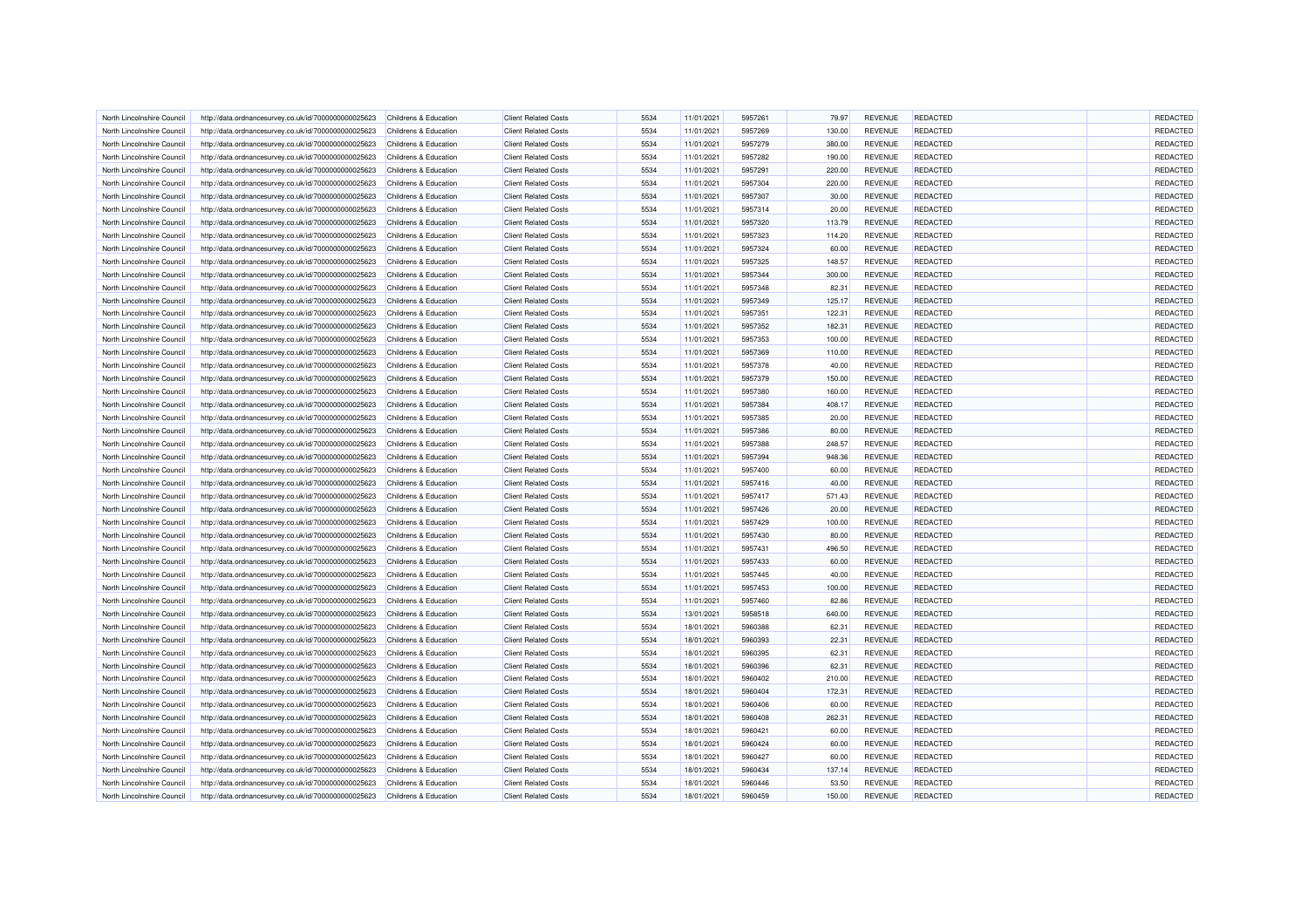| North Lincolnshire Council | http://data.ordnancesurvey.co.uk/id/7000000000025623 | Childrens & Education            | <b>Client Related Costs</b> | 5534 | 18/01/2021 | 5960467 | 50.00     | <b>REVENUE</b> | REDACTED        | REDACTED |
|----------------------------|------------------------------------------------------|----------------------------------|-----------------------------|------|------------|---------|-----------|----------------|-----------------|----------|
| North Lincolnshire Council | http://data.ordnancesurvey.co.uk/id/7000000000025623 | Childrens & Education            | <b>Client Related Costs</b> | 5534 | 18/01/2021 | 5960475 | 130.00    | <b>REVENUE</b> | REDACTED        | REDACTED |
| North Lincolnshire Council | http://data.ordnancesurvey.co.uk/id/7000000000025623 | Childrens & Education            | <b>Client Related Costs</b> | 5534 | 18/01/2021 | 5960485 | $-76.29$  | <b>REVENUE</b> | REDACTED        | REDACTED |
| North Lincolnshire Counci  | http://data.ordnancesurvey.co.uk/id/7000000000025623 | Childrens & Education            | <b>Client Related Costs</b> | 5534 | 18/01/2021 | 5960488 | 190.00    | <b>REVENUE</b> | REDACTED        | REDACTED |
| North Lincolnshire Council | http://data.ordnancesurvey.co.uk/id/7000000000025623 | Childrens & Education            | <b>Client Related Costs</b> | 5534 | 18/01/2021 | 5960497 | 168.57    | <b>REVENUE</b> | REDACTED        | REDACTED |
| North Lincolnshire Council | http://data.ordnancesurvey.co.uk/id/7000000000025623 | Childrens & Education            | <b>Client Related Costs</b> | 5534 | 18/01/2021 | 5960510 | 366.10    | <b>REVENUE</b> | <b>REDACTED</b> | REDACTED |
| North Lincolnshire Council | http://data.ordnancesurvey.co.uk/id/7000000000025623 | Childrens & Education            | <b>Client Related Costs</b> | 5534 | 18/01/2021 | 5960513 | 5.00      | REVENUE        | <b>REDACTED</b> | REDACTED |
| North Lincolnshire Council | http://data.ordnancesurvey.co.uk/id/7000000000025623 | Childrens & Education            | <b>Client Related Costs</b> | 5534 | 18/01/2021 | 5960516 | 292.20    | <b>REVENUE</b> | REDACTED        | REDACTED |
| North Lincolnshire Council | http://data.ordnancesurvey.co.uk/id/7000000000025623 | Childrens & Education            | <b>Client Related Costs</b> | 5534 | 18/01/2021 | 5960520 | 20.00     | <b>REVENUE</b> | <b>REDACTED</b> | REDACTED |
| North Lincolnshire Council | http://data.ordnancesurvey.co.uk/id/7000000000025623 | Childrens & Education            | <b>Client Related Costs</b> | 5534 | 18/01/2021 | 5960526 | $-130.01$ | <b>REVENUE</b> | REDACTED        | REDACTED |
| North Lincolnshire Council | http://data.ordnancesurvey.co.uk/id/7000000000025623 | Childrens & Education            | <b>Client Related Costs</b> | 5534 | 18/01/2021 | 5960529 | 322.98    | <b>REVENUE</b> | REDACTED        | REDACTED |
| North Lincolnshire Council | http://data.ordnancesurvey.co.uk/id/7000000000025623 | Childrens & Education            | <b>Client Related Costs</b> | 5534 | 18/01/2021 | 5960530 | 60.00     | <b>REVENUE</b> | REDACTED        | REDACTED |
| North Lincolnshire Council | http://data.ordnancesurvey.co.uk/id/7000000000025623 | Childrens & Education            | <b>Client Related Costs</b> | 5534 | 18/01/2021 | 5960531 | 40.00     | <b>REVENUE</b> | REDACTED        | REDACTED |
| North Lincolnshire Council | http://data.ordnancesurvey.co.uk/id/7000000000025623 | Childrens & Education            | <b>Client Related Costs</b> | 5534 | 18/01/2021 | 5960538 | 88.00     | <b>REVENUE</b> | <b>REDACTED</b> | REDACTED |
| North Lincolnshire Council | http://data.ordnancesurvey.co.uk/id/7000000000025623 | Childrens & Education            | <b>Client Related Costs</b> | 5534 | 18/01/2021 | 5960549 | 300.00    | <b>REVENUE</b> | <b>REDACTED</b> | REDACTED |
| North Lincolnshire Council | http://data.ordnancesurvey.co.uk/id/7000000000025623 | Childrens & Education            | <b>Client Related Costs</b> | 5534 | 18/01/2021 | 5960553 | 82.31     | <b>REVENUE</b> | REDACTED        | REDACTED |
| North Lincolnshire Council | http://data.ordnancesurvey.co.uk/id/7000000000025623 | Childrens & Education            | <b>Client Related Costs</b> | 5534 | 18/01/2021 | 5960554 | 102.31    | <b>REVENUE</b> | REDACTED        | REDACTED |
| North Lincolnshire Council | http://data.ordnancesurvey.co.uk/id/7000000000025623 | Childrens & Education            | <b>Client Related Costs</b> | 5534 | 18/01/2021 | 5960556 | 122.31    | <b>REVENUE</b> | <b>REDACTED</b> | REDACTED |
| North Lincolnshire Council | http://data.ordnancesurvey.co.uk/id/7000000000025623 | Childrens & Education            | <b>Client Related Costs</b> | 5534 | 18/01/2021 | 5960557 | 182.31    | <b>REVENUE</b> | REDACTED        | REDACTED |
| North Lincolnshire Counci  | http://data.ordnancesurvey.co.uk/id/7000000000025623 | Childrens & Education            | <b>Client Related Costs</b> | 5534 | 18/01/2021 | 5960558 | 100.00    | <b>REVENUE</b> | REDACTED        | REDACTED |
| North Lincolnshire Council |                                                      | Childrens & Education            | <b>Client Related Costs</b> | 5534 | 18/01/2021 | 5960574 |           | <b>REVENUE</b> | REDACTED        | REDACTED |
|                            | http://data.ordnancesurvey.co.uk/id/7000000000025623 |                                  |                             |      |            |         | 110.00    |                |                 |          |
| North Lincolnshire Council | http://data.ordnancesurvey.co.uk/id/7000000000025623 | Childrens & Education            | <b>Client Related Costs</b> | 5534 | 18/01/2021 | 5960583 | 40.00     | <b>REVENUE</b> | <b>REDACTED</b> | REDACTED |
| North Lincolnshire Council | http://data.ordnancesurvey.co.uk/id/7000000000025623 | Childrens & Education            | <b>Client Related Costs</b> | 5534 | 18/01/2021 | 5960584 | 150.00    | <b>REVENUE</b> | <b>REDACTED</b> | REDACTED |
| North Lincolnshire Council | http://data.ordnancesurvey.co.uk/id/7000000000025623 | Childrens & Education            | <b>Client Related Costs</b> | 5534 | 18/01/2021 | 5960585 | 160.00    | <b>REVENUE</b> | REDACTED        | REDACTED |
| North Lincolnshire Council | http://data.ordnancesurvey.co.uk/id/7000000000025623 | Childrens & Education            | <b>Client Related Costs</b> | 5534 | 18/01/2021 | 5960589 | 452.51    | <b>REVENUE</b> | REDACTED        | REDACTED |
| North Lincolnshire Counci  | http://data.ordnancesurvey.co.uk/id/7000000000025623 | Childrens & Education            | <b>Client Related Costs</b> | 5534 | 18/01/2021 | 5960590 | 5.71      | <b>REVENUE</b> | <b>REDACTED</b> | REDACTED |
| North Lincolnshire Council | http://data.ordnancesurvey.co.uk/id/7000000000025623 | Childrens & Education            | <b>Client Related Costs</b> | 5534 | 18/01/2021 | 5960591 | 80.00     | <b>REVENUE</b> | REDACTED        | REDACTED |
| North Lincolnshire Council | http://data.ordnancesurvey.co.uk/id/7000000000025623 | Childrens & Education            | <b>Client Related Costs</b> | 5534 | 18/01/2021 | 5960599 | 100.00    | <b>REVENUE</b> | <b>REDACTED</b> | REDACTED |
| North Lincolnshire Council | http://data.ordnancesurvey.co.uk/id/7000000000025623 | Childrens & Education            | <b>Client Related Costs</b> | 5534 | 18/01/2021 | 5960605 | 200.00    | <b>REVENUE</b> | REDACTED        | REDACTED |
| North Lincolnshire Council | http://data.ordnancesurvey.co.uk/id/7000000000025623 | Childrens & Education            | <b>Client Related Costs</b> | 5534 | 18/01/2021 | 5960621 | 40.00     | <b>REVENUE</b> | <b>REDACTED</b> | REDACTED |
| North Lincolnshire Counci  | http://data.ordnancesurvey.co.uk/id/7000000000025623 | Childrens & Education            | <b>Client Related Costs</b> | 5534 | 18/01/2021 | 5960622 | 80.00     | <b>REVENUE</b> | REDACTED        | REDACTED |
| North Lincolnshire Council | http://data.ordnancesurvey.co.uk/id/7000000000025623 | Childrens & Education            | <b>Client Related Costs</b> | 5534 | 18/01/2021 | 5960623 | 85.72     | <b>REVENUE</b> | REDACTED        | REDACTED |
| North Lincolnshire Council | http://data.ordnancesurvey.co.uk/id/7000000000025623 | Childrens & Education            | <b>Client Related Costs</b> | 5534 | 18/01/2021 | 5960630 | 282.86    | <b>REVENUE</b> | <b>REDACTED</b> | REDACTED |
| North Lincolnshire Council | http://data.ordnancesurvey.co.uk/id/7000000000025623 | Childrens & Education            | <b>Client Related Costs</b> | 5534 | 18/01/2021 | 5960631 | 20.00     | <b>REVENUE</b> | <b>REDACTED</b> | REDACTED |
| North Lincolnshire Council | http://data.ordnancesurvey.co.uk/id/7000000000025623 | Childrens & Education            | <b>Client Related Costs</b> | 5534 | 18/01/2021 | 5960634 | 100.00    | <b>REVENUE</b> | REDACTED        | REDACTED |
| North Lincolnshire Council | http://data.ordnancesurvey.co.uk/id/7000000000025623 | <b>Childrens &amp; Education</b> | <b>Client Related Costs</b> | 5534 | 18/01/2021 | 5960635 | 22.86     | <b>REVENUE</b> | <b>REDACTED</b> | REDACTED |
| North Lincolnshire Council | http://data.ordnancesurvey.co.uk/id/7000000000025623 | Childrens & Education            | <b>Client Related Costs</b> | 5534 | 18/01/2021 | 5960637 | 121.00    | <b>REVENUE</b> | REDACTED        | REDACTED |
| North Lincolnshire Council | http://data.ordnancesurvey.co.uk/id/7000000000025623 | Childrens & Education            | <b>Client Related Costs</b> | 5534 | 18/01/2021 | 5960650 | 868.57    | <b>REVENUE</b> | <b>REDACTED</b> | REDACTED |
| North Lincolnshire Council | http://data.ordnancesurvey.co.uk/id/7000000000025623 | Childrens & Education            | <b>Client Related Costs</b> | 5534 | 18/01/2021 | 5960652 | 40.00     | <b>REVENUE</b> | REDACTED        | REDACTED |
| North Lincolnshire Council | http://data.ordnancesurvey.co.uk/id/7000000000025623 | Childrens & Education            | <b>Client Related Costs</b> | 5534 | 18/01/2021 | 5960657 | 100.00    | <b>REVENUE</b> | REDACTED        | REDACTED |
| North Lincolnshire Council | http://data.ordnancesurvey.co.uk/id/7000000000025623 | Childrens & Education            | <b>Client Related Costs</b> | 5534 | 18/01/2021 | 5960664 | 80.00     | <b>REVENUE</b> | REDACTED        | REDACTED |
| North Lincolnshire Council | http://data.ordnancesurvey.co.uk/id/7000000000025623 | Childrens & Education            | <b>Client Related Costs</b> | 5534 | 25/01/2021 | 5968137 | 62.31     | <b>REVENUE</b> | <b>REDACTED</b> | REDACTED |
| North Lincolnshire Council | http://data.ordnancesurvey.co.uk/id/7000000000025623 | Childrens & Education            | <b>Client Related Costs</b> | 5534 | 25/01/2021 | 5968142 | 22.31     | <b>REVENUE</b> | REDACTED        | REDACTED |
| North Lincolnshire Council | http://data.ordnancesurvey.co.uk/id/7000000000025623 | Childrens & Education            | <b>Client Related Costs</b> | 5534 | 25/01/2021 | 5968144 | 62.31     | <b>REVENUE</b> | REDACTED        | REDACTED |
| North Lincolnshire Council | http://data.ordnancesurvey.co.uk/id/7000000000025623 | Childrens & Education            | <b>Client Related Costs</b> | 5534 | 25/01/2021 | 5968145 | 62.31     | <b>REVENUE</b> | REDACTED        | REDACTED |
| North Lincolnshire Council | http://data.ordnancesurvey.co.uk/id/7000000000025623 | Childrens & Education            | <b>Client Related Costs</b> | 5534 | 25/01/2021 | 5968150 | 210.00    | <b>REVENUE</b> | <b>REDACTED</b> | REDACTED |
| North Lincolnshire Council | http://data.ordnancesurvey.co.uk/id/7000000000025623 | Childrens & Education            | <b>Client Related Costs</b> | 5534 | 25/01/2021 | 5968152 | 22.31     | <b>REVENUE</b> | REDACTED        | REDACTED |
| North Lincolnshire Council |                                                      | Childrens & Education            | <b>Client Related Costs</b> | 5534 | 25/01/2021 | 5968154 | 122.85    | <b>REVENUE</b> | REDACTED        | REDACTED |
|                            | http://data.ordnancesurvey.co.uk/id/7000000000025623 |                                  |                             |      |            |         |           |                |                 |          |
| North Lincolnshire Council | http://data.ordnancesurvey.co.uk/id/7000000000025623 | Childrens & Education            | <b>Client Related Costs</b> | 5534 | 25/01/2021 | 5968156 | 262.31    | <b>REVENUE</b> | <b>REDACTED</b> | REDACTED |
| North Lincolnshire Council | http://data.ordnancesurvey.co.uk/id/7000000000025623 | Childrens & Education            | <b>Client Related Costs</b> | 5534 | 25/01/2021 | 5968169 | 60.00     | <b>REVENUE</b> | <b>REDACTED</b> | REDACTED |
| North Lincolnshire Council | http://data.ordnancesurvey.co.uk/id/7000000000025623 | Childrens & Education            | <b>Client Related Costs</b> | 5534 | 25/01/2021 | 5968172 | 314.29    | REVENUE        | REDACTED        | REDACTED |
| North Lincolnshire Council | http://data.ordnancesurvey.co.uk/id/7000000000025623 | Childrens & Education            | <b>Client Related Costs</b> | 5534 | 25/01/2021 | 5968175 | 60.00     | <b>REVENUE</b> | REDACTED        | REDACTED |
| North Lincolnshire Council | http://data.ordnancesurvey.co.uk/id/7000000000025623 | Childrens & Education            | <b>Client Related Costs</b> | 5534 | 25/01/2021 | 5968182 | 40.00     | <b>REVENUE</b> | REDACTED        | REDACTED |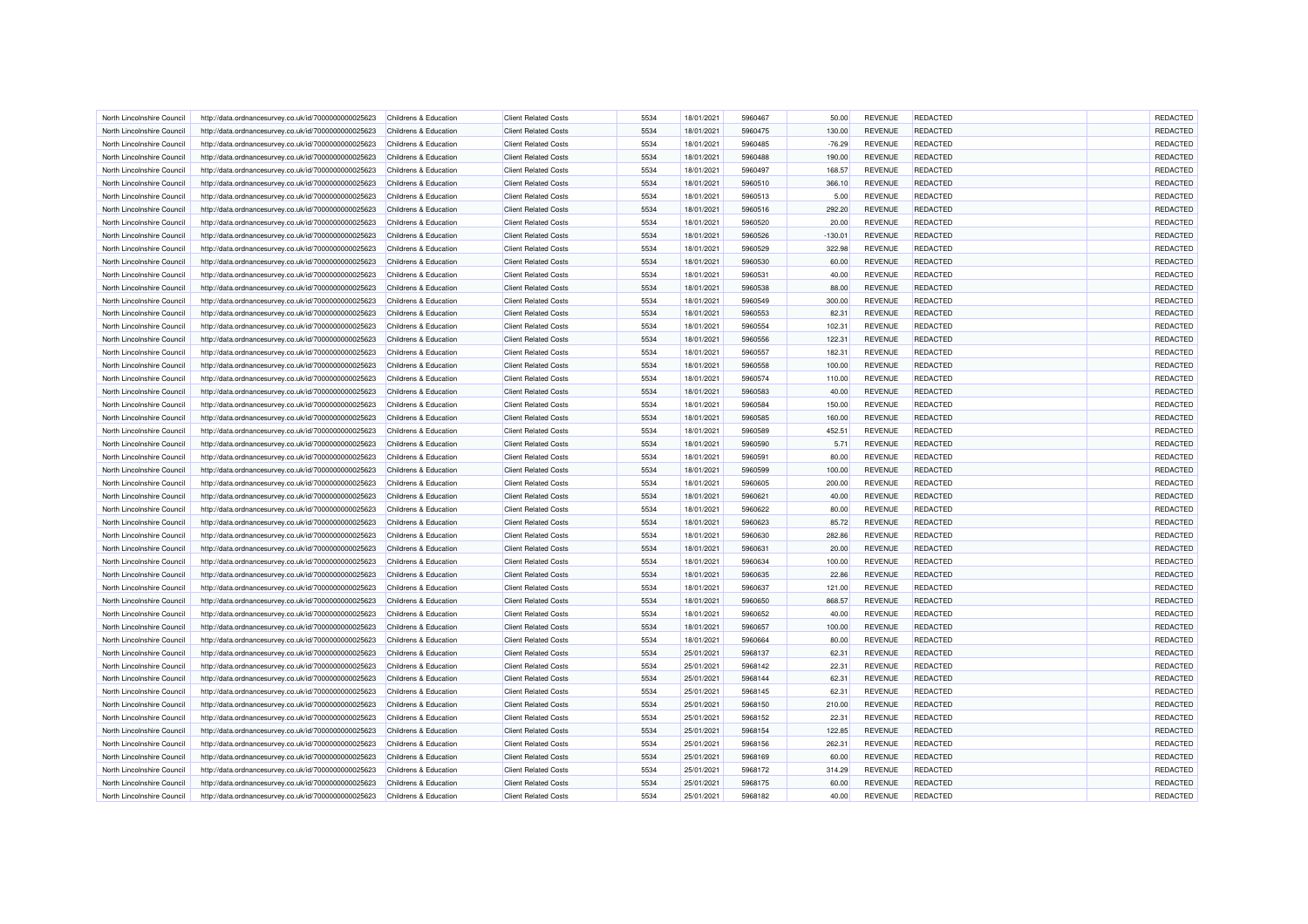| North Lincolnshire Council | http://data.ordnancesurvey.co.uk/id/7000000000025623 | Childrens & Education                          | <b>Client Related Costs</b>   | 5534 | 25/01/2021 | 5968194            | 53.50     | <b>REVENUE</b> | REDACTED        | <b>REDACTED</b> |
|----------------------------|------------------------------------------------------|------------------------------------------------|-------------------------------|------|------------|--------------------|-----------|----------------|-----------------|-----------------|
| North Lincolnshire Council | http://data.ordnancesurvey.co.uk/id/7000000000025623 | Childrens & Education                          | <b>Client Related Costs</b>   | 5534 | 25/01/2021 | 5968207            | 150.00    | <b>REVENUE</b> | REDACTED        | REDACTED        |
| North Lincolnshire Counci  | http://data.ordnancesurvey.co.uk/id/7000000000025623 | Childrens & Education                          | <b>Client Related Costs</b>   | 5534 | 25/01/2021 | 5968215            | 50.00     | <b>REVENUE</b> | REDACTED        | REDACTED        |
| North Lincolnshire Council | http://data.ordnancesurvey.co.uk/id/7000000000025623 | Childrens & Education                          | <b>Client Related Costs</b>   | 5534 | 25/01/2021 | 5968223            | 130.00    | <b>REVENUE</b> | REDACTED        | REDACTED        |
| North Lincolnshire Council | http://data.ordnancesurvey.co.uk/id/7000000000025623 | Childrens & Education                          | <b>Client Related Costs</b>   | 5534 | 25/01/2021 | 5968233            | 180.00    | <b>REVENUE</b> | REDACTED        | REDACTED        |
| North Lincolnshire Council | http://data.ordnancesurvey.co.uk/id/7000000000025623 | Childrens & Education                          | <b>Client Related Costs</b>   | 5534 | 25/01/2021 | 5968236            | 190.00    | <b>REVENUE</b> | <b>REDACTED</b> | REDACTED        |
| North Lincolnshire Council | http://data.ordnancesurvey.co.uk/id/7000000000025623 |                                                | <b>Client Related Costs</b>   | 5534 | 25/01/2021 | 5968245            | 160.00    | <b>REVENUE</b> | REDACTED        | REDACTED        |
| North Lincolnshire Council | http://data.ordnancesurvey.co.uk/id/7000000000025623 | Childrens & Education<br>Childrens & Education | <b>Client Related Costs</b>   | 5534 | 25/01/2021 | 5968258            | 148.57    | <b>REVENUE</b> | <b>REDACTED</b> | REDACTED        |
|                            |                                                      |                                                |                               |      |            |                    |           |                |                 |                 |
| North Lincolnshire Counci  | http://data.ordnancesurvey.co.uk/id/7000000000025623 | Childrens & Education                          | <b>Client Related Costs</b>   | 5534 | 25/01/2021 | 5968261            | 60.00     | <b>REVENUE</b> | <b>REDACTED</b> | REDACTED        |
| North Lincolnshire Council | http://data.ordnancesurvey.co.uk/id/7000000000025623 | Childrens & Education                          | <b>Client Related Costs</b>   | 5534 | 25/01/2021 | 5968268            | 20.00     | <b>REVENUE</b> | REDACTED        | REDACTED        |
| North Lincolnshire Council | http://data.ordnancesurvey.co.uk/id/7000000000025623 | Childrens & Education                          | <b>Client Related Costs</b>   | 5534 | 25/01/2021 | 5968274            | $-175.71$ | <b>REVENUE</b> | REDACTED        | REDACTED        |
| North Lincolnshire Council | http://data.ordnancesurvey.co.uk/id/7000000000025623 | Childrens & Education                          | <b>Client Related Costs</b>   | 5534 | 25/01/2021 | 5968277            | 80.00     | REVENUE        | REDACTED        | REDACTED        |
| North Lincolnshire Council | http://data.ordnancesurvey.co.uk/id/7000000000025623 | Childrens & Education                          | <b>Client Related Costs</b>   | 5534 | 25/01/2021 | 5968278            | 60.00     | <b>REVENUE</b> | REDACTED        | REDACTED        |
| North Lincolnshire Council | http://data.ordnancesurvey.co.uk/id/7000000000025623 | Childrens & Education                          | <b>Client Related Costs</b>   | 5534 | 25/01/2021 | 5968292            | 42.85     | <b>REVENUE</b> | REDACTED        | REDACTED        |
| North Lincolnshire Council | http://data.ordnancesurvey.co.uk/id/7000000000025623 | Childrens & Education                          | <b>Client Related Costs</b>   | 5534 | 25/01/2021 | 5968298            | 300.00    | <b>REVENUE</b> | REDACTED        | REDACTED        |
| North Lincolnshire Council | http://data.ordnancesurvey.co.uk/id/7000000000025623 | Childrens & Education                          | <b>Client Related Costs</b>   | 5534 | 25/01/2021 | 5968302            | 82.31     | <b>REVENUE</b> | <b>REDACTED</b> | REDACTED        |
| North Lincolnshire Council | http://data.ordnancesurvey.co.uk/id/7000000000025623 | Childrens & Education                          | <b>Client Related Costs</b>   | 5534 | 25/01/2021 | 5968303            | 102.31    | <b>REVENUE</b> | REDACTED        | REDACTED        |
| North Lincolnshire Council | http://data.ordnancesurvey.co.uk/id/7000000000025623 | Childrens & Education                          | <b>Client Related Costs</b>   | 5534 | 25/01/2021 | 5968305            | 122.31    | <b>REVENUE</b> | REDACTED        | REDACTED        |
| North Lincolnshire Council | http://data.ordnancesurvey.co.uk/id/7000000000025623 | Childrens & Education                          | <b>Client Related Costs</b>   | 5534 | 25/01/2021 | 5968306            | 182.31    | <b>REVENUE</b> | <b>REDACTED</b> | REDACTED        |
| North Lincolnshire Council | http://data.ordnancesurvey.co.uk/id/7000000000025623 | Childrens & Education                          | <b>Client Related Costs</b>   | 5534 | 25/01/2021 | 5968307            | 100.00    | <b>REVENUE</b> | <b>REDACTED</b> | REDACTED        |
| North Lincolnshire Council | http://data.ordnancesurvey.co.uk/id/7000000000025623 | Childrens & Education                          | <b>Client Related Costs</b>   | 5534 | 25/01/2021 | 5968323            | 110.00    | <b>REVENUE</b> | REDACTED        | REDACTED        |
| North Lincolnshire Council | http://data.ordnancesurvey.co.uk/id/7000000000025623 | Childrens & Education                          | <b>Client Related Costs</b>   | 5534 | 25/01/2021 | 5968332            | 40.00     | <b>REVENUE</b> | REDACTED        | REDACTED        |
| North Lincolnshire Council | http://data.ordnancesurvey.co.uk/id/7000000000025623 | Childrens & Education                          | <b>Client Related Costs</b>   | 5534 | 25/01/2021 | 5968333            | 150.00    | <b>REVENUE</b> | <b>REDACTED</b> | REDACTED        |
| North Lincolnshire Council | http://data.ordnancesurvey.co.uk/id/7000000000025623 | Childrens & Education                          | <b>Client Related Costs</b>   | 5534 | 25/01/2021 | 5968334            | 160.00    | <b>REVENUE</b> | REDACTED        | REDACTED        |
| North Lincolnshire Council | http://data.ordnancesurvey.co.uk/id/7000000000025623 | Childrens & Education                          | <b>Client Related Costs</b>   | 5534 | 25/01/2021 | 5968338            | 80.00     | <b>REVENUE</b> | REDACTED        | REDACTED        |
|                            |                                                      |                                                |                               | 5534 |            |                    |           |                |                 |                 |
| North Lincolnshire Council | http://data.ordnancesurvey.co.uk/id/7000000000025623 | Childrens & Education                          | <b>Client Related Costs</b>   |      | 25/01/2021 | 5968340            | 80.00     | <b>REVENUE</b> | REDACTED        | REDACTED        |
| North Lincolnshire Council | http://data.ordnancesurvey.co.uk/id/7000000000025623 | Childrens & Education                          | <b>Client Related Costs</b>   | 5534 | 25/01/2021 | 5968348            | 100.00    | <b>REVENUE</b> | <b>REDACTED</b> | REDACTED        |
| North Lincolnshire Council | http://data.ordnancesurvey.co.uk/id/7000000000025623 | Childrens & Education                          | <b>Client Related Costs</b>   | 5534 | 25/01/2021 | 5968352            | 194.28    | <b>REVENUE</b> | <b>REDACTED</b> | REDACTED        |
| North Lincolnshire Council | http://data.ordnancesurvey.co.uk/id/7000000000025623 | Childrens & Education                          | <b>Client Related Costs</b>   | 5534 | 25/01/2021 | 5968355            | 60.00     | <b>REVENUE</b> | REDACTED        | REDACTED        |
| North Lincolnshire Council | http://data.ordnancesurvey.co.uk/id/7000000000025623 | Childrens & Education                          | <b>Client Related Costs</b>   | 5534 | 25/01/2021 | 5968371            | 40.00     | <b>REVENUE</b> | REDACTED        | REDACTED        |
| North Lincolnshire Council | http://data.ordnancesurvey.co.uk/id/7000000000025623 | Childrens & Education                          | <b>Client Related Costs</b>   | 5534 | 25/01/2021 | 5968372            | 80.00     | <b>REVENUE</b> | <b>REDACTED</b> | REDACTED        |
| North Lincolnshire Council | http://data.ordnancesurvey.co.uk/id/7000000000025623 | Childrens & Education                          | <b>Client Related Costs</b>   | 5534 | 25/01/2021 | 5968373            | $-22.57$  | <b>REVENUE</b> | REDACTED        | REDACTED        |
| North Lincolnshire Council | http://data.ordnancesurvey.co.uk/id/7000000000025623 | Childrens & Education                          | <b>Client Related Costs</b>   | 5534 | 25/01/2021 | 5968379            | 60.00     | <b>REVENUE</b> | REDACTED        | REDACTED        |
| North Lincolnshire Council | http://data.ordnancesurvey.co.uk/id/7000000000025623 | Childrens & Education                          | <b>Client Related Costs</b>   | 5534 | 25/01/2021 | 5968380            | 20.00     | <b>REVENUE</b> | REDACTED        | REDACTED        |
| North Lincolnshire Council | http://data.ordnancesurvey.co.uk/id/7000000000025623 | Childrens & Education                          | <b>Client Related Costs</b>   | 5534 | 25/01/2021 | 5968383            | 100.00    | <b>REVENUE</b> | REDACTED        | REDACTED        |
| North Lincolnshire Council | http://data.ordnancesurvey.co.uk/id/7000000000025623 | Childrens & Education                          | <b>Client Related Costs</b>   | 5534 | 25/01/2021 | 5968384            | 233.04    | <b>REVENUE</b> | REDACTED        | REDACTED        |
| North Lincolnshire Council | http://data.ordnancesurvey.co.uk/id/7000000000025623 | Childrens & Education                          | <b>Client Related Costs</b>   | 5534 | 25/01/2021 | 5968386            | 60.00     | <b>REVENUE</b> | REDACTED        | REDACTED        |
| North Lincolnshire Council | http://data.ordnancesurvey.co.uk/id/7000000000025623 | Childrens & Education                          | <b>Client Related Costs</b>   | 5534 | 25/01/2021 | 5968398            | 99.00     | <b>REVENUE</b> | <b>REDACTED</b> | REDACTED        |
| North Lincolnshire Council | http://data.ordnancesurvey.co.uk/id/7000000000025623 | Childrens & Education                          | <b>Client Related Costs</b>   | 5534 | 25/01/2021 | 5968404            | 131.43    | <b>REVENUE</b> | REDACTED        | REDACTED        |
| North Lincolnshire Council | http://data.ordnancesurvey.co.uk/id/7000000000025623 | Childrens & Education                          | <b>Client Related Costs</b>   | 5534 | 25/01/2021 | 5968406            | 100.00    | <b>REVENUE</b> | REDACTED        | REDACTED        |
| North Lincolnshire Council | http://data.ordnancesurvey.co.uk/id/7000000000025623 | Childrens & Education                          | <b>Client Related Costs</b>   | 5534 | 25/01/2021 | 5968407            | 99.95     | <b>REVENUE</b> | <b>REDACTED</b> | REDACTED        |
| North Lincolnshire Council | http://data.ordnancesurvey.co.uk/id/7000000000025623 | Childrens & Education                          | <b>Client Related Costs</b>   | 5534 | 25/01/2021 | 5968412            | 80.00     | <b>REVENUE</b> | <b>REDACTED</b> | REDACTED        |
| North Lincolnshire Council | http://data.ordnancesurvey.co.uk/id/7000000000025623 | Childrens & Education                          | <b>Client Related Costs</b>   | 5534 | 27/01/2021 | 5968805            | 625.00    | <b>REVENUE</b> | REDACTED        | REDACTED        |
| North Lincolnshire Council | http://data.ordnancesurvey.co.uk/id/7000000000025623 | Childrens & Education                          | <b>Client Related Costs</b>   | 5534 | 27/01/2021 | 5968858            | 51.43     | <b>REVENUE</b> | REDACTED        | REDACTED        |
|                            | http://data.ordnancesurvey.co.uk/id/7000000000025623 |                                                | <b>Client Related Costs</b>   | 5534 | 26/02/2021 | 5970328            | 305.00    | <b>REVENUE</b> | REDACTED        | REDACTED        |
| North Lincolnshire Council |                                                      | Childrens & Education<br>Childrens & Education |                               | 6092 | 06/01/2021 |                    |           | <b>REVENUE</b> | <b>REDACTED</b> | REDACTED        |
| North Lincolnshire Council | http://data.ordnancesurvey.co.uk/id/7000000000025623 |                                                | <b>Client Transport Costs</b> | 6092 |            | 5953653<br>5954726 | 945.00    |                |                 |                 |
| North Lincolnshire Council | http://data.ordnancesurvey.co.uk/id/7000000000025623 | Childrens & Education                          | <b>Client Transport Costs</b> |      | 06/01/2021 |                    | 420.30    | <b>REVENUE</b> | REDACTED        | REDACTED        |
| North Lincolnshire Council | http://data.ordnancesurvey.co.uk/id/7000000000025623 | Childrens & Education                          | <b>Client Transport Costs</b> | 6092 | 11/01/2021 | 5957187            | 248.50    | <b>REVENUE</b> | REDACTED        | REDACTED        |
| North Lincolnshire Council | http://data.ordnancesurvey.co.uk/id/7000000000025623 | Childrens & Education                          | <b>Client Transport Costs</b> | 6092 | 11/01/2021 | 5957282            | 909.00    | <b>REVENUE</b> | <b>REDACTED</b> | REDACTED        |
| North Lincolnshire Council | http://data.ordnancesurvey.co.uk/id/7000000000025623 | Childrens & Education                          | <b>Client Transport Costs</b> | 6092 | 11/01/2021 | 5957384            | 1,019.70  | <b>REVENUE</b> | <b>REDACTED</b> | REDACTED        |
| North Lincolnshire Council | http://data.ordnancesurvey.co.uk/id/7000000000025623 | Childrens & Education                          | <b>Client Transport Costs</b> | 6092 | 11/01/2021 | 5957440            | 103.95    | REVENUE        | REDACTED        | REDACTED        |
| North Lincolnshire Council | http://data.ordnancesurvey.co.uk/id/7000000000025623 | Childrens & Education                          | <b>Client Transport Costs</b> | 6092 | 11/01/2021 | 5957445            | 276.30    | REVENUE        | REDACTED        | REDACTED        |
| North Lincolnshire Council | http://data.ordnancesurvey.co.uk/id/7000000000025623 | Childrens & Education                          | <b>Client Transport Costs</b> | 6092 | 11/01/2021 | 5957470            | 218.25    | <b>REVENUE</b> | REDACTED        | REDACTED        |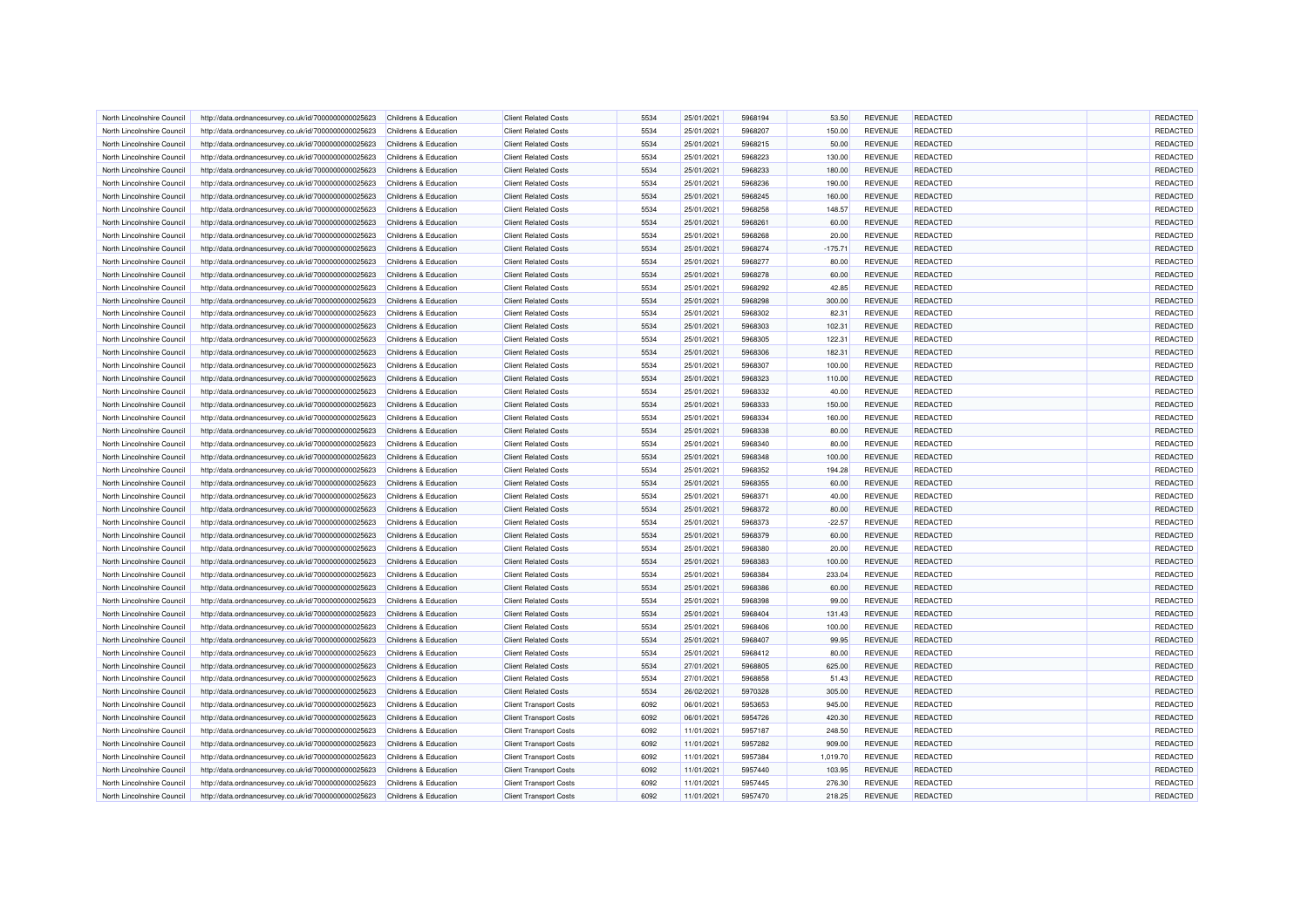| North Lincolnshire Council | http://data.ordnancesurvey.co.uk/id/7000000000025623 | Childrens & Education            | <b>Client Transport Costs</b>     | 6092          | 18/01/2021 | 5960404 | 19.80    | <b>REVENUE</b> | REDACTED        |          | REDACTED |
|----------------------------|------------------------------------------------------|----------------------------------|-----------------------------------|---------------|------------|---------|----------|----------------|-----------------|----------|----------|
| North Lincolnshire Council | http://data.ordnancesurvey.co.uk/id/7000000000025623 | Childrens & Education            | <b>Client Transport Costs</b>     | 6092          | 18/01/2021 | 5960485 | 268.40   | <b>REVENUE</b> | REDACTED        |          | REDACTED |
| North Lincolnshire Council | http://data.ordnancesurvey.co.uk/id/7000000000025623 | Childrens & Education            | <b>Client Transport Costs</b>     | 6092          | 18/01/2021 | 5960531 | 124.20   | <b>REVENUE</b> | <b>REDACTED</b> |          | REDACTED |
| North Lincolnshire Counci  | http://data.ordnancesurvey.co.uk/id/7000000000025623 | Childrens & Education            | <b>Client Transport Costs</b>     | 6092          | 18/01/2021 | 5960557 | 472.50   | <b>REVENUE</b> | REDACTED        |          | REDACTED |
| North Lincolnshire Council | http://data.ordnancesurvey.co.uk/id/7000000000025623 | Childrens & Education            | <b>Client Transport Costs</b>     | 6092          | 18/01/2021 | 5960605 | 300.69   | <b>REVENUE</b> | REDACTED        |          | REDACTED |
| North Lincolnshire Council | http://data.ordnancesurvey.co.uk/id/7000000000025623 | Childrens & Education            | <b>Client Transport Costs</b>     | 6092          | 18/01/2021 | 5960652 | 430.65   | <b>REVENUE</b> | <b>REDACTED</b> |          | REDACTED |
| North Lincolnshire Council | http://data.ordnancesurvey.co.uk/id/7000000000025623 | Childrens & Education            | <b>Client Transport Costs</b>     | 6092          | 18/01/2021 | 5960674 | 43.20    | <b>REVENUE</b> | <b>REDACTED</b> |          | REDACTED |
| North Lincolnshire Council | http://data.ordnancesurvey.co.uk/id/7000000000025623 | Childrens & Education            | <b>Client Transport Costs</b>     | 6092          | 25/01/2021 | 5968172 | 72.80    | <b>REVENUE</b> | REDACTED        |          | REDACTED |
| North Lincolnshire Council | http://data.ordnancesurvey.co.uk/id/7000000000025623 | <b>Childrens &amp; Education</b> | <b>Client Transport Costs</b>     | 6092          | 25/01/2021 | 5968384 | 87.75    | <b>REVENUE</b> | <b>REDACTED</b> |          | REDACTED |
| North Lincolnshire Council | http://data.ordnancesurvey.co.uk/id/7000000000025623 | Childrens & Education            | <b>Client Transport Costs</b>     | 6092          | 25/01/2021 | 5968398 | 198.90   | <b>REVENUE</b> | REDACTED        |          | REDACTED |
| North Lincolnshire Council | http://data.ordnancesurvey.co.uk/id/7000000000025623 | Childrens & Education            | <b>Client Transport Costs</b>     | 6092          | 25/01/2021 | 5968407 | 584.10   | <b>REVENUE</b> | <b>REDACTED</b> |          | REDACTED |
| North Lincolnshire Council | http://data.ordnancesurvey.co.uk/id/7000000000025623 | Childrens & Education            | <b>Client Transport Costs</b>     | 6092          | 27/01/2021 | 5968046 | 503.10   | <b>REVENUE</b> | REDACTED        |          | REDACTED |
| North Lincolnshire Council | http://data.ordnancesurvey.co.uk/id/7000000000025623 | Childrens & Education            | <b>Client Transport Costs</b>     | 6092          | 29/01/2021 | 5970966 | 689.31   | <b>REVENUE</b> | REDACTED        |          | REDACTED |
| North Lincolnshire Council | http://data.ordnancesurvey.co.uk/id/7000000000025623 | Childrens & Education            | <b>Course Fees/Training</b>       | 2002          | 22/01/2021 | 5965314 | 1,416.64 | <b>REVENUE</b> | REDACTED        |          | REDACTED |
| North Lincolnshire Council | http://data.ordnancesurvey.co.uk/id/7000000000025623 | Childrens & Education            | <b>Course Fees/Training</b>       | 2002          | 22/01/2021 | 5965316 | 1,416.64 | <b>REVENUE</b> | <b>REDACTED</b> |          | REDACTED |
| North Lincolnshire Council | http://data.ordnancesurvey.co.uk/id/7000000000025623 | Childrens & Education            | <b>Course Fees/Training</b>       | 2002          | 22/01/2021 | 5965317 | 1,416.64 | <b>REVENUE</b> | REDACTED        |          | REDACTED |
| North Lincolnshire Council | http://data.ordnancesurvey.co.uk/id/7000000000025623 | Childrens & Education            | Course Fees/Training              | 2002          | 22/01/2021 | 5965318 | 1,416.64 | <b>REVENUE</b> | REDACTED        |          | REDACTED |
| North Lincolnshire Council | http://data.ordnancesurvey.co.uk/id/7000000000025623 | Childrens & Education            | Direct Payments To Clients        | 6012          | 06/01/2021 | 5954044 | 774.00   | <b>REVENUE</b> | <b>REDACTED</b> | 7605054  | REDACTED |
| North Lincolnshire Council | http://data.ordnancesurvey.co.uk/id/7000000000025623 | Childrens & Education            | Direct Payments To Clients        | 6012          | 06/01/2021 | 5954069 | 324.00   | <b>REVENUE</b> | REDACTED        |          | REDACTED |
| North Lincolnshire Counci  | http://data.ordnancesurvey.co.uk/id/7000000000025623 | Childrens & Education            | <b>Direct Payments To Clients</b> | 6012          | 06/01/2021 | 5954071 | 252.00   | <b>REVENUE</b> | REDACTED        |          | REDACTED |
| North Lincolnshire Council | http://data.ordnancesurvey.co.uk/id/7000000000025623 | Childrens & Education            | Direct Payments To Clients        | 6012          | 06/01/2021 | 5954074 | 270.00   | <b>REVENUE</b> | REDACTED        |          | REDACTED |
| North Lincolnshire Council |                                                      | Childrens & Education            | Direct Payments To Clients        | 6012          | 06/01/2021 | 5954075 | 1,260.00 | <b>REVENUE</b> | <b>REDACTED</b> |          | REDACTED |
|                            | http://data.ordnancesurvey.co.uk/id/7000000000025623 |                                  |                                   |               |            |         |          |                |                 |          |          |
| North Lincolnshire Council | http://data.ordnancesurvey.co.uk/id/7000000000025623 | Childrens & Education            | Direct Payments To Clients        | 6012          | 08/01/2021 | 5956037 | 520.00   | <b>REVENUE</b> | <b>REDACTED</b> |          | REDACTED |
| North Lincolnshire Council | http://data.ordnancesurvey.co.uk/id/7000000000025623 | Childrens & Education            | Direct Payments To Clients        | 6012          | 08/01/2021 | 5956038 | 1,510.00 | <b>REVENUE</b> | REDACTED        | 05398529 | REDACTED |
| North Lincolnshire Council | http://data.ordnancesurvey.co.uk/id/7000000000025623 | Childrens & Education            | Direct Payments To Clients        | 6012          | 08/01/2021 | 5956045 | 1,450.00 | <b>REVENUE</b> | REDACTED        |          | REDACTED |
| North Lincolnshire Counci  | http://data.ordnancesurvey.co.uk/id/7000000000025623 | Childrens & Education            | <b>Direct Payments To Clients</b> | 6012          | 08/01/2021 | 5956046 | 770.00   | <b>REVENUE</b> | <b>REDACTED</b> |          | REDACTED |
| North Lincolnshire Council | http://data.ordnancesurvey.co.uk/id/7000000000025623 | Childrens & Education            | <b>Direct Payments To Clients</b> | 6012          | 08/01/2021 | 5956048 | 1,040.00 | <b>REVENUE</b> | <b>REDACTED</b> |          | REDACTED |
| North Lincolnshire Council | http://data.ordnancesurvey.co.uk/id/7000000000025623 | Childrens & Education            | <b>Direct Payments To Clients</b> | 6012          | 08/01/2021 | 5956049 | 950.00   | <b>REVENUE</b> | REDACTED        |          | REDACTED |
| North Lincolnshire Council | http://data.ordnancesurvey.co.uk/id/7000000000025623 | Childrens & Education            | <b>Direct Payments To Clients</b> | 6012          | 08/01/2021 | 5956050 | 1,740.00 | <b>REVENUE</b> | REDACTED        | 07814150 | REDACTED |
| North Lincolnshire Council | http://data.ordnancesurvey.co.uk/id/7000000000025623 | Childrens & Education            | Direct Payments To Clients        | 6012          | 08/01/2021 | 5956051 | 340.00   | <b>REVENUE</b> | REDACTED        |          | REDACTED |
| North Lincolnshire Counci  | http://data.ordnancesurvey.co.uk/id/7000000000025623 | Childrens & Education            | <b>Direct Payments To Clients</b> | 6012          | 29/01/2021 | 5970683 | 1,000.00 | <b>REVENUE</b> | REDACTED        |          | REDACTED |
| North Lincolnshire Council | http://data.ordnancesurvey.co.uk/id/7000000000025623 | Childrens & Education            | Payments To Private Orgs          | 6002          | 06/01/2021 | 5953834 | 3,150.00 | <b>REVENUE</b> | REDACTED        |          | REDACTED |
| North Lincolnshire Council | http://data.ordnancesurvey.co.uk/id/7000000000025623 | Childrens & Education            | Payments To Private Orgs          | 6002          | 20/01/2021 | 5964656 | 390.00   | <b>REVENUE</b> | <b>REDACTED</b> |          | REDACTED |
| North Lincolnshire Council | http://data.ordnancesurvey.co.uk/id/7000000000025623 | Childrens & Education            | Payments To Private Orgs          | 6002          | 22/01/2021 | 5965910 | 682.50   | <b>REVENUE</b> | <b>REDACTED</b> |          | REDACTED |
| North Lincolnshire Council | http://data.ordnancesurvey.co.uk/id/7000000000025623 | Childrens & Education            | Payments To Private Orgs          | 6002          | 27/01/2021 | 5968738 | 2,600.00 | <b>REVENUE</b> | REDACTED        |          | REDACTED |
| North Lincolnshire Council | http://data.ordnancesurvey.co.uk/id/7000000000025623 | Childrens & Education            | Payments To Private Oras          | 6002          | 27/01/2021 | 5968739 | 2,600.00 | <b>REVENUE</b> | <b>REDACTED</b> |          | REDACTED |
| North Lincolnshire Council | http://data.ordnancesurvey.co.uk/id/7000000000025623 | Childrens & Education            | Payments To Private Orgs          | 6002          | 27/01/2021 | 5968741 | 900.00   | <b>REVENUE</b> | REDACTED        |          | REDACTED |
| North Lincolnshire Council | http://data.ordnancesurvey.co.uk/id/7000000000025623 | Childrens & Education            | Payments To Private Orgs          | 6002          | 27/01/2021 | 5968742 | 2,600.00 | <b>REVENUE</b> | <b>REDACTED</b> |          | REDACTED |
| North Lincolnshire Council | http://data.ordnancesurvey.co.uk/id/7000000000025623 | Childrens & Education            | Payments To Private Orgs          | 6002          | 27/01/2021 | 5968744 | 900.00   | <b>REVENUE</b> | REDACTED        |          | REDACTED |
| North Lincolnshire Council | http://data.ordnancesurvey.co.uk/id/7000000000025623 | Childrens & Education            | Payments To Private Orgs          | 6002          | 27/01/2021 | 5968746 | 1,200.00 | <b>REVENUE</b> | REDACTED        |          | REDACTED |
| North Lincolnshire Council | http://data.ordnancesurvey.co.uk/id/7000000000025623 | Council Tax Payers Account       | Refunds                           | <b>REFUND</b> | 04/01/2021 | 5954047 | 340.53   |                | REDACTED        |          | REDACTED |
| North Lincolnshire Council | http://data.ordnancesurvey.co.uk/id/7000000000025623 | Council Tax Payers Account       | Refunds                           | <b>REFUND</b> | 04/01/2021 | 5954050 | 279.99   |                | <b>REDACTED</b> |          | REDACTED |
| North Lincolnshire Council | http://data.ordnancesurvey.co.uk/id/7000000000025623 | Council Tax Payers Account       | Refunds                           | <b>REFUND</b> | 04/01/2021 | 5954051 | 447.97   |                | REDACTED        |          | REDACTED |
| North Lincolnshire Council | http://data.ordnancesurvey.co.uk/id/7000000000025623 | Council Tax Payers Account       | Refunds                           | <b>REFUND</b> | 04/01/2021 | 5954053 | 563.08   |                | REDACTED        |          | REDACTED |
| North Lincolnshire Council | http://data.ordnancesurvey.co.uk/id/7000000000025623 | Council Tax Payers Account       | Refunds                           | <b>REFUND</b> | 04/01/2021 | 5954054 | 271.52   |                | <b>REDACTED</b> |          | REDACTED |
| North Lincolnshire Council | http://data.ordnancesurvey.co.uk/id/7000000000025623 | Council Tax Payers Account       | Refunds                           | <b>REFUND</b> | 07/01/2021 | 5956124 | 2,546.42 |                | REDACTED        |          | REDACTED |
| North Lincolnshire Counci  | http://data.ordnancesurvey.co.uk/id/7000000000025623 | Council Tax Payers Account       | Refunds                           | <b>REFUND</b> | 07/01/2021 | 5956133 | 613.61   |                | REDACTED        |          | REDACTED |
| North Lincolnshire Council | http://data.ordnancesurvey.co.uk/id/7000000000025623 | Council Tax Payers Account       | Refunds                           | <b>REFUND</b> | 07/01/2021 | 5956134 | 523.32   |                | REDACTED        |          | REDACTED |
| North Lincolnshire Council | http://data.ordnancesurvey.co.uk/id/7000000000025623 | Council Tax Payers Account       | Refunds                           | <b>REFUND</b> | 07/01/2021 | 5956136 | 368.68   |                | <b>REDACTED</b> |          | REDACTED |
| North Lincolnshire Council | http://data.ordnancesurvey.co.uk/id/7000000000025623 | Council Tax Payers Account       | Refunds                           | <b>REFUND</b> | 07/01/2021 | 5956137 | 515.97   |                | REDACTED        |          | REDACTED |
| North Lincolnshire Council | http://data.ordnancesurvey.co.uk/id/7000000000025623 | Council Tax Payers Account       | Refunds                           | <b>REFUND</b> | 07/01/2021 | 5956138 | 421.15   |                | REDACTED        |          | REDACTED |
| North Lincolnshire Council | http://data.ordnancesurvey.co.uk/id/7000000000025623 | Council Tax Payers Account       | Refunds                           | <b>REFUND</b> | 07/01/2021 | 5956140 | 418.87   |                | REDACTED        |          | REDACTED |
| North Lincolnshire Council | http://data.ordnancesurvey.co.uk/id/7000000000025623 | Council Tax Payers Account       | Refunds                           | <b>REFUND</b> | 07/01/2021 | 5956142 | 289.20   |                | REDACTED        |          | REDACTED |
|                            |                                                      |                                  |                                   |               |            |         |          |                |                 |          |          |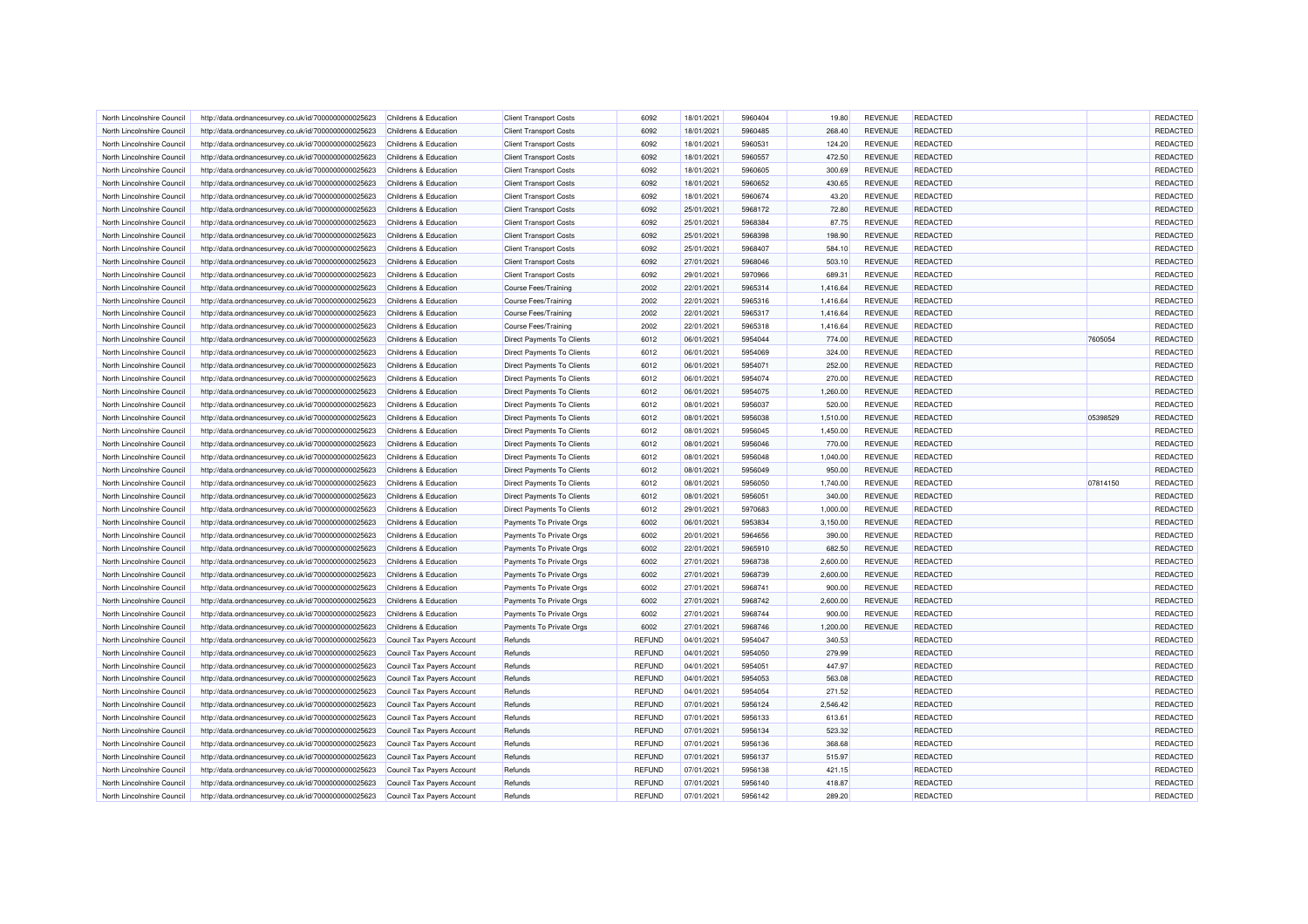| North Lincolnshire Council | http://data.ordnancesurvey.co.uk/id/7000000000025623 | Council Tax Payers Account | Refunds | <b>REFUND</b> | 07/01/2021 | 5956143 | 581.96   | REDACTED        | REDACTED |
|----------------------------|------------------------------------------------------|----------------------------|---------|---------------|------------|---------|----------|-----------------|----------|
| North Lincolnshire Council | http://data.ordnancesurvey.co.uk/id/7000000000025623 | Council Tax Payers Account | Refunds | <b>REFUND</b> | 07/01/2021 | 5956144 | 288.59   | REDACTED        | REDACTED |
| North Lincolnshire Council | http://data.ordnancesurvey.co.uk/id/7000000000025623 | Council Tax Payers Account | Refunds | <b>REFUND</b> | 07/01/2021 | 5956147 | 1,181.49 | REDACTED        | REDACTED |
| North Lincolnshire Counci  | http://data.ordnancesurvey.co.uk/id/7000000000025623 | Council Tax Payers Account | Refunds | <b>REFUND</b> | 07/01/2021 | 5956150 | 736.80   | REDACTED        | REDACTED |
| North Lincolnshire Council | http://data.ordnancesurvey.co.uk/id/7000000000025623 | Council Tax Payers Account | Refunds | REFUND        | 07/01/2021 | 5956152 | 530.19   | REDACTED        | REDACTED |
| North Lincolnshire Council | http://data.ordnancesurvey.co.uk/id/7000000000025623 | Council Tax Payers Account | Refunds | <b>REFUND</b> | 07/01/2021 | 5956155 | 357.09   | REDACTED        | REDACTED |
| North Lincolnshire Council | http://data.ordnancesurvey.co.uk/id/7000000000025623 | Council Tax Payers Account | Refunds | <b>REFUND</b> | 07/01/2021 | 5956157 | 350.10   | <b>REDACTED</b> | REDACTED |
| North Lincolnshire Council | http://data.ordnancesurvey.co.uk/id/7000000000025623 | Council Tax Payers Account | Refunds | <b>REFUND</b> | 07/01/2021 | 5956158 | 381.37   | <b>REDACTED</b> | REDACTED |
| North Lincolnshire Counci  | http://data.ordnancesurvey.co.uk/id/7000000000025623 | Council Tax Payers Account | Refunds | <b>REFUND</b> | 07/01/2021 | 5956162 | 588.90   | <b>REDACTED</b> | REDACTED |
| North Lincolnshire Council | http://data.ordnancesurvey.co.uk/id/7000000000025623 | Council Tax Payers Account | Refunds | <b>REFUND</b> | 07/01/2021 | 5956166 | 4,142.72 | <b>REDACTED</b> | REDACTED |
| North Lincolnshire Council | http://data.ordnancesurvey.co.uk/id/7000000000025623 | Council Tax Payers Account | Refunds | <b>REFUND</b> | 07/01/2021 | 5956167 | 271.08   | <b>REDACTED</b> | REDACTED |
| North Lincolnshire Council | http://data.ordnancesurvey.co.uk/id/7000000000025623 | Council Tax Payers Account | Refunds | <b>REFUND</b> | 07/01/2021 | 5956168 | 417.40   | REDACTED        | REDACTED |
| North Lincolnshire Council | http://data.ordnancesurvey.co.uk/id/7000000000025623 | Council Tax Payers Account | Refunds | <b>REFUND</b> | 07/01/2021 | 5956171 | 261.41   | <b>REDACTED</b> | REDACTED |
| North Lincolnshire Council | http://data.ordnancesurvey.co.uk/id/7000000000025623 | Council Tax Payers Account | Refunds | <b>REFUND</b> | 07/01/2021 | 5956173 | 358.19   | REDACTED        | REDACTED |
| North Lincolnshire Council | http://data.ordnancesurvey.co.uk/id/7000000000025623 | Council Tax Payers Account | Refunds | <b>REFUND</b> | 07/01/2021 | 5956175 | 317.43   | <b>REDACTED</b> | REDACTED |
| North Lincolnshire Council | http://data.ordnancesurvey.co.uk/id/7000000000025623 | Council Tax Payers Account | Refunds | <b>REFUND</b> | 07/01/2021 | 5956176 | 421.70   | REDACTED        | REDACTED |
| North Lincolnshire Council | http://data.ordnancesurvey.co.uk/id/7000000000025623 | Council Tax Payers Account | Refunds | <b>REFUND</b> | 11/01/2021 | 5957801 | 543.02   | REDACTED        | REDACTED |
| North Lincolnshire Council | http://data.ordnancesurvey.co.uk/id/7000000000025623 | Council Tax Payers Account | Refunds | <b>REFUND</b> | 11/01/2021 | 5957803 | 442.61   | <b>REDACTED</b> | REDACTED |
| North Lincolnshire Council | http://data.ordnancesurvey.co.uk/id/7000000000025623 | Council Tax Payers Account | Refunds | <b>REFUND</b> | 11/01/2021 | 5957805 | 373.31   | REDACTED        | REDACTED |
| North Lincolnshire Counci  | http://data.ordnancesurvey.co.uk/id/7000000000025623 | Council Tax Payers Account | Refunds | <b>REFUND</b> | 11/01/2021 | 5957806 | 445.55   | REDACTED        | REDACTED |
| North Lincolnshire Council |                                                      |                            | Refunds | <b>REFUND</b> | 11/01/2021 | 5957810 | 521.93   | REDACTED        | REDACTED |
| North Lincolnshire Council | http://data.ordnancesurvey.co.uk/id/7000000000025623 | Council Tax Payers Account | Refunds |               | 11/01/2021 | 5957813 | 568.13   | REDACTED        |          |
|                            | http://data.ordnancesurvey.co.uk/id/7000000000025623 | Council Tax Payers Account |         | <b>REFUND</b> |            |         |          |                 | REDACTED |
| North Lincolnshire Council | http://data.ordnancesurvey.co.uk/id/7000000000025623 | Council Tax Payers Account | Refunds | <b>REFUND</b> | 11/01/2021 | 5957815 | 279.58   | <b>REDACTED</b> | REDACTED |
| North Lincolnshire Council | http://data.ordnancesurvey.co.uk/id/7000000000025623 | Council Tax Payers Account | Refunds | <b>REFUND</b> | 11/01/2021 | 5957825 | 298.69   | REDACTED        | REDACTED |
| North Lincolnshire Council | http://data.ordnancesurvey.co.uk/id/7000000000025623 | Council Tax Payers Account | Refunds | <b>REFUND</b> | 11/01/2021 | 5957827 | 352.06   | REDACTED        | REDACTED |
| North Lincolnshire Counci  | http://data.ordnancesurvey.co.uk/id/7000000000025623 | Council Tax Payers Account | Refunds | REFUND        | 11/01/2021 | 5957828 | 391.26   | REDACTED        | REDACTED |
| North Lincolnshire Council | http://data.ordnancesurvey.co.uk/id/7000000000025623 | Council Tax Payers Account | Refunds | <b>REFUND</b> | 11/01/2021 | 5957829 | 911.37   | REDACTED        | REDACTED |
| North Lincolnshire Council | http://data.ordnancesurvey.co.uk/id/7000000000025623 | Council Tax Payers Account | Refunds | <b>REFUND</b> | 11/01/2021 | 5957830 | 321.18   | REDACTED        | REDACTED |
| North Lincolnshire Council | http://data.ordnancesurvey.co.uk/id/7000000000025623 | Council Tax Payers Account | Refunds | <b>REFUND</b> | 11/01/2021 | 5957835 | 540.12   | REDACTED        | REDACTED |
| North Lincolnshire Council | http://data.ordnancesurvey.co.uk/id/7000000000025623 | Council Tax Payers Account | Refunds | <b>REFUND</b> | 14/01/2021 | 5959319 | 941.93   | REDACTED        | REDACTED |
| North Lincolnshire Counci  | http://data.ordnancesurvey.co.uk/id/7000000000025623 | Council Tax Payers Account | Refunds | <b>REFUND</b> | 14/01/2021 | 5959320 | 442.40   | REDACTED        | REDACTED |
| North Lincolnshire Council | http://data.ordnancesurvey.co.uk/id/7000000000025623 | Council Tax Payers Account | Refunds | REFUND        | 14/01/2021 | 5959321 | 260.79   | REDACTED        | REDACTED |
| North Lincolnshire Council | http://data.ordnancesurvey.co.uk/id/7000000000025623 | Council Tax Payers Account | Refunds | <b>REFUND</b> | 14/01/2021 | 5959323 | 409.35   | REDACTED        | REDACTED |
| North Lincolnshire Council | http://data.ordnancesurvey.co.uk/id/7000000000025623 | Council Tax Payers Account | Refunds | <b>REFUND</b> | 14/01/2021 | 5959325 | 412.44   | <b>REDACTED</b> | REDACTED |
| North Lincolnshire Council | http://data.ordnancesurvey.co.uk/id/7000000000025623 | Council Tax Payers Account | Refunds | <b>REFUND</b> | 14/01/2021 | 5959331 | 720.18   | REDACTED        | REDACTED |
| North Lincolnshire Council | http://data.ordnancesurvey.co.uk/id/7000000000025623 | Council Tax Payers Account | Refunds | <b>REFUND</b> | 14/01/2021 | 5959334 | 370.80   | <b>REDACTED</b> | REDACTED |
| North Lincolnshire Council | http://data.ordnancesurvey.co.uk/id/7000000000025623 | Council Tax Payers Account | Refunds | <b>REFUND</b> | 14/01/2021 | 5959337 | 425.02   | <b>REDACTED</b> | REDACTED |
| North Lincolnshire Council | http://data.ordnancesurvey.co.uk/id/7000000000025623 | Council Tax Payers Account | Refunds | <b>REFUND</b> | 14/01/2021 | 5959342 | 337.57   | REDACTED        | REDACTED |
| North Lincolnshire Council | http://data.ordnancesurvey.co.uk/id/7000000000025623 | Council Tax Payers Account | Refunds | <b>REFUND</b> | 14/01/2021 | 5959345 | 1,057.35 | REDACTED        | REDACTED |
| North Lincolnshire Council | http://data.ordnancesurvey.co.uk/id/7000000000025623 | Council Tax Payers Account | Refunds | <b>REFUND</b> | 14/01/2021 | 5959347 | 414.57   | <b>REDACTED</b> | REDACTED |
| North Lincolnshire Council | http://data.ordnancesurvey.co.uk/id/7000000000025623 | Council Tax Payers Account | Refunds | <b>REFUND</b> | 14/01/2021 | 5959349 | 255.82   | REDACTED        | REDACTED |
| North Lincolnshire Council | http://data.ordnancesurvey.co.uk/id/7000000000025623 | Council Tax Payers Account | Refunds | <b>REFUND</b> | 14/01/2021 | 5959351 | 485.90   | <b>REDACTED</b> | REDACTED |
| North Lincolnshire Council | http://data.ordnancesurvey.co.uk/id/7000000000025623 | Council Tax Payers Account | Refunds | <b>REFUND</b> | 14/01/2021 | 5959359 | 559.40   | REDACTED        | REDACTED |
| North Lincolnshire Council | http://data.ordnancesurvey.co.uk/id/7000000000025623 | Council Tax Payers Account | Refunds | <b>REFUND</b> | 14/01/2021 | 5959361 | 603.74   | REDACTED        | REDACTED |
| North Lincolnshire Council | http://data.ordnancesurvey.co.uk/id/7000000000025623 | Council Tax Payers Account | Refunds | <b>REFUND</b> | 14/01/2021 | 5959365 | 426.64   | <b>REDACTED</b> | REDACTED |
| North Lincolnshire Council | http://data.ordnancesurvey.co.uk/id/7000000000025623 | Council Tax Payers Account | Refunds | <b>REFUND</b> | 14/01/2021 | 5959368 | 715.23   | REDACTED        | REDACTED |
| North Lincolnshire Counci  | http://data.ordnancesurvey.co.uk/id/7000000000025623 | Council Tax Payers Account | Refunds | <b>REFUND</b> | 14/01/2021 | 5959372 | 361.01   | REDACTED        | REDACTED |
| North Lincolnshire Council | http://data.ordnancesurvey.co.uk/id/7000000000025623 | Council Tax Payers Account | Refunds | <b>REFUND</b> | 14/01/2021 | 5959373 | 575.80   | REDACTED        | REDACTED |
| North Lincolnshire Council | http://data.ordnancesurvey.co.uk/id/7000000000025623 | Council Tax Payers Account | Refunds | <b>REFUND</b> | 18/01/2021 | 5960998 | 341.20   | REDACTED        | REDACTED |
| North Lincolnshire Council | http://data.ordnancesurvey.co.uk/id/7000000000025623 | Council Tax Payers Account | Refunds | <b>REFUND</b> | 18/01/2021 | 5960999 | 297.01   | <b>REDACTED</b> | REDACTED |
| North Lincolnshire Counci  |                                                      |                            |         |               |            |         |          | REDACTED        | REDACTED |
|                            | http://data.ordnancesurvey.co.uk/id/7000000000025623 | Council Tax Payers Account | Refunds | <b>REFUND</b> | 18/01/2021 | 5961002 | 893.60   | REDACTED        | REDACTED |
| North Lincolnshire Council | http://data.ordnancesurvey.co.uk/id/7000000000025623 | Council Tax Payers Account | Refunds | <b>REFUND</b> | 18/01/2021 | 5961004 | 262.88   |                 |          |
| North Lincolnshire Council | http://data.ordnancesurvey.co.uk/id/7000000000025623 | Council Tax Payers Account | Refunds | <b>REFUND</b> | 18/01/2021 | 5961006 | 423.45   | REDACTED        | REDACTED |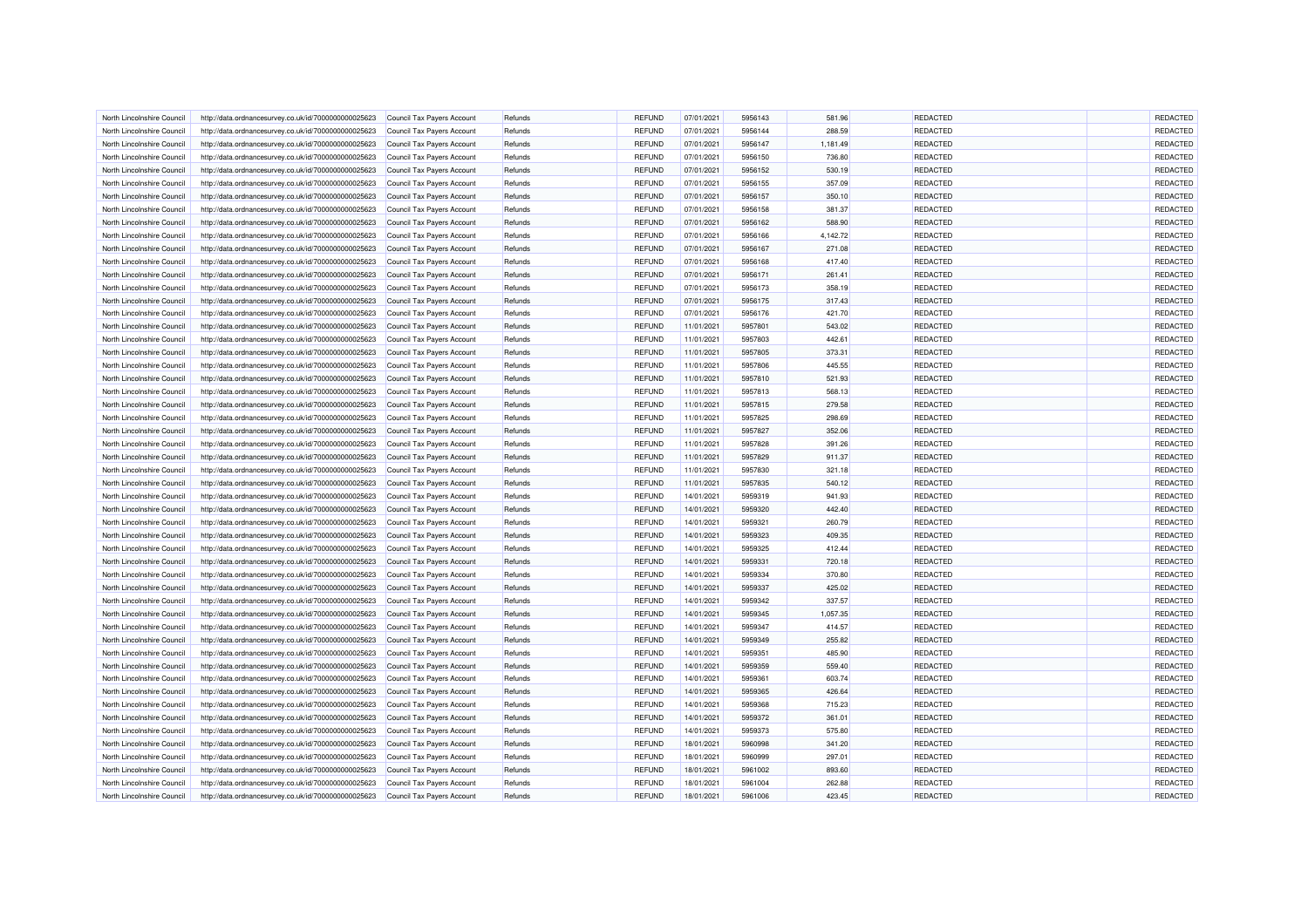| North Lincolnshire Council | http://data.ordnancesurvey.co.uk/id/7000000000025623 | Council Tax Payers Account | Refunds | REFUND        | 18/01/2021 | 5961007 | 364.02   | REDACTED        | <b>REDACTED</b> |
|----------------------------|------------------------------------------------------|----------------------------|---------|---------------|------------|---------|----------|-----------------|-----------------|
| North Lincolnshire Council | http://data.ordnancesurvey.co.uk/id/7000000000025623 | Council Tax Payers Account | Refunds | <b>REFUND</b> | 18/01/2021 | 5961010 | 402.86   | REDACTED        | REDACTED        |
| North Lincolnshire Council | http://data.ordnancesurvey.co.uk/id/7000000000025623 | Council Tax Payers Account | Refunds | <b>REFUND</b> | 18/01/2021 | 5961012 | 406.75   | REDACTED        | REDACTED        |
| North Lincolnshire Council | http://data.ordnancesurvey.co.uk/id/7000000000025623 | Council Tax Payers Account | Refunds | <b>REFUND</b> | 18/01/2021 | 5961014 | 477.39   | REDACTED        | REDACTED        |
| North Lincolnshire Council | http://data.ordnancesurvey.co.uk/id/7000000000025623 | Council Tax Payers Account | Refunds | <b>REFUND</b> | 18/01/2021 | 5961015 | 5,481.15 | <b>REDACTED</b> | REDACTED        |
| North Lincolnshire Council | http://data.ordnancesurvey.co.uk/id/7000000000025623 | Council Tax Payers Account | Refunds | <b>REFUND</b> | 18/01/2021 | 5961022 | 412.90   | <b>REDACTED</b> | REDACTED        |
| North Lincolnshire Council | http://data.ordnancesurvey.co.uk/id/7000000000025623 | Council Tax Payers Account | Refunds | <b>REFUND</b> | 18/01/2021 | 5961028 | 324.37   | REDACTED        | REDACTED        |
| North Lincolnshire Council | http://data.ordnancesurvey.co.uk/id/7000000000025623 | Council Tax Payers Account | Refunds | <b>REFUND</b> | 18/01/2021 | 5961031 | 284.77   | <b>REDACTED</b> | REDACTED        |
| North Lincolnshire Counci  | http://data.ordnancesurvey.co.uk/id/7000000000025623 | Council Tax Payers Account | Refunds | <b>REFUND</b> | 18/01/2021 | 5961032 | 269.01   | REDACTED        | REDACTED        |
| North Lincolnshire Council | http://data.ordnancesurvey.co.uk/id/7000000000025623 | Council Tax Payers Account | Refunds | <b>REFUND</b> | 18/01/2021 | 5961035 | 355.05   | <b>REDACTED</b> | REDACTED        |
| North Lincolnshire Council | http://data.ordnancesurvey.co.uk/id/7000000000025623 | Council Tax Payers Account | Refunds | <b>REFUND</b> | 18/01/2021 | 5961038 | 278.70   | REDACTED        | REDACTED        |
|                            |                                                      |                            |         | <b>REFUND</b> |            |         |          | REDACTED        | REDACTED        |
| North Lincolnshire Council | http://data.ordnancesurvey.co.uk/id/7000000000025623 | Council Tax Payers Account | Refunds |               | 18/01/2021 | 5961040 | 501.28   |                 |                 |
| North Lincolnshire Council | http://data.ordnancesurvey.co.uk/id/7000000000025623 | Council Tax Payers Account | Refunds | <b>REFUND</b> | 21/01/2021 | 5966061 | 458.73   | REDACTED        | REDACTED        |
| North Lincolnshire Council | http://data.ordnancesurvey.co.uk/id/7000000000025623 | Council Tax Payers Account | Refunds | <b>REFUND</b> | 21/01/2021 | 5966062 | 1,260.58 | REDACTED        | REDACTED        |
| North Lincolnshire Council | http://data.ordnancesurvey.co.uk/id/7000000000025623 | Council Tax Payers Account | Refunds | REFUND        | 21/01/2021 | 5966064 | 414.22   | <b>REDACTED</b> | REDACTED        |
| North Lincolnshire Council | http://data.ordnancesurvey.co.uk/id/7000000000025623 | Council Tax Payers Account | Refunds | <b>REFUND</b> | 21/01/2021 | 5966066 | 288.66   | <b>REDACTED</b> | REDACTED        |
| North Lincolnshire Council | http://data.ordnancesurvey.co.uk/id/7000000000025623 | Council Tax Payers Account | Refunds | <b>REFUND</b> | 21/01/2021 | 5966069 | 336.36   | REDACTED        | REDACTED        |
| North Lincolnshire Council | http://data.ordnancesurvey.co.uk/id/7000000000025623 | Council Tax Payers Account | Refunds | <b>REFUND</b> | 21/01/2021 | 5966071 | 271.49   | REDACTED        | REDACTED        |
| North Lincolnshire Council | http://data.ordnancesurvey.co.uk/id/7000000000025623 | Council Tax Payers Account | Refunds | <b>REFUND</b> | 21/01/2021 | 5966076 | 311.02   | REDACTED        | REDACTED        |
| North Lincolnshire Council | http://data.ordnancesurvey.co.uk/id/7000000000025623 | Council Tax Payers Account | Refunds | <b>REFUND</b> | 21/01/2021 | 5966078 | 549.29   | <b>REDACTED</b> | REDACTED        |
| North Lincolnshire Council | http://data.ordnancesurvey.co.uk/id/7000000000025623 | Council Tax Payers Account | Refunds | <b>REFUND</b> | 21/01/2021 | 5966079 | 488.77   | REDACTED        | REDACTED        |
| North Lincolnshire Council | http://data.ordnancesurvey.co.uk/id/7000000000025623 | Council Tax Payers Account | Refunds | <b>REFUND</b> | 21/01/2021 | 5966082 | 325.37   | REDACTED        | REDACTED        |
| North Lincolnshire Council | http://data.ordnancesurvey.co.uk/id/7000000000025623 | Council Tax Payers Account | Refunds | <b>REFUND</b> | 21/01/2021 | 5966083 | 582.08   | <b>REDACTED</b> | REDACTED        |
| North Lincolnshire Council | http://data.ordnancesurvey.co.uk/id/7000000000025623 | Council Tax Payers Account | Refunds | <b>REFUND</b> | 21/01/2021 | 5966086 | 306.83   | REDACTED        | REDACTED        |
| North Lincolnshire Council | http://data.ordnancesurvey.co.uk/id/7000000000025623 | Council Tax Payers Account | Refunds | <b>REFUND</b> | 21/01/2021 | 5966088 | 266.33   | REDACTED        | REDACTED        |
| North Lincolnshire Council | http://data.ordnancesurvey.co.uk/id/7000000000025623 | Council Tax Payers Account | Refunds | <b>REFUND</b> | 21/01/2021 | 5966090 | 261.74   | REDACTED        | REDACTED        |
| North Lincolnshire Council | http://data.ordnancesurvey.co.uk/id/7000000000025623 | Council Tax Payers Account | Refunds | <b>REFUND</b> | 25/01/2021 | 5968056 | 512.81   | REDACTED        | REDACTED        |
| North Lincolnshire Council | http://data.ordnancesurvey.co.uk/id/7000000000025623 | Council Tax Payers Account | Refunds | <b>REFUND</b> | 25/01/2021 | 5968058 | 292.23   | <b>REDACTED</b> | REDACTED        |
| North Lincolnshire Council | http://data.ordnancesurvey.co.uk/id/7000000000025623 | Council Tax Payers Account | Refunds | REFUND        | 25/01/2021 | 5968059 | 266.54   | REDACTED        | REDACTED        |
| North Lincolnshire Council | http://data.ordnancesurvey.co.uk/id/7000000000025623 | Council Tax Payers Account | Refunds | <b>REFUND</b> | 25/01/2021 | 5968060 | 314.27   | REDACTED        | REDACTED        |
| North Lincolnshire Council | http://data.ordnancesurvey.co.uk/id/7000000000025623 | Council Tax Payers Account | Refunds | <b>REFUND</b> | 25/01/2021 | 5968061 | 309.95   | REDACTED        | REDACTED        |
| North Lincolnshire Council | http://data.ordnancesurvey.co.uk/id/7000000000025623 | Council Tax Payers Account | Refunds | <b>REFUND</b> | 25/01/2021 | 5968063 | 468.26   | <b>REDACTED</b> | REDACTED        |
| North Lincolnshire Council | http://data.ordnancesurvey.co.uk/id/7000000000025623 | Council Tax Payers Account | Refunds | <b>REFUND</b> | 25/01/2021 | 5968064 | 317.20   | REDACTED        | REDACTED        |
| North Lincolnshire Council | http://data.ordnancesurvey.co.uk/id/7000000000025623 | Council Tax Payers Account | Refunds | <b>REFUND</b> | 25/01/2021 | 5968069 | 435.96   | <b>REDACTED</b> | REDACTED        |
| North Lincolnshire Council | http://data.ordnancesurvey.co.uk/id/7000000000025623 | Council Tax Payers Account | Refunds | <b>REFUND</b> | 25/01/2021 | 5968071 | 470.12   | REDACTED        | REDACTED        |
| North Lincolnshire Counci  | http://data.ordnancesurvey.co.uk/id/7000000000025623 | Council Tax Payers Account | Refunds | <b>REFUND</b> | 25/01/2021 | 5968073 | 303.74   | REDACTED        | REDACTED        |
| North Lincolnshire Council | http://data.ordnancesurvey.co.uk/id/7000000000025623 | Council Tax Payers Account | Refunds | REFUND        | 25/01/2021 | 5968074 | 518.46   | <b>REDACTED</b> | REDACTED        |
| North Lincolnshire Council | http://data.ordnancesurvey.co.uk/id/7000000000025623 | Council Tax Payers Account | Refunds | <b>REFUND</b> | 25/01/2021 | 5968078 | 488.70   | <b>REDACTED</b> | REDACTED        |
| North Lincolnshire Council | http://data.ordnancesurvey.co.uk/id/7000000000025623 | Council Tax Payers Account | Refunds | <b>REFUND</b> | 25/01/2021 | 5968080 | 355.97   | REDACTED        | REDACTED        |
| North Lincolnshire Council | http://data.ordnancesurvey.co.uk/id/7000000000025623 | Council Tax Payers Account | Refunds | REFUND        | 25/01/2021 | 5968083 | 456.01   | REDACTED        | REDACTED        |
| North Lincolnshire Council | http://data.ordnancesurvey.co.uk/id/7000000000025623 | Council Tax Payers Account | Refunds | <b>REFUND</b> | 25/01/2021 | 5968084 | 271.08   | REDACTED        | REDACTED        |
| North Lincolnshire Council | http://data.ordnancesurvey.co.uk/id/7000000000025623 | Council Tax Payers Account | Refunds | <b>REFUND</b> | 25/01/2021 | 5968087 | 432.19   | <b>REDACTED</b> | REDACTED        |
| North Lincolnshire Council | http://data.ordnancesurvey.co.uk/id/7000000000025623 | Council Tax Payers Account | Refunds | <b>REFUND</b> | 25/01/2021 | 5968089 | 886.56   | REDACTED        | REDACTED        |
| North Lincolnshire Council | http://data.ordnancesurvey.co.uk/id/7000000000025623 | Council Tax Payers Account | Refunds | <b>REFUND</b> | 28/01/2021 | 5970448 | 447.80   | REDACTED        | REDACTED        |
|                            |                                                      |                            |         |               |            |         |          | <b>REDACTED</b> | REDACTED        |
| North Lincolnshire Council | http://data.ordnancesurvey.co.uk/id/7000000000025623 | Council Tax Payers Account | Refunds | REFUND        | 28/01/2021 | 5970449 | 400.48   |                 |                 |
| North Lincolnshire Council | http://data.ordnancesurvey.co.uk/id/7000000000025623 | Council Tax Payers Account | Refunds | <b>REFUND</b> | 28/01/2021 | 5970453 | 499.79   | REDACTED        | REDACTED        |
| North Lincolnshire Council | http://data.ordnancesurvey.co.uk/id/7000000000025623 | Council Tax Payers Account | Refunds | <b>REFUND</b> | 28/01/2021 | 5970456 | 566.88   | REDACTED        | REDACTED        |
| North Lincolnshire Council | http://data.ordnancesurvey.co.uk/id/7000000000025623 | Council Tax Payers Account | Refunds | <b>REFUND</b> | 28/01/2021 | 5970458 | 351.21   | REDACTED        | REDACTED        |
| North Lincolnshire Council | http://data.ordnancesurvey.co.uk/id/7000000000025623 | Council Tax Payers Account | Refunds | <b>REFUND</b> | 28/01/2021 | 5970460 | 1.217.31 | REDACTED        | REDACTED        |
| North Lincolnshire Council | http://data.ordnancesurvey.co.uk/id/7000000000025623 | Council Tax Payers Account | Refunds | <b>REFUND</b> | 28/01/2021 | 5970461 | 364.73   | <b>REDACTED</b> | REDACTED        |
| North Lincolnshire Counci  | http://data.ordnancesurvey.co.uk/id/7000000000025623 | Council Tax Payers Account | Refunds | <b>REFUND</b> | 28/01/2021 | 5970464 | 291.18   | REDACTED        | REDACTED        |
| North Lincolnshire Council | http://data.ordnancesurvey.co.uk/id/7000000000025623 | Council Tax Payers Account | Refunds | <b>REFUND</b> | 28/01/2021 | 5970466 | 417.02   | REDACTED        | REDACTED        |
| North Lincolnshire Council | http://data.ordnancesurvey.co.uk/id/7000000000025623 | Council Tax Payers Account | Refunds | <b>REFUND</b> | 28/01/2021 | 5970467 | 662.22   | REDACTED        | REDACTED        |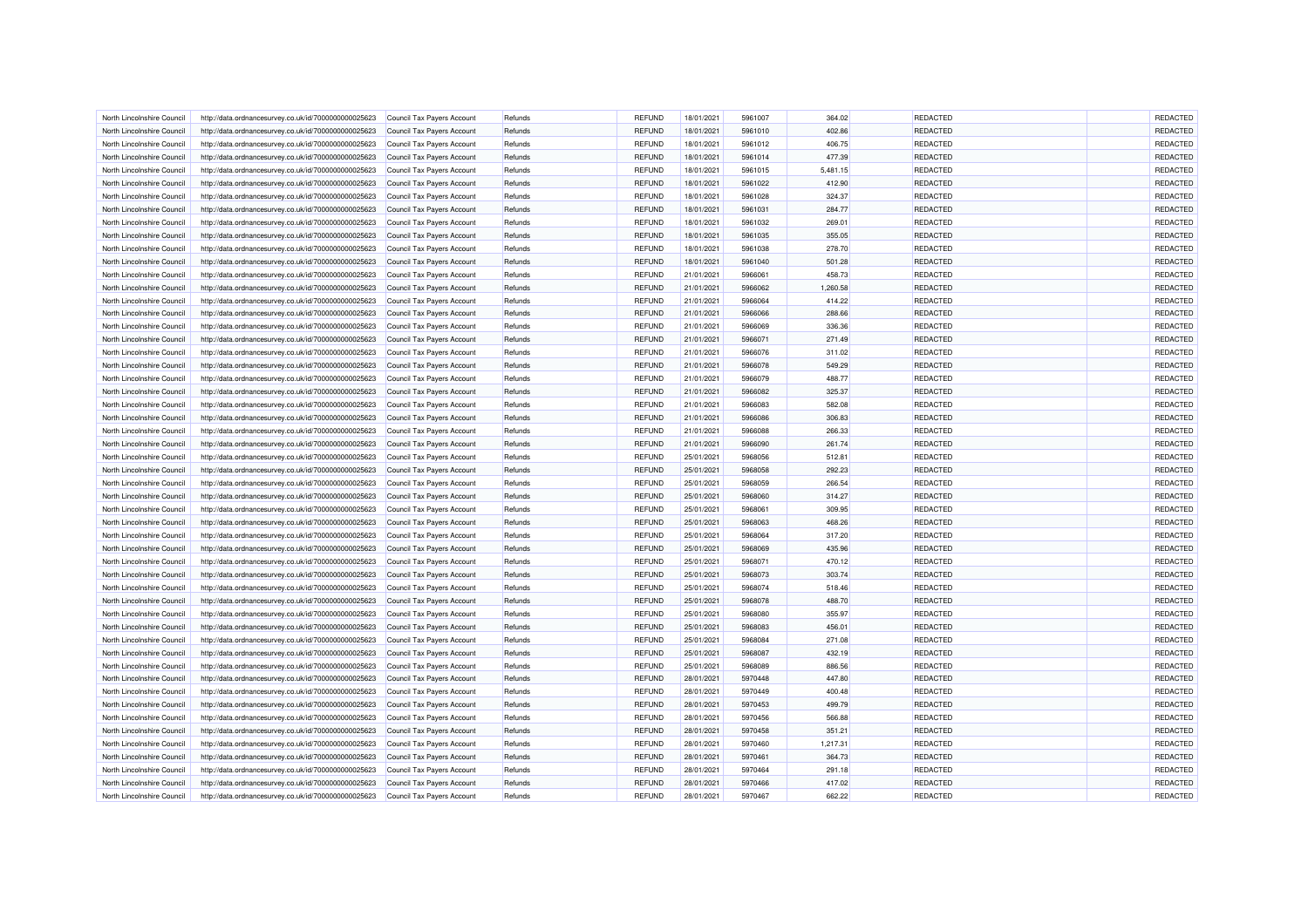| North Lincolnshire Council                               | http://data.ordnancesurvey.co.uk/id/7000000000025623 | Council Tax Payers Account            | Refunds                        | REFUND        | 28/01/2021               | 5970469            | 266.81              |                | REDACTED                    | <b>REDACTED</b>      |
|----------------------------------------------------------|------------------------------------------------------|---------------------------------------|--------------------------------|---------------|--------------------------|--------------------|---------------------|----------------|-----------------------------|----------------------|
| North Lincolnshire Council                               | http://data.ordnancesurvey.co.uk/id/7000000000025623 | Council Tax Payers Account            | Refunds                        | REFUND        | 28/01/2021               | 5970470            | 298.08              |                | REDACTED                    | REDACTED             |
| North Lincolnshire Counci                                | http://data.ordnancesurvey.co.uk/id/7000000000025623 | Council Tax Payers Account            | Refunds                        | <b>REFUND</b> | 28/01/2021               | 5970471            | 261.87              |                | REDACTED                    | REDACTED             |
| North Lincolnshire Council                               | http://data.ordnancesurvey.co.uk/id/7000000000025623 | Council Tax Payers Account            | Refunds                        | <b>REFUND</b> | 28/01/2021               | 5970472            | 409.17              |                | REDACTED                    | REDACTED             |
| North Lincolnshire Council                               | http://data.ordnancesurvey.co.uk/id/7000000000025623 | Council Tax Payers Account            | Refunds                        | <b>REFUND</b> | 28/01/2021               | 5970473            | 282.45              |                | <b>REDACTED</b>             | REDACTED             |
| North Lincolnshire Council                               | http://data.ordnancesurvey.co.uk/id/7000000000025623 | Council Tax Payers Account            | Refunds                        | <b>REFUND</b> | 28/01/2021               | 5970480            | 354.63              |                | <b>REDACTED</b>             | REDACTED             |
| North Lincolnshire Council                               | http://data.ordnancesurvey.co.uk/id/7000000000025623 | Culture, Env, Reg & Planning Cap      | Other Costs                    | A085          | 27/01/2021               | 5960176            | 7,500.00            | CAPITAL        | REDACTED                    | REDACTED             |
| North Lincolnshire Council                               | http://data.ordnancesurvey.co.uk/id/7000000000025623 | <b>Culture &amp; Related Services</b> | <b>Exhibitions/Events</b>      | 5709          | 08/01/2021               | 5956494            | 2,000.00            | <b>REVENUE</b> | <b>REDACTED</b>             | REDACTED             |
| North Lincolnshire Counci                                | http://data.ordnancesurvey.co.uk/id/7000000000025623 | <b>Culture &amp; Related Services</b> | Other Professional Fees        | 5829          | 20/01/2021               | 5960327            | 1,400.00            | <b>REVENUE</b> | <b>REDACTED</b>             | REDACTED             |
| North Lincolnshire Council                               | http://data.ordnancesurvey.co.uk/id/7000000000025623 | <b>Culture &amp; Related Services</b> | Other Supplies & Services      | 5799          | 27/01/2021               | 5969246            | 5,000.00            | <b>REVENUE</b> | REDACTED                    | REDACTED             |
| North Lincolnshire Council                               | http://data.ordnancesurvey.co.uk/id/7000000000025623 | <b>Housing Services</b>               | Gen Office Exp (Incl Postage)  | 5603          | 08/01/2021               | 5956404            | 1,150.02            | <b>REVENUE</b> | REDACTED                    | REDACTED             |
| North Lincolnshire Council                               | http://data.ordnancesurvey.co.uk/id/7000000000025623 | <b>Housing Services</b>               | Gen Office Exp (Incl Postage   | 5603          | 13/01/2021               | 5958593            | 450.12              | REVENUE        | REDACTED                    | REDACTED             |
| North Lincolnshire Council                               | http://data.ordnancesurvey.co.uk/id/7000000000025623 | <b>Housing Services</b>               | Gen Office Exp (Incl Postage)  | 5603          | 15/01/2021               | 5959774            | 645.06              | <b>REVENUE</b> | REDACTED                    | REDACTED             |
| North Lincolnshire Council                               | http://data.ordnancesurvey.co.uk/id/7000000000025623 | <b>Housing Services</b>               | Gen Office Exp (Incl Postage)  | 5603          | 15/01/2021               | 5959775            | 1,000.04            | <b>REVENUE</b> | REDACTED                    | REDACTED             |
| North Lincolnshire Council                               | http://data.ordnancesurvey.co.uk/id/7000000000025623 | <b>Housing Services</b>               | Gen Office Exp (Incl Postage)  | 5603          | 22/01/2021               | 5964956            | 300.03              | <b>REVENUE</b> | REDACTED                    | REDACTED             |
| North Lincolnshire Council                               | http://data.ordnancesurvey.co.uk/id/7000000000025623 | <b>Housing Services</b>               | Gen Office Exp (Incl Postage)  | 5603          | 27/01/2021               | 5969536            | 630.12              | <b>REVENUE</b> | REDACTED                    | REDACTED             |
| North Lincolnshire Council                               | http://data.ordnancesurvey.co.uk/id/7000000000025623 | <b>Housing Services</b>               | Gen Office Exp (Incl Postage)  | 5603          | 27/01/2021               | 5969542            | 625.10              | <b>REVENUE</b> | REDACTED                    | REDACTED             |
| North Lincolnshire Council                               | http://data.ordnancesurvey.co.uk/id/7000000000025623 | <b>Housing Services</b>               | Gen Office Exp (Incl Postage)  | 5603          | 27/01/2021               | 5969547            | 296.04              | <b>REVENUE</b> | REDACTED                    | REDACTED             |
| North Lincolnshire Council                               | http://data.ordnancesurvey.co.uk/id/7000000000025623 | <b>Housing Services</b>               | Gen Office Exp (Incl Postage)  | 5603          | 29/01/2021               | 5970956            | 759.57              | <b>REVENUE</b> | REDACTED                    | REDACTED             |
| North Lincolnshire Council                               | http://data.ordnancesurvey.co.uk/id/7000000000025623 | N Lincs Gf Balance Sheet              | <b>Hsg Bens Debtors System</b> | A57D          | 08/01/2021               | 5956752            | 287.09              | CAPITAL        | <b>REDACTED</b>             | REDACTED             |
| North Lincolnshire Council                               | http://data.ordnancesurvey.co.uk/id/7000000000025623 | Nndr Payers Account                   | Refunds                        | <b>REFUND</b> | 05/01/2021               | 5954913            | $-2,358.69$         |                | REDACTED                    | REDACTED             |
| North Lincolnshire Council                               | http://data.ordnancesurvey.co.uk/id/7000000000025623 | Nndr Payers Account                   | Refunds                        | <b>REFUND</b> | 08/01/2021               | 5956686            | 3,600.00            |                | REDACTED                    | REDACTED             |
| North Lincolnshire Council                               | http://data.ordnancesurvey.co.uk/id/7000000000025623 | Nndr Payers Account                   | Refunds                        | <b>REFUND</b> | 08/01/2021               | 5956687            | 5,388.75            |                | <b>REDACTED</b>             | REDACTED             |
| North Lincolnshire Council                               | http://data.ordnancesurvey.co.uk/id/7000000000025623 | Nndr Payers Account                   | Refunds                        | REFUND        | 08/01/2021               | 5956688            | 13,187.38           |                | REDACTED                    | REDACTED             |
| North Lincolnshire Council                               | http://data.ordnancesurvey.co.uk/id/7000000000025623 | Nndr Payers Account                   | Refunds                        | <b>REFUND</b> | 08/01/2021               | 5956689            | 3,554.66            |                | REDACTED                    | REDACTED             |
|                                                          |                                                      |                                       |                                |               |                          |                    |                     |                |                             |                      |
| North Lincolnshire Council<br>North Lincolnshire Council | http://data.ordnancesurvey.co.uk/id/7000000000025623 | Nndr Payers Account                   | Refunds<br>Refunds             | <b>REFUND</b> | 08/01/2021<br>08/01/2021 | 5956690<br>5956691 | 52,260.04<br>444.38 |                | REDACTED<br><b>REDACTED</b> | REDACTED             |
|                                                          | http://data.ordnancesurvey.co.uk/id/7000000000025623 | Nndr Payers Account                   |                                | <b>REFUND</b> |                          |                    | 422.57              |                | <b>REDACTED</b>             | REDACTED<br>REDACTED |
| North Lincolnshire Council                               | http://data.ordnancesurvey.co.uk/id/7000000000025623 | Nndr Payers Account                   | Refunds                        | <b>REFUND</b> | 08/01/2021               | 5956692            |                     |                |                             |                      |
| North Lincolnshire Council                               | http://data.ordnancesurvey.co.uk/id/7000000000025623 | Nndr Payers Account                   | Refunds                        | REFUND        | 08/01/2021               | 5956693            | 1,510.00            |                | REDACTED                    | REDACTED             |
| North Lincolnshire Council                               | http://data.ordnancesurvey.co.uk/id/7000000000025623 | Nndr Payers Account                   | Refunds                        | <b>REFUND</b> | 08/01/2021               | 5956694            | 365.56              |                | REDACTED                    | REDACTED             |
| North Lincolnshire Counci                                | http://data.ordnancesurvey.co.uk/id/7000000000025623 | Nndr Payers Account                   | Refunds                        | <b>REFUND</b> | 08/01/2021               | 5956695            | 1,025.80            |                | REDACTED                    | REDACTED             |
| North Lincolnshire Council                               | http://data.ordnancesurvey.co.uk/id/7000000000025623 | Nndr Payers Account                   | Refunds                        | REFUND        | 08/01/2021               | 5956696            | 655.91              |                | REDACTED                    | REDACTED             |
| North Lincolnshire Council                               | http://data.ordnancesurvey.co.uk/id/7000000000025623 | Nndr Payers Account                   | Refunds                        | <b>REFUND</b> | 08/01/2021               | 5956697            | 2,110.03            |                | REDACTED                    | REDACTED             |
| North Lincolnshire Council                               | http://data.ordnancesurvey.co.uk/id/7000000000025623 | Nndr Payers Account                   | Refunds                        | <b>REFUND</b> | 08/01/2021               | 5956698            | 4,732.84            |                | <b>REDACTED</b>             | REDACTED             |
| North Lincolnshire Council                               | http://data.ordnancesurvey.co.uk/id/7000000000025623 | Nndr Payers Account                   | Refunds                        | <b>REFUND</b> | 08/01/2021               | 5956699            | 1,274.85            |                | <b>REDACTED</b>             | REDACTED             |
| North Lincolnshire Counci                                | http://data.ordnancesurvey.co.uk/id/7000000000025623 | Nndr Payers Account                   | Refunds                        | <b>REFUND</b> | 08/01/2021               | 5956700            | 3,912.71            |                | REDACTED                    | REDACTED             |
| North Lincolnshire Council                               | http://data.ordnancesurvey.co.uk/id/7000000000025623 | Nndr Payers Account                   | Refunds                        | REFUND        | 08/01/2021               | 5956701            | 9,764.40            |                | <b>REDACTED</b>             | REDACTED             |
| North Lincolnshire Council                               | http://data.ordnancesurvey.co.uk/id/7000000000025623 | Nndr Payers Account                   | Refunds                        | <b>REFUND</b> | 15/01/2021               | 5959820            | 3,369.23            |                | REDACTED                    | REDACTED             |
| North Lincolnshire Council                               | http://data.ordnancesurvey.co.uk/id/7000000000025623 | Nndr Payers Account                   | Refunds                        | <b>REFUND</b> | 15/01/2021               | 5959821            | 4.820.23            |                | REDACTED                    | REDACTED             |
| North Lincolnshire Council                               | http://data.ordnancesurvey.co.uk/id/7000000000025623 | Nndr Payers Account                   | Refunds                        | REFUND        | 15/01/2021               | 5959822            | 2,358.69            |                | <b>REDACTED</b>             | REDACTED             |
| North Lincolnshire Council                               | http://data.ordnancesurvey.co.uk/id/7000000000025623 | Nndr Payers Account                   | Refunds                        | <b>REFUND</b> | 15/01/2021               | 5959823            | 2,289.59            |                | REDACTED                    | REDACTED             |
| North Lincolnshire Council                               | http://data.ordnancesurvey.co.uk/id/7000000000025623 | Nndr Payers Account                   | Refunds                        | <b>REFUND</b> | 22/01/2021               | 5967526            | 530.00              |                | <b>REDACTED</b>             | REDACTED             |
| North Lincolnshire Council                               | http://data.ordnancesurvey.co.uk/id/7000000000025623 | Nndr Payers Account                   | Refunds                        | <b>REFUND</b> | 22/01/2021               | 5967529            | 615.23              |                | REDACTED                    | REDACTED             |
| North Lincolnshire Council                               | http://data.ordnancesurvey.co.uk/id/7000000000025623 | Nndr Payers Account                   | Refunds                        | <b>REFUND</b> | 22/01/2021               | 5967530            | 1,372.25            |                | REDACTED                    | REDACTED             |
| North Lincolnshire Council                               | http://data.ordnancesurvey.co.uk/id/7000000000025623 | Nndr Payers Account                   | Refunds                        | REFUND        | 22/01/2021               | 5967531            | 376.00              |                | <b>REDACTED</b>             | REDACTED             |
| North Lincolnshire Council                               | http://data.ordnancesurvey.co.uk/id/7000000000025623 | Nndr Payers Account                   | Refunds                        | <b>REFUND</b> | 22/01/2021               | 5967532            | 293.90              |                | REDACTED                    | REDACTED             |
| North Lincolnshire Counci                                | http://data.ordnancesurvey.co.uk/id/7000000000025623 | Nndr Payers Account                   | Refunds                        | <b>REFUND</b> | 22/01/2021               | 5967533            | 3,301.20            |                | REDACTED                    | REDACTED             |
| North Lincolnshire Council                               | http://data.ordnancesurvey.co.uk/id/7000000000025623 | Nndr Payers Account                   | Refunds                        | <b>REFUND</b> | 22/01/2021               | 5967534            | 5,913.95            |                | REDACTED                    | REDACTED             |
| North Lincolnshire Council                               | http://data.ordnancesurvey.co.uk/id/7000000000025623 | Nndr Payers Account                   | Refunds                        | <b>REFUND</b> | 22/01/2021               | 5967537            | 626.54              |                | <b>REDACTED</b>             | REDACTED             |
| North Lincolnshire Council                               | http://data.ordnancesurvey.co.uk/id/7000000000025623 | Nndr Payers Account                   | Refunds                        | <b>REFUND</b> | 29/01/2021               | 5971008            | 3,020.35            |                | REDACTED                    | REDACTED             |
| North Lincolnshire Council                               | http://data.ordnancesurvey.co.uk/id/7000000000025623 | Nndr Payers Account                   | Refunds                        | <b>REFUND</b> | 29/01/2021               | 5971009            | 3,558.28            |                | REDACTED                    | REDACTED             |
| North Lincolnshire Council                               | http://data.ordnancesurvey.co.uk/id/7000000000025623 | Nndr Payers Account                   | Refunds                        | <b>REFUND</b> | 29/01/2021               | 5971010            | 4,356.00            |                | REDACTED                    | REDACTED             |
| North Lincolnshire Council                               | http://data.ordnancesurvey.co.uk/id/7000000000025623 | Nndr Payers Account                   | Refunds                        | <b>REFUND</b> | 29/01/2021               | 5971011            | 969.00              |                | REDACTED                    | REDACTED             |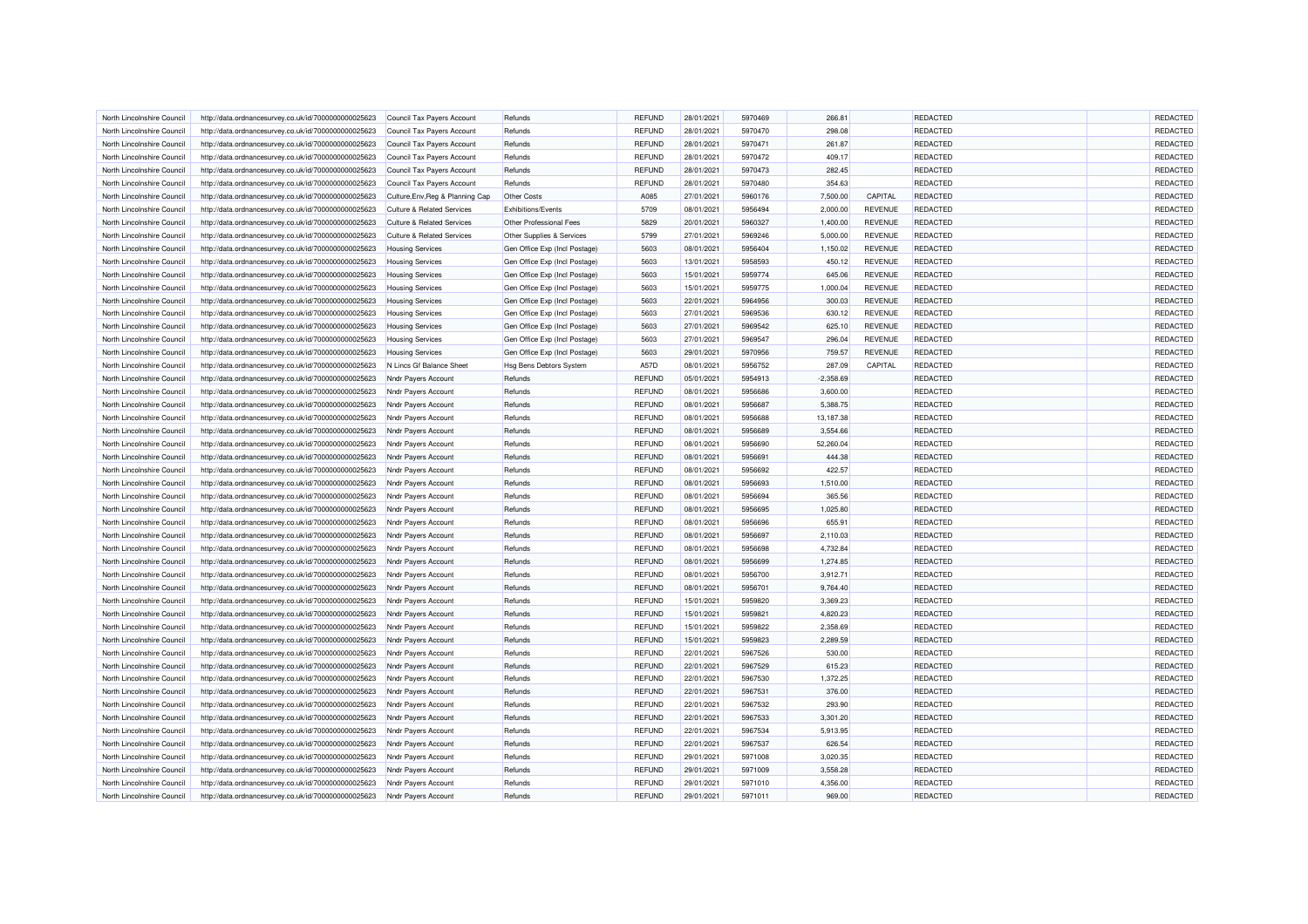| North Lincolnshire Council | http://data.ordnancesurvey.co.uk/id/7000000000025623 | Nndr Payers Account                   | Refunds                        | <b>REFUND</b> | 29/01/2021 | 5971012 | 2.354.85    |                | <b>REDACTED</b>                            |          | REDACTED        |
|----------------------------|------------------------------------------------------|---------------------------------------|--------------------------------|---------------|------------|---------|-------------|----------------|--------------------------------------------|----------|-----------------|
| North Lincolnshire Council | http://data.ordnancesurvey.co.uk/id/7000000000025623 | Nndr Payers Account                   | Refunds                        | <b>REFUND</b> | 29/01/2021 | 5971013 | 2,093.02    |                | <b>REDACTED</b>                            |          | REDACTED        |
| North Lincolnshire Council | http://data.ordnancesurvey.co.uk/id/7000000000025623 | Nndr Payers Account                   | Refunds                        | <b>REFUND</b> | 29/01/2021 | 5971014 | 264.79      |                | REDACTED                                   |          | REDACTED        |
| North Lincolnshire Council | http://data.ordnancesurvey.co.uk/id/7000000000025623 | Nndr Payers Account                   | Refunds                        | <b>REFUND</b> | 29/01/2021 | 5971015 | 42,503.39   |                | REDACTED                                   |          | <b>REDACTED</b> |
| North Lincolnshire Council | http://data.ordnancesurvey.co.uk/id/7000000000025623 | Nndr Payers Account                   | Refunds                        | <b>REFUND</b> | 29/01/2021 | 5971017 | 6,596.61    |                | <b>REDACTED</b>                            |          | REDACTED        |
| North Lincolnshire Council | http://data.ordnancesurvey.co.uk/id/7000000000025623 | Central Services To Public            | <b>Business Support Grants</b> | 6090          | 21/01/2021 | 5966413 | 1,401.00    | <b>REVENUE</b> | Red Lion B& B Ltd                          |          | CD047530        |
| North Lincolnshire Council | http://data.ordnancesurvey.co.uk/id/7000000000025623 | Central Services To Public            | <b>Business Support Grants</b> | 6090          | 21/01/2021 | 5966397 | 1,401.00    | <b>REVENUE</b> | Reflection Perfection Valeting & Detailing |          | CD047370        |
| North Lincolnshire Council | http://data.ordnancesurvey.co.uk/id/7000000000025623 | Childrens & Education                 | <b>Legal Fees</b>              | 5823          | 15/01/2021 | 5959531 | 1,228.83    | <b>REVENUE</b> | Reflective Minds Ltd                       |          | <b>REF0032F</b> |
| North Lincolnshire Council | http://data.ordnancesurvey.co.uk/id/7000000000025623 | Environmental & Regulatory Svs        | Payments To Private Orgs       | 6002          | 20/01/2021 | 5964794 | 1,599.00    | <b>REVENUE</b> | Refood Uk Ltd                              | 06561170 | <b>REF0100F</b> |
| North Lincolnshire Council | http://data.ordnancesurvey.co.uk/id/7000000000025623 | Childrens & Education                 | Payments To Private Orgs       | 6002          | 13/01/2021 | 5953446 | 3,341.49    | <b>REVENUE</b> | <b>Regional Foster Families</b>            | 4217642  | <b>REG00760</b> |
| North Lincolnshire Council | http://data.ordnancesurvey.co.uk/id/7000000000025623 | Central Services To Public            | <b>Business Support Grants</b> | 6090          | 21/01/2021 | 5966756 | 1,401.00    | <b>REVENUE</b> | <b>Relay Aviation Ltd</b>                  |          | CD052780        |
| North Lincolnshire Council | http://data.ordnancesurvey.co.uk/id/7000000000025623 | Central Services To Public            | <b>Business Support Grants</b> | 6090          | 18/01/2021 | 5963161 | 4,000.00    | <b>REVENUE</b> | Remonds Barber Shop                        |          | CD053790        |
| North Lincolnshire Council | http://data.ordnancesurvey.co.uk/id/7000000000025623 | Central Services To Public            | <b>Business Support Grants</b> | 6090          | 18/01/2021 | 5963162 | 2,001.00    | <b>REVENUE</b> | Remonds Barber Shop                        |          | CD053790        |
| North Lincolnshire Council | http://data.ordnancesurvey.co.uk/id/7000000000025623 | Central Services To Public            | <b>Business Support Grants</b> | 6090          | 18/01/2021 | 5962752 | 4,000.00    | <b>REVENUE</b> | Renaissance Beauty Therapies               |          | CD050180        |
| North Lincolnshire Council | http://data.ordnancesurvey.co.uk/id/7000000000025623 | Central Services To Public            | <b>Business Support Grants</b> | 6090          | 18/01/2021 | 5962753 | 2,001.00    | REVENUE        | Renaissance Beauty Therapies               |          | CD050180        |
| North Lincolnshire Council | http://data.ordnancesurvey.co.uk/id/7000000000025623 | Central Services To Public            | <b>Business Support Grants</b> | 6090          | 21/01/2021 | 5966466 | 1,401.00    | <b>REVENUE</b> | Renata Blachut Obiadki U Reni              |          | CD048060        |
| North Lincolnshire Council |                                                      | Central Services To Public            | <b>Business Support Grants</b> | 6090          | 21/01/2021 | 5966723 | 980.00      | REVENUE        | Renata Halina Czornak                      |          | CD052460        |
| North Lincolnshire Council | http://data.ordnancesurvey.co.uk/id/7000000000025623 |                                       | <b>Business Support Grants</b> | 6090          | 21/01/2021 | 5966485 | 980.00      | <b>REVENUE</b> | Renata Rodziewicz Newland Child Care       |          | CD048250        |
|                            | http://data.ordnancesurvey.co.uk/id/7000000000025623 | Central Services To Public            |                                |               |            |         |             |                |                                            |          |                 |
| North Lincolnshire Council | http://data.ordnancesurvey.co.uk/id/7000000000025623 | Central Services To Public            | <b>Business Support Grants</b> | 6090          | 18/01/2021 | 5961780 | 2,001.00    | REVENUE        | Renshaw & Sons                             |          | CD042270        |
| North Lincolnshire Council | http://data.ordnancesurvey.co.uk/id/7000000000025623 | Central Services To Public            | <b>Business Support Grants</b> | 6090          | 18/01/2021 | 5961781 | 4,000.00    | <b>REVENUE</b> | Renshaw & Sons                             |          | CD042270        |
| North Lincolnshire Council | http://data.ordnancesurvey.co.uk/id/7000000000025623 | Central Services To Public            | <b>Business Support Grants</b> | 6090          | 18/01/2021 | 5961459 | 6,000.00    | <b>REVENUE</b> | Reso24 Fitness Centre Ltd                  |          | CD041120        |
| North Lincolnshire Council | http://data.ordnancesurvey.co.uk/id/7000000000025623 | Central Services To Public            | <b>Business Support Grants</b> | 6090          | 18/01/2021 | 5961460 | 3,000.00    | <b>REVENUE</b> | Reso24 Fitness Centre Ltd                  |          | CD041120        |
| North Lincolnshire Council | http://data.ordnancesurvey.co.uk/id/7000000000025623 | Central Services To Public            | <b>Business Support Grants</b> | 6090          | 18/01/2021 | 5961461 | 300.00      | <b>REVENUE</b> | Reso24 Fitness Centre Ltd                  |          | CD041120        |
| North Lincolnshire Council | http://data.ordnancesurvey.co.uk/id/7000000000025623 | Central Services To Public            | <b>Business Support Grants</b> | 6090          | 21/01/2021 | 5966405 | 1,401.00    | <b>REVENUE</b> | <b>Resolution Television Limited</b>       |          | CD047450        |
| North Lincolnshire Council | http://data.ordnancesurvey.co.uk/id/7000000000025623 | Central Services To Public            | <b>Business Support Grants</b> | 6090          | 18/01/2021 | 5961173 | 3,000.00    | <b>REVENUE</b> | <b>Retro Bar</b>                           |          | CD040150        |
| North Lincolnshire Council | http://data.ordnancesurvey.co.uk/id/7000000000025623 | Central Services To Public            | <b>Business Support Grants</b> | 6090          | 18/01/2021 | 5961174 | 429.00      | <b>REVENUE</b> | <b>Retro Bar</b>                           |          | CD040150        |
| North Lincolnshire Council | http://data.ordnancesurvey.co.uk/id/7000000000025623 | Central Services To Public            | <b>Business Support Grants</b> | 6090          | 18/01/2021 | 5961175 | 6,000.00    | <b>REVENUE</b> | <b>Retro Bar</b>                           |          | CD040150        |
| North Lincolnshire Council | http://data.ordnancesurvey.co.uk/id/7000000000025623 | Corporate And Democratic Core         | Repair & Maintenance Costs     | 3000          | 29/01/2021 | 5968041 | $\mathbf 0$ | <b>REVENUE</b> | <b>Rex Group Services Ltd</b>              | 1534914  | REX0004X        |
| North Lincolnshire Council | http://data.ordnancesurvey.co.uk/id/7000000000025623 | <b>Culture &amp; Related Services</b> | Repair & Maintenance Costs     | 3000          | 29/01/2021 | 5968041 | 979.00      | <b>REVENUE</b> | <b>Rex Group Services Ltd</b>              | 1534914  | REX0004X        |
| North Lincolnshire Council | http://data.ordnancesurvey.co.uk/id/7000000000025623 | Central Services To Public            | <b>Business Support Grants</b> | 6090          | 18/01/2021 | 5961951 | 2,001.00    | <b>REVENUE</b> | Rgsp Ltd                                   |          | CD043120        |
| North Lincolnshire Council | http://data.ordnancesurvey.co.uk/id/7000000000025623 | Central Services To Public            | <b>Business Support Grants</b> | 6090          | 18/01/2021 | 5961952 | 4,000.00    | <b>REVENUE</b> | Rgsp Ltd                                   |          | CD043120        |
| North Lincolnshire Council | http://data.ordnancesurvey.co.uk/id/7000000000025623 | Central Services To Public            | <b>Business Support Grants</b> | 6090          | 18/01/2021 | 5961991 | 4,000.00    | <b>REVENUE</b> | Ribbonsnbows                               |          | CD043330        |
| North Lincolnshire Council | http://data.ordnancesurvey.co.uk/id/7000000000025623 | Central Services To Public            | <b>Business Support Grants</b> | 6090          | 18/01/2021 | 5961992 | 2,001.00    | <b>REVENUE</b> | Ribbonsnbows                               |          | CD043330        |
| North Lincolnshire Council | http://data.ordnancesurvey.co.uk/id/7000000000025623 | Central Services To Public            | <b>Business Support Grants</b> | 6090          | 21/01/2021 | 5966704 | 980.00      | <b>REVENUE</b> | <b>Richard Metcalfe</b>                    |          | CD052270        |
| North Lincolnshire Council | http://data.ordnancesurvey.co.uk/id/7000000000025623 | Central Services To Public            | <b>Business Support Grants</b> | 6090          | 18/01/2021 | 5962823 | 2,001.00    | <b>REVENUE</b> | Richtoy Motorsport Ltd                     |          | CD050540        |
| North Lincolnshire Council | http://data.ordnancesurvey.co.uk/id/7000000000025623 | Central Services To Public            | <b>Business Support Grants</b> | 6090          | 18/01/2021 | 5962824 | 4,000.00    | <b>REVENUE</b> | <b>Richtoy Motorsport Ltd</b>              |          | CD050540        |
| North Lincolnshire Council | http://data.ordnancesurvey.co.uk/id/7000000000025623 | Central Services To Public            | <b>Business Support Grants</b> | 6090          | 18/01/2021 | 5963279 | 2,001.00    | <b>REVENUE</b> | <b>Richtoy Motorsport Ltd</b>              |          | CD054660        |
| North Lincolnshire Council | http://data.ordnancesurvey.co.uk/id/7000000000025623 | Central Services To Public            | <b>Business Support Grants</b> | 6090          | 18/01/2021 | 5963280 | 4,000.00    | <b>REVENUE</b> | <b>Richtoy Motorsport Ltd</b>              |          | CD054660        |
| North Lincolnshire Council | http://data.ordnancesurvey.co.uk/id/7000000000025623 | Corporate And Democratic Core         | Licenses, Subs & Memberships   | 5510          | 27/01/2021 | 5969511 | 539.00      | <b>REVENUE</b> | <b>Rics</b>                                |          | <b>RIC0065C</b> |
| North Lincolnshire Council | http://data.ordnancesurvey.co.uk/id/7000000000025623 | Corporate And Democratic Core         | Licenses, Subs & Memberships   | 5510          | 27/01/2021 | 5969513 | 539.00      | <b>REVENUE</b> | <b>Rics</b>                                |          | <b>RIC0065C</b> |
| North Lincolnshire Council | http://data.ordnancesurvey.co.uk/id/7000000000025623 | Corporate And Democratic Core         | Licenses, Subs & Memberships   | 5510          | 27/01/2021 | 5969514 | 539.00      | <b>REVENUE</b> | <b>Rics</b>                                |          | <b>RIC0065C</b> |
| North Lincolnshire Council | http://data.ordnancesurvey.co.uk/id/7000000000025623 | Environmental & Regulatory Svs        | Payments To Voluntary Orgs     | 6001          | 13/01/2021 | 5953912 | 7,000.00    | <b>REVENUE</b> | Riddings Church Girls & Lads Brigade       |          | <b>RID0072D</b> |
| North Lincolnshire Council | http://data.ordnancesurvey.co.uk/id/7000000000025623 | Childrens & Education                 | <b>Legal Fees</b>              | 5823          | 15/01/2021 | 5959524 | 500.00      | <b>REVENUE</b> | Ridley & Hall Solicitors                   | 09071325 | <b>RID0017D</b> |
| North Lincolnshire Council | http://data.ordnancesurvey.co.uk/id/7000000000025623 | Non Distributed Costs                 | Advertising & Publicity        | 5610          | 06/01/2021 | 5954517 | 450.00      | <b>REVENUE</b> | <b>Rightmove Group Limited</b>             |          | RIG0015G        |
| North Lincolnshire Council | http://data.ordnancesurvey.co.uk/id/7000000000025623 | Non Distributed Costs                 | Advertising & Publicity        | 5610          | 19/02/2021 | 5969439 | 450.00      | <b>REVENUE</b> | <b>Rightmove Group Limited</b>             |          | RIG0015G        |
| North Lincolnshire Council | http://data.ordnancesurvey.co.uk/id/7000000000025623 | Central Services To Public            | <b>Business Support Grants</b> | 6090          | 18/01/2021 | 5962190 | 2,001.00    | <b>REVENUE</b> | Rio                                        |          | CD044360        |
| North Lincolnshire Council | http://data.ordnancesurvey.co.uk/id/7000000000025623 | Central Services To Public            | <b>Business Support Grants</b> | 6090          | 18/01/2021 | 5962191 | 286.00      | <b>REVENUE</b> | Rio                                        |          | CD044360        |
| North Lincolnshire Council | http://data.ordnancesurvey.co.uk/id/7000000000025623 | Central Services To Public            | <b>Business Support Grants</b> | 6090          | 18/01/2021 | 5962192 | 4,000.00    | <b>REVENUE</b> | Rio                                        |          | CD044360        |
| North Lincolnshire Council | http://data.ordnancesurvey.co.uk/id/7000000000025623 | Central Services To Public            | <b>Business Support Grants</b> | 6090          | 21/01/2021 | 5966338 | 980.00      | <b>REVENUE</b> | Riverdale Childminding                     |          | CD046740        |
| North Lincolnshire Council | http://data.ordnancesurvey.co.uk/id/7000000000025623 | Central Services To Public            | <b>Business Support Grants</b> | 6090          | 25/01/2021 | 5968928 | 286.00      | <b>REVENUE</b> | <b>River Don Tavern</b>                    |          | CD056520        |
| North Lincolnshire Council | http://data.ordnancesurvey.co.uk/id/7000000000025623 | Central Services To Public            | <b>Business Support Grants</b> | 6090          | 25/01/2021 | 5968929 | 667.00      | <b>REVENUE</b> | <b>River Don Tavern</b>                    |          | CD056520        |
| North Lincolnshire Council | http://data.ordnancesurvey.co.uk/id/7000000000025623 | Central Services To Public            | <b>Business Support Grants</b> | 6090          | 25/01/2021 | 5968930 | 667.00      | <b>REVENUE</b> | <b>River Don Tavern</b>                    |          | CD056520        |
| North Lincolnshire Council | http://data.ordnancesurvey.co.uk/id/7000000000025623 | Central Services To Public            | <b>Business Support Grants</b> | 6090          | 25/01/2021 | 596893  | 1,000.00    | <b>REVENUE</b> | <b>River Don Tavern</b>                    |          | CD056520        |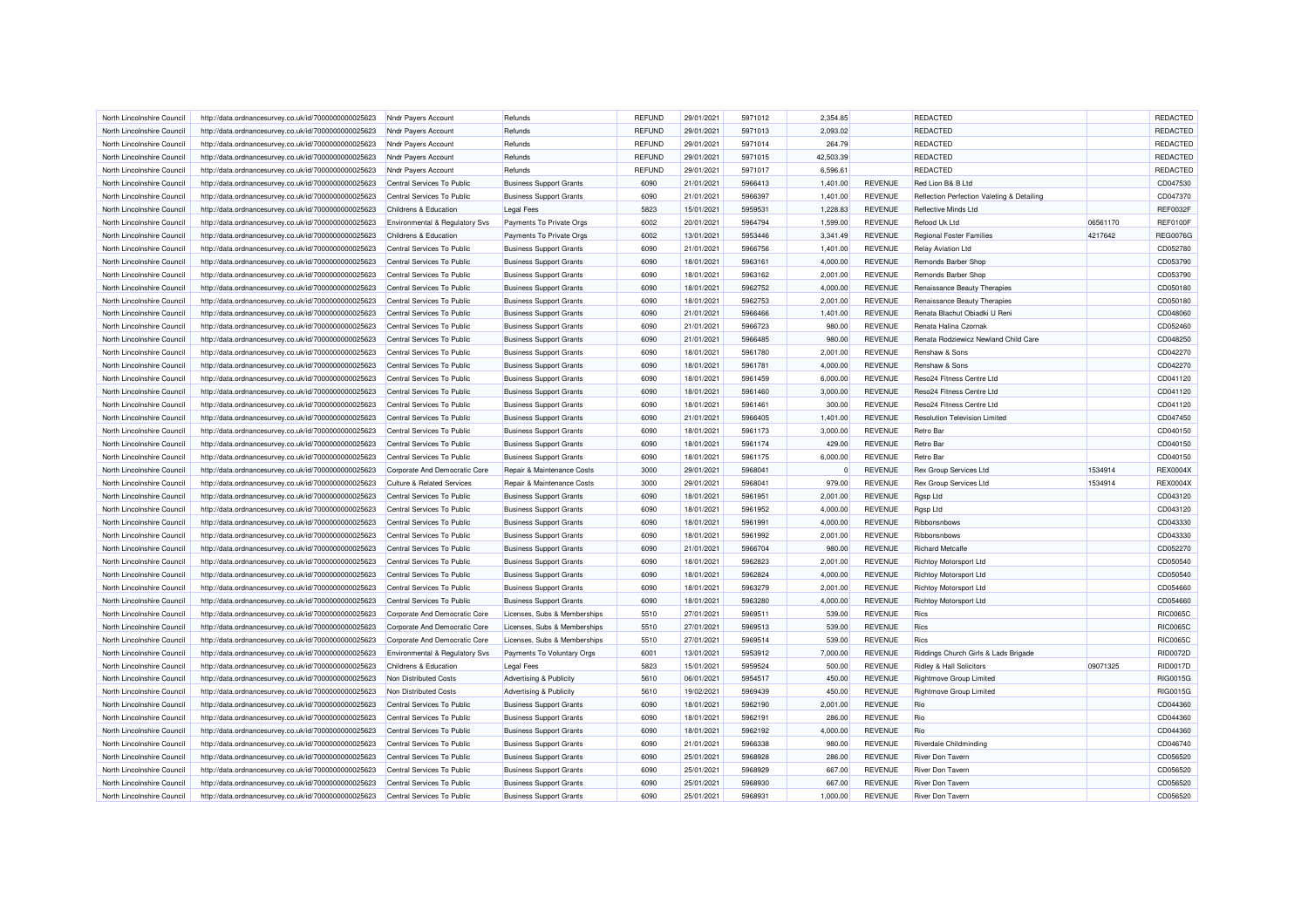| North Lincolnshire Council                               | http://data.ordnancesurvey.co.uk/id/7000000000025623 | Central Services To Public            | <b>Business Support Grants</b>           | 6090         | 25/01/2021 | 5968932            | 4,000.00  | <b>REVENUE</b> | <b>River Don Taverr</b>                    |          | CD056520        |
|----------------------------------------------------------|------------------------------------------------------|---------------------------------------|------------------------------------------|--------------|------------|--------------------|-----------|----------------|--------------------------------------------|----------|-----------------|
| North Lincolnshire Council                               | http://data.ordnancesurvey.co.uk/id/7000000000025623 | Central Services To Public            | <b>Business Support Grants</b>           | 6090         | 25/01/2021 | 5968934            | 2,001.00  | <b>REVENUE</b> | <b>River Don Tavern</b>                    |          | CD056520        |
| North Lincolnshire Council                               | http://data.ordnancesurvey.co.uk/id/7000000000025623 | Central Services To Public            | <b>Business Support Grants</b>           | 6090         | 25/01/2021 | 5968935            | 1,334.00  | <b>REVENUE</b> | <b>River Don Tavern</b>                    |          | CD056520        |
| North Lincolnshire Council                               | http://data.ordnancesurvey.co.uk/id/7000000000025623 | Central Services To Public            | <b>Business Support Grants</b>           | 6090         | 21/01/2021 | 5966448            | 1,401.00  | <b>REVENUE</b> | <b>Riverside Restuarant</b>                |          | CD047880        |
| North Lincolnshire Council                               | http://data.ordnancesurvey.co.uk/id/7000000000025623 | Central Services To Public            | <b>Business Support Grants</b>           | 6090         | 18/01/2021 | 5962283            | 2,001.00  | <b>REVENUE</b> | R K Autoparts Karolino Zebrowska           |          | CD044820        |
| North Lincolnshire Council                               | http://data.ordnancesurvey.co.uk/id/7000000000025623 | Central Services To Public            | <b>Business Support Grants</b>           | 6090         | 18/01/2021 | 5962284            | 4.000.00  | <b>REVENUE</b> | R K Autoparts Karolino Zebrowska           |          | CD044820        |
| North Lincolnshire Council                               | http://data.ordnancesurvey.co.uk/id/7000000000025623 | Central Services To Public            | <b>Business Support Grants</b>           | 6090         | 18/01/2021 | 5963289            | 2,001.00  | <b>REVENUE</b> | <b>Rmb Accident Repairs</b>                |          | CD054710        |
| North Lincolnshire Council                               | http://data.ordnancesurvey.co.uk/id/7000000000025623 | Central Services To Public            | <b>Business Support Grants</b>           | 6090         | 18/01/2021 | 5963290            | 4,000.00  | <b>REVENUE</b> | <b>Rmb Accident Repairs</b>                |          | CD054710        |
| North Lincolnshire Council                               | http://data.ordnancesurvey.co.uk/id/7000000000025623 | <b>Highways &amp; Transport</b>       | Other Supplies & Services                | 5799         | 20/01/2021 | 5958380            | 2,000.00  | <b>REVENUE</b> | Roadcone Ltd                               | 12607435 | <b>TRA0299A</b> |
| North Lincolnshire Council                               | http://data.ordnancesurvey.co.uk/id/7000000000025623 | <b>Highways &amp; Transport</b>       | Other Supplies & Services                | 5799         | 22/01/2021 | 5958383            | 1,500.00  | <b>REVENUE</b> | Roadcone Ltd                               | 12607435 | TRA0299/        |
| North Lincolnshire Council                               | http://data.ordnancesurvey.co.uk/id/7000000000025623 | <b>Highways &amp; Transport</b>       | Other Supplies & Services                | 5799         | 22/01/2021 | 5958385            | 2,000.00  | <b>REVENUE</b> | Roadcone Ltd                               | 12607435 | <b>TRA0299A</b> |
| North Lincolnshire Council                               | http://data.ordnancesurvey.co.uk/id/7000000000025623 | Corporate And Democratic Core         | Gen Office Exp (Incl Postage)            | 5603         | 20/01/2021 | 5960973            | 21.545.00 | <b>REVENUE</b> | Roadvert Ltd                               | SC166891 | <b>ROA0199A</b> |
| North Lincolnshire Council                               | http://data.ordnancesurvey.co.uk/id/7000000000025623 | <b>Highways &amp; Transport</b>       | Other Supplies & Services                | 5799         | 08/01/2021 | 5953244            | 405.00    | <b>REVENUE</b> | Roadway Uk (Tm) Ltd                        | 09294199 | ROA0015A        |
| North Lincolnshire Council                               | http://data.ordnancesurvey.co.uk/id/7000000000025623 | <b>Highways &amp; Transport</b>       | Other Supplies & Services                | 5799         | 08/01/2021 | 5953245            | 2,025.00  | <b>REVENUE</b> | Roadway Uk (Tm) Ltd                        | 09294199 | ROA0015A        |
| North Lincolnshire Council                               | http://data.ordnancesurvey.co.uk/id/7000000000025623 | Childrens & Education                 | It Software-Maintenance                  | 5053         | 27/01/2021 | 5967958            | 7,823.24  | <b>REVENUE</b> | Roadworks Information Ltd                  |          | ELG0002G        |
| North Lincolnshire Council                               | http://data.ordnancesurvey.co.uk/id/7000000000025623 | Central Services To Public            | <b>Business Support Grants</b>           | 6090         | 21/01/2021 | 5966476            | 1,401.00  | <b>REVENUE</b> | Robert Lawrance                            |          | CD048160        |
| North Lincolnshire Council                               | http://data.ordnancesurvey.co.uk/id/7000000000025623 | Central Services To Public            | <b>Business Support Grants</b>           | 6090         | 18/01/2021 | 5962694            | 2,001.00  | <b>REVENUE</b> | Robert Neasham Limited T/A South Park Cafe |          | CD049950        |
| North Lincolnshire Council                               | http://data.ordnancesurvey.co.uk/id/7000000000025623 | Central Services To Public            | <b>Business Support Grants</b>           | 6090         | 18/01/2021 | 5962695            | 286.00    | <b>REVENUE</b> | Robert Neasham Limited T/A South Park Cafe |          | CD049950        |
| North Lincolnshire Council                               | http://data.ordnancesurvey.co.uk/id/7000000000025623 | Central Services To Public            | <b>Business Support Grants</b>           | 6090         | 18/01/2021 | 5962696            | 4,000.00  | <b>REVENUE</b> | Robert Neasham Limited T/A South Park Cafe |          | CD049950        |
| North Lincolnshire Council                               | http://data.ordnancesurvey.co.uk/id/7000000000025623 | Central Services To Public            | <b>Business Support Grants</b>           | 6090         | 18/01/2021 | 5962765            | 2,001.00  | <b>REVENUE</b> | Robinsonâ ¿¿S Hair And Tanning Ltd         |          | CD050250        |
| North Lincolnshire Council                               | http://data.ordnancesurvey.co.uk/id/7000000000025623 | Central Services To Public            | <b>Business Support Grants</b>           | 6090         | 18/01/2021 | 5962766            | 4,000.00  | <b>REVENUE</b> | Robinsonâ ¿¿S Hair And Tanning Ltd         |          | CD050250        |
| North Lincolnshire Council                               | http://data.ordnancesurvey.co.uk/id/7000000000025623 | Central Services To Public            | <b>Business Support Grants</b>           | 6090         | 21/01/2021 | 5966565            | 1,401.00  | <b>REVENUE</b> | <b>Rock Locks</b>                          |          | CD049050        |
| North Lincolnshire Council                               | http://data.ordnancesurvey.co.uk/id/7000000000025623 | <b>Housing Services</b>               | Fees & Charges Income                    | 9002         | 08/01/2021 | 5955995            | $-700.00$ | <b>REVENUE</b> | Rolec Energy Ltd                           | 10031908 | <b>ROL0032L</b> |
| North Lincolnshire Council                               | http://data.ordnancesurvey.co.uk/id/7000000000025623 | Environmental & Regulatory Svs        | Repair & Maintenance Costs               | 3000         | 22/01/2021 | 5966241            | 491.90    | <b>REVENUE</b> | <b>Rollo Power Solutions</b>               |          | <b>TSE0002E</b> |
| North Lincolnshire Council                               | http://data.ordnancesurvey.co.uk/id/7000000000025623 | Central Services To Public            | <b>Business Support Grants</b>           | 6090         | 18/01/2021 | 5963226            | 286.00    | <b>REVENUE</b> | Rookery Farm Guest House                   |          | CD054470        |
| North Lincolnshire Council                               |                                                      | Central Services To Public            |                                          | 6090         |            | 5963227            |           | <b>REVENUE</b> |                                            |          |                 |
|                                                          | http://data.ordnancesurvey.co.uk/id/7000000000025623 |                                       | <b>Business Support Grants</b>           |              | 18/01/2021 |                    | 2,001.00  |                | Rookery Farm Guest House                   |          | CD054470        |
| North Lincolnshire Council<br>North Lincolnshire Council | http://data.ordnancesurvey.co.uk/id/7000000000025623 | Central Services To Public            | <b>Business Support Grants</b>           | 6090<br>6090 | 18/01/2021 | 5963228<br>5966323 | 4,000.00  | <b>REVENUE</b> | Rookery Farm Guest House                   |          | CD054470        |
|                                                          | http://data.ordnancesurvey.co.uk/id/7000000000025623 | Central Services To Public            | <b>Business Support Grants</b>           |              | 21/01/2021 |                    | 1,401.00  | <b>REVENUE</b> | Rookery Wolds Wedding Venue                |          | CD046570        |
| North Lincolnshire Council                               | http://data.ordnancesurvey.co.uk/id/7000000000025623 | Central Services To Public            | <b>Business Support Grants</b>           | 6090         | 18/01/2021 | 5961744            | 2,001.00  | <b>REVENUE</b> | Rosea Bridal                               |          | CD042120        |
| North Lincolnshire Council                               | http://data.ordnancesurvey.co.uk/id/7000000000025623 | Central Services To Public            | <b>Business Support Grants</b>           | 6090         | 18/01/2021 | 5961745            | 4,000.00  | <b>REVENUE</b> | Rosea Bridal                               |          | CD042120        |
| North Lincolnshire Council                               | http://data.ordnancesurvey.co.uk/id/7000000000025623 | Central Services To Public            | <b>Business Support Grants</b>           | 6090         | 18/01/2021 | 5962477            | 2,001.00  | <b>REVENUE</b> | Rosy & Tilly                               |          | CD045560        |
| North Lincolnshire Council                               | http://data.ordnancesurvey.co.uk/id/7000000000025623 | Central Services To Public            | <b>Business Support Grants</b>           | 6090         | 18/01/2021 | 5962478            | 4,000.00  | <b>REVENUE</b> | Rosy & Tilly                               |          | CD045560        |
| North Lincolnshire Council                               | http://data.ordnancesurvey.co.uk/id/7000000000025623 | Central Services To Public            | <b>Business Support Grants</b>           | 6090         | 18/01/2021 | 5962342            | 286.00    | <b>REVENUE</b> | Roxton                                     |          | CD045090        |
| North Lincolnshire Council                               | http://data.ordnancesurvey.co.uk/id/7000000000025623 | Central Services To Public            | <b>Business Support Grants</b>           | 6090         | 18/01/2021 | 5962343            | 4,000.00  | <b>REVENUE</b> | Roxton                                     |          | CD045090        |
| North Lincolnshire Council                               | http://data.ordnancesurvey.co.uk/id/7000000000025623 | Central Services To Public            | <b>Business Support Grants</b>           | 6090         | 18/01/2021 | 5962344            | 2,001.00  | <b>REVENUE</b> | Roxton                                     |          | CD045090        |
| North Lincolnshire Council                               | http://data.ordnancesurvey.co.uk/id/7000000000025623 | <b>Adult Social Care</b>              | Gen Office Exp (Incl Postage)            | 5603         | 06/01/2021 | 5953969            | 448.75    | <b>REVENUE</b> | Royal Mail Group Plc                       | 4138203  | ROY0021Y        |
| North Lincolnshire Council                               | http://data.ordnancesurvey.co.uk/id/7000000000025623 | Central Services To Public            | Gen Office Exp (Incl Postage)            | 5603         | 06/01/2021 | 5953969            | 486.45    | <b>REVENUE</b> | Royal Mail Group Plc                       | 4138203  | ROY0021Y        |
| North Lincolnshire Council                               | http://data.ordnancesurvey.co.uk/id/7000000000025623 | Corporate And Democratic Core         | Gen Office Exp (Incl Postage)            | 5603         | 06/01/2021 | 5953969            | 141.53    | <b>REVENUE</b> | Royal Mail Group Plo                       | 4138203  | ROY0021Y        |
| North Lincolnshire Council                               | http://data.ordnancesurvey.co.uk/id/7000000000025623 | Corporate And Democratic Core         | Other Professional Fees                  | 5829         | 08/01/2021 | 5956621            | 519.00    | <b>REVENUE</b> | Royal Mail Group Plc                       | 4138203  | ROY0021Y        |
| North Lincolnshire Council                               | http://data.ordnancesurvey.co.uk/id/7000000000025623 | <b>Culture &amp; Related Services</b> | Gen Office Exp (Incl Postage)            | 5603         | 13/01/2021 | 5958041            | 519.00    | <b>REVENUE</b> | Royal Mail Group Plc                       |          | ROY0127Y        |
| North Lincolnshire Council                               | http://data.ordnancesurvey.co.uk/id/7000000000025623 | Fin&Inv I&E                           | <b>Cleaning Services &amp; Contracts</b> | 3311         | 15/01/2021 | 5959832            | 787.00    | <b>REVENUE</b> | Royal Mail Group Plc                       | 4138203  | ROY0021Y        |
| North Lincolnshire Council                               | http://data.ordnancesurvey.co.uk/id/7000000000025623 | Non Distributed Costs                 | Gen Office Exp (Incl Postage)            | 5603         | 06/01/2021 | 5953969            | 20.55     | <b>REVENUE</b> | Royal Mail Group Plc                       | 4138203  | ROY0021Y        |
| North Lincolnshire Council                               | http://data.ordnancesurvey.co.uk/id/7000000000025623 | <b>Planning Services</b>              | Gen Office Exp (Incl Postage)            | 5603         | 06/01/2021 | 5953969            | 5.01      | <b>REVENUE</b> | Royal Mail Group Plc                       | 4138203  | ROY0021Y        |
| North Lincolnshire Council                               | http://data.ordnancesurvey.co.uk/id/7000000000025623 | Central Services To Public            | <b>Business Support Grants</b>           | 6090         | 18/01/2021 | 5963122            | 4,000.00  | <b>REVENUE</b> | <b>R&amp;R Hair Design</b>                 |          | CD053600        |
| North Lincolnshire Council                               | http://data.ordnancesurvey.co.uk/id/7000000000025623 | Central Services To Public            | <b>Business Support Grants</b>           | 6090         | 18/01/2021 | 5963123            | 2,001.00  | <b>REVENUE</b> | <b>R&amp;R Hair Design</b>                 |          | CD053600        |
| North Lincolnshire Council                               | http://data.ordnancesurvey.co.uk/id/7000000000025623 | <b>Culture &amp; Related Services</b> | <b>Equipment Purchase</b>                | 5001         | 27/01/2021 | 5964992            | 340.00    | <b>REVENUE</b> | R & R Studio                               |          | <b>RRS0001S</b> |
| North Lincolnshire Council                               | http://data.ordnancesurvey.co.uk/id/7000000000025623 | Central Services To Public            | <b>Business Support Grants</b>           | 6090         | 21/01/2021 | 5966511            | 1,401.00  | <b>REVENUE</b> | <b>Rtl Photography</b>                     |          | CD048510        |
| North Lincolnshire Council                               | http://data.ordnancesurvey.co.uk/id/7000000000025623 | Central Services To Public            | <b>Business Support Grants</b>           | 6090         | 18/01/2021 | 5963562            | 1.334.00  | <b>REVENUE</b> | <b>Rtr</b>                                 |          | CD056220        |
| North Lincolnshire Council                               | http://data.ordnancesurvey.co.uk/id/7000000000025623 | Central Services To Public            | <b>Business Support Grants</b>           | 6090         | 18/01/2021 | 5963563            | 4,000.00  | <b>REVENUE</b> | <b>Rtr</b>                                 |          | CD056220        |
| North Lincolnshire Council                               | http://data.ordnancesurvey.co.uk/id/7000000000025623 | Central Services To Public            | <b>Business Support Grants</b>           | 6090         | 18/01/2021 | 5963564            | 2,001.00  | REVENUE        | <b>Rtr</b>                                 |          | CD056220        |
| North Lincolnshire Council                               | http://data.ordnancesurvey.co.uk/id/7000000000025623 | Central Services To Public            | <b>Business Support Grants</b>           | 6090         | 21/01/2021 | 5966313            | 980.00    | <b>REVENUE</b> | <b>Rts Computers</b>                       |          | CD046460        |
| North Lincolnshire Council                               | http://data.ordnancesurvey.co.uk/id/7000000000025623 | Central Services To Public            | <b>Business Support Grants</b>           | 6090         | 21/01/2021 | 5966434            | 1,401.00  | <b>REVENUE</b> | <b>Ruff To Woof</b>                        |          | CD047740        |
| North Lincolnshire Council                               | http://data.ordnancesurvey.co.uk/id/7000000000025623 | Central Services To Public            | <b>Business Support Grants</b>           | 6090         | 21/01/2021 | 5966556            | 1.401.00  | <b>REVENUE</b> | <b>Ruff To Woof</b>                        |          | CD048960        |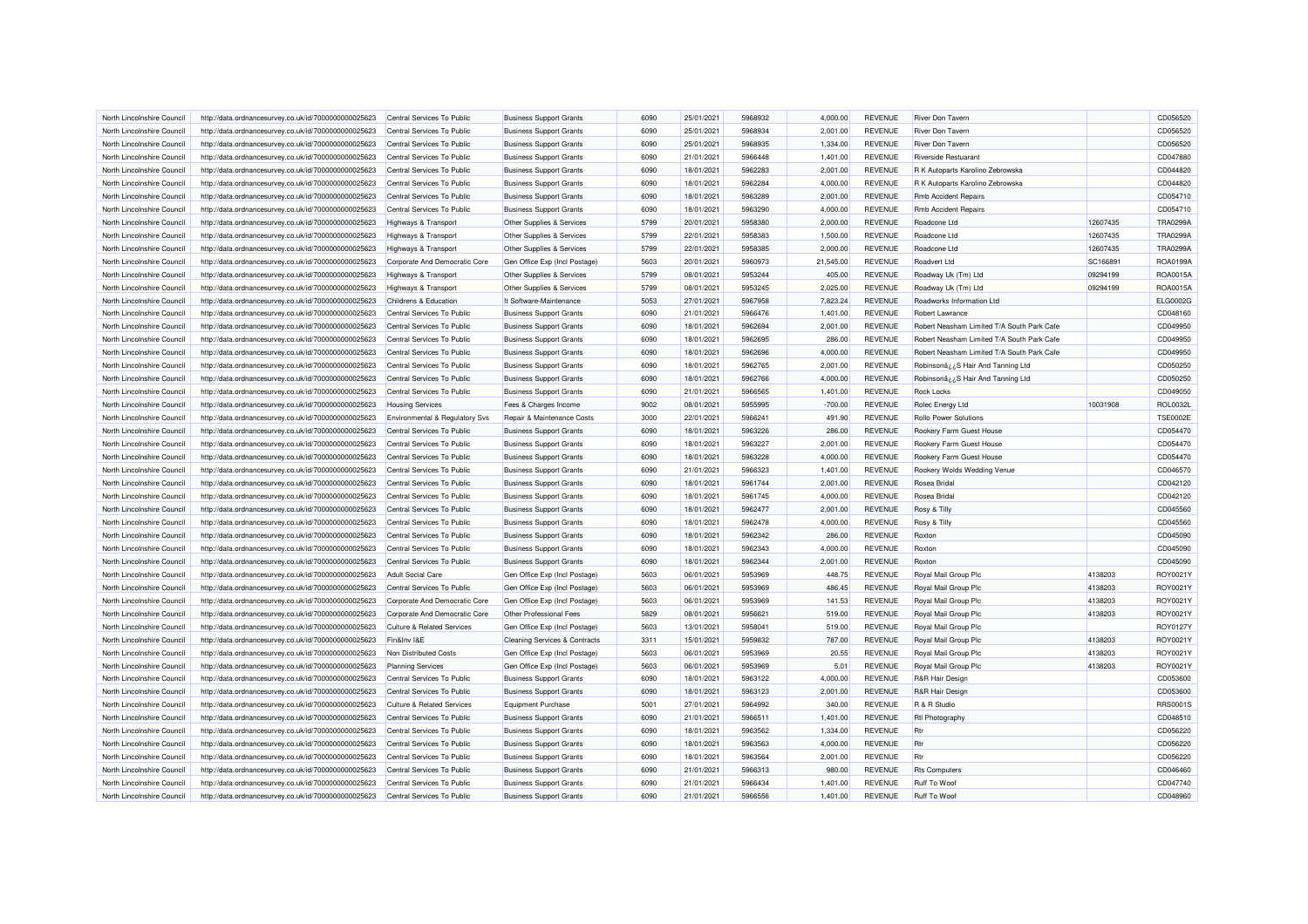| North Lincolnshire Council | http://data.ordnancesurvey.co.uk/id/7000000000025623 | Central Services To Public            | <b>Business Support Grants</b> | 6090 | 18/01/2021 | 5962396 | 3,000.00 | <b>REVENUE</b> | Rushby Dance & Fitness Centre               |          | CD045270        |
|----------------------------|------------------------------------------------------|---------------------------------------|--------------------------------|------|------------|---------|----------|----------------|---------------------------------------------|----------|-----------------|
| North Lincolnshire Council | http://data.ordnancesurvey.co.uk/id/7000000000025623 | Central Services To Public            | <b>Business Support Grants</b> | 6090 | 18/01/2021 | 5962397 | 429.00   | <b>REVENUE</b> | Rushby Dance & Fitness Centre               |          | CD045270        |
| North Lincolnshire Council | http://data.ordnancesurvey.co.uk/id/7000000000025623 | Central Services To Public            | <b>Business Support Grants</b> | 6090 | 18/01/2021 | 5962398 | 6,000.00 | <b>REVENUE</b> | Rushby Dance & Fitness Centre               |          | CD045270        |
| North Lincolnshire Council | http://data.ordnancesurvey.co.uk/id/7000000000025623 | <b>Culture &amp; Related Services</b> | Equipment Hire/Rent            | 5002 | 20/01/2021 | 5958029 | 667.00   | <b>REVENUE</b> | <b>Russell Groundcare</b>                   | 178738   | <b>RUS0130S</b> |
| North Lincolnshire Council | http://data.ordnancesurvey.co.uk/id/7000000000025623 | Central Services To Public            | <b>Business Support Grants</b> | 6090 | 21/01/2021 | 5966733 | 980.00   | <b>REVENUE</b> | Russel Steeples Taxi Driver                 |          | CD052550        |
| North Lincolnshire Council | http://data.ordnancesurvey.co.uk/id/7000000000025623 | Central Services To Public            | <b>Business Support Grants</b> | 6090 | 21/01/2021 | 5966658 | 1,401.00 | <b>REVENUE</b> | Ruth George Mobile Hairdressing             |          | CD051790        |
| North Lincolnshire Council | http://data.ordnancesurvey.co.uk/id/7000000000025623 | Central Services To Public            | <b>Business Support Grants</b> | 6090 | 18/01/2021 | 5963157 | 2,001.00 | <b>REVENUE</b> | <b>Rw&amp;M Car Sales</b>                   |          | CD053770        |
| North Lincolnshire Council | http://data.ordnancesurvey.co.uk/id/7000000000025623 | Central Services To Public            | <b>Business Support Grants</b> | 6090 | 18/01/2021 | 5963158 | 4,000.00 | <b>REVENUE</b> | <b>Rw&amp;M Car Sales</b>                   |          | CD053770        |
| North Lincolnshire Council | http://data.ordnancesurvey.co.uk/id/7000000000025623 | Central Services To Public            | <b>Business Support Grants</b> | 6090 | 21/01/2021 | 5966608 | 1,401.00 | <b>REVENUE</b> | S <sub>3</sub> If                           |          | CD049480        |
| North Lincolnshire Council | http://data.ordnancesurvey.co.uk/id/7000000000025623 | Central Services To Public            | <b>Business Support Grants</b> | 6090 | 21/01/2021 | 5966273 | 1,401.00 | <b>REVENUE</b> | Sable Pilgrim Hair & Beauty                 |          | CD046070        |
| North Lincolnshire Council | http://data.ordnancesurvey.co.uk/id/7000000000025623 | Central Services To Public            | <b>Business Support Grants</b> | 6090 | 18/01/2021 | 5962665 | 4,000.00 | <b>REVENUE</b> | Sadies Tea Room                             |          | CD049850        |
| North Lincolnshire Council | http://data.ordnancesurvey.co.uk/id/7000000000025623 | Central Services To Public            | <b>Business Support Grants</b> | 6090 | 18/01/2021 | 5962666 | 2,001.00 | <b>REVENUE</b> | Sadies Tea Room                             |          | CD049850        |
| North Lincolnshire Council | http://data.ordnancesurvey.co.uk/id/7000000000025623 | Central Services To Public            | <b>Business Support Grants</b> | 6090 | 18/01/2021 | 5962667 | 286.00   | <b>REVENUE</b> | Sadies Tea Room                             |          | CD049850        |
| North Lincolnshire Council | http://data.ordnancesurvey.co.uk/id/7000000000025623 | <b>Adult Social Care</b>              | Payments To Private Orgs       | 6002 | 06/01/2021 | 5953437 | 2,500.00 | <b>REVENUE</b> | Safer Futures Yorkshire Ltd                 |          | <b>HAR0345R</b> |
| North Lincolnshire Council | http://data.ordnancesurvey.co.uk/id/7000000000025623 | Central Services To Public            | <b>Business Support Grants</b> | 6090 | 21/01/2021 | 5966548 | 980.00   | <b>REVENUE</b> | Sa Fire Safety Ltd                          |          | CD048880        |
| North Lincolnshire Council | http://data.ordnancesurvey.co.uk/id/7000000000025623 | Environmental & Regulatory Svs        | Payments To Private Orgs       | 6002 | 13/01/2021 | 5958031 | 1,250.00 | <b>REVENUE</b> | S A Greenfield                              |          | GRA0228/        |
| North Lincolnshire Council | http://data.ordnancesurvey.co.uk/id/7000000000025623 | Environmental & Regulatory Svs        | Payments To Private Orgs       | 6002 | 13/01/2021 | 5958033 | 2,589.00 | <b>REVENUE</b> | S A Greenfield                              |          | GRA0228/        |
| North Lincolnshire Council |                                                      | Childrens & Education                 | <b>Client Related Costs</b>    | 5534 | 06/01/2021 | 5953892 | 270.15   | <b>REVENUE</b> |                                             | 03234511 | ARG0003G        |
|                            | http://data.ordnancesurvey.co.uk/id/7000000000025623 |                                       |                                |      |            |         |          |                | Sainsbury'S Argos Ltd                       |          |                 |
| North Lincolnshire Council | http://data.ordnancesurvey.co.uk/id/7000000000025623 | Central Services To Public            | <b>Business Support Grants</b> | 6090 | 21/01/2021 | 5966838 | 980.00   | <b>REVENUE</b> | Sallys Personal Pet Services                |          | CD054940        |
| North Lincolnshire Council | http://data.ordnancesurvey.co.uk/id/7000000000025623 | Central Services To Public            | <b>Business Support Grants</b> | 6090 | 25/01/2021 | 5969072 | 2,001.00 | <b>REVENUE</b> | Saman Saleh Rashid T/A Ashby Top Cut Barber |          | CD056850        |
| North Lincolnshire Council | http://data.ordnancesurvey.co.uk/id/7000000000025623 | Central Services To Public            | <b>Business Support Grants</b> | 6090 | 25/01/2021 | 5969073 | 4,000.00 | <b>REVENUE</b> | Saman Saleh Rashid T/A Ashby Top Cut Barber |          | CD056850        |
| North Lincolnshire Council | http://data.ordnancesurvey.co.uk/id/7000000000025623 | Central Services To Public            | <b>Business Support Grants</b> | 6090 | 25/01/2021 | 5969074 | 1,334.00 | <b>REVENUE</b> | Saman Saleh Rashid T/A Ashby Top Cut Barber |          | CD056850        |
| North Lincolnshire Council | http://data.ordnancesurvey.co.uk/id/7000000000025623 | Central Services To Public            | <b>Business Support Grants</b> | 6090 | 18/01/2021 | 5961883 | 2,001.00 | <b>REVENUE</b> | Samtonys Embroidery                         |          | CD042780        |
| North Lincolnshire Council | http://data.ordnancesurvey.co.uk/id/7000000000025623 | Central Services To Public            | <b>Business Support Grants</b> | 6090 | 18/01/2021 | 5961884 | 4,000.00 | <b>REVENUE</b> | Samtonys Embroidery                         |          | CD042780        |
| North Lincolnshire Council | http://data.ordnancesurvey.co.uk/id/7000000000025623 | Central Services To Public            | <b>Business Support Grants</b> | 6090 | 18/01/2021 | 5962409 | 429.00   | <b>REVENUE</b> | Sandtoft Transport Centre Ltd               |          | CD045310        |
| North Lincolnshire Council | http://data.ordnancesurvey.co.uk/id/7000000000025623 | Central Services To Public            | <b>Business Support Grants</b> | 6090 | 18/01/2021 | 5962410 | 3,000.00 | <b>REVENUE</b> | Sandtoft Transport Centre Ltd               |          | CD045310        |
| North Lincolnshire Council | http://data.ordnancesurvey.co.uk/id/7000000000025623 | Central Services To Public            | <b>Business Support Grants</b> | 6090 | 18/01/2021 | 5962411 | 6,000.00 | <b>REVENUE</b> | Sandtoft Transport Centre Ltd               |          | CD045310        |
| North Lincolnshire Council | http://data.ordnancesurvey.co.uk/id/7000000000025623 | Central Services To Public            | <b>Business Support Grants</b> | 6090 | 18/01/2021 | 5961574 | 643.00   | <b>REVENUE</b> | San Pietro Restaurants Ltd                  |          | CD041520        |
| North Lincolnshire Council | http://data.ordnancesurvey.co.uk/id/7000000000025623 | Central Services To Public            | <b>Business Support Grants</b> | 6090 | 18/01/2021 | 5961575 | 4,500.00 | <b>REVENUE</b> | San Pietro Restaurants Ltd                  |          | CD041520        |
| North Lincolnshire Council | http://data.ordnancesurvey.co.uk/id/7000000000025623 | Central Services To Public            | <b>Business Support Grants</b> | 6090 | 18/01/2021 | 5961576 | 9,000.00 | <b>REVENUE</b> | San Pietro Restaurants Ltd                  |          | CD041520        |
| North Lincolnshire Council | http://data.ordnancesurvey.co.uk/id/7000000000025623 | Central Services To Public            | <b>Business Support Grants</b> | 6090 | 18/01/2021 | 5962015 | 4,000.00 | <b>REVENUE</b> | Sapprouk Ltd                                |          | CD043450        |
| North Lincolnshire Council | http://data.ordnancesurvey.co.uk/id/7000000000025623 | Central Services To Public            | <b>Business Support Grants</b> | 6090 | 18/01/2021 | 5962016 | 2,001.00 | <b>REVENUE</b> | Sapprouk Ltd                                |          | CD043450        |
| North Lincolnshire Council | http://data.ordnancesurvey.co.uk/id/7000000000025623 | Central Services To Public            | <b>Business Support Grants</b> | 6090 | 21/01/2021 | 5966746 | 980.00   | <b>REVENUE</b> | Saqib Saeed                                 |          | CD052680        |
| North Lincolnshire Council | http://data.ordnancesurvey.co.uk/id/7000000000025623 | Central Services To Public            | <b>Business Support Grants</b> | 6090 | 21/01/2021 | 5966515 | 1,401.00 | <b>REVENUE</b> | Sarahâ¿¿S Luxury Locks                      |          | CD048550        |
| North Lincolnshire Council | http://data.ordnancesurvey.co.uk/id/7000000000025623 | Central Services To Public            | <b>Business Support Grants</b> | 6090 | 18/01/2021 | 5961947 | 2,001.00 | <b>REVENUE</b> | Sarahâ ¿¿S Retreat                          |          | CD043100        |
| North Lincolnshire Council | http://data.ordnancesurvey.co.uk/id/7000000000025623 | Central Services To Public            | <b>Business Support Grants</b> | 6090 | 18/01/2021 | 5961948 | 4,000.00 | <b>REVENUE</b> | Sarahâ ¿¿S Retreat                          |          | CD043100        |
| North Lincolnshire Council | http://data.ordnancesurvey.co.uk/id/7000000000025623 | Central Services To Public            | <b>Business Support Grants</b> | 6090 | 21/01/2021 | 5966584 | 1,401.00 | <b>REVENUE</b> | Sarah Curtis                                |          | CD049240        |
| North Lincolnshire Council | http://data.ordnancesurvey.co.uk/id/7000000000025623 | Central Services To Public            | <b>Business Support Grants</b> | 6090 | 18/01/2021 | 5961399 | 9,000.00 | <b>REVENUE</b> | Sarah'S Family Dining                       |          | CD040920        |
| North Lincolnshire Council | http://data.ordnancesurvey.co.uk/id/7000000000025623 | Central Services To Public            | <b>Business Support Grants</b> | 6090 | 18/01/2021 | 5961400 | 4,500.00 | <b>REVENUE</b> | Sarah'S Family Dining                       |          | CD040920        |
| North Lincolnshire Council | http://data.ordnancesurvey.co.uk/id/7000000000025623 | Central Services To Public            | <b>Business Support Grants</b> | 6090 | 18/01/2021 | 5961401 | 643.00   | <b>REVENUE</b> | Sarah'S Family Dining                       |          | CD040920        |
| North Lincolnshire Council | http://data.ordnancesurvey.co.uk/id/7000000000025623 | Central Services To Public            | <b>Business Support Grants</b> | 6090 | 21/01/2021 | 5966657 | 980.00   | <b>REVENUE</b> | Sardar Sher                                 |          | CD051780        |
| North Lincolnshire Council | http://data.ordnancesurvey.co.uk/id/7000000000025623 | Central Services To Public            | <b>Business Support Grants</b> | 6090 | 18/01/2021 | 5962491 | 2.001.00 | <b>REVENUE</b> | <b>Sassy Boutique</b>                       |          | CD045630        |
| North Lincolnshire Council | http://data.ordnancesurvey.co.uk/id/7000000000025623 | Central Services To Public            | <b>Business Support Grants</b> | 6090 | 18/01/2021 | 5962492 | 4,000.00 | <b>REVENUE</b> | Sassy Boutique                              |          | CD045630        |
|                            |                                                      |                                       |                                |      |            |         |          |                |                                             |          |                 |
| North Lincolnshire Council | http://data.ordnancesurvey.co.uk/id/7000000000025623 | Central Services To Public            | <b>Business Support Grants</b> | 6090 | 21/01/2021 | 5966779 | 1,401.00 | <b>REVENUE</b> | Sawcliffe Manor Rentals                     |          | CD053010        |
| North Lincolnshire Council | http://data.ordnancesurvey.co.uk/id/7000000000025623 | Central Services To Public            | <b>Business Support Grants</b> | 6090 | 21/01/2021 | 5966780 | 1,401.00 | <b>REVENUE</b> | Sawcliffe Manor Rentals                     |          | CD053010        |
| North Lincolnshire Council | http://data.ordnancesurvey.co.uk/id/7000000000025623 | Central Services To Public            | <b>Business Support Grants</b> | 6090 | 18/01/2021 | 5962508 | 4,000.00 | <b>REVENUE</b> | Saw Inc Tattoo Studio                       |          | CD045710        |
| North Lincolnshire Council | http://data.ordnancesurvey.co.uk/id/7000000000025623 | Central Services To Public            | <b>Business Support Grants</b> | 6090 | 18/01/2021 | 5962509 | 2,001.00 | <b>REVENUE</b> | Saw Inc Tattoo Studio                       |          | CD045710        |
| North Lincolnshire Council | http://data.ordnancesurvey.co.uk/id/7000000000025623 | Central Services To Public            | <b>Business Support Grants</b> | 6090 | 21/01/2021 | 5966803 | 1,401.00 | <b>REVENUE</b> | Sayf Driving School                         |          | CD053960        |
| North Lincolnshire Council | http://data.ordnancesurvey.co.uk/id/7000000000025623 | Central Services To Public            | <b>Business Support Grants</b> | 6090 | 18/01/2021 | 5962178 | 2,001.00 | <b>REVENUE</b> | S B Hairdressing                            |          | CD044300        |
| North Lincolnshire Council | http://data.ordnancesurvey.co.uk/id/7000000000025623 | Central Services To Public            | <b>Business Support Grants</b> | 6090 | 18/01/2021 | 5962179 | 4,000.00 | <b>REVENUE</b> | S B Hairdressing                            |          | CD044300        |
| North Lincolnshire Council | http://data.ordnancesurvey.co.uk/id/7000000000025623 | Central Services To Public            | <b>Business Support Grants</b> | 6090 | 21/01/2021 | 5966774 | 1,401.00 | <b>REVENUE</b> | Sbs Finance And Event Management            |          | CD052960        |
| North Lincolnshire Council | http://data.ordnancesurvey.co.uk/id/7000000000025623 | Central Services To Public            | <b>Business Support Grants</b> | 6090 | 18/01/2021 | 5962339 | 3,000.00 | <b>REVENUE</b> | Scalinis Scunthorpe                         |          | CD045080        |
| North Lincolnshire Council | http://data.ordnancesurvey.co.uk/id/7000000000025623 | Central Services To Public            | <b>Business Support Grants</b> | 6090 | 18/01/2021 | 5962340 | 429.00   | <b>REVENUE</b> | Scalinis Scunthorpe                         |          | CD045080        |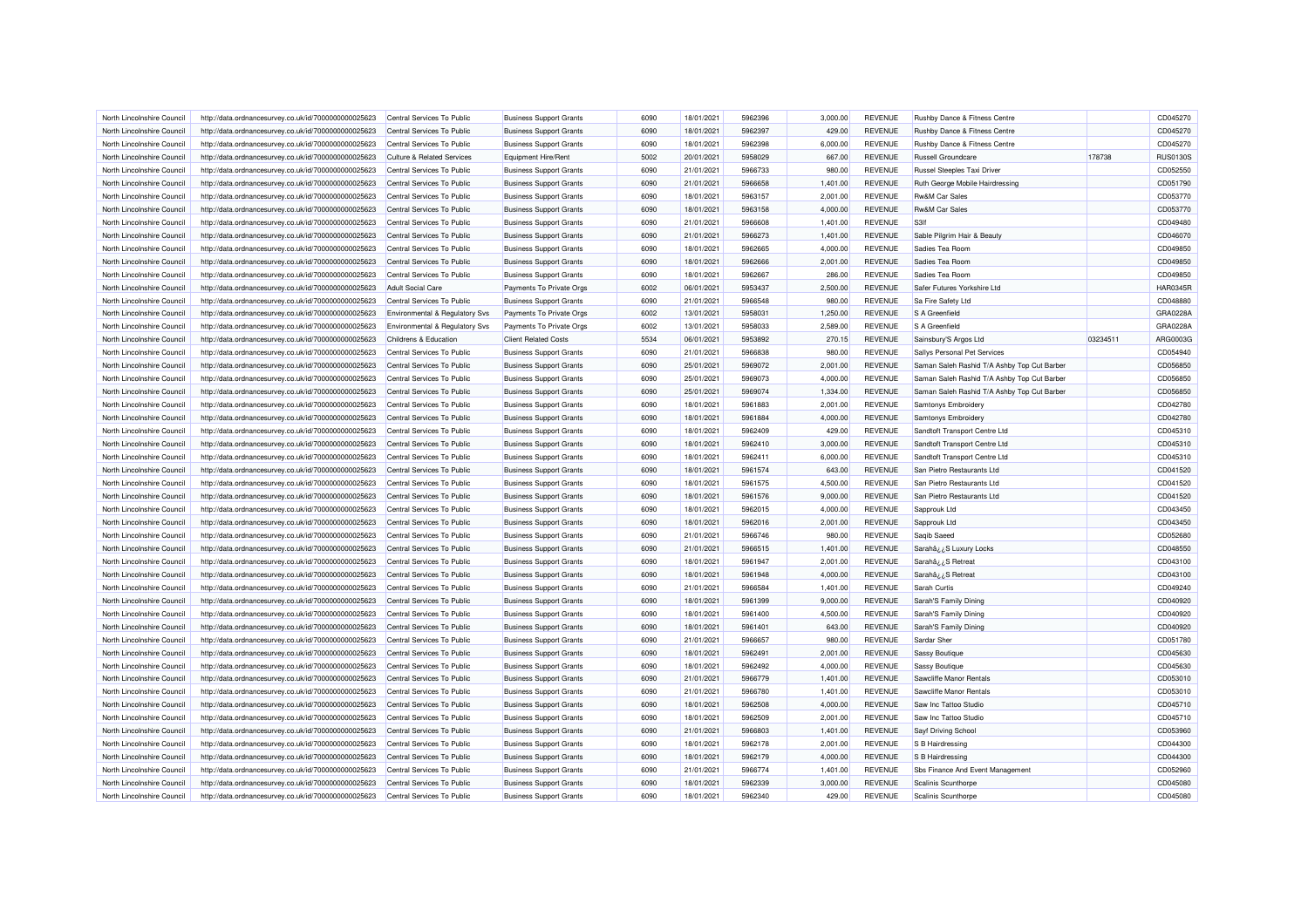| North Lincolnshire Council | http://data.ordnancesurvey.co.uk/id/7000000000025623 | Central Services To Public     | <b>Business Support Grants</b> | 6090 | 18/01/2021 | 5962341            | 6,000.00     | <b>REVENUE</b> | Scalinis Scunthorpe                          | CD045080        |
|----------------------------|------------------------------------------------------|--------------------------------|--------------------------------|------|------------|--------------------|--------------|----------------|----------------------------------------------|-----------------|
| North Lincolnshire Council | http://data.ordnancesurvey.co.uk/id/7000000000025623 | Central Services To Public     | <b>Business Support Grants</b> | 6090 | 18/01/2021 | 5963610            | 4,000.00     | <b>REVENUE</b> | Scarlett'S (Lincs) Ltd                       | CD056400        |
| North Lincolnshire Council | http://data.ordnancesurvey.co.uk/id/7000000000025623 | Central Services To Public     | <b>Business Support Grants</b> | 6090 | 18/01/2021 | 5963611            | 2,001.00     | <b>REVENUE</b> | Scarlett'S (Lincs) Ltd                       | CD056400        |
|                            |                                                      |                                |                                |      |            |                    |              |                |                                              |                 |
| North Lincolnshire Council | http://data.ordnancesurvey.co.uk/id/7000000000025623 | Childrens & Education          | Payments To Private Orgs       | 6002 | 06/01/2021 | 5953838            | 630.00       | <b>REVENUE</b> | Scawby Primary School Fund                   | <b>SCA0007A</b> |
| North Lincolnshire Council | http://data.ordnancesurvey.co.uk/id/7000000000025623 | Central Services To Public     | <b>Business Support Grants</b> | 6090 | 18/01/2021 | 5962587            | 429.00       | REVENUE        | Schnapps Bar                                 | CD049580        |
| North Lincolnshire Council | http://data.ordnancesurvey.co.uk/id/7000000000025623 | Central Services To Public     | <b>Business Support Grants</b> | 6090 | 18/01/2021 | 5962588            | 3,000.00     | <b>REVENUE</b> | Schnapps Bar                                 | CD049580        |
| North Lincolnshire Council | http://data.ordnancesurvey.co.uk/id/7000000000025623 | Central Services To Public     | <b>Business Support Grants</b> | 6090 | 18/01/2021 | 5962589            | 6,000.00     | <b>REVENUE</b> | Schnapps Bar                                 | CD049580        |
| North Lincolnshire Council | http://data.ordnancesurvey.co.uk/id/7000000000025623 | Central Services To Public     | <b>Business Support Grants</b> | 6090 | 18/01/2021 | 5962096            | 2,001.00     | <b>REVENUE</b> | Scissor Box Ltd                              | CD043860        |
| North Lincolnshire Council | http://data.ordnancesurvey.co.uk/id/7000000000025623 | Central Services To Public     | <b>Business Support Grants</b> | 6090 | 18/01/2021 | 5962097            | 4.000.00     | <b>REVENUE</b> | Scissor Box Ltd                              | CD043860        |
| North Lincolnshire Council | http://data.ordnancesurvey.co.uk/id/7000000000025623 | Central Services To Public     | <b>Business Support Grants</b> | 6090 | 21/01/2021 | 5966357            | 1,401.00     | REVENUE        | Scnthorpe Hand Car Wash                      | CD046930        |
| North Lincolnshire Council | http://data.ordnancesurvey.co.uk/id/7000000000025623 | Central Services To Public     | <b>Business Support Grants</b> | 6090 | 21/01/2021 | 5966855            | 1.401.00     | <b>REVENUE</b> | Screeton Bros (Barton Upon Humber) Ltd       | CD055130        |
| North Lincolnshire Council | http://data.ordnancesurvey.co.uk/id/7000000000025623 | Central Services To Public     | <b>Business Support Grants</b> | 6090 | 18/01/2021 | 5963096            | 4,000.00     | <b>REVENUE</b> | Scruffy Mutts Grooming Barton                | CD053470        |
| North Lincolnshire Council | http://data.ordnancesurvey.co.uk/id/7000000000025623 | Central Services To Public     | <b>Business Support Grants</b> | 6090 | 18/01/2021 | 5963097            | 2,001.00     | <b>REVENUE</b> | Scruffy Mutts Grooming Barton                | CD053470        |
| North Lincolnshire Council | http://data.ordnancesurvey.co.uk/id/7000000000025623 | Central Services To Public     | <b>Business Support Grants</b> | 6090 | 18/01/2021 | 5963149            | 4,000.00     | <b>REVENUE</b> | <b>Scunny Barbers</b>                        | CD053730        |
| North Lincolnshire Council | http://data.ordnancesurvey.co.uk/id/7000000000025623 | Central Services To Public     | <b>Business Support Grants</b> | 6090 | 18/01/2021 | 5963150            | 2,001.00     | <b>REVENUE</b> | <b>Scunny Barbers</b>                        | CD053730        |
| North Lincolnshire Council | http://data.ordnancesurvey.co.uk/id/7000000000025623 | Central Services To Public     | <b>Business Support Grants</b> | 6090 | 18/01/2021 | 5962238            | 2,001.00     | <b>REVENUE</b> | Scunny Car Wash                              | CD044580        |
| North Lincolnshire Council | http://data.ordnancesurvey.co.uk/id/7000000000025623 | Central Services To Public     | <b>Business Support Grants</b> | 6090 | 18/01/2021 | 5962239            | 4,000.00     | <b>REVENUE</b> | Scunny Car Wash                              | CD044580        |
| North Lincolnshire Council | http://data.ordnancesurvey.co.uk/id/7000000000025623 | Central Services To Public     | <b>Business Support Grants</b> | 6090 | 18/01/2021 | 5961212            | 643.00       | <b>REVENUE</b> | Scunthorpe Bowl                              | CD040290        |
| North Lincolnshire Council | http://data.ordnancesurvey.co.uk/id/7000000000025623 | Central Services To Public     | <b>Business Support Grants</b> | 6090 | 18/01/2021 | 5961213            | 9,000.00     | <b>REVENUE</b> | Scunthorpe Bowl                              | CD040290        |
| North Lincolnshire Council | http://data.ordnancesurvey.co.uk/id/7000000000025623 | Central Services To Public     | <b>Business Support Grants</b> | 6090 | 18/01/2021 | 5961214            | 4,500.00     | <b>REVENUE</b> | Scunthorpe Bowl                              | CD040290        |
| North Lincolnshire Council | http://data.ordnancesurvey.co.uk/id/7000000000025623 | Central Services To Public     | <b>Business Support Grants</b> | 6090 | 18/01/2021 | 5961511            | 286.00       | <b>REVENUE</b> | Scunthorpe Boxing Club                       | CD041300        |
| North Lincolnshire Council |                                                      | Central Services To Public     | <b>Business Support Grants</b> | 6090 | 18/01/2021 | 5961512            | 4,000.00     | <b>REVENUE</b> | Scunthorpe Boxing Club                       | CD041300        |
|                            | http://data.ordnancesurvey.co.uk/id/7000000000025623 |                                |                                | 6090 |            | 5961513            |              |                |                                              | CD041300        |
| North Lincolnshire Council | http://data.ordnancesurvey.co.uk/id/7000000000025623 | Central Services To Public     | <b>Business Support Grants</b> |      | 18/01/2021 |                    | 2,001.00     | <b>REVENUE</b> | Scunthorpe Boxing Club                       |                 |
| North Lincolnshire Council | http://data.ordnancesurvey.co.uk/id/7000000000025623 | Central Services To Public     | <b>Business Support Grants</b> | 6090 | 18/01/2021 | 5963262            | 286.00       | <b>REVENUE</b> | Scunthorpe Bridge Association                | CD054590        |
| North Lincolnshire Council | http://data.ordnancesurvey.co.uk/id/7000000000025623 | Central Services To Public     | <b>Business Support Grants</b> | 6090 | 18/01/2021 | 5963263            | 4,000.00     | <b>REVENUE</b> | Scunthorpe Bridge Association                | CD054590        |
| North Lincolnshire Council | http://data.ordnancesurvey.co.uk/id/7000000000025623 | Central Services To Public     | <b>Business Support Grants</b> | 6090 | 18/01/2021 | 5963264            | 2,001.00     | <b>REVENUE</b> | Scunthorpe Bridge Association                | CD054590        |
| North Lincolnshire Council | http://data.ordnancesurvey.co.uk/id/7000000000025623 | Childrens & Education          | Home To School Transport       | 4201 | 06/01/2021 | 5953533            | 880.00       | <b>REVENUE</b> | Scunthorpe & Brigg Private Hire              | <b>SCU0465U</b> |
| North Lincolnshire Council | http://data.ordnancesurvey.co.uk/id/7000000000025623 | Childrens & Education          | <b>Client Related Costs</b>    | 5534 | 27/01/2021 | 5968818            | 533.34       | <b>REVENUE</b> | Scunthorpe Carpet Centre                     | SCU0084L        |
| North Lincolnshire Council | http://data.ordnancesurvey.co.uk/id/7000000000025623 | Central Services To Public     | <b>Business Support Grants</b> | 6090 | 08/01/2021 | 5957087            | 1,334.00     | <b>REVENUE</b> | Scunthorpe Carpet Contractors                | CD055630        |
| North Lincolnshire Council | http://data.ordnancesurvey.co.uk/id/7000000000025623 | Central Services To Public     | <b>Business Support Grants</b> | 6090 | 18/01/2021 | 5963411            | 2.001.00     | <b>REVENUE</b> | Scunthorpe Carpet Contractors                | CD055630        |
| North Lincolnshire Council | http://data.ordnancesurvey.co.uk/id/7000000000025623 | Central Services To Public     | <b>Business Support Grants</b> | 6090 | 18/01/2021 | 5963412            | 4,000.00     | <b>REVENUE</b> | Scunthorpe Carpet Contractors                | CD055630        |
| North Lincolnshire Council | http://data.ordnancesurvey.co.uk/id/7000000000025623 | Central Services To Public     | <b>Business Support Grants</b> | 6090 | 18/01/2021 | 5962842            | 2,001.00     | <b>REVENUE</b> | Scunthorpe Cheerleading Academy              | CD050630        |
| North Lincolnshire Council | http://data.ordnancesurvey.co.uk/id/7000000000025623 | Central Services To Public     | <b>Business Support Grants</b> | 6090 | 18/01/2021 | 5962843            | 4,000.00     | <b>REVENUE</b> | Scunthorpe Cheerleading Academy              | CD050630        |
| North Lincolnshire Council | http://data.ordnancesurvey.co.uk/id/7000000000025623 | Central Services To Public     | <b>Business Support Grants</b> | 6090 | 18/01/2021 | 5962844            | 286.00       | <b>REVENUE</b> | Scunthorpe Cheerleading Academy              | CD050630        |
| North Lincolnshire Council | http://data.ordnancesurvey.co.uk/id/7000000000025623 | Childrens & Education          | Payments To Private Orgs       | 6002 | 06/01/2021 | 5953839            | 630.00       | <b>REVENUE</b> | Scunthorpe C Of E Primary School"Main A/C"   | <b>SCU0232U</b> |
| North Lincolnshire Council | http://data.ordnancesurvey.co.uk/id/7000000000025623 | Central Services To Public     | <b>Business Support Grants</b> | 6090 | 18/01/2021 | 5962100            | 2,001.00     | <b>REVENUE</b> | Scunthorpe Computers                         | CD043880        |
| North Lincolnshire Council | http://data.ordnancesurvey.co.uk/id/7000000000025623 | Central Services To Public     | <b>Business Support Grants</b> | 6090 | 18/01/2021 | 5962101            | 4,000.00     | <b>REVENUE</b> | <b>Scunthorpe Computers</b>                  | CD043880        |
| North Lincolnshire Council | http://data.ordnancesurvey.co.uk/id/7000000000025623 | Adult Social Care              | It Software-Maintenance        | 5053 | 05/01/2021 | 5954660            | 26.850.00    | <b>REVENUE</b> | Scunthorpe & District Citizens Advice Bureau | SCU0018U        |
| North Lincolnshire Council | http://data.ordnancesurvey.co.uk/id/7000000000025623 | Central Services To Public     | Payments To Voluntary Orgs     | 6001 | 29/01/2021 | 5970986            | 60,000.00    | <b>REVENUE</b> | Scunthorpe & District Citizens Advice Bureau | <b>SCU0018U</b> |
| North Lincolnshire Council | http://data.ordnancesurvey.co.uk/id/7000000000025623 | Childrens & Education          | Payments To Private Orgs       | 6002 | 05/01/2021 | 5954660            | $\Omega$     | <b>REVENUE</b> | Scunthorpe & District Citizens Advice Bureau | SCU0018U        |
| North Lincolnshire Council | http://data.ordnancesurvey.co.uk/id/7000000000025623 | Childrens & Education          | Payments To Private Orgs       | 6002 | 05/01/2021 | 5954735            | $-26,850.00$ | <b>REVENUE</b> | Scunthorpe & District Citizens Advice Bureau | <b>SCU0018U</b> |
| North Lincolnshire Council | http://data.ordnancesurvey.co.uk/id/7000000000025623 | Childrens & Education          | Payments To Private Orgs       | 6002 | 06/01/2021 | 5954908            | 26,850.00    | <b>REVENUE</b> | Scunthorpe & District Citizens Advice Bureau | SCU0018L        |
| North Lincolnshire Council | http://data.ordnancesurvey.co.uk/id/7000000000025623 | Environmental & Regulatory Svs | Other Supplies & Services      | 5799 | 08/01/2021 | 5956488            | 467.91       | REVENUE        | Scunthorpe & District Citizens Advice Bureau | <b>SCU0018U</b> |
|                            |                                                      |                                |                                | 6090 |            |                    |              |                |                                              | CD053480        |
| North Lincolnshire Council | http://data.ordnancesurvey.co.uk/id/7000000000025623 | Central Services To Public     | <b>Business Support Grants</b> | 6090 | 18/01/2021 | 5963098<br>5963099 | 2,001.00     | <b>REVENUE</b> | Scunthorpe Entertainer Ltd                   |                 |
| North Lincolnshire Council | http://data.ordnancesurvey.co.uk/id/7000000000025623 | Central Services To Public     | <b>Business Support Grants</b> |      | 18/01/2021 |                    | 4,000.00     | <b>REVENUE</b> | Scunthorpe Entertainer Ltd                   | CD053480        |
| North Lincolnshire Council | http://data.ordnancesurvey.co.uk/id/7000000000025623 | Central Services To Public     | <b>Business Support Grants</b> | 6090 | 21/01/2021 | 5966842            | 1,401.00     | <b>REVENUE</b> | Scunthorpe Group Of Hospitals                | CD054990        |
| North Lincolnshire Council | http://data.ordnancesurvey.co.uk/id/7000000000025623 | Environmental & Regulatory Svs | Repair & Maintenance Costs     | 3000 | 06/01/2021 | 5954675            | 3,980.50     | <b>REVENUE</b> | Scunthorpe Industrial Doors                  | <b>SCU0299L</b> |
| North Lincolnshire Council | http://data.ordnancesurvey.co.uk/id/7000000000025623 | Central Services To Public     | <b>Business Support Grants</b> | 6090 | 18/01/2021 | 5962982            | 4,500.00     | <b>REVENUE</b> | Scunthorpe John Roe Ltd                      | CD051200        |
| North Lincolnshire Council | http://data.ordnancesurvey.co.uk/id/7000000000025623 | Central Services To Public     | <b>Business Support Grants</b> | 6090 | 18/01/2021 | 5962983            | 9,000.00     | <b>REVENUE</b> | Scunthorpe John Roe Ltd                      | CD051200        |
| North Lincolnshire Council | http://data.ordnancesurvey.co.uk/id/7000000000025623 | Central Services To Public     | <b>Business Support Grants</b> | 6090 | 18/01/2021 | 5962629            | 286.00       | <b>REVENUE</b> | Scunthorpe Market Cafe Ltd                   | CD049730        |
| North Lincolnshire Council | http://data.ordnancesurvey.co.uk/id/7000000000025623 | Central Services To Public     | <b>Business Support Grants</b> | 6090 | 18/01/2021 | 5962630            | 4,000.00     | <b>REVENUE</b> | Scunthorpe Market Cafe Ltd                   | CD049730        |
| North Lincolnshire Council | http://data.ordnancesurvey.co.uk/id/7000000000025623 | Central Services To Public     | <b>Business Support Grants</b> | 6090 | 18/01/2021 | 5962631            | 2,001.00     | <b>REVENUE</b> | Scunthorpe Market Cafe Ltd                   | CD049730        |
| North Lincolnshire Council | http://data.ordnancesurvey.co.uk/id/7000000000025623 | <b>Adult Social Care</b>       | Equipment Maint.& Repair       | 5003 | 06/01/2021 | 5954928            | 260.00       | <b>REVENUE</b> | Scunthorpe Mobility                          | SCU0261U        |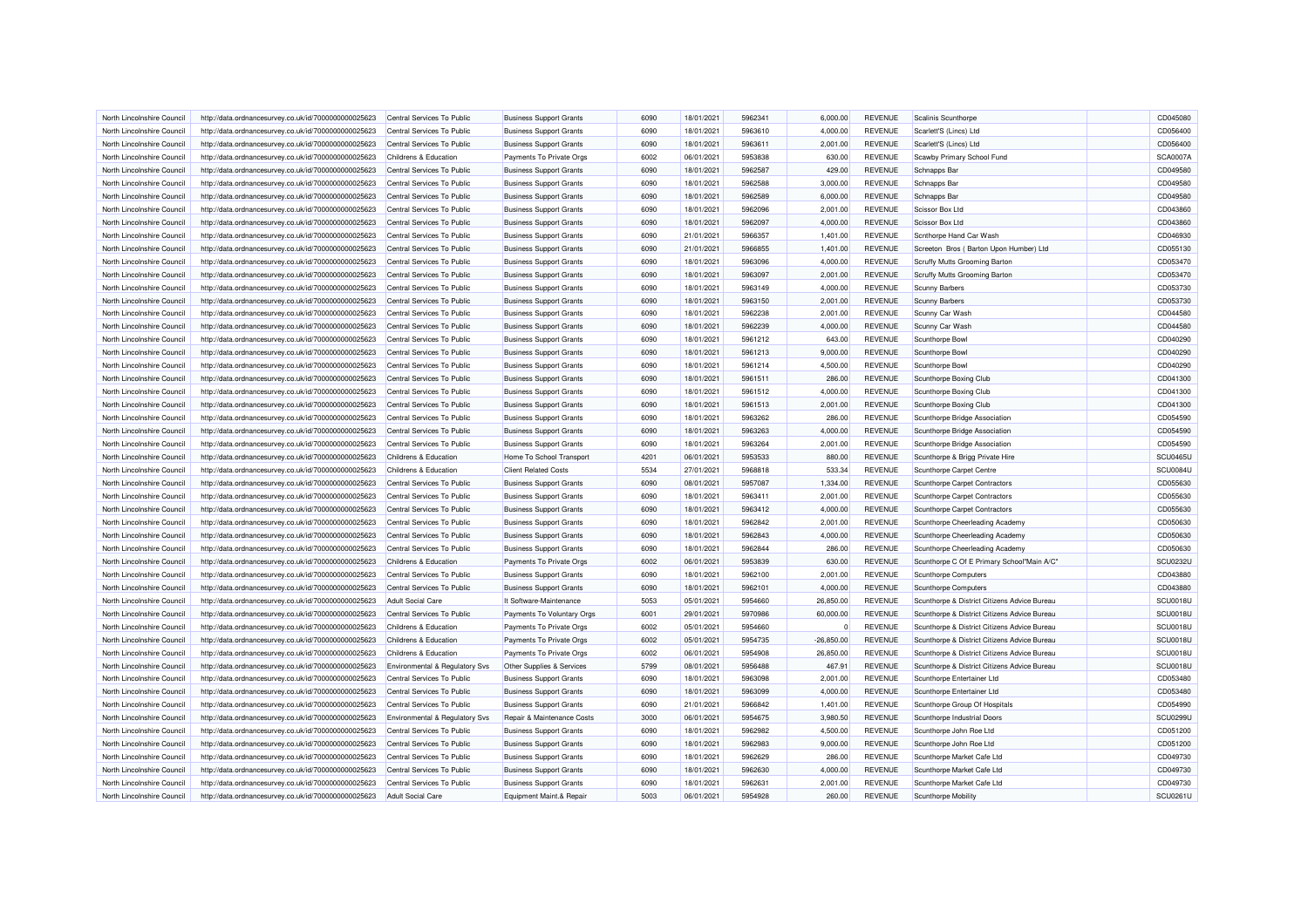| North Lincolnshire Council | http://data.ordnancesurvey.co.uk/id/7000000000025623 | Central Services To Public            | <b>Business Support Grants</b> | 6090 | 18/01/2021 | 5961358 | 667.00   | <b>REVENUE</b> | Scunthorpe Polish Social Centre Ltd           |         | CD040790        |
|----------------------------|------------------------------------------------------|---------------------------------------|--------------------------------|------|------------|---------|----------|----------------|-----------------------------------------------|---------|-----------------|
| North Lincolnshire Council | http://data.ordnancesurvey.co.uk/id/7000000000025623 | Central Services To Public            | <b>Business Support Grants</b> | 6090 | 18/01/2021 | 5961359 | 667.00   | <b>REVENUE</b> | Scunthorpe Polish Social Centre Ltd           |         | CD040790        |
| North Lincolnshire Council | http://data.ordnancesurvey.co.uk/id/7000000000025623 | Central Services To Public            | <b>Business Support Grants</b> | 6090 | 18/01/2021 | 5961360 | 4,000.00 | <b>REVENUE</b> | Scunthorpe Polish Social Centre Ltd           |         | CD040790        |
| North Lincolnshire Council | http://data.ordnancesurvey.co.uk/id/7000000000025623 | Central Services To Public            | <b>Business Support Grants</b> | 6090 | 18/01/2021 | 5961361 | 286.00   | <b>REVENUE</b> | Scunthorpe Polish Social Centre Ltd           |         | CD040790        |
| North Lincolnshire Council | http://data.ordnancesurvey.co.uk/id/7000000000025623 | Central Services To Public            | <b>Business Support Grants</b> | 6090 | 18/01/2021 | 5961362 | 2,001.00 | <b>REVENUE</b> | Scunthorpe Polish Social Centre Ltd           |         | CD040790        |
| North Lincolnshire Council | http://data.ordnancesurvey.co.uk/id/7000000000025623 | Central Services To Public            | <b>Business Support Grants</b> | 6090 | 18/01/2021 | 5962451 | 6,000.00 | <b>REVENUE</b> | Scunthorpe Raceway Ltd                        |         | CD045450        |
| North Lincolnshire Council | http://data.ordnancesurvey.co.uk/id/7000000000025623 | Central Services To Public            | <b>Business Support Grants</b> | 6090 | 18/01/2021 | 5962452 | 300.00   | <b>REVENUE</b> | Scunthorpe Raceway Ltd                        |         | CD045450        |
| North Lincolnshire Council | http://data.ordnancesurvey.co.uk/id/7000000000025623 | Central Services To Public            | <b>Business Support Grants</b> | 6090 | 18/01/2021 | 5962453 | 3,000.00 | <b>REVENUE</b> | Scunthorpe Raceway Ltd                        |         | CD045450        |
| North Lincolnshire Council | http://data.ordnancesurvey.co.uk/id/7000000000025623 | Central Services To Public            | <b>Business Support Grants</b> | 6090 | 08/01/2021 | 5957097 | 1,334.00 | <b>REVENUE</b> | Scunthorpe Raob Club                          |         | CD055730        |
| North Lincolnshire Council | http://data.ordnancesurvey.co.uk/id/7000000000025623 | Central Services To Public            | <b>Business Support Grants</b> | 6090 | 08/01/2021 | 5957106 | 667.00   | <b>REVENUE</b> | Scunthorpe Raob Club                          |         | CD055820        |
| North Lincolnshire Council | http://data.ordnancesurvey.co.uk/id/7000000000025623 | Central Services To Public            | <b>Business Support Grants</b> | 6090 | 08/01/2021 | 5957113 | 667.00   | <b>REVENUE</b> | Scunthorpe Raob Club                          |         | CD055890        |
| North Lincolnshire Council | http://data.ordnancesurvey.co.uk/id/7000000000025623 | Central Services To Public            | <b>Business Support Grants</b> | 6090 | 18/01/2021 | 5963393 | 286.00   | <b>REVENUE</b> | Scunthorpe Raob Club                          |         | CD055430        |
| North Lincolnshire Council | http://data.ordnancesurvey.co.uk/id/7000000000025623 | Central Services To Public            | <b>Business Support Grants</b> | 6090 | 18/01/2021 | 5963394 | 2,001.00 | <b>REVENUE</b> | Scunthorpe Raob Club                          |         | CD055430        |
| North Lincolnshire Council | http://data.ordnancesurvey.co.uk/id/7000000000025623 | Central Services To Public            | <b>Business Support Grants</b> | 6090 | 18/01/2021 | 5963395 | 4,000.00 | <b>REVENUE</b> | Scunthorpe Raob Club                          |         | CD055430        |
| North Lincolnshire Council | http://data.ordnancesurvey.co.uk/id/7000000000025623 | Central Services To Public            | <b>Business Support Grants</b> | 6090 | 18/01/2021 | 5962404 | 4,000.00 | <b>REVENUE</b> | Scunthorpe Rugby Union Football Club Limited  |         | CD045290        |
| North Lincolnshire Council | http://data.ordnancesurvey.co.uk/id/7000000000025623 | Central Services To Public            | <b>Business Support Grants</b> | 6090 | 18/01/2021 | 5962405 | 2,001.00 | <b>REVENUE</b> | Scunthorpe Rugby Union Football Club Limited  |         | CD045290        |
| North Lincolnshire Council | http://data.ordnancesurvey.co.uk/id/7000000000025623 | Central Services To Public            | <b>Business Support Grants</b> | 6090 | 18/01/2021 | 5963538 | 4,000.00 | <b>REVENUE</b> | Scunthorpe Sewing And Knitting Machine Centre |         | CD056140        |
| North Lincolnshire Council |                                                      | Central Services To Public            |                                | 6090 | 18/01/2021 | 5963539 | 2,001.00 | <b>REVENUE</b> |                                               |         | CD056140        |
|                            | http://data.ordnancesurvey.co.uk/id/7000000000025623 |                                       | <b>Business Support Grants</b> |      |            |         |          |                | Scunthorpe Sewing And Knitting Machine Centre |         |                 |
| North Lincolnshire Council | http://data.ordnancesurvey.co.uk/id/7000000000025623 | Central Services To Public            | <b>Business Support Grants</b> | 6090 | 18/01/2021 | 5963540 | 1,334.00 | <b>REVENUE</b> | Scunthorpe Sewing And Knitting Machine Centre |         | CD056140        |
| North Lincolnshire Council | http://data.ordnancesurvey.co.uk/id/7000000000025623 | Central Services To Public            | <b>Business Support Grants</b> | 6090 | 18/01/2021 | 5963049 | 3,000.00 | <b>REVENUE</b> | Scunthorpe Sports Club                        |         | CD053310        |
| North Lincolnshire Council | http://data.ordnancesurvey.co.uk/id/7000000000025623 | Central Services To Public            | <b>Business Support Grants</b> | 6090 | 18/01/2021 | 5963050 | 429.00   | <b>REVENUE</b> | Scunthorpe Sports Club                        |         | CD053310        |
| North Lincolnshire Council | http://data.ordnancesurvey.co.uk/id/7000000000025623 | Central Services To Public            | <b>Business Support Grants</b> | 6090 | 18/01/2021 | 5963051 | 6,000.00 | <b>REVENUE</b> | Scunthorpe Sports Club                        |         | CD053310        |
| North Lincolnshire Council | http://data.ordnancesurvey.co.uk/id/7000000000025623 | Central Services To Public            | <b>Business Support Grants</b> | 6090 | 18/01/2021 | 5961922 | 2,001.00 | <b>REVENUE</b> | Scunthorpe Tackle Centre Ltd                  |         | CD042980        |
| North Lincolnshire Council | http://data.ordnancesurvey.co.uk/id/7000000000025623 | Central Services To Public            | <b>Business Support Grants</b> | 6090 | 18/01/2021 | 5961923 | 4,000.00 | <b>REVENUE</b> | Scunthorpe Tackle Centre Ltd                  |         | CD042980        |
| North Lincolnshire Council | http://data.ordnancesurvey.co.uk/id/7000000000025623 | Central Services To Public            | <b>Business Support Grants</b> | 6090 | 25/01/2021 | 5968957 | 3,000.00 | <b>REVENUE</b> | Scunthorpe United Football Club Limited       |         | CD056560        |
| North Lincolnshire Council | http://data.ordnancesurvey.co.uk/id/7000000000025623 | Central Services To Public            | <b>Business Support Grants</b> | 6090 | 25/01/2021 | 5968958 | 375.00   | <b>REVENUE</b> | Scunthorpe United Football Club Limited       |         | CD056560        |
| North Lincolnshire Council | http://data.ordnancesurvey.co.uk/id/7000000000025623 | Central Services To Public            | <b>Business Support Grants</b> | 6090 | 25/01/2021 | 5968959 | 1,500.00 | <b>REVENUE</b> | Scunthorpe United Football Club Limited       |         | CD056560        |
| North Lincolnshire Council | http://data.ordnancesurvey.co.uk/id/7000000000025623 | Central Services To Public            | <b>Business Support Grants</b> | 6090 | 25/01/2021 | 5968960 | 1,500.00 | <b>REVENUE</b> | Scunthorpe United Football Club Limited       |         | CD056560        |
| North Lincolnshire Council | http://data.ordnancesurvey.co.uk/id/7000000000025623 | Central Services To Public            | <b>Business Support Grants</b> | 6090 | 25/01/2021 | 596896  | 643.00   | <b>REVENUE</b> | Scunthorpe United Football Club Limited       |         | CD056560        |
| North Lincolnshire Council | http://data.ordnancesurvey.co.uk/id/7000000000025623 | Central Services To Public            | <b>Business Support Grants</b> | 6090 | 25/01/2021 | 5968962 | 4,500.00 | <b>REVENUE</b> | Scunthorpe United Football Club Limited       |         | CD056560        |
| North Lincolnshire Council | http://data.ordnancesurvey.co.uk/id/7000000000025623 | Central Services To Public            | <b>Business Support Grants</b> | 6090 | 25/01/2021 | 5968963 | 9,000.00 | <b>REVENUE</b> | Scunthorpe United Football Club Limited       |         | CD056560        |
| North Lincolnshire Council | http://data.ordnancesurvey.co.uk/id/7000000000025623 | Central Services To Public            | <b>Business Support Grants</b> | 6090 | 28/01/2021 | 5970863 | 4,000.00 | <b>REVENUE</b> | Second Chance                                 |         | CD057040        |
| North Lincolnshire Council | http://data.ordnancesurvey.co.uk/id/7000000000025623 | Central Services To Public            | <b>Business Support Grants</b> | 6090 | 28/01/2021 | 5970864 | 1,334.00 | <b>REVENUE</b> | Second Chance                                 |         | CD057040        |
| North Lincolnshire Council | http://data.ordnancesurvey.co.uk/id/7000000000025623 | Central Services To Public            | <b>Business Support Grants</b> | 6090 | 28/01/2021 | 5970865 | 2.001.00 | <b>REVENUE</b> | Second Chance                                 |         | CD057040        |
| North Lincolnshire Council | http://data.ordnancesurvey.co.uk/id/7000000000025623 | Central Services To Public            | <b>Business Support Grants</b> | 6090 | 18/01/2021 | 5962538 | 2,001.00 | <b>REVENUE</b> | Second Chance Treasures                       |         | CD045850        |
| North Lincolnshire Council | http://data.ordnancesurvey.co.uk/id/7000000000025623 | Central Services To Public            | <b>Business Support Grants</b> | 6090 | 18/01/2021 | 5962539 | 4,000.00 | <b>REVENUE</b> | Second Chance Treasures                       |         | CD045850        |
| North Lincolnshire Council | http://data.ordnancesurvey.co.uk/id/7000000000025623 | Central Services To Public            | <b>Business Support Grants</b> | 6090 | 18/01/2021 | 5962051 | 2,001.00 | <b>REVENUE</b> | Secrets Beauty Spa                            |         | CD043630        |
| North Lincolnshire Council | http://data.ordnancesurvey.co.uk/id/7000000000025623 | Central Services To Public            | <b>Business Support Grants</b> | 6090 | 18/01/2021 | 5962052 | 4,000.00 | <b>REVENUE</b> | Secrets Beauty Spa                            |         | CD043630        |
| North Lincolnshire Council | http://data.ordnancesurvey.co.uk/id/7000000000025623 | Corporate And Democratic Core         | Other Professional Fees        | 5829 | 20/01/2021 | 5959846 | 429.60   | <b>REVENUE</b> | Security Plus Limited                         | 1325489 | <b>SEC0017C</b> |
| North Lincolnshire Council | http://data.ordnancesurvey.co.uk/id/7000000000025623 | Corporate And Democratic Core         | Other Professional Fees        | 5829 | 29/01/2021 | 5970232 | 247.20   | <b>REVENUE</b> | Security Plus Limited                         | 1325489 | <b>SEC0017C</b> |
| North Lincolnshire Council | http://data.ordnancesurvey.co.uk/id/7000000000025623 | Central Services To Public            | <b>Business Support Grants</b> | 6090 | 21/01/2021 | 5966277 | 980.00   | <b>REVENUE</b> | Secu Van Repair Limited                       |         | CD046110        |
| North Lincolnshire Council | http://data.ordnancesurvey.co.uk/id/7000000000025623 | Childrens & Education                 | Payments To Private Orgs       | 6002 | 06/01/2021 | 5953840 | 1,055.00 | <b>REVENUE</b> | Seely Primary And Nursery School              |         | <b>SEE0017E</b> |
| North Lincolnshire Council | http://data.ordnancesurvey.co.uk/id/7000000000025623 | Central Services To Public            | <b>Business Support Grants</b> | 6090 | 21/01/2021 | 5966819 | 1,401.00 | <b>REVENUE</b> | Sei Bella Beauty                              |         | CD054130        |
| North Lincolnshire Council | http://data.ordnancesurvey.co.uk/id/7000000000025623 | Central Services To Public            | <b>Business Support Grants</b> | 6090 | 18/01/2021 | 5962104 | 2,001.00 | <b>REVENUE</b> | Select Cars Grimsby Limited                   |         | CD043900        |
| North Lincolnshire Council | http://data.ordnancesurvey.co.uk/id/7000000000025623 | Central Services To Public            | <b>Business Support Grants</b> | 6090 | 18/01/2021 | 5962105 | 4,000.00 | <b>REVENUE</b> | Select Cars Grimsby Limited                   |         | CD043900        |
| North Lincolnshire Council | http://data.ordnancesurvey.co.uk/id/7000000000025623 | Central Services To Public            | <b>Business Support Grants</b> | 6090 | 21/01/2021 | 5966653 | 980.00   | <b>REVENUE</b> | Self Employed Taxi Driver                     |         | CD051740        |
| North Lincolnshire Council | http://data.ordnancesurvey.co.uk/id/7000000000025623 | <b>Culture &amp; Related Services</b> | Equipment Maint.& Repair       | 5003 | 06/01/2021 | 5953537 | 250.00   | <b>REVENUE</b> | S.E.L.Services                                |         | <b>SEL0199L</b> |
| North Lincolnshire Council | http://data.ordnancesurvey.co.uk/id/7000000000025623 | Central Services To Public            | <b>Business Support Grants</b> | 6090 | 18/01/2021 | 5962102 | 2,001.00 | <b>REVENUE</b> | Serene Beaute                                 |         | CD043890        |
| North Lincolnshire Council | http://data.ordnancesurvey.co.uk/id/7000000000025623 | Central Services To Public            | <b>Business Support Grants</b> | 6090 | 18/01/2021 | 5962103 | 4,000.00 | <b>REVENUE</b> | Serene Beaute                                 |         | CD043890        |
| North Lincolnshire Council | http://data.ordnancesurvey.co.uk/id/7000000000025623 | Central Services To Public            | <b>Business Support Grants</b> | 6090 | 18/01/2021 | 5963010 | 2,001.00 | <b>REVENUE</b> | Serenity Beauty Clinic                        |         | CD051340        |
| North Lincolnshire Council | http://data.ordnancesurvey.co.uk/id/7000000000025623 | Central Services To Public            | <b>Business Support Grants</b> | 6090 | 18/01/2021 | 596301  | 4,000.00 | <b>REVENUE</b> | Serenity Beauty Clinic                        |         | CD051340        |
| North Lincolnshire Council | http://data.ordnancesurvey.co.uk/id/7000000000025623 | Central Services To Public            | <b>Business Support Grants</b> | 6090 | 21/01/2021 | 5966354 | 1,401.00 | <b>REVENUE</b> | Serenity Sports Massage Therapist             |         | CD046900        |
| North Lincolnshire Council | http://data.ordnancesurvey.co.uk/id/7000000000025623 | Central Services To Public            | <b>Business Support Grants</b> | 6090 | 18/01/2021 | 5962366 | 429.00   | <b>REVENUE</b> | Severals Ventures Ltd                         |         | CD045170        |
|                            |                                                      |                                       |                                |      |            |         |          |                |                                               |         |                 |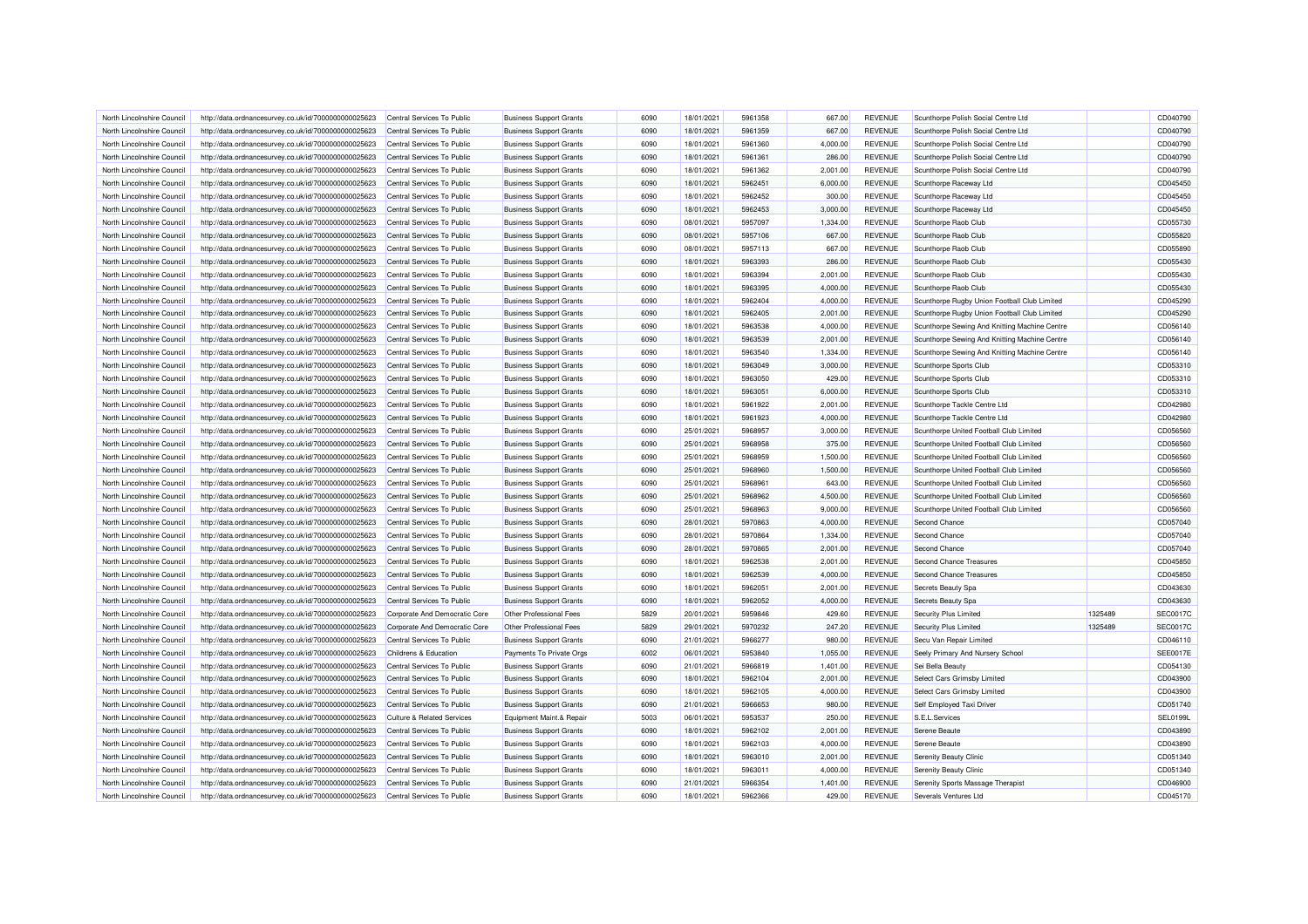| North Lincolnshire Council | http://data.ordnancesurvey.co.uk/id/7000000000025623                                                         | Central Services To Public                               | <b>Business Support Grants</b>                                   | 6090 | 18/01/2021 | 5962367 | 6.000.00  | <b>REVENUE</b> | Severals Ventures Ltd               |          | CD045170        |
|----------------------------|--------------------------------------------------------------------------------------------------------------|----------------------------------------------------------|------------------------------------------------------------------|------|------------|---------|-----------|----------------|-------------------------------------|----------|-----------------|
| North Lincolnshire Council | http://data.ordnancesurvey.co.uk/id/7000000000025623                                                         | Central Services To Public                               | <b>Business Support Grants</b>                                   | 6090 | 18/01/2021 | 5962368 | 3,000.00  | <b>REVENUE</b> | Severals Ventures Ltd               |          | CD045170        |
| North Lincolnshire Council | http://data.ordnancesurvey.co.uk/id/7000000000025623                                                         | Central Services To Public                               | <b>Business Support Grants</b>                                   | 6090 | 18/01/2021 | 5963592 | 4,000.00  | <b>REVENUE</b> | Sewlincs                            |          | CD056320        |
| North Lincolnshire Council | http://data.ordnancesurvey.co.uk/id/7000000000025623                                                         | Central Services To Public                               | <b>Business Support Grants</b>                                   | 6090 | 18/01/2021 | 5963593 | 2,001.00  | <b>REVENUE</b> | Sewlincs                            |          | CD056320        |
| North Lincolnshire Council | http://data.ordnancesurvey.co.uk/id/7000000000025623                                                         | Central Services To Public                               | <b>Business Support Grants</b>                                   | 6090 | 18/01/2021 | 5963594 | 1,334.00  | <b>REVENUE</b> | Sewlincs                            |          | CD056320        |
| North Lincolnshire Council | http://data.ordnancesurvey.co.uk/id/7000000000025623                                                         | Central Services To Public                               | <b>Business Support Grants</b>                                   | 6090 | 21/01/2021 | 5966809 | 1,401.00  | <b>REVENUE</b> | <b>S Factor Fitness</b>             |          | CD054020        |
| North Lincolnshire Council | http://data.ordnancesurvey.co.uk/id/7000000000025623                                                         | Central Services To Public                               | <b>Business Support Grants</b>                                   | 6090 | 18/01/2021 | 5963598 | 6,000.00  | <b>REVENUE</b> | S&G Clearance                       |          | CD056340        |
| North Lincolnshire Council | http://data.ordnancesurvey.co.uk/id/7000000000025623                                                         | Central Services To Public                               | <b>Business Support Grants</b>                                   | 6090 | 18/01/2021 | 5963599 | 2,000.00  | <b>REVENUE</b> | S&G Clearance                       |          | CD056340        |
| North Lincolnshire Council | http://data.ordnancesurvey.co.uk/id/7000000000025623                                                         | Central Services To Public                               | <b>Business Support Grants</b>                                   | 6090 | 18/01/2021 | 5963600 | 3,000.00  | <b>REVENUE</b> | S&G Clearance                       |          | CD056340        |
| North Lincolnshire Council | http://data.ordnancesurvey.co.uk/id/7000000000025623                                                         | Central Services To Public                               | <b>Business Support Grants</b>                                   | 6090 | 21/01/2021 | 5966713 | 980.00    | <b>REVENUE</b> | Shaffie Ali Taxi Driver             |          | CD052360        |
| North Lincolnshire Council | http://data.ordnancesurvey.co.uk/id/7000000000025623                                                         | Central Services To Public                               | <b>Business Support Grants</b>                                   | 6090 | 21/01/2021 | 5966468 | 1,401.00  | <b>REVENUE</b> | Shafqat Company Ltd                 |          | CD048080        |
| North Lincolnshire Council | http://data.ordnancesurvey.co.uk/id/7000000000025623                                                         | Central Services To Public                               | <b>Business Support Grants</b>                                   | 6090 | 18/01/2021 | 5962053 | 2,001.00  | <b>REVENUE</b> | <b>Shahs Schoolwear Specialists</b> |          | CD043640        |
| North Lincolnshire Council | http://data.ordnancesurvey.co.uk/id/7000000000025623                                                         | Central Services To Public                               | <b>Business Support Grants</b>                                   | 6090 | 18/01/2021 | 5962054 | 4,000.00  | <b>REVENUE</b> | Shahs Schoolwear Specialists        |          | CD043640        |
| North Lincolnshire Council | http://data.ordnancesurvey.co.uk/id/7000000000025623                                                         | Central Services To Public                               | <b>Business Support Grants</b>                                   | 6090 | 18/01/2021 | 5963589 | 1,334.00  | <b>REVENUE</b> | Shakti Tattoo                       |          | CD056310        |
| North Lincolnshire Council | http://data.ordnancesurvey.co.uk/id/7000000000025623                                                         | Central Services To Public                               | <b>Business Support Grants</b>                                   | 6090 | 18/01/2021 | 5963590 | 4,000.00  | <b>REVENUE</b> | Shakti Tattoo                       |          | CD056310        |
| North Lincolnshire Council | http://data.ordnancesurvey.co.uk/id/7000000000025623                                                         | Central Services To Public                               | <b>Business Support Grants</b>                                   | 6090 | 18/01/2021 | 5963591 | 2,001.00  | <b>REVENUE</b> | Shakti Tattoo                       |          | CD056310        |
| North Lincolnshire Council | http://data.ordnancesurvey.co.uk/id/7000000000025623                                                         | Central Services To Public                               | <b>Business Support Grants</b>                                   | 6090 | 18/01/2021 | 5961429 | 2,001.00  | <b>REVENUE</b> | <b>Shape Changers</b>               |          | CD041020        |
| North Lincolnshire Council | http://data.ordnancesurvey.co.uk/id/7000000000025623                                                         | Central Services To Public                               | <b>Business Support Grants</b>                                   | 6090 | 18/01/2021 | 5961431 | 4,000.00  | <b>REVENUE</b> | <b>Shape Changers</b>               |          | CD041020        |
|                            |                                                                                                              |                                                          |                                                                  |      |            |         |           |                |                                     |          |                 |
| North Lincolnshire Council | http://data.ordnancesurvey.co.uk/id/7000000000025623                                                         | Central Services To Public                               | <b>Business Support Grants</b>                                   | 6090 | 18/01/2021 | 5963365 | 2,001.00  | <b>REVENUE</b> | Shape Changers Brigg                |          | CD055310        |
| North Lincolnshire Council | http://data.ordnancesurvey.co.uk/id/7000000000025623                                                         | Central Services To Public                               | <b>Business Support Grants</b>                                   | 6090 | 18/01/2021 | 5963367 | 4,000.00  | <b>REVENUE</b> | <b>Shape Changers Brigg</b>         |          | CD055310        |
| North Lincolnshire Council | http://data.ordnancesurvey.co.uk/id/7000000000025623                                                         | <b>Adult Social Care</b>                                 | <b>Equipment Purchase</b>                                        | 5001 | 15/01/2021 | 5959462 | 525.85    | <b>REVENUE</b> | <b>Shape Posture Seating</b>        |          | SHA0057A        |
| North Lincolnshire Council | http://data.ordnancesurvey.co.uk/id/7000000000025623                                                         | Culture & Related Services                               | <b>Equipment Purchase</b>                                        | 5001 | 22/01/2021 | 5967566 | 659.25    | <b>REVENUE</b> | <b>Shape Posture Seating</b>        |          | SHA0057A        |
| North Lincolnshire Council | http://data.ordnancesurvey.co.uk/id/7000000000025623                                                         | Central Services To Public                               | <b>Business Support Grants</b>                                   | 6090 | 21/01/2021 | 5966777 | 1,401.00  | <b>REVENUE</b> | Sharon Penszor Holidaysplease       |          | CD052990        |
| North Lincolnshire Council | http://data.ordnancesurvey.co.uk/id/7000000000025623                                                         | Central Services To Public                               | <b>Business Support Grants</b>                                   | 6090 | 25/01/2021 | 5968885 | 4,000.00  | <b>REVENUE</b> | Sheffield Arms                      |          | CD040240        |
| North Lincolnshire Council | http://data.ordnancesurvey.co.uk/id/7000000000025623                                                         | Central Services To Public                               | <b>Business Support Grants</b>                                   | 6090 | 25/01/2021 | 5968886 | 1,000.00  | <b>REVENUE</b> | Sheffield Arms                      |          | CD040240        |
| North Lincolnshire Council | http://data.ordnancesurvey.co.uk/id/7000000000025623                                                         | Central Services To Public                               | <b>Business Support Grants</b>                                   | 6090 | 25/01/2021 | 5968887 | 2,001.00  | <b>REVENUE</b> | Sheffield Arms                      |          | CD040240        |
| North Lincolnshire Council | http://data.ordnancesurvey.co.uk/id/7000000000025623                                                         | Central Services To Public                               | <b>Business Support Grants</b>                                   | 6090 | 25/01/2021 | 5968888 | 286.00    | <b>REVENUE</b> | Sheffield Arms                      |          | CD040240        |
| North Lincolnshire Council | http://data.ordnancesurvey.co.uk/id/7000000000025623                                                         | Childrens & Education                                    | <b>Client Transport Costs</b>                                    | 6092 | 15/01/2021 | 5959453 | 688.00    | <b>REVENUE</b> | Shelley'S Taxis Ltd                 | 7169676  | <b>SHE0127E</b> |
| North Lincolnshire Council | http://data.ordnancesurvey.co.uk/id/7000000000025623                                                         | Central Services To Public                               | <b>Business Support Grants</b>                                   | 6090 | 21/01/2021 | 5966720 | 1,401.00  | <b>REVENUE</b> | <b>Shelly Brady</b>                 |          | CD052430        |
| North Lincolnshire Council | http://data.ordnancesurvey.co.uk/id/7000000000025623                                                         | Central Services To Public                               | <b>Business Support Grants</b>                                   | 6090 | 18/01/2021 | 5963093 | 4,000.00  | <b>REVENUE</b> | Shepherds Place Farm                |          | CD053460        |
| North Lincolnshire Council | http://data.ordnancesurvey.co.uk/id/7000000000025623                                                         | Central Services To Public                               | <b>Business Support Grants</b>                                   | 6090 | 18/01/2021 | 5963094 | 2,001.00  | <b>REVENUE</b> | Shepherds Place Farm                |          | CD053460        |
| North Lincolnshire Council | http://data.ordnancesurvey.co.uk/id/7000000000025623                                                         | Central Services To Public                               | <b>Business Support Grants</b>                                   | 6090 | 18/01/2021 | 5963095 | 286.00    | <b>REVENUE</b> | Shepherds Place Farm                |          | CD053460        |
| North Lincolnshire Council | http://data.ordnancesurvey.co.uk/id/7000000000025623                                                         | Childrens & Education                                    | Home To School Transport                                         | 4201 | 06/01/2021 | 5953526 | 10,920.00 | <b>REVENUE</b> | Sherwood Travel                     |          | <b>SHE0170E</b> |
| North Lincolnshire Council | http://data.ordnancesurvey.co.uk/id/7000000000025623                                                         | <b>Culture &amp; Related Services</b>                    | Other Supplies & Services                                        | 5799 | 13/01/2021 | 5958052 | 534.24    | <b>REVENUE</b> | Shield Security (Yorkshire) Ltd     | 4464684  | SHI01511        |
| North Lincolnshire Council | http://data.ordnancesurvey.co.uk/id/7000000000025623                                                         | <b>Highways &amp; Transport</b>                          | Other Supplies & Services                                        | 5799 | 22/01/2021 | 5959468 | 525.00    | <b>REVENUE</b> | Shift Traffic Events Ltd            | 9157684  | SHI01651        |
| North Lincolnshire Council | http://data.ordnancesurvey.co.uk/id/7000000000025623                                                         | Childrens & Education                                    | <b>Client Related Costs</b>                                      | 5534 | 29/01/2021 | 5970781 | 705.50    | <b>REVENUE</b> | Shining Little Stars T/A            |          | LIT0060T        |
| North Lincolnshire Council | http://data.ordnancesurvey.co.uk/id/7000000000025623                                                         | Childrens & Education                                    | <b>Client Related Costs</b>                                      | 5534 | 29/01/2021 | 5970812 | 581.00    | <b>REVENUE</b> | Shining Little Stars T/A            |          | <b>LIT0060T</b> |
| North Lincolnshire Council | http://data.ordnancesurvey.co.uk/id/7000000000025623                                                         | Childrens & Education                                    | <b>Client Related Costs</b>                                      | 5534 | 29/01/2021 | 5970813 | 332.50    | <b>REVENUE</b> | Shining Little Stars T/A            |          | LIT0060T        |
| North Lincolnshire Council | http://data.ordnancesurvey.co.uk/id/7000000000025623                                                         | Childrens & Education                                    | <b>Client Related Costs</b>                                      | 5534 | 29/01/2021 | 5970819 | 259.50    | <b>REVENUE</b> | Shining Little Stars T/A            |          | <b>LIT0060T</b> |
| North Lincolnshire Council | http://data.ordnancesurvey.co.uk/id/7000000000025623                                                         | Childrens & Education                                    | Payments To Private Orgs                                         | 6002 | 20/01/2021 | 5964727 | 392.40    | <b>REVENUE</b> | Shining Little Stars T/A            |          | LIT0060T        |
| North Lincolnshire Council | http://data.ordnancesurvey.co.uk/id/7000000000025623                                                         | Childrens & Education                                    | Payments To Private Orgs                                         | 6002 | 29/01/2021 | 5970819 | 81.00     | <b>REVENUE</b> | Shining Little Stars T/A            |          | LIT0060T        |
| North Lincolnshire Council | http://data.ordnancesurvey.co.uk/id/7000000000025623                                                         | Central Services To Public                               | <b>Business Support Grants</b>                                   | 6090 | 18/01/2021 | 5961254 | 4.000.00  | <b>REVENUE</b> | Shipleys Curiositeas                |          | CD040430        |
| North Lincolnshire Council | http://data.ordnancesurvey.co.uk/id/7000000000025623                                                         | Central Services To Public                               | <b>Business Support Grants</b>                                   | 6090 | 18/01/2021 | 5961255 | 2,001.00  | <b>REVENUE</b> | <b>Shipleys Curiositeas</b>         |          | CD040430        |
| North Lincolnshire Council | http://data.ordnancesurvey.co.uk/id/7000000000025623                                                         | Central Services To Public                               | <b>Business Support Grants</b>                                   | 6090 | 18/01/2021 | 5961256 | 286.00    | <b>REVENUE</b> | Shipleys Curiositeas                |          | CD040430        |
| North Lincolnshire Council | http://data.ordnancesurvey.co.uk/id/7000000000025623                                                         | Central Services To Public                               | <b>Business Support Grants</b>                                   | 6090 | 18/01/2021 | 5961209 | 4,000.00  | <b>REVENUE</b> | Showmans Limited                    |          | CD040280        |
| North Lincolnshire Council | http://data.ordnancesurvey.co.uk/id/7000000000025623                                                         | Central Services To Public                               | <b>Business Support Grants</b>                                   | 6090 | 18/01/2021 | 5961210 | 2,001.00  | <b>REVENUE</b> | Showmans Limited                    |          | CD040280        |
| North Lincolnshire Council |                                                                                                              |                                                          |                                                                  | 6090 | 18/01/2021 | 5961211 | 286.00    | <b>REVENUE</b> | Showmans Limited                    |          | CD040280        |
| North Lincolnshire Council | http://data.ordnancesurvey.co.uk/id/7000000000025623<br>http://data.ordnancesurvey.co.uk/id/7000000000025623 | Central Services To Public<br>Central Services To Public | <b>Business Support Grants</b><br><b>Business Support Grants</b> | 6090 | 25/01/2021 | 5968889 | 1,000.00  | <b>REVENUE</b> | Showmans I imited                   |          | CD040280        |
|                            |                                                                                                              |                                                          |                                                                  |      |            |         |           |                |                                     |          |                 |
| North Lincolnshire Council | http://data.ordnancesurvey.co.uk/id/7000000000025623                                                         | Environmental & Regulatory Svs                           | Payments To Private Orgs                                         | 6002 | 20/01/2021 | 5959709 | 502.32    | <b>REVENUE</b> | Shredall (East Midlands) Ltd        | 03317730 | SHR0005R        |
| North Lincolnshire Council | http://data.ordnancesurvey.co.uk/id/7000000000025623                                                         | Central Services To Public                               | <b>Business Support Grants</b>                                   | 6090 | 18/01/2021 | 5961272 | 643.00    | <b>REVENUE</b> | Sidetarget Ltd/Stephen Swallow      |          | CD040490        |
| North Lincolnshire Council | http://data.ordnancesurvey.co.uk/id/7000000000025623                                                         | Central Services To Public                               | <b>Business Support Grants</b>                                   | 6090 | 18/01/2021 | 5961273 | 4,500.00  | <b>REVENUE</b> | Sidetarget Ltd/Stephen Swallow      |          | CD040490        |
| North Lincolnshire Council | http://data.ordnancesurvey.co.uk/id/7000000000025623                                                         | Central Services To Public                               | <b>Business Support Grants</b>                                   | 6090 | 18/01/2021 | 5961274 | 9,000.00  | <b>REVENUE</b> | Sidetarget Ltd/Stephen Swallow      |          | CD040490        |
| North Lincolnshire Council | http://data.ordnancesurvey.co.uk/id/7000000000025623                                                         | Central Services To Public                               | <b>Business Support Grants</b>                                   | 6090 | 21/01/2021 | 5966769 | 1,401.00  | <b>REVENUE</b> | Sign Man                            |          | CD052910        |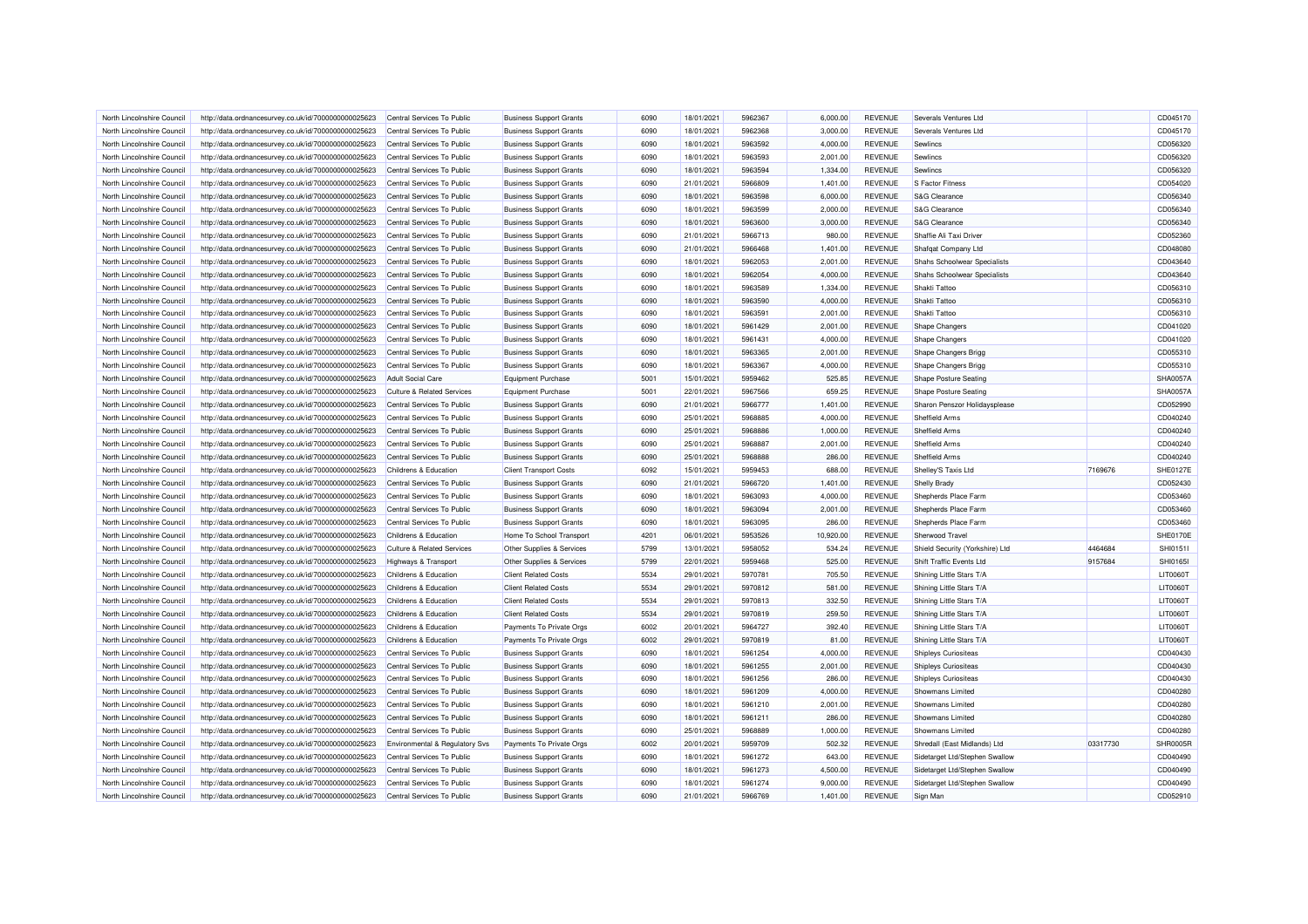| North Lincolnshire Council | http://data.ordnancesurvey.co.uk/id/7000000000025623 | Adult Social Care Capital                 | Other Costs                    | A085 | 27/01/2021 | 5968787 | 210.00    | CAPITAL        | Silvalea Ltd                    | 4350939  | SIL0034L        |
|----------------------------|------------------------------------------------------|-------------------------------------------|--------------------------------|------|------------|---------|-----------|----------------|---------------------------------|----------|-----------------|
| North Lincolnshire Council | http://data.ordnancesurvey.co.uk/id/7000000000025623 | Central Services To Public                | <b>Business Support Grants</b> | 6090 | 21/01/2021 | 5966576 | 1,401.00  | <b>REVENUE</b> | Silver Birch Blinds             |          | CD049160        |
| North Lincolnshire Council | http://data.ordnancesurvey.co.uk/id/7000000000025623 | Central Services To Public                | <b>Business Support Grants</b> | 6090 | 18/01/2021 | 5961363 | 4,000.00  | <b>REVENUE</b> | Silver Birches Caravan Park     |          | CD040800        |
| North Lincolnshire Council | http://data.ordnancesurvey.co.uk/id/7000000000025623 | Central Services To Public                | <b>Business Support Grants</b> | 6090 | 18/01/2021 | 5961364 | 2,001.00  | <b>REVENUE</b> | Silver Birches Caravan Park     |          | CD040800        |
| North Lincolnshire Council | http://data.ordnancesurvey.co.uk/id/7000000000025623 | Central Services To Public                | <b>Business Support Grants</b> | 6090 | 18/01/2021 | 5961365 | 286.00    | <b>REVENUE</b> | Silver Birches Caravan Park     |          | CD040800        |
| North Lincolnshire Council | http://data.ordnancesurvey.co.uk/id/7000000000025623 | Central Services To Public                | <b>Business Support Grants</b> | 6090 | 21/01/2021 | 5966749 | 980.00    | <b>REVENUE</b> | Simon Barrell                   |          | CD052710        |
| North Lincolnshire Council | http://data.ordnancesurvey.co.uk/id/7000000000025623 | Central Services To Public                | <b>Business Support Grants</b> | 6090 | 21/01/2021 | 5966479 | 1,401.00  | <b>REVENUE</b> | Simon Price School Of Motoring  |          | CD048190        |
| North Lincolnshire Council | http://data.ordnancesurvey.co.uk/id/7000000000025623 | Central Services To Public                | <b>Business Support Grants</b> | 6090 | 18/01/2021 | 5962947 | 2,001.00  | <b>REVENUE</b> | Simplicity Photography By Alex  |          | CD051030        |
| North Lincolnshire Council | http://data.ordnancesurvey.co.uk/id/7000000000025623 | Central Services To Public                | <b>Business Support Grants</b> | 6090 | 18/01/2021 | 5962948 | 4,000.00  | <b>REVENUE</b> | Simplicity Photography By Alex  |          | CD051030        |
| North Lincolnshire Council | http://data.ordnancesurvey.co.uk/id/7000000000025623 | Central Services To Public                | <b>Business Support Grants</b> | 6090 | 21/01/2021 | 5966790 | 1,401.00  | <b>REVENUE</b> | Simply Beautiful                |          | CD053110        |
| North Lincolnshire Council | http://data.ordnancesurvey.co.uk/id/7000000000025623 | Adult Social Care Capital                 | <b>Other Costs</b>             | A085 | 13/01/2021 | 5956573 | 1,189.50  | CAPITAL        | Simply Med                      |          | <b>SIM0082M</b> |
| North Lincolnshire Council | http://data.ordnancesurvey.co.uk/id/7000000000025623 | Adult Social Care Capital                 | Other Costs                    | A085 | 29/01/2021 | 5967929 | 2.075.50  | CAPITAL        | Simply Med                      |          | <b>SIM0082M</b> |
| North Lincolnshire Council | http://data.ordnancesurvey.co.uk/id/7000000000025623 | <b>Adult Social Care Capital</b>          | Other Costs                    | A085 | 29/01/2021 | 5967931 | $-381.50$ | CAPITAL        | Simply Med                      |          | <b>SIM0082M</b> |
| North Lincolnshire Council | http://data.ordnancesurvey.co.uk/id/7000000000025623 | Central Services To Public                | <b>Business Support Grants</b> | 6090 | 21/01/2021 | 5966545 | 1,401.00  | <b>REVENUE</b> | Simpson Driver Training. Com    |          | CD048850        |
| North Lincolnshire Council | http://data.ordnancesurvey.co.uk/id/7000000000025623 | Central Services To Public                | <b>Business Support Grants</b> | 6090 | 18/01/2021 | 5963118 | 4,000.00  | <b>REVENUE</b> | Sims Florists Ltd               |          | CD053580        |
| North Lincolnshire Council | http://data.ordnancesurvey.co.uk/id/7000000000025623 | Central Services To Public                | <b>Business Support Grants</b> | 6090 | 18/01/2021 | 5963119 | 2,001.00  | <b>REVENUE</b> | Sims Florists I td              |          | CD053580        |
| North Lincolnshire Council | http://data.ordnancesurvey.co.uk/id/7000000000025623 | Central Services To Public                | <b>Business Support Grants</b> | 6090 | 18/01/2021 | 5962769 | 2,001.00  | <b>REVENUE</b> | Sims Flowers Of Messingham Ltd  |          | CD050270        |
| North Lincolnshire Council |                                                      | Central Services To Public                |                                | 6090 | 18/01/2021 | 5962770 | 4,000.00  | <b>REVENUE</b> | Sims Flowers Of Messingham Ltd  |          | CD050270        |
|                            | http://data.ordnancesurvey.co.uk/id/7000000000025623 |                                           | <b>Business Support Grants</b> |      |            |         |           |                |                                 |          |                 |
| North Lincolnshire Council | http://data.ordnancesurvey.co.uk/id/7000000000025623 | Central Services To Public                | <b>Business Support Grants</b> | 6090 | 21/01/2021 | 5966849 | 1,401.00  | <b>REVENUE</b> | Sims Weddings And Workshops Ltd |          | CD055070        |
| North Lincolnshire Council | http://data.ordnancesurvey.co.uk/id/7000000000025623 | Central Services To Public                | <b>Business Support Grants</b> | 6090 | 18/01/2021 | 5961969 | 2,001.00  | <b>REVENUE</b> | Sinful Ink                      |          | CD043210        |
| North Lincolnshire Council | http://data.ordnancesurvey.co.uk/id/7000000000025623 | Central Services To Public                | <b>Business Support Grants</b> | 6090 | 18/01/2021 | 5961970 | 4,000.00  | REVENUE        | Sinful Ink                      |          | CD043210        |
| North Lincolnshire Council | http://data.ordnancesurvey.co.uk/id/7000000000025623 | Central Services To Public                | <b>Business Support Grants</b> | 6090 | 25/01/2021 | 5969012 | 2,001.00  | <b>REVENUE</b> | Sinnerz Motor Engineers Limited |          | CD056650        |
| North Lincolnshire Council | http://data.ordnancesurvey.co.uk/id/7000000000025623 | Central Services To Public                | <b>Business Support Grants</b> | 6090 | 25/01/2021 | 5969013 | 1,334.00  | <b>REVENUE</b> | Sinnerz Motor Engineers Limited |          | CD056650        |
| North Lincolnshire Council | http://data.ordnancesurvey.co.uk/id/7000000000025623 | Central Services To Public                | <b>Business Support Grants</b> | 6090 | 25/01/2021 | 5969014 | 4,000.00  | <b>REVENUE</b> | Sinnerz Motor Engineers Limited |          | CD056650        |
| North Lincolnshire Council | http://data.ordnancesurvey.co.uk/id/7000000000025623 | Childrens & Education                     | Payments To Private Orgs       | 6002 | 06/01/2021 | 5953841 | 3,150.00  | <b>REVENUE</b> | Sir John Nelthorpe School Fund  |          | <b>SJN0001N</b> |
| North Lincolnshire Council | http://data.ordnancesurvey.co.uk/id/7000000000025623 | Central Services To Public                | <b>Business Support Grants</b> | 6090 | 18/01/2021 | 5963277 | 2,001.00  | <b>REVENUE</b> | Sip Commerce Ltd                |          | CD054650        |
| North Lincolnshire Council | http://data.ordnancesurvey.co.uk/id/7000000000025623 | Central Services To Public                | <b>Business Support Grants</b> | 6090 | 18/01/2021 | 5963278 | 4,000.00  | <b>REVENUE</b> | Sjp Commerce Ltd                |          | CD054650        |
| North Lincolnshire Council | http://data.ordnancesurvey.co.uk/id/7000000000025623 | Central Services To Public                | <b>Business Support Grants</b> | 6090 | 18/01/2021 | 5961135 | 4,000.00  | <b>REVENUE</b> | Skelton Dance Academy           |          | CD040010        |
| North Lincolnshire Council | http://data.ordnancesurvey.co.uk/id/7000000000025623 | Central Services To Public                | <b>Business Support Grants</b> | 6090 | 18/01/2021 | 5961136 | 286.00    | <b>REVENUE</b> | Skelton Dance Academy           |          | CD040010        |
| North Lincolnshire Council | http://data.ordnancesurvey.co.uk/id/7000000000025623 | Central Services To Public                | <b>Business Support Grants</b> | 6090 | 18/01/2021 | 5961137 | 2,001.00  | <b>REVENUE</b> | <b>Skelton Dance Academy</b>    |          | CD040010        |
| North Lincolnshire Council | http://data.ordnancesurvey.co.uk/id/7000000000025623 | Central Services To Public                | <b>Business Support Grants</b> | 6090 | 18/01/2021 | 5963052 | 4,000.00  | <b>REVENUE</b> | Skidom Water Sports Club        |          | CD053320        |
| North Lincolnshire Council | http://data.ordnancesurvey.co.uk/id/7000000000025623 | Central Services To Public                | <b>Business Support Grants</b> | 6090 | 18/01/2021 | 5963054 | 2,001.00  | <b>REVENUE</b> | Skidom Water Sports Club        |          | CD053320        |
| North Lincolnshire Council | http://data.ordnancesurvey.co.uk/id/7000000000025623 | Central Services To Public                | <b>Business Support Grants</b> | 6090 | 29/01/2021 | 5970992 | 1.401.00  | <b>REVENUE</b> | <b>Skill Set Medical</b>        |          | CD047220        |
| North Lincolnshire Council | http://data.ordnancesurvey.co.uk/id/7000000000025623 | Central Services To Public                | <b>Business Support Grants</b> | 6090 | 18/01/2021 | 5962465 | 2,001.00  | <b>REVENUE</b> | <b>Skin Deep</b>                |          | CD045500        |
| North Lincolnshire Council | http://data.ordnancesurvey.co.uk/id/7000000000025623 | Central Services To Public                | <b>Business Support Grants</b> | 6090 | 18/01/2021 | 5962466 | 4,000.00  | <b>REVENUE</b> | <b>Skin Deep</b>                |          | CD045500        |
| North Lincolnshire Council | http://data.ordnancesurvey.co.uk/id/7000000000025623 | Environmental & Regulatory Svs            | Materials                      | 5004 | 27/01/2021 | 5954516 | 858.36    | <b>REVENUE</b> | Skuma Timba Limited             | 6176953  | <b>SKU0001L</b> |
| North Lincolnshire Council | http://data.ordnancesurvey.co.uk/id/7000000000025623 | <b>Highways &amp; Transport</b>           | Stock Purchases & Adjustments  | 5030 | 08/01/2021 | 5953862 | 283.20    | <b>REVENUE</b> | Skuma Timba Limited             | 6176953  | SKU0001L        |
| North Lincolnshire Council | http://data.ordnancesurvey.co.uk/id/7000000000025623 | Central Services To Public                | <b>Business Support Grants</b> | 6090 | 21/01/2021 | 5966629 | 1,401.00  | <b>REVENUE</b> | Smalleritherapy                 |          | CD051490        |
| North Lincolnshire Council | http://data.ordnancesurvey.co.uk/id/7000000000025623 | Central Services To Public                | <b>Business Support Grants</b> | 6090 | 21/01/2021 | 5966327 | 980.00    | <b>REVENUE</b> | Smart Management By Design Ltd  |          | CD046610        |
| North Lincolnshire Council | http://data.ordnancesurvey.co.uk/id/7000000000025623 | Central Services To Public                | <b>Business Support Grants</b> | 6090 | 18/01/2021 | 5962501 | 2,001.00  | <b>REVENUE</b> | <b>Smd Services</b>             |          | CD045680        |
| North Lincolnshire Council | http://data.ordnancesurvey.co.uk/id/7000000000025623 | Central Services To Public                | <b>Business Support Grants</b> | 6090 | 18/01/2021 | 5962502 | 4,000.00  | <b>REVENUE</b> | <b>Smd Services</b>             |          | CD045680        |
| North Lincolnshire Council | http://data.ordnancesurvey.co.uk/id/7000000000025623 | Corporate And Democratic Core             | Clothing, Uniforms & Laundry   | 5301 | 08/01/2021 | 5948209 | 866.10    | <b>REVENUE</b> | Smi Group                       | 07644080 | <b>SMI09601</b> |
| North Lincolnshire Council | http://data.ordnancesurvey.co.uk/id/7000000000025623 | Environmental & Regulatory Svs            | Clothing, Uniforms & Laundry   | 5301 | 20/01/2021 | 5959646 | 585.00    | <b>REVENUE</b> | Smi Group                       | 07644080 | <b>SMI09601</b> |
| North Lincolnshire Council | http://data.ordnancesurvey.co.uk/id/7000000000025623 | Environmental & Regulatory Svs            | Clothing, Uniforms & Laundry   | 5301 | 20/01/2021 | 5959648 | 217.20    | <b>REVENUE</b> | Smi Group                       | 07644080 | <b>SMI09601</b> |
| North Lincolnshire Council | http://data.ordnancesurvey.co.uk/id/7000000000025623 | <b>Environmental &amp; Regulatory Svs</b> | Clothing, Uniforms & Laundry   | 5301 | 20/01/2021 | 5959649 | 239.00    | <b>REVENUE</b> | Smi Group                       | 07644080 | <b>SMI09601</b> |
| North Lincolnshire Council | http://data.ordnancesurvey.co.uk/id/7000000000025623 | Environmental & Regulatory Svs            | Clothing, Uniforms & Laundry   | 5301 | 29/01/2021 | 5970994 | 252.33    | <b>REVENUE</b> | Smi Group                       | 07644080 | <b>SMI09601</b> |
| North Lincolnshire Council | http://data.ordnancesurvey.co.uk/id/7000000000025623 | Environmental & Regulatory Svs            | Clothing, Uniforms & Laundry   | 5301 | 21/02/2021 | 5970432 | 282.96    | <b>REVENUE</b> | Smi Group                       | 07644080 | <b>SMI09601</b> |
| North Lincolnshire Council | http://data.ordnancesurvey.co.uk/id/7000000000025623 | Central Services To Public                | <b>Business Support Grants</b> | 6090 | 08/01/2021 | 5957096 | 1,334.00  | <b>REVENUE</b> | Smith & Stocks Doors Ltd        |          | CD055720        |
| North Lincolnshire Council | http://data.ordnancesurvey.co.uk/id/7000000000025623 | Central Services To Public                | <b>Business Support Grants</b> | 6090 | 18/01/2021 | 5963427 | 2,001.00  | <b>REVENUE</b> | Smith & Stocks Doors Ltd        |          | CD055720        |
| North Lincolnshire Council | http://data.ordnancesurvey.co.uk/id/7000000000025623 | Central Services To Public                | <b>Business Support Grants</b> | 6090 | 18/01/2021 | 5963428 | 4,000.00  | <b>REVENUE</b> | Smith & Stocks Doors Ltd        |          | CD055720        |
| North Lincolnshire Council | http://data.ordnancesurvey.co.uk/id/7000000000025623 | <b>Housing Services</b>                   | Other Supplies & Services      | 5799 | 20/02/2021 | 5970571 | 720.00    | <b>REVENUE</b> | Sm Millview Caravan Park        |          | <b>SMM0021M</b> |
| North Lincolnshire Council | http://data.ordnancesurvey.co.uk/id/7000000000025623 | Central Services To Public                | <b>Business Support Grants</b> | 6090 | 18/01/2021 | 5962375 | 2,001.00  | <b>REVENUE</b> | Smokey Joe'S                    |          | CD045200        |
| North Lincolnshire Council | http://data.ordnancesurvey.co.uk/id/7000000000025623 | Central Services To Public                | <b>Business Support Grants</b> | 6090 | 18/01/2021 | 5962376 | 4,000.00  | <b>REVENUE</b> | Smokey Joe'S                    |          | CD045200        |
|                            |                                                      |                                           |                                |      |            |         |           |                |                                 |          |                 |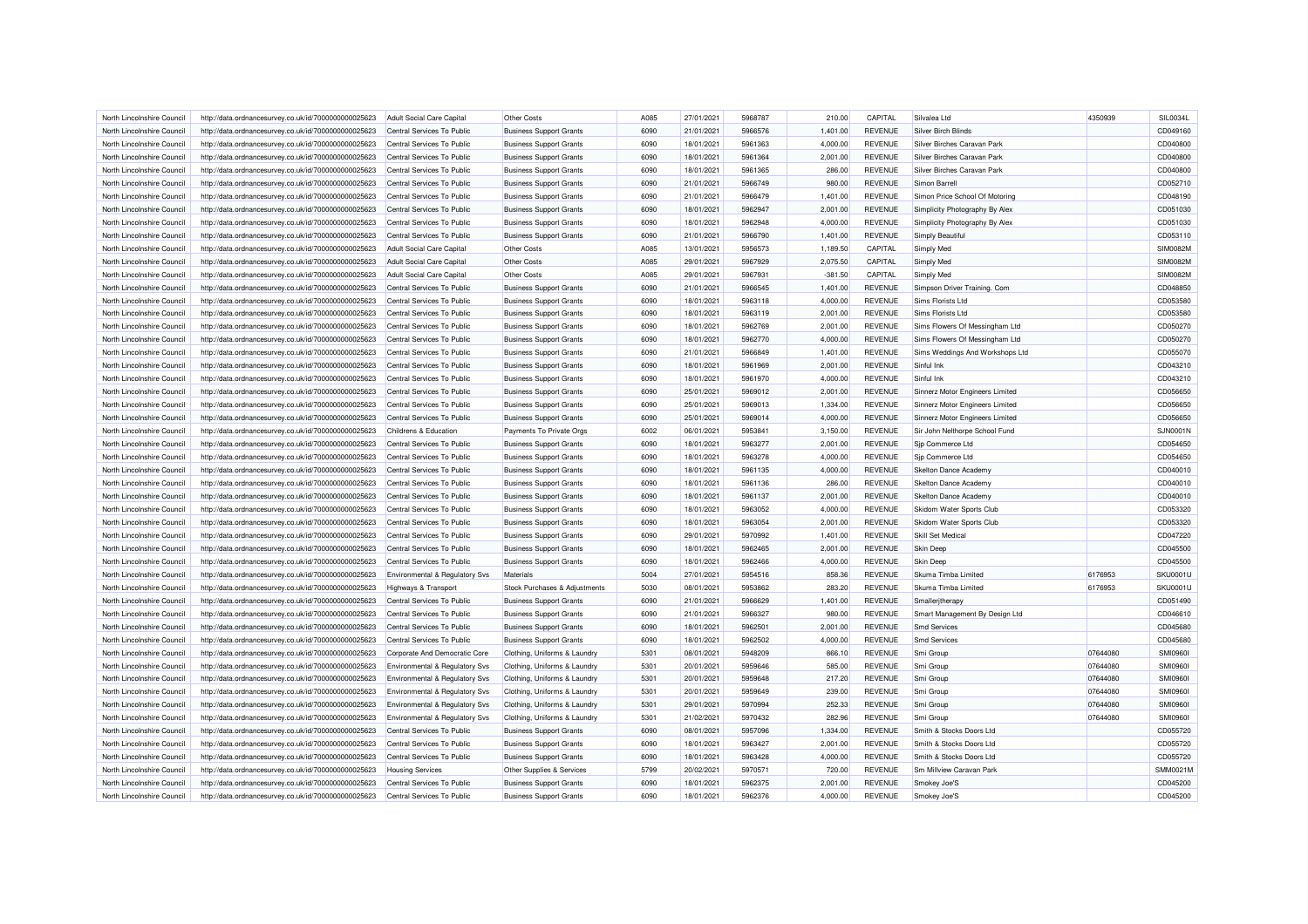| North Lincolnshire Council | http://data.ordnancesurvey.co.uk/id/7000000000025623 | Central Services To Public            | <b>Business Support Grants</b> | 6090 | 18/01/2021               | 5962377            | 286.00           | <b>REVENUE</b> | Smokey Joe'S                               |          | CD045200 |
|----------------------------|------------------------------------------------------|---------------------------------------|--------------------------------|------|--------------------------|--------------------|------------------|----------------|--------------------------------------------|----------|----------|
| North Lincolnshire Council | http://data.ordnancesurvey.co.uk/id/7000000000025623 | Central Services To Public            | <b>Business Support Grants</b> | 6090 | 18/01/2021               | 5962517            | 2,001.00         | <b>REVENUE</b> | Smrc At Grange Farm Community Centre       |          | CD045750 |
| North Lincolnshire Council | http://data.ordnancesurvey.co.uk/id/7000000000025623 | Central Services To Public            | <b>Business Support Grants</b> | 6090 | 18/01/2021               | 5962518            | 286.00           | <b>REVENUE</b> | Smrc At Grange Farm Community Centre       |          | CD045750 |
| North Lincolnshire Council | http://data.ordnancesurvey.co.uk/id/7000000000025623 | Central Services To Public            | <b>Business Support Grants</b> | 6090 | 18/01/2021               | 5962519            | 4,000.00         | <b>REVENUE</b> | Smrc At Grange Farm Community Centre       |          | CD045750 |
| North Lincolnshire Council | http://data.ordnancesurvey.co.uk/id/7000000000025623 | Childrens & Education                 | Provisions                     | 5201 | 15/01/2021               | 5959244            | 832.00           | REVENUE        | Smt (Lincs) Enterprises Ltd Traidng As Wat | 11266145 | SMT00031 |
| North Lincolnshire Council | http://data.ordnancesurvey.co.uk/id/7000000000025623 | Central Services To Public            | <b>Business Support Grants</b> | 6090 | 18/01/2021               | 5961164            | 2,001.00         | <b>REVENUE</b> | Snack Attack (Scunthorpe) Ltd              |          | CD040120 |
| North Lincolnshire Council | http://data.ordnancesurvey.co.uk/id/7000000000025623 | Central Services To Public            | <b>Business Support Grants</b> | 6090 | 18/01/2021               | 5961165            | 286.00           | <b>REVENUE</b> | Snack Attack (Scunthorpe) Ltd              |          | CD040120 |
| North Lincolnshire Council | http://data.ordnancesurvey.co.uk/id/7000000000025623 | Central Services To Public            | <b>Business Support Grants</b> | 6090 | 18/01/2021               | 5961166            | 4,000.00         | <b>REVENUE</b> | Snack Attack (Scunthorpe) Ltd              |          | CD040120 |
| North Lincolnshire Council | http://data.ordnancesurvey.co.uk/id/7000000000025623 | Central Services To Public            | <b>Business Support Grants</b> | 6090 | 18/01/2021               | 5961233            | 4,000.00         | <b>REVENUE</b> | <b>Snack Shack</b>                         |          | CD040360 |
| North Lincolnshire Council | http://data.ordnancesurvey.co.uk/id/7000000000025623 | Central Services To Public            | <b>Business Support Grants</b> | 6090 | 18/01/2021               | 5961234            | 286.00           | <b>REVENUE</b> | <b>Snack Shack</b>                         |          | CD040360 |
| North Lincolnshire Council | http://data.ordnancesurvey.co.uk/id/7000000000025623 | Central Services To Public            | <b>Business Support Grants</b> | 6090 | 18/01/2021               | 5961235            | 2,001.00         | <b>REVENUE</b> | Snack Shack                                |          | CD040360 |
| North Lincolnshire Council | http://data.ordnancesurvey.co.uk/id/7000000000025623 | Central Services To Public            | <b>Business Support Grants</b> | 6090 | 18/01/2021               | 5962463            | 4,000.00         | <b>REVENUE</b> | Snake In The Dark Barbers                  |          | CD045490 |
| North Lincolnshire Council | http://data.ordnancesurvey.co.uk/id/7000000000025623 | Central Services To Public            | <b>Business Support Grants</b> | 6090 | 18/01/2021               | 5962464            | 2,001.00         | <b>REVENUE</b> | Snake In The Dark Barbers                  |          | CD045490 |
| North Lincolnshire Council | http://data.ordnancesurvey.co.uk/id/7000000000025623 | Central Services To Public            | <b>Business Support Grants</b> | 6090 | 21/01/2021               | 5966366            | 980.00           | <b>REVENUE</b> | Snap Crackle & Pork Limited                |          | CD047020 |
| North Lincolnshire Council | http://data.ordnancesurvey.co.uk/id/7000000000025623 | Central Services To Public            | <b>Business Support Grants</b> | 6090 | 21/01/2021               | 5966800            | 1,401.00         | <b>REVENUE</b> | <b>Snc Signs</b>                           |          | CD053920 |
| North Lincolnshire Council |                                                      | Fin&Inv I&E                           | Grounds Maintenance            | 3010 | 20/01/2021               | 5964614            | 910.80           | <b>REVENUE</b> | Socotec Uk Ltd                             | 02880501 | ENV0010\ |
| North Lincolnshire Council | http://data.ordnancesurvey.co.uk/id/7000000000025623 | Corporate And Democratic Core         |                                | 5799 | 20/01/2021               | 5960982            | 282.14           | <b>REVENUE</b> | Sodexo Motivation Solutions Ltd            |          | P&M0002M |
|                            | http://data.ordnancesurvey.co.uk/id/7000000000025623 |                                       | Other Supplies & Services      |      |                          |                    |                  |                |                                            |          |          |
| North Lincolnshire Council | http://data.ordnancesurvey.co.uk/id/7000000000025623 | Corporate And Democratic Core         | It Software-Purchase           | 5051 | 27/01/2021               | 5969336            | 3,561.66         | <b>REVENUE</b> | Softwareone Uk Ltd                         | 06629601 | COM0151M |
| North Lincolnshire Council | http://data.ordnancesurvey.co.uk/id/7000000000025623 | Corporate And Democratic Core         | It Software-Purchase           | 5051 | 27/01/2021               | 5969344            | 1,366.50         | <b>REVENUE</b> | Softwareone Uk Ltd                         | 06629601 | COM0151M |
| North Lincolnshire Council | http://data.ordnancesurvey.co.uk/id/7000000000025623 | Corporate And Democratic Core         | It Software-Purchase           | 5051 | 27/01/2021               | 5969348            | 364.40           | <b>REVENUE</b> | Softwareone Uk Ltd                         | 06629601 | COM0151M |
| North Lincolnshire Council | http://data.ordnancesurvey.co.uk/id/7000000000025623 | Corporate And Democratic Core         | It Software-Purchase           | 5051 | 27/01/2021               | 5969353            | 2,123.20         | <b>REVENUE</b> | Softwareone Uk Ltd                         | 06629601 | COM0151M |
| North Lincolnshire Council | http://data.ordnancesurvey.co.uk/id/7000000000025623 | Childrens & Education                 | Rents                          | 3201 | 22/01/2021               | 5966242            | 9,250.00         | <b>REVENUE</b> | Solid Structures Ltd                       |          | SOL0072L |
| North Lincolnshire Council | http://data.ordnancesurvey.co.uk/id/7000000000025623 | Public Health                         | Materials                      | 5004 | 08/01/2021               | 5956564            | 382.60           | <b>REVENUE</b> | Solon Security Ltd                         | 03065075 | SOL0070L |
| North Lincolnshire Council | http://data.ordnancesurvey.co.uk/id/7000000000025623 | Childrens & Education                 | Payments To Private Orgs       | 6002 | 20/01/2021               | 5958556            | 2,448.00         | <b>REVENUE</b> | Solutions Pledge2learn                     |          | PLE0041E |
| North Lincolnshire Council | http://data.ordnancesurvey.co.uk/id/7000000000025623 | Childrens & Education                 | Payments To Private Orgs       | 6002 | 20/01/2021               | 5958557            | 1,728.00         | <b>REVENUE</b> | Solutions Pledge2learn                     |          | PLE0041E |
| North Lincolnshire Council | http://data.ordnancesurvey.co.uk/id/7000000000025623 | Central Services To Public            | <b>Business Support Grants</b> | 6090 | 18/01/2021               | 5962059            | 4,000.00         | <b>REVENUE</b> | Something Old Something New                |          | CD043670 |
| North Lincolnshire Council | http://data.ordnancesurvey.co.uk/id/7000000000025623 | Central Services To Public            | <b>Business Support Grants</b> | 6090 | 18/01/2021               | 5962060            | 2,001.00         | <b>REVENUE</b> | Something Old Something New                |          | CD043670 |
| North Lincolnshire Council | http://data.ordnancesurvey.co.uk/id/7000000000025623 | Central Services To Public            | <b>Business Support Grants</b> | 6090 | 21/01/2021               | 5966783            | 1.401.00         | <b>REVENUE</b> | Sophie Brown                               |          | CD053040 |
| North Lincolnshire Council | http://data.ordnancesurvey.co.uk/id/7000000000025623 | Central Services To Public            | <b>Business Support Grants</b> | 6090 | 21/01/2021               | 5966771            | 980.00           | <b>REVENUE</b> | Sophiebs Childcare                         |          | CD052930 |
| North Lincolnshire Council | http://data.ordnancesurvey.co.uk/id/7000000000025623 | Central Services To Public            | <b>Business Support Grants</b> | 6090 | 21/01/2021               | 5966709            | 980.00           | <b>REVENUE</b> | Sophies Childcare                          |          | CD052320 |
| North Lincolnshire Council | http://data.ordnancesurvey.co.uk/id/7000000000025623 | Central Services To Public            | <b>Business Support Grants</b> | 6090 | 18/01/2021               | 5962551            | 2,001.00         | <b>REVENUE</b> | Sorelle                                    |          | CD045910 |
| North Lincolnshire Council | http://data.ordnancesurvey.co.uk/id/7000000000025623 | Central Services To Public            | <b>Business Support Grants</b> | 6090 | 18/01/2021               | 5962552            | 4,000.00         | <b>REVENUE</b> | Sorelle                                    |          | CD045910 |
| North Lincolnshire Council | http://data.ordnancesurvey.co.uk/id/7000000000025623 | Culture, Env, Reg & Planning Cap      | Other Costs                    | A085 | 27/01/2021               | 5969365            | 275.74           | CAPITAL        | Sound Dynamics                             |          | SOU0192U |
| North Lincolnshire Council | http://data.ordnancesurvey.co.uk/id/7000000000025623 | Culture & Related Services            | <b>Equipment Purchase</b>      | 5001 | 27/01/2021               | 5969342            | 213.74           | <b>REVENUE</b> | <b>Sound Dynamics</b>                      |          | SOU0192U |
| North Lincolnshire Council | http://data.ordnancesurvey.co.uk/id/7000000000025623 | Childrens & Education                 | Payments To Private Orgs       | 6002 | 06/01/2021               | 5953842            | 1,260.00         | <b>REVENUE</b> | South Axholme Academy                      | 07814150 | SOU0071L |
| North Lincolnshire Council | http://data.ordnancesurvey.co.uk/id/7000000000025623 | Childrens & Education                 | Payments To Private Orgs       | 6002 | 29/01/2021               | 5970377            | 55,000.00        | <b>REVENUE</b> | South Axholme Academy                      | 07814150 | SOU0071L |
| North Lincolnshire Council | http://data.ordnancesurvey.co.uk/id/7000000000025623 | Central Services To Public            | <b>Business Support Grants</b> | 6090 | 18/01/2021               | 5961167            | 6,000.00         | <b>REVENUE</b> | South Axholme Community Swimming           |          | CD040130 |
| North Lincolnshire Council | http://data.ordnancesurvey.co.uk/id/7000000000025623 | Central Services To Public            | <b>Business Support Grants</b> | 6090 | 18/01/2021               | 5961168            | 3,000.00         | REVENUE        | South Axholme Community Swimming           |          | CD040130 |
| North Lincolnshire Council | http://data.ordnancesurvey.co.uk/id/7000000000025623 | Central Services To Public            | <b>Business Support Grants</b> | 6090 | 18/01/2021               | 5961169            | 300.00           | <b>REVENUE</b> | South Axholme Community Swimming           |          | CD040130 |
| North Lincolnshire Council | http://data.ordnancesurvey.co.uk/id/7000000000025623 | Central Services To Public            | <b>Business Support Grants</b> | 6090 | 18/01/2021               | 5963066            | 4,000.00         | <b>REVENUE</b> | Southbank Properties                       |          | CD053370 |
| North Lincolnshire Council | http://data.ordnancesurvey.co.uk/id/7000000000025623 | Central Services To Public            | <b>Business Support Grants</b> | 6090 | 18/01/2021               | 5963067            | 2,001.00         | <b>REVENUE</b> | Southbank Properties                       |          | CD053370 |
| North Lincolnshire Council | http://data.ordnancesurvey.co.uk/id/7000000000025623 | Central Services To Public            | <b>Business Support Grants</b> | 6090 | 18/01/2021               | 5963068            | 286.00           | <b>REVENUE</b> | Southbank Properties                       |          | CD053370 |
| North Lincolnshire Council | http://data.ordnancesurvey.co.uk/id/7000000000025623 | Central Services To Public            | <b>Business Support Grants</b> | 6090 | 25/01/2021               | 5968951            | 467.00           | <b>REVENUE</b> | South Ferriby Parish Council               |          | CD056550 |
| North Lincolnshire Council | http://data.ordnancesurvey.co.uk/id/7000000000025623 | Central Services To Public            | <b>Business Support Grants</b> | 6090 | 25/01/2021               | 5968952            | 467.00           | <b>REVENUE</b> | South Ferriby Parish Council               |          | CD056550 |
| North Lincolnshire Council | http://data.ordnancesurvey.co.uk/id/7000000000025623 | Central Services To Public            | <b>Business Support Grants</b> | 6090 | 25/01/2021               | 5968954            | 4,000.00         | <b>REVENUE</b> | South Ferriby Parish Council               |          | CD056550 |
| North Lincolnshire Council | http://data.ordnancesurvey.co.uk/id/7000000000025623 | Central Services To Public            | <b>Business Support Grants</b> | 6090 | 25/01/2021               | 5968955            | 1,334.00         | <b>REVENUE</b> | South Ferriby Parish Council               |          | CD056550 |
| North Lincolnshire Council | http://data.ordnancesurvey.co.uk/id/7000000000025623 | Central Services To Public            | <b>Business Support Grants</b> | 6090 | 25/01/2021               | 5968956            | 2,001.00         | <b>REVENUE</b> | South Ferriby Parish Council               |          | CD056550 |
| North Lincolnshire Council | http://data.ordnancesurvey.co.uk/id/7000000000025623 | Central Services To Public            | <b>Business Support Grants</b> | 6090 | 18/01/2021               | 5962731            | 4,000.00         | <b>REVENUE</b> | South Ferriby Village Hall                 |          | CD050080 |
| North Lincolnshire Council | http://data.ordnancesurvey.co.uk/id/7000000000025623 | Central Services To Public            | <b>Business Support Grants</b> | 6090 | 18/01/2021               | 5962732            | 2,001.00         | <b>REVENUE</b> | South Ferriby Village Hall                 |          | CD050080 |
| North Lincolnshire Council | http://data.ordnancesurvey.co.uk/id/7000000000025623 | Central Services To Public            | <b>Business Support Grants</b> | 6090 | 21/01/2021               | 5966444            | 1,401.00         | <b>REVENUE</b> | South Humberside Industrial Supplies Ltd   |          | CD047840 |
|                            |                                                      |                                       | <b>Equipment Purchase</b>      | 5001 |                          |                    |                  |                |                                            | 1558147  | SPA0024A |
| North Lincolnshire Council | http://data.ordnancesurvey.co.uk/id/7000000000025623 | <b>Culture &amp; Related Services</b> |                                | 5001 | 27/01/2021               | 5959161<br>5969523 | 450.85           | <b>REVENUE</b> | Spaldings Limited                          | 1558147  | SPA0024A |
| North Lincolnshire Council | http://data.ordnancesurvey.co.uk/id/7000000000025623 | <b>Culture &amp; Related Services</b> | Equipment Purchase             | 6090 | 27/01/2021<br>21/01/2021 | 596628             | 408.80<br>980.00 | <b>REVENUE</b> | Spaldings Limited                          |          | CD046150 |
| North Lincolnshire Council | http://data.ordnancesurvey.co.uk/id/7000000000025623 | Central Services To Public            | <b>Business Support Grants</b> |      |                          |                    |                  | <b>REVENUE</b> | Spanish Highs Tours Ltd                    |          |          |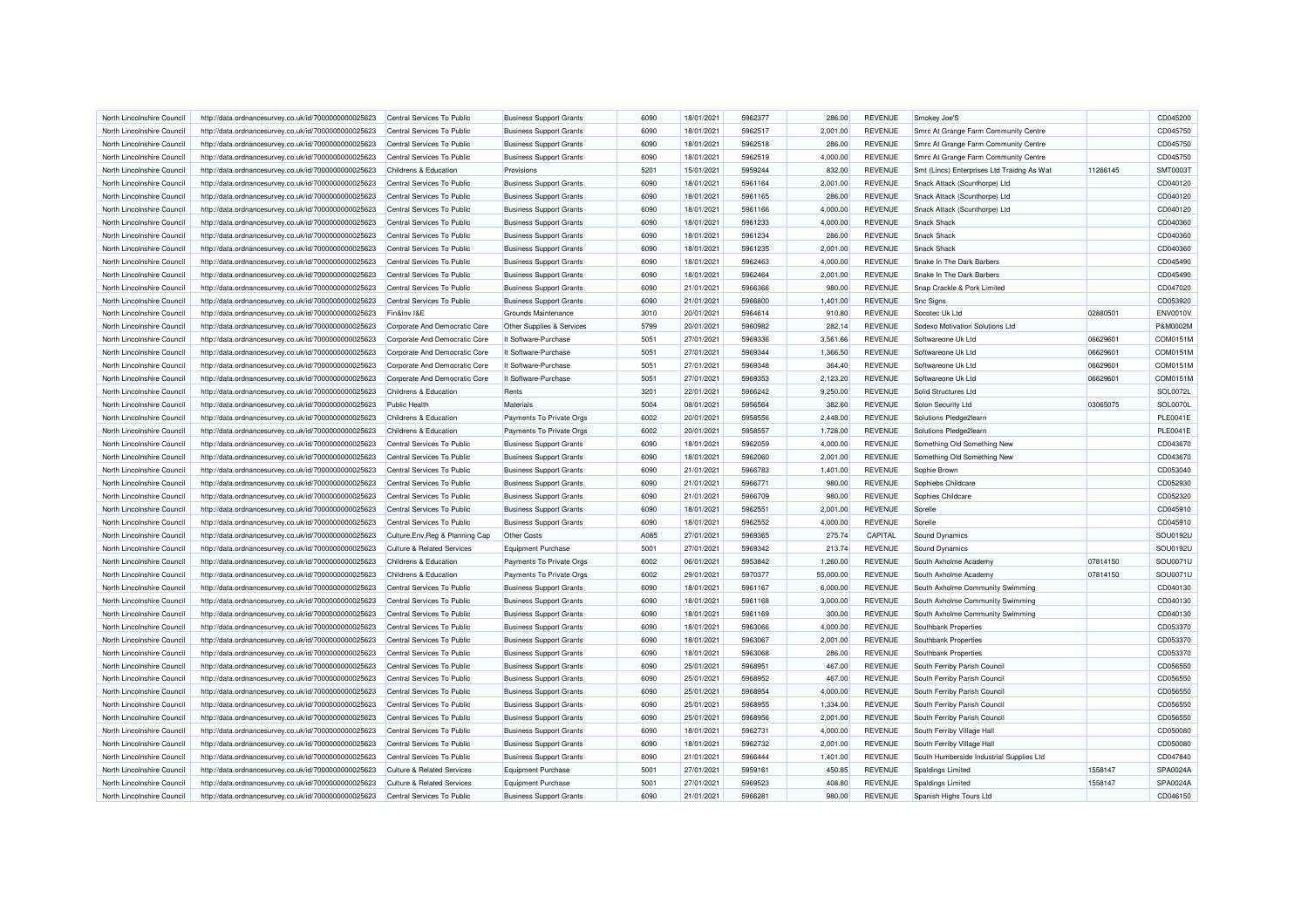| North Lincolnshire Council | http://data.ordnancesurvey.co.uk/id/7000000000025623 | Central Services To Public                | <b>Business Support Grants</b> | 6090 | 18/01/2021 | 5961502 | 286.00    | <b>REVENUE</b> | Spark Gymnastics Academy Ltd            |          | CD041270        |
|----------------------------|------------------------------------------------------|-------------------------------------------|--------------------------------|------|------------|---------|-----------|----------------|-----------------------------------------|----------|-----------------|
| North Lincolnshire Council | http://data.ordnancesurvey.co.uk/id/7000000000025623 | Central Services To Public                | <b>Business Support Grants</b> | 6090 | 18/01/2021 | 5961503 | 2,001.00  | <b>REVENUE</b> | Spark Gymnastics Academy Ltd            |          | CD041270        |
| North Lincolnshire Council | http://data.ordnancesurvey.co.uk/id/7000000000025623 | Central Services To Public                | <b>Business Support Grants</b> | 6090 | 18/01/2021 | 5961504 | 4,000.00  | <b>REVENUE</b> | Spark Gymnastics Academy Ltd            |          | CD041270        |
| North Lincolnshire Council | http://data.ordnancesurvey.co.uk/id/7000000000025623 | Central Services To Public                | <b>Business Support Grants</b> | 6090 | 25/01/2021 | 5969033 | 2,001.00  | <b>REVENUE</b> | Speedway Garage Gunness Ltd             |          | CD056720        |
| North Lincolnshire Council | http://data.ordnancesurvey.co.uk/id/7000000000025623 | Central Services To Public                | <b>Business Support Grants</b> | 6090 | 25/01/2021 | 5969034 | 4,000.00  | <b>REVENUE</b> | Speedway Garage Gunness Ltd             |          | CD056720        |
| North Lincolnshire Council | http://data.ordnancesurvey.co.uk/id/7000000000025623 | Central Services To Public                | <b>Business Support Grants</b> | 6090 | 25/01/2021 | 5969035 | 1,334.00  | <b>REVENUE</b> | Speedway Garage Gunness Ltd             |          | CD056720        |
| North Lincolnshire Council | http://data.ordnancesurvey.co.uk/id/7000000000025623 | <b>Culture &amp; Related Services</b>     | Stock Purchases & Adjustments  | 5030 | 13/01/2021 | 5958497 | 609.39    | <b>REVENUE</b> | Splash About International Ltd          |          | SPL0006L        |
| North Lincolnshire Council | http://data.ordnancesurvey.co.uk/id/7000000000025623 | Central Services To Public                | <b>Business Support Grants</b> | 6090 | 25/01/2021 | 5969084 | 2,001.00  | <b>REVENUE</b> | Splashrooms Ltd                         |          | CD056890        |
| North Lincolnshire Council | http://data.ordnancesurvey.co.uk/id/7000000000025623 | Central Services To Public                | <b>Business Support Grants</b> | 6090 | 25/01/2021 | 5969085 | 4,000.00  | <b>REVENUE</b> | Splashrooms Ltd                         |          | CD056890        |
| North Lincolnshire Council | http://data.ordnancesurvey.co.uk/id/7000000000025623 | Central Services To Public                | <b>Business Support Grants</b> | 6090 | 25/01/2021 | 5969086 | 1,334.00  | <b>REVENUE</b> | Splashrooms Ltd                         |          | CD056890        |
| North Lincolnshire Council | http://data.ordnancesurvey.co.uk/id/7000000000025623 | Central Services To Public                | <b>Business Support Grants</b> | 6090 | 25/01/2021 | 5969087 | 3,000.00  | <b>REVENUE</b> | Splashrooms Ltd                         |          | CD056900        |
| North Lincolnshire Council | http://data.ordnancesurvey.co.uk/id/7000000000025623 | Central Services To Public                | <b>Business Support Grants</b> | 6090 | 25/01/2021 | 5969088 | 2,000.00  | <b>REVENUE</b> | Splashrooms Ltd                         |          | CD056900        |
| North Lincolnshire Council | http://data.ordnancesurvey.co.uk/id/7000000000025623 | Central Services To Public                | <b>Business Support Grants</b> | 6090 | 25/01/2021 | 5969089 | 6,000.00  | <b>REVENUE</b> | Splashrooms Ltd                         |          | CD056900        |
| North Lincolnshire Council | http://data.ordnancesurvey.co.uk/id/7000000000025623 | Central Services To Public                | <b>Business Support Grants</b> | 6090 | 21/01/2021 | 5966797 | 980.00    | <b>REVENUE</b> | Spr Domestic Services Ltd               |          | CD053180        |
| North Lincolnshire Council | http://data.ordnancesurvey.co.uk/id/7000000000025623 | Central Services To Public                | <b>Business Support Grants</b> | 6090 | 21/01/2021 | 5966358 | 980.00    | <b>REVENUE</b> | S R Brown                               |          | CD046940        |
| North Lincolnshire Council | http://data.ordnancesurvey.co.uk/id/7000000000025623 | Environmental & Regulatory Svs            | Other Supplies & Services      | 5799 | 06/01/2021 | 5954850 | 664.00    | <b>REVENUE</b> | <b>Srp Hire Solutions Ltd</b>           | 06087866 | SRP0001P        |
| North Lincolnshire Council | http://data.ordnancesurvey.co.uk/id/7000000000025623 | Environmental & Regulatory Svs            | Other Supplies & Services      | 5799 | 06/01/2021 | 5954853 | 472.00    | <b>REVENUE</b> | Srp Hire Solutions Ltd                  | 06087866 | SRP0001P        |
| North Lincolnshire Council | http://data.ordnancesurvey.co.uk/id/7000000000025623 | Environmental & Regulatory Svs            | Other Supplies & Services      | 5799 | 15/01/2021 | 5958061 | 250.00    | <b>REVENUE</b> | <b>Srp Hire Solutions Ltd</b>           | 06087866 | <b>SRP0001F</b> |
|                            |                                                      |                                           |                                |      |            |         |           |                |                                         |          |                 |
| North Lincolnshire Council | http://data.ordnancesurvey.co.uk/id/7000000000025623 | Environmental & Regulatory Svs            | Other Supplies & Services      | 5799 | 15/01/2021 | 5958062 | 250.00    | <b>REVENUE</b> | Srp Hire Solutions Ltd                  | 06087866 | SRP0001P        |
| North Lincolnshire Council | http://data.ordnancesurvey.co.uk/id/7000000000025623 | Environmental & Regulatory Svs            | Other Supplies & Services      | 5799 | 27/01/2021 | 5964887 | 250.00    | <b>REVENUE</b> | <b>Srp Hire Solutions Ltd</b>           | 06087866 | SRP0001P        |
| North Lincolnshire Council | http://data.ordnancesurvey.co.uk/id/7000000000025623 | <b>Environmental &amp; Regulatory Svs</b> | Other Supplies & Services      | 5799 | 27/01/2021 | 5964889 | 250.00    | <b>REVENUE</b> | <b>Srp Hire Solutions Ltd</b>           | 06087866 | SRP0001P        |
| North Lincolnshire Council | http://data.ordnancesurvey.co.uk/id/7000000000025623 | Environmental & Regulatory Svs            | Other Supplies & Services      | 5799 | 20/02/2021 | 5969908 | 664.00    | <b>REVENUE</b> | Srp Hire Solutions Ltd                  | 06087866 | <b>SRP0001P</b> |
| North Lincolnshire Council | http://data.ordnancesurvey.co.uk/id/7000000000025623 | Environmental & Regulatory Svs            | Other Supplies & Services      | 5799 | 20/02/2021 | 5969909 | 472.00    | <b>REVENUE</b> | <b>Srp Hire Solutions Ltd</b>           | 06087866 | <b>SRP0001F</b> |
| North Lincolnshire Council | http://data.ordnancesurvey.co.uk/id/7000000000025623 | Central Services To Public                | <b>Business Support Grants</b> | 6090 | 18/01/2021 | 5961228 | 2,001.00  | <b>REVENUE</b> | Stables Church Farm (D, M & A Green)    |          | CD040340        |
| North Lincolnshire Council | http://data.ordnancesurvey.co.uk/id/7000000000025623 | Central Services To Public                | <b>Business Support Grants</b> | 6090 | 18/01/2021 | 5961229 | 4,000.00  | <b>REVENUE</b> | Stables Church Farm (D, M & A Green)    |          | CD040340        |
| North Lincolnshire Council | http://data.ordnancesurvey.co.uk/id/7000000000025623 | Central Services To Public                | <b>Business Support Grants</b> | 6090 | 21/01/2021 | 5966460 | 980.00    | <b>REVENUE</b> | Stacey Andrews (Trading Under Laugh And |          | CD048000        |
| North Lincolnshire Council | http://data.ordnancesurvey.co.uk/id/7000000000025623 | Childrens & Education                     | Home To School Transport       | 4201 | 06/01/2021 | 5953535 | 4,980.00  | <b>REVENUE</b> | Stagecoach Services Limited             | 2818654  | <b>LIN0118N</b> |
| North Lincolnshire Council | http://data.ordnancesurvey.co.uk/id/7000000000025623 | Childrens & Education                     | Home To School Transport       | 4201 | 20/01/2021 | 5960151 | 1.992.00  | <b>REVENUE</b> | Stagecoach Services Limited             | 2818654  | <b>LIN0118N</b> |
| North Lincolnshire Council | http://data.ordnancesurvey.co.uk/id/7000000000025623 | <b>Highways &amp; Transport</b>           | <b>Concessionary Fares</b>     | 6010 | 15/01/2021 | 5959691 | 79,450.00 | <b>REVENUE</b> | Stagecoach Services Limited             | 2818654  | <b>LIN0118N</b> |
| North Lincolnshire Council | http://data.ordnancesurvey.co.uk/id/7000000000025623 | Highways & Transport                      | Passenger Transport            | 6011 | 06/01/2021 | 5953710 | 1,255.92  | <b>REVENUE</b> | <b>Stagecoach Services Ltd</b>          | 2818654  | STA0274A        |
| North Lincolnshire Council | http://data.ordnancesurvey.co.uk/id/7000000000025623 | <b>Highways &amp; Transport</b>           | <b>Passenger Transport</b>     | 6011 | 06/01/2021 | 5953713 | 536.00    | <b>REVENUE</b> | <b>Stagecoach Services Ltd</b>          | 2818654  | STA0274A        |
| North Lincolnshire Council | http://data.ordnancesurvey.co.uk/id/7000000000025623 | Highways & Transport                      | Passenger Transport            | 6011 | 06/01/2021 | 5953728 | 1,916.00  | <b>REVENUE</b> | Stagecoach Services Ltd                 | 2818654  | STA0274A        |
| North Lincolnshire Council | http://data.ordnancesurvey.co.uk/id/7000000000025623 | Highways & Transport                      | Passenger Transport            | 6011 | 06/01/2021 | 5953730 | 320.00    | <b>REVENUE</b> | <b>Stagecoach Services Ltd</b>          | 2818654  | STA0274A        |
| North Lincolnshire Council | http://data.ordnancesurvey.co.uk/id/7000000000025623 | Highways & Transport                      | Passenger Transport            | 6011 | 06/01/2021 | 5953731 | 384.00    | <b>REVENUE</b> | Stagecoach Services Ltd                 | 2818654  | <b>STA0274A</b> |
| North Lincolnshire Council | http://data.ordnancesurvey.co.uk/id/7000000000025623 | <b>Highways &amp; Transport</b>           | Passenger Transport            | 6011 | 06/01/2021 | 5953732 | 1,968.00  | <b>REVENUE</b> | Stagecoach Services Ltd                 | 2818654  | STA0274A        |
| North Lincolnshire Council | http://data.ordnancesurvey.co.uk/id/7000000000025623 | Highways & Transport                      | Passenger Transport            | 6011 | 06/01/2021 | 5953733 | 420.00    | <b>REVENUE</b> | Stagecoach Services Ltd                 | 2818654  | STA0274A        |
| North Lincolnshire Council | http://data.ordnancesurvey.co.uk/id/7000000000025623 | <b>Highways &amp; Transport</b>           | Passenger Transport            | 6011 | 06/01/2021 | 5953734 | 4,100.00  | <b>REVENUE</b> | <b>Stagecoach Services Ltd</b>          | 2818654  | STA0274A        |
| North Lincolnshire Council | http://data.ordnancesurvey.co.uk/id/7000000000025623 | Highways & Transport                      | Passenger Transport            | 6011 | 06/01/2021 | 5953735 | 480.72    | <b>REVENUE</b> | <b>Stagecoach Services Ltd</b>          | 2818654  | STA0274A        |
| North Lincolnshire Council | http://data.ordnancesurvey.co.uk/id/7000000000025623 | Highways & Transport                      | Passenger Transport            | 6011 | 06/01/2021 | 5953736 | 5,664.00  | <b>REVENUE</b> | <b>Stagecoach Services Ltd</b>          | 2818654  | STA0274A        |
| North Lincolnshire Council | http://data.ordnancesurvey.co.uk/id/7000000000025623 | Highways & Transport                      | Passenger Transport            | 6011 | 06/01/2021 | 5953737 | 528.00    | <b>REVENUE</b> | Stagecoach Services Ltd                 | 2818654  | STA0274A        |
| North Lincolnshire Council | http://data.ordnancesurvey.co.uk/id/7000000000025623 | <b>Highways &amp; Transport</b>           | Passenger Transport            | 6011 | 13/01/2021 | 5953764 | 16,735.25 | <b>REVENUE</b> | Stagecoach Services Ltd                 | 2818654  | STA0274A        |
| North Lincolnshire Council | http://data.ordnancesurvey.co.uk/id/7000000000025623 | Highways & Transport                      | Passenger Transport            | 6011 | 20/01/2021 | 5960972 | 367.84    | <b>REVENUE</b> | <b>Stagecoach Services Ltd</b>          | 2818654  | STA0274A        |
| North Lincolnshire Council | http://data.ordnancesurvey.co.uk/id/7000000000025623 | Highways & Transport                      | Passenger Transport            | 6011 | 29/01/2021 | 5970379 | 1,178.29  | <b>REVENUE</b> | Stagecoach Services Ltd                 | 2818654  | STA0274A        |
| North Lincolnshire Council | http://data.ordnancesurvey.co.uk/id/7000000000025623 |                                           | Passenger Transport            | 6011 | 29/01/2021 | 5970381 | 1,229.52  | <b>REVENUE</b> | <b>Stagecoach Services Ltd</b>          | 2818654  | STA0274A        |
|                            |                                                      | Highways & Transport                      |                                | 6011 | 29/01/2021 |         | 1,229.52  | <b>REVENUE</b> |                                         |          | STA0274A        |
| North Lincolnshire Council | http://data.ordnancesurvey.co.uk/id/7000000000025623 | Highways & Transport                      | Passenger Transport            |      |            | 5970384 |           |                | Stagecoach Services Ltd                 | 2818654  |                 |
| North Lincolnshire Council | http://data.ordnancesurvey.co.uk/id/7000000000025623 | <b>Highways &amp; Transport</b>           | Passenger Transport            | 6011 | 29/01/2021 | 5970393 | 1,229.52  | <b>REVENUE</b> | <b>Stagecoach Services Ltd</b>          | 2818654  | STA0274A        |
| North Lincolnshire Council | http://data.ordnancesurvey.co.uk/id/7000000000025623 | Highways & Transport                      | Passenger Transport            | 6011 | 23/02/2021 | 5960977 | 1,046.60  | <b>REVENUE</b> | Stagecoach Services Ltd                 | 2818654  | STA0274A        |
| North Lincolnshire Council | http://data.ordnancesurvey.co.uk/id/7000000000025623 | <b>Highways &amp; Transport</b>           | Passenger Transport            | 6011 | 23/02/2021 | 5960979 | 536.00    | <b>REVENUE</b> | <b>Stagecoach Services Ltd</b>          | 2818654  | STA0274A        |
| North Lincolnshire Council | http://data.ordnancesurvey.co.uk/id/7000000000025623 | Highways & Transport                      | Passenger Transport            | 6011 | 23/02/2021 | 5960984 | 384.00    | <b>REVENUE</b> | Stagecoach Services Ltd                 | 2818654  | STA0274A        |
| North Lincolnshire Council | http://data.ordnancesurvey.co.uk/id/7000000000025623 | Highways & Transport                      | Passenger Transport            | 6011 | 23/02/2021 | 5960985 | 1,640.00  | <b>REVENUE</b> | <b>Stagecoach Services Ltd</b>          | 2818654  | STA0274A        |
| North Lincolnshire Council | http://data.ordnancesurvey.co.uk/id/7000000000025623 | <b>Highways &amp; Transport</b>           | Passenger Transport            | 6011 | 23/02/2021 | 5960986 | 525.00    | <b>REVENUE</b> | Stagecoach Services Ltd                 | 2818654  | STA0274A        |
| North Lincolnshire Council | http://data.ordnancesurvey.co.uk/id/7000000000025623 | Highways & Transport                      | Passenger Transport            | 6011 | 23/02/2021 | 5960988 | 3,485.00  | <b>REVENUE</b> | Stagecoach Services Ltd                 | 2818654  | STA0274A        |
| North Lincolnshire Council | http://data.ordnancesurvey.co.uk/id/7000000000025623 | <b>Highways &amp; Transport</b>           | Passenger Transport            | 6011 | 23/02/2021 | 5960989 | 400.60    | <b>REVENUE</b> | Stagecoach Services Ltd                 | 2818654  | STA0274A        |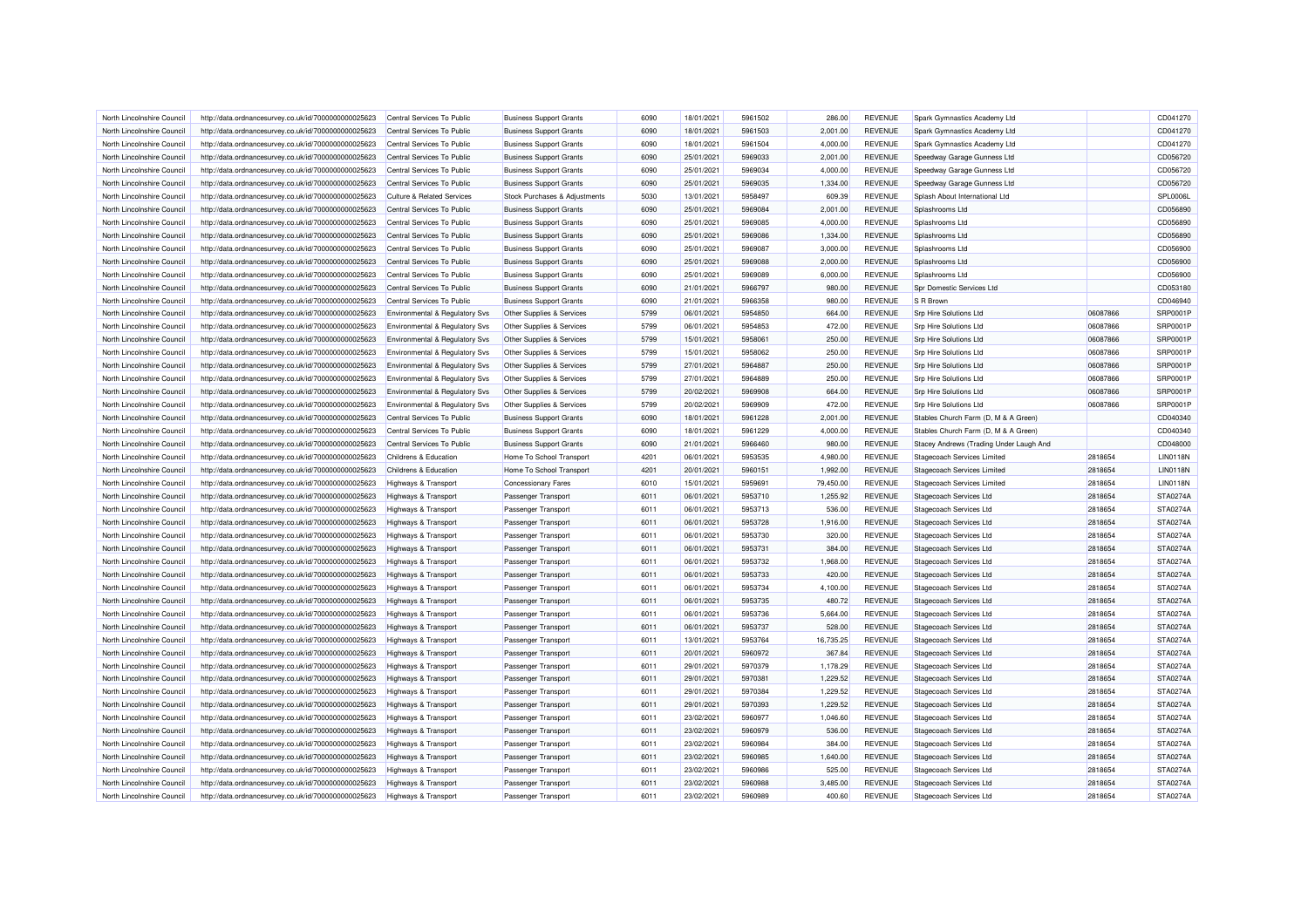| North Lincolnshire Council | http://data.ordnancesurvey.co.uk/id/7000000000025623 | Highways & Transport                  | Passenger Transport            | 6011 | 23/02/2021 | 5960991 | 4.720.00  | <b>REVENUE</b> | Stagecoach Services Ltd                      | 2818654  | <b>STA0274A</b> |
|----------------------------|------------------------------------------------------|---------------------------------------|--------------------------------|------|------------|---------|-----------|----------------|----------------------------------------------|----------|-----------------|
| North Lincolnshire Council | http://data.ordnancesurvey.co.uk/id/7000000000025623 | <b>Highways &amp; Transport</b>       | Passenger Transport            | 6011 | 23/02/2021 | 5960992 | 440.00    | <b>REVENUE</b> | Stagecoach Services Ltd                      | 2818654  | STA0274A        |
| North Lincolnshire Council | http://data.ordnancesurvey.co.uk/id/7000000000025623 | Highways & Transport                  | Passenger Transport            | 6011 | 23/02/2021 | 5960993 | 2,395.00  | <b>REVENUE</b> | <b>Stagecoach Services Ltd</b>               | 2818654  | STA0274A        |
| North Lincolnshire Council | http://data.ordnancesurvey.co.uk/id/7000000000025623 | Highways & Transport                  | Passenger Transport            | 6011 | 23/02/2021 | 5960994 | 1,103.52  | <b>REVENUE</b> | Stagecoach Services Ltd                      | 2818654  | STA0274A        |
| North Lincolnshire Council | http://data.ordnancesurvey.co.uk/id/7000000000025623 | Highways & Transport                  | Passenger Transport            | 6011 | 23/02/2021 | 5970378 | 1,024.60  | <b>REVENUE</b> | <b>Stagecoach Services Ltd</b>               | 2818654  | STA0274A        |
| North Lincolnshire Council | http://data.ordnancesurvey.co.uk/id/7000000000025623 | Central Services To Public            | <b>Business Support Grants</b> | 6090 | 18/01/2021 | 5962962 | 2,001.00  | <b>REVENUE</b> | St Andrew'S Hospice Limited                  |          | CD051100        |
| North Lincolnshire Council | http://data.ordnancesurvey.co.uk/id/7000000000025623 | Central Services To Public            | <b>Business Support Grants</b> | 6090 | 18/01/2021 | 5962963 | 4,000.00  | <b>REVENUE</b> | St Andrew'S Hospice Limited                  |          | CD051100        |
| North Lincolnshire Council | http://data.ordnancesurvey.co.uk/id/7000000000025623 | Central Services To Public            | <b>Business Support Grants</b> | 6090 | 21/01/2021 | 5966380 | 1,401.00  | <b>REVENUE</b> | St Andrews United Church                     |          | CD047170        |
| North Lincolnshire Council | http://data.ordnancesurvey.co.uk/id/7000000000025623 | Central Services To Public            | <b>Business Support Grants</b> | 6090 | 18/01/2021 | 5961571 | 643.00    | <b>REVENUE</b> | Star Holdings (Humber) Limited               |          | CD041510        |
| North Lincolnshire Council | http://data.ordnancesurvey.co.uk/id/7000000000025623 | Central Services To Public            | <b>Business Support Grants</b> | 6090 | 18/01/2021 | 5961572 | 4,500.00  | <b>REVENUE</b> | Star Holdings (Humber) Limited               |          | CD041510        |
| North Lincolnshire Council | http://data.ordnancesurvey.co.uk/id/7000000000025623 | Central Services To Public            | <b>Business Support Grants</b> | 6090 | 18/01/2021 | 5961573 | 9,000.00  | <b>REVENUE</b> | Star Holdings (Humber) Limited               |          | CD041510        |
| North Lincolnshire Council | http://data.ordnancesurvey.co.uk/id/7000000000025623 | Central Services To Public            | <b>Business Support Grants</b> | 6090 | 18/01/2021 | 5963184 | 4,000.00  | <b>REVENUE</b> | <b>Starkeys Cafe</b>                         |          | CD053900        |
| North Lincolnshire Council | http://data.ordnancesurvey.co.uk/id/7000000000025623 | Central Services To Public            | <b>Business Support Grants</b> | 6090 | 18/01/2021 | 5963185 | 286.00    | <b>REVENUE</b> | <b>Starkeys Cafe</b>                         |          | CD053900        |
| North Lincolnshire Council | http://data.ordnancesurvey.co.uk/id/7000000000025623 | Central Services To Public            | <b>Business Support Grants</b> | 6090 | 18/01/2021 | 5963186 | 2,001.00  | <b>REVENUE</b> | <b>Starkeys Cafe</b>                         |          | CD053900        |
| North Lincolnshire Council | http://data.ordnancesurvey.co.uk/id/7000000000025623 | <b>Adult Social Care</b>              | Payments To Private Orgs       | 6002 | 29/01/2021 | 5971260 | 5,251.50  | <b>REVENUE</b> | <b>Starlight Arts</b>                        |          | STA0492A        |
| North Lincolnshire Council | http://data.ordnancesurvey.co.uk/id/7000000000025623 | Central Services To Public            | <b>Business Support Grants</b> | 6090 | 18/01/2021 | 5962320 | 4,000.00  | <b>REVENUE</b> | Star Stores Memorabilia                      |          | CD044990        |
| North Lincolnshire Council | http://data.ordnancesurvey.co.uk/id/7000000000025623 | Central Services To Public            | <b>Business Support Grants</b> | 6090 | 18/01/2021 | 5962321 | 2,001.00  | <b>REVENUE</b> | Star Stores Memorabilia                      |          | CD044990        |
| North Lincolnshire Council | http://data.ordnancesurvey.co.uk/id/7000000000025623 | Central Services To Public            | <b>Business Support Grants</b> | 6090 | 21/01/2021 | 5966409 | 980.00    | <b>REVENUE</b> | <b>Station Newsagent</b>                     |          | CD047490        |
| North Lincolnshire Council | http://data.ordnancesurvey.co.uk/id/7000000000025623 | Childrens & Education                 | Payments To Private Orgs       | 6002 | 06/01/2021 | 5953845 | 1,260.00  | <b>REVENUE</b> | St Bede'S Catholic Voluntary Academy         | 07973953 | STB0020B        |
| North Lincolnshire Council | http://data.ordnancesurvey.co.uk/id/7000000000025623 | Childrens & Education                 | Payments To Private Orgs       | 6002 | 06/01/2021 | 5953846 | 2,520.00  | REVENUE        | St. Bernadette'S Catholic Prim. Vol. Academy |          | STB0030E        |
| North Lincolnshire Council | http://data.ordnancesurvey.co.uk/id/7000000000025623 | Childrens & Education                 | Payments To Private Orgs       | 6002 | 20/01/2021 | 5964697 | 1,569.60  | <b>REVENUE</b> | St. Bernadette'S Catholic Prim. Vol. Academy |          | STB0030B        |
| North Lincolnshire Council | http://data.ordnancesurvey.co.uk/id/7000000000025623 | Central Services To Public            | <b>Business Support Grants</b> | 6090 | 18/01/2021 | 5961739 | 4,000.00  | <b>REVENUE</b> | <b>Steel Workers Limited</b>                 |          | CD042090        |
| North Lincolnshire Council |                                                      |                                       |                                | 6090 | 18/01/2021 | 5961740 | 286.00    | <b>REVENUE</b> | Steel Workers Limited                        |          | CD042090        |
|                            | http://data.ordnancesurvey.co.uk/id/7000000000025623 | Central Services To Public            | <b>Business Support Grants</b> |      |            |         |           |                |                                              |          |                 |
| North Lincolnshire Council | http://data.ordnancesurvey.co.uk/id/7000000000025623 | Central Services To Public            | <b>Business Support Grants</b> | 6090 | 18/01/2021 | 5961741 | 2,001.00  | <b>REVENUE</b> | <b>Steel Workers Limited</b>                 |          | CD042090        |
| North Lincolnshire Council | http://data.ordnancesurvey.co.uk/id/7000000000025623 | Central Services To Public            | <b>Business Support Grants</b> | 6090 | 18/01/2021 | 5962312 | 2,001.00  | <b>REVENUE</b> | Steeper Physical Therapy Services Ltd        |          | CD044950        |
| North Lincolnshire Council | http://data.ordnancesurvey.co.uk/id/7000000000025623 | Central Services To Public            | <b>Business Support Grants</b> | 6090 | 18/01/2021 | 5962313 | 4,000.00  | <b>REVENUE</b> | Steeper Physical Therapy Services Ltd        |          | CD044950        |
| North Lincolnshire Council | http://data.ordnancesurvey.co.uk/id/7000000000025623 | Central Services To Public            | <b>Business Support Grants</b> | 6090 | 21/01/2021 | 5966759 | 980.00    | <b>REVENUE</b> | Stella Williams Consul                       |          | CD052810        |
| North Lincolnshire Council | http://data.ordnancesurvey.co.uk/id/7000000000025623 | Central Services To Public            | <b>Business Support Grants</b> | 6090 | 18/01/2021 | 5963019 | 429.00    | <b>REVENUE</b> | Stephen Blenkiron T/A Butchers Arms          |          | CD053210        |
| North Lincolnshire Council | http://data.ordnancesurvey.co.uk/id/7000000000025623 | Central Services To Public            | <b>Business Support Grants</b> | 6090 | 18/01/2021 | 5963020 | 3,000.00  | <b>REVENUE</b> | Stephen Blenkiron T/A Butchers Arms          |          | CD053210        |
| North Lincolnshire Council | http://data.ordnancesurvey.co.uk/id/7000000000025623 | Central Services To Public            | <b>Business Support Grants</b> | 6090 | 18/01/2021 | 5963021 | 6,000.00  | <b>REVENUE</b> | Stephen Blenkiron T/A Butchers Arms          |          | CD053210        |
| North Lincolnshire Council | http://data.ordnancesurvey.co.uk/id/7000000000025623 | Central Services To Public            | <b>Business Support Grants</b> | 6090 | 28/01/2021 | 5970835 | 1,000.00  | <b>REVENUE</b> | Stephen Blenkiron T/A Butchers Arms          |          | CD053210        |
| North Lincolnshire Council | http://data.ordnancesurvey.co.uk/id/7000000000025623 | Childrens & Education                 | Payments To Private Orgs       | 6002 | 06/01/2021 | 5954468 | 19,170.23 | <b>REVENUE</b> | Stepping Stones Of Scawby                    |          | SCA0139A        |
| North Lincolnshire Council | http://data.ordnancesurvey.co.uk/id/7000000000025623 | Corporate And Democratic Core         | Equipment Purchase             | 5001 | 22/01/2021 | 5966245 | 893.44    | <b>REVENUE</b> | Steve Ball Joinery Ltd                       | 3682402  | <b>BAL0025L</b> |
| North Lincolnshire Council | http://data.ordnancesurvey.co.uk/id/7000000000025623 | <b>Culture &amp; Related Services</b> | <b>Equipment Purchase</b>      | 5001 | 29/01/2021 | 5970955 | 2,450.00  | <b>REVENUE</b> | Steve Ball Joinery Ltd                       | 3682402  | <b>BAL0025L</b> |
| North Lincolnshire Council | http://data.ordnancesurvey.co.uk/id/7000000000025623 | Central Services To Public            | <b>Business Support Grants</b> | 6090 | 18/01/2021 | 5961963 | 2,001.00  | <b>REVENUE</b> | Steve Barkers Hair Care For Men              |          | CD043180        |
| North Lincolnshire Council | http://data.ordnancesurvey.co.uk/id/7000000000025623 | Central Services To Public            | <b>Business Support Grants</b> | 6090 | 18/01/2021 | 5961964 | 4,000.00  | <b>REVENUE</b> | Steve Barkers Hair Care For Men              |          | CD043180        |
| North Lincolnshire Council | http://data.ordnancesurvey.co.uk/id/7000000000025623 | Central Services To Public            | <b>Business Support Grants</b> | 6090 | 21/01/2021 | 5966739 | 980.00    | <b>REVENUE</b> | <b>Steve Lester</b>                          |          | CD052610        |
| North Lincolnshire Council | http://data.ordnancesurvey.co.uk/id/7000000000025623 | Central Services To Public            | <b>Business Support Grants</b> | 6090 | 18/01/2021 | 5962827 | 2.001.00  | <b>REVENUE</b> | Steve Martin Motors Ltd                      |          | CD050560        |
| North Lincolnshire Council | http://data.ordnancesurvey.co.uk/id/7000000000025623 | Central Services To Public            | <b>Business Support Grants</b> | 6090 | 18/01/2021 | 5962828 | 4,000.00  | <b>REVENUE</b> | Steve Martin Motors Ltd                      |          | CD050560        |
| North Lincolnshire Council | http://data.ordnancesurvey.co.uk/id/7000000000025623 | Childrens & Education                 | Payments To Private Orgs       | 6002 | 06/01/2021 | 5953847 | 2,136.00  | <b>REVENUE</b> | St Hughs School Fund                         |          | STH0005H        |
| North Lincolnshire Council | http://data.ordnancesurvey.co.uk/id/7000000000025623 | Central Services To Public            | <b>Business Support Grants</b> | 6090 | 21/01/2021 | 5966612 | 1,401.00  | <b>REVENUE</b> | St. Hybald'S Church Hall / Community Centre  |          | CD049520        |
| North Lincolnshire Council | http://data.ordnancesurvey.co.uk/id/7000000000025623 | Central Services To Public            | <b>Business Support Grants</b> | 6090 | 21/01/2021 | 5966626 | 1,401.00  | <b>REVENUE</b> | St Johnâ¿¿S Chippy                           |          | CD051460        |
| North Lincolnshire Council | http://data.ordnancesurvey.co.uk/id/7000000000025623 | Childrens & Education                 | Payments To Private Orgs       | 6002 | 06/01/2021 | 5953848 | 1,668.00  | <b>REVENUE</b> | St Lawrence Academy                          |          | STL0003L        |
| North Lincolnshire Council | http://data.ordnancesurvey.co.uk/id/7000000000025623 | Childrens & Education                 | Payments To Private Orgs       | 6002 | 29/01/2021 | 5970305 | 5.000.00  | <b>REVENUE</b> | St Lawrence Academy                          |          | STL0003L        |
| North Lincolnshire Council | http://data.ordnancesurvey.co.uk/id/7000000000025623 | Childrens & Education                 | Payments To Private Orgs       | 6002 | 29/01/2021 | 5970937 | 31,950.00 | <b>REVENUE</b> | St Lawrence Academy                          |          | STL0003L        |
| North Lincolnshire Council | http://data.ordnancesurvey.co.uk/id/7000000000025623 | Childrens & Education                 | Payments To Private Orgs       | 6002 | 06/01/2021 | 5953849 | 1,260.00  | <b>REVENUE</b> | St. Mary'S Catholic Primary Vol. Academy     |          | <b>STM0020M</b> |
| North Lincolnshire Council | http://data.ordnancesurvey.co.uk/id/7000000000025623 | Childrens & Education                 | Payments To Private Orgs       | 6002 | 06/01/2021 | 5953705 | 1,200.00  | <b>REVENUE</b> | St Norbert'S Catholic Primary Vol Academy    |          | STN0005N        |
| North Lincolnshire Council | http://data.ordnancesurvey.co.uk/id/7000000000025623 | Central Services To Public            | <b>Business Support Grants</b> | 6090 | 21/01/2021 | 5966594 | 1,401.00  | <b>REVENUE</b> | <b>Storybook Extensions</b>                  |          | CD049340        |
| North Lincolnshire Council | http://data.ordnancesurvey.co.uk/id/7000000000025623 | Childrens & Education                 | Payments To Private Orgs       | 6002 | 20/01/2021 | 5964683 | 729.60    | <b>REVENUE</b> | St Pauls Pre-School                          |          | STP0001F        |
| North Lincolnshire Council | http://data.ordnancesurvey.co.uk/id/7000000000025623 | Childrens & Education                 | Payments To Private Orgs       | 6002 | 06/01/2021 | 5953850 | 630.00    | <b>REVENUE</b> | St Peters Elwick C Of E Primary School       |          | PET02991        |
| North Lincolnshire Council | http://data.ordnancesurvey.co.uk/id/7000000000025623 | Childrens & Education                 | Payments To Private Orgs       | 6002 | 06/01/2021 | 5953808 | 1,890.00  | <b>REVENUE</b> | St Peters Primary School                     |          | NOR0292F        |
| North Lincolnshire Council | http://data.ordnancesurvey.co.uk/id/7000000000025623 | Childrens & Education                 | <b>Course Fees/Training</b>    | 2002 | 20/01/2021 | 5964987 | 750.00    | <b>REVENUE</b> | Streetgames Uk                               |          | STR0160R        |
| North Lincolnshire Council | http://data.ordnancesurvey.co.uk/id/7000000000025623 | Central Services To Public            | <b>Business Support Grants</b> | 6090 | 18/01/2021 | 5961236 | 4,000.00  | <b>REVENUE</b> | <b>Stronger Together Crossfit</b>            |          | CD040370        |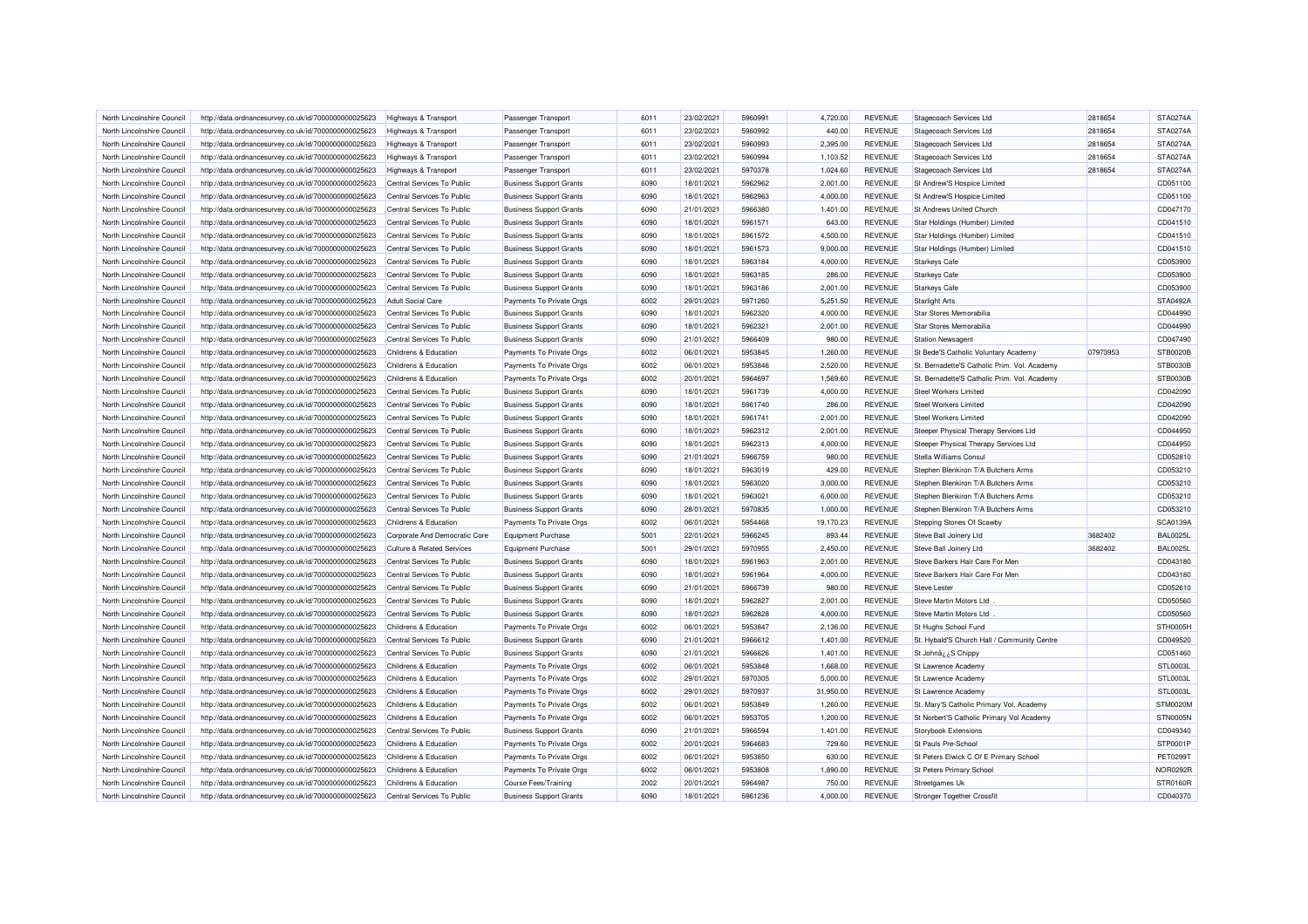| North Lincolnshire Council | http://data.ordnancesurvey.co.uk/id/7000000000025623 | Central Services To Public | <b>Business Support Grants</b> | 6090 | 18/01/2021 | 5961237 | 286.00   | <b>REVENUE</b> | <b>Stronger Together Crossfit</b>  |         | CD040370 |
|----------------------------|------------------------------------------------------|----------------------------|--------------------------------|------|------------|---------|----------|----------------|------------------------------------|---------|----------|
| North Lincolnshire Council | http://data.ordnancesurvey.co.uk/id/7000000000025623 | Central Services To Public | <b>Business Support Grants</b> | 6090 | 18/01/2021 | 5961238 | 2,001.00 | <b>REVENUE</b> | Stronger Together Crossfit         |         | CD040370 |
| North Lincolnshire Council | http://data.ordnancesurvey.co.uk/id/7000000000025623 | Central Services To Public | <b>Business Support Grants</b> | 6090 | 21/01/2021 | 5966599 | 980.00   | <b>REVENUE</b> | <b>Stuart Covel</b>                |         | CD049390 |
| North Lincolnshire Council | http://data.ordnancesurvey.co.uk/id/7000000000025623 | Central Services To Public | <b>Business Support Grants</b> | 6090 | 18/01/2021 | 5961816 | 2,001.00 | <b>REVENUE</b> | <b>Stuart'S Gents Hairdressers</b> |         | CD042450 |
| North Lincolnshire Council | http://data.ordnancesurvey.co.uk/id/7000000000025623 | Central Services To Public | <b>Business Support Grants</b> | 6090 | 18/01/2021 | 5961817 | 4,000.00 | <b>REVENUE</b> | <b>Stuart'S Gents Hairdressers</b> |         | CD042450 |
| North Lincolnshire Council | http://data.ordnancesurvey.co.uk/id/7000000000025623 | Central Services To Public | <b>Business Support Grants</b> | 6090 | 18/01/2021 | 5963556 | 2,001.00 | <b>REVENUE</b> | Studio 4                           |         | CD056200 |
| North Lincolnshire Council | http://data.ordnancesurvey.co.uk/id/7000000000025623 | Central Services To Public | <b>Business Support Grants</b> | 6090 | 18/01/2021 | 5963557 | 4,000.00 | <b>REVENUE</b> | Studio 4                           |         | CD056200 |
| North Lincolnshire Council | http://data.ordnancesurvey.co.uk/id/7000000000025623 | Central Services To Public | <b>Business Support Grants</b> | 6090 | 18/01/2021 | 5963558 | 1,334.00 | <b>REVENUE</b> | Studio 4                           |         | CD056200 |
| North Lincolnshire Council | http://data.ordnancesurvey.co.uk/id/7000000000025623 | Central Services To Public | <b>Business Support Grants</b> | 6090 | 18/01/2021 | 5962884 | 2,001.00 | <b>REVENUE</b> | Studio 7 Theatre Arts              |         | CD050770 |
| North Lincolnshire Council | http://data.ordnancesurvey.co.uk/id/7000000000025623 | Central Services To Public | <b>Business Support Grants</b> | 6090 | 18/01/2021 | 5962885 | 286.00   | <b>REVENUE</b> | Studio 7 Theatre Arts              |         | CD050770 |
| North Lincolnshire Council | http://data.ordnancesurvey.co.uk/id/7000000000025623 | Central Services To Public | <b>Business Support Grants</b> | 6090 | 18/01/2021 | 5962886 | 4,000.00 | <b>REVENUE</b> | Studio 7 Theatre Arts              |         | CD050770 |
| North Lincolnshire Council | http://data.ordnancesurvey.co.uk/id/7000000000025623 | Central Services To Public | <b>Business Support Grants</b> | 6090 | 21/01/2021 | 5966446 | 1,401.00 | <b>REVENUE</b> | <b>Style Barn</b>                  |         | CD047860 |
| North Lincolnshire Council | http://data.ordnancesurvey.co.uk/id/7000000000025623 | Central Services To Public | <b>Business Support Grants</b> | 6090 | 18/01/2021 | 5963106 | 2,001.00 | <b>REVENUE</b> | Style Envy                         |         | CD053520 |
| North Lincolnshire Council | http://data.ordnancesurvey.co.uk/id/7000000000025623 | Central Services To Public | <b>Business Support Grants</b> | 6090 | 18/01/2021 | 5963107 | 4,000.00 | <b>REVENUE</b> | Style Envy                         |         | CD053520 |
| North Lincolnshire Council | http://data.ordnancesurvey.co.uk/id/7000000000025623 | Central Services To Public | <b>Business Support Grants</b> | 6090 | 18/01/2021 | 5963553 | 4,000.00 | <b>REVENUE</b> | Styles At 26                       |         | CD056190 |
| North Lincolnshire Council |                                                      | Central Services To Public |                                | 6090 | 18/01/2021 | 5963554 | 2,001.00 | <b>REVENUE</b> |                                    |         | CD056190 |
|                            | http://data.ordnancesurvey.co.uk/id/7000000000025623 |                            | <b>Business Support Grants</b> |      |            |         |          |                | Styles At 26                       |         |          |
| North Lincolnshire Council | http://data.ordnancesurvey.co.uk/id/7000000000025623 | Central Services To Public | <b>Business Support Grants</b> | 6090 | 18/01/2021 | 5963555 | 1,334.00 | <b>REVENUE</b> | Styles At 26                       |         | CD056190 |
| North Lincolnshire Council | http://data.ordnancesurvey.co.uk/id/7000000000025623 | Central Services To Public | <b>Business Support Grants</b> | 6090 | 08/01/2021 | 5957083 | 1,334.00 | <b>REVENUE</b> | Style & Serenity                   |         | CD055590 |
| North Lincolnshire Council | http://data.ordnancesurvey.co.uk/id/7000000000025623 | Central Services To Public | <b>Business Support Grants</b> | 6090 | 18/01/2021 | 5963405 | 2,001.00 | <b>REVENUE</b> | Style & Serenity                   |         | CD055590 |
| North Lincolnshire Council | http://data.ordnancesurvey.co.uk/id/7000000000025623 | Central Services To Public | <b>Business Support Grants</b> | 6090 | 18/01/2021 | 5963406 | 4,000.00 | <b>REVENUE</b> | Style & Serenity                   |         | CD055590 |
| North Lincolnshire Council | http://data.ordnancesurvey.co.uk/id/7000000000025623 | Childrens & Education      | Payments To Private Orgs       | 6002 | 06/01/2021 | 5953707 | 400.00   | <b>REVENUE</b> | Sue Garland-Grimes                 |         | GAR0263F |
| North Lincolnshire Council | http://data.ordnancesurvey.co.uk/id/7000000000025623 | Central Services To Public | <b>Business Support Grants</b> | 6090 | 18/01/2021 | 5961663 | 4,000.00 | <b>REVENUE</b> | Sugar Crush Limited                |         | CD041820 |
| North Lincolnshire Council | http://data.ordnancesurvey.co.uk/id/7000000000025623 | Central Services To Public | <b>Business Support Grants</b> | 6090 | 18/01/2021 | 5961664 | 2,001.00 | <b>REVENUE</b> | <b>Sugar Crush Limited</b>         |         | CD041820 |
| North Lincolnshire Council | http://data.ordnancesurvey.co.uk/id/7000000000025623 | Central Services To Public | <b>Business Support Grants</b> | 6090 | 18/01/2021 | 5961665 | 286.00   | <b>REVENUE</b> | Sugar Crush Limited                |         | CD041820 |
| North Lincolnshire Council | http://data.ordnancesurvey.co.uk/id/7000000000025623 | Central Services To Public | <b>Business Support Grants</b> | 6090 | 18/01/2021 | 5962206 | 2,001.00 | <b>REVENUE</b> | Sunbed-Shop Studio B1              |         | CD044430 |
| North Lincolnshire Council | http://data.ordnancesurvey.co.uk/id/7000000000025623 | Central Services To Public | <b>Business Support Grants</b> | 6090 | 18/01/2021 | 5962207 | 4,000.00 | <b>REVENUE</b> | Sunbed-Shop Studio B1              |         | CD044430 |
| North Lincolnshire Council | http://data.ordnancesurvey.co.uk/id/7000000000025623 | Central Services To Public | <b>Business Support Grants</b> | 6090 | 18/01/2021 | 5962682 | 2,001.00 | <b>REVENUE</b> | Sunnyside Touring Caravan Park     |         | CD049910 |
| North Lincolnshire Council | http://data.ordnancesurvey.co.uk/id/7000000000025623 | Central Services To Public | <b>Business Support Grants</b> | 6090 | 18/01/2021 | 5962683 | 286.00   | <b>REVENUE</b> | Sunnyside Touring Caravan Park     |         | CD049910 |
| North Lincolnshire Council | http://data.ordnancesurvey.co.uk/id/7000000000025623 | Central Services To Public | <b>Business Support Grants</b> | 6090 | 18/01/2021 | 5962684 | 4,000.00 | <b>REVENUE</b> | Sunnyside Touring Caravan Park     |         | CD049910 |
| North Lincolnshire Council | http://data.ordnancesurvey.co.uk/id/7000000000025623 | Central Services To Public | <b>Business Support Grants</b> | 6090 | 21/01/2021 | 5966431 | 1,401.00 | <b>REVENUE</b> | Sunshine Clothing Scunthorpe Ltd   |         | CD047710 |
| North Lincolnshire Council | http://data.ordnancesurvey.co.uk/id/7000000000025623 | Central Services To Public | <b>Business Support Grants</b> | 6090 | 18/01/2021 | 5962799 | 2,001.00 | <b>REVENUE</b> | Sunspot Hair And Beauty            |         | CD050410 |
| North Lincolnshire Council | http://data.ordnancesurvey.co.uk/id/7000000000025623 | Central Services To Public | <b>Business Support Grants</b> | 6090 | 18/01/2021 | 5962800 | 4,000.00 | <b>REVENUE</b> | Sunspot Hair And Beauty            |         | CD050410 |
| North Lincolnshire Council | http://data.ordnancesurvey.co.uk/id/7000000000025623 | Highways & Transport       | Equipment Maint.& Repair       | 5003 | 08/01/2021 | 5956350 | 210.00   | <b>REVENUE</b> | <b>Super Glass</b>                 | 8818950 | SUP0059P |
| North Lincolnshire Council | http://data.ordnancesurvey.co.uk/id/7000000000025623 | Central Services To Public | <b>Business Support Grants</b> | 6090 | 18/01/2021 | 5962142 | 2.001.00 | <b>REVENUE</b> | Super Nails North Ltd              |         | CD044100 |
| North Lincolnshire Council | http://data.ordnancesurvey.co.uk/id/7000000000025623 | Central Services To Public | <b>Business Support Grants</b> | 6090 | 18/01/2021 | 5962143 | 4,000.00 | <b>REVENUE</b> | Super Nails North Ltd              |         | CD044100 |
| North Lincolnshire Council | http://data.ordnancesurvey.co.uk/id/7000000000025623 | Central Services To Public | <b>Business Support Grants</b> | 6090 | 18/01/2021 | 5963165 | 4,000.00 | <b>REVENUE</b> | Supreme Support                    |         | CD053810 |
| North Lincolnshire Council | http://data.ordnancesurvey.co.uk/id/7000000000025623 | Central Services To Public | <b>Business Support Grants</b> | 6090 | 18/01/2021 | 5963166 | 2,001.00 | <b>REVENUE</b> | Supreme Support                    |         | CD053810 |
| North Lincolnshire Council | http://data.ordnancesurvey.co.uk/id/7000000000025623 | Central Services To Public | <b>Business Support Grants</b> | 6090 | 18/01/2021 | 5963461 | 667.00   | <b>REVENUE</b> | Surrey Lodge Alpaca Farm           |         | CD055990 |
| North Lincolnshire Council | http://data.ordnancesurvey.co.uk/id/7000000000025623 | Central Services To Public | <b>Business Support Grants</b> | 6090 | 18/01/2021 | 5963462 | 4,000.00 | <b>REVENUE</b> | Surrey Lodge Alpaca Farm           |         | CD055990 |
| North Lincolnshire Council | http://data.ordnancesurvey.co.uk/id/7000000000025623 | Central Services To Public | <b>Business Support Grants</b> | 6090 | 18/01/2021 | 5963464 | 2.001.00 | <b>REVENUE</b> | Surrey Lodge Alpaca Farm           |         | CD055990 |
| North Lincolnshire Council | http://data.ordnancesurvey.co.uk/id/7000000000025623 | Central Services To Public | <b>Business Support Grants</b> | 6090 | 18/01/2021 | 5963465 | 1,334.00 | <b>REVENUE</b> | Surrey Lodge Alpaca Farm           |         | CD055990 |
| North Lincolnshire Council | http://data.ordnancesurvey.co.uk/id/7000000000025623 | Central Services To Public | <b>Business Support Grants</b> | 6090 | 18/01/2021 | 5963466 | 667.00   | <b>REVENUE</b> | Surrey Lodge Alpaca Farm           |         | CD055990 |
| North Lincolnshire Council | http://data.ordnancesurvey.co.uk/id/7000000000025623 | Central Services To Public | <b>Business Support Grants</b> | 6090 | 18/01/2021 | 5963467 | 286.00   | <b>REVENUE</b> | Surrey Lodge Alpaca Farm           |         | CD055990 |
|                            |                                                      |                            |                                |      |            |         |          |                |                                    |         |          |
| North Lincolnshire Council | http://data.ordnancesurvey.co.uk/id/7000000000025623 | Central Services To Public | <b>Business Support Grants</b> | 6090 | 18/01/2021 | 5962436 | 3,000.00 | <b>REVENUE</b> | Sutton Arms (Scawby) Ltd           |         | CD045400 |
| North Lincolnshire Council | http://data.ordnancesurvey.co.uk/id/7000000000025623 | Central Services To Public | <b>Business Support Grants</b> | 6090 | 18/01/2021 | 5962437 | 6,000.00 | <b>REVENUE</b> | Sutton Arms (Scawby) Ltd           |         | CD045400 |
| North Lincolnshire Council | http://data.ordnancesurvey.co.uk/id/7000000000025623 | Central Services To Public | <b>Business Support Grants</b> | 6090 | 18/01/2021 | 5962438 | 429.00   | <b>REVENUE</b> | Sutton Arms (Scawby) Ltd           |         | CD045400 |
| North Lincolnshire Council | http://data.ordnancesurvey.co.uk/id/7000000000025623 | Central Services To Public | <b>Business Support Grants</b> | 6090 | 21/01/2021 | 5966589 | 1,401.00 | <b>REVENUE</b> | Sweaty Mama Scunthorpe And Goole   |         | CD049290 |
| North Lincolnshire Council | http://data.ordnancesurvey.co.uk/id/7000000000025623 | Central Services To Public | <b>Business Support Grants</b> | 6090 | 18/01/2021 | 5961666 | 2,001.00 | <b>REVENUE</b> | Sweet House Bakery                 |         | CD041830 |
| North Lincolnshire Council | http://data.ordnancesurvey.co.uk/id/7000000000025623 | Central Services To Public | <b>Business Support Grants</b> | 6090 | 18/01/2021 | 5961667 | 4,000.00 | <b>REVENUE</b> | Sweet House Bakery                 |         | CD041830 |
| North Lincolnshire Council | http://data.ordnancesurvey.co.uk/id/7000000000025623 | Central Services To Public | <b>Business Support Grants</b> | 6090 | 29/01/2021 | 5970989 | 1,401.00 | <b>REVENUE</b> | Sweet Memories By Tlk              |         | CD053930 |
| North Lincolnshire Council | http://data.ordnancesurvey.co.uk/id/7000000000025623 | Central Services To Public | <b>Business Support Grants</b> | 6090 | 29/01/2021 | 5970991 | 1,401.00 | <b>REVENUE</b> | Sweet Memories By Tlk              |         | CD053930 |
| North Lincolnshire Council | http://data.ordnancesurvey.co.uk/id/7000000000025623 | Central Services To Public | <b>Business Support Grants</b> | 6090 | 21/01/2021 | 5966527 | 1,401.00 | <b>REVENUE</b> | Sweet Treats By Shoshannah         |         | CD048670 |
| North Lincolnshire Council | http://data.ordnancesurvey.co.uk/id/7000000000025623 | Central Services To Public | <b>Business Support Grants</b> | 6090 | 21/01/2021 | 5966373 | 1,401.00 | <b>REVENUE</b> | Swift Driving School               |         | CD047100 |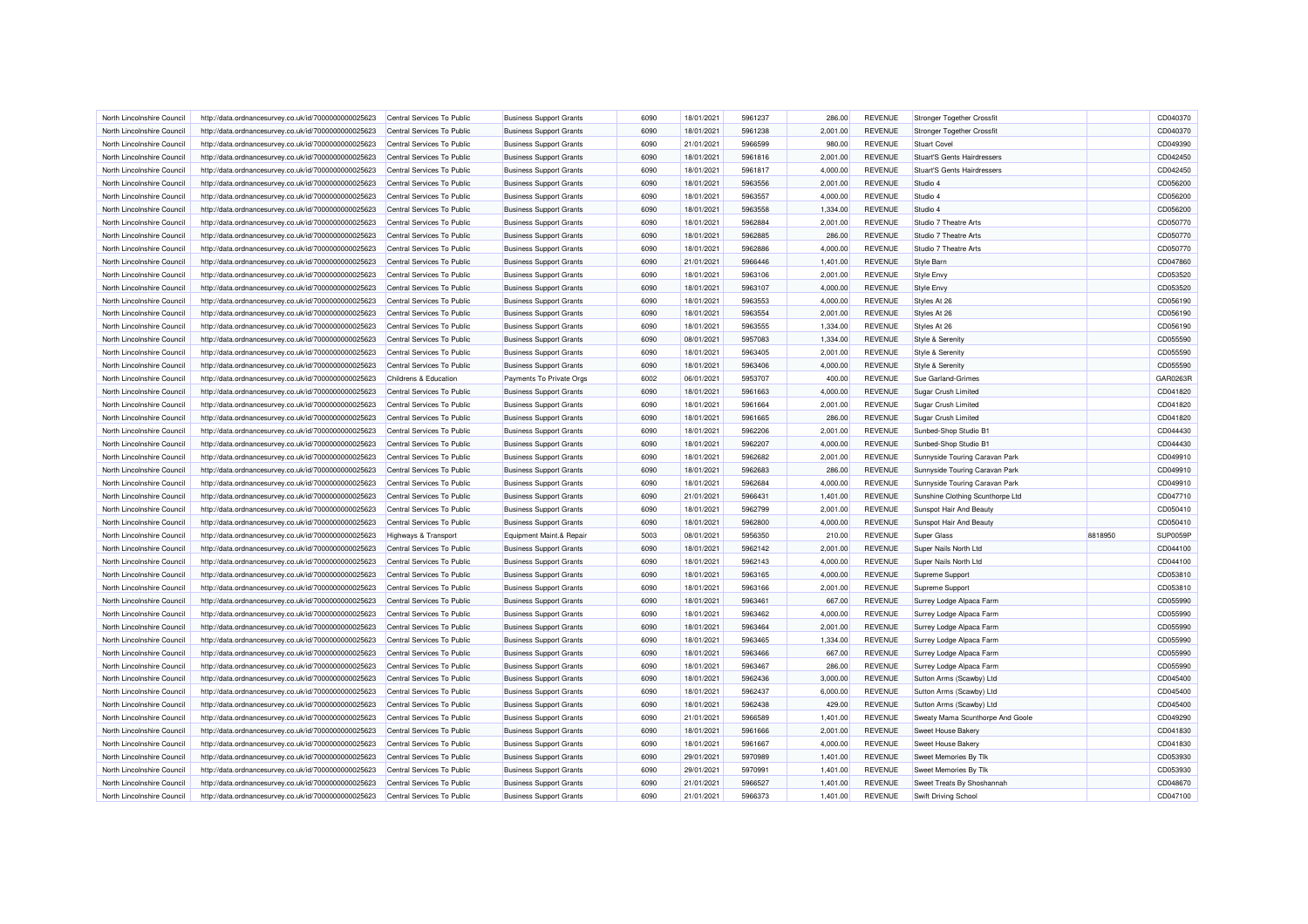| North Lincolnshire Council | http://data.ordnancesurvey.co.uk/id/7000000000025623 | Central Services To Public    | <b>Business Support Grants</b> | 6090 | 21/01/2021 | 5966534 | 1,401.00  | <b>REVENUE</b> | Swift Driving School            |          | CD048740        |
|----------------------------|------------------------------------------------------|-------------------------------|--------------------------------|------|------------|---------|-----------|----------------|---------------------------------|----------|-----------------|
| North Lincolnshire Council | http://data.ordnancesurvey.co.uk/id/7000000000025623 | Central Services To Public    | <b>Business Support Grants</b> | 6090 | 18/01/2021 | 5962268 | 6,000.00  | <b>REVENUE</b> | Symbolglen Ltd T/A The Bed Shop |          | CD044750        |
| North Lincolnshire Council | http://data.ordnancesurvey.co.uk/id/7000000000025623 | Central Services To Public    | <b>Business Support Grants</b> | 6090 | 18/01/2021 | 5962269 | 3,000.00  | <b>REVENUE</b> | Symbolglen Ltd T/A The Bed Shop |          | CD044750        |
| North Lincolnshire Council | http://data.ordnancesurvey.co.uk/id/7000000000025623 | Fin&Inv I&E                   | It Software-Purchase           | 5051 | 27/01/2021 | 5968745 | 17,165.00 | <b>REVENUE</b> | Symetri Limited                 | 03239798 | CAD0017D        |
| North Lincolnshire Council | http://data.ordnancesurvey.co.uk/id/7000000000025623 | Corporate And Democratic Core | Equipment Purchase             | 5001 | 15/01/2021 | 5959608 | 996.00    | <b>REVENUE</b> | Systematic Print Management Ltd | 3890167  | SYS0015S        |
| North Lincolnshire Council | http://data.ordnancesurvey.co.uk/id/7000000000025623 | Corporate And Democratic Core | Gen Office Exp (Incl Postage)  | 5603 | 08/01/2021 | 5955080 | 672.00    | <b>REVENUE</b> | Systematic Print Management Ltd | 3890167  | <b>SYS0015S</b> |
| North Lincolnshire Council | http://data.ordnancesurvey.co.uk/id/7000000000025623 | Corporate And Democratic Core | Gen Office Exp (Incl Postage)  | 5603 | 15/01/2021 | 5959451 | 1,175.00  | <b>REVENUE</b> | Systematic Print Management Ltd | 3890167  | <b>SYS0015S</b> |
| North Lincolnshire Council | http://data.ordnancesurvey.co.uk/id/7000000000025623 | Corporate And Democratic Core | Gen Office Exp (Incl Postage)  | 5603 | 15/01/2021 | 5959452 | 1,288.00  | REVENUE        | Systematic Print Management Ltd | 3890167  | SYS0015S        |
| North Lincolnshire Council | http://data.ordnancesurvey.co.uk/id/7000000000025623 | Corporate And Democratic Core | Gen Office Exp (Incl Postage)  | 5603 | 20/01/2021 | 5958533 | 220.00    | <b>REVENUE</b> | Systematic Print Management Ltd | 3890167  | SYS0015S        |
| North Lincolnshire Council | http://data.ordnancesurvey.co.uk/id/7000000000025623 | Corporate And Democratic Core | Gen Office Exp (Incl Postage)  | 5603 | 20/01/2021 | 5958534 | 260.00    | <b>REVENUE</b> | Systematic Print Management Ltd | 3890167  | SYS00155        |
| North Lincolnshire Council | http://data.ordnancesurvey.co.uk/id/7000000000025623 | Corporate And Democratic Core | Gen Office Exp (Incl Postage)  | 5603 | 27/01/2021 | 5968847 | 1,380.00  | <b>REVENUE</b> | Systematic Print Management Ltd | 3890167  | SYS0015S        |
| North Lincolnshire Council | http://data.ordnancesurvey.co.uk/id/7000000000025623 | Central Services To Public    | <b>Business Support Grants</b> | 6090 | 18/01/2021 | 5961995 | 4,000.00  | <b>REVENUE</b> | T/A Al Amin Store               |          | CD043350        |
| North Lincolnshire Council | http://data.ordnancesurvey.co.uk/id/7000000000025623 | Central Services To Public    | <b>Business Support Grants</b> | 6090 | 18/01/2021 | 5961996 | 2,001.00  | <b>REVENUE</b> | T/A Al Amin Store               |          | CD043350        |
| North Lincolnshire Council | http://data.ordnancesurvey.co.uk/id/7000000000025623 | Central Services To Public    | <b>Business Support Grants</b> | 6090 | 18/01/2021 | 5962310 | 4,000.00  | <b>REVENUE</b> | <b>T</b> A Auctions             |          | CD044940        |
| North Lincolnshire Council | http://data.ordnancesurvey.co.uk/id/7000000000025623 | Central Services To Public    | <b>Business Support Grants</b> | 6090 | 18/01/2021 | 5962311 | 2,001.00  | <b>REVENUE</b> | <b>T</b> A Auctions             |          | CD044940        |
| North Lincolnshire Council | http://data.ordnancesurvey.co.uk/id/7000000000025623 | Central Services To Public    | <b>Business Support Grants</b> | 6090 | 18/01/2021 | 5962633 | 4,000.00  | <b>REVENUE</b> | <b>Taheras Hal</b>              |          | CD049740        |
| North Lincolnshire Council | http://data.ordnancesurvey.co.uk/id/7000000000025623 | Central Services To Public    | <b>Business Support Grants</b> | 6090 | 18/01/2021 | 5962634 | 2,001.00  | <b>REVENUE</b> | <b>Taheras Hall</b>             |          | CD049740        |
| North Lincolnshire Council | http://data.ordnancesurvey.co.uk/id/7000000000025623 | Central Services To Public    | <b>Business Support Grants</b> | 6090 | 21/01/2021 | 5966762 | 980.00    | <b>REVENUE</b> | <b>Tailor Made Maths</b>        |          | CD052840        |
| North Lincolnshire Council | http://data.ordnancesurvey.co.uk/id/7000000000025623 | Central Services To Public    | <b>Business Support Grants</b> | 6090 | 18/01/2021 | 5962774 | 286.00    | <b>REVENUE</b> | <b>Take A Gander</b>            |          | CD050290        |
| North Lincolnshire Council | http://data.ordnancesurvey.co.uk/id/7000000000025623 | Central Services To Public    | <b>Business Support Grants</b> | 6090 | 18/01/2021 | 5962775 | 4,000.00  | <b>REVENUE</b> | Take A Gander                   |          | CD050290        |
| North Lincolnshire Council | http://data.ordnancesurvey.co.uk/id/7000000000025623 | Central Services To Public    | <b>Business Support Grants</b> | 6090 | 18/01/2021 | 5962776 | 2,001.00  | <b>REVENUE</b> | Take A Gander                   |          | CD050290        |
| North Lincolnshire Council | http://data.ordnancesurvey.co.uk/id/7000000000025623 | Central Services To Public    | <b>Business Support Grants</b> | 6090 | 18/01/2021 | 5961423 | 2,001.00  | <b>REVENUE</b> | Tamaradox Bar And Cafe Ltd      |          | CD041000        |
| North Lincolnshire Council | http://data.ordnancesurvey.co.uk/id/7000000000025623 | Central Services To Public    | <b>Business Support Grants</b> | 6090 | 18/01/2021 | 5961424 | 4,000.00  | <b>REVENUE</b> | Tamaradox Bar And Cafe Ltd      |          | CD041000        |
|                            |                                                      |                               |                                |      |            |         |           |                |                                 |          |                 |
| North Lincolnshire Council | http://data.ordnancesurvey.co.uk/id/7000000000025623 | Central Services To Public    | <b>Business Support Grants</b> | 6090 | 18/01/2021 | 5961425 | 286.00    | <b>REVENUE</b> | Tamaradox Bar And Cafe Ltd      |          | CD041000        |
| North Lincolnshire Council | http://data.ordnancesurvey.co.uk/id/7000000000025623 | Central Services To Public    | <b>Business Support Grants</b> | 6090 | 18/01/2021 | 5962020 | 2,001.00  | <b>REVENUE</b> | T/A Mirwanâ¿¿S Mobile Style     |          | CD043470        |
| North Lincolnshire Council | http://data.ordnancesurvey.co.uk/id/7000000000025623 | Central Services To Public    | <b>Business Support Grants</b> | 6090 | 18/01/2021 | 5962021 | 4,000.00  | <b>REVENUE</b> | T/A Mirwanâ ¿ ¿S Mobile Style   |          | CD043470        |
| North Lincolnshire Council | http://data.ordnancesurvey.co.uk/id/7000000000025623 | Central Services To Public    | <b>Business Support Grants</b> | 6090 | 18/01/2021 | 5961810 | 2,001.00  | <b>REVENUE</b> | Tan N Tone                      |          | CD042420        |
| North Lincolnshire Council | http://data.ordnancesurvey.co.uk/id/7000000000025623 | Central Services To Public    | <b>Business Support Grants</b> | 6090 | 18/01/2021 | 5961811 | 4.000.00  | <b>REVENUE</b> | Tan N Tone                      |          | CD042420        |
| North Lincolnshire Council | http://data.ordnancesurvey.co.uk/id/7000000000025623 | Central Services To Public    | <b>Business Support Grants</b> | 6090 | 18/01/2021 | 5962564 | 4,000.00  | <b>REVENUE</b> | Tantini                         |          | CD045970        |
| North Lincolnshire Council | http://data.ordnancesurvey.co.uk/id/7000000000025623 | Central Services To Public    | <b>Business Support Grants</b> | 6090 | 18/01/2021 | 5962565 | 2,001.00  | <b>REVENUE</b> | Tantini                         |          | CD045970        |
| North Lincolnshire Council | http://data.ordnancesurvey.co.uk/id/7000000000025623 | Central Services To Public    | <b>Business Support Grants</b> | 6090 | 18/01/2021 | 5962487 | 2,001.00  | <b>REVENUE</b> | Tat                             |          | CD045610        |
| North Lincolnshire Council | http://data.ordnancesurvey.co.uk/id/7000000000025623 | Central Services To Public    | <b>Business Support Grants</b> | 6090 | 18/01/2021 | 5962488 | 4,000.00  | <b>REVENUE</b> | Tat                             |          | CD045610        |
| North Lincolnshire Council | http://data.ordnancesurvey.co.uk/id/7000000000025623 | Central Services To Public    | <b>Business Support Grants</b> | 6090 | 21/01/2021 | 5966621 | 980.00    | <b>REVENUE</b> | <b>Taxi Business</b>            |          | CD051410        |
| North Lincolnshire Council | http://data.ordnancesurvey.co.uk/id/7000000000025623 | Central Services To Public    | <b>Business Support Grants</b> | 6090 | 21/01/2021 | 5966398 | 980.00    | <b>REVENUE</b> | <b>Taxi Driver</b>              |          | CD047380        |
| North Lincolnshire Council | http://data.ordnancesurvey.co.uk/id/7000000000025623 | Central Services To Public    | <b>Business Support Grants</b> | 6090 | 21/01/2021 | 5966744 | 980.00    | <b>REVENUE</b> | <b>Taxi Driver</b>              |          | CD052660        |
| North Lincolnshire Council | http://data.ordnancesurvey.co.uk/id/7000000000025623 | Central Services To Public    | <b>Business Support Grants</b> | 6090 | 21/01/2021 | 5966615 | 980.00    | <b>REVENUE</b> | Taxi Self Employed              |          | CD049550        |
| North Lincolnshire Council | http://data.ordnancesurvey.co.uk/id/7000000000025623 | Central Services To Public    | <b>Business Support Grants</b> | 6090 | 21/01/2021 | 5966314 | 980.00    | <b>REVENUE</b> | <b>Taylor And Sons</b>          |          | CD046470        |
| North Lincolnshire Council | http://data.ordnancesurvey.co.uk/id/7000000000025623 | Central Services To Public    | <b>Business Support Grants</b> | 6090 | 18/01/2021 | 5961296 | 2,001.00  | <b>REVENUE</b> | Taylors Barbershop              |          | CD040570        |
| North Lincolnshire Council | http://data.ordnancesurvey.co.uk/id/7000000000025623 | Central Services To Public    | <b>Business Support Grants</b> | 6090 | 18/01/2021 | 5961297 | 4,000.00  | <b>REVENUE</b> | <b>Taylors Barbershop</b>       |          | CD040570        |
| North Lincolnshire Council | http://data.ordnancesurvey.co.uk/id/7000000000025623 | Central Services To Public    | <b>Business Support Grants</b> | 6090 | 18/01/2021 | 5961699 | 4,000.00  | <b>REVENUE</b> | Te@6tearooms                    |          | CD041940        |
| North Lincolnshire Council | http://data.ordnancesurvey.co.uk/id/7000000000025623 | Central Services To Public    | <b>Business Support Grants</b> | 6090 | 18/01/2021 | 5961700 | 286.00    | <b>REVENUE</b> | Te@6tearooms                    |          | CD041940        |
| North Lincolnshire Council | http://data.ordnancesurvey.co.uk/id/7000000000025623 | Central Services To Public    | <b>Business Support Grants</b> | 6090 | 18/01/2021 | 5961701 | 2.001.00  | <b>REVENUE</b> | Te@6tearooms                    |          | CD041940        |
| North Lincolnshire Council | http://data.ordnancesurvey.co.uk/id/7000000000025623 | Childrens & Education         | <b>Agency Costs</b>            | 6005 | 06/01/2021 | 5954561 | 711.51    | <b>REVENUE</b> | <b>Teaching Personnel Ltd</b>   | 3225158  | <b>BAR0135R</b> |
| North Lincolnshire Council | http://data.ordnancesurvey.co.uk/id/7000000000025623 | Childrens & Education         | <b>Agency Costs</b>            | 6005 | 08/01/2021 | 5956309 | 711.51    | <b>REVENUE</b> | <b>Teaching Personnel Ltd</b>   | 3225158  | <b>BAR0135R</b> |
| North Lincolnshire Council | http://data.ordnancesurvey.co.uk/id/7000000000025623 | Childrens & Education         | <b>Agency Costs</b>            | 6005 | 08/01/2021 | 5956310 | 711.51    | <b>REVENUE</b> | <b>Teaching Personnel Ltd</b>   | 3225158  | <b>BAR0135R</b> |
| North Lincolnshire Council | http://data.ordnancesurvey.co.uk/id/7000000000025623 | Childrens & Education         | <b>Agency Costs</b>            | 6005 | 27/01/2021 | 5967908 | 948.68    | <b>REVENUE</b> | <b>Teaching Personnel Ltd</b>   | 3225158  | <b>BAR0135R</b> |
| North Lincolnshire Council | http://data.ordnancesurvey.co.uk/id/7000000000025623 | Childrens & Education         | <b>Agency Costs</b>            | 6005 | 27/01/2021 | 5967909 | 948.68    | <b>REVENUE</b> | <b>Teaching Personnel Ltd</b>   | 3225158  | <b>BAR0135R</b> |
| North Lincolnshire Council | http://data.ordnancesurvey.co.uk/id/7000000000025623 | Childrens & Education         | Payments To Private Orgs       | 6002 | 29/01/2021 | 5970882 | 1,043.90  | <b>REVENUE</b> | <b>Teaching Personnel Ltd</b>   | 3225158  | <b>BAR0135R</b> |
| North Lincolnshire Council | http://data.ordnancesurvey.co.uk/id/7000000000025623 | Childrens & Education         | Payments To Private Orgs       | 6002 | 29/01/2021 | 5970883 | 1,043.90  | <b>REVENUE</b> | <b>Teaching Personnel Ltd</b>   | 3225158  | <b>BAR0135R</b> |
| North Lincolnshire Council | http://data.ordnancesurvey.co.uk/id/7000000000025623 | Childrens & Education         | Payments To Private Orgs       | 6002 | 29/01/2021 | 5970884 | 1,043.90  | <b>REVENUE</b> | <b>Teaching Personnel Ltd</b>   | 3225158  | <b>BAR0135R</b> |
| North Lincolnshire Council | http://data.ordnancesurvey.co.uk/id/7000000000025623 | Childrens & Education         | Payments To Private Orgs       | 6002 | 29/01/2021 | 5970885 | 1,043.90  | <b>REVENUE</b> | <b>Teaching Personnel Ltd</b>   | 3225158  | <b>BAR0135R</b> |
| North Lincolnshire Council | http://data.ordnancesurvey.co.uk/id/7000000000025623 | <b>Adult Social Care</b>      | <b>Fixtures &amp; Fittings</b> | 3350 | 29/01/2021 | 5970433 | 8,364.00  | <b>REVENUE</b> | <b>Teal Furniture</b>           | 01323955 | <b>TEA0275A</b> |
| North Lincolnshire Council | http://data.ordnancesurvey.co.uk/id/7000000000025623 | <b>Adult Social Care</b>      | <b>Course Fees/Training</b>    | 2002 | 15/01/2021 | 5959684 | 275.00    | <b>REVENUE</b> | Team Teach Ltd                  | 03770582 | <b>TEA0015A</b> |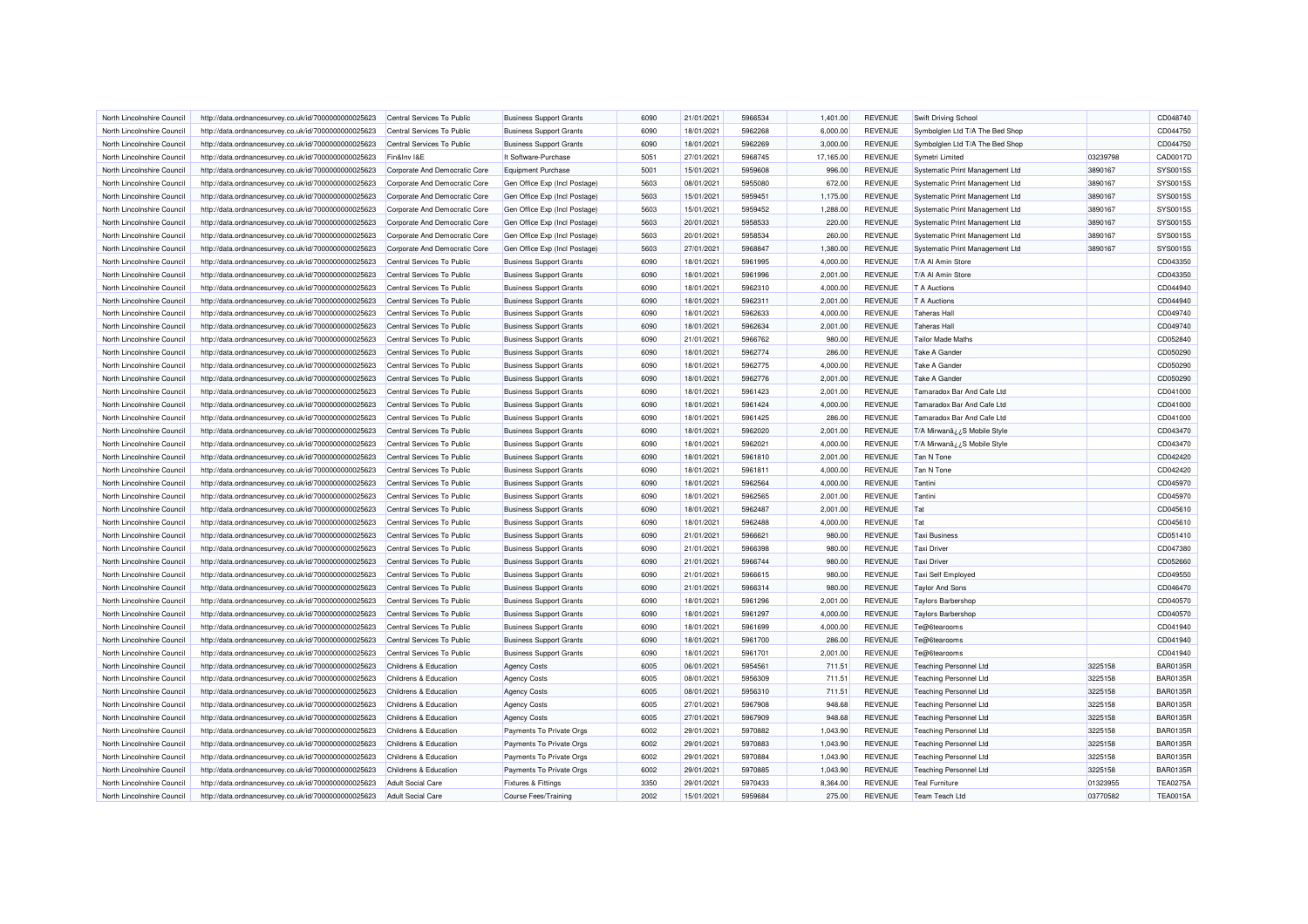| North Lincolnshire Council | http://data.ordnancesurvey.co.uk/id/7000000000025623 | Highways & Transport             | Other Professional Fees        | 5829 | 15/01/2021 | 5959457 | 5.000.00 | <b>REVENUE</b> | Tec                                    |         | <b>HMC0042C</b> |
|----------------------------|------------------------------------------------------|----------------------------------|--------------------------------|------|------------|---------|----------|----------------|----------------------------------------|---------|-----------------|
| North Lincolnshire Council | http://data.ordnancesurvey.co.uk/id/7000000000025623 | Central Services To Public       | <b>Business Support Grants</b> | 6090 | 21/01/2021 | 5966450 | 980.00   | <b>REVENUE</b> | Tech34 Retail Services Ltd             |         | CD047900        |
| North Lincolnshire Council | http://data.ordnancesurvey.co.uk/id/7000000000025623 | Central Services To Public       | <b>Business Support Grants</b> | 6090 | 21/01/2021 | 5966807 | 1,401.00 | <b>REVENUE</b> | Teddy Bears Childcare (Scunthorpe) Ltd |         | CD054000        |
| North Lincolnshire Council | http://data.ordnancesurvey.co.uk/id/7000000000025623 | Central Services To Public       | <b>Business Support Grants</b> | 6090 | 21/01/2021 | 5966487 | 980.00   | <b>REVENUE</b> | <b>Tenacity Counts Ltd</b>             |         | CD048270        |
| North Lincolnshire Council | http://data.ordnancesurvey.co.uk/id/7000000000025623 | Environmental & Regulatory Svs   | Materials                      | 5004 | 20/01/2021 | 5960314 | 307.57   | <b>REVENUE</b> | Terberg Matec Uk Ltd                   | 3404297 | <b>TER0017F</b> |
| North Lincolnshire Council | http://data.ordnancesurvey.co.uk/id/7000000000025623 | Environmental & Regulatory Svs   | Materials                      | 5004 | 20/01/2021 | 5960315 | 596.77   | <b>REVENUE</b> | Terberg Matec Uk Ltd                   | 3404297 | <b>TER0017R</b> |
| North Lincolnshire Council | http://data.ordnancesurvey.co.uk/id/7000000000025623 | Environmental & Regulatory Svs   | <b>Materials</b>               | 5004 | 20/01/2021 | 5960316 | 2,481.66 | <b>REVENUE</b> | Terberg Matec Uk Ltd                   | 3404297 | <b>TER0017R</b> |
| North Lincolnshire Council | http://data.ordnancesurvey.co.uk/id/7000000000025623 | <b>Childrens &amp; Education</b> | <b>Client Related Costs</b>    | 5534 | 13/01/2021 | 5958407 | 750.00   | <b>REVENUE</b> | T Gibala & Son                         |         | GIB0037E        |
| North Lincolnshire Council | http://data.ordnancesurvey.co.uk/id/7000000000025623 | Childrens & Education            | <b>Client Related Costs</b>    | 5534 | 27/01/2021 | 5968731 | 748.33   | <b>REVENUE</b> | T Gibala & Son                         |         | GIB0037E        |
| North Lincolnshire Council | http://data.ordnancesurvey.co.uk/id/7000000000025623 | Childrens & Education            | <b>Client Related Costs</b>    | 5534 | 27/01/2021 | 5968732 | 783.33   | <b>REVENUE</b> | T Gibala & Son                         |         | GIB0037E        |
| North Lincolnshire Council | http://data.ordnancesurvey.co.uk/id/7000000000025623 | Childrens & Education            | <b>Client Related Costs</b>    | 5534 | 27/01/2021 | 5968734 | 1,079.17 | <b>REVENUE</b> | T Gibala & Son                         |         | GIB0037E        |
| North Lincolnshire Council | http://data.ordnancesurvey.co.uk/id/7000000000025623 | Childrens & Education            | <b>Client Related Costs</b>    | 5534 | 29/01/2021 | 5970243 | 331.67   | <b>REVENUE</b> | T Gibala & Son                         |         | GIB0037B        |
| North Lincolnshire Council | http://data.ordnancesurvey.co.uk/id/7000000000025623 | Central Services To Public       | <b>Business Support Grants</b> | 6090 | 21/01/2021 | 5966813 | 1,401.00 | <b>REVENUE</b> | Thank You, Nana                        |         | CD054060        |
|                            |                                                      | Central Services To Public       |                                | 6090 |            | 5966400 |          | <b>REVENUE</b> |                                        |         | CD047400        |
| North Lincolnshire Council | http://data.ordnancesurvey.co.uk/id/7000000000025623 |                                  | <b>Business Support Grants</b> | 6002 | 21/01/2021 |         | 1,401.00 |                | Theaker Joinery Ltd                    |         | ARK0120K        |
| North Lincolnshire Council | http://data.ordnancesurvey.co.uk/id/7000000000025623 | Childrens & Education            | Payments To Private Orgs       |      | 20/01/2021 | 5964694 | 1,569.60 | <b>REVENUE</b> | The Ark Family Centre                  |         |                 |
| North Lincolnshire Council | http://data.ordnancesurvey.co.uk/id/7000000000025623 | Childrens & Education            | Payments To Private Orgs       | 6002 | 06/01/2021 | 5953851 | 1,890.00 | <b>REVENUE</b> | The Axholme Academy                    |         | AXH0012H        |
| North Lincolnshire Council | http://data.ordnancesurvey.co.uk/id/7000000000025623 | Central Services To Public       | <b>Business Support Grants</b> | 6090 | 18/01/2021 | 5962998 | 2,001.00 | <b>REVENUE</b> | The Barbers                            |         | CD051280        |
| North Lincolnshire Council | http://data.ordnancesurvey.co.uk/id/7000000000025623 | Central Services To Public       | <b>Business Support Grants</b> | 6090 | 18/01/2021 | 5962999 | 4,000.00 | <b>REVENUE</b> | The Barbers                            |         | CD051280        |
| North Lincolnshire Council | http://data.ordnancesurvey.co.uk/id/7000000000025623 | Central Services To Public       | <b>Business Support Grants</b> | 6090 | 18/01/2021 | 5961873 | 2,001.00 | <b>REVENUE</b> | The Barber Shop                        |         | CD042720        |
| North Lincolnshire Council | http://data.ordnancesurvey.co.uk/id/7000000000025623 | Central Services To Public       | <b>Business Support Grants</b> | 6090 | 18/01/2021 | 5961874 | 4,000.00 | <b>REVENUE</b> | The Barber Shop                        |         | CD042720        |
| North Lincolnshire Council | http://data.ordnancesurvey.co.uk/id/7000000000025623 | Central Services To Public       | <b>Business Support Grants</b> | 6090 | 18/01/2021 | 5961914 | 2,001.00 | <b>REVENUE</b> | The Barber Shop Epworth                |         | CD042930        |
| North Lincolnshire Council | http://data.ordnancesurvey.co.uk/id/7000000000025623 | Central Services To Public       | <b>Business Support Grants</b> | 6090 | 18/01/2021 | 5961915 | 4,000.00 | <b>REVENUE</b> | The Barber Shop Epworth                |         | CD042930        |
| North Lincolnshire Council | http://data.ordnancesurvey.co.uk/id/7000000000025623 | Central Services To Public       | <b>Business Support Grants</b> | 6090 | 18/01/2021 | 5962345 | 4.000.00 | <b>REVENUE</b> | The Barn                               |         | CD045100        |
| North Lincolnshire Council | http://data.ordnancesurvey.co.uk/id/7000000000025623 | Central Services To Public       | <b>Business Support Grants</b> | 6090 | 18/01/2021 | 5962346 | 286.00   | <b>REVENUE</b> | The Barn                               |         | CD045100        |
| North Lincolnshire Council | http://data.ordnancesurvey.co.uk/id/7000000000025623 | Central Services To Public       | <b>Business Support Grants</b> | 6090 | 18/01/2021 | 5962347 | 2,001.00 | <b>REVENUE</b> | The Barn                               |         | CD045100        |
| North Lincolnshire Council | http://data.ordnancesurvey.co.uk/id/7000000000025623 | Central Services To Public       | <b>Business Support Grants</b> | 6090 | 18/01/2021 | 5963214 | 4,500.00 | <b>REVENUE</b> | The Baths Hall                         |         | CD054430        |
| North Lincolnshire Council | http://data.ordnancesurvey.co.uk/id/7000000000025623 | Central Services To Public       | <b>Business Support Grants</b> | 6090 | 18/01/2021 | 5963215 | 643.00   | <b>REVENUE</b> | The Baths Hall                         |         | CD054430        |
| North Lincolnshire Council | http://data.ordnancesurvey.co.uk/id/7000000000025623 | Central Services To Public       | <b>Business Support Grants</b> | 6090 | 18/01/2021 | 5963216 | 9,000.00 | <b>REVENUE</b> | The Baths Hall                         |         | CD054430        |
| North Lincolnshire Council | http://data.ordnancesurvey.co.uk/id/7000000000025623 | Central Services To Public       | <b>Business Support Grants</b> | 6090 | 18/01/2021 | 5961702 | 6,000.00 | <b>REVENUE</b> | The Bay Horse Inn                      |         | CD041950        |
| North Lincolnshire Council | http://data.ordnancesurvey.co.uk/id/7000000000025623 | Central Services To Public       | <b>Business Support Grants</b> | 6090 | 18/01/2021 | 5961703 | 3,000.00 | <b>REVENUE</b> | The Bay Horse Inn                      |         | CD041950        |
| North Lincolnshire Council | http://data.ordnancesurvey.co.uk/id/7000000000025623 | Central Services To Public       | <b>Business Support Grants</b> | 6090 | 18/01/2021 | 5961704 | 429.00   | <b>REVENUE</b> | The Bay Horse Inn                      |         | CD041950        |
| North Lincolnshire Council | http://data.ordnancesurvey.co.uk/id/7000000000025623 | Central Services To Public       | <b>Business Support Grants</b> | 6090 | 18/01/2021 | 5962242 | 4,000.00 | <b>REVENUE</b> | The Beauty Parlour                     |         | CD044600        |
| North Lincolnshire Council | http://data.ordnancesurvey.co.uk/id/7000000000025623 | Central Services To Public       | <b>Business Support Grants</b> | 6090 | 18/01/2021 | 5962243 | 2,001.00 | <b>REVENUE</b> | The Beauty Parlour                     |         | CD044600        |
| North Lincolnshire Council | http://data.ordnancesurvey.co.uk/id/7000000000025623 | Central Services To Public       | <b>Business Support Grants</b> | 6090 | 18/01/2021 | 5962560 | 2,001.00 | <b>REVENUE</b> | The Beauty Shop                        |         | CD045950        |
| North Lincolnshire Council | http://data.ordnancesurvey.co.uk/id/7000000000025623 | Central Services To Public       | <b>Business Support Grants</b> | 6090 | 18/01/2021 | 5962561 | 4,000.00 | <b>REVENUE</b> | The Beauty Shop                        |         | CD045950        |
| North Lincolnshire Council | http://data.ordnancesurvey.co.uk/id/7000000000025623 | <b>Adult Social Care</b>         | Payments To Health Providers   | 6019 | 13/01/2021 | 5958097 | 650.98   | <b>REVENUE</b> | The Birches Medical Practice           |         | <b>BIR0224F</b> |
| North Lincolnshire Council | http://data.ordnancesurvey.co.uk/id/7000000000025623 | <b>Public Health</b>             | Payments To Health Providers   | 6019 | 13/01/2021 | 5958097 | 180.00   | <b>REVENUE</b> | The Birches Medical Practice           |         | <b>BIR0224F</b> |
| North Lincolnshire Council | http://data.ordnancesurvey.co.uk/id/7000000000025623 | Central Services To Public       | <b>Business Support Grants</b> | 6090 | 18/01/2021 | 5961298 | 429.00   | <b>REVENUE</b> | The Bird In The Barley                 |         | CD040580        |
| North Lincolnshire Council | http://data.ordnancesurvey.co.uk/id/7000000000025623 | Central Services To Public       | <b>Business Support Grants</b> | 6090 | 18/01/2021 | 5961299 | 3,000.00 | <b>REVENUE</b> | The Bird In The Barley                 |         | CD040580        |
| North Lincolnshire Council | http://data.ordnancesurvey.co.uk/id/7000000000025623 | Central Services To Public       | <b>Business Support Grants</b> | 6090 | 18/01/2021 | 5961300 | 6,000.00 | <b>REVENUE</b> | The Bird In The Barley                 |         | CD040580        |
| North Lincolnshire Council | http://data.ordnancesurvey.co.uk/id/7000000000025623 | Central Services To Public       | <b>Business Support Grants</b> | 6090 | 21/01/2021 | 5966493 | 1,401.00 | <b>REVENUE</b> | The Black Door Spirit Company Ltd      |         | CD048330        |
| North Lincolnshire Council | http://data.ordnancesurvey.co.uk/id/7000000000025623 | Central Services To Public       | <b>Business Support Grants</b> | 6090 | 18/01/2021 | 5961835 | 2,001.00 | <b>REVENUE</b> | The Black Room Rehearsal Studios       |         | CD042540        |
| North Lincolnshire Council | http://data.ordnancesurvey.co.uk/id/7000000000025623 | Central Services To Public       | <b>Business Support Grants</b> | 6090 | 18/01/2021 | 5961836 | 286.00   | <b>REVENUE</b> | The Black Room Rehearsal Studios       |         | CD042540        |
|                            |                                                      |                                  |                                |      |            |         |          | <b>REVENUE</b> | The Black Room Rehearsal Studios       |         | CD042540        |
| North Lincolnshire Council | http://data.ordnancesurvey.co.uk/id/7000000000025623 | Central Services To Public       | <b>Business Support Grants</b> | 6090 | 18/01/2021 | 5961837 | 4,000.00 |                |                                        |         |                 |
| North Lincolnshire Council | http://data.ordnancesurvey.co.uk/id/7000000000025623 | Central Services To Public       | <b>Business Support Grants</b> | 6090 | 21/01/2021 | 5966284 | 1,401.00 | <b>REVENUE</b> | The Blossom Rooms                      |         | CD046180        |
| North Lincolnshire Council | http://data.ordnancesurvey.co.uk/id/7000000000025623 | Central Services To Public       | <b>Business Support Grants</b> | 6090 | 18/01/2021 | 5961901 | 2,001.00 | <b>REVENUE</b> | The Brigg Travel Company               |         | CD042860        |
| North Lincolnshire Council | http://data.ordnancesurvey.co.uk/id/7000000000025623 | Central Services To Public       | <b>Business Support Grants</b> | 6090 | 18/01/2021 | 5961902 | 4,000.00 | <b>REVENUE</b> | The Brigg Travel Company               |         | CD042860        |
| North Lincolnshire Council | http://data.ordnancesurvey.co.uk/id/7000000000025623 | Central Services To Public       | <b>Business Support Grants</b> | 6090 | 18/01/2021 | 5963431 | 2,001.00 | REVENUE        | The Britannia Inn                      |         | CD055950        |
| North Lincolnshire Council | http://data.ordnancesurvey.co.uk/id/7000000000025623 | Central Services To Public       | <b>Business Support Grants</b> | 6090 | 18/01/2021 | 5963432 | 1,000.00 | <b>REVENUE</b> | The Britannia Inn                      |         | CD055950        |
| North Lincolnshire Council | http://data.ordnancesurvey.co.uk/id/7000000000025623 | Central Services To Public       | <b>Business Support Grants</b> | 6090 | 18/01/2021 | 5963433 | 667.00   | <b>REVENUE</b> | The Britannia Inn                      |         | CD055950        |
| North Lincolnshire Council | http://data.ordnancesurvey.co.uk/id/7000000000025623 | Central Services To Public       | <b>Business Support Grants</b> | 6090 | 18/01/2021 | 5963435 | 286.00   | <b>REVENUE</b> | The Britannia Inn                      |         | CD055950        |
| North Lincolnshire Council | http://data.ordnancesurvey.co.uk/id/7000000000025623 | Central Services To Public       | <b>Business Support Grants</b> | 6090 | 18/01/2021 | 5963436 | 667.00   | <b>REVENUE</b> | The Britannia Inn                      |         | CD055950        |
| North Lincolnshire Council | http://data.ordnancesurvey.co.uk/id/7000000000025623 | Central Services To Public       | <b>Business Support Grants</b> | 6090 | 18/01/2021 | 5963437 | 1,334.00 | <b>REVENUE</b> | The Britannia Inn                      |         | CD055950        |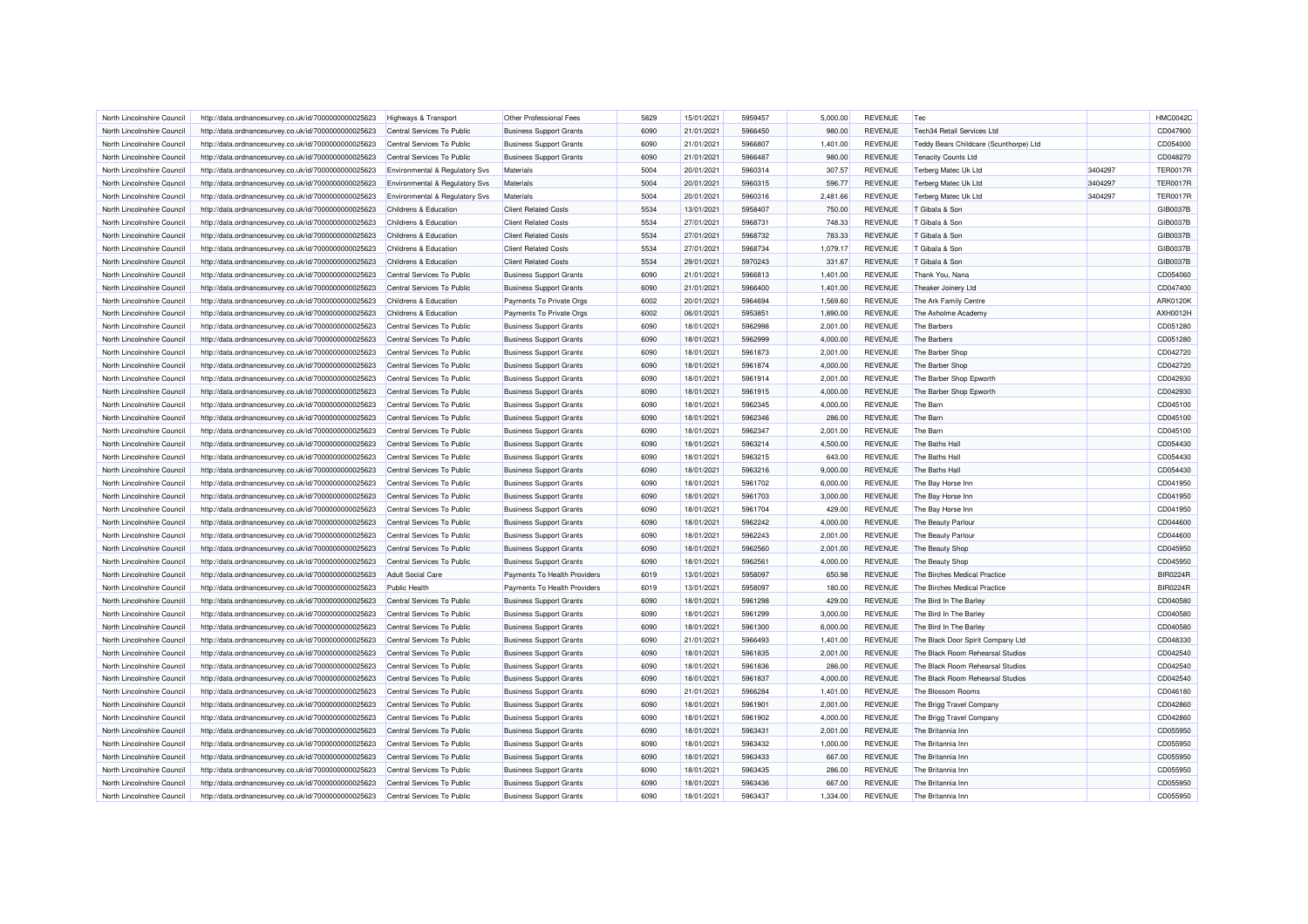| North Lincolnshire Council | http://data.ordnancesurvey.co.uk/id/7000000000025623 | Central Services To Public       | <b>Business Support Grants</b> | 6090         | 18/01/2021 | 5963438 | 4.000.00  | <b>REVENUE</b> | The Britannia Inn                            |          | CD055950             |
|----------------------------|------------------------------------------------------|----------------------------------|--------------------------------|--------------|------------|---------|-----------|----------------|----------------------------------------------|----------|----------------------|
| North Lincolnshire Council | http://data.ordnancesurvey.co.uk/id/7000000000025623 | Central Services To Public       | <b>Business Support Grants</b> | 6090         | 21/01/2021 | 5966844 | 1,401.00  | <b>REVENUE</b> | The Brit Kitchen                             |          | CD055010             |
| North Lincolnshire Council | http://data.ordnancesurvey.co.uk/id/7000000000025623 | Central Services To Public       | <b>Business Support Grants</b> | 6090         | 21/01/2021 | 5966334 | 1,401.00  | <b>REVENUE</b> | The Business Network South Humberside        |          | CD046680             |
| North Lincolnshire Council | http://data.ordnancesurvey.co.uk/id/7000000000025623 | Central Services To Public       | <b>Business Support Grants</b> | 6090         | 18/01/2021 | 5961786 | 2,001.00  | <b>REVENUE</b> | The Button Box                               |          | CD042300             |
| North Lincolnshire Council | http://data.ordnancesurvey.co.uk/id/7000000000025623 | Central Services To Public       | <b>Business Support Grants</b> | 6090         | 18/01/2021 | 5961787 | 4,000.00  | <b>REVENUE</b> | The Button Box                               |          | CD042300             |
| North Lincolnshire Council | http://data.ordnancesurvey.co.uk/id/7000000000025623 | Central Services To Public       | <b>Business Support Grants</b> | 6090         | 21/01/2021 | 5966770 | 1,401.00  | <b>REVENUE</b> | The Cake Boutique                            |          | CD052920             |
| North Lincolnshire Council | http://data.ordnancesurvey.co.uk/id/7000000000025623 | Central Services To Public       | <b>Business Support Grants</b> | 6090         | 18/01/2021 | 5961695 | 286.00    | <b>REVENUE</b> | The Carpenters Arms                          |          | CD041930             |
| North Lincolnshire Council | http://data.ordnancesurvey.co.uk/id/7000000000025623 | Central Services To Public       | <b>Business Support Grants</b> | 6090         | 18/01/2021 | 5961696 | 2,001.00  | <b>REVENUE</b> | The Carpenters Arms                          |          | CD041930             |
| North Lincolnshire Council | http://data.ordnancesurvey.co.uk/id/7000000000025623 | Central Services To Public       | <b>Business Support Grants</b> | 6090         | 18/01/2021 | 5961697 | 4,000.00  | <b>REVENUE</b> | The Carpenters Arms                          |          | CD041930             |
| North Lincolnshire Council | http://data.ordnancesurvey.co.uk/id/7000000000025623 | Central Services To Public       | <b>Business Support Grants</b> | 6090         | 18/01/2021 | 5961698 | 1,000.00  | <b>REVENUE</b> | The Carpenters Arms                          |          | CD041930             |
| North Lincolnshire Council | http://data.ordnancesurvey.co.uk/id/7000000000025623 | Central Services To Public       | <b>Business Support Grants</b> | 6090         | 18/01/2021 | 5962057 | 2,001.00  | <b>REVENUE</b> | The Cat With The Tat                         |          | CD043660             |
| North Lincolnshire Council | http://data.ordnancesurvey.co.uk/id/7000000000025623 | Central Services To Public       | <b>Business Support Grants</b> | 6090         | 18/01/2021 | 5962058 | 4,000.00  | <b>REVENUE</b> | The Cat With The Tat                         |          | CD043660             |
| North Lincolnshire Council | http://data.ordnancesurvey.co.uk/id/7000000000025623 | Central Services To Public       | <b>Business Support Grants</b> | 6090         | 21/01/2021 | 5966324 | 1,401.00  | <b>REVENUE</b> | The Classroom                                |          | CD046580             |
| North Lincolnshire Council | http://data.ordnancesurvey.co.uk/id/7000000000025623 | <b>Housing Services</b>          | Other Supplies & Services      | 5799         | 06/01/2021 | 5954840 | 3,432.50  | <b>REVENUE</b> | The Cocked Hat Hotel                         |          | COC0002C             |
| North Lincolnshire Council | http://data.ordnancesurvey.co.uk/id/7000000000025623 | <b>Housing Services</b>          | Other Supplies & Services      | 5799         | 06/01/2021 | 5954841 | 877.50    | <b>REVENUE</b> | The Cocked Hat Hotel                         |          | COC0002C             |
| North Lincolnshire Council | http://data.ordnancesurvey.co.uk/id/7000000000025623 | <b>Housing Services</b>          | Other Supplies & Services      | 5799         | 20/01/2021 | 5964998 | 1,007.50  | <b>REVENUE</b> | The Cocked Hat Hotel                         |          | COC0002C             |
| North Lincolnshire Council | http://data.ordnancesurvey.co.uk/id/7000000000025623 | <b>Housing Services</b>          | Other Supplies & Services      | 5799         | 20/01/2021 | 5965002 | 3,497.50  | <b>REVENUE</b> | The Cocked Hat Hotel                         |          | COC0002C             |
| North Lincolnshire Council | http://data.ordnancesurvey.co.uk/id/7000000000025623 | Central Services To Public       | <b>Business Support Grants</b> | 6090         | 25/01/2021 | 5969018 | 1,334.00  | <b>REVENUE</b> | The Collectors Emporium                      |          | CD056670             |
| North Lincolnshire Council |                                                      | Central Services To Public       |                                | 6090         | 25/01/2021 | 5969019 | 4,000.00  | <b>REVENUE</b> | The Collectors Emporium                      |          | CD056670             |
| North Lincolnshire Council | http://data.ordnancesurvey.co.uk/id/7000000000025623 | Central Services To Public       | <b>Business Support Grants</b> | 6090         | 25/01/2021 | 5969020 | 2,001.00  | <b>REVENUE</b> | The Collectors Emporium                      |          | CD056670             |
| North Lincolnshire Council | http://data.ordnancesurvey.co.uk/id/7000000000025623 |                                  | <b>Business Support Grants</b> | 5799         | 27/01/2021 | 5969328 | 498.00    | <b>REVENUE</b> |                                              | 890557   | COL0332I             |
|                            | http://data.ordnancesurvey.co.uk/id/7000000000025623 | Environmental & Regulatory Svs   | Other Supplies & Services      |              |            |         |           |                | The Columbaria Company                       |          |                      |
| North Lincolnshire Council | http://data.ordnancesurvey.co.uk/id/7000000000025623 | Adult Social Care                | Payments To Private Orgs       | 6002<br>6090 | 15/01/2021 | 5959092 | 2,160.00  | REVENUE        | The Croft Community (Camphill Village Trust) |          | CVT0001T<br>CD040180 |
| North Lincolnshire Council | http://data.ordnancesurvey.co.uk/id/7000000000025623 | Central Services To Public       | <b>Business Support Grants</b> |              | 18/01/2021 | 5961182 | 4.000.00  | <b>REVENUE</b> | <b>The Crooked Billet</b>                    |          |                      |
| North Lincolnshire Council | http://data.ordnancesurvey.co.uk/id/7000000000025623 | Central Services To Public       | <b>Business Support Grants</b> | 6090         | 18/01/2021 | 5961183 | 2,001.00  | <b>REVENUE</b> | The Crooked Billet                           |          | CD040180             |
| North Lincolnshire Council | http://data.ordnancesurvey.co.uk/id/7000000000025623 | Central Services To Public       | <b>Business Support Grants</b> | 6090         | 18/01/2021 | 5961184 | 286.00    | <b>REVENUE</b> | The Crooked Billet                           |          | CD040180             |
| North Lincolnshire Council | http://data.ordnancesurvey.co.uk/id/7000000000025623 | Central Services To Public       | <b>Business Support Grants</b> | 6090         | 18/01/2021 | 5961366 | 6,000.00  | <b>REVENUE</b> | The Crown                                    |          | CD040810             |
| North Lincolnshire Council | http://data.ordnancesurvey.co.uk/id/7000000000025623 | Central Services To Public       | <b>Business Support Grants</b> | 6090         | 18/01/2021 | 5961367 | 3,000.00  | <b>REVENUE</b> | The Crown                                    |          | CD040810             |
| North Lincolnshire Council | http://data.ordnancesurvey.co.uk/id/7000000000025623 | Central Services To Public       | <b>Business Support Grants</b> | 6090         | 18/01/2021 | 5961368 | 429.00    | <b>REVENUE</b> | The Crown                                    |          | CD040810             |
| North Lincolnshire Council | http://data.ordnancesurvey.co.uk/id/7000000000025623 | Central Services To Public       | <b>Business Support Grants</b> | 6090         | 18/01/2021 | 5961411 | 3,000.00  | <b>REVENUE</b> | The Crown Inn                                |          | CD040960             |
| North Lincolnshire Council | http://data.ordnancesurvey.co.uk/id/7000000000025623 | Central Services To Public       | <b>Business Support Grants</b> | 6090         | 18/01/2021 | 5961412 | 429.00    | REVENUE        | The Crown Inn                                |          | CD040960             |
| North Lincolnshire Council | http://data.ordnancesurvey.co.uk/id/7000000000025623 | Central Services To Public       | <b>Business Support Grants</b> | 6090         | 18/01/2021 | 5961413 | 6,000.00  | <b>REVENUE</b> | The Crown Inn                                |          | CD040960             |
| North Lincolnshire Council | http://data.ordnancesurvey.co.uk/id/7000000000025623 | Central Services To Public       | <b>Business Support Grants</b> | 6090         | 18/01/2021 | 5961778 | 2,001.00  | <b>REVENUE</b> | The Crows Nest Barbers                       |          | CD042260             |
| North Lincolnshire Council | http://data.ordnancesurvey.co.uk/id/7000000000025623 | Central Services To Public       | <b>Business Support Grants</b> | 6090         | 18/01/2021 | 5961779 | 4,000.00  | <b>REVENUE</b> | The Crows Nest Barbers                       |          | CD042260             |
| North Lincolnshire Council | http://data.ordnancesurvey.co.uk/id/7000000000025623 | Central Services To Public       | <b>Business Support Grants</b> | 6090         | 18/01/2021 | 5962418 | 2,001.00  | <b>REVENUE</b> | The Deli & Diner                             |          | CD045340             |
| North Lincolnshire Council | http://data.ordnancesurvey.co.uk/id/7000000000025623 | Central Services To Public       | <b>Business Support Grants</b> | 6090         | 18/01/2021 | 5962419 | 4,000.00  | <b>REVENUE</b> | The Deli & Diner                             |          | CD045340             |
| North Lincolnshire Council | http://data.ordnancesurvey.co.uk/id/7000000000025623 | Central Services To Public       | <b>Business Support Grants</b> | 6090         | 18/01/2021 | 5962420 | 286.00    | <b>REVENUE</b> | The Deli & Diner                             |          | CD045340             |
| North Lincolnshire Council | http://data.ordnancesurvey.co.uk/id/7000000000025623 | Central Services To Public       | <b>Business Support Grants</b> | 6090         | 18/01/2021 | 5962974 | 2,001.00  | <b>REVENUE</b> | The Design Orchard                           |          | CD051160             |
| North Lincolnshire Council | http://data.ordnancesurvey.co.uk/id/7000000000025623 | Central Services To Public       | <b>Business Support Grants</b> | 6090         | 18/01/2021 | 5962975 | 4,000.00  | <b>REVENUE</b> | The Design Orchard                           |          | CD051160             |
| North Lincolnshire Council | http://data.ordnancesurvey.co.uk/id/7000000000025623 | Support Servs Capital            | <b>External Fees</b>           | A083         | 22/01/2021 | 5966002 | 3,325.00  | CAPITAL        | The Dextrous Web Ltd                         | 06617101 | DEX0003>             |
| North Lincolnshire Council | http://data.ordnancesurvey.co.uk/id/7000000000025623 | Support Servs Capital            | <b>External Fees</b>           | A083         | 25/02/2021 | 5970996 | 1,425.00  | CAPITAL        | The Dextrous Web Ltd                         | 06617101 | DEX0003X             |
| North Lincolnshire Council | http://data.ordnancesurvey.co.uk/id/7000000000025623 | <b>Adult Social Care</b>         | Other Professional Fees        | 5829         | 06/01/2021 | 5955064 | 320.00    | <b>REVENUE</b> | The Dogfather Grimsby                        |          | DOG0001G             |
| North Lincolnshire Council | http://data.ordnancesurvey.co.uk/id/7000000000025623 | Public Health                    | Materials                      | 5004         | 24/02/2021 | 5970275 | 34,000.00 | <b>REVENUE</b> | The Dollywood Foundation Of The Uk           |          | <b>DOL0032I</b>      |
| North Lincolnshire Council | http://data.ordnancesurvey.co.uk/id/7000000000025623 | <b>Public Health</b>             | <b>Materials</b>               | 5004         | 03/03/2021 | 5957044 | 16,163.20 | <b>REVENUE</b> | The Dollywood Foundation Of The Uk           |          | <b>DOL0032I</b>      |
| North Lincolnshire Council | http://data.ordnancesurvey.co.uk/id/7000000000025623 | Central Services To Public       | <b>Business Support Grants</b> | 6090         | 18/01/2021 | 5963439 | 667.00    | <b>REVENUE</b> | The Dying Gladiator                          |          | CD055960             |
| North Lincolnshire Council | http://data.ordnancesurvey.co.uk/id/7000000000025623 | Central Services To Public       | <b>Business Support Grants</b> | 6090         | 18/01/2021 | 5963440 | 1,334.00  | <b>REVENUE</b> | The Dying Gladiator                          |          | CD055960             |
| North Lincolnshire Council | http://data.ordnancesurvey.co.uk/id/7000000000025623 | Central Services To Public       | <b>Business Support Grants</b> | 6090         | 18/01/2021 | 5963441 | 4,000.00  | <b>REVENUE</b> | The Dying Gladiato                           |          | CD055960             |
| North Lincolnshire Council | http://data.ordnancesurvey.co.uk/id/7000000000025623 | Central Services To Public       | <b>Business Support Grants</b> | 6090         | 18/01/2021 | 5963443 | 1,000.00  | <b>REVENUE</b> | The Dying Gladiato                           |          | CD055960             |
| North Lincolnshire Council | http://data.ordnancesurvey.co.uk/id/7000000000025623 | Central Services To Public       | <b>Business Support Grants</b> | 6090         | 18/01/2021 | 5963444 | 2,001.00  | <b>REVENUE</b> | The Dying Gladiato                           |          | CD055960             |
| North Lincolnshire Council | http://data.ordnancesurvey.co.uk/id/7000000000025623 | Central Services To Public       | <b>Business Support Grants</b> | 6090         | 18/01/2021 | 5963445 | 667.00    | <b>REVENUE</b> | The Dying Gladiator                          |          | CD055960             |
| North Lincolnshire Council | http://data.ordnancesurvey.co.uk/id/7000000000025623 | Central Services To Public       | <b>Business Support Grants</b> | 6090         | 18/01/2021 | 5963446 | 286.00    | <b>REVENUE</b> | The Dying Gladiator                          |          | CD055960             |
| North Lincolnshire Council | http://data.ordnancesurvey.co.uk/id/7000000000025623 | <b>Childrens &amp; Education</b> | Payments To Private Orgs       | 6002         | 06/01/2021 | 5953852 | 630.00    | <b>REVENUE</b> | The Elizabethan Academy                      | 7964360  | ELI00251             |
| North Lincolnshire Council | http://data.ordnancesurvey.co.uk/id/7000000000025623 | Central Services To Public       | <b>Business Support Grants</b> | 6090         | 18/01/2021 | 5961158 | 4,000.00  | <b>REVENUE</b> | The Elliott Suite                            |          | CD040100             |
| North Lincolnshire Council | http://data.ordnancesurvey.co.uk/id/7000000000025623 | Central Services To Public       | <b>Business Support Grants</b> | 6090         | 18/01/2021 | 5961159 | 2,001.00  | <b>REVENUE</b> | The Elliott Suite                            |          | CD040100             |
|                            |                                                      |                                  |                                |              |            |         |           |                |                                              |          |                      |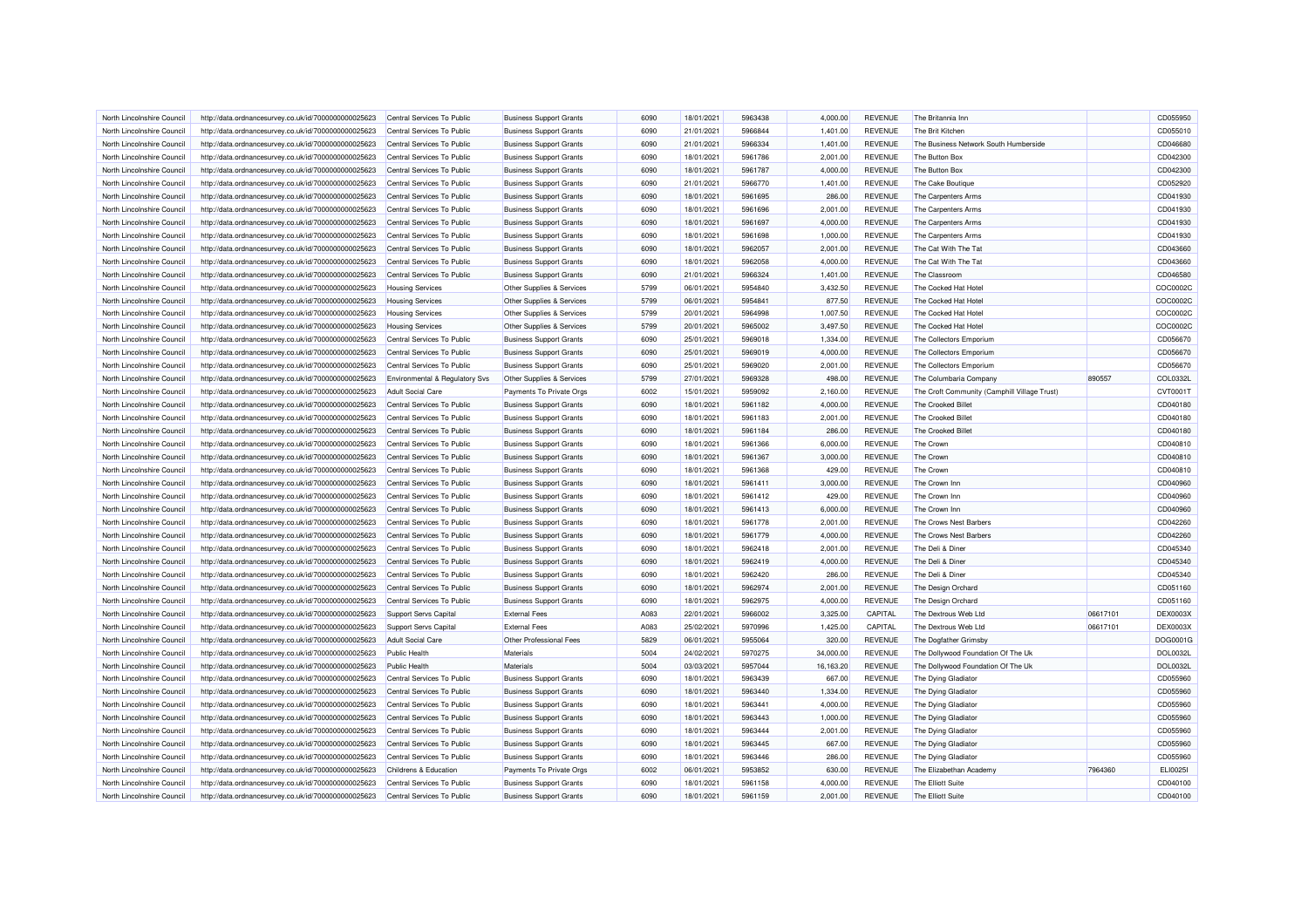| North Lincolnshire Council                               | http://data.ordnancesurvey.co.uk/id/7000000000025623 | Central Services To Public     | <b>Business Support Grants</b>                                   | 6090 | 18/01/2021               | 5961160 | 286.00               | <b>REVENUE</b>                   | The Elliott Suite              |         | CD040100             |
|----------------------------------------------------------|------------------------------------------------------|--------------------------------|------------------------------------------------------------------|------|--------------------------|---------|----------------------|----------------------------------|--------------------------------|---------|----------------------|
| North Lincolnshire Council                               | http://data.ordnancesurvey.co.uk/id/7000000000025623 | Central Services To Public     | <b>Business Support Grants</b>                                   | 6090 | 18/01/2021               | 5963335 | 6,000.00             | <b>REVENUE</b>                   | The Entertainer                |         | CD054920             |
| North Lincolnshire Council                               | http://data.ordnancesurvey.co.uk/id/7000000000025623 | Central Services To Public     | <b>Business Support Grants</b>                                   | 6090 | 18/01/2021               | 5963336 | 3,000.00             | <b>REVENUE</b>                   | The Entertainer                |         | CD054920             |
| North Lincolnshire Council                               | http://data.ordnancesurvey.co.uk/id/7000000000025623 | Central Services To Public     | <b>Business Support Grants</b>                                   | 6090 | 18/01/2021               | 5962614 | 2,001.00             | <b>REVENUE</b>                   | The Epworth Tap                |         | CD049680             |
| North Lincolnshire Council                               | http://data.ordnancesurvey.co.uk/id/7000000000025623 | Central Services To Public     | <b>Business Support Grants</b>                                   | 6090 | 18/01/2021               | 5962615 | 286.00               | <b>REVENUE</b>                   | The Epworth Tap                |         | CD049680             |
| North Lincolnshire Council                               | http://data.ordnancesurvey.co.uk/id/7000000000025623 | Central Services To Public     | <b>Business Support Grants</b>                                   | 6090 | 18/01/2021               | 5962616 | 4,000.00             | <b>REVENUE</b>                   | The Epworth Tap                |         | CD049680             |
| North Lincolnshire Council                               | http://data.ordnancesurvey.co.uk/id/7000000000025623 | Fin&Inv I&E                    | Gen Office Exp (Incl Postage)                                    | 5603 | 22/01/2021               | 5965308 | 3,404.25             | <b>REVENUE</b>                   | The Essential Partnership Ltd  |         | <b>ESS0130S</b>      |
| North Lincolnshire Council                               | http://data.ordnancesurvey.co.uk/id/7000000000025623 | Central Services To Public     | <b>Business Support Grants</b>                                   | 6090 | 18/01/2021               | 5963605 | 4,000.00             | <b>REVENUE</b>                   | The Fig Tree                   |         | CD056360             |
| North Lincolnshire Council                               | http://data.ordnancesurvey.co.uk/id/7000000000025623 | Central Services To Public     | <b>Business Support Grants</b>                                   | 6090 | 18/01/2021               | 5963606 | 286.00               | <b>REVENUE</b>                   | The Fig Tree                   |         | CD056360             |
| North Lincolnshire Council                               | http://data.ordnancesurvey.co.uk/id/7000000000025623 | Central Services To Public     | <b>Business Support Grants</b>                                   | 6090 | 18/01/2021               | 5963607 | 2,001.00             | <b>REVENUE</b>                   | The Fig Tree                   |         | CD056360             |
| North Lincolnshire Council                               | http://data.ordnancesurvey.co.uk/id/7000000000025623 | Central Services To Public     | <b>Business Support Grants</b>                                   | 6090 | 18/01/2021               | 5962793 | 2,001.00             | <b>REVENUE</b>                   | The Flower Garden              |         | CD050380             |
| North Lincolnshire Council                               | http://data.ordnancesurvey.co.uk/id/7000000000025623 | Central Services To Public     | <b>Business Support Grants</b>                                   | 6090 | 18/01/2021               | 5962794 | 4,000.00             | <b>REVENUE</b>                   | The Flower Garden              |         | CD050380             |
| North Lincolnshire Council                               | http://data.ordnancesurvey.co.uk/id/7000000000025623 | Central Services To Public     | <b>Business Support Grants</b>                                   | 6090 | 18/01/2021               | 5963147 | 4,000.00             | <b>REVENUE</b>                   | The Foot Health Clinic Epworth |         | CD053720             |
| North Lincolnshire Council                               | http://data.ordnancesurvey.co.uk/id/7000000000025623 | Central Services To Public     | <b>Business Support Grants</b>                                   | 6090 | 18/01/2021               | 5963148 | 2,001.00             | <b>REVENUE</b>                   | The Foot Health Clinic Epworth |         | CD053720             |
| North Lincolnshire Council                               | http://data.ordnancesurvey.co.uk/id/7000000000025623 | Central Services To Public     | <b>Business Support Grants</b>                                   | 6090 | 18/01/2021               | 5963523 | 1,334.00             | <b>REVENUE</b>                   | The Forge Project              |         | CD056100             |
| North Lincolnshire Council                               | http://data.ordnancesurvey.co.uk/id/7000000000025623 | Central Services To Public     | <b>Business Support Grants</b>                                   | 6090 | 18/01/2021               | 5963524 | 2,001.00             | <b>REVENUE</b>                   | The Forge Project              |         | CD056100             |
| North Lincolnshire Council                               | http://data.ordnancesurvey.co.uk/id/7000000000025623 | Central Services To Public     | <b>Business Support Grants</b>                                   | 6090 | 18/01/2021               | 5963525 | 467.00               | <b>REVENUE</b>                   | The Forge Project              |         | CD056100             |
| North Lincolnshire Council                               |                                                      |                                |                                                                  | 6090 | 18/01/2021               | 5963526 | 467.00               | <b>REVENUE</b>                   |                                |         | CD056100             |
|                                                          | http://data.ordnancesurvey.co.uk/id/7000000000025623 | Central Services To Public     | <b>Business Support Grants</b>                                   |      |                          |         |                      |                                  | The Forge Project              |         |                      |
| North Lincolnshire Council                               | http://data.ordnancesurvey.co.uk/id/7000000000025623 | Central Services To Public     | <b>Business Support Grants</b>                                   | 6090 | 18/01/2021               | 5963527 | 4,000.00             | <b>REVENUE</b>                   | The Forge Project              |         | CD056100             |
| North Lincolnshire Council                               | http://data.ordnancesurvey.co.uk/id/7000000000025623 | Environmental & Regulatory Svs | Payments To Voluntary Orgs                                       | 6001 | 15/01/2021               | 5959660 | 10,250.00            | <b>REVENUE</b>                   | The Forge Project Ltd          |         | <b>FOR0448R</b>      |
| North Lincolnshire Council                               | http://data.ordnancesurvey.co.uk/id/7000000000025623 | Childrens & Education          | Licenses, Subs & Memberships                                     | 5510 | 22/01/2021               | 5965997 | 600.00               | <b>REVENUE</b>                   | The Fostering Network          | 1507277 | FOS0100S             |
| North Lincolnshire Council                               | http://data.ordnancesurvey.co.uk/id/7000000000025623 | Central Services To Public     | <b>Business Support Grants</b>                                   | 6090 | 08/01/2021               | 5957072 | 1,334.00             | <b>REVENUE</b>                   | The Fox Inn                    |         | CD055480             |
| North Lincolnshire Council                               | http://data.ordnancesurvey.co.uk/id/7000000000025623 | Central Services To Public     | <b>Business Support Grants</b>                                   | 6090 | 08/01/2021               | 5957073 | 667.00               | <b>REVENUE</b>                   | The Fox Inn                    |         | CD055490             |
| North Lincolnshire Council                               | http://data.ordnancesurvey.co.uk/id/7000000000025623 | Central Services To Public     | <b>Business Support Grants</b>                                   | 6090 | 08/01/2021               | 5957074 | 667.00               | <b>REVENUE</b>                   | The Fox Inn                    |         | CD055500             |
| North Lincolnshire Council                               | http://data.ordnancesurvey.co.uk/id/7000000000025623 | Central Services To Public     | <b>Business Support Grants</b>                                   | 6090 | 08/01/2021               | 5957114 | 1,000.00             | <b>REVENUE</b>                   | The Fox Inn                    |         | CD055900             |
| North Lincolnshire Council                               | http://data.ordnancesurvey.co.uk/id/7000000000025623 | Central Services To Public     | <b>Business Support Grants</b>                                   | 6090 | 18/01/2021               | 5963372 | 4,000.00             | <b>REVENUE</b>                   | The Fox Inn                    |         | CD055360             |
| North Lincolnshire Council                               | http://data.ordnancesurvey.co.uk/id/7000000000025623 | Central Services To Public     | <b>Business Support Grants</b>                                   | 6090 | 18/01/2021               | 5963373 | 286.00               | <b>REVENUE</b>                   | The Fox Inn                    |         | CD055360             |
| North Lincolnshire Council                               | http://data.ordnancesurvey.co.uk/id/7000000000025623 | Central Services To Public     | <b>Business Support Grants</b>                                   | 6090 | 18/01/2021               | 5963374 | 2,001.00             | <b>REVENUE</b>                   | The Fox Inn                    |         | CD055360             |
| North Lincolnshire Council                               | http://data.ordnancesurvey.co.uk/id/7000000000025623 | Central Services To Public     | <b>Business Support Grants</b>                                   | 6090 | 18/01/2021               | 5962292 | 4,000.00             | <b>REVENUE</b>                   | The Gallery                    |         | CD044860             |
| North Lincolnshire Council                               | http://data.ordnancesurvey.co.uk/id/7000000000025623 | Central Services To Public     | <b>Business Support Grants</b>                                   | 6090 | 18/01/2021               | 5962293 | 2,001.00             | <b>REVENUE</b>                   | The Gallery                    |         | CD044860             |
| North Lincolnshire Council                               | http://data.ordnancesurvey.co.uk/id/7000000000025623 | Central Services To Public     | <b>Business Support Grants</b>                                   | 6090 | 18/01/2021               | 5961680 | 3,000.00             | <b>REVENUE</b>                   | The George Hogg Ltd            |         | CD041880             |
| North Lincolnshire Council                               | http://data.ordnancesurvey.co.uk/id/7000000000025623 | Central Services To Public     | <b>Business Support Grants</b>                                   | 6090 | 18/01/2021               | 5961681 | 429.00               | <b>REVENUE</b>                   | The George Hogg Ltd            |         | CD041880             |
| North Lincolnshire Counci                                | http://data.ordnancesurvey.co.uk/id/7000000000025623 | Central Services To Public     | <b>Business Support Grants</b>                                   | 6090 | 18/01/2021               | 5961682 | 6,000.00             | <b>REVENUE</b>                   | The George Hogg Ltd            |         | CD041880             |
| North Lincolnshire Council                               | http://data.ordnancesurvey.co.uk/id/7000000000025623 | Central Services To Public     | <b>Business Support Grants</b>                                   | 6090 | 18/01/2021               | 5961532 | 2,001.00             | <b>REVENUE</b>                   | The George Hotel               |         | CD041370             |
| North Lincolnshire Council                               | http://data.ordnancesurvey.co.uk/id/7000000000025623 | Central Services To Public     | <b>Business Support Grants</b>                                   | 6090 | 18/01/2021               | 5961533 | 286.00               | <b>REVENUE</b>                   | The George Hotel               |         | CD041370             |
| North Lincolnshire Council                               | http://data.ordnancesurvey.co.uk/id/7000000000025623 | Central Services To Public     | <b>Business Support Grants</b>                                   | 6090 | 18/01/2021               | 5961534 | 4,000.00             | <b>REVENUE</b>                   | The George Hotel               |         | CD041370             |
| North Lincolnshire Council                               | http://data.ordnancesurvey.co.uk/id/7000000000025623 | Central Services To Public     | <b>Business Support Grants</b>                                   | 6090 | 18/01/2021               | 5963329 | 6,000.00             | <b>REVENUE</b>                   | The George Inn                 |         | CD054900             |
| North Lincolnshire Council                               | http://data.ordnancesurvey.co.uk/id/7000000000025623 | Central Services To Public     | <b>Business Support Grants</b>                                   | 6090 | 18/01/2021               | 5963330 | 3,000.00             | <b>REVENUE</b>                   | The George Inn                 |         | CD054900             |
| North Lincolnshire Council                               | http://data.ordnancesurvey.co.uk/id/7000000000025623 | Central Services To Public     | <b>Business Support Grants</b>                                   | 6090 | 18/01/2021               | 5963331 | 429.00               | <b>REVENUE</b>                   | The George Inn                 |         | CD054900             |
| North Lincolnshire Council                               | http://data.ordnancesurvey.co.uk/id/7000000000025623 | Central Services To Public     | <b>Business Support Grants</b>                                   | 6090 | 18/01/2021               | 5962605 | 4,000.00             | <b>REVENUE</b>                   | The Guest House                |         | CD049650             |
| North Lincolnshire Council                               | http://data.ordnancesurvey.co.uk/id/7000000000025623 | Central Services To Public     | <b>Business Support Grants</b>                                   | 6090 | 18/01/2021               | 5962606 | 286.00               | <b>REVENUE</b>                   | The Guest House                |         | CD049650             |
| North Lincolnshire Council                               | http://data.ordnancesurvey.co.uk/id/7000000000025623 | Central Services To Public     | <b>Business Support Grants</b>                                   | 6090 | 18/01/2021               | 5962607 | 2,001.00             | <b>REVENUE</b>                   | The Guest House                |         | CD049650             |
| North Lincolnshire Council                               | http://data.ordnancesurvey.co.uk/id/7000000000025623 | Central Services To Public     | <b>Business Support Grants</b>                                   | 6090 | 18/01/2021               | 5963196 | 2,001.00             | <b>REVENUE</b>                   | The Guest House                |         | CD054360             |
| North Lincolnshire Council                               | http://data.ordnancesurvey.co.uk/id/7000000000025623 | Central Services To Public     | <b>Business Support Grants</b>                                   | 6090 | 18/01/2021               | 5963197 | 4,000.00             | <b>REVENUE</b>                   | The Guest House                |         | CD054360             |
| North Lincolnshire Council                               | http://data.ordnancesurvey.co.uk/id/7000000000025623 | Central Services To Public     | <b>Business Support Grants</b>                                   | 6090 | 18/01/2021               | 5963198 | 286.00               | <b>REVENUE</b>                   | The Guest House                |         | CD054360             |
|                                                          |                                                      |                                |                                                                  | 6090 |                          | 5962272 |                      |                                  |                                |         |                      |
| North Lincolnshire Council                               | http://data.ordnancesurvey.co.uk/id/7000000000025623 | Central Services To Public     | <b>Business Support Grants</b>                                   | 6090 | 18/01/2021<br>18/01/2021 | 5962273 | 4,000.00<br>2,001.00 | <b>REVENUE</b><br><b>REVENUE</b> | The Hair Lounge                |         | CD044770<br>CD044770 |
| North Lincolnshire Council<br>North Lincolnshire Council | http://data.ordnancesurvey.co.uk/id/7000000000025623 | Central Services To Public     | <b>Business Support Grants</b><br><b>Business Support Grants</b> | 6090 | 18/01/2021               | 5962924 | 2,001.00             | <b>REVENUE</b>                   | The Hair Lounge                |         | CD050910             |
|                                                          | http://data.ordnancesurvey.co.uk/id/7000000000025623 | Central Services To Public     |                                                                  |      |                          |         |                      |                                  | The Hair Lounge                |         |                      |
| North Lincolnshire Council                               | http://data.ordnancesurvey.co.uk/id/7000000000025623 | Central Services To Public     | <b>Business Support Grants</b>                                   | 6090 | 18/01/2021               | 5962925 | 4,000.00             | <b>REVENUE</b>                   | The Hair Lounge                |         | CD050910             |
| North Lincolnshire Council                               | http://data.ordnancesurvey.co.uk/id/7000000000025623 | Central Services To Public     | <b>Business Support Grants</b>                                   | 6090 | 18/01/2021               | 5963112 | 2,001.00             | <b>REVENUE</b>                   | The Hair Shop                  |         | CD053550             |
| North Lincolnshire Council                               | http://data.ordnancesurvey.co.uk/id/7000000000025623 | Central Services To Public     | <b>Business Support Grants</b>                                   | 6090 | 18/01/2021               | 5963113 | 4,000.00             | <b>REVENUE</b>                   | The Hair Shop                  |         | CD053550             |
| North Lincolnshire Council                               | http://data.ordnancesurvey.co.uk/id/7000000000025623 | Central Services To Public     | <b>Business Support Grants</b>                                   | 6090 | 18/01/2021               | 5961346 | 3,000.00             | <b>REVENUE</b>                   | The Haven Inn (2017) Ltd       |         | CD040740             |
| North Lincolnshire Council                               | http://data.ordnancesurvey.co.uk/id/7000000000025623 | Central Services To Public     | <b>Business Support Grants</b>                                   | 6090 | 18/01/2021               | 5961347 | 6,000.00             | <b>REVENUE</b>                   | The Haven Inn (2017) Ltd       |         | CD040740             |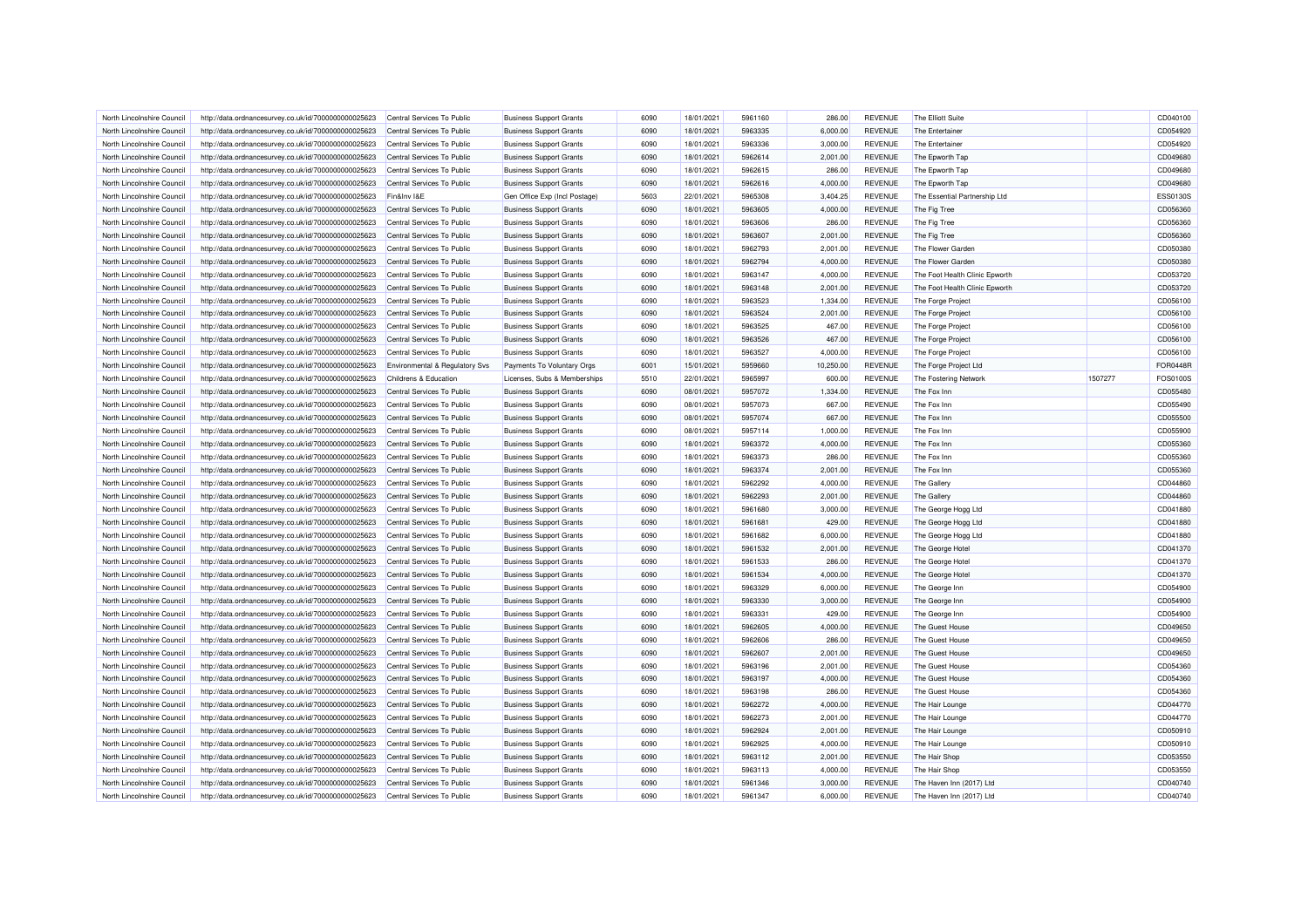| North Lincolnshire Council | http://data.ordnancesurvey.co.uk/id/7000000000025623 | Central Services To Public       | <b>Business Support Grants</b> | 6090 | 18/01/2021 | 5961348 | 429.00   | <b>REVENUE</b> | The Haven Inn (2017) Ltd                |         | CD040740        |
|----------------------------|------------------------------------------------------|----------------------------------|--------------------------------|------|------------|---------|----------|----------------|-----------------------------------------|---------|-----------------|
| North Lincolnshire Council | http://data.ordnancesurvey.co.uk/id/7000000000025623 | <b>Adult Social Care Capital</b> | Other Costs                    | A085 | 27/01/2021 | 5968802 | 754.50   | CAPITAL        | The Helping Hand Co Ledbury Ltd         | 2172956 | <b>HEL0001L</b> |
| North Lincolnshire Council | http://data.ordnancesurvey.co.uk/id/7000000000025623 | Environmental & Regulatory Svs   | Equipment Purchase             | 5001 | 15/01/2021 | 5948222 | 366.00   | <b>REVENUE</b> | The Helping Hand Co Ledbury Ltd         | 2172956 | <b>HEL0001L</b> |
| North Lincolnshire Council | http://data.ordnancesurvey.co.uk/id/7000000000025623 | Central Services To Public       | <b>Business Support Grants</b> | 6090 | 21/01/2021 | 5966559 | 1,401.00 | <b>REVENUE</b> | The Hideaway                            |         | CD048990        |
| North Lincolnshire Council | http://data.ordnancesurvey.co.uk/id/7000000000025623 | Central Services To Public       | <b>Business Support Grants</b> | 6090 | 18/01/2021 | 5961541 | 2,001.00 | <b>REVENUE</b> | The House At The Shires Lodge           |         | CD041400        |
| North Lincolnshire Council | http://data.ordnancesurvey.co.uk/id/7000000000025623 | Central Services To Public       | <b>Business Support Grants</b> | 6090 | 18/01/2021 | 5961542 | 286.00   | <b>REVENUE</b> | The House At The Shires Lodge           |         | CD041400        |
| North Lincolnshire Council | http://data.ordnancesurvey.co.uk/id/7000000000025623 | Central Services To Public       | <b>Business Support Grants</b> | 6090 | 18/01/2021 | 5961543 | 4,000.00 | <b>REVENUE</b> | The House At The Shires Lodge           |         | CD041400        |
| North Lincolnshire Council | http://data.ordnancesurvey.co.uk/id/7000000000025623 | Central Services To Public       | <b>Business Support Grants</b> | 6090 | 18/01/2021 | 5962996 | 4,000.00 | <b>REVENUE</b> | The House Of Beauty                     |         | CD051270        |
| North Lincolnshire Council | http://data.ordnancesurvey.co.uk/id/7000000000025623 | Central Services To Public       | <b>Business Support Grants</b> | 6090 | 18/01/2021 | 5962997 | 2,001.00 | <b>REVENUE</b> | The House Of Beauty                     |         | CD051270        |
| North Lincolnshire Council | http://data.ordnancesurvey.co.uk/id/7000000000025623 | Central Services To Public       | <b>Business Support Grants</b> | 6090 | 21/01/2021 | 5966288 | 980.00   | <b>REVENUE</b> | The House Of Bounce                     |         | CD046220        |
| North Lincolnshire Council | http://data.ordnancesurvey.co.uk/id/7000000000025623 | Central Services To Public       | <b>Business Support Grants</b> | 6090 | 18/01/2021 | 5961911 | 286.00   | <b>REVENUE</b> | The Hungry Fisherman                    |         | CD042910        |
| North Lincolnshire Council | http://data.ordnancesurvey.co.uk/id/7000000000025623 | Central Services To Public       | <b>Business Support Grants</b> | 6090 | 18/01/2021 | 5961912 | 2,001.00 | <b>REVENUE</b> | The Hungry Fisherman                    |         | CD042910        |
| North Lincolnshire Council | http://data.ordnancesurvey.co.uk/id/7000000000025623 | Central Services To Public       | <b>Business Support Grants</b> | 6090 | 18/01/2021 | 5961913 | 4,000.00 | <b>REVENUE</b> | The Hungry Fisherman                    |         | CD042910        |
| North Lincolnshire Council | http://data.ordnancesurvey.co.uk/id/7000000000025623 | Central Services To Public       | <b>Business Support Grants</b> | 6090 | 18/01/2021 | 5962608 | 6,000.00 | <b>REVENUE</b> | The Huntsman                            |         | CD049660        |
| North Lincolnshire Council | http://data.ordnancesurvey.co.uk/id/7000000000025623 | Central Services To Public       | <b>Business Support Grants</b> | 6090 | 18/01/2021 | 5962609 | 429.00   | <b>REVENUE</b> | The Huntsman                            |         | CD049660        |
| North Lincolnshire Council | http://data.ordnancesurvey.co.uk/id/7000000000025623 | Central Services To Public       | <b>Business Support Grants</b> | 6090 | 18/01/2021 | 5962610 | 3,000.00 | <b>REVENUE</b> | The Huntsman                            |         | CD049660        |
| North Lincolnshire Council |                                                      | Central Services To Public       |                                | 6090 | 18/01/2021 | 5963565 | 2,001.00 | <b>REVENUE</b> | The Institute For White Goods Engineers |         | CD056230        |
| North Lincolnshire Council | http://data.ordnancesurvey.co.uk/id/7000000000025623 |                                  | <b>Business Support Grants</b> | 6090 | 18/01/2021 | 5963566 | 4,000.00 | <b>REVENUE</b> | The Institute For White Goods Engineers |         | CD056230        |
|                            | http://data.ordnancesurvey.co.uk/id/7000000000025623 | Central Services To Public       | <b>Business Support Grants</b> |      |            |         |          |                |                                         |         |                 |
| North Lincolnshire Council | http://data.ordnancesurvey.co.uk/id/7000000000025623 | Central Services To Public       | <b>Business Support Grants</b> | 6090 | 18/01/2021 | 5963567 | 1,334.00 | <b>REVENUE</b> | The Institute For White Goods Engineers |         | CD056230        |
| North Lincolnshire Council | http://data.ordnancesurvey.co.uk/id/7000000000025623 | Central Services To Public       | <b>Business Support Grants</b> | 6090 | 18/01/2021 | 5961711 | 2,001.00 | <b>REVENUE</b> | The Junk Shop                           |         | CD041980        |
| North Lincolnshire Council | http://data.ordnancesurvey.co.uk/id/7000000000025623 | Central Services To Public       | <b>Business Support Grants</b> | 6090 | 18/01/2021 | 5961712 | 4,000.00 | <b>REVENUE</b> | The Junk Shop                           |         | CD041980        |
| North Lincolnshire Council | http://data.ordnancesurvey.co.uk/id/7000000000025623 | Central Services To Public       | <b>Business Support Grants</b> | 6090 | 21/01/2021 | 5966552 | 1,401.00 | <b>REVENUE</b> | The Kitchen In The Boat Ltd             |         | CD048920        |
| North Lincolnshire Council | http://data.ordnancesurvey.co.uk/id/7000000000025623 | Central Services To Public       | <b>Business Support Grants</b> | 6090 | 18/01/2021 | 5962318 | 2.001.00 | <b>REVENUE</b> | The Lash Addict                         |         | CD044980        |
| North Lincolnshire Council | http://data.ordnancesurvey.co.uk/id/7000000000025623 | Central Services To Public       | <b>Business Support Grants</b> | 6090 | 18/01/2021 | 5962319 | 4,000.00 | <b>REVENUE</b> | The Lash Addict                         |         | CD044980        |
| North Lincolnshire Council | http://data.ordnancesurvey.co.uk/id/7000000000025623 | Central Services To Public       | <b>Business Support Grants</b> | 6090 | 18/01/2021 | 5961565 | 3,000.00 | <b>REVENUE</b> | The Lincolnshire Golf Academy Limited   |         | CD041490        |
| North Lincolnshire Council | http://data.ordnancesurvey.co.uk/id/7000000000025623 | Central Services To Public       | <b>Business Support Grants</b> | 6090 | 18/01/2021 | 5961566 | 300.00   | <b>REVENUE</b> | The Lincolnshire Golf Academy Limited   |         | CD041490        |
| North Lincolnshire Council | http://data.ordnancesurvey.co.uk/id/7000000000025623 | Central Services To Public       | <b>Business Support Grants</b> | 6090 | 18/01/2021 | 5961567 | 6,000.00 | <b>REVENUE</b> | The Lincolnshire Golf Academy Limited   |         | CD041490        |
| North Lincolnshire Council | http://data.ordnancesurvey.co.uk/id/7000000000025623 | Central Services To Public       | <b>Business Support Grants</b> | 6090 | 18/01/2021 | 5961200 | 2,001.00 | <b>REVENUE</b> | The Loco                                |         | CD040250        |
| North Lincolnshire Council | http://data.ordnancesurvey.co.uk/id/7000000000025623 | Central Services To Public       | <b>Business Support Grants</b> | 6090 | 18/01/2021 | 5961201 | 4,000.00 | <b>REVENUE</b> | The Loco                                |         | CD040250        |
| North Lincolnshire Council | http://data.ordnancesurvey.co.uk/id/7000000000025623 | Central Services To Public       | <b>Business Support Grants</b> | 6090 | 18/01/2021 | 5961202 | 286.00   | <b>REVENUE</b> | The Loco                                |         | CD040250        |
| North Lincolnshire Council | http://data.ordnancesurvey.co.uk/id/7000000000025623 | Central Services To Public       | <b>Business Support Grants</b> | 6090 | 18/01/2021 | 5962164 | 2,001.00 | <b>REVENUE</b> | The Looking Glass Salon Ltd             |         | CD044210        |
| North Lincolnshire Council | http://data.ordnancesurvey.co.uk/id/7000000000025623 | Central Services To Public       | <b>Business Support Grants</b> | 6090 | 18/01/2021 | 5962165 | 4,000.00 | <b>REVENUE</b> | The Looking Glass Salon Ltd             |         | CD044210        |
| North Lincolnshire Council | http://data.ordnancesurvey.co.uk/id/7000000000025623 | <b>Planning Services</b>         | Payments To Voluntary Orgs     | 6001 | 15/01/2021 | 5959664 | 385.00   | <b>REVENUE</b> | The Lotteries Council                   |         | LOT0130T        |
| North Lincolnshire Council | http://data.ordnancesurvey.co.uk/id/7000000000025623 | Central Services To Public       | <b>Business Support Grants</b> | 6090 | 18/01/2021 | 5961556 | 286.00   | <b>REVENUE</b> | The Mary Rose                           |         | CD041460        |
| North Lincolnshire Council | http://data.ordnancesurvey.co.uk/id/7000000000025623 | Central Services To Public       | <b>Business Support Grants</b> | 6090 | 18/01/2021 | 5961557 | 4,000.00 | <b>REVENUE</b> | The Mary Rose                           |         | CD041460        |
| North Lincolnshire Council | http://data.ordnancesurvey.co.uk/id/7000000000025623 | Central Services To Public       | <b>Business Support Grants</b> | 6090 | 18/01/2021 | 5961558 | 2,001.00 | <b>REVENUE</b> | The Mary Rose                           |         | CD041460        |
| North Lincolnshire Council | http://data.ordnancesurvey.co.uk/id/7000000000025623 | Central Services To Public       | <b>Business Support Grants</b> | 6090 | 21/01/2021 | 5966346 | 1,401.00 | <b>REVENUE</b> | The Mount Tea Rooms                     |         | CD046820        |
| North Lincolnshire Council | http://data.ordnancesurvey.co.uk/id/7000000000025623 | Central Services To Public       | <b>Business Support Grants</b> | 6090 | 18/01/2021 | 5961319 | 2,001.00 | <b>REVENUE</b> | The Music & Dance Journey               |         | CD040650        |
| North Lincolnshire Council | http://data.ordnancesurvey.co.uk/id/7000000000025623 | Central Services To Public       | <b>Business Support Grants</b> | 6090 | 18/01/2021 | 5961320 | 286.00   | <b>REVENUE</b> | The Music & Dance Journey               |         | CD040650        |
| North Lincolnshire Council | http://data.ordnancesurvey.co.uk/id/7000000000025623 | Central Services To Public       | <b>Business Support Grants</b> | 6090 | 18/01/2021 | 5961321 | 4,000.00 | <b>REVENUE</b> | The Music & Dance Journey               |         | CD040650        |
| North Lincolnshire Council | http://data.ordnancesurvey.co.uk/id/7000000000025623 | Central Services To Public       | <b>Business Support Grants</b> | 6090 | 08/01/2021 | 5957115 | 1,000.00 | <b>REVENUE</b> | The Nags Head Wootton Limited           |         | CD055910        |
| North Lincolnshire Council | http://data.ordnancesurvey.co.uk/id/7000000000025623 | Central Services To Public       | <b>Business Support Grants</b> | 6090 | 18/01/2021 | 5961601 | 286.00   | <b>REVENUE</b> | The Nags Head Wootton Limited           |         | CD041610        |
| North Lincolnshire Council | http://data.ordnancesurvey.co.uk/id/7000000000025623 | Central Services To Public       | <b>Business Support Grants</b> | 6090 | 18/01/2021 | 5961602 | 4,000.00 | <b>REVENUE</b> | The Nags Head Wootton Limited           |         | CD041610        |
| North Lincolnshire Council | http://data.ordnancesurvey.co.uk/id/7000000000025623 | Central Services To Public       | <b>Business Support Grants</b> | 6090 | 18/01/2021 | 5961603 | 2,001.00 | <b>REVENUE</b> | The Nags Head Wootton Limited           |         | CD041610        |
| North Lincolnshire Council | http://data.ordnancesurvey.co.uk/id/7000000000025623 | Central Services To Public       | <b>Business Support Grants</b> | 6090 | 18/01/2021 | 5961705 | 2,001.00 | <b>REVENUE</b> | The New Brumby Gymnastics Club          |         | CD041960        |
| North Lincolnshire Council | http://data.ordnancesurvey.co.uk/id/7000000000025623 | Central Services To Public       | <b>Business Support Grants</b> | 6090 | 18/01/2021 | 5961706 | 286.00   | <b>REVENUE</b> | The New Brumby Gymnastics Club          |         | CD041960        |
| North Lincolnshire Council | http://data.ordnancesurvey.co.uk/id/7000000000025623 | Central Services To Public       | <b>Business Support Grants</b> | 6090 | 18/01/2021 | 5961707 | 4,000.00 | <b>REVENUE</b> | The New Brumby Gymnastics Club          |         | CD041960        |
| North Lincolnshire Council | http://data.ordnancesurvey.co.uk/id/7000000000025623 | Central Services To Public       | <b>Business Support Grants</b> | 6090 | 18/01/2021 | 5961763 | 4,000.00 | <b>REVENUE</b> | The Nigel Brown Cookery Academy         |         | CD042200        |
| North Lincolnshire Council | http://data.ordnancesurvey.co.uk/id/7000000000025623 | Central Services To Public       | <b>Business Support Grants</b> | 6090 | 18/01/2021 | 5961764 | 2,001.00 | <b>REVENUE</b> | The Nigel Brown Cookery Academy         |         | CD042200        |
| North Lincolnshire Council | http://data.ordnancesurvey.co.uk/id/7000000000025623 | Central Services To Public       | <b>Business Support Grants</b> | 6090 | 18/01/2021 | 5961765 | 286.00   | <b>REVENUE</b> | The Nigel Brown Cookery Academy         |         | CD042200        |
| North Lincolnshire Council | http://data.ordnancesurvey.co.uk/id/7000000000025623 | Central Services To Public       | <b>Business Support Grants</b> | 6090 | 18/01/2021 | 5963217 | 429.00   | <b>REVENUE</b> | The Noodleboy Limited                   |         | CD054440        |
| North Lincolnshire Council | http://data.ordnancesurvey.co.uk/id/7000000000025623 | Central Services To Public       | <b>Business Support Grants</b> | 6090 | 18/01/2021 | 5963218 | 3,000.00 | <b>REVENUE</b> | The Noodleboy Limited                   |         | CD054440        |
| North Lincolnshire Council | http://data.ordnancesurvey.co.uk/id/7000000000025623 | Central Services To Public       | <b>Business Support Grants</b> | 6090 | 18/01/2021 | 5963219 | 6,000.00 | <b>REVENUE</b> | The Noodleboy Limited                   |         | CD054440        |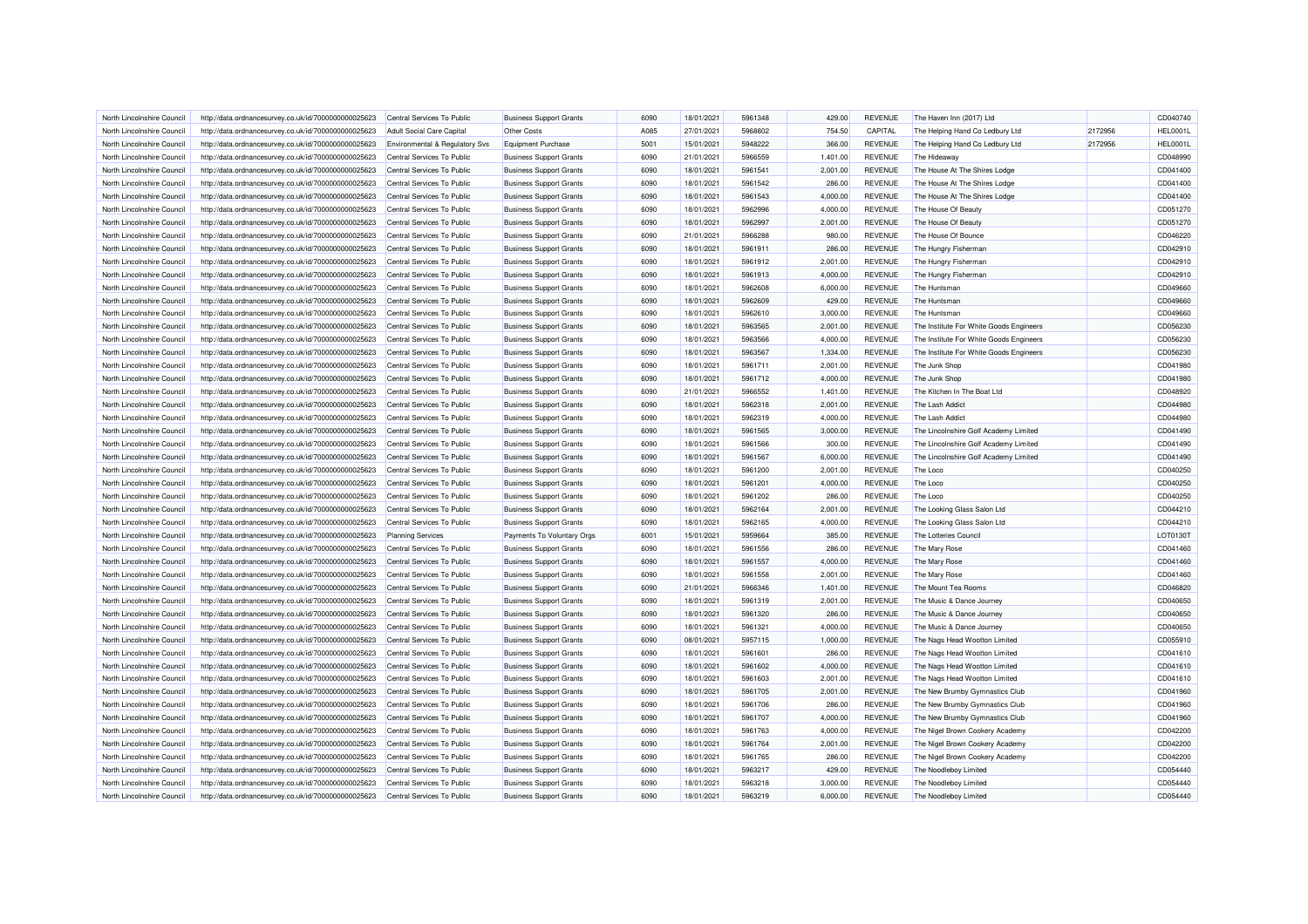| North Lincolnshire Council | http://data.ordnancesurvey.co.uk/id/7000000000025623 | Central Services To Public     | <b>Business Support Grants</b> | 6090         | 18/01/2021 | 5963181 | 4,000.00           | <b>REVENUE</b>                   | The Old Chapel At Wrawby                                   | CD053890             |
|----------------------------|------------------------------------------------------|--------------------------------|--------------------------------|--------------|------------|---------|--------------------|----------------------------------|------------------------------------------------------------|----------------------|
| North Lincolnshire Council | http://data.ordnancesurvey.co.uk/id/7000000000025623 | Central Services To Public     | <b>Business Support Grants</b> | 6090         | 18/01/2021 | 5963182 | 286.00             | <b>REVENUE</b>                   | The Old Chapel At Wrawby                                   | CD053890             |
| North Lincolnshire Council | http://data.ordnancesurvey.co.uk/id/7000000000025623 | Central Services To Public     | <b>Business Support Grants</b> | 6090         | 18/01/2021 | 5963183 | 2,001.00           | <b>REVENUE</b>                   | The Old Chapel At Wrawby                                   | CD053890             |
| North Lincolnshire Council | http://data.ordnancesurvey.co.uk/id/7000000000025623 | Central Services To Public     | <b>Business Support Grants</b> | 6090         | 18/01/2021 | 5962363 | 286.00             | <b>REVENUE</b>                   | The Old Mill (The Smugglers Ltd)                           | CD045160             |
| North Lincolnshire Council | http://data.ordnancesurvey.co.uk/id/7000000000025623 | Central Services To Public     | <b>Business Support Grants</b> | 6090         | 18/01/2021 | 5962364 | 4,000.00           | <b>REVENUE</b>                   | The Old Mill (The Smugglers Ltd)                           | CD045160             |
| North Lincolnshire Council | http://data.ordnancesurvey.co.uk/id/7000000000025623 | Central Services To Public     | <b>Business Support Grants</b> | 6090         | 18/01/2021 | 5962365 | 2,001.00           | <b>REVENUE</b>                   | The Old Mill (The Smugglers Ltd)                           | CD045160             |
| North Lincolnshire Council | http://data.ordnancesurvey.co.uk/id/7000000000025623 | Central Services To Public     | <b>Business Support Grants</b> | 6090         | 18/01/2021 | 5962700 | 2,001.00           | <b>REVENUE</b>                   | The Old Parsonage                                          | CD049970             |
| North Lincolnshire Council | http://data.ordnancesurvey.co.uk/id/7000000000025623 | Central Services To Public     | <b>Business Support Grants</b> | 6090         | 18/01/2021 | 5962701 | 4,000.00           | <b>REVENUE</b>                   | The Old Parsonage                                          | CD049970             |
| North Lincolnshire Council | http://data.ordnancesurvey.co.uk/id/7000000000025623 | Central Services To Public     | <b>Business Support Grants</b> | 6090         | 18/01/2021 | 5962702 | 286.00             | <b>REVENUE</b>                   | The Old Parsonage                                          | CD049970             |
| North Lincolnshire Council | http://data.ordnancesurvey.co.uk/id/7000000000025623 | Central Services To Public     | <b>Business Support Grants</b> | 6090         | 18/01/2021 | 5962116 | 2,001.00           | <b>REVENUE</b>                   | The Old School Antiques Centre Ltd                         | CD043960             |
| North Lincolnshire Council | http://data.ordnancesurvey.co.uk/id/7000000000025623 | Central Services To Public     | <b>Business Support Grants</b> | 6090         | 18/01/2021 | 5962117 | 4,000.00           | <b>REVENUE</b>                   | The Old School Antiques Centre Ltd                         | CD043960             |
| North Lincolnshire Council | http://data.ordnancesurvey.co.uk/id/7000000000025623 | Central Services To Public     | <b>Business Support Grants</b> | 6090         | 21/01/2021 | 5966301 | 1,401.00           | <b>REVENUE</b>                   | The Old School Canteen                                     | CD046350             |
| North Lincolnshire Council | http://data.ordnancesurvey.co.uk/id/7000000000025623 | Central Services To Public     | <b>Business Support Grants</b> | 6090         | 18/01/2021 | 5963187 | 286.00             | <b>REVENUE</b>                   | The Old School Deli Ltd                                    | CD054330             |
| North Lincolnshire Council | http://data.ordnancesurvey.co.uk/id/7000000000025623 | Central Services To Public     | <b>Business Support Grants</b> | 6090         | 18/01/2021 | 5963188 | 2,001.00           | <b>REVENUE</b>                   | The Old School Deli Ltd                                    | CD054330             |
| North Lincolnshire Council | http://data.ordnancesurvey.co.uk/id/7000000000025623 | Central Services To Public     | <b>Business Support Grants</b> | 6090         | 18/01/2021 | 5963189 | 4,000.00           | <b>REVENUE</b>                   | The Old School Deli Ltd                                    | CD054330             |
| North Lincolnshire Council | http://data.ordnancesurvey.co.uk/id/7000000000025623 | <b>Public Health</b>           | Payments To Health Providers   | 6019         | 13/01/2021 | 5958073 | 780.00             | <b>REVENUE</b>                   | The Oswald Road Medical Centre                             | OSW0002W             |
| North Lincolnshire Council | http://data.ordnancesurvey.co.uk/id/7000000000025623 | Central Services To Public     | <b>Business Support Grants</b> | 6090         | 18/01/2021 | 5962421 | 4,000.00           | <b>REVENUE</b>                   | The Paddocks Tearoom                                       | CD045350             |
| North Lincolnshire Council | http://data.ordnancesurvey.co.uk/id/7000000000025623 | Central Services To Public     | <b>Business Support Grants</b> | 6090         | 18/01/2021 | 5962422 | 2,001.00           | <b>REVENUE</b>                   | The Paddocks Tearoom                                       | CD045350             |
| North Lincolnshire Council |                                                      | Central Services To Public     |                                | 6090         |            | 5962423 |                    | <b>REVENUE</b>                   | The Paddocks Tearoom                                       | CD045350             |
|                            | http://data.ordnancesurvey.co.uk/id/7000000000025623 |                                | <b>Business Support Grants</b> |              | 18/01/2021 |         | 286.00             |                                  |                                                            |                      |
| North Lincolnshire Council | http://data.ordnancesurvey.co.uk/id/7000000000025623 | Central Services To Public     | <b>Business Support Grants</b> | 6090<br>6090 | 18/01/2021 | 5961677 | 2,001.00<br>286.00 | <b>REVENUE</b><br><b>REVENUE</b> | The Pantry (Messingham) Ltd<br>The Pantry (Messingham) Ltd | CD041870<br>CD041870 |
| North Lincolnshire Council | http://data.ordnancesurvey.co.uk/id/7000000000025623 | Central Services To Public     | <b>Business Support Grants</b> |              | 18/01/2021 | 5961678 |                    |                                  |                                                            |                      |
| North Lincolnshire Council | http://data.ordnancesurvey.co.uk/id/7000000000025623 | Central Services To Public     | <b>Business Support Grants</b> | 6090         | 18/01/2021 | 5961679 | 4,000.00           | <b>REVENUE</b>                   | The Pantry (Messingham) Ltd                                | CD041870             |
| North Lincolnshire Council | http://data.ordnancesurvey.co.uk/id/7000000000025623 | Central Services To Public     | <b>Business Support Grants</b> | 6090         | 21/01/2021 | 5966617 | 1,401.00           | <b>REVENUE</b>                   | The Party Frock                                            | CD051370             |
| North Lincolnshire Council | http://data.ordnancesurvey.co.uk/id/7000000000025623 | Central Services To Public     | <b>Business Support Grants</b> | 6090         | 21/01/2021 | 5966848 | 1,401.00           | <b>REVENUE</b>                   | The Pastry Room                                            | CD055060             |
| North Lincolnshire Council | http://data.ordnancesurvey.co.uk/id/7000000000025623 | Central Services To Public     | <b>Business Support Grants</b> | 6090         | 21/01/2021 | 5966525 | 1,401.00           | <b>REVENUE</b>                   | The Perfection Lounge                                      | CD048660             |
| North Lincolnshire Council | http://data.ordnancesurvey.co.uk/id/7000000000025623 | Central Services To Public     | <b>Business Support Grants</b> | 6090         | 21/01/2021 | 5966526 | 1,401.00           | <b>REVENUE</b>                   | The Perfection Lounge                                      | CD048660             |
| North Lincolnshire Council | http://data.ordnancesurvey.co.uk/id/7000000000025623 | Central Services To Public     | <b>Business Support Grants</b> | 6090         | 18/01/2021 | 5962785 | 2,001.00           | <b>REVENUE</b>                   | The Perfume Stall                                          | CD050340             |
| North Lincolnshire Council | http://data.ordnancesurvey.co.uk/id/7000000000025623 | Central Services To Public     | <b>Business Support Grants</b> | 6090         | 18/01/2021 | 5962786 | 4.000.00           | <b>REVENUE</b>                   | The Perfume Stall                                          | CD050340             |
| North Lincolnshire Council | http://data.ordnancesurvey.co.uk/id/7000000000025623 | Central Services To Public     | <b>Business Support Grants</b> | 6090         | 21/01/2021 | 5966275 | 980.00             | <b>REVENUE</b>                   | The Personal Touch By Carley                               | CD046090             |
| North Lincolnshire Council | http://data.ordnancesurvey.co.uk/id/7000000000025623 | Central Services To Public     | <b>Business Support Grants</b> | 6090         | 18/01/2021 | 5962626 | 4,000.00           | <b>REVENUE</b>                   | The Phoenix Cafe                                           | CD049720             |
| North Lincolnshire Council | http://data.ordnancesurvey.co.uk/id/7000000000025623 | Central Services To Public     | <b>Business Support Grants</b> | 6090         | 18/01/2021 | 5962627 | 286.00             | <b>REVENUE</b>                   | The Phoenix Cafe                                           | CD049720             |
| North Lincolnshire Council | http://data.ordnancesurvey.co.uk/id/7000000000025623 | Central Services To Public     | <b>Business Support Grants</b> | 6090         | 18/01/2021 | 5962628 | 2,001.00           | <b>REVENUE</b>                   | The Phoenix Cafe                                           | CD049720             |
| North Lincolnshire Council | http://data.ordnancesurvey.co.uk/id/7000000000025623 | Central Services To Public     | <b>Business Support Grants</b> | 6090         | 21/01/2021 | 5966328 | 1,401.00           | <b>REVENUE</b>                   | The Phoenix On The Lake Ltd                                | CD046620             |
| North Lincolnshire Council | http://data.ordnancesurvey.co.uk/id/7000000000025623 | Central Services To Public     | <b>Business Support Grants</b> | 6090         | 21/01/2021 | 5966544 | 1,401.00           | <b>REVENUE</b>                   | The Phoenix On The Lake Ltd                                | CD048840             |
| North Lincolnshire Council | http://data.ordnancesurvey.co.uk/id/7000000000025623 | Central Services To Public     | <b>Business Support Grants</b> | 6090         | 18/01/2021 | 5962387 | 2,001.00           | <b>REVENUE</b>                   | The Portly Pig Bistro                                      | CD045240             |
| North Lincolnshire Council | http://data.ordnancesurvey.co.uk/id/7000000000025623 | Central Services To Public     | <b>Business Support Grants</b> | 6090         | 18/01/2021 | 5962388 | 4,000.00           | <b>REVENUE</b>                   | The Portly Pig Bistro                                      | CD045240             |
| North Lincolnshire Council | http://data.ordnancesurvey.co.uk/id/7000000000025623 | Central Services To Public     | <b>Business Support Grants</b> | 6090         | 18/01/2021 | 5962389 | 286.00             | <b>REVENUE</b>                   | The Portly Pig Bistro                                      | CD045240             |
| North Lincolnshire Council | http://data.ordnancesurvey.co.uk/id/7000000000025623 | Central Services To Public     | <b>Business Support Grants</b> | 6090         | 25/01/2021 | 5969081 | 1,334.00           | <b>REVENUE</b>                   | The Pud Store                                              | CD056880             |
| North Lincolnshire Council | http://data.ordnancesurvey.co.uk/id/7000000000025623 | Central Services To Public     | <b>Business Support Grants</b> | 6090         | 25/01/2021 | 5969082 | 4,000.00           | <b>REVENUE</b>                   | The Pud Store                                              | CD056880             |
| North Lincolnshire Council | http://data.ordnancesurvey.co.uk/id/7000000000025623 | Central Services To Public     | <b>Business Support Grants</b> | 6090         | 25/01/2021 | 5969083 | 2,001.00           | <b>REVENUE</b>                   | The Pud Store                                              | CD056880             |
| North Lincolnshire Council | http://data.ordnancesurvey.co.uk/id/7000000000025623 | Central Services To Public     | <b>Business Support Grants</b> | 6090         | 18/01/2021 | 5962938 | 4,000.00           | <b>REVENUE</b>                   | The Rabbit Hole Independent Bookshop                       | CD050990             |
| North Lincolnshire Council | http://data.ordnancesurvey.co.uk/id/7000000000025623 | Central Services To Public     | <b>Business Support Grants</b> | 6090         | 18/01/2021 | 5962939 | 2.001.00           | <b>REVENUE</b>                   | The Rabbit Hole Independent Bookshop                       | CD050990             |
| North Lincolnshire Council | http://data.ordnancesurvey.co.uk/id/7000000000025623 | Environmental & Regulatory Svs | Equipment Purchase             | 5001         | 13/01/2021 | 5958136 | 480.00             | <b>REVENUE</b>                   | The R.A.D.A.R. Key Company                                 | EAS0021S             |
| North Lincolnshire Council | http://data.ordnancesurvey.co.uk/id/7000000000025623 | Central Services To Public     | <b>Business Support Grants</b> | 6090         | 18/01/2021 | 5961496 | 4,000.00           | <b>REVENUE</b>                   | The Raj                                                    | CD041250             |
| North Lincolnshire Council | http://data.ordnancesurvey.co.uk/id/7000000000025623 | Central Services To Public     | <b>Business Support Grants</b> | 6090         | 18/01/2021 | 5961497 | 286.00             | <b>REVENUE</b>                   | The Raj                                                    | CD041250             |
| North Lincolnshire Council | http://data.ordnancesurvey.co.uk/id/7000000000025623 | Central Services To Public     | <b>Business Support Grants</b> | 6090         | 18/01/2021 | 5961498 | 2,001.00           | <b>REVENUE</b>                   | The Raj                                                    | CD041250             |
| North Lincolnshire Council | http://data.ordnancesurvey.co.uk/id/7000000000025623 | Central Services To Public     | <b>Business Support Grants</b> | 6090         | 18/01/2021 | 5961538 | 6,000.00           | <b>REVENUE</b>                   | The Red Lion                                               | CD041390             |
| North Lincolnshire Council | http://data.ordnancesurvey.co.uk/id/7000000000025623 | Central Services To Public     | <b>Business Support Grants</b> | 6090         | 18/01/2021 | 5961539 | 429.00             | <b>REVENUE</b>                   | The Red Lion                                               | CD041390             |
| North Lincolnshire Council |                                                      | Central Services To Public     | <b>Business Support Grants</b> | 6090         | 18/01/2021 | 5961540 | 3,000.00           | <b>REVENUE</b>                   | The Red Lion                                               | CD041390             |
| North Lincolnshire Council | http://data.ordnancesurvey.co.uk/id/7000000000025623 | Central Services To Public     | <b>Business Support Grants</b> | 6090         | 18/01/2021 | 5961607 | 3,000.00           | <b>REVENUE</b>                   | The Red Lion                                               | CD041630             |
|                            | http://data.ordnancesurvey.co.uk/id/7000000000025623 |                                |                                | 6090         |            |         |                    |                                  |                                                            |                      |
| North Lincolnshire Council | http://data.ordnancesurvey.co.uk/id/7000000000025623 | Central Services To Public     | <b>Business Support Grants</b> |              | 18/01/2021 | 5961608 | 6,000.00           | <b>REVENUE</b>                   | The Red Lion                                               | CD041630             |
| North Lincolnshire Council | http://data.ordnancesurvey.co.uk/id/7000000000025623 | Central Services To Public     | <b>Business Support Grants</b> | 6090         | 18/01/2021 | 5961609 | 429.00             | <b>REVENUE</b>                   | The Red Lion                                               | CD041630             |
| North Lincolnshire Council | http://data.ordnancesurvey.co.uk/id/7000000000025623 | Central Services To Public     | <b>Business Support Grants</b> | 6090         | 18/01/2021 | 5961405 | 4,000.00           | <b>REVENUE</b>                   | The Red Lion Ltd                                           | CD040940             |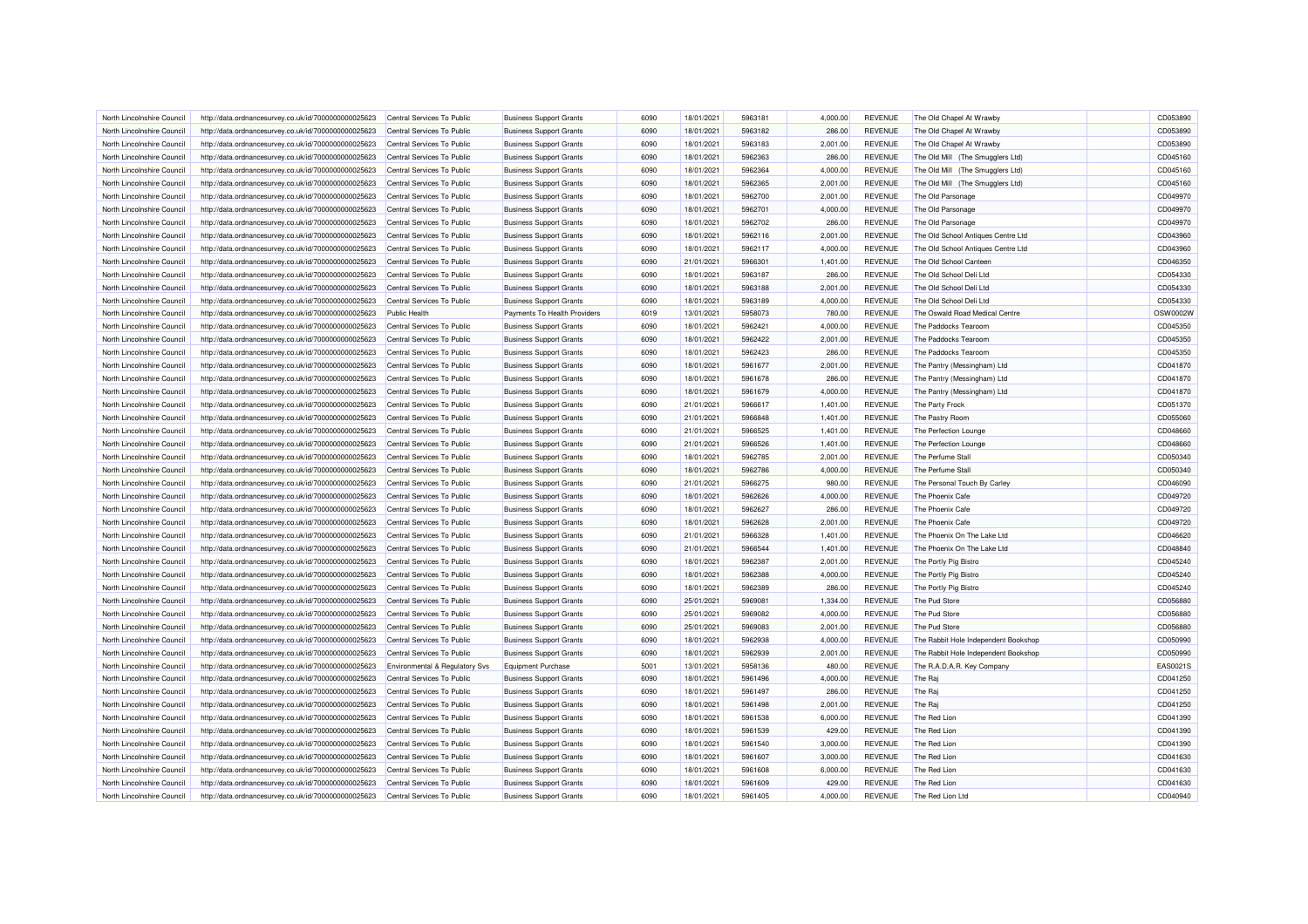| North Lincolnshire Council                               | http://data.ordnancesurvey.co.uk/id/7000000000025623 | Central Services To Public | <b>Business Support Grants</b> | 6090         | 18/01/2021 | 5961406            | 286.00           | <b>REVENUE</b>                   | The Red Lion Ltd                     |          | CD040940             |
|----------------------------------------------------------|------------------------------------------------------|----------------------------|--------------------------------|--------------|------------|--------------------|------------------|----------------------------------|--------------------------------------|----------|----------------------|
| North Lincolnshire Council                               | http://data.ordnancesurvey.co.uk/id/7000000000025623 | Central Services To Public | <b>Business Support Grants</b> | 6090         | 18/01/2021 | 5961407            | 2,001.00         | <b>REVENUE</b>                   | The Red Lion Ltd                     |          | CD040940             |
| North Lincolnshire Council                               | http://data.ordnancesurvey.co.uk/id/7000000000025623 | Central Services To Public | <b>Business Support Grants</b> | 6090         | 28/01/2021 | 5970834            | 1,000.00         | <b>REVENUE</b>                   | The Red Lion Ltd                     |          | CD040940             |
| North Lincolnshire Council                               | http://data.ordnancesurvey.co.uk/id/7000000000025623 | Central Services To Public | <b>Business Support Grants</b> | 6090         | 18/01/2021 | 5961477            | 3,000.00         | <b>REVENUE</b>                   | The Red Lion Redbourne               |          | CD041180             |
| North Lincolnshire Council                               | http://data.ordnancesurvey.co.uk/id/7000000000025623 | Central Services To Public | <b>Business Support Grants</b> | 6090         | 18/01/2021 | 5961478            | 429.00           | <b>REVENUE</b>                   | The Red Lion Redbourne               |          | CD041180             |
| North Lincolnshire Council                               | http://data.ordnancesurvey.co.uk/id/7000000000025623 | Central Services To Public | <b>Business Support Grants</b> | 6090         | 18/01/2021 | 5961479            | 6,000.00         | <b>REVENUE</b>                   | The Red Lion Redbourne               |          | CD041180             |
| North Lincolnshire Council                               | http://data.ordnancesurvey.co.uk/id/7000000000025623 | Central Services To Public | <b>Business Support Grants</b> | 6090         | 18/01/2021 | 5961604            | 3,000.00         | <b>REVENUE</b>                   | The Reindeer Inn                     |          | CD041620             |
| North Lincolnshire Council                               | http://data.ordnancesurvey.co.uk/id/7000000000025623 | Central Services To Public | <b>Business Support Grants</b> | 6090         | 18/01/2021 | 5961605            | 6,000.00         | <b>REVENUE</b>                   | The Reindeer Inn                     |          | CD041620             |
| North Lincolnshire Council                               | http://data.ordnancesurvey.co.uk/id/7000000000025623 | Central Services To Public | <b>Business Support Grants</b> | 6090         | 18/01/2021 | 5961606            | 429.00           | <b>REVENUE</b>                   | The Reindeer Inn                     |          | CD041620             |
| North Lincolnshire Council                               | http://data.ordnancesurvey.co.uk/id/7000000000025623 | Central Services To Public | <b>Business Support Grants</b> | 6090         | 18/01/2021 | 5963199            | 2,001.00         | <b>REVENUE</b>                   | The Royal Oak                        |          | CD054370             |
| North Lincolnshire Council                               | http://data.ordnancesurvey.co.uk/id/7000000000025623 | Central Services To Public | <b>Business Support Grants</b> | 6090         | 18/01/2021 | 5963200            | 4,000.00         | <b>REVENUE</b>                   | The Royal Oak                        |          | CD054370             |
| North Lincolnshire Council                               | http://data.ordnancesurvey.co.uk/id/7000000000025623 | Central Services To Public | <b>Business Support Grants</b> | 6090         | 18/01/2021 | 5963201            | 286.00           | <b>REVENUE</b>                   | The Royal Oak                        |          | CD054370             |
| North Lincolnshire Council                               | http://data.ordnancesurvey.co.uk/id/7000000000025623 | Central Services To Public | <b>Business Support Grants</b> | 6090         | 18/01/2021 | 5962980            | 2,001.00         | <b>REVENUE</b>                   | The Salon                            |          | CD051190             |
| North Lincolnshire Council                               | http://data.ordnancesurvey.co.uk/id/7000000000025623 | Central Services To Public | <b>Business Support Grants</b> | 6090         | 18/01/2021 | 5962981            | 4,000.00         | <b>REVENUE</b>                   | The Salon                            |          | CD051190             |
| North Lincolnshire Council                               | http://data.ordnancesurvey.co.uk/id/7000000000025623 | Central Services To Public | <b>Business Support Grants</b> | 6090         | 18/01/2021 | 5962990            | 4,000.00         | <b>REVENUE</b>                   | The Salon                            |          | CD051240             |
| North Lincolnshire Council                               | http://data.ordnancesurvey.co.uk/id/7000000000025623 | Central Services To Public | <b>Business Support Grants</b> | 6090         | 18/01/2021 | 5962991            | 2,001.00         | <b>REVENUE</b>                   | The Salon                            |          | CD051240             |
| North Lincolnshire Council                               | http://data.ordnancesurvey.co.uk/id/7000000000025623 | Central Services To Public | <b>Business Support Grants</b> | 6090         | 18/01/2021 | 5963497            | 2,001.00         | <b>REVENUE</b>                   | The (Scunthorpe) Little Theatre Club |          | CD056040             |
| North Lincolnshire Council                               | http://data.ordnancesurvey.co.uk/id/7000000000025623 | Central Services To Public | <b>Business Support Grants</b> | 6090         | 18/01/2021 | 5963498            | 1,334.00         | <b>REVENUE</b>                   | The (Scunthorpe) Little Theatre Club |          | CD056040             |
|                                                          |                                                      |                            |                                |              |            |                    |                  |                                  |                                      |          |                      |
| North Lincolnshire Council                               | http://data.ordnancesurvey.co.uk/id/7000000000025623 | Central Services To Public | <b>Business Support Grants</b> | 6090<br>6090 | 18/01/2021 | 5963499            | 667.00           | <b>REVENUE</b>                   | The (Scunthorpe) Little Theatre Club |          | CD056040<br>CD056040 |
| North Lincolnshire Council<br>North Lincolnshire Council | http://data.ordnancesurvey.co.uk/id/7000000000025623 | Central Services To Public | <b>Business Support Grants</b> | 6090         | 18/01/2021 | 5963500<br>5963501 | 667.00<br>286.00 | <b>REVENUE</b><br><b>REVENUE</b> | The (Scunthorpe) Little Theatre Club |          | CD056040             |
|                                                          | http://data.ordnancesurvey.co.uk/id/7000000000025623 | Central Services To Public | <b>Business Support Grants</b> |              | 18/01/2021 |                    |                  |                                  | The (Scunthorpe) Little Theatre Club |          |                      |
| North Lincolnshire Council                               | http://data.ordnancesurvey.co.uk/id/7000000000025623 | Central Services To Public | <b>Business Support Grants</b> | 6090         | 18/01/2021 | 5963502            | 4,000.00         | <b>REVENUE</b>                   | The (Scunthorpe) Little Theatre Club |          | CD056040             |
| North Lincolnshire Council                               | http://data.ordnancesurvey.co.uk/id/7000000000025623 | Central Services To Public | <b>Business Support Grants</b> | 6090         | 18/01/2021 | 5962445            | 4,000.00         | <b>REVENUE</b>                   | The Secret Garden Tearoom            |          | CD045430             |
| North Lincolnshire Council                               | http://data.ordnancesurvey.co.uk/id/7000000000025623 | Central Services To Public | <b>Business Support Grants</b> | 6090         | 18/01/2021 | 5962446            | 286.00           | <b>REVENUE</b>                   | The Secret Garden Tearoom            |          | CD045430             |
| North Lincolnshire Council                               | http://data.ordnancesurvey.co.uk/id/7000000000025623 | Central Services To Public | <b>Business Support Grants</b> | 6090         | 18/01/2021 | 5962447            | 2,001.00         | <b>REVENUE</b>                   | The Secret Garden Tearoom            |          | CD045430             |
| North Lincolnshire Council                               | http://data.ordnancesurvey.co.uk/id/7000000000025623 | Central Services To Public | <b>Business Support Grants</b> | 6090         | 21/01/2021 | 5966825            | 980.00           | <b>REVENUE</b>                   | The Sewing Project                   |          | CD054190             |
| North Lincolnshire Council                               | http://data.ordnancesurvey.co.uk/id/7000000000025623 | Central Services To Public | <b>Business Support Grants</b> | 6090         | 18/01/2021 | 5961535            | 3,000.00         | <b>REVENUE</b>                   | <b>The Shires</b>                    |          | CD041380             |
| North Lincolnshire Council                               | http://data.ordnancesurvey.co.uk/id/7000000000025623 | Central Services To Public | <b>Business Support Grants</b> | 6090         | 18/01/2021 | 5961536            | 429.00           | <b>REVENUE</b>                   | The Shires                           |          | CD041380             |
| North Lincolnshire Council                               | http://data.ordnancesurvey.co.uk/id/7000000000025623 | Central Services To Public | <b>Business Support Grants</b> | 6090         | 18/01/2021 | 5961537            | 6,000.00         | <b>REVENUE</b>                   | The Shires                           |          | CD041380             |
| North Lincolnshire Council                               | http://data.ordnancesurvey.co.uk/id/7000000000025623 | Childrens & Education      | Materials                      | 5004         | 15/01/2021 | 5959188            | 2,500.00         | <b>REVENUE</b>                   | The Skills Network                   | 06445363 | SKI0021              |
| North Lincolnshire Council                               | http://data.ordnancesurvey.co.uk/id/7000000000025623 | Central Services To Public | <b>Business Support Grants</b> | 6090         | 21/01/2021 | 5966308            | 1,401.00         | <b>REVENUE</b>                   | The Stables At Owlett Hall           |          | CD046420             |
| North Lincolnshire Council                               | http://data.ordnancesurvey.co.uk/id/7000000000025623 | Central Services To Public | <b>Business Support Grants</b> | 6090         | 18/01/2021 | 5963361            | 4,000.00         | <b>REVENUE</b>                   | The Station                          |          | CD055270             |
| North Lincolnshire Council                               | http://data.ordnancesurvey.co.uk/id/7000000000025623 | Central Services To Public | <b>Business Support Grants</b> | 6090         | 18/01/2021 | 5963362            | 2,001.00         | <b>REVENUE</b>                   | <b>The Station</b>                   |          | CD055270             |
| North Lincolnshire Council                               | http://data.ordnancesurvey.co.uk/id/7000000000025623 | Central Services To Public | <b>Business Support Grants</b> | 6090         | 18/01/2021 | 5961218            | 2.001.00         | <b>REVENUE</b>                   | The Steel Rooms Limited              |          | CD040310             |
| North Lincolnshire Council                               | http://data.ordnancesurvey.co.uk/id/7000000000025623 | Central Services To Public | <b>Business Support Grants</b> | 6090         | 18/01/2021 | 5961219            | 286.00           | <b>REVENUE</b>                   | The Steel Rooms Limited              |          | CD040310             |
| North Lincolnshire Council                               | http://data.ordnancesurvey.co.uk/id/7000000000025623 | Central Services To Public | <b>Business Support Grants</b> | 6090         | 18/01/2021 | 5961220            | 4,000.00         | <b>REVENUE</b>                   | The Steel Rooms Limited              |          | CD040310             |
| North Lincolnshire Council                               | http://data.ordnancesurvey.co.uk/id/7000000000025623 | Central Services To Public | <b>Business Support Grants</b> | 6090         | 21/01/2021 | 5966307            | 1,401.00         | <b>REVENUE</b>                   | The Sweety Box                       |          | CD046410             |
| North Lincolnshire Council                               | http://data.ordnancesurvey.co.uk/id/7000000000025623 | Central Services To Public | <b>Business Support Grants</b> | 6090         | 08/01/2021 | 5957077            | 1,334.00         | <b>REVENUE</b>                   | The Talbot Inn                       |          | CD055530             |
| North Lincolnshire Council                               | http://data.ordnancesurvey.co.uk/id/7000000000025623 | Central Services To Public | <b>Business Support Grants</b> | 6090         | 08/01/2021 | 5957102            | 667.00           | <b>REVENUE</b>                   | The Talbot Inn                       |          | CD055780             |
| North Lincolnshire Council                               | http://data.ordnancesurvey.co.uk/id/7000000000025623 | Central Services To Public | <b>Business Support Grants</b> | 6090         | 08/01/2021 | 5957109            | 667.00           | <b>REVENUE</b>                   | The Talbot Inn                       |          | CD055850             |
| North Lincolnshire Council                               | http://data.ordnancesurvey.co.uk/id/7000000000025623 | Central Services To Public | <b>Business Support Grants</b> | 6090         | 08/01/2021 | 5957117            | 1,000.00         | <b>REVENUE</b>                   | The Talbot Inn                       |          | CD055930             |
| North Lincolnshire Council                               | http://data.ordnancesurvey.co.uk/id/7000000000025623 | Central Services To Public | <b>Business Support Grants</b> | 6090         | 18/01/2021 | 5963381            | 286.00           | <b>REVENUE</b>                   | The Talbot Inn                       |          | CD055390             |
| North Lincolnshire Council                               | http://data.ordnancesurvey.co.uk/id/7000000000025623 | Central Services To Public | <b>Business Support Grants</b> | 6090         | 18/01/2021 | 5963382            | 4,000.00         | <b>REVENUE</b>                   | The Talbot Inn                       |          | CD055390             |
| North Lincolnshire Council                               | http://data.ordnancesurvey.co.uk/id/7000000000025623 | Central Services To Public | <b>Business Support Grants</b> | 6090         | 18/01/2021 | 5963383            | 2,001.00         | <b>REVENUE</b>                   | The Talbot Inn                       |          | CD055390             |
| North Lincolnshire Council                               | http://data.ordnancesurvey.co.uk/id/7000000000025623 | Central Services To Public | <b>Business Support Grants</b> | 6090         | 18/01/2021 | 5961242            | 2,001.00         | <b>REVENUE</b>                   | The Terrace (Kirton) Ltd             |          | CD040390             |
| North Lincolnshire Council                               | http://data.ordnancesurvey.co.uk/id/7000000000025623 | Central Services To Public | <b>Business Support Grants</b> | 6090         | 18/01/2021 | 5961243            | 286.00           | <b>REVENUE</b>                   | The Terrace (Kirton) Ltd             |          | CD040390             |
| North Lincolnshire Council                               | http://data.ordnancesurvey.co.uk/id/7000000000025623 | Central Services To Public | <b>Business Support Grants</b> | 6090         | 18/01/2021 | 5961244            | 4,000.00         | <b>REVENUE</b>                   | The Terrace (Kirton) Ltd             |          | CD040390             |
| North Lincolnshire Council                               | http://data.ordnancesurvey.co.uk/id/7000000000025623 | Central Services To Public | <b>Business Support Grants</b> | 6090         | 18/01/2021 | 5962860            | 6,000.00         | <b>REVENUE</b>                   | The Tom Wood Pub Company             |          | CD050690             |
| North Lincolnshire Council                               | http://data.ordnancesurvey.co.uk/id/7000000000025623 | Central Services To Public | <b>Business Support Grants</b> | 6090         | 18/01/2021 | 5962861            | 429.00           | <b>REVENUE</b>                   | The Tom Wood Pub Company             |          | CD050690             |
| North Lincolnshire Council                               | http://data.ordnancesurvey.co.uk/id/7000000000025623 | Central Services To Public | <b>Business Support Grants</b> | 6090         | 18/01/2021 | 5962862            | 3,000.00         | <b>REVENUE</b>                   | The Tom Wood Pub Company             |          | CD050690             |
| North Lincolnshire Council                               | http://data.ordnancesurvey.co.uk/id/7000000000025623 | Central Services To Public | <b>Business Support Grants</b> | 6090         | 18/01/2021 | 5962166            | 2,001.00         | <b>REVENUE</b>                   | The Trichologist Salon Ltd           |          | CD044220             |
| North Lincolnshire Council                               | http://data.ordnancesurvey.co.uk/id/7000000000025623 | Central Services To Public | <b>Business Support Grants</b> | 6090         | 18/01/2021 | 5962167            | 4,000.00         | REVENUE                          | The Trichologist Salon Ltd           |          | CD044220             |
|                                                          |                                                      |                            |                                |              |            |                    |                  |                                  |                                      |          |                      |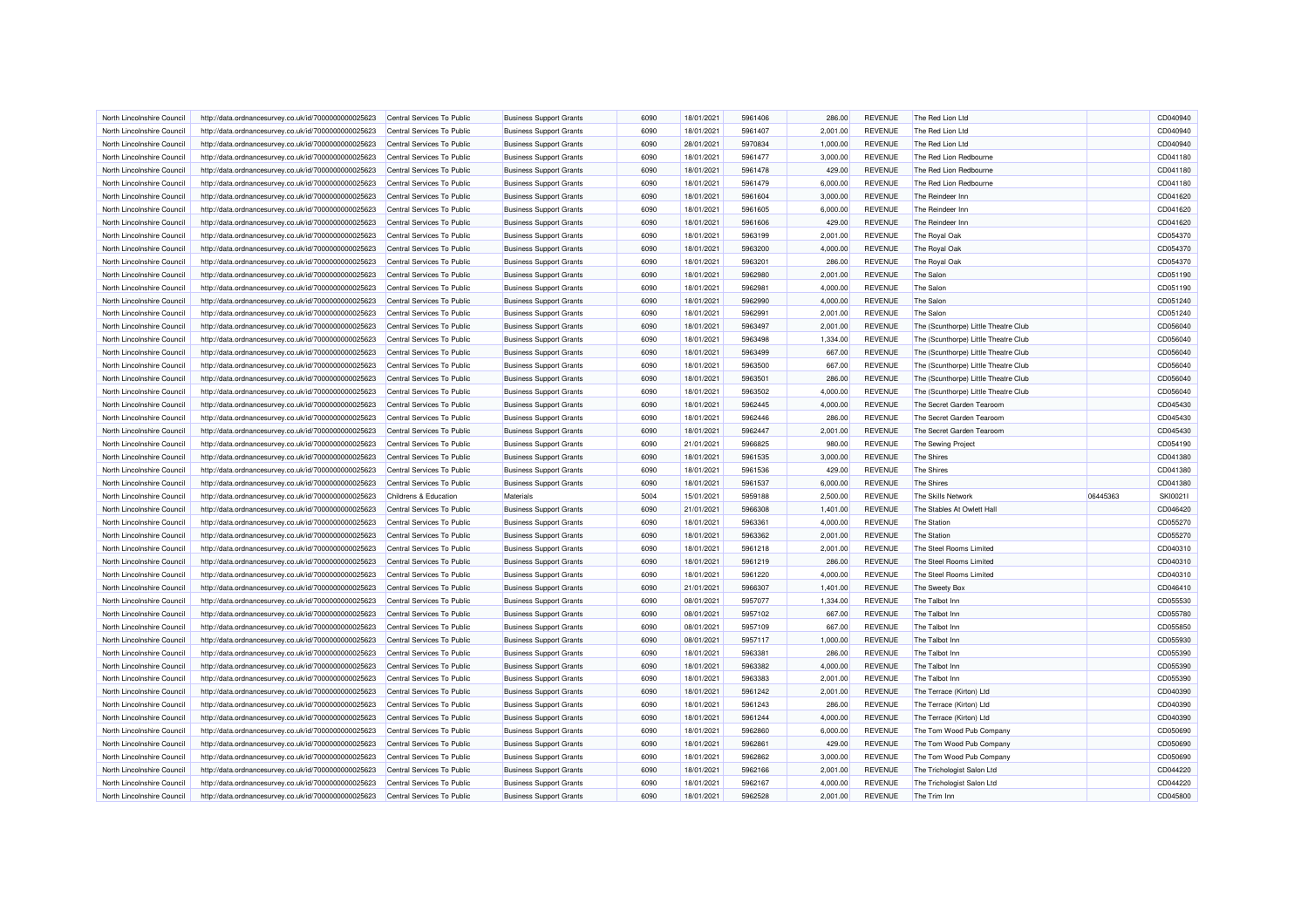| North Lincolnshire Council | http://data.ordnancesurvey.co.uk/id/7000000000025623 | Central Services To Public            | <b>Business Support Grants</b> | 6090 | 18/01/2021 | 5962529 | 4.000.00 | <b>REVENUE</b> | The Trim Inn                    |          | CD045800        |
|----------------------------|------------------------------------------------------|---------------------------------------|--------------------------------|------|------------|---------|----------|----------------|---------------------------------|----------|-----------------|
| North Lincolnshire Council | http://data.ordnancesurvey.co.uk/id/7000000000025623 | Central Services To Public            | <b>Business Support Grants</b> | 6090 | 21/01/2021 | 5966290 | 980.00   | <b>REVENUE</b> | The Twinkle Toy Box Company     |          | CD046240        |
| North Lincolnshire Council | http://data.ordnancesurvey.co.uk/id/7000000000025623 | Childrens & Education                 | Payments To Private Orgs       | 6002 | 06/01/2021 | 5953854 | 2,920.00 | <b>REVENUE</b> | The Vale Academy                |          | <b>VAL0003I</b> |
| North Lincolnshire Council | http://data.ordnancesurvey.co.uk/id/7000000000025623 | Childrens & Education                 | Payments To Private Orgs       | 6002 | 06/01/2021 | 5953855 | 1,110.00 | <b>REVENUE</b> | The Vale Academy                |          | <b>VAL0003L</b> |
| North Lincolnshire Council | http://data.ordnancesurvey.co.uk/id/7000000000025623 | Central Services To Public            | <b>Business Support Grants</b> | 6090 | 18/01/2021 | 5961931 | 2,001.00 | <b>REVENUE</b> | The Wardrobe                    |          | CD043020        |
| North Lincolnshire Council | http://data.ordnancesurvey.co.uk/id/7000000000025623 | Central Services To Public            | <b>Business Support Grants</b> | 6090 | 18/01/2021 | 5961932 | 4,000.00 | <b>REVENUE</b> | The Wardrobe                    |          | CD043020        |
| North Lincolnshire Council | http://data.ordnancesurvey.co.uk/id/7000000000025623 | Central Services To Public            | <b>Business Support Grants</b> | 6090 | 18/01/2021 | 5963167 | 2,001.00 | <b>REVENUE</b> | The Water Room                  |          | CD053820        |
| North Lincolnshire Council | http://data.ordnancesurvey.co.uk/id/7000000000025623 | Central Services To Public            | <b>Business Support Grants</b> | 6090 | 18/01/2021 | 5963168 | 4,000.00 | <b>REVENUE</b> | The Water Room                  |          | CD053820        |
| North Lincolnshire Council | http://data.ordnancesurvey.co.uk/id/7000000000025623 | Central Services To Public            | <b>Business Support Grants</b> | 6090 | 18/01/2021 | 5962514 | 2,001.00 | <b>REVENUE</b> | The Well                        |          | CD045740        |
| North Lincolnshire Council | http://data.ordnancesurvey.co.uk/id/7000000000025623 | Central Services To Public            | <b>Business Support Grants</b> | 6090 | 18/01/2021 | 5962515 | 286.00   | <b>REVENUE</b> | The Well                        |          | CD045740        |
| North Lincolnshire Council | http://data.ordnancesurvey.co.uk/id/7000000000025623 | Central Services To Public            | <b>Business Support Grants</b> | 6090 | 18/01/2021 | 5962516 | 4,000.00 | <b>REVENUE</b> | The Well                        |          | CD045740        |
| North Lincolnshire Council | http://data.ordnancesurvey.co.uk/id/7000000000025623 | Central Services To Public            | <b>Business Support Grants</b> | 6090 | 18/01/2021 | 5962390 | 4,000.00 | <b>REVENUE</b> | The West End Club               |          | CD045250        |
| North Lincolnshire Council | http://data.ordnancesurvey.co.uk/id/7000000000025623 | Central Services To Public            | <b>Business Support Grants</b> | 6090 | 18/01/2021 | 5962391 | 2,001.00 | <b>REVENUE</b> | The West End Club               |          | CD045250        |
| North Lincolnshire Council | http://data.ordnancesurvey.co.uk/id/7000000000025623 | Central Services To Public            | <b>Business Support Grants</b> | 6090 | 18/01/2021 | 5962392 | 286.00   | <b>REVENUE</b> | The West End Club               |          | CD045250        |
| North Lincolnshire Council | http://data.ordnancesurvey.co.uk/id/7000000000025623 | Central Services To Public            | <b>Business Support Grants</b> | 6090 | 18/01/2021 | 5961610 | 2,001.00 | <b>REVENUE</b> | The Wheatsheaf                  |          | CD041640        |
| North Lincolnshire Council | http://data.ordnancesurvey.co.uk/id/7000000000025623 | Central Services To Public            | <b>Business Support Grants</b> | 6090 | 18/01/2021 | 5961611 | 4,000.00 | <b>REVENUE</b> | The Wheatsheat                  |          | CD041640        |
| North Lincolnshire Council | http://data.ordnancesurvey.co.uk/id/7000000000025623 | Central Services To Public            | <b>Business Support Grants</b> | 6090 | 18/01/2021 | 5961612 | 286.00   | <b>REVENUE</b> | The Wheatsheaf                  |          | CD041640        |
| North Lincolnshire Council | http://data.ordnancesurvey.co.uk/id/7000000000025623 | Central Services To Public            | <b>Business Support Grants</b> | 6090 | 18/01/2021 | 5961514 | 429.00   | <b>REVENUE</b> | The Wheatsheaf(Hibaldstow) Ltd  |          | CD041310        |
| North Lincolnshire Council |                                                      | Central Services To Public            | <b>Business Support Grants</b> | 6090 | 18/01/2021 | 5961515 | 3,000.00 | <b>REVENUE</b> | The Wheatsheaf (Hibaldstow) Ltd |          | CD041310        |
| North Lincolnshire Council | http://data.ordnancesurvey.co.uk/id/7000000000025623 |                                       |                                | 6090 | 18/01/2021 | 5961516 | 6,000.00 | <b>REVENUE</b> | The Wheatsheaf (Hibaldstow) Ltd |          | CD041310        |
|                            | http://data.ordnancesurvey.co.uk/id/7000000000025623 | Central Services To Public            | <b>Business Support Grants</b> |      |            |         |          |                |                                 |          |                 |
| North Lincolnshire Council | http://data.ordnancesurvey.co.uk/id/7000000000025623 | Central Services To Public            | <b>Business Support Grants</b> | 6090 | 18/01/2021 | 5962381 | 3,000.00 | <b>REVENUE</b> | The Whistle And Flute           |          | CD045220        |
| North Lincolnshire Council | http://data.ordnancesurvey.co.uk/id/7000000000025623 | Central Services To Public            | <b>Business Support Grants</b> | 6090 | 18/01/2021 | 5962382 | 6,000.00 | <b>REVENUE</b> | The Whistle And Flute           |          | CD045220        |
| North Lincolnshire Council | http://data.ordnancesurvey.co.uk/id/7000000000025623 | Central Services To Public            | <b>Business Support Grants</b> | 6090 | 18/01/2021 | 5962383 | 429.00   | <b>REVENUE</b> | The Whistle And Flute           |          | CD045220        |
| North Lincolnshire Council | http://data.ordnancesurvey.co.uk/id/7000000000025623 | Central Services To Public            | <b>Business Support Grants</b> | 6090 | 18/01/2021 | 5962332 | 2,001.00 | <b>REVENUE</b> | The Willows Beauty Salon        |          | CD045050        |
| North Lincolnshire Council | http://data.ordnancesurvey.co.uk/id/7000000000025623 | Central Services To Public            | <b>Business Support Grants</b> | 6090 | 18/01/2021 | 5962333 | 4,000.00 | <b>REVENUE</b> | The Willows Beauty Salon        |          | CD045050        |
|                            | http://data.ordnancesurvey.co.uk/id/7000000000025623 | Central Services To Public            | <b>Business Support Grants</b> | 6090 | 18/01/2021 | 5962326 | 2,001.00 | <b>REVENUE</b> | The Worldly Barber              |          | CD045020        |
| North Lincolnshire Council |                                                      |                                       |                                |      |            |         |          |                |                                 |          |                 |
| North Lincolnshire Council | http://data.ordnancesurvey.co.uk/id/7000000000025623 | Central Services To Public            | <b>Business Support Grants</b> | 6090 | 18/01/2021 | 5962327 | 4,000.00 | <b>REVENUE</b> | The Worldly Barber              |          | CD045020        |
| North Lincolnshire Council | http://data.ordnancesurvey.co.uk/id/7000000000025623 | <b>Culture &amp; Related Services</b> | <b>Course Fees/Training</b>    | 2002 | 29/01/2021 | 5970316 | 625.00   | <b>REVENUE</b> | The Wright Foundation           | SC439136 | WRI0159         |
| North Lincolnshire Council | http://data.ordnancesurvey.co.uk/id/7000000000025623 | Central Services To Public            | <b>Business Support Grants</b> | 6090 | 18/01/2021 | 5961592 | 4,000.00 | <b>REVENUE</b> | The Zen Den Yoga Studio Ltd     |          | CD041580        |
| North Lincolnshire Council | http://data.ordnancesurvey.co.uk/id/7000000000025623 | Central Services To Public            | <b>Business Support Grants</b> | 6090 | 18/01/2021 | 5961593 | 286.00   | <b>REVENUE</b> | The Zen Den Yoga Studio Ltd     |          | CD041580        |
| North Lincolnshire Council | http://data.ordnancesurvey.co.uk/id/7000000000025623 | Central Services To Public            | <b>Business Support Grants</b> | 6090 | 18/01/2021 | 5961594 | 2,001.00 | <b>REVENUE</b> | The Zen Den Yoga Studio Ltd     |          | CD041580        |
| North Lincolnshire Council | http://data.ordnancesurvey.co.uk/id/7000000000025623 | Central Services To Public            | <b>Business Support Grants</b> | 6090 | 18/01/2021 | 5961215 | 2,001.00 | <b>REVENUE</b> | Thirteen Doors Ltd              |          | CD040300        |
| North Lincolnshire Council | http://data.ordnancesurvey.co.uk/id/7000000000025623 | Central Services To Public            | <b>Business Support Grants</b> | 6090 | 18/01/2021 | 5961216 | 286.00   | <b>REVENUE</b> | Thirteen Doors I to             |          | CD040300        |
| North Lincolnshire Council | http://data.ordnancesurvey.co.uk/id/7000000000025623 | Central Services To Public            | <b>Business Support Grants</b> | 6090 | 18/01/2021 | 5961217 | 4,000.00 | <b>REVENUE</b> | Thirteen Doors Ltd              |          | CD040300        |
| North Lincolnshire Council | http://data.ordnancesurvey.co.uk/id/7000000000025623 | Central Services To Public            | <b>Business Support Grants</b> | 6090 | 18/01/2021 | 5963145 | 3,000.00 | <b>REVENUE</b> | Thomas Bell & Sons Ltd          |          | CD053710        |
| North Lincolnshire Council | http://data.ordnancesurvey.co.uk/id/7000000000025623 | Central Services To Public            | <b>Business Support Grants</b> | 6090 | 18/01/2021 | 5963146 | 6,000.00 | <b>REVENUE</b> | Thomas Bell & Sons Ltd          |          | CD053710        |
| North Lincolnshire Council | http://data.ordnancesurvey.co.uk/id/7000000000025623 | Central Services To Public            | <b>Business Support Grants</b> | 6090 | 21/01/2021 | 5966836 | 980.00   | <b>REVENUE</b> | Thomas Commander Taxi Driver    |          | CD054320        |
| North Lincolnshire Council | http://data.ordnancesurvey.co.uk/id/7000000000025623 | Central Services To Public            | <b>Business Support Grants</b> | 6090 | 18/01/2021 | 5961194 | 2,001.00 | <b>REVENUE</b> | Thornton Hunt Inn               |          | CD040220        |
| North Lincolnshire Council | http://data.ordnancesurvey.co.uk/id/7000000000025623 | Central Services To Public            | <b>Business Support Grants</b> | 6090 | 18/01/2021 | 5961195 | 286.00   | <b>REVENUE</b> | Thornton Hunt Inn               |          | CD040220        |
| North Lincolnshire Council | http://data.ordnancesurvey.co.uk/id/7000000000025623 | Central Services To Public            | <b>Business Support Grants</b> | 6090 | 18/01/2021 | 5961196 | 4,000.00 | <b>REVENUE</b> | Thornton Hunt Inn               |          | CD040220        |
| North Lincolnshire Council | http://data.ordnancesurvey.co.uk/id/7000000000025623 | Central Services To Public            | <b>Business Support Grants</b> | 6090 | 18/01/2021 | 5962911 | 2,001.00 | <b>REVENUE</b> | Thorpe Meadows Equestrian Ltd   |          | CD050860        |
| North Lincolnshire Council | http://data.ordnancesurvey.co.uk/id/7000000000025623 | Central Services To Public            | <b>Business Support Grants</b> | 6090 | 18/01/2021 | 5962913 | 4,000.00 | <b>REVENUE</b> | Thorpe Meadows Equestrian Ltd   |          | CD050860        |
| North Lincolnshire Council | http://data.ordnancesurvey.co.uk/id/7000000000025623 | Central Services To Public            | <b>Business Support Grants</b> | 6090 | 18/01/2021 | 5963211 | 4,000.00 | <b>REVENUE</b> | Three Horse Shoes               |          | CD054420        |
| North Lincolnshire Council | http://data.ordnancesurvey.co.uk/id/7000000000025623 | Central Services To Public            | <b>Business Support Grants</b> | 6090 | 18/01/2021 | 5963212 | 286.00   | <b>REVENUE</b> | <b>Three Horse Shoes</b>        |          | CD054420        |
| North Lincolnshire Council | http://data.ordnancesurvey.co.uk/id/7000000000025623 | Central Services To Public            | <b>Business Support Grants</b> | 6090 | 18/01/2021 | 5963213 | 2,001.00 | <b>REVENUE</b> | Three Horse Shoes               |          | CD054420        |
| North Lincolnshire Council | http://data.ordnancesurvey.co.uk/id/7000000000025623 | Central Services To Public            | <b>Business Support Grants</b> | 6090 | 18/01/2021 | 5962578 | 2,001.00 | <b>REVENUE</b> | Tick Tock Terrys & Son          |          | CD046040        |
| North Lincolnshire Council | http://data.ordnancesurvey.co.uk/id/7000000000025623 | Central Services To Public            | <b>Business Support Grants</b> | 6090 | 18/01/2021 | 5962579 | 4,000.00 | <b>REVENUE</b> | Tick Tock Terrys & Son          |          | CD046040        |
| North Lincolnshire Council | http://data.ordnancesurvey.co.uk/id/7000000000025623 | Central Services To Public            | <b>Business Support Grants</b> | 6090 | 18/01/2021 | 5962154 | 2,001.00 | <b>REVENUE</b> | Tiger Eye Makeup Studio         |          | CD044160        |
| North Lincolnshire Council | http://data.ordnancesurvey.co.uk/id/7000000000025623 | Central Services To Public            | <b>Business Support Grants</b> | 6090 | 18/01/2021 | 5962155 | 4,000.00 | <b>REVENUE</b> | Tiger Eye Makeup Studio         |          | CD044160        |
| North Lincolnshire Council | http://data.ordnancesurvey.co.uk/id/7000000000025623 | Central Services To Public            | <b>Business Support Grants</b> | 6090 | 18/01/2021 | 5961248 | 4,000.00 | <b>REVENUE</b> | Tiggyå¿¿S Tea Room              |          | CD040410        |
| North Lincolnshire Council | http://data.ordnancesurvey.co.uk/id/7000000000025623 | Central Services To Public            | <b>Business Support Grants</b> | 6090 | 18/01/2021 | 5961249 | 2,001.00 | <b>REVENUE</b> | Tiggyâ¿¿S Tea Room              |          | CD040410        |
| North Lincolnshire Council | http://data.ordnancesurvey.co.uk/id/7000000000025623 | Central Services To Public            | <b>Business Support Grants</b> | 6090 | 18/01/2021 | 5961250 | 286.00   | <b>REVENUE</b> | Tiggyå¿¿S Tea Room              |          | CD040410        |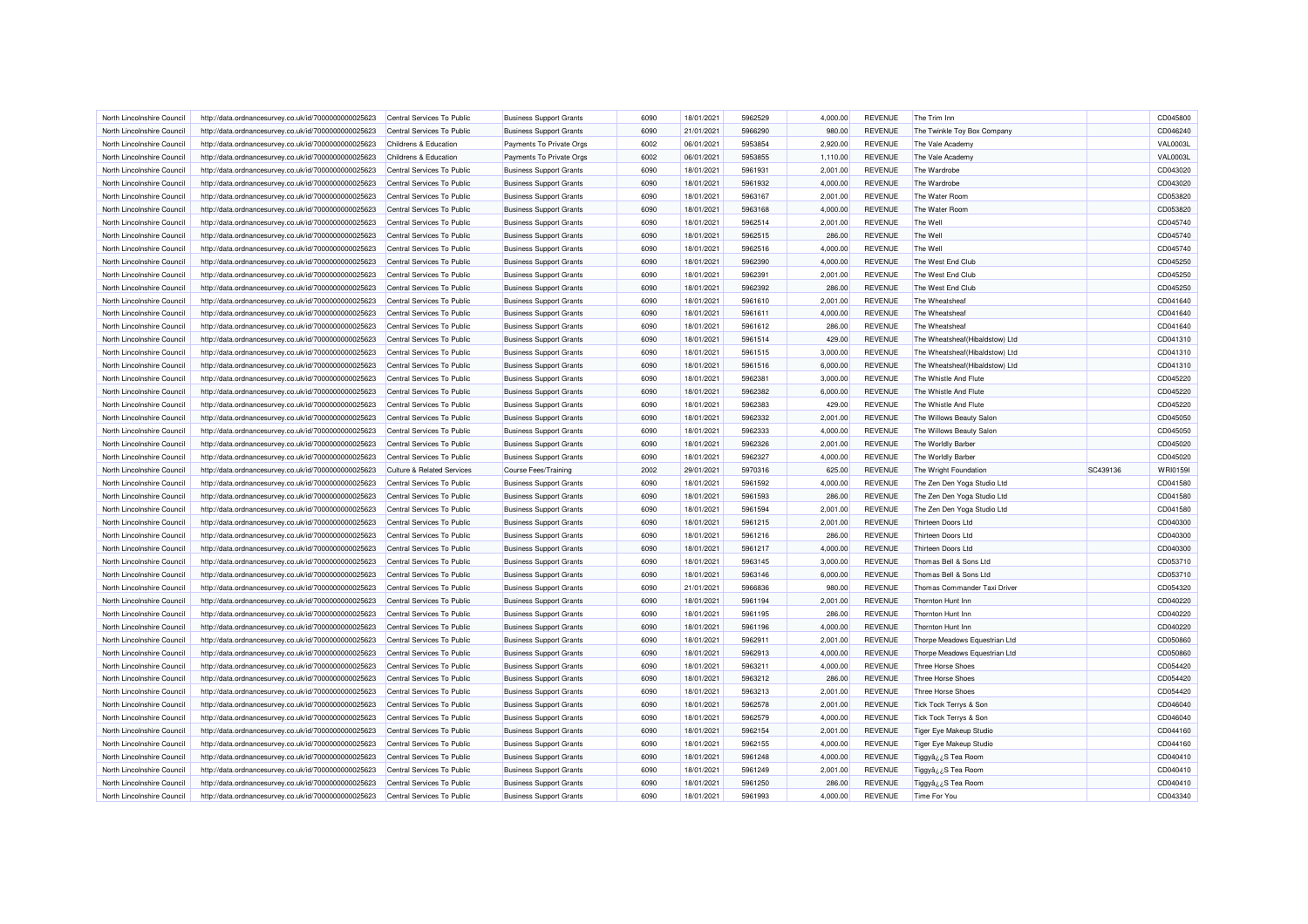| North Lincolnshire Council | http://data.ordnancesurvey.co.uk/id/7000000000025623 | Central Services To Public                | <b>Business Support Grants</b> | 6090 | 18/01/2021 | 5961994 | 2.001.00  | <b>REVENUE</b> | Time For You                           |          | CD043340        |
|----------------------------|------------------------------------------------------|-------------------------------------------|--------------------------------|------|------------|---------|-----------|----------------|----------------------------------------|----------|-----------------|
| North Lincolnshire Council | http://data.ordnancesurvey.co.uk/id/7000000000025623 | Central Services To Public                | <b>Business Support Grants</b> | 6090 | 21/01/2021 | 5966294 | 1,401.00  | <b>REVENUE</b> | Tinks - Louise Francis                 |          | CD046280        |
| North Lincolnshire Council | http://data.ordnancesurvey.co.uk/id/7000000000025623 | Central Services To Public                | <b>Business Support Grants</b> | 6090 | 18/01/2021 | 5962955 | 4,000.00  | <b>REVENUE</b> | <b>Tinytots Store</b>                  |          | CD051070        |
| North Lincolnshire Council | http://data.ordnancesurvey.co.uk/id/7000000000025623 | Central Services To Public                | <b>Business Support Grants</b> | 6090 | 18/01/2021 | 5962956 | 2,001.00  | <b>REVENUE</b> | <b>Tinytots Store</b>                  |          | CD051070        |
| North Lincolnshire Council | http://data.ordnancesurvey.co.uk/id/7000000000025623 | <b>Adult Social Care</b>                  | Vehicle Hire                   | 4101 | 20/01/2021 | 5960321 | 837.00    | <b>REVENUE</b> | Tjs Hire Co (Humberside) Ltd           | 1364047  | TJS0001S        |
| North Lincolnshire Council | http://data.ordnancesurvey.co.uk/id/7000000000025623 | Childrens & Education                     | Vehicle Hire                   | 4101 | 20/01/2021 | 5960325 | 708.57    | <b>REVENUE</b> | Tis Hire Co (Humberside) Ltd           | 1364047  | <b>TJS0001S</b> |
| North Lincolnshire Council | http://data.ordnancesurvey.co.uk/id/7000000000025623 | <b>Culture &amp; Related Services</b>     | <b>Other Vehicle Costs</b>     | 4005 | 20/01/2021 | 5960319 | 797.14    | <b>REVENUE</b> | Tjs Hire Co (Humberside) Ltd           | 1364047  | <b>TJS0001S</b> |
| North Lincolnshire Council | http://data.ordnancesurvey.co.uk/id/7000000000025623 | <b>Culture &amp; Related Services</b>     | Vehicle Hire                   | 4101 | 20/01/2021 | 5960320 | 797.14    | <b>REVENUE</b> | Tis Hire Co (Humberside) Ltd           | 1364047  | <b>TJS0001S</b> |
| North Lincolnshire Council | http://data.ordnancesurvey.co.uk/id/7000000000025623 | <b>Environmental &amp; Regulatory Svs</b> | Vehicle Hire                   | 4101 | 20/01/2021 | 5960317 | 797.14    | <b>REVENUE</b> | Tjs Hire Co (Humberside) Ltd           | 1364047  | <b>TJS0001S</b> |
| North Lincolnshire Council | http://data.ordnancesurvey.co.uk/id/7000000000025623 | Environmental & Regulatory Svs            | Vehicle Hire                   | 4101 | 20/01/2021 | 5960323 | 797.14    | <b>REVENUE</b> | Tjs Hire Co (Humberside) Ltd           | 1364047  | <b>TJS0001S</b> |
| North Lincolnshire Council | http://data.ordnancesurvey.co.uk/id/7000000000025623 | <b>Highways &amp; Transport</b>           | Vehicle Hire                   | 4101 | 20/01/2021 | 5960318 | 531.43    | <b>REVENUE</b> | Tjs Hire Co (Humberside) Ltd           | 1364047  | <b>TJS0001S</b> |
| North Lincolnshire Council | http://data.ordnancesurvey.co.uk/id/7000000000025623 | Highways & Transport                      | Vehicle Hire                   | 4101 | 20/01/2021 | 5960322 | 837.00    | <b>REVENUE</b> | Tis Hire Co (Humberside) Ltd           | 1364047  | <b>TJS0001S</b> |
| North Lincolnshire Council | http://data.ordnancesurvey.co.uk/id/7000000000025623 | <b>Highways &amp; Transport</b>           | Vehicle Hire                   | 4101 | 20/01/2021 | 5960324 | 837.00    | <b>REVENUE</b> | Tjs Hire Co (Humberside) Ltd           | 1364047  | <b>TJS0001S</b> |
| North Lincolnshire Council | http://data.ordnancesurvey.co.uk/id/7000000000025623 | <b>Public Health</b>                      | <b>Course Fees/Training</b>    | 2002 | 06/01/2021 | 5954606 | 4,250.00  | <b>REVENUE</b> | To Baby And Beyond Limited             | 7451516  | <b>TOB0002B</b> |
| North Lincolnshire Council | http://data.ordnancesurvey.co.uk/id/7000000000025623 | Central Services To Public                | <b>Business Support Grants</b> | 6090 | 21/01/2021 | 5966467 | 1,401.00  | <b>REVENUE</b> | Tobi Produce Ltd                       |          | CD048070        |
| North Lincolnshire Council | http://data.ordnancesurvey.co.uk/id/7000000000025623 | Central Services To Public                | <b>Business Support Grants</b> | 6090 | 18/01/2021 | 5962047 | 2,001.00  | <b>REVENUE</b> | Tom Dennis Imaging                     |          | CD043610        |
| North Lincolnshire Council | http://data.ordnancesurvey.co.uk/id/7000000000025623 | Central Services To Public                | <b>Business Support Grants</b> | 6090 | 18/01/2021 | 5962048 | 4,000.00  | <b>REVENUE</b> | Tom Dennis Imaging                     |          | CD043610        |
| North Lincolnshire Council |                                                      | Central Services To Public                |                                | 6090 | 21/01/2021 | 5966852 | 1,401.00  | <b>REVENUE</b> |                                        |          | CD055100        |
|                            | http://data.ordnancesurvey.co.uk/id/7000000000025623 |                                           | <b>Business Support Grants</b> |      |            |         |           |                | Tonyâ ¿¿S Refrigeration                |          |                 |
| North Lincolnshire Council | http://data.ordnancesurvey.co.uk/id/7000000000025623 | Central Services To Public                | <b>Business Support Grants</b> | 6090 | 18/01/2021 | 5963281 | 2,001.00  | <b>REVENUE</b> | <b>Tonys Barbers</b>                   |          | CD054670        |
| North Lincolnshire Council | http://data.ordnancesurvey.co.uk/id/7000000000025623 | Central Services To Public                | <b>Business Support Grants</b> | 6090 | 18/01/2021 | 5963282 | 4,000.00  | <b>REVENUE</b> | <b>Tonys Barbers</b>                   |          | CD054670        |
| North Lincolnshire Council | http://data.ordnancesurvey.co.uk/id/7000000000025623 | Central Services To Public                | <b>Business Support Grants</b> | 6090 | 18/01/2021 | 5962818 | 4,000.00  | <b>REVENUE</b> | <b>Top Cut Barbers</b>                 |          | CD050520        |
| North Lincolnshire Council | http://data.ordnancesurvey.co.uk/id/7000000000025623 | Central Services To Public                | <b>Business Support Grants</b> | 6090 | 18/01/2021 | 5962819 | 2,001.00  | <b>REVENUE</b> | <b>Top Cut Barbers</b>                 |          | CD050520        |
| North Lincolnshire Council | http://data.ordnancesurvey.co.uk/id/7000000000025623 | Central Services To Public                | <b>Business Support Grants</b> | 6090 | 21/01/2021 | 5966827 | 1,401.00  | <b>REVENUE</b> | <b>Top Pass Driving School</b>         |          | CD054210        |
| North Lincolnshire Council | http://data.ordnancesurvey.co.uk/id/7000000000025623 | Central Services To Public                | <b>Business Support Grants</b> | 6090 | 18/01/2021 | 5962797 | 2,001.00  | <b>REVENUE</b> | <b>Tops For Tots</b>                   |          | CD050400        |
| North Lincolnshire Council | http://data.ordnancesurvey.co.uk/id/7000000000025623 | Central Services To Public                | <b>Business Support Grants</b> | 6090 | 18/01/2021 | 5962798 | 4,000.00  | <b>REVENUE</b> | <b>Tops For Tots</b>                   |          | CD050400        |
| North Lincolnshire Council | http://data.ordnancesurvey.co.uk/id/7000000000025623 | Central Services To Public                | <b>Business Support Grants</b> | 6090 | 18/01/2021 | 5963034 | 286.00    | <b>REVENUE</b> | <b>Torto Cafe</b>                      |          | CD053260        |
| North Lincolnshire Council | http://data.ordnancesurvey.co.uk/id/7000000000025623 | Central Services To Public                | <b>Business Support Grants</b> | 6090 | 18/01/2021 | 5963035 | 2,001.00  | <b>REVENUE</b> | <b>Torto Cafe</b>                      |          | CD053260        |
| North Lincolnshire Council | http://data.ordnancesurvey.co.uk/id/7000000000025623 | Central Services To Public                | <b>Business Support Grants</b> | 6090 | 18/01/2021 | 5963036 | 4.000.00  | <b>REVENUE</b> | <b>Torto Cafe</b>                      |          | CD053260        |
| North Lincolnshire Council | http://data.ordnancesurvey.co.uk/id/7000000000025623 | <b>Adult Social Care</b>                  | It Hardware - Purchase         | 5050 | 24/02/2021 | 5969448 | 340.00    | <b>REVENUE</b> | <b>Total Computer Networks Ltd</b>     | 04858126 | TOT0031T        |
| North Lincolnshire Council | http://data.ordnancesurvey.co.uk/id/7000000000025623 | Corporate And Democratic Core             | It Hardware - Purchase         | 5050 | 20/01/2021 | 5964590 | 680.00    | REVENUE        | <b>Total Computer Networks Ltd</b>     | 04858126 | TOT0031T        |
| North Lincolnshire Council | http://data.ordnancesurvey.co.uk/id/7000000000025623 | Corporate And Democratic Core             | It Hardware - Purchase         | 5050 | 20/01/2021 | 5964593 | 230.00    | <b>REVENUE</b> | <b>Total Computer Networks Ltd</b>     | 04858126 | TOT0031T        |
| North Lincolnshire Council | http://data.ordnancesurvey.co.uk/id/7000000000025623 | Corporate And Democratic Core             | It Hardware - Purchase         | 5050 | 20/01/2021 | 5964605 | 3,330.00  | <b>REVENUE</b> | <b>Total Computer Networks Ltd</b>     | 04858126 | TOT0031T        |
| North Lincolnshire Council | http://data.ordnancesurvey.co.uk/id/7000000000025623 | Corporate And Democratic Core             | It Hardware - Purchase         | 5050 | 20/01/2021 | 5964620 | 230.00    | <b>REVENUE</b> | <b>Total Computer Networks Ltd</b>     | 04858126 | TOT0031T        |
| North Lincolnshire Council | http://data.ordnancesurvey.co.uk/id/7000000000025623 | <b>Support Servs Capital</b>              | It Equipment                   | A098 | 27/01/2021 | 5969418 | 800.00    | CAPITAL        | <b>Total Computer Networks Ltd</b>     | 04858126 | <b>TOT0031T</b> |
| North Lincolnshire Council | http://data.ordnancesurvey.co.uk/id/7000000000025623 | Support Servs Capital                     | It Equipment                   | A098 | 27/01/2021 | 5969422 | 11,514.00 | CAPITAL        | <b>Total Computer Networks Ltd</b>     | 04858126 | TOT0031T        |
| North Lincolnshire Council | http://data.ordnancesurvey.co.uk/id/7000000000025623 | Support Servs Capital                     | It Equipment                   | A098 | 27/01/2021 | 5969424 | 225.00    | CAPITAL        | <b>Total Computer Networks Ltd</b>     | 04858126 | TOT0031T        |
| North Lincolnshire Council | http://data.ordnancesurvey.co.uk/id/7000000000025623 | Support Servs Capital                     | It Equipment                   | A098 | 29/01/2021 | 5969442 | 3,400.00  | CAPITAL        | <b>Total Computer Networks Ltd</b>     | 04858126 | <b>TOT0031T</b> |
| North Lincolnshire Council | http://data.ordnancesurvey.co.uk/id/7000000000025623 | Support Servs Capital                     | It Equipment                   | A098 | 19/02/2021 | 5969446 | 340.00    | CAPITAL        | <b>Total Computer Networks Ltd</b>     | 04858126 | TOT0031T        |
| North Lincolnshire Council | http://data.ordnancesurvey.co.uk/id/7000000000025623 | Fin&Inv I&E                               | Electricity                    | 3102 | 08/01/2021 | 5956565 | 2,783.15  | <b>REVENUE</b> | Total Gas & Power Ltd                  |          | ELF0001F        |
| North Lincolnshire Council | http://data.ordnancesurvey.co.uk/id/7000000000025623 | Fin&Inv I&E                               | Electricity                    | 3102 | 20/01/2021 | 5964629 | 3,261.92  | <b>REVENUE</b> | Total Gas & Power Ltd                  |          | ELF0001F        |
| North Lincolnshire Council | http://data.ordnancesurvey.co.uk/id/7000000000025623 | Central Services To Public                | <b>Business Support Grants</b> | 6090 | 18/01/2021 | 5961871 | 2,001.00  | <b>REVENUE</b> | <b>Totally Polished Beauty Limited</b> |          | CD042710        |
| North Lincolnshire Council | http://data.ordnancesurvey.co.uk/id/7000000000025623 | Central Services To Public                | <b>Business Support Grants</b> | 6090 | 18/01/2021 | 5961872 | 4.000.00  | <b>REVENUE</b> | <b>Totally Polished Beauty Limited</b> |          | CD042710        |
| North Lincolnshire Council | http://data.ordnancesurvey.co.uk/id/7000000000025623 | Childrens & Education                     | Repair & Maintenance Costs     | 3000 | 20/01/2021 | 5959736 | 131.82    | <b>REVENUE</b> | Townsend Elec. Serv. - Mechanical      |          | <b>TOW0600W</b> |
| North Lincolnshire Council | http://data.ordnancesurvey.co.uk/id/7000000000025623 | Corporate And Democratic Core             | Repair & Maintenance Costs     | 3000 | 20/01/2021 | 5959736 | 40.04     | <b>REVENUE</b> | Townsend Elec. Serv. - Mechanical      |          | <b>TOW0600W</b> |
| North Lincolnshire Council | http://data.ordnancesurvey.co.uk/id/7000000000025623 | <b>Culture &amp; Related Services</b>     | Repair & Maintenance Costs     | 3000 | 20/01/2021 | 5959736 | 923.26    | <b>REVENUE</b> | Townsend Elec. Serv. - Mechanical      |          | <b>TOW0600W</b> |
| North Lincolnshire Council | http://data.ordnancesurvey.co.uk/id/7000000000025623 | Fin&Inv I&E                               | Repair & Maintenance Costs     | 3000 | 20/01/2021 | 5959736 | 134.72    | <b>REVENUE</b> | Townsend Elec. Serv. - Mechanical      |          | <b>TOW0600W</b> |
| North Lincolnshire Council | http://data.ordnancesurvey.co.uk/id/7000000000025623 | <b>Highways &amp; Transport</b>           | Repair & Maintenance Costs     | 3000 | 20/01/2021 | 5959736 | 236.69    | <b>REVENUE</b> | Townsend Elec. Serv. - Mechanical      |          | <b>TOW0600W</b> |
| North Lincolnshire Council | http://data.ordnancesurvey.co.uk/id/7000000000025623 | Culture & Related Services                | Repair & Maintenance Costs     | 3000 | 20/01/2021 | 5959734 | 317.37    | <b>REVENUE</b> | <b>Townsend Electrical Services</b>    |          | <b>TOW0097W</b> |
| North Lincolnshire Council | http://data.ordnancesurvey.co.uk/id/7000000000025623 | Fin&Inv I&E                               | Repair & Maintenance Costs     | 3000 | 29/01/2021 | 5968044 | 1,996.33  | <b>REVENUE</b> | <b>Townsend Electrical Services</b>    |          | <b>TOW0097W</b> |
| North Lincolnshire Council | http://data.ordnancesurvey.co.uk/id/7000000000025623 | Fin&Inv I&E                               | Repair & Maintenance Costs     | 3000 | 29/01/2021 | 5968044 | 1,996.33  | <b>REVENUE</b> | <b>Townsend Electrical Services</b>    |          | <b>TOW0097W</b> |
| North Lincolnshire Council | http://data.ordnancesurvey.co.uk/id/7000000000025623 | <b>Planning Services</b>                  | Repair & Maintenance Costs     | 3000 | 20/01/2021 | 5959734 | 153.92    | <b>REVENUE</b> | <b>Townsend Electrical Services</b>    |          | <b>TOW0097W</b> |
| North Lincolnshire Council | http://data.ordnancesurvey.co.uk/id/7000000000025623 | Central Services To Public                | <b>Business Support Grants</b> | 6090 | 18/01/2021 | 5962049 | 2,001.00  | <b>REVENUE</b> | <b>Toxic Bunny</b>                     |          | CD043620        |
| North Lincolnshire Council | http://data.ordnancesurvey.co.uk/id/7000000000025623 | Central Services To Public                | <b>Business Support Grants</b> | 6090 | 18/01/2021 | 5962050 | 4,000.00  | <b>REVENUE</b> | <b>Toxic Bunny</b>                     |          | CD043620        |
|                            |                                                      |                                           |                                |      |            |         |           |                |                                        |          |                 |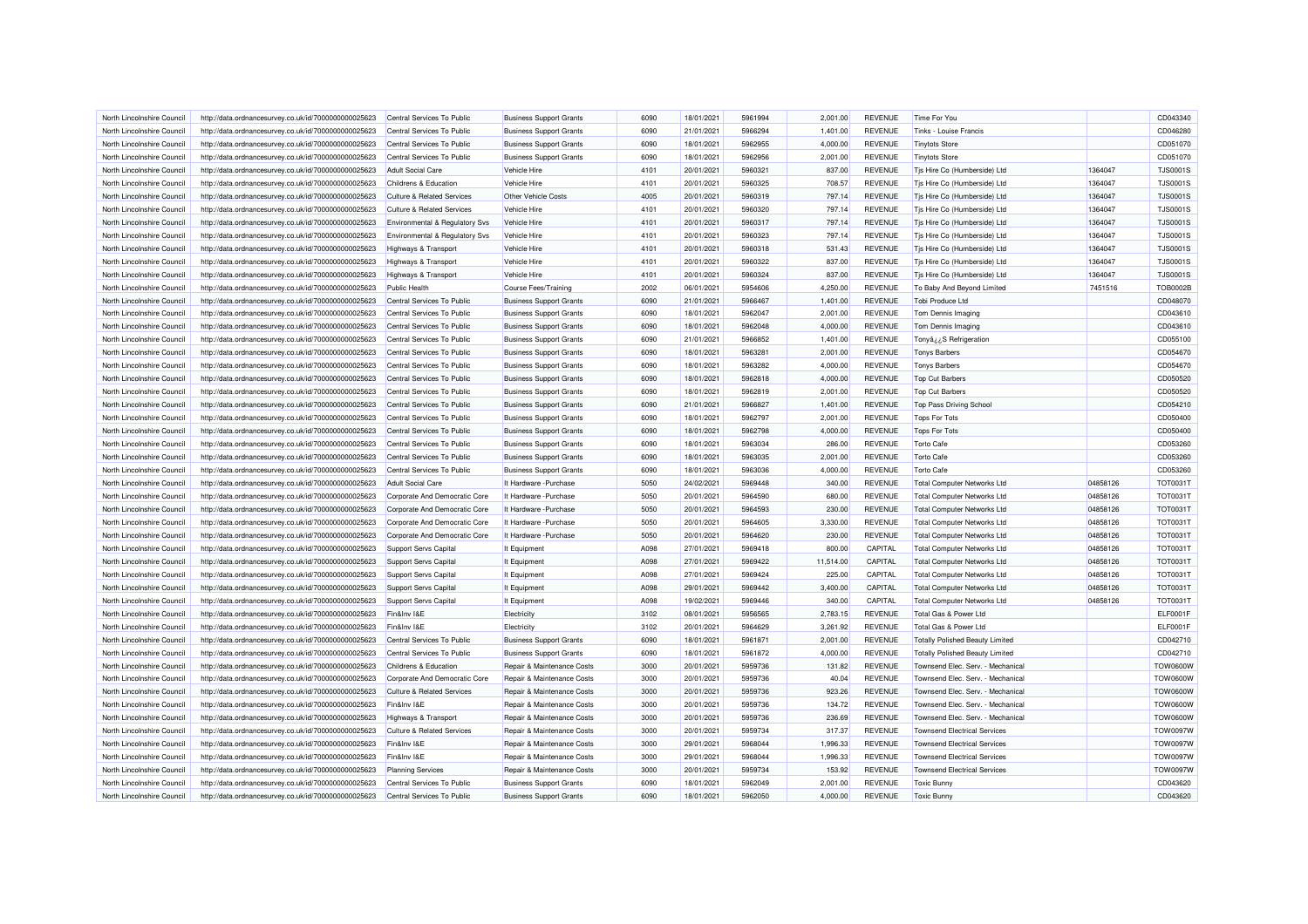| North Lincolnshire Council | http://data.ordnancesurvey.co.uk/id/7000000000025623 | Childrens & Education                     | Payments To Private Orgs       | 6002 | 20/01/2021 | 5964707 | 1,046.40     | <b>REVENUE</b> | <b>Toy Box Nursery</b>                  |          | TOY0009\        |
|----------------------------|------------------------------------------------------|-------------------------------------------|--------------------------------|------|------------|---------|--------------|----------------|-----------------------------------------|----------|-----------------|
| North Lincolnshire Council | http://data.ordnancesurvey.co.uk/id/7000000000025623 | Central Services To Public                | <b>Business Support Grants</b> | 6090 | 08/01/2021 | 5957090 | 1,334.00     | <b>REVENUE</b> | Toy Man                                 |          | CD055660        |
| North Lincolnshire Council | http://data.ordnancesurvey.co.uk/id/7000000000025623 | Central Services To Public                | <b>Business Support Grants</b> | 6090 | 18/01/2021 | 5963415 | 4,000.00     | <b>REVENUE</b> | <b>Toy Man</b>                          |          | CD055660        |
| North Lincolnshire Council | http://data.ordnancesurvey.co.uk/id/7000000000025623 | Central Services To Public                | <b>Business Support Grants</b> | 6090 | 18/01/2021 | 5963416 | 2,001.00     | <b>REVENUE</b> | <b>Toy Man</b>                          |          | CD055660        |
| North Lincolnshire Council | http://data.ordnancesurvey.co.uk/id/7000000000025623 | Central Services To Public                | <b>Business Support Grants</b> | 6090 | 18/01/2021 | 5962071 | 3,000.00     | <b>REVENUE</b> | Tranquil Spa (Hull) Limited             |          | CD043730        |
| North Lincolnshire Council | http://data.ordnancesurvey.co.uk/id/7000000000025623 | Central Services To Public                | <b>Business Support Grants</b> | 6090 | 18/01/2021 | 5962072 | 6,000.00     | <b>REVENUE</b> | Tranquil Spa (Hull) Limited             |          | CD043730        |
| North Lincolnshire Council | http://data.ordnancesurvey.co.uk/id/7000000000025623 | Central Services To Public                | <b>Business Support Grants</b> | 6090 | 21/01/2021 | 5966363 | 1,401.00     | <b>REVENUE</b> | Trans-Mec-Fab                           |          | CD046990        |
| North Lincolnshire Council | http://data.ordnancesurvey.co.uk/id/7000000000025623 | Environmental & Regulatory Svs            | Payments To Private Orgs       | 6002 | 29/01/2021 | 5967622 | 383,039.28   | <b>REVENUE</b> | Transwaste Recycling And Aggregates Ltd | 3863280  | TRA0252A        |
| North Lincolnshire Council | http://data.ordnancesurvey.co.uk/id/7000000000025623 | <b>Environmental &amp; Regulatory Svs</b> | Payments To Private Oras       | 6002 | 29/01/2021 | 5967623 | 5,269.32     | <b>REVENUE</b> | Transwaste Recycling And Aggregates Ltd | 3863280  | TRA0252A        |
| North Lincolnshire Council | http://data.ordnancesurvey.co.uk/id/7000000000025623 | Environmental & Regulatory Svs            | <b>Materials</b>               | 5004 | 13/01/2021 | 5958724 | 359.00       | <b>REVENUE</b> | <b>Treasured Memories Ltd</b>           |          | <b>TRE0055E</b> |
| North Lincolnshire Council | http://data.ordnancesurvey.co.uk/id/7000000000025623 | Central Services To Public                | <b>Business Support Grants</b> | 6090 | 18/01/2021 | 5961728 | 2,001.00     | <b>REVENUE</b> | <b>Trends Hair Studio</b>               |          | CD042050        |
| North Lincolnshire Council | http://data.ordnancesurvey.co.uk/id/7000000000025623 | Central Services To Public                | <b>Business Support Grants</b> | 6090 | 18/01/2021 | 5961729 | 4,000.00     | <b>REVENUE</b> | <b>Trends Hair Studio</b>               |          | CD042050        |
|                            |                                                      |                                           |                                | 6090 |            | 5963081 |              |                | <b>Trenta Pizza</b>                     |          | CD053420        |
| North Lincolnshire Council | http://data.ordnancesurvey.co.uk/id/7000000000025623 | Central Services To Public                | <b>Business Support Grants</b> |      | 18/01/2021 |         | 286.00       | <b>REVENUE</b> |                                         |          |                 |
| North Lincolnshire Council | http://data.ordnancesurvey.co.uk/id/7000000000025623 | Central Services To Public                | <b>Business Support Grants</b> | 6090 | 18/01/2021 | 5963082 | 2,001.00     | <b>REVENUE</b> | <b>Trenta Pizza</b>                     |          | CD053420        |
| North Lincolnshire Council | http://data.ordnancesurvey.co.uk/id/7000000000025623 | Central Services To Public                | <b>Business Support Grants</b> | 6090 | 18/01/2021 | 5963083 | 4,000.00     | <b>REVENUE</b> | <b>Trenta Pizza</b>                     |          | CD053420        |
| North Lincolnshire Council | http://data.ordnancesurvey.co.uk/id/7000000000025623 | Central Services To Public                | <b>Business Support Grants</b> | 6090 | 18/01/2021 | 5961369 | 2,001.00     | <b>REVENUE</b> | <b>Trent Valley Gliding Club</b>        |          | CD040820        |
| North Lincolnshire Council | http://data.ordnancesurvey.co.uk/id/7000000000025623 | Central Services To Public                | <b>Business Support Grants</b> | 6090 | 18/01/2021 | 5961371 | 4,000.00     | <b>REVENUE</b> | <b>Trent Valley Gliding Club</b>        |          | CD040820        |
| North Lincolnshire Council | http://data.ordnancesurvey.co.uk/id/7000000000025623 | Central Services To Public                | Repair & Maintenance Costs     | 3000 | 08/01/2021 | 5955101 | 0            | <b>REVENUE</b> | <b>Trent Valley Refrigeration Ltd</b>   | 04394681 | <b>TRE0071E</b> |
| North Lincolnshire Council | http://data.ordnancesurvey.co.uk/id/7000000000025623 | Central Services To Public                | Repair & Maintenance Costs     | 3000 | 29/01/2021 | 5968045 | $\mathbf{0}$ | <b>REVENUE</b> | <b>Trent Valley Refrigeration Ltd</b>   | 04394681 | <b>TRE0071E</b> |
| North Lincolnshire Council | http://data.ordnancesurvey.co.uk/id/7000000000025623 | Corporate And Democratic Core             | Repair & Maintenance Costs     | 3000 | 29/01/2021 | 5968045 | 228.10       | <b>REVENUE</b> | <b>Trent Valley Refrigeration Ltd</b>   | 04394681 | <b>TRE0071E</b> |
| North Lincolnshire Council | http://data.ordnancesurvey.co.uk/id/7000000000025623 | Corporate And Democratic Core             | Repair & Maintenance Costs     | 3000 | 29/01/2021 | 5970888 | $\mathbf{0}$ | <b>REVENUE</b> | <b>Trent Valley Refrigeration Ltd</b>   | 04394681 | <b>TRE0071E</b> |
| North Lincolnshire Council | http://data.ordnancesurvey.co.uk/id/7000000000025623 | Corporate And Democratic Core             | Repair & Maintenance Costs     | 3000 | 29/01/2021 | 5970890 | $\Omega$     | <b>REVENUE</b> | <b>Trent Valley Refrigeration Ltd</b>   | 04394681 | <b>TRE0071E</b> |
| North Lincolnshire Council | http://data.ordnancesurvey.co.uk/id/7000000000025623 | Corporate And Democratic Core             | Repair & Maintenance Costs     | 3000 | 29/01/2021 | 5970892 | $\Omega$     | <b>REVENUE</b> | Trent Valley Refrigeration Ltd          | 04394681 | <b>TRE0071E</b> |
| North Lincolnshire Council | http://data.ordnancesurvey.co.uk/id/7000000000025623 | <b>Culture &amp; Related Services</b>     | Repair & Maintenance Costs     | 3000 | 08/01/2021 | 5955101 | 230.00       | <b>REVENUE</b> | Trent Valley Refrigeration Ltd          | 04394681 | <b>TRE0071E</b> |
| North Lincolnshire Council | http://data.ordnancesurvey.co.uk/id/7000000000025623 | <b>Culture &amp; Related Services</b>     | Repair & Maintenance Costs     | 3000 | 29/01/2021 | 5968045 | 4,274.90     | <b>REVENUE</b> | <b>Trent Valley Refrigeration Ltd</b>   | 04394681 | <b>TRE0071E</b> |
| North Lincolnshire Council | http://data.ordnancesurvey.co.uk/id/7000000000025623 | Environmental & Regulatory Svs            | Repair & Maintenance Costs     | 3000 | 29/01/2021 | 5968045 | 243.15       | <b>REVENUE</b> | <b>Trent Valley Refrigeration Ltd</b>   | 04394681 | <b>TRE0071E</b> |
| North Lincolnshire Council | http://data.ordnancesurvey.co.uk/id/7000000000025623 | <b>Highways &amp; Transport</b>           | Repair & Maintenance Costs     | 3000 | 29/01/2021 | 5968045 | 60.00        | <b>REVENUE</b> | <b>Trent Valley Refrigeration Ltd</b>   | 04394681 | <b>TRE0071E</b> |
| North Lincolnshire Council | http://data.ordnancesurvey.co.uk/id/7000000000025623 | <b>Planning Services</b>                  | Repair & Maintenance Costs     | 3000 | 08/01/2021 | 5955090 | 835.00       | <b>REVENUE</b> | <b>Trent Valley Refrigeration Ltd</b>   | 04394681 | <b>TRE0071E</b> |
| North Lincolnshire Council | http://data.ordnancesurvey.co.uk/id/7000000000025623 | <b>Planning Services</b>                  | Repair & Maintenance Costs     | 3000 | 08/01/2021 | 5955096 | 1,102.70     | <b>REVENUE</b> | <b>Trent Valley Refrigeration Ltd</b>   | 04394681 | <b>TRE0071E</b> |
| North Lincolnshire Council | http://data.ordnancesurvey.co.uk/id/7000000000025623 | Central Services To Public                | <b>Business Support Grants</b> | 6090 | 18/01/2021 | 5962308 | 2,001.00     | <b>REVENUE</b> | <b>Tresses Hair Design</b>              |          | CD044930        |
| North Lincolnshire Council | http://data.ordnancesurvey.co.uk/id/7000000000025623 | Central Services To Public                | <b>Business Support Grants</b> | 6090 | 18/01/2021 | 5962309 | 4,000.00     | <b>REVENUE</b> | <b>Tresses Hair Design</b>              |          | CD044930        |
| North Lincolnshire Council | http://data.ordnancesurvey.co.uk/id/7000000000025623 | Central Services To Public                | <b>Business Support Grants</b> | 6090 | 21/01/2021 | 5966309 | 1,401.00     | <b>REVENUE</b> | <b>Tropical Storms</b>                  |          | CD046430        |
| North Lincolnshire Council |                                                      | Childrens & Education                     | It Software-Purchase           | 5051 | 27/01/2021 | 5969426 | 555.00       | <b>REVENUE</b> |                                         | 2183240  | <b>TRU0043L</b> |
|                            | http://data.ordnancesurvey.co.uk/id/7000000000025623 |                                           |                                |      |            |         |              |                | <b>Trustmarque Solutions Ltd</b>        |          |                 |
| North Lincolnshire Council | http://data.ordnancesurvey.co.uk/id/7000000000025623 | Central Services To Public                | <b>Business Support Grants</b> | 6090 | 21/01/2021 | 5966481 | 1.401.00     | <b>REVENUE</b> | <b>Tuckers Ice Cream</b>                |          | CD048210        |
| North Lincolnshire Council | http://data.ordnancesurvey.co.uk/id/7000000000025623 | Central Services To Public                | <b>Business Support Grants</b> | 6090 | 18/01/2021 | 5961782 | 2,001.00     | <b>REVENUE</b> | Tuckers Ice Cream Ltd                   |          | CD042280        |
| North Lincolnshire Council | http://data.ordnancesurvey.co.uk/id/7000000000025623 | Central Services To Public                | <b>Business Support Grants</b> | 6090 | 18/01/2021 | 5961783 | 4,000.00     | <b>REVENUE</b> | Tuckers Ice Cream Ltd                   |          | CD042280        |
| North Lincolnshire Council | http://data.ordnancesurvey.co.uk/id/7000000000025623 | Central Services To Public                | <b>Business Support Grants</b> | 6090 | 18/01/2021 | 5961840 | 2,001.00     | <b>REVENUE</b> | <b>Tudor Hair Salon</b>                 |          | CD042560        |
| North Lincolnshire Council | http://data.ordnancesurvey.co.uk/id/7000000000025623 | Central Services To Public                | <b>Business Support Grants</b> | 6090 | 18/01/2021 | 5961841 | 4,000.00     | <b>REVENUE</b> | <b>Tudor Hair Salon</b>                 |          | CD042560        |
| North Lincolnshire Council | http://data.ordnancesurvey.co.uk/id/7000000000025623 | <b>Culture &amp; Related Services</b>     | Equipment Maint.& Repair       | 5003 | 22/01/2021 | 5967468 | 400.00       | <b>REVENUE</b> | <b>Tulip Healthcare</b>                 | 5633972  | <b>TUL0004L</b> |
| North Lincolnshire Council | http://data.ordnancesurvey.co.uk/id/7000000000025623 | Environmental & Regulatory Svs            | Equipment Purchase             | 5001 | 22/01/2021 | 5966018 | 749.40       | <b>REVENUE</b> | Tunstall Healthcare (Uk) Ltd            | 1332249  | <b>TUN0021N</b> |
| North Lincolnshire Council | http://data.ordnancesurvey.co.uk/id/7000000000025623 | Environmental & Regulatory Svs            | Equipment Purchase             | 5001 | 22/01/2021 | 5966028 | 545.00       | <b>REVENUE</b> | Tunstall Healthcare (Uk) Ltd            | 1332249  | <b>TUN0021N</b> |
| North Lincolnshire Council | http://data.ordnancesurvey.co.uk/id/7000000000025623 | Central Services To Public                | <b>Business Support Grants</b> | 6090 | 18/01/2021 | 5962079 | 4.000.00     | <b>REVENUE</b> | Turner & Pooch Dog Grooming             |          | CD043770        |
| North Lincolnshire Council | http://data.ordnancesurvey.co.uk/id/7000000000025623 | Central Services To Public                | <b>Business Support Grants</b> | 6090 | 18/01/2021 | 5962080 | 2,001.00     | <b>REVENUE</b> | Turner & Pooch Dog Grooming             |          | CD043770        |
| North Lincolnshire Council | http://data.ordnancesurvey.co.uk/id/7000000000025623 | <b>Adult Social Care</b>                  | Provisions                     | 5201 | 27/01/2021 | 5958501 | 259.26       | <b>REVENUE</b> | <b>Turner Price Ltd</b>                 | 02732141 | <b>TUR0245R</b> |
| North Lincolnshire Council | http://data.ordnancesurvey.co.uk/id/7000000000025623 | <b>Adult Social Care</b>                  | Provisions                     | 5201 | 29/01/2021 | 5970435 | 316.28       | <b>REVENUE</b> | <b>Turner Price Ltd</b>                 | 02732141 | <b>TUR0245R</b> |
| North Lincolnshire Council | http://data.ordnancesurvey.co.uk/id/7000000000025623 | <b>Adult Social Care</b>                  | Provisions                     | 5201 | 29/01/2021 | 5970605 | 346.05       | <b>REVENUE</b> | <b>Turner Price Ltd</b>                 | 02732141 | <b>TUR0245R</b> |
| North Lincolnshire Council | http://data.ordnancesurvey.co.uk/id/7000000000025623 | Fin&Inv I&E                               | Provisions                     | 5201 | 13/01/2021 | 5958289 | 448.42       | <b>REVENUE</b> | <b>Turner Price Ltd</b>                 | 02732141 | <b>TUR0245R</b> |
| North Lincolnshire Council | http://data.ordnancesurvey.co.uk/id/7000000000025623 | Fin&Inv I&E                               | Provisions                     | 5201 | 13/01/2021 | 5958290 | 316.53       | <b>REVENUE</b> | <b>Turner Price Ltd</b>                 | 02732141 | <b>TUR0245R</b> |
| North Lincolnshire Council | http://data.ordnancesurvey.co.uk/id/7000000000025623 | Fin&Inv I&E                               | Provisions                     | 5201 | 13/01/2021 | 5958291 | 495.74       | <b>REVENUE</b> | Turner Price Ltd                        | 02732141 | <b>TUR0245R</b> |
| North Lincolnshire Council | http://data.ordnancesurvey.co.uk/id/7000000000025623 | Fin&Inv I&E                               | Provisions                     | 5201 | 13/01/2021 | 5958294 | 375.91       | <b>REVENUE</b> | <b>Turner Price Ltd</b>                 | 02732141 | <b>TUR0245R</b> |
| North Lincolnshire Council | http://data.ordnancesurvey.co.uk/id/7000000000025623 | Fin&Inv I&E                               | Provisions                     | 5201 | 13/01/2021 | 5958295 | 249.77       | <b>REVENUE</b> | Turner Price Ltd                        | 02732141 | <b>TUR0245R</b> |
| North Lincolnshire Council | http://data.ordnancesurvey.co.uk/id/7000000000025623 | Fin&Inv I&E                               | Provisions                     | 5201 | 13/01/2021 | 5958296 | 295.66       | <b>REVENUE</b> | <b>Turner Price Ltd</b>                 | 02732141 | <b>TUR0245R</b> |
| North Lincolnshire Council | http://data.ordnancesurvey.co.uk/id/7000000000025623 | Fin&Inv I&E                               | Provisions                     | 5201 | 13/01/2021 | 5958297 | 346.88       | <b>REVENUE</b> | <b>Turner Price Ltd</b>                 | 02732141 | <b>TUR0245R</b> |
|                            |                                                      |                                           |                                |      |            |         |              |                |                                         |          |                 |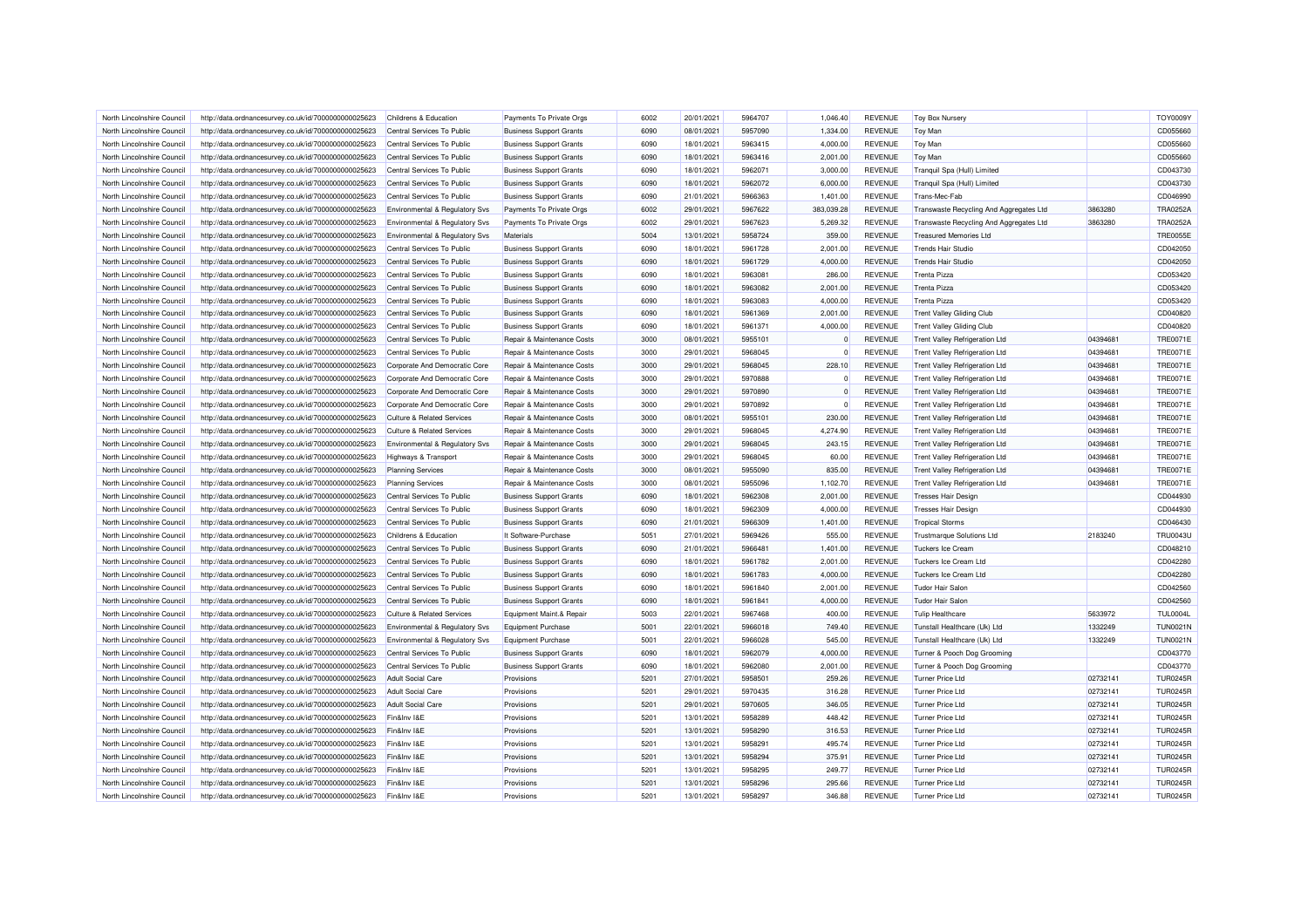| North Lincolnshire Council | http://data.ordnancesurvey.co.uk/id/7000000000025623 | Fin&Inv I&E | Provisions | 5201 | 13/01/2021 | 5958298 | 271.56   | <b>REVENUE</b> | Turner Price Ltd        | 02732141 | <b>TUR0245R</b> |
|----------------------------|------------------------------------------------------|-------------|------------|------|------------|---------|----------|----------------|-------------------------|----------|-----------------|
| North Lincolnshire Council | http://data.ordnancesurvey.co.uk/id/7000000000025623 | Fin&Inv I&E | Provisions | 5201 | 13/01/2021 | 5958303 | 348.54   | <b>REVENUE</b> | Turner Price Ltd        | 02732141 | <b>TUR0245R</b> |
| North Lincolnshire Council | http://data.ordnancesurvey.co.uk/id/7000000000025623 | Fin&Inv I&E | Provisions | 5201 | 13/01/2021 | 5958308 | 320.51   | <b>REVENUE</b> | Turner Price Ltd        | 02732141 | <b>TUR0245R</b> |
| North Lincolnshire Council | http://data.ordnancesurvey.co.uk/id/7000000000025623 | Fin&Inv I&E | Provisions | 5201 | 13/01/2021 | 5958309 | 405.56   | <b>REVENUE</b> | <b>Turner Price Ltd</b> | 02732141 | <b>TUR0245R</b> |
| North Lincolnshire Council |                                                      | Fin&Inv I&E |            | 5201 |            | 5958312 |          |                | <b>Turner Price Ltd</b> |          | <b>TUR0245R</b> |
|                            | http://data.ordnancesurvey.co.uk/id/7000000000025623 |             | Provisions |      | 13/01/2021 |         | 479.76   | REVENUE        |                         | 02732141 |                 |
| North Lincolnshire Council | http://data.ordnancesurvey.co.uk/id/7000000000025623 | Fin&Inv I&E | Provisions | 5201 | 13/01/2021 | 5958314 | 657.31   | <b>REVENUE</b> | <b>Turner Price Ltd</b> | 02732141 | <b>TUR0245R</b> |
| North Lincolnshire Council | http://data.ordnancesurvey.co.uk/id/7000000000025623 | Fin&Inv I&E | Provisions | 5201 | 13/01/2021 | 5958319 | 389.16   | <b>REVENUE</b> | <b>Turner Price Ltd</b> | 02732141 | <b>TUR0245R</b> |
| North Lincolnshire Council | http://data.ordnancesurvey.co.uk/id/7000000000025623 | Fin&Inv I&E | Provisions | 5201 | 13/01/2021 | 5958324 | 277.39   | <b>REVENUE</b> | Turner Price Ltd        | 02732141 | <b>TUR0245R</b> |
| North Lincolnshire Council | http://data.ordnancesurvey.co.uk/id/7000000000025623 | Fin&Inv I&E | Provisions | 5201 | 13/01/2021 | 5958328 | 904.28   | <b>REVENUE</b> | <b>Turner Price Ltd</b> | 02732141 | <b>TUR0245R</b> |
| North Lincolnshire Council | http://data.ordnancesurvey.co.uk/id/7000000000025623 | Fin&Inv I&E | Provisions | 5201 | 13/01/2021 | 5958330 | 1,004.09 | <b>REVENUE</b> | <b>Turner Price Ltd</b> | 02732141 | <b>TUR0245R</b> |
| North Lincolnshire Council | http://data.ordnancesurvey.co.uk/id/7000000000025623 | Fin&Inv I&E | Provisions | 5201 | 13/01/2021 | 5958332 | 450.89   | <b>REVENUE</b> | <b>Turner Price Ltd</b> | 02732141 | <b>TUR0245R</b> |
| North Lincolnshire Council | http://data.ordnancesurvey.co.uk/id/7000000000025623 | Fin&Inv I&E | Provisions | 5201 | 13/01/2021 | 5958333 | 498.18   | <b>REVENUE</b> | <b>Turner Price Ltd</b> | 02732141 | <b>TUR0245R</b> |
| North Lincolnshire Council | http://data.ordnancesurvey.co.uk/id/7000000000025623 | Fin&Inv I&E | Provisions | 5201 | 13/01/2021 | 5958334 | 395.36   | <b>REVENUE</b> | Turner Price Ltd        | 02732141 | <b>TUR0245R</b> |
| North Lincolnshire Council | http://data.ordnancesurvey.co.uk/id/7000000000025623 | Fin&Inv I&E | Provisions | 5201 | 13/01/2021 | 5958341 | 545.50   | <b>REVENUE</b> | <b>Turner Price Ltd</b> | 02732141 | <b>TUR0245R</b> |
| North Lincolnshire Council | http://data.ordnancesurvey.co.uk/id/7000000000025623 | Fin&Inv I&E | Provisions | 5201 | 13/01/2021 | 5958342 | 466.67   | <b>REVENUE</b> | <b>Turner Price Ltd</b> | 02732141 | <b>TUR0245R</b> |
| North Lincolnshire Council | http://data.ordnancesurvey.co.uk/id/7000000000025623 | Fin&Inv I&E | Provisions | 5201 | 13/01/2021 | 5958343 | 271.08   | <b>REVENUE</b> | Turner Price Ltd        | 02732141 | <b>TUR0245R</b> |
| North Lincolnshire Council | http://data.ordnancesurvey.co.uk/id/7000000000025623 | Fin&Inv I&E | Provisions | 5201 | 13/01/2021 | 5958346 | 288.29   | <b>REVENUE</b> | Turner Price Ltd        | 02732141 | <b>TUR0245R</b> |
| North Lincolnshire Council | http://data.ordnancesurvey.co.uk/id/7000000000025623 | Fin&Inv I&E | Provisions | 5201 | 13/01/2021 | 5958347 | 1,294.80 | <b>REVENUE</b> | <b>Turner Price Ltd</b> | 02732141 | <b>TUR0245R</b> |
| North Lincolnshire Council | http://data.ordnancesurvey.co.uk/id/7000000000025623 | Fin&Inv I&E | Provisions | 5201 | 13/01/2021 | 5958350 | 411.01   | <b>REVENUE</b> | <b>Turner Price Ltd</b> | 02732141 | <b>TUR0245R</b> |
| North Lincolnshire Council | http://data.ordnancesurvey.co.uk/id/7000000000025623 | Fin&Inv I&E | Provisions | 5201 | 13/01/2021 | 5958351 | 1,056.21 | <b>REVENUE</b> | <b>Turner Price Ltd</b> | 02732141 | <b>TUR0245R</b> |
| North Lincolnshire Council | http://data.ordnancesurvey.co.uk/id/7000000000025623 | Fin&Inv I&E | Provisions | 5201 | 13/01/2021 | 5958354 | 372.28   | <b>REVENUE</b> | <b>Turner Price Ltd</b> | 02732141 | <b>TUR0245R</b> |
|                            |                                                      |             |            | 5201 |            | 5958356 |          |                | <b>Turner Price Ltd</b> |          |                 |
| North Lincolnshire Council | http://data.ordnancesurvey.co.uk/id/7000000000025623 | Fin&Inv I&E | Provisions |      | 13/01/2021 |         | 726.29   | <b>REVENUE</b> |                         | 02732141 | <b>TUR0245R</b> |
| North Lincolnshire Council | http://data.ordnancesurvey.co.uk/id/7000000000025623 | Fin&Inv I&E | Provisions | 5201 | 13/01/2021 | 5958359 | 846.68   | <b>REVENUE</b> | <b>Turner Price Ltd</b> | 02732141 | <b>TUR0245R</b> |
| North Lincolnshire Council | http://data.ordnancesurvey.co.uk/id/7000000000025623 | Fin&Inv I&E | Provisions | 5201 | 13/01/2021 | 5958360 | 2,028.54 | <b>REVENUE</b> | <b>Turner Price Ltd</b> | 02732141 | <b>TUR0245R</b> |
| North Lincolnshire Council | http://data.ordnancesurvey.co.uk/id/7000000000025623 | Fin&Inv I&E | Provisions | 5201 | 13/01/2021 | 5958361 | 1,080.63 | <b>REVENUE</b> | <b>Turner Price Ltd</b> | 02732141 | <b>TUR0245R</b> |
| North Lincolnshire Council | http://data.ordnancesurvey.co.uk/id/7000000000025623 | Fin&Inv I&E | Provisions | 5201 | 13/01/2021 | 5958362 | 682.24   | <b>REVENUE</b> | <b>Turner Price Ltd</b> | 02732141 | <b>TUR0245R</b> |
| North Lincolnshire Council | http://data.ordnancesurvey.co.uk/id/7000000000025623 | Fin&Inv I&E | Provisions | 5201 | 13/01/2021 | 5958363 | 470.21   | <b>REVENUE</b> | Turner Price Ltd        | 02732141 | <b>TUR0245R</b> |
| North Lincolnshire Council | http://data.ordnancesurvey.co.uk/id/7000000000025623 | Fin&Inv I&E | Provisions | 5201 | 13/01/2021 | 5958364 | 305.26   | <b>REVENUE</b> | Turner Price Ltd        | 02732141 | <b>TUR0245R</b> |
| North Lincolnshire Council | http://data.ordnancesurvey.co.uk/id/7000000000025623 | Fin&Inv I&E | Provisions | 5201 | 13/01/2021 | 5958365 | 338.46   | <b>REVENUE</b> | Turner Price Ltd        | 02732141 | <b>TUR0245R</b> |
| North Lincolnshire Council | http://data.ordnancesurvey.co.uk/id/7000000000025623 | Fin&Inv I&E | Provisions | 5201 | 20/01/2021 | 5965197 | 331.07   | <b>REVENUE</b> | Turner Price Ltd        | 02732141 | <b>TUR0245R</b> |
| North Lincolnshire Council | http://data.ordnancesurvey.co.uk/id/7000000000025623 | Fin&Inv I&E | Provisions | 5201 | 20/01/2021 | 5965199 | 265.31   | <b>REVENUE</b> | Turner Price Ltd        | 02732141 | <b>TUR0245R</b> |
| North Lincolnshire Council | http://data.ordnancesurvey.co.uk/id/7000000000025623 | Fin&Inv I&E | Provisions | 5201 | 20/01/2021 | 5965201 | 323.43   | <b>REVENUE</b> | <b>Turner Price Ltd</b> | 02732141 | <b>TUR0245R</b> |
| North Lincolnshire Council | http://data.ordnancesurvey.co.uk/id/7000000000025623 | Fin&Inv I&E | Provisions | 5201 | 20/01/2021 | 5965202 | 255.92   | <b>REVENUE</b> | <b>Turner Price Ltd</b> | 02732141 | <b>TUR0245R</b> |
| North Lincolnshire Council | http://data.ordnancesurvey.co.uk/id/7000000000025623 | Fin&Inv I&E | Provisions | 5201 | 20/01/2021 | 5965205 | 312.40   | <b>REVENUE</b> | Turner Price Ltd        | 02732141 | <b>TUR0245R</b> |
| North Lincolnshire Council | http://data.ordnancesurvey.co.uk/id/7000000000025623 | Fin&Inv I&E | Provisions | 5201 | 20/01/2021 | 5965210 | 1,993.68 | <b>REVENUE</b> | <b>Turner Price Ltd</b> | 02732141 | <b>TUR0245R</b> |
| North Lincolnshire Council | http://data.ordnancesurvey.co.uk/id/7000000000025623 | Fin&Inv I&E | Provisions | 5201 | 20/01/2021 | 5965211 | 822.24   | <b>REVENUE</b> | <b>Turner Price Ltd</b> | 02732141 | <b>TUR0245R</b> |
| North Lincolnshire Council | http://data.ordnancesurvey.co.uk/id/7000000000025623 | Fin&Inv I&E | Provisions | 5201 | 20/01/2021 | 5965221 | 1,179.93 | <b>REVENUE</b> | <b>Turner Price Ltd</b> | 02732141 | <b>TUR0245R</b> |
| North Lincolnshire Council | http://data.ordnancesurvey.co.uk/id/7000000000025623 | Fin&Inv I&E | Provisions | 5201 | 20/01/2021 | 5965224 | 289.68   | <b>REVENUE</b> | <b>Turner Price Ltd</b> | 02732141 | <b>TUR0245R</b> |
| North Lincolnshire Council | http://data.ordnancesurvey.co.uk/id/7000000000025623 | Fin&Inv I&E | Provisions | 5201 | 20/01/2021 | 5965225 | 849.33   | <b>REVENUE</b> | <b>Turner Price Ltd</b> | 02732141 | <b>TUR0245R</b> |
| North Lincolnshire Council |                                                      | Fin&Inv I&E | Provisions | 5201 | 20/01/2021 | 5965231 | 1,548.71 | <b>REVENUE</b> | <b>Turner Price Ltd</b> | 02732141 | <b>TUR0245R</b> |
|                            | http://data.ordnancesurvey.co.uk/id/7000000000025623 |             |            | 5201 |            |         |          |                |                         |          |                 |
| North Lincolnshire Council | http://data.ordnancesurvey.co.uk/id/7000000000025623 | Fin&Inv I&E | Provisions |      | 20/01/2021 | 5965234 | 625.12   | <b>REVENUE</b> | <b>Turner Price Ltd</b> | 02732141 | <b>TUR0245R</b> |
| North Lincolnshire Council | http://data.ordnancesurvey.co.uk/id/7000000000025623 | Fin&Inv I&E | Provisions | 5201 | 20/01/2021 | 5965235 | 558.08   | <b>REVENUE</b> | Turner Price Ltd        | 02732141 | <b>TUR0245R</b> |
| North Lincolnshire Council | http://data.ordnancesurvey.co.uk/id/7000000000025623 | Fin&Inv I&E | Provisions | 5201 | 20/01/2021 | 5965236 | 715.85   | <b>REVENUE</b> | <b>Turner Price Ltd</b> | 02732141 | <b>TUR0245R</b> |
| North Lincolnshire Council | http://data.ordnancesurvey.co.uk/id/7000000000025623 | Fin&Inv I&E | Provisions | 5201 | 20/01/2021 | 5965237 | 324.23   | REVENUE        | <b>Turner Price Ltd</b> | 02732141 | <b>TUR0245R</b> |
| North Lincolnshire Council | http://data.ordnancesurvey.co.uk/id/7000000000025623 | Fin&Inv I&E | Provisions | 5201 | 20/01/2021 | 5965239 | 641.79   | <b>REVENUE</b> | <b>Turner Price Ltd</b> | 02732141 | <b>TUR0245R</b> |
| North Lincolnshire Council | http://data.ordnancesurvey.co.uk/id/7000000000025623 | Fin&Inv I&E | Provisions | 5201 | 20/01/2021 | 5965243 | 289.50   | <b>REVENUE</b> | <b>Turner Price Ltd</b> | 02732141 | <b>TUR0245R</b> |
| North Lincolnshire Council | http://data.ordnancesurvey.co.uk/id/7000000000025623 | Fin&Inv I&E | Provisions | 5201 | 20/01/2021 | 5965245 | 444.07   | <b>REVENUE</b> | <b>Turner Price Ltd</b> | 02732141 | <b>TUR0245R</b> |
| North Lincolnshire Council | http://data.ordnancesurvey.co.uk/id/7000000000025623 | Fin&Inv I&E | Provisions | 5201 | 20/01/2021 | 5965248 | 328.05   | <b>REVENUE</b> | <b>Turner Price Ltd</b> | 02732141 | <b>TUR0245R</b> |
| North Lincolnshire Council | http://data.ordnancesurvey.co.uk/id/7000000000025623 | Fin&Inv I&E | Provisions | 5201 | 20/01/2021 | 5965249 | 715.97   | <b>REVENUE</b> | <b>Turner Price Ltd</b> | 02732141 | <b>TUR0245R</b> |
| North Lincolnshire Council | http://data.ordnancesurvey.co.uk/id/7000000000025623 | Fin&Inv I&E | Provisions | 5201 | 20/01/2021 | 5965253 | 822.25   | <b>REVENUE</b> | Turner Price Ltd        | 02732141 | <b>TUR0245R</b> |
| North Lincolnshire Council | http://data.ordnancesurvey.co.uk/id/7000000000025623 | Fin&Inv I&E | Provisions | 5201 | 20/01/2021 | 5965254 | 268.25   | <b>REVENUE</b> | <b>Turner Price Ltd</b> | 02732141 | <b>TUR0245R</b> |
| North Lincolnshire Council | http://data.ordnancesurvey.co.uk/id/7000000000025623 | Fin&Inv I&E | Provisions | 5201 | 20/01/2021 | 5965255 | 394.67   | <b>REVENUE</b> | Turner Price Ltd        | 02732141 | <b>TUR0245R</b> |
| North Lincolnshire Council | http://data.ordnancesurvey.co.uk/id/7000000000025623 | Fin&Inv I&E | Provisions | 5201 | 20/01/2021 | 5965264 | 264.02   | <b>REVENUE</b> | <b>Turner Price Ltd</b> | 02732141 | <b>TUR0245R</b> |
|                            |                                                      |             |            |      |            |         |          |                |                         |          |                 |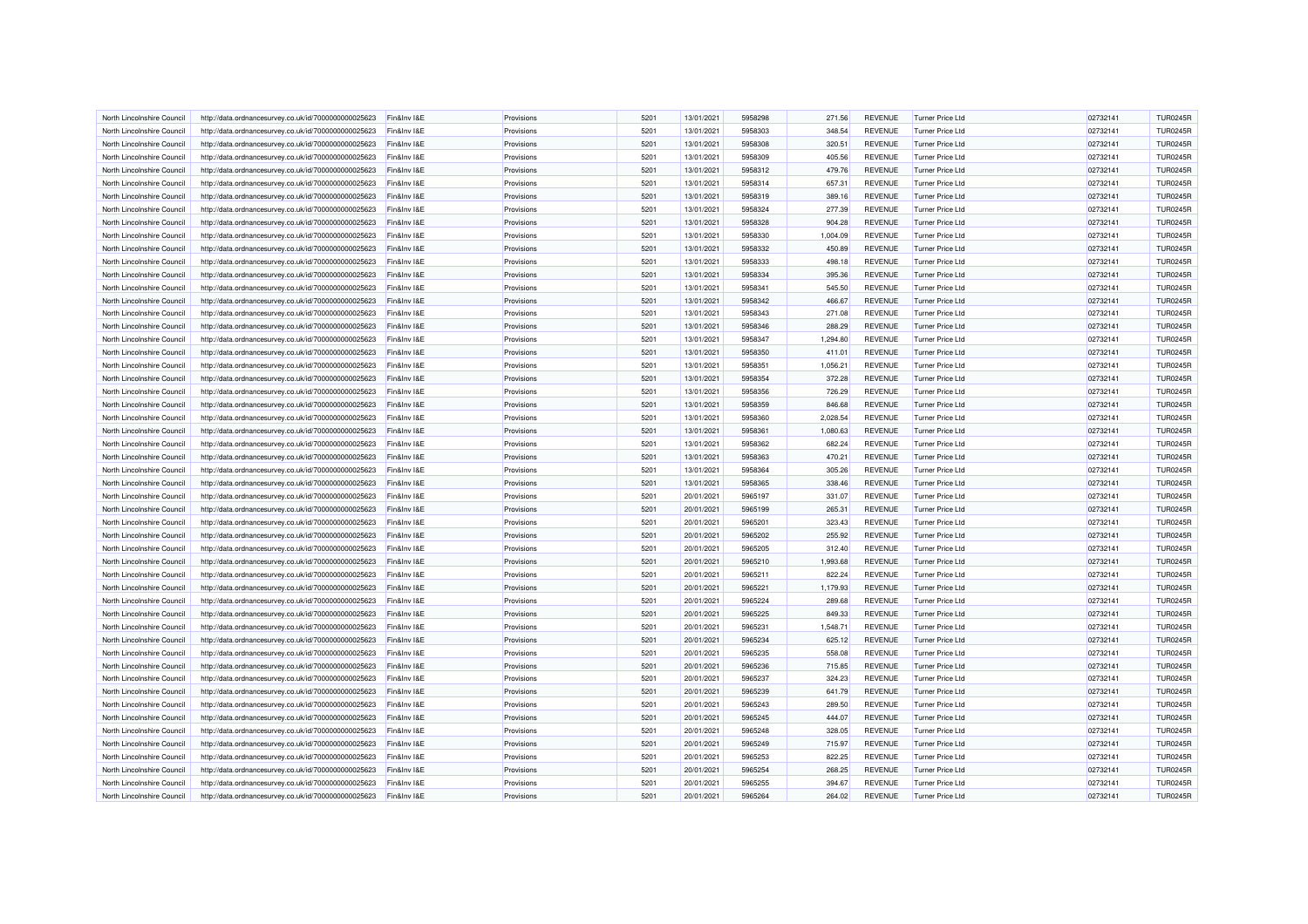| North Lincolnshire Council                               | http://data.ordnancesurvey.co.uk/id/7000000000025623                                                         | Fin&Inv I&E                                           | Provisions                                                       | 5201 | 27/01/2021               | 5969835 | 487.47               | <b>REVENUE</b> | <b>Turner Price Ltd</b>                       | 02732141 | <b>TUR0245R</b>      |
|----------------------------------------------------------|--------------------------------------------------------------------------------------------------------------|-------------------------------------------------------|------------------------------------------------------------------|------|--------------------------|---------|----------------------|----------------|-----------------------------------------------|----------|----------------------|
| North Lincolnshire Council                               | http://data.ordnancesurvey.co.uk/id/7000000000025623                                                         | Fin&Inv I&E                                           | Provisions                                                       | 5201 | 27/01/2021               | 5969840 | 437.60               | <b>REVENUE</b> | <b>Turner Price Ltd</b>                       | 02732141 | <b>TUR0245R</b>      |
| North Lincolnshire Council                               | http://data.ordnancesurvey.co.uk/id/7000000000025623                                                         | Fin&Inv I&E                                           | Provisions                                                       | 5201 | 27/01/2021               | 5969841 | 541.34               | <b>REVENUE</b> | <b>Turner Price Ltd</b>                       | 02732141 | <b>TUR0245R</b>      |
| North Lincolnshire Council                               | http://data.ordnancesurvey.co.uk/id/7000000000025623                                                         | Fin&Inv I&E                                           | Provisions                                                       | 5201 | 27/01/2021               | 5969854 | 438.79               | <b>REVENUE</b> | <b>Turner Price Ltd</b>                       | 02732141 | <b>TUR0245R</b>      |
| North Lincolnshire Council                               | http://data.ordnancesurvey.co.uk/id/7000000000025623                                                         | Fin&Inv I&E                                           | Provisions                                                       | 5201 | 27/01/2021               | 5969865 | 305.11               | <b>REVENUE</b> | <b>Turner Price Ltd</b>                       | 02732141 | <b>TUR0245R</b>      |
| North Lincolnshire Council                               | http://data.ordnancesurvey.co.uk/id/7000000000025623                                                         | Fin&Inv I&E                                           | Provisions                                                       | 5201 | 27/01/2021               | 5969872 | 778.41               | <b>REVENUE</b> | <b>Turner Price Ltd</b>                       | 02732141 | <b>TUR0245R</b>      |
| North Lincolnshire Council                               | http://data.ordnancesurvey.co.uk/id/7000000000025623                                                         | Fin&Inv I&E                                           | Provisions                                                       | 5201 | 27/01/2021               | 5969873 | 348.00               | <b>REVENUE</b> | <b>Turner Price Ltd</b>                       | 02732141 | <b>TUR0245R</b>      |
| North Lincolnshire Council                               | http://data.ordnancesurvey.co.uk/id/7000000000025623                                                         | Fin&Inv I&E                                           | Provisions                                                       | 5201 | 27/01/2021               | 5969879 | 1,577.42             | <b>REVENUE</b> | <b>Turner Price Ltd</b>                       | 02732141 | <b>TUR0245R</b>      |
| North Lincolnshire Council                               | http://data.ordnancesurvey.co.uk/id/7000000000025623                                                         | Fin&Inv I&E                                           | Provisions                                                       | 5201 | 27/01/2021               | 5969883 | 345.60               | <b>REVENUE</b> | <b>Turner Price Ltd</b>                       | 02732141 | <b>TUR0245R</b>      |
| North Lincolnshire Council                               | http://data.ordnancesurvey.co.uk/id/7000000000025623                                                         | Fin&Inv I&E                                           | Provisions                                                       | 5201 | 27/01/2021               | 5969884 | 283.37               | <b>REVENUE</b> | <b>Turner Price Ltd</b>                       | 02732141 | <b>TUR0245R</b>      |
| North Lincolnshire Council                               | http://data.ordnancesurvey.co.uk/id/7000000000025623                                                         | Fin&Inv I&E                                           | Provisions                                                       | 5201 | 27/01/2021               | 5969892 | 286.70               | <b>REVENUE</b> | <b>Turner Price Ltd</b>                       | 02732141 | <b>TUR0245R</b>      |
| North Lincolnshire Council                               | http://data.ordnancesurvey.co.uk/id/7000000000025623                                                         | Fin&Inv I&E                                           | Provisions                                                       | 5201 | 27/01/2021               | 5969895 | 1,178.98             | <b>REVENUE</b> | <b>Turner Price Ltd</b>                       | 02732141 | <b>TUR0245R</b>      |
| North Lincolnshire Council                               | http://data.ordnancesurvey.co.uk/id/7000000000025623                                                         | Central Services To Public                            | <b>Business Support Grants</b>                                   | 6090 | 21/01/2021               | 5966850 | 1,401.00             | <b>REVENUE</b> | <b>Tusk Showhire</b>                          |          | CD055080             |
|                                                          |                                                                                                              |                                                       | Other Supplies & Services                                        | 5799 | 06/01/2021               | 5953433 | 2,663.26             | <b>REVENUE</b> | <b>Tvt Investments Limited</b>                |          | <b>LAN0021N</b>      |
| North Lincolnshire Council<br>North Lincolnshire Council | http://data.ordnancesurvey.co.uk/id/7000000000025623                                                         | <b>Housing Services</b>                               |                                                                  | 5799 | 06/01/2021               | 5953434 | 618.60               | <b>REVENUE</b> | <b>Tvt Investments Limited</b>                |          | LAN0021N             |
| North Lincolnshire Council                               | http://data.ordnancesurvey.co.uk/id/7000000000025623<br>http://data.ordnancesurvey.co.uk/id/7000000000025623 | <b>Housing Services</b><br><b>Housing Services</b>    | Other Supplies & Services<br>Other Supplies & Services           | 5799 | 20/01/2021               | 5964994 | 2,902.05             | <b>REVENUE</b> | Tyt Investments I imited                      |          | LAN0021N             |
|                                                          |                                                                                                              |                                                       |                                                                  |      |                          |         |                      |                |                                               |          |                      |
| North Lincolnshire Council                               | http://data.ordnancesurvey.co.uk/id/7000000000025623                                                         | <b>Housing Services</b>                               | Other Supplies & Services                                        | 5799 | 20/01/2021               | 5964996 | 5,118.02             | <b>REVENUE</b> | <b>Tvt Investments Limited</b>                |          | <b>LAN0021N</b>      |
| North Lincolnshire Council                               | http://data.ordnancesurvey.co.uk/id/7000000000025623                                                         | Central Services To Public                            | <b>Business Support Grants</b>                                   | 6090 | 21/01/2021               | 5966403 | 1,401.00             | <b>REVENUE</b> | Twenty20 Hair And Beauty                      |          | CD047430             |
| North Lincolnshire Council                               | http://data.ordnancesurvey.co.uk/id/7000000000025623                                                         | <b>Culture &amp; Related Services</b>                 | Fuel                                                             | 4001 | 15/01/2021               | 5956461 | 177.77               | <b>REVENUE</b> | <b>Uk Fuels Ltd</b>                           | 2212080  | <b>UKF0001F</b>      |
| North Lincolnshire Council                               | http://data.ordnancesurvey.co.uk/id/7000000000025623                                                         | <b>Highways &amp; Transport</b>                       | Fuel                                                             | 4001 | 15/01/2021               | 5956461 | 96.17                | <b>REVENUE</b> | Uk Fuels Ltd                                  | 2212080  | <b>UKF0001F</b>      |
| North Lincolnshire Council                               | http://data.ordnancesurvey.co.uk/id/7000000000025623                                                         | Central Services To Public                            | <b>Business Support Grants</b>                                   | 6090 | 18/01/2021               | 5962534 | 2,001.00             | <b>REVENUE</b> | Ukvape Ltd                                    |          | CD045830             |
| North Lincolnshire Council                               | http://data.ordnancesurvey.co.uk/id/7000000000025623                                                         | Central Services To Public                            | <b>Business Support Grants</b>                                   | 6090 | 18/01/2021               | 5962535 | 4,000.00             | <b>REVENUE</b> | <b>Ukvape Ltd</b>                             |          | CD045830             |
| North Lincolnshire Council                               | http://data.ordnancesurvey.co.uk/id/7000000000025623                                                         | <b>Culture &amp; Related Services</b>                 | Other Supplies & Services                                        | 5799 | 27/01/2021               | 5969368 | 299.00               | <b>REVENUE</b> | (Uk) W1g Limited                              | 07574948 | W1G0010G             |
| North Lincolnshire Council                               | http://data.ordnancesurvey.co.uk/id/7000000000025623                                                         | Central Services To Public                            | <b>Business Support Grants</b>                                   | 6090 | 18/01/2021               | 5961384 | 286.00               | <b>REVENUE</b> | Ulceby Lodge Bed And Breakfast                |          | CD040870             |
| North Lincolnshire Council                               | http://data.ordnancesurvey.co.uk/id/7000000000025623                                                         | Central Services To Public                            | <b>Business Support Grants</b>                                   | 6090 | 18/01/2021               | 5961385 | 2,001.00             | <b>REVENUE</b> | Ulceby Lodge Bed And Breakfast                |          | CD040870             |
| North Lincolnshire Council                               | http://data.ordnancesurvey.co.uk/id/7000000000025623                                                         | Central Services To Public                            | <b>Business Support Grants</b>                                   | 6090 | 18/01/2021               | 5961386 | 4,000.00             | <b>REVENUE</b> | Ulceby Lodge Bed And Breakfast                |          | CD040870             |
| North Lincolnshire Council                               | http://data.ordnancesurvey.co.uk/id/7000000000025623                                                         | Central Services To Public                            | <b>Business Support Grants</b>                                   | 6090 | 18/01/2021               | 5962944 | 2,001.00             | <b>REVENUE</b> | <b>Ulterior Fine Furnishers</b>               |          | CD051020             |
| North Lincolnshire Council                               | http://data.ordnancesurvey.co.uk/id/7000000000025623                                                         | Central Services To Public                            | <b>Business Support Grants</b>                                   | 6090 | 18/01/2021               | 5962945 | 4,000.00             | <b>REVENUE</b> | <b>Ulterior Fine Furnishers</b>               |          | CD051020             |
| North Lincolnshire Council                               | http://data.ordnancesurvey.co.uk/id/7000000000025623                                                         | Central Services To Public                            | <b>Business Support Grants</b>                                   | 6090 | 21/01/2021               | 5966640 | 1,401.00             | <b>REVENUE</b> | <b>Ultimate Gaming</b>                        |          | CD051600             |
| North Lincolnshire Council                               | http://data.ordnancesurvey.co.uk/id/7000000000025623                                                         | Central Services To Public                            | <b>Business Support Grants</b>                                   | 6090 | 21/01/2021               | 5966539 | 1,401.00             | <b>REVENUE</b> | Ultimate Machine Company                      |          | CD048790             |
| North Lincolnshire Council                               | http://data.ordnancesurvey.co.uk/id/7000000000025623                                                         | Central Services To Public                            | <b>Business Support Grants</b>                                   | 6090 | 18/01/2021               | 5961132 | 286.00               | <b>REVENUE</b> | Ultimate Taekwondo Lincolnshire               |          | CD040000             |
| North Lincolnshire Council                               | http://data.ordnancesurvey.co.uk/id/7000000000025623                                                         | Central Services To Public                            | <b>Business Support Grants</b>                                   | 6090 | 18/01/2021               | 5961133 | 4,000.00             | <b>REVENUE</b> | Ultimate Taekwondo Lincolnshire               |          | CD040000             |
| North Lincolnshire Council                               | http://data.ordnancesurvey.co.uk/id/7000000000025623                                                         | Central Services To Public                            | <b>Business Support Grants</b>                                   | 6090 | 18/01/2021               | 5961134 | 2,001.00             | <b>REVENUE</b> | Ultimate Taekwondo Lincolnshire               |          | CD040000             |
| North Lincolnshire Council                               | http://data.ordnancesurvey.co.uk/id/7000000000025623                                                         | Central Services To Public                            | <b>Business Support Grants</b>                                   | 6090 | 21/01/2021               | 5966423 | 1,401.00             | <b>REVENUE</b> | Ultramarine Powerboat Services Ltd            |          | CD047630             |
| North Lincolnshire Council                               | http://data.ordnancesurvey.co.uk/id/7000000000025623                                                         | <b>Culture &amp; Related Services</b>                 | Books (Libraries+Schools Only)                                   | 5005 | 29/01/2021               | 5970239 | 423.68               | <b>REVENUE</b> | Ulverscroft Large Print Books Ltd             | 1068776  | ULV0001V             |
| North Lincolnshire Council                               | http://data.ordnancesurvey.co.uk/id/7000000000025623                                                         | Central Services To Public                            | <b>Business Support Grants</b>                                   | 6090 | 21/01/2021               | 5966418 | 1,401.00             | <b>REVENUE</b> | <b>Unique Stove Products Ltd</b>              |          | CD047580             |
| North Lincolnshire Council                               | http://data.ordnancesurvey.co.uk/id/7000000000025623                                                         | Culture, Env, Reg & Planning Cap                      | <b>Other Costs</b>                                               | A085 | 13/01/2021               | 5958527 | 18,194.00            | CAPITAL        | Unique Systems (Av) Ltd                       | 3109665  | UNI0271I             |
| North Lincolnshire Council                               | http://data.ordnancesurvey.co.uk/id/7000000000025623                                                         | Corporate And Democratic Core                         | Fees & Charges Income                                            | 9002 | 06/01/2021               | 5954575 | $-239.01$            | <b>REVENUE</b> | Unison                                        |          | <b>UNI0003I</b>      |
| North Lincolnshire Council                               | http://data.ordnancesurvey.co.uk/id/7000000000025623                                                         | Corporate And Democratic Core                         | Equipment Hire/Rent                                              | 5002 | 27/01/2021               | 5969460 | 4,714.83             | <b>REVENUE</b> | United Carlton Office Systems Ltd             | 2118025  | <b>UNI00521</b>      |
| North Lincolnshire Council                               | http://data.ordnancesurvey.co.uk/id/7000000000025623                                                         | Corporate And Democratic Core                         | Equipment Hire/Rent                                              | 5002 | 27/01/2021               | 5969461 | 155.77               | <b>REVENUE</b> | United Carlton Office Systems Ltd             | 2118025  | <b>UNI0052I</b>      |
| North Lincolnshire Council                               | http://data.ordnancesurvey.co.uk/id/7000000000025623                                                         | Corporate And Democratic Core                         | Gen Office Exp (Incl Postage)                                    | 5603 | 27/01/2021               | 5969460 | 1,399.43             | <b>REVENUE</b> | United Carlton Office Systems Ltd             | 2118025  | <b>UNI00521</b>      |
| North Lincolnshire Council                               | http://data.ordnancesurvey.co.uk/id/7000000000025623                                                         | Corporate And Democratic Core                         | Gen Office Exp (Incl Postage)                                    | 5603 | 27/01/2021               | 5969461 | 345.91               | <b>REVENUE</b> | United Carlton Office Systems Ltd             | 2118025  | <b>UNI0052I</b>      |
| North Lincolnshire Council                               | http://data.ordnancesurvey.co.uk/id/7000000000025623                                                         | <b>Culture &amp; Related Services</b>                 | Materials                                                        | 5004 | 13/01/2021               | 5958526 | 513.62               | <b>REVENUE</b> | Univar Limited                                | 24134696 | UNI0291              |
| North Lincolnshire Council                               | http://data.ordnancesurvey.co.uk/id/7000000000025623                                                         | Environmental & Regulatory Svs                        | <b>Materials</b>                                                 | 5004 | 08/01/2021               | 5956352 | 255.96               | <b>REVENUE</b> | Universal Hose Ltd T/A Hydraquip              | 4937556  | <b>UNI0098I</b>      |
| North Lincolnshire Council                               | http://data.ordnancesurvey.co.uk/id/7000000000025623                                                         | Childrens & Education                                 | <b>Course Fees/Training</b>                                      | 2002 | 22/01/2021               | 5959689 | 750.00               | <b>REVENUE</b> | University Of Hertfordshire                   |          | <b>UNI02041</b>      |
| North Lincolnshire Council                               |                                                                                                              |                                                       |                                                                  | 5799 |                          | 5959842 |                      | <b>REVENUE</b> |                                               |          |                      |
| North Lincolnshire Council                               | http://data.ordnancesurvey.co.uk/id/7000000000025623                                                         | <b>Housing Services</b><br>Central Services To Public | Other Supplies & Services                                        | 6090 | 15/01/2021<br>18/01/2021 | 5963547 | 3,440.00<br>2,001.00 | <b>REVENUE</b> | Utilita Energy Ltd<br>Utopia Soft Furnishings |          | UTI00231<br>CD056170 |
| North Lincolnshire Council                               | http://data.ordnancesurvey.co.uk/id/7000000000025623                                                         |                                                       | <b>Business Support Grants</b><br><b>Business Support Grants</b> | 6090 | 18/01/2021               | 5963548 | 1,334.00             | <b>REVENUE</b> | Utopia Soft Furnishings                       |          | CD056170             |
|                                                          | http://data.ordnancesurvey.co.uk/id/7000000000025623                                                         | Central Services To Public                            |                                                                  |      |                          |         |                      |                |                                               |          |                      |
| North Lincolnshire Council                               | http://data.ordnancesurvey.co.uk/id/7000000000025623                                                         | Central Services To Public                            | <b>Business Support Grants</b>                                   | 6090 | 18/01/2021               | 5963549 | 4,000.00             | <b>REVENUE</b> | Utopia Soft Furnishings                       |          | CD056170             |
| North Lincolnshire Council                               | http://data.ordnancesurvey.co.uk/id/7000000000025623                                                         | <b>Highways &amp; Transport</b>                       | Other Supplies & Services                                        | 5799 | 20/01/2021               | 5955057 | 7,800.00             | <b>REVENUE</b> | Vaisala Tmi Ltd                               |          | <b>VAL0013L</b>      |
| North Lincolnshire Council                               | http://data.ordnancesurvey.co.uk/id/7000000000025623                                                         | Highways & Transport                                  | Other Supplies & Services                                        | 5799 | 20/01/2021               | 5955062 | 25,440.00            | <b>REVENUE</b> | Vaisala Tmi Ltd                               |          | <b>VAL0013L</b>      |
| North Lincolnshire Council                               | http://data.ordnancesurvey.co.uk/id/7000000000025623                                                         | Central Services To Public                            | <b>Business Support Grants</b>                                   | 6090 | 18/01/2021               | 5962467 | 2,001.00             | <b>REVENUE</b> | Valentinoâ ¿¿S Carpets & Vinyls Ltd           |          | CD045510             |
| North Lincolnshire Council                               | http://data.ordnancesurvey.co.uk/id/7000000000025623                                                         | Central Services To Public                            | <b>Business Support Grants</b>                                   | 6090 | 18/01/2021               | 5962468 | 4,000.00             | <b>REVENUE</b> | Valentinoâ ¿¿S Carpets & Vinyls Ltd           |          | CD045510             |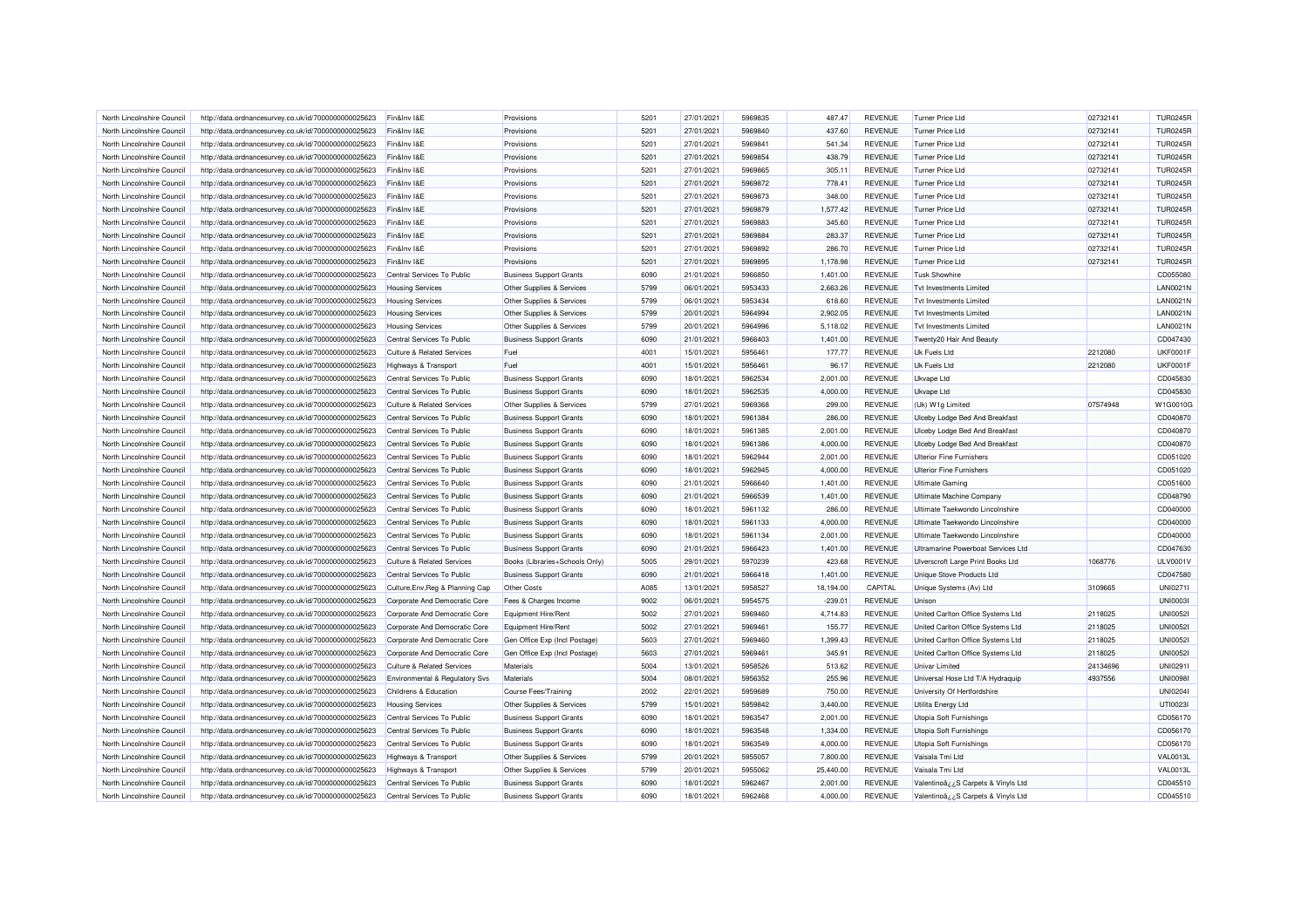| North Lincolnshire Council | http://data.ordnancesurvey.co.uk/id/7000000000025623                                                         | Central Services To Public                | <b>Business Support Grants</b> | 6090 | 18/01/2021 | 5961977 | 2.001.00  | <b>REVENUE</b> | Valley Carpets Direct Ltd           |           | CD043250        |
|----------------------------|--------------------------------------------------------------------------------------------------------------|-------------------------------------------|--------------------------------|------|------------|---------|-----------|----------------|-------------------------------------|-----------|-----------------|
| North Lincolnshire Council | http://data.ordnancesurvey.co.uk/id/7000000000025623                                                         | Central Services To Public                | <b>Business Support Grants</b> | 6090 | 18/01/2021 | 5961978 | 4,000.00  | <b>REVENUE</b> | <b>Valley Carpets Direct Ltd</b>    |           | CD043250        |
| North Lincolnshire Council | http://data.ordnancesurvey.co.uk/id/7000000000025623                                                         | Central Services To Public                | <b>Business Support Grants</b> | 6090 | 28/01/2021 | 5970866 | 4,000.00  | <b>REVENUE</b> | <b>Valley Carpets Direct Ltd</b>    |           | CD057050        |
| North Lincolnshire Council | http://data.ordnancesurvey.co.uk/id/7000000000025623                                                         | Central Services To Public                | <b>Business Support Grants</b> | 6090 | 28/01/2021 | 5970867 | 1,334.00  | <b>REVENUE</b> | Valley Carpets Direct Ltd           |           | CD057050        |
| North Lincolnshire Council | http://data.ordnancesurvey.co.uk/id/7000000000025623                                                         | Central Services To Public                | <b>Business Support Grants</b> | 6090 | 28/01/2021 | 5970868 | 2,001.00  | <b>REVENUE</b> | Valley Carpets Direct Ltd           |           | CD057050        |
| North Lincolnshire Council | http://data.ordnancesurvey.co.uk/id/7000000000025623                                                         | <b>Adult Social Care</b>                  | Gen Office Exp (Incl Postage)  | 5603 | 29/01/2021 | 5964800 | 398.75    | <b>REVENUE</b> | Valtech Ltd                         | 3127414   | <b>VAL0046L</b> |
| North Lincolnshire Council | http://data.ordnancesurvey.co.uk/id/7000000000025623                                                         | Central Services To Public                | <b>Business Support Grants</b> | 6090 | 18/01/2021 | 5961957 | 2,001.00  | <b>REVENUE</b> | Vanilla Too.                        |           | CD043150        |
| North Lincolnshire Council | http://data.ordnancesurvey.co.uk/id/7000000000025623                                                         | Central Services To Public                | <b>Business Support Grants</b> | 6090 | 18/01/2021 | 5961958 | 4,000.00  | <b>REVENUE</b> | Vanilla Too.                        |           | CD043150        |
| North Lincolnshire Council | http://data.ordnancesurvey.co.uk/id/7000000000025623                                                         | Central Services To Public                | <b>Business Support Grants</b> | 6090 | 18/01/2021 | 5962810 | 3,000.00  | <b>REVENUE</b> | Vapourhub Limited                   |           | CD050470        |
| North Lincolnshire Council | http://data.ordnancesurvey.co.uk/id/7000000000025623                                                         | Central Services To Public                | <b>Business Support Grants</b> | 6090 | 18/01/2021 | 5962811 | 6,000.00  | <b>REVENUE</b> | Vapourhub Limited                   |           | CD050470        |
| North Lincolnshire Council | http://data.ordnancesurvey.co.uk/id/7000000000025623                                                         | Central Services To Public                | <b>Business Support Grants</b> | 6090 | 21/01/2021 | 5966631 | 980.00    | <b>REVENUE</b> | Vbeautiful Verity Urry              |           | CD051510        |
| North Lincolnshire Council | http://data.ordnancesurvey.co.uk/id/7000000000025623                                                         | Central Services To Public                | <b>Business Support Grants</b> | 6090 | 21/01/2021 | 5966504 | 1,401.00  | <b>REVENUE</b> | Vca Furniture Ltd                   |           | CD048440        |
| North Lincolnshire Council | http://data.ordnancesurvey.co.uk/id/7000000000025623                                                         | Central Services To Public                | <b>Business Support Grants</b> | 6090 | 18/01/2021 | 5962544 | 2,001.00  | <b>REVENUE</b> | Veer Beauty                         |           | CD045880        |
| North Lincolnshire Council | http://data.ordnancesurvey.co.uk/id/7000000000025623                                                         | Central Services To Public                | <b>Business Support Grants</b> | 6090 | 18/01/2021 | 5962545 | 4,000.00  | <b>REVENUE</b> | Veer Beauty                         |           | CD045880        |
| North Lincolnshire Council | http://data.ordnancesurvey.co.uk/id/7000000000025623                                                         | Central Services To Public                | <b>Business Support Grants</b> | 6090 | 18/01/2021 | 5963601 | 286.00    | <b>REVENUE</b> | Vegvisir Group Ltd                  |           | CD056350        |
| North Lincolnshire Council | http://data.ordnancesurvey.co.uk/id/7000000000025623                                                         | Central Services To Public                | <b>Business Support Grants</b> | 6090 | 18/01/2021 | 5963602 | 2,001.00  | <b>REVENUE</b> | Vegvisir Group Ltd                  |           | CD056350        |
| North Lincolnshire Council | http://data.ordnancesurvey.co.uk/id/7000000000025623                                                         | Central Services To Public                | <b>Business Support Grants</b> | 6090 | 18/01/2021 | 5963603 | 667.00    | <b>REVENUE</b> | Vegvisir Group Ltd                  |           | CD056350        |
| North Lincolnshire Council | http://data.ordnancesurvey.co.uk/id/7000000000025623                                                         | Central Services To Public                | <b>Business Support Grants</b> | 6090 | 18/01/2021 | 5963604 | 4,000.00  | <b>REVENUE</b> | Vegvisir Group Ltd                  |           | CD056350        |
| North Lincolnshire Council | http://data.ordnancesurvey.co.uk/id/7000000000025623                                                         | Childrens & Education                     | Equipment Hire/Rent            | 5002 | 13/01/2021 | 5956485 | 325.00    | <b>REVENUE</b> | <b>Vending Enterprises</b>          | 00978024  | <b>VEN0002N</b> |
| North Lincolnshire Council | http://data.ordnancesurvey.co.uk/id/7000000000025623                                                         | Corporate And Democratic Core             | Equipment Hire/Rent            | 5002 | 13/01/2021 | 5956485 | 325.00    | <b>REVENUE</b> | <b>Vending Enterprises</b>          | 00978024  | <b>VEN0002N</b> |
| North Lincolnshire Council | http://data.ordnancesurvey.co.uk/id/7000000000025623                                                         | <b>Culture &amp; Related Services</b>     | Leasing Charges - Controllable | 5798 | 13/01/2021 | 5954481 | 706.53    | <b>REVENUE</b> | <b>Vending Enterprises</b>          | 00978024  | <b>VEN0002N</b> |
| North Lincolnshire Council |                                                                                                              | Culture & Related Services                | <b>Heating Fuels</b>           | 3104 | 22/01/2021 | 5966223 | 3,252.15  | <b>REVENUE</b> | Verdenergy (Yorkshire) Ltd          | 09563853  | <b>VER0165R</b> |
| North Lincolnshire Council | http://data.ordnancesurvey.co.uk/id/7000000000025623<br>http://data.ordnancesurvey.co.uk/id/7000000000025623 | <b>Culture &amp; Related Services</b>     | <b>Equipment Hire/Rent</b>     | 5002 | 06/01/2021 | 5954809 | 458.50    | <b>REVENUE</b> | Verifone Services Uk & Ireland Ltd  | 2747866   | <b>VER0006R</b> |
|                            |                                                                                                              |                                           |                                |      |            |         |           |                |                                     |           |                 |
| North Lincolnshire Council | http://data.ordnancesurvey.co.uk/id/7000000000025623                                                         | <b>Culture &amp; Related Services</b>     | Equipment Hire/Rent            | 5002 | 27/01/2021 | 5964770 | 458.50    | <b>REVENUE</b> | Verifone Services Uk & Ireland Ltd  | 2747866   | <b>VER0006F</b> |
| North Lincolnshire Council | http://data.ordnancesurvey.co.uk/id/7000000000025623                                                         | Central Services To Public                | <b>Business Support Grants</b> | 6090 | 18/01/2021 | 5963368 | 2,001.00  | <b>REVENUE</b> | Vicanto Tanning Beauty Aesthetics   |           | CD055330        |
| North Lincolnshire Council | http://data.ordnancesurvey.co.uk/id/7000000000025623                                                         | Central Services To Public                | <b>Business Support Grants</b> | 6090 | 18/01/2021 | 5963369 | 4,000.00  | <b>REVENUE</b> | Vicanto Tanning Beauty Aesthetics   |           | CD055330        |
| North Lincolnshire Council | http://data.ordnancesurvey.co.uk/id/7000000000025623                                                         | Central Services To Public                | <b>Business Support Grants</b> | 6090 | 18/01/2021 | 5962746 | 2,001.00  | <b>REVENUE</b> | Victoria Gray Photography           |           | CD050150        |
| North Lincolnshire Council | http://data.ordnancesurvey.co.uk/id/7000000000025623                                                         | Central Services To Public                | <b>Business Support Grants</b> | 6090 | 18/01/2021 | 5962747 | 4.000.00  | <b>REVENUE</b> | Victoria Gray Photography           |           | CD050150        |
| North Lincolnshire Council | http://data.ordnancesurvey.co.uk/id/7000000000025623                                                         | Central Services To Public                | <b>Business Support Grants</b> | 6090 | 18/01/2021 | 5961393 | 2,001.00  | <b>REVENUE</b> | Victory Club (Barton On Humber) Ltd |           | CD040900        |
| North Lincolnshire Council | http://data.ordnancesurvey.co.uk/id/7000000000025623                                                         | Central Services To Public                | <b>Business Support Grants</b> | 6090 | 18/01/2021 | 5961394 | 286.00    | REVENUE        | Victory Club (Barton On Humber) Ltd |           | CD040900        |
| North Lincolnshire Council | http://data.ordnancesurvey.co.uk/id/7000000000025623                                                         | Central Services To Public                | <b>Business Support Grants</b> | 6090 | 18/01/2021 | 5961395 | 4,000.00  | <b>REVENUE</b> | Victory Club (Barton On Humber) Ltd |           | CD040900        |
| North Lincolnshire Council | http://data.ordnancesurvey.co.uk/id/7000000000025623                                                         | Corporate And Democratic Core             | Equipment Purchase             | 5001 | 20/01/2021 | 5960354 | 480.00    | <b>REVENUE</b> | Videcom Security Ltd                | 427189924 | VID0021D        |
| North Lincolnshire Council | http://data.ordnancesurvey.co.uk/id/7000000000025623                                                         | Environmental & Regulatory Svs            | Equipment Maint.& Repair       | 5003 | 22/01/2021 | 5966039 | 13,575.17 | <b>REVENUE</b> | Videcom Security Ltd                | 427189924 | VID0021D        |
| North Lincolnshire Council | http://data.ordnancesurvey.co.uk/id/7000000000025623                                                         | Environmental & Regulatory Svs            | Other Premises Costs           | 3390 | 22/01/2021 | 5966224 | 697.00    | <b>REVENUE</b> | Videcom Security Ltd                | 427189924 | <b>VID0021D</b> |
| North Lincolnshire Council | http://data.ordnancesurvey.co.uk/id/7000000000025623                                                         | <b>Environmental &amp; Regulatory Svs</b> | Other Premises Costs           | 3390 | 22/01/2021 | 5966230 | 697.00    | <b>REVENUE</b> | Videcom Security Ltd                | 427189924 | VID0021D        |
| North Lincolnshire Council | http://data.ordnancesurvey.co.uk/id/7000000000025623                                                         | <b>Planning Services</b>                  | <b>Equipment Purchase</b>      | 5001 | 20/01/2021 | 5964825 | 6,417.00  | <b>REVENUE</b> | Videcom Security Ltd                | 427189924 | <b>VID0021D</b> |
| North Lincolnshire Council | http://data.ordnancesurvey.co.uk/id/7000000000025623                                                         | Central Services To Public                | <b>Business Support Grants</b> | 6090 | 18/01/2021 | 5961818 | 2,001.00  | <b>REVENUE</b> | <b>Viking Autos</b>                 |           | CD042460        |
| North Lincolnshire Council | http://data.ordnancesurvey.co.uk/id/7000000000025623                                                         | Central Services To Public                | <b>Business Support Grants</b> | 6090 | 18/01/2021 | 5961819 | 4,000.00  | <b>REVENUE</b> | <b>Viking Autos</b>                 |           | CD042460        |
| North Lincolnshire Council | http://data.ordnancesurvey.co.uk/id/7000000000025623                                                         | Childrens & Education                     | <b>Client Related Costs</b>    | 5534 | 06/01/2021 | 5953975 | 499.80    | <b>REVENUE</b> | Viking Hardware Ltd                 | 03016279  | <b>VIK0007K</b> |
| North Lincolnshire Council | http://data.ordnancesurvey.co.uk/id/7000000000025623                                                         | <b>Childrens &amp; Education</b>          | <b>Client Related Costs</b>    | 5534 | 06/01/2021 | 5953979 | 313.40    | <b>REVENUE</b> | Viking Hardware Ltd                 | 03016279  | <b>VIK0007K</b> |
| North Lincolnshire Council | http://data.ordnancesurvey.co.uk/id/7000000000025623                                                         | Central Services To Public                | <b>Business Support Grants</b> | 6090 | 18/01/2021 | 5962264 | 2,001.00  | <b>REVENUE</b> | Vinyl Jewels                        |           | CD044730        |
| North Lincolnshire Council | http://data.ordnancesurvey.co.uk/id/7000000000025623                                                         | Central Services To Public                | <b>Business Support Grants</b> | 6090 | 18/01/2021 | 5962265 | 4.000.00  | <b>REVENUE</b> | Vinyl Jewels                        |           | CD044730        |
| North Lincolnshire Council | http://data.ordnancesurvey.co.uk/id/7000000000025623                                                         | Central Services To Public                | <b>Business Support Grants</b> | 6090 | 21/01/2021 | 5966329 | 980.00    | <b>REVENUE</b> | Vipooch Brigg                       |           | CD046630        |
| North Lincolnshire Council | http://data.ordnancesurvey.co.uk/id/7000000000025623                                                         | Childrens & Education                     | Home To School Transport       | 4201 | 06/01/2021 | 5953722 | 1,652.00  | <b>REVENUE</b> | V.I.P. Taxis                        |           | <b>VIP0004P</b> |
| North Lincolnshire Council | http://data.ordnancesurvey.co.uk/id/7000000000025623                                                         | <b>Adult Social Care</b>                  | Payments To Health Providers   | 6019 | 13/01/2021 | 5958102 | 75,957.95 | <b>REVENUE</b> | Virgin Care Services                | 07557877  | <b>VIR0064R</b> |
| North Lincolnshire Council | http://data.ordnancesurvey.co.uk/id/7000000000025623                                                         | Childrens & Education                     | <b>Agency Costs</b>            | 6005 | 06/01/2021 | 5953619 | 378.00    | <b>REVENUE</b> | Vision For Education Ltd            | 6433086   | <b>VIS0064S</b> |
| North Lincolnshire Council | http://data.ordnancesurvey.co.uk/id/7000000000025623                                                         | Childrens & Education                     | <b>Agency Costs</b>            | 6005 | 06/01/2021 | 5954563 | 378.00    | <b>REVENUE</b> | Vision For Education Ltd            | 6433086   | <b>VIS0064S</b> |
| North Lincolnshire Council | http://data.ordnancesurvey.co.uk/id/7000000000025623                                                         | Childrens & Education                     | <b>Agency Costs</b>            | 6005 | 08/01/2021 | 5956402 | 378.00    | <b>REVENUE</b> | Vision For Education Ltd            | 6433086   | <b>VIS0064S</b> |
| North Lincolnshire Council | http://data.ordnancesurvey.co.uk/id/7000000000025623                                                         | Central Services To Public                | <b>Business Support Grants</b> | 6090 | 18/01/2021 | 5962334 | 4,000.00  | <b>REVENUE</b> | Vita Nova                           |           | CD045060        |
| North Lincolnshire Council | http://data.ordnancesurvey.co.uk/id/7000000000025623                                                         | Central Services To Public                | <b>Business Support Grants</b> | 6090 | 18/01/2021 | 5962335 | 2,001.00  | <b>REVENUE</b> | Vita Nova                           |           | CD045060        |
| North Lincolnshire Council | http://data.ordnancesurvey.co.uk/id/7000000000025623                                                         | <b>Public Health</b>                      | Pay - Agency                   | 0131 | 13/01/2021 | 5958081 | 1,440.00  | <b>REVENUE</b> | <b>Vivid Resourcing</b>             | 08067630  | VIV006V         |
| North Lincolnshire Council | http://data.ordnancesurvey.co.uk/id/7000000000025623                                                         | <b>Public Health</b>                      | Pay - Agency                   | 0131 | 13/01/2021 | 5958082 | 1,740.00  | <b>REVENUE</b> | <b>Vivid Resourcing</b>             | 08067630  | VIV006V         |
| North Lincolnshire Council | http://data.ordnancesurvey.co.uk/id/7000000000025623                                                         | <b>Public Health</b>                      | Pay - Agency                   | 0131 | 20/01/2021 | 5958079 | 435.00    | <b>REVENUE</b> | <b>Vivid Resourcing</b>             | 08067630  | VIV006V         |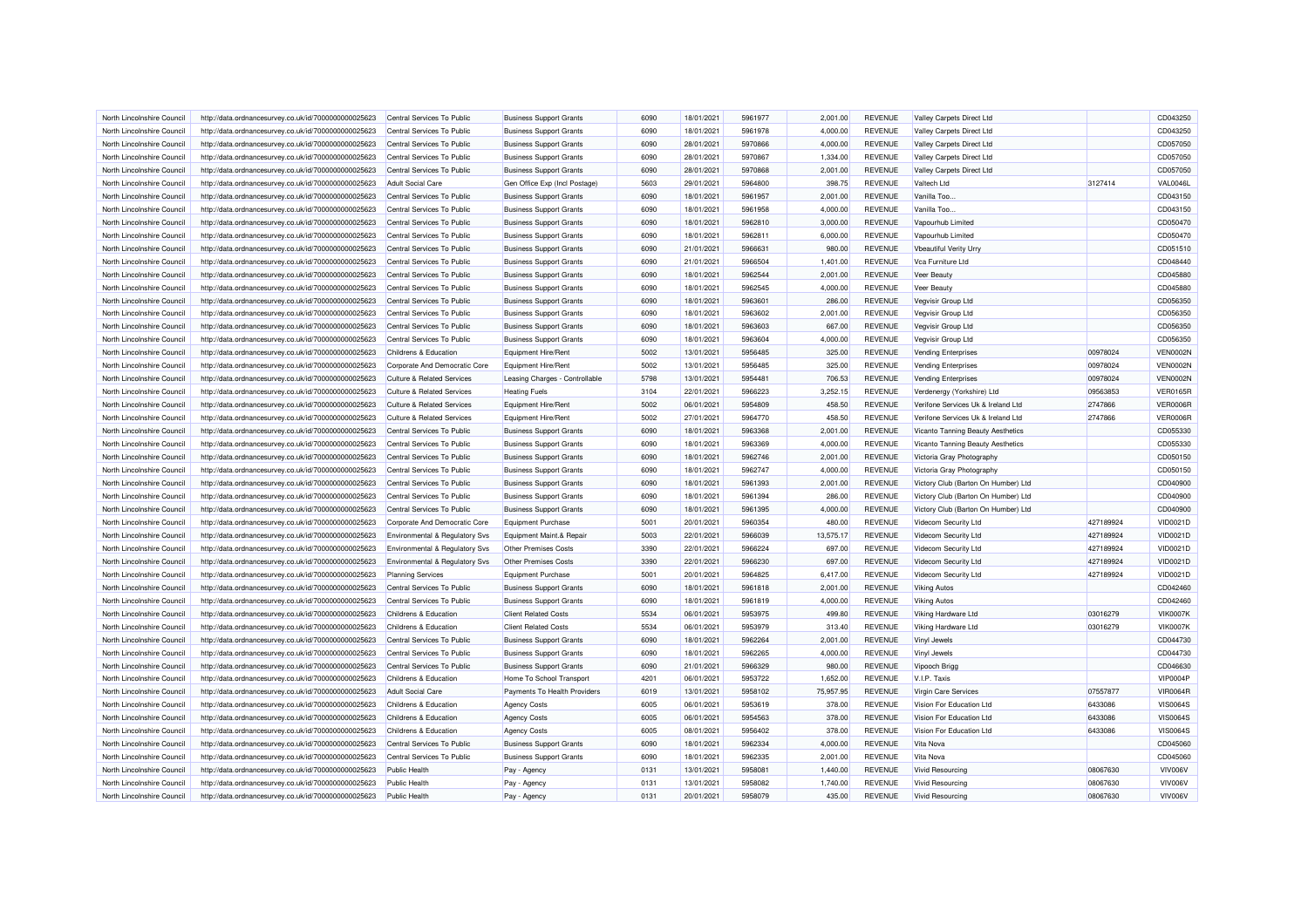| North Lincolnshire Council                               | http://data.ordnancesurvey.co.uk/id/7000000000025623 | Public Health                                            | Pay - Agency                   | 0131         | 20/01/2021               | 5958080            | 870.00               | <b>REVENUE</b>                   | Vivid Resourcing                                                             | 08067630 | VIV006V              |
|----------------------------------------------------------|------------------------------------------------------|----------------------------------------------------------|--------------------------------|--------------|--------------------------|--------------------|----------------------|----------------------------------|------------------------------------------------------------------------------|----------|----------------------|
| North Lincolnshire Council                               | http://data.ordnancesurvey.co.uk/id/7000000000025623 | Public Health                                            | Pay - Agency                   | 0131         | 29/01/2021               | 5970697            | 1,655.25             | <b>REVENUE</b>                   | <b>Vivid Resourcing</b>                                                      | 08067630 | VIV006V              |
| North Lincolnshire Council                               | http://data.ordnancesurvey.co.uk/id/7000000000025623 | <b>Public Health</b>                                     | Pay - Agency                   | 0131         | 19/02/2021               | 5970701            | 890.25               | <b>REVENUE</b>                   | <b>Vivid Resourcing</b>                                                      | 08067630 | VIV006V              |
| North Lincolnshire Council                               | http://data.ordnancesurvey.co.uk/id/7000000000025623 | <b>Public Health</b>                                     | Pay - Agency                   | 0131         | 19/02/2021               | 5970702            | 450.00               | <b>REVENUE</b>                   | <b>Vivid Resourcing</b>                                                      | 08067630 | VIV006V              |
| North Lincolnshire Council                               | http://data.ordnancesurvey.co.uk/id/7000000000025623 | Corporate And Democratic Core                            | It Software-Maintenance        | 5053         | 20/01/2021               | 5964999            | 1,355.74             | <b>REVENUE</b>                   | Vodafone Ltd                                                                 |          | VOD0002D             |
| North Lincolnshire Council                               | http://data.ordnancesurvey.co.uk/id/7000000000025623 | Childrens & Education                                    | <b>Client Related Costs</b>    | 5534         | 29/01/2021               | 5970318            | 18,971.94            | <b>REVENUE</b>                   | Vodafone Ltd                                                                 | 1471587  | VOD0060D             |
| North Lincolnshire Council                               | http://data.ordnancesurvey.co.uk/id/7000000000025623 | Childrens & Education                                    | <b>Client Related Costs</b>    | 5534         | 29/01/2021               | 5970319            | 65,418.24            | <b>REVENUE</b>                   | Vodafone Ltd                                                                 | 1471587  | VOD0060D             |
| North Lincolnshire Council                               | http://data.ordnancesurvey.co.uk/id/7000000000025623 | <b>Childrens &amp; Education</b>                         | <b>Client Related Costs</b>    | 5534         | 29/01/2021               | 5970320            | 25,402.39            | <b>REVENUE</b>                   | Vodafone I td                                                                | 1471587  | VOD0060D             |
| North Lincolnshire Council                               | http://data.ordnancesurvey.co.uk/id/7000000000025623 | Childrens & Education                                    | <b>Client Related Costs</b>    | 5534         | 29/01/2021               | 5970321            | 754.50               | <b>REVENUE</b>                   | Vodafone Ltd                                                                 | 1471587  | VOD0060D             |
| North Lincolnshire Council                               | http://data.ordnancesurvey.co.uk/id/7000000000025623 | Childrens & Education                                    | <b>Client Related Costs</b>    | 5534         | 29/01/2021               | 5970323            | 804.54               | <b>REVENUE</b>                   | Vodafone Ltd                                                                 | 1471587  | VOD0060D             |
| North Lincolnshire Council                               | http://data.ordnancesurvey.co.uk/id/7000000000025623 | Childrens & Education                                    | <b>Client Related Costs</b>    | 5534         | 29/01/2021               | 5970324            | 862.81               | <b>REVENUE</b>                   | Vodafone Ltd                                                                 | 1471587  | VOD0060D             |
| North Lincolnshire Council                               | http://data.ordnancesurvey.co.uk/id/7000000000025623 | Childrens & Education                                    | <b>Client Related Costs</b>    | 5534         | 29/01/2021               | 5970325            | $-90,922.40$         | <b>REVENUE</b>                   | Vodafone Ltd                                                                 | 1471587  | VOD0060D             |
| North Lincolnshire Council                               | http://data.ordnancesurvey.co.uk/id/7000000000025623 | Childrens & Education                                    | <b>Client Related Costs</b>    | 5534         | 29/01/2021               | 5970326            | $-18,184.48$         | <b>REVENUE</b>                   | Vodafone Ltd                                                                 | 1471587  | VOD0060D             |
| North Lincolnshire Council                               | http://data.ordnancesurvey.co.uk/id/7000000000025623 | Corporate And Democratic Core                            | Telephone Rent/Calls           | 5403         | 27/01/2021               | 5969459            | 5,842.42             | <b>REVENUE</b>                   | Vodafone Uk                                                                  | 1471587  | <b>VOD0016D</b>      |
| North Lincolnshire Council                               | http://data.ordnancesurvey.co.uk/id/7000000000025623 | Central Services To Public                               | <b>Business Support Grants</b> | 6090         | 18/01/2021               | 5962118            | 2,001.00             | <b>REVENUE</b>                   | Wa Betts Jewellers                                                           |          | CD043970             |
| North Lincolnshire Council                               | http://data.ordnancesurvey.co.uk/id/7000000000025623 | Central Services To Public                               | <b>Business Support Grants</b> | 6090         | 18/01/2021               | 5962119            | 4,000.00             | <b>REVENUE</b>                   | Wa Betts Jewellers                                                           |          | CD043970             |
| North Lincolnshire Council                               | http://data.ordnancesurvey.co.uk/id/7000000000025623 | Central Services To Public                               | <b>Business Support Grants</b> | 6090         | 18/01/2021               | 5962951            | 2,001.00             | <b>REVENUE</b>                   | W A Clarke                                                                   |          | CD051050             |
| North Lincolnshire Council                               | http://data.ordnancesurvey.co.uk/id/7000000000025623 | Central Services To Public                               | <b>Business Support Grants</b> | 6090         | 18/01/2021               | 5962952            | 4,000.00             | <b>REVENUE</b>                   | W A Clarke                                                                   |          | CD051050             |
| North Lincolnshire Council                               | http://data.ordnancesurvey.co.uk/id/7000000000025623 | Central Services To Public                               | <b>Business Support Grants</b> | 6090         | 25/01/2021               | 5969102            | 1,334.00             | <b>REVENUE</b>                   | Wagsâ ¿Nâ ¿Tails                                                             |          | CD056950             |
| North Lincolnshire Council                               | http://data.ordnancesurvey.co.uk/id/7000000000025623 | Central Services To Public                               | <b>Business Support Grants</b> | 6090         | 25/01/2021               | 5969103            | 4,000.00             | <b>REVENUE</b>                   |                                                                              |          | CD056950             |
| North Lincolnshire Council                               | http://data.ordnancesurvey.co.uk/id/7000000000025623 | Central Services To Public                               | <b>Business Support Grants</b> | 6090         | 25/01/2021               | 5969104            | 2,001.00             | <b>REVENUE</b>                   | Wagsâ ¿ Nâ ¿ Tails<br>Wagsâ ¿Nâ ¿Tails                                       |          | CD056950             |
|                                                          |                                                      |                                                          |                                |              |                          |                    |                      |                                  |                                                                              |          |                      |
| North Lincolnshire Council<br>North Lincolnshire Council | http://data.ordnancesurvey.co.uk/id/7000000000025623 | Central Services To Public<br>Central Services To Public | <b>Business Support Grants</b> | 6090<br>6090 | 18/01/2021<br>18/01/2021 | 5962276<br>5962277 | 2,001.00<br>4.000.00 | <b>REVENUE</b><br><b>REVENUE</b> | Wakenhill Limited T/A Direct Carpets<br>Wakenhill Limited T/A Direct Carpets |          | CD044790<br>CD044790 |
|                                                          | http://data.ordnancesurvey.co.uk/id/7000000000025623 |                                                          | <b>Business Support Grants</b> |              |                          |                    |                      |                                  |                                                                              |          |                      |
| North Lincolnshire Council                               | http://data.ordnancesurvey.co.uk/id/7000000000025623 | Central Services To Public                               | <b>Business Support Grants</b> | 6090         | 18/01/2021               | 5961730            | 2,001.00             | <b>REVENUE</b>                   | <b>Walcot Hall Estate</b>                                                    |          | CD042060             |
| North Lincolnshire Council                               | http://data.ordnancesurvey.co.uk/id/7000000000025623 | Central Services To Public                               | <b>Business Support Grants</b> | 6090         | 18/01/2021               | 5961732            | 4,000.00             | <b>REVENUE</b>                   | <b>Walcot Hall Estate</b>                                                    |          | CD042060             |
| North Lincolnshire Council                               | http://data.ordnancesurvey.co.uk/id/7000000000025623 | Central Services To Public                               | <b>Business Support Grants</b> | 6090         | 21/01/2021               | 5966498            | 1,401.00             | <b>REVENUE</b>                   | Walcot Hall Estate Bed And Breakfast                                         |          | CD048380             |
| North Lincolnshire Council                               | http://data.ordnancesurvey.co.uk/id/7000000000025623 | Central Services To Public                               | <b>Business Support Grants</b> | 6090         | 18/01/2021               | 5961239            | 2,001.00             | <b>REVENUE</b>                   | <b>Walkers Bar Limited</b>                                                   |          | CD040380             |
| North Lincolnshire Council                               | http://data.ordnancesurvey.co.uk/id/7000000000025623 | Central Services To Public                               | <b>Business Support Grants</b> | 6090         | 18/01/2021               | 5961240            | 286.00               | <b>REVENUE</b>                   | <b>Walkers Bar Limited</b>                                                   |          | CD040380             |
| North Lincolnshire Council                               | http://data.ordnancesurvey.co.uk/id/7000000000025623 | Central Services To Public                               | <b>Business Support Grants</b> | 6090         | 18/01/2021               | 5961241            | 4,000.00             | <b>REVENUE</b>                   | <b>Walkers Bar Limited</b>                                                   |          | CD040380             |
| North Lincolnshire Council                               | http://data.ordnancesurvey.co.uk/id/7000000000025623 | Central Services To Public                               | <b>Business Support Grants</b> | 6090         | 18/01/2021               | 5961907            | 2,001.00             | <b>REVENUE</b>                   | <b>Walkers Construction Ltd</b>                                              |          | CD042890             |
| North Lincolnshire Council                               | http://data.ordnancesurvey.co.uk/id/7000000000025623 | Central Services To Public                               | <b>Business Support Grants</b> | 6090         | 18/01/2021               | 5961908            | 4,000.00             | <b>REVENUE</b>                   | <b>Walkers Construction Ltd</b>                                              |          | CD042890             |
| North Lincolnshire Council                               | http://data.ordnancesurvey.co.uk/id/7000000000025623 | Central Services To Public                               | <b>Business Support Grants</b> | 6090         | 08/01/2021               | 5957079            | 1,334.00             | <b>REVENUE</b>                   | <b>Wanda'S Books</b>                                                         |          | CD055550             |
| North Lincolnshire Council                               | http://data.ordnancesurvey.co.uk/id/7000000000025623 | Central Services To Public                               | <b>Business Support Grants</b> | 6090         | 18/01/2021               | 5963399            | 2,001.00             | <b>REVENUE</b>                   | <b>Wanda'S Books</b>                                                         |          | CD055550             |
| North Lincolnshire Council                               | http://data.ordnancesurvey.co.uk/id/7000000000025623 | Central Services To Public                               | <b>Business Support Grants</b> | 6090         | 18/01/2021               | 5963400            | 4,000.00             | <b>REVENUE</b>                   | <b>Wanda'S Books</b>                                                         |          | CD055550             |
| North Lincolnshire Council                               | http://data.ordnancesurvey.co.uk/id/7000000000025623 | Central Services To Public                               | <b>Business Support Grants</b> | 6090         | 18/01/2021               | 5962221            | 4,000.00             | <b>REVENUE</b>                   | Wardrobe                                                                     |          | CD044500             |
| North Lincolnshire Council                               | http://data.ordnancesurvey.co.uk/id/7000000000025623 | Central Services To Public                               | <b>Business Support Grants</b> | 6090         | 18/01/2021               | 5962222            | 2,001.00             | <b>REVENUE</b>                   | Wardrobe                                                                     |          | CD044500             |
| North Lincolnshire Council                               | http://data.ordnancesurvey.co.uk/id/7000000000025623 | Central Services To Public                               | <b>Business Support Grants</b> | 6090         | 18/01/2021               | 5962585            | 4,000.00             | <b>REVENUE</b>                   | Warrior'S Gym                                                                |          | CD049570             |
| North Lincolnshire Council                               | http://data.ordnancesurvey.co.uk/id/7000000000025623 | Central Services To Public                               | <b>Business Support Grants</b> | 6090         | 18/01/2021               | 5962586            | 2,001.00             | <b>REVENUE</b>                   | Warrior'S Gym                                                                |          | CD049570             |
| North Lincolnshire Council                               | http://data.ordnancesurvey.co.uk/id/7000000000025623 | Central Services To Public                               | <b>Business Support Grants</b> | 6090         | 18/01/2021               | 5962791            | 2,001.00             | <b>REVENUE</b>                   | Wash4less                                                                    |          | CD050370             |
| North Lincolnshire Council                               | http://data.ordnancesurvey.co.uk/id/7000000000025623 | Central Services To Public                               | <b>Business Support Grants</b> | 6090         | 18/01/2021               | 5962792            | 4,000.00             | <b>REVENUE</b>                   | Wash4less                                                                    |          | CD050370             |
| North Lincolnshire Council                               | http://data.ordnancesurvey.co.uk/id/7000000000025623 | Central Services To Public                               | <b>Business Support Grants</b> | 6090         | 18/01/2021               | 5961808            | 2,001.00             | <b>REVENUE</b>                   | Wasp Sports Supplies Limited                                                 |          | CD042410             |
| North Lincolnshire Council                               | http://data.ordnancesurvey.co.uk/id/7000000000025623 | Central Services To Public                               | <b>Business Support Grants</b> | 6090         | 18/01/2021               | 5961809            | 4,000.00             | <b>REVENUE</b>                   | Wasp Sports Supplies Limited                                                 |          | CD042410             |
| North Lincolnshire Council                               | http://data.ordnancesurvey.co.uk/id/7000000000025623 | <b>Adult Social Care</b>                                 | Other Supplies & Services      | 5799         | 15/01/2021               | 5959706            | 221.85               | <b>REVENUE</b>                   | Waterlogic Gb Limited                                                        | 2418453  | <b>ANG0018G</b>      |
| North Lincolnshire Council                               | http://data.ordnancesurvey.co.uk/id/7000000000025623 | Central Services To Public                               | <b>Business Support Grants</b> | 6090         | 18/01/2021               | 5963022            | 4,000.00             | <b>REVENUE</b>                   | Water Margin Restaurant                                                      |          | CD053220             |
| North Lincolnshire Council                               | http://data.ordnancesurvey.co.uk/id/7000000000025623 | Central Services To Public                               | <b>Business Support Grants</b> | 6090         | 18/01/2021               | 5963023            | 286.00               | <b>REVENUE</b>                   | Water Margin Restaurant                                                      |          | CD053220             |
| North Lincolnshire Council                               | http://data.ordnancesurvey.co.uk/id/7000000000025623 | Central Services To Public                               | <b>Business Support Grants</b> | 6090         | 18/01/2021               | 5963024            | 2,001.00             | <b>REVENUE</b>                   | Water Margin Restaurant                                                      |          | CD053220             |
| North Lincolnshire Council                               | http://data.ordnancesurvey.co.uk/id/7000000000025623 | Corporate And Democratic Core                            | Water (Meter/Rate) & Sewerage  | 3221         | 06/01/2021               | 5953676            | 353.78               | <b>REVENUE</b>                   | <b>Water Plus</b>                                                            |          | SEV0001\             |
| North Lincolnshire Council                               | http://data.ordnancesurvey.co.uk/id/7000000000025623 | Central Services To Public                               | <b>Business Support Grants</b> | 6090         | 18/01/2021               | 5961304            | 4,000.00             | <b>REVENUE</b>                   | Waterside Artists Co-Operative                                               |          | CD040600             |
| North Lincolnshire Council                               | http://data.ordnancesurvey.co.uk/id/7000000000025623 | Central Services To Public                               | <b>Business Support Grants</b> | 6090         | 18/01/2021               | 5961306            | 2,001.00             | <b>REVENUE</b>                   | Waterside Artists Co-Operative                                               |          | CD040600             |
| North Lincolnshire Council                               | http://data.ordnancesurvey.co.uk/id/7000000000025623 | Central Services To Public                               | <b>Business Support Grants</b> | 6090         | 18/01/2021               | 5961308            | 4,000.00             | <b>REVENUE</b>                   | Waterside Artists Co-Operative                                               |          | CD040610             |
| North Lincolnshire Council                               | http://data.ordnancesurvey.co.uk/id/7000000000025623 | Central Services To Public                               | <b>Business Support Grants</b> | 6090         | 18/01/2021               | 5961309            | 2,001.00             | <b>REVENUE</b>                   | Waterside Artists Co-Operative                                               |          | CD040610             |
| North Lincolnshire Council                               | http://data.ordnancesurvey.co.uk/id/7000000000025623 | Central Services To Public                               | <b>Business Support Grants</b> | 6090         | 18/01/2021               | 5961310            | 2,001.00             | <b>REVENUE</b>                   | Waterside Artists Co-Operative                                               |          | CD040620             |
| North Lincolnshire Council                               | http://data.ordnancesurvey.co.uk/id/7000000000025623 | Central Services To Public                               | <b>Business Support Grants</b> | 6090         | 18/01/2021               | 5961312            | 4,000.00             | <b>REVENUE</b>                   | Waterside Artists Co-Operative                                               |          | CD040620             |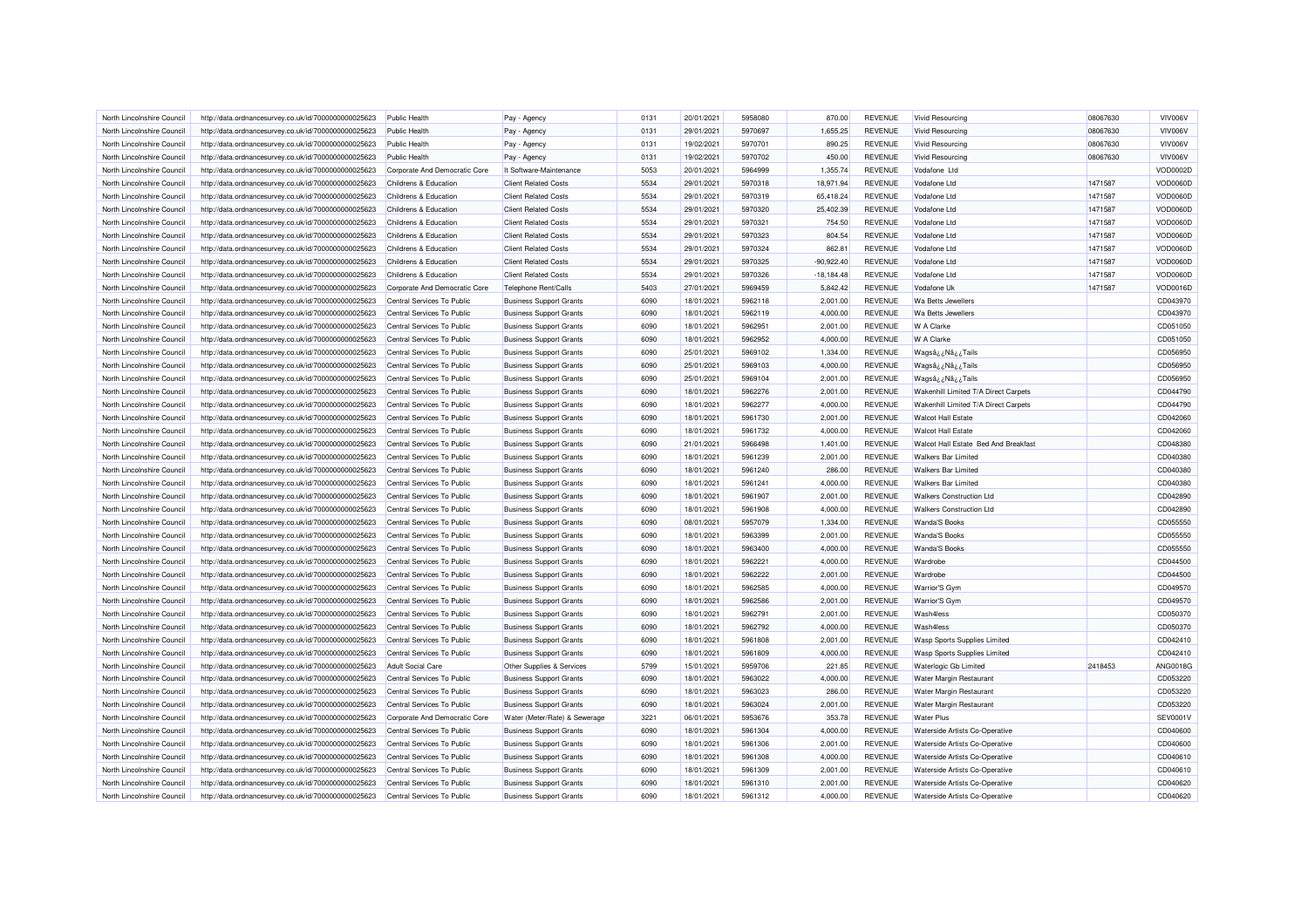| North Lincolnshire Council | http://data.ordnancesurvey.co.uk/id/7000000000025623 | <b>Adult Social Care</b>              | Payments To Health Providers   | 6019 | 13/01/2021 | 5958072 | 4,645.00   | <b>REVENUE</b> | We Are With You                        | 2580377  | ADD0031D        |
|----------------------------|------------------------------------------------------|---------------------------------------|--------------------------------|------|------------|---------|------------|----------------|----------------------------------------|----------|-----------------|
| North Lincolnshire Council | http://data.ordnancesurvey.co.uk/id/7000000000025623 | Adult Social Care                     | Payments To Health Providers   | 6019 | 29/01/2021 | 5970689 | 7,500.00   | <b>REVENUE</b> | We Are With You                        | 2580377  | ADD0031D        |
| North Lincolnshire Council | http://data.ordnancesurvey.co.uk/id/7000000000025623 | <b>Adult Social Care</b>              | Payments To Health Providers   | 6019 | 29/01/2021 | 5970699 | 396,784.07 | <b>REVENUE</b> | We Are With You                        | 2580377  | ADD0031D        |
| North Lincolnshire Council | http://data.ordnancesurvey.co.uk/id/7000000000025623 | <b>Public Health</b>                  | Payments To Private Orgs       | 6002 | 13/01/2021 | 5958054 | 7,250.00   | <b>REVENUE</b> | We Are With You                        | 2580377  | ADD0031D        |
| North Lincolnshire Council | http://data.ordnancesurvey.co.uk/id/7000000000025623 | Highways & Transport                  | Other Supplies & Services      | 5799 | 08/01/2021 | 5956008 | 4,600.00   | <b>REVENUE</b> | Weightmans Llp                         |          | <b>WEI0003I</b> |
| North Lincolnshire Council | http://data.ordnancesurvey.co.uk/id/7000000000025623 | Central Services To Public            | <b>Business Support Grants</b> | 6090 | 21/01/2021 | 5966550 | 1,401.00   | <b>REVENUE</b> | We'Re A Knoickout Ltd                  |          | CD048900        |
| North Lincolnshire Council | http://data.ordnancesurvey.co.uk/id/7000000000025623 | Public Health                         | Payments To Health Providers   | 6019 | 29/01/2021 | 5970694 | 1,320.00   | <b>REVENUE</b> | West Common Lane Teaching Practice     |          | <b>WES0101S</b> |
| North Lincolnshire Council | http://data.ordnancesurvey.co.uk/id/7000000000025623 | Central Services To Public            | <b>Business Support Grants</b> | 6090 | 08/01/2021 | 5957082 | 1,334.00   | <b>REVENUE</b> | <b>Westlands Social Club</b>           |          | CD055580        |
| North Lincolnshire Council | http://data.ordnancesurvey.co.uk/id/7000000000025623 | Central Services To Public            | <b>Business Support Grants</b> | 6090 | 08/01/2021 | 5957103 | 667.00     | <b>REVENUE</b> | <b>Westlands Social Club</b>           |          | CD055790        |
| North Lincolnshire Council | http://data.ordnancesurvey.co.uk/id/7000000000025623 | Central Services To Public            | <b>Business Support Grants</b> | 6090 | 08/01/2021 | 5957110 | 667.00     | <b>REVENUE</b> | <b>Westlands Social Club</b>           |          | CD055860        |
| North Lincolnshire Council | http://data.ordnancesurvey.co.uk/id/7000000000025623 | Central Services To Public            | <b>Business Support Grants</b> | 6090 | 18/01/2021 | 5963384 | 2,001.00   | <b>REVENUE</b> | <b>Westlands Social Club</b>           |          | CD055400        |
| North Lincolnshire Council | http://data.ordnancesurvey.co.uk/id/7000000000025623 | Central Services To Public            | <b>Business Support Grants</b> | 6090 | 18/01/2021 | 5963385 | 286.00     | <b>REVENUE</b> | <b>Westlands Social Club</b>           |          | CD055400        |
| North Lincolnshire Council | http://data.ordnancesurvey.co.uk/id/7000000000025623 | Central Services To Public            | <b>Business Support Grants</b> | 6090 | 18/01/2021 | 5963386 | 4,000.00   | <b>REVENUE</b> | <b>Westlands Social Club</b>           |          | CD055400        |
| North Lincolnshire Council | http://data.ordnancesurvey.co.uk/id/7000000000025623 | Central Services To Public            | <b>Business Support Grants</b> | 6090 | 18/01/2021 | 5962703 | 2,001.00   | <b>REVENUE</b> | Westwoodside Playing Field Association |          | CD049980        |
| North Lincolnshire Council | http://data.ordnancesurvey.co.uk/id/7000000000025623 | Central Services To Public            | <b>Business Support Grants</b> | 6090 | 18/01/2021 | 5962704 | 4,000.00   | <b>REVENUE</b> | Westwoodside Playing Field Association |          | CD049980        |
| North Lincolnshire Council | http://data.ordnancesurvey.co.uk/id/7000000000025623 | Central Services To Public            | <b>Business Support Grants</b> | 6090 | 25/01/2021 | 5969090 | 1,334.00   | <b>REVENUE</b> | Wet Noses Dog Spa                      |          | CD056910        |
| North Lincolnshire Council | http://data.ordnancesurvey.co.uk/id/7000000000025623 | Central Services To Public            | <b>Business Support Grants</b> | 6090 | 25/01/2021 | 5969091 | 4,000.00   | <b>REVENUE</b> | Wet Noses Dog Spa                      |          | CD056910        |
| North Lincolnshire Council | http://data.ordnancesurvey.co.uk/id/7000000000025623 | Central Services To Public            | <b>Business Support Grants</b> | 6090 | 25/01/2021 | 5969092 | 2,001.00   | <b>REVENUE</b> | Wet Noses Dog Spa                      |          | CD056910        |
| North Lincolnshire Council | http://data.ordnancesurvey.co.uk/id/7000000000025623 | <b>Culture &amp; Related Services</b> | Books (Libraries+Schools Only) | 5005 | 08/01/2021 | 5955997 | 362.84     | <b>REVENUE</b> | W F Howes Ltd                          | 366219   | <b>WFH0001H</b> |
| North Lincolnshire Council | http://data.ordnancesurvey.co.uk/id/7000000000025623 | Central Services To Public            | <b>Business Support Grants</b> | 6090 | 18/01/2021 | 5961631 | 429.00     | <b>REVENUE</b> | White Bear Inn                         |          | CD041710        |
| North Lincolnshire Council | http://data.ordnancesurvey.co.uk/id/7000000000025623 | Central Services To Public            | <b>Business Support Grants</b> | 6090 | 18/01/2021 | 5961632 | 3,000.00   | <b>REVENUE</b> | White Bear Inn                         |          | CD041710        |
|                            |                                                      |                                       |                                | 6090 |            |         |            | <b>REVENUE</b> | White Bear Inn                         |          |                 |
| North Lincolnshire Council | http://data.ordnancesurvey.co.uk/id/7000000000025623 | Central Services To Public            | <b>Business Support Grants</b> |      | 18/01/2021 | 5961633 | 6,000.00   |                |                                        |          | CD041710        |
| North Lincolnshire Council | http://data.ordnancesurvey.co.uk/id/7000000000025623 | Central Services To Public            | <b>Business Support Grants</b> | 6090 | 18/01/2021 | 5961660 | 6,000.00   | <b>REVENUE</b> | <b>White Hart</b>                      |          | CD041810        |
| North Lincolnshire Council | http://data.ordnancesurvey.co.uk/id/7000000000025623 | Central Services To Public            | <b>Business Support Grants</b> | 6090 | 18/01/2021 | 5961661 | 429.00     | <b>REVENUE</b> | <b>White Hart</b>                      |          | CD041810        |
| North Lincolnshire Council | http://data.ordnancesurvey.co.uk/id/7000000000025623 | Central Services To Public            | <b>Business Support Grants</b> | 6090 | 18/01/2021 | 5961662 | 3,000.00   | <b>REVENUE</b> | <b>White Hart</b>                      |          | CD041810        |
| North Lincolnshire Council | http://data.ordnancesurvey.co.uk/id/7000000000025623 | Central Services To Public            | <b>Business Support Grants</b> | 6090 | 18/01/2021 | 5962351 | 2,001.00   | <b>REVENUE</b> | White Hart Owstonferry Ltd             |          | CD045120        |
| North Lincolnshire Council | http://data.ordnancesurvey.co.uk/id/7000000000025623 | Central Services To Public            | <b>Business Support Grants</b> | 6090 | 18/01/2021 | 5962352 | 4.000.00   | <b>REVENUE</b> | White Hart Owstonferry Ltd             |          | CD045120        |
| North Lincolnshire Council | http://data.ordnancesurvey.co.uk/id/7000000000025623 | Central Services To Public            | <b>Business Support Grants</b> | 6090 | 18/01/2021 | 5962353 | 286.00     | <b>REVENUE</b> | White Hart Owstonferry Ltd             |          | CD045120        |
| North Lincolnshire Council | http://data.ordnancesurvey.co.uk/id/7000000000025623 | Central Services To Public            | <b>Business Support Grants</b> | 6090 | 18/01/2021 | 5962863 | 4,000.00   | <b>REVENUE</b> | <b>White Swan Hotel</b>                |          | CD050700        |
| North Lincolnshire Council | http://data.ordnancesurvey.co.uk/id/7000000000025623 | Central Services To Public            | <b>Business Support Grants</b> | 6090 | 18/01/2021 | 5962864 | 2,001.00   | <b>REVENUE</b> | White Swan Hotel                       |          | CD050700        |
| North Lincolnshire Council | http://data.ordnancesurvey.co.uk/id/7000000000025623 | Central Services To Public            | <b>Business Support Grants</b> | 6090 | 18/01/2021 | 5962865 | 286.00     | <b>REVENUE</b> | White Swan Hotel                       |          | CD050700        |
| North Lincolnshire Council | http://data.ordnancesurvey.co.uk/id/7000000000025623 | Central Services To Public            | <b>Business Support Grants</b> | 6090 | 21/01/2021 | 5966743 | 1,401.00   | <b>REVENUE</b> | White Swan Reflexology                 |          | CD052650        |
| North Lincolnshire Council | http://data.ordnancesurvey.co.uk/id/7000000000025623 | Central Services To Public            | <b>Business Support Grants</b> | 6090 | 18/01/2021 | 5963250 | 4,000.00   | <b>REVENUE</b> | <b>Wicked Bar</b>                      |          | CD054550        |
| North Lincolnshire Council | http://data.ordnancesurvey.co.uk/id/7000000000025623 | Central Services To Public            | <b>Business Support Grants</b> | 6090 | 18/01/2021 | 5963251 | 286.00     | <b>REVENUE</b> | <b>Wicked Bar</b>                      |          | CD054550        |
| North Lincolnshire Council | http://data.ordnancesurvey.co.uk/id/7000000000025623 | Central Services To Public            | <b>Business Support Grants</b> | 6090 | 18/01/2021 | 5963252 | 2,001.00   | <b>REVENUE</b> | <b>Wicked Bar</b>                      |          | CD054550        |
| North Lincolnshire Council | http://data.ordnancesurvey.co.uk/id/7000000000025623 | Corporate And Democratic Core         | <b>Legal Fees</b>              | 5823 | 06/01/2021 | 5954509 | 595.00     | <b>REVENUE</b> | <b>Wilberforce Chambers</b>            |          | <b>CLE0090E</b> |
| North Lincolnshire Council | http://data.ordnancesurvey.co.uk/id/7000000000025623 | Fin&Inv I&E                           | Equipment Purchase             | 5001 | 20/01/2021 | 5965277 | 335.21     | <b>REVENUE</b> | Wilkes Catering Supplies Ltd           | 03538699 | WIL0984L        |
| North Lincolnshire Council | http://data.ordnancesurvey.co.uk/id/7000000000025623 | Fin&Inv I&E                           | <b>Equipment Purchase</b>      | 5001 | 20/01/2021 | 5965278 | 364.11     | <b>REVENUE</b> | Wilkes Catering Supplies Ltd           | 03538699 | WIL0984L        |
| North Lincolnshire Council | http://data.ordnancesurvey.co.uk/id/7000000000025623 | Fin&Inv I&E                           | <b>Equipment Purchase</b>      | 5001 | 20/01/2021 | 5965279 | 310.01     | <b>REVENUE</b> | Wilkes Catering Supplies Ltd           | 03538699 | <b>WIL0984L</b> |
| North Lincolnshire Council | http://data.ordnancesurvey.co.uk/id/7000000000025623 | Fin&Inv I&E                           | <b>Equipment Purchase</b>      | 5001 | 20/01/2021 | 5965280 | 378.51     | <b>REVENUE</b> | Wilkes Catering Supplies Ltd           | 03538699 | WIL0984L        |
| North Lincolnshire Council | http://data.ordnancesurvey.co.uk/id/7000000000025623 | Fin&Inv I&E                           | <b>Equipment Purchase</b>      | 5001 | 20/01/2021 | 5965281 | 378.51     | <b>REVENUE</b> | Wilkes Catering Supplies Ltd           | 03538699 | WIL0984L        |
| North Lincolnshire Council | http://data.ordnancesurvey.co.uk/id/7000000000025623 | Fin&Inv I&E                           | Equipment Purchase             | 5001 | 20/01/2021 | 5965282 | 378.29     | <b>REVENUE</b> | Wilkes Catering Supplies Ltd           | 03538699 | WIL0984L        |
| North Lincolnshire Council | http://data.ordnancesurvey.co.uk/id/7000000000025623 | Fin&Inv I&E                           | <b>Equipment Purchase</b>      | 5001 | 20/01/2021 | 5965283 | 264.64     | <b>REVENUE</b> | Wilkes Catering Supplies Ltd           | 03538699 | WIL0984L        |
| North Lincolnshire Council | http://data.ordnancesurvey.co.uk/id/7000000000025623 | Fin&Inv I&E                           | <b>Equipment Purchase</b>      | 5001 | 20/01/2021 | 5965284 | 421.59     | <b>REVENUE</b> | Wilkes Catering Supplies Ltd           | 03538699 | WIL0984L        |
| North Lincolnshire Council | http://data.ordnancesurvey.co.uk/id/7000000000025623 | Fin&Inv I&E                           | <b>Equipment Purchase</b>      | 5001 | 20/01/2021 | 5965285 | 315.41     | <b>REVENUE</b> | Wilkes Catering Supplies Ltd           | 03538699 | WIL0984L        |
| North Lincolnshire Council | http://data.ordnancesurvey.co.uk/id/7000000000025623 | Fin&Inv I&E                           | Equipment Purchase             | 5001 | 20/01/2021 | 5965286 | 383.91     | <b>REVENUE</b> | Wilkes Catering Supplies Ltd           | 03538699 | WIL0984L        |
| North Lincolnshire Council | http://data.ordnancesurvey.co.uk/id/7000000000025623 | Fin&Inv I&E                           | <b>Equipment Purchase</b>      | 5001 | 20/01/2021 | 5965287 | 383.91     | <b>REVENUE</b> | Wilkes Catering Supplies Ltd           | 03538699 | WIL0984L        |
| North Lincolnshire Council | http://data.ordnancesurvey.co.uk/id/7000000000025623 | Fin&Inv I&E                           | <b>Equipment Purchase</b>      | 5001 | 20/01/2021 | 5965288 | 264.64     | <b>REVENUE</b> | Wilkes Catering Supplies Ltd           | 03538699 | WIL0984L        |
| North Lincolnshire Council | http://data.ordnancesurvey.co.uk/id/7000000000025623 | Fin&Inv I&E                           | <b>Equipment Purchase</b>      | 5001 | 20/01/2021 | 5965289 | 327.81     | <b>REVENUE</b> | Wilkes Catering Supplies Ltd           | 03538699 | WIL0984L        |
| North Lincolnshire Council | http://data.ordnancesurvey.co.uk/id/7000000000025623 | Fin&Inv I&E                           | <b>Equipment Purchase</b>      | 5001 | 20/01/2021 | 5965290 | 234.94     | <b>REVENUE</b> | Wilkes Catering Supplies Ltd           | 03538699 | WIL0984L        |
| North Lincolnshire Council | http://data.ordnancesurvey.co.uk/id/7000000000025623 | Fin&Inv I&E                           | <b>Equipment Purchase</b>      | 5001 | 20/01/2021 | 5965291 | 235.16     | <b>REVENUE</b> | Wilkes Catering Supplies Ltd           | 03538699 | <b>WIL0984L</b> |
| North Lincolnshire Council | http://data.ordnancesurvey.co.uk/id/7000000000025623 | Fin&Inv I&E                           | <b>Equipment Purchase</b>      | 5001 | 20/01/2021 | 5965292 | 378.51     | <b>REVENUE</b> | Wilkes Catering Supplies Ltd           | 03538699 | WIL0984L        |
| North Lincolnshire Council | http://data.ordnancesurvey.co.uk/id/7000000000025623 | Fin&Inv I&E                           | <b>Equipment Purchase</b>      | 5001 | 20/01/2021 | 5965293 | 353.09     | <b>REVENUE</b> | Wilkes Catering Supplies Ltd           | 03538699 | WIL0984L        |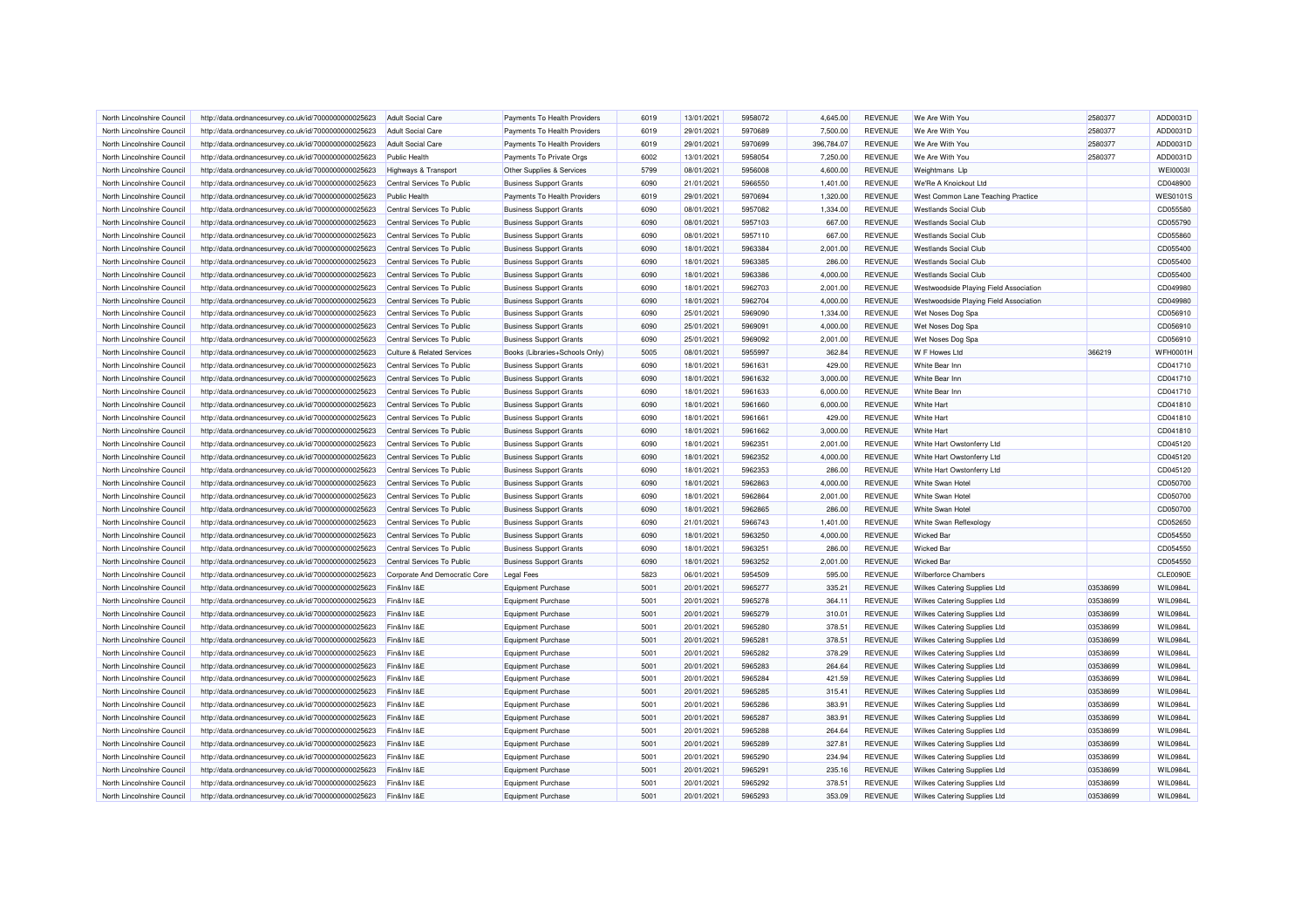| North Lincolnshire Council                               | http://data.ordnancesurvey.co.uk/id/7000000000025623                                                         | Fin&Inv I&E                                     | <b>Equipment Purchase</b>      | 5001 | 20/01/2021               | 5965294            | 318.84    | <b>REVENUE</b>                   | Wilkes Catering Supplies Ltd           | 03538699 | WIL0984L        |
|----------------------------------------------------------|--------------------------------------------------------------------------------------------------------------|-------------------------------------------------|--------------------------------|------|--------------------------|--------------------|-----------|----------------------------------|----------------------------------------|----------|-----------------|
| North Lincolnshire Council                               | http://data.ordnancesurvey.co.uk/id/7000000000025623                                                         | Fin&Inv I&E                                     | <b>Equipment Purchase</b>      | 5001 | 20/01/2021               | 5965295            | 229.54    | <b>REVENUE</b>                   | Wilkes Catering Supplies Ltd           | 03538699 | WIL0984L        |
| North Lincolnshire Council                               | http://data.ordnancesurvey.co.uk/id/7000000000025623                                                         | Fin&Inv I&E                                     | Equipment Purchase             | 5001 | 20/01/2021               | 5965296            | 372.89    | <b>REVENUE</b>                   | Wilkes Catering Supplies Ltd           | 03538699 | WIL0984L        |
| North Lincolnshire Council                               | http://data.ordnancesurvey.co.uk/id/7000000000025623                                                         | Fin&Inv I&E                                     | <b>Equipment Purchase</b>      | 5001 | 20/01/2021               | 5965298            | 284.59    | <b>REVENUE</b>                   | Wilkes Catering Supplies Ltd           | 03538699 | WIL0984L        |
| North Lincolnshire Council                               | http://data.ordnancesurvey.co.uk/id/7000000000025623                                                         | Fin&Inv I&E                                     | <b>Equipment Purchase</b>      | 5001 | 20/01/2021               | 5965299            | 378.51    | <b>REVENUE</b>                   | Wilkes Catering Supplies Ltd           | 03538699 | WIL0984L        |
| North Lincolnshire Council                               | http://data.ordnancesurvey.co.uk/id/7000000000025623                                                         | Fin&Inv I&E                                     | <b>Equipment Purchase</b>      | 5001 | 20/01/2021               | 5965300            | 409.26    | <b>REVENUE</b>                   | Wilkes Catering Supplies Ltd           | 03538699 | WIL0984L        |
| North Lincolnshire Council                               | http://data.ordnancesurvey.co.uk/id/7000000000025623                                                         | Fin&Inv I&E                                     | <b>Equipment Purchase</b>      | 5001 | 20/01/2021               | 5965301            | 372.89    | <b>REVENUE</b>                   | Wilkes Catering Supplies Ltd           | 03538699 | WIL0984L        |
| North Lincolnshire Council                               | http://data.ordnancesurvey.co.uk/id/7000000000025623                                                         | Fin&Inv I&E                                     | Equipment Purchase             | 5001 | 20/01/2021               | 5965303            | 224.99    | <b>REVENUE</b>                   | Wilkes Catering Supplies Ltd           | 03538699 | WIL0984L        |
| North Lincolnshire Council                               | http://data.ordnancesurvey.co.uk/id/7000000000025623                                                         | Fin&Inv I&E                                     | <b>Equipment Purchase</b>      | 5001 | 20/01/2021               | 5965304            | 317.77    | <b>REVENUE</b>                   | Wilkes Catering Supplies Ltd           | 03538699 | WIL0984L        |
| North Lincolnshire Council                               | http://data.ordnancesurvey.co.uk/id/7000000000025623                                                         | Fin&Inv I&E                                     | Equipment Purchase             | 5001 | 20/01/2021               | 5965305            | 324.66    | <b>REVENUE</b>                   | Wilkes Catering Supplies Ltd           | 03538699 | <b>WIL0984L</b> |
| North Lincolnshire Council                               | http://data.ordnancesurvey.co.uk/id/7000000000025623                                                         | Fin&Inv I&E                                     | <b>Equipment Purchase</b>      | 5001 | 20/01/2021               | 5965306            | 383.91    | <b>REVENUE</b>                   | Wilkes Catering Supplies Ltd           | 03538699 | WIL0984L        |
| North Lincolnshire Council                               | http://data.ordnancesurvey.co.uk/id/7000000000025623                                                         | Fin&Inv I&E                                     | <b>Equipment Purchase</b>      | 5001 | 20/01/2021               | 5965307            | 314.60    | <b>REVENUE</b>                   | Wilkes Catering Supplies Ltd           | 03538699 | WIL0984L        |
| North Lincolnshire Council                               | http://data.ordnancesurvey.co.uk/id/7000000000025623                                                         | Central Services To Public                      | <b>Business Support Grants</b> | 6090 | 18/01/2021               | 5961671            | 4,000.00  | <b>REVENUE</b>                   | William Blyth Ltd The Old Tile         |          | CD041850        |
| North Lincolnshire Council                               | http://data.ordnancesurvey.co.uk/id/7000000000025623                                                         | Central Services To Public                      | <b>Business Support Grants</b> | 6090 | 18/01/2021               | 5961672            | 286.00    | <b>REVENUE</b>                   | William Blyth Ltd The Old Tile         |          | CD041850        |
| North Lincolnshire Council                               | http://data.ordnancesurvey.co.uk/id/7000000000025623                                                         | Central Services To Public                      | <b>Business Support Grants</b> | 6090 | 18/01/2021               | 5961673            | 2,001.00  | <b>REVENUE</b>                   | William Blyth Ltd The Old Tile         |          | CD041850        |
| North Lincolnshire Council                               | http://data.ordnancesurvey.co.uk/id/7000000000025623                                                         | Childrens & Education                           | Payments To Private Orgs       | 6002 | 06/01/2021               | 5953856            | 630.00    | <b>REVENUE</b>                   | William Farr (Ce) Comprehensive School |          | <b>FAR0097R</b> |
| North Lincolnshire Council                               | http://data.ordnancesurvey.co.uk/id/7000000000025623                                                         | Central Services To Public                      | <b>Business Support Grants</b> | 6090 | 18/01/2021               | 5963087            | 3,000.00  | <b>REVENUE</b>                   | William Hill Organization Ltd          |          | CD053440        |
| North Lincolnshire Council                               | http://data.ordnancesurvey.co.uk/id/7000000000025623                                                         | Central Services To Public                      | <b>Business Support Grants</b> | 6090 | 18/01/2021               | 5963088            | 6,000.00  | <b>REVENUE</b>                   | William Hill Organization Ltd          |          | CD053440        |
| North Lincolnshire Council                               | http://data.ordnancesurvey.co.uk/id/7000000000025623                                                         | Central Services To Public                      | <b>Business Support Grants</b> | 6090 | 18/01/2021               | 5963089            | 300.00    | <b>REVENUE</b>                   | William Hill Organization Ltd          |          | CD053440        |
| North Lincolnshire Council                               | http://data.ordnancesurvey.co.uk/id/7000000000025623                                                         | Central Services To Public                      | <b>Business Support Grants</b> | 6090 | 18/01/2021               | 5963090            | 4,000.00  | <b>REVENUE</b>                   | William Hill Organization Ltd          |          | CD053450        |
| North Lincolnshire Council                               | http://data.ordnancesurvey.co.uk/id/7000000000025623                                                         | Central Services To Public                      | <b>Business Support Grants</b> | 6090 | 18/01/2021               | 5963092            | 2,001.00  | <b>REVENUE</b>                   | William Hill Organization Ltd          |          | CD053450        |
| North Lincolnshire Council                               |                                                                                                              | Central Services To Public                      | <b>Business Support Grants</b> | 6090 | 21/01/2021               | 5966738            | 980.00    | <b>REVENUE</b>                   | William Lammiman Taxi Driver           |          | CD052600        |
| North Lincolnshire Council                               | http://data.ordnancesurvey.co.uk/id/7000000000025623<br>http://data.ordnancesurvey.co.uk/id/7000000000025623 | Central Services To Public                      | <b>Business Support Grants</b> | 6090 | 18/01/2021               | 5961724            | 2,001.00  | <b>REVENUE</b>                   | <b>Willowbank Fisheries</b>            |          | CD042030        |
|                                                          |                                                                                                              |                                                 |                                | 6090 |                          |                    |           |                                  |                                        |          | CD042030        |
| North Lincolnshire Council<br>North Lincolnshire Council | http://data.ordnancesurvey.co.uk/id/7000000000025623                                                         | Central Services To Public<br>Adult Social Care | <b>Business Support Grants</b> | 6002 | 18/01/2021<br>15/01/2021 | 5961725<br>5959117 | 4,000.00  | <b>REVENUE</b><br><b>REVENUE</b> | <b>Willowbank Fisheries</b>            | 4779959  | WIL0855L        |
|                                                          | http://data.ordnancesurvey.co.uk/id/7000000000025623                                                         |                                                 | Payments To Private Orgs       |      |                          |                    | 58,611.82 |                                  | Willow Homecare & Support Services Ltd |          |                 |
| North Lincolnshire Council                               | http://data.ordnancesurvey.co.uk/id/7000000000025623                                                         | <b>Adult Social Care</b>                        | Payments To Private Orgs       | 6002 | 15/01/2021               | 5959117            | 1,944.68  | <b>REVENUE</b>                   | Willow Homecare & Support Services Ltd | 4779959  | <b>WIL0855L</b> |
| North Lincolnshire Council                               | http://data.ordnancesurvey.co.uk/id/7000000000025623                                                         | <b>Adult Social Care</b>                        | Payments To Private Orgs       | 6002 | 15/01/2021               | 5959118            | 29,520.22 | <b>REVENUE</b>                   | Willow Homecare & Support Services Ltd | 4779959  | WIL0855L        |
| North Lincolnshire Council                               | http://data.ordnancesurvey.co.uk/id/7000000000025623                                                         | Central Services To Public                      | <b>Business Support Grants</b> | 6090 | 18/01/2021               | 5961854            | 4,000.00  | <b>REVENUE</b>                   | Willsecure Systems Ltd.                |          | CD042630        |
| North Lincolnshire Council                               | http://data.ordnancesurvey.co.uk/id/7000000000025623                                                         | Central Services To Public                      | <b>Business Support Grants</b> | 6090 | 18/01/2021               | 5961855            | 2,001.00  | <b>REVENUE</b>                   | Willsecure Systems Ltd.                |          | CD042630        |
| North Lincolnshire Council                               | http://data.ordnancesurvey.co.uk/id/7000000000025623                                                         | Central Services To Public                      | <b>Business Support Grants</b> | 6090 | 18/01/2021               | 5963312            | 9,000.00  | <b>REVENUE</b>                   | <b>Wilsons Furnishers Limited</b>      |          | CD054820        |
| North Lincolnshire Council                               | http://data.ordnancesurvey.co.uk/id/7000000000025623                                                         | Central Services To Public                      | <b>Business Support Grants</b> | 6090 | 18/01/2021               | 5963313            | 4,500.00  | <b>REVENUE</b>                   | Wilsons Furnishers Limited             |          | CD054820        |
| North Lincolnshire Council                               | http://data.ordnancesurvey.co.uk/id/7000000000025623                                                         | Central Services To Public                      | <b>Business Support Grants</b> | 6090 | 18/01/2021               | 5963314            | 3,000.00  | <b>REVENUE</b>                   | <b>Wilsons Furnishers Limited</b>      |          | CD054830        |
| North Lincolnshire Council                               | http://data.ordnancesurvey.co.uk/id/7000000000025623                                                         | Central Services To Public                      | <b>Business Support Grants</b> | 6090 | 18/01/2021               | 5963315            | 6.000.00  | <b>REVENUE</b>                   | <b>Wilsons Furnishers Limited</b>      |          | CD054830        |
| North Lincolnshire Council                               | http://data.ordnancesurvey.co.uk/id/7000000000025623                                                         | Central Services To Public                      | <b>Business Support Grants</b> | 6090 | 18/01/2021               | 5962228            | 4,000.00  | <b>REVENUE</b>                   | Windmill Kitchens (Lincolsnshire) Ltd  |          | CD044530        |
| North Lincolnshire Council                               | http://data.ordnancesurvey.co.uk/id/7000000000025623                                                         | Central Services To Public                      | <b>Business Support Grants</b> | 6090 | 18/01/2021               | 5962229            | 2,001.00  | <b>REVENUE</b>                   | Windmill Kitchens (Lincolsnshire) Ltd  |          | CD044530        |
| North Lincolnshire Council                               | http://data.ordnancesurvey.co.uk/id/7000000000025623                                                         | Central Services To Public                      | <b>Business Support Grants</b> | 6090 | 18/01/2021               | 5961328            | 6,000.00  | <b>REVENUE</b>                   | <b>Window Kirton Ltd</b>               |          | CD040680        |
| North Lincolnshire Council                               | http://data.ordnancesurvey.co.uk/id/7000000000025623                                                         | Central Services To Public                      | <b>Business Support Grants</b> | 6090 | 18/01/2021               | 5961329            | 3,000.00  | <b>REVENUE</b>                   | <b>Window Kirton Ltd</b>               |          | CD040680        |
| North Lincolnshire Council                               | http://data.ordnancesurvey.co.uk/id/7000000000025623                                                         | Central Services To Public                      | <b>Business Support Grants</b> | 6090 | 18/01/2021               | 5961330            | 429.00    | <b>REVENUE</b>                   | <b>Window Kirton Ltd</b>               |          | CD040680        |
| North Lincolnshire Council                               | http://data.ordnancesurvey.co.uk/id/7000000000025623                                                         | Highways & Transport                            | Other Supplies & Services      | 5799 | 15/01/2021               | 5953867            | 375.00    | <b>REVENUE</b>                   | Winlogix Ltd                           | 12526856 | WIN0371N        |
| North Lincolnshire Council                               | http://data.ordnancesurvey.co.uk/id/7000000000025623                                                         | Central Services To Public                      | <b>Business Support Grants</b> | 6090 | 18/01/2021               | 5962566            | 4,000.00  | <b>REVENUE</b>                   | Winnies                                |          | CD045980        |
| North Lincolnshire Council                               | http://data.ordnancesurvey.co.uk/id/7000000000025623                                                         | Central Services To Public                      | <b>Business Support Grants</b> | 6090 | 18/01/2021               | 5962567            | 2,001.00  | <b>REVENUE</b>                   | Winnies                                |          | CD045980        |
| North Lincolnshire Council                               | http://data.ordnancesurvey.co.uk/id/7000000000025623                                                         | Central Services To Public                      | <b>Business Support Grants</b> | 6090 | 18/01/2021               | 5961152            | 4,500.00  | <b>REVENUE</b>                   | Winteringham Fields Ltd                |          | CD040080        |
| North Lincolnshire Council                               | http://data.ordnancesurvey.co.uk/id/7000000000025623                                                         | Central Services To Public                      | <b>Business Support Grants</b> | 6090 | 18/01/2021               | 5961153            | 643.00    | <b>REVENUE</b>                   | Winteringham Fields Ltd                |          | CD040080        |
| North Lincolnshire Council                               | http://data.ordnancesurvey.co.uk/id/7000000000025623                                                         | Central Services To Public                      | <b>Business Support Grants</b> | 6090 | 18/01/2021               | 5961154            | 9.000.00  | <b>REVENUE</b>                   | Winteringham Fields Ltd                |          | CD040080        |
| North Lincolnshire Council                               | http://data.ordnancesurvey.co.uk/id/7000000000025623                                                         | Childrens & Education                           | Payments To Private Orgs       | 6002 | 06/01/2021               | 5953857            | 1,805.00  | <b>REVENUE</b>                   | Winterton Community Academy            |          | <b>WIN0014N</b> |
| North Lincolnshire Council                               | http://data.ordnancesurvey.co.uk/id/7000000000025623                                                         | Childrens & Education                           | Payments To Private Orgs       | 6002 | 13/01/2021               | 5958575            | 630.00    | <b>REVENUE</b>                   | Winterton Community Academy            |          | <b>WIN0014N</b> |
| North Lincolnshire Council                               | http://data.ordnancesurvey.co.uk/id/7000000000025623                                                         | Childrens & Education                           | Payments To Private Orgs       | 6002 | 27/01/2021               | 5969454            | 400.00    | <b>REVENUE</b>                   | Winterton Community Academy            |          | <b>WIN0014N</b> |
| North Lincolnshire Council                               | http://data.ordnancesurvey.co.uk/id/7000000000025623                                                         | <b>Public Health</b>                            | Payments To Health Providers   | 6019 | 13/01/2021               | 5958074            | 2,090.00  | <b>REVENUE</b>                   | <b>Winterton Medical Practice</b>      |          | WIN0022M        |
| North Lincolnshire Council                               | http://data.ordnancesurvey.co.uk/id/7000000000025623                                                         | Central Services To Public                      | <b>Business Support Grants</b> | 6090 | 18/01/2021               | 5962647            | 3,000.00  | <b>REVENUE</b>                   | Winterton Rangers F C                  |          | CD049790        |
| North Lincolnshire Council                               | http://data.ordnancesurvey.co.uk/id/7000000000025623                                                         | Central Services To Public                      | <b>Business Support Grants</b> | 6090 | 18/01/2021               | 5962648            | 429.00    | <b>REVENUE</b>                   | Winterton Rangers F C                  |          | CD049790        |
| North Lincolnshire Council                               | http://data.ordnancesurvey.co.uk/id/7000000000025623                                                         | Central Services To Public                      | <b>Business Support Grants</b> | 6090 | 18/01/2021               | 5962649            | 6,000.00  | <b>REVENUE</b>                   | Winterton Rangers F C                  |          | CD049790        |
| North Lincolnshire Council                               | http://data.ordnancesurvey.co.uk/id/7000000000025623                                                         | <b>Culture &amp; Related Services</b>           | Electricity                    | 3102 | 22/01/2021               | 5965972            | 299.54    | <b>REVENUE</b>                   | Winterton Rangers F C                  |          | <b>RAN0011N</b> |
| North Lincolnshire Council                               | http://data.ordnancesurvey.co.uk/id/7000000000025623                                                         | <b>Culture &amp; Related Services</b>           | Rents                          | 3201 | 22/01/2021               | 5965973            | 1,250.00  | <b>REVENUE</b>                   | Winterton Rangers F C                  |          | RAN0011N        |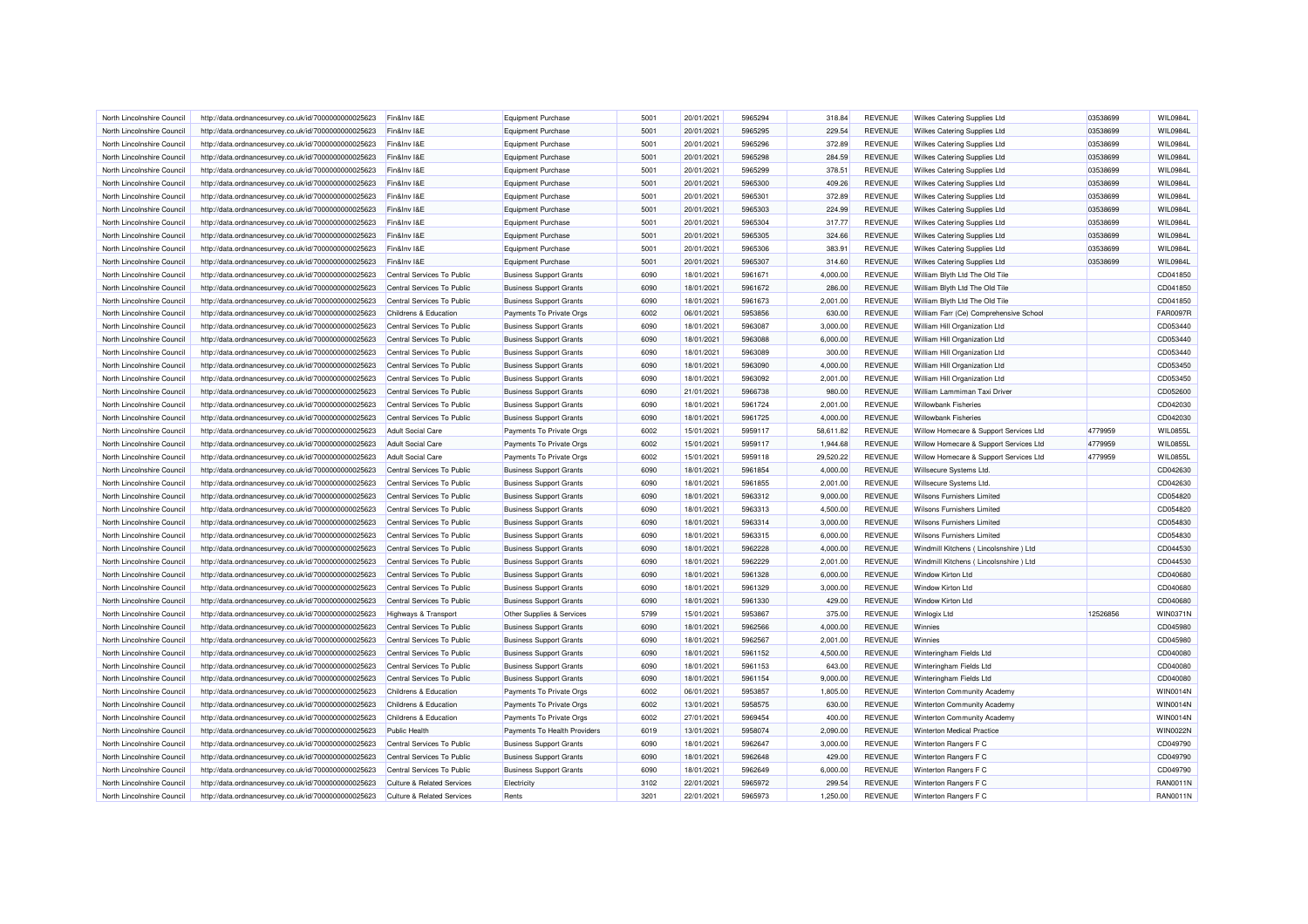| North Lincolnshire Council                               | http://data.ordnancesurvey.co.uk/id/7000000000025623 | Central Services To Public                               | <b>Business Support Grants</b> | 6090         | 25/01/2021               | 5968964            | 3,000.00             | <b>REVENUE</b>                   | Winterton Town Council                         |         | CD056570 |
|----------------------------------------------------------|------------------------------------------------------|----------------------------------------------------------|--------------------------------|--------------|--------------------------|--------------------|----------------------|----------------------------------|------------------------------------------------|---------|----------|
| North Lincolnshire Council                               | http://data.ordnancesurvey.co.uk/id/7000000000025623 | Central Services To Public                               | <b>Business Support Grants</b> | 6090         | 25/01/2021               | 5968965            | 250.00               | <b>REVENUE</b>                   | Winterton Town Council                         |         | CD056570 |
| North Lincolnshire Council                               | http://data.ordnancesurvey.co.uk/id/7000000000025623 | Central Services To Public                               | <b>Business Support Grants</b> | 6090         | 25/01/2021               | 5968966            | 6,000.00             | <b>REVENUE</b>                   | Winterton Town Council                         |         | CD056570 |
| North Lincolnshire Council                               | http://data.ordnancesurvey.co.uk/id/7000000000025623 | Central Services To Public                               | <b>Business Support Grants</b> | 6090         | 25/01/2021               | 5968967            | 300.00               | <b>REVENUE</b>                   | Winterton Town Council                         |         | CD056570 |
| North Lincolnshire Council                               | http://data.ordnancesurvey.co.uk/id/7000000000025623 | Central Services To Public                               | <b>Business Support Grants</b> | 6090         | 25/01/2021               | 5968968            | 700.00               | <b>REVENUE</b>                   | Winterton Town Council                         |         | CD056570 |
| North Lincolnshire Council                               | http://data.ordnancesurvey.co.uk/id/7000000000025623 | Central Services To Public                               | <b>Business Support Grants</b> | 6090         | 25/01/2021               | 5968969            | 2,000.00             | <b>REVENUE</b>                   | Winterton Town Council                         |         | CD056570 |
| North Lincolnshire Council                               | http://data.ordnancesurvey.co.uk/id/7000000000025623 | Central Services To Public                               | <b>Business Support Grants</b> | 6090         | 25/01/2021               | 5968970            | 700.00               | <b>REVENUE</b>                   | Winterton Town Council                         |         | CD056570 |
| North Lincolnshire Council                               | http://data.ordnancesurvey.co.uk/id/7000000000025623 | Central Services To Public                               | <b>Business Support Grants</b> | 6090         | 25/01/2021               | 5968972            | 467.00               | <b>REVENUE</b>                   | Winterton Town Council                         |         | CD056580 |
| North Lincolnshire Council                               | http://data.ordnancesurvey.co.uk/id/7000000000025623 | Central Services To Public                               | <b>Business Support Grants</b> | 6090         | 25/01/2021               | 5968973            | 467.00               | <b>REVENUE</b>                   | Winterton Town Council                         |         | CD056580 |
| North Lincolnshire Council                               | http://data.ordnancesurvey.co.uk/id/7000000000025623 | Central Services To Public                               | <b>Business Support Grants</b> | 6090         | 25/01/2021               | 5968975            | 1,334.00             | <b>REVENUE</b>                   | Winterton Town Council                         |         | CD056580 |
| North Lincolnshire Council                               | http://data.ordnancesurvey.co.uk/id/7000000000025623 | Central Services To Public                               | <b>Business Support Grants</b> | 6090         | 25/01/2021               | 5968976            | 2,001.00             | <b>REVENUE</b>                   | Winterton Town Council                         |         | CD056580 |
| North Lincolnshire Council                               | http://data.ordnancesurvey.co.uk/id/7000000000025623 | Central Services To Public                               | <b>Business Support Grants</b> | 6090         | 25/01/2021               | 5968977            | 4,000.00             | <b>REVENUE</b>                   | Winterton Town Council                         |         | CD056580 |
| North Lincolnshire Council                               | http://data.ordnancesurvey.co.uk/id/7000000000025623 | Central Services To Public                               | <b>Business Support Grants</b> | 6090         | 21/01/2021               | 5966435            | 980.00               | <b>REVENUE</b>                   | Wise Owl Private Day                           |         | CD047750 |
| North Lincolnshire Council                               | http://data.ordnancesurvey.co.uk/id/7000000000025623 | Central Services To Public                               | <b>Business Support Grants</b> | 6090         | 21/01/2021               | 5966436            | 980.00               | <b>REVENUE</b>                   | Wise Owl Private Day Nursery Messingham        |         | CD047760 |
| North Lincolnshire Council                               | http://data.ordnancesurvey.co.uk/id/7000000000025623 | Central Services To Public                               | <b>Business Support Grants</b> | 6090         | 18/01/2021               | 5962493            | 2,001.00             | <b>REVENUE</b>                   | Wishes                                         |         | CD045640 |
| North Lincolnshire Council                               | http://data.ordnancesurvey.co.uk/id/7000000000025623 | Central Services To Public                               | <b>Business Support Grants</b> | 6090         | 18/01/2021               | 5962494            | 4,000.00             | <b>REVENUE</b>                   | Wishes                                         |         | CD045640 |
| North Lincolnshire Council                               | http://data.ordnancesurvey.co.uk/id/7000000000025623 | Central Services To Public                               | <b>Business Support Grants</b> | 6090         | 18/01/2021               | 5962460            | 2,001.00             | <b>REVENUE</b>                   | W.J.B.C Ltd                                    |         | CD045480 |
| North Lincolnshire Council                               | http://data.ordnancesurvey.co.uk/id/7000000000025623 | Central Services To Public                               | <b>Business Support Grants</b> | 6090         | 18/01/2021               | 5962461            | 286.00               | <b>REVENUE</b>                   | W.J.B.C Ltd                                    |         | CD045480 |
| North Lincolnshire Council                               | http://data.ordnancesurvey.co.uk/id/7000000000025623 | Central Services To Public                               | <b>Business Support Grants</b> | 6090         | 18/01/2021               | 5962462            | 4,000.00             | <b>REVENUE</b>                   | W.J.B.C Ltd                                    |         | CD045480 |
| North Lincolnshire Council                               | http://data.ordnancesurvey.co.uk/id/7000000000025623 | Central Services To Public                               | <b>Business Support Grants</b> | 6090         | 18/01/2021               | 5962602            | 2,001.00             | <b>REVENUE</b>                   | Wis Sp Limited (The Chancel)                   |         | CD049640 |
| North Lincolnshire Council                               | http://data.ordnancesurvey.co.uk/id/7000000000025623 | Central Services To Public                               | <b>Business Support Grants</b> | 6090         | 18/01/2021               | 5962603            | 286.00               | <b>REVENUE</b>                   | Wis Sp Limited (The Chancel)                   |         | CD049640 |
| North Lincolnshire Council                               | http://data.ordnancesurvey.co.uk/id/7000000000025623 | Central Services To Public                               | <b>Business Support Grants</b> | 6090         | 18/01/2021               | 5962604            | 4,000.00             | <b>REVENUE</b>                   | Wis Sp Limited (The Chancel)                   |         | CD049640 |
| North Lincolnshire Council                               | http://data.ordnancesurvey.co.uk/id/7000000000025623 | Central Services To Public                               | <b>Business Support Grants</b> | 6090         | 18/01/2021               | 5961343            | 4,000.00             | <b>REVENUE</b>                   | Wis Sp Limited (The Green Tree)                |         | CD040730 |
| North Lincolnshire Council                               | http://data.ordnancesurvey.co.uk/id/7000000000025623 | Central Services To Public                               | <b>Business Support Grants</b> | 6090         | 18/01/2021               | 5961344            | 2,001.00             | <b>REVENUE</b>                   | Wis Sp Limited (The Green Tree)                |         | CD040730 |
| North Lincolnshire Council                               | http://data.ordnancesurvey.co.uk/id/7000000000025623 | Central Services To Public                               | <b>Business Support Grants</b> | 6090         | 18/01/2021               | 5961345            | 286.00               | <b>REVENUE</b>                   | Wis Sp Limited (The Green Tree)                |         | CD040730 |
| North Lincolnshire Council                               | http://data.ordnancesurvey.co.uk/id/7000000000025623 | Central Services To Public                               | <b>Business Support Grants</b> | 6090         | 18/01/2021               | 5961340            | 2,001.00             | <b>REVENUE</b>                   | Wis Sp Limited (Woolpack Hotel)                |         | CD040720 |
| North Lincolnshire Council                               | http://data.ordnancesurvey.co.uk/id/7000000000025623 | Central Services To Public                               | <b>Business Support Grants</b> | 6090         | 18/01/2021               | 5961341            | 286.00               | <b>REVENUE</b>                   | Wis Sp Limited (Woolpack Hotel)                |         | CD040720 |
| North Lincolnshire Council                               | http://data.ordnancesurvey.co.uk/id/7000000000025623 | Central Services To Public                               | <b>Business Support Grants</b> | 6090         | 18/01/2021               | 5961342            | 4,000.00             | <b>REVENUE</b>                   | Wis Sp Limited (Woolpack Hotel)                |         | CD040720 |
| North Lincolnshire Council                               | http://data.ordnancesurvey.co.uk/id/7000000000025623 | Central Services To Public                               | <b>Business Support Grants</b> | 6090         | 18/01/2021               | 5962427            | 2,001.00             | <b>REVENUE</b>                   | Wis Temp1 Limited (Lincoln Imp)                |         | CD045370 |
| North Lincolnshire Council                               | http://data.ordnancesurvey.co.uk/id/7000000000025623 | Central Services To Public                               | <b>Business Support Grants</b> | 6090         | 18/01/2021               | 5962428            | 286.00               | <b>REVENUE</b>                   | Wis Temp1 Limited (Lincoln Imp)                |         | CD045370 |
| North Lincolnshire Council                               | http://data.ordnancesurvey.co.uk/id/7000000000025623 | Central Services To Public                               | <b>Business Support Grants</b> | 6090         | 18/01/2021               | 5962429            | 4,000.00             | <b>REVENUE</b>                   | Wjs Temp1 Limited (Lincoln Imp)                |         | CD045370 |
| North Lincolnshire Council                               | http://data.ordnancesurvey.co.uk/id/7000000000025623 | Central Services To Public                               | <b>Business Support Grants</b> | 6090         | 21/01/2021               | 5966773            | 1.401.00             | <b>REVENUE</b>                   | <b>Wolds Alpacas</b>                           |         | CD052950 |
| North Lincolnshire Council                               | http://data.ordnancesurvey.co.uk/id/7000000000025623 | Central Services To Public                               | <b>Business Support Grants</b> | 6090         | 21/01/2021               | 5966387            | 1,401.00             | <b>REVENUE</b>                   | <b>Wolds Exclusive Bling</b>                   |         | CD047250 |
|                                                          |                                                      |                                                          |                                | 6090         |                          | 5962970            |                      | <b>REVENUE</b>                   | <b>Wonderland Tattoo</b>                       |         | CD051140 |
| North Lincolnshire Council<br>North Lincolnshire Council | http://data.ordnancesurvey.co.uk/id/7000000000025623 | Central Services To Public<br>Central Services To Public | <b>Business Support Grants</b> | 6090         | 18/01/2021<br>18/01/2021 | 5962971            | 2,001.00<br>4,000.00 | <b>REVENUE</b>                   | <b>Wonderland Tattoo</b>                       |         | CD051140 |
|                                                          | http://data.ordnancesurvey.co.uk/id/7000000000025623 |                                                          | <b>Business Support Grants</b> |              |                          |                    |                      |                                  |                                                |         |          |
| North Lincolnshire Council                               | http://data.ordnancesurvey.co.uk/id/7000000000025623 | Central Services To Public                               | <b>Business Support Grants</b> | 6090         | 18/01/2021               | 5962656            | 2,001.00             | <b>REVENUE</b>                   | <b>Woodside Caravan Site</b>                   |         | CD049820 |
| North Lincolnshire Council                               | http://data.ordnancesurvey.co.uk/id/7000000000025623 | Central Services To Public                               | <b>Business Support Grants</b> | 6090<br>6090 | 18/01/2021               | 5962657<br>5962658 | 4,000.00             | <b>REVENUE</b><br><b>REVENUE</b> | Woodside Caravan Site<br>Woodside Caravan Site |         | CD049820 |
| North Lincolnshire Council                               | http://data.ordnancesurvey.co.uk/id/7000000000025623 | Central Services To Public                               | <b>Business Support Grants</b> |              | 18/01/2021               |                    | 286.00               |                                  |                                                |         | CD049820 |
| North Lincolnshire Council                               | http://data.ordnancesurvey.co.uk/id/7000000000025623 | <b>Highways &amp; Transport</b>                          | Stock Purchases & Adjustments  | 5030         | 15/01/2021               | 5959143            | 419.50               | <b>REVENUE</b>                   | Woodside Cast Stone Limited                    | 1665292 | WOO0012C |
| North Lincolnshire Council                               | http://data.ordnancesurvey.co.uk/id/7000000000025623 | Central Services To Public                               | <b>Business Support Grants</b> | 6090         | 18/01/2021               | 5961804            | 4,000.00             | <b>REVENUE</b>                   | Woolparadise                                   |         | CD042390 |
| North Lincolnshire Council                               | http://data.ordnancesurvey.co.uk/id/7000000000025623 | Central Services To Public                               | <b>Business Support Grants</b> | 6090         | 18/01/2021               | 5961805            | 2,001.00             | <b>REVENUE</b>                   | Woolparadise                                   |         | CD042390 |
| North Lincolnshire Council                               | http://data.ordnancesurvey.co.uk/id/7000000000025623 | Central Services To Public                               | <b>Business Support Grants</b> | 6090         | 18/01/2021               | 5963324            | 2,001.00             | <b>REVENUE</b>                   | Woolparadise                                   |         | CD054880 |
| North Lincolnshire Council                               | http://data.ordnancesurvey.co.uk/id/7000000000025623 | Central Services To Public                               | <b>Business Support Grants</b> | 6090         | 18/01/2021               | 5963325            | 4.000.00             | <b>REVENUE</b>                   | Woolparadise                                   |         | CD054880 |
| North Lincolnshire Council                               | http://data.ordnancesurvey.co.uk/id/7000000000025623 | Central Services To Public                               | <b>Business Support Grants</b> | 6090         | 18/01/2021               | 5961390            | 2,001.00             | <b>REVENUE</b>                   | Wootton Hall Holdings Ltd                      |         | CD040890 |
| North Lincolnshire Council                               | http://data.ordnancesurvey.co.uk/id/7000000000025623 | Central Services To Public                               | <b>Business Support Grants</b> | 6090         | 18/01/2021               | 5961391            | 286.00               | <b>REVENUE</b>                   | Wootton Hall Holdings Ltd                      |         | CD040890 |
| North Lincolnshire Council                               | http://data.ordnancesurvey.co.uk/id/7000000000025623 | Central Services To Public                               | <b>Business Support Grants</b> | 6090         | 18/01/2021               | 5961392            | 4,000.00             | <b>REVENUE</b>                   | Wootton Hall Holdings Ltd                      |         | CD040890 |
| North Lincolnshire Council                               | http://data.ordnancesurvey.co.uk/id/7000000000025623 | Central Services To Public                               | <b>Business Support Grants</b> | 6090         | 18/01/2021               | 5961396            | 286.00               | <b>REVENUE</b>                   | Wootton Hall Holdings Ltd                      |         | CD040910 |
| North Lincolnshire Council                               | http://data.ordnancesurvey.co.uk/id/7000000000025623 | Central Services To Public                               | <b>Business Support Grants</b> | 6090         | 18/01/2021               | 5961397            | 2,001.00             | <b>REVENUE</b>                   | Wootton Hall Holdings Ltd                      |         | CD040910 |
| North Lincolnshire Council                               | http://data.ordnancesurvey.co.uk/id/7000000000025623 | Central Services To Public                               | <b>Business Support Grants</b> | 6090         | 18/01/2021               | 5961398            | 4,000.00             | <b>REVENUE</b>                   | Wootton Hall Holdings Ltd                      |         | CD040910 |
| North Lincolnshire Council                               | http://data.ordnancesurvey.co.uk/id/7000000000025623 | Central Services To Public                               | <b>Business Support Grants</b> | 6090         | 18/01/2021               | 5963517            | 467.00               | <b>REVENUE</b>                   | <b>Wootton Village Hal</b>                     |         | CD056090 |
| North Lincolnshire Council                               | http://data.ordnancesurvey.co.uk/id/7000000000025623 | Central Services To Public                               | <b>Business Support Grants</b> | 6090         | 18/01/2021               | 5963518            | 467.00               | <b>REVENUE</b>                   | <b>Wootton Village Hall</b>                    |         | CD056090 |
| North Lincolnshire Council                               | http://data.ordnancesurvey.co.uk/id/7000000000025623 | Central Services To Public                               | <b>Business Support Grants</b> | 6090         | 18/01/2021               | 5963519            | 1,334.00             | <b>REVENUE</b>                   | <b>Wootton Village Hall</b>                    |         | CD056090 |
| North Lincolnshire Council                               | http://data.ordnancesurvey.co.uk/id/7000000000025623 | Central Services To Public                               | <b>Business Support Grants</b> | 6090         | 18/01/2021               | 5963520            | 2,001.00             | <b>REVENUE</b>                   | Wootton Village Hall                           |         | CD056090 |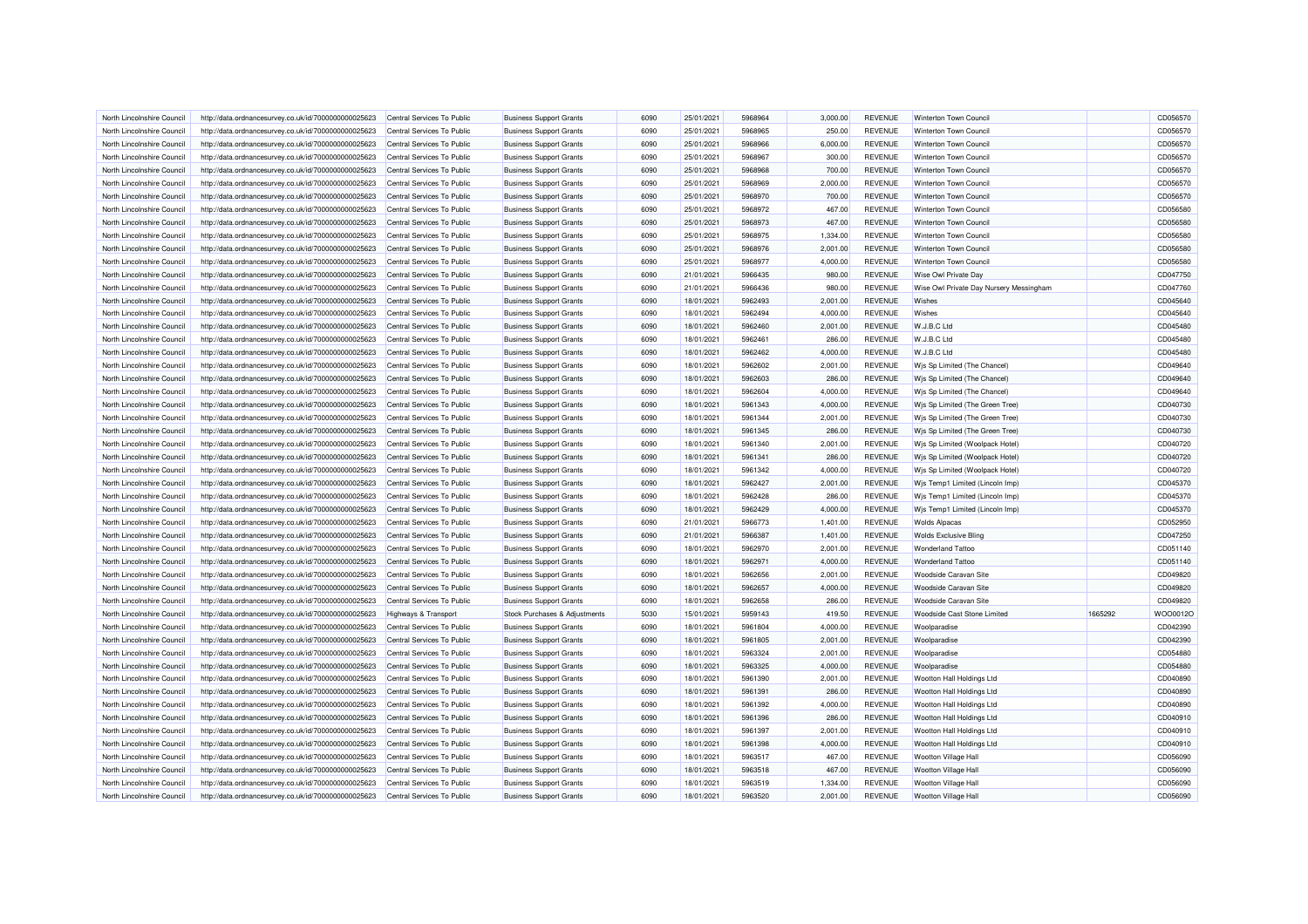| North Lincolnshire Council                               | http://data.ordnancesurvey.co.uk/id/7000000000025623 | Central Services To Public                | <b>Business Support Grants</b>                           | 6090 | 18/01/2021               | 5963521 | 4.000.00             | <b>REVENUE</b>                   | Wootton Village Hall                  |          | CD056090        |
|----------------------------------------------------------|------------------------------------------------------|-------------------------------------------|----------------------------------------------------------|------|--------------------------|---------|----------------------|----------------------------------|---------------------------------------|----------|-----------------|
| North Lincolnshire Council                               | http://data.ordnancesurvey.co.uk/id/7000000000025623 | Childrens & Education                     | <b>Other Premises Costs</b>                              | 3390 | 27/01/2021               | 5968019 | 850.83               | <b>REVENUE</b>                   | Workman                               |          | <b>WOR0151R</b> |
| North Lincolnshire Council                               | http://data.ordnancesurvey.co.uk/id/7000000000025623 | Culture, Env, Reg & Planning Cap          | Consultants                                              | A087 | 27/01/2021               | 5968733 | 1,080.00             | CAPITAL                          | Workman Llp                           | OC327825 | <b>WOR0123R</b> |
| North Lincolnshire Council                               | http://data.ordnancesurvey.co.uk/id/7000000000025623 | Central Services To Public                | <b>Business Support Grants</b>                           | 6090 | 18/01/2021               | 5962281 | 2,001.00             | <b>REVENUE</b>                   | <b>World Barber</b>                   |          | CD044810        |
| North Lincolnshire Council                               | http://data.ordnancesurvey.co.uk/id/7000000000025623 | Central Services To Public                | <b>Business Support Grants</b>                           | 6090 | 18/01/2021               | 5962282 | 4,000.00             | <b>REVENUE</b>                   | <b>World Barber</b>                   |          | CD044810        |
| North Lincolnshire Council                               | http://data.ordnancesurvey.co.uk/id/7000000000025623 | Central Services To Public                | <b>Business Support Grants</b>                           | 6090 | 18/01/2021               | 5962061 | 4,000.00             | <b>REVENUE</b>                   | <b>World Tanning</b>                  |          | CD043680        |
| North Lincolnshire Council                               | http://data.ordnancesurvey.co.uk/id/7000000000025623 | Central Services To Public                | <b>Business Support Grants</b>                           | 6090 | 18/01/2021               | 5962062 | 2,001.00             | <b>REVENUE</b>                   | <b>World Tanning</b>                  |          | CD043680        |
| North Lincolnshire Council                               | http://data.ordnancesurvey.co.uk/id/7000000000025623 | Central Services To Public                | <b>Business Support Grants</b>                           | 6090 | 21/01/2021               | 5966810 | 1,401.00             | <b>REVENUE</b>                   | W.O.W. Music Productions Ltd          |          | CD054030        |
| North Lincolnshire Council                               | http://data.ordnancesurvey.co.uk/id/7000000000025623 | Childrens & Education                     | Payments To Private Orgs                                 | 6002 | 20/01/2021               | 5964734 | 2,522.40             | <b>REVENUE</b>                   | Wrawby Under Fives Association        |          | WRA0037A        |
| North Lincolnshire Council                               | http://data.ordnancesurvey.co.uk/id/7000000000025623 | Central Services To Public                | <b>Business Support Grants</b>                           | 6090 | 21/01/2021               | 5966502 | 980.00               | <b>REVENUE</b>                   | Wrayvend                              |          | CD048420        |
| North Lincolnshire Council                               | http://data.ordnancesurvey.co.uk/id/7000000000025623 | Central Services To Public                | <b>Business Support Grants</b>                           | 6090 | 21/01/2021               | 5966378 | 1,401.00             | <b>REVENUE</b>                   | Wright Mind Training Services Limited |          | CD047150        |
| North Lincolnshire Council                               | http://data.ordnancesurvey.co.uk/id/7000000000025623 | <b>Environmental &amp; Regulatory Svs</b> | Course Fees/Training                                     | 2002 | 20/01/2021               | 5964817 | 825.00               | <b>REVENUE</b>                   | W & S Training Ltd                    |          | W&S0002S        |
| North Lincolnshire Council                               | http://data.ordnancesurvey.co.uk/id/7000000000025623 | Highways & Transport                      | Consultancy                                              | 5830 | 20/01/2021               | 5954020 | 18,260.00            | <b>REVENUE</b>                   | Xais Asset Management Ltd             | 09537184 | XAI01301        |
| North Lincolnshire Council                               | http://data.ordnancesurvey.co.uk/id/7000000000025623 | <b>Highways &amp; Transport</b>           | Consultancy                                              | 5830 | 20/01/2021               | 5954023 | 37,932.50            | <b>REVENUE</b>                   | Xais Asset Management Ltd             | 09537184 | XAI01301        |
| North Lincolnshire Council                               | http://data.ordnancesurvey.co.uk/id/7000000000025623 | Central Services To Public                | <b>Business Support Grants</b>                           | 6090 | 18/01/2021               | 5962532 | 2,001.00             | <b>REVENUE</b>                   | Xandrias Hair                         |          | CD045820        |
| North Lincolnshire Council                               | http://data.ordnancesurvey.co.uk/id/7000000000025623 | Central Services To Public                | <b>Business Support Grants</b>                           | 6090 | 18/01/2021               | 5962533 | 4,000.00             | <b>REVENUE</b>                   | <b>Xandrias Hair</b>                  |          | CD045820        |
| North Lincolnshire Council                               | http://data.ordnancesurvey.co.uk/id/7000000000025623 | Central Services To Public                | <b>Business Support Grants</b>                           | 6090 | 18/01/2021               | 5961949 | 2,001.00             | <b>REVENUE</b>                   | Xelle Hair Studio                     |          | CD043110        |
| North Lincolnshire Council                               | http://data.ordnancesurvey.co.uk/id/7000000000025623 | Central Services To Public                | <b>Business Support Grants</b>                           | 6090 | 18/01/2021               | 5961950 | 4,000.00             | <b>REVENUE</b>                   | Xelle Hair Studio                     |          | CD043110        |
|                                                          |                                                      |                                           |                                                          | 6090 |                          | 5966342 |                      |                                  |                                       |          | CD046780        |
| North Lincolnshire Council<br>North Lincolnshire Council | http://data.ordnancesurvey.co.uk/id/7000000000025623 | Central Services To Public                | <b>Business Support Grants</b><br>It Hardware - Purchase | 5050 | 21/01/2021<br>20/01/2021 | 5960348 | 1,401.00<br>1,035.00 | <b>REVENUE</b><br><b>REVENUE</b> | XIr8 Driving Academy<br>X M A Limited | 02051703 | XMA0001/        |
|                                                          | http://data.ordnancesurvey.co.uk/id/7000000000025623 | Corporate And Democratic Core             |                                                          |      |                          |         |                      |                                  |                                       |          |                 |
| North Lincolnshire Council                               | http://data.ordnancesurvey.co.uk/id/7000000000025623 | Corporate And Democratic Core             | It Hardware - Purchase                                   | 5050 | 20/01/2021               | 5961131 | 619.20               | <b>REVENUE</b>                   | X M A Limited                         | 02051703 | XMA0001/        |
| North Lincolnshire Council                               | http://data.ordnancesurvey.co.uk/id/7000000000025623 | Corporate And Democratic Core             | It Hardware - Purchase                                   | 5050 | 27/01/2021               | 5969413 | 68,966.00            | <b>REVENUE</b>                   | X M A Limited                         | 02051703 | XMA0001/        |
| North Lincolnshire Council                               | http://data.ordnancesurvey.co.uk/id/7000000000025623 | Corporate And Democratic Core             | It Hardware - Purchase                                   | 5050 | 27/01/2021               | 5969416 | 1,032.00             | <b>REVENUE</b>                   | X M A Limited                         | 02051703 | <b>XMA0001A</b> |
| North Lincolnshire Council                               | http://data.ordnancesurvey.co.uk/id/7000000000025623 | <b>Support Servs Capital</b>              | It Equipment                                             | A098 | 27/01/2021               | 5969436 | 904.93               | CAPITAL                          | X M A Limited                         | 02051703 | <b>XMA0001A</b> |
| North Lincolnshire Council                               | http://data.ordnancesurvey.co.uk/id/7000000000025623 | Support Servs Capital                     | It Equipment                                             | A098 | 21/02/2021               | 5969438 | 68,966.00            | CAPITAL                          | X M A Limited                         | 02051703 | XMA0001/        |
| North Lincolnshire Council                               | http://data.ordnancesurvey.co.uk/id/7000000000025623 | Corporate And Democratic Core             | It Software-Maintenance                                  | 5053 | 22/01/2021               | 5966189 | 2,267.30             | <b>REVENUE</b>                   | Xn Leisure Systems Ltd                |          | <b>XNL0001L</b> |
| North Lincolnshire Council                               | http://data.ordnancesurvey.co.uk/id/7000000000025623 | Corporate And Democratic Core             | It Software-Purchase                                     | 5051 | 22/01/2021               | 5966189 | 2,800.00             | <b>REVENUE</b>                   | Xn Leisure Systems Ltd                |          | <b>XNL0001L</b> |
| North Lincolnshire Council                               | http://data.ordnancesurvey.co.uk/id/7000000000025623 | <b>Culture &amp; Related Services</b>     | It Software-Maintenance                                  | 5053 | 22/01/2021               | 5966189 | 323.90               | <b>REVENUE</b>                   | Xn Leisure Systems Ltd                |          | <b>XNL0001L</b> |
| North Lincolnshire Council                               | http://data.ordnancesurvey.co.uk/id/7000000000025623 | <b>Culture &amp; Related Services</b>     | It Software-Purchase                                     | 5051 | 13/01/2021               | 5958531 | 995.00               | <b>REVENUE</b>                   | Xn Leisure Systems Ltd                |          | <b>XNL0001L</b> |
| North Lincolnshire Council                               | http://data.ordnancesurvey.co.uk/id/7000000000025623 | <b>Culture &amp; Related Services</b>     | It Software-Purchase                                     | 5051 | 22/01/2021               | 5966189 | 400.00               | <b>REVENUE</b>                   | Xn Leisure Systems Ltd                |          | <b>XNL0001L</b> |
| North Lincolnshire Council                               | http://data.ordnancesurvey.co.uk/id/7000000000025623 | Central Services To Public                | <b>Business Support Grants</b>                           | 6090 | 18/01/2021               | 5962424 | 3,000.00             | <b>REVENUE</b>                   | Yarborough Arms Hotel                 |          | CD045360        |
| North Lincolnshire Council                               | http://data.ordnancesurvey.co.uk/id/7000000000025623 | Central Services To Public                | <b>Business Support Grants</b>                           | 6090 | 18/01/2021               | 5962425 | 429.00               | <b>REVENUE</b>                   | Yarborough Arms Hotel                 |          | CD045360        |
| North Lincolnshire Council                               | http://data.ordnancesurvey.co.uk/id/7000000000025623 | Central Services To Public                | <b>Business Support Grants</b>                           | 6090 | 18/01/2021               | 5962426 | 6,000.00             | <b>REVENUE</b>                   | Yarborough Arms Hotel                 |          | CD045360        |
| North Lincolnshire Council                               | http://data.ordnancesurvey.co.uk/id/7000000000025623 | Central Services To Public                | <b>Business Support Grants</b>                           | 6090 | 18/01/2021               | 5963031 | 2,001.00             | <b>REVENUE</b>                   | Yellowbelly Pizza Co Ltd              |          | CD053250        |
| North Lincolnshire Council                               | http://data.ordnancesurvey.co.uk/id/7000000000025623 | Central Services To Public                | <b>Business Support Grants</b>                           | 6090 | 18/01/2021               | 5963032 | 4,000.00             | <b>REVENUE</b>                   | Yellowbelly Pizza Co Ltd              |          | CD053250        |
| North Lincolnshire Council                               | http://data.ordnancesurvey.co.uk/id/7000000000025623 | Central Services To Public                | <b>Business Support Grants</b>                           | 6090 | 18/01/2021               | 5963033 | 286.00               | <b>REVENUE</b>                   | Yellowbelly Pizza Co Ltd              |          | CD053250        |
| North Lincolnshire Council                               | http://data.ordnancesurvey.co.uk/id/7000000000025623 | Central Services To Public                | <b>Business Support Grants</b>                           | 6090 | 18/01/2021               | 5961568 | 286.00               | <b>REVENUE</b>                   | Ye Old Thatch Inn                     |          | CD041500        |
| North Lincolnshire Council                               | http://data.ordnancesurvey.co.uk/id/7000000000025623 | Central Services To Public                | <b>Business Support Grants</b>                           | 6090 | 18/01/2021               | 5961569 | 2,001.00             | <b>REVENUE</b>                   | Ye Old Thatch Inn                     |          | CD041500        |
| North Lincolnshire Council                               | http://data.ordnancesurvey.co.uk/id/7000000000025623 | Central Services To Public                | <b>Business Support Grants</b>                           | 6090 | 18/01/2021               | 5961570 | 4,000.00             | <b>REVENUE</b>                   | Ye Old Thatch Inn                     |          | CD041500        |
| North Lincolnshire Council                               | http://data.ordnancesurvey.co.uk/id/7000000000025623 | Central Services To Public                | <b>Business Support Grants</b>                           | 6090 | 25/01/2021               | 5968890 | 1,000.00             | <b>REVENUE</b>                   | Ye Old Thatch Inn                     |          | CD041500        |
| North Lincolnshire Council                               | http://data.ordnancesurvey.co.uk/id/7000000000025623 | <b>Housing Services</b>                   | Fees & Charges Income                                    | 9002 | 08/01/2021               | 5955988 | $-700.00$            | <b>REVENUE</b>                   | Yes Energy Solutions Ltd              | 3995784  | <b>YES00035</b> |
| North Lincolnshire Council                               | http://data.ordnancesurvey.co.uk/id/7000000000025623 | <b>Housing Services</b>                   | Fees & Charges Income                                    | 9002 | 08/01/2021               | 5955989 | $-200.00$            | <b>REVENUE</b>                   | Yes Energy Solutions Ltd              | 3995784  | <b>YES0003S</b> |
| North Lincolnshire Council                               | http://data.ordnancesurvey.co.uk/id/7000000000025623 | Central Services To Public                | <b>Business Support Grants</b>                           | 6090 | 18/01/2021               | 5961161 | 4,000.00             | <b>REVENUE</b>                   | Yoga Therapy For You                  |          | CD040110        |
| North Lincolnshire Council                               | http://data.ordnancesurvey.co.uk/id/7000000000025623 | Central Services To Public                | <b>Business Support Grants</b>                           | 6090 | 18/01/2021               | 5961162 | 2,001.00             | <b>REVENUE</b>                   | Yoga Therapy For You                  |          | CD040110        |
| North Lincolnshire Council                               | http://data.ordnancesurvey.co.uk/id/7000000000025623 | Central Services To Public                | <b>Business Support Grants</b>                           | 6090 | 18/01/2021               | 5961163 | 286.00               | <b>REVENUE</b>                   | Yoga Therapy For You                  |          | CD040110        |
| North Lincolnshire Council                               | http://data.ordnancesurvey.co.uk/id/7000000000025623 | Central Services To Public                | <b>Business Support Grants</b>                           | 6090 | 21/01/2021               | 5966494 | 1,401.00             | <b>REVENUE</b>                   | Your Chef Ltd                         |          | CD048340        |
| North Lincolnshire Council                               | http://data.ordnancesurvey.co.uk/id/7000000000025623 | Central Services To Public                | <b>Business Support Grants</b>                           | 6090 | 21/01/2021               | 5966452 | 980.00               | <b>REVENUE</b>                   | Your Colour Ltd                       |          | CD047920        |
| North Lincolnshire Council                               | http://data.ordnancesurvey.co.uk/id/7000000000025623 | Childrens & Education                     | Payments To Private Orgs                                 | 6002 | 20/01/2021               | 5964989 | 10,000.00            | <b>REVENUE</b>                   | Youth Pursuits Ltd                    |          | <b>YOU0018L</b> |
| North Lincolnshire Council                               | http://data.ordnancesurvey.co.uk/id/7000000000025623 | Central Services To Public                | <b>Business Support Grants</b>                           | 6090 | 18/01/2021               | 5963340 | 2,001.00             | <b>REVENUE</b>                   | Z33ra Ltd                             |          | CD055190        |
| North Lincolnshire Council                               | http://data.ordnancesurvey.co.uk/id/7000000000025623 | Central Services To Public                | <b>Business Support Grants</b>                           | 6090 | 18/01/2021               | 5963341 | 4,000.00             | <b>REVENUE</b>                   | Z33ra Ltd                             |          | CD055190        |
| North Lincolnshire Council                               | http://data.ordnancesurvey.co.uk/id/7000000000025623 | Central Services To Public                | <b>Business Support Grants</b>                           | 6090 | 18/01/2021               | 5963342 | 286.00               | <b>REVENUE</b>                   | Z33ra Ltd                             |          | CD055190        |
| North Lincolnshire Council                               | http://data.ordnancesurvey.co.uk/id/7000000000025623 | Central Services To Public                | <b>Business Support Grants</b>                           | 6090 | 21/01/2021               | 5966316 | 1,401.00             | <b>REVENUE</b>                   | Zakon Training Ltd                    |          | CD046490        |
| North Lincolnshire Council                               | http://data.ordnancesurvey.co.uk/id/7000000000025623 | Central Services To Public                | <b>Business Support Grants</b>                           | 6090 | 21/01/2021               | 5966786 | 1,401.00             | <b>REVENUE</b>                   | Zapp Laser Clinic                     |          | CD053070        |
|                                                          |                                                      |                                           |                                                          |      |                          |         |                      |                                  |                                       |          |                 |